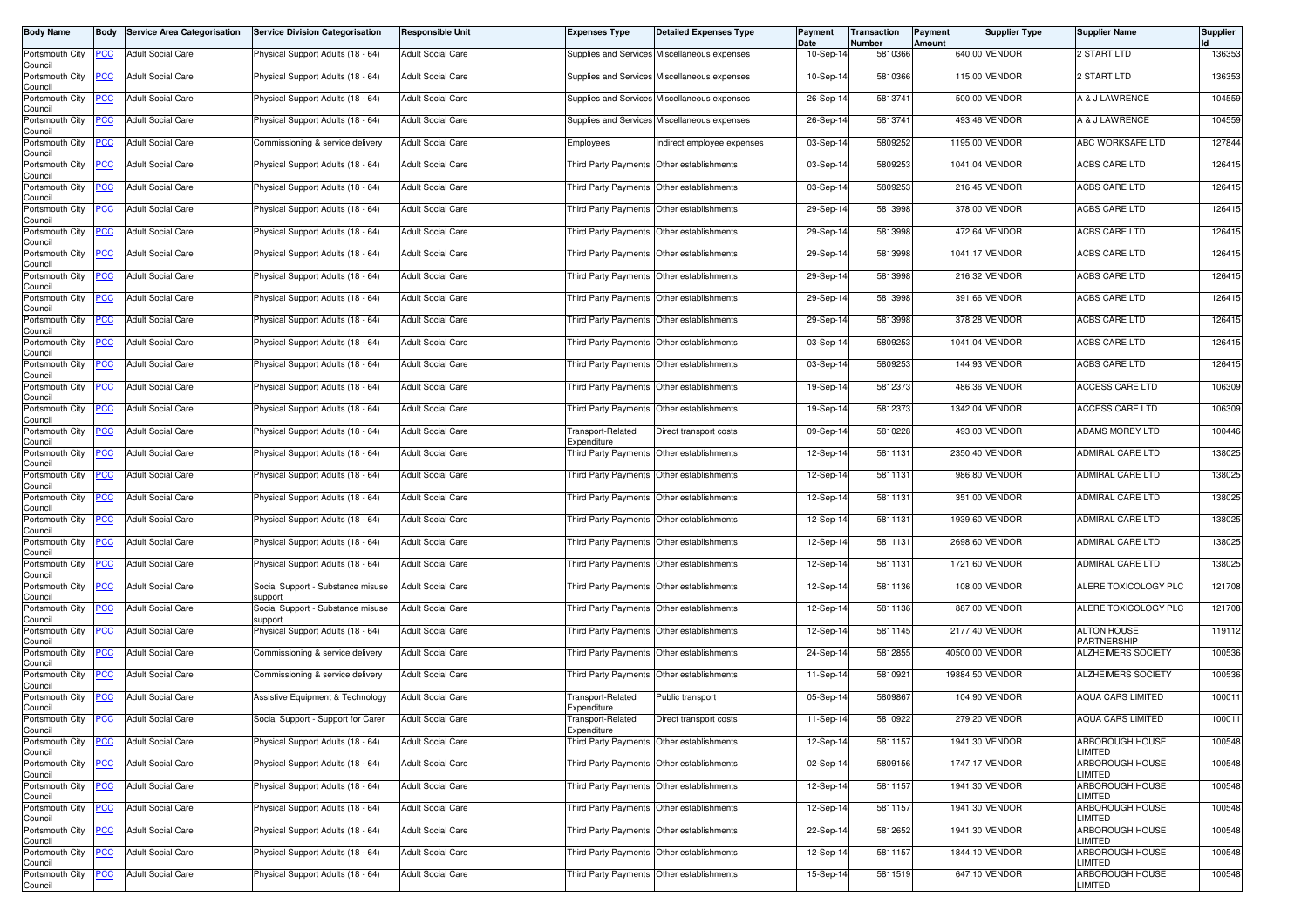| <b>Body Name</b>           | <b>Body</b>    | <b>Service Area Categorisation</b>    | <b>Service Division Categorisation</b> | <b>Responsible Unit</b>  | <b>Expenses Type</b>                      | <b>Detailed Expenses Type</b>             | Payment<br>Date | Transaction<br><b>Number</b> | Payment<br>Amount | <b>Supplier Type</b> | <b>Supplier Name</b>             | <b>Supplier</b> |
|----------------------------|----------------|---------------------------------------|----------------------------------------|--------------------------|-------------------------------------------|-------------------------------------------|-----------------|------------------------------|-------------------|----------------------|----------------------------------|-----------------|
| Portsmouth City<br>Council | <b>PCC</b>     | <b>Adult Social Care</b>              | Physical Support Adults (18 - 64)      | <b>Adult Social Care</b> | Third Party Payments Other establishments |                                           | 16-Sep-14       | 5811644                      |                   | 1100.07 VENDOR       | ARBOROUGH HOUSE<br>LIMITED       | 100548          |
| Portsmouth City<br>Council | <b>PCC</b>     | <b>Adult Social Care</b>              | Physical Support Adults (18 - 64)      | <b>Adult Social Care</b> |                                           | Third Party Payments Other establishments | 12-Sep-14       | 5811157                      |                   | 1528.80 VENDOR       | ARBOROUGH HOUSE<br><b>IMITED</b> | 100548          |
| Portsmouth City<br>Council | <u>PCC</u>     | <b>Adult Social Care</b>              | Physical Support Adults (18 - 64)      | <b>Adult Social Care</b> | Transport-Related<br>Expenditure          | Contract hire and operating leases        | 09-Sep-14       | 5810232                      |                   | 461.74 VENDOR        | <b>ARTEGY LIMITED</b>            | 131291          |
| Portsmouth City<br>Council | <b>PCC</b>     | <b>Adult Social Care</b>              | Physical Support Adults (18 - 64)      | <b>Adult Social Care</b> | Third Party Payments                      | Other establishments                      | 16-Sep-14       | 5811648                      |                   | 81.00 VENDOR         | <b>B S CARE LTD</b>              | 100114          |
| Portsmouth City<br>Council | <b>PCC</b>     | <b>Adult Social Care</b>              | Physical Support Adults (18 - 64)      | <b>Adult Social Care</b> | Third Party Payments                      | Other establishments                      | 16-Sep-14       | 5811648                      |                   | 81.00 VENDOR         | <b>B S CARE LTD</b>              | 100114          |
| Portsmouth City<br>Council | <b>PCC</b>     | <b>Adult Social Care</b>              | Physical Support Adults (18 - 64)      | <b>Adult Social Care</b> | Third Party Payments Other establishments |                                           | 16-Sep-14       | 5811648                      |                   | 81.00 VENDOR         | <b>B S CARE LTD</b>              | 100114          |
| Portsmouth City<br>Council | <b>PCC</b>     | <b>Adult Social Care</b>              | Physical Support Adults (18 - 64)      | <b>Adult Social Care</b> | Third Party Payments                      | Other establishments                      | 22-Sep-14       | 5812658                      |                   | 94.64 VENDOR         | <b>B S CARE LTD</b>              | 100114          |
| Portsmouth City<br>Council | <b>PCC</b>     | <b>Adult Social Care</b>              | Physical Support Adults (18 - 64)      | <b>Adult Social Care</b> | Third Party Payments                      | Other establishments                      | 22-Sep-14       | 5812658                      |                   | 1902.94 VENDOR       | <b>B S CARE LTD</b>              | 100114          |
| Portsmouth City<br>Council | PСC            | <b>Adult Social Care</b>              | Physical Support Adults (18 - 64)      | <b>Adult Social Care</b> | Third Party Payments                      | Other establishments                      | 22-Sep-14       | 5812658                      |                   | 189.28 VENDOR        | <b>B S CARE LTD</b>              | 100114          |
| Portsmouth City<br>Council | <b>PCC</b>     | <b>Adult Social Care</b>              | Physical Support Adults (18 - 64)      | <b>Adult Social Care</b> |                                           | Third Party Payments Other establishments | 22-Sep-14       | 5812658                      |                   | 189.36 VENDOR        | <b>B S CARE LTD</b>              | 100114          |
| Portsmouth City<br>Council | <u>PCC</u>     | <b>Adult Social Care</b>              | Physical Support Adults (18 - 64)      | <b>Adult Social Care</b> | Third Party Payments Other establishments |                                           | 22-Sep-14       | 5812658                      |                   | 54.00 VENDOR         | <b>B S CARE LTD</b>              | 100114          |
| Portsmouth City<br>Council | <b>PCC</b>     | <b>Adult Social Care</b>              | Physical Support Adults (18 - 64)      | <b>Adult Social Care</b> | Third Party Payments Other establishments |                                           | 22-Sep-14       | 5812658                      |                   | 189.28 VENDOR        | <b>B S CARE LTD</b>              | 100114          |
| Portsmouth City<br>Council | <u>PCC</u>     | <b>Adult Social Care</b>              | Physical Support Adults (18 - 64)      | <b>Adult Social Care</b> | Third Party Payments Other establishments |                                           | 22-Sep-14       | 5812658                      |                   | 175.76 VENDOR        | <b>B S CARE LTD</b>              | 100114          |
| Portsmouth City<br>Council | <b>PCC</b>     | <b>Adult Social Care</b>              | Physical Support Adults (18 - 64)      | <b>Adult Social Care</b> | Third Party Payments Other establishments |                                           | 22-Sep-14       | 5812658                      |                   | 459.68 VENDOR        | <b>B S CARE LTD</b>              | 100114          |
| Portsmouth City<br>Council | <u>PCC</u>     | <b>Adult Social Care</b>              | Physical Support Adults (18 - 64)      | <b>Adult Social Care</b> |                                           | Third Party Payments Other establishments | 22-Sep-14       | 5812658                      |                   | 121.68 VENDOR        | <b>B S CARE LTD</b>              | 100114          |
| Portsmouth City<br>Council | <b>PCC</b>     | <b>Adult Social Care</b>              | Physical Support Adults (18 - 64)      | <b>Adult Social Care</b> | Third Party Payments Other establishments |                                           | 22-Sep-14       | 5812658                      |                   | 283.92 VENDOR        | <b>B S CARE LTD</b>              | 100114          |
| Portsmouth City<br>Council | <u>PCC</u>     | <b>Adult Social Care</b>              | Physical Support Adults (18 - 64)      | <b>Adult Social Care</b> | Third Party Payments                      | Other establishments                      | 22-Sep-14       | 5812658                      |                   | 375.18 VENDOR        | <b>B S CARE LTD</b>              | 100114          |
| Portsmouth City<br>Council | <u>PCC</u>     | <b>Adult Social Care</b>              | Physical Support Adults (18 - 64)      | <b>Adult Social Care</b> | Third Party Payments Other establishments |                                           | 22-Sep-14       | 5812658                      |                   | 189.28 VENDOR        | <b>B S CARE LTD</b>              | 100114          |
| Portsmouth City<br>Council | <u>PCC</u>     | <b>Adult Social Care</b>              | Physical Support Adults (18 - 64)      | <b>Adult Social Care</b> | Third Party Payments Other establishments |                                           | 22-Sep-14       | 5812658                      |                   | 324.48 VENDOR        | <b>B S CARE LTD</b>              | 100114          |
| Portsmouth City<br>Council | <b>PCC</b>     | <b>Adult Social Care</b>              | Physical Support Adults (18 - 64)      | <b>Adult Social Care</b> | Third Party Payments Other establishments |                                           | 22-Sep-14       | 5812658                      |                   | 189.28 VENDOR        | <b>B S CARE LTD</b>              | 100114          |
| Portsmouth City<br>Council | <u>PCC</u>     | <b>Adult Social Care</b>              | Physical Support Adults (18 - 64)      | <b>Adult Social Care</b> | Third Party Payments Other establishments |                                           | 22-Sep-14       | 5812658                      |                   | 959.92 VENDOR        | <b>B S CARE LTD</b>              | 100114          |
| Portsmouth City<br>Council | <b>PCC</b>     | <b>Adult Social Care</b>              | Physical Support Adults (18 - 64)      | <b>Adult Social Care</b> | Third Party Payments Other establishments |                                           | 22-Sep-14       | 5812658                      |                   | 182.52 VENDOR        | <b>B S CARE LTD</b>              | 100114          |
| Portsmouth City<br>Council | <b>PCC</b>     | <b>Adult Social Care</b>              | Physical Support Adults (18 - 64)      | <b>Adult Social Care</b> |                                           | Third Party Payments Other establishments | 22-Sep-14       | 5812658                      |                   | 402.22 VENDOR        | <b>B S CARE LTD</b>              | 100114          |
| Portsmouth City<br>Council | <u>PCC</u>     | <b>Adult Social Care</b>              | Physical Support Adults (18 - 64)      | <b>Adult Social Care</b> | Third Party Payments Other establishments |                                           | 22-Sep-14       | 5812658                      |                   | 446.16 VENDOR        | <b>B S CARE LTD</b>              | 100114          |
| Portsmouth City<br>Council | PCC            | <b>Adult Social Care</b>              | Physical Support Adults (18 - 64)      | <b>Adult Social Care</b> |                                           | Third Party Payments Other establishments | 22-Sep-14       | 5812658                      |                   | 189.28 VENDOR        | <b>B S CARE LTD</b>              | 100114          |
| Portsmouth City<br>Council | <u>PCC</u>     | <b>Adult Social Care</b>              | Physical Support Adults (18 - 64)      | <b>Adult Social Care</b> |                                           | Third Party Payments Other establishments | 22-Sep-14       | 5812658                      |                   | 253.50 VENDOR        | <b>B S CARE LTD</b>              | 100114          |
| Portsmouth City<br>Council | <b>PCC</b>     | <b>Adult Social Care</b>              | Physical Support Adults (18 - 64)      | <b>Adult Social Care</b> | Third Party Payments Other establishments |                                           | 22-Sep-14       | 5812658                      |                   | 145.34 VENDOR        | <b>B S CARE LTD</b>              | 100114          |
| Portsmouth City<br>Council | <b>PCC</b>     | <b>Adult Social Care</b>              | Physical Support Adults (18 - 64)      | <b>Adult Social Care</b> | Third Party Payments                      | Other establishments                      | 22-Sep-14       | 5812658                      |                   | 395.46 VENDOR        | <b>B S CARE LTD</b>              | 100114          |
| Portsmouth City<br>Council | <b>PCC</b>     | <b>Adult Social Care</b>              | Physical Support Adults (18 - 64)      | <b>Adult Social Care</b> | Third Party Payments Other establishments |                                           | 22-Sep-14       | 5812658                      |                   | 141.96 VENDOR        | <b>B S CARE LTD</b>              | 100114          |
| Portsmouth City<br>Council | <b>PCC</b>     | <b>Adult Social Care</b>              | Physical Support Adults (18 - 64)      | <b>Adult Social Care</b> | Third Party Payments Other establishments |                                           | 22-Sep-14       | 5812658                      |                   | 338.00 VENDOR        | <b>B S CARE LTD</b>              | 100114          |
| Council                    |                | Portsmouth City PCC Adult Social Care | Physical Support Adults (18 - 64)      | <b>Adult Social Care</b> | Third Party Payments Other establishments |                                           | 22-Sep-14       | 5812658                      |                   | 314.34 VENDOR        | <b>B S CARE LTD</b>              | 100114          |
| Portsmouth City<br>Council | <u>PCC</u>     | <b>Adult Social Care</b>              | Physical Support Adults (18 - 64)      | <b>Adult Social Care</b> | Third Party Payments Other establishments |                                           | 22-Sep-14       | 5812658                      |                   | 527.28 VENDOR        | <b>B S CARE LTD</b>              | 100114          |
| Portsmouth City<br>Council | <b>PCC</b>     | <b>Adult Social Care</b>              | Physical Support Adults (18 - 64)      | <b>Adult Social Care</b> | Third Party Payments                      | Other establishments                      | 22-Sep-14       | 5812658                      |                   | 81.12 VENDOR         | <b>B S CARE LTD</b>              | 100114          |
| Portsmouth City<br>Council | $\overline{C}$ | <b>Adult Social Care</b>              | Physical Support Adults (18 - 64)      | <b>Adult Social Care</b> | Third Party Payments Other establishments |                                           | 22-Sep-14       | 5812658                      |                   | 189.28 VENDOR        | <b>B S CARE LTD</b>              | 100114          |
| Portsmouth City<br>Council | <b>PCC</b>     | Adult Social Care                     | Physical Support Adults (18 - 64)      | <b>Adult Social Care</b> | Third Party Payments Other establishments |                                           | 22-Sep-14       | 5812658                      |                   | 469.82 VENDOR        | <b>B S CARE LTD</b>              | 100114          |
| Portsmouth City<br>Council | <b>PCC</b>     | <b>Adult Social Care</b>              | Physical Support Adults (18 - 64)      | <b>Adult Social Care</b> |                                           | Third Party Payments Other establishments | 22-Sep-14       | 5812658                      |                   | 81.00 VENDOR         | <b>B S CARE LTD</b>              | 100114          |
| Portsmouth City<br>Council | <b>PCC</b>     | <b>Adult Social Care</b>              | Physical Support Adults (18 - 64)      | <b>Adult Social Care</b> | Third Party Payments Other establishments |                                           | 22-Sep-14       | 5812658                      |                   | 277.16 VENDOR        | <b>B S CARE LTD</b>              | 100114          |
| Portsmouth City<br>Council | <b>PCC</b>     | <b>Adult Social Care</b>              | Physical Support Adults (18 - 64)      | <b>Adult Social Care</b> |                                           | Third Party Payments Other establishments | 22-Sep-14       | 5812658                      |                   | 473.20 VENDOR        | <b>B S CARE LTD</b>              | 100114          |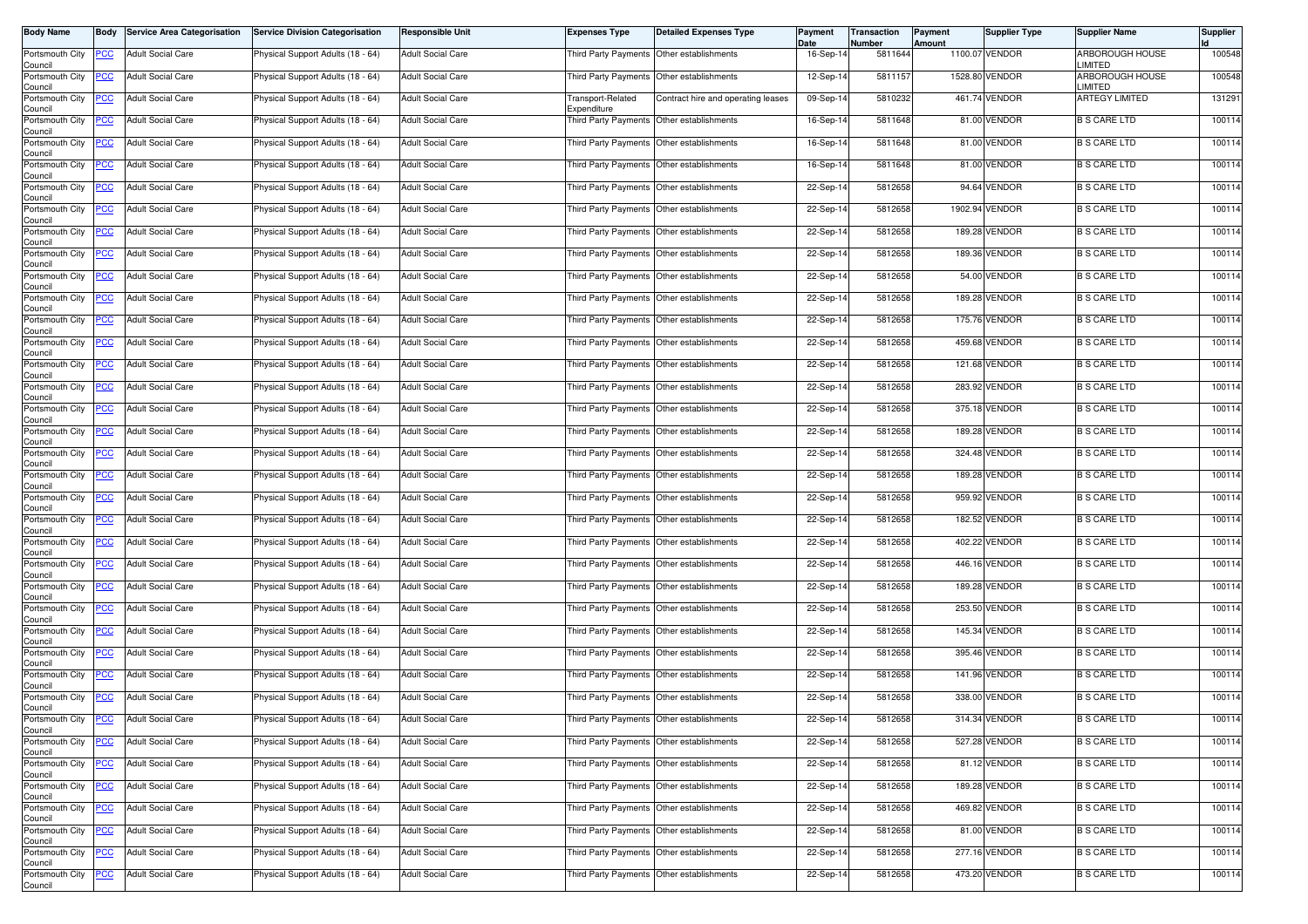| <b>Body Name</b>                                  | Body           | <b>Service Area Categorisation</b> | <b>Service Division Categorisation</b> | <b>Responsible Unit</b>  | <b>Expenses Type</b>                      | <b>Detailed Expenses Type</b>             | Payment<br>Date | Transaction<br>Number | Payment<br>Amount | Supplier Type  | <b>Supplier Name</b>         | Supplier |
|---------------------------------------------------|----------------|------------------------------------|----------------------------------------|--------------------------|-------------------------------------------|-------------------------------------------|-----------------|-----------------------|-------------------|----------------|------------------------------|----------|
| Portsmouth City<br>Council                        | <b>PCC</b>     | <b>Adult Social Care</b>           | Physical Support Adults (18 - 64)      | <b>Adult Social Care</b> | Third Party Payments Other establishments |                                           | 22-Sep-14       | 5812658               |                   | 828.10 VENDOR  | <b>B S CARE LTD</b>          | 100114   |
| Portsmouth City<br>Council                        | <b>PCC</b>     | <b>Adult Social Care</b>           | Physical Support Adults (18 - 64)      | <b>Adult Social Care</b> |                                           | Third Party Payments Other establishments | 22-Sep-14       | 5812658               |                   | 179.14 VENDOR  | <b>B S CARE LTD</b>          | 100114   |
| Portsmouth City<br>Council                        | <b>PCC</b>     | <b>Adult Social Care</b>           | Physical Support Adults (18 - 64)      | <b>Adult Social Care</b> | Third Party Payments Other establishments |                                           | 22-Sep-14       | 5812658               |                   | 1913.08 VENDOR | <b>B S CARE LTD</b>          | 100114   |
| Portsmouth City<br>Council                        | <b>PCC</b>     | <b>Adult Social Care</b>           | Physical Support Adults (18 - 64)      | <b>Adult Social Care</b> | Third Party Payments Other establishments |                                           | 22-Sep-14       | 5812658               |                   | 283.92 VENDOR  | <b>B S CARE LTD</b>          | 100114   |
| Portsmouth City<br>Council                        | <b>PCC</b>     | <b>Adult Social Care</b>           | Physical Support Adults (18 - 64)      | <b>Adult Social Care</b> |                                           | Third Party Payments Other establishments | 22-Sep-14       | 5812658               |                   | 189.28 VENDOR  | <b>B S CARE LTD</b>          | 100114   |
| Portsmouth City<br>Council                        | <b>PCC</b>     | <b>Adult Social Care</b>           | Physical Support Adults (18 - 64)      | <b>Adult Social Care</b> | Third Party Payments Other establishments |                                           | 22-Sep-14       | 5812658               |                   | 101.40 VENDOR  | <b>B S CARE LTD</b>          | 100114   |
| Portsmouth City<br>Council                        | <b>PCC</b>     | <b>Adult Social Care</b>           | Physical Support Adults (18 - 64)      | <b>Adult Social Care</b> | Third Party Payments Other establishments |                                           | 22-Sep-14       | 5812658               |                   | 615.16 VENDOR  | <b>B S CARE LTD</b>          | 100114   |
| Portsmouth City<br>Council                        | <b>PCC</b>     | <b>Adult Social Care</b>           | Physical Support Adults (18 - 64)      | <b>Adult Social Care</b> | Third Party Payments Other establishments |                                           | 22-Sep-14       | 5812658               |                   | 757.12 VENDOR  | <b>B S CARE LTD</b>          | 100114   |
| Portsmouth City<br>Council                        | <b>PCC</b>     | <b>Adult Social Care</b>           | Physical Support Adults (18 - 64)      | <b>Adult Social Care</b> | Third Party Payments Other establishments |                                           | 22-Sep-14       | 5812658               |                   | 419.12 VENDOR  | <b>B S CARE LTD</b>          | 100114   |
| Portsmouth City<br>Council                        | <b>PCC</b>     | <b>Adult Social Care</b>           | Physical Support Adults (18 - 64)      | <b>Adult Social Care</b> |                                           | Third Party Payments Other establishments | 22-Sep-14       | 5812658               |                   | 412.36 VENDOR  | <b>B S CARE LTD</b>          | 100114   |
| Portsmouth City<br>Council                        | <b>PCC</b>     | <b>Adult Social Care</b>           | Physical Support Adults (18 - 64)      | <b>Adult Social Care</b> | Third Party Payments Other establishments |                                           | 22-Sep-14       | 5812658               |                   | 94.64 VENDOR   | <b>B S CARE LTD</b>          | 100114   |
| Portsmouth City<br>Council                        | PСC            | <b>Adult Social Care</b>           | Physical Support Adults (18 - 64)      | <b>Adult Social Care</b> | Third Party Payments Other establishments |                                           | 22-Sep-14       | 5812658               |                   | 27.04 VENDOR   | <b>B S CARE LTD</b>          | 100114   |
| Portsmouth City<br>Council                        | <u>PCC</u>     | <b>Adult Social Care</b>           | Social Support - Support for Carer     | <b>Adult Social Care</b> |                                           | Third Party Payments Other establishments | 22-Sep-14       | 5812658               |                   | 289.92 VENDOR  | <b>B S CARE LTD</b>          | 100114   |
| Portsmouth City<br>Council                        | <b>PCC</b>     | <b>Adult Social Care</b>           | Physical Support Adults (18 - 64)      | <b>Adult Social Care</b> | Third Party Payments Other establishments |                                           | 22-Sep-14       | 5812658               |                   | 189.28 VENDOR  | <b>B S CARE LTD</b>          | 100114   |
| Portsmouth City<br>Council                        | <u>PCC</u>     | <b>Adult Social Care</b>           | Physical Support Adults (18 - 64)      | <b>Adult Social Care</b> | Third Party Payments Other establishments |                                           | 22-Sep-14       | 5812658               |                   | 513.76 VENDOR  | <b>B S CARE LTD</b>          | 100114   |
| Portsmouth City<br>Council                        | <b>PCC</b>     | <b>Adult Social Care</b>           | Physical Support Adults (18 - 64)      | <b>Adult Social Care</b> | Third Party Payments Other establishments |                                           | 22-Sep-14       | 5812658               |                   | 283.92 VENDOR  | <b>B S CARE LTD</b>          | 100114   |
| Portsmouth City<br>Council                        | <u>PCC</u>     | <b>Adult Social Care</b>           | Physical Support Adults (18 - 64)      | <b>Adult Social Care</b> | Third Party Payments Other establishments |                                           | 22-Sep-14       | 5812658               |                   | 419.12 VENDOR  | <b>B S CARE LTD</b>          | 100114   |
| Portsmouth City<br>Council                        | <b>PCC</b>     | <b>Adult Social Care</b>           | Physical Support Adults (18 - 64)      | <b>Adult Social Care</b> |                                           | Third Party Payments Other establishments | 22-Sep-14       | 5812658               |                   | 547.56 VENDOR  | <b>B S CARE LTD</b>          | 100114   |
| Portsmouth City<br>Council                        | <b>PCC</b>     | <b>Adult Social Care</b>           | Physical Support Adults (18 - 64)      | <b>Adult Social Care</b> | Third Party Payments Other establishments |                                           | 22-Sep-14       | 5812658               |                   | 283.92 VENDOR  | <b>B S CARE LTD</b>          | 100114   |
| Portsmouth City<br>Council                        | <b>PCC</b>     | <b>Adult Social Care</b>           | Physical Support Adults (18 - 64)      | <b>Adult Social Care</b> | Third Party Payments Other establishments |                                           | 22-Sep-14       | 5812658               |                   | 202.80 VENDOR  | <b>B S CARE LTD</b>          | 100114   |
| Portsmouth City<br>Council                        | $\overline{C}$ | <b>Adult Social Care</b>           | Physical Support Adults (18 - 64)      | <b>Adult Social Care</b> |                                           | Third Party Payments Other establishments | 22-Sep-14       | 5812658               |                   | 283.92 VENDOR  | <b>B S CARE LTD</b>          | 100114   |
| Portsmouth City<br>Council                        | <b>PCC</b>     | <b>Adult Social Care</b>           | Physical Support Adults (18 - 64)      | <b>Adult Social Care</b> | Third Party Payments Other establishments |                                           | 22-Sep-14       | 5812658               |                   | 283.92 VENDOR  | <b>B S CARE LTD</b>          | 100114   |
| Portsmouth City<br>Council                        | <u>PCC</u>     | <b>Adult Social Care</b>           | Physical Support Adults (18 - 64)      | <b>Adult Social Care</b> | Third Party Payments Other establishments |                                           | 22-Sep-14       | 5812658               |                   | 270.40 VENDOR  | <b>B S CARE LTD</b>          | 100114   |
| Portsmouth City<br>Council                        | <b>PCC</b>     | <b>Adult Social Care</b>           | Physical Support Adults (18 - 64)      | <b>Adult Social Care</b> | Third Party Payments Other establishments |                                           | 22-Sep-14       | 5812658               |                   | 378.56 VENDOR  | <b>B S CARE LTD</b>          | 100114   |
| Portsmouth City<br>Council                        | <b>PCC</b>     | <b>Adult Social Care</b>           | Physical Support Adults (18 - 64)      | <b>Adult Social Care</b> | Third Party Payments Other establishments |                                           | 22-Sep-14       | 5812658               |                   | 229.84 VENDOR  | <b>B S CARE LTD</b>          | 100114   |
| Portsmouth City<br>Council                        | <b>PCC</b>     | <b>Adult Social Care</b>           | Physical Support Adults (18 - 64)      | <b>Adult Social Care</b> |                                           | Third Party Payments Other establishments | 22-Sep-14       | 5812658               |                   | 3.38 VENDOR    | <b>B S CARE LTD</b>          | 100114   |
| Portsmouth City<br>Council                        | <b>PCC</b>     | <b>Adult Social Care</b>           | Physical Support Adults (18 - 64)      | <b>Adult Social Care</b> | Third Party Payments Other establishments |                                           | 22-Sep-14       | 5812658               |                   | 189.28 VENDOR  | <b>B S CARE LTD</b>          | 100114   |
| Portsmouth City<br>Council                        | <b>PCC</b>     | <b>Adult Social Care</b>           | Physical Support Adults (18 - 64)      | <b>Adult Social Care</b> | Third Party Payments Other establishments |                                           | 22-Sep-14       | 5812658               |                   | 6.76 VENDOR    | <b>B S CARE LTD</b>          | 100114   |
| Portsmouth City<br>Council                        | <b>PCC</b>     | <b>Adult Social Care</b>           | Physical Support Adults (18 - 64)      | <b>Adult Social Care</b> | Third Party Payments Other establishments |                                           | 22-Sep-14       | 5812658               |                   | 1311.44 VENDOR | <b>B S CARE LTD</b>          | 100114   |
| Portsmouth City<br>Council                        | <b>PCC</b>     | <b>Adult Social Care</b>           | Physical Support Adults (18 - 64)      | <b>Adult Social Care</b> | Third Party Payments Other establishments |                                           | 22-Sep-14       | 5812658               |                   | 54.08 VENDOR   | <b>B S CARE LTD</b>          | 100114   |
| Portsmouth City PCC<br>Council<br>Portsmouth City |                | <b>Adult Social Care</b>           | Physical Support Adults (18 - 64)      | <b>Adult Social Care</b> | Third Party Payments Other establishments |                                           | 22-Sep-14       | 5812658               |                   | 229.84 VENDOR  | <b>B S CARE LTD</b>          | 100114   |
| Council                                           | <b>PCC</b>     | <b>Adult Social Care</b>           | Physical Support Adults (18 - 64)      | <b>Adult Social Care</b> | Third Party Payments Other establishments |                                           | 22-Sep-14       | 5812658               |                   | 283.92 VENDOR  | <b>B S CARE LTD</b>          | 100114   |
| Portsmouth City<br>Council                        | <b>PCC</b>     | <b>Adult Social Care</b>           | Physical Support Adults (18 - 64)      | <b>Adult Social Care</b> | Third Party Payments Other establishments |                                           | 22-Sep-14       | 5812658               |                   | 283.92 VENDOR  | <b>B S CARE LTD</b>          | 100114   |
| Portsmouth City<br>Council                        | <b>PCC</b>     | <b>Adult Social Care</b>           | Physical Support Adults (18 - 64)      | <b>Adult Social Care</b> | Third Party Payments Other establishments |                                           | 22-Sep-14       | 5812658               |                   | 473.20 VENDOR  | <b>B S CARE LTD</b>          | 100114   |
| Portsmouth City<br>Council                        | <b>PCC</b>     | <b>Adult Social Care</b>           | Physical Support Adults (18 - 64)      | <b>Adult Social Care</b> | Third Party Payments Other establishments |                                           | 22-Sep-14       | 5812658               |                   | 473.20 VENDOR  | <b>B S CARE LTD</b>          | 100114   |
| Portsmouth City<br>Council                        | <b>PCC</b>     | <b>Adult Social Care</b>           | Physical Support Adults (18 - 64)      | <b>Adult Social Care</b> | Third Party Payments Other establishments |                                           | 22-Sep-14       | 5812658               |                   | 263.64 VENDOR  | <b>B S CARE LTD</b>          | 100114   |
| Portsmouth City<br>Council                        | <b>PCC</b>     | <b>Adult Social Care</b>           | Commissioning & service delivery       | <b>Adult Social Care</b> | Third Party Payments Other establishments |                                           | 12-Sep-14       | 5811175               |                   | 3398.33 VENDOR | <b>BENEFICIAL FOUNDATION</b> | 100585   |
| Portsmouth City<br>Council                        | <u>CC</u>      | <b>Adult Social Care</b>           | Commissioning & service delivery       | <b>Adult Social Care</b> | Third Party Payments Other establishments |                                           | 30-Sep-14       | 5814101               |                   | 3398.33 VENDOR | <b>BENEFICIAL FOUNDATION</b> | 100585   |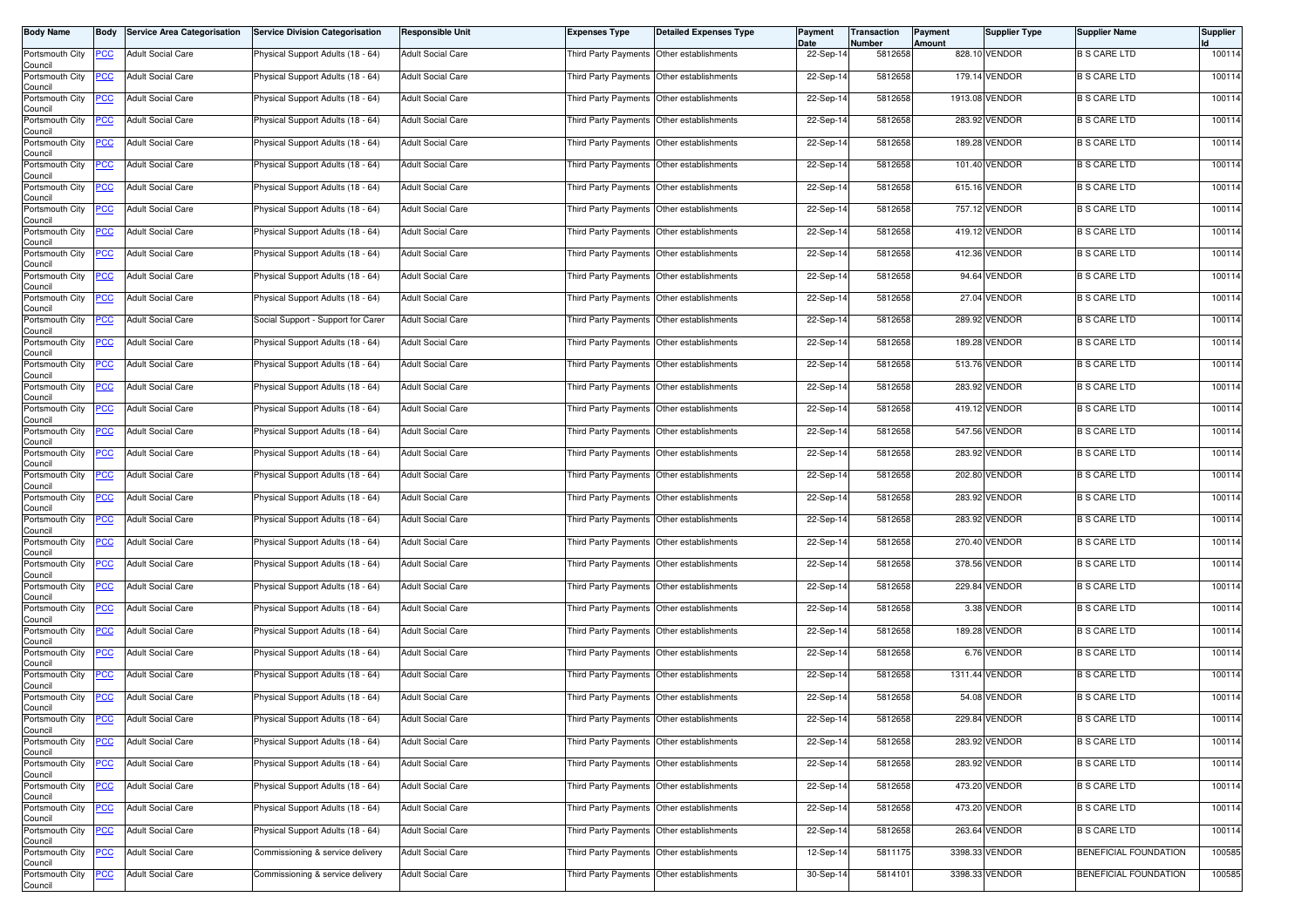| <b>Body Name</b>                                 | <b>Body</b>    | <b>Service Area Categorisation</b> | <b>Service Division Categorisation</b>    | <b>Responsible Unit</b>  | <b>Expenses Type</b>                      | <b>Detailed Expenses Type</b> | Payment<br>Date | Transaction<br>Number | Payment<br>Amount | Supplier Type  | <b>Supplier Name</b>                    | Supplier |
|--------------------------------------------------|----------------|------------------------------------|-------------------------------------------|--------------------------|-------------------------------------------|-------------------------------|-----------------|-----------------------|-------------------|----------------|-----------------------------------------|----------|
| Portsmouth City<br>Council                       | <b>PCC</b>     | <b>Adult Social Care</b>           | Physical Support Adults (18 - 64)         | <b>Adult Social Care</b> | Supplies and Services Catering            |                               | 03-Sep-14       | 5809265               |                   | 336.74 VENDOR  | BFS GROUP LTD T/A 3663                  | 100106   |
| Portsmouth City<br>Council                       | <b>PCC</b>     | <b>Adult Social Care</b>           | Physical Support Adults (18 - 64)         | <b>Adult Social Care</b> | Supplies and Services Catering            |                               | 03-Sep-14       | 5809265               |                   | 58.31 VENDOR   | BFS GROUP LTD T/A 3663                  | 100106   |
| Portsmouth City<br>Council                       | <b>PCC</b>     | <b>Adult Social Care</b>           | Physical Support Older People (65-<br>74) | <b>Adult Social Care</b> | Supplies and Services Catering            |                               | 03-Sep-14       | 5809265               |                   | 920.29 VENDOR  | BFS GROUP LTD T/A 3663                  | 100106   |
| Portsmouth City<br>Council                       | <b>PCC</b>     | <b>Adult Social Care</b>           | Physical Support Older People (65-        | <b>Adult Social Care</b> | Supplies and Services Catering            |                               | 03-Sep-14       | 5809265               |                   | 569.24 VENDOR  | BFS GROUP LTD T/A 3663                  | 100106   |
| Portsmouth City<br>Council                       | <b>PCC</b>     | <b>Adult Social Care</b>           | Physical Support Older People (65-        | <b>Adult Social Care</b> | Supplies and Services Catering            |                               | 03-Sep-14       | 5809265               |                   | 934.49 VENDOR  | BFS GROUP LTD T/A 3663                  | 100106   |
| Portsmouth City<br>Council                       | <b>PCC</b>     | <b>Adult Social Care</b>           | Physical Support Adults (18 - 64)         | <b>Adult Social Care</b> | Supplies and Services Catering            |                               | 10-Sep-14       | 5810392               |                   | 61.86 VENDOR   | BFS GROUP LTD T/A 3663                  | 100106   |
| Portsmouth City<br>Council                       | <u>PCC</u>     | <b>Adult Social Care</b>           | Physical Support Adults (18 - 64)         | <b>Adult Social Care</b> | Supplies and Services Catering            |                               | 10-Sep-14       | 5810392               |                   | 374.32 VENDOR  | BFS GROUP LTD T/A 3663                  | 100106   |
| Portsmouth City<br>Council                       | <b>PCC</b>     | <b>Adult Social Care</b>           | Physical Support Older People (65-        | <b>Adult Social Care</b> | Supplies and Services Catering            |                               | 10-Sep-14       | 5810392               |                   | 302.82 VENDOR  | BFS GROUP LTD T/A 3663                  | 100106   |
| Portsmouth City<br>Council                       | PСC            | <b>Adult Social Care</b>           | Physical Support Older People (65-        | <b>Adult Social Care</b> | Supplies and Services Catering            |                               | 10-Sep-14       | 5810392               |                   | 577.73 VENDOR  | BFS GROUP LTD T/A 3663                  | 100106   |
| Portsmouth City<br>Council                       | <b>PCC</b>     | <b>Adult Social Care</b>           | Physical Support Older People (65-        | <b>Adult Social Care</b> | Supplies and Services Catering            |                               | 10-Sep-14       | 5810392               |                   | 784.92 VENDOR  | BFS GROUP LTD T/A 3663                  | 100106   |
| Portsmouth City<br>Council                       | <u>PCC</u>     | <b>Adult Social Care</b>           | Physical Support Older People (65-        | <b>Adult Social Care</b> | Supplies and Services Catering            |                               | 17-Sep-14       | 5811782               |                   | 1206.32 VENDOR | BFS GROUP LTD T/A 3663                  | 100106   |
| Portsmouth City<br>Council                       | <b>PCC</b>     | <b>Adult Social Care</b>           | Physical Support Adults (18 - 64)         | <b>Adult Social Care</b> | Supplies and Services Catering            |                               | 17-Sep-14       | 5811782               |                   | 308.63 VENDOR  | BFS GROUP LTD T/A 3663                  | 100106   |
| Portsmouth City<br>Council                       | <u>PCC</u>     | <b>Adult Social Care</b>           | Physical Support Older People (65-        | <b>Adult Social Care</b> | Supplies and Services Catering            |                               | 17-Sep-14       | 5811782               |                   | 889.12 VENDOR  | BFS GROUP LTD T/A 3663                  | 100106   |
| Portsmouth City<br>Council                       | <b>PCC</b>     | <b>Adult Social Care</b>           | Physical Support Older People (65-        | <b>Adult Social Care</b> | Supplies and Services Catering            |                               | 17-Sep-14       | 5811782               |                   | 416.49 VENDOR  | BFS GROUP LTD T/A 3663                  | 100106   |
| Portsmouth City<br>Council                       | <b>PCC</b>     | <b>Adult Social Care</b>           | Physical Support Adults (18 - 64)         | <b>Adult Social Care</b> | Supplies and Services Catering            |                               | 24-Sep-14       | 5812863               |                   | 135.80 VENDOR  | BFS GROUP LTD T/A 3663                  | 100106   |
| Portsmouth City<br>Council                       | <u>PCC</u>     | <b>Adult Social Care</b>           | Physical Support Older People (65-        | <b>Adult Social Care</b> | Supplies and Services Catering            |                               | 24-Sep-14       | 5812863               | 858.51            | <b>VENDOR</b>  | BFS GROUP LTD T/A 3663                  | 100106   |
| Portsmouth City<br>Council                       | <u>PCC</u>     | <b>Adult Social Care</b>           | Physical Support Older People (65-        | <b>Adult Social Care</b> | Supplies and Services Catering            |                               | 24-Sep-14       | 5812863               |                   | 793.84 VENDOR  | BFS GROUP LTD T/A 3663                  | 100106   |
| Portsmouth City<br>Council                       | <b>PCC</b>     | <b>Adult Social Care</b>           | Physical Support Older People (65-        | <b>Adult Social Care</b> | Supplies and Services Catering            |                               | 24-Sep-14       | 5812863               |                   | 835.65 VENDOR  | BFS GROUP LTD T/A 3663                  | 100106   |
| Portsmouth City<br>Council                       | <b>PCC</b>     | <b>Adult Social Care</b>           | Physical Support Older People (65-        | <b>Adult Social Care</b> | Supplies and Services Catering            |                               | 17-Sep-14       | 5811782               |                   | -6.07 VENDOR   | BFS GROUP LTD T/A 3663                  | 100106   |
| Portsmouth City<br>Council                       | <b>PCC</b>     | <b>Adult Social Care</b>           | Physical Support Adults (18 - 64)         | <b>Adult Social Care</b> | Supplies and Services Catering            |                               | 24-Sep-14       | 5812863               |                   | -13.38 VENDOR  | BFS GROUP LTD T/A 3663                  | 100106   |
| Portsmouth City<br>Council                       | <b>PCC</b>     | <b>Adult Social Care</b>           | Physical Support Older People (65-        | <b>Adult Social Care</b> | Third Party Payments Other establishments |                               | 12-Sep-14       | 5811184               |                   | 2082.90 VENDOR | <b>BONDCARE</b>                         | 136347   |
| Portsmouth City<br>Council                       | <b>PCC</b>     | <b>Adult Social Care</b>           | Physical Support Older People (65-        | <b>Adult Social Care</b> | Third Party Payments Other establishments |                               | 12-Sep-14       | 5811184               |                   | 2239.20 VENDOR | <b>BONDCARE</b>                         | 136347   |
| Portsmouth City<br>Council                       | <u>PCC</u>     | <b>Adult Social Care</b>           | Physical Support Older People (65-        | <b>Adult Social Care</b> | Third Party Payments Other establishments |                               | 12-Sep-14       | 5811184               |                   | 2239.24 VENDOR | <b>BONDCARE</b>                         | 136347   |
| Portsmouth City<br>Council                       | <u>PCC</u>     | <b>Adult Social Care</b>           | Physical Support Older People (65-        | <b>Adult Social Care</b> | Third Party Payments Other establishments |                               | 12-Sep-14       | 5811184               |                   | 2239.24 VENDOR | <b>BONDCARE</b>                         | 136347   |
| Portsmouth City<br>Council                       | PСC            | <b>Adult Social Care</b>           | Physical Support Older People (65-        | <b>Adult Social Care</b> | Third Party Payments Other establishments |                               | 12-Sep-14       | 5811184               | 2239.24           | <b>VENDOR</b>  | <b>BONDCARE</b>                         | 136347   |
| Portsmouth City<br>Council                       | $\overline{C}$ | <b>Adult Social Care</b>           | Physical Support Older People (65-        | <b>Adult Social Care</b> | Third Party Payments Other establishments |                               | 12-Sep-14       | 5811184               |                   | 2240.10 VENDOR | <b>BONDCARE</b>                         | 136347   |
| Portsmouth City<br>Council                       | <b>PCC</b>     | <b>Adult Social Care</b>           | Physical Support Older People (65-        | <b>Adult Social Care</b> | Third Party Payments Other establishments |                               | 12-Sep-14       | 5811184               |                   | 2239.24 VENDOR | <b>BONDCARE</b>                         | 136347   |
| Portsmouth City<br>Council                       | <b>PCC</b>     | <b>Adult Social Care</b>           | Physical Support Older People (65-        | <b>Adult Social Care</b> | Third Party Payments Other establishments |                               | 12-Sep-14       | 5811184               |                   | 2030.66 VENDOR | <b>BONDCARE</b>                         | 136347   |
| Portsmouth City<br>Council                       | <b>PCC</b>     | <b>Adult Social Care</b>           | Physical Support Adults (18 - 64)         | <b>Adult Social Care</b> | Third Party Payments Other establishments |                               | 12-Sep-14       | 5811184               |                   | 1848.99 VENDOR | <b>BONDCARE</b>                         | 136347   |
| Portsmouth City<br>Council                       | <b>PCC</b>     | <b>Adult Social Care</b>           | Physical Support Older People (65-<br>74) | <b>Adult Social Care</b> | Third Party Payments Other establishments |                               | 12-Sep-14       | 5811184               |                   | 2030.66 VENDOR | <b>BONDCARE</b>                         | 136347   |
| Portsmouth City PCC Adult Social Care<br>Council |                |                                    | Commissioning & service delivery          | <b>Adult Social Care</b> | Employees                                 | Indirect employee expenses    | 26-Sep-14       | 5813770               |                   | 750.00 VENDOR  | <b>BOURNEMOUTH</b><br><b>UNIVERSITY</b> | 112290   |
| Portsmouth City<br>Council                       | <u>PCC</u>     | <b>Adult Social Care</b>           | Commissioning & service delivery          | <b>Adult Social Care</b> | Employees                                 | Indirect employee expenses    | 26-Sep-14       | 5813770               |                   | 750.00 VENDOR  | <b>BOURNEMOUTH</b><br><b>UNIVERSITY</b> | 112290   |
| Portsmouth City<br>Council                       | <b>PCC</b>     | <b>Adult Social Care</b>           | Physical Support Adults (18 - 64)         | <b>Adult Social Care</b> | Third Party Payments Other establishments |                               | 12-Sep-14       | 5811188               |                   | 2700.00 VENDOR | <b>BRAEMAR RCH LIMITED</b>              | 102015   |
| Portsmouth City<br>Council                       | $\overline{C}$ | <b>Adult Social Care</b>           | Physical Support Adults (18 - 64)         | <b>Adult Social Care</b> | Third Party Payments                      | Other establishments          | 12-Sep-14       | 5811188               |                   | 2550.00 VENDOR | <b>BRAEMAR RCH LIMITED</b>              | 102015   |
| Portsmouth City<br>Council                       | <b>PCC</b>     | <b>Adult Social Care</b>           | Physical Support Adults (18 - 64)         | <b>Adult Social Care</b> | Third Party Payments Other establishments |                               | 12-Sep-14       | 5811188               |                   | 2700.00 VENDOR | <b>BRAEMAR RCH LIMITED</b>              | 102015   |
| Portsmouth City<br>Council                       | <u>PCC</u>     | <b>Adult Social Care</b>           | Physical Support Adults (18 - 64)         | <b>Adult Social Care</b> | Third Party Payments Other establishments |                               | 12-Sep-14       | 5811188               |                   | 1941.30 VENDOR | <b>BRAEMAR RCH LIMITED</b>              | 102015   |
| Portsmouth City<br>Council                       | <b>PCC</b>     | <b>Adult Social Care</b>           | Physical Support Adults (18 - 64)         | <b>Adult Social Care</b> | <b>Third Party Payments</b>               | Other establishments          | 12-Sep-14       | 5811188               |                   | 2700.00 VENDOR | <b>BRAEMAR RCH LIMITED</b>              | 102015   |
| Portsmouth City<br>Council                       | $\overline{C}$ | <b>Adult Social Care</b>           | Physical Support Adults (18 - 64)         | <b>Adult Social Care</b> | Third Party Payments Other establishments |                               | 12-Sep-14       | 5811188               |                   | 1941.30 VENDOR | BRAEMAR RCH LIMITED                     | 102015   |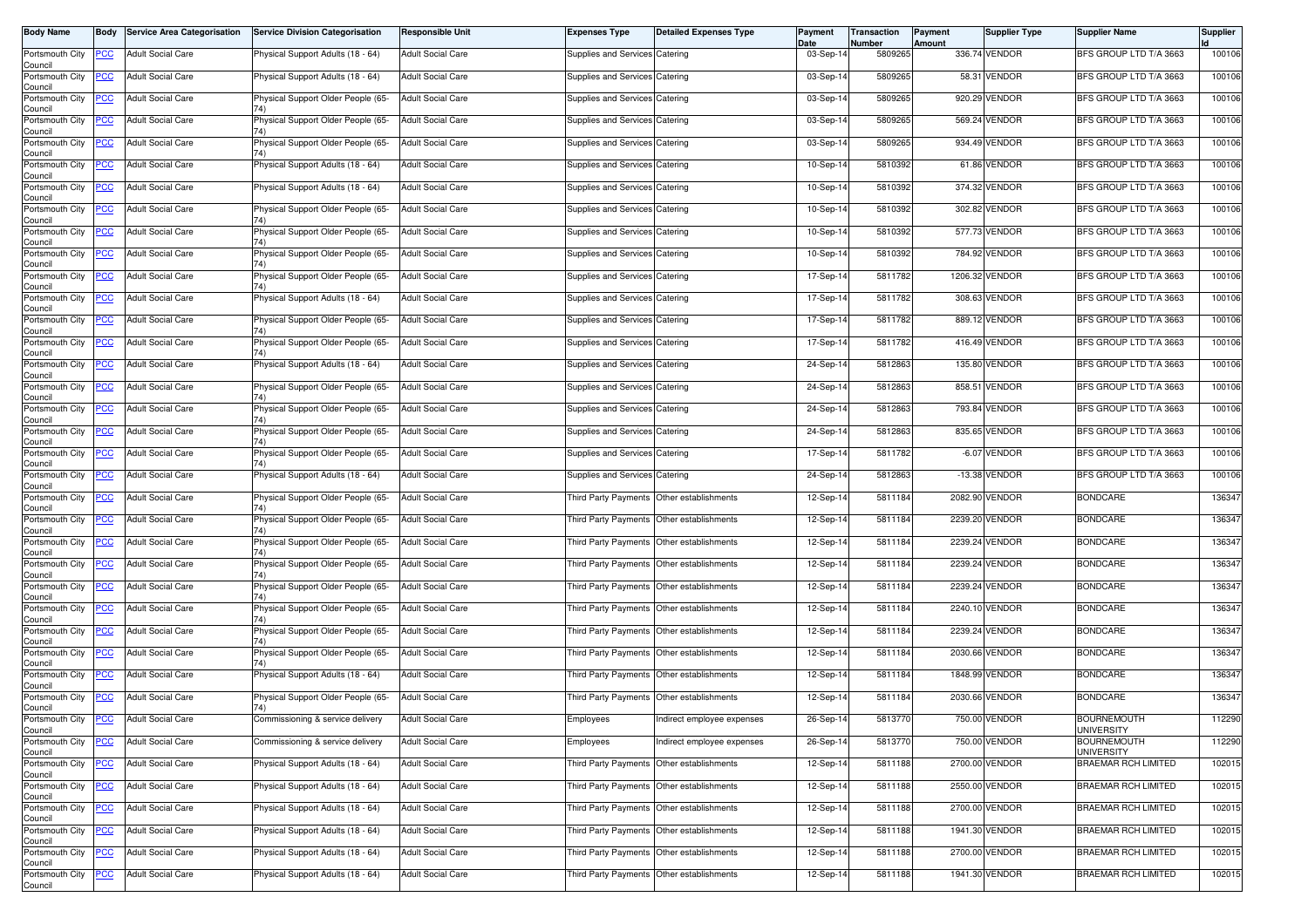| <b>Body Name</b>           | Body           | <b>Service Area Categorisation</b> | <b>Service Division Categorisation</b>       | Responsible Unit         | <b>Expenses Type</b>                      | <b>Detailed Expenses Type</b>                      | Payment<br>Date | <b>Transaction</b><br>Number | Payment<br>Amount | Supplier Type   | <b>Supplier Name</b>                              | Supplier |
|----------------------------|----------------|------------------------------------|----------------------------------------------|--------------------------|-------------------------------------------|----------------------------------------------------|-----------------|------------------------------|-------------------|-----------------|---------------------------------------------------|----------|
| Portsmouth City<br>Council | <u>PCC</u>     | <b>Adult Social Care</b>           | Physical Support Adults (18 - 64)            | <b>Adult Social Care</b> | Third Party Payments Other establishments |                                                    | 12-Sep-14       | 5811188                      |                   | 2031.60 VENDOR  | BRAEMAR RCH LIMITED                               | 102015   |
| Portsmouth City<br>Council | <u>CC</u>      | <b>Adult Social Care</b>           | Physical Support Adults (18 - 64)            | <b>Adult Social Care</b> | Third Party Payments Other establishments |                                                    | 12-Sep-14       | 5811188                      |                   | 2700.00 VENDOR  | <b>BRAEMAR RCH LIMITED</b>                        | 102015   |
| Portsmouth City<br>Council | <u>'CC</u>     | <b>Adult Social Care</b>           | Physical Support Older People (65-<br>74)    | <b>Adult Social Care</b> |                                           | Supplies and Services Communications and computing | 29-Sep-14       | 5814012                      |                   | 53.88 COMPANY   | <b>BRITISH</b><br>TELECOMMUNICATIONS PLO          | 100132   |
| Portsmouth City<br>Council | <b>CC</b>      | <b>Adult Social Care</b>           | Physical Support Older People (65-           | <b>Adult Social Care</b> |                                           | Supplies and Services Communications and computing | 15-Sep-14       | 5811530                      |                   | 106.33 COMPANY  | <b>BRITISH</b><br>TELECOMMUNICATIONS PLO          | 100132   |
| Portsmouth City<br>Council | <b>CC</b>      | <b>Adult Social Care</b>           | Social Care Activities                       | <b>Adult Social Care</b> |                                           | Supplies and Services Communications and computing | 12-Sep-14       | 5811194                      |                   | 25.33 COMPANY   | <b>BRITISH</b><br>TELECOMMUNICATIONS PLC          | 100132   |
| Portsmouth City<br>Council | <u>'CC</u>     | <b>Adult Social Care</b>           | <b>Social Care Activities</b>                | <b>Adult Social Care</b> |                                           | Supplies and Services Communications and computing | 12-Sep-14       | 5811194                      |                   | 58.14 COMPANY   | <b>BRITISH</b><br>TELECOMMUNICATIONS PLC          | 100132   |
| Portsmouth City<br>Council | <u>CC</u>      | <b>Adult Social Care</b>           | Physical Support Older People (65-           | <b>Adult Social Care</b> |                                           | Supplies and Services Communications and computing | 03-Sep-14       | 5809270                      |                   | 0.11 COMPANY    | <b>BRITISH</b><br><b>TELECOMMUNICATIONS PLO</b>   | 100132   |
| Portsmouth City<br>Council | <u>PCC</u>     | Adult Social Care                  | Physical Support Older People (65-           | <b>Adult Social Care</b> |                                           | Supplies and Services Communications and computing | 03-Sep-14       | 580927                       |                   | 35.65 COMPANY   | <b>BRITISH</b><br>TELECOMMUNICATIONS PLO          | 100132   |
| Portsmouth City<br>Council | сC             | <b>Adult Social Care</b>           | Physical Support Older People (65-<br>74)    | <b>Adult Social Care</b> |                                           | Supplies and Services Communications and computing | 03-Sep-14       | 580927                       |                   | 12.63 COMPANY   | <b>BRITISH</b><br>TELECOMMUNICATIONS PLO          | 100132   |
| Portsmouth City<br>Council | <u>CC</u>      | Adult Social Care                  | Physical Support Older People (65-           | <b>Adult Social Care</b> |                                           | Supplies and Services Communications and computing | 03-Sep-14       | 580927                       |                   | 35.50 COMPANY   | <b>BRITISH</b><br>TELECOMMUNICATIONS PLC          | 100132   |
| Portsmouth City<br>Council | <u>'CC</u>     | <b>Adult Social Care</b>           | Physical Support Adults (18 - 64)            | <b>Adult Social Care</b> |                                           | Supplies and Services Communications and computing | 05-Sep-14       | 5809882                      |                   | 37.40 COMPANY   | <b>BRITISH</b><br>TELECOMMUNICATIONS PLC          | 100132   |
| Portsmouth City<br>Council | <u>'СС</u>     | <b>Adult Social Care</b>           | Physical Support Adults (18 - 64)            | <b>Adult Social Care</b> |                                           | Supplies and Services Communications and computing | 05-Sep-14       | 5809882                      |                   | 22.43 COMPANY   | <b>BRITISH</b><br>TELECOMMUNICATIONS PLC          | 100132   |
| Portsmouth City<br>Council | <u>CC</u>      | <b>Adult Social Care</b>           | Physical Support Adults (18 - 64)            | <b>Adult Social Care</b> |                                           | Supplies and Services Communications and computing | 05-Sep-14       | 5809882                      |                   | 27.16 COMPANY   | <b>BRITISH</b><br>TELECOMMUNICATIONS PLO          | 100132   |
| Portsmouth City<br>Council | <u>'СС</u>     | <b>Adult Social Care</b>           | Physical Support Adults (18 - 64)            | <b>Adult Social Care</b> |                                           | Supplies and Services Communications and computing | 05-Sep-14       | 5809882                      |                   | 25.88 COMPANY   | <b>BRITISH</b><br>TELECOMMUNICATIONS PLC          | 100132   |
| Portsmouth City<br>Council | <u>'CC</u>     | Adult Social Care                  | Physical Support Adults (18 - 64)            | <b>Adult Social Care</b> |                                           | Supplies and Services Communications and computing | 05-Sep-14       | 5809882                      |                   | 42.32 COMPANY   | <b>BRITISH</b><br>TELECOMMUNICATIONS PLC          | 100132   |
| Portsmouth City<br>Council | <u>PCC</u>     | <b>Adult Social Care</b>           | Physical Support Adults (18 - 64)            | <b>Adult Social Care</b> |                                           | Supplies and Services Communications and computing | 05-Sep-14       | 5809882                      |                   | 41.54 COMPANY   | <b>BRITISH</b><br>TELECOMMUNICATIONS PLC          | 100132   |
| Portsmouth City<br>Council | <u>'CC</u>     | <b>Adult Social Care</b>           | Social Support - Substance misuse<br>support | <b>Adult Social Care</b> | Third Party Payments                      | Other establishments                               | 24-Sep-14       | 5812872                      |                   | 2140.00 VENDOR  | BROADWAY LODGE                                    | 127430   |
| Portsmouth City<br>Council | <u>PCC</u>     | <b>Adult Social Care</b>           | Social Support - Substance misuse<br>support | Adult Social Care        | Third Party Payments Other establishments |                                                    | 15-Sep-14       | 5811531                      |                   | 2996.00 VENDOR  | BROADWAY LODGE                                    | 127430   |
| Portsmouth City<br>Council | <u>'CC</u>     | <b>Adult Social Care</b>           | Physical Support Adults (18 - 64)            | <b>Adult Social Care</b> | Third Party Payments                      | Other establishments                               | 12-Sep-14       | 5811197                      |                   | 2363.40 VENDOR  | <b>BROWNLOW ENTERPRISES</b><br>LIMITEDT/A VENTRY  | 120195   |
| Portsmouth City<br>Council | <u>'CC</u>     | <b>Adult Social Care</b>           | Physical Support Adults (18 - 64)            | <b>Adult Social Care</b> | Third Party Payments                      | Other establishments                               | 12-Sep-14       | 5811201                      |                   | 2081.65 VENDOR  | CAMPION GARDENS LIMITED                           | 119000   |
| Portsmouth City<br>Council | <u>PCC</u>     | Adult Social Care                  | Physical Support Adults (18 - 64)            | <b>Adult Social Care</b> | Third Party Payments                      | Other establishments                               | 12-Sep-14       | 5811201                      |                   | 2081.65 VENDOR  | <b>CAMPION GARDENS LIMITED</b>                    | 119000   |
| Portsmouth City<br>Council | <u>PCC</u>     | <b>Adult Social Care</b>           | Physical Support Adults (18 - 64)            | <b>Adult Social Care</b> | Third Party Payments Other establishments |                                                    | 24-Sep-14       | 5812876                      |                   | 2014.50 VENDOR  | <b>CAMPION GARDENS LIMITED</b>                    | 119000   |
| Portsmouth City<br>Council | PСC            | Adult Social Care                  | Commissioning & service delivery             | <b>Adult Social Care</b> | Employees                                 | Indirect employee expenses                         | 18-Sep-14       | 5812234                      |                   | 700.00 VENDOR   | <b>CAPITA BUSINESS</b><br><b>SERVICES LIMITED</b> | 100205   |
| Portsmouth City<br>Council | <u>'CC</u>     | <b>Adult Social Care</b>           | Physical Support Older People (65-           | <b>Adult Social Care</b> | Third Party Payments                      | Other establishments                               | 12-Sep-14       | 5811205                      |                   | 3545.40 VENDOR  | CARE UK COMMUNITY<br>PARTNERSHIPS LTD             | 101173   |
| Portsmouth City<br>Council | сC             | <b>Adult Social Care</b>           | Physical Support Older People (65-           | <b>Adult Social Care</b> | Third Party Payments                      | Other establishments                               | 12-Sep-14       | 5811205                      | 132011.75 VENDOR  |                 | CARE UK COMMUNITY<br>PARTNERSHIPS LTD             | 101173   |
| Portsmouth City<br>Council | <u>PCC</u>     | <b>Adult Social Care</b>           | Physical Support Adults (18 - 64)            | <b>Adult Social Care</b> | Third Party Payments                      | Other establishments                               | 22-Sep-14       | 5812670                      |                   | 432.64 VENDOR   | CARING FOR YOU LIMITED                            | 100116   |
| Portsmouth City<br>Council | <u>PCC</u>     | <b>Adult Social Care</b>           | Physical Support Adults (18 - 64)            | <b>Adult Social Care</b> | Third Party Payments Other establishments |                                                    | 04-Sep-14       | 5809712                      |                   | 677.32 VENDOR   | CARING FOR YOU LIMITED                            | 100116   |
| Portsmouth City<br>Council | <u>CC</u>      | <b>Adult Social Care</b>           | Physical Support Adults (18 - 64)            | <b>Adult Social Care</b> | Third Party Payments                      | Other establishments                               | 04-Sep-14       | 5809712                      |                   | 552.38 VENDOR   | CARING FOR YOU LIMITED                            | 100116   |
| Portsmouth City<br>Council | <u>PCC</u>     | <b>Adult Social Care</b>           | Physical Support Adults (18 - 64)            | <b>Adult Social Care</b> | Third Party Payments                      | Other establishments                               | 04-Sep-14       | 5809712                      |                   | $-10.13$ VENDOR | <b>CARING FOR YOU LIMITED</b>                     | 100116   |
| Portsmouth City<br>Council | <u>PCC</u>     | <b>Adult Social Care</b>           | Physical Support Adults (18 - 64)            | <b>Adult Social Care</b> | Third Party Payments Other establishments |                                                    | 04-Sep-14       | 5809712                      | 20.28             | <b>VENDOR</b>   | CARING FOR YOU LIMITED                            | 100116   |
| Portsmouth City<br>Council |                | <b>PCC</b> Adult Social Care       | Physical Support Adults (18 - 64)            | <b>Adult Social Care</b> | Third Party Payments Other establishments |                                                    | 26-Sep-14       | 5813784                      |                   | 1676.48 VENDOR  | CARING FOR YOU LIMITED                            | 100116   |
| Portsmouth City<br>Council | <u>CC</u>      | <b>Adult Social Care</b>           | Physical Support Adults (18 - 64)            | Adult Social Care        | Third Party Payments Other establishments |                                                    | 22-Sep-14       | 5812670                      |                   | 946.40 VENDOR   | CARING FOR YOU LIMITED                            | 100116   |
| Portsmouth City<br>Council | <u>'CC</u>     | <b>Adult Social Care</b>           | Social Support - Support for Carer           | Adult Social Care        | Third Party Payments Other establishments |                                                    | 22-Sep-14       | 5812670                      |                   | 48.32 VENDOR    | CARING FOR YOU LIMITED                            | 100116   |
| Portsmouth City<br>Council | $\overline{C}$ | <b>Adult Social Care</b>           | Physical Support Adults (18 - 64)            | Adult Social Care        | Third Party Payments Other establishments |                                                    | 22-Sep-14       | 5812670                      |                   | 189.28 VENDOR   | CARING FOR YOU LIMITED                            | 100116   |
| Portsmouth City<br>Council | <u>PCC</u>     | <b>Adult Social Care</b>           | Physical Support Adults (18 - 64)            | <b>Adult Social Care</b> | Third Party Payments Other establishments |                                                    | 22-Sep-14       | 5812670                      |                   | 148.72 VENDOR   | CARING FOR YOU LIMITED                            | 100116   |
| Portsmouth City<br>Council | <u>'CC</u>     | Adult Social Care                  | Physical Support Adults (18 - 64)            | Adult Social Care        | Third Party Payments Other establishments |                                                    | 22-Sep-14       | 5812670                      |                   | 253.50 VENDOR   | CARING FOR YOU LIMITED                            | 100116   |
| Portsmouth City<br>Council | <u>PCC</u>     | <b>Adult Social Care</b>           | Physical Support Adults (18 - 64)            | Adult Social Care        | Third Party Payments Other establishments |                                                    | 22-Sep-14       | 5812670                      |                   | 946.40 VENDOR   | CARING FOR YOU LIMITED                            | 100116   |
| Portsmouth City<br>Council | <u>'CC</u>     | <b>Adult Social Care</b>           | Physical Support Adults (18 - 64)            | Adult Social Care        | Third Party Payments Other establishments |                                                    | 18-Sep-14       | 5812235                      |                   | 486.72 VENDOR   | CARING FOR YOU LIMITED                            | 100116   |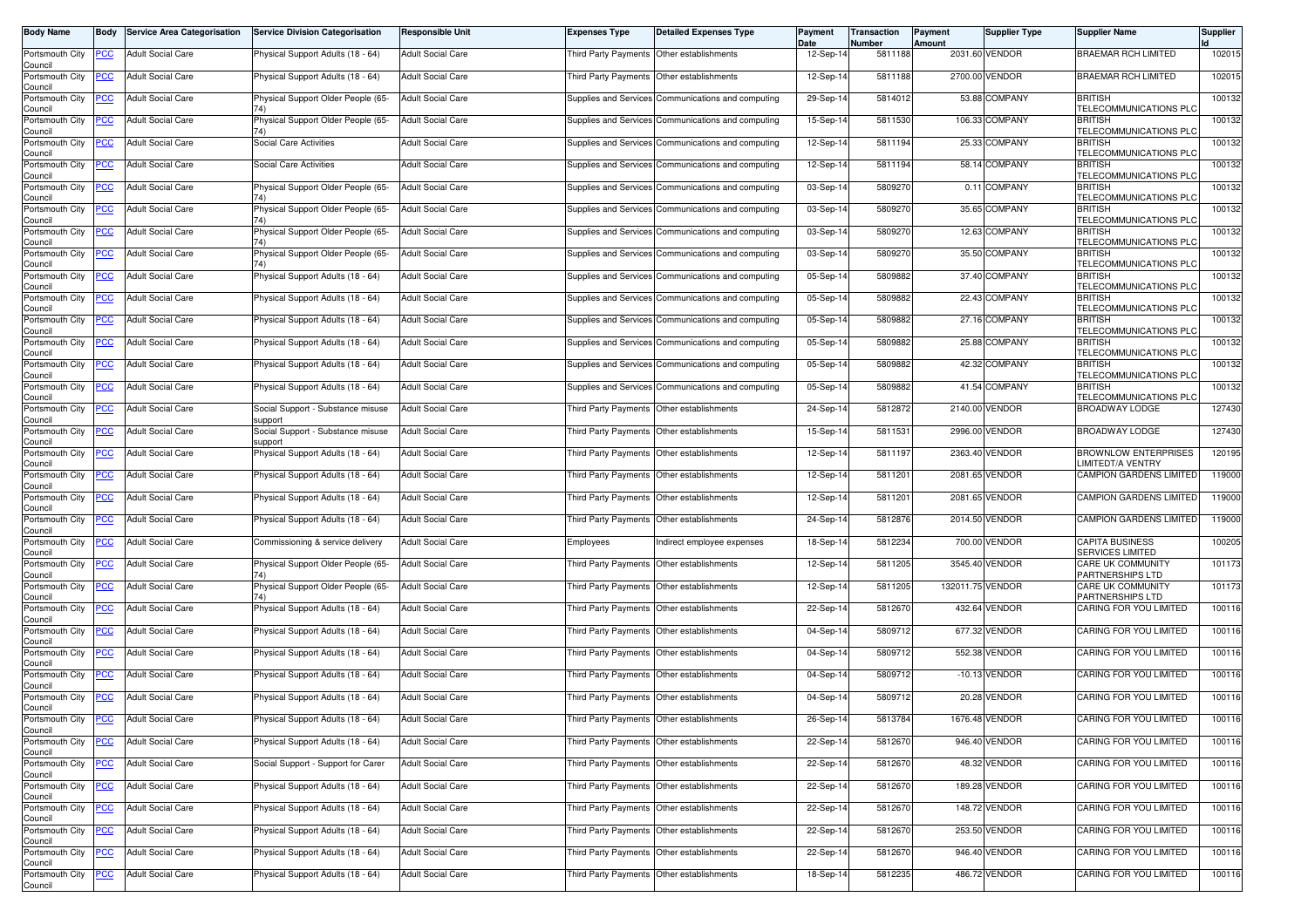| <b>Body Name</b>                                 | <b>Body</b> | <b>Service Area Categorisation</b> | <b>Service Division Categorisation</b> | <b>Responsible Unit</b>  | <b>Expenses Type</b>                      | <b>Detailed Expenses Type</b>             | Payment<br>Date | Transaction<br>Number | Payment<br>Amount | <b>Supplier Type</b> | <b>Supplier Name</b>   | <b>Supplier</b> |
|--------------------------------------------------|-------------|------------------------------------|----------------------------------------|--------------------------|-------------------------------------------|-------------------------------------------|-----------------|-----------------------|-------------------|----------------------|------------------------|-----------------|
| Portsmouth City<br>Council                       | <b>PCC</b>  | <b>Adult Social Care</b>           | Physical Support Adults (18 - 64)      | <b>Adult Social Care</b> |                                           | Third Party Payments Other establishments | 26-Sep-14       | 5813784               |                   | -162.24 VENDOR       | CARING FOR YOU LIMITED | 100116          |
| Portsmouth City<br>Council                       | <b>PCC</b>  | <b>Adult Social Care</b>           | Physical Support Adults (18 - 64)      | <b>Adult Social Care</b> |                                           | Third Party Payments Other establishments | 04-Sep-14       | 5809712               |                   | 283.92 VENDOR        | CARING FOR YOU LIMITED | 100116          |
| Portsmouth City<br>Council                       | <b>PCC</b>  | <b>Adult Social Care</b>           | Physical Support Adults (18 - 64)      | <b>Adult Social Care</b> | Third Party Payments                      | Other establishments                      | 18-Sep-14       | 5812235               |                   | 81.12 VENDOR         | CARING FOR YOU LIMITED | 100116          |
| Portsmouth City<br>Council                       | <b>PCC</b>  | <b>Adult Social Care</b>           | Social Support - Support for Carer     | <b>Adult Social Care</b> | <b>Third Party Payments</b>               | Other establishments                      | 18-Sep-14       | 5812235               |                   | 241.60 VENDOR        | CARING FOR YOU LIMITED | 100116          |
| Portsmouth City<br>Council                       | <u>CC</u>   | <b>Adult Social Care</b>           | Social Support - Support for Carer     | <b>Adult Social Care</b> | Third Party Payments                      | Other establishments                      | 18-Sep-14       | 5812235               |                   | 36.24 VENDOR         | CARING FOR YOU LIMITED | 100116          |
| Portsmouth City<br>Council                       | <b>PCC</b>  | <b>Adult Social Care</b>           | Physical Support Adults (18 - 64)      | <b>Adult Social Care</b> | Third Party Payments Other establishments |                                           | 18-Sep-14       | 5812235               |                   | 324.48 VENDOR        | CARING FOR YOU LIMITED | 100116          |
| Portsmouth City<br>Council                       | <b>PCC</b>  | <b>Adult Social Care</b>           | Physical Support Adults (18 - 64)      | <b>Adult Social Care</b> | Third Party Payments                      | Other establishments                      | 18-Sep-14       | 5812235               |                   | 64.22 VENDOR         | CARING FOR YOU LIMITED | 100116          |
| Portsmouth City<br>Council                       | <b>PCC</b>  | <b>Adult Social Care</b>           | Physical Support Adults (18 - 64)      | <b>Adult Social Care</b> | <b>Third Party Payments</b>               | Other establishments                      | 18-Sep-14       | 5812235               |                   | 121.68 VENDOR        | CARING FOR YOU LIMITED | 100116          |
| Portsmouth City<br>Council                       | PСC         | <b>Adult Social Care</b>           | Physical Support Adults (18 - 64)      | <b>Adult Social Care</b> | Third Party Payments                      | Other establishments                      | 18-Sep-14       | 5812235               | 1926.60           | VENDOR               | CARING FOR YOU LIMITED | 100116          |
| Portsmouth City<br>Council                       | <b>PCC</b>  | <b>Adult Social Care</b>           | Physical Support Adults (18 - 64)      | <b>Adult Social Care</b> |                                           | Third Party Payments Other establishments | 18-Sep-14       | 5812235               |                   | 33.80 VENDOR         | CARING FOR YOU LIMITED | 100116          |
| Portsmouth City<br>Council                       | <u>PCC</u>  | <b>Adult Social Care</b>           | Physical Support Adults (18 - 64)      | <b>Adult Social Care</b> | Third Party Payments Other establishments |                                           | 18-Sep-14       | 5812235               |                   | 202.80 VENDOR        | CARING FOR YOU LIMITED | 100116          |
| Portsmouth City<br>Council                       | <b>PCC</b>  | <b>Adult Social Care</b>           | Physical Support Adults (18 - 64)      | <b>Adult Social Care</b> | Third Party Payments Other establishments |                                           | 18-Sep-14       | 5812235               |                   | 1128.92 VENDOR       | CARING FOR YOU LIMITED | 100116          |
| Portsmouth City<br>Council                       | <u>PCC</u>  | <b>Adult Social Care</b>           | Social Support - Support for Carer     | <b>Adult Social Care</b> |                                           | Third Party Payments Other establishments | 18-Sep-14       | 5812235               |                   | 187.24 VENDOR        | CARING FOR YOU LIMITED | 100116          |
| Portsmouth City<br>Council                       | <b>PCC</b>  | <b>Adult Social Care</b>           | Physical Support Adults (18 - 64)      | <b>Adult Social Care</b> | Third Party Payments Other establishments |                                           | 18-Sep-14       | 5812235               |                   | 283.92 VENDOR        | CARING FOR YOU LIMITED | 100116          |
| Portsmouth City<br>Council                       | <b>PCC</b>  | <b>Adult Social Care</b>           | Physical Support Adults (18 - 64)      | <b>Adult Social Care</b> |                                           | Third Party Payments Other establishments | 18-Sep-14       | 5812235               |                   | 81.12 VENDOR         | CARING FOR YOU LIMITED | 100116          |
| Portsmouth City<br>Council                       | <u>PCC</u>  | <b>Adult Social Care</b>           | Physical Support Adults (18 - 64)      | <b>Adult Social Care</b> | Third Party Payments                      | Other establishments                      | 18-Sep-14       | 581223                |                   | 182.52 VENDOR        | CARING FOR YOU LIMITED | 100116          |
| Portsmouth City<br>Council                       | <u>PCC</u>  | <b>Adult Social Care</b>           | Physical Support Adults (18 - 64)      | <b>Adult Social Care</b> | Third Party Payments                      | Other establishments                      | 18-Sep-14       | 5812235               |                   | 473.20 VENDOR        | CARING FOR YOU LIMITED | 100116          |
| Portsmouth City<br>Council                       | <b>PCC</b>  | <b>Adult Social Care</b>           | Physical Support Adults (18 - 64)      | <b>Adult Social Care</b> | Third Party Payments Other establishments |                                           | 18-Sep-14       | 5812235               |                   | 473.20 VENDOR        | CARING FOR YOU LIMITED | 100116          |
| Portsmouth City<br>Council                       | <b>PCC</b>  | <b>Adult Social Care</b>           | Physical Support Adults (18 - 64)      | <b>Adult Social Care</b> | Third Party Payments Other establishments |                                           | 18-Sep-14       | 5812235               |                   | 175.76 VENDOR        | CARING FOR YOU LIMITED | 100116          |
| Portsmouth City<br>Council                       | <b>PCC</b>  | <b>Adult Social Care</b>           | Physical Support Adults (18 - 64)      | <b>Adult Social Care</b> | Third Party Payments                      | Other establishments                      | 18-Sep-14       | 5812235               |                   | 280.54 VENDOR        | CARING FOR YOU LIMITED | 100116          |
| Portsmouth City<br>Council                       | <b>PCC</b>  | <b>Adult Social Care</b>           | Physical Support Adults (18 - 64)      | <b>Adult Social Care</b> | Third Party Payments                      | Other establishments                      | 18-Sep-14       | 5812235               |                   | 1108.64 VENDOR       | CARING FOR YOU LIMITED | 100116          |
| Portsmouth City<br>Council                       | <b>PCC</b>  | <b>Adult Social Care</b>           | Physical Support Adults (18 - 64)      | <b>Adult Social Care</b> | Third Party Payments Other establishments |                                           | 18-Sep-14       | 5812235               |                   | 277.16 VENDOR        | CARING FOR YOU LIMITED | 100116          |
| Portsmouth City<br>Council                       | PCC         | <b>Adult Social Care</b>           | Social Support - Support for Carer     | <b>Adult Social Care</b> |                                           | Third Party Payments Other establishments | 18-Sep-14       | 5812235               |                   | 144.96 VENDOR        | CARING FOR YOU LIMITED | 100116          |
| Portsmouth City<br>Council                       | <u>PCC</u>  | <b>Adult Social Care</b>           | Physical Support Adults (18 - 64)      | <b>Adult Social Care</b> | Third Party Payments Other establishments |                                           | 18-Sep-14       | 5812235               |                   | 216.32 VENDOR        | CARING FOR YOU LIMITED | 100116          |
| Portsmouth City<br>Council                       | PСC         | <b>Adult Social Care</b>           | Physical Support Adults (18 - 64)      | <b>Adult Social Care</b> | Third Party Payments                      | Other establishments                      | 18-Sep-14       | 5812235               |                   | 530.66 VENDOR        | CARING FOR YOU LIMITED | 100116          |
| Portsmouth City<br>Council                       | <u>PCC</u>  | Adult Social Care                  | Physical Support Adults (18 - 64)      | <b>Adult Social Care</b> |                                           | Third Party Payments Other establishments | 18-Sep-14       | 5812235               |                   | 310.96 VENDOR        | CARING FOR YOU LIMITED | 100116          |
| Portsmouth City<br>Council                       | <b>PCC</b>  | <b>Adult Social Care</b>           | Physical Support Adults (18 - 64)      | <b>Adult Social Care</b> | Third Party Payments Other establishments |                                           | 18-Sep-14       | 5812235               |                   | 189.28 VENDOR        | CARING FOR YOU LIMITED | 100116          |
| Portsmouth City<br>Council                       | <b>PCC</b>  | <b>Adult Social Care</b>           | Physical Support Adults (18 - 64)      | <b>Adult Social Care</b> | Third Party Payments                      | Other establishments                      | 18-Sep-14       | 5812235               |                   | 757.12 VENDOR        | CARING FOR YOU LIMITED | 100116          |
| Portsmouth City<br>Council                       | <b>PCC</b>  | <b>Adult Social Care</b>           | Physical Support Adults (18 - 64)      | <b>Adult Social Care</b> | Third Party Payments                      | Other establishments                      | 18-Sep-14       | 5812235               |                   | 216.32 VENDOR        | CARING FOR YOU LIMITED | 100116          |
| Portsmouth City<br>Council                       | <b>PCC</b>  | <b>Adult Social Care</b>           | Physical Support Adults (18 - 64)      | <b>Adult Social Care</b> | Third Party Payments Other establishments |                                           | 18-Sep-14       | 5812235               |                   | 460.95 VENDOR        | CARING FOR YOU LIMITED | 100116          |
| Portsmouth City PCC Adult Social Care<br>Council |             |                                    | Physical Support Adults (18 - 64)      | <b>Adult Social Care</b> | Third Party Payments Other establishments |                                           | 18-Sep-14       | 5812235               |                   | 283.92 VENDOR        | CARING FOR YOU LIMITED | 100116          |
| Portsmouth City<br>Council                       | <u>PCC</u>  | <b>Adult Social Care</b>           | Physical Support Adults (18 - 64)      | <b>Adult Social Care</b> | Third Party Payments Other establishments |                                           | 18-Sep-14       | 5812235               |                   | 757.12 VENDOR        | CARING FOR YOU LIMITED | 100116          |
| Portsmouth City<br>Council                       | <b>PCC</b>  | <b>Adult Social Care</b>           | Physical Support Adults (18 - 64)      | <b>Adult Social Care</b> | Third Party Payments                      | Other establishments                      | 18-Sep-14       | 5812235               |                   | 233.22 VENDOR        | CARING FOR YOU LIMITED | 100116          |
| Portsmouth City<br>Council                       | <u>PCC</u>  | <b>Adult Social Care</b>           | Physical Support Adults (18 - 64)      | <b>Adult Social Care</b> | Third Party Payments                      | Other establishments                      | 18-Sep-14       | 5812235               |                   | 219.70 VENDOR        | CARING FOR YOU LIMITED | 100116          |
| Portsmouth City<br>Council                       | <b>PCC</b>  | <b>Adult Social Care</b>           | Physical Support Adults (18 - 64)      | <b>Adult Social Care</b> | Third Party Payments Other establishments |                                           | 18-Sep-14       | 5812235               |                   | 216.32 VENDOR        | CARING FOR YOU LIMITED | 100116          |
| Portsmouth City<br>Council                       | <u>PCC</u>  | <b>Adult Social Care</b>           | Physical Support Adults (18 - 64)      | <b>Adult Social Care</b> | Third Party Payments                      | Other establishments                      | 18-Sep-14       | 5812235               |                   | 192.66 VENDOR        | CARING FOR YOU LIMITED | 100116          |
| Portsmouth City<br>Council                       | <b>PCC</b>  | <b>Adult Social Care</b>           | Physical Support Adults (18 - 64)      | <b>Adult Social Care</b> | <b>Third Party Payments</b>               | Other establishments                      | 18-Sep-14       | 5812235               |                   | 121.68 VENDOR        | CARING FOR YOU LIMITED | 100116          |
| Portsmouth City<br>Council                       | <b>PCC</b>  | <b>Adult Social Care</b>           | Physical Support Adults (18 - 64)      | <b>Adult Social Care</b> | Third Party Payments                      | Other establishments                      | 18-Sep-14       | 5812235               |                   | 40.56 VENDOR         | CARING FOR YOU LIMITED | 100116          |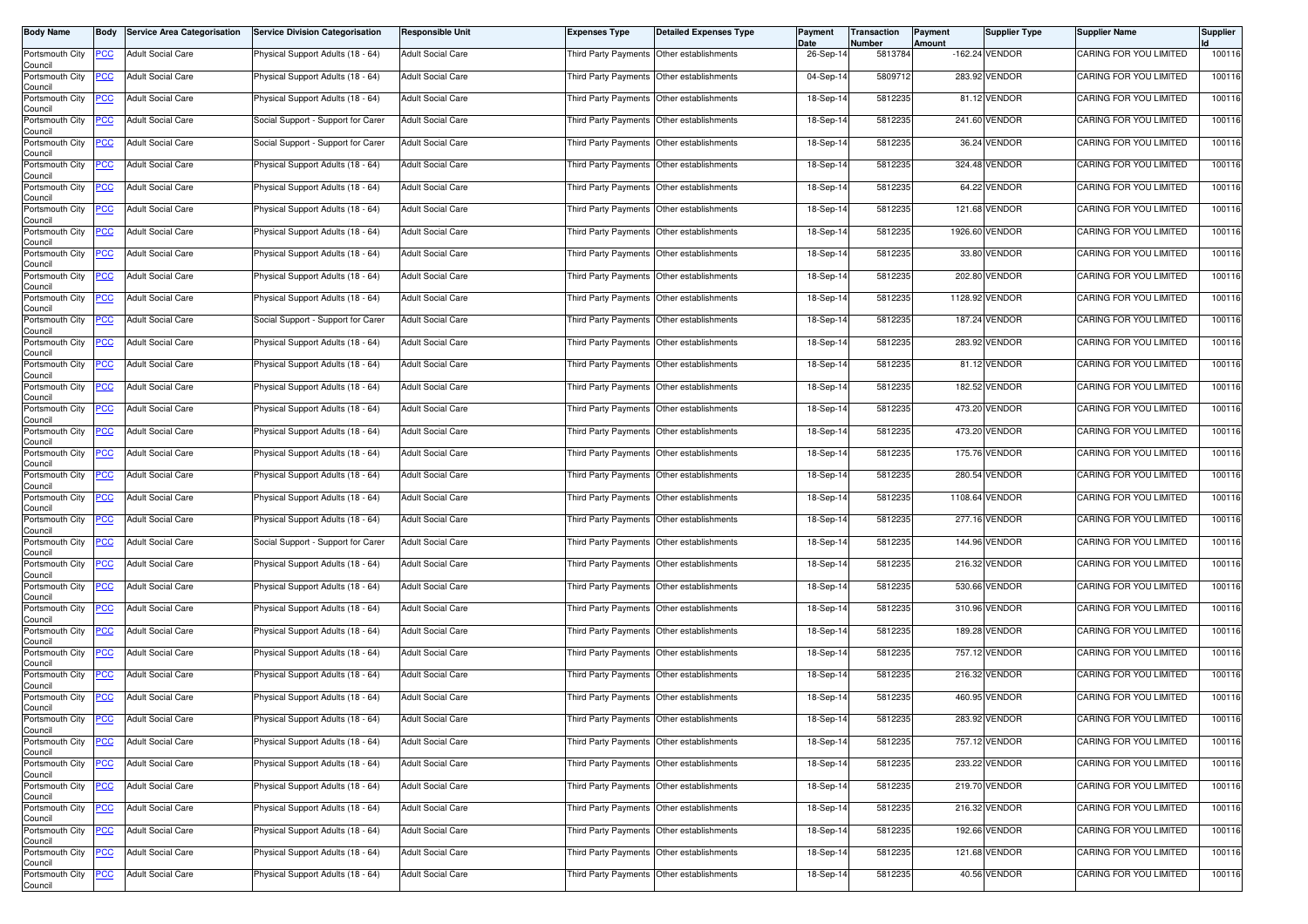| <b>Body Name</b>                              | Body           | <b>Service Area Categorisation</b> | <b>Service Division Categorisation</b> | <b>Responsible Unit</b>  | <b>Expenses Type</b>                      | <b>Detailed Expenses Type</b>             | Payment<br>Date | Transaction<br>Number | Payment<br>Amount | Supplier Type  | <b>Supplier Name</b>                            | Supplier |
|-----------------------------------------------|----------------|------------------------------------|----------------------------------------|--------------------------|-------------------------------------------|-------------------------------------------|-----------------|-----------------------|-------------------|----------------|-------------------------------------------------|----------|
| Portsmouth City<br>Council                    | <b>PCC</b>     | <b>Adult Social Care</b>           | Physical Support Adults (18 - 64)      | <b>Adult Social Care</b> | Third Party Payments Other establishments |                                           | 18-Sep-14       | 5812235               |                   | 341.38 VENDOR  | CARING FOR YOU LIMITED                          | 100116   |
| Portsmouth City<br>Council                    | <b>PCC</b>     | <b>Adult Social Care</b>           | Physical Support Adults (18 - 64)      | <b>Adult Social Care</b> | Third Party Payments Other establishments |                                           | 18-Sep-14       | 5812235               |                   | 463.06 VENDOR  | CARING FOR YOU LIMITED                          | 100116   |
| Portsmouth City<br>Council                    | <b>PCC</b>     | <b>Adult Social Care</b>           | Physical Support Adults (18 - 64)      | <b>Adult Social Care</b> | Third Party Payments Other establishments |                                           | 18-Sep-14       | 5812235               |                   | 87.88 VENDOR   | CARING FOR YOU LIMITED                          | 100116   |
| Portsmouth City<br>Council                    | <u>PCC</u>     | <b>Adult Social Care</b>           | Physical Support Adults (18 - 64)      | <b>Adult Social Care</b> | Third Party Payments Other establishments |                                           | 18-Sep-14       | 5812235               |                   | 534.04 VENDOR  | CARING FOR YOU LIMITED                          | 100116   |
| Portsmouth City<br>Council                    | <b>PCC</b>     | <b>Adult Social Care</b>           | Physical Support Adults (18 - 64)      | <b>Adult Social Care</b> |                                           | Third Party Payments Other establishments | 18-Sep-14       | 5812235               |                   | 486.72 VENDOR  | CARING FOR YOU LIMITED                          | 100116   |
| Portsmouth City<br>Council                    | <b>PCC</b>     | <b>Adult Social Care</b>           | Physical Support Adults (18 - 64)      | <b>Adult Social Care</b> |                                           | Third Party Payments Other establishments | 18-Sep-14       | 5812235               |                   | 141.96 VENDOR  | CARING FOR YOU LIMITED                          | 100116   |
| Portsmouth City<br>Council                    | <b>PCC</b>     | <b>Adult Social Care</b>           | Physical Support Adults (18 - 64)      | <b>Adult Social Care</b> | Third Party Payments Other establishments |                                           | 18-Sep-14       | 5812235               |                   | 104.79 VENDOR  | CARING FOR YOU LIMITED                          | 100116   |
| Portsmouth City<br>Council                    | <u>PCC</u>     | <b>Adult Social Care</b>           | Physical Support Adults (18 - 64)      | <b>Adult Social Care</b> | Third Party Payments                      | Other establishments                      | 18-Sep-14       | 5812235               |                   | 27.04 VENDOR   | CARING FOR YOU LIMITED                          | 100116   |
| Portsmouth City<br>Council                    | <b>PCC</b>     | <b>Adult Social Care</b>           | Physical Support Adults (18 - 64)      | <b>Adult Social Care</b> | Third Party Payments Other establishments |                                           | 18-Sep-14       | 5812235               |                   | 81.12 VENDOR   | CARING FOR YOU LIMITED                          | 100116   |
| Portsmouth City<br>Council                    | <b>PCC</b>     | Adult Social Care                  | Physical Support Adults (18 - 64)      | <b>Adult Social Care</b> |                                           | Third Party Payments Other establishments | 18-Sep-14       | 5812235               |                   | 283.92 VENDOR  | CARING FOR YOU LIMITED                          | 100116   |
| Portsmouth City<br>Council                    | <b>PCC</b>     | <b>Adult Social Care</b>           | Physical Support Adults (18 - 64)      | <b>Adult Social Care</b> | Third Party Payments Other establishments |                                           | 18-Sep-14       | 5812235               |                   | 189.28 VENDOR  | CARING FOR YOU LIMITED                          | 100116   |
| Portsmouth City<br>Council                    | PСC            | Adult Social Care                  | Physical Support Adults (18 - 64)      | <b>Adult Social Care</b> | Third Party Payments                      | Other establishments                      | 18-Sep-14       | 5812235               |                   | 94.64 VENDOR   | CARING FOR YOU LIMITED                          | 100116   |
| Portsmouth City<br>Council                    | $\overline{C}$ | <b>Adult Social Care</b>           | Physical Support Adults (18 - 64)      | <b>Adult Social Care</b> |                                           | Third Party Payments Other establishments | 18-Sep-14       | 5812235               |                   | 676.00 VENDOR  | CARING FOR YOU LIMITED                          | 100116   |
| Portsmouth City<br>Council                    | <b>PCC</b>     | <b>Adult Social Care</b>           | Physical Support Adults (18 - 64)      | <b>Adult Social Care</b> | Third Party Payments Other establishments |                                           | 18-Sep-14       | 5812235               |                   | 108.16 VENDOR  | CARING FOR YOU LIMITED                          | 100116   |
| Portsmouth City<br>Council                    | <u>PCC</u>     | <b>Adult Social Care</b>           | Physical Support Adults (18 - 64)      | <b>Adult Social Care</b> | Third Party Payments Other establishments |                                           | 18-Sep-14       | 5812235               |                   | 223.08 VENDOR  | CARING FOR YOU LIMITED                          | 100116   |
| Portsmouth City<br>Council                    | <b>PCC</b>     | <b>Adult Social Care</b>           | Social Support - Support for Carer     | <b>Adult Social Care</b> | Third Party Payments Other establishments |                                           | 18-Sep-14       | 5812235               |                   | 235.56 VENDOR  | CARING FOR YOU LIMITED                          | 100116   |
| Portsmouth City<br>Council                    | <u>PCC</u>     | <b>Adult Social Care</b>           | Physical Support Adults (18 - 64)      | <b>Adult Social Care</b> |                                           | Third Party Payments Other establishments | 18-Sep-14       | 5812235               |                   | 429.26 VENDOR  | CARING FOR YOU LIMITED                          | 100116   |
| Portsmouth City<br>Council                    | <b>PCC</b>     | <b>Adult Social Care</b>           | Physical Support Adults (18 - 64)      | <b>Adult Social Care</b> |                                           | Third Party Payments Other establishments | 18-Sep-14       | 5812235               |                   | 348.14 VENDOR  | CARING FOR YOU LIMITED                          | 100116   |
| Portsmouth City<br>Council                    | <b>PCC</b>     | <b>Adult Social Care</b>           | Physical Support Adults (18 - 64)      | <b>Adult Social Care</b> | Third Party Payments Other establishments |                                           | 18-Sep-14       | 5812235               |                   | 94.64 VENDOR   | CARING FOR YOU LIMITED                          | 100116   |
| Portsmouth City<br>Council                    | <b>PCC</b>     | <b>Adult Social Care</b>           | Physical Support Adults (18 - 64)      | <b>Adult Social Care</b> | Third Party Payments                      | Other establishments                      | 18-Sep-14       | 5812235               |                   | 1460.16 VENDOR | CARING FOR YOU LIMITED                          | 100116   |
| Portsmouth City<br>Council                    | <u>PCC</u>     | <b>Adult Social Care</b>           | Physical Support Adults (18 - 64)      | <b>Adult Social Care</b> |                                           | Third Party Payments Other establishments | 18-Sep-14       | 5812235               |                   | 662.48 VENDOR  | CARING FOR YOU LIMITED                          | 100116   |
| Portsmouth City<br>Council                    | <b>PCC</b>     | <b>Adult Social Care</b>           | Physical Support Adults (18 - 64)      | <b>Adult Social Care</b> | Third Party Payments Other establishments |                                           | 18-Sep-14       | 5812235               |                   | 283.92 VENDOR  | CARING FOR YOU LIMITED                          | 100116   |
| Portsmouth City<br>Council                    | <u>PCC</u>     | <b>Adult Social Care</b>           | Physical Support Adults (18 - 64)      | <b>Adult Social Care</b> | Third Party Payments Other establishments |                                           | 18-Sep-14       | 5812235               |                   | 192.66 VENDOR  | CARING FOR YOU LIMITED                          | 100116   |
| Portsmouth City<br>Council                    | <b>PCC</b>     | Adult Social Care                  | Social Support - Support for Carer     | <b>Adult Social Care</b> | Third Party Payments Other establishments |                                           | 18-Sep-14       | 5812235               |                   | 24.16 VENDOR   | CARING FOR YOU LIMITED                          | 100116   |
| Portsmouth City<br>Council                    | <u>PCC</u>     | <b>Adult Social Care</b>           | Physical Support Adults (18 - 64)      | <b>Adult Social Care</b> | Third Party Payments Other establishments |                                           | 18-Sep-14       | 5812235               |                   | 324.48 VENDOR  | CARING FOR YOU LIMITED                          | 100116   |
| Portsmouth City<br>Council                    | <b>PCC</b>     | <b>Adult Social Care</b>           | Physical Support Adults (18 - 64)      | <b>Adult Social Care</b> |                                           | Third Party Payments Other establishments | 22-Sep-14       | 5812670               |                   | 1135.68 VENDOR | CARING FOR YOU LIMITED                          | 100116   |
| Portsmouth City<br>Council                    | <b>PCC</b>     | <b>Adult Social Care</b>           | Physical Support Adults (18 - 64)      | <b>Adult Social Care</b> |                                           | Third Party Payments Other establishments | 18-Sep-14       | 5812235               |                   | 473.20 VENDOR  | CARING FOR YOU LIMITED                          | 100116   |
| Portsmouth City<br>Council                    | <b>PCC</b>     | <b>Adult Social Care</b>           | Physical Support Adults (18 - 64)      | <b>Adult Social Care</b> | Third Party Payments Other establishments |                                           | 18-Sep-14       | 5812235               |                   | 283.92 VENDOR  | CARING FOR YOU LIMITED                          | 100116   |
| Portsmouth City<br>Council                    | <u>PCC</u>     | <b>Adult Social Care</b>           | Physical Support Adults (18 - 64)      | <b>Adult Social Care</b> | Third Party Payments                      | Other establishments                      | 18-Sep-14       | 5812235               |                   | 94.64 VENDOR   | CARING FOR YOU LIMITED                          | 100116   |
| Portsmouth City<br>Council                    | <b>PCC</b>     | <b>Adult Social Care</b>           | Physical Support Adults (18 - 64)      | <b>Adult Social Care</b> | Third Party Payments Other establishments |                                           | 18-Sep-14       | 5812235               |                   | 189.28 VENDOR  | CARING FOR YOU LIMITED                          | 100116   |
| Portsmouth City<br>Council<br>Portsmouth City | PCC            | <b>Adult Social Care</b>           | Physical Support Adults (18 - 64)      | <b>Adult Social Care</b> | Third Party Payments Other establishments |                                           | 18-Sep-14       | 5812235               |                   | 283.92 VENDOR  | CARING FOR YOU LIMITED                          | 100116   |
| Council                                       | <u>PCC</u>     | <b>Adult Social Care</b>           | Physical Support Adults (18 - 64)      | <b>Adult Social Care</b> | Third Party Payments Other establishments |                                           | 18-Sep-14       | 5812235               |                   | 283.92 VENDOR  | CARING FOR YOU LIMITED                          | 100116   |
| Portsmouth City<br>Council                    | <b>PCC</b>     | <b>Adult Social Care</b>           | Physical Support Adults (18 - 64)      | <b>Adult Social Care</b> | Third Party Payments                      | Other establishments                      | 18-Sep-14       | 5812235               |                   | 121.68 VENDOR  | CARING FOR YOU LIMITED                          | 100116   |
| Portsmouth City<br>Council                    | <b>PCC</b>     | <b>Adult Social Care</b>           | Physical Support Adults (18 - 64)      | <b>Adult Social Care</b> | Third Party Payments Other establishments |                                           | 18-Sep-14       | 5812235               |                   | 1740.70 VENDOR | CARING FOR YOU LIMITED                          | 100116   |
| Portsmouth City<br>Council                    | <b>PCC</b>     | <b>Adult Social Care</b>           | Commissioning & service delivery       | <b>Adult Social Care</b> | Employees                                 | Indirect employee expenses                | 10-Sep-14       | 5810404               |                   | 669.75 VENDOR  | CHARTERED INSTITUTE OF<br>PURCHASING AND SUPPLY | 100703   |
| Portsmouth City<br>Council                    | <b>PCC</b>     | <b>Adult Social Care</b>           | Physical Support Adults (18 - 64)      | <b>Adult Social Care</b> | Third Party Payments                      | Other establishments                      | 12-Sep-14       | 5811209               |                   | 1722.30 VENDOR | CHEYBASSA LODGE REST<br>HOME                    | 127736   |
| Portsmouth City<br>Council                    | <u>PCC</u>     | <b>Adult Social Care</b>           | Physical Support Adults (18 - 64)      | <b>Adult Social Care</b> | Third Party Payments                      | Other establishments                      | 02-Sep-14       | 5809173               |                   | 536.56 VENDOR  | <b>CHOICE SUPPORT</b><br><b>HAMPSHIRE</b>       | 101204   |
| Portsmouth City<br>Council                    | <b>CC</b>      | <b>Adult Social Care</b>           | Physical Support Adults (18 - 64)      | <b>Adult Social Care</b> | Third Party Payments Other establishments |                                           | 02-Sep-14       | 5809173               |                   | 1016.64 VENDOR | CHOICE SUPPORT<br><b>HAMPSHIRE</b>              | 101204   |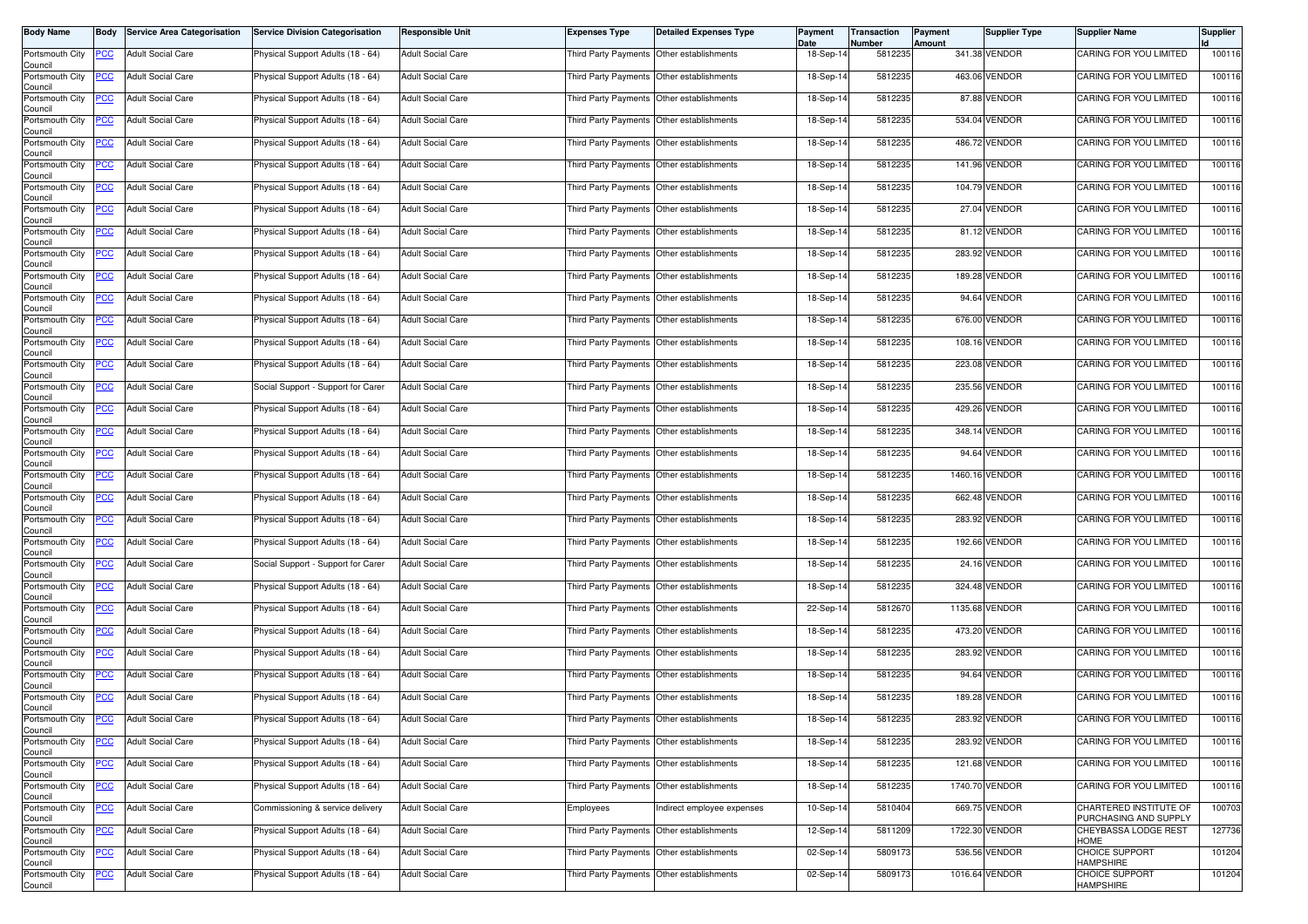| <b>Body Name</b>               | <b>Body</b> | <b>Service Area Categorisation</b> | <b>Service Division Categorisation</b>    | Responsible Unit         | <b>Expenses Type</b>            | <b>Detailed Expenses Type</b>                            | Payment<br>Date | Transaction<br>Number | Payment<br>Amount | <b>Supplier Type</b> | <b>Supplier Name</b>      | <b>Supplier</b> |
|--------------------------------|-------------|------------------------------------|-------------------------------------------|--------------------------|---------------------------------|----------------------------------------------------------|-----------------|-----------------------|-------------------|----------------------|---------------------------|-----------------|
| Portsmouth City<br>Council     | PCC         | <b>Adult Social Care</b>           | Commissioning & service delivery          | <b>Adult Social Care</b> |                                 | Third Party Payments Other establishments                | 19-Sep-14       | 5812423               |                   | 3166.66 VENDOR       | <b>CHOICES ADVOCACY</b>   | 134795          |
| Portsmouth City<br>Council     | PСC         | <b>Adult Social Care</b>           | Physical Support Adults (18 - 64)         | <b>Adult Social Care</b> | Premises-Related<br>Expenditure | Cleaning and domestic supplies                           | $05-Sep-1$      | 580989                |                   | 3.99 VENDOR          | <b>CJS PORTSMOUTH LTD</b> | 100139          |
| Portsmouth City<br>Council     | PСC         | <b>Adult Social Care</b>           | Physical Support Older People (65-<br>74) | Adult Social Care        | Premises-Related<br>Expenditure | Cleaning and domestic supplies                           | 05-Sep-14       | 580989                |                   | 76.83 VENDOR         | <b>CJS PORTSMOUTH LTD</b> | 100139          |
| Portsmouth City<br>Council     | <u>PCC</u>  | <b>Adult Social Care</b>           | Commissioning & service delivery          | <b>Adult Social Care</b> | Premises-Related<br>Expenditure | Cleaning and domestic supplies                           | 05-Sep-14       | 580989                |                   | 10.04 VENDOR         | CJS PORTSMOUTH LTD        | 10013           |
| Portsmouth City<br>Council     | <b>CC</b>   | <b>Adult Social Care</b>           | Commissioning & service delivery          | <b>Adult Social Care</b> | Premises-Related<br>Expenditure | Cleaning and domestic supplies                           | 05-Sep-14       | 580989                | 33.22             | VENDOR               | CJS PORTSMOUTH LTD        | 100139          |
| Portsmouth City<br>Council     | <b>PCC</b>  | <b>Adult Social Care</b>           | Commissioning & service delivery          | <b>Adult Social Care</b> | Premises-Related<br>Expenditure | Cleaning and domestic supplies                           | 05-Sep-14       | 580989                |                   | 32.57 VENDOR         | <b>CJS PORTSMOUTH LTD</b> | 100139          |
| Portsmouth City<br>Council     | <b>CC</b>   | <b>Adult Social Care</b>           | Commissioning & service delivery          | <b>Adult Social Care</b> | Premises-Related<br>Expenditure | Cleaning and domestic supplies                           | 05-Sep-14       | 580989                |                   | 8.95 VENDOR          | <b>CJS PORTSMOUTH LTD</b> | 100139          |
| Portsmouth City<br>Council     | <u>PCC</u>  | <b>Adult Social Care</b>           | Commissioning & service delivery          | <b>Adult Social Care</b> | Premises-Related<br>Expenditure | Cleaning and domestic supplies                           | $05-Sep-1$      | 580989                |                   | 28.34 VENDOR         | CJS PORTSMOUTH LTD        | 100139          |
| Portsmouth City<br>Council     | сC          | <b>Adult Social Care</b>           | Commissioning & service delivery          | <b>Adult Social Care</b> | Premises-Related<br>Expenditure | Cleaning and domestic supplies                           | 05-Sep-14       | 580989                | 14.28             | VENDOR               | CJS PORTSMOUTH LTD        | 100139          |
| Portsmouth City<br>Council     | <b>PCC</b>  | <b>Adult Social Care</b>           | Commissioning & service delivery          | <b>Adult Social Care</b> | Premises-Related<br>Expenditure | Cleaning and domestic supplies                           | 05-Sep-14       | 580989                |                   | 21.90 VENDOR         | CJS PORTSMOUTH LTD        | 100139          |
| Portsmouth City<br>Council     | сC          | <b>Adult Social Care</b>           | Commissioning & service delivery          | <b>Adult Social Care</b> | Premises-Related<br>Expenditure | Cleaning and domestic supplies                           | 05-Sep-14       | 580989                | 21.90             | VENDOR               | CJS PORTSMOUTH LTD        | 100139          |
| Portsmouth City<br>Council     | <b>PCC</b>  | <b>Adult Social Care</b>           | Physical Support Adults (18 - 64)         | <b>Adult Social Care</b> | Premises-Related<br>Expenditure | Cleaning and domestic supplies                           | 05-Sep-14       | 580989                |                   | 15.06 VENDOR         | <b>CJS PORTSMOUTH LTD</b> | 100139          |
| Portsmouth City<br>Council     | <u>PCC</u>  | <b>Adult Social Care</b>           | Physical Support Adults (18 - 64)         | <b>Adult Social Care</b> | Premises-Related<br>Expenditure | Cleaning and domestic supplies                           | 05-Sep-14       | 5809896               |                   | 23.25 VENDOR         | CJS PORTSMOUTH LTD        | 100139          |
| Portsmouth City<br>Council     | <b>PCC</b>  | <b>Adult Social Care</b>           | Physical Support Adults (18 - 64)         | <b>Adult Social Care</b> | Premises-Related<br>Expenditure | Cleaning and domestic supplies                           | 05-Sep-14       | 580989                |                   | 106.35 VENDOR        | <b>CJS PORTSMOUTH LTD</b> | 100139          |
| Portsmouth City<br>Council     | <u>PCC</u>  | <b>Adult Social Care</b>           | Physical Support Adults (18 - 64)         | <b>Adult Social Care</b> | Premises-Related<br>Expenditure | Cleaning and domestic supplies                           | 05-Sep-14       | 580989                |                   | 7.98 VENDOR          | <b>CJS PORTSMOUTH LTD</b> | 100139          |
| Portsmouth City<br>Council     | <u>PCC</u>  | <b>Adult Social Care</b>           | Physical Support Adults (18 - 64)         | <b>Adult Social Care</b> | Premises-Related<br>Expenditure | Cleaning and domestic supplies                           | 05-Sep-14       | 580989                |                   | 3.10 VENDOR          | <b>CJS PORTSMOUTH LTD</b> | 100139          |
| Portsmouth City<br>Council     | <u>'CC</u>  | <b>Adult Social Care</b>           | Physical Support Adults (18 - 64)         | <b>Adult Social Care</b> | Premises-Related<br>Expenditure | Cleaning and domestic supplies                           | 05-Sep-14       | 5809896               |                   | 4.20 VENDOR          | CJS PORTSMOUTH LTD        | 100139          |
| Portsmouth City<br>Council     | <u>PCC</u>  | <b>Adult Social Care</b>           | Physical Support Adults (18 - 64)         | <b>Adult Social Care</b> | Premises-Related<br>Expenditure | Cleaning and domestic supplies                           | 05-Sep-14       | 5809896               |                   | 44.70 VENDOR         | <b>CJS PORTSMOUTH LTD</b> | 100139          |
| Portsmouth City<br>Council     | <b>CC</b>   | <b>Adult Social Care</b>           | Physical Support Adults (18 - 64)         | <b>Adult Social Care</b> | Premises-Related<br>Expenditure | Cleaning and domestic supplies                           | $05-Sep-1$      | 580989                |                   | 8.95 VENDOR          | CJS PORTSMOUTH LTD        | 100139          |
| Portsmouth City<br>Council     | <b>PCC</b>  | <b>Adult Social Care</b>           | Physical Support Adults (18 - 64)         | <b>Adult Social Care</b> | Premises-Related<br>Expenditure | Cleaning and domestic supplies                           | 05-Sep-14       | 580989                |                   | 14.17 VENDOR         | <b>CJS PORTSMOUTH LTD</b> | 100139          |
| Portsmouth City<br>Council     | PСC         | <b>Adult Social Care</b>           | Physical Support Adults (18 - 64)         | <b>Adult Social Care</b> | Premises-Related<br>Expenditure | Cleaning and domestic supplies                           | 05-Sep-14       | 580989                |                   | 14.28 VENDOR         | CJS PORTSMOUTH LTD        | 100139          |
| Portsmouth City<br>Council     | PСC         | <b>Adult Social Care</b>           | Physical Support Adults (18 - 64)         | <b>Adult Social Care</b> | Premises-Related<br>Expenditure | Cleaning and domestic supplies                           | 05-Sep-14       | 580989                |                   | 10.38 VENDOR         | <b>CJS PORTSMOUTH LTD</b> | 100139          |
| Portsmouth City<br>Council     | сC          | <b>Adult Social Care</b>           | Physical Support Adults (18 - 64)         | <b>Adult Social Care</b> | Premises-Related<br>Expenditure | Cleaning and domestic supplies                           | 05-Sep-14       | 580989                |                   | 70.60 VENDOR         | CJS PORTSMOUTH LTD        | 100139          |
| Portsmouth City<br>Council     | PСC         | <b>Adult Social Care</b>           | Physical Support Adults (18 - 64)         | <b>Adult Social Care</b> | Premises-Related<br>Expenditure | Cleaning and domestic supplies                           | 05-Sep-14       | 580989                |                   | 3.66 VENDOR          | <b>CJS PORTSMOUTH LTD</b> | 100139          |
| Portsmouth City<br>Council     | сC          | <b>Adult Social Care</b>           | Physical Support Adults (18 - 64)         | <b>Adult Social Care</b> | Supplies and Services           | Equipment, furniture and materials                       | 05-Sep-14       | 580989                | 20.30             | VENDOR               | <b>CJS PORTSMOUTH LTD</b> | 100139          |
| Portsmouth City<br>Council     | <u>CC</u>   | <b>Adult Social Care</b>           | Physical Support Adults (18 - 64)         | <b>Adult Social Care</b> |                                 | Supplies and Services Equipment, furniture and materials | 05-Sep-14       | 580989                |                   | 16.55 VENDOR         | <b>CJS PORTSMOUTH LTD</b> | 100139          |
| Portsmouth City<br>Council     | <b>PCC</b>  | <b>Adult Social Care</b>           | Physical Support Adults (18 - 64)         | <b>Adult Social Care</b> |                                 | Supplies and Services Clothes, uniform and laundry       | 05-Sep-14       | 580989                |                   | 102.44 VENDOR        | <b>CJS PORTSMOUTH LTD</b> | 100139          |
| Portsmouth City<br>Council     | <b>CC</b>   | <b>Adult Social Care</b>           | Physical Support Adults (18 - 64)         | <b>Adult Social Care</b> | Supplies and Services           | Clothes, uniform and laundry                             | 05-Sep-14       | 580989                | 59.04             | VENDOR               | <b>CJS PORTSMOUTH LTD</b> | 100139          |
| Portsmouth City<br>Council     | <u>PCC</u>  | <b>Adult Social Care</b>           | Physical Support Adults (18 - 64)         | <b>Adult Social Care</b> | Supplies and Services           | Clothes, uniform and laundry                             | 05-Sep-14       | 580989                | 222.96            | VENDOR               | CJS PORTSMOUTH LTD        | 100139          |
| Portsmouth City<br>Council     | <u>PCC</u>  | <b>Adult Social Care</b>           | Physical Support Adults (18 - 64)         | <b>Adult Social Care</b> | Premises-Related<br>Expenditure | Cleaning and domestic supplies                           | 26-Sep-14       | 5813793               | 1.40              | VENDOR               | CJS PORTSMOUTH LTD        | 10013           |
| Portsmouth City PCC<br>Council |             | <b>Adult Social Care</b>           | Physical Support Older People (65-<br>74) | <b>Adult Social Care</b> | Premises-Related<br>Expenditure | Cleaning and domestic supplies                           | 10-Sep-14       | 5810410               |                   | 5.50 VENDOR          | CJS PORTSMOUTH LTD        | 100139          |
| Portsmouth City<br>Council     | <u>PCC</u>  | <b>Adult Social Care</b>           | Physical Support Older People (65-<br>74) | <b>Adult Social Care</b> | Premises-Related<br>Expenditure | Cleaning and domestic supplies                           | 10-Sep-14       | 5810410               |                   | 11.00 VENDOR         | CJS PORTSMOUTH LTD        | 100139          |
| Portsmouth City<br>Council     | <b>PCC</b>  | <b>Adult Social Care</b>           | Physical Support Older People (65-<br>74) | <b>Adult Social Care</b> | Premises-Related<br>Expenditure | Cleaning and domestic supplies                           | 10-Sep-14       | 5810410               |                   | 4.60 VENDOR          | CJS PORTSMOUTH LTD        | 100139          |
| Portsmouth City<br>Council     | <u>PCC</u>  | <b>Adult Social Care</b>           | Physical Support Older People (65-<br>74) | <b>Adult Social Care</b> | Premises-Related<br>Expenditure | Cleaning and domestic supplies                           | 10-Sep-14       | 5810410               |                   | 70.92 VENDOR         | CJS PORTSMOUTH LTD        | 100139          |
| Portsmouth City<br>Council     | <b>PCC</b>  | <b>Adult Social Care</b>           | Physical Support Older People (65-<br>74) | <b>Adult Social Care</b> | Premises-Related<br>Expenditure | Cleaning and domestic supplies                           | 10-Sep-14       | 5810410               |                   | 51.16 VENDOR         | CJS PORTSMOUTH LTD        | 100139          |
| Portsmouth City<br>Council     | <u>PCC</u>  | <b>Adult Social Care</b>           | Physical Support Older People (65-<br>74) | <b>Adult Social Care</b> | Premises-Related<br>Expenditure | Cleaning and domestic supplies                           | 10-Sep-14       | 5810410               |                   | 29.52 VENDOR         | <b>CJS PORTSMOUTH LTD</b> | 100139          |
| Portsmouth City<br>Council     | <u>PCC</u>  | <b>Adult Social Care</b>           | Physical Support Older People (65-<br>74) | <b>Adult Social Care</b> | Premises-Related<br>Expenditure | Cleaning and domestic supplies                           | 10-Sep-14       | 5810410               |                   | 83.12 VENDOR         | <b>CJS PORTSMOUTH LTD</b> | 100139          |
| Portsmouth City<br>Council     | <u>'CC</u>  | <b>Adult Social Care</b>           | Physical Support Older People (65-<br>74) | <b>Adult Social Care</b> | Premises-Related<br>Expenditure | Cleaning and domestic supplies                           | 12-Sep-14       | 5811219               |                   | 64.56 VENDOR         | CJS PORTSMOUTH LTD        | 100139          |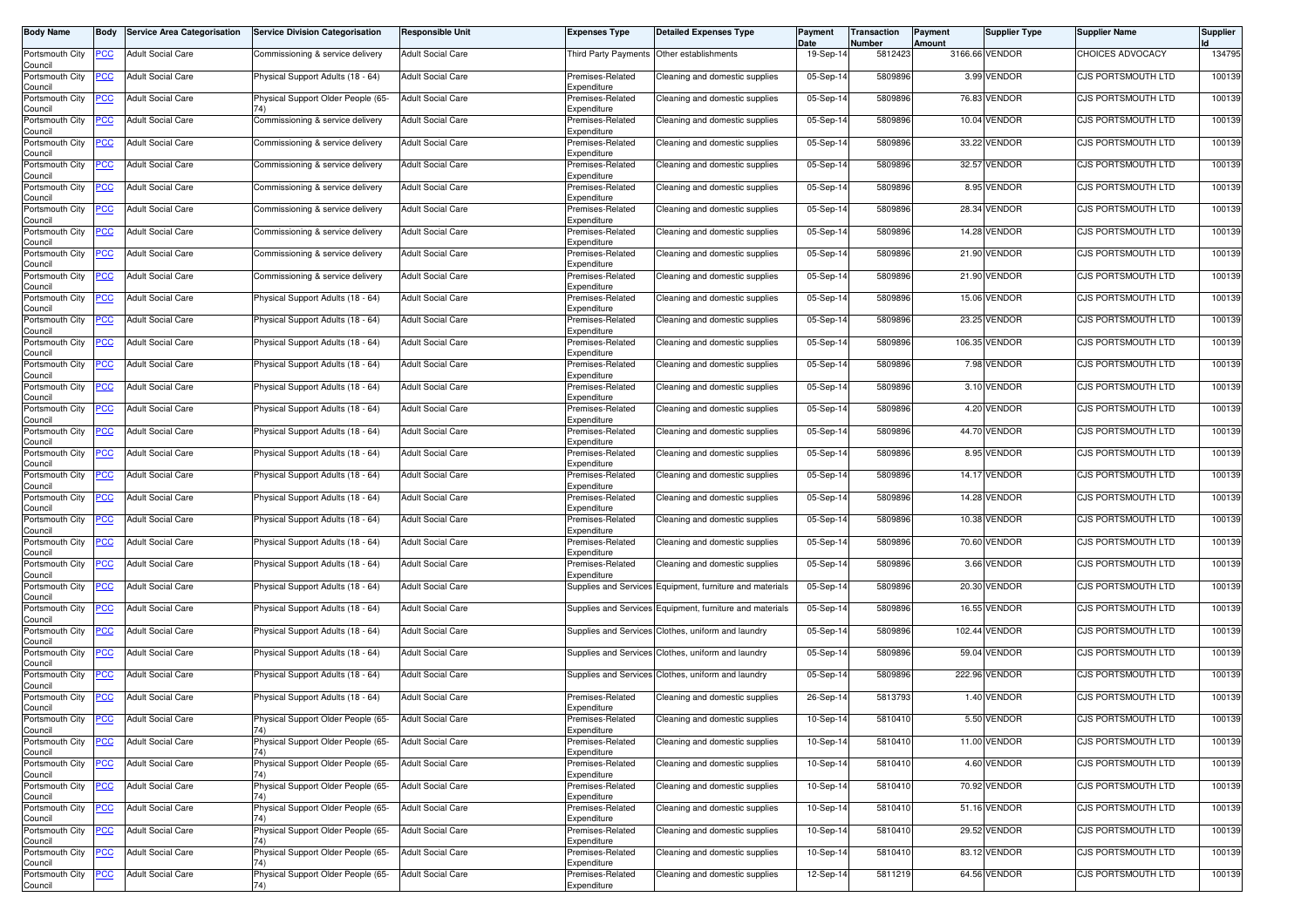| <b>Body Name</b>           | <b>Body</b>    | <b>Service Area Categorisation</b>           | <b>Service Division Categorisation</b> | <b>Responsible Unit</b>  | <b>Expenses Type</b>            | <b>Detailed Expenses Type</b>                      | Payment<br>Date | Transaction<br>Number | Payment<br>Amount | Supplier Type | <b>Supplier Name</b>      | Supplier |
|----------------------------|----------------|----------------------------------------------|----------------------------------------|--------------------------|---------------------------------|----------------------------------------------------|-----------------|-----------------------|-------------------|---------------|---------------------------|----------|
| Portsmouth City<br>Council | PCC            | <b>Adult Social Care</b>                     | Physical Support Older People (65-     | <b>Adult Social Care</b> | Premises-Related<br>Expenditure | Cleaning and domestic supplies                     | 26-Sep-14       | 5813793               |                   | 599.12 VENDOR | CJS PORTSMOUTH LTD        | 100139   |
| Portsmouth City<br>Council | <b>PCC</b>     | <b>Adult Social Care</b>                     | Physical Support Older People (65-     | <b>Adult Social Care</b> |                                 | Supplies and Services Clothes, uniform and laundry | 26-Sep-14       | 5813793               |                   | 471.86 VENDOR | <b>CJS PORTSMOUTH LTD</b> | 100139   |
| Portsmouth City<br>Council | <u>PCC</u>     | <b>Adult Social Care</b>                     | Physical Support Older People (65-     | <b>Adult Social Care</b> | Premises-Related<br>Expenditure | Cleaning and domestic supplies                     | 26-Sep-14       | 5813793               | 15.88             | <b>VENDOR</b> | CJS PORTSMOUTH LTD        | 100139   |
| Portsmouth City<br>Council | <u>PCC</u>     | <b>Adult Social Care</b>                     | Physical Support Older People (65-     | <b>Adult Social Care</b> | Premises-Related<br>Expenditure | Cleaning and domestic supplies                     | 19-Sep-14       | 5812429               |                   | 13.90 VENDOR  | CJS PORTSMOUTH LTD        | 100139   |
| Portsmouth City<br>Council | <u>PCC</u>     | <b>Adult Social Care</b>                     | Physical Support Older People (65-     | <b>Adult Social Care</b> | Premises-Related<br>Expenditure | Cleaning and domestic supplies                     | 19-Sep-14       | 5812429               | 446.88            | <b>VENDOR</b> | CJS PORTSMOUTH LTD        | 100139   |
| Portsmouth City<br>Council | <u>PCC</u>     | <b>Adult Social Care</b>                     | Physical Support Older People (65-     | <b>Adult Social Care</b> | Premises-Related<br>Expenditure | Cleaning and domestic supplies                     | 19-Sep-14       | 5812429               |                   | 16.50 VENDOR  | <b>CJS PORTSMOUTH LTD</b> | 100139   |
| Portsmouth City<br>Council | <b>CC</b>      | <b>Adult Social Care</b>                     | Physical Support Older People (65-     | <b>Adult Social Care</b> | Premises-Related<br>Expenditure | Cleaning and domestic supplies                     | 19-Sep-1        | 5812429               |                   | 66.00 VENDOR  | CJS PORTSMOUTH LTD        | 100139   |
| Portsmouth City<br>Council | <b>PCC</b>     | <b>Adult Social Care</b>                     | Physical Support Older People (65-     | <b>Adult Social Care</b> | Premises-Related<br>Expenditure | Cleaning and domestic supplies                     | 19-Sep-14       | 5812429               |                   | 13.80 VENDOR  | <b>CJS PORTSMOUTH LTD</b> | 100139   |
| Portsmouth City<br>Council | сC             | <b>Adult Social Care</b>                     | Physical Support Older People (65-     | <b>Adult Social Care</b> | Premises-Related<br>Expenditure | Cleaning and domestic supplies                     | 19-Sep-14       | 5812429               |                   | 64.56 VENDOR  | CJS PORTSMOUTH LTD        | 100139   |
| Portsmouth City<br>Council | <b>PCC</b>     | <b>Adult Social Care</b>                     | Physical Support Older People (65-     | <b>Adult Social Care</b> | Premises-Related<br>Expenditure | Cleaning and domestic supplies                     | 19-Sep-14       | 5812429               |                   | 47.60 VENDOR  | <b>CJS PORTSMOUTH LTD</b> | 100139   |
| Portsmouth City<br>Council | PCC            | <b>Adult Social Care</b>                     | Physical Support Older People (65-     | <b>Adult Social Care</b> | Premises-Related<br>Expenditure | Cleaning and domestic supplies                     | 19-Sep-14       | 5812429               |                   | 102.32 VENDOR | CJS PORTSMOUTH LTD        | 100139   |
| Portsmouth City<br>Council | сC             | <b>Adult Social Care</b>                     | Physical Support Older People (65-     | <b>Adult Social Care</b> | Premises-Related<br>Expenditure | Cleaning and domestic supplies                     | 19-Sep-14       | 5812429               |                   | 88.56 VENDOR  | CJS PORTSMOUTH LTD        | 100139   |
| Portsmouth City<br>Council | PСC            | <b>Adult Social Care</b>                     | Physical Support Older People (65-     | <b>Adult Social Care</b> | Premises-Related<br>Expenditure | Cleaning and domestic supplies                     | 19-Sep-14       | 5812429               | 166.24            | <b>VENDOR</b> | CJS PORTSMOUTH LTD        | 100139   |
| Portsmouth City<br>Council | PСC            | <b>Adult Social Care</b>                     | Physical Support Older People (65-     | <b>Adult Social Care</b> | Premises-Related<br>Expenditure | Cleaning and domestic supplies                     | 19-Sep-14       | 5812429               |                   | 4.64 VENDOR   | CJS PORTSMOUTH LTD        | 100139   |
| Portsmouth City<br>Council | PСC            | <b>Adult Social Care</b>                     | Physical Support Older People (65-     | <b>Adult Social Care</b> | Premises-Related<br>Expenditure | Cleaning and domestic supplies                     | 19-Sep-14       | 5812429               |                   | 8.92 VENDOR   | <b>CJS PORTSMOUTH LTD</b> | 100139   |
| Portsmouth City<br>Council | <b>CC</b>      | <b>Adult Social Care</b>                     | Physical Support Older People (65-     | <b>Adult Social Care</b> | Premises-Related<br>Expenditure | Cleaning and domestic supplies                     | 26-Sep-14       | 5813793               | 138.39            | <b>VENDOR</b> | CJS PORTSMOUTH LTD        | 100139   |
| Portsmouth City<br>Council | <b>PCC</b>     | <b>Adult Social Care</b>                     | Physical Support Older People (65-     | <b>Adult Social Care</b> | Premises-Related<br>Expenditure | Cleaning and domestic supplies                     | 26-Sep-14       | 5813793               |                   | 14.70 VENDOR  | <b>CJS PORTSMOUTH LTD</b> | 100139   |
| Portsmouth City<br>Council | <b>CC</b>      | <b>Adult Social Care</b>                     | Physical Support Older People (65-     | <b>Adult Social Care</b> | Premises-Related<br>Expenditure | Cleaning and domestic supplies                     | 26-Sep-14       | 5813793               |                   | 14.60 VENDOR  | CJS PORTSMOUTH LTD        | 100139   |
| Portsmouth City<br>Council | <b>PCC</b>     | <b>Adult Social Care</b>                     | Commissioning & service delivery       | <b>Adult Social Care</b> | Premises-Related<br>Expenditure | Cleaning and domestic supplies                     | 26-Sep-14       | 5813793               | 10.04             | <b>VENDOR</b> | CJS PORTSMOUTH LTD        | 100139   |
| Portsmouth City<br>Council | сC             | <b>Adult Social Care</b>                     | Commissioning & service delivery       | <b>Adult Social Care</b> | Premises-Related<br>Expenditure | Cleaning and domestic supplies                     | 26-Sep-14       | 5813793               |                   | 33.22 VENDOR  | CJS PORTSMOUTH LTD        | 100139   |
| Portsmouth City<br>Council | PСC            | <b>Adult Social Care</b>                     | Commissioning & service delivery       | <b>Adult Social Care</b> | Premises-Related<br>Expenditure | Cleaning and domestic supplies                     | 26-Sep-14       | 5813793               |                   | 65.14 VENDOR  | CJS PORTSMOUTH LTD        | 100139   |
| Portsmouth City<br>Council | сC             | <b>Adult Social Care</b>                     | Commissioning & service delivery       | <b>Adult Social Care</b> | Premises-Related<br>Expenditure | Cleaning and domestic supplies                     | 26-Sep-14       | 5813793               | 22.35             | VENDOR        | CJS PORTSMOUTH LTD        | 100139   |
| Portsmouth City<br>Council | <b>PCC</b>     | <b>Adult Social Care</b>                     | Commissioning & service delivery       | <b>Adult Social Care</b> | Premises-Related<br>Expenditure | Cleaning and domestic supplies                     | 26-Sep-14       | 5813793               |                   | 17.90 VENDOR  | CJS PORTSMOUTH LTD        | 100139   |
| Portsmouth City<br>Council | PСC            | <b>Adult Social Care</b>                     | Commissioning & service delivery       | <b>Adult Social Care</b> | Premises-Related<br>Expenditure | Cleaning and domestic supplies                     | 26-Sep-14       | 5813793               | 28.34             | VENDOR        | CJS PORTSMOUTH LTD        | 100139   |
| Portsmouth City<br>Council | <b>PCC</b>     | <b>Adult Social Care</b>                     | Commissioning & service delivery       | <b>Adult Social Care</b> | Premises-Related<br>Expenditure | Cleaning and domestic supplies                     | 26-Sep-14       | 5813793               |                   | 10.37 VENDOR  | CJS PORTSMOUTH LTD        | 100139   |
| Portsmouth City<br>Council | <u>PCC</u>     | <b>Adult Social Care</b>                     | Commissioning & service delivery       | <b>Adult Social Care</b> | Premises-Related<br>Expenditure | Cleaning and domestic supplies                     | 26-Sep-14       | 5813793               |                   | 2.32 VENDOR   | CJS PORTSMOUTH LTD        | 100139   |
| Portsmouth City<br>Council | <b>PCC</b>     | <b>Adult Social Care</b>                     | Commissioning & service delivery       | <b>Adult Social Care</b> | Premises-Related<br>Expenditure | Cleaning and domestic supplies                     | 26-Sep-14       | 5813793               |                   | 21.90 VENDOR  | <b>CJS PORTSMOUTH LTD</b> | 100139   |
| Portsmouth City<br>Council | <b>PCC</b>     | <b>Adult Social Care</b>                     | Commissioning & service delivery       | <b>Adult Social Care</b> | Premises-Related<br>Expenditure | Cleaning and domestic supplies                     | 26-Sep-1        | 5813793               |                   | 87.60 VENDOR  | CJS PORTSMOUTH LTD        | 100139   |
| Portsmouth City<br>Council | <u>PCC</u>     | <b>Adult Social Care</b>                     | Physical Support Adults (18 - 64)      | <b>Adult Social Care</b> | Premises-Related<br>Expenditure | Cleaning and domestic supplies                     | 26-Sep-14       | 5813793               |                   | 15.06 VENDOR  | <b>CJS PORTSMOUTH LTD</b> | 100139   |
| Portsmouth City<br>Council | <b>PCC</b>     | <b>Adult Social Care</b>                     | Physical Support Adults (18 - 64)      | <b>Adult Social Care</b> | Premises-Related<br>Expenditure | Cleaning and domestic supplies                     | 26-Sep-14       | 5813793               |                   | 46.50 VENDOR  | CJS PORTSMOUTH LTD        | 100139   |
| Council                    |                | Portsmouth City <b>PCC</b> Adult Social Care | Physical Support Adults (18 - 64)      | <b>Adult Social Care</b> | Premises-Related<br>Expenditure | Cleaning and domestic supplies                     | 26-Sep-14       | 5813793               |                   | 212.70 VENDOR | CJS PORTSMOUTH LTD        | 100139   |
| Portsmouth City<br>Council | <b>PCC</b>     | <b>Adult Social Care</b>                     | Physical Support Adults (18 - 64)      | <b>Adult Social Care</b> | Premises-Related<br>Expenditure | Cleaning and domestic supplies                     | 26-Sep-14       | 5813793               |                   | 3.99 VENDOR   | CJS PORTSMOUTH LTD        | 100139   |
| Portsmouth City<br>Council | $\overline{C}$ | <b>Adult Social Care</b>                     | Physical Support Adults (18 - 64)      | <b>Adult Social Care</b> | Premises-Related<br>Expenditure | Cleaning and domestic supplies                     | 26-Sep-14       | 5813793               |                   | 7.98 VENDOR   | <b>CJS PORTSMOUTH LTD</b> | 100139   |
| Portsmouth City<br>Council | PCC            | <b>Adult Social Care</b>                     | Physical Support Adults (18 - 64)      | <b>Adult Social Care</b> | Premises-Related<br>Expenditure | Cleaning and domestic supplies                     | 26-Sep-14       | 5813793               |                   | 7.98 VENDOR   | CJS PORTSMOUTH LTD        | 100139   |
| Portsmouth City<br>Council |                | <b>Adult Social Care</b>                     | Physical Support Adults (18 - 64)      | <b>Adult Social Care</b> | Premises-Related<br>Expenditure | Cleaning and domestic supplies                     | 26-Sep-14       | 5813793               |                   | 6.20 VENDOR   | <b>CJS PORTSMOUTH LTD</b> | 100139   |
| Portsmouth City<br>Council | <b>PCC</b>     | <b>Adult Social Care</b>                     | Physical Support Adults (18 - 64)      | <b>Adult Social Care</b> | Premises-Related<br>Expenditure | Cleaning and domestic supplies                     | 26-Sep-14       | 5813793               |                   | 8.40 VENDOR   | <b>CJS PORTSMOUTH LTD</b> | 100139   |
| Portsmouth City<br>Council | <u>PCC</u>     | <b>Adult Social Care</b>                     | Physical Support Adults (18 - 64)      | <b>Adult Social Care</b> | Premises-Related<br>Expenditure | Cleaning and domestic supplies                     | 26-Sep-14       | 5813793               |                   | 52.15 VENDOR  | CJS PORTSMOUTH LTD        | 100139   |
| Portsmouth City<br>Council | <u>PCC</u>     | <b>Adult Social Care</b>                     | Physical Support Adults (18 - 64)      | <b>Adult Social Care</b> | Premises-Related<br>Expenditure | Cleaning and domestic supplies                     | 26-Sep-14       | 5813793               |                   | 35.80 VENDOR  | <b>CJS PORTSMOUTH LTD</b> | 100139   |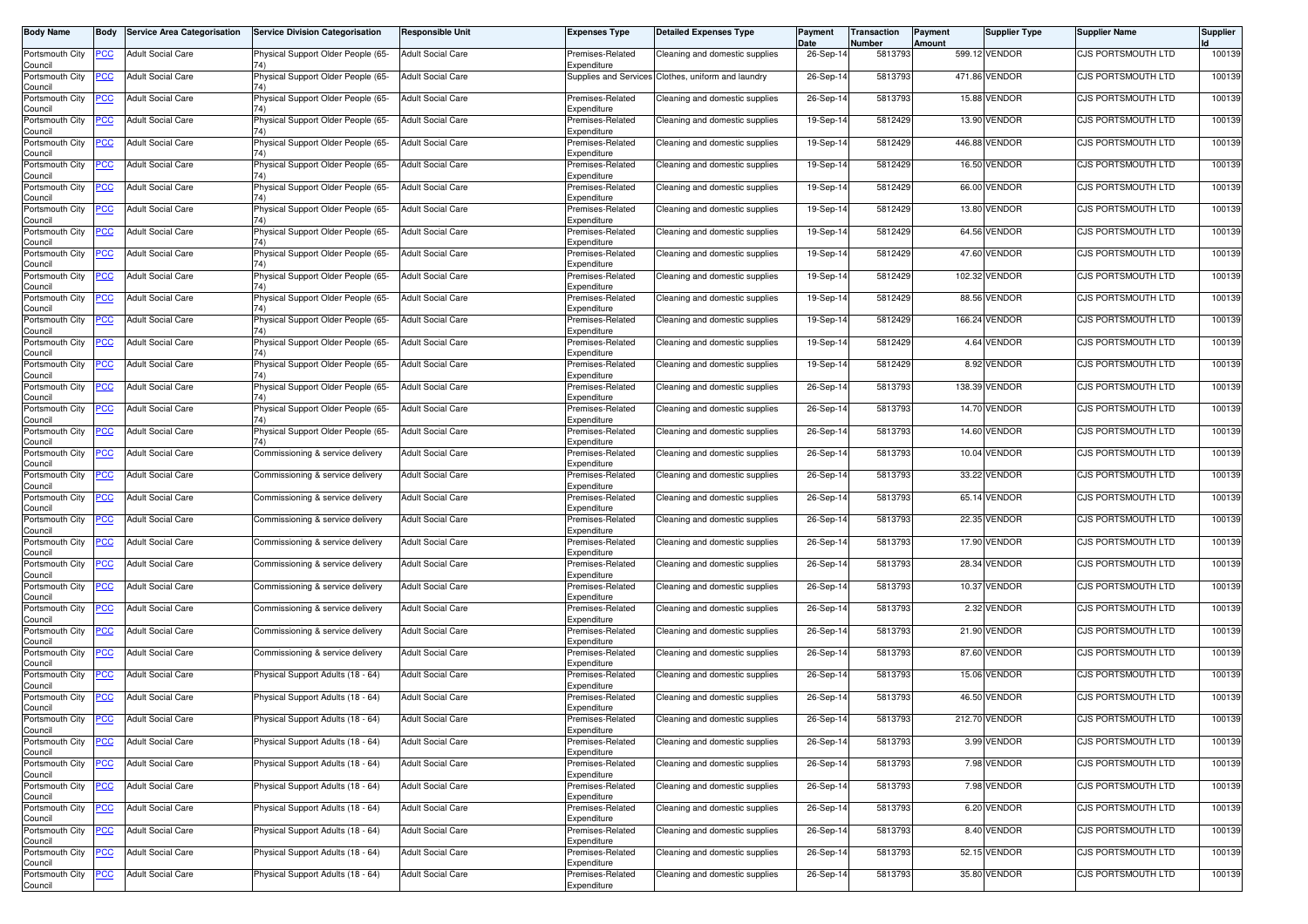| <b>Body Name</b>                                  | Body             | <b>Service Area Categorisation</b> | <b>Service Division Categorisation</b> | Responsible Unit         | <b>Expenses Type</b>                      | <b>Detailed Expenses Type</b>                            | Payment<br>Date | Transaction<br>Number | Payment<br>Amount | <b>Supplier Type</b> | <b>Supplier Name</b>                          | <b>Supplier</b> |
|---------------------------------------------------|------------------|------------------------------------|----------------------------------------|--------------------------|-------------------------------------------|----------------------------------------------------------|-----------------|-----------------------|-------------------|----------------------|-----------------------------------------------|-----------------|
| Portsmouth City<br>Council                        | PСC              | <b>Adult Social Care</b>           | Physical Support Adults (18 - 64)      | Adult Social Care        | Premises-Related<br>Expenditure           | Cleaning and domestic supplies                           | 26-Sep-14       | 5813793               |                   | 1.40 VENDOR          | CJS PORTSMOUTH LTD                            | 100139          |
| Portsmouth City<br>Council                        | <u>PCC</u>       | <b>Adult Social Care</b>           | Physical Support Adults (18 - 64)      | <b>Adult Social Care</b> | Premises-Related<br>Expenditure           | Cleaning and domestic supplies                           | 26-Sep-1        | 5813793               |                   | 43.04 VENDOR         | CJS PORTSMOUTH LTD                            | 100139          |
| Portsmouth City<br>Council                        |                  | <b>Adult Social Care</b>           | Physical Support Adults (18 - 64)      | Adult Social Care        | Premises-Related<br>Expenditure           | Cleaning and domestic supplies                           | 26-Sep-14       | 5813793               |                   | 28.34 VENDOR         | CJS PORTSMOUTH LTD                            | 100139          |
| Portsmouth City<br>Council                        | <u>PCC</u>       | <b>Adult Social Care</b>           | Physical Support Adults (18 - 64)      | Adult Social Care        | Supplies and Services                     | Equipment, furniture and materials                       | 26-Sep-14       | 5813793               |                   | 20.30 VENDOR         | CJS PORTSMOUTH LTD                            | 100139          |
| Portsmouth City<br>Council                        | <b>PCC</b>       | <b>Adult Social Care</b>           | Physical Support Adults (18 - 64)      | <b>Adult Social Care</b> |                                           | Supplies and Services Equipment, furniture and materials | 26-Sep-14       | 5813793               |                   | 22.47 VENDOR         | CJS PORTSMOUTH LTD                            | 100139          |
| Portsmouth City<br>Council                        | <u>PCC</u>       | <b>Adult Social Care</b>           | Physical Support Adults (18 - 64)      | <b>Adult Social Care</b> |                                           | Supplies and Services Equipment, furniture and materials | 26-Sep-14       | 5813793               |                   | 16.55 VENDOR         | CJS PORTSMOUTH LTD                            | 100139          |
| Portsmouth City<br>Council                        | <u>PCC</u>       | <b>Adult Social Care</b>           | Physical Support Adults (18 - 64)      | <b>Adult Social Care</b> |                                           | Supplies and Services Clothes, uniform and laundry       | 26-Sep-14       | 5813793               |                   | 51.22 VENDOR         | CJS PORTSMOUTH LTD                            | 100139          |
| Portsmouth City<br>Council                        | <u>PCC</u>       | <b>Adult Social Care</b>           | Physical Support Adults (18 - 64)      | Adult Social Care        |                                           | Supplies and Services Clothes, uniform and laundry       | 26-Sep-14       | 5813793               |                   | 29.52 VENDOR         | <b>CJS PORTSMOUTH LTD</b>                     | 100139          |
| Portsmouth City<br>Council                        | ۲CC              | <b>Adult Social Care</b>           | Physical Support Adults (18 - 64)      | Adult Social Care        |                                           | Supplies and Services Clothes, uniform and laundry       | 26-Sep-14       | 5813793               |                   | 111.48 VENDOR        | CJS PORTSMOUTH LTD                            | 100139          |
| Portsmouth City<br>Council                        | <u>PCC</u>       | <b>Adult Social Care</b>           | Physical Support Adults (18 - 64)      | <b>Adult Social Care</b> |                                           | Third Party Payments Other establishments                | 12-Sep-14       | 5811220               |                   | 1941.30 VENDOR       | CLARENDON CARE HOME.                          | 138519          |
| Portsmouth City<br>Council                        | PСC              | <b>Adult Social Care</b>           | Physical Support Adults (18 - 64)      | <b>Adult Social Care</b> | Third Party Payments                      | Other establishments                                     | 12-Sep-14       | 581122                |                   | 1941.30 VENDOR       | CLARENDON CARE HOME.                          | 138519          |
| Portsmouth City<br>Council                        | <u>PCC</u>       | <b>Adult Social Care</b>           | Physical Support Adults (18 - 64)      | Adult Social Care        |                                           | Third Party Payments Other establishments                | 12-Sep-14       | 5811220               |                   | 1941.30 VENDOR       | CLARENDON CARE HOME.                          | 138519          |
| Portsmouth City<br>Council                        | <u>PCC</u>       | <b>Adult Social Care</b>           | Physical Support Adults (18 - 64)      | <b>Adult Social Care</b> |                                           | Third Party Payments Other establishments                | 12-Sep-14       | 5811220               |                   | 1941.30 VENDOR       | CLARENDON CARE HOME.                          | 138519          |
| Portsmouth City<br>Council                        | <u>PCC</u>       | <b>Adult Social Care</b>           | Physical Support Adults (18 - 64)      | Adult Social Care        |                                           | Third Party Payments Other establishments                | 12-Sep-14       | 5811220               |                   | 1941.30 VENDOR       | <b>CLARENDON CARE HOME.</b>                   | 138519          |
| Portsmouth City<br>Council                        | <u>PCC</u>       | <b>Adult Social Care</b>           | Physical Support Adults (18 - 64)      | Adult Social Care        |                                           | Third Party Payments Other establishments                | 12-Sep-14       | 5811220               |                   | 1722.30 VENDOR       | CLARENDON CARE HOME.                          | 138519          |
| Portsmouth City<br>Council                        | <u>PCC</u>       | <b>Adult Social Care</b>           | Social Care Activities                 | Adult Social Care        | Employees                                 | Direct employee expenses                                 | 03-Sep-14       | 580959                |                   | 1227.75 COMPANY      | <b>HAYS SPECIALIST</b><br>RECRUITMENT LIMITED | 100045          |
| Portsmouth City<br>Council                        | <u>CC</u>        | <b>Adult Social Care</b>           | Social Care Activities                 | Adult Social Care        | Employees                                 | Direct employee expenses                                 | 03-Sep-14       | 580959                |                   | 499.29 COMPANY       | <b>HAYS SPECIALIST</b><br>RECRUITMENT LIMITED | 100045          |
| Portsmouth City<br>Council                        | <u>PCC</u>       | <b>Adult Social Care</b>           | Social Care Activities                 | <b>Adult Social Care</b> | Employees                                 | Direct employee expenses                                 | 03-Sep-14       | 580959                |                   | 1235.94 COMPANY      | <b>HAYS SPECIALIST</b><br>RECRUITMENT LIMITED | 100045          |
| Portsmouth City<br>Council                        | <u>PCC</u>       | <b>Adult Social Care</b>           | Social Care Activities                 | Adult Social Care        | Employees                                 | Direct employee expenses                                 | 05-Sep-14       | 5809955               |                   | 1211.38 COMPANY      | <b>HAYS SPECIALIST</b><br>RECRUITMENT LIMITED | 100045          |
| Portsmouth City<br>Council                        | <u>PCC</u>       | <b>Adult Social Care</b>           | Social Care Activities                 | Adult Social Care        | Employees                                 | Direct employee expenses                                 | 12-Sep-14       | 5811324               |                   | 1195.01 COMPANY      | <b>HAYS SPECIALIST</b><br>RECRUITMENT LIMITED | 100045          |
| Portsmouth City<br>Council                        | <u>PCC</u>       | <b>Adult Social Care</b>           | Social Care Activities                 | <b>Adult Social Care</b> | Employees                                 | Direct employee expenses                                 | 19-Sep-14       | 5812495               |                   | 1227.75 COMPANY      | <b>HAYS SPECIALIST</b><br>RECRUITMENT LIMITED | 100045          |
| Portsmouth City<br>Council                        | <u>PCC</u>       | <b>Adult Social Care</b>           | Social Care Activities                 | Adult Social Care        | Employees                                 | Direct employee expenses                                 | 26-Sep-14       | 5813845               |                   | 1211.38 COMPANY      | <b>HAYS SPECIALIST</b><br>RECRUITMENT LIMITED | 100045          |
| Portsmouth City<br>Council                        | <u>PCC</u>       | <b>Adult Social Care</b>           | Social Care Activities                 | Adult Social Care        | Third Party Payments                      | Other establishments                                     | 19-Sep-1        | 5812578               |                   | 212.42 VENDOR        | SAFEGUARDING GP                               | 137636          |
| Portsmouth City<br>Council                        | <u>PCC</u>       | <b>Adult Social Care</b>           | <b>Social Care Activities</b>          | <b>Adult Social Care</b> |                                           | Third Party Payments Other establishments                | 19-Sep-14       | 5812578               |                   | 186.31 VENDOR        | SAFEGUARDING GP                               | 137636          |
| Portsmouth City<br>Council                        | ∍сс              | <b>Adult Social Care</b>           | Social Care Activities                 | Adult Social Care        |                                           | Third Party Payments Other establishments                | 01-Sep-14       | 5809113               |                   | 213.51 VENDOR        | SAFEGUARDING GP                               | 137636          |
| Portsmouth City<br>Council                        | <u>PCC</u>       | <b>Adult Social Care</b>           | Social Care Activities                 | Adult Social Care        |                                           | Third Party Payments Other establishments                | 01-Sep-14       | 279911                |                   | 204.95 VENDOR        | SAFEGUARDING GP                               | 137636          |
| Portsmouth City<br>Council                        | <u>PCC</u>       | <b>Adult Social Care</b>           | Social Care Activities                 | <b>Adult Social Care</b> |                                           | Third Party Payments Other establishments                | 01-Sep-14       | 5809113               |                   | 186.31 VENDOR        | SAFEGUARDING GP                               | 137636          |
| Portsmouth City<br>Council                        | <u>PCC</u>       | <b>Adult Social Care</b>           | Social Care Activities                 | <b>Adult Social Care</b> | <b>Third Party Payments</b>               | Other establishments                                     | 01-Sep-14       | 5809113               |                   | 186.31 VENDOR        | SAFEGUARDING GP                               | 137636          |
| Portsmouth City<br>Council                        | <u>PCC</u>       | <b>Adult Social Care</b>           | <b>Social Care Activities</b>          | <b>Adult Social Care</b> | Third Party Payments                      | Other establishments                                     | 01-Sep-14       | 279909                |                   | 186.31 VENDOR        | SAFEGUARDING GP                               | 137636          |
| Portsmouth City<br>Council                        | <b>PCC</b>       | <b>Adult Social Care</b>           | <b>Social Care Activities</b>          | Adult Social Care        |                                           | Third Party Payments Other establishments                | 01-Sep-14       | 5809113               |                   | 186.31 VENDOR        | SAFEGUARDING GP                               | 137636          |
| Portsmouth City PCC<br>Council<br>Portsmouth City |                  | <b>Adult Social Care</b>           | Social Care Activities                 | <b>Adult Social Care</b> | Third Party Payments Other establishments |                                                          | 01-Sep-14       | 5809113               |                   | 186.31 VENDOR        | SAFEGUARDING GP                               | 137636          |
| Council                                           | <u>PCC</u>       | <b>Adult Social Care</b>           | Social Care Activities                 | <b>Adult Social Care</b> |                                           | Third Party Payments Other establishments                | 01-Sep-14       | 5809113               |                   | 192.81 VENDOR        | SAFEGUARDING GP                               | 137636          |
| Portsmouth City<br>Council                        | <u>PCC</u>       | <b>Adult Social Care</b>           | Social Care Activities                 | <b>Adult Social Care</b> |                                           | Third Party Payments Other establishments                | 01-Sep-14       | 279911                |                   | 200.00 VENDOR        | SAFEGUARDING GP                               | 137636          |
| Portsmouth City<br>Council                        | $\overline{PCC}$ | <b>Adult Social Care</b>           | Social Care Activities                 | <b>Adult Social Care</b> |                                           | Third Party Payments Other establishments                | 01-Sep-14       | 279909                |                   | 186.31 VENDOR        | SAFEGUARDING GP                               | 137636          |
| Portsmouth City<br>Council                        | <u>PCC</u>       | <b>Adult Social Care</b>           | Social Care Activities                 | Adult Social Care        |                                           | Third Party Payments Other establishments                | 01-Sep-14       | 279909                |                   | 186.31 VENDOR        | SAFEGUARDING GP                               | 137636          |
| Portsmouth City<br>Council                        | <u>PCC</u>       | <b>Adult Social Care</b>           | Social Care Activities                 | <b>Adult Social Care</b> |                                           | Third Party Payments Other establishments                | 01-Sep-14       | 279909                |                   | 186.31 VENDOR        | SAFEGUARDING GP                               | 137636          |
| Portsmouth City<br>Council                        | <u>PCC</u>       | <b>Adult Social Care</b>           | <b>Social Care Activities</b>          | <b>Adult Social Care</b> |                                           | Third Party Payments Other establishments                | 01-Sep-14       | 5809113               |                   | 208.07 VENDOR        | SAFEGUARDING GP                               | 137636          |
| Portsmouth City<br>Council                        | $\overline{C}$   | <b>Adult Social Care</b>           | Social Care Activities                 | <b>Adult Social Care</b> |                                           | Third Party Payments Other establishments                | 01-Sep-14       | 5809113               |                   | 186.31 VENDOR        | SAFEGUARDING GP                               | 137636          |
|                                                   |                  |                                    |                                        |                          |                                           |                                                          |                 |                       |                   |                      |                                               |                 |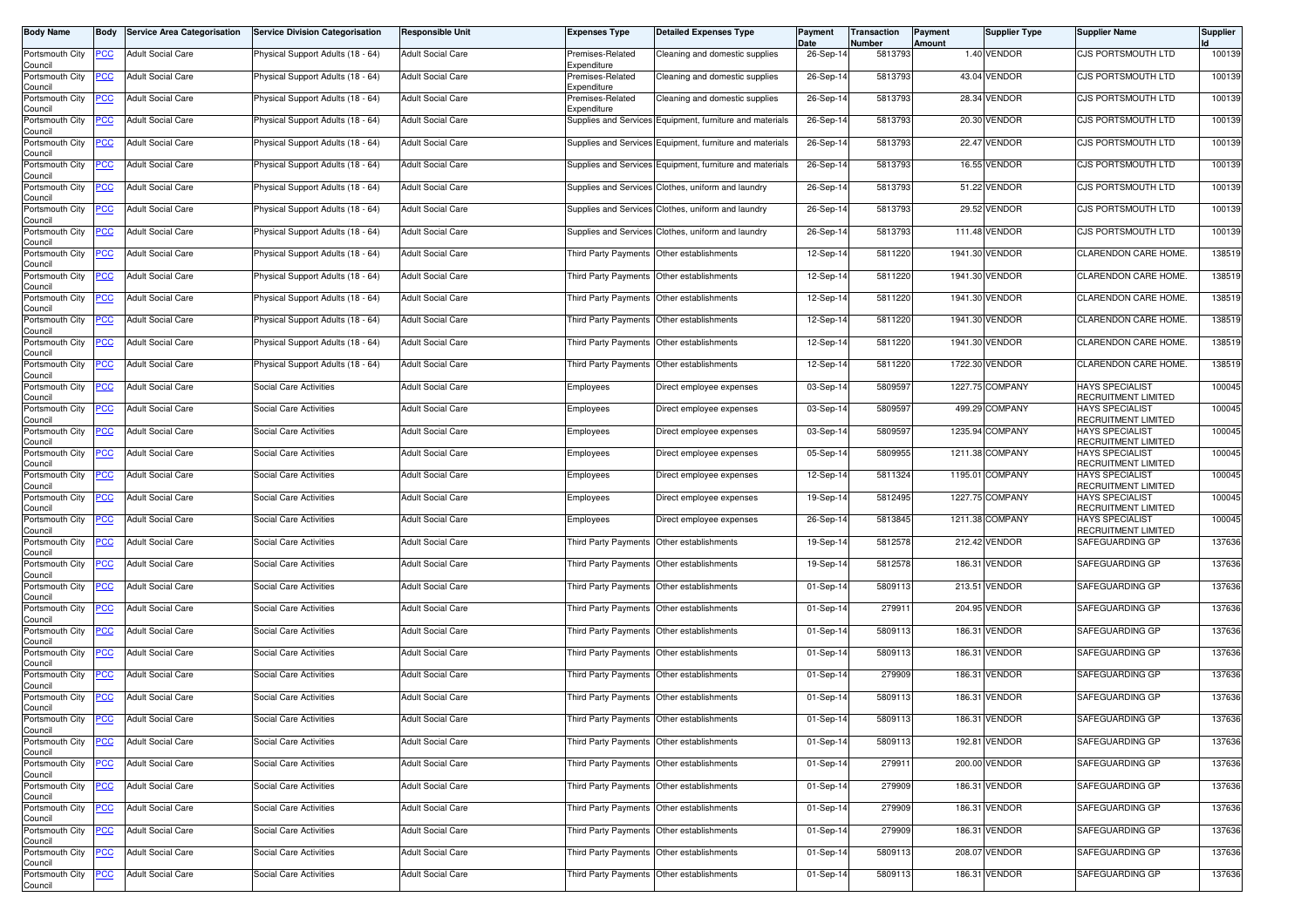| <b>Body Name</b>                                  | Body                     | <b>Service Area Categorisation</b>                   | <b>Service Division Categorisation</b>                | <b>Responsible Unit</b>                              | <b>Expenses Type</b>                                                                   | <b>Detailed Expenses Type</b>                        | Payment<br>Date        | Transaction<br><b>Number</b> | Payment<br><b>Amount</b> | <b>Supplier Type</b>           | <b>Supplier Name</b>                        | <b>Supplier</b>  |
|---------------------------------------------------|--------------------------|------------------------------------------------------|-------------------------------------------------------|------------------------------------------------------|----------------------------------------------------------------------------------------|------------------------------------------------------|------------------------|------------------------------|--------------------------|--------------------------------|---------------------------------------------|------------------|
| Portsmouth City<br>Council                        | <b>PCC</b>               | <b>Adult Social Care</b>                             | Social Care Activities                                | <b>Adult Social Care</b>                             | Third Party Payments Other establishments                                              |                                                      | 01-Sep-14              | 5809113                      |                          | 205.40 VENDOR                  | SAFEGUARDING GP                             | 137636           |
| Portsmouth City<br>Council                        | <b>PCC</b>               | <b>Adult Social Care</b>                             | Physical Support Older People (65-<br>74)             | <b>Adult Social Care</b>                             | Employees                                                                              | Direct employee expenses                             | 19-Sep-14              | 5812609                      |                          | 214.62 VENDOR                  | STAFF FINDER CATERING<br><b>AGENCY LTD</b>  | 100064           |
| Portsmouth City<br>Council                        | <b>PCC</b>               | <b>Adult Social Care</b>                             | Commissioning & service delivery                      | <b>Adult Social Care</b>                             | Third Party Payments Other establishments                                              |                                                      | 10-Sep-14              | 5810371                      |                          | 14635.00 VENDOR                | AGE UK                                      | 110748           |
| Portsmouth City<br>Council                        | <u>PCC</u>               | <b>Adult Social Care</b>                             | Social Care Activities                                | Adult Social Care                                    | Third Party Payments Other establishments                                              |                                                      | 01-Sep-14              | 5809113                      |                          | 186.31 VENDOR                  | SAFEGUARDING GP                             | 137636           |
| Portsmouth City<br>Council                        | <b>PCC</b>               | <b>Adult Social Care</b>                             | <b>Social Care Activities</b>                         | <b>Adult Social Care</b>                             | Third Party Payments Other establishments                                              |                                                      | 01-Sep-14              | 5809113                      |                          | 186.31 VENDOR                  | SAFEGUARDING GP                             | 137636           |
| Portsmouth City<br>Council                        | <b>PCC</b>               | <b>Adult Social Care</b>                             | Social Care Activities                                | <b>Adult Social Care</b>                             | Third Party Payments Other establishments                                              |                                                      | 01-Sep-14              | 279909                       |                          | 186.31 VENDOR                  | SAFEGUARDING GP                             | 137636           |
| Portsmouth City<br>Council                        | <u>PCC</u>               | <b>Adult Social Care</b>                             | Social Care Activities                                | <b>Adult Social Care</b>                             | Third Party Payments Other establishments                                              |                                                      | 01-Sep-14              | 5809113                      |                          | 186.31 VENDOR                  | SAFEGUARDING GP                             | 137636           |
| Portsmouth City<br>Council                        | <u>PCC</u>               | <b>Adult Social Care</b>                             | Social Care Activities                                | <b>Adult Social Care</b>                             | Third Party Payments Other establishments                                              |                                                      | 01-Sep-14              | 5809113                      |                          | 186.31 VENDOR                  | SAFEGUARDING GP                             | 137636           |
| Portsmouth City<br>Council                        | <b>PCC</b>               | <b>Adult Social Care</b>                             | Social Care Activities                                | <b>Adult Social Care</b>                             | Third Party Payments Other establishments                                              |                                                      | 01-Sep-14              | 5809113                      |                          | 213.51 VENDOR                  | SAFEGUARDING GP                             | 137636           |
| Portsmouth City<br>Council                        | <u>PCC</u>               | <b>Adult Social Care</b>                             | Social Care Activities                                | <b>Adult Social Care</b>                             |                                                                                        | Third Party Payments Other establishments            | 01-Sep-14              | 279913                       |                          | 1000.00 VENDOR                 | SAFEGUARDING GP                             | 137636           |
| Portsmouth City<br>Council                        | <b>PCC</b>               | <b>Adult Social Care</b>                             | <b>Social Care Activities</b>                         | <b>Adult Social Care</b>                             | Third Party Payments Other establishments                                              |                                                      | 01-Sep-14              | 279910                       |                          | 200.23 VENDOR                  | SAFEGUARDING GP                             | 137636           |
| Portsmouth City<br>Council                        | <b>PCC</b>               | <b>Adult Social Care</b>                             | Social Care Activities                                | <b>Adult Social Care</b>                             |                                                                                        | Third Party Payments Other establishments            | 01-Sep-14              | 279910                       |                          | 189.03 VENDOR                  | SAFEGUARDING GP                             | 137636           |
| Portsmouth City<br>Council                        | <u>PCC</u>               | <b>Adult Social Care</b>                             | Social Care Activities                                | <b>Adult Social Care</b>                             |                                                                                        | Third Party Payments Other establishments            | 01-Sep-14              | 5809112                      |                          | 186.31 VENDOR                  | SAFEGUARDING GP                             | 137636           |
| Portsmouth City<br>Council                        | <b>PCC</b>               | <b>Adult Social Care</b>                             | Social Care Activities                                | <b>Adult Social Care</b>                             | Third Party Payments Other establishments                                              |                                                      | 01-Sep-14              | 5809112                      |                          | 253.00 VENDOR                  | SAFEGUARDING GP                             | 137636           |
| Portsmouth City<br>Council                        | <b>PCC</b>               | <b>Adult Social Care</b>                             | Social Care Activities                                | <b>Adult Social Care</b>                             | Third Party Payments Other establishments                                              |                                                      | 01-Sep-14              | 5809112                      |                          | 186.31 VENDOR                  | SAFEGUARDING GP                             | 137636           |
| Portsmouth City<br>Council                        | <b>PCC</b>               | <b>Adult Social Care</b>                             | <b>Social Care Activities</b>                         | <b>Adult Social Care</b>                             | Third Party Payments                                                                   | Other establishments                                 | 01-Sep-14              | 279913                       |                          | 208.10 VENDOR                  | SAFEGUARDING GP                             | 137636           |
| Portsmouth City<br>Council                        | <u>PCC</u>               | <b>Adult Social Care</b>                             | Social Care Activities                                | <b>Adult Social Care</b>                             | Third Party Payments Other establishments                                              |                                                      | 01-Sep-14              | 279913                       |                          | 609.90 VENDOR                  | SAFEGUARDING GP                             | 137636           |
| Portsmouth City<br>Council                        | <b>PCC</b>               | <b>Adult Social Care</b>                             | Commissioning & service delivery                      | <b>Adult Social Care</b>                             | Third Party Payments Other establishments                                              |                                                      | 10-Sep-14              | 5810819                      |                          | 916.67 VENDOR                  | M H A FRATTON LIVE AT<br><b>HOME SCHEME</b> | 107431           |
| Portsmouth City<br>Council                        | <u>PCC</u>               | <b>Adult Social Care</b>                             | Social Care Activities                                | <b>Adult Social Care</b>                             | Third Party Payments Other establishments                                              |                                                      | 12-Sep-14              | 5811426                      |                          | 186.31 VENDOR                  | SAFEGUARDING GP                             | 137636           |
| Portsmouth City<br>Council                        | <b>PCC</b>               | <b>Adult Social Care</b>                             | <b>Social Care Activities</b>                         | <b>Adult Social Care</b>                             | Third Party Payments                                                                   | Other establishments                                 | 12-Sep-14              | 5811426                      |                          | 186.31 VENDOR                  | SAFEGUARDING GP                             | 137636           |
| Portsmouth City<br>Council                        | <u>PCC</u>               | <b>Adult Social Care</b>                             | <b>Social Care Activities</b>                         | <b>Adult Social Care</b>                             | Third Party Payments Other establishments                                              |                                                      | 01-Sep-14              | 279909                       |                          | 186.31 VENDOR                  | SAFEGUARDING GP                             | 137636           |
| Portsmouth City<br>Council                        | <b>PCC</b>               | <b>Adult Social Care</b>                             | Social Care Activities                                | <b>Adult Social Care</b>                             | Third Party Payments Other establishments                                              |                                                      | 12-Sep-14              | 5811426                      |                          | 186.31 VENDOR                  | SAFEGUARDING GP                             | 137636           |
| Portsmouth City<br>Council                        | <u>PCC</u>               | <b>Adult Social Care</b>                             | Physical Support Older People (65-<br>74)             | <b>Adult Social Care</b>                             | Premises-Related<br>Expenditure                                                        | Energy costs                                         | 16-Sep-14              | 5811757                      |                          | 4465.50 VENDOR                 | <b>WESSEX ELECTRON</b>                      | 102771           |
| Portsmouth City<br>Council                        | <b>PCC</b>               | <b>Adult Social Care</b>                             | Social Care Activities                                | <b>Adult Social Care</b>                             | Third Party Payments Other establishments                                              |                                                      | 01-Sep-14              | 279909                       |                          | 192.51 VENDOR                  | SAFEGUARDING GP                             | 137636           |
| Portsmouth City<br>Council                        | PCC                      | <b>Adult Social Care</b>                             | Physical Support Older People (85+) Adult Social Care |                                                      | Third Party Payments Other establishments                                              |                                                      | 17-Sep-14              | 5811793                      |                          | 128.00 VENDOR                  | <b>CEDDAR HOUSE</b>                         | 102425           |
| Portsmouth City<br>Council                        | <b>PCC</b>               | <b>Adult Social Care</b>                             | Physical Support Adults (18 - 64)                     | <b>Adult Social Care</b>                             | Premises-Related<br>Expenditure                                                        | Repairs, alterations and<br>maintenance of buildings | 12-Sep-14              | 5811484                      |                          | 1195.00 SOLETRADER             | <b>TJC FENCING</b>                          | 101327           |
| Portsmouth City<br>Council                        | <b>PCC</b>               | <b>Adult Social Care</b>                             | Social Care Activities                                | <b>Adult Social Care</b>                             | Third Party Payments                                                                   | Other establishments                                 | 12-Sep-14              | 290261                       |                          | 200.00 VENDOR                  | SAFEGUARDING GP                             | 137636           |
| Portsmouth City<br>Council                        | <b>PCC</b>               | <b>Adult Social Care</b>                             | <b>Social Care Activities</b>                         | <b>Adult Social Care</b>                             | Third Party Payments                                                                   | Other establishments                                 | 12-Sep-14              | 290261                       |                          | 200.00 VENDOR                  | SAFEGUARDING GP                             | 137636           |
| Portsmouth City<br>Council                        | <u>PCC</u>               | <b>Adult Social Care</b>                             | Social Care Activities                                | Adult Social Care                                    | Third Party Payments Other establishments                                              |                                                      | 12-Sep-14              | 290261                       |                          | 200.00 VENDOR                  | SAFEGUARDING GP                             | 137636           |
| Portsmouth City<br>Council                        | <b>PCC</b>               | <b>Adult Social Care</b>                             | <b>Social Care Activities</b>                         | <b>Adult Social Care</b>                             | Third Party Payments Other establishments                                              |                                                      | 01-Sep-14              | 5809113                      |                          | 208.07 VENDOR                  | SAFEGUARDING GP                             | 137636           |
| Portsmouth City PCC<br>Council<br>Portsmouth City |                          | <b>Adult Social Care</b>                             | Social Care Activities                                | <b>Adult Social Care</b>                             | Third Party Payments Other establishments                                              |                                                      | 01-Sep-14              | 5809113                      |                          | 190.66 VENDOR                  | SAFEGUARDING GP<br>SAFEGUARDING GP          | 137636           |
| Council                                           | <u>PCC</u>               | <b>Adult Social Care</b>                             | Social Care Activities                                | <b>Adult Social Care</b>                             | Third Party Payments Other establishments                                              |                                                      | 01-Sep-14              | 5809113                      |                          | 189.03 VENDOR                  |                                             | 137636           |
| Portsmouth City<br>Council<br>Portsmouth City     | <b>PCC</b><br><b>PCC</b> | <b>Adult Social Care</b><br><b>Adult Social Care</b> | Social Care Activities<br>Social Care Activities      | <b>Adult Social Care</b><br><b>Adult Social Care</b> | Third Party Payments Other establishments<br>Third Party Payments Other establishments |                                                      | 01-Sep-14<br>12-Sep-14 | 5809113<br>5811426           |                          | 248.31 VENDOR<br>225.47 VENDOR | SAFEGUARDING GP<br>SAFEGUARDING GP          | 137636<br>137636 |
| Council<br>Portsmouth City                        |                          |                                                      |                                                       |                                                      |                                                                                        |                                                      |                        | 5811426                      |                          | 223.29 VENDOR                  |                                             | 137636           |
| Council<br>Portsmouth City                        | <b>PCC</b>               | <b>Adult Social Care</b><br><b>Adult Social Care</b> | Social Care Activities<br>Social Care Activities      | <b>Adult Social Care</b><br>Adult Social Care        | Third Party Payments Other establishments<br>Third Party Payments                      | Other establishments                                 | 12-Sep-14<br>12-Sep-14 | 5811426                      |                          | 204.26 VENDOR                  | SAFEGUARDING GP<br>SAFEGUARDING GP          | 137636           |
| Council<br>Portsmouth City                        | <u>PCC</u><br><b>PCC</b> | <b>Adult Social Care</b>                             | Social Care Activities                                | <b>Adult Social Care</b>                             | Third Party Payments                                                                   | Other establishments                                 | 12-Sep-14              | 5811426                      |                          | 210.79 VENDOR                  | SAFEGUARDING GP                             | 137636           |
| Council                                           |                          |                                                      |                                                       |                                                      |                                                                                        |                                                      |                        |                              |                          | 186.31 VENDOR                  | SAFEGUARDING GP                             |                  |
| Portsmouth City<br>Council                        | <b>PCC</b>               | <b>Adult Social Care</b>                             | Social Care Activities                                | Adult Social Care                                    | Third Party Payments Other establishments                                              |                                                      | 12-Sep-14              | 5811426                      |                          |                                |                                             | 137636           |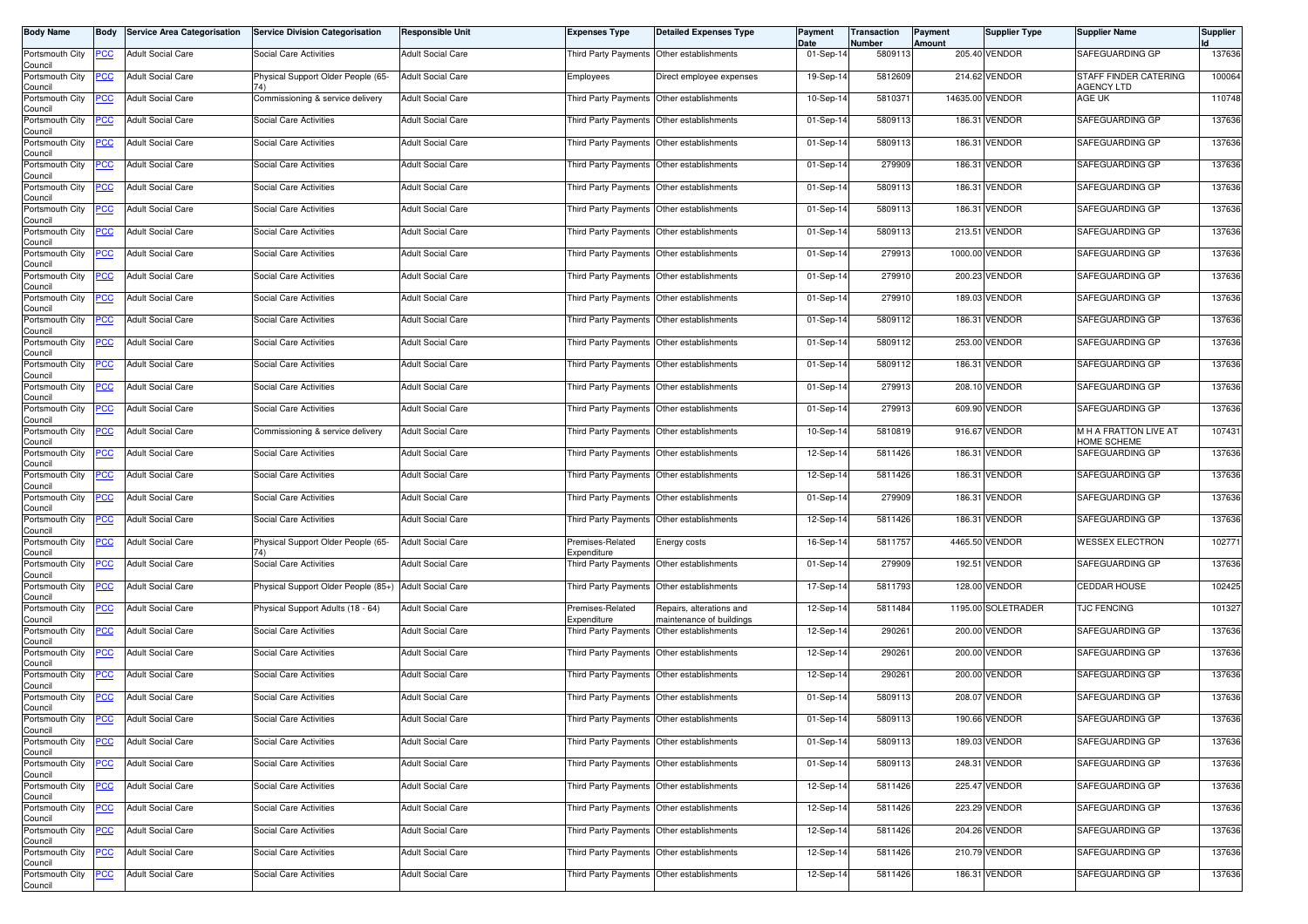| <b>Body Name</b>           | Body           | <b>Service Area Categorisation</b> | <b>Service Division Categorisation</b> | Responsible Unit         | <b>Expenses Type</b>                        | <b>Detailed Expenses Type</b>             | Payment<br>Date | Transaction<br>Number | Payment<br>Amount | Supplier Type                           | <b>Supplier Name</b>               | Supplier |
|----------------------------|----------------|------------------------------------|----------------------------------------|--------------------------|---------------------------------------------|-------------------------------------------|-----------------|-----------------------|-------------------|-----------------------------------------|------------------------------------|----------|
| Portsmouth City<br>Council | <u>PCC</u>     | <b>Adult Social Care</b>           | <b>Social Care Activities</b>          | <b>Adult Social Care</b> | Third Party Payments Other establishments   |                                           | 01-Sep-14       | 5809113               |                   | 202.63 VENDOR                           | SAFEGUARDING GP                    | 137636   |
| Portsmouth City<br>Council | <u>'CC</u>     | <b>Adult Social Care</b>           | Social Care Activities                 | <b>Adult Social Care</b> |                                             | Third Party Payments Other establishments | 01-Sep-14       | 5809113               |                   | 189.03 VENDOR                           | SAFEGUARDING GP                    | 137636   |
| Portsmouth City<br>Council | <u>'СС</u>     | <b>Adult Social Care</b>           | Social Care Activities                 | <b>Adult Social Care</b> | Employees                                   | Indirect employee expenses                | 01-Sep-14       | 5809066               |                   | 2843.31 OTHER LOCAL<br><b>AUTHORITY</b> | HAMPSHIRE COUNTY<br><b>COUNCIL</b> | 100030   |
| Portsmouth City<br>Council | <u>PCC</u>     | <b>Adult Social Care</b>           | Physical Support Adults (18 - 64)      | <b>Adult Social Care</b> | Third Party Payments                        | Other establishments                      | 24-Sep-14       | 5812881               |                   | 659.10 VENDOR                           | <b>COMMUNITY ANGELS LTD</b>        | 139111   |
| Portsmouth City<br>Council | <b>CC</b>      | <b>Adult Social Care</b>           | Physical Support Adults (18 - 64)      | <b>Adult Social Care</b> | Third Party Payments                        | Other establishments                      | 24-Sep-14       | 5812881               | 1531.14           | <b>VENDOR</b>                           | COMMUNITY ANGELS LTD               | 139111   |
| Portsmouth City<br>Council | <u>PCC</u>     | <b>Adult Social Care</b>           | Physical Support Adults (18 - 64)      | <b>Adult Social Care</b> | Third Party Payments Other establishments   |                                           | 24-Sep-14       | 5812881               |                   | 473.20 VENDOR                           | COMMUNITY ANGELS LTD               | 139111   |
| Portsmouth City<br>Council | <u>CC</u>      | <b>Adult Social Care</b>           | Social Support - Support for Carer     | <b>Adult Social Care</b> | Third Party Payments                        | Other establishments                      | 24-Sep-14       | 581288                |                   | 48.32 VENDOR                            | <b>COMMUNITY ANGELS LTD</b>        | 139111   |
| Portsmouth City<br>Council | <u>PCC</u>     | <b>Adult Social Care</b>           | Physical Support Adults (18 - 64)      | <b>Adult Social Care</b> | Third Party Payments                        | Other establishments                      | 24-Sep-14       | 581288                |                   | 303.20 VENDOR                           | COMMUNITY ANGELS LTD               | 139111   |
| Portsmouth City<br>Council | <u>'CC</u>     | <b>Adult Social Care</b>           | Physical Support Adults (18 - 64)      | <b>Adult Social Care</b> | Third Party Payments                        | Other establishments                      | 24-Sep-14       | 5812881               |                   | 243.36 VENDOR                           | COMMUNITY ANGELS LTD               | 139111   |
| Portsmouth City<br>Council | <u>CC</u>      | Adult Social Care                  | Physical Support Adults (18 - 64)      | <b>Adult Social Care</b> | Third Party Payments                        | Other establishments                      | 24-Sep-14       | 5812881               |                   | 378.56 VENDOR                           | COMMUNITY ANGELS LTD               | 139111   |
| Portsmouth City<br>Council | <u>'CC</u>     | <b>Adult Social Care</b>           | Physical Support Adults (18 - 64)      | <b>Adult Social Care</b> | Third Party Payments                        | Other establishments                      | 24-Sep-14       | 581288                | 432.64            | VENDOR                                  | <b>COMMUNITY ANGELS LTD</b>        | 139111   |
| Portsmouth City<br>Council | <u>PCC</u>     | <b>Adult Social Care</b>           | Physical Support Adults (18 - 64)      | <b>Adult Social Care</b> | Third Party Payments                        | Other establishments                      | 24-Sep-14       | 5812881               |                   | 189.28 VENDOR                           | COMMUNITY ANGELS LTD               | 139111   |
| Portsmouth City<br>Council | <u>'CC</u>     | <b>Adult Social Care</b>           | Social Support - Support for Carer     | <b>Adult Social Care</b> | Third Party Payments                        | Other establishments                      | 24-Sep-14       | 5812881               |                   | 27.04 VENDOR                            | COMMUNITY ANGELS LTD               | 139111   |
| Portsmouth City<br>Council | <u>'СС</u>     | <b>Adult Social Care</b>           | Physical Support Adults (18 - 64)      | <b>Adult Social Care</b> | Third Party Payments   Other establishments |                                           | 24-Sep-14       | 5812881               |                   | 473.20 VENDOR                           | <b>COMMUNITY ANGELS LTD</b>        | 139111   |
| Portsmouth City<br>Council | <u>'CC</u>     | Adult Social Care                  | Physical Support Adults (18 - 64)      | <b>Adult Social Care</b> | Third Party Payments                        | Other establishments                      | 24-Sep-14       | 581288                |                   | 155.48 VENDOR                           | COMMUNITY ANGELS LTD               | 139111   |
| Portsmouth City<br>Council | <u>PCC</u>     | <b>Adult Social Care</b>           | Physical Support Adults (18 - 64)      | <b>Adult Social Care</b> | Third Party Payments                        | Other establishments                      | 24-Sep-14       | 5812881               |                   | 260.26 VENDOR                           | <b>COMMUNITY ANGELS LTD</b>        | 139111   |
| Portsmouth City<br>Council | <u>'СС</u>     | Adult Social Care                  | Physical Support Adults (18 - 64)      | <b>Adult Social Care</b> | Third Party Payments                        | Other establishments                      | 24-Sep-14       | 5812881               |                   | 561.08 VENDOR                           | COMMUNITY ANGELS LTD               | 139111   |
| Portsmouth City<br>Council | <u>PCC</u>     | <b>Adult Social Care</b>           | Physical Support Adults (18 - 64)      | <b>Adult Social Care</b> | Third Party Payments Other establishments   |                                           | 24-Sep-14       | 5812881               |                   | 304.20 VENDOR                           | COMMUNITY ANGELS LTD               | 139111   |
| Portsmouth City<br>Council | <u>'CC</u>     | Adult Social Care                  | Physical Support Adults (18 - 64)      | <b>Adult Social Care</b> | Third Party Payments                        | Other establishments                      | 24-Sep-14       | 581288                |                   | 189.28 VENDOR                           | COMMUNITY ANGELS LTD               | 139111   |
| Portsmouth City<br>Council | <u>'CC</u>     | <b>Adult Social Care</b>           | Physical Support Adults (18 - 64)      | <b>Adult Social Care</b> | Third Party Payments                        | Other establishments                      | 24-Sep-14       | 5812881               |                   | 1270.88 VENDOR                          | <b>COMMUNITY ANGELS LTD</b>        | 139111   |
| Portsmouth City<br>Council | <u>PCC</u>     | Adult Social Care                  | Physical Support Adults (18 - 64)      | <b>Adult Social Care</b> | Third Party Payments                        | Other establishments                      | 24-Sep-14       | 5812881               |                   | 182.52 VENDOR                           | COMMUNITY ANGELS LTD               | 139111   |
| Portsmouth City<br>Council | <u>PCC</u>     | <b>Adult Social Care</b>           | Physical Support Adults (18 - 64)      | <b>Adult Social Care</b> | Third Party Payments Other establishments   |                                           | 24-Sep-14       | 5812881               |                   | 189.28 VENDOR                           | COMMUNITY ANGELS LTD               | 139111   |
| Portsmouth City<br>Council | PСC            | Adult Social Care                  | Physical Support Adults (18 - 64)      | <b>Adult Social Care</b> | Third Party Payments                        | Other establishments                      | 24-Sep-14       | 581288                |                   | 175.76 VENDOR                           | COMMUNITY ANGELS LTD               | 139111   |
| Portsmouth City<br>Council | <u>'CC</u>     | <b>Adult Social Care</b>           | Physical Support Adults (18 - 64)      | <b>Adult Social Care</b> | Third Party Payments                        | Other establishments                      | 24-Sep-14       | 5812881               |                   | 567.84 VENDOR                           | COMMUNITY ANGELS LTD               | 139111   |
| Portsmouth City<br>Council | сC             | <b>Adult Social Care</b>           | Physical Support Adults (18 - 64)      | <b>Adult Social Care</b> | Third Party Payments                        | Other establishments                      | 24-Sep-14       | 5812881               |                   | 202.80 VENDOR                           | COMMUNITY ANGELS LTD               | 139111   |
| Portsmouth City<br>Council | <u>PCC</u>     | <b>Adult Social Care</b>           | Physical Support Adults (18 - 64)      | <b>Adult Social Care</b> | Third Party Payments                        | Other establishments                      | 25-Sep-14       | 5813387               |                   | 212.94 VENDOR                           | COMMUNITY ANGELS LTD               | 139111   |
| Portsmouth City<br>Council | <u>PCC</u>     | <b>Adult Social Care</b>           | Physical Support Adults (18 - 64)      | <b>Adult Social Care</b> | Third Party Payments Other establishments   |                                           | 24-Sep-14       | 5812881               |                   | 283.92 VENDOR                           | <b>COMMUNITY ANGELS LTD</b>        | 139111   |
| Portsmouth City<br>Council | <u>'CC</u>     | <b>Adult Social Care</b>           | Physical Support Adults (18 - 64)      | <b>Adult Social Care</b> | Third Party Payments                        | Other establishments                      | 24-Sep-14       | 581288                | 60.84             | VENDOR                                  | COMMUNITY ANGELS LTD               | 139111   |
| Portsmouth City<br>Council | <u>PCC</u>     | <b>Adult Social Care</b>           | Physical Support Adults (18 - 64)      | <b>Adult Social Care</b> | Third Party Payments                        | Other establishments                      | 24-Sep-14       | 581288                |                   | 378.56 VENDOR                           | COMMUNITY ANGELS LTD               | 139111   |
| Portsmouth City<br>Council | <u>PCC</u>     | <b>Adult Social Care</b>           | Physical Support Adults (18 - 64)      | <b>Adult Social Care</b> | Third Party Payments Other establishments   |                                           | 24-Sep-14       | 5812881               | 169.00            | <b>VENDOR</b>                           | COMMUNITY ANGELS LTD               | 139111   |
| Portsmouth City<br>Council | <b>PCC</b>     | <b>Adult Social Care</b>           | Physical Support Adults (18 - 64)      | <b>Adult Social Care</b> | Third Party Payments Other establishments   |                                           | 24-Sep-14       | 5812881               |                   | 94.64 VENDOR                            | <b>COMMUNITY ANGELS LTD</b>        | 139111   |
| Portsmouth City<br>Council | <u>CC</u>      | <b>Adult Social Care</b>           | Physical Support Adults (18 - 64)      | Adult Social Care        | Third Party Payments Other establishments   |                                           | 24-Sep-14       | 5812881               |                   | 223.08 VENDOR                           | COMMUNITY ANGELS LTD               | 139111   |
| Portsmouth City<br>Council | <u>'CC</u>     | <b>Adult Social Care</b>           | Physical Support Adults (18 - 64)      | Adult Social Care        | Third Party Payments Other establishments   |                                           | 24-Sep-14       | 5812881               |                   | 189.28 VENDOR                           | COMMUNITY ANGELS LTD               | 139111   |
| Portsmouth City<br>Council | $\overline{C}$ | <b>Adult Social Care</b>           | Physical Support Adults (18 - 64)      | Adult Social Care        | Third Party Payments Other establishments   |                                           | 24-Sep-14       | 5812881               |                   | 162.24 VENDOR                           | <b>COMMUNITY ANGELS LTD</b>        | 139111   |
| Portsmouth City<br>Council | <u>'CC</u>     | <b>Adult Social Care</b>           | Physical Support Adults (18 - 64)      | <b>Adult Social Care</b> | Third Party Payments Other establishments   |                                           | 24-Sep-14       | 5812881               |                   | 946.40 VENDOR                           | <b>COMMUNITY ANGELS LTD</b>        | 139111   |
| Portsmouth City<br>Council | <u>'CC</u>     | <b>Adult Social Care</b>           | Physical Support Adults (18 - 64)      | Adult Social Care        |                                             | Third Party Payments Other establishments | 24-Sep-14       | 5812881               |                   | 283.92 VENDOR                           | COMMUNITY ANGELS LTD               | 139111   |
| Portsmouth City<br>Council | <u>PCC</u>     | <b>Adult Social Care</b>           | Physical Support Adults (18 - 64)      | <b>Adult Social Care</b> | Third Party Payments Other establishments   |                                           | 24-Sep-14       | 5812881               |                   | 50.70 VENDOR                            | COMMUNITY ANGELS LTD               | 139111   |
| Portsmouth City<br>Council | <u>'CC</u>     | <b>Adult Social Care</b>           | Physical Support Adults (18 - 64)      | Adult Social Care        | Third Party Payments Other establishments   |                                           | 24-Sep-14       | 5812881               |                   | 33.80 VENDOR                            | COMMUNITY ANGELS LTD               | 139111   |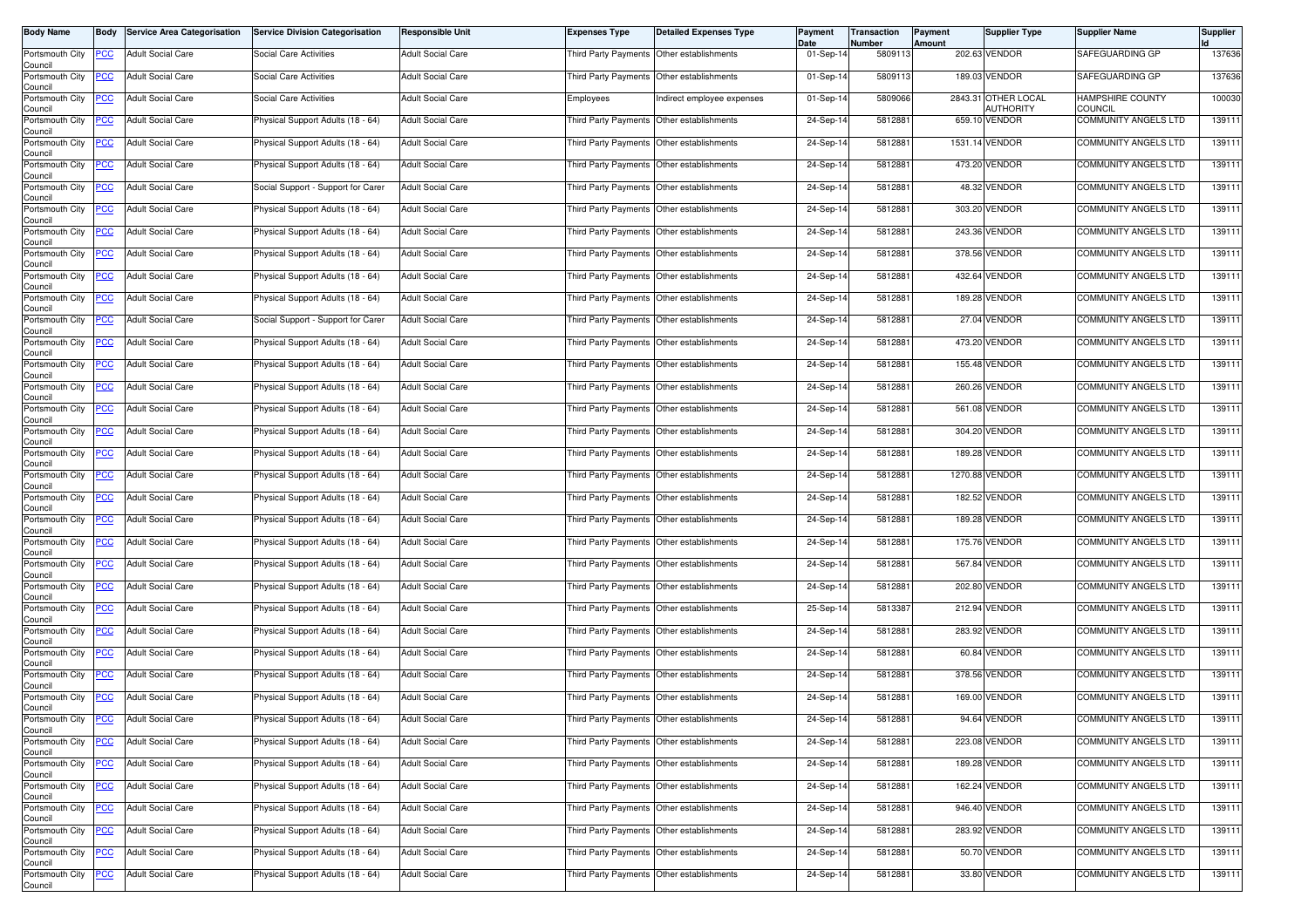| <b>Body Name</b>                              | <b>Body</b> | <b>Service Area Categorisation</b>                   | <b>Service Division Categorisation</b> | <b>Responsible Unit</b>                              | <b>Expenses Type</b>                                              | <b>Detailed Expenses Type</b>                            | Payment<br>Date | Transaction<br><b>Number</b> | Payment<br>Amount | <b>Supplier Type</b>          | <b>Supplier Name</b>           | <b>Supplier</b> |
|-----------------------------------------------|-------------|------------------------------------------------------|----------------------------------------|------------------------------------------------------|-------------------------------------------------------------------|----------------------------------------------------------|-----------------|------------------------------|-------------------|-------------------------------|--------------------------------|-----------------|
| Portsmouth City<br>Council                    | <b>PCC</b>  | <b>Adult Social Care</b>                             | Physical Support Adults (18 - 64)      | <b>Adult Social Care</b>                             |                                                                   | Third Party Payments Other establishments                | 24-Sep-14       | 5812881                      |                   | 378.56 VENDOR                 | COMMUNITY ANGELS LTD           | 139111          |
| Portsmouth City<br>Council                    | <b>PCC</b>  | <b>Adult Social Care</b>                             | hysical Support Adults (18 - 64)       | <b>Adult Social Care</b>                             |                                                                   | Third Party Payments Other establishments                | 24-Sep-14       | 5812881                      |                   | 20.28 VENDOR                  | COMMUNITY ANGELS LTD           | 139111          |
| Portsmouth City<br>Council                    | <u>PCC</u>  | <b>Adult Social Care</b>                             | Physical Support Adults (18 - 64)      | <b>Adult Social Care</b>                             | Third Party Payments Other establishments                         |                                                          | 24-Sep-14       | 5812881                      |                   | 378.56 VENDOR                 | COMMUNITY ANGELS LTD           | 139111          |
| Portsmouth City<br>Council                    | <b>PCC</b>  | <b>Adult Social Care</b>                             | Physical Support Adults (18 - 64)      | <b>Adult Social Care</b>                             | Third Party Payments Other establishments                         |                                                          | 24-Sep-14       | 5812881                      |                   | 567.84 VENDOR                 | <b>COMMUNITY ANGELS LTD</b>    | 139111          |
| Portsmouth City<br>Council                    | <b>PCC</b>  | <b>Adult Social Care</b>                             | Physical Support Adults (18 - 64)      | Adult Social Care                                    |                                                                   | Third Party Payments Other establishments                | 24-Sep-14       | 5812881                      |                   | 24.16 VENDOR                  | COMMUNITY ANGELS LTD           | 139111          |
| Portsmouth City<br>Council                    | <b>PCC</b>  | <b>Adult Social Care</b>                             | Social Support - Support for Carer     | <b>Adult Social Care</b>                             | Third Party Payments Other establishments                         |                                                          | 24-Sep-14       | 5812881                      |                   | 410.72 VENDOR                 | <b>COMMUNITY ANGELS LTD</b>    | 139111          |
| Portsmouth City<br>Council                    | <u>PCC</u>  | <b>Adult Social Care</b>                             | Social Support - Support for Carer     | <b>Adult Social Care</b>                             | Third Party Payments Other establishments                         |                                                          | 24-Sep-14       | 5812881                      |                   | 54.36 VENDOR                  | COMMUNITY ANGELS LTD           | 139111          |
| Portsmouth City<br>Council                    | <b>PCC</b>  | <b>Adult Social Care</b>                             | Social Support - Support for Carer     | <b>Adult Social Care</b>                             | Third Party Payments Other establishments                         |                                                          | 24-Sep-14       | 5812881                      |                   | 96.64 VENDOR                  | <b>COMMUNITY ANGELS LTD</b>    | 139111          |
| Portsmouth City<br>Council                    | PСC         | <b>Adult Social Care</b>                             | Social Care Activities                 | Adult Social Care                                    | Third Party Payments Other establishments                         |                                                          | 01-Sep-14       | 279913                       |                   | 1000.00 VENDOR                | SAFEGUARDING GP                | 137636          |
| Portsmouth City<br>Council                    | <b>PCC</b>  | <b>Adult Social Care</b>                             | Physical Support Older People (85+)    | <b>Adult Social Care</b>                             |                                                                   | Third Party Payments Other establishments                | 17-Sep-14       | 5811793                      |                   | 160.00 VENDOR                 | <b>CEDDAR HOUSE</b>            | 102425          |
| Portsmouth City<br>Council                    | <u>PCC</u>  | <b>Adult Social Care</b>                             | Social Care Activities                 | Adult Social Care                                    | Third Party Payments Other establishments                         |                                                          | 19-Sep-14       | 5812578                      |                   | 186.31 VENDOR                 | SAFEGUARDING GP                | 137636          |
| Portsmouth City<br>Council                    | <b>PCC</b>  | <b>Adult Social Care</b>                             | Social Care Activities                 | <b>Adult Social Care</b>                             |                                                                   | Third Party Payments Other establishments                | 19-Sep-14       | 5812578                      |                   | 223.41 VENDOR                 | SAFEGUARDING GP                | 137636          |
| Portsmouth City<br>Council                    | <u>PCC</u>  | <b>Adult Social Care</b>                             | Social Care Activities                 | Adult Social Care                                    | Third Party Payments Other establishments                         |                                                          | 19-Sep-14       | 5812578                      |                   | 189.19 VENDOR                 | SAFEGUARDING GP                | 137636          |
| Portsmouth City<br>Council                    | <b>PCC</b>  | <b>Adult Social Care</b>                             | Physical Support Older People (65-     | <b>Adult Social Care</b>                             |                                                                   | Supplies and Services Equipment, furniture and materials | 17-Sep-14       | 5812201                      |                   | 418.48 VENDOR                 | TUNSTALL GROUP LTD             | 124870          |
| Portsmouth City<br>Council                    | <b>PCC</b>  | <b>Adult Social Care</b>                             | Physical Support Adults (18 - 64)      | <b>Adult Social Care</b>                             |                                                                   | Third Party Payments Other establishments                | 17-Sep-14       | 5812178                      |                   | 78.96 VENDOR                  | SAGA HOMECARE                  | 137338          |
| Portsmouth City<br>Council                    | <b>PCC</b>  | <b>Adult Social Care</b>                             | Physical Support Adults (18 - 64)      | <b>Adult Social Care</b>                             | Third Party Payments Other establishments                         |                                                          | 17-Sep-14       | 5812178                      |                   | 459.94 VENDOR                 | SAGA HOMECARE                  | 137338          |
| Portsmouth City<br>Council                    | <b>PCC</b>  | <b>Adult Social Care</b>                             | Physical Support Adults (18 - 64)      | <b>Adult Social Care</b>                             | Third Party Payments                                              | Other establishments                                     | 17-Sep-14       | 5812178                      |                   | 78.96 VENDOR                  | SAGA HOMECARE                  | 137338          |
| Portsmouth City<br>Council                    | <b>PCC</b>  | <b>Adult Social Care</b>                             | Physical Support Adults (18 - 64)      | <b>Adult Social Care</b>                             | Third Party Payments Other establishments                         |                                                          | 17-Sep-14       | 5812178                      |                   | 274.12 VENDOR                 | <b>SAGA HOMECARE</b>           | 137338          |
| Portsmouth City<br>Council                    | <b>PCC</b>  | <b>Adult Social Care</b>                             | Physical Support Adults (18 - 64)      | <b>Adult Social Care</b>                             | Third Party Payments Other establishments                         |                                                          | 17-Sep-14       | 5812178                      |                   | 550.09 VENDOR                 | SAGA HOMECARE                  | 137338          |
| Portsmouth City<br>Council                    | <b>PCC</b>  | <b>Adult Social Care</b>                             | Social Support - Support for Carer     | <b>Adult Social Care</b>                             | Third Party Payments Other establishments                         |                                                          | 17-Sep-14       | 5812178                      |                   | 368.48 VENDOR                 | <b>SAGA HOMECARE</b>           | 137338          |
| Portsmouth City<br>Council                    | <u>PCC</u>  | Adult Social Care                                    | Physical Support Adults (18 - 64)      | <b>Adult Social Care</b>                             |                                                                   | Third Party Payments Other establishments                | 17-Sep-14       | 5812178                      |                   | 546.14 VENDOR                 | SAGA HOMECARE                  | 137338          |
| Portsmouth City<br>Council                    | <b>PCC</b>  | <b>Adult Social Care</b>                             | Physical Support Adults (18 - 64)      | <b>Adult Social Care</b>                             | Third Party Payments Other establishments                         |                                                          | 17-Sep-14       | 5812178                      |                   | 282.94 VENDOR                 | <b>SAGA HOMECARE</b>           | 137338          |
| Portsmouth City<br>Council                    | <b>PCC</b>  | <b>Adult Social Care</b>                             | Physical Support Adults (18 - 64)      | <b>Adult Social Care</b>                             |                                                                   | Third Party Payments Other establishments                | 17-Sep-14       | 5812178                      |                   | 460.60 VENDOR                 | SAGA HOMECARE                  | 137338          |
| Portsmouth City<br>Council                    | <u>PCC</u>  | <b>Adult Social Care</b>                             | Physical Support Adults (18 - 64)      | <b>Adult Social Care</b>                             | Third Party Payments Other establishments                         |                                                          | 17-Sep-14       | 5812178                      |                   | 177.66 VENDOR                 | SAGA HOMECARE                  | 137338          |
| Portsmouth City<br>Council                    | PCC         | <b>Adult Social Care</b>                             | Social Support - Support for Carer     | <b>Adult Social Care</b>                             |                                                                   | Third Party Payments Other establishments                | 17-Sep-14       | 5812178                      |                   | 256.62 VENDOR                 | SAGA HOMECARE                  | 137338          |
| Portsmouth City<br>Council                    | <u>PCC</u>  | Adult Social Care                                    | Physical Support Adults (18 - 64)      | <b>Adult Social Care</b>                             |                                                                   | Third Party Payments Other establishments                | 17-Sep-14       | 5812178                      |                   | 184.24 VENDOR                 | SAGA HOMECARE                  | 137338          |
| Portsmouth City<br>Council                    | <b>PCC</b>  | <b>Adult Social Care</b>                             | Physical Support Adults (18 - 64)      | <b>Adult Social Care</b>                             | Third Party Payments Other establishments                         |                                                          | 17-Sep-14       | 5812178                      |                   | 460.60 VENDOR                 | <b>SAGA HOMECARE</b>           | 137338          |
| Portsmouth City<br>Council                    | <b>PCC</b>  | <b>Adult Social Care</b>                             | Physical Support Adults (18 - 64)      | Adult Social Care                                    | Third Party Payments                                              | Other establishments                                     | 17-Sep-14       | 5812178                      |                   | 276.36 VENDOR                 | SAGA HOMECARE                  | 137338          |
| Portsmouth City<br>Council                    | <b>PCC</b>  | <b>Adult Social Care</b>                             | Physical Support Adults (18 - 64)      | <b>Adult Social Care</b>                             | Third Party Payments Other establishments                         |                                                          | 17-Sep-14       | 5812178                      |                   | 125.02 VENDOR                 | SAGA HOMECARE                  | 137338          |
| Portsmouth City<br>Council                    | <b>PCC</b>  | <b>Adult Social Care</b>                             | Physical Support Adults (18 - 64)      | <b>Adult Social Care</b>                             | Third Party Payments Other establishments                         |                                                          | 17-Sep-14       | 5812178                      |                   | 921.20 VENDOR                 | SAGA HOMECARE                  | 137338          |
| Council                                       |             | Portsmouth City PCC Adult Social Care                | Physical Support Adults (18 - 64)      | <b>Adult Social Care</b>                             | Third Party Payments Other establishments                         |                                                          | 17-Sep-14       | 5812178                      |                   | 549.43 VENDOR                 | SAGA HOMECARE                  | 137338          |
| Portsmouth City<br>Council                    | <u>PCC</u>  | <b>Adult Social Care</b>                             | Physical Support Adults (18 - 64)      | <b>Adult Social Care</b>                             | Third Party Payments Other establishments                         |                                                          | 17-Sep-14       | 5812178                      |                   | 52.64 VENDOR                  | SAGA HOMECARE                  | 137338          |
| Portsmouth City<br>Council<br>Portsmouth City | <b>PCC</b>  | <b>Adult Social Care</b><br><b>Adult Social Care</b> | Social Support - Support for Carer     | <b>Adult Social Care</b><br><b>Adult Social Care</b> | Third Party Payments<br>Third Party Payments Other establishments | Other establishments                                     | 17-Sep-14       | 5812178                      |                   | 236.88 VENDOR<br>78.96 VENDOR | SAGA HOMECARE<br>SAGA HOMECARE | 137338          |
| Council                                       | <u>PCC</u>  |                                                      | Physical Support Adults (18 - 64)      |                                                      |                                                                   |                                                          | 17-Sep-14       | 5812178                      |                   |                               |                                | 137338          |
| Portsmouth City<br>Council                    | <b>PCC</b>  | <b>Adult Social Care</b>                             | Social Care Activities                 | <b>Adult Social Care</b>                             | Third Party Payments Other establishments                         |                                                          | 01-Sep-14       | 279911                       |                   | 206.30 VENDOR                 | SAFEGUARDING GP                | 137636          |
| Portsmouth City<br>Council                    | <b>PCC</b>  | <b>Adult Social Care</b>                             | Social Care Activities                 | Adult Social Care                                    |                                                                   | Third Party Payments Other establishments                | 01-Sep-14       | 279911                       |                   | 200.00 VENDOR                 | SAFEGUARDING GP                | 137636          |
| Portsmouth City<br>Council                    | <b>PCC</b>  | <b>Adult Social Care</b>                             | Social Care Activities                 | <b>Adult Social Care</b>                             | Third Party Payments Other establishments                         |                                                          | 01-Sep-14       | 5809113                      |                   | 186.31 VENDOR                 | SAFEGUARDING GP                | 137636          |
| Portsmouth City<br>Council                    | <b>PCC</b>  | <b>Adult Social Care</b>                             | Social Care Activities                 | <b>Adult Social Care</b>                             |                                                                   | Third Party Payments Other establishments                | 01-Sep-14       | 5809113                      |                   | 186.31 VENDOR                 | SAFEGUARDING GP                | 137636          |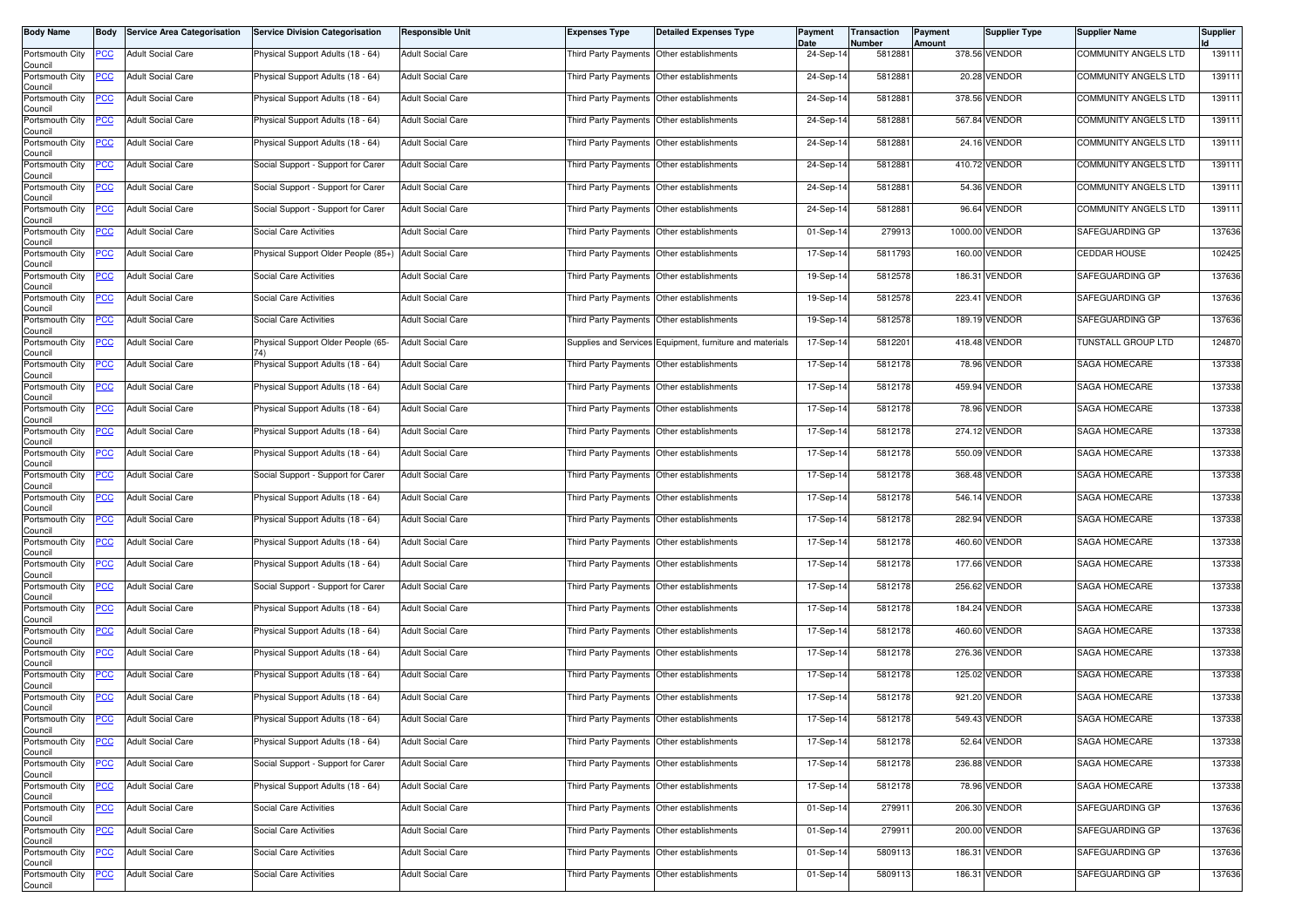| <b>Body Name</b>           | Body           | <b>Service Area Categorisation</b> | <b>Service Division Categorisation</b> | <b>Responsible Unit</b>  | <b>Expenses Type</b>                      | <b>Detailed Expenses Type</b>             | Payment<br>Date | Transaction<br>Number | Payment<br><b>Amount</b> | <b>Supplier Type</b> | <b>Supplier Name</b>                        | <b>Supplier</b> |
|----------------------------|----------------|------------------------------------|----------------------------------------|--------------------------|-------------------------------------------|-------------------------------------------|-----------------|-----------------------|--------------------------|----------------------|---------------------------------------------|-----------------|
| Portsmouth City<br>Council | $\overline{C}$ | <b>Adult Social Care</b>           | Social Care Activities                 | <b>Adult Social Care</b> | Third Party Payments Other establishments |                                           | 01-Sep-14       | 5809113               |                          | 186.31 VENDOR        | SAFEGUARDING GP                             | 137636          |
| Portsmouth City<br>Council | <u>CC</u>      | <b>Adult Social Care</b>           | Social Care Activities                 | <b>Adult Social Care</b> |                                           | Third Party Payments Other establishments | $01-Sep-1$      | 27991                 |                          | 200.00 VENDOR        | SAFEGUARDING GP                             | 137636          |
| Portsmouth City<br>Council | <u>'CC</u>     | <b>Adult Social Care</b>           | Social Care Activities                 | <b>Adult Social Care</b> | Third Party Payments Other establishments |                                           | 01-Sep-14       | 279911                |                          | 200.00 VENDOR        | SAFEGUARDING GP                             | 137636          |
| Portsmouth City<br>Council | <u>PCC</u>     | <b>Adult Social Care</b>           | Social Care Activities                 | <b>Adult Social Care</b> | <b>Third Party Payments</b>               | Other establishments                      | 01-Sep-14       | 5809113               |                          | 205.35 VENDOR        | SAFEGUARDING GP                             | 137636          |
| Portsmouth City<br>Council | <b>CC</b>      | <b>Adult Social Care</b>           | Social Care Activities                 | <b>Adult Social Care</b> | Third Party Payments Other establishments |                                           | 01-Sep-14       | 5809113               |                          | 186.31 VENDOR        | SAFEGUARDING GP                             | 137636          |
| Portsmouth City<br>Council | <u>'CC</u>     | <b>Adult Social Care</b>           | Social Care Activities                 | <b>Adult Social Care</b> | Third Party Payments Other establishments |                                           | 19-Sep-14       | 5812577               |                          | 215.68 VENDOR        | SAFEGUARDING GP                             | 137636          |
| Portsmouth City<br>Council | <u>CC</u>      | <b>Adult Social Care</b>           | Social Care Activities                 | <b>Adult Social Care</b> | Third Party Payments                      | Other establishments                      | 19-Sep-14       | 581257                |                          | 221.12 VENDOR        | SAFEGUARDING GP                             | 137636          |
| Portsmouth City<br>Council | <u>PCC</u>     | <b>Adult Social Care</b>           | Physical Support Adults (18 - 64)      | <b>Adult Social Care</b> | Third Party Payments                      | Other establishments                      | 23-Sep-14       | 5812762               |                          | 143.92 VENDOR        | <b>CHESHIRE HOMES</b>                       | 100957          |
| Portsmouth City<br>Council | сC             | <b>Adult Social Care</b>           | Physical Support Adults (18 - 64)      | <b>Adult Social Care</b> | Third Party Payments                      | Other establishments                      | 23-Sep-14       | 5812762               |                          | 518.92 VENDOR        | <b>CHESHIRE HOMES</b>                       | 100957          |
| Portsmouth City<br>Council | <u>PCC</u>     | <b>Adult Social Care</b>           | Physical Support Adults (18 - 64)      | <b>Adult Social Care</b> |                                           | Third Party Payments Other establishments | 23-Sep-14       | 5812762               |                          | 708.87 VENDOR        | <b>CHESHIRE HOMES</b>                       | 100957          |
| Portsmouth City<br>Council | <u>'CC</u>     | <b>Adult Social Care</b>           | Physical Support Adults (18 - 64)      | <b>Adult Social Care</b> | Third Party Payments Other establishments |                                           | 23-Sep-14       | 5812762               |                          | 496.59 VENDOR        | <b>CHESHIRE HOMES</b>                       | 100957          |
| Portsmouth City<br>Council | <u>PCC</u>     | <b>Adult Social Care</b>           | Physical Support Adults (18 - 64)      | <b>Adult Social Care</b> | Third Party Payments Other establishments |                                           | 23-Sep-14       | 5812762               |                          | 152.05 VENDOR        | <b>CHESHIRE HOMES</b>                       | 100957          |
| Portsmouth City<br>Council | <u>CC</u>      | <b>Adult Social Care</b>           | Physical Support Adults (18 - 64)      | <b>Adult Social Care</b> | Third Party Payments Other establishments |                                           | 23-Sep-14       | 5812762               |                          | 500.00 VENDOR        | CHESHIRE HOMES                              | 100957          |
| Portsmouth City<br>Council | <u>'CC</u>     | <b>Adult Social Care</b>           | Social Support - Support for Carer     | <b>Adult Social Care</b> | Third Party Payments Other establishments |                                           | 23-Sep-14       | 5812762               |                          | 241.60 VENDOR        | <b>CHESHIRE HOMES</b>                       | 100957          |
| Portsmouth City<br>Council | <u>'CC</u>     | <b>Adult Social Care</b>           | Social Support - Support for Carer     | <b>Adult Social Care</b> |                                           | Third Party Payments Other establishments | 23-Sep-14       | 5812762               |                          | 157.04 VENDOR        | <b>CHESHIRE HOMES</b>                       | 100957          |
| Portsmouth City<br>Council | <u>PCC</u>     | <b>Adult Social Care</b>           | Physical Support Adults (18 - 64)      | <b>Adult Social Care</b> | Third Party Payments Other establishments |                                           | 23-Sep-14       | 5812748               |                          | 216.00 VENDOR        | <b>APEX PROPERTY</b><br><b>VENTURES LTD</b> | 108437          |
| Portsmouth City<br>Council | <u>'CC</u>     | <b>Adult Social Care</b>           | Physical Support Adults (18 - 64)      | <b>Adult Social Care</b> | Third Party Payments                      | Other establishments                      | 23-Sep-14       | 5812748               |                          | 246.55 VENDOR        | <b>APEX PROPERTY</b><br><b>VENTURES LTD</b> | 108437          |
| Portsmouth City<br>Council | <u>PCC</u>     | <b>Adult Social Care</b>           | Physical Support Adults (18 - 64)      | <b>Adult Social Care</b> | Third Party Payments Other establishments |                                           | 23-Sep-14       | 5812748               |                          | 47.32 VENDOR         | <b>APEX PROPERTY</b><br><b>VENTURES LTD</b> | 108437          |
| Portsmouth City<br>Council | <u>'CC</u>     | <b>Adult Social Care</b>           | Physical Support Adults (18 - 64)      | <b>Adult Social Care</b> | Third Party Payments Other establishments |                                           | 23-Sep-14       | 5812748               |                          | 47.25 VENDOR         | <b>APEX PROPERTY</b><br><b>VENTURES LTD</b> | 108437          |
| Portsmouth City<br>Council | <u>PCC</u>     | <b>Adult Social Care</b>           | Physical Support Adults (18 - 64)      | <b>Adult Social Care</b> | Third Party Payments Other establishments |                                           | 23-Sep-14       | 5812748               |                          | 94.64 VENDOR         | <b>APEX PROPERTY</b><br><b>VENTURES LTD</b> | 108437          |
| Portsmouth City<br>Council | <u>PCC</u>     | Adult Social Care                  | Physical Support Adults (18 - 64)      | <b>Adult Social Care</b> | Third Party Payments                      | Other establishments                      | 23-Sep-14       | 5812748               |                          | 189.28 VENDOR        | <b>APEX PROPERTY</b><br><b>VENTURES LTD</b> | 108437          |
| Portsmouth City<br>Council | <u>PCC</u>     | <b>Adult Social Care</b>           | Physical Support Adults (18 - 64)      | <b>Adult Social Care</b> | Third Party Payments Other establishments |                                           | 23-Sep-14       | 5812748               |                          | 1414.55 VENDOR       | <b>APEX PROPERTY</b><br><b>VENTURES LTD</b> | 108437          |
| Portsmouth City<br>Council | PСC            | <b>Adult Social Care</b>           | Physical Support Adults (18 - 64)      | <b>Adult Social Care</b> |                                           | Third Party Payments Other establishments | 23-Sep-14       | 5812748               |                          | 290.39 VENDOR        | <b>APEX PROPERTY</b><br><b>VENTURES LTD</b> | 108437          |
| Portsmouth City<br>Council | <u>'CC</u>     | <b>Adult Social Care</b>           | Physical Support Adults (18 - 64)      | <b>Adult Social Care</b> | Third Party Payments Other establishments |                                           | 23-Sep-14       | 5812748               |                          | 189.00 VENDOR        | <b>APEX PROPERTY</b><br><b>VENTURES LTD</b> | 108437          |
| Portsmouth City<br>Council | сC             | <b>Adult Social Care</b>           | Physical Support Adults (18 - 64)      | <b>Adult Social Care</b> | Third Party Payments                      | Other establishments                      | 23-Sep-14       | 5812748               |                          | 74.25 VENDOR         | <b>APEX PROPERTY</b><br><b>VENTURES LTD</b> | 108437          |
| Portsmouth City<br>Council | <u>PCC</u>     | <b>Adult Social Care</b>           | Physical Support Adults (18 - 64)      | <b>Adult Social Care</b> | Third Party Payments Other establishments |                                           | 23-Sep-14       | 5812748               |                          | 189.00 VENDOR        | <b>APEX PROPERTY</b><br><b>VENTURES LTD</b> | 108437          |
| Portsmouth City<br>Council | <u>PCC</u>     | <b>Adult Social Care</b>           | Physical Support Adults (18 - 64)      | <b>Adult Social Care</b> | Third Party Payments Other establishments |                                           | 23-Sep-14       | 5812748               |                          | 1323.28 VENDOR       | <b>APEX PROPERTY</b><br><b>VENTURES LTD</b> | 108437          |
| Portsmouth City<br>Council | <u>CC</u>      | <b>Adult Social Care</b>           | Physical Support Adults (18 - 64)      | <b>Adult Social Care</b> | Third Party Payments                      | Other establishments                      | 23-Sep-14       | 5812748               |                          | 563.90 VENDOR        | <b>APEX PROPERTY</b><br><b>VENTURES LTD</b> | 108437          |
| Portsmouth City<br>Council | <u>PCC</u>     | <b>Adult Social Care</b>           | Physical Support Adults (18 - 64)      | <b>Adult Social Care</b> | Third Party Payments Other establishments |                                           | 23-Sep-14       | 5812748               |                          | 489.54 VENDOR        | <b>APEX PROPERTY</b><br><b>VENTURES LTD</b> | 108437          |
| Portsmouth City<br>Council | $\overline{C}$ | <b>Adult Social Care</b>           | Physical Support Adults (18 - 64)      | <b>Adult Social Care</b> | Third Party Payments Other establishments |                                           | 23-Sep-14       | 5812748               |                          | 135.00 VENDOR        | <b>APEX PROPERTY</b><br><b>VENTURES LTD</b> | 108437          |
| Portsmouth City<br>Council |                | <b>PCC</b> Adult Social Care       | Physical Support Adults (18 - 64)      | <b>Adult Social Care</b> | Third Party Payments Other establishments |                                           | 23-Sep-14       | 5812748               |                          | 513.00 VENDOR        | <b>APEX PROPERTY</b><br><b>VENTURES LTD</b> | 108437          |
| Portsmouth City<br>Council | <u>CC</u>      | <b>Adult Social Care</b>           | Physical Support Adults (18 - 64)      | <b>Adult Social Care</b> | Third Party Payments Other establishments |                                           | 23-Sep-14       | 5812748               |                          | 324.06 VENDOR        | <b>APEX PROPERTY</b><br><b>VENTURES LTD</b> | 108437          |
| Portsmouth City<br>Council | <u>'CC</u>     | <b>Adult Social Care</b>           | Physical Support Adults (18 - 64)      | <b>Adult Social Care</b> | Third Party Payments                      | Other establishments                      | 23-Sep-14       | 5812748               |                          | 327.61 VENDOR        | <b>APEX PROPERTY</b><br><b>VENTURES LTD</b> | 108437          |
| Portsmouth City<br>Council | <u>PCC</u>     | <b>Adult Social Care</b>           | Physical Support Adults (18 - 64)      | <b>Adult Social Care</b> |                                           | Third Party Payments Other establishments | 23-Sep-14       | 5812748               |                          | 283.64 VENDOR        | <b>APEX PROPERTY</b><br><b>VENTURES LTD</b> | 108437          |
| Portsmouth City<br>Council | <u>PCC</u>     | <b>Adult Social Care</b>           | Physical Support Adults (18 - 64)      | <b>Adult Social Care</b> | Third Party Payments Other establishments |                                           | 23-Sep-14       | 5812748               |                          | 513.00 VENDOR        | <b>APEX PROPERTY</b><br><b>VENTURES LTD</b> | 108437          |
| Portsmouth City<br>Council | <u>CC</u>      | <b>Adult Social Care</b>           | Physical Support Adults (18 - 64)      | <b>Adult Social Care</b> |                                           | Third Party Payments Other establishments | 23-Sep-14       | 5812748               |                          | 341.06 VENDOR        | <b>APEX PROPERTY</b><br><b>VENTURES LTD</b> | 108437          |
| Portsmouth City<br>Council | <u>PCC</u>     | <b>Adult Social Care</b>           | Physical Support Adults (18 - 64)      | <b>Adult Social Care</b> | Third Party Payments                      | Other establishments                      | 23-Sep-14       | 5812748               |                          | 40.52 VENDOR         | <b>APEX PROPERTY</b><br><b>VENTURES LTD</b> | 108437          |
| Portsmouth City<br>Council | <u>'CC</u>     | <b>Adult Social Care</b>           | Physical Support Adults (18 - 64)      | <b>Adult Social Care</b> |                                           | Third Party Payments Other establishments | 23-Sep-14       | 5812748               |                          | 114.83 VENDOR        | <b>APEX PROPERTY</b><br><b>VENTURES LTD</b> | 108437          |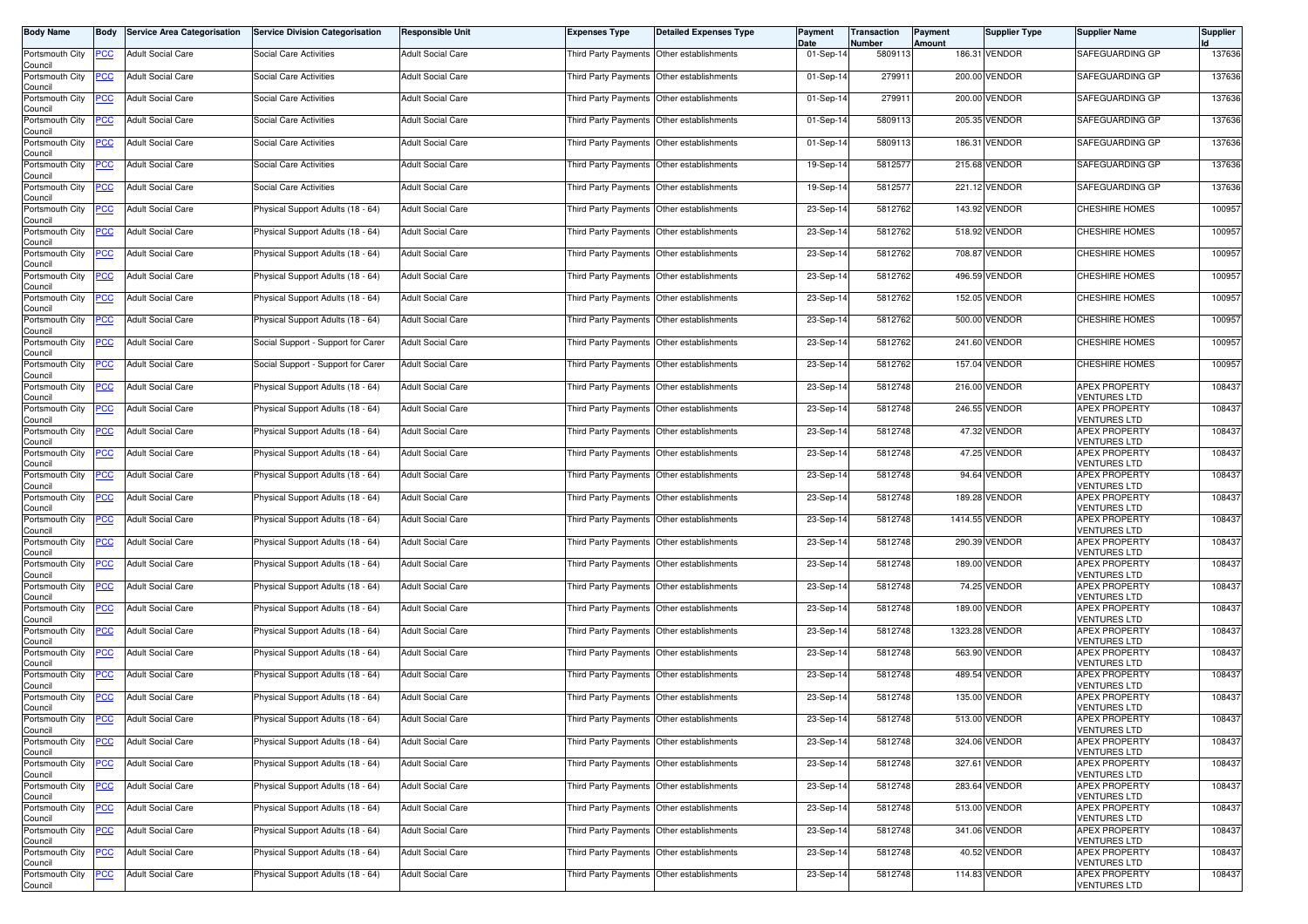| <b>Body Name</b>                                  | Body       | <b>Service Area Categorisation</b> | <b>Service Division Categorisation</b> | <b>Responsible Unit</b>  | <b>Expenses Type</b>                        | <b>Detailed Expenses Type</b>             | Payment<br>Date | Transaction<br>Number | Payment<br><b>Amount</b> | <b>Supplier Type</b> | <b>Supplier Name</b>                        | <b>Supplier</b> |
|---------------------------------------------------|------------|------------------------------------|----------------------------------------|--------------------------|---------------------------------------------|-------------------------------------------|-----------------|-----------------------|--------------------------|----------------------|---------------------------------------------|-----------------|
| Portsmouth City<br>Council                        | <b>PCC</b> | <b>Adult Social Care</b>           | Physical Support Adults (18 - 64)      | <b>Adult Social Care</b> | Third Party Payments Other establishments   |                                           | 23-Sep-14       | 5812748               |                          | 162.03 VENDOR        | <b>APEX PROPERTY</b><br><b>VENTURES LTD</b> | 108437          |
| Portsmouth City<br>Council                        | <b>PCC</b> | <b>Adult Social Care</b>           | Physical Support Adults (18 - 64)      | <b>Adult Social Care</b> | Third Party Payments Other establishments   |                                           | 23-Sep-14       | 5812748               |                          | 283.64 VENDOR        | <b>APEX PROPERTY</b><br><b>VENTURES LTD</b> | 108437          |
| Portsmouth City<br>Council                        | <u>PCC</u> | <b>Adult Social Care</b>           | Physical Support Adults (18 - 64)      | <b>Adult Social Care</b> | Third Party Payments Other establishments   |                                           | 23-Sep-14       | 5812748               |                          | 185.90 VENDOR        | <b>APEX PROPERTY</b><br><b>VENTURES LTD</b> | 108437          |
| Portsmouth City<br>Council                        | <u>PCC</u> | <b>Adult Social Care</b>           | Physical Support Adults (18 - 64)      | <b>Adult Social Care</b> | Third Party Payments Other establishments   |                                           | 23-Sep-14       | 5812748               |                          | 54.00 VENDOR         | <b>APEX PROPERTY</b><br><b>VENTURES LTD</b> | 108437          |
| Portsmouth City<br>Council                        | <b>PCC</b> | <b>Adult Social Care</b>           | Physical Support Adults (18 - 64)      | <b>Adult Social Care</b> | Third Party Payments Other establishments   |                                           | 23-Sep-14       | 5812748               |                          | 783.30 VENDOR        | <b>APEX PROPERTY</b><br><b>VENTURES LTD</b> | 108437          |
| Portsmouth City<br>Council                        | <b>PCC</b> | <b>Adult Social Care</b>           | Physical Support Adults (18 - 64)      | <b>Adult Social Care</b> | Third Party Payments   Other establishments |                                           | 23-Sep-14       | 5812748               |                          | 756.00 VENDOR        | <b>APEX PROPERTY</b><br><b>VENTURES LTD</b> | 108437          |
| Portsmouth City<br>Council                        | <u>PCC</u> | <b>Adult Social Care</b>           | Social Support - Support for Carer     | <b>Adult Social Care</b> | Third Party Payments                        | Other establishments                      | 23-Sep-14       | 5812748               |                          | 144.96 VENDOR        | <b>APEX PROPERTY</b><br><b>VENTURES LTD</b> | 108437          |
| Portsmouth City<br>Council                        | <u>PCC</u> | <b>Adult Social Care</b>           | Physical Support Adults (18 - 64)      | <b>Adult Social Care</b> | Third Party Payments Other establishments   |                                           | 23-Sep-14       | 5812748               |                          | 93.99 VENDOR         | <b>APEX PROPERTY</b><br><b>/ENTURES LTD</b> | 108437          |
| Portsmouth City<br>Council                        | <b>PCC</b> | <b>Adult Social Care</b>           | Physical Support Adults (18 - 64)      | <b>Adult Social Care</b> | Third Party Payments Other establishments   |                                           | 23-Sep-14       | 5812748               |                          | 1127.82 VENDOR       | <b>APEX PROPERTY</b><br><b>VENTURES LTD</b> | 108437          |
| Portsmouth City<br>Council                        | <u>PCC</u> | <b>Adult Social Care</b>           | Physical Support Adults (18 - 64)      | <b>Adult Social Care</b> |                                             | Third Party Payments Other establishments | 23-Sep-14       | 5812748               |                          | 256.64 VENDOR        | <b>APEX PROPERTY</b><br><b>VENTURES LTD</b> | 108437          |
| Portsmouth City<br>Council                        | <b>PCC</b> | <b>Adult Social Care</b>           | Physical Support Adults (18 - 64)      | <b>Adult Social Care</b> | Third Party Payments Other establishments   |                                           | 23-Sep-14       | 5812748               |                          | 226.38 VENDOR        | <b>APEX PROPERTY</b><br><b>VENTURES LTD</b> | 108437          |
| Portsmouth City<br>Council                        | <b>PCC</b> | <b>Adult Social Care</b>           | Physical Support Adults (18 - 64)      | <b>Adult Social Care</b> |                                             | Third Party Payments Other establishments | 23-Sep-14       | 5812748               |                          | 378.00 VENDOR        | <b>APEX PROPERTY</b><br><b>VENTURES LTD</b> | 108437          |
| Portsmouth City<br>Council                        | <u>PCC</u> | <b>Adult Social Care</b>           | Physical Support Adults (18 - 64)      | <b>Adult Social Care</b> |                                             | Third Party Payments Other establishments | 23-Sep-14       | 5812748               |                          | 280.27 VENDOR        | <b>APEX PROPERTY</b><br><b>VENTURES LTD</b> | 108437          |
| Portsmouth City<br>Council                        | <b>PCC</b> | <b>Adult Social Care</b>           | Physical Support Adults (18 - 64)      | <b>Adult Social Care</b> | Third Party Payments Other establishments   |                                           | 23-Sep-14       | 5812748               |                          | 567.00 VENDOR        | <b>APEX PROPERTY</b><br><b>VENTURES LTD</b> | 108437          |
| Portsmouth City<br>Council                        | PCC        | <b>Adult Social Care</b>           | Physical Support Adults (18 - 64)      | <b>Adult Social Care</b> | Third Party Payments Other establishments   |                                           | 23-Sep-14       | 5812748               |                          | 81.02 VENDOR         | <b>APEX PROPERTY</b><br><b>VENTURES LTD</b> | 108437          |
| Portsmouth City<br>Council                        | <b>PCC</b> | <b>Adult Social Care</b>           | Physical Support Adults (18 - 64)      | <b>Adult Social Care</b> | Third Party Payments                        | Other establishments                      | 23-Sep-14       | 5812748               |                          | 300.55 VENDOR        | <b>APEX PROPERTY</b><br><b>VENTURES LTD</b> | 108437          |
| Portsmouth City<br>Council                        | <u>'CC</u> | <b>Adult Social Care</b>           | Physical Support Adults (18 - 64)      | <b>Adult Social Care</b> | Third Party Payments Other establishments   |                                           | 23-Sep-14       | 5812748               |                          | 1255.71 VENDOR       | <b>APEX PROPERTY</b><br><b>VENTURES LTD</b> | 108437          |
| Portsmouth City<br>Council                        | <b>PCC</b> | <b>Adult Social Care</b>           | Physical Support Adults (18 - 64)      | <b>Adult Social Care</b> | Third Party Payments Other establishments   |                                           | 23-Sep-14       | 5812748               |                          | 631.23 VENDOR        | <b>APEX PROPERTY</b><br><b>VENTURES LTD</b> | 108437          |
| Portsmouth City<br>Council                        | <u>PCC</u> | <b>Adult Social Care</b>           | Social Care Activities                 | <b>Adult Social Care</b> | Third Party Payments Other establishments   |                                           | 19-Sep-14       | 5812577               |                          | 217.86 VENDOR        | SAFEGUARDING GP                             | 137636          |
| Portsmouth City<br>Council                        | <b>PCC</b> | <b>Adult Social Care</b>           | <b>Social Care Activities</b>          | <b>Adult Social Care</b> | Third Party Payments                        | Other establishments                      | 01-Sep-14       | 5809113               |                          | 221.67 VENDOR        | SAFEGUARDING GP                             | 137636          |
| Portsmouth City<br>Council                        | <u>PCC</u> | <b>Adult Social Care</b>           | <b>Social Care Activities</b>          | <b>Adult Social Care</b> | Third Party Payments Other establishments   |                                           | 01-Sep-14       | 279913                |                          | 204.50 VENDOR        | SAFEGUARDING GP                             | 137636          |
| Portsmouth City<br>Council                        | <b>PCC</b> | <b>Adult Social Care</b>           | Social Care Activities                 | <b>Adult Social Care</b> | Third Party Payments Other establishments   |                                           | 19-Sep-14       | 5812577               |                          | 216.77 VENDOR        | SAFEGUARDING GP                             | 137636          |
| Portsmouth City<br>Council                        | <b>PCC</b> | <b>Adult Social Care</b>           | Social Care Activities                 | <b>Adult Social Care</b> | Third Party Payments                        | Other establishments                      | 19-Sep-14       | 5812577               |                          | 186.31 VENDOR        | SAFEGUARDING GP                             | 137636          |
| Portsmouth City<br>Council                        | <b>PCC</b> | <b>Adult Social Care</b>           | Social Care Activities                 | <b>Adult Social Care</b> | Third Party Payments Other establishments   |                                           | 19-Sep-14       | 5812577               |                          | 186.31 VENDOR        | SAFEGUARDING GP                             | 137636          |
| Portsmouth City<br>Council                        | PCC.       | <b>Adult Social Care</b>           | <b>Social Care Activities</b>          | <b>Adult Social Care</b> | Third Party Payments Other establishments   |                                           | 19-Sep-14       | 5812577               |                          | 186.31 VENDOR        | SAFEGUARDING GP                             | 137636          |
| Portsmouth City<br>Council                        | <b>PCC</b> | <b>Adult Social Care</b>           | Social Care Activities                 | <b>Adult Social Care</b> |                                             | Third Party Payments Other establishments | 19-Sep-14       | 5812577               |                          | 186.31 VENDOR        | SAFEGUARDING GP                             | 137636          |
| Portsmouth City<br>Council                        | <b>PCC</b> | <b>Adult Social Care</b>           | Social Care Activities                 | <b>Adult Social Care</b> | Third Party Payments Other establishments   |                                           | 19-Sep-14       | 5812577               |                          | 186.31 VENDOR        | SAFEGUARDING GP                             | 137636          |
| Portsmouth City<br>Council                        | <u>PCC</u> | <b>Adult Social Care</b>           | Social Care Activities                 | <b>Adult Social Care</b> | Third Party Payments                        | Other establishments                      | 19-Sep-14       | 5812577               |                          | 186.31 VENDOR        | SAFEGUARDING GP                             | 137636          |
| Portsmouth City<br>Council                        | <u>PCC</u> | <b>Adult Social Care</b>           | Physical Support Adults (18 - 64)      | <b>Adult Social Care</b> | Third Party Payments Other establishments   |                                           | 30-Sep-14       | 5814190               |                          | 534.04 VENDOR        | NIGHTINGALES GOLDEN<br>CARE                 | 103699          |
| Portsmouth City<br>Council                        | <b>PCC</b> | <b>Adult Social Care</b>           | Physical Support Adults (18 - 64)      | <b>Adult Social Care</b> | Third Party Payments Other establishments   |                                           | 30-Sep-14       | 5814190               |                          | 108.16 VENDOR        | NIGHTINGALES GOLDEN<br>CARE                 | 103699          |
| Portsmouth City PCC<br>Council<br>Portsmouth City |            | <b>Adult Social Care</b>           | Physical Support Adults (18 - 64)      | <b>Adult Social Care</b> | Third Party Payments Other establishments   |                                           | 30-Sep-14       | 5814190               |                          | 315.34 VENDOR        | NIGHTINGALES GOLDEN<br>CARE                 | 103699          |
| Council                                           | <u>PCC</u> | <b>Adult Social Care</b>           | Physical Support Adults (18 - 64)      | <b>Adult Social Care</b> | Third Party Payments Other establishments   |                                           | 30-Sep-14       | 5814190               |                          | 60.84 VENDOR         | NIGHTINGALES GOLDEN<br>CARE                 | 103699          |
| Portsmouth City<br>Council                        | <b>PCC</b> | <b>Adult Social Care</b>           | Physical Support Adults (18 - 64)      | <b>Adult Social Care</b> | Third Party Payments Other establishments   |                                           | 29-Sep-14       | 5814049               |                          | 534.04 VENDOR        | NIGHTINGALES GOLDEN<br>CARE                 | 103699          |
| Portsmouth City<br>Council                        | <b>PCC</b> | <b>Adult Social Care</b>           | Physical Support Adults (18 - 64)      | <b>Adult Social Care</b> | Third Party Payments Other establishments   |                                           | 29-Sep-14       | 5814049               |                          | 91.26 VENDOR         | NIGHTINGALES GOLDEN<br>CARE                 | 103699          |
| Portsmouth City<br>Council                        | <b>PCC</b> | <b>Adult Social Care</b>           | Physical Support Adults (18 - 64)      | <b>Adult Social Care</b> | Third Party Payments Other establishments   |                                           | 29-Sep-14       | 5814049               |                          | 547.56 VENDOR        | NIGHTINGALES GOLDEN<br>CARE                 | 103699          |
| Portsmouth City<br>Council                        | <u>PCC</u> | <b>Adult Social Care</b>           | Social Support - Support for Carer     | Adult Social Care        |                                             | Third Party Payments Other establishments | 29-Sep-14       | 5814049               |                          | 193.28 VENDOR        | NIGHTINGALES GOLDEN<br>CARE                 | 103699          |
| Portsmouth City<br>Council                        | <b>PCC</b> | <b>Adult Social Care</b>           | Social Care Activities                 | <b>Adult Social Care</b> | Third Party Payments Other establishments   |                                           | 01-Sep-14       | 279912                |                          | 186.31 VENDOR        | SAFEGUARDING GP                             | 137636          |
| Portsmouth City<br>Council                        | <b>PCC</b> | <b>Adult Social Care</b>           | Social Care Activities                 | Adult Social Care        | Third Party Payments Other establishments   |                                           | 01-Sep-14       | 279912                |                          | 186.31 VENDOR        | SAFEGUARDING GP                             | 137636          |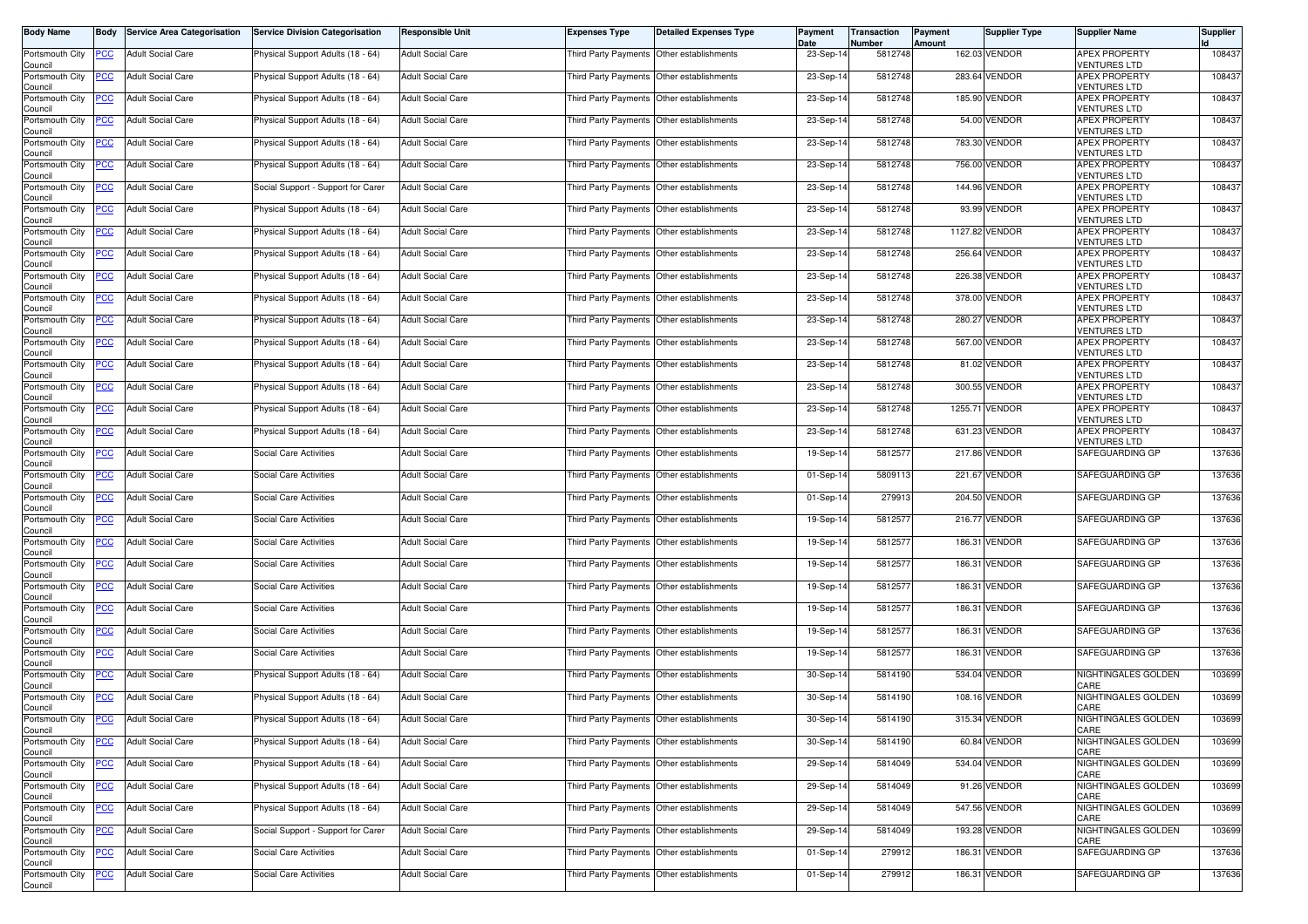| Body Name                             | Body       | <b>Service Area Categorisation</b> | <b>Service Division Categorisation</b>    | <b>Responsible Unit</b>  | <b>Expenses Type</b>                      | <b>Detailed Expenses Type</b>             | Payment<br>Date | Transaction<br>Number | Payment<br>Amount | Supplier Type     | <b>Supplier Name</b>                                           | Supplier |
|---------------------------------------|------------|------------------------------------|-------------------------------------------|--------------------------|-------------------------------------------|-------------------------------------------|-----------------|-----------------------|-------------------|-------------------|----------------------------------------------------------------|----------|
| Portsmouth City<br>Council            | <u>PCC</u> | <b>Adult Social Care</b>           | Social Care Activities                    | <b>Adult Social Care</b> | Third Party Payments Other establishments |                                           | 01-Sep-14       | 279910                |                   | 200.12 VENDOR     | SAFEGUARDING GP                                                | 137636   |
| Portsmouth City<br>Council            | <u>'CC</u> | Adult Social Care                  | Social Care Activities                    | <b>Adult Social Care</b> | Third Party Payments                      | Other establishments                      | 01-Sep-14       | 279912                |                   | 186.31 VENDOR     | SAFEGUARDING GP                                                | 137636   |
| Portsmouth City<br>Council            | <u>PCC</u> | <b>Adult Social Care</b>           | Social Care Activities                    | <b>Adult Social Care</b> | Third Party Payments Other establishments |                                           | 01-Sep-14       | 279912                | 213.51            | VENDOR            | SAFEGUARDING GP                                                | 137636   |
| Portsmouth City<br>Council            | <u>'CC</u> | <b>Adult Social Care</b>           | Social Care Activities                    | <b>Adult Social Care</b> | Third Party Payments                      | Other establishments                      | 19-Sep-14       | 5812578               | 186.31            | VENDOR            | SAFEGUARDING GP                                                | 137636   |
| Portsmouth City<br>Council            | <b>PCC</b> | <b>Adult Social Care</b>           | Social Care Activities                    | <b>Adult Social Care</b> | Third Party Payments Other establishments |                                           | 19-Sep-14       | 5812578               |                   | 229.39 VENDOR     | SAFEGUARDING GP                                                | 137636   |
| Portsmouth City                       | <u>'CC</u> | Adult Social Care                  | Social Care Activities                    | <b>Adult Social Care</b> | Third Party Payments Other establishments |                                           | 19-Sep-14       | 29039                 |                   | 1005.40 VENDOR    | SAFEGUARDING GP                                                | 137636   |
| Council<br>Portsmouth City<br>Council | <u>'CC</u> | <b>Adult Social Care</b>           | Physical Support Older People (65-        | <b>Adult Social Care</b> | Third Party Payments                      | Other establishments                      | 12-Sep-14       | 5811180               |                   | 497.49 VENDOR     | BLUEBELL NURSING HOME                                          | 100112   |
| Portsmouth City<br>Council            | <u>'CC</u> | <b>Adult Social Care</b>           | Physical Support Older People (65-<br>74) | <b>Adult Social Care</b> | Third Party Payments                      | Other establishments                      | 12-Sep-14       | 5811180               |                   | 2132.10 VENDOR    | BLUEBELL NURSING HOME                                          | 100112   |
| Portsmouth City<br>Council            | <u>PCC</u> | <b>Adult Social Care</b>           | Physical Support Older People (65-        | <b>Adult Social Care</b> | Third Party Payments Other establishments |                                           | 18-Sep-14       | 5812216               |                   | 2351.10 VENDOR    | ANGELUS NURSING HOME                                           | 100542   |
| Portsmouth City<br>Council            | <u>CC</u>  | Adult Social Care                  | Physical Support Adults (18 - 64)         | <b>Adult Social Care</b> | Third Party Payments                      | Other establishments                      | 12-Sep-14       | 5811327               |                   | 1848.90 VENDOR    | HEATHVIEW MANAGEMENT<br><b>COMPANY LTD</b>                     | 103744   |
| Portsmouth City<br>Council            | <u>PCC</u> | <b>Adult Social Care</b>           | Physical Support Adults (18 - 64)         | <b>Adult Social Care</b> | Third Party Payments                      | Other establishments                      | 12-Sep-14       | 5811165               |                   | 1164.90 VENDOR    | AUTUMN VALE REST HOME                                          | 100551   |
| Portsmouth City<br>Council            | °СС        | <b>Adult Social Care</b>           | Physical Support Older People (65-        | <b>Adult Social Care</b> | Third Party Payments                      | Other establishments                      | 12-Sep-14       | 5811170               |                   | 1994.70 VENDOR    | <b>BARCHESTER HEALTHCARE</b><br>_TD                            | 117901   |
| Portsmouth City<br>Council            | <u>PCC</u> | <b>Adult Social Care</b>           | Physical Support Older People (65-<br>74) | <b>Adult Social Care</b> |                                           | Third Party Payments Other establishments | 12-Sep-14       | 5811180               |                   | 2132.10 VENDOR    | BLUEBELL NURSING HOME                                          | 100112   |
| Portsmouth City<br>Council            | <u>PCC</u> | <b>Adult Social Care</b>           | Physical Support Older People (65-<br>74) | Adult Social Care        | Third Party Payments Other establishments |                                           | 12-Sep-14       | 5811170               |                   | 1985.10 VENDOR    | <b>BARCHESTER HEALTHCARE</b><br>_TD                            | 117901   |
| Portsmouth City<br>Council            | <u>'CC</u> | <b>Adult Social Care</b>           | Physical Support Adults (18 - 64)         | <b>Adult Social Care</b> | Third Party Payments                      | Other establishments                      | 12-Sep-14       | 5811321               |                   | 320.00 SOLETRADER | Classified as 'personal data'<br>under the Data Protection Act | 120784   |
| Portsmouth City<br>Council            | <u>PCC</u> | <b>Adult Social Care</b>           | Physical Support Older People (65-        | <b>Adult Social Care</b> | Third Party Payments                      | Other establishments                      | 12-Sep-14       | 5811180               |                   | 2351.10 VENDOR    | <b>BLUEBELL NURSING HOME</b>                                   | 100112   |
| Portsmouth City<br>Council            | <u>'CC</u> | <b>Adult Social Care</b>           | Physical Support Adults (18 - 64)         | <b>Adult Social Care</b> | Third Party Payments                      | Other establishments                      | 12-Sep-14       | 5811146               |                   | 1941.30 VENDOR    | ALTON MANOR CARE HOME                                          | 130289   |
| Portsmouth City<br>Council            | <b>CC</b>  | <b>Adult Social Care</b>           | Physical Support Adults (18 - 64)         | <b>Adult Social Care</b> | Third Party Payments Other establishments |                                           | 12-Sep-14       | 5811165               |                   | 1722.30 VENDOR    | AUTUMN VALE REST HOME                                          | 100551   |
| Portsmouth City<br>Council            | <u>'CC</u> | <b>Adult Social Care</b>           | Physical Support Adults (18 - 64)         | Adult Social Care        | Third Party Payments                      | Other establishments                      | 03-Sep-14       | 580927                | 3360.7            | VENDOR            | CHESHIRE HOMES                                                 | 100957   |
| Portsmouth City<br>Council            | <u>'CC</u> | <b>Adult Social Care</b>           | Physical Support Adults (18 - 64)         | <b>Adult Social Care</b> | Income                                    | Customer and client receipts              | 03-Sep-14       | 580927                |                   | -553.35 VENDOR    | CHESHIRE HOMES                                                 | 100957   |
| Portsmouth City<br>Council            | <u>CC</u>  | <b>Adult Social Care</b>           | Physical Support Older People (65-<br>74) | <b>Adult Social Care</b> | Third Party Payments Other establishments |                                           | 12-Sep-14       | 5811180               |                   | 2351.10 VENDOR    | BLUEBELL NURSING HOME                                          | 100112   |
| Portsmouth City<br>Council            | <u>PCC</u> | <b>Adult Social Care</b>           | Physical Support Older People (65-        | <b>Adult Social Care</b> | Third Party Payments Other establishments |                                           | 12-Sep-14       | 5811180               |                   | 2132.10 VENDOR    | BLUEBELL NURSING HOME                                          | 100112   |
| Portsmouth City<br>Council            | <u>CC</u>  | <b>Adult Social Care</b>           | Physical Support Adults (18 - 64)         | Adult Social Care        | Third Party Payments                      | Other establishments                      | 12-Sep-14       | 5811298               |                   | 1976.40 VENDOR    | ELIZABETH HOUSE REST<br>HOME                                   | 100761   |
| Portsmouth City<br>Council            | <u>PCC</u> | <b>Adult Social Care</b>           | Physical Support Adults (18 - 64)         | <b>Adult Social Care</b> | Third Party Payments Other establishments |                                           | 12-Sep-14       | 5811298               |                   | 1941.30 VENDOR    | ELIZABETH HOUSE REST<br>HOME                                   | 100761   |
| Portsmouth City<br>Council            | <u>PCC</u> | <b>Adult Social Care</b>           | Physical Support Adults (18 - 64)         | <b>Adult Social Care</b> | Third Party Payments Other establishments |                                           | 12-Sep-14       | 5811170               |                   | 1722.30 VENDOR    | <b>BARCHESTER HEALTHCARE</b><br>LTD                            | 117901   |
| Portsmouth City<br>Council            | <u>PCC</u> | <b>Adult Social Care</b>           | Physical Support Adults (18 - 64)         | <b>Adult Social Care</b> |                                           | Third Party Payments Other establishments | 12-Sep-14       | 5811146               |                   | 1941.30 VENDOR    | ALTON MANOR CARE HOME                                          | 130289   |
| Portsmouth City<br>Council            | <u>'CC</u> | <b>Adult Social Care</b>           | Physical Support Adults (18 - 64)         | <b>Adult Social Care</b> | Third Party Payments                      | Other establishments                      | 12-Sep-14       | 5811298               |                   | 1941.30 VENDOR    | ELIZABETH HOUSE REST<br>HOME                                   | 100761   |
| Portsmouth City<br>Council            | <u>'CC</u> | <b>Adult Social Care</b>           | Physical Support Adults (18 - 64)         | <b>Adult Social Care</b> | Third Party Payments                      | Other establishments                      | 25-Sep-14       | 5813618               |                   | 1047.80 VENDOR    | PCC APPOINTEESHIP                                              | 136471   |
| Portsmouth City<br>Council            | <u>PCC</u> | <b>Adult Social Care</b>           | Physical Support Adults (18 - 64)         | Adult Social Care        | Income                                    | Customer and client receipts              | 25-Sep-14       | 5813618               | $-136.71$         | VENDOR            | PCC APPOINTEESHIP                                              | 136471   |
| Portsmouth City<br>Council            | <u>PCC</u> | <b>Adult Social Care</b>           | Physical Support Adults (18 - 64)         | <b>Adult Social Care</b> | Third Party Payments Other establishments |                                           | 12-Sep-14       | 5811327               |                   | 1848.90 VENDOR    | HEATHVIEW MANAGEMENT<br><b>COMPANY LTD</b>                     | 103744   |
| Portsmouth City<br>Council            | <b>PCC</b> | <b>Adult Social Care</b>           | Physical Support Adults (18 - 64)         | <b>Adult Social Care</b> | Third Party Payments Other establishments |                                           | 12-Sep-14       | 5811146               |                   | -388.26 VENDOR    | ALTON MANOR CARE HOME                                          | 130289   |
| Portsmouth City<br>Council            | <u>PCC</u> | <b>Adult Social Care</b>           | Physical Support Adults (18 - 64)         | Adult Social Care        | Third Party Payments Other establishments |                                           | 12-Sep-14       | 5811211               |                   | 7341.43 VENDOR    | CHOICE CARE GROUP                                              | 134468   |
| Portsmouth City<br>Council            | <u>CC</u>  | <b>Adult Social Care</b>           | Physical Support Adults (18 - 64)         | Adult Social Care        | Third Party Payments Other establishments |                                           | 23-Sep-14       | 5812762               |                   | $-10.11$ VENDOR   | CHESHIRE HOMES                                                 | 100957   |
| Portsmouth City<br>Council            | <u>PCC</u> | <b>Adult Social Care</b>           | Physical Support Adults (18 - 64)         | Adult Social Care        | Third Party Payments Other establishments |                                           | 23-Sep-14       | 5812762               |                   | -46.39 VENDOR     | CHESHIRE HOMES                                                 | 100957   |
| Portsmouth City<br>Council            | <u>PCC</u> | <b>Adult Social Care</b>           | Physical Support Adults (18 - 64)         | <b>Adult Social Care</b> | Third Party Payments Other establishments |                                           | 23-Sep-14       | 5812762               |                   | -39.18 VENDOR     | CHESHIRE HOMES                                                 | 100957   |
| Portsmouth City<br>Council            | <u>'CC</u> | <b>Adult Social Care</b>           | Physical Support Adults (18 - 64)         | Adult Social Care        | Third Party Payments                      | Other establishments                      | 23-Sep-14       | 5812762               |                   | -22.37 VENDOR     | <b>CHESHIRE HOMES</b>                                          | 100957   |
| Portsmouth City<br>Council            | <u>PCC</u> | <b>Adult Social Care</b>           | Physical Support Adults (18 - 64)         | Adult Social Care        | Third Party Payments                      | Other establishments                      | 23-Sep-14       | 5812762               |                   | -46.00 VENDOR     | CHESHIRE HOMES                                                 | 100957   |
| Portsmouth City<br>Council            | <u>'CC</u> | <b>Adult Social Care</b>           | Physical Support Adults (18 - 64)         | <b>Adult Social Care</b> | Third Party Payments Other establishments |                                           | 23-Sep-14       | 5812762               |                   | -23.67 VENDOR     | CHESHIRE HOMES                                                 | 100957   |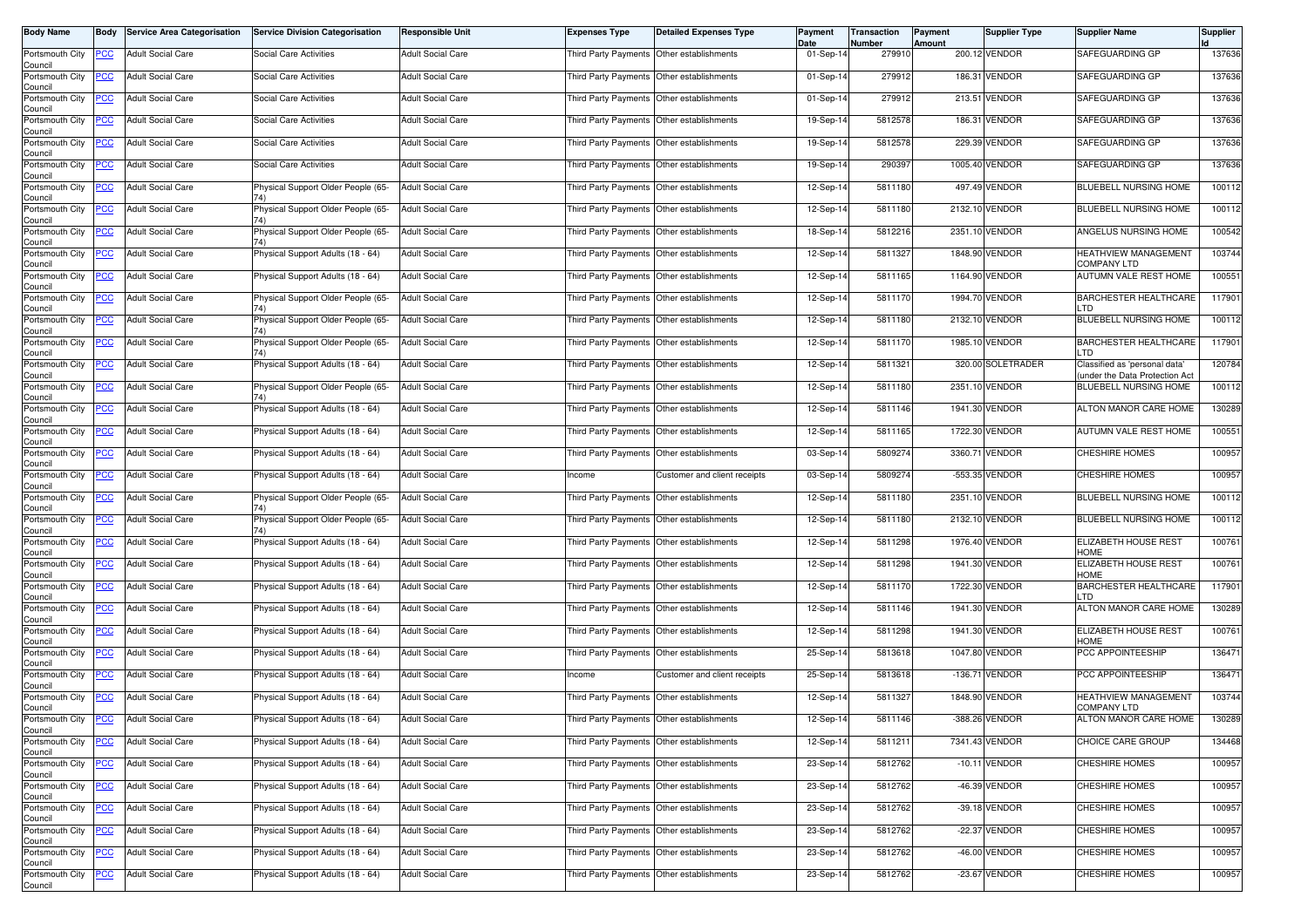| <b>Body Name</b>                                 | <b>Body</b>    | <b>Service Area Categorisation</b> | <b>Service Division Categorisation</b>    | <b>Responsible Unit</b>  | <b>Expenses Type</b>                      | <b>Detailed Expenses Type</b>             | Payment<br>Date | Transaction<br>Number | Payment<br>Amount | <b>Supplier Type</b> | <b>Supplier Name</b>                       | Supplier |
|--------------------------------------------------|----------------|------------------------------------|-------------------------------------------|--------------------------|-------------------------------------------|-------------------------------------------|-----------------|-----------------------|-------------------|----------------------|--------------------------------------------|----------|
| Portsmouth City<br>Council                       | <b>PCC</b>     | <b>Adult Social Care</b>           | Physical Support Adults (18 - 64)         | <b>Adult Social Care</b> |                                           | Third Party Payments Other establishments | 23-Sep-14       | 5812762               |                   | -22.37 VENDOR        | <b>CHESHIRE HOMES</b>                      | 100957   |
| Portsmouth City<br>Council                       | <u>PCC</u>     | <b>Adult Social Care</b>           | Physical Support Adults (18 - 64)         | <b>Adult Social Care</b> |                                           | Third Party Payments Other establishments | 23-Sep-14       | 5812762               |                   | -16.85 VENDOR        | <b>CHESHIRE HOMES</b>                      | 100957   |
| Portsmouth City<br>Council                       | <u>PCC</u>     | <b>Adult Social Care</b>           | Physical Support Adults (18 - 64)         | <b>Adult Social Care</b> | Third Party Payments Other establishments |                                           | 23-Sep-14       | 5812762               |                   | -23.42 VENDOR        | <b>CHESHIRE HOMES</b>                      | 100957   |
| Portsmouth City<br>Council                       | <b>PCC</b>     | <b>Adult Social Care</b>           | Social Support - Support for Carer        | <b>Adult Social Care</b> | <b>Third Party Payments</b>               | Other establishments                      | 23-Sep-14       | 5812762               |                   | -12.08 VENDOR        | <b>CHESHIRE HOMES</b>                      | 100957   |
| Portsmouth City<br>Council                       | <u>CC</u>      | <b>Adult Social Care</b>           | Physical Support Adults (18 - 64)         | <b>Adult Social Care</b> | Third Party Payments                      | Other establishments                      | 23-Sep-14       | 5812762               |                   | -27.04 VENDOR        | <b>CHESHIRE HOMES</b>                      | 100957   |
| Portsmouth City<br>Council                       | <b>PCC</b>     | <b>Adult Social Care</b>           | Physical Support Adults (18 - 64)         | <b>Adult Social Care</b> | Third Party Payments Other establishments |                                           | 23-Sep-14       | 5812762               |                   | 496.62 VENDOR        | <b>CHESHIRE HOMES</b>                      | 100957   |
| Portsmouth City<br>Council                       | <b>PCC</b>     | <b>Adult Social Care</b>           | Social Care Activities                    | <b>Adult Social Care</b> | Third Party Payments Other establishments |                                           | 01-Sep-14       | 279912                | $-186.31$         | VENDOR               | SAFEGUARDING GP                            | 137636   |
| Portsmouth City<br>Council                       | <u>PCC</u>     | <b>Adult Social Care</b>           | Physical Support Adults (18 - 64)         | <b>Adult Social Care</b> | <b>Third Party Payments</b>               | Other establishments                      | 12-Sep-14       | 5811291               |                   | 1941.30 VENDOR       | EAST COSHAM HOUSE                          | 100767   |
| Portsmouth City<br>Council                       | PСC            | <b>Adult Social Care</b>           | Physical Support Adults (18 - 64)         | <b>Adult Social Care</b> |                                           | Third Party Payments Other establishments | 12-Sep-14       | 5811298               | 1722.30           | <b>VENDOR</b>        | <b>ELIZABETH HOUSE REST</b><br>HOME        | 100761   |
| Portsmouth City<br>Council                       | <b>PCC</b>     | <b>Adult Social Care</b>           | Physical Support Adults (18 - 64)         | <b>Adult Social Care</b> |                                           | Third Party Payments Other establishments | 12-Sep-14       | 5811291               |                   | 1941.30 VENDOR       | EAST COSHAM HOUSE                          | 100767   |
| Portsmouth City<br>Council                       | PСC            | <b>Adult Social Care</b>           | Physical Support Adults (18 - 64)         | <b>Adult Social Care</b> | Third Party Payments Other establishments |                                           | 12-Sep-14       | 5811146               |                   | 1941.30 VENDOR       | ALTON MANOR CARE HOME                      | 130289   |
| Portsmouth City<br>Council                       | <b>PCC</b>     | <b>Adult Social Care</b>           | Physical Support Adults (18 - 64)         | <b>Adult Social Care</b> | Third Party Payments Other establishments |                                           | 12-Sep-14       | 5811339               |                   | 1941.30 VENDOR       | <b>INWOOD RESIDENTIAL</b><br><b>HOME</b>   | 130502   |
| Portsmouth City<br>Council                       | <u>PCC</u>     | <b>Adult Social Care</b>           | Physical Support Adults (18 - 64)         | <b>Adult Social Care</b> |                                           | Third Party Payments Other establishments | 12-Sep-14       | 5811476               |                   | 2475.00 VENDOR       | THE MAYPOLE NURSING<br>CENTRE              | 111507   |
| Portsmouth City<br>Council                       | <b>PCC</b>     | <b>Adult Social Care</b>           | Physical Support Older People (65-<br>74) | <b>Adult Social Care</b> | Third Party Payments Other establishments |                                           | 16-Sep-14       | 5811651               |                   | 2742.95 VENDOR       | <b>BEDHAMPTON NURSING</b><br><b>HOME</b>   | 100569   |
| Portsmouth City<br>Council                       | <u>PCC</u>     | <b>Adult Social Care</b>           | Physical Support Older People (65-        | <b>Adult Social Care</b> |                                           | Third Party Payments Other establishments | 16-Sep-14       | 5811651               |                   | 1489.03 VENDOR       | <b>BEDHAMPTON NURSING</b><br>HOME          | 100569   |
| Portsmouth City<br>Council                       | <u>PCC</u>     | <b>Adult Social Care</b>           | Physical Support Older People (65-        | <b>Adult Social Care</b> | Third Party Payments                      | Other establishments                      | 16-Sep-14       | 5811651               |                   | 940.44 VENDOR        | <b>BEDHAMPTON NURSING</b><br><b>HOME</b>   | 100569   |
| Portsmouth City<br>Council                       | <u>PCC</u>     | <b>Adult Social Care</b>           | Physical Support Adults (18 - 64)         | <b>Adult Social Care</b> | Third Party Payments                      | Other establishments                      | 25-Sep-14       | 5813617               |                   | 1483.35 VENDOR       | PCC APPOINTEESHIP                          | 136471   |
| Portsmouth City<br>Council                       | <b>PCC</b>     | <b>Adult Social Care</b>           | Physical Support Adults (18 - 64)         | <b>Adult Social Care</b> | ncome                                     | Customer and client receipts              | 25-Sep-14       | 5813617               |                   | -18.60 VENDOR        | PCC APPOINTEESHIP                          | 136471   |
| Portsmouth City<br>Council                       | <u>PCC</u>     | <b>Adult Social Care</b>           | Physical Support Adults (18 - 64)         | <b>Adult Social Care</b> | Third Party Payments Other establishments |                                           | 25-Sep-14       | 581361                |                   | 1733.83 VENDOR       | PCC APPOINTEESHIP                          | 136471   |
| Portsmouth City<br>Council                       | <b>PCC</b>     | <b>Adult Social Care</b>           | Physical Support Adults (18 - 64)         | <b>Adult Social Care</b> | Income                                    | Customer and client receipts              | 25-Sep-14       | 581361                |                   | -311.55 VENDOR       | PCC APPOINTEESHIP                          | 136471   |
| Portsmouth City<br>Council                       | <u>PCC</u>     | <b>Adult Social Care</b>           | Physical Support Adults (18 - 64)         | <b>Adult Social Care</b> | Third Party Payments                      | Other establishments                      | 25-Sep-14       | 581361                | 314.34            | <b>VENDOR</b>        | PCC APPOINTEESHIP                          | 136471   |
| Portsmouth City<br>Council                       | <u>PCC</u>     | <b>Adult Social Care</b>           | Physical Support Adults (18 - 64)         | <b>Adult Social Care</b> | ncome                                     | Customer and client receipts              | 25-Sep-14       | 5813617               |                   | -289.23 VENDOR       | PCC APPOINTEESHIP                          | 136471   |
| Portsmouth City<br>Council                       | <u>PCC</u>     | <b>Adult Social Care</b>           | Social Care Activities                    | <b>Adult Social Care</b> | Premises-Related<br>Expenditure           | Energy costs                              | 03-Sep-14       | 5809646               | 153.81            | <b>COMPANY</b>       | SCOTTISH AND SOUTHERN<br><b>ENERGY PLC</b> | 100303   |
| Portsmouth City<br>Council                       | <u>PCC</u>     | <b>Adult Social Care</b>           | Physical Support Adults (18 - 64)         | <b>Adult Social Care</b> | Premises-Related<br>Expenditure           | Energy costs                              | 03-Sep-14       | 5809646               |                   | 497.64 COMPANY       | SCOTTISH AND SOUTHERN<br><b>ENERGY PLC</b> | 100303   |
| Portsmouth City<br>Council                       | PСC            | <b>Adult Social Care</b>           | Physical Support Adults (18 - 64)         | <b>Adult Social Care</b> | Premises-Related<br>Expenditure           | Energy costs                              | 03-Sep-14       | 5809646               |                   | 342.02 COMPANY       | SCOTTISH AND SOUTHERN<br><b>ENERGY PLC</b> | 100303   |
| Portsmouth City<br>Council                       | <u>PCC</u>     | Adult Social Care                  | Social Care Activities                    | <b>Adult Social Care</b> | Premises-Related<br>Expenditure           | Energy costs                              | 03-Sep-14       | 5809646               |                   | 255.34 COMPANY       | SCOTTISH AND SOUTHERN<br><b>ENERGY PLC</b> | 100303   |
| Portsmouth City<br>Council                       | <b>PCC</b>     | <b>Adult Social Care</b>           | Physical Support Adults (18 - 64)         | <b>Adult Social Care</b> |                                           | Third Party Payments Other establishments | 12-Sep-14       | 5811146               |                   | 1941.30 VENDOR       | ALTON MANOR CARE HOME                      | 130289   |
| Portsmouth City<br>Council                       | <b>PCC</b>     | <b>Adult Social Care</b>           | Physical Support Older People (65-        | <b>Adult Social Care</b> | Third Party Payments                      | Other establishments                      | 12-Sep-14       | 5811189               |                   | 2351.10 VENDOR       | <b>BRAEMAR RCH LIMITED</b>                 | 102015   |
| Portsmouth City<br>Council                       | <b>PCC</b>     | <b>Adult Social Care</b>           | Physical Support Older People (65-        | <b>Adult Social Care</b> | <b>Third Party Payments</b>               | Other establishments                      | 12-Sep-14       | 5811189               |                   | 2027.10 VENDOR       | <b>BRAEMAR RCH LIMITED</b>                 | 102015   |
| Portsmouth City<br>Council                       | <b>PCC</b>     | <b>Adult Social Care</b>           | Physical Support Older People (65-<br>74) | <b>Adult Social Care</b> | Third Party Payments Other establishments |                                           | 16-Sep-14       | 5811657               | 4937.31           | VENDOR               | <b>BRAEMAR RCH LIMITED</b>                 | 102015   |
| Portsmouth City PCC Adult Social Care<br>Council |                |                                    | Physical Support Adults (18 - 64)         | <b>Adult Social Care</b> | Third Party Payments Other establishments |                                           | 12-Sep-14       | 5811291               |                   | 1941.30 VENDOR       | EAST COSHAM HOUSE                          | 100767   |
| Portsmouth City<br>Council                       | <u>PCC</u>     | <b>Adult Social Care</b>           | Physical Support Adults (18 - 64)         | <b>Adult Social Care</b> | Third Party Payments Other establishments |                                           | 12-Sep-14       | 5811327               |                   | 1941.30 VENDOR       | HEATHVIEW MANAGEMENT<br><b>COMPANY LTD</b> | 103744   |
| Portsmouth City<br>Council                       | <b>PCC</b>     | <b>Adult Social Care</b>           | Physical Support Adults (18 - 64)         | <b>Adult Social Care</b> | Third Party Payments Other establishments |                                           | 12-Sep-14       | 5811165               |                   | 1936.50 VENDOR       | <b>AUTUMN VALE REST HOME</b>               | 100551   |
| Portsmouth City<br>Council                       | $\overline{C}$ | <b>Adult Social Care</b>           | Physical Support Adults (18 - 64)         | <b>Adult Social Care</b> |                                           | Third Party Payments Other establishments | 12-Sep-14       | 5811291               |                   | 1942.80 VENDOR       | EAST COSHAM HOUSE                          | 100767   |
| Portsmouth City<br>Council                       | <b>PCC</b>     | <b>Adult Social Care</b>           | Physical Support Older People (65-<br>74) | <b>Adult Social Care</b> | Third Party Payments Other establishments |                                           | 30-Sep-14       | 5814197               |                   | 2832.48 VENDOR       | ORCHARD CARE HOMES                         | 138799   |
| Portsmouth City<br>Council                       | <u>PCC</u>     | <b>Adult Social Care</b>           | Physical Support Older People (65-<br>'4) | <b>Adult Social Care</b> |                                           | hird Party Payments Other establishments  | 12-Sep-14       | 5811383               |                   | 1410.66 VENDOR       | ORCHARD CARE HOMES                         | 138799   |
| Portsmouth City<br>Council                       | <b>PCC</b>     | <b>Adult Social Care</b>           | Physical Support Older People (65-<br>74) | <b>Adult Social Care</b> | <b>Third Party Payments</b>               | Other establishments                      | 12-Sep-14       | 5811189               |                   | 2132.10 VENDOR       | <b>BRAEMAR RCH LIMITED</b>                 | 102015   |
| Portsmouth City<br>Council                       | <b>PCC</b>     | <b>Adult Social Care</b>           | Physical Support Adults (18 - 64)         | <b>Adult Social Care</b> | Third Party Payments Other establishments |                                           | 12-Sep-14       | 5811165               |                   | 1941.30 VENDOR       | AUTUMN VALE REST HOME                      | 100551   |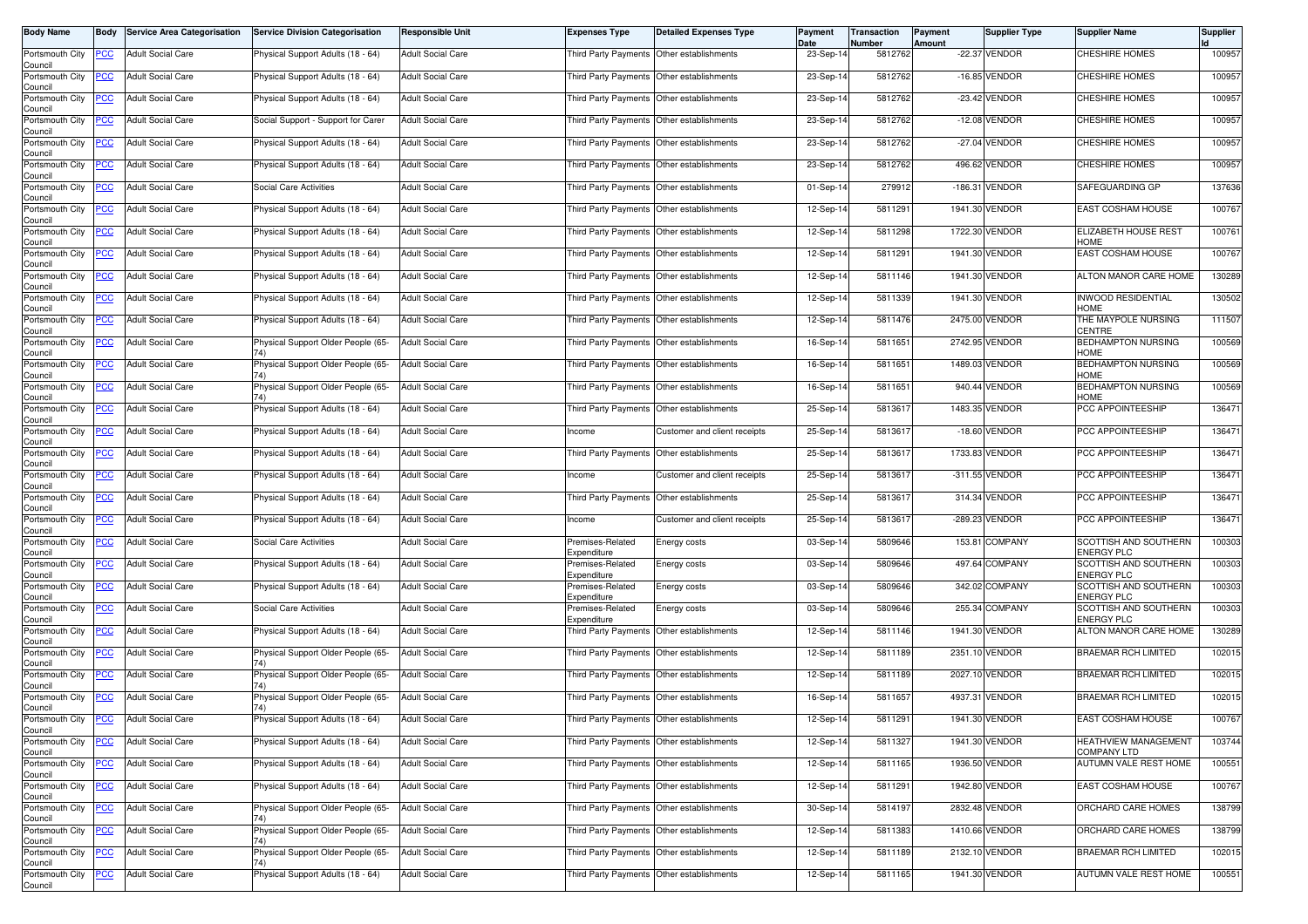| <b>Body Name</b>               | Body             | <b>Service Area Categorisation</b> | <b>Service Division Categorisation</b>    | <b>Responsible Unit</b>  | <b>Expenses Type</b>                        | <b>Detailed Expenses Type</b>                                             | Payment<br>Date | <b>Transaction</b><br>Number | Payment<br>Amount | <b>Supplier Type</b> | <b>Supplier Name</b>                              | <b>Supplier</b> |
|--------------------------------|------------------|------------------------------------|-------------------------------------------|--------------------------|---------------------------------------------|---------------------------------------------------------------------------|-----------------|------------------------------|-------------------|----------------------|---------------------------------------------------|-----------------|
| Portsmouth City<br>Council     | <u>PCC</u>       | <b>Adult Social Care</b>           | Physical Support Older People (65-        | <b>Adult Social Care</b> |                                             | Third Party Payments Other establishments                                 | 18-Sep-14       | 5812216                      |                   | 2132.10 VENDOR       | ANGELUS NURSING HOME                              | 100542          |
| Portsmouth City<br>Council     | <u>PCC</u>       | <b>Adult Social Care</b>           | Physical Support Adults (18 - 64)         | <b>Adult Social Care</b> |                                             | Third Party Payments Other establishments                                 | 12-Sep-14       | 5811291                      |                   | 1941.30 VENDOR       | EAST COSHAM HOUSE                                 | 100767          |
| Portsmouth City<br>Council     | <u>PCC</u>       | <b>Adult Social Care</b>           | Physical Support Adults (18 - 64)         | <b>Adult Social Care</b> | Third Party Payments Other establishments   |                                                                           | 18-Sep-14       | 5812216                      |                   | 1941.30 VENDOR       | ANGELUS NURSING HOME                              | 100542          |
| Portsmouth City<br>Council     | <u>PCC</u>       | <b>Adult Social Care</b>           | Physical Support Adults (18 - 64)         | Adult Social Care        | Third Party Payments                        | Other establishments                                                      | 12-Sep-14       | 5811165                      |                   | 1941.30 VENDOR       | AUTUMN VALE REST HOME                             | 100551          |
| Portsmouth City<br>Council     | <u>PCC</u>       | <b>Adult Social Care</b>           | Physical Support Adults (18 - 64)         | <b>Adult Social Care</b> |                                             | Third Party Payments Other establishments                                 | 12-Sep-14       | 5811298                      |                   | 1976.40 VENDOR       | ELIZABETH HOUSE REST<br>HOME                      | 100761          |
| Portsmouth City<br>Council     | <u>PCC</u>       | <b>Adult Social Care</b>           | Physical Support Adults (18 - 64)         | <b>Adult Social Care</b> | Third Party Payments Other establishments   |                                                                           | 12-Sep-14       | 5811165                      |                   | 1941.30 VENDOR       | AUTUMN VALE REST HOME                             | 100551          |
| Portsmouth City<br>Council     | ∍CC              | <b>Adult Social Care</b>           | Physical Support Adults (18 - 64)         | <b>Adult Social Care</b> |                                             | Third Party Payments Other establishments                                 | 12-Sep-14       | 5811327                      |                   | 1848.90 VENDOR       | HEATHVIEW MANAGEMENT<br><b>COMPANY LTD</b>        | 103744          |
| Portsmouth City<br>Council     | <u>PCC</u>       | <b>Adult Social Care</b>           | Physical Support Older People (65-<br>74) | <b>Adult Social Care</b> | Third Party Payments                        | Other establishments                                                      | 18-Sep-14       | 5812216                      |                   | 2351.10 VENDOR       | ANGELUS NURSING HOME                              | 100542          |
| Portsmouth City<br>Council     | PСC              | <b>Adult Social Care</b>           | Physical Support Older People (65-<br>74) | <b>Adult Social Care</b> |                                             | Third Party Payments Other establishments                                 | 12-Sep-14       | 5811180                      |                   | 2216.40 VENDOR       | BLUEBELL NURSING HOME                             | 100112          |
| Portsmouth City<br>Council     | <u>PCC</u>       | <b>Adult Social Care</b>           | Physical Support Older People (65-<br>74) | <b>Adult Social Care</b> |                                             | Third Party Payments Other establishments                                 | 18-Sep-14       | 5812216                      |                   | 2351.10 VENDOR       | ANGELUS NURSING HOME                              | 100542          |
| Portsmouth City<br>Council     | PСC              | <b>Adult Social Care</b>           | Physical Support Adults (18 - 64)         | <b>Adult Social Care</b> | Third Party Payments Other establishments   |                                                                           | 12-Sep-14       | 5811418                      |                   | 1607.48 VENDOR       | RNIB                                              | 102535          |
| Portsmouth City<br>Council     | <u>PCC</u>       | <b>Adult Social Care</b>           | Commissioning & service delivery          | Adult Social Care        |                                             | Supplies and Services Printing, stationery and general<br>office expenses | 25-Sep-14       | 5813735                      |                   | 36.00 VENDOR         | <b>YESGIFTS</b>                                   | 124287          |
| Portsmouth City<br>Council     | <u>PCC</u>       | <b>Adult Social Care</b>           | Commissioning & service delivery          | <b>Adult Social Care</b> |                                             | Supplies and Services Miscellaneous expenses                              | 25-Sep-14       | 5813735                      |                   | 180.00 VENDOR        | <b>YESGIFTS</b>                                   | 124287          |
| Portsmouth City<br>Council     | <u>PCC</u>       | <b>Adult Social Care</b>           | Commissioning & service delivery          | <b>Adult Social Care</b> |                                             | Supplies and Services Miscellaneous expenses                              | 25-Sep-14       | 5813735                      |                   | 49.90 VENDOR         | <b>YESGIFTS</b>                                   | 124287          |
| Portsmouth City<br>Council     | <u>PCC</u>       | <b>Adult Social Care</b>           | Commissioning & service delivery          | <b>Adult Social Care</b> |                                             | Supplies and Services Miscellaneous expenses                              | 25-Sep-14       | 5813735                      |                   | 264.00 VENDOR        | <b>YESGIFTS</b>                                   | 124287          |
| Portsmouth City<br>Council     | <u>PCC</u>       | <b>Adult Social Care</b>           | Physical Support Older People (65-        | <b>Adult Social Care</b> | Third Party Payments Other establishments   |                                                                           | 12-Sep-14       | 5811189                      |                   | 2132.10 VENDOR       | BRAEMAR RCH LIMITED                               | 102015          |
| Portsmouth City<br>Council     | <u>PCC</u>       | <b>Adult Social Care</b>           | Physical Support Older People (65-        | <b>Adult Social Care</b> |                                             | Third Party Payments Other establishments                                 | 12-Sep-14       | 5811180                      |                   | 2132.10 VENDOR       | BLUEBELL NURSING HOME                             | 100112          |
| Portsmouth City<br>Council     | <u>PCC</u>       | <b>Adult Social Care</b>           | Physical Support Older People (65-<br>74) | <b>Adult Social Care</b> |                                             | Third Party Payments Other establishments                                 | 12-Sep-14       | 5811180                      |                   | 2132.10 VENDOR       | <b>BLUEBELL NURSING HOME</b>                      | 100112          |
| Portsmouth City<br>Council     | <u>PCC</u>       | <b>Adult Social Care</b>           | Physical Support Older People (65-        | <b>Adult Social Care</b> | Third Party Payments   Other establishments |                                                                           | 12-Sep-14       | 5811180                      |                   | 2351.10 VENDOR       | BLUEBELL NURSING HOME                             | 100112          |
| Portsmouth City<br>Council     | <u>PCC</u>       | <b>Adult Social Care</b>           | Physical Support Adults (18 - 64)         | <b>Adult Social Care</b> |                                             | Third Party Payments Other establishments                                 | 12-Sep-14       | 5811146                      |                   | 1941.30 VENDOR       | <b>ALTON MANOR CARE HOME</b>                      | 130289          |
| Portsmouth City<br>Council     | <u>PCC</u>       | <b>Adult Social Care</b>           | Physical Support Adults (18 - 64)         | <b>Adult Social Care</b> |                                             | Third Party Payments Other establishments                                 | 12-Sep-14       | 5811328                      |                   | 1820.70 VENDOR       | <b>HEATHVIEW MANAGEMENT</b><br><b>COMPANY LTD</b> | 103744          |
| Portsmouth City<br>Council     | <u>PCC</u>       | <b>Adult Social Care</b>           | Physical Support Adults (18 - 64)         | <b>Adult Social Care</b> | Third Party Payments Other establishments   |                                                                           | 12-Sep-14       | 5811328                      |                   | 285.48 VENDOR        | HEATHVIEW MANAGEMENT<br>COMPANY LTD               | 103744          |
| Portsmouth City<br>Council     | <u>PCC</u>       | <b>Adult Social Care</b>           | Physical Support Adults (18 - 64)         | Adult Social Care        |                                             | Third Party Payments Other establishments                                 | 12-Sep-14       | 5811180                      |                   | 1722.30 VENDOR       | BLUEBELL NURSING HOME                             | 100112          |
| Portsmouth City<br>Council     | <u>PCC</u>       | <b>Adult Social Care</b>           | Physical Support Adults (18 - 64)         | <b>Adult Social Care</b> | Third Party Payments Other establishments   |                                                                           | 12-Sep-14       | 5811180                      |                   | -1664.89 VENDOR      | BLUEBELL NURSING HOME                             | 100112          |
| Portsmouth City<br>Council     | ∍сс              | <b>Adult Social Care</b>           | Physical Support Older People (65-<br>74) | Adult Social Care        |                                             | Third Party Payments Other establishments                                 | 12-Sep-14       | 5811174                      |                   | 2412.90 VENDOR       | <b>BEDHAMPTON NURSING</b><br><b>HOME</b>          | 100569          |
| Portsmouth City<br>Council     | <u>PCC</u>       | <b>Adult Social Care</b>           | Physical Support Older People (65-<br>74) | Adult Social Care        |                                             | Third Party Payments Other establishments                                 | 12-Sep-14       | 5811174                      |                   | 2493.33 VENDOR       | <b>BEDHAMPTON NURSING</b><br>HOME                 | 100569          |
| Portsmouth City<br>Council     | <u>PCC</u>       | <b>Adult Social Care</b>           | Physical Support Older People (65-        | <b>Adult Social Care</b> | Third Party Payments Other establishments   |                                                                           | 12-Sep-14       | 5811180                      |                   | 2351.10 VENDOR       | <b>BLUEBELL NURSING HOME</b>                      | 100112          |
| Portsmouth City<br>Council     | <u>PCC</u>       | <b>Adult Social Care</b>           | Physical Support Adults (18 - 64)         | <b>Adult Social Care</b> |                                             | Third Party Payments Other establishments                                 | 12-Sep-14       | 5811146                      |                   | 1941.30 VENDOR       | ALTON MANOR CARE HOME                             | 130289          |
| Portsmouth City<br>Council     | <u>PCC</u>       | <b>Adult Social Care</b>           | Physical Support Older People (65-<br>74) | <b>Adult Social Care</b> | Third Party Payments Other establishments   |                                                                           | 12-Sep-14       | 5811180                      |                   | 2351.10 VENDOR       | <b>BLUEBELL NURSING HOME</b>                      | 100112          |
| Portsmouth City<br>Council     | <b>PCC</b>       | <b>Adult Social Care</b>           | Physical Support Adults (18 - 64)         | <b>Adult Social Care</b> | Third Party Payments Other establishments   |                                                                           | 12-Sep-14       | 5811170                      |                   | 1656.30 VENDOR       | <b>BARCHESTER HEALTHCARE</b><br>LTD               | 117901          |
| Portsmouth City PCC<br>Council |                  | <b>Adult Social Care</b>           | Physical Support Adults (18 - 64)         | <b>Adult Social Care</b> | Third Party Payments Other establishments   |                                                                           | 12-Sep-14       | 5811189                      |                   | 2274.90 VENDOR       | <b>BRAEMAR RCH LIMITED</b>                        | 102015          |
| Portsmouth City<br>Council     | <u>PCC</u>       | <b>Adult Social Care</b>           | Physical Support Adults (18 - 64)         | <b>Adult Social Care</b> | Third Party Payments Other establishments   |                                                                           | 30-Sep-14       | 5814197                      |                   | 2594.40 VENDOR       | ORCHARD CARE HOMES                                | 138799          |
| Portsmouth City<br>Council     | <u>PCC</u>       | <b>Adult Social Care</b>           | Physical Support Adults (18 - 64)         | Adult Social Care        | Third Party Payments                        | Other establishments                                                      | 12-Sep-14       | 5811189                      |                   | 2700.00 VENDOR       | <b>BRAEMAR RCH LIMITED</b>                        | 102015          |
| Portsmouth City<br>Council     | $\overline{PCC}$ | <b>Adult Social Care</b>           | Physical Support Adults (18 - 64)         | <b>Adult Social Care</b> |                                             | Third Party Payments Other establishments                                 | 12-Sep-14       | 5811212                      |                   | 2314.20 VENDOR       | CHOICE CARE GROUP                                 | 134468          |
| Portsmouth City<br>Council     | <u>PCC</u>       | <b>Adult Social Care</b>           | Physical Support Older People (65-<br>74) | <b>Adult Social Care</b> | Third Party Payments Other establishments   |                                                                           | 15-Sep-14       | 5811526                      |                   | 3213.17 VENDOR       | <b>BRAEMAR RCH LIMITED</b>                        | 102015          |
| Portsmouth City<br>Council     | <u>PCC</u>       | <b>Adult Social Care</b>           | Physical Support Older People (65-<br>74) | Adult Social Care        |                                             | Third Party Payments Other establishments                                 | 12-Sep-14       | 5811180                      |                   | 2351.10 VENDOR       | BLUEBELL NURSING HOME                             | 100112          |
| Portsmouth City<br>Council     | <u>PCC</u>       | Adult Social Care                  | Physical Support Adults (18 - 64)         | <b>Adult Social Care</b> | <b>Third Party Payments</b>                 | Other establishments                                                      | 12-Sep-14       | 5811146                      |                   | 1941.30 VENDOR       | <b>ALTON MANOR CARE HOME</b>                      | 130289          |
| Portsmouth City<br>Council     | $\overline{C}$   | <b>Adult Social Care</b>           | Physical Support Adults (18 - 64)         | <b>Adult Social Care</b> | Transport-Related<br>Expenditure            | Direct transport costs                                                    | 02-Sep-14       | 5809202                      |                   | 1268.76 VENDOR       | <b>LLOYDS TSB GROUP</b>                           | 107554          |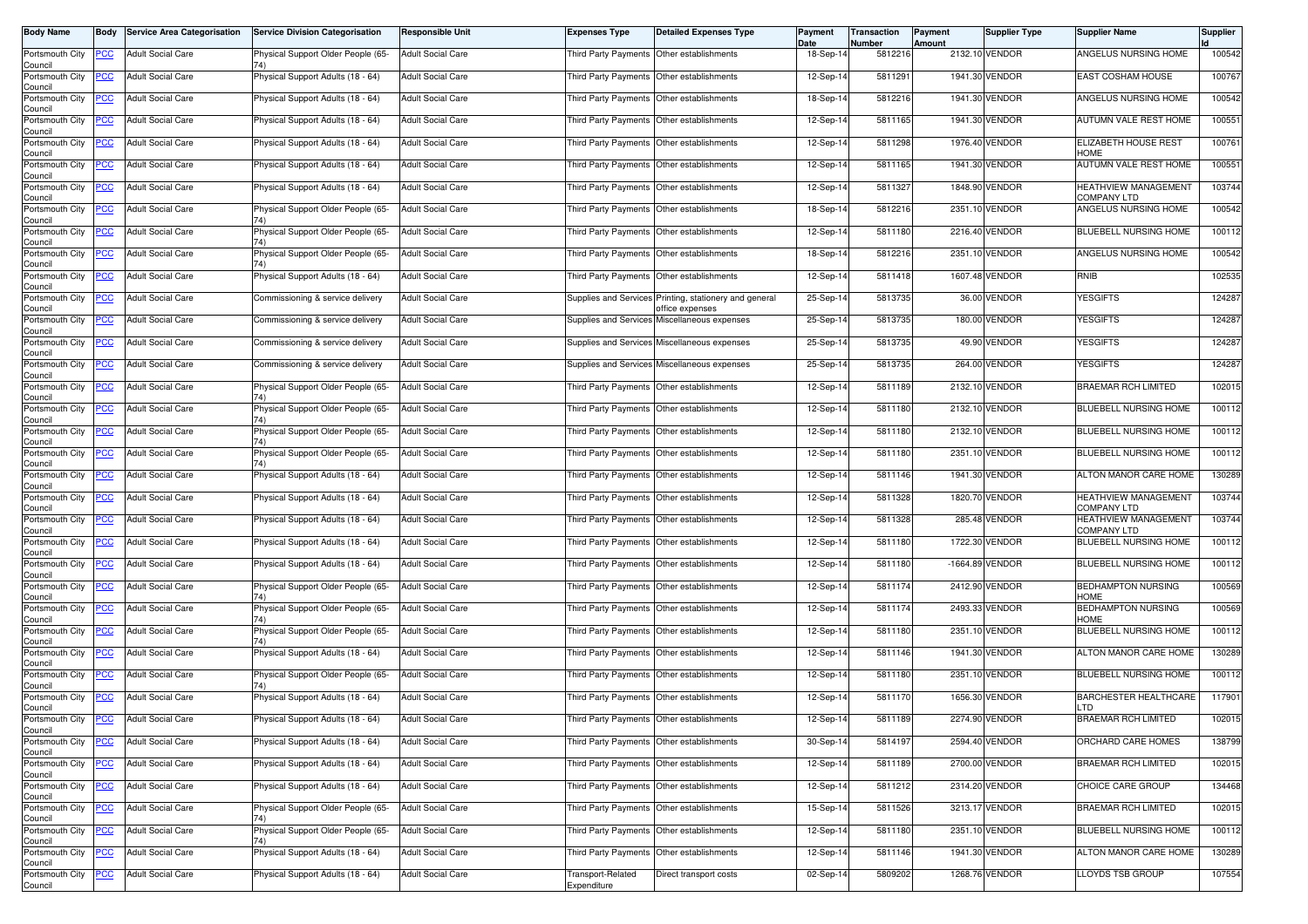| <b>Body Name</b>               | <b>Body</b> | <b>Service Area Categorisation</b> | <b>Service Division Categorisation</b> | Responsible Unit         | <b>Expenses Type</b>                      | <b>Detailed Expenses Type</b>             | Payment<br>Date | Transaction<br><b>Number</b> | Payment<br>Amount | <b>Supplier Type</b> | <b>Supplier Name</b>                       | <b>Supplier</b> |
|--------------------------------|-------------|------------------------------------|----------------------------------------|--------------------------|-------------------------------------------|-------------------------------------------|-----------------|------------------------------|-------------------|----------------------|--------------------------------------------|-----------------|
| Portsmouth City<br>Council     | PCC         | <b>Adult Social Care</b>           | Physical Support Adults (18 - 64)      | <b>Adult Social Care</b> | Transport-Related<br>Expenditure          | Contract hire and operating leases        | 02-Sep-14       | 5809202                      |                   | 6173.52 VENDOR       | <b>LLOYDS TSB GROUP</b>                    | 107554          |
| Portsmouth City<br>Council     | <u>PCC</u>  | <b>Adult Social Care</b>           | Physical Support Adults (18 - 64)      | <b>Adult Social Care</b> | Transport-Related<br>Expenditure          | Direct transport costs                    | 02-Sep-1        | 5809202                      |                   | 1268.76 VENDOR       | <b>LLOYDS TSB GROUP</b>                    | 107554          |
| Portsmouth City<br>Council     | <u>PCC</u>  | <b>Adult Social Care</b>           | Physical Support Adults (18 - 64)      | Adult Social Care        | Fransport-Related<br>Expenditure          | Contract hire and operating leases        | 02-Sep-14       | 5809202                      |                   | 6173.52 VENDOR       | LLOYDS TSB GROUP                           | 107554          |
| Portsmouth City<br>Council     | <b>PCC</b>  | <b>Adult Social Care</b>           | Physical Support Adults (18 - 64)      | <b>Adult Social Care</b> | <b>Transport-Related</b><br>Expenditure   | Direct transport costs                    | 02-Sep-14       | 5809202                      |                   | 1268.76 VENDOR       | LLOYDS TSB GROUP                           | 107554          |
| Portsmouth City<br>Council     | <b>PCC</b>  | <b>Adult Social Care</b>           | Physical Support Adults (18 - 64)      | <b>Adult Social Care</b> | Transport-Related<br>Expenditure          | Contract hire and operating leases        | 02-Sep-14       | 5809202                      |                   | 6173.52 VENDOR       | LOYDS TSB GROUP                            | 107554          |
| Portsmouth City<br>Council     | <b>PCC</b>  | <b>Adult Social Care</b>           | Physical Support Older People (65-     | <b>Adult Social Care</b> |                                           | Third Party Payments Other establishments | 12-Sep-14       | 5811180                      |                   | 2351.10 VENDOR       | BLUEBELL NURSING HOME                      | 100112          |
| Portsmouth City<br>Council     | <b>PCC</b>  | <b>Adult Social Care</b>           | Physical Support Adults (18 - 64)      | <b>Adult Social Care</b> | Third Party Payments                      | Other establishments                      | 12-Sep-14       | 5811151                      |                   | 2274.90 VENDOR       | ANGEL CARE                                 | 117208          |
| Portsmouth City<br>Council     | <b>PCC</b>  | <b>Adult Social Care</b>           | Physical Support Older People (65-     | <b>Adult Social Care</b> | <b>Third Party Payments</b>               | Other establishments                      | 12-Sep-14       | 5811180                      |                   | 2132.10 VENDOR       | <b>BLUEBELL NURSING HOME</b>               | 100112          |
| Portsmouth City<br>Council     | сC          | <b>Adult Social Care</b>           | Physical Support Older People (85+)    | <b>Adult Social Care</b> | Third Party Payments                      | Other establishments                      | 17-Sep-14       | 5811793                      |                   | 252.00 VENDOR        | <b>CEDDAR HOUSE</b>                        | 102425          |
| Portsmouth City<br>Council     | <b>PCC</b>  | <b>Adult Social Care</b>           | Physical Support Older People (65-     | <b>Adult Social Care</b> |                                           | Third Party Payments Other establishments | 12-Sep-14       | 5811180                      |                   | 2132.10 VENDOR       | BLUEBELL NURSING HOME                      | 100112          |
| Portsmouth City<br>Council     | <u>PCC</u>  | <b>Adult Social Care</b>           | Physical Support Adults (18 - 64)      | <b>Adult Social Care</b> | Third Party Payments                      | Other establishments                      | 12-Sep-14       | 5811146                      |                   | 1941.30 VENDOR       | ALTON MANOR CARE HOME                      | 130289          |
| Portsmouth City<br>Council     | <b>PCC</b>  | <b>Adult Social Care</b>           | Physical Support Adults (18 - 64)      | <b>Adult Social Care</b> | Third Party Payments                      | Other establishments                      | 30-Sep-14       | 5814197                      |                   | 2706.30 VENDOR       | ORCHARD CARE HOMES                         | 138799          |
| Portsmouth City<br>Council     | <u>PCC</u>  | <b>Adult Social Care</b>           | Physical Support Adults (18 - 64)      | <b>Adult Social Care</b> |                                           | Third Party Payments Other establishments | 12-Sep-14       | 5811165                      |                   | 3000.00 VENDOR       | AUTUMN VALE REST HOME                      | 100551          |
| Portsmouth City<br>Council     | <b>PCC</b>  | <b>Adult Social Care</b>           | Physical Support Adults (18 - 64)      | <b>Adult Social Care</b> |                                           | Third Party Payments Other establishments | 12-Sep-14       | 5811327                      |                   | 1848.90 VENDOR       | <b>HEATHVIEW MANAGEMENT</b><br>COMPANY LTD | 103744          |
| Portsmouth City<br>Council     | <u>PCC</u>  | <b>Adult Social Care</b>           | Physical Support Older People (65-     | <b>Adult Social Care</b> | Third Party Payments                      | Other establishments                      | 12-Sep-14       | 5811180                      |                   | 2351.10 VENDOR       | BLUEBELL NURSING HOME                      | 100112          |
| Portsmouth City<br>Council     | <b>PCC</b>  | <b>Adult Social Care</b>           | Physical Support Older People (65-     | <b>Adult Social Care</b> | Third Party Payments Other establishments |                                           | 19-Sep-14       | 5812404                      |                   | 1421.40 VENDOR       | BLUEBELL NURSING HOME                      | 100112          |
| Portsmouth City<br>Council     | <u>PCC</u>  | <b>Adult Social Care</b>           | Commissioning & service delivery       | <b>Adult Social Care</b> | Third Party Payments                      | Other establishments                      | 05-Sep-14       | 5810030                      |                   | 4558.00 VENDOR       | RESPOND UK LTD                             | 103965          |
| Portsmouth City<br>Council     | <b>PCC</b>  | <b>Adult Social Care</b>           | Physical Support Adults (18 - 64)      | <b>Adult Social Care</b> |                                           | Third Party Payments Other establishments | 12-Sep-14       | 5811291                      |                   | 1941.30 VENDOR       | EAST COSHAM HOUSE                          | 100767          |
| Portsmouth City<br>Council     | <b>PCC</b>  | <b>Adult Social Care</b>           | Physical Support Adults (18 - 64)      | <b>Adult Social Care</b> | Third Party Payments                      | Other establishments                      | 12-Sep-1        | 5811165                      |                   | 1936.50 VENDOR       | AUTUMN VALE REST HOME                      | 100551          |
| Portsmouth City<br>Council     | <b>PCC</b>  | <b>Adult Social Care</b>           | Social Support - Support for Carer     | <b>Adult Social Care</b> | Third Party Payments                      | Other establishments                      | 02-Sep-14       | 5809223                      |                   | 309.44 VENDOR        | SAGA HOMECARE                              | 137338          |
| Portsmouth City<br>Council     |             | Adult Social Care                  | Physical Support Adults (18 - 64)      | Adult Social Care        | Third Party Payments                      | Other establishments                      | 02-Sep-14       | 5809223                      |                   | 270.40 VENDOR        | SAGA HOMECARE                              | 137338          |
| Portsmouth City<br>Council     | <b>PCC</b>  | <b>Adult Social Care</b>           | Social Support - Support for Carer     | <b>Adult Social Care</b> | Third Party Payments Other establishments |                                           | 02-Sep-14       | 5809223                      |                   | 284.16 VENDOR        | <b>SAGA HOMECARE</b>                       | 137338          |
| Portsmouth City<br>Council     | PCC         | <b>Adult Social Care</b>           | Physical Support Adults (18 - 64)      | <b>Adult Social Care</b> | Third Party Payments                      | Other establishments                      | 02-Sep-14       | 5809223                      |                   | 54.08 VENDOR         | SAGA HOMECARE                              | 137338          |
| Portsmouth City<br>Council     |             | <b>Adult Social Care</b>           | Social Support - Support for Carer     | <b>Adult Social Care</b> |                                           | Third Party Payments Other establishments | 02-Sep-14       | 5809223                      |                   | 284.16 VENDOR        | SAGA HOMECARE                              | 137338          |
| Portsmouth City<br>Council     | PСC         | <b>Adult Social Care</b>           | Physical Support Adults (18 - 64)      | <b>Adult Social Care</b> | Third Party Payments                      | Other establishments                      | 02-Sep-14       | 5809223                      |                   | 54.08 VENDOR         | SAGA HOMECARE                              | 137338          |
| Portsmouth City<br>Council     | <u>PCC</u>  | <b>Adult Social Care</b>           | Social Support - Support for Carer     | Adult Social Care        |                                           | Third Party Payments Other establishments | 02-Sep-14       | 5809223                      |                   | 284.16 VENDOR        | SAGA HOMECARE                              | 137338          |
| Portsmouth City<br>Council     | <b>PCC</b>  | <b>Adult Social Care</b>           | Physical Support Adults (18 - 64)      | <b>Adult Social Care</b> |                                           | Third Party Payments Other establishments | 02-Sep-14       | 5809223                      |                   | 54.08 VENDOR         | <b>SAGA HOMECARE</b>                       | 137338          |
| Portsmouth City<br>Council     | <b>PCC</b>  | <b>Adult Social Care</b>           | Social Support - Support for Carer     | Adult Social Care        | <b>Third Party Payments</b>               | Other establishments                      | 02-Sep-14       | 5809223                      |                   | 289.92 VENDOR        | SAGA HOMECARE                              | 137338          |
| Portsmouth City<br>Council     | <b>PCC</b>  | <b>Adult Social Care</b>           | Social Support - Support for Carer     | <b>Adult Social Care</b> | Third Party Payments                      | Other establishments                      | 02-Sep-14       | 580922                       |                   | 289.92 VENDOR        | SAGA HOMECARE                              | 137338          |
| Portsmouth City<br>Council     | <b>PCC</b>  | <b>Adult Social Care</b>           | Social Support - Support for Carer     | <b>Adult Social Care</b> |                                           | Third Party Payments Other establishments | 02-Sep-14       | 5809223                      |                   | 289.92 VENDOR        | SAGA HOMECARE                              | 137338          |
| Portsmouth City PCC<br>Council |             | <b>Adult Social Care</b>           | Social Support - Support for Carer     | <b>Adult Social Care</b> | Third Party Payments Other establishments |                                           | 02-Sep-14       | 5809223                      |                   | 289.92 VENDOR        | <b>SAGA HOMECARE</b>                       | 137338          |
| Portsmouth City<br>Council     | <u>PCC</u>  | <b>Adult Social Care</b>           | Social Support - Support for Carer     | <b>Adult Social Care</b> | Third Party Payments Other establishments |                                           | 02-Sep-14       | 5809223                      |                   | 181.20 VENDOR        | SAGA HOMECARE                              | 137338          |
| Portsmouth City<br>Council     | <b>PCC</b>  | <b>Adult Social Care</b>           | Physical Support Adults (18 - 64)      | <b>Adult Social Care</b> | Third Party Payments                      | Other establishments                      | 12-Sep-14       | 5811146                      |                   | 1941.30 VENDOR       | ALTON MANOR CARE HOME                      | 130289          |
| Portsmouth City<br>Council     | <u>PCC</u>  | <b>Adult Social Care</b>           | Physical Support Adults (18 - 64)      | Adult Social Care        | Third Party Payments                      | Other establishments                      | 12-Sep-14       | 5811291                      |                   | 2357.40 VENDOR       | EAST COSHAM HOUSE                          | 100767          |
| Portsmouth City<br>Council     | <b>PCC</b>  | <b>Adult Social Care</b>           | Physical Support Adults (18 - 64)      | <b>Adult Social Care</b> | Employees                                 | Direct employee expenses                  | 05-Sep-14       | 5810059                      |                   | 283.92 VENDOR        | STAFF FINDER CATERING<br><b>AGENCY LTD</b> | 100064          |
| Portsmouth City<br>Council     | <b>PCC</b>  | <b>Adult Social Care</b>           | Physical Support Adults (18 - 64)      | <b>Adult Social Care</b> | Employees                                 | Direct employee expenses                  | 05-Sep-14       | 5810059                      |                   | 295.95 VENDOR        | STAFF FINDER CATERING<br><b>AGENCY LTD</b> | 100064          |
| Portsmouth City<br>Council     | <b>PCC</b>  | <b>Adult Social Care</b>           | Physical Support Adults (18 - 64)      | <b>Adult Social Care</b> | Employees                                 | Direct employee expenses                  | 12-Sep-14       | 5811460                      |                   | 565.90 VENDOR        | STAFF FINDER CATERING<br><b>AGENCY LTD</b> | 100064          |
| Portsmouth City<br>Council     | <b>PCC</b>  | <b>Adult Social Care</b>           | Physical Support Adults (18 - 64)      | <b>Adult Social Care</b> | Employees                                 | Direct employee expenses                  | 19-Sep-14       | 5812609                      |                   | 399.15 VENDOR        | STAFF FINDER CATERING<br><b>AGENCY LTD</b> | 100064          |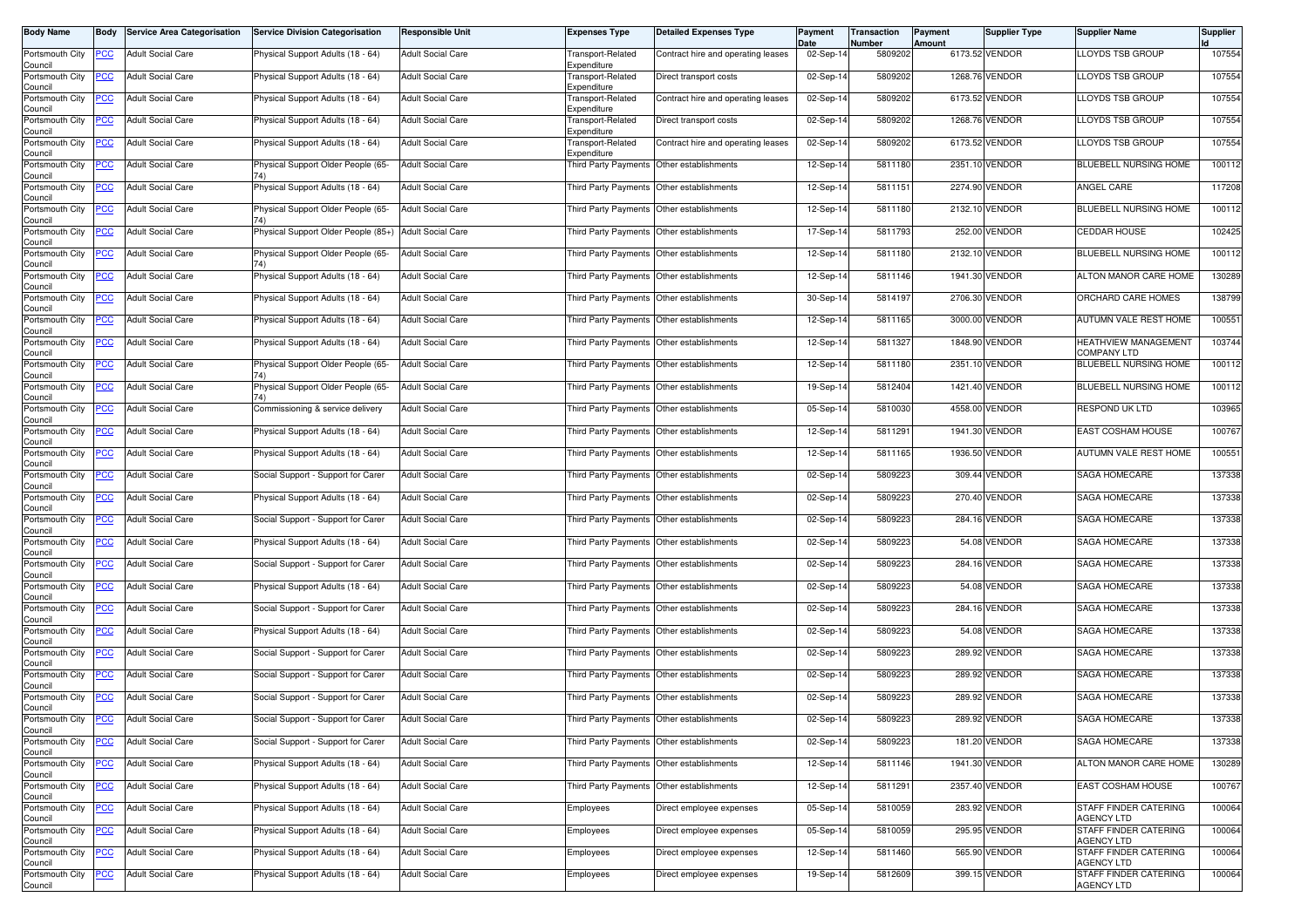| <b>Body Name</b>               | Body           | <b>Service Area Categorisation</b> | <b>Service Division Categorisation</b>    | <b>Responsible Unit</b>  | <b>Expenses Type</b>                      | <b>Detailed Expenses Type</b>                        | Payment<br>Date | Transaction<br>Number | Payment<br><b>Amount</b> | Supplier Type     | <b>Supplier Name</b>                                           | Supplier |
|--------------------------------|----------------|------------------------------------|-------------------------------------------|--------------------------|-------------------------------------------|------------------------------------------------------|-----------------|-----------------------|--------------------------|-------------------|----------------------------------------------------------------|----------|
| Portsmouth City<br>Council     | <b>PCC</b>     | <b>Adult Social Care</b>           | Physical Support Adults (18 - 64)         | <b>Adult Social Care</b> | Employees                                 | Direct employee expenses                             | 19-Sep-14       | 5812609               |                          | 342.57 VENDOR     | STAFF FINDER CATERING<br><b>AGENCY LTD</b>                     | 100064   |
| Portsmouth City<br>Council     | <u>PCC</u>     | <b>Adult Social Care</b>           | Physical Support Adults (18 - 64)         | <b>Adult Social Care</b> | Employees                                 | Direct employee expenses                             | 26-Sep-14       | 5813963               |                          | 246.62 VENDOR     | STAFF FINDER CATERING<br><b>AGENCY LTD</b>                     | 100064   |
| Portsmouth City<br>Council     | <b>PCC</b>     | <b>Adult Social Care</b>           | Physical Support Adults (18 - 64)         | <b>Adult Social Care</b> | Employees                                 | Direct employee expenses                             | 26-Sep-14       | 5813963               |                          | 434.76 VENDOR     | STAFF FINDER CATERING<br><b>AGENCY LTD</b>                     | 100064   |
| Portsmouth City<br>Council     | <u>PCC</u>     | <b>Adult Social Care</b>           | Physical Support Older People (65-        | <b>Adult Social Care</b> | Employees                                 | Direct employee expenses                             | 26-Sep-14       | 5813963               | 94.64                    | <b>VENDOR</b>     | STAFF FINDER CATERING<br><b>AGENCY LTD</b>                     | 100064   |
| Portsmouth City<br>Council     | <u>PCC</u>     | <b>Adult Social Care</b>           | Physical Support Adults (18 - 64)         | <b>Adult Social Care</b> |                                           | Third Party Payments Other establishments            | 12-Sep-14       | 5811165               |                          | 1941.30 VENDOR    | AUTUMN VALE REST HOME                                          | 100551   |
| Portsmouth City<br>Council     | <b>PCC</b>     | <b>Adult Social Care</b>           | Physical Support Adults (18 - 64)         | <b>Adult Social Care</b> | <b>Third Party Payments</b>               | Other establishments                                 | 12-Sep-14       | 5811301               |                          | 1941.30 VENDOR    | <b>ENGLISH OAK CARE HOMES</b>                                  | 128286   |
| Portsmouth City<br>Council     | <b>PCC</b>     | <b>Adult Social Care</b>           | Physical Support Adults (18 - 64)         | <b>Adult Social Care</b> | <b>Third Party Payments</b>               | Other establishments                                 | 12-Sep-14       | 5811305               |                          | 1941.30 VENDOR    | <b>FAWNHOPE REST HOME</b>                                      | 100809   |
| Portsmouth City<br>Council     | <u>PCC</u>     | <b>Adult Social Care</b>           | Physical Support Adults (18 - 64)         | <b>Adult Social Care</b> | <b>Third Party Payments</b>               | Other establishments                                 | 12-Sep-14       | 5811321               |                          | 320.00 SOLETRADER | Classified as 'personal data'<br>under the Data Protection Act | 120784   |
| Portsmouth City<br>Council     | PCC            | <b>Adult Social Care</b>           | Physical Support Adults (18 - 64)         | <b>Adult Social Care</b> | Third Party Payments Other establishments |                                                      | 26-Sep-14       | 5813883               |                          | 1596.00 VENDOR    | MORLEIGH LIMITED T/A THE<br><b>BRAKE MANOR</b>                 | 137826   |
| Portsmouth City<br>Council     | PCC            | <b>Adult Social Care</b>           | Physical Support Adults (18 - 64)         | <b>Adult Social Care</b> | Third Party Payments                      | Other establishments                                 | 26-Sep-14       | 5813883               |                          | 1596.00 VENDOR    | MORLEIGH LIMITED T/A THE<br><b>BRAKE MANOR</b>                 | 137826   |
| Portsmouth City<br>Council     | <u>PCC</u>     | <b>Adult Social Care</b>           | Physical Support Older People (65-        | <b>Adult Social Care</b> | Third Party Payments                      | Other establishments                                 | 18-Sep-14       | 5812216               |                          | 2132.10 VENDOR    | ANGELUS NURSING HOME                                           | 100542   |
| Portsmouth City<br>Council     | PСC            | <b>Adult Social Care</b>           | Physical Support Adults (18 - 64)         | <b>Adult Social Care</b> | <b>Third Party Payments</b>               | Other establishments                                 | 12-Sep-14       | 5811146               |                          | 1941.30 VENDOR    | ALTON MANOR CARE HOME                                          | 130289   |
| Portsmouth City<br>Council     | $\overline{C}$ | <b>Adult Social Care</b>           | Physical Support Older People (65-<br>74) | <b>Adult Social Care</b> |                                           | Third Party Payments Other establishments            | 12-Sep-14       | 5811189               |                          | 1950.00 VENDOR    | <b>BRAEMAR RCH LIMITED</b>                                     | 102015   |
| Portsmouth City<br>Council     | <b>PCC</b>     | <b>Adult Social Care</b>           | Physical Support Adults (18 - 64)         | <b>Adult Social Care</b> |                                           | Third Party Payments Other establishments            | 12-Sep-14       | 5811180               |                          | 1722.30 VENDOR    | BLUEBELL NURSING HOME                                          | 100112   |
| Portsmouth City<br>Council     | <u>PCC</u>     | <b>Adult Social Care</b>           | Physical Support Older People (65-        | <b>Adult Social Care</b> | Third Party Payments                      | Other establishments                                 | 15-Sep-14       | 5811526               |                          | 2842.80 VENDOR    | <b>BRAEMAR RCH LIMITED</b>                                     | 102015   |
| Portsmouth City<br>Council     | <b>PCC</b>     | <b>Adult Social Care</b>           | Physical Support Adults (18 - 64)         | <b>Adult Social Care</b> | <b>Third Party Payments</b>               | Other establishments                                 | 12-Sep-14       | 5811165               |                          | 2085.30 VENDOR    | AUTUMN VALE REST HOME                                          | 100551   |
| Portsmouth City<br>Council     | <u>PCC</u>     | <b>Adult Social Care</b>           | Physical Support Adults (18 - 64)         | <b>Adult Social Care</b> | Third Party Payments                      | Other establishments                                 | 12-Sep-14       | 5811165               |                          | 66.30 VENDOR      | AUTUMN VALE REST HOME                                          | 100551   |
| Portsmouth City<br>Council     | <u>PCC</u>     | <b>Adult Social Care</b>           | Physical Support Adults (18 - 64)         | <b>Adult Social Care</b> | Third Party Payments                      | Other establishments                                 | 12-Sep-14       | 5811165               |                          | 1941.30 VENDOR    | <b>AUTUMN VALE REST HOME</b>                                   | 100551   |
| Portsmouth City<br>Council     | <b>PCC</b>     | <b>Adult Social Care</b>           | Physical Support Adults (18 - 64)         | <b>Adult Social Care</b> | Third Party Payments                      | Other establishments                                 | 12-Sep-14       | 5811291               |                          | 1941.30 VENDOR    | <b>EAST COSHAM HOUSE</b>                                       | 100767   |
| Portsmouth City<br>Council     | <b>PCC</b>     | <b>Adult Social Care</b>           | Physical Support Older People (65-        | <b>Adult Social Care</b> | <b>Third Party Payments</b>               | Other establishments                                 | 12-Sep-14       | 5811180               |                          | 2351.10 VENDOR    | BLUEBELL NURSING HOME                                          | 100112   |
| Portsmouth City<br>Council     | <u>CC</u>      | <b>Adult Social Care</b>           | Physical Support Adults (18 - 64)         | <b>Adult Social Care</b> | <b>Third Party Payments</b>               | Other establishments                                 | 12-Sep-14       | 5811189               |                          | 1783.20 VENDOR    | <b>BRAEMAR RCH LIMITED</b>                                     | 102015   |
| Portsmouth City<br>Council     | <b>PCC</b>     | <b>Adult Social Care</b>           | Physical Support Adults (18 - 64)         | <b>Adult Social Care</b> | Third Party Payments Other establishments |                                                      | 12-Sep-14       | 5811172               |                          | 1722.30 VENDOR    | <b>BEACONSFIELD</b><br>RESIDENTIAL CARE HOME                   | 100568   |
| Portsmouth City<br>Council     | <u>PCC</u>     | <b>Adult Social Care</b>           | Physical Support Adults (18 - 64)         | <b>Adult Social Care</b> | Third Party Payments                      | Other establishments                                 | 12-Sep-14       | 5811327               |                          | 1707.90 VENDOR    | <b>HEATHVIEW MANAGEMENT</b><br><b>COMPANY LTD</b>              | 103744   |
| Portsmouth City<br>Council     | <b>PCC</b>     | <b>Adult Social Care</b>           | Physical Support Adults (18 - 64)         | <b>Adult Social Care</b> | Third Party Payments                      | Other establishments                                 | 12-Sep-14       | 5811198               |                          | 2093.70 VENDOR    | <b>BUCKLAND CARE LIMITED</b>                                   | 129147   |
| Portsmouth City<br>Council     | PCC.           | <b>Adult Social Care</b>           | Physical Support Adults (18 - 64)         | <b>Adult Social Care</b> | Third Party Payments Other establishments |                                                      | 12-Sep-14       | 5811222               |                          | 2202.90 VENDOR    | COATE WATER CARE CO<br>LTD                                     | 138298   |
| Portsmouth City<br>Council     | <b>PCC</b>     | <b>Adult Social Care</b>           | Physical Support Older People (65-        | <b>Adult Social Care</b> |                                           | Third Party Payments Other establishments            | 12-Sep-14       | 5811232               |                          | 2351.10 VENDOR    | <b>CONTEMPLATION HOMES</b><br><b>IMITED</b>                    | 101879   |
| Portsmouth City<br>Council     | <b>PCC</b>     | <b>Adult Social Care</b>           | Commissioning & service delivery          | <b>Adult Social Care</b> | Premises-Related<br>Expenditure           | Repairs, alterations and<br>maintenance of buildings | 12-Sep-14       | 5811237               |                          | 49.50 COMPANY     | CORRIGENDA LIMITED T/A<br><b>CHURCHES</b>                      | 102100   |
| Portsmouth City<br>Council     | <b>PCC</b>     | <b>Adult Social Care</b>           | Commissioning & service delivery          | <b>Adult Social Care</b> | Premises-Related<br>Expenditure           | Repairs, alterations and<br>maintenance of buildings | 12-Sep-14       | 5811237               |                          | 110.63 COMPANY    | <b>CORRIGENDA LIMITED T/A</b><br><b>CHURCHES</b>               | 102100   |
| Portsmouth City<br>Council     | <u>PCC</u>     | Adult Social Care                  | Physical Support Older People (65-        | <b>Adult Social Care</b> | Premises-Related<br>Expenditure           | Repairs, alterations and<br>maintenance of buildings | 18-Sep-14       | 5812248               |                          | 139.20 COMPANY    | CORRIGENDA LIMITED T/A<br><b>CHURCHES</b>                      | 102100   |
| Portsmouth City<br>Council     | <b>PCC</b>     | <b>Adult Social Care</b>           | Physical Support Adults (18 - 64)         | <b>Adult Social Care</b> | Premises-Related<br>Expenditure           | Repairs, alterations and<br>maintenance of buildings | 18-Sep-14       | 5812248               |                          | 84.50 COMPANY     | CORRIGENDA LIMITED T/A<br><b>CHURCHES</b>                      | 102100   |
| Portsmouth City PCC<br>Council |                | <b>Adult Social Care</b>           | Physical Support Older People (65-<br>74) | <b>Adult Social Care</b> | Premises-Related<br>Expenditure           | Repairs, alterations and<br>maintenance of buildings | 18-Sep-14       | 5812248               |                          | 67.00 COMPANY     | CORRIGENDA LIMITED T/A<br><b>CHURCHES</b>                      | 102100   |
| Portsmouth City<br>Council     | <u>PCC</u>     | <b>Adult Social Care</b>           | Physical Support Adults (18 - 64)         | <b>Adult Social Care</b> | Premises-Related<br>Expenditure           | Repairs, alterations and<br>maintenance of buildings | 18-Sep-14       | 5812248               |                          | 71.43 COMPANY     | CORRIGENDA LIMITED T/A<br><b>CHURCHES</b>                      | 102100   |
| Portsmouth City<br>Council     | <b>PCC</b>     | <b>Adult Social Care</b>           | Physical Support Adults (18 - 64)         | <b>Adult Social Care</b> | Premises-Related<br>Expenditure           | Repairs, alterations and<br>maintenance of buildings | 18-Sep-14       | 5812248               |                          | 373.25 COMPANY    | CORRIGENDA LIMITED T/A<br><b>CHURCHES</b>                      | 102100   |
| Portsmouth City<br>Council     | <b>PCC</b>     | <b>Adult Social Care</b>           | Physical Support Older People (65-<br>74) | <b>Adult Social Care</b> | Premises-Related<br>Expenditure           | Repairs, alterations and<br>maintenance of buildings | 18-Sep-14       | 5812248               |                          | 67.00 COMPANY     | CORRIGENDA LIMITED T/A<br><b>CHURCHES</b>                      | 102100   |
| Portsmouth City<br>Council     | <b>PCC</b>     | <b>Adult Social Care</b>           | Physical Support Older People (65-<br>74) | <b>Adult Social Care</b> | Premises-Related<br>Expenditure           | Repairs, alterations and<br>maintenance of buildings | 19-Sep-14       | 5812435               |                          | 93.25 COMPANY     | CORRIGENDA LIMITED T/A<br><b>CHURCHES</b>                      | 102100   |
| Portsmouth City<br>Council     | <b>PCC</b>     | <b>Adult Social Care</b>           | Physical Support Adults (18 - 64)         | <b>Adult Social Care</b> | <b>Third Party Payments</b>               | Other establishments                                 | 03-Sep-14       | 5809282               |                          | 315.84 VENDOR     | <b>CREATIVE ADVANCES LTD</b>                                   | 100117   |
| Portsmouth City<br>Council     | <u>PCC</u>     | <b>Adult Social Care</b>           | Physical Support Adults (18 - 64)         | <b>Adult Social Care</b> | Third Party Payments                      | Other establishments                                 | 03-Sep-14       | 5809282               |                          | 81.59 VENDOR      | CREATIVE ADVANCES LTD                                          | 100117   |
| Portsmouth City<br>Council     | <b>CC</b>      | <b>Adult Social Care</b>           | Physical Support Adults (18 - 64)         | <b>Adult Social Care</b> | Third Party Payments                      | Other establishments                                 | 03-Sep-14       | 5809282               |                          | 526.40 VENDOR     | CREATIVE ADVANCES LTD                                          | 100117   |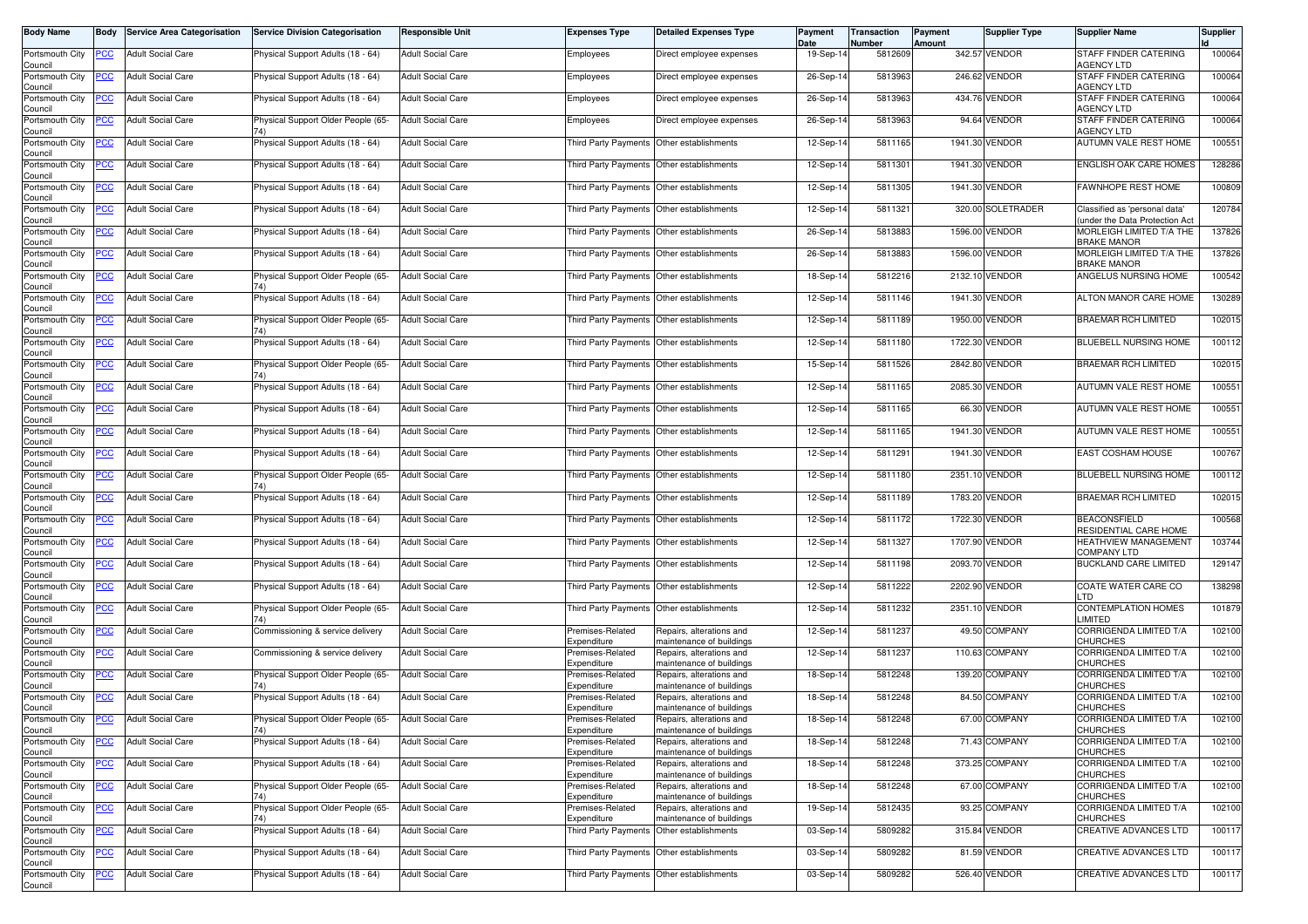| <b>Body Name</b>                                        | <b>Body</b>    | <b>Service Area Categorisation</b> | <b>Service Division Categorisation</b> | <b>Responsible Unit</b>  | <b>Expenses Type</b>                        | <b>Detailed Expenses Type</b> | Payment<br>Date | Transaction<br><b>Number</b> | Payment<br>Amount | <b>Supplier Type</b> | <b>Supplier Name</b>                                  | <b>Supplier</b> |
|---------------------------------------------------------|----------------|------------------------------------|----------------------------------------|--------------------------|---------------------------------------------|-------------------------------|-----------------|------------------------------|-------------------|----------------------|-------------------------------------------------------|-----------------|
| Portsmouth City<br>Council                              | <b>PCC</b>     | <b>Adult Social Care</b>           | Physical Support Adults (18 - 64)      | <b>Adult Social Care</b> | Third Party Payments Other establishments   |                               | 03-Sep-14       | 5809282                      |                   | 147.00 VENDOR        | <b>CREATIVE ADVANCES LTD</b>                          | 100117          |
| Portsmouth City<br>Council                              | <b>PCC</b>     | Adult Social Care                  | Physical Support Adults (18 - 64)      | <b>Adult Social Care</b> | Third Party Payments Other establishments   |                               | 12-Sep-1        | 5811272                      |                   | 1941.30 VENDOR       | CRESCENT CARE LTD                                     | 100664          |
| Portsmouth City                                         | <u>PCC</u>     | <b>Adult Social Care</b>           | Physical Support Adults (18 - 64)      | <b>Adult Social Care</b> | Third Party Payments Other establishments   |                               | 12-Sep-14       | 5811272                      |                   | 1823.70 VENDOR       | CRESCENT CARE LTD                                     | 100664          |
| Council<br>Portsmouth City<br>Council                   | <b>PCC</b>     | <b>Adult Social Care</b>           | Physical Support Adults (18 - 64)      | <b>Adult Social Care</b> | Third Party Payments                        | Other establishments          | 12-Sep-14       | 5811272                      |                   | 1941.30 VENDOR       | CRESCENT CARE LTD                                     | 100664          |
| Portsmouth City<br>Council                              | <u>PCC</u>     | <b>Adult Social Care</b>           | Physical Support Adults (18 - 64)      | <b>Adult Social Care</b> | Third Party Payments Other establishments   |                               | 12-Sep-14       | 5811272                      |                   | 1722.30 VENDOR       | CRESCENT CARE LTD                                     | 100664          |
| Portsmouth City<br>Council                              | <b>PCC</b>     | <b>Adult Social Care</b>           | Physical Support Adults (18 - 64)      | <b>Adult Social Care</b> | Third Party Payments   Other establishments |                               | 12-Sep-14       | 5811272                      |                   | 1941.30 VENDOR       | <b>CRESCENT CARE LTD</b>                              | 100664          |
| Portsmouth City<br>Council                              | <b>PCC</b>     | <b>Adult Social Care</b>           | Physical Support Adults (18 - 64)      | <b>Adult Social Care</b> | Third Party Payments                        | Other establishments          | 25-Sep-14       | 5813427                      |                   | 2847.24 VENDOR       | CRESCENT CARE LTD                                     | 100664          |
| Portsmouth City<br>Council                              | <b>PCC</b>     | <b>Adult Social Care</b>           | Physical Support Adults (18 - 64)      | <b>Adult Social Care</b> | Third Party Payments                        | Other establishments          | 12-Sep-14       | 5811272                      |                   | 1941.30 VENDOR       | CRESCENT CARE LTD                                     | 100664          |
| Portsmouth City<br>Council                              | PСC            | <b>Adult Social Care</b>           | Physical Support Adults (18 - 64)      | <b>Adult Social Care</b> | Third Party Payments                        | Other establishments          | 12-Sep-14       | 5811272                      |                   | 1783.50 VENDOR       | CRESCENT CARE LTD                                     | 100664          |
| Portsmouth City<br>Council                              | <b>PCC</b>     | Adult Social Care                  | Physical Support Adults (18 - 64)      | <b>Adult Social Care</b> | Third Party Payments Other establishments   |                               | 12-Sep-14       | 5811272                      |                   | 1941.30 VENDOR       | CRESCENT CARE LTD                                     | 100664          |
| Portsmouth City<br>Council                              | PСC            | <b>Adult Social Care</b>           | Physical Support Adults (18 - 64)      | <b>Adult Social Care</b> | Third Party Payments Other establishments   |                               | 12-Sep-14       | 5811272                      |                   | 1941.30 VENDOR       | CRESCENT CARE LTD                                     | 100664          |
| Portsmouth City<br>Council                              | <b>PCC</b>     | <b>Adult Social Care</b>           | Physical Support Adults (18 - 64)      | <b>Adult Social Care</b> | Third Party Payments Other establishments   |                               | 12-Sep-14       | 5811272                      |                   | 1941.30 VENDOR       | CRESCENT CARE LTD                                     | 100664          |
| Portsmouth City<br>Council                              | <u>PCC</u>     | <b>Adult Social Care</b>           | Physical Support Adults (18 - 64)      | <b>Adult Social Care</b> | Third Party Payments Other establishments   |                               | 12-Sep-14       | 5811272                      |                   | 1941.30 VENDOR       | CRESCENT CARE LTD                                     | 100664          |
| Portsmouth City<br>Council                              | <u>PCC</u>     | <b>Adult Social Care</b>           | Physical Support Adults (18 - 64)      | <b>Adult Social Care</b> | Third Party Payments Other establishments   |                               | 25-Sep-14       | 5813428                      |                   | 270.40 VENDOR        | <b>CRESCENT COMMUNITY</b><br><b>CARE SERVICES LTD</b> | 100118          |
| Portsmouth City<br>Council                              | <u>PCC</u>     | <b>Adult Social Care</b>           | Physical Support Adults (18 - 64)      | <b>Adult Social Care</b> | Third Party Payments Other establishments   |                               | 25-Sep-14       | 5813428                      |                   | 621.92 VENDOR        | <b>CRESCENT COMMUNITY</b><br>CARE SERVICES LTD        | 100118          |
| Portsmouth City<br>Council                              | <b>PCC</b>     | <b>Adult Social Care</b>           | Physical Support Adults (18 - 64)      | <b>Adult Social Care</b> | Third Party Payments Other establishments   |                               | 25-Sep-14       | 5813428                      |                   | 976.82 VENDOR        | <b>CRESCENT COMMUNITY</b><br>CARE SERVICES LTD        | 100118          |
| Portsmouth City<br>Council                              | <u>PCC</u>     | <b>Adult Social Care</b>           | Physical Support Adults (18 - 64)      | <b>Adult Social Care</b> | Third Party Payments                        | Other establishments          | 25-Sep-14       | 5813428                      |                   | 1324.96 VENDOR       | <b>CRESCENT COMMUNITY</b><br>CARE SERVICES LTD        | 100118          |
| Portsmouth City<br>Council                              | <u>PCC</u>     | <b>Adult Social Care</b>           | Social Support - Support for Carer     | <b>Adult Social Care</b> | Third Party Payments Other establishments   |                               | 25-Sep-14       | 5813428                      |                   | 193.28 VENDOR        | <b>CRESCENT COMMUNITY</b><br>CARE SERVICES LTD        | 100118          |
| Portsmouth City<br>Council                              | <u>PCC</u>     | <b>Adult Social Care</b>           | Social Support - Support for Carer     | <b>Adult Social Care</b> | Third Party Payments Other establishments   |                               | 25-Sep-1        | 5813428                      |                   | 96.64 VENDOR         | CRESCENT COMMUNITY<br>CARE SERVICES LTD               | 100118          |
| Portsmouth City<br>Council                              | <b>PCC</b>     | <b>Adult Social Care</b>           | Physical Support Adults (18 - 64)      | <b>Adult Social Care</b> | Third Party Payments Other establishments   |                               | 25-Sep-14       | 5813428                      |                   | 100.00 VENDOR        | CRESCENT COMMUNITY<br>CARE SERVICES LTD               | 100118          |
| Portsmouth City<br>Council                              | PCC.           | Adult Social Care                  | Physical Support Adults (18 - 64)      | <b>Adult Social Care</b> | Third Party Payments                        | Other establishments          | 25-Sep-14       | 5813428                      |                   | 365.04 VENDOR        | CRESCENT COMMUNITY<br>CARE SERVICES LTD               | 100118          |
| Portsmouth City<br>Council                              | <b>PCC</b>     | <b>Adult Social Care</b>           | Physical Support Adults (18 - 64)      | <b>Adult Social Care</b> | Third Party Payments Other establishments   |                               | 25-Sep-14       | 5813428                      |                   | 6.76 VENDOR          | <b>CRESCENT COMMUNITY</b><br>CARE SERVICES LTD        | 100118          |
| Portsmouth City<br>Council                              | PCC            | Adult Social Care                  | Physical Support Adults (18 - 64)      | <b>Adult Social Care</b> | Third Party Payments Other establishments   |                               | 25-Sep-14       | 5813428                      |                   | 307.58 VENDOR        | CRESCENT COMMUNITY<br><b>CARE SERVICES LTD</b>        | 100118          |
| Portsmouth City<br>Council                              |                | <b>Adult Social Care</b>           | Physical Support Adults (18 - 64)      | <b>Adult Social Care</b> | Third Party Payments Other establishments   |                               | 25-Sep-14       | 5813428                      |                   | 1049.08 VENDOR       | <b>CRESCENT COMMUNITY</b><br>CARE SERVICES LTD        | 100118          |
| Portsmouth City<br>Council                              | PCC.           | <b>Adult Social Care</b>           | Physical Support Adults (18 - 64)      | <b>Adult Social Care</b> | Third Party Payments   Other establishments |                               | 25-Sep-14       | 5813428                      |                   | 47.32 VENDOR         | CRESCENT COMMUNITY<br><b>CARE SERVICES LTD</b>        | 100118          |
| Portsmouth City<br>Council                              | <u>PCC</u>     | Adult Social Care                  | Physical Support Adults (18 - 64)      | <b>Adult Social Care</b> | Third Party Payments Other establishments   |                               | 25-Sep-14       | 5813428                      |                   | 54.08 VENDOR         | <b>CRESCENT COMMUNITY</b><br>CARE SERVICES LTD        | 100118          |
| Portsmouth City<br>Council                              | <b>PCC</b>     | <b>Adult Social Care</b>           | Physical Support Adults (18 - 64)      | <b>Adult Social Care</b> | Third Party Payments Other establishments   |                               | 25-Sep-14       | 5813428                      |                   | 189.28 VENDOR        | <b>CRESCENT COMMUNITY</b><br>CARE SERVICES LTD        | 100118          |
| Portsmouth City<br>Council                              | <b>PCC</b>     | <b>Adult Social Care</b>           | Physical Support Adults (18 - 64)      | <b>Adult Social Care</b> | Third Party Payments                        | Other establishments          | 25-Sep-14       | 5813428                      |                   | 74.36 VENDOR         | CRESCENT COMMUNITY<br>CARE SERVICES LTD               | 100118          |
| Portsmouth City<br>Council                              | <b>PCC</b>     | <b>Adult Social Care</b>           | Physical Support Adults (18 - 64)      | <b>Adult Social Care</b> | Third Party Payments Other establishments   |                               | 25-Sep-14       | 5813428                      |                   | 108.16 VENDOR        | <b>CRESCENT COMMUNITY</b><br>CARE SERVICES LTD        | 100118          |
| Portsmouth City<br>Council                              | <b>PCC</b>     | <b>Adult Social Care</b>           | Physical Support Adults (18 - 64)      | <b>Adult Social Care</b> | Third Party Payments Other establishments   |                               | 25-Sep-14       | 5813428                      |                   | 757.12 VENDOR        | CRESCENT COMMUNITY<br>CARE SERVICES LTD               | 100118          |
| Portsmouth City <b>PCC</b> Adult Social Care<br>Council |                |                                    | Physical Support Adults (18 - 64)      | <b>Adult Social Care</b> | Third Party Payments Other establishments   |                               | 25-Sep-14       | 5813428                      |                   | 189.28 VENDOR        | <b>CRESCENT COMMUNITY</b><br>CARE SERVICES LTD        | 100118          |
| Portsmouth City<br>Council                              | <u>PCC</u>     | <b>Adult Social Care</b>           | Physical Support Adults (18 - 64)      | <b>Adult Social Care</b> | Third Party Payments Other establishments   |                               | 25-Sep-14       | 5813428                      |                   | 378.56 VENDOR        | <b>CRESCENT COMMUNITY</b><br>CARE SERVICES LTD        | 100118          |
| Portsmouth City<br>Council                              | <b>PCC</b>     | <b>Adult Social Care</b>           | Physical Support Adults (18 - 64)      | <b>Adult Social Care</b> | Third Party Payments                        | Other establishments          | 25-Sep-14       | 5813428                      |                   | 473.20 VENDOR        | <b>CRESCENT COMMUNITY</b><br>CARE SERVICES LTD        | 100118          |
| Portsmouth City<br>Council                              | $\overline{C}$ | <b>Adult Social Care</b>           | Physical Support Adults (18 - 64)      | Adult Social Care        | Third Party Payments Other establishments   |                               | 25-Sep-14       | 5813428                      |                   | 473.20 VENDOR        | CRESCENT COMMUNITY<br><b>CARE SERVICES LTD</b>        | 100118          |
| Portsmouth City<br>Council                              | <b>PCC</b>     | <b>Adult Social Care</b>           | Physical Support Adults (18 - 64)      | <b>Adult Social Care</b> | Third Party Payments Other establishments   |                               | 25-Sep-14       | 5813428                      |                   | 240.66 VENDOR        | CRESCENT COMMUNITY<br>CARE SERVICES LTD               | 100118          |
| Portsmouth City<br>Council                              | <b>PCC</b>     | <b>Adult Social Care</b>           | Physical Support Adults (18 - 64)      | <b>Adult Social Care</b> | Third Party Payments Other establishments   |                               | 25-Sep-14       | 5813428                      |                   | 189.28 VENDOR        | CRESCENT COMMUNITY<br>CARE SERVICES LTD               | 100118          |
| Portsmouth City<br>Council                              | <b>PCC</b>     | <b>Adult Social Care</b>           | Physical Support Adults (18 - 64)      | <b>Adult Social Care</b> | Third Party Payments Other establishments   |                               | 25-Sep-14       | 5813428                      |                   | 241.60 VENDOR        | <b>CRESCENT COMMUNITY</b><br>CARE SERVICES LTD        | 100118          |
| Portsmouth City<br>Council                              | $\overline{C}$ | <b>Adult Social Care</b>           | Physical Support Adults (18 - 64)      | <b>Adult Social Care</b> | Third Party Payments Other establishments   |                               | 25-Sep-14       | 5813428                      |                   | 946.40 VENDOR        | <b>CRESCENT COMMUNITY</b><br><b>CARE SERVICES LTD</b> | 100118          |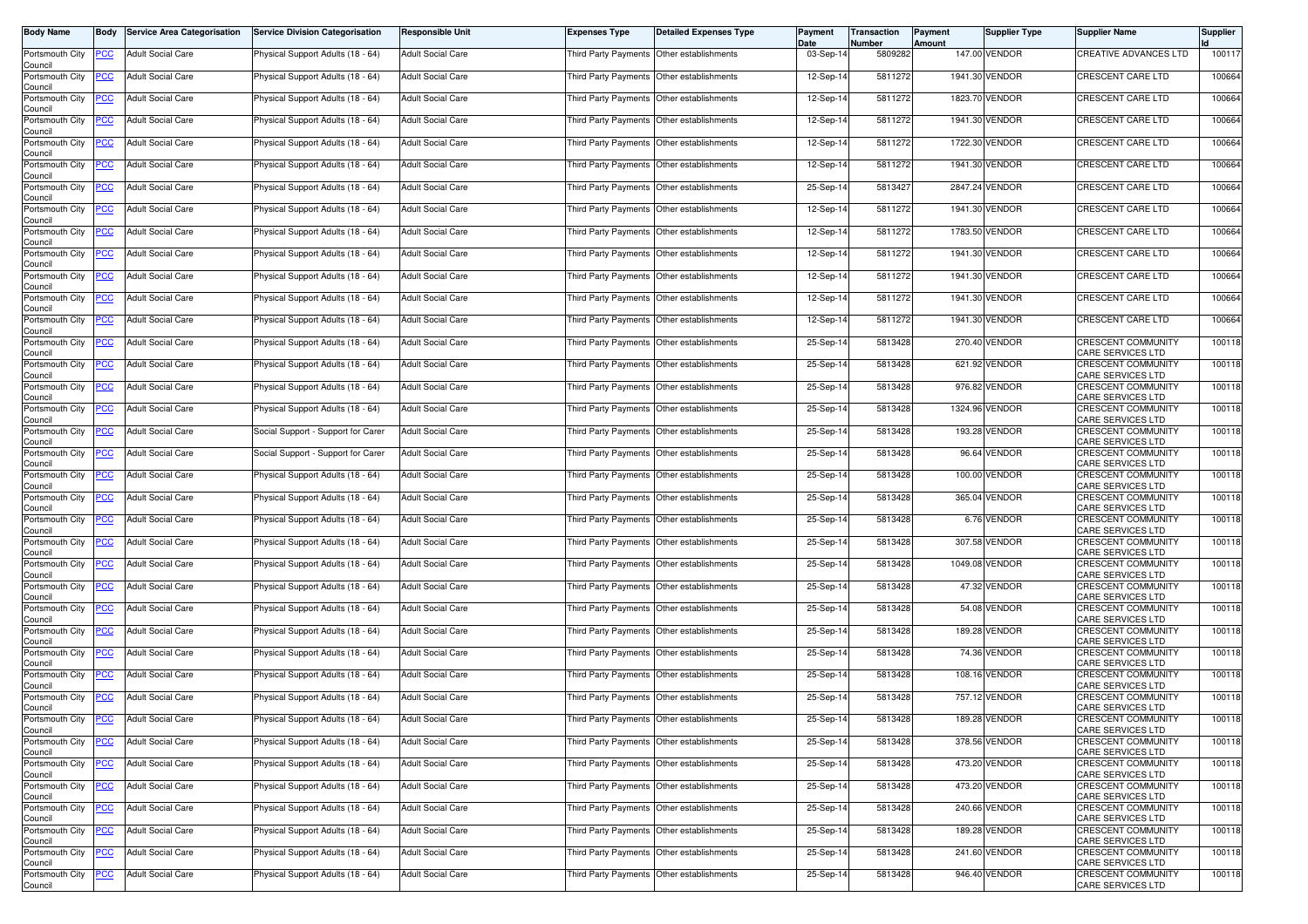| Body Name                  | Body           | <b>Service Area Categorisation</b> | <b>Service Division Categorisation</b> | <b>Responsible Unit</b>  | <b>Expenses Type</b>                        | <b>Detailed Expenses Type</b> | Payment<br>Date | Transaction<br>Number | Payment<br>Amount | Supplier Type  | <b>Supplier Name</b>                                  | Supplier |
|----------------------------|----------------|------------------------------------|----------------------------------------|--------------------------|---------------------------------------------|-------------------------------|-----------------|-----------------------|-------------------|----------------|-------------------------------------------------------|----------|
| Portsmouth City<br>Council | <u>PCC</u>     | <b>Adult Social Care</b>           | Physical Support Adults (18 - 64)      | <b>Adult Social Care</b> | Third Party Payments Other establishments   |                               | 25-Sep-14       | 5813428               |                   | 615.16 VENDOR  | <b>CRESCENT COMMUNITY</b><br>CARE SERVICES LTD        | 100118   |
| Portsmouth City<br>Council | <u>'CC</u>     | Adult Social Care                  | Physical Support Adults (18 - 64)      | <b>Adult Social Care</b> | Third Party Payments                        | Other establishments          | 25-Sep-14       | 5813428               |                   | 371.80 VENDOR  | CRESCENT COMMUNITY<br>CARE SERVICES LTD               | 100118   |
| Portsmouth City<br>Council | <u>'СС</u>     | <b>Adult Social Care</b>           | Social Support - Support for Carer     | <b>Adult Social Care</b> | Third Party Payments Other establishments   |                               | 25-Sep-14       | 5813428               |                   | 283.92 VENDOR  | <b>CRESCENT COMMUNITY</b><br>CARE SERVICES LTD        | 100118   |
| Portsmouth City<br>Council | <u>'CC</u>     | <b>Adult Social Care</b>           | Physical Support Adults (18 - 64)      | <b>Adult Social Care</b> | Third Party Payments                        | Other establishments          | 25-Sep-14       | 5813428               |                   | 189.28 VENDOR  | CRESCENT COMMUNITY<br><b>CARE SERVICES LTD</b>        | 100118   |
| Portsmouth City<br>Council | <u>PCC</u>     | <b>Adult Social Care</b>           | Physical Support Adults (18 - 64)      | <b>Adult Social Care</b> | Third Party Payments Other establishments   |                               | 25-Sep-14       | 5813428               |                   | 419.12 VENDOR  | CRESCENT COMMUNITY<br>CARE SERVICES LTD               | 100118   |
| Portsmouth City<br>Council | <u>'CC</u>     | <b>Adult Social Care</b>           | Physical Support Adults (18 - 64)      | <b>Adult Social Care</b> | Third Party Payments                        | Other establishments          | 25-Sep-14       | 5813428               |                   | 473.20 VENDOR  | CRESCENT COMMUNITY<br>CARE SERVICES LTD               | 100118   |
| Portsmouth City<br>Council | <u>'CC</u>     | <b>Adult Social Care</b>           | Physical Support Adults (18 - 64)      | <b>Adult Social Care</b> | Third Party Payments                        | Other establishments          | 25-Sep-14       | 5813428               |                   | 182.52 VENDOR  | CRESCENT COMMUNITY<br>CARE SERVICES LTD               | 100118   |
| Portsmouth City<br>Council | <u>'CC</u>     | <b>Adult Social Care</b>           | Social Support - Support for Carer     | <b>Adult Social Care</b> | Third Party Payments                        | Other establishments          | 25-Sep-14       | 5813428               |                   | 23.66 VENDOR   | CRESCENT COMMUNITY<br>CARE SERVICES LTD               | 100118   |
| Portsmouth City<br>Council | <u>PCC</u>     | <b>Adult Social Care</b>           | Physical Support Adults (18 - 64)      | <b>Adult Social Care</b> | Third Party Payments   Other establishments |                               | 25-Sep-14       | 5813428               |                   | 415.74 VENDOR  | <b>CRESCENT COMMUNITY</b><br>CARE SERVICES LTD        | 100118   |
| Portsmouth City<br>Council | <u>'CC</u>     | Adult Social Care                  | Physical Support Adults (18 - 64)      | <b>Adult Social Care</b> | Third Party Payments                        | Other establishments          | 25-Sep-14       | 5813428               |                   | 135.20 VENDOR  | CRESCENT COMMUNITY<br><b>CARE SERVICES LTD</b>        | 100118   |
| Portsmouth City<br>Council | <u>PCC</u>     | <b>Adult Social Care</b>           | Physical Support Adults (18 - 64)      | <b>Adult Social Care</b> | Third Party Payments                        | Other establishments          | 25-Sep-14       | 5813428               |                   | 40.56 VENDOR   | CRESCENT COMMUNITY<br><b>CARE SERVICES LTD</b>        | 100118   |
| Portsmouth City<br>Council | сC             | <b>Adult Social Care</b>           | Physical Support Adults (18 - 64)      | <b>Adult Social Care</b> | Third Party Payments                        | Other establishments          | 25-Sep-14       | 5813428               |                   | 527.28 VENDOR  | <b>CRESCENT COMMUNITY</b><br>CARE SERVICES LTD        | 100118   |
| Portsmouth City<br>Council | <u>'CC</u>     | <b>Adult Social Care</b>           | Physical Support Adults (18 - 64)      | <b>Adult Social Care</b> | Third Party Payments                        | Other establishments          | 25-Sep-14       | 5813428               |                   | 378.56 VENDOR  | <b>CRESCENT COMMUNITY</b><br>CARE SERVICES LTD        | 100118   |
| Portsmouth City<br>Council | <u>'CC</u>     | <b>Adult Social Care</b>           | Physical Support Adults (18 - 64)      | <b>Adult Social Care</b> | Third Party Payments   Other establishments |                               | 25-Sep-14       | 5813428               |                   | 662.48 VENDOR  | CRESCENT COMMUNITY<br>CARE SERVICES LTD               | 100118   |
| Portsmouth City<br>Council | <u>'CC</u>     | <b>Adult Social Care</b>           | Physical Support Adults (18 - 64)      | <b>Adult Social Care</b> | Third Party Payments                        | Other establishments          | 25-Sep-14       | 5813428               |                   | 567.84 VENDOR  | <b>CRESCENT COMMUNITY</b><br>CARE SERVICES LTD        | 100118   |
| Portsmouth City<br>Council | <u>CC</u>      | <b>Adult Social Care</b>           | Physical Support Adults (18 - 64)      | <b>Adult Social Care</b> | <b>Third Party Payments</b>                 | Other establishments          | 25-Sep-14       | 5813428               |                   | 611.78 VENDOR  | CRESCENT COMMUNITY<br>CARE SERVICES LTD               | 100118   |
| Portsmouth City<br>Council | <u>'CC</u>     | <b>Adult Social Care</b>           | Physical Support Adults (18 - 64)      | <b>Adult Social Care</b> | Third Party Payments                        | Other establishments          | 25-Sep-14       | 5813428               | 1608.88           | <b>VENDOR</b>  | <b>CRESCENT COMMUNITY</b><br>CARE SERVICES LTD        | 100118   |
| Portsmouth City<br>Council | <u>CC</u>      | <b>Adult Social Care</b>           | Physical Support Adults (18 - 64)      | <b>Adult Social Care</b> | Third Party Payments Other establishments   |                               | $25-Sep-14$     | 5813428               |                   | 490.10 VENDOR  | CRESCENT COMMUNITY<br>CARE SERVICES LTD               | 100118   |
| Portsmouth City<br>Council | <u>'CC</u>     | <b>Adult Social Care</b>           | Physical Support Adults (18 - 64)      | <b>Adult Social Care</b> | Third Party Payments                        | Other establishments          | 25-Sep-14       | 5813428               |                   | 378.56 VENDOR  | <b>CRESCENT COMMUNITY</b><br><b>CARE SERVICES LTD</b> | 100118   |
| Portsmouth City<br>Council | <u>'CC</u>     | <b>Adult Social Care</b>           | Physical Support Adults (18 - 64)      | <b>Adult Social Care</b> | Third Party Payments                        | Other establishments          | 25-Sep-14       | 5813428               |                   | 510.38 VENDOR  | <b>CRESCENT COMMUNITY</b><br>CARE SERVICES LTD        | 100118   |
| Portsmouth City<br>Council | <u>'CC</u>     | <b>Adult Social Care</b>           | Physical Support Adults (18 - 64)      | <b>Adult Social Care</b> | Third Party Payments                        | Other establishments          | 25-Sep-14       | 5813428               |                   | 23.66 VENDOR   | <b>CRESCENT COMMUNITY</b><br>CARE SERVICES LTD        | 100118   |
| Portsmouth City<br>Council | <u>'СС</u>     | <b>Adult Social Care</b>           | Physical Support Adults (18 - 64)      | <b>Adult Social Care</b> | Third Party Payments   Other establishments |                               | 25-Sep-14       | 5813428               |                   | 189.28 VENDOR  | <b>CRESCENT COMMUNITY</b><br>CARE SERVICES LTD        | 100118   |
| Portsmouth City<br>Council | <u>CC</u>      | <b>Adult Social Care</b>           | Physical Support Adults (18 - 64)      | <b>Adult Social Care</b> | Third Party Payments                        | Other establishments          | 25-Sep-14       | 5813428               |                   | 250.12 VENDOR  | CRESCENT COMMUNITY<br>CARE SERVICES LTD               | 100118   |
| Portsmouth City<br>Council | <u>'СС</u>     | <b>Adult Social Care</b>           | Physical Support Adults (18 - 64)      | <b>Adult Social Care</b> | Third Party Payments Other establishments   |                               | 25-Sep-14       | 5813428               |                   | 94.64 VENDOR   | <b>CRESCENT COMMUNITY</b><br>CARE SERVICES LTD        | 100118   |
| Portsmouth City<br>Council | <u>'СС</u>     | <b>Adult Social Care</b>           | Physical Support Adults (18 - 64)      | <b>Adult Social Care</b> | Third Party Payments Other establishments   |                               | 25-Sep-14       | 5813428               | 1514.24           | <b>VENDOR</b>  | <b>CRESCENT COMMUNITY</b><br>CARE SERVICES LTD        | 100118   |
| Portsmouth City<br>Council | <u>PCC</u>     | <b>Adult Social Care</b>           | Social Support - Support for Carer     | <b>Adult Social Care</b> | Third Party Payments Other establishments   |                               | 25-Sep-14       | 5813428               |                   | 289.92 VENDOR  | CRESCENT COMMUNITY<br>CARE SERVICES LTD               | 100118   |
| Portsmouth City<br>Council | <u>'CC</u>     | <b>Adult Social Care</b>           | Physical Support Adults (18 - 64)      | <b>Adult Social Care</b> | Third Party Payments                        | Other establishments          | 25-Sep-14       | 5813428               |                   | 216.32 VENDOR  | <b>CRESCENT COMMUNITY</b><br>CARE SERVICES LTD        | 100118   |
| Portsmouth City<br>Council | <u>'CC</u>     | <b>Adult Social Care</b>           | Physical Support Adults (18 - 64)      | <b>Adult Social Care</b> | Third Party Payments                        | Other establishments          | 25-Sep-14       | 5813428               |                   | 189.28 VENDOR  | <b>CRESCENT COMMUNITY</b><br>CARE SERVICES LTD        | 100118   |
| Portsmouth City<br>Council | <u>CC</u>      | <b>Adult Social Care</b>           | Social Support - Support for Carer     | <b>Adult Social Care</b> | Third Party Payments                        | Other establishments          | 25-Sep-14       | 5813428               |                   | 193.28 VENDOR  | CRESCENT COMMUNITY<br>CARE SERVICES LTD               | 100118   |
| Portsmouth City<br>Council | <b>PCC</b>     | <b>Adult Social Care</b>           | Physical Support Adults (18 - 64)      | <b>Adult Social Care</b> | Third Party Payments Other establishments   |                               | 25-Sep-14       | 5813428               |                   | 1693.38 VENDOR | <b>CRESCENT COMMUNITY</b><br>CARE SERVICES LTD        | 100118   |
| Portsmouth City<br>Council | <b>CC</b>      | <b>Adult Social Care</b>           | Physical Support Adults (18 - 64)      | Adult Social Care        | Third Party Payments Other establishments   |                               | 25-Sep-14       | 5813428               |                   | 567.84 VENDOR  | <b>CRESCENT COMMUNITY</b><br><b>CARE SERVICES LTD</b> | 100118   |
| Portsmouth City<br>Council | <u>PCC</u>     | <b>Adult Social Care</b>           | Physical Support Adults (18 - 64)      | <b>Adult Social Care</b> | Third Party Payments Other establishments   |                               | 25-Sep-14       | 5813428               |                   | 189.28 VENDOR  | <b>CRESCENT COMMUNITY</b><br>CARE SERVICES LTD        | 100118   |
| Portsmouth City<br>Council | $\overline{C}$ | <b>Adult Social Care</b>           | Physical Support Adults (18 - 64)      | Adult Social Care        | Third Party Payments Other establishments   |                               | 25-Sep-14       | 5813428               |                   | 189.28 VENDOR  | <b>CRESCENT COMMUNITY</b><br>CARE SERVICES LTD        | 100118   |
| Portsmouth City<br>Council | <u>PCC</u>     | <b>Adult Social Care</b>           | Physical Support Adults (18 - 64)      | <b>Adult Social Care</b> | Third Party Payments Other establishments   |                               | 25-Sep-14       | 5813428               |                   | 67.60 VENDOR   | <b>CRESCENT COMMUNITY</b><br><b>CARE SERVICES LTD</b> | 100118   |
| Portsmouth City<br>Council | <u>PCC</u>     | <b>Adult Social Care</b>           | Physical Support Adults (18 - 64)      | <b>Adult Social Care</b> | Third Party Payments Other establishments   |                               | 25-Sep-14       | 5813428               |                   | 54.08 VENDOR   | CRESCENT COMMUNITY<br>CARE SERVICES LTD               | 100118   |
| Portsmouth City<br>Council | <u>'CC</u>     | <b>Adult Social Care</b>           | Physical Support Adults (18 - 64)      | Adult Social Care        | <b>Third Party Payments</b>                 | Other establishments          | 25-Sep-14       | 5813428               |                   | 64.22 VENDOR   | CRESCENT COMMUNITY<br><b>CARE SERVICES LTD</b>        | 100118   |
| Portsmouth City<br>Council | <u>PCC</u>     | <b>Adult Social Care</b>           | Physical Support Adults (18 - 64)      | Adult Social Care        | Third Party Payments                        | Other establishments          | 25-Sep-14       | 5813428               |                   | 47.32 VENDOR   | <b>CRESCENT COMMUNITY</b><br>CARE SERVICES LTD        | 100118   |
| Portsmouth City<br>Council | <u>'CC</u>     | <b>Adult Social Care</b>           | Physical Support Adults (18 - 64)      | <b>Adult Social Care</b> | Third Party Payments Other establishments   |                               | 25-Sep-14       | 5813428               |                   | 256.88 VENDOR  | <b>CRESCENT COMMUNITY</b><br><b>CARE SERVICES LTD</b> | 100118   |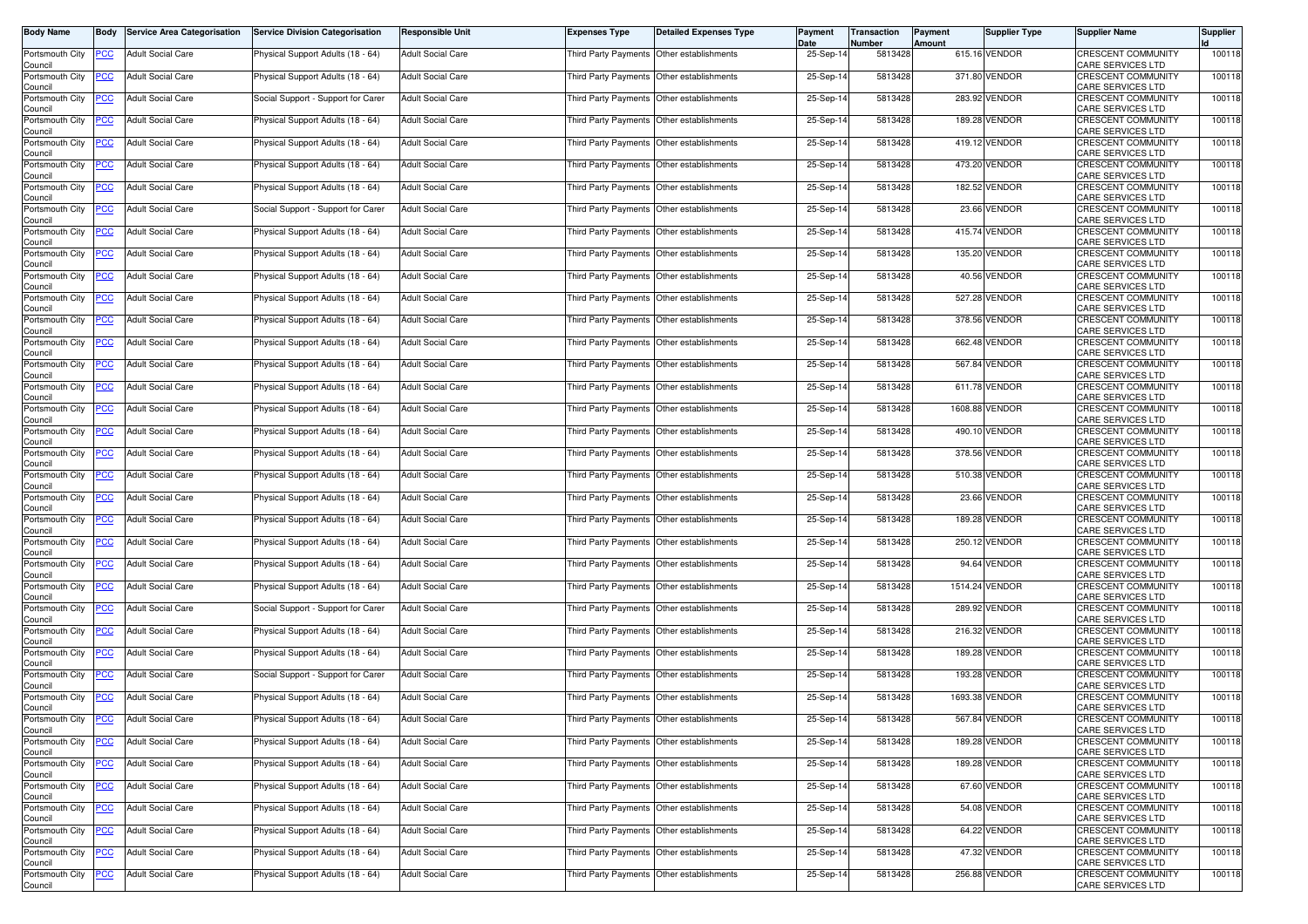| Body Name                  | Body        | <b>Service Area Categorisation</b> | <b>Service Division Categorisation</b>       | <b>Responsible Unit</b>  | <b>Expenses Type</b>                        | <b>Detailed Expenses Type</b> | Payment<br>Date | Transaction<br>Number | Payment<br>Amount | Supplier Type  | <b>Supplier Name</b>                                  | Supplier |
|----------------------------|-------------|------------------------------------|----------------------------------------------|--------------------------|---------------------------------------------|-------------------------------|-----------------|-----------------------|-------------------|----------------|-------------------------------------------------------|----------|
| Portsmouth City<br>Council | <u>PCC </u> | <b>Adult Social Care</b>           | Physical Support Adults (18 - 64)            | <b>Adult Social Care</b> | Third Party Payments Other establishments   |                               | 25-Sep-14       | 5813428               |                   | 108.16 VENDOR  | <b>CRESCENT COMMUNITY</b><br>CARE SERVICES LTD        | 100118   |
| Portsmouth City<br>Council | <u>'CC</u>  | Adult Social Care                  | Physical Support Adults (18 - 64)            | <b>Adult Social Care</b> | Third Party Payments                        | Other establishments          | 25-Sep-14       | 5813428               |                   | 493.48 VENDOR  | CRESCENT COMMUNITY<br>CARE SERVICES LTD               | 100118   |
| Portsmouth City<br>Council | <u>'СС</u>  | <b>Adult Social Care</b>           | Physical Support Adults (18 - 64)            | <b>Adult Social Care</b> | Third Party Payments Other establishments   |                               | 25-Sep-14       | 5813428               |                   | 236.60 VENDOR  | <b>CRESCENT COMMUNITY</b><br>CARE SERVICES LTD        | 100118   |
| Portsmouth City<br>Council | <u>'CC</u>  | <b>Adult Social Care</b>           | Social Support - Support for Carer           | <b>Adult Social Care</b> | Third Party Payments                        | Other establishments          | 25-Sep-14       | 5813428               |                   | 129.56 VENDOR  | <b>CRESCENT COMMUNITY</b><br><b>CARE SERVICES LTD</b> | 100118   |
| Portsmouth City<br>Council | <b>CC</b>   | <b>Adult Social Care</b>           | Physical Support Adults (18 - 64)            | <b>Adult Social Care</b> | Third Party Payments Other establishments   |                               | 25-Sep-14       | 5813428               |                   | 189.28 VENDOR  | CRESCENT COMMUNITY<br>CARE SERVICES LTD               | 100118   |
| Portsmouth City<br>Council | <u>'CC</u>  | <b>Adult Social Care</b>           | Physical Support Adults (18 - 64)            | <b>Adult Social Care</b> | Third Party Payments                        | Other establishments          | 25-Sep-14       | 5813428               |                   | 757.12 VENDOR  | CRESCENT COMMUNITY<br>CARE SERVICES LTD               | 100118   |
| Portsmouth City<br>Council | <u>'CC</u>  | <b>Adult Social Care</b>           | Physical Support Adults (18 - 64)            | <b>Adult Social Care</b> | Third Party Payments                        | Other establishments          | 25-Sep-14       | 5813428               |                   | 283.92 VENDOR  | <b>CRESCENT COMMUNITY</b><br>CARE SERVICES LTD        | 100118   |
| Portsmouth City<br>Council | <u>'CC</u>  | <b>Adult Social Care</b>           | Physical Support Adults (18 - 64)            | <b>Adult Social Care</b> | Third Party Payments                        | Other establishments          | 25-Sep-14       | 5813428               |                   | 182.52 VENDOR  | CRESCENT COMMUNITY<br><b>CARE SERVICES LTD</b>        | 100118   |
| Portsmouth City<br>Council | <u>PCC</u>  | <b>Adult Social Care</b>           | Physical Support Adults (18 - 64)            | <b>Adult Social Care</b> | Third Party Payments   Other establishments |                               | 25-Sep-14       | 5813428               |                   | 243.36 VENDOR  | <b>CRESCENT COMMUNITY</b><br>CARE SERVICES LTD        | 100118   |
| Portsmouth City<br>Council | <u>'CC</u>  | Adult Social Care                  | Physical Support Adults (18 - 64)            | <b>Adult Social Care</b> | Third Party Payments                        | Other establishments          | 25-Sep-14       | 5813428               |                   | 283.92 VENDOR  | CRESCENT COMMUNITY<br><b>CARE SERVICES LTD</b>        | 100118   |
| Portsmouth City<br>Council | <u>PCC</u>  | <b>Adult Social Care</b>           | Physical Support Adults (18 - 64)            | <b>Adult Social Care</b> | Third Party Payments                        | Other establishments          | 25-Sep-14       | 5813428               |                   | 283.92 VENDOR  | CRESCENT COMMUNITY<br>CARE SERVICES LTD               | 100118   |
| Portsmouth City<br>Council | сC          | <b>Adult Social Care</b>           | Physical Support Adults (18 - 64)            | <b>Adult Social Care</b> | Third Party Payments                        | Other establishments          | 25-Sep-14       | 5813428               |                   | 84.50 VENDOR   | <b>CRESCENT COMMUNITY</b><br>CARE SERVICES LTD        | 100118   |
| Portsmouth City<br>Council | <u>'CC</u>  | <b>Adult Social Care</b>           | Physical Support Adults (18 - 64)            | <b>Adult Social Care</b> | Third Party Payments                        | Other establishments          | 25-Sep-14       | 5813428               |                   | 283.92 VENDOR  | <b>CRESCENT COMMUNITY</b><br>CARE SERVICES LTD        | 100118   |
| Portsmouth City<br>Council | <u>'CC</u>  | <b>Adult Social Care</b>           | Physical Support Adults (18 - 64)            | <b>Adult Social Care</b> | Third Party Payments   Other establishments |                               | 25-Sep-14       | 5813428               |                   | 1412.84 VENDOR | CRESCENT COMMUNITY<br><b>CARE SERVICES LTD</b>        | 100118   |
| Portsmouth City<br>Council | <u>CC</u>   | <b>Adult Social Care</b>           | Physical Support Adults (18 - 64)            | <b>Adult Social Care</b> | Third Party Payments                        | Other establishments          | 25-Sep-14       | 5813428               |                   | 91.26 VENDOR   | <b>CRESCENT COMMUNITY</b><br>CARE SERVICES LTD        | 100118   |
| Portsmouth City<br>Council | <u>PCC</u>  | <b>Adult Social Care</b>           | Physical Support Adults (18 - 64)            | <b>Adult Social Care</b> | <b>Third Party Payments</b>                 | Other establishments          | 25-Sep-14       | 5813428               |                   | 378.56 VENDOR  | CRESCENT COMMUNITY<br>CARE SERVICES LTD               | 100118   |
| Portsmouth City<br>Council | <u>'CC</u>  | <b>Adult Social Care</b>           | Physical Support Adults (18 - 64)            | <b>Adult Social Care</b> | Third Party Payments                        | Other establishments          | 25-Sep-14       | 5813428               |                   | 283.92 VENDOR  | <b>CRESCENT COMMUNITY</b><br>CARE SERVICES LTD        | 100118   |
| Portsmouth City<br>Council | <u>PCC</u>  | <b>Adult Social Care</b>           | Physical Support Adults (18 - 64)            | <b>Adult Social Care</b> | Third Party Payments Other establishments   |                               | 12-Sep-14       | 5811274               |                   | 1848.90 VENDOR | <b>CRESSAGE HOUSE</b>                                 | 100684   |
| Portsmouth City<br>Council | <u>'CC</u>  | <b>Adult Social Care</b>           | Physical Support Older People (65-           | Adult Social Care        | Third Party Payments                        | Other establishments          | 12-Sep-14       | 5811275               |                   | 1960.50 VENDOR | <b>CROSSBIND LTD T/A</b><br><b>COSHAM COURT</b>       | 101888   |
| Portsmouth City<br>Council | <u>'CC</u>  | <b>Adult Social Care</b>           | Physical Support Older People (65-           | <b>Adult Social Care</b> | Third Party Payments                        | Other establishments          | 12-Sep-14       | 5811275               |                   | 2132.10 VENDOR | <b>CROSSBIND LTD T/A</b><br><b>COSHAM COURT</b>       | 101888   |
| Portsmouth City<br>Council | <u>'CC</u>  | <b>Adult Social Care</b>           | Physical Support Older People (65-<br>74)    | <b>Adult Social Care</b> | Third Party Payments                        | Other establishments          | 24-Sep-14       | 5812883               |                   | 1392.95 VENDOR | CROSSBIND LTD T/A<br><b>COSHAM COURT</b>              | 101888   |
| Portsmouth City<br>Council | <u>'CC</u>  | <b>Adult Social Care</b>           | Physical Support Older People (65-           | <b>Adult Social Care</b> | Third Party Payments Other establishments   |                               | 24-Sep-14       | 5812883               |                   | 3214.50 VENDOR | <b>CROSSBIND LTD T/A</b><br><b>COSHAM COURT</b>       | 101888   |
| Portsmouth City<br>Council | <u>CC</u>   | <b>Adult Social Care</b>           | Physical Support Older People (65-<br>74)    | <b>Adult Social Care</b> | Third Party Payments                        | Other establishments          | 12-Sep-14       | 5811275               |                   | 2464.50 VENDOR | CROSSBIND LTD T/A<br>COSHAM COURT                     | 101888   |
| Portsmouth City<br>Council | <u>'СС</u>  | <b>Adult Social Care</b>           | Physical Support Older People (65-<br>74)    | <b>Adult Social Care</b> | Third Party Payments Other establishments   |                               | 12-Sep-14       | 5811275               |                   | 2132.10 VENDOR | <b>CROSSBIND LTD T/A</b><br><b>COSHAM COURT</b>       | 101888   |
| Portsmouth City<br>Council | <u>'СС</u>  | <b>Adult Social Care</b>           | Physical Support Older People (65-<br>74)    | <b>Adult Social Care</b> | Third Party Payments Other establishments   |                               | 12-Sep-14       | 5811275               |                   | 1975.20 VENDOR | <b>CROSSBIND LTD T/A</b><br><b>COSHAM COURT</b>       | 101888   |
| Portsmouth City<br>Council | <u>PCC</u>  | <b>Adult Social Care</b>           | Physical Support Older People (65-           | <b>Adult Social Care</b> | Third Party Payments Other establishments   |                               | 12-Sep-14       | 5811275               |                   | 2132.10 VENDOR | CROSSBIND LTD T/A<br><b>COSHAM COURT</b>              | 101888   |
| Portsmouth City<br>Council | <u>'CC</u>  | <b>Adult Social Care</b>           | Physical Support Older People (65-<br>74)    | <b>Adult Social Care</b> | Third Party Payments                        | Other establishments          | 12-Sep-14       | 5811275               |                   | 1985.10 VENDOR | CROSSBIND LTD T/A<br><b>COSHAM COURT</b>              | 101888   |
| Portsmouth City<br>Council | <u>'CC</u>  | <b>Adult Social Care</b>           | Physical Support Older People (65-           | <b>Adult Social Care</b> | Third Party Payments                        | Other establishments          | 12-Sep-14       | 5811275               |                   | 2132.10 VENDOR | <b>CROSSBIND LTD T/A</b><br><b>COSHAM COURT</b>       | 101888   |
| Portsmouth City<br>Council | <u>PCC</u>  | <b>Adult Social Care</b>           | Physical Support Older People (65-           | <b>Adult Social Care</b> | Third Party Payments                        | Other establishments          | 12-Sep-14       | 5811275               |                   | 2351.10 VENDOR | <b>CROSSBIND LTD T/A</b><br><b>COSHAM COURT</b>       | 101888   |
| Portsmouth City<br>Council | <u>PCC</u>  | <b>Adult Social Care</b>           | Physical Support Older People (65-<br>74)    | <b>Adult Social Care</b> | Third Party Payments Other establishments   |                               | 12-Sep-14       | 5811275               |                   | 2132.10 VENDOR | CROSSBIND LTD T/A<br><b>COSHAM COURT</b>              | 101888   |
| Portsmouth City<br>Council | <b>PCC</b>  | <b>Adult Social Care</b>           | Physical Support Older People (65-<br>74)    | <b>Adult Social Care</b> | Third Party Payments Other establishments   |                               | 12-Sep-14       | 5811275               |                   | 1843.20 VENDOR | CROSSBIND LTD T/A<br><b>COSHAM COURT</b>              | 101888   |
| Portsmouth City<br>Council | <u>PCC</u>  | <b>Adult Social Care</b>           | Physical Support Older People (65-<br>74)    | Adult Social Care        | Third Party Payments Other establishments   |                               | 12-Sep-14       | 5811275               |                   | 1974.90 VENDOR | CROSSBIND LTD T/A<br>COSHAM COURT                     | 101888   |
| Portsmouth City<br>Council | <u>CC</u>   | <b>Adult Social Care</b>           | Physical Support Older People (65-<br>74)    | Adult Social Care        | Third Party Payments Other establishments   |                               | 12-Sep-14       | 5811275               |                   | 2239.20 VENDOR | CROSSBIND LTD T/A<br>COSHAM COURT                     | 101888   |
| Portsmouth City<br>Council | <u>PCC</u>  | <b>Adult Social Care</b>           | Physical Support Older People (65-<br>74)    | <b>Adult Social Care</b> | Third Party Payments Other establishments   |                               | 24-Sep-14       | 5812883               |                   | 639.63 VENDOR  | CROSSBIND LTD T/A<br><b>COSHAM COURT</b>              | 101888   |
| Portsmouth City<br>Council | <u>PCC</u>  | <b>Adult Social Care</b>           | Social Support - Substance misuse<br>support | <b>Adult Social Care</b> | Third Party Payments Other establishments   |                               | 04-Sep-14       | 5809746               |                   | 530.20 VENDOR  | DANIELS HEALTHCARE LTD                                | 121356   |
| Portsmouth City<br>Council | <u>'CC</u>  | Adult Social Care                  | Commissioning & service delivery             | Adult Social Care        | Employees                                   | Indirect employee expenses    | 05-Sep-14       | 5809919               |                   | 350.00 VENDOR  | <b>DEMENTIA TRAINING</b><br>COMPANY                   | 139196   |
| Portsmouth City<br>Council | <u>PCC</u>  | <b>Adult Social Care</b>           | Commissioning & service delivery             | Adult Social Care        | Employees                                   | Indirect employee expenses    | 05-Sep-14       | 5809919               |                   | 350.00 VENDOR  | <b>DEMENTIA TRAINING</b><br><b>COMPANY</b>            | 139196   |
| Portsmouth City<br>Council | <u>CC</u>   | <b>Adult Social Care</b>           | Commissioning & service delivery             | Adult Social Care        | Employees                                   | Indirect employee expenses    | 05-Sep-14       | 5809919               |                   | 700.00 VENDOR  | <b>DEMENTIA TRAINING</b><br><b>COMPANY</b>            | 139196   |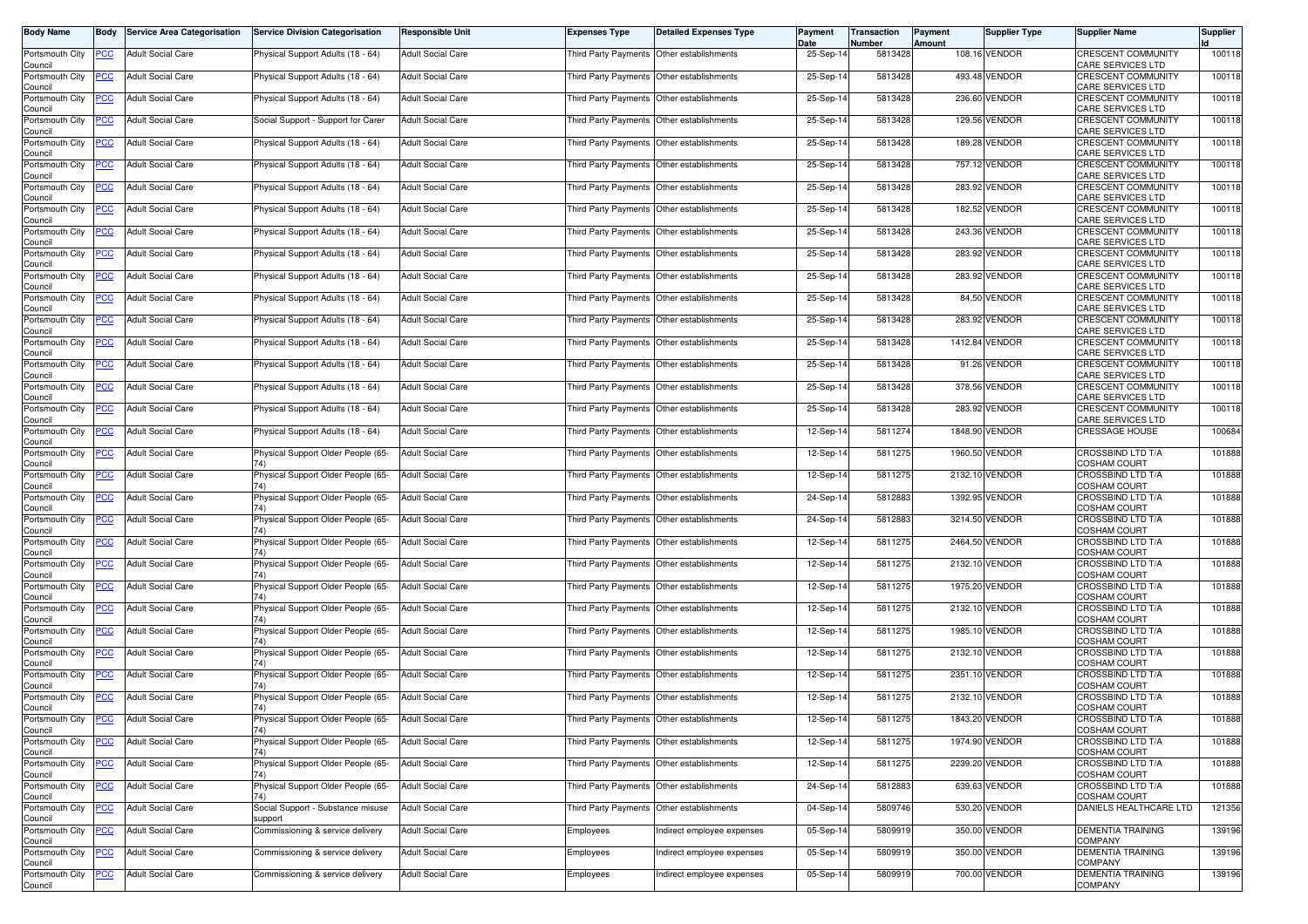| <b>Body Name</b>               | Body        | <b>Service Area Categorisation</b> | <b>Service Division Categorisation</b>                      | <b>Responsible Unit</b>  | <b>Expenses Type</b>                      | <b>Detailed Expenses Type</b>                                             | Payment<br>Date | Transaction<br>Number | Payment<br><b>Amount</b> | <b>Supplier Type</b>                  | <b>Supplier Name</b>                        | <b>Supplier</b> |
|--------------------------------|-------------|------------------------------------|-------------------------------------------------------------|--------------------------|-------------------------------------------|---------------------------------------------------------------------------|-----------------|-----------------------|--------------------------|---------------------------------------|---------------------------------------------|-----------------|
| Portsmouth City<br>Council     | <b>PCC</b>  | <b>Adult Social Care</b>           | Commissioning & service delivery                            | <b>Adult Social Care</b> | Employees                                 | Indirect employee expenses                                                | 05-Sep-14       | 5809919               |                          | 350.00 VENDOR                         | <b>DEMENTIA TRAINING</b><br><b>COMPANY</b>  | 139196          |
| Portsmouth City<br>Council     | <b>PCC</b>  | <b>Adult Social Care</b>           | Commissioning & service delivery                            | Adult Social Care        | Employees                                 | Indirect employee expenses                                                | 05-Sep-14       | 5809919               |                          | 700.00 VENDOR                         | <b>DEMENTIA TRAINING</b><br><b>COMPANY</b>  | 139196          |
| Portsmouth City<br>Council     | <b>PCC</b>  | <b>Adult Social Care</b>           | Commissioning & service delivery                            | <b>Adult Social Care</b> | Employees                                 | Indirect employee expenses                                                | 05-Sep-14       | 5809919               |                          | 700.00 VENDOR                         | <b>DEMENTIA TRAINING</b><br>COMPANY         | 139196          |
| Portsmouth City<br>Council     | <u>PCC</u>  | <b>Adult Social Care</b>           | Commissioning & service delivery                            | <b>Adult Social Care</b> | Employees                                 | Indirect employee expenses                                                | 05-Sep-14       | 5809919               |                          | 350.00 VENDOR                         | <b>DEMENTIA TRAINING</b><br><b>COMPANY</b>  | 139196          |
| Portsmouth City<br>Council     | <b>PCC</b>  | <b>Adult Social Care</b>           | Physical Support Adults (18 - 64)                           | <b>Adult Social Care</b> | Third Party Payments Other establishments |                                                                           | 30-Sep-14       | 5814139               |                          | 3947.31 VENDOR                        | DOWNHAM LODGE                               | 102138          |
| Portsmouth City<br>Council     | <b>PCC</b>  | <b>Adult Social Care</b>           | Physical Support Adults (18 - 64)                           | <b>Adult Social Care</b> | Third Party Payments Other establishments |                                                                           | 30-Sep-14       | 5814139               |                          | 3947.31 VENDOR                        | DOWNHAM LODGE                               | 102138          |
| Portsmouth City<br>Council     | <u>PCC</u>  | <b>Adult Social Care</b>           | Physical Support Adults (18 - 64)                           | <b>Adult Social Care</b> |                                           | Third Party Payments Other establishments                                 | 30-Sep-14       | 5814139               |                          | 3947.31 VENDOR                        | DOWNHAM LODGE                               | 102138          |
| Portsmouth City<br>Council     | <u>PCC</u>  | <b>Adult Social Care</b>           | Physical Support Adults (18 - 64)                           | <b>Adult Social Care</b> | Third Party Payments Other establishments |                                                                           | 30-Sep-14       | 5814139               |                          | 3947.31 VENDOR                        | <b>DOWNHAM LODGE</b>                        | 102138          |
| Portsmouth City<br>Council     | <b>PCC</b>  | <b>Adult Social Care</b>           | Physical Support Adults (18 - 64)                           | <b>Adult Social Care</b> | Third Party Payments Other establishments |                                                                           | 30-Sep-14       | 5814139               |                          | 3502.01 VENDOR                        | DOWNHAM LODGE                               | 102138          |
| Portsmouth City<br>Council     | <u>PCC</u>  | <b>Adult Social Care</b>           | Physical Support Adults (18 - 64)                           | Adult Social Care        | Premises-Related<br>Expenditure           | Rents                                                                     | 11-Sep-14       | 5811004               |                          | 5750.00 VENDOR                        | <b>ENABLE ABILITY</b>                       | 104288          |
| Portsmouth City<br>Council     | <b>PCC</b>  | <b>Adult Social Care</b>           | Social Support - Substance misuse<br>support                | <b>Adult Social Care</b> | Third Party Payments Other establishments |                                                                           | 04-Sep-14       | 5809756               |                          | 1622.40 VENDOR                        | <b>EXCHANGE SUPPLIES</b><br><b>IMITED</b>   | 120396          |
| Portsmouth City<br>Council     | <b>PCC</b>  | <b>Adult Social Care</b>           | Social Support - Substance misuse<br>support                | <b>Adult Social Care</b> |                                           | Third Party Payments Other establishments                                 | 12-Sep-14       | 5811304               |                          | 1437.00 VENDOR                        | <b>EXCHANGE SUPPLIES</b><br><b>IMITED</b>   | 120396          |
| Portsmouth City<br>Council     | <u>PCC</u>  | <b>Adult Social Care</b>           | Physical Support Older People (65-<br>74)                   | <b>Adult Social Care</b> |                                           | Third Party Payments Other establishments                                 | 12-Sep-14       | 5811306               |                          | 2132.10 VENDOR                        | FIELDGATE NURSING HOME                      | 101789          |
| Portsmouth City<br>Council     | <b>PCC</b>  | <b>Adult Social Care</b>           | Physical Support Older People (65-<br>74)                   | <b>Adult Social Care</b> | Third Party Payments Other establishments |                                                                           | 12-Sep-14       | 5811306               |                          | 2351.10 VENDOR                        | FIELDGATE NURSING HOME                      | 101789          |
| Portsmouth City<br>Council     | <u>PCC</u>  | <b>Adult Social Care</b>           | Physical Support Adults (18 - 64)                           | <b>Adult Social Care</b> |                                           | Third Party Payments Other establishments                                 | 12-Sep-14       | 5811306               |                          | 2764.50 VENDOR                        | FIELDGATE NURSING HOME                      | 101789          |
| Portsmouth City<br>Council     | <b>PCC</b>  | <b>Adult Social Care</b>           | Physical Support Older People (65-                          | Adult Social Care        | Third Party Payments Other establishments |                                                                           | 12-Sep-14       | 5811306               |                          | 2132.10 VENDOR                        | FIELDGATE NURSING HOME                      | 101789          |
| Portsmouth City<br>Council     | <u>PCC</u>  | <b>Adult Social Care</b>           | Commissioning & service delivery                            | Adult Social Care        | Premises-Related<br>Expenditure           | Repairs, alterations and<br>maintenance of buildings                      | 19-Sep-14       | 5812487               |                          | 727.50 VENDOR                         | GRISTWOOD & TOMS (TREE<br>CONTRACTORS) LTD) | 100831          |
| Portsmouth City<br>Council     | <b>PCC</b>  | <b>Adult Social Care</b>           | Commissioning & service delivery                            | Adult Social Care        | Third Party Payments Other establishments |                                                                           | 12-Sep-14       | 5811317               |                          | 12354.67 VENDOR                       | <b>HAMPSHIRE AUTISTIC</b><br><b>SOCIETY</b> | 100845          |
| Portsmouth City<br>Council     | <u>PCC</u>  | <b>Adult Social Care</b>           | Commissioning & service delivery                            | <b>Adult Social Care</b> | Third Party Payments Other establishments |                                                                           | 12-Sep-14       | 5811317               |                          | 1167.55 VENDOR                        | HAMPSHIRE AUTISTIC<br><b>SOCIETY</b>        | 100845          |
| Portsmouth City<br>Council     | PCC         | <b>Adult Social Care</b>           | Commissioning & service delivery                            | Adult Social Care        | Third Party Payments                      | Other establishments                                                      | 12-Sep-14       | 5811319               |                          | 222.00 OTHER LOCAL<br>AUTHORITY       | <b>HAMPSHIRE COUNTY</b><br><b>COUNCIL</b>   | 100030          |
| Portsmouth City<br>Council     | <u>PCC</u>  | <b>Adult Social Care</b>           | Physical Support Older People (65-<br>74)                   | <b>Adult Social Care</b> | Premises-Related<br>Expenditure           | Cleaning and domestic supplies                                            | 24-Sep-14       | 5813202               |                          | 68.28 OTHER LOCAL<br>AUTHORITY        | HAMPSHIRE COUNTY<br><b>COUNCIL</b>          | 100030          |
| Portsmouth City<br>Council     | <b>PCC</b>  | <b>Adult Social Care</b>           | Physical Support Older People (65-<br>74)                   | <b>Adult Social Care</b> | Premises-Related<br>Expenditure           | Cleaning and domestic supplies                                            | 24-Sep-14       | 5813202               |                          | 56.92 OTHER LOCAL<br>AUTHORITY        | <b>HAMPSHIRE COUNTY</b><br>COUNCIL          | 100030          |
| Portsmouth City<br>Council     | <u>PCC</u>  | <b>Adult Social Care</b>           | Physical Support Older People (65-<br>74)                   | <b>Adult Social Care</b> | Premises-Related<br>Expenditure           | Cleaning and domestic supplies                                            | 24-Sep-14       | 5813202               |                          | 133.80 OTHER LOCAL<br>AUTHORITY       | <b>HAMPSHIRE COUNTY</b><br>COUNCIL          | 100030          |
| Portsmouth City<br>Council     | <b>PCC</b>  | <b>Adult Social Care</b>           | Physical Support Older People (65-<br>74)                   | Adult Social Care        |                                           | Supplies and Services Equipment, furniture and materials                  | 24-Sep-14       | 5813202               |                          | 9.42 OTHER LOCAL<br><b>AUTHORITY</b>  | <b>HAMPSHIRE COUNTY</b><br><b>COUNCIL</b>   | 100030          |
| Portsmouth City<br>Council     | PCC         | <b>Adult Social Care</b>           | Physical Support Older People (65-                          | <b>Adult Social Care</b> |                                           | Supplies and Services Equipment, furniture and materials                  | 24-Sep-14       | 5813202               |                          | 122.40 OTHER LOCAL<br>AUTHORITY       | HAMPSHIRE COUNTY<br><b>COUNCIL</b>          | 100030          |
| Portsmouth City<br>Council     | <b>PCC</b>  | <b>Adult Social Care</b>           | Physical Support Older People (65-<br>74)                   | <b>Adult Social Care</b> |                                           | Supplies and Services Equipment, furniture and materials                  | 24-Sep-14       | 5813202               |                          | 3.03 OTHER LOCAL<br><b>NUTHORITY</b>  | <b>HAMPSHIRE COUNTY</b><br>COUNCIL          | 100030          |
| Portsmouth City<br>Council     | <b>PCC</b>  | <b>Adult Social Care</b>           | Physical Support Older People (65-<br>74)                   | <b>Adult Social Care</b> |                                           | Supplies and Services Equipment, furniture and materials                  | 05-Sep-14       | 5809950               |                          | 40.08 OTHER LOCAL<br>AUTHORITY        | HAMPSHIRE COUNTY<br>COUNCIL                 | 100030          |
| Portsmouth City<br>Council     | <u>PCC</u>  | <b>Adult Social Care</b>           | Physical Support Older People (65-                          | Adult Social Care        | Premises-Related<br>Expenditure           | Cleaning and domestic supplies                                            | 12-Sep-14       | 5811319               |                          | 22.76 OTHER LOCAL<br>AUTHORITY        | <b>HAMPSHIRE COUNTY</b><br><b>COUNCIL</b>   | 100030          |
| Portsmouth City<br>Council     | <u>PCC</u>  | <b>Adult Social Care</b>           | Physical Support Older People (65-                          | Adult Social Care        | Premises-Related<br>Expenditure           | Cleaning and domestic supplies                                            | 12-Sep-14       | 5811319               |                          | 28.46 OTHER LOCAL<br>AUTHORITY        | HAMPSHIRE COUNTY<br><b>COUNCIL</b>          | 100030          |
| Portsmouth City<br>Council     | <b>PCC</b>  | <b>Adult Social Care</b>           | Physical Support Older People (65-<br>74)                   | <b>Adult Social Care</b> |                                           | Supplies and Services Equipment, furniture and materials                  | 12-Sep-14       | 5811319               |                          | 10.02 OTHER LOCAL<br>AUTHORITY        | <b>HAMPSHIRE COUNTY</b><br><b>COUNCIL</b>   | 100030          |
| Portsmouth City PCC<br>Council |             | <b>Adult Social Care</b>           | Physical Support Older People (65- Adult Social Care<br>74) |                          |                                           | Supplies and Services Equipment, furniture and materials                  | 12-Sep-14       | 5811319               |                          | 40.80 OTHER LOCAL<br><b>AUTHORITY</b> | HAMPSHIRE COUNTY<br><b>COUNCIL</b>          | 100030          |
| Portsmouth City<br>Council     | <u>PCC</u>  | <b>Adult Social Care</b>           | Physical Support Older People (65-<br>74                    | Adult Social Care        |                                           | Supplies and Services Equipment, furniture and materials                  | 12-Sep-14       | 5811319               |                          | 29.30 OTHER LOCAL<br><b>AUTHORITY</b> | <b>HAMPSHIRE COUNTY</b><br>COUNCIL          | 100030          |
| Portsmouth City<br>Council     | PCC         | <b>Adult Social Care</b>           | Physical Support Older People (65-<br>74)                   | Adult Social Care        | Premises-Related<br>Expenditure           | Cleaning and domestic supplies                                            | 26-Sep-14       | 5813842               |                          | 68.28 OTHER LOCAL<br><b>AUTHORITY</b> | HAMPSHIRE COUNTY<br><b>COUNCIL</b>          | 100030          |
| Portsmouth City<br>Council     | <b>PCC</b>  | <b>Adult Social Care</b>           | Physical Support Older People (65-<br>74)                   | Adult Social Care        | Premises-Related<br>Expenditure           | Cleaning and domestic supplies                                            | 26-Sep-14       | 5813842               |                          | 10.28 OTHER LOCAL<br><b>AUTHORITY</b> | <b>HAMPSHIRE COUNTY</b><br><b>COUNCIL</b>   | 100030          |
| Portsmouth City<br>Council     | <b>PCC</b>  | <b>Adult Social Care</b>           | Physical Support Older People (65-<br>74)                   | <b>Adult Social Care</b> | Premises-Related<br>Expenditure           | Cleaning and domestic supplies                                            | 26-Sep-14       | 5813842               |                          | 56.92 OTHER LOCAL<br>AUTHORITY        | <b>HAMPSHIRE COUNTY</b><br>COUNCIL          | 100030          |
| Portsmouth City<br>Council     | <u>PCC </u> | <b>Adult Social Care</b>           | Physical Support Older People (65-<br>74)                   | Adult Social Care        |                                           | Supplies and Services Equipment, furniture and materials                  | 26-Sep-14       | 5813842               |                          | 81.60 OTHER LOCAL<br><b>AUTHORITY</b> | <b>HAMPSHIRE COUNTY</b><br><b>COUNCIL</b>   | 100030          |
| Portsmouth City<br>Council     | <u>PCC</u>  | <b>Adult Social Care</b>           | Physical Support Older People (65-<br>74)                   | <b>Adult Social Care</b> |                                           | Supplies and Services Printing, stationery and general<br>office expenses | 26-Sep-14       | 5813842               |                          | 6.14 OTHER LOCAL<br><b>AUTHORITY</b>  | <b>HAMPSHIRE COUNTY</b><br><b>COUNCIL</b>   | 100030          |
| Portsmouth City<br>Council     | <b>PCC</b>  | <b>Adult Social Care</b>           | Physical Support Older People (65-<br>74)                   | Adult Social Care        |                                           | Supplies and Services Printing, stationery and general<br>office expenses | 26-Sep-14       | 5813842               |                          | 0.96 OTHER LOCAL<br><b>AUTHORITY</b>  | HAMPSHIRE COUNTY<br><b>COUNCIL</b>          | 100030          |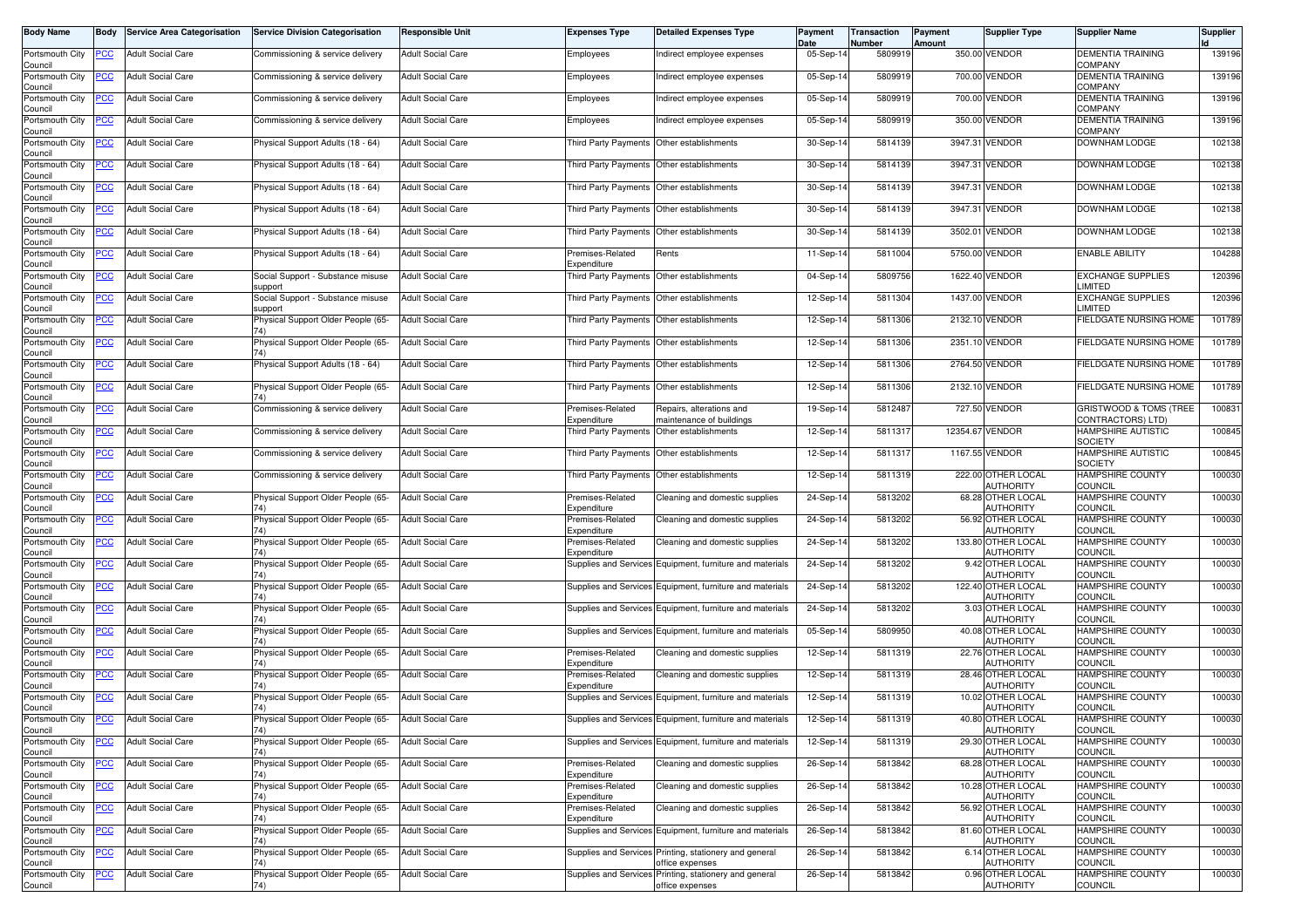| <b>Body Name</b>               | Body           | <b>Service Area Categorisation</b> | <b>Service Division Categorisation</b> | <b>Responsible Unit</b>  | <b>Expenses Type</b>                      | <b>Detailed Expenses Type</b>                                             | Payment<br>Date | Transaction<br>Number | Payment<br>Amount | <b>Supplier Type</b>                 | <b>Supplier Name</b>                        | <b>Supplier</b> |
|--------------------------------|----------------|------------------------------------|----------------------------------------|--------------------------|-------------------------------------------|---------------------------------------------------------------------------|-----------------|-----------------------|-------------------|--------------------------------------|---------------------------------------------|-----------------|
| Portsmouth City<br>Council     | <b>PCC</b>     | <b>Adult Social Care</b>           | Physical Support Older People (65-     | <b>Adult Social Care</b> |                                           | Supplies and Services Printing, stationery and general<br>office expenses | 26-Sep-14       | 5813842               |                   | 11.90 OTHER LOCAL<br>AUTHORITY       | HAMPSHIRE COUNTY<br><b>COUNCIL</b>          | 100030          |
| Portsmouth City<br>Council     | <b>PCC</b>     | <b>Adult Social Care</b>           | Physical Support Older People (65-     | <b>Adult Social Care</b> |                                           | Supplies and Services Printing, stationery and general<br>office expenses | 26-Sep-14       | 5813842               |                   | 1.15 OTHER LOCAL<br>AUTHORITY        | <b>HAMPSHIRE COUNTY</b><br>COUNCIL          | 100030          |
| Portsmouth City<br>Council     | <u>PCC</u>     | <b>Adult Social Care</b>           | Physical Support Older People (65-     | Adult Social Care        | Supplies and Services                     | Printing, stationery and general<br>office expenses                       | 26-Sep-14       | 5813842               |                   | 1.26 OTHER LOCAL<br>AUTHORITY        | HAMPSHIRE COUNTY<br><b>COUNCIL</b>          | 100030          |
| Portsmouth City<br>Council     | <b>PCC</b>     | <b>Adult Social Care</b>           | Physical Support Older People (65-     | <b>Adult Social Care</b> |                                           | Supplies and Services Printing, stationery and general<br>office expenses | 26-Sep-14       | 5813842               |                   | 5.04 OTHER LOCAL<br><b>AUTHORITY</b> | <b>HAMPSHIRE COUNTY</b><br><b>COUNCIL</b>   | 100030          |
| Portsmouth City<br>Council     | <u>PCC</u>     | <b>Adult Social Care</b>           | Physical Support Adults (18 - 64)      | Adult Social Care        |                                           | Third Party Payments Other establishments                                 | 30-Sep-14       | 5814161               |                   | 1324.96 VENDOR                       | HANDLE WITH CARE<br>(PORTSMOUTH) LTD        | 100504          |
| Portsmouth City<br>Council     | <b>PCC</b>     | <b>Adult Social Care</b>           | Physical Support Adults (18 - 64)      | <b>Adult Social Care</b> | Third Party Payments Other establishments |                                                                           | 30-Sep-14       | 5814161               |                   | 1324.96 VENDOR                       | HANDLE WITH CARE<br>(PORTSMOUTH) LTD        | 100504          |
| Portsmouth City<br>Council     | <b>PCC</b>     | <b>Adult Social Care</b>           | Physical Support Adults (18 - 64)      | <b>Adult Social Care</b> | Third Party Payments                      | Other establishments                                                      | 30-Sep-14       | 5814161               |                   | 1324.96 VENDOR                       | HANDLE WITH CARE<br>(PORTSMOUTH) LTD        | 100504          |
| Portsmouth City<br>Council     | <b>PCC</b>     | <b>Adult Social Care</b>           | Physical Support Adults (18 - 64)      | <b>Adult Social Care</b> | Third Party Payments Other establishments |                                                                           | 30-Sep-14       | 5814161               |                   | 1324.96 VENDOR                       | HANDLE WITH CARE<br>(PORTSMOUTH) LTD        | 100504          |
| Portsmouth City<br>Council     | PСC            | <b>Adult Social Care</b>           | Physical Support Adults (18 - 64)      | Adult Social Care        | Third Party Payments Other establishments |                                                                           | 09-Sep-14       | 5810301               |                   | 189.28 VENDOR                        | HANDLE WITH CARE<br>(PORTSMOUTH) LTD        | 100504          |
| Portsmouth City<br>Council     | <b>PCC</b>     | <b>Adult Social Care</b>           | Physical Support Adults (18 - 64)      | <b>Adult Social Care</b> |                                           | Third Party Payments Other establishments                                 | 10-Sep-14       | 5810780               |                   | 189.28 VENDOR                        | HANDLE WITH CARE<br>(PORTSMOUTH) LTD        | 100504          |
| Portsmouth City<br>Council     | <u>PCC</u>     | <b>Adult Social Care</b>           | Physical Support Adults (18 - 64)      | <b>Adult Social Care</b> | Third Party Payments Other establishments |                                                                           | 09-Sep-14       | 581030                |                   | 152.10 VENDOR                        | HANDLE WITH CARE<br>(PORTSMOUTH) LTD        | 100504          |
| Portsmouth City<br>Council     | <b>PCC</b>     | <b>Adult Social Care</b>           | Physical Support Adults (18 - 64)      | <b>Adult Social Care</b> |                                           | Third Party Payments Other establishments                                 | 09-Sep-14       | 5810301               |                   | 189.28 VENDOR                        | HANDLE WITH CARE<br>(PORTSMOUTH) LTD        | 100504          |
| Portsmouth City<br>Council     | <u>PCC</u>     | <b>Adult Social Care</b>           | Physical Support Adults (18 - 64)      | Adult Social Care        |                                           | Third Party Payments Other establishments                                 | 09-Sep-14       | 5810301               |                   | 60.84 VENDOR                         | HANDLE WITH CARE<br>(PORTSMOUTH) LTD        | 100504          |
| Portsmouth City<br>Council     | <u>PCC</u>     | <b>Adult Social Care</b>           | Physical Support Adults (18 - 64)      | <b>Adult Social Care</b> | Third Party Payments Other establishments |                                                                           | 09-Sep-14       | 5810301               |                   | 189.28 VENDOR                        | HANDLE WITH CARE<br>(PORTSMOUTH) LTD        | 100504          |
| Portsmouth City<br>Council     | <u>PCC</u>     | <b>Adult Social Care</b>           | Physical Support Adults (18 - 64)      | Adult Social Care        |                                           | Third Party Payments Other establishments                                 | 09-Sep-14       | 581030                |                   | 479.94 VENDOR                        | HANDLE WITH CARE<br>(PORTSMOUTH) LTD        | 100504          |
| Portsmouth City<br>Council     | <b>PCC</b>     | <b>Adult Social Care</b>           | Physical Support Adults (18 - 64)      | <b>Adult Social Care</b> | Third Party Payments Other establishments |                                                                           | 10-Sep-14       | 5810780               |                   | 398.84 VENDOR                        | <b>HANDLE WITH CARE</b><br>(PORTSMOUTH) LTD | 100504          |
| Portsmouth City<br>Council     | <u>PCC</u>     | <b>Adult Social Care</b>           | Physical Support Adults (18 - 64)      | <b>Adult Social Care</b> |                                           | Third Party Payments   Other establishments                               | 09-Sep-14       | 5810301               |                   | 469.82 VENDOR                        | HANDLE WITH CARE<br>(PORTSMOUTH) LTD        | 100504          |
| Portsmouth City<br>Council     | <u>PCC </u>    | <b>Adult Social Care</b>           | Physical Support Adults (18 - 64)      | Adult Social Care        | Third Party Payments Other establishments |                                                                           | 09-Sep-14       | 5810301               |                   | 338.00 VENDOR                        | HANDLE WITH CARE<br>(PORTSMOUTH) LTD        | 100504          |
| Portsmouth City<br>Council     | <u>PCC</u>     | <b>Adult Social Care</b>           | Physical Support Adults (18 - 64)      | <b>Adult Social Care</b> | Third Party Payments Other establishments |                                                                           | 09-Sep-14       | 5810301               |                   | 202.80 VENDOR                        | HANDLE WITH CARE<br>(PORTSMOUTH) LTD        | 100504          |
| Portsmouth City<br>Council     | <b>PCC</b>     | <b>Adult Social Care</b>           | Physical Support Adults (18 - 64)      | <b>Adult Social Care</b> | Third Party Payments Other establishments |                                                                           | 10-Sep-14       | 5810780               |                   | 534.04 VENDOR                        | HANDLE WITH CARE<br>(PORTSMOUTH) LTD        | 100504          |
| Portsmouth City<br>Council     | <u>PCC </u>    | <b>Adult Social Care</b>           | Physical Support Adults (18 - 64)      | <b>Adult Social Care</b> |                                           | Third Party Payments   Other establishments                               | 10-Sep-14       | 5810780               |                   | 395.38 VENDOR                        | HANDLE WITH CARE<br>(PORTSMOUTH) LTD        | 100504          |
| Portsmouth City<br>Council     | PCC            | <b>Adult Social Care</b>           | Physical Support Adults (18 - 64)      | Adult Social Care        | Third Party Payments Other establishments |                                                                           | 09-Sep-14       | 5810301               |                   | 27.04 VENDOR                         | HANDLE WITH CARE<br>(PORTSMOUTH) LTD        | 100504          |
| Portsmouth City<br>Council     | <b>PCC</b>     | <b>Adult Social Care</b>           | Physical Support Adults (18 - 64)      | <b>Adult Social Care</b> | Third Party Payments Other establishments |                                                                           | 09-Sep-14       | 5810301               |                   | 588.12 VENDOR                        | HANDLE WITH CARE<br>(PORTSMOUTH) LTD        | 100504          |
| Portsmouth City<br>Council     | <u>PCC</u>     | <b>Adult Social Care</b>           | Physical Support Adults (18 - 64)      | <b>Adult Social Care</b> | Third Party Payments Other establishments |                                                                           | 09-Sep-14       | 5810301               |                   | 473.20 VENDOR                        | HANDLE WITH CARE<br>(PORTSMOUTH) LTD        | 100504          |
| Portsmouth City<br>Council     | PCC            | <b>Adult Social Care</b>           | Physical Support Adults (18 - 64)      | <b>Adult Social Care</b> |                                           | Third Party Payments   Other establishments                               | 10-Sep-14       | 5810780               |                   | 442.78 VENDOR                        | HANDLE WITH CARE<br>(PORTSMOUTH) LTD        | 100504          |
| Portsmouth City<br>Council     | <u>PCC </u>    | <b>Adult Social Care</b>           | Physical Support Adults (18 - 64)      | Adult Social Care        |                                           | Third Party Payments Other establishments                                 | 09-Sep-14       | 5810301               |                   | 280.54 VENDOR                        | HANDLE WITH CARE<br>(PORTSMOUTH) LTD        | 100504          |
| Portsmouth City<br>Council     | <b>PCC</b>     | <b>Adult Social Care</b>           | Physical Support Adults (18 - 64)      | <b>Adult Social Care</b> | Third Party Payments Other establishments |                                                                           | 09-Sep-14       | 5810301               |                   | 202.80 VENDOR                        | HANDLE WITH CARE<br>(PORTSMOUTH) LTD        | 100504          |
| Portsmouth City<br>Council     | <b>PCC</b>     | <b>Adult Social Care</b>           | Physical Support Adults (18 - 64)      | Adult Social Care        | Third Party Payments                      | Other establishments                                                      | 09-Sep-14       | 5810301               |                   | 189.28 VENDOR                        | HANDLE WITH CARE<br>(PORTSMOUTH) LTD        | 100504          |
| Portsmouth City<br>Council     | <b>PCC</b>     | <b>Adult Social Care</b>           | Physical Support Adults (18 - 64)      | <b>Adult Social Care</b> | Third Party Payments Other establishments |                                                                           | 10-Sep-14       | 5810780               |                   | 878.80 VENDOR                        | HANDLE WITH CARE<br>(PORTSMOUTH) LTD        | 100504          |
| Portsmouth City<br>Council     | <b>PCC</b>     | <b>Adult Social Care</b>           | Physical Support Adults (18 - 64)      | <b>Adult Social Care</b> | Third Party Payments Other establishments |                                                                           | 09-Sep-14       | 5810301               |                   | 1460.16 VENDOR                       | HANDLE WITH CARE<br>(PORTSMOUTH) LTD        | 100504          |
| Portsmouth City PCC<br>Council |                | Adult Social Care                  | Social Support - Support for Carer     | <b>Adult Social Care</b> | Third Party Payments Other establishments |                                                                           | 10-Sep-14       | 5810780               |                   | 422.80 VENDOR                        | HANDLE WITH CARE<br>(PORTSMOUTH) LTD        | 100504          |
| Portsmouth City<br>Council     | <u>PCC</u>     | <b>Adult Social Care</b>           | Physical Support Adults (18 - 64)      | <b>Adult Social Care</b> | Third Party Payments Other establishments |                                                                           | 10-Sep-14       | 5810780               |                   | 189.28 VENDOR                        | HANDLE WITH CARE<br>(PORTSMOUTH) LTD        | 100504          |
| Portsmouth City<br>Council     | <b>PCC</b>     | <b>Adult Social Care</b>           | Physical Support Adults (18 - 64)      | Adult Social Care        | Third Party Payments Other establishments |                                                                           | 09-Sep-14       | 5810301               |                   | 94.64 VENDOR                         | <b>HANDLE WITH CARE</b><br>(PORTSMOUTH) LTD | 100504          |
| Portsmouth City<br>Council     | <u>PCC</u>     | <b>Adult Social Care</b>           | Physical Support Adults (18 - 64)      | <b>Adult Social Care</b> | Third Party Payments Other establishments |                                                                           | 10-Sep-14       | 5810780               |                   | 236.60 VENDOR                        | HANDLE WITH CARE<br>(PORTSMOUTH) LTD        | 100504          |
| Portsmouth City<br>Council     | <b>PCC</b>     | <b>Adult Social Care</b>           | Physical Support Adults (18 - 64)      | <b>Adult Social Care</b> | Third Party Payments Other establishments |                                                                           | 09-Sep-14       | 5810301               |                   | 189.28 VENDOR                        | HANDLE WITH CARE<br>(PORTSMOUTH) LTD        | 100504          |
| Portsmouth City<br>Council     | <b>PCC</b>     | <b>Adult Social Care</b>           | Physical Support Adults (18 - 64)      | Adult Social Care        | Third Party Payments Other establishments |                                                                           | 09-Sep-14       | 5810301               |                   | 750.36 VENDOR                        | HANDLE WITH CARE<br>(PORTSMOUTH) LTD        | 100504          |
| Portsmouth City<br>Council     | <b>PCC</b>     | <b>Adult Social Care</b>           | Physical Support Adults (18 - 64)      | <b>Adult Social Care</b> | Third Party Payments Other establishments |                                                                           | 09-Sep-14       | 5810301               |                   | 13.52 VENDOR                         | HANDLE WITH CARE<br>(PORTSMOUTH) LTD        | 100504          |
| Portsmouth City<br>Council     | $\overline{C}$ | <b>Adult Social Care</b>           | Physical Support Adults (18 - 64)      | Adult Social Care        | Third Party Payments Other establishments |                                                                           | 09-Sep-14       | 5810301               |                   | 446.16 VENDOR                        | HANDLE WITH CARE<br>(PORTSMOUTH) LTD        | 100504          |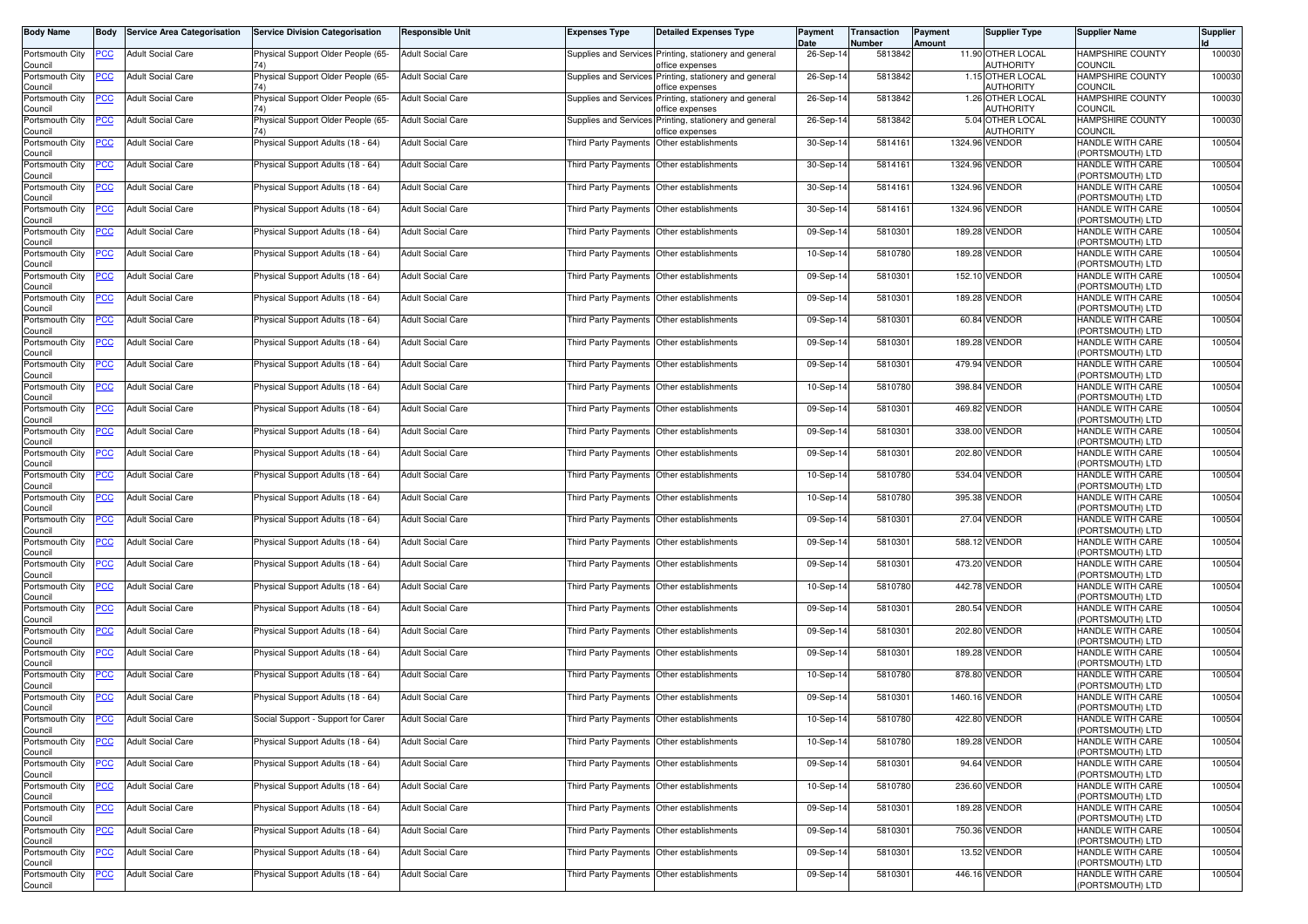| <b>Body Name</b>                      | Body           | <b>Service Area Categorisation</b> | <b>Service Division Categorisation</b> | <b>Responsible Unit</b>  | <b>Expenses Type</b>                      | <b>Detailed Expenses Type</b>               | Payment<br>Date | Transaction<br>Number | Payment<br>Amount | <b>Supplier Type</b> | <b>Supplier Name</b>                                     | <b>Supplier</b> |
|---------------------------------------|----------------|------------------------------------|----------------------------------------|--------------------------|-------------------------------------------|---------------------------------------------|-----------------|-----------------------|-------------------|----------------------|----------------------------------------------------------|-----------------|
| Portsmouth City<br>Council            | <b>PCC</b>     | <b>Adult Social Care</b>           | Physical Support Adults (18 - 64)      | <b>Adult Social Care</b> |                                           | Third Party Payments Other establishments   | 09-Sep-14       | 5810301               |                   | 283.92 VENDOR        | HANDLE WITH CARE<br>(PORTSMOUTH) LTD                     | 100504          |
| Portsmouth City<br>Council            | <b>PCC</b>     | <b>Adult Social Care</b>           | Social Support - Support for Carer     | Adult Social Care        |                                           | Third Party Payments Other establishments   | 10-Sep-14       | 5810780               |                   | 96.64 VENDOR         | HANDLE WITH CARE<br>(PORTSMOUTH) LTD                     | 100504          |
| Portsmouth City                       | <u>PCC</u>     | <b>Adult Social Care</b>           | Physical Support Adults (18 - 64)      | <b>Adult Social Care</b> |                                           | Third Party Payments Other establishments   | 10-Sep-14       | 5810780               |                   | 253.50 VENDOR        | HANDLE WITH CARE                                         | 100504          |
| Council<br>Portsmouth City<br>Council | <u>PCC</u>     | <b>Adult Social Care</b>           | Physical Support Adults (18 - 64)      | <b>Adult Social Care</b> |                                           | Third Party Payments Other establishments   | 09-Sep-14       | 5810301               |                   | 54.08 VENDOR         | (PORTSMOUTH) LTD<br>HANDLE WITH CARE<br>(PORTSMOUTH) LTD | 100504          |
| Portsmouth City                       | <u>PCC</u>     | <b>Adult Social Care</b>           | Physical Support Adults (18 - 64)      | <b>Adult Social Care</b> |                                           | Third Party Payments Other establishments   | 09-Sep-14       | 5810301               |                   | 283.92 VENDOR        | HANDLE WITH CARE<br>(PORTSMOUTH) LTD                     | 100504          |
| Council<br>Portsmouth City            | <b>PCC</b>     | <b>Adult Social Care</b>           | Physical Support Adults (18 - 64)      | <b>Adult Social Care</b> |                                           | Third Party Payments   Other establishments | 10-Sep-14       | 5810780               |                   | 378.56 VENDOR        | HANDLE WITH CARE<br>(PORTSMOUTH) LTD                     | 100504          |
| Council<br>Portsmouth City<br>Council | <u>PCC</u>     | <b>Adult Social Care</b>           | Physical Support Adults (18 - 64)      | <b>Adult Social Care</b> |                                           | Third Party Payments Other establishments   | 09-Sep-14       | 5810301               |                   | 273.78 VENDOR        | <b>HANDLE WITH CARE</b><br>(PORTSMOUTH) LTD              | 100504          |
| Portsmouth City<br>Council            | <u>PCC</u>     | <b>Adult Social Care</b>           | Physical Support Adults (18 - 64)      | <b>Adult Social Care</b> |                                           | Third Party Payments Other establishments   | 09-Sep-14       | 5810301               |                   | 432.64 VENDOR        | HANDLE WITH CARE<br>(PORTSMOUTH) LTD                     | 100504          |
| Portsmouth City<br>Council            | <b>PCC</b>     | <b>Adult Social Care</b>           | Physical Support Adults (18 - 64)      | <b>Adult Social Care</b> | Third Party Payments Other establishments |                                             | 09-Sep-14       | 5810301               |                   | 283.92 VENDOR        | HANDLE WITH CARE<br>(PORTSMOUTH) LTD                     | 100504          |
| Portsmouth City<br>Council            | <u>PCC</u>     | <b>Adult Social Care</b>           | Physical Support Adults (18 - 64)      | <b>Adult Social Care</b> |                                           | Third Party Payments   Other establishments | 09-Sep-14       | 581030                |                   | 20.28 VENDOR         | HANDLE WITH CARE<br>(PORTSMOUTH) LTD                     | 100504          |
| Portsmouth City<br>Council            | <b>PCC</b>     | <b>Adult Social Care</b>           | Physical Support Adults (18 - 64)      | <b>Adult Social Care</b> | Third Party Payments Other establishments |                                             | 09-Sep-14       | 5810301               |                   | 398.84 VENDOR        | <b>HANDLE WITH CARE</b><br>(PORTSMOUTH) LTD              | 100504          |
| Portsmouth City<br>Council            | <b>PCC</b>     | <b>Adult Social Care</b>           | Physical Support Adults (18 - 64)      | <b>Adult Social Care</b> |                                           | Third Party Payments Other establishments   | 09-Sep-14       | 5810301               |                   | 405.60 VENDOR        | HANDLE WITH CARE<br>(PORTSMOUTH) LTD                     | 100504          |
| Portsmouth City<br>Council            | <u>PCC</u>     | <b>Adult Social Care</b>           | Physical Support Adults (18 - 64)      | Adult Social Care        |                                           | Third Party Payments Other establishments   | 09-Sep-14       | 5810301               |                   | 80.00 VENDOR         | HANDLE WITH CARE<br>(PORTSMOUTH) LTD                     | 100504          |
| Portsmouth City<br>Council            | <b>PCC</b>     | <b>Adult Social Care</b>           | Physical Support Adults (18 - 64)      | <b>Adult Social Care</b> |                                           | Third Party Payments Other establishments   | 09-Sep-14       | 5810301               |                   | 91.26 VENDOR         | <b>HANDLE WITH CARE</b><br>(PORTSMOUTH) LTD              | 100504          |
| Portsmouth City<br>Council            | <u>PCC</u>     | <b>Adult Social Care</b>           | Physical Support Adults (18 - 64)      | <b>Adult Social Care</b> |                                           | Third Party Payments Other establishments   | 09-Sep-14       | 5810301               |                   | 189.28 VENDOR        | HANDLE WITH CARE<br>(PORTSMOUTH) LTD                     | 100504          |
| Portsmouth City<br>Council            | <u>PCC</u>     | <b>Adult Social Care</b>           | Physical Support Adults (18 - 64)      | Adult Social Care        |                                           | Third Party Payments Other establishments   | 09-Sep-14       | 5810301               |                   | 74.36 VENDOR         | HANDLE WITH CARE<br>(PORTSMOUTH) LTD                     | 100504          |
| Portsmouth City<br>Council            | <u>'CC</u>     | <b>Adult Social Care</b>           | Physical Support Adults (18 - 64)      | Adult Social Care        |                                           | Third Party Payments Other establishments   | 10-Sep-14       | 5810780               |                   | 378.56 VENDOR        | HANDLE WITH CARE<br>(PORTSMOUTH) LTD                     | 100504          |
| Portsmouth City<br>Council            | <b>PCC</b>     | <b>Adult Social Care</b>           | Physical Support Adults (18 - 64)      | <b>Adult Social Care</b> |                                           | Third Party Payments Other establishments   | 09-Sep-14       | 5810301               |                   | 13.52 VENDOR         | HANDLE WITH CARE<br>(PORTSMOUTH) LTD                     | 100504          |
| Portsmouth City<br>Council            | <u>PCC</u>     | <b>Adult Social Care</b>           | Physical Support Adults (18 - 64)      | <b>Adult Social Care</b> | Third Party Payments Other establishments |                                             | 09-Sep-14       | 5810301               |                   | 567.84 VENDOR        | HANDLE WITH CARE<br>(PORTSMOUTH) LTD                     | 100504          |
| Portsmouth City<br>Council            | <u>PCC </u>    | <b>Adult Social Care</b>           | Physical Support Adults (18 - 64)      | <b>Adult Social Care</b> |                                           | Third Party Payments Other establishments   | 09-Sep-14       | 5810301               |                   | 1328.34 VENDOR       | HANDLE WITH CARE<br>(PORTSMOUTH) LTD                     | 100504          |
| Portsmouth City<br>Council            | <u>PCC</u>     | <b>Adult Social Care</b>           | Physical Support Adults (18 - 64)      | Adult Social Care        |                                           | Third Party Payments Other establishments   | 09-Sep-14       | 5810301               |                   | 226.46 VENDOR        | HANDLE WITH CARE<br>(PORTSMOUTH) LTD                     | 100504          |
| Portsmouth City<br>Council            | <b>PCC</b>     | <b>Adult Social Care</b>           | Physical Support Adults (18 - 64)      | <b>Adult Social Care</b> | Third Party Payments Other establishments |                                             | 09-Sep-14       | 5810301               |                   | 121.68 VENDOR        | HANDLE WITH CARE<br>(PORTSMOUTH) LTD                     | 100504          |
| Portsmouth City<br>Council            | <u>PCC</u>     | <b>Adult Social Care</b>           | Social Support - Support for Carer     | <b>Adult Social Care</b> | Third Party Payments Other establishments |                                             | 09-Sep-14       | 5810301               |                   | 289.92 VENDOR        | HANDLE WITH CARE<br>(PORTSMOUTH) LTD                     | 100504          |
| Portsmouth City<br>Council            | <b>PCC</b>     | <b>Adult Social Care</b>           | Physical Support Adults (18 - 64)      | <b>Adult Social Care</b> |                                           | Third Party Payments Other establishments   | 09-Sep-14       | 5810301               |                   | 946.40 VENDOR        | <b>HANDLE WITH CARE</b><br>(PORTSMOUTH) LTD              | 100504          |
| Portsmouth City<br>Council            | PCC            | <b>Adult Social Care</b>           | Physical Support Adults (18 - 64)      | <b>Adult Social Care</b> |                                           | Third Party Payments Other establishments   | 10-Sep-14       | 5810780               |                   | 81.12 VENDOR         | HANDLE WITH CARE<br>(PORTSMOUTH) LTD                     | 100504          |
| Portsmouth City<br>Council            | <b>PCC</b>     | <b>Adult Social Care</b>           | Physical Support Adults (18 - 64)      | <b>Adult Social Care</b> |                                           | Third Party Payments Other establishments   | 09-Sep-14       | 5810301               |                   | 520.52 VENDOR        | HANDLE WITH CARE<br>(PORTSMOUTH) LTD                     | 100504          |
| Portsmouth City<br>Council            | <b>PCC</b>     | <b>Adult Social Care</b>           | Physical Support Adults (18 - 64)      | <b>Adult Social Care</b> | Third Party Payments Other establishments |                                             | 09-Sep-14       | 5810301               |                   | 473.20 VENDOR        | HANDLE WITH CARE<br>(PORTSMOUTH) LTD                     | 100504          |
| Portsmouth City<br>Council            | <u>PCC</u>     | <b>Adult Social Care</b>           | Physical Support Adults (18 - 64)      | Adult Social Care        | Third Party Payments Other establishments |                                             | 10-Sep-14       | 5810780               |                   | 378.56 VENDOR        | HANDLE WITH CARE<br>(PORTSMOUTH) LTD                     | 100504          |
| Portsmouth City<br>Council            | <u>PCC</u>     | <b>Adult Social Care</b>           | Physical Support Adults (18 - 64)      | <b>Adult Social Care</b> |                                           | Third Party Payments Other establishments   | 09-Sep-14       | 5810301               |                   | 348.14 VENDOR        | HANDLE WITH CARE<br>(PORTSMOUTH) LTD                     | 100504          |
| Portsmouth City<br>Council            | <b>PCC</b>     | <b>Adult Social Care</b>           | Physical Support Adults (18 - 64)      | <b>Adult Social Care</b> |                                           | Third Party Payments Other establishments   | 09-Sep-14       | 5810301               |                   | 378.56 VENDOR        | HANDLE WITH CARE<br>(PORTSMOUTH) LTD                     | 100504          |
| Portsmouth City<br>Council            | <b>PCC</b>     | <b>Adult Social Care</b>           | Physical Support Adults (18 - 64)      | <b>Adult Social Care</b> | Third Party Payments Other establishments |                                             | 09-Sep-14       | 5810301               |                   | 94.64 VENDOR         | <b>HANDLE WITH CARE</b><br>(PORTSMOUTH) LTD              | 100504          |
| Portsmouth City<br>Council            | <u>PCC</u>     | <b>Adult Social Care</b>           | Physical Support Adults (18 - 64)      | <b>Adult Social Care</b> | Third Party Payments Other establishments |                                             | 10-Sep-14       | 5810780               |                   | 473.20 VENDOR        | HANDLE WITH CARE<br>(PORTSMOUTH) LTD                     | 100504          |
| Portsmouth City<br>Council            | <b>PCC</b>     | <b>Adult Social Care</b>           | Physical Support Adults (18 - 64)      | <b>Adult Social Care</b> | Third Party Payments Other establishments |                                             | 09-Sep-14       | 5810301               |                   | 216.32 VENDOR        | HANDLE WITH CARE<br>(PORTSMOUTH) LTD                     | 100504          |
| Portsmouth City<br>Council            | <b>PCC</b>     | <b>Adult Social Care</b>           | Physical Support Adults (18 - 64)      | <b>Adult Social Care</b> |                                           | Third Party Payments Other establishments   | 09-Sep-14       | 5810301               |                   | 449.54 VENDOR        | HANDLE WITH CARE<br>(PORTSMOUTH) LTD                     | 100504          |
| Portsmouth City<br>Council            | <b>PCC</b>     | <b>Adult Social Care</b>           | Physical Support Adults (18 - 64)      | <b>Adult Social Care</b> | Third Party Payments Other establishments |                                             | 09-Sep-14       | 5810301               |                   | 87.88 VENDOR         | HANDLE WITH CARE<br>(PORTSMOUTH) LTD                     | 100504          |
| Portsmouth City<br>Council            | <u>PCC</u>     | <b>Adult Social Care</b>           | Physical Support Adults (18 - 64)      | Adult Social Care        |                                           | Third Party Payments Other establishments   | 10-Sep-14       | 5810780               |                   | 189.28 VENDOR        | HANDLE WITH CARE<br>(PORTSMOUTH) LTD                     | 100504          |
| Portsmouth City<br>Council            | <b>PCC</b>     | <b>Adult Social Care</b>           | Physical Support Adults (18 - 64)      | <b>Adult Social Care</b> |                                           | Third Party Payments Other establishments   | 09-Sep-14       | 5810301               |                   | 567.84 VENDOR        | HANDLE WITH CARE<br>(PORTSMOUTH) LTD                     | 100504          |
| Portsmouth City<br>Council            | $\overline{C}$ | <b>Adult Social Care</b>           | Physical Support Adults (18 - 64)      | Adult Social Care        | Third Party Payments Other establishments |                                             | 09-Sep-14       | 5810301               |                   | 189.28 VENDOR        | HANDLE WITH CARE<br>(PORTSMOUTH) LTD                     | 100504          |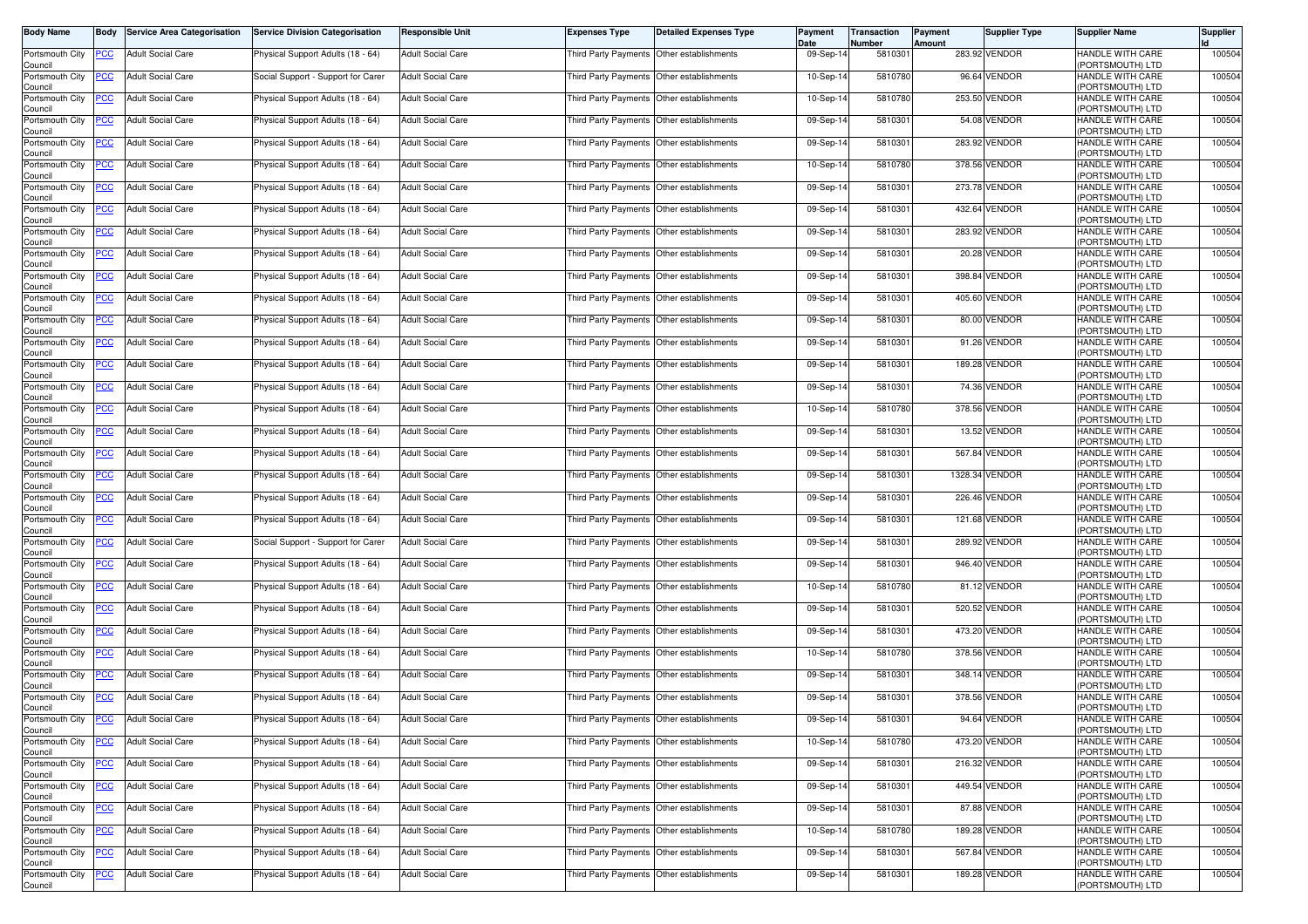| <b>Body Name</b>                      | Body           | <b>Service Area Categorisation</b> | <b>Service Division Categorisation</b> | <b>Responsible Unit</b>  | <b>Expenses Type</b>                        | <b>Detailed Expenses Type</b> | Payment<br>Date | Transaction<br>Number | Payment<br>Amount | <b>Supplier Type</b> | <b>Supplier Name</b>                                     | <b>Supplier</b> |
|---------------------------------------|----------------|------------------------------------|----------------------------------------|--------------------------|---------------------------------------------|-------------------------------|-----------------|-----------------------|-------------------|----------------------|----------------------------------------------------------|-----------------|
| Portsmouth City<br>Council            | <b>PCC</b>     | <b>Adult Social Care</b>           | Physical Support Adults (18 - 64)      | <b>Adult Social Care</b> | Third Party Payments Other establishments   |                               | 09-Sep-14       | 5810301               |                   | 81.12 VENDOR         | HANDLE WITH CARE<br>(PORTSMOUTH) LTD                     | 100504          |
| Portsmouth City<br>Council            | <b>PCC</b>     | <b>Adult Social Care</b>           | Physical Support Adults (18 - 64)      | <b>Adult Social Care</b> | Third Party Payments Other establishments   |                               | 09-Sep-14       | 5810301               |                   | 317.72 VENDOR        | HANDLE WITH CARE<br>(PORTSMOUTH) LTD                     | 100504          |
| Portsmouth City                       | <u>PCC</u>     | <b>Adult Social Care</b>           | Physical Support Adults (18 - 64)      | <b>Adult Social Care</b> | Third Party Payments Other establishments   |                               | 09-Sep-14       | 5810301               |                   | 94.64 VENDOR         | HANDLE WITH CARE                                         | 100504          |
| Council<br>Portsmouth City<br>Council | <u>PCC</u>     | <b>Adult Social Care</b>           | Physical Support Adults (18 - 64)      | <b>Adult Social Care</b> | Third Party Payments Other establishments   |                               | 09-Sep-14       | 5810301               |                   | 283.92 VENDOR        | (PORTSMOUTH) LTD<br>HANDLE WITH CARE<br>(PORTSMOUTH) LTD | 100504          |
| Portsmouth City<br>Council            | <u>PCC</u>     | <b>Adult Social Care</b>           | Physical Support Adults (18 - 64)      | <b>Adult Social Care</b> | Third Party Payments Other establishments   |                               | 09-Sep-14       | 5810301               |                   | 243.20 VENDOR        | HANDLE WITH CARE<br>(PORTSMOUTH) LTD                     | 100504          |
| Portsmouth City<br>Council            | <b>PCC</b>     | <b>Adult Social Care</b>           | Physical Support Adults (18 - 64)      | <b>Adult Social Care</b> | Third Party Payments   Other establishments |                               | 10-Sep-14       | 5810780               |                   | 189.28 VENDOR        | HANDLE WITH CARE<br>(PORTSMOUTH) LTD                     | 100504          |
| Portsmouth City<br>Council            | <u>PCC</u>     | <b>Adult Social Care</b>           | Physical Support Adults (18 - 64)      | <b>Adult Social Care</b> | Third Party Payments Other establishments   |                               | 09-Sep-14       | 5810301               |                   | 405.60 VENDOR        | <b>HANDLE WITH CARE</b><br>(PORTSMOUTH) LTD              | 100504          |
| Portsmouth City<br>Council            | <u>PCC</u>     | <b>Adult Social Care</b>           | Physical Support Adults (18 - 64)      | <b>Adult Social Care</b> | Third Party Payments Other establishments   |                               | 09-Sep-14       | 5810301               |                   | 946.40 VENDOR        | HANDLE WITH CARE<br>(PORTSMOUTH) LTD                     | 100504          |
| Portsmouth City<br>Council            | <b>PCC</b>     | <b>Adult Social Care</b>           | Physical Support Adults (18 - 64)      | <b>Adult Social Care</b> | Third Party Payments Other establishments   |                               | 10-Sep-14       | 5810780               |                   | 378.56 VENDOR        | HANDLE WITH CARE<br>(PORTSMOUTH) LTD                     | 100504          |
| Portsmouth City<br>Council            | <u>PCC</u>     | <b>Adult Social Care</b>           | Social Support - Support for Carer     | Adult Social Care        | Third Party Payments   Other establishments |                               | 09-Sep-14       | 5810301               |                   | 289.92 VENDOR        | HANDLE WITH CARE<br>(PORTSMOUTH) LTD                     | 100504          |
| Portsmouth City<br>Council            | <b>PCC</b>     | <b>Adult Social Care</b>           | Physical Support Adults (18 - 64)      | <b>Adult Social Care</b> | Third Party Payments Other establishments   |                               | 09-Sep-14       | 5810301               |                   | 216.24 VENDOR        | <b>HANDLE WITH CARE</b><br>(PORTSMOUTH) LTD              | 100504          |
| Portsmouth City<br>Council            | <b>PCC</b>     | <b>Adult Social Care</b>           | Physical Support Adults (18 - 64)      | <b>Adult Social Care</b> | Third Party Payments Other establishments   |                               | 10-Sep-14       | 5810780               |                   | 283.92 VENDOR        | HANDLE WITH CARE<br>(PORTSMOUTH) LTD                     | 100504          |
| Portsmouth City<br>Council            | <u>PCC</u>     | <b>Adult Social Care</b>           | Physical Support Adults (18 - 64)      | Adult Social Care        | Third Party Payments Other establishments   |                               | 09-Sep-14       | 5810301               |                   | 567.84 VENDOR        | HANDLE WITH CARE<br>(PORTSMOUTH) LTD                     | 100504          |
| Portsmouth City<br>Council            | <b>PCC</b>     | <b>Adult Social Care</b>           | Physical Support Adults (18 - 64)      | <b>Adult Social Care</b> | Third Party Payments Other establishments   |                               | 09-Sep-14       | 5810301               |                   | 1532.28 VENDOR       | <b>HANDLE WITH CARE</b><br>(PORTSMOUTH) LTD              | 100504          |
| Portsmouth City<br>Council            | <u>PCC</u>     | <b>Adult Social Care</b>           | Physical Support Adults (18 - 64)      | <b>Adult Social Care</b> | Third Party Payments Other establishments   |                               | 09-Sep-14       | 5810301               |                   | 196.04 VENDOR        | HANDLE WITH CARE<br>(PORTSMOUTH) LTD                     | 100504          |
| Portsmouth City<br>Council            | <u>PCC</u>     | <b>Adult Social Care</b>           | Physical Support Adults (18 - 64)      | <b>Adult Social Care</b> | Third Party Payments Other establishments   |                               | 09-Sep-14       | 5810301               |                   | 192.66 VENDOR        | HANDLE WITH CARE<br>(PORTSMOUTH) LTD                     | 100504          |
| Portsmouth City<br>Council            | <u>'CC</u>     | <b>Adult Social Care</b>           | Physical Support Adults (18 - 64)      | Adult Social Care        | Third Party Payments Other establishments   |                               | 09-Sep-14       | 5810301               |                   | 175.76 VENDOR        | HANDLE WITH CARE<br>(PORTSMOUTH) LTD                     | 100504          |
| Portsmouth City<br>Council            | <b>PCC</b>     | <b>Adult Social Care</b>           | Physical Support Adults (18 - 64)      | <b>Adult Social Care</b> | Third Party Payments Other establishments   |                               | 09-Sep-14       | 5810301               |                   | 158.86 VENDOR        | HANDLE WITH CARE<br>(PORTSMOUTH) LTD                     | 100504          |
| Portsmouth City<br>Council            | <u>PCC</u>     | <b>Adult Social Care</b>           | Physical Support Adults (18 - 64)      | <b>Adult Social Care</b> | Third Party Payments Other establishments   |                               | 09-Sep-14       | 5810301               |                   | 567.84 VENDOR        | HANDLE WITH CARE<br>(PORTSMOUTH) LTD                     | 100504          |
| Portsmouth City<br>Council            | <u>PCC </u>    | <b>Adult Social Care</b>           | Physical Support Adults (18 - 64)      | <b>Adult Social Care</b> | Third Party Payments Other establishments   |                               | 09-Sep-14       | 5810301               |                   | 473.20 VENDOR        | HANDLE WITH CARE<br>(PORTSMOUTH) LTD                     | 100504          |
| Portsmouth City<br>Council            | <u>CC</u>      | <b>Adult Social Care</b>           | Physical Support Adults (18 - 64)      | Adult Social Care        | Third Party Payments Other establishments   |                               | 09-Sep-14       | 5810301               |                   | 189.28 VENDOR        | HANDLE WITH CARE<br>(PORTSMOUTH) LTD                     | 100504          |
| Portsmouth City<br>Council            | <b>PCC</b>     | <b>Adult Social Care</b>           | Physical Support Adults (18 - 64)      | <b>Adult Social Care</b> | Third Party Payments Other establishments   |                               | 09-Sep-14       | 5810301               |                   | 94.64 VENDOR         | HANDLE WITH CARE<br>(PORTSMOUTH) LTD                     | 100504          |
| Portsmouth City<br>Council            | <b>PCC</b>     | <b>Adult Social Care</b>           | Physical Support Adults (18 - 64)      | <b>Adult Social Care</b> | Third Party Payments Other establishments   |                               | 10-Sep-14       | 5810780               |                   | 67.60 VENDOR         | HANDLE WITH CARE<br>(PORTSMOUTH) LTD                     | 100504          |
| Portsmouth City<br>Council            | <b>PCC</b>     | <b>Adult Social Care</b>           | Physical Support Adults (18 - 64)      | <b>Adult Social Care</b> | Third Party Payments Other establishments   |                               | 09-Sep-14       | 5810301               |                   | 189.28 VENDOR        | <b>HANDLE WITH CARE</b><br>(PORTSMOUTH) LTD              | 100504          |
| Portsmouth City<br>Council            | PCC            | <b>Adult Social Care</b>           | Physical Support Adults (18 - 64)      | <b>Adult Social Care</b> | Third Party Payments Other establishments   |                               | 10-Sep-14       | 5810780               |                   | 676.00 VENDOR        | HANDLE WITH CARE<br>(PORTSMOUTH) LTD                     | 100504          |
| Portsmouth City<br>Council            | <b>PCC</b>     | <b>Adult Social Care</b>           | Physical Support Adults (18 - 64)      | <b>Adult Social Care</b> | Third Party Payments Other establishments   |                               | 09-Sep-14       | 5810301               |                   | 280.54 VENDOR        | HANDLE WITH CARE<br>(PORTSMOUTH) LTD                     | 100504          |
| Portsmouth City<br>Council            | <b>PCC</b>     | <b>Adult Social Care</b>           | Physical Support Adults (18 - 64)      | <b>Adult Social Care</b> | Third Party Payments Other establishments   |                               | 09-Sep-14       | 5810301               |                   | 81.12 VENDOR         | HANDLE WITH CARE<br>(PORTSMOUTH) LTD                     | 100504          |
| Portsmouth City<br>Council            | <u>PCC</u>     | <b>Adult Social Care</b>           | Physical Support Adults (18 - 64)      | Adult Social Care        | Third Party Payments Other establishments   |                               | 09-Sep-14       | 5810301               |                   | 283.92 VENDOR        | HANDLE WITH CARE<br>(PORTSMOUTH) LTD                     | 100504          |
| Portsmouth City<br>Council            | <u>PCC </u>    | <b>Adult Social Care</b>           | Physical Support Adults (18 - 64)      | <b>Adult Social Care</b> | Third Party Payments Other establishments   |                               | 10-Sep-14       | 5810780               |                   | 378.56 VENDOR        | HANDLE WITH CARE<br>(PORTSMOUTH) LTD                     | 100504          |
| Portsmouth City<br>Council            | <b>PCC</b>     | <b>Adult Social Care</b>           | Physical Support Adults (18 - 64)      | <b>Adult Social Care</b> | Third Party Payments Other establishments   |                               | 09-Sep-14       | 5810301               |                   | 256.88 VENDOR        | HANDLE WITH CARE<br>(PORTSMOUTH) LTD                     | 100504          |
| Portsmouth City<br>Council            | <b>PCC</b>     | <b>Adult Social Care</b>           | Physical Support Adults (18 - 64)      | <b>Adult Social Care</b> | Third Party Payments Other establishments   |                               | 09-Sep-14       | 5810301               |                   | 473.20 VENDOR        | <b>HANDLE WITH CARE</b><br>(PORTSMOUTH) LTD              | 100504          |
| Portsmouth City<br>Council            | <u>PCC</u>     | <b>Adult Social Care</b>           | Physical Support Adults (18 - 64)      | <b>Adult Social Care</b> | Third Party Payments Other establishments   |                               | 10-Sep-14       | 5810780               |                   | 40.56 VENDOR         | HANDLE WITH CARE<br>(PORTSMOUTH) LTD                     | 100504          |
| Portsmouth City<br>Council            | <b>PCC</b>     | <b>Adult Social Care</b>           | Physical Support Adults (18 - 64)      | <b>Adult Social Care</b> | Third Party Payments Other establishments   |                               | 10-Sep-14       | 5810780               |                   | 40.56 VENDOR         | HANDLE WITH CARE<br>(PORTSMOUTH) LTD                     | 100504          |
| Portsmouth City<br>Council            | <b>PCC</b>     | <b>Adult Social Care</b>           | Physical Support Adults (18 - 64)      | <b>Adult Social Care</b> | Third Party Payments Other establishments   |                               | 09-Sep-14       | 5810301               |                   | 94.64 VENDOR         | HANDLE WITH CARE<br>(PORTSMOUTH) LTD                     | 100504          |
| Portsmouth City<br>Council            | <b>PCC</b>     | <b>Adult Social Care</b>           | Physical Support Adults (18 - 64)      | <b>Adult Social Care</b> | Third Party Payments Other establishments   |                               | 10-Sep-14       | 5810780               |                   | 189.28 VENDOR        | HANDLE WITH CARE<br>(PORTSMOUTH) LTD                     | 100504          |
| Portsmouth City<br>Council            | <u>PCC</u>     | <b>Adult Social Care</b>           | Physical Support Adults (18 - 64)      | Adult Social Care        | Third Party Payments Other establishments   |                               | 09-Sep-14       | 5810301               |                   | 40.56 VENDOR         | HANDLE WITH CARE<br>(PORTSMOUTH) LTD                     | 100504          |
| Portsmouth City<br>Council            | <b>PCC</b>     | <b>Adult Social Care</b>           | Physical Support Adults (18 - 64)      | <b>Adult Social Care</b> | Third Party Payments Other establishments   |                               | 09-Sep-14       | 5810301               |                   | 135.20 VENDOR        | HANDLE WITH CARE<br>(PORTSMOUTH) LTD                     | 100504          |
| Portsmouth City<br>Council            | $\overline{C}$ | <b>Adult Social Care</b>           | Social Support - Support for Carer     | Adult Social Care        | Third Party Payments Other establishments   |                               | 10-Sep-14       | 5810780               |                   | 253.68 VENDOR        | HANDLE WITH CARE<br>(PORTSMOUTH) LTD                     | 100504          |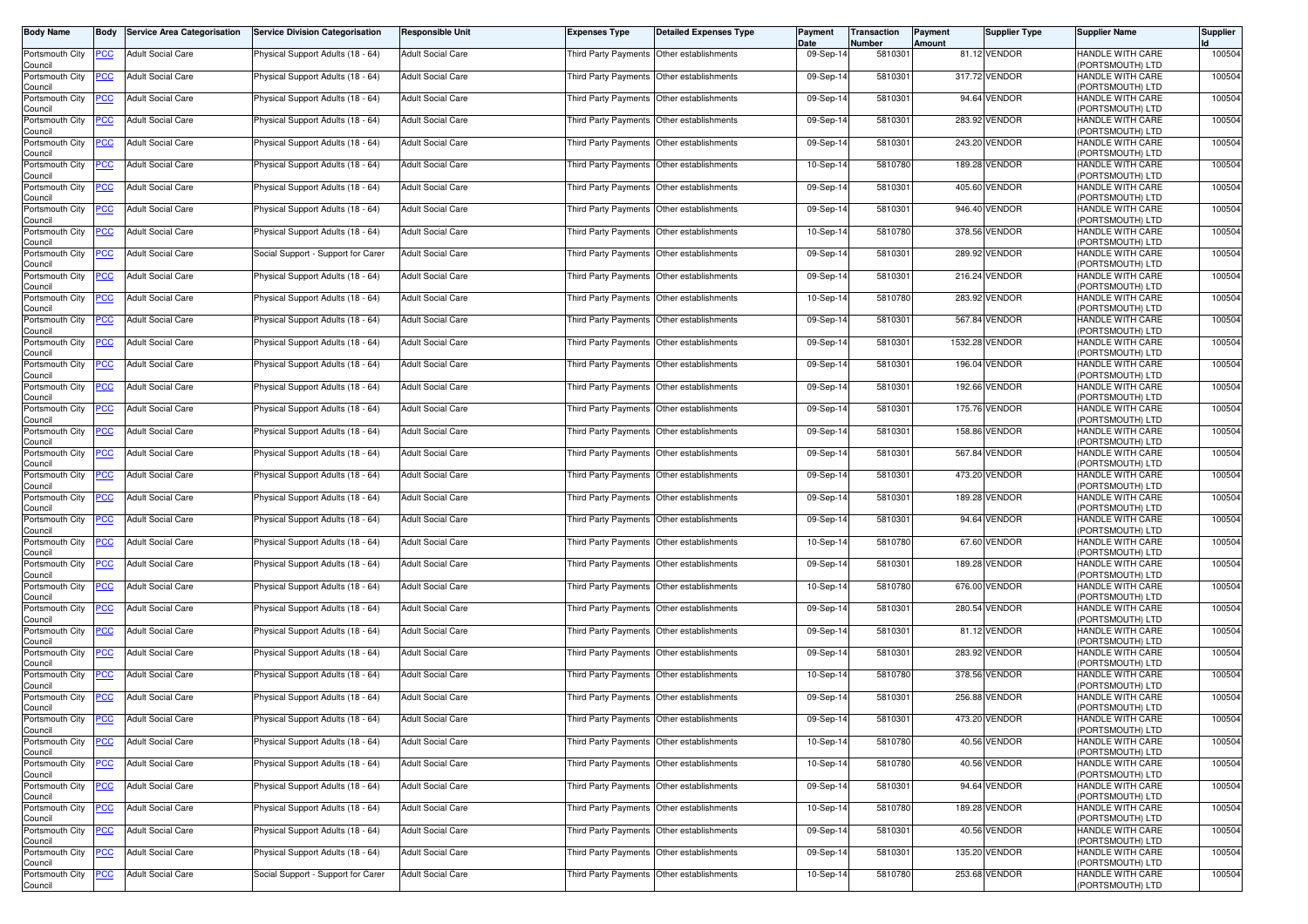| <b>Body Name</b>                              | Body                     | <b>Service Area Categorisation</b>                   | <b>Service Division Categorisation</b>                                 | <b>Responsible Unit</b>                              | <b>Expenses Type</b>                                                                   | <b>Detailed Expenses Type</b> | Payment<br>Date        | Transaction<br>Number | <b>Payment</b><br><b>Amount</b> | <b>Supplier Type</b>         | <b>Supplier Name</b>                                     | <b>Supplier</b>  |
|-----------------------------------------------|--------------------------|------------------------------------------------------|------------------------------------------------------------------------|------------------------------------------------------|----------------------------------------------------------------------------------------|-------------------------------|------------------------|-----------------------|---------------------------------|------------------------------|----------------------------------------------------------|------------------|
| Portsmouth City<br>Council                    | <u>PCC .</u>             | <b>Adult Social Care</b>                             | Physical Support Adults (18 - 64)                                      | <b>Adult Social Care</b>                             | Third Party Payments Other establishments                                              |                               | 09-Sep-14              | 5810301               |                                 | 81.12 VENDOR                 | HANDLE WITH CARE<br>(PORTSMOUTH) LTD                     | 100504           |
| Portsmouth City<br>Council                    | <u>'CC</u>               | <b>Adult Social Care</b>                             | Physical Support Adults (18 - 64)                                      | <b>Adult Social Care</b>                             | Third Party Payments Other establishments                                              |                               | $10-Sep-1$             | 5810780               |                                 | 209.54 VENDOR                | HANDLE WITH CARE<br>(PORTSMOUTH) LTD                     | 100504           |
| Portsmouth City                               | <u>'СС</u>               | <b>Adult Social Care</b>                             | Physical Support Adults (18 - 64)                                      | <b>Adult Social Care</b>                             | Third Party Payments Other establishments                                              |                               | 10-Sep-14              | 581078                |                                 | 108.00 VENDOR                | <b>HANDLE WITH CARE</b>                                  | 100504           |
| Council<br>Portsmouth City                    | <u>'CC</u>               | <b>Adult Social Care</b>                             | Physical Support Adults (18 - 64)                                      | <b>Adult Social Care</b>                             | Third Party Payments Other establishments                                              |                               | 09-Sep-14              | 5810301               |                                 | 189.28 VENDOR                | (PORTSMOUTH) LTD<br>HANDLE WITH CARE<br>(PORTSMOUTH) LTD | 100504           |
| Council<br>Portsmouth City                    | <u>PCC</u>               | <b>Adult Social Care</b>                             | Physical Support Adults (18 - 64)                                      | <b>Adult Social Care</b>                             | Third Party Payments Other establishments                                              |                               | 09-Sep-14              | 5810301               |                                 | 189.28 VENDOR                | HANDLE WITH CARE<br>(PORTSMOUTH) LTD                     | 100504           |
| Council<br>Portsmouth City<br>Council         | <u>'CC</u>               | <b>Adult Social Care</b>                             | Social Support - Support for Carer                                     | <b>Adult Social Care</b>                             | Third Party Payments   Other establishments                                            |                               | 09-Sep-14              | 581030                |                                 | 120.80 VENDOR                | HANDLE WITH CARE<br>(PORTSMOUTH) LTD                     | 100504           |
| Portsmouth City<br>Council                    | <u>'CC</u>               | <b>Adult Social Care</b>                             | Social Support - Support for Carer                                     | <b>Adult Social Care</b>                             | Third Party Payments Other establishments                                              |                               | 09-Sep-14              | 5810301               |                                 | 27.88 VENDOR                 | <b>HANDLE WITH CARE</b><br>(PORTSMOUTH) LTD              | 100504           |
| Portsmouth City<br>Council                    | <u>'CC</u>               | <b>Adult Social Care</b>                             | Physical Support Adults (18 - 64)                                      | <b>Adult Social Care</b>                             | Third Party Payments Other establishments                                              |                               | 09-Sep-14              | 5810301               |                                 | 380.88 VENDOR                | HANDLE WITH CARE<br>(PORTSMOUTH) LTD                     | 100504           |
| Portsmouth City<br>Council                    | <u>PCC</u>               | <b>Adult Social Care</b>                             | Physical Support Adults (18 - 64)                                      | <b>Adult Social Care</b>                             | Third Party Payments Other establishments                                              |                               | 09-Sep-14              | 5810301               |                                 | 189.28 VENDOR                | HANDLE WITH CARE<br>(PORTSMOUTH) LTD                     | 100504           |
| Portsmouth City<br>Council                    | <u>'CC</u>               | <b>Adult Social Care</b>                             | Physical Support Adults (18 - 64)                                      | <b>Adult Social Care</b>                             | Third Party Payments Other establishments                                              |                               | 09-Sep-1               | 581030                |                                 | 189.28 VENDOR                | HANDLE WITH CARE<br>(PORTSMOUTH) LTD                     | 100504           |
| Portsmouth City<br>Council                    | <u>PCC</u>               | <b>Adult Social Care</b>                             | Physical Support Adults (18 - 64)                                      | <b>Adult Social Care</b>                             | Third Party Payments Other establishments                                              |                               | 10-Sep-14              | 581078                |                                 | 432.64 VENDOR                | <b>HANDLE WITH CARE</b><br>(PORTSMOUTH) LTD              | 100504           |
| Portsmouth City<br>Council                    | 'CC                      | <b>Adult Social Care</b>                             | Physical Support Adults (18 - 64)                                      | <b>Adult Social Care</b>                             | Third Party Payments Other establishments                                              |                               | 09-Sep-14              | 5810301               |                                 | 81.12 VENDOR                 | HANDLE WITH CARE<br>(PORTSMOUTH) LTD                     | 100504           |
| Portsmouth City<br>Council                    | <u>'CC</u>               | <b>Adult Social Care</b>                             | Physical Support Adults (18 - 64)                                      | <b>Adult Social Care</b>                             | Third Party Payments Other establishments                                              |                               | 09-Sep-14              | 581030                |                                 | 60.84 VENDOR                 | HANDLE WITH CARE<br>(PORTSMOUTH) LTD                     | 100504           |
| Portsmouth City<br>Council                    | <u>PCC</u>               | <b>Adult Social Care</b>                             | Physical Support Adults (18 - 64)                                      | <b>Adult Social Care</b>                             | Third Party Payments Other establishments                                              |                               | 09-Sep-14              | 5810301               |                                 | 235.90 VENDOR                | <b>HANDLE WITH CARE</b><br>(PORTSMOUTH) LTD              | 100504           |
| Portsmouth City<br>Council                    | <u>'CC</u>               | <b>Adult Social Care</b>                             | Physical Support Adults (18 - 64)                                      | <b>Adult Social Care</b>                             | Third Party Payments Other establishments                                              |                               | 09-Sep-14              | 5810301               |                                 | 189.28 VENDOR                | HANDLE WITH CARE<br>(PORTSMOUTH) LTD                     | 100504           |
| Portsmouth City<br>Council                    | <u>PCC</u>               | <b>Adult Social Care</b>                             | Physical Support Adults (18 - 64)                                      | <b>Adult Social Care</b>                             | Third Party Payments                                                                   | Other establishments          | 09-Sep-14              | 581030                |                                 | 392.08 VENDOR                | HANDLE WITH CARE<br>(PORTSMOUTH) LTD                     | 100504           |
| Portsmouth City<br>Council                    | <u>'CC</u>               | <b>Adult Social Care</b>                             | Physical Support Adults (18 - 64)                                      | <b>Adult Social Care</b>                             | Third Party Payments Other establishments                                              |                               | 09-Sep-14              | 5810301               |                                 | 567.84 VENDOR                | HANDLE WITH CARE<br>(PORTSMOUTH) LTD                     | 100504           |
| Portsmouth City<br>Council                    | <u>PCC</u>               | <b>Adult Social Care</b>                             | Physical Support Adults (18 - 64)                                      | <b>Adult Social Care</b>                             | Third Party Payments Other establishments                                              |                               | 09-Sep-14              | 5810301               |                                 | 189.28 VENDOR                | <b>HANDLE WITH CARE</b><br>(PORTSMOUTH) LTD              | 100504           |
| Portsmouth City<br>Council                    | <u>'CC</u>               | <b>Adult Social Care</b>                             | Physical Support Adults (18 - 64)                                      | <b>Adult Social Care</b>                             | Third Party Payments Other establishments                                              |                               | 09-Sep-14              | 581030                |                                 | 273.78 VENDOR                | HANDLE WITH CARE<br>(PORTSMOUTH) LTD                     | 100504           |
| Portsmouth City<br>Council                    | <u>'CC</u>               | <b>Adult Social Care</b>                             | Physical Support Adults (18 - 64)                                      | <b>Adult Social Care</b>                             | Third Party Payments                                                                   | Other establishments          | 10-Sep-14              | 5810780               |                                 | 486.68 VENDOR                | HANDLE WITH CARE<br>(PORTSMOUTH) LTD                     | 100504           |
| Portsmouth City<br>Council                    | <u>'CC</u>               | <b>Adult Social Care</b>                             | Physical Support Adults (18 - 64)                                      | <b>Adult Social Care</b>                             | Third Party Payments Other establishments                                              |                               | 09-Sep-14              | 5810301               |                                 | 165.62 VENDOR                | HANDLE WITH CARE<br>(PORTSMOUTH) LTD                     | 100504           |
| Portsmouth City<br>Council                    | <u>PCC</u>               | <b>Adult Social Care</b>                             | Physical Support Adults (18 - 64)                                      | <b>Adult Social Care</b>                             | Third Party Payments Other establishments                                              |                               | 09-Sep-14              | 5810301               |                                 | 378.56 VENDOR                | HANDLE WITH CARE<br>(PORTSMOUTH) LTD                     | 100504           |
| Portsmouth City<br>Council                    | <u>'CC</u>               | <b>Adult Social Care</b>                             | Physical Support Adults (18 - 64)                                      | <b>Adult Social Care</b>                             | Third Party Payments                                                                   | Other establishments          | 10-Sep-14              | 5810780               |                                 | 1891.68 VENDOR               | HANDLE WITH CARE<br>(PORTSMOUTH) LTD                     | 100504           |
| Portsmouth City<br>Council                    | <u>'CC</u>               | <b>Adult Social Care</b>                             | Physical Support Adults (18 - 64)                                      | <b>Adult Social Care</b>                             | Third Party Payments Other establishments                                              |                               | 09-Sep-14              | 5810301               |                                 | 378.56 VENDOR                | <b>HANDLE WITH CARE</b><br>(PORTSMOUTH) LTD              | 100504           |
| Portsmouth City<br>Council                    | <u>'CC</u>               | <b>Adult Social Care</b>                             | Physical Support Adults (18 - 64)                                      | <b>Adult Social Care</b>                             | Third Party Payments Other establishments                                              |                               | 10-Sep-14              | 5810780               |                                 | 189.28 VENDOR                | HANDLE WITH CARE<br>(PORTSMOUTH) LTD                     | 100504           |
| Portsmouth City<br>Council                    | <u>PCC</u>               | <b>Adult Social Care</b>                             | Physical Support Adults (18 - 64)                                      | <b>Adult Social Care</b>                             | Third Party Payments Other establishments                                              |                               | 10-Sep-14              | 5810780               |                                 | 87.88 VENDOR                 | HANDLE WITH CARE<br>(PORTSMOUTH) LTD                     | 100504           |
| Portsmouth City<br>Council                    | <u>'CC</u>               | <b>Adult Social Care</b>                             | Physical Support Adults (18 - 64)                                      | <b>Adult Social Care</b>                             | Third Party Payments Other establishments                                              |                               | 10-Sep-14              | 5810780               |                                 | 199.42 VENDOR                | HANDLE WITH CARE<br>(PORTSMOUTH) LTD                     | 100504           |
| Portsmouth City<br>Council                    | <u>'CC</u>               | <b>Adult Social Care</b>                             | Physical Support Adults (18 - 64)                                      | <b>Adult Social Care</b>                             | Third Party Payments Other establishments                                              |                               | 09-Sep-14              | 5810301               |                                 | 753.74 VENDOR                | <b>HANDLE WITH CARE</b><br>(PORTSMOUTH) LTD              | 100504           |
| Portsmouth City<br>Council                    | <u>PCC</u>               | <b>Adult Social Care</b>                             | Physical Support Adults (18 - 64)                                      | <b>Adult Social Care</b>                             | Third Party Payments Other establishments                                              |                               | 10-Sep-14              | 5810780               |                                 | 54.08 VENDOR                 | HANDLE WITH CARE<br>(PORTSMOUTH) LTD                     | 100504           |
| Portsmouth City<br>Council                    | <u>PCC</u>               | <b>Adult Social Care</b>                             | Physical Support Adults (18 - 64)                                      | <b>Adult Social Care</b>                             | Third Party Payments Other establishments                                              |                               | 10-Sep-14              | 5810780<br>5810301    |                                 | 189.28 VENDOR                | HANDLE WITH CARE<br>(PORTSMOUTH) LTD<br>HANDLE WITH CARE | 100504           |
| Portsmouth City<br>Council                    | <b>CC</b>                | <b>Adult Social Care</b>                             | Physical Support Adults (18 - 64)<br>Physical Support Adults (18 - 64) | <b>Adult Social Care</b>                             | Third Party Payments Other establishments                                              |                               | 09-Sep-14              |                       |                                 | 81.12 VENDOR<br>47.32 VENDOR | (PORTSMOUTH) LTD<br>HANDLE WITH CARE                     | 100504<br>100504 |
| Portsmouth City<br>Council<br>Portsmouth City | <u>PCC</u>               | <b>Adult Social Care</b><br><b>Adult Social Care</b> | Physical Support Adults (18 - 64)                                      | <b>Adult Social Care</b><br><b>Adult Social Care</b> | Third Party Payments Other establishments<br>Third Party Payments Other establishments |                               | 09-Sep-14<br>09-Sep-14 | 5810301<br>5810301    |                                 | 54.08 VENDOR                 | (PORTSMOUTH) LTD<br>HANDLE WITH CARE                     | 100504           |
| Council<br>Portsmouth City                    | <u>CC</u><br><b>PCC</b>  | <b>Adult Social Care</b>                             | Physical Support Adults (18 - 64)                                      | <b>Adult Social Care</b>                             | Third Party Payments Other establishments                                              |                               | 10-Sep-14              | 5810780               |                                 | 175.76 VENDOR                | (PORTSMOUTH) LTD<br>HANDLE WITH CARE                     | 100504           |
| Council<br>Portsmouth City                    |                          | <b>Adult Social Care</b>                             | Physical Support Adults (18 - 64)                                      | <b>Adult Social Care</b>                             | Third Party Payments Other establishments                                              |                               | 10-Sep-14              | 5810780               |                                 | 70.98 VENDOR                 | (PORTSMOUTH) LTD<br>HANDLE WITH CARE                     | 100504           |
| Council<br>Portsmouth City                    | <u>PCC</u><br><u>'CC</u> | <b>Adult Social Care</b>                             | Physical Support Adults (18 - 64)                                      | <b>Adult Social Care</b>                             | Third Party Payments                                                                   | Other establishments          | 10-Sep-14              | 5810780               |                                 | 283.92 VENDOR                | (PORTSMOUTH) LTD<br><b>HANDLE WITH CARE</b>              | 100504           |
| Council<br>Portsmouth City                    | <u>PCC</u>               | <b>Adult Social Care</b>                             | Physical Support Adults (18 - 64)                                      | <b>Adult Social Care</b>                             | Third Party Payments Other establishments                                              |                               | 10-Sep-14              | 5810780               |                                 | 189.28 VENDOR                | (PORTSMOUTH) LTD<br>HANDLE WITH CARE                     | 100504           |
| Council<br>Portsmouth City                    | <u>CC</u>                | <b>Adult Social Care</b>                             | Physical Support Adults (18 - 64)                                      | <b>Adult Social Care</b>                             | Third Party Payments Other establishments                                              |                               | 10-Sep-14              | 5810780               |                                 | 50.70 VENDOR                 | (PORTSMOUTH) LTD<br>HANDLE WITH CARE                     | 100504           |
| Council                                       |                          |                                                      |                                                                        |                                                      |                                                                                        |                               |                        |                       |                                 |                              | (PORTSMOUTH) LTD                                         |                  |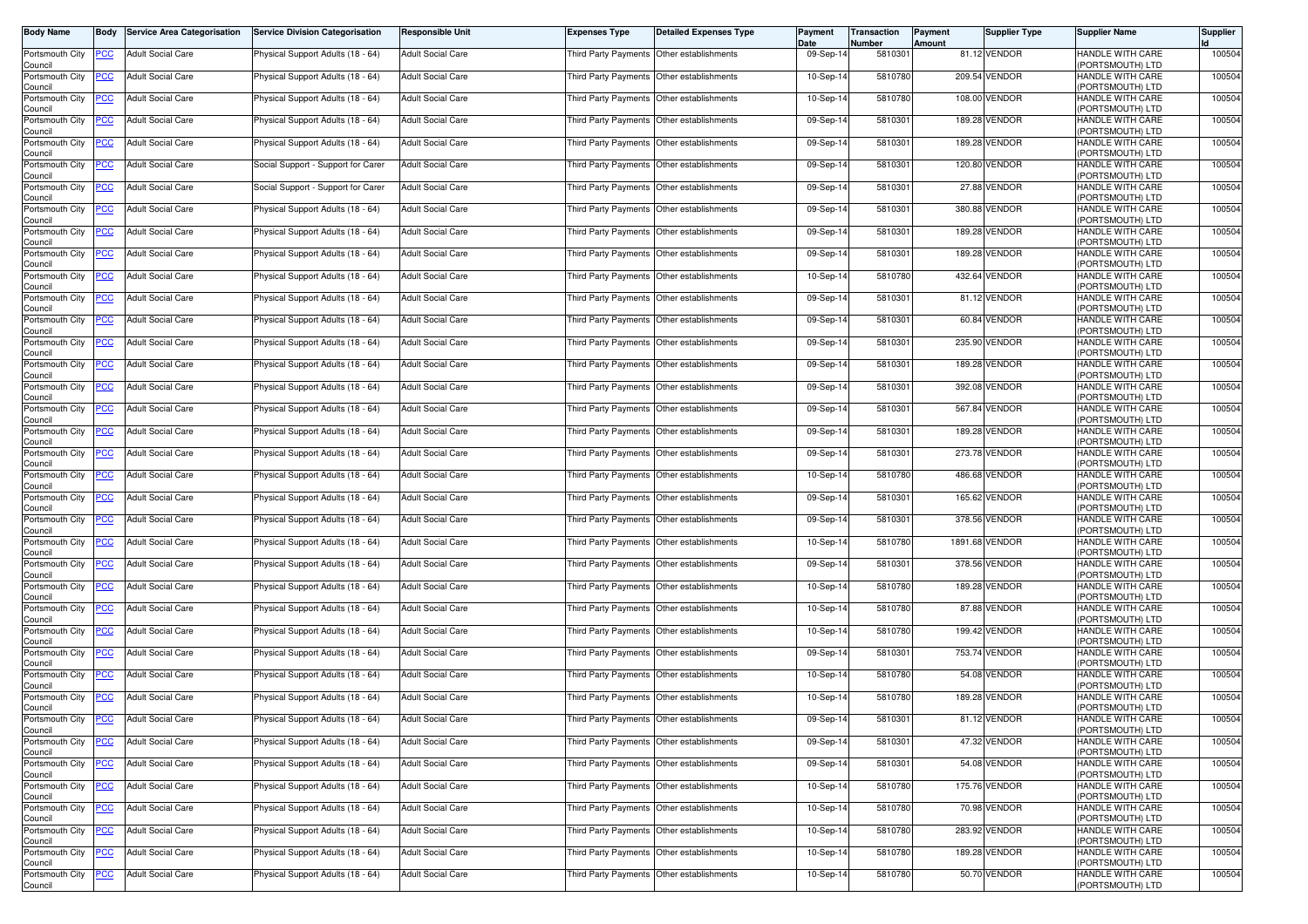| <b>Body Name</b>                              | Body                     | <b>Service Area Categorisation</b>            | <b>Service Division Categorisation</b>                                   | <b>Responsible Unit</b>                              | <b>Expenses Type</b>                                                                   | <b>Detailed Expenses Type</b>                        | Payment<br>Date        | Transaction<br>Number | <b>Payment</b><br><b>Amount</b> | <b>Supplier Type</b>             | <b>Supplier Name</b>                                      | <b>Supplier</b>  |
|-----------------------------------------------|--------------------------|-----------------------------------------------|--------------------------------------------------------------------------|------------------------------------------------------|----------------------------------------------------------------------------------------|------------------------------------------------------|------------------------|-----------------------|---------------------------------|----------------------------------|-----------------------------------------------------------|------------------|
| Portsmouth City<br>Council                    | <b>PCC</b>               | <b>Adult Social Care</b>                      | Physical Support Adults (18 - 64)                                        | <b>Adult Social Care</b>                             | Third Party Payments Other establishments                                              |                                                      | 10-Sep-14              | 5810780               |                                 | 202.80 VENDOR                    | HANDLE WITH CARE<br>PORTSMOUTH) LTD                       | 100504           |
| Portsmouth City<br>Council                    |                          | <b>Adult Social Care</b>                      | Physical Support Adults (18 - 64)                                        | <b>Adult Social Care</b>                             | Third Party Payments                                                                   | Other establishments                                 | 09-Sep-14              | 5810301               |                                 | 469.74 VENDOR                    | HANDLE WITH CARE<br>PORTSMOUTH) LTD                       | 100504           |
| Portsmouth City                               | <u>PCC</u>               | <b>Adult Social Care</b>                      | Physical Support Adults (18 - 64)                                        | <b>Adult Social Care</b>                             | Third Party Payments Other establishments                                              |                                                      | 09-Sep-14              | 5810301               |                                 | 1135.68 VENDOR                   | HANDLE WITH CARE                                          | 100504           |
| Council<br>Portsmouth City                    | <u>PCC</u>               | <b>Adult Social Care</b>                      | Physical Support Adults (18 - 64)                                        | <b>Adult Social Care</b>                             | Third Party Payments Other establishments                                              |                                                      | 09-Sep-14              | 5810301               |                                 | 60.74 VENDOR                     | PORTSMOUTH) LTD<br>HANDLE WITH CARE<br>(PORTSMOUTH) LTD   | 100504           |
| Council<br>Portsmouth City<br>Council         | <b>PCC</b>               | <b>Adult Social Care</b>                      | Social Support - Support for Carer                                       | <b>Adult Social Care</b>                             |                                                                                        | Third Party Payments Other establishments            | 09-Sep-14              | 5810301               |                                 | 217.44 VENDOR                    | HANDLE WITH CARE<br>PORTSMOUTH) LTD                       | 100504           |
| Portsmouth City<br>Council                    | <u>PCC</u>               | <b>Adult Social Care</b>                      | Physical Support Adults (18 - 64)                                        | <b>Adult Social Care</b>                             | Third Party Payments                                                                   | Other establishments                                 | 10-Sep-14              | 5810780               |                                 | 121.68 VENDOR                    | HANDLE WITH CARE<br>PORTSMOUTH) LTD                       | 100504           |
| Portsmouth City<br>Council                    | <b>PCC</b>               | <b>Adult Social Care</b>                      | Physical Support Adults (18 - 64)                                        | <b>Adult Social Care</b>                             | <b>Third Party Payments</b>                                                            | Other establishments                                 | 09-Sep-14              | 5810301               |                                 | 125.06 VENDOR                    | HANDLE WITH CARE<br>PORTSMOUTH) LTD                       | 100504           |
| Portsmouth City<br>Council                    | <b>PCC</b>               | <b>Adult Social Care</b>                      | Social Support - Support for Carer                                       | <b>Adult Social Care</b>                             | Third Party Payments Other establishments                                              |                                                      | 09-Sep-14              | 5810301               |                                 | 289.92 VENDOR                    | HANDLE WITH CARE<br>(PORTSMOUTH) LTD                      | 100504           |
| Portsmouth City<br>Council                    | <b>PCC</b>               | <b>Adult Social Care</b>                      | Physical Support Adults (18 - 64)                                        | <b>Adult Social Care</b>                             | Third Party Payments Other establishments                                              |                                                      | 10-Sep-14              | 5810780               |                                 | 1020.76 VENDOR                   | HANDLE WITH CARE<br>PORTSMOUTH) LTD                       | 100504           |
| Portsmouth City<br>Council                    | <u>PCC</u>               | <b>Adult Social Care</b>                      | Physical Support Adults (18 - 64)                                        | <b>Adult Social Care</b>                             | Third Party Payments                                                                   | Other establishments                                 | 10-Sep-14              | 5810780               |                                 | 121.68 VENDOR                    | HANDLE WITH CARE<br>PORTSMOUTH) LTD                       | 100504           |
| Portsmouth City<br>Council                    | <b>PCC</b>               | <b>Adult Social Care</b>                      | Physical Support Adults (18 - 64)                                        | <b>Adult Social Care</b>                             | Third Party Payments                                                                   | Other establishments                                 | 09-Sep-14              | 5810301               |                                 | 283.92 VENDOR                    | HANDLE WITH CARE<br>PORTSMOUTH) LTD                       | 100504           |
| Portsmouth City<br>Council                    | PCC                      | <b>Adult Social Care</b>                      | Physical Support Adults (18 - 64)                                        | <b>Adult Social Care</b>                             | Third Party Payments Other establishments                                              |                                                      | 09-Sep-14              | 5810301               |                                 | 594.72 VENDOR                    | HANDLE WITH CARE<br>PORTSMOUTH) LTD                       | 100504           |
| Portsmouth City<br>Council                    | <b>PCC</b>               | <b>Adult Social Care</b>                      | Physical Support Adults (18 - 64)                                        | <b>Adult Social Care</b>                             |                                                                                        | Third Party Payments Other establishments            | 09-Sep-14              | 5810301               |                                 | 365.04 VENDOR                    | HANDLE WITH CARE<br>PORTSMOUTH) LTD                       | 100504           |
| Portsmouth City<br>Council                    | <u>PCC</u>               | <b>Adult Social Care</b>                      | Commissioning & service delivery                                         | <b>Adult Social Care</b>                             |                                                                                        | Supplies and Services Grants and subscriptions       | 12-Sep-14              | 5811325               |                                 | 1500.00 VENDOR                   | HEADWAY PORTSMOUTH<br>AND SOUTH EAST                      | 103075           |
| Portsmouth City<br>Council                    | <b>PCC</b>               | <b>Adult Social Care</b>                      | Commissioning & service delivery                                         | <b>Adult Social Care</b>                             |                                                                                        | Supplies and Services Miscellaneous expenses         | 26-Sep-14              | 5813846               |                                 | 499.00 VENDOR                    | <b>HEALTH SERVICES GROUP</b>                              | 100261           |
| Portsmouth City<br>Council                    | <u>PCC</u>               | <b>Adult Social Care</b>                      | Physical Support Older People (65-                                       | <b>Adult Social Care</b>                             | Third Party Payments Other establishments                                              |                                                      | 12-Sep-14              | 5811331               |                                 | 2670.00 VENDOR<br>2132.10 VENDOR | HOME OF COMFORT<br><b>NURSING HOME</b>                    | 100880           |
| Portsmouth City<br>Council                    | <u>PCC</u>               | <b>Adult Social Care</b>                      | Physical Support Older People (65-                                       | <b>Adult Social Care</b>                             | Third Party Payments Other establishments                                              |                                                      | 12-Sep-14              | 5811331               |                                 | -852.84 VENDOR                   | HOME OF COMFORT<br>NURSING HOME                           | 100880           |
| Portsmouth City<br>Council                    | <b>PCC</b>               | Adult Social Care<br><b>Adult Social Care</b> | Physical Support Older People (65-<br>Physical Support Older People (65- | <b>Adult Social Care</b>                             | Third Party Payments                                                                   | Other establishments                                 | 12-Sep-14              | 5811331<br>5812693    |                                 | 4122.06 VENDOR                   | HOME OF COMFORT<br><b>NURSING HOME</b><br>HOME OF COMFORT | 100880<br>100880 |
| Portsmouth City<br>Council                    | <b>PCC</b>               |                                               |                                                                          | <b>Adult Social Care</b>                             | Third Party Payments Other establishments                                              |                                                      | 22-Sep-14              |                       |                                 | 1722.30 VENDOR                   | <b>NURSING HOME</b><br>HOME OF COMFORT                    |                  |
| Portsmouth City<br>Council<br>Portsmouth City | <b>PCC</b>               | <b>Adult Social Care</b>                      | Physical Support Adults (18 - 64)                                        | <b>Adult Social Care</b><br><b>Adult Social Care</b> | Third Party Payments                                                                   | Other establishments                                 | 12-Sep-14              | 5811331<br>5811331    |                                 | 2132.10 VENDOR                   | <b>NURSING HOME</b><br>HOME OF COMFORT                    | 100880<br>100880 |
| Council<br>Portsmouth City                    | <u>PCC</u><br><b>PCC</b> | <b>Adult Social Care</b><br>Adult Social Care | Physical Support Older People (65-<br>Physical Support Older People (65- | <b>Adult Social Care</b>                             | Third Party Payments Other establishments<br>Third Party Payments Other establishments |                                                      | 12-Sep-14<br>12-Sep-14 | 5811331               |                                 | 2132.10 VENDOR                   | <b>VURSING HOME</b><br>HOME OF COMFORT                    | 100880           |
| Council<br>Portsmouth City                    | <b>PCC</b>               | <b>Adult Social Care</b>                      | Physical Support Older People (65-                                       | <b>Adult Social Care</b>                             | Third Party Payments Other establishments                                              |                                                      | 12-Sep-14              | 5811331               |                                 | 2132.10 VENDOR                   | NURSING HOME<br>HOME OF COMFORT                           | 100880           |
| Council<br>Portsmouth City                    |                          | <b>Adult Social Care</b>                      | Physical Support Older People (65-                                       | <b>Adult Social Care</b>                             | Third Party Payments Other establishments                                              |                                                      | 12-Sep-14              | 5811331               |                                 | 2132.10 VENDOR                   | <b>NURSING HOME</b><br>HOME OF COMFORT                    | 100880           |
| Council<br>Portsmouth City                    | <u>PCC</u>               | <b>Adult Social Care</b>                      | Commissioning & service delivery                                         | <b>Adult Social Care</b>                             | Third Party Payments Other establishments                                              |                                                      | 26-Sep-14              | 5813848               |                                 | 15750.00 VENDOR                  | NURSING HOME<br><b>HOUSING 21</b>                         | 108428           |
| Council<br>Portsmouth City                    | <b>PCC</b>               | <b>Adult Social Care</b>                      | Physical Support Adults (18 - 64)                                        | <b>Adult Social Care</b>                             |                                                                                        | Third Party Payments Other establishments            | 12-Sep-14              | 5811335               |                                 | 2065.50 VENDOR                   | HUNTERS LODGE CARE                                        | 111137           |
| Council<br>Portsmouth City                    |                          | <b>Adult Social Care</b>                      | Physical Support Adults (18 - 64)                                        | <b>Adult Social Care</b>                             | Third Party Payments Other establishments                                              |                                                      | 12-Sep-14              | 5811335               |                                 | 2595.00 VENDOR                   | <b>HOME LTD</b><br>HUNTERS LODGE CARE                     | 111137           |
| Council<br>Portsmouth City                    | <u>PCC</u><br><u>PCC</u> | <b>Adult Social Care</b>                      | Physical Support Adults (18 - 64)                                        | <b>Adult Social Care</b>                             | Premises-Related                                                                       | Rents                                                | 10-Sep-14              | 5810800               |                                 | 684.48 VENDOR                    | HOME LTD<br>JOHN POUNDS COMMUNITY                         | 117193           |
| Council<br>Portsmouth City                    | <u>PCC</u>               | <b>Adult Social Care</b>                      | Information and Early Intervention                                       | Adult Social Care                                    | Expenditure<br>Premises-Related                                                        | Rents                                                | 10-Sep-14              | 5810800               |                                 | 212.10 VENDOR                    | TRUST<br>JOHN POUNDS COMMUNITY                            | 117193           |
| Council<br>Portsmouth City                    | <b>PCC</b>               | <b>Adult Social Care</b>                      | Physical Support Older People (65-                                       | <b>Adult Social Care</b>                             | Expenditure                                                                            | Third Party Payments Other establishments            | 01-Sep-14              | 5809073               |                                 | 36946.00 VENDOR                  | TRUST<br>KITNOCKS SPECIALIST                              | 100938           |
| Council<br>Portsmouth City                    | <b>PCC</b>               | <b>Adult Social Care</b>                      | Physical Support Older People (65-                                       | <b>Adult Social Care</b>                             | Third Party Payments Other establishments                                              |                                                      | 01-Sep-14              | 5809073               |                                 | 1624.00 VENDOR                   | CARE LTD<br><b>KITNOCKS SPECIALIST</b>                    | 100938           |
| Council<br>Portsmouth City                    | <b>PCC</b>               | <b>Adult Social Care</b>                      | 74)<br>Physical Support Older People (65-                                | <b>Adult Social Care</b>                             | <b>Third Party Payments</b>                                                            | Other establishments                                 | 12-Sep-14              | 5811348               |                                 | 1827.00 VENDOR                   | CARE LTD<br>KITNOCKS SPECIALIST                           | 100938           |
| Council<br>Portsmouth City                    | PСC                      | <b>Adult Social Care</b>                      | Commissioning & service delivery                                         | <b>Adult Social Care</b>                             | Premises-Related                                                                       | Repairs, alterations and                             | 11-Sep-14              | 5811036               |                                 | 156.00 COMPANY                   | CARE LTD<br>KKA MAINTENANCE LTD                           | 135386           |
| Council<br>Portsmouth City                    | <b>PCC</b>               | <b>Adult Social Care</b>                      | Commissioning & service delivery                                         | <b>Adult Social Care</b>                             | Expenditure<br>Premises-Related                                                        | maintenance of buildings<br>Repairs, alterations and | 11-Sep-14              | 5811036               |                                 | 35.00 COMPANY                    | KKA MAINTENANCE LTD                                       | 135386           |
| Council<br>Portsmouth City                    | <b>PCC</b>               | <b>Adult Social Care</b>                      | Commissioning & service delivery                                         | <b>Adult Social Care</b>                             | Expenditure<br>Premises-Related                                                        | maintenance of buildings<br>Repairs, alterations and | 11-Sep-14              | 5811036               |                                 | 35.00 COMPANY                    | <b>KKA MAINTENANCE LTD</b>                                | 135386           |
| Council<br>Portsmouth City                    | <b>PCC</b>               | <b>Adult Social Care</b>                      | Commissioning & service delivery                                         | <b>Adult Social Care</b>                             | Expenditure<br>Premises-Related                                                        | maintenance of buildings<br>Repairs, alterations and | 11-Sep-14              | 5811036               |                                 | 35.00 COMPANY                    | <b>KKA MAINTENANCE LTD</b>                                | 135386           |
| Council<br>Portsmouth City                    | <b>PCC</b>               | <b>Adult Social Care</b>                      | Commissioning & service delivery                                         | Adult Social Care                                    | Expenditure<br>Premises-Related                                                        | maintenance of buildings<br>Repairs, alterations and | 11-Sep-14              | 5811036               |                                 | 257.27 COMPANY                   | KKA MAINTENANCE LTD                                       | 135386           |
| Council<br>Portsmouth City                    | <b>PCC</b>               | <b>Adult Social Care</b>                      | Commissioning & service delivery                                         | <b>Adult Social Care</b>                             | Expenditure<br>Premises-Related                                                        | maintenance of buildings<br>Repairs, alterations and | 26-Sep-14              | 5813862               |                                 | 77.95 COMPANY                    | <b>KKA MAINTENANCE LTD</b>                                | 135386           |
| Council                                       |                          |                                               |                                                                          |                                                      | Expenditure                                                                            | maintenance of buildings                             |                        |                       |                                 |                                  |                                                           |                  |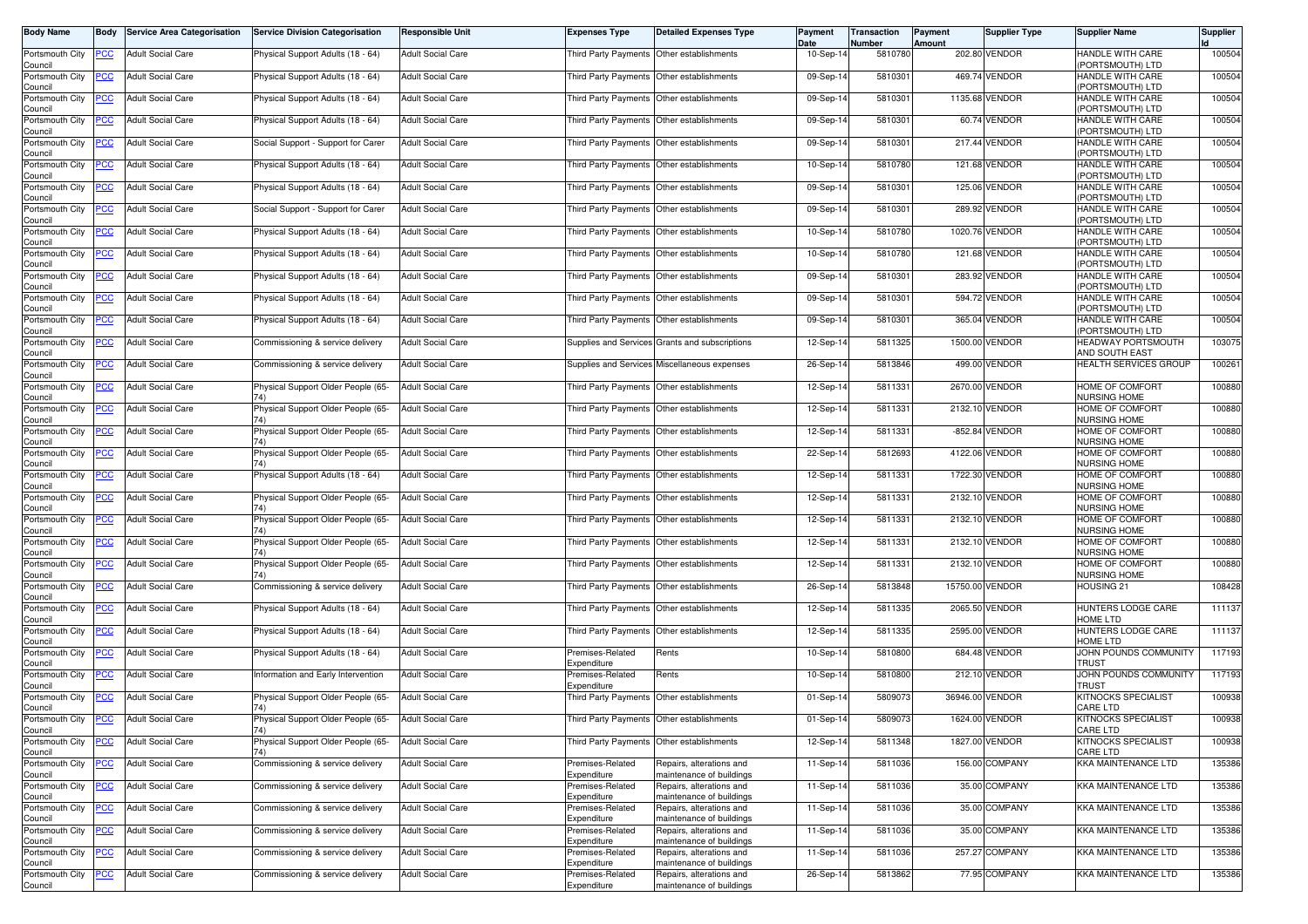| <b>Body Name</b>                      | <b>Body</b> | <b>Service Area Categorisation</b>    | <b>Service Division Categorisation</b>                      | Responsible Unit         | <b>Expenses Type</b>                           | <b>Detailed Expenses Type</b>                                                    | Payment<br>Date | Transaction<br>Number | Payment<br>Amount | <b>Supplier Type</b> | <b>Supplier Name</b>                            | <b>Supplier</b> |
|---------------------------------------|-------------|---------------------------------------|-------------------------------------------------------------|--------------------------|------------------------------------------------|----------------------------------------------------------------------------------|-----------------|-----------------------|-------------------|----------------------|-------------------------------------------------|-----------------|
| Portsmouth City                       | <b>PCC</b>  | <b>Adult Social Care</b>              | Commissioning & service delivery                            | <b>Adult Social Care</b> | Premises-Related                               | Repairs, alterations and                                                         | 26-Sep-14       | 5813862               |                   | 35.00 COMPANY        | KKA MAINTENANCE LTD                             | 135386          |
| Council<br>Portsmouth City            | <b>PCC</b>  | <b>Adult Social Care</b>              | Commissioning & service delivery                            | <b>Adult Social Care</b> | Expenditure<br>Premises-Related                | maintenance of buildings<br>Repairs, alterations and                             | 26-Sep-14       | 5813862               |                   | 44.63 COMPANY        | <b>KKA MAINTENANCE LTD</b>                      | 135386          |
| Council<br>Portsmouth City            | <b>PCC</b>  | <b>Adult Social Care</b>              | Commissioning & service delivery                            | Adult Social Care        | Expenditure<br>Premises-Related                | maintenance of buildings<br>Repairs, alterations and                             | 26-Sep-14       | 5813862               |                   | 76.56 COMPANY        | <b>KKA MAINTENANCE LTD</b>                      | 135386          |
| Council<br>Portsmouth City            | <b>PCC</b>  | <b>Adult Social Care</b>              | Commissioning & service delivery                            | <b>Adult Social Care</b> | Expenditure<br>Premises-Related                | maintenance of buildings<br>Repairs, alterations and<br>maintenance of buildings | 26-Sep-14       | 5813862               |                   | 87.62 COMPANY        | <b>KKA MAINTENANCE LTD</b>                      | 135386          |
| Council<br>Portsmouth City<br>Council | <u>PCC</u>  | <b>Adult Social Care</b>              | Commissioning & service delivery                            | <b>Adult Social Care</b> | Expenditure<br>Premises-Related<br>Expenditure | Repairs, alterations and<br>maintenance of buildings                             | 26-Sep-14       | 5813862               |                   | 35.00 COMPANY        | KKA MAINTENANCE LTD                             | 135386          |
| Portsmouth City<br>Council            | <b>PCC</b>  | <b>Adult Social Care</b>              | Physical Support Adults (18 - 64)                           | <b>Adult Social Care</b> | Third Party Payments Other establishments      |                                                                                  | 17-Sep-14       | 5812138               |                   | 44.29 VENDOR         | LINGLAND INTERPRETERS-<br>TRANSLATORS LTD       | 107675          |
| Portsmouth City<br>Council            | <u>PCC</u>  | <b>Adult Social Care</b>              | Physical Support Older People (65-                          | Adult Social Care        |                                                | Third Party Payments Other establishments                                        | 30-Sep-14       | 5814180               |                   | 1253.92 VENDOR       | LIVING PLUS HEALTH CARE<br><b>IMITED</b>        | 100198          |
| Portsmouth City<br>Council            | <b>PCC</b>  | <b>Adult Social Care</b>              | Physical Support Older People (65-                          | <b>Adult Social Care</b> |                                                | Third Party Payments Other establishments                                        | 12-Sep-14       | 5811360               |                   | 2132.10 VENDOR       | LIVING PLUS HEALTH CARE<br><b>IMITED</b>        | 100198          |
| Portsmouth City<br>Council            | <b>PCC</b>  | <b>Adult Social Care</b>              | Physical Support Older People (65-                          | Adult Social Care        |                                                | Third Party Payments Other establishments                                        | 12-Sep-14       | 5811360               |                   | 2030.70 VENDOR       | LIVING PLUS HEALTH CARE<br><b>IMITED</b>        | 100198          |
| Portsmouth City<br>Council            | <u>PCC</u>  | <b>Adult Social Care</b>              | Physical Support Adults (18 - 64)                           | <b>Adult Social Care</b> |                                                | Third Party Payments Other establishments                                        | 12-Sep-14       | 5811360               |                   | 1941.30 VENDOR       | LIVING PLUS HEALTH CARE<br><b>IMITED</b>        | 100198          |
| Portsmouth City<br>Council            | <b>PCC</b>  | <b>Adult Social Care</b>              | Physical Support Adults (18 - 64)                           | <b>Adult Social Care</b> |                                                | Third Party Payments Other establishments                                        | 29-Sep-14       | 5814042               |                   | 582.39 VENDOR        | LIVING PLUS HEALTH CARE<br><b>IMITED</b>        | 100198          |
| Portsmouth City<br>Council            | <u>PCC</u>  | <b>Adult Social Care</b>              | Physical Support Older People (65-<br>74)                   | <b>Adult Social Care</b> |                                                | Third Party Payments Other establishments                                        | 12-Sep-14       | 5811360               |                   | 2132.10 VENDOR       | LIVING PLUS HEALTH CARE<br>LIMITED              | 100198          |
| Portsmouth City<br>Council            | <u>PCC</u>  | <b>Adult Social Care</b>              | Physical Support Older People (65-                          | <b>Adult Social Care</b> |                                                | Third Party Payments Other establishments                                        | 12-Sep-14       | 5811360               |                   | 2351.10 VENDOR       | LIVING PLUS HEALTH CARE<br><b>IMITED</b>        | 100198          |
| Portsmouth City<br>Council            | <u>PCC</u>  | <b>Adult Social Care</b>              | Physical Support Older People (65-<br>74)                   | <b>Adult Social Care</b> |                                                | Third Party Payments Other establishments                                        | 12-Sep-14       | 5811360               |                   | 2351.10 VENDOR       | LIVING PLUS HEALTH CARE<br>LIMITED              | 100198          |
| Portsmouth City<br>Council            | <b>PCC</b>  | <b>Adult Social Care</b>              | Physical Support Older People (65-<br>74)                   | <b>Adult Social Care</b> |                                                | Third Party Payments Other establishments                                        | 12-Sep-14       | 5811360               |                   | 2351.10 VENDOR       | LIVING PLUS HEALTH CARE<br><b>IMITED</b>        | 100198          |
| Portsmouth City<br>Council            | <u>PCC</u>  | <b>Adult Social Care</b>              | Physical Support Older People (65-                          | <b>Adult Social Care</b> | Third Party Payments Other establishments      |                                                                                  | 12-Sep-14       | 5811360               |                   | 2132.10 VENDOR       | LIVING PLUS HEALTH CARE<br>LIMITED              | 100198          |
| Portsmouth City<br>Council            | <u>PCC</u>  | <b>Adult Social Care</b>              | Physical Support Older People (65-                          | <b>Adult Social Care</b> | Third Party Payments                           | Other establishments                                                             | 12-Sep-14       | 5811360               |                   | -710.70 VENDOR       | LIVING PLUS HEALTH CARE<br><b>IMITED</b>        | 100198          |
| Portsmouth City<br>Council            | <b>PCC</b>  | <b>Adult Social Care</b>              | Physical Support Older People (65-<br>74)                   | <b>Adult Social Care</b> |                                                | Third Party Payments Other establishments                                        | 12-Sep-14       | 5811360               |                   | 2030.70 VENDOR       | LIVING PLUS HEALTH CARE<br>LIMITED              | 100198          |
| Portsmouth City<br>Council            | <b>PCC</b>  | <b>Adult Social Care</b>              | Physical Support Older People (65-<br>74)                   | <b>Adult Social Care</b> |                                                | Third Party Payments Other establishments                                        | 12-Sep-14       | 5811360               |                   | 2132.10 VENDOR       | LIVING PLUS HEALTH CARE<br><b>IMITED</b>        | 100198          |
| Portsmouth City<br>Council            | <u>PCC</u>  | <b>Adult Social Care</b>              | Physical Support Adults (18 - 64)                           | <b>Adult Social Care</b> |                                                | Third Party Payments Other establishments                                        | 12-Sep-14       | 5811360               |                   | 1722.30 VENDOR       | LIVING PLUS HEALTH CARE<br>LIMITED              | 100198          |
| Portsmouth City<br>Council            | <u>PCC</u>  | <b>Adult Social Care</b>              | Physical Support Older People (65-                          | <b>Adult Social Care</b> | Third Party Payments Other establishments      |                                                                                  | 12-Sep-14       | 5811360               |                   | 2351.10 VENDOR       | LIVING PLUS HEALTH CARE<br><b>IMITED</b>        | 100198          |
| Portsmouth City<br>Council            | PСC         | <b>Adult Social Care</b>              | Physical Support Older People (65-                          | <b>Adult Social Care</b> |                                                | Third Party Payments Other establishments                                        | 24-Sep-14       | 5813222               |                   | 313.48 VENDOR        | LIVING PLUS HEALTH CARE<br><b>IMITED</b>        | 100198          |
| Portsmouth City<br>Council            | <b>PCC</b>  | <b>Adult Social Care</b>              | Physical Support Older People (65-<br>74)                   | <b>Adult Social Care</b> |                                                | Third Party Payments Other establishments                                        | 24-Sep-14       | 5813222               |                   | 783.70 VENDOR        | LIVING PLUS HEALTH CARE<br><b>IMITED</b>        | 100198          |
| Portsmouth City<br>Council            | <b>PCC</b>  | <b>Adult Social Care</b>              | Physical Support Adults (18 - 64)                           | Adult Social Care        |                                                | Third Party Payments Other establishments                                        | 12-Sep-14       | 5811360               |                   | 1941.30 VENDOR       | LIVING PLUS HEALTH CARE<br><b>IMITED</b>        | 100198          |
| Portsmouth City<br>Council            | <b>PCC</b>  | <b>Adult Social Care</b>              | Physical Support Older People (65-                          | Adult Social Care        |                                                | Third Party Payments Other establishments                                        | 12-Sep-14       | 5811360               |                   | 2132.10 VENDOR       | LIVING PLUS HEALTH CARE<br><b>IMITED</b>        | 100198          |
| Portsmouth City<br>Council            | <u>PCC</u>  | <b>Adult Social Care</b>              | Physical Support Older People (65-                          | <b>Adult Social Care</b> |                                                | Third Party Payments Other establishments                                        | 12-Sep-14       | 5811360               |                   | 2351.10 VENDOR       | LIVING PLUS HEALTH CARE<br><b>IMITED</b>        | 100198          |
| Portsmouth City<br>Council            | <b>PCC</b>  | <b>Adult Social Care</b>              | Physical Support Older People (65-                          | <b>Adult Social Care</b> |                                                | Third Party Payments Other establishments                                        | 12-Sep-14       | 5811360               |                   | 2351.10 VENDOR       | LIVING PLUS HEALTH CARE<br><b>IMITED</b>        | 100198          |
| Portsmouth City<br>Council            | <u>PCC</u>  | <b>Adult Social Care</b>              | Physical Support Adults (18 - 64)                           | Adult Social Care        |                                                | Third Party Payments Other establishments                                        | 12-Sep-14       | 5811360               |                   | 1941.30 VENDOR       | LIVING PLUS HEALTH CARE<br><b>IMITED</b>        | 100198          |
| Portsmouth City<br>Council            | <b>PCC</b>  | <b>Adult Social Care</b>              | Physical Support Older People (65-                          | <b>Adult Social Care</b> | Third Party Payments Other establishments      |                                                                                  | 12-Sep-14       | 5811360               |                   | 2132.10 VENDOR       | LIVING PLUS HEALTH CARE<br><b>IMITED</b>        | 100198          |
| Portsmouth City<br>Council            | <b>PCC</b>  | <b>Adult Social Care</b>              | Physical Support Older People (65-<br>74)                   | <b>Adult Social Care</b> |                                                | Third Party Payments Other establishments                                        | 12-Sep-14       | 5811360               |                   | 2132.10 VENDOR       | LIVING PLUS HEALTH CARE<br><b>IMITED</b>        | 100198          |
| Council                               |             | Portsmouth City PCC Adult Social Care | Physical Support Older People (65- Adult Social Care<br>74) |                          | Third Party Payments Other establishments      |                                                                                  | 25-Sep-14       | 5813558               |                   | 940.44 VENDOR        | LIVING PLUS HEALTH CARE<br><b>LIMITED</b>       | 100198          |
| Portsmouth City<br>Council            | <b>PCC</b>  | <b>Adult Social Care</b>              | Physical Support Adults (18 - 64)                           | <b>Adult Social Care</b> | Third Party Payments Other establishments      |                                                                                  | 12-Sep-14       | 5811360               |                   | 1528.80 VENDOR       | LIVING PLUS HEALTH CARE<br><b>IMITED</b>        | 100198          |
| Portsmouth City<br>Council            | <u>PCC</u>  | <b>Adult Social Care</b>              | Physical Support Older People (65-<br>74)                   | Adult Social Care        |                                                | Third Party Payments Other establishments                                        | 12-Sep-14       | 5811360               |                   | 2132.10 VENDOR       | LIVING PLUS HEALTH CARE<br>LIMITED              | 100198          |
| Portsmouth City<br>Council            | <u>PCC</u>  | <b>Adult Social Care</b>              | Physical Support Adults (18 - 64)                           | <b>Adult Social Care</b> |                                                | Third Party Payments Other establishments                                        | 30-Sep-14       | 5814183               |                   | 869.18 VENDOR        | LONDON RESIDENTIAL<br><b>HEALTHCARE LIMITED</b> | 100584          |
| Portsmouth City<br>Council            | <u>PCC</u>  | <b>Adult Social Care</b>              | Physical Support Adults (18 - 64)                           | <b>Adult Social Care</b> |                                                | Third Party Payments Other establishments                                        | 12-Sep-14       | 5811362               |                   | 1941.30 VENDOR       | LONDON RESIDENTIAL<br>HEALTHCARE LIMITED        | 100584          |
| Portsmouth City<br>Council            | <b>PCC</b>  | <b>Adult Social Care</b>              | Physical Support Adults (18 - 64)                           | <b>Adult Social Care</b> |                                                | Third Party Payments Other establishments                                        | 12-Sep-14       | 5811374               |                   | 1941.30 VENDOR       | <b>MEADOW HOUSE</b><br>RESIDENTIAL HOME         | 100122          |
| Portsmouth City<br>Council            | <u>PCC</u>  | <b>Adult Social Care</b>              | Physical Support Adults (18 - 64)                           | <b>Adult Social Care</b> | Third Party Payments Other establishments      |                                                                                  | 12-Sep-14       | 5811374               |                   | 1941.30 VENDOR       | <b>MEADOW HOUSE</b><br><b>RESIDENTIAL HOME</b>  | 100122          |
| Portsmouth City<br>Council            | <b>PCC</b>  | <b>Adult Social Care</b>              | Physical Support Adults (18 - 64)                           | Adult Social Care        |                                                | Third Party Payments Other establishments                                        | 12-Sep-14       | 5811374               |                   | 1941.30 VENDOR       | <b>MEADOW HOUSE</b><br>RESIDENTIAL HOME         | 100122          |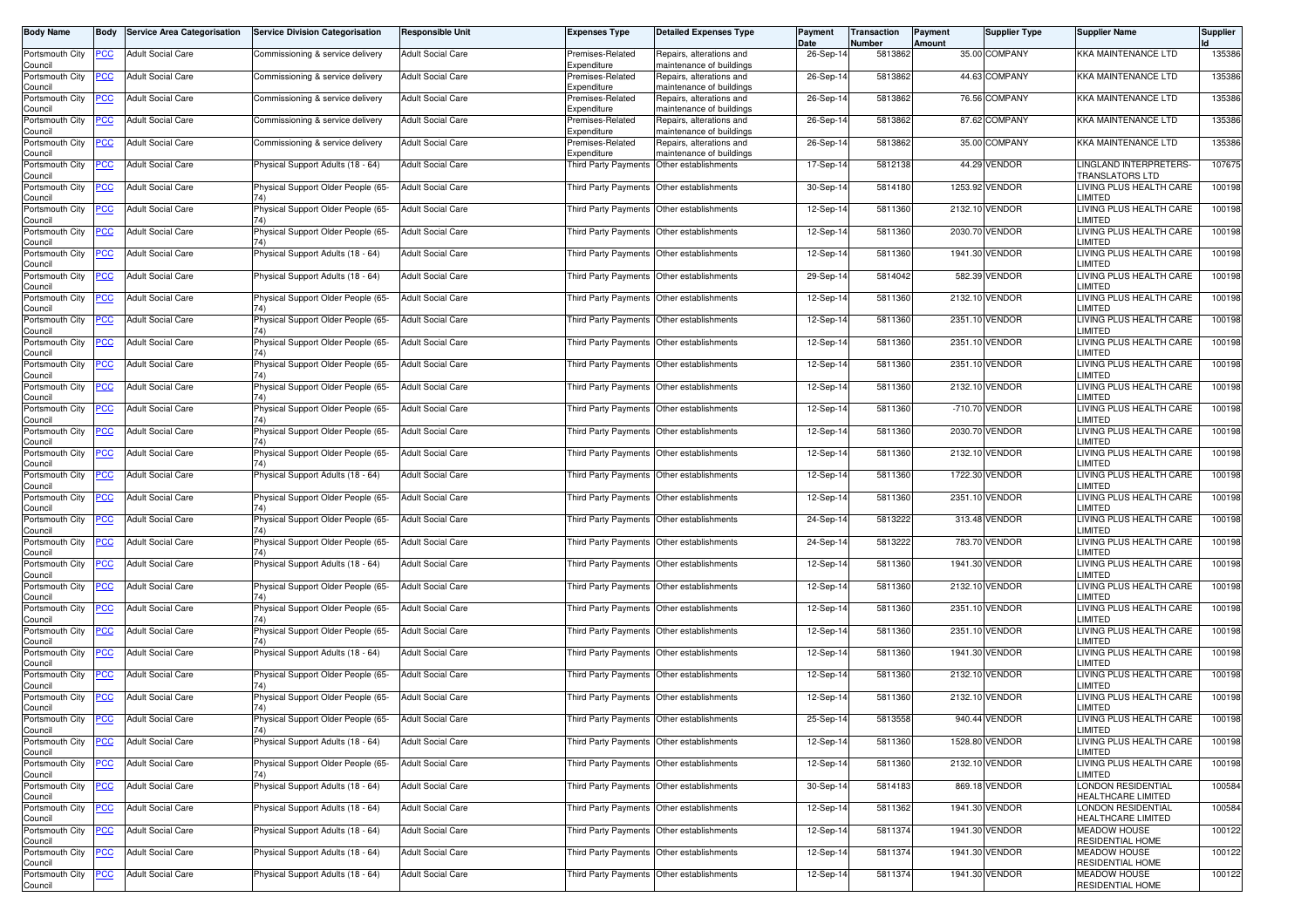| <b>Body Name</b>               | Body       | <b>Service Area Categorisation</b> | <b>Service Division Categorisation</b>    | <b>Responsible Unit</b>  | <b>Expenses Type</b>                        | <b>Detailed Expenses Type</b>                      | Payment<br>Date | Transaction<br>Number | Payment<br>Amount | Supplier Type   | <b>Supplier Name</b>                           | <b>Supplier</b> |
|--------------------------------|------------|------------------------------------|-------------------------------------------|--------------------------|---------------------------------------------|----------------------------------------------------|-----------------|-----------------------|-------------------|-----------------|------------------------------------------------|-----------------|
| Portsmouth City<br>Council     | <b>PCC</b> | <b>Adult Social Care</b>           | Physical Support Adults (18 - 64)         | <b>Adult Social Care</b> | Third Party Payments Other establishments   |                                                    | 12-Sep-14       | 5811374               |                   | 2006.01 VENDOR  | <b>MEADOW HOUSE</b><br><b>RESIDENTIAL HOME</b> | 100122          |
| Portsmouth City<br>Council     | <u>PCC</u> | <b>Adult Social Care</b>           | Physical Support Adults (18 - 64)         | <b>Adult Social Care</b> | Third Party Payments Other establishments   |                                                    | 12-Sep-14       | 5811374               |                   | 2006.01 VENDOR  | <b>MEADOW HOUSE</b><br>RESIDENTIAL HOME        | 100122          |
| Portsmouth City<br>Council     | <u>PCC</u> | <b>Adult Social Care</b>           | Physical Support Adults (18 - 64)         | <b>Adult Social Care</b> | Third Party Payments Other establishments   |                                                    | 12-Sep-14       | 5811374               |                   | 1941.30 VENDOR  | <b>MEADOW HOUSE</b><br><b>RESIDENTIAL HOME</b> | 100122          |
| Portsmouth City<br>Council     | <u>PCC</u> | <b>Adult Social Care</b>           | Physical Support Adults (18 - 64)         | <b>Adult Social Care</b> | Third Party Payments                        | Other establishments                               | 12-Sep-14       | 5811374               |                   | 1677.90 VENDOR  | <b>MEADOW HOUSE</b><br><b>RESIDENTIAL HOME</b> | 100122          |
| Portsmouth City<br>Council     | <u>PCC</u> | <b>Adult Social Care</b>           | Physical Support Adults (18 - 64)         | <b>Adult Social Care</b> | Third Party Payments Other establishments   |                                                    | 12-Sep-14       | 5811374               |                   | 1941.30 VENDOR  | <b>MEADOW HOUSE</b><br><b>RESIDENTIAL HOME</b> | 100122          |
| Portsmouth City<br>Council     | <u>PCC</u> | <b>Adult Social Care</b>           | Physical Support Adults (18 - 64)         | <b>Adult Social Care</b> | Third Party Payments   Other establishments |                                                    | 12-Sep-14       | 5811374               | $-64.71$          | <b>VENDOR</b>   | <b>MEADOW HOUSE</b><br>RESIDENTIAL HOME        | 100122          |
| Portsmouth City<br>Council     | <b>PCC</b> | <b>Adult Social Care</b>           | Physical Support Adults (18 - 64)         | <b>Adult Social Care</b> | <b>Third Party Payments</b>                 | Other establishments                               | 12-Sep-14       | 5811374               |                   | 905.94 VENDOR   | <b>MEADOW HOUSE</b><br><b>RESIDENTIAL HOME</b> | 100122          |
| Portsmouth City<br>Council     | <u>PCC</u> | <b>Adult Social Care</b>           | Physical Support Adults (18 - 64)         | <b>Adult Social Care</b> | Third Party Payments                        | Other establishments                               | 12-Sep-14       | 5811374               |                   | 1941.30 VENDOR  | <b>MEADOW HOUSE</b><br><b>RESIDENTIAL HOME</b> | 100122          |
| Portsmouth City<br>Council     | <u>PCC</u> | <b>Adult Social Care</b>           | Physical Support Adults (18 - 64)         | <b>Adult Social Care</b> | Third Party Payments Other establishments   |                                                    | 12-Sep-14       | 5811374               |                   | 1941.30 VENDOR  | <b>MEADOW HOUSE</b><br><b>RESIDENTIAL HOME</b> | 100122          |
| Portsmouth City<br>Council     | PСC        | Adult Social Care                  | Physical Support Adults (18 - 64)         | <b>Adult Social Care</b> | Third Party Payments                        | Other establishments                               | 12-Sep-14       | 5811374               |                   | 1941.30 VENDOR  | <b>MEADOW HOUSE</b><br>RESIDENTIAL HOME        | 100122          |
| Portsmouth City<br>Council     | <u>PCC</u> | <b>Adult Social Care</b>           | Physical Support Adults (18 - 64)         | <b>Adult Social Care</b> | Third Party Payments                        | Other establishments                               | 12-Sep-14       | 5811374               |                   | 1902.60 VENDOR  | <b>MEADOW HOUSE</b><br><b>RESIDENTIAL HOME</b> | 100122          |
| Portsmouth City<br>Council     | PСC        | <b>Adult Social Care</b>           | Physical Support Adults (18 - 64)         | <b>Adult Social Care</b> | Third Party Payments                        | Other establishments                               | 12-Sep-14       | 5811374               |                   | 1941.30 VENDOR  | <b>MEADOW HOUSE</b><br><b>RESIDENTIAL HOME</b> | 100122          |
| Portsmouth City<br>Council     | <u>PCC</u> | <b>Adult Social Care</b>           | Physical Support Adults (18 - 64)         | <b>Adult Social Care</b> |                                             | Third Party Payments Other establishments          | 12-Sep-14       | 5811374               |                   | 1941.30 VENDOR  | <b>MEADOW HOUSE</b><br><b>RESIDENTIAL HOME</b> | 100122          |
| Portsmouth City<br>Council     | <b>PCC</b> | <b>Adult Social Care</b>           | Physical Support Adults (18 - 64)         | <b>Adult Social Care</b> |                                             | Third Party Payments Other establishments          | 12-Sep-14       | 5811374               |                   | 1722.30 VENDOR  | <b>MEADOW HOUSE</b><br><b>RESIDENTIAL HOME</b> | 100122          |
| Portsmouth City<br>Council     | <u>PCC</u> | <b>Adult Social Care</b>           | Physical Support Adults (18 - 64)         | <b>Adult Social Care</b> | Third Party Payments                        | Other establishments                               | 12-Sep-14       | 5811374               |                   | 1941.30 VENDOR  | <b>MEADOW HOUSE</b><br>RESIDENTIAL HOME        | 100122          |
| Portsmouth City<br>Council     | <b>PCC</b> | <b>Adult Social Care</b>           | Physical Support Adults (18 - 64)         | <b>Adult Social Care</b> | <b>Third Party Payments</b>                 | Other establishments                               | 12-Sep-14       | 5811374               |                   | 1941.30 VENDOR  | <b>MEADOW HOUSE</b><br><b>RESIDENTIAL HOME</b> | 100122          |
| Portsmouth City<br>Council     | <u>PCC</u> | <b>Adult Social Care</b>           | Physical Support Adults (18 - 64)         | <b>Adult Social Care</b> | Third Party Payments Other establishments   |                                                    | 19-Sep-14       | 5812525               |                   | 944.72 VENDOR   | <b>MEARS CARE LTD</b>                          | 103745          |
| Portsmouth City<br>Council     | <u>PCC</u> | <b>Adult Social Care</b>           | Physical Support Adults (18 - 64)         | <b>Adult Social Care</b> | Third Party Payments                        | Other establishments                               | 19-Sep-14       | 5812525               |                   | 273.51 VENDOR   | <b>MEARS CARE LTD</b>                          | 103745          |
| Portsmouth City<br>Council     | <b>PCC</b> | <b>Adult Social Care</b>           | Physical Support Adults (18 - 64)         | <b>Adult Social Care</b> | Third Party Payments                        | Other establishments                               | 19-Sep-14       | 5812525               |                   | 567.28 VENDOR   | <b>MEARS CARE LTD</b>                          | 103745          |
| Portsmouth City<br>Council     | <b>PCC</b> | <b>Adult Social Care</b>           | Physical Support Adults (18 - 64)         | <b>Adult Social Care</b> | <b>Third Party Payments</b>                 | Other establishments                               | 19-Sep-14       | 5812525               |                   | 703.04 VENDOR   | <b>MEARS CARE LTD</b>                          | 103745          |
| Portsmouth City<br>Council     | <u>CC</u>  | Adult Social Care                  | Physical Support Adults (18 - 64)         | <b>Adult Social Care</b> | <b>Third Party Payments</b>                 | Other establishments                               | 19-Sep-14       | 5812525               |                   | 78.68 VENDOR    | <b>MEARS CARE LTD</b>                          | 103745          |
| Portsmouth City<br>Council     | <b>PCC</b> | <b>Adult Social Care</b>           | Physical Support Adults (18 - 64)         | <b>Adult Social Care</b> | Third Party Payments Other establishments   |                                                    | 12-Sep-14       | 5811376               |                   | 1722.30 VENDOR  | MERLEWOOD NURSING &<br><b>RESIDENTIAL HOME</b> | 103346          |
| Portsmouth City<br>Council     | <b>PCC</b> | <b>Adult Social Care</b>           | Assistive Equipment & Technology          | <b>Adult Social Care</b> | Third Party Payments                        | Other establishments                               | 03-Sep-14       | 5809615               |                   | 42540.75 VENDOR | MILLBROOK HEALTHCARE                           | 138225          |
| Portsmouth City<br>Council     | <b>PCC</b> | <b>Adult Social Care</b>           | Assistive Equipment & Technology          | <b>Adult Social Care</b> | Third Party Payments Other establishments   |                                                    | 30-Sep-14       | 5814187               |                   | 42540.75 VENDOR | MILLBROOK HEALTHCARE                           | 138225          |
| Portsmouth City<br>Council     | PCC.       | <b>Adult Social Care</b>           | Assistive Equipment & Technology          | <b>Adult Social Care</b> | Third Party Payments Other establishments   |                                                    | 30-Sep-14       | 5814187               |                   | 84530.50 VENDOR | MILLBROOK HEALTHCARE                           | 138225          |
| Portsmouth City<br>Council     | <b>PCC</b> | <b>Adult Social Care</b>           | Physical Support Older People (65-        | <b>Adult Social Care</b> | Employees                                   | Direct employee expenses                           | 15-Sep-14       | 5811601               |                   | 763.89 VENDOR   | MORECARE SUPPORT<br><b>SERVICES LTD</b>        | 103464          |
| Portsmouth City<br>Council     | <u>PCC</u> | <b>Adult Social Care</b>           | Commissioning & service delivery          | <b>Adult Social Care</b> | Employees                                   | Direct employee expenses                           | 05-Sep-14       | 5809986               |                   | 779.60 VENDOR   | MORECARE SUPPORT<br><b>SERVICES LTD</b>        | 103464          |
| Portsmouth City<br>Council     | <u>PCC</u> | <b>Adult Social Care</b>           | Physical Support Older People (65-        | <b>Adult Social Care</b> | Employees                                   | Direct employee expenses                           | 15-Sep-14       | 5811601               |                   | 277.20 VENDOR   | MORECARE SUPPORT<br><b>SERVICES LTD</b>        | 103464          |
| Portsmouth City<br>Council     | <u>PCC</u> | <b>Adult Social Care</b>           | Commissioning & service delivery          | <b>Adult Social Care</b> | Employees                                   | Direct employee expenses                           | 23-Sep-14       | 5812817               |                   | 498.32 VENDOR   | <b>MORECARE SUPPORT</b><br><b>SERVICES LTD</b> | 103464          |
| Portsmouth City<br>Council     | <b>PCC</b> | <b>Adult Social Care</b>           | Physical Support Older People (65-<br>74) | <b>Adult Social Care</b> | Employees                                   | Direct employee expenses                           | 15-Sep-14       | 5811601               |                   | 78.62 VENDOR    | MORECARE SUPPORT<br><b>SERVICES LTD</b>        | 103464          |
| Portsmouth City PCC<br>Council |            | <b>Adult Social Care</b>           | Physical Support Older People (65-<br>74) | <b>Adult Social Care</b> | Employees                                   | Direct employee expenses                           | 19-Sep-14       | 5812531               |                   | 1032.20 VENDOR  | MORECARE SUPPORT<br><b>SERVICES LTD</b>        | 103464          |
| Portsmouth City<br>Council     | <b>PCC</b> | <b>Adult Social Care</b>           | Commissioning & service delivery          | <b>Adult Social Care</b> | Employees                                   | Direct employee expenses                           | 25-Sep-14       | 5813591               |                   | 699.24 VENDOR   | MORECARE SUPPORT<br>SERVICES LTD               | 103464          |
| Portsmouth City<br>Council     | <b>PCC</b> | <b>Adult Social Care</b>           | Commissioning & service delivery          | <b>Adult Social Care</b> | Employees                                   | Direct employee expenses                           | 23-Sep-14       | 5812817               |                   | 840.33 VENDOR   | MORECARE SUPPORT<br>SERVICES LTD               | 103464          |
| Portsmouth City<br>Council     | <b>PCC</b> | <b>Adult Social Care</b>           | Physical Support Older People (65-<br>74) | <b>Adult Social Care</b> | Employees                                   | Direct employee expenses                           | 29-Sep-14       | 5814045               |                   | 760.62 VENDOR   | MORECARE SUPPORT<br>SERVICES LTD               | 103464          |
| Portsmouth City<br>Council     | <b>PCC</b> | <b>Adult Social Care</b>           | Commissioning & service delivery          | <b>Adult Social Care</b> | Employees                                   | Direct employee expenses                           | 30-Sep-14       | 5814189               |                   | 859.82 VENDOR   | MORECARE SUPPORT<br><b>SERVICES LTD</b>        | 103464          |
| Portsmouth City<br>Council     | <b>PCC</b> | <b>Adult Social Care</b>           | Commissioning & service delivery          | <b>Adult Social Care</b> | <b>Third Party Payments</b>                 | Other establishments                               | 26-Sep-14       | 5813892               |                   |                 | 44620.66 GOVERNMENT DEPT INHS PORTSMOUTH CCG   | 138190          |
| Portsmouth City<br>Council     | PCC        | <b>Adult Social Care</b>           | Commissioning & service delivery          | <b>Adult Social Care</b> |                                             | Supplies and Services Communications and computing | 05-Sep-14       | 5809992               |                   | 1600.00 VENDOR  | NORTHGATE INFORMATION<br>SOLUTIONS GROUPUK LTD | 114063          |
| Portsmouth City<br>Council     | <b>CC</b>  | <b>Adult Social Care</b>           | Physical Support Adults (18 - 64)         | <b>Adult Social Care</b> | Premises-Related<br>Expenditure             | Energy costs                                       | 19-Sep-14       | 5812535               |                   | 887.64 VENDOR   | <b>NPOWER</b>                                  | 104871          |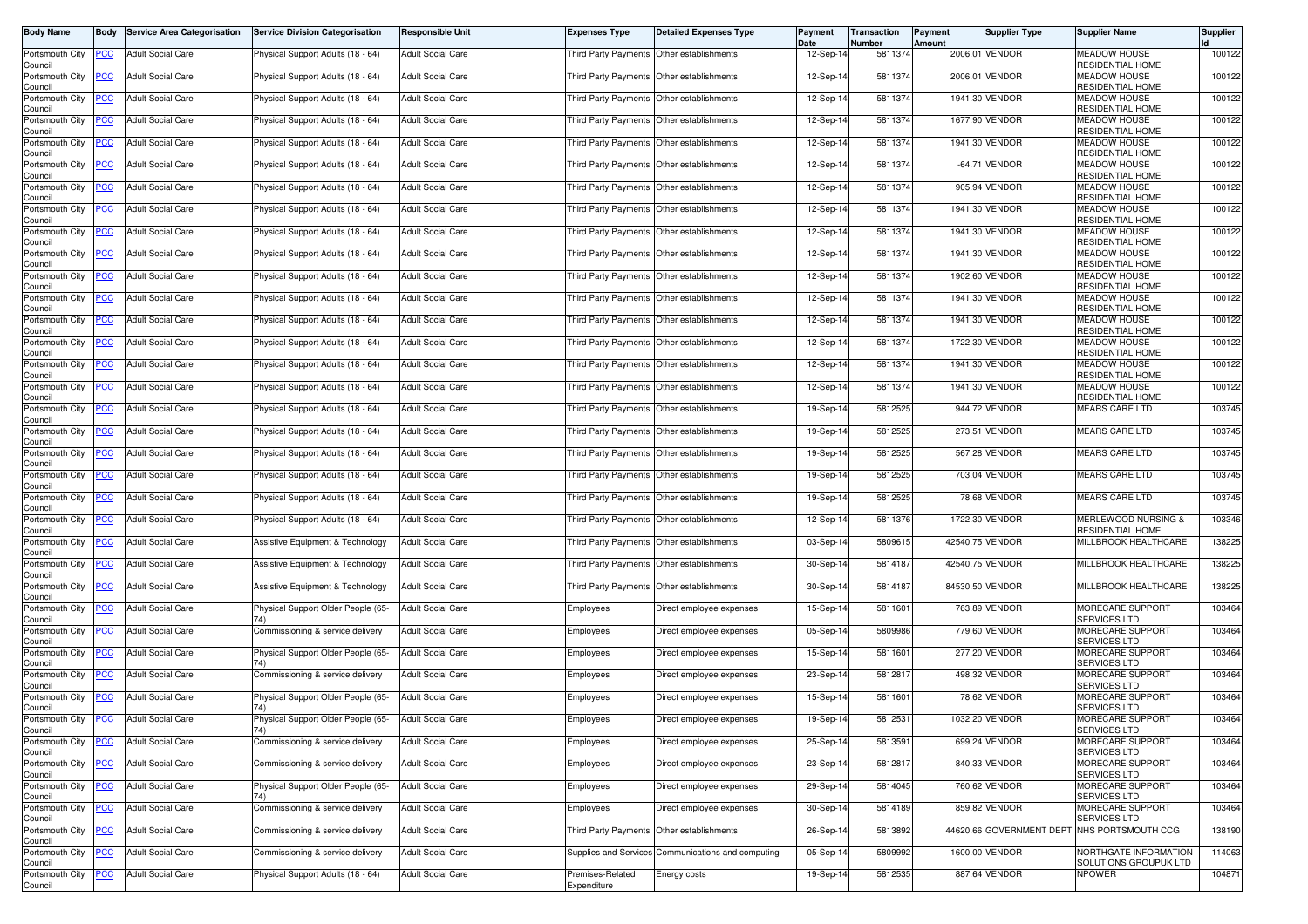| <b>Body Name</b>                                                           | <b>Body</b>    | <b>Service Area Categorisation</b> | <b>Service Division Categorisation</b>       | <b>Responsible Unit</b>  | <b>Expenses Type</b>                      | <b>Detailed Expenses Type</b>             | Payment<br>Date | Transaction<br>Number | Payment<br>Amount | Supplier Type  | <b>Supplier Name</b>                   | Supplier |
|----------------------------------------------------------------------------|----------------|------------------------------------|----------------------------------------------|--------------------------|-------------------------------------------|-------------------------------------------|-----------------|-----------------------|-------------------|----------------|----------------------------------------|----------|
| Portsmouth City<br>Council                                                 | PCC            | <b>Adult Social Care</b>           | Physical Support Older People (65-           | <b>Adult Social Care</b> | Premises-Related<br>Expenditure           | Energy costs                              | 19-Sep-14       | 5812535               |                   | 627.40 VENDOR  | <b>NPOWER</b>                          | 104871   |
| Portsmouth City<br>Council                                                 | <b>PCC</b>     | <b>Adult Social Care</b>           | Physical Support Adults (18 - 64)            | <b>Adult Social Care</b> | Premises-Related<br>Expenditure           | Energy costs                              | 19-Sep-14       | 5812535               |                   | 446.98 VENDOR  | <b>NPOWER</b>                          | 104871   |
| Portsmouth City<br>Council                                                 | <u>PCC</u>     | <b>Adult Social Care</b>           | Physical Support Adults (18 - 64)            | <b>Adult Social Care</b> | Premises-Related<br>Expenditure           | Energy costs                              | 19-Sep-14       | 5812535               | 1078.07           | VENDOR         | <b>NPOWER</b>                          | 104871   |
| Portsmouth City<br>Council                                                 | <b>PCC</b>     | <b>Adult Social Care</b>           | Physical Support Older People (65-           | <b>Adult Social Care</b> | Premises-Related<br>Expenditure           | Energy costs                              | 19-Sep-14       | 5812535               | 1868.81           | VENDOR         | <b>NPOWER</b>                          | 104871   |
| Portsmouth City<br>Council                                                 | $\overline{C}$ | <b>Adult Social Care</b>           | Physical Support Adults (18 - 64)            | <b>Adult Social Care</b> | Premises-Related<br>Expenditure           | Energy costs                              | 19-Sep-14       | 5812535               | 439.31            | VENDOR         | <b>NPOWER</b>                          | 104871   |
| Portsmouth City<br>Council                                                 | <u>PCC</u>     | <b>Adult Social Care</b>           | Physical Support Adults (18 - 64)            | <b>Adult Social Care</b> | Premises-Related<br>Expenditure           | Energy costs                              | 19-Sep-14       | 5812535               | 86.44             | VENDOR         | <b>NPOWER</b>                          | 104871   |
| Portsmouth City<br>Council                                                 | <b>PCC</b>     | <b>Adult Social Care</b>           | Commissioning & service delivery             | <b>Adult Social Care</b> | Premises-Related<br>Expenditure           | Energy costs                              | 19-Sep-14       | 5812535               |                   | 340.55 VENDOR  | <b>NPOWER</b>                          | 104871   |
| Portsmouth City<br>Council                                                 | <b>PCC</b>     | <b>Adult Social Care</b>           | Physical Support Older People (65-           | <b>Adult Social Care</b> | Premises-Related<br>Expenditure           | Energy costs                              | 19-Sep-14       | 5812535               |                   | 1164.32 VENDOR | <b>NPOWER</b>                          | 104871   |
| Portsmouth City<br>Council                                                 | PСC            | <b>Adult Social Care</b>           | Physical Support Adults (18 - 64)            | <b>Adult Social Care</b> | Premises-Related<br>Expenditure           | Cleaning and domestic supplies            | 05-Sep-14       | 5809997               |                   | 123.78 VENDOR  | <b>NVIRO LTD</b>                       | 124507   |
| Portsmouth City<br>Council                                                 | <b>PCC</b>     | <b>Adult Social Care</b>           | Physical Support Adults (18 - 64)            | <b>Adult Social Care</b> | Premises-Related<br>Expenditure           | Cleaning and domestic supplies            | 04-Sep-14       | 5809799               |                   | 70.08 VENDOR   | <b>NVIRO LTD</b>                       | 124507   |
| Portsmouth City<br>Council                                                 | <b>PCC</b>     | <b>Adult Social Care</b>           | Physical Support Adults (18 - 64)            | <b>Adult Social Care</b> | Premises-Related<br>Expenditure           | Cleaning and domestic supplies            | 04-Sep-14       | 5809799               |                   | 54.00 VENDOR   | <b>NVIRO LTD</b>                       | 124507   |
| Portsmouth City<br>Council                                                 | <u>PCC</u>     | <b>Adult Social Care</b>           | Physical Support Adults (18 - 64)            | <b>Adult Social Care</b> | Premises-Related<br>Expenditure           | Cleaning and domestic supplies            | 04-Sep-14       | 5809799               |                   | 52.92 VENDOR   | <b>NVIRO LTD</b>                       | 124507   |
| Portsmouth City<br>Council                                                 | PCC            | <b>Adult Social Care</b>           | Social Support - Substance misuse<br>support | <b>Adult Social Care</b> | Premises-Related<br>Expenditure           | Cleaning and domestic supplies            | 18-Sep-14       | 5812314               |                   | 849.20 VENDOR  | <b>NVIRO LTD</b>                       | 124507   |
| Portsmouth City<br>Council                                                 | PСC            | <b>Adult Social Care</b>           | <b>Social Care Activities</b>                | <b>Adult Social Care</b> | Premises-Related<br>Expenditure           | Cleaning and domestic supplies            | 04-Sep-14       | 5809799               |                   | 432.42 VENDOR  | <b>NVIRO LTD</b>                       | 124507   |
| Portsmouth City<br>Council                                                 | PCC            | <b>Adult Social Care</b>           | Physical Support Adults (18 - 64)            | <b>Adult Social Care</b> | Premises-Related<br>Expenditure           | Cleaning and domestic supplies            | 05-Sep-14       | 5809997               |                   | 1010.73 VENDOR | <b>NVIRO LTD</b>                       | 124507   |
| Portsmouth City<br>Council                                                 | <b>PCC</b>     | <b>Adult Social Care</b>           | Physical Support Adults (18 - 64)            | <b>Adult Social Care</b> | Premises-Related<br>Expenditure           | Cleaning and domestic supplies            | 04-Sep-14       | 5809799               | 1029.58           | VENDOR         | <b>NVIRO LTD</b>                       | 124507   |
| Portsmouth City<br>Council                                                 | <b>PCC</b>     | <b>Adult Social Care</b>           | Physical Support Adults (18 - 64)            | <b>Adult Social Care</b> | Premises-Related<br>Expenditure           | Cleaning and domestic supplies            | 04-Sep-14       | 5809799               | 1010.51           | VENDOR         | <b>NVIRO LTD</b>                       | 124507   |
| Portsmouth City<br>Council                                                 | <b>PCC</b>     | <b>Adult Social Care</b>           | Physical Support Adults (18 - 64)            | <b>Adult Social Care</b> | Premises-Related<br>Expenditure           | Cleaning and domestic supplies            | 04-Sep-14       | 5809799               |                   | 70.86 VENDOR   | <b>NVIRO LTD</b>                       | 124507   |
| Portsmouth City<br>Council                                                 | <b>PCC</b>     | <b>Adult Social Care</b>           | Physical Support Adults (18 - 64)            | <b>Adult Social Care</b> | Premises-Related<br>Expenditure           | Cleaning and domestic supplies            | 18-Sep-14       | 5812314               |                   | 36.00 VENDOR   | <b>NVIRO LTD</b>                       | 124507   |
| Portsmouth City<br>Council                                                 | PСC            | <b>Adult Social Care</b>           | <b>Social Care Activities</b>                | <b>Adult Social Care</b> | Premises-Related<br>Expenditure           | Cleaning and domestic supplies            | 18-Sep-14       | 5812314               |                   | 321.75 VENDOR  | <b>NVIRO LTD</b>                       | 124507   |
| Portsmouth City<br>Council                                                 | PCC            | <b>Adult Social Care</b>           | Social Care Activities                       | <b>Adult Social Care</b> | Premises-Related<br>Expenditure           | Cleaning and domestic supplies            | 18-Sep-14       | 5812314               |                   | 39.00 VENDOR   | <b>NVIRO LTD</b>                       | 124507   |
| Portsmouth City<br>Council                                                 | сC             | <b>Adult Social Care</b>           | Physical Support Adults (18 - 64)            | <b>Adult Social Care</b> | Premises-Related<br>Expenditure           | Cleaning and domestic supplies            | 22-Sep-14       | 5812710               | 675.64            | VENDOR         | <b>NVIRO LTD</b>                       | 124507   |
| Portsmouth City<br>Council                                                 | <b>PCC</b>     | <b>Adult Social Care</b>           | Commissioning & service delivery             | <b>Adult Social Care</b> |                                           | Third Party Payments Other establishments | 03-Sep-14       | 5809627               |                   | 9159.92 VENDOR | OXFORD COMPUTER<br>CONSULTANTS LIMITED | 127286   |
| Portsmouth City<br>Council                                                 | PСC            | <b>Adult Social Care</b>           | Social Care Activities                       | <b>Adult Social Care</b> | Third Party Payments                      | Other establishments                      | 24-Sep-14       | 5813248               |                   | 3478.25 VENDOR | PARKWOOD COMMUNITY<br>LEISURE          | 125747   |
| Portsmouth City<br>Council                                                 | <b>PCC</b>     | <b>Adult Social Care</b>           | Physical Support Adults (18 - 64)            | <b>Adult Social Care</b> | Third Party Payments Other establishments |                                           | 25-Sep-14       | 5813622               |                   | 7259.10 VENDOR | PEARTREE HOUSE<br>REHABILITATION LTD   | 107000   |
| Portsmouth City<br>Council                                                 | <u>PCC</u>     | <b>Adult Social Care</b>           | Physical Support Adults (18 - 64)            | <b>Adult Social Care</b> |                                           | Third Party Payments Other establishments | 30-Sep-14       | 5814216               |                   | 1941.30 VENDOR | PORTSDOWN ESTATES<br>LIMITED           | 100939   |
| Portsmouth City<br>Council                                                 | <b>PCC</b>     | <b>Adult Social Care</b>           | Physical Support Adults (18 - 64)            | <b>Adult Social Care</b> | Third Party Payments Other establishments |                                           | 30-Sep-14       | 5814216               |                   | 1941.30 VENDOR | PORTSDOWN ESTATES<br><b>IMITED</b>     | 100939   |
| Portsmouth City<br>Council                                                 | <b>PCC</b>     | <b>Adult Social Care</b>           | Physical Support Adults (18 - 64)            | <b>Adult Social Care</b> | Third Party Payments                      | Other establishments                      | 30-Sep-14       | 5814216               |                   | 2194.20 VENDOR | PORTSDOWN ESTATES<br><b>LIMITED</b>    | 100939   |
| Portsmouth City<br>Council                                                 | <u>PCC</u>     | <b>Adult Social Care</b>           | Physical Support Adults (18 - 64)            | <b>Adult Social Care</b> | <b>Third Party Payments</b>               | Other establishments                      | 30-Sep-14       | 5814216               |                   | 1941.30 VENDOR | PORTSDOWN ESTATES<br><b>IMITED</b>     | 100939   |
| Portsmouth City<br>Council                                                 | <b>PCC</b>     | <b>Adult Social Care</b>           | Physical Support Adults (18 - 64)            | <b>Adult Social Care</b> | Third Party Payments                      | Other establishments                      | 30-Sep-14       | 5814216               |                   | 1840.80 VENDOR | PORTSDOWN ESTATES<br><b>IMITED</b>     | 100939   |
| Portsmouth City <b>PCC</b> Adult Social Care<br>Council<br>Portsmouth City |                |                                    | Physical Support Adults (18 - 64)            | <b>Adult Social Care</b> | Third Party Payments Other establishments |                                           | 30-Sep-14       | 5814216               |                   | 1941.30 VENDOR | PORTSDOWN ESTATES<br><b>LIMITED</b>    | 100939   |
| Council                                                                    | <b>PCC</b>     | <b>Adult Social Care</b>           | Physical Support Adults (18 - 64)            | <b>Adult Social Care</b> | Third Party Payments Other establishments |                                           | 30-Sep-14       | 5814216               |                   | 2142.90 VENDOR | PORTSDOWN ESTATES<br><b>IMITED</b>     | 100939   |
| Portsmouth City<br>Council                                                 | <b>PCC</b>     | <b>Adult Social Care</b>           | Physical Support Adults (18 - 64)            | <b>Adult Social Care</b> | Third Party Payments                      | Other establishments                      | 30-Sep-14       | 5814216               |                   | 2571.60 VENDOR | PORTSDOWN ESTATES<br>LIMITED           | 100939   |
| Portsmouth City<br>Council                                                 | <u>PCC</u>     | <b>Adult Social Care</b>           | Physical Support Adults (18 - 64)            | <b>Adult Social Care</b> | Third Party Payments                      | Other establishments                      | 30-Sep-14       | 5814216               |                   | 1941.30 VENDOR | PORTSDOWN ESTATES<br>LIMITED           | 100939   |
| Portsmouth City<br>Council                                                 | <u>PCC</u>     | <b>Adult Social Care</b>           | Physical Support Adults (18 - 64)            | <b>Adult Social Care</b> |                                           | Third Party Payments Other establishments | 30-Sep-14       | 5814216               |                   | 1941.30 VENDOR | PORTSDOWN ESTATES<br>LIMITED           | 100939   |
| Portsmouth City<br>Council                                                 | <b>PCC</b>     | <b>Adult Social Care</b>           | Physical Support Adults (18 - 64)            | <b>Adult Social Care</b> |                                           | Third Party Payments Other establishments | 30-Sep-14       | 5814216               |                   | 1722.30 VENDOR | PORTSDOWN ESTATES<br><b>IMITED</b>     | 100939   |
| Portsmouth City<br>Council                                                 | <u>PCC</u>     | <b>Adult Social Care</b>           | Social Support - Substance misuse<br>support | <b>Adult Social Care</b> | Premises-Related<br>Expenditure           | <b>Water Services</b>                     | 08-Sep-14       | 5810187               |                   | 116.34 VENDOR  | PORTSMOUTH WATER LTD                   | 100253   |
| Portsmouth City<br>Council                                                 | <u>PCC</u>     | <b>Adult Social Care</b>           | Physical Support Adults (18 - 64)            | <b>Adult Social Care</b> | Premises-Related<br>Expenditure           | <b>Water Services</b>                     | 16-Sep-14       | 5811716               |                   | 727.90 VENDOR  | PORTSMOUTH WATER LTD                   | 100253   |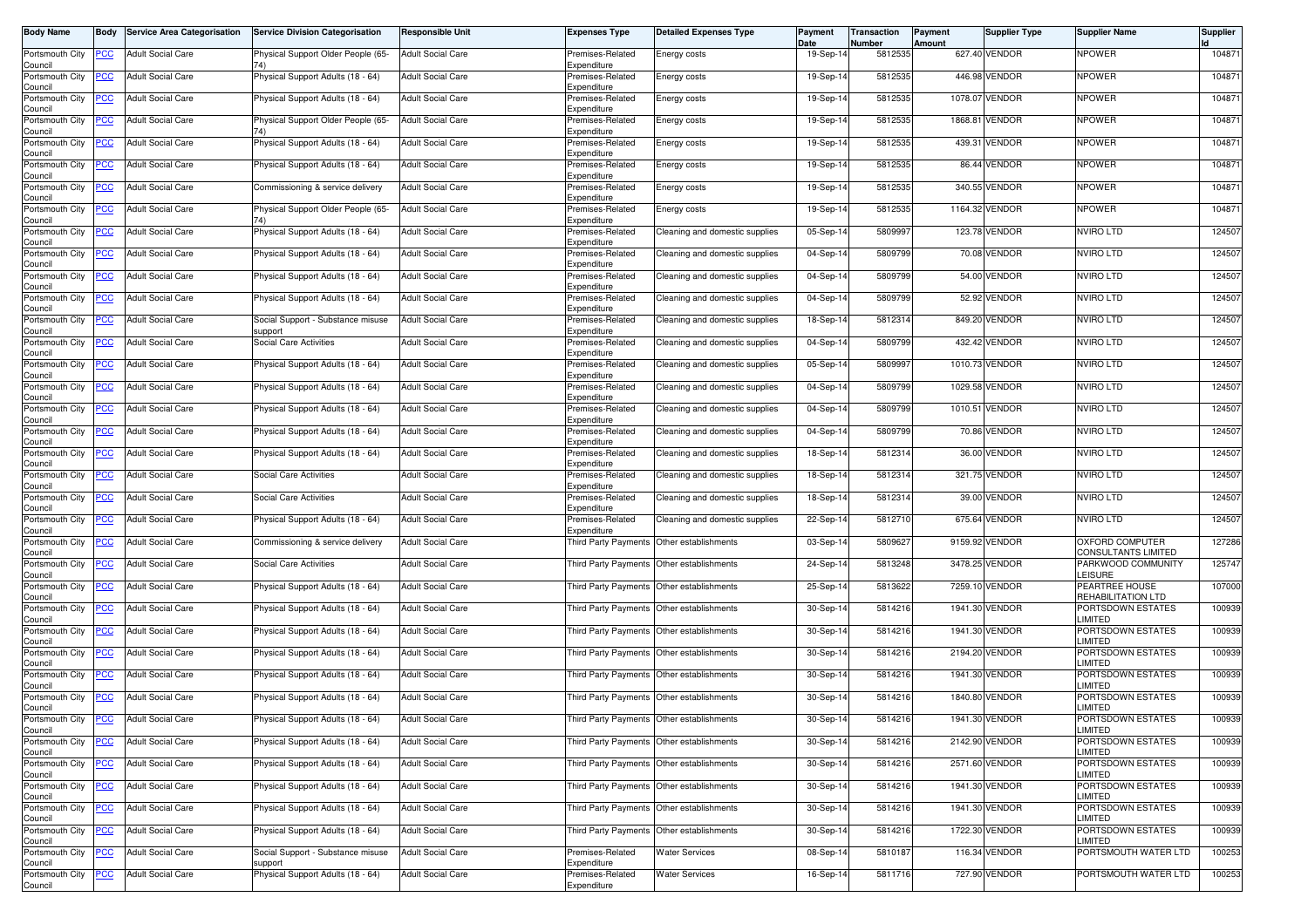| <b>Body Name</b>                                 | <b>Body</b> | <b>Service Area Categorisation</b> | <b>Service Division Categorisation</b>       | <b>Responsible Unit</b>  | <b>Expenses Type</b>                      | <b>Detailed Expenses Type</b>                            | Payment<br>Date | Transaction<br><b>Number</b> | Payment<br>Amount | Supplier Type   | <b>Supplier Name</b>                              | <b>Supplier</b> |
|--------------------------------------------------|-------------|------------------------------------|----------------------------------------------|--------------------------|-------------------------------------------|----------------------------------------------------------|-----------------|------------------------------|-------------------|-----------------|---------------------------------------------------|-----------------|
| Portsmouth City<br>Council                       | <b>PCC</b>  | <b>Adult Social Care</b>           | Physical Support Older People (65-           | <b>Adult Social Care</b> | Premises-Related<br>Expenditure           | <b>Water Services</b>                                    | 10-Sep-14       | 5810855                      |                   | 568.48 VENDOR   | PORTSMOUTH WATER LTD                              | 100253          |
| Portsmouth City<br>Council                       | <b>PCC</b>  | <b>Adult Social Care</b>           | Assistive Equipment & Technology             | <b>Adult Social Care</b> | Third Party Payments Other establishments |                                                          | 26-Sep-1        | 5813929                      |                   | 5806.70 COMPANY | PRISM MEDICAL UK LTD T/A<br>IFTECH SYSTEMS & TEST | 100964          |
| Portsmouth City<br>Council                       | <u>PCC</u>  | <b>Adult Social Care</b>           | Commissioning & service delivery             | <b>Adult Social Care</b> | Employees                                 | Indirect employee expenses                               | 26-Sep-14       | 5813930                      |                   | 1800.00 VENDOR  | PROVISION SOLUTIONS LTD                           | 139341          |
| Portsmouth City<br>Council                       | <b>PCC</b>  | <b>Adult Social Care</b>           | Physical Support Adults (18 - 64)            | <b>Adult Social Care</b> | Third Party Payments                      | Other establishments                                     | 12-Sep-14       | 5811409                      |                   | 1876.59 VENDOR  | <b>QUALITY CARE</b><br>MANAGEMENT LTD             | 101970          |
| Portsmouth City<br>Council                       | <b>PCC</b>  | <b>Adult Social Care</b>           | Physical Support Older People (65-           | <b>Adult Social Care</b> | Third Party Payments Other establishments |                                                          | 12-Sep-14       | 5811409                      |                   | 2351.10 VENDOR  | QUALITY CARE<br>MANAGEMENT LTD                    | 101970          |
| Portsmouth City<br>Council                       | <b>PCC</b>  | <b>Adult Social Care</b>           | Physical Support Adults (18 - 64)            | <b>Adult Social Care</b> | Third Party Payments Other establishments |                                                          | 12-Sep-14       | 5811409                      |                   | -1941.30 VENDOR | <b>QUALITY CARE</b><br>MANAGEMENT LTD             | 101970          |
| Portsmouth City<br>Council                       | <b>PCC</b>  | <b>Adult Social Care</b>           | Physical Support Older People (65-           | <b>Adult Social Care</b> | Third Party Payments                      | Other establishments                                     | 12-Sep-14       | 5811409                      |                   | -1880.88 VENDOR | <b>QUALITY CARE</b><br>MANAGEMENT LTD             | 101970          |
| Portsmouth City<br>Council                       | <b>PCC</b>  | <b>Adult Social Care</b>           | Physical Support Older People (65-           | <b>Adult Social Care</b> | Third Party Payments                      | Other establishments                                     | 12-Sep-14       | 5811409                      |                   | -2742.95 VENDOR | QUALITY CARE<br>MANAGEMENT LTD                    | 101970          |
| Portsmouth City<br>Council                       | PСC         | <b>Adult Social Care</b>           | Physical Support Adults (18 - 64)            | <b>Adult Social Care</b> | Third Party Payments Other establishments |                                                          | 12-Sep-14       | 5811409                      |                   | 1941.30 VENDOR  | <b>QUALITY CARE</b><br><b>MANAGEMENT LTD</b>      | 101970          |
| Portsmouth City<br>Council                       | <b>PCC</b>  | <b>Adult Social Care</b>           | Physical Support Older People (65-           | <b>Adult Social Care</b> |                                           | Third Party Payments Other establishments                | 12-Sep-14       | 5811409                      |                   | 2132.10 VENDOR  | <b>QUALITY CARE</b><br>MANAGEMENT LTD             | 101970          |
| Portsmouth City<br>Council                       | <u>PCC</u>  | <b>Adult Social Care</b>           | Physical Support Older People (65-           | <b>Adult Social Care</b> | Third Party Payments Other establishments |                                                          | 12-Sep-14       | 5811409                      |                   | 1625.31 VENDOR  | <b>QUALITY CARE</b><br>MANAGEMENT LTD             | 101970          |
| Portsmouth City<br>Council                       | <b>PCC</b>  | <b>Adult Social Care</b>           | Physical Support Older People (65-           | <b>Adult Social Care</b> | Third Party Payments Other establishments |                                                          | 12-Sep-14       | 5811409                      |                   | 2351.10 VENDOR  | <b>QUALITY CARE</b><br>MANAGEMENT LTD             | 101970          |
| Portsmouth City<br>Council                       | <u>PCC</u>  | <b>Adult Social Care</b>           | Physical Support Older People (65-           | <b>Adult Social Care</b> | Third Party Payments Other establishments |                                                          | 12-Sep-14       | 5811409                      |                   | 2351.10 VENDOR  | QUALITY CARE<br><b>MANAGEMENT LTD</b>             | 101970          |
| Portsmouth City<br>Council                       | <b>PCC</b>  | <b>Adult Social Care</b>           | Physical Support Older People (65-           | <b>Adult Social Care</b> | Third Party Payments Other establishments |                                                          | 12-Sep-14       | 5811409                      |                   | 2351.10 VENDOR  | <b>QUALITY CARE</b><br>MANAGEMENT LTD             | 101970          |
| Portsmouth City<br>Council                       | <u>PCC</u>  | <b>Adult Social Care</b>           | Physical Support Adults (18 - 64)            | <b>Adult Social Care</b> |                                           | Third Party Payments Other establishments                | 12-Sep-14       | 5811409                      |                   | 1722.30 VENDOR  | <b>QUALITY CARE</b><br>MANAGEMENT LTD             | 101970          |
| Portsmouth City<br>Council                       | <b>PCC</b>  | <b>Adult Social Care</b>           | Physical Support Adults (18 - 64)            | <b>Adult Social Care</b> | Third Party Payments Other establishments |                                                          | 12-Sep-14       | 5811409                      |                   | 1722.30 VENDOR  | QUALITY CARE<br>MANAGEMENT LTD                    | 101970          |
| Portsmouth City<br>Council                       |             | <b>Adult Social Care</b>           | Physical Support Adults (18 - 64)            | <b>Adult Social Care</b> | Third Party Payments                      | Other establishments                                     | 12-Sep-14       | 5811409                      |                   | 2351.10 VENDOR  | <b>QUALITY CARE</b><br>MANAGEMENT LTD             | 101970          |
| Portsmouth City<br>Council                       | <u>PCC</u>  | <b>Adult Social Care</b>           | Physical Support Older People (65-           | <b>Adult Social Care</b> | Third Party Payments Other establishments |                                                          | 12-Sep-14       | 5811409                      |                   | 2351.10 VENDOR  | QUALITY CARE<br>MANAGEMENT LTD                    | 101970          |
| Portsmouth City<br>Council                       | <u>PCC</u>  | <b>Adult Social Care</b>           | Physical Support Older People (65-           | <b>Adult Social Care</b> | Third Party Payments Other establishments |                                                          | 12-Sep-1        | 5811409                      |                   | 2351.10 VENDOR  | <b>QUALITY CARE</b><br>MANAGEMENT LTD             | 101970          |
| Portsmouth City<br>Council                       | <b>PCC</b>  | <b>Adult Social Care</b>           | Mental Health Support Adults (18             | <b>Adult Social Care</b> | Third Party Payments Other establishments |                                                          | 12-Sep-14       | 5811409                      |                   | 1988.40 VENDOR  | QUALITY CARE<br>MANAGEMENT LTD                    | 101970          |
| Portsmouth City<br>Council                       | <u>PCC</u>  | Adult Social Care                  | Physical Support Older People (65-           | <b>Adult Social Care</b> | Third Party Payments                      | Other establishments                                     | 12-Sep-14       | 5811409                      |                   | 2351.10 VENDOR  | <b>QUALITY CARE</b><br>MANAGEMENT LTD             | 101970          |
| Portsmouth City<br>Council                       | <b>PCC</b>  | <b>Adult Social Care</b>           | Physical Support Older People (65-           | <b>Adult Social Care</b> | Third Party Payments Other establishments |                                                          | 12-Sep-14       | 5811409                      |                   | 2550.00 VENDOR  | <b>QUALITY CARE</b><br>MANAGEMENT LTD             | 101970          |
| Portsmouth City<br>Council                       | <b>PCC</b>  | <b>Adult Social Care</b>           | Physical Support Older People (65-           | <b>Adult Social Care</b> | Third Party Payments Other establishments |                                                          | 12-Sep-14       | 5811409                      |                   | 2351.10 VENDOR  | QUALITY CARE<br>MANAGEMENT LTD                    | 101970          |
| Portsmouth City<br>Council                       | <u>PCC</u>  | <b>Adult Social Care</b>           | Physical Support Adults (18 - 64)            | <b>Adult Social Care</b> | Third Party Payments Other establishments |                                                          | 12-Sep-14       | 5811409                      |                   | 1941.30 VENDOR  | QUALITY CARE<br>MANAGEMENT LTD                    | 101970          |
| Portsmouth City<br>Council                       | PCC.        | <b>Adult Social Care</b>           | Physical Support Older People (65-           | <b>Adult Social Care</b> | Third Party Payments                      | Other establishments                                     | 12-Sep-14       | 5811409                      |                   | 2353.10 VENDOR  | QUALITY CARE<br>MANAGEMENT LTD                    | 101970          |
| Portsmouth City<br>Council                       | <u>PCC</u>  | Adult Social Care                  | Physical Support Older People (65-           | <b>Adult Social Care</b> | Third Party Payments Other establishments |                                                          | 12-Sep-14       | 5811409                      |                   | 2351.10 VENDOR  | QUALITY CARE<br>MANAGEMENT LTD                    | 101970          |
| Portsmouth City<br>Council                       | <b>PCC</b>  | <b>Adult Social Care</b>           | Physical Support Adults (18 - 64)            | <b>Adult Social Care</b> | Employees                                 | Direct employee expenses                                 | 18-Sep-14       | 5812330                      |                   | 92.37 VENDOR    | RANDSTAD CARE LIMITED                             | 104245          |
| Portsmouth City<br>Council                       | <b>PCC</b>  | <b>Adult Social Care</b>           | Physical Support Adults (18 - 64)            | <b>Adult Social Care</b> | Employees                                 | Direct employee expenses                                 | 18-Sep-14       | 5812330                      |                   | 369.46 VENDOR   | RANDSTAD CARE LIMITED                             | 104245          |
| Portsmouth City<br>Council                       | <b>PCC</b>  | <b>Adult Social Care</b>           | Physical Support Adults (18 - 64)            | <b>Adult Social Care</b> | Employees                                 | Direct employee expenses                                 | 26-Sep-14       | 5813935                      |                   | 369.46 VENDOR   | RANDSTAD CARE LIMITED                             | 104245          |
| Portsmouth City<br>Council                       | <b>PCC</b>  | <b>Adult Social Care</b>           | Physical Support Adults (18 - 64)            | <b>Adult Social Care</b> | Employees                                 | Direct employee expenses                                 | 26-Sep-14       | 5813935                      |                   | 184.73 VENDOR   | RANDSTAD CARE LIMITED                             | 104245          |
| Portsmouth City PCC Adult Social Care<br>Council |             |                                    | Physical Support Adults (18 - 64)            | <b>Adult Social Care</b> | Employees                                 | Direct employee expenses                                 | 26-Sep-14       | 5813935                      |                   | 92.37 VENDOR    | RANDSTAD CARE LIMITED                             | 104245          |
| Portsmouth City<br>Council                       | <u>PCC</u>  | <b>Adult Social Care</b>           | Physical Support Adults (18 - 64)            | <b>Adult Social Care</b> | Employees                                 | Direct employee expenses                                 | 26-Sep-14       | 5813935                      |                   | 92.37 VENDOR    | RANDSTAD CARE LIMITED                             | 104245          |
| Portsmouth City<br>Council<br>Portsmouth City    | <b>PCC</b>  | <b>Adult Social Care</b>           | Social Support - Substance misuse<br>support | <b>Adult Social Care</b> | <b>Third Party Payments</b>               | Other establishments                                     | 02-Sep-14       | 5809217                      |                   | 2000.00 VENDOR  | RAVENSCOURT TRUST                                 | 102740          |
| Council                                          | <u>PCC</u>  | <b>Adult Social Care</b>           | Social Support - Substance misuse<br>support | <b>Adult Social Care</b> | Third Party Payments                      | Other establishments                                     | 05-Sep-14       | 5810027                      |                   | 5000.00 VENDOR  | RECOVERY SATURDAYS<br>COMMUNITY GROUP             | 138615          |
| Portsmouth City<br>Council                       | <b>PCC</b>  | <b>Adult Social Care</b>           | Commissioning & service delivery             | <b>Adult Social Care</b> | Employees                                 | Indirect employee expenses                               | 19-Sep-14       | 5812564                      |                   | 595.00 VENDOR   | REVIEW CONSULTING LTD                             | 139578          |
| Portsmouth City<br>Council                       | <b>PCC</b>  | <b>Adult Social Care</b>           | Assistive Equipment & Technology             | <b>Adult Social Care</b> |                                           | Supplies and Services Equipment, furniture and materials | 11-Sep-14       | 5811071                      |                   | 254.25 VENDOR   | REXEL UK LTD                                      | 108956          |
| Portsmouth City<br>Council                       | <b>PCC</b>  | <b>Adult Social Care</b>           | Assistive Equipment & Technology             | <b>Adult Social Care</b> |                                           | Supplies and Services Equipment, furniture and materials | 11-Sep-14       | 5811071                      |                   | 193.24 VENDOR   | <b>REXEL UK LTD</b>                               | 108956          |
| Portsmouth City<br>Council                       | <b>PCC</b>  | <b>Adult Social Care</b>           | Assistive Equipment & Technology             | Adult Social Care        |                                           | Supplies and Services Equipment, furniture and materials | 11-Sep-14       | 5811071                      |                   | 46.56 VENDOR    | REXEL UK LTD                                      | 108956          |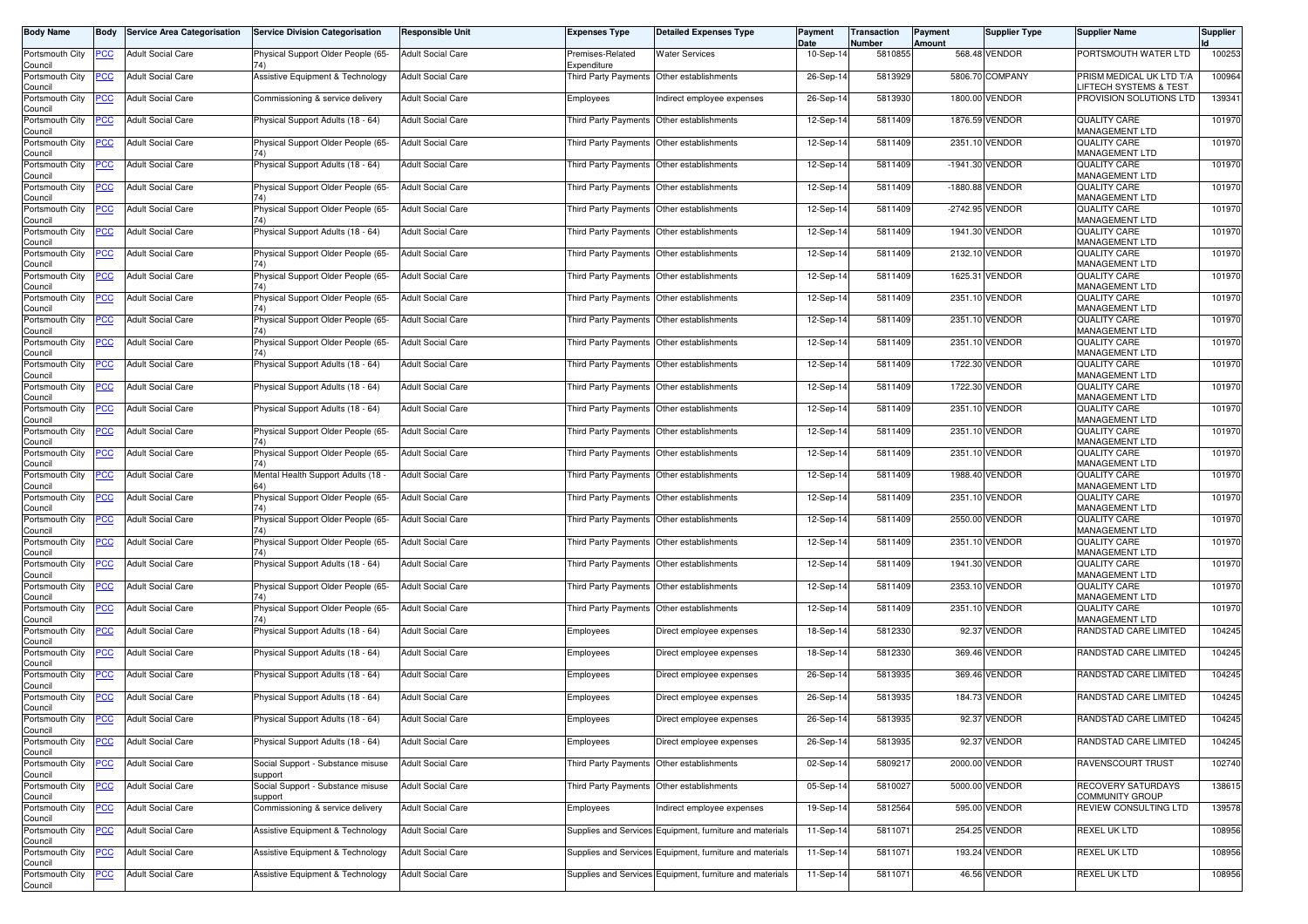| <b>Body Name</b>                                  | Body       | <b>Service Area Categorisation</b> | <b>Service Division Categorisation</b>    | <b>Responsible Unit</b>  | <b>Expenses Type</b>                      | <b>Detailed Expenses Type</b>             | Payment<br>Date | Transaction<br>Number | Payment<br><b>Amount</b> | <b>Supplier Type</b> | <b>Supplier Name</b>                           | <b>Supplier</b> |
|---------------------------------------------------|------------|------------------------------------|-------------------------------------------|--------------------------|-------------------------------------------|-------------------------------------------|-----------------|-----------------------|--------------------------|----------------------|------------------------------------------------|-----------------|
| Portsmouth City<br>Council                        | <b>PCC</b> | <b>Adult Social Care</b>           | Commissioning & service delivery          | <b>Adult Social Care</b> | Third Party Payments Other establishments |                                           | 01-Sep-14       | 5809108               | 55414.40 VENDOR          |                      | RICHMOND FELLOWSHIP                            | 102529          |
| Portsmouth City<br>Council                        | <b>PCC</b> | <b>Adult Social Care</b>           | Commissioning & service delivery          | <b>Adult Social Care</b> |                                           | Third Party Payments Other establishments | 30-Sep-14       | 5814230               |                          | 6000.00 VENDOR       | RNIB                                           | 102535          |
| Portsmouth City<br>Council                        | <b>PCC</b> | <b>Adult Social Care</b>           | Physical Support Adults (18 - 64)         | <b>Adult Social Care</b> | Third Party Payments Other establishments |                                           | 26-Sep-14       | 5813941               |                          | 3750.51 VENDOR       | <b>ROYAL MASONIC</b><br>BENEVOLENT INSTITUTION | 121293          |
| Portsmouth City<br>Council                        | <u>PCC</u> | <b>Adult Social Care</b>           | Physical Support Adults (18 - 64)         | <b>Adult Social Care</b> | Third Party Payments Other establishments |                                           | 12-Sep-14       | 5811427               |                          | 2274.90 VENDOR       | SAFFRONLAND<br><b>HOMES/BONHOMIE</b>           | 101882          |
| Portsmouth City<br>Council                        | <b>PCC</b> | <b>Adult Social Care</b>           | Physical Support Adults (18 - 64)         | <b>Adult Social Care</b> | Income                                    | Customer and client receipts              | 12-Sep-14       | 5811427               |                          | -530.79 VENDOR       | SAFFRONLAND<br>HOMES/BONHOMIE                  | 101882          |
| Portsmouth City<br>Council                        | <b>PCC</b> | <b>Adult Social Care</b>           | Social Care Activities                    | <b>Adult Social Care</b> | Third Party Payments Other establishments |                                           | 12-Sep-14       | 5811428               |                          | 864.00 VENDOR        | SANCTUARY PERSONNEL<br><b>IMITED</b>           | 122490          |
| Portsmouth City<br>Council                        | <u>PCC</u> | <b>Adult Social Care</b>           | Social Care Activities                    | <b>Adult Social Care</b> | Third Party Payments Other establishments |                                           | 12-Sep-14       | 5811428               |                          | 14.80 VENDOR         | <b>SANCTUARY PERSONNEL</b><br><b>IMITED</b>    | 122490          |
| Portsmouth City<br>Council                        | <u>PCC</u> | <b>Adult Social Care</b>           | Social Care Activities                    | <b>Adult Social Care</b> | Third Party Payments Other establishments |                                           | 02-Sep-14       | 5809224               |                          | 320.00 VENDOR        | SANCTUARY PERSONNEL<br><b>IMITED</b>           | 122490          |
| Portsmouth City<br>Council                        | <b>PCC</b> | <b>Adult Social Care</b>           | Social Care Activities                    | <b>Adult Social Care</b> | Third Party Payments Other establishments |                                           | 02-Sep-14       | 5809224               |                          | 1184.00 VENDOR       | SANCTUARY PERSONNEL<br><b>IMITED</b>           | 122490          |
| Portsmouth City<br>Council                        | <u>PCC</u> | <b>Adult Social Care</b>           | Social Care Activities                    | <b>Adult Social Care</b> |                                           | Third Party Payments Other establishments | 02-Sep-14       | 5809224               |                          | 14.18 VENDOR         | SANCTUARY PERSONNEL<br><b>IMITED</b>           | 122490          |
| Portsmouth City<br>Council                        | <b>PCC</b> | <b>Adult Social Care</b>           | <b>Social Care Activities</b>             | <b>Adult Social Care</b> | Third Party Payments Other establishments |                                           | 12-Sep-14       | 5811428               |                          | 1184.00 VENDOR       | SANCTUARY PERSONNEL<br><b>IMITED</b>           | 122490          |
| Portsmouth City<br>Council                        | <b>PCC</b> | <b>Adult Social Care</b>           | Social Care Activities                    | <b>Adult Social Care</b> |                                           | Third Party Payments Other establishments | 23-Sep-14       | 5812832               |                          | 1201.19 VENDOR       | SANCTUARY PERSONNEL<br>LIMITED                 | 122490          |
| Portsmouth City<br>Council                        | <u>PCC</u> | <b>Adult Social Care</b>           | Physical Support Older People (65-<br>74) | <b>Adult Social Care</b> |                                           | Third Party Payments Other establishments | 05-Sep-14       | 5810041               |                          | 523.00 VENDOR        | <b>SEAP</b>                                    | 123363          |
| Portsmouth City<br>Council                        | <b>PCC</b> | <b>Adult Social Care</b>           | Physical Support Older People (65-<br>74) | <b>Adult Social Care</b> | Third Party Payments Other establishments |                                           | 05-Sep-14       | 5810041               |                          | 218.75 VENDOR        | <b>SEAP</b>                                    | 123363          |
| Portsmouth City<br>Council                        | <u>PCC</u> | <b>Adult Social Care</b>           | Physical Support Older People (65-        | <b>Adult Social Care</b> | Third Party Payments Other establishments |                                           | 05-Sep-14       | 5810041               |                          | 727.00 VENDOR        | <b>SEAP</b>                                    | 123363          |
| Portsmouth City<br>Council                        | <u>PCC</u> | <b>Adult Social Care</b>           | Physical Support Older People (65-        | <b>Adult Social Care</b> | Third Party Payments                      | Other establishments                      | 12-Sep-14       | 5811435               |                          | 1914.30 VENDOR       | SERINCOURT LTD                                 | 101244          |
| Portsmouth City<br>Council                        | <u>PCC</u> | <b>Adult Social Care</b>           | Physical Support Adults (18 - 64)         | <b>Adult Social Care</b> | Third Party Payments Other establishments |                                           | 12-Sep-14       | 5811435               |                          | 1656.30 VENDOR       | SERINCOURT LTD                                 | 101244          |
| Portsmouth City<br>Council                        | <b>PCC</b> | <b>Adult Social Care</b>           | Physical Support Older People (65-        | <b>Adult Social Care</b> |                                           | Third Party Payments Other establishments | 12-Sep-14       | 5811435               |                          | 2019.00 VENDOR       | SERINCOURT LTD                                 | 101244          |
| Portsmouth City<br>Council                        | <u>PCC</u> | <b>Adult Social Care</b>           | Physical Support Adults (18 - 64)         | <b>Adult Social Care</b> | Third Party Payments Other establishments |                                           | 12-Sep-14       | 5811435               |                          | 2880.00 VENDOR       | SERINCOURT LTD                                 | 101244          |
| Portsmouth City<br>Council                        | PCC        | <b>Adult Social Care</b>           | Physical Support Adults (18 - 64)         | <b>Adult Social Care</b> | Third Party Payments                      | Other establishments                      | 16-Sep-14       | 5811740               |                          | 33.80 VENDOR         | SEVACARE (UK) LTD                              | 136163          |
| Portsmouth City<br>Council                        | <u>PCC</u> | <b>Adult Social Care</b>           | Physical Support Adults (18 - 64)         | <b>Adult Social Care</b> |                                           | Third Party Payments Other establishments | 16-Sep-14       | 5811740               |                          | 108.16 VENDOR        | SEVACARE (UK) LTD                              | 136163          |
| Portsmouth City<br>Council                        | <b>PCC</b> | <b>Adult Social Care</b>           | Physical Support Adults (18 - 64)         | <b>Adult Social Care</b> | Third Party Payments Other establishments |                                           | 16-Sep-14       | 5811740               |                          | 81.12 VENDOR         | SEVACARE (UK) LTD                              | 136163          |
| Portsmouth City<br>Council                        | <u>PCC</u> | <b>Adult Social Care</b>           | Physical Support Adults (18 - 64)         | <b>Adult Social Care</b> | Third Party Payments Other establishments |                                           | 16-Sep-14       | 5811740               |                          | 189.28 VENDOR        | SEVACARE (UK) LTD                              | 136163          |
| Portsmouth City<br>Council                        | <b>PCC</b> | <b>Adult Social Care</b>           | Physical Support Adults (18 - 64)         | <b>Adult Social Care</b> | Third Party Payments Other establishments |                                           | 16-Sep-14       | 5811740               |                          | 297.44 VENDOR        | SEVACARE (UK) LTD                              | 136163          |
| Portsmouth City<br>Council                        | PCC        | <b>Adult Social Care</b>           | Physical Support Adults (18 - 64)         | <b>Adult Social Care</b> | Third Party Payments Other establishments |                                           | 16-Sep-14       | 5811740               |                          | 567.84 VENDOR        | SEVACARE (UK) LTD                              | 136163          |
| Portsmouth City<br>Council                        | <b>PCC</b> | <b>Adult Social Care</b>           | Physical Support Adults (18 - 64)         | <b>Adult Social Care</b> |                                           | Third Party Payments Other establishments | 16-Sep-14       | 5811740               |                          | 277.16 VENDOR        | SEVACARE (UK) LTD                              | 136163          |
| Portsmouth City<br>Council                        | <b>PCC</b> | <b>Adult Social Care</b>           | Physical Support Adults (18 - 64)         | <b>Adult Social Care</b> | Third Party Payments Other establishments |                                           | 16-Sep-14       | 5811740               |                          | 476.58 VENDOR        | SEVACARE (UK) LTD                              | 136163          |
| Portsmouth City<br>Council                        | <u>PCC</u> | <b>Adult Social Care</b>           | Physical Support Adults (18 - 64)         | <b>Adult Social Care</b> | Third Party Payments Other establishments |                                           | 16-Sep-14       | 5811740               |                          | 283.92 VENDOR        | SEVACARE (UK) LTD                              | 136163          |
| Portsmouth City<br>Council                        | <u>PCC</u> | <b>Adult Social Care</b>           | Physical Support Adults (18 - 64)         | <b>Adult Social Care</b> | Third Party Payments Other establishments |                                           | 16-Sep-14       | 5811740               |                          | 273.78 VENDOR        | SEVACARE (UK) LTD                              | 136163          |
| Portsmouth City<br>Council                        | <b>PCC</b> | <b>Adult Social Care</b>           | Physical Support Adults (18 - 64)         | <b>Adult Social Care</b> | Third Party Payments Other establishments |                                           | 16-Sep-14       | 5811740               |                          | 567.84 VENDOR        | SEVACARE (UK) LTD                              | 136163          |
| Portsmouth City PCC<br>Council<br>Portsmouth City |            | <b>Adult Social Care</b>           | Physical Support Adults (18 - 64)         | <b>Adult Social Care</b> | Third Party Payments Other establishments |                                           | 16-Sep-14       | 5811740               |                          | 246.74 VENDOR        | SEVACARE (UK) LTD                              | 136163          |
| Council                                           | <u>PCC</u> | <b>Adult Social Care</b>           | Physical Support Adults (18 - 64)         | <b>Adult Social Care</b> | Third Party Payments Other establishments |                                           | 16-Sep-14       | 5811740               |                          | 199.42 VENDOR        | SEVACARE (UK) LTD                              | 136163          |
| Portsmouth City<br>Council<br>Portsmouth City     | <b>PCC</b> | <b>Adult Social Care</b>           | Physical Support Adults (18 - 64)         | <b>Adult Social Care</b> |                                           | Third Party Payments Other establishments | 16-Sep-14       | 5811740               |                          | 77.74 VENDOR         | SEVACARE (UK) LTD                              | 136163          |
| Council                                           | <b>PCC</b> | <b>Adult Social Care</b>           | Physical Support Adults (18 - 64)         | <b>Adult Social Care</b> | Third Party Payments Other establishments |                                           | 16-Sep-14       | 5811740               |                          | 175.76 VENDOR        | SEVACARE (UK) LTD                              | 136163          |
| Portsmouth City<br>Council                        | <b>PCC</b> | <b>Adult Social Care</b>           | Physical Support Adults (18 - 64)         | <b>Adult Social Care</b> | Third Party Payments Other establishments |                                           | 16-Sep-14       | 5811740               |                          | 253.50 VENDOR        | SEVACARE (UK) LTD                              | 136163          |
| Portsmouth City<br>Council                        | <u>PCC</u> | <b>Adult Social Care</b>           | Social Support - Support for Carer        | Adult Social Care        | Third Party Payments                      | Other establishments                      | 16-Sep-14       | 5811740               |                          | 144.96 VENDOR        | SEVACARE (UK) LTD                              | 136163          |
| Portsmouth City<br>Council                        | <b>PCC</b> | <b>Adult Social Care</b>           | Physical Support Adults (18 - 64)         | <b>Adult Social Care</b> | Third Party Payments                      | Other establishments                      | 16-Sep-14       | 5811740               |                          | 283.92 VENDOR        | SEVACARE (UK) LTD                              | 136163          |
| Portsmouth City<br>Council                        | <b>PCC</b> | <b>Adult Social Care</b>           | Physical Support Adults (18 - 64)         | <b>Adult Social Care</b> | Third Party Payments Other establishments |                                           | 16-Sep-14       | 5811740               |                          | 189.28 VENDOR        | SEVACARE (UK) LTD                              | 136163          |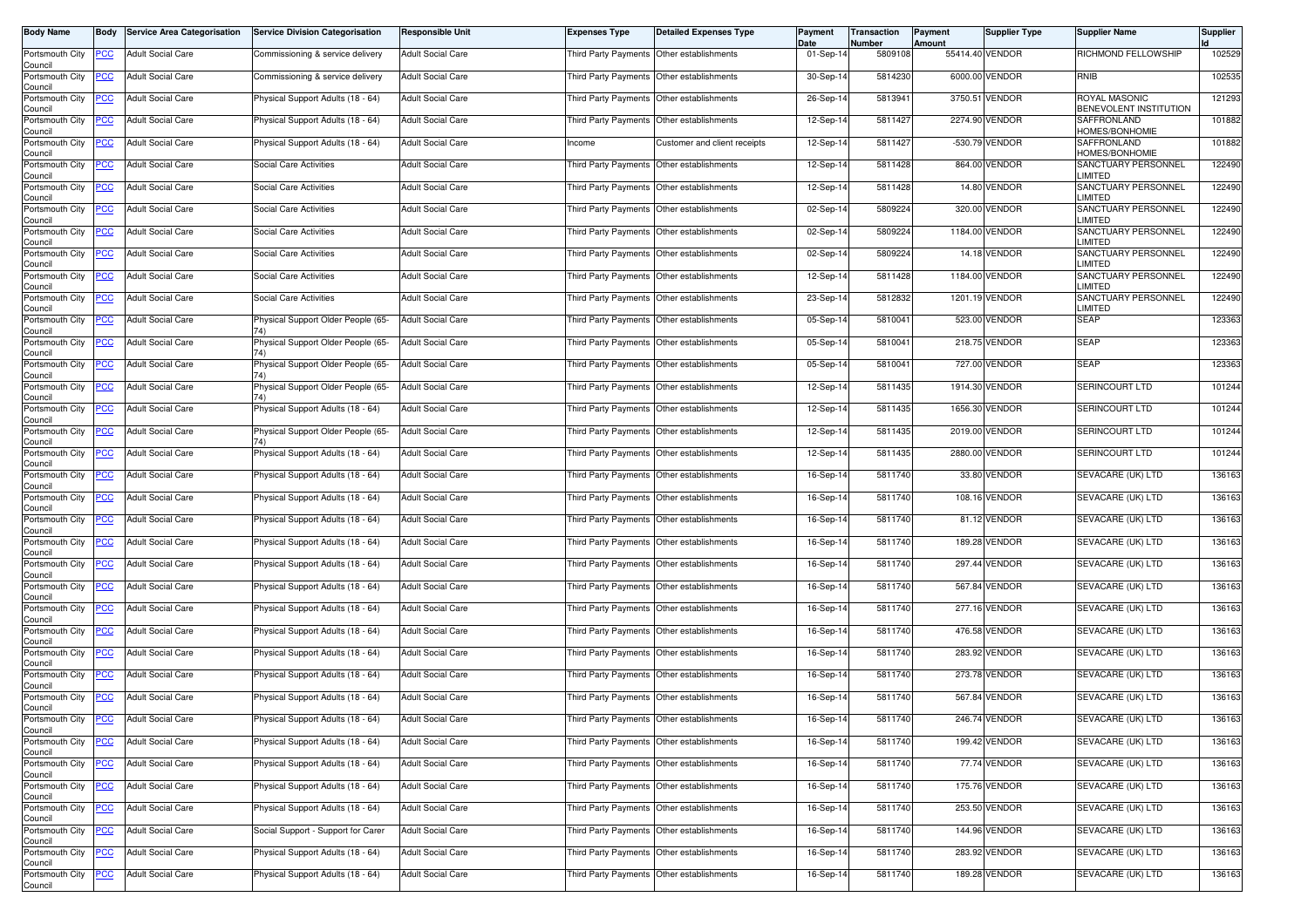| <b>Body Name</b>                                  | Body           | <b>Service Area Categorisation</b> | <b>Service Division Categorisation</b> | <b>Responsible Unit</b>  | <b>Expenses Type</b>                      | <b>Detailed Expenses Type</b> | <b>Payment</b><br>Date | Transaction<br>Number | Payment<br>Amount | <b>Supplier Type</b> | <b>Supplier Name</b> | <b>Supplier</b> |
|---------------------------------------------------|----------------|------------------------------------|----------------------------------------|--------------------------|-------------------------------------------|-------------------------------|------------------------|-----------------------|-------------------|----------------------|----------------------|-----------------|
| Portsmouth City<br>Council                        | <b>PCC</b>     | <b>Adult Social Care</b>           | Physical Support Adults (18 - 64)      | <b>Adult Social Care</b> | Third Party Payments Other establishments |                               | 16-Sep-14              | 5811740               |                   | 378.56 VENDOR        | SEVACARE (UK) LTD    | 136163          |
| Portsmouth City<br>Council                        | <b>PCC</b>     | <b>Adult Social Care</b>           | Physical Support Adults (18 - 64)      | <b>Adult Social Care</b> | Third Party Payments Other establishments |                               | 16-Sep-14              | 5811740               |                   | 283.92 VENDOR        | SEVACARE (UK) LTD    | 136163          |
| Portsmouth City<br>Council                        | <b>PCC</b>     | <b>Adult Social Care</b>           | Physical Support Adults (18 - 64)      | <b>Adult Social Care</b> | Third Party Payments Other establishments |                               | 16-Sep-14              | 5811740               |                   | 1514.24 VENDOR       | SEVACARE (UK) LTD    | 136163          |
| Portsmouth City<br>Council                        | <u>PCC</u>     | <b>Adult Social Care</b>           | Physical Support Adults (18 - 64)      | <b>Adult Social Care</b> | Third Party Payments Other establishments |                               | 16-Sep-14              | 5811740               |                   | 1514.24 VENDOR       | SEVACARE (UK) LTD    | 136163          |
| Portsmouth City<br>Council                        | <b>PCC</b>     | <b>Adult Social Care</b>           | Physical Support Adults (18 - 64)      | <b>Adult Social Care</b> | Third Party Payments Other establishments |                               | 16-Sep-14              | 5811740               |                   | 398.84 VENDOR        | SEVACARE (UK) LTD    | 136163          |
| Portsmouth City<br>Council                        | <b>PCC</b>     | <b>Adult Social Care</b>           | Physical Support Adults (18 - 64)      | <b>Adult Social Care</b> | Third Party Payments Other establishments |                               | 16-Sep-14              | 5811740               |                   | 189.28 VENDOR        | SEVACARE (UK) LTD    | 136163          |
| Portsmouth City<br>Council                        | <b>PCC</b>     | <b>Adult Social Care</b>           | Physical Support Adults (18 - 64)      | <b>Adult Social Care</b> | Third Party Payments Other establishments |                               | 16-Sep-14              | 5811740               |                   | 378.56 VENDOR        | SEVACARE (UK) LTD    | 136163          |
| Portsmouth City<br>Council                        | <u>PCC</u>     | <b>Adult Social Care</b>           | Physical Support Adults (18 - 64)      | <b>Adult Social Care</b> | Third Party Payments Other establishments |                               | 16-Sep-14              | 5811740               |                   | 189.28 VENDOR        | SEVACARE (UK) LTD    | 136163          |
| Portsmouth City<br>Council                        | <b>PCC</b>     | <b>Adult Social Care</b>           | Physical Support Adults (18 - 64)      | <b>Adult Social Care</b> | Third Party Payments Other establishments |                               | 16-Sep-14              | 5811740               |                   | 368.42 VENDOR        | SEVACARE (UK) LTD    | 136163          |
| Portsmouth City<br>Council                        | <b>PCC</b>     | <b>Adult Social Care</b>           | Social Support - Support for Carer     | <b>Adult Social Care</b> | Third Party Payments Other establishments |                               | 16-Sep-14              | 5811740               |                   | 291.36 VENDOR        | SEVACARE (UK) LTD    | 136163          |
| Portsmouth City<br>Council                        | <b>PCC</b>     | <b>Adult Social Care</b>           | Physical Support Adults (18 - 64)      | <b>Adult Social Care</b> | Third Party Payments Other establishments |                               | 16-Sep-14              | 5811740               |                   | 74.36 VENDOR         | SEVACARE (UK) LTD    | 136163          |
| Portsmouth City<br>Council                        | <b>PCC</b>     | <b>Adult Social Care</b>           | Social Support - Support for Carer     | <b>Adult Social Care</b> | Third Party Payments Other establishments |                               | 16-Sep-14              | 5811740               |                   | 270.40 VENDOR        | SEVACARE (UK) LTD    | 136163          |
| Portsmouth City<br>Council                        | <u>PCC</u>     | <b>Adult Social Care</b>           | Physical Support Adults (18 - 64)      | <b>Adult Social Care</b> | Third Party Payments Other establishments |                               | 16-Sep-14              | 5811740               |                   | 1608.88 VENDOR       | SEVACARE (UK) LTD    | 136163          |
| Portsmouth City<br>Council                        | <b>PCC</b>     | <b>Adult Social Care</b>           | Physical Support Adults (18 - 64)      | <b>Adult Social Care</b> | Third Party Payments Other establishments |                               | 16-Sep-14              | 5811740               |                   | 40.56 VENDOR         | SEVACARE (UK) LTD    | 136163          |
| Portsmouth City<br>Council                        | <b>PCC</b>     | <b>Adult Social Care</b>           | Physical Support Adults (18 - 64)      | <b>Adult Social Care</b> | Third Party Payments Other establishments |                               | 16-Sep-14              | 5811740               |                   | 436.02 VENDOR        | SEVACARE (UK) LTD    | 136163          |
| Portsmouth City<br>Council                        | <b>PCC</b>     | <b>Adult Social Care</b>           | Physical Support Adults (18 - 64)      | <b>Adult Social Care</b> | Third Party Payments Other establishments |                               | 16-Sep-14              | 5811740               |                   | 405.60 VENDOR        | SEVACARE (UK) LTD    | 136163          |
| Portsmouth City<br>Council                        | <u>PCC</u>     | <b>Adult Social Care</b>           | Social Support - Support for Carer     | Adult Social Care        | Third Party Payments Other establishments |                               | 16-Sep-14              | 5811740               |                   | 289.92 VENDOR        | SEVACARE (UK) LTD    | 136163          |
| Portsmouth City<br>Council                        | <b>PCC</b>     | <b>Adult Social Care</b>           | Physical Support Adults (18 - 64)      | <b>Adult Social Care</b> | Third Party Payments Other establishments |                               | 16-Sep-14              | 5811740               |                   | 81.12 VENDOR         | SEVACARE (UK) LTD    | 136163          |
| Portsmouth City<br>Council                        | <u>PCC</u>     | <b>Adult Social Care</b>           | Physical Support Adults (18 - 64)      | <b>Adult Social Care</b> | Third Party Payments Other establishments |                               | 16-Sep-14              | 5811740               |                   | 135.20 VENDOR        | SEVACARE (UK) LTD    | 136163          |
| Portsmouth City<br>Council                        | <b>PCC</b>     | <b>Adult Social Care</b>           | Physical Support Adults (18 - 64)      | <b>Adult Social Care</b> | Third Party Payments                      | Other establishments          | 16-Sep-14              | 5811740               |                   | 270.40 VENDOR        | SEVACARE (UK) LTD    | 136163          |
| Portsmouth City<br>Council                        | $\overline{C}$ | <b>Adult Social Care</b>           | Physical Support Adults (18 - 64)      | <b>Adult Social Care</b> | Third Party Payments Other establishments |                               | 16-Sep-14              | 5811740               |                   | 131.82 VENDOR        | SEVACARE (UK) LTD    | 136163          |
| Portsmouth City<br>Council                        | <b>PCC</b>     | <b>Adult Social Care</b>           | Physical Support Adults (18 - 64)      | <b>Adult Social Care</b> | Third Party Payments Other establishments |                               | 16-Sep-14              | 5811740               |                   | 283.92 VENDOR        | SEVACARE (UK) LTD    | 136163          |
| Portsmouth City<br>Council                        | <u>PCC</u>     | <b>Adult Social Care</b>           | Physical Support Adults (18 - 64)      | <b>Adult Social Care</b> | Third Party Payments Other establishments |                               | 16-Sep-14              | 5811740               |                   | 162.24 VENDOR        | SEVACARE (UK) LTD    | 136163          |
| Portsmouth City<br>Council                        | <b>PCC</b>     | <b>Adult Social Care</b>           | Physical Support Adults (18 - 64)      | <b>Adult Social Care</b> | Third Party Payments Other establishments |                               | 16-Sep-14              | 5811740               |                   | 94.64 VENDOR         | SEVACARE (UK) LTD    | 136163          |
| Portsmouth City<br>Council                        | <b>PCC</b>     | <b>Adult Social Care</b>           | Physical Support Adults (18 - 64)      | <b>Adult Social Care</b> | Third Party Payments Other establishments |                               | 16-Sep-14              | 5811740               |                   | 351.52 VENDOR        | SEVACARE (UK) LTD    | 136163          |
| Portsmouth City<br>Council                        | <b>PCC</b>     | <b>Adult Social Care</b>           | Physical Support Adults (18 - 64)      | <b>Adult Social Care</b> | Third Party Payments Other establishments |                               | 16-Sep-14              | 5811740               |                   | 67.60 VENDOR         | SEVACARE (UK) LTD    | 136163          |
| Portsmouth City<br>Council                        | <b>PCC</b>     | <b>Adult Social Care</b>           | Physical Support Adults (18 - 64)      | <b>Adult Social Care</b> | Third Party Payments Other establishments |                               | 25-Sep-14              | 5813661               |                   | 283.92 VENDOR        | SEVACARE (UK) LTD    | 136163          |
| Portsmouth City<br>Council                        | <b>PCC</b>     | <b>Adult Social Care</b>           | Physical Support Adults (18 - 64)      | Adult Social Care        | Third Party Payments Other establishments |                               | 16-Sep-14              | 5811740               |                   | 1230.32 VENDOR       | SEVACARE (UK) LTD    | 136163          |
| Portsmouth City<br>Council                        | <b>PCC</b>     | <b>Adult Social Care</b>           | Physical Support Adults (18 - 64)      | <b>Adult Social Care</b> | Third Party Payments Other establishments |                               | 16-Sep-14              | 5811740               |                   | 283.92 VENDOR        | SEVACARE (UK) LTD    | 136163          |
| Portsmouth City<br>Council                        | <b>PCC</b>     | <b>Adult Social Care</b>           | Physical Support Adults (18 - 64)      | <b>Adult Social Care</b> | Third Party Payments Other establishments |                               | 16-Sep-14              | 5811740               |                   | 270.40 VENDOR        | SEVACARE (UK) LTD    | 136163          |
| Portsmouth City PCC<br>Council<br>Portsmouth City |                | <b>Adult Social Care</b>           | Physical Support Adults (18 - 64)      | <b>Adult Social Care</b> | Third Party Payments Other establishments |                               | 16-Sep-14              | 5811740               |                   | 1703.52 VENDOR       | SEVACARE (UK) LTD    | 136163          |
| Council                                           | <u>PCC</u>     | <b>Adult Social Care</b>           | Physical Support Adults (18 - 64)      | <b>Adult Social Care</b> | Third Party Payments Other establishments |                               | 16-Sep-14              | 5811740               |                   | 1703.52 VENDOR       | SEVACARE (UK) LTD    | 136163          |
| Portsmouth City<br>Council<br>Portsmouth City     | <b>PCC</b>     | <b>Adult Social Care</b>           | Physical Support Adults (18 - 64)      | <b>Adult Social Care</b> | Third Party Payments Other establishments |                               | 16-Sep-14              | 5811740               |                   | 67.60 VENDOR         | SEVACARE (UK) LTD    | 136163          |
| Council                                           | <b>PCC</b>     | <b>Adult Social Care</b>           | Physical Support Adults (18 - 64)      | <b>Adult Social Care</b> | Third Party Payments Other establishments |                               | 16-Sep-14              | 5811740               |                   | 189.28 VENDOR        | SEVACARE (UK) LTD    | 136163          |
| Portsmouth City<br>Council                        | <b>PCC</b>     | <b>Adult Social Care</b>           | Physical Support Adults (18 - 64)      | <b>Adult Social Care</b> | Third Party Payments Other establishments |                               | 16-Sep-14              | 5811740               |                   | 378.56 VENDOR        | SEVACARE (UK) LTD    | 136163          |
| Portsmouth City<br>Council                        | <u>PCC</u>     | <b>Adult Social Care</b>           | Physical Support Adults (18 - 64)      | <b>Adult Social Care</b> | Third Party Payments                      | Other establishments          | 16-Sep-14              | 5811740               |                   | 202.80 VENDOR        | SEVACARE (UK) LTD    | 136163          |
| Portsmouth City<br>Council                        | <b>PCC</b>     | <b>Adult Social Care</b>           | Physical Support Adults (18 - 64)      | <b>Adult Social Care</b> | Third Party Payments                      | Other establishments          | 16-Sep-14              | 5811740               |                   | 1297.92 VENDOR       | SEVACARE (UK) LTD    | 136163          |
| Portsmouth City<br>Council                        | <b>PCC</b>     | <b>Adult Social Care</b>           | Physical Support Adults (18 - 64)      | <b>Adult Social Care</b> | Third Party Payments Other establishments |                               | 16-Sep-14              | 5811740               |                   | 310.96 VENDOR        | SEVACARE (UK) LTD    | 136163          |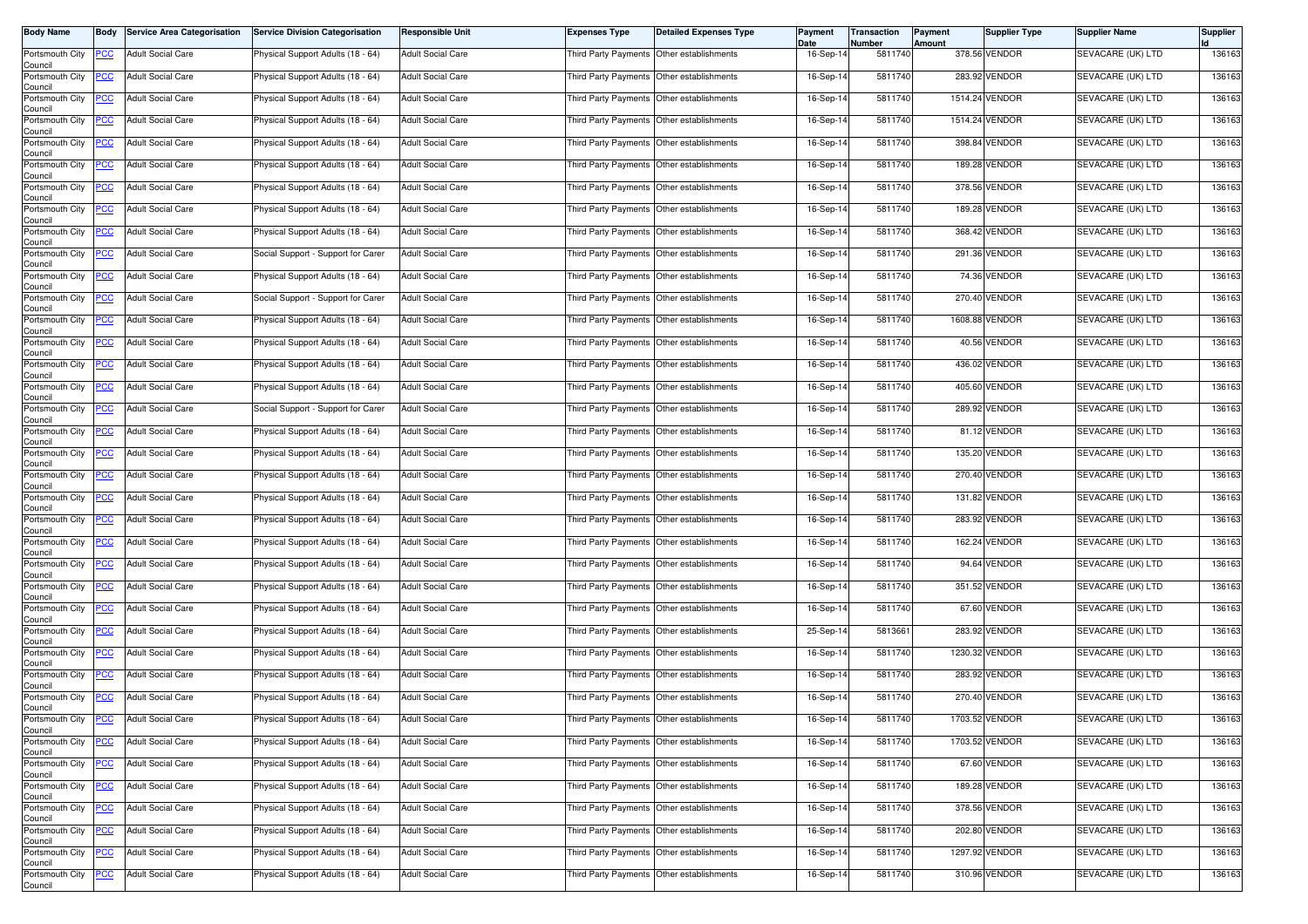| <b>Body Name</b>                                  | Body           | <b>Service Area Categorisation</b> | <b>Service Division Categorisation</b> | <b>Responsible Unit</b>  | <b>Expenses Type</b>                      | <b>Detailed Expenses Type</b>             | <b>Payment</b><br>Date | Transaction<br>Number | Payment<br><b>Amount</b> | <b>Supplier Type</b> | <b>Supplier Name</b> | <b>Supplier</b> |
|---------------------------------------------------|----------------|------------------------------------|----------------------------------------|--------------------------|-------------------------------------------|-------------------------------------------|------------------------|-----------------------|--------------------------|----------------------|----------------------|-----------------|
| Portsmouth City<br>Council                        | <b>PCC</b>     | <b>Adult Social Care</b>           | Physical Support Adults (18 - 64)      | <b>Adult Social Care</b> | Third Party Payments Other establishments |                                           | 16-Sep-14              | 5811740               |                          | 378.56 VENDOR        | SEVACARE (UK) LTD    | 136163          |
| Portsmouth City<br>Council                        | <b>PCC</b>     | <b>Adult Social Care</b>           | Physical Support Adults (18 - 64)      | <b>Adult Social Care</b> |                                           | Third Party Payments Other establishments | 16-Sep-14              | 5811740               |                          | 605.02 VENDOR        | SEVACARE (UK) LTD    | 136163          |
| Portsmouth City<br>Council                        | <b>PCC</b>     | <b>Adult Social Care</b>           | Physical Support Adults (18 - 64)      | <b>Adult Social Care</b> | Third Party Payments Other establishments |                                           | 16-Sep-14              | 5811740               |                          | 60.84 VENDOR         | SEVACARE (UK) LTD    | 136163          |
| Portsmouth City<br>Council                        | <u>PCC</u>     | <b>Adult Social Care</b>           | Physical Support Adults (18 - 64)      | <b>Adult Social Care</b> | Third Party Payments Other establishments |                                           | 16-Sep-14              | 5811740               |                          | 26.32 VENDOR         | SEVACARE (UK) LTD    | 136163          |
| Portsmouth City<br>Council                        | <b>PCC</b>     | <b>Adult Social Care</b>           | Physical Support Adults (18 - 64)      | <b>Adult Social Care</b> | Third Party Payments Other establishments |                                           | 16-Sep-14              | 5811740               |                          | 217.04 VENDOR        | SEVACARE (UK) LTD    | 136163          |
| Portsmouth City<br>Council                        | <b>PCC</b>     | <b>Adult Social Care</b>           | Physical Support Adults (18 - 64)      | <b>Adult Social Care</b> | Third Party Payments Other establishments |                                           | 16-Sep-14              | 5811740               |                          | 239.98 VENDOR        | SEVACARE (UK) LTD    | 136163          |
| Portsmouth City<br>Council                        | <u>PCC</u>     | <b>Adult Social Care</b>           | Physical Support Adults (18 - 64)      | <b>Adult Social Care</b> | Third Party Payments Other establishments |                                           | 16-Sep-14              | 5811740               |                          | 378.56 VENDOR        | SEVACARE (UK) LTD    | 136163          |
| Portsmouth City<br>Council                        | <u>PCC</u>     | <b>Adult Social Care</b>           | Physical Support Adults (18 - 64)      | <b>Adult Social Care</b> | Third Party Payments Other establishments |                                           | 16-Sep-14              | 5811740               |                          | 199.42 VENDOR        | SEVACARE (UK) LTD    | 136163          |
| Portsmouth City<br>Council                        | <b>PCC</b>     | <b>Adult Social Care</b>           | Social Support - Support for Carer     | <b>Adult Social Care</b> | Third Party Payments Other establishments |                                           | 16-Sep-14              | 5811740               |                          | 281.64 VENDOR        | SEVACARE (UK) LTD    | 136163          |
| Portsmouth City<br>Council                        | <b>PCC</b>     | <b>Adult Social Care</b>           | Physical Support Adults (18 - 64)      | <b>Adult Social Care</b> |                                           | Third Party Payments Other establishments | 16-Sep-14              | 5811740               |                          | 189.28 VENDOR        | SEVACARE (UK) LTD    | 136163          |
| Portsmouth City<br>Council                        | <b>PCC</b>     | <b>Adult Social Care</b>           | Physical Support Adults (18 - 64)      | <b>Adult Social Care</b> | Third Party Payments Other establishments |                                           | 16-Sep-14              | 5811740               |                          | 473.20 VENDOR        | SEVACARE (UK) LTD    | 136163          |
| Portsmouth City<br>Council                        | <b>PCC</b>     | <b>Adult Social Care</b>           | Physical Support Adults (18 - 64)      | <b>Adult Social Care</b> |                                           | Third Party Payments Other establishments | 16-Sep-14              | 5811740               |                          | 1514.24 VENDOR       | SEVACARE (UK) LTD    | 136163          |
| Portsmouth City<br>Council                        | <u>PCC</u>     | <b>Adult Social Care</b>           | Physical Support Adults (18 - 64)      | <b>Adult Social Care</b> |                                           | Third Party Payments Other establishments | 16-Sep-14              | 5811740               |                          | 152.10 VENDOR        | SEVACARE (UK) LTD    | 136163          |
| Portsmouth City<br>Council                        | <b>PCC</b>     | <b>Adult Social Care</b>           | Physical Support Adults (18 - 64)      | <b>Adult Social Care</b> | Third Party Payments Other establishments |                                           | 16-Sep-14              | 5811740               |                          | 223.08 VENDOR        | SEVACARE (UK) LTD    | 136163          |
| Portsmouth City<br>Council                        | <b>PCC</b>     | <b>Adult Social Care</b>           | Physical Support Adults (18 - 64)      | <b>Adult Social Care</b> | Third Party Payments Other establishments |                                           | 16-Sep-14              | 5811740               |                          | 189.28 VENDOR        | SEVACARE (UK) LTD    | 136163          |
| Portsmouth City<br>Council                        | <b>PCC</b>     | <b>Adult Social Care</b>           | Physical Support Adults (18 - 64)      | <b>Adult Social Care</b> | Third Party Payments Other establishments |                                           | 16-Sep-14              | 5811740               |                          | 189.28 VENDOR        | SEVACARE (UK) LTD    | 136163          |
| Portsmouth City<br>Council                        | <u>PCC</u>     | <b>Adult Social Care</b>           | Physical Support Adults (18 - 64)      | Adult Social Care        | Third Party Payments Other establishments |                                           | 16-Sep-14              | 5811740               |                          | 81.12 VENDOR         | SEVACARE (UK) LTD    | 136163          |
| Portsmouth City<br>Council                        | <b>PCC</b>     | <b>Adult Social Care</b>           | Physical Support Adults (18 - 64)      | <b>Adult Social Care</b> |                                           | Third Party Payments Other establishments | 16-Sep-14              | 5811740               |                          | 81.12 VENDOR         | SEVACARE (UK) LTD    | 136163          |
| Portsmouth City<br>Council                        | <u>PCC</u>     | <b>Adult Social Care</b>           | Physical Support Adults (18 - 64)      | <b>Adult Social Care</b> | Third Party Payments Other establishments |                                           | 16-Sep-14              | 5811740               |                          | 378.56 VENDOR        | SEVACARE (UK) LTD    | 136163          |
| Portsmouth City<br>Council                        | <b>PCC</b>     | <b>Adult Social Care</b>           | Physical Support Adults (18 - 64)      | <b>Adult Social Care</b> | Third Party Payments                      | Other establishments                      | 16-Sep-14              | 5811740               |                          | 189.28 VENDOR        | SEVACARE (UK) LTD    | 136163          |
| Portsmouth City<br>Council                        | $\overline{C}$ | <b>Adult Social Care</b>           | Physical Support Adults (18 - 64)      | <b>Adult Social Care</b> |                                           | Third Party Payments Other establishments | 16-Sep-14              | 5811740               |                          | 43.94 VENDOR         | SEVACARE (UK) LTD    | 136163          |
| Portsmouth City<br>Council                        | <b>PCC</b>     | <b>Adult Social Care</b>           | Social Support - Support for Carer     | <b>Adult Social Care</b> | Third Party Payments Other establishments |                                           | 16-Sep-14              | 5811740               |                          | 72.48 VENDOR         | SEVACARE (UK) LTD    | 136163          |
| Portsmouth City<br>Council                        | <u>PCC</u>     | <b>Adult Social Care</b>           | Physical Support Adults (18 - 64)      | <b>Adult Social Care</b> |                                           | Third Party Payments Other establishments | 16-Sep-14              | 5811740               |                          | 182.52 VENDOR        | SEVACARE (UK) LTD    | 136163          |
| Portsmouth City<br>Council                        | <b>PCC</b>     | <b>Adult Social Care</b>           | Physical Support Adults (18 - 64)      | <b>Adult Social Care</b> | Third Party Payments Other establishments |                                           | 16-Sep-14              | 5811740               |                          | 196.04 VENDOR        | SEVACARE (UK) LTD    | 136163          |
| Portsmouth City<br>Council                        | <b>PCC</b>     | <b>Adult Social Care</b>           | Physical Support Adults (18 - 64)      | <b>Adult Social Care</b> | Third Party Payments Other establishments |                                           | 16-Sep-14              | 5811740               |                          | 128.44 VENDOR        | SEVACARE (UK) LTD    | 136163          |
| Portsmouth City<br>Council                        | <b>PCC</b>     | <b>Adult Social Care</b>           | Physical Support Adults (18 - 64)      | <b>Adult Social Care</b> |                                           | Third Party Payments Other establishments | 16-Sep-14              | 5811740               |                          | 757.12 VENDOR        | SEVACARE (UK) LTD    | 136163          |
| Portsmouth City<br>Council                        | <b>PCC</b>     | <b>Adult Social Care</b>           | Physical Support Adults (18 - 64)      | <b>Adult Social Care</b> | Third Party Payments Other establishments |                                           | 16-Sep-14              | 5811740               |                          | 459.68 VENDOR        | SEVACARE (UK) LTD    | 136163          |
| Portsmouth City<br>Council                        | <b>PCC</b>     | <b>Adult Social Care</b>           | Physical Support Adults (18 - 64)      | Adult Social Care        | Third Party Payments Other establishments |                                           | 16-Sep-14              | 5811740               |                          | 81.12 VENDOR         | SEVACARE (UK) LTD    | 136163          |
| Portsmouth City<br>Council                        | <b>PCC</b>     | <b>Adult Social Care</b>           | Physical Support Adults (18 - 64)      | <b>Adult Social Care</b> | Third Party Payments Other establishments |                                           | 16-Sep-14              | 5811740               |                          | 250.12 VENDOR        | SEVACARE (UK) LTD    | 136163          |
| Portsmouth City<br>Council                        | <b>PCC</b>     | <b>Adult Social Care</b>           | Physical Support Adults (18 - 64)      | <b>Adult Social Care</b> | Third Party Payments Other establishments |                                           | 16-Sep-14              | 5811740               |                          | 283.92 VENDOR        | SEVACARE (UK) LTD    | 136163          |
| Portsmouth City PCC<br>Council<br>Portsmouth City |                | <b>Adult Social Care</b>           | Social Support - Support for Carer     | <b>Adult Social Care</b> | Third Party Payments Other establishments |                                           | 16-Sep-14              | 5811740               |                          | 24.16 VENDOR         | SEVACARE (UK) LTD    | 136163          |
| Council                                           | <u>PCC</u>     | <b>Adult Social Care</b>           | Social Support - Support for Carer     | <b>Adult Social Care</b> | Third Party Payments Other establishments |                                           | 16-Sep-14              | 5811740               |                          | 42.28 VENDOR         | SEVACARE (UK) LTD    | 136163          |
| Portsmouth City<br>Council<br>Portsmouth City     | <b>PCC</b>     | <b>Adult Social Care</b>           | Social Support - Support for Carer     | <b>Adult Social Care</b> |                                           | Third Party Payments Other establishments | 16-Sep-14              | 5811740               |                          | 18.12 VENDOR         | SEVACARE (UK) LTD    | 136163          |
| Council                                           | <b>PCC</b>     | <b>Adult Social Care</b>           | Social Support - Support for Carer     | <b>Adult Social Care</b> | Third Party Payments Other establishments |                                           | 16-Sep-14              | 5811740               |                          | 48.32 VENDOR         | SEVACARE (UK) LTD    | 136163          |
| Portsmouth City<br>Council                        | <b>PCC</b>     | <b>Adult Social Care</b>           | Social Support - Support for Carer     | <b>Adult Social Care</b> | Third Party Payments Other establishments |                                           | 16-Sep-14              | 5811740               |                          | 23.10 VENDOR         | SEVACARE (UK) LTD    | 136163          |
| Portsmouth City<br>Council                        | <u>PCC</u>     | <b>Adult Social Care</b>           | Physical Support Adults (18 - 64)      | <b>Adult Social Care</b> | Third Party Payments                      | Other establishments                      | 16-Sep-14              | 5811740               |                          | 567.84 VENDOR        | SEVACARE (UK) LTD    | 136163          |
| Portsmouth City<br>Council                        | <b>PCC</b>     | <b>Adult Social Care</b>           | Physical Support Adults (18 - 64)      | <b>Adult Social Care</b> | Third Party Payments                      | Other establishments                      | 16-Sep-14              | 5811740               |                          | 182.52 VENDOR        | SEVACARE (UK) LTD    | 136163          |
| Portsmouth City<br>Council                        | <b>PCC</b>     | <b>Adult Social Care</b>           | Physical Support Adults (18 - 64)      | <b>Adult Social Care</b> | Third Party Payments Other establishments |                                           | 16-Sep-14              | 5811740               |                          | 169.00 VENDOR        | SEVACARE (UK) LTD    | 136163          |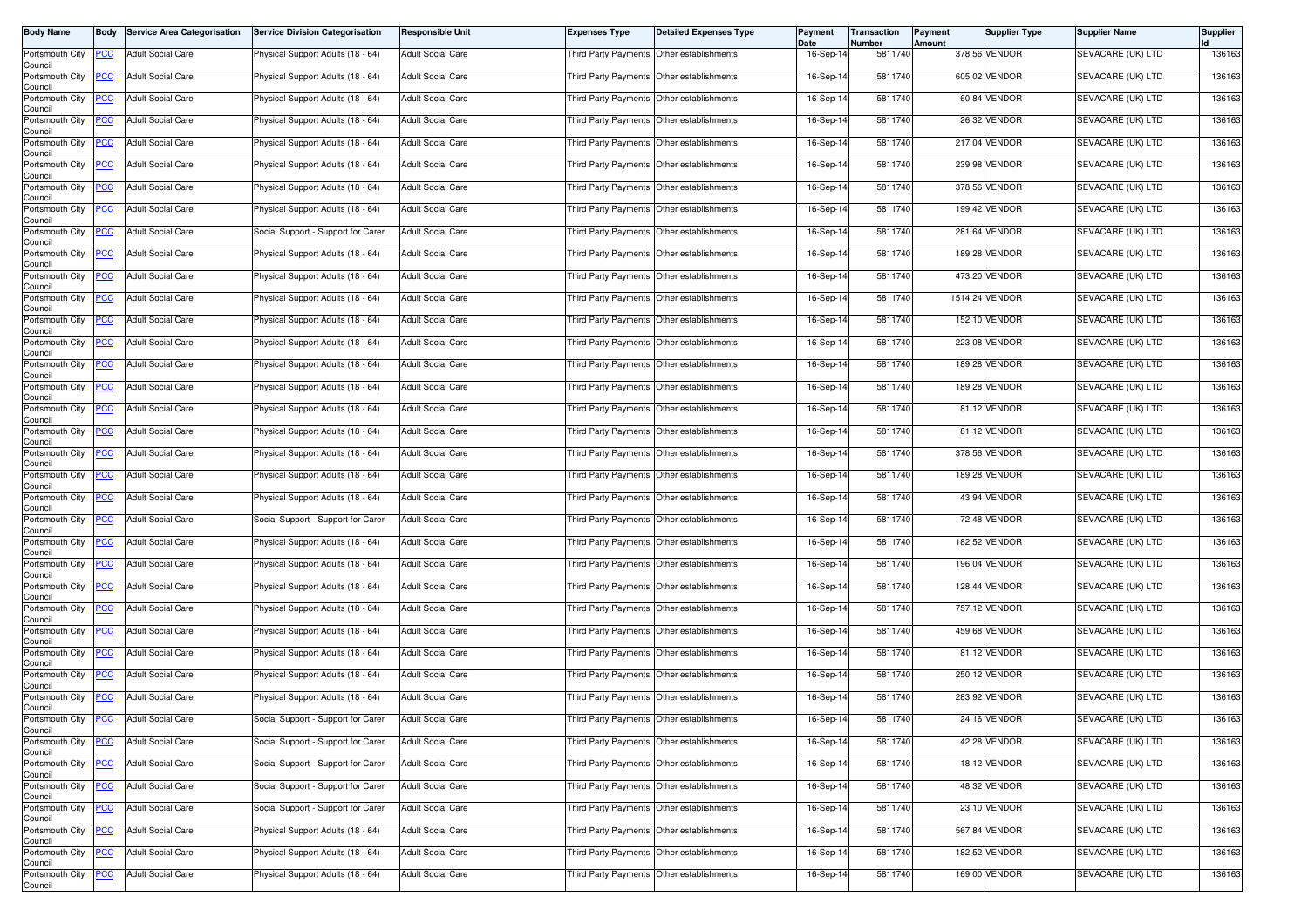| <b>Body Name</b>                                 | <b>Body</b>    | <b>Service Area Categorisation</b> | <b>Service Division Categorisation</b>         | <b>Responsible Unit</b>  | <b>Expenses Type</b>                      | <b>Detailed Expenses Type</b>                      | Payment<br>Date | Transaction<br>Number | Payment<br>Amount | Supplier Type                             | <b>Supplier Name</b>                             | Supplier |
|--------------------------------------------------|----------------|------------------------------------|------------------------------------------------|--------------------------|-------------------------------------------|----------------------------------------------------|-----------------|-----------------------|-------------------|-------------------------------------------|--------------------------------------------------|----------|
| Portsmouth City<br>Council                       | <u>PCC</u>     | <b>Adult Social Care</b>           | Physical Support Adults (18 - 64)              | <b>Adult Social Care</b> | Third Party Payments Other establishments |                                                    | 16-Sep-14       | 5811740               |                   | 13.52 VENDOR                              | SEVACARE (UK) LTD                                | 136163   |
| Portsmouth City<br>Council                       | <u>PCC</u>     | <b>Adult Social Care</b>           | Physical Support Adults (18 - 64)              | <b>Adult Social Care</b> | Third Party Payments Other establishments |                                                    | 16-Sep-14       | 5811740               |                   | 189.28 VENDOR                             | SEVACARE (UK) LTD                                | 136163   |
| Portsmouth City<br>Council                       | <u>PCC</u>     | <b>Adult Social Care</b>           | Physical Support Adults (18 - 64)              | <b>Adult Social Care</b> | Third Party Payments Other establishments |                                                    | 24-Sep-14       | 5813273               |                   | 128.44 VENDOR                             | SISTERLY CARE LTD                                | 126324   |
| Portsmouth City<br>Council                       | <b>PCC</b>     | <b>Adult Social Care</b>           | Physical Support Adults (18 - 64)              | <b>Adult Social Care</b> | <b>Third Party Payments</b>               | Other establishments                               | 24-Sep-14       | 5813273               |                   | 415.25 VENDOR                             | <b>SISTERLY CARE LTD</b>                         | 126324   |
| Portsmouth City<br>Council                       | <u>CC</u>      | <b>Adult Social Care</b>           | Physical Support Adults (18 - 64)              | <b>Adult Social Care</b> | <b>Third Party Payments</b>               | Other establishments                               | 24-Sep-14       | 5813273               |                   | 290.39 VENDOR                             | SISTERLY CARE LTD                                | 126324   |
| Portsmouth City<br>Council                       | <b>PCC</b>     | <b>Adult Social Care</b>           | Social Care Activities                         | <b>Adult Social Care</b> | Premises-Related<br>Expenditure           | Cleaning and domestic supplies                     | 30-Sep-14       | 5814238               |                   | 41.24 VENDOR                              | <b>SITA UK LTD</b>                               | 102673   |
| Portsmouth City<br>Council                       | <b>PCC</b>     | <b>Adult Social Care</b>           | Physical Support Adults (18 - 64)              | <b>Adult Social Care</b> | Premises-Related<br>Expenditure           | Cleaning and domestic supplies                     | 30-Sep-14       | 5814238               |                   | 144.77 VENDOR                             | SITA UK LTD                                      | 102673   |
| Portsmouth City<br>Council                       | <u>PCC</u>     | <b>Adult Social Care</b>           | Physical Support Older People (65-             | <b>Adult Social Care</b> | Supplies and Services Catering            |                                                    | 12-Sep-14       | 5811444               |                   | 192.55 VENDOR                             | SOLENT BUTCHERS LIMITED                          | 103813   |
| Portsmouth City<br>Council                       | сC             | <b>Adult Social Care</b>           | Physical Support Older People (65-             | <b>Adult Social Care</b> | Supplies and Services Catering            |                                                    | 12-Sep-14       | 5811444               |                   | 142.45 VENDOR                             | SOLENT BUTCHERS LIMITED                          | 103813   |
| Portsmouth City<br>Council                       | <b>PCC</b>     | Adult Social Care                  | Physical Support Older People (65-             | <b>Adult Social Care</b> | Supplies and Services Catering            |                                                    | 12-Sep-14       | 5811444               |                   | 173.12 VENDOR                             | SOLENT BUTCHERS LIMITED                          | 103813   |
| Portsmouth City<br>Council                       | <u>PCC</u>     | <b>Adult Social Care</b>           | Physical Support Older People (65-<br>74)      | <b>Adult Social Care</b> | Supplies and Services Catering            |                                                    | 12-Sep-14       | 5811444               |                   | 37.06 VENDOR                              | SOLENT BUTCHERS LIMITED                          | 103813   |
| Portsmouth City<br>Council                       | <b>PCC</b>     | <b>Adult Social Care</b>           | Commissioning & service delivery               | <b>Adult Social Care</b> | Third Party Payments Other establishments |                                                    | 26-Sep-14       | 5813955               |                   | 7518.00 GOVERNMENT DEPT SOLENT NHS TRUST  |                                                  | 107630   |
| Portsmouth City<br>Council                       |                | <b>Adult Social Care</b>           | Social Support - Substance misuse<br>support   | <b>Adult Social Care</b> | Third Party Payments Other establishments |                                                    | 12-Sep-14       | 5811446               |                   | 60744.00 GOVERNMENT DEPT SOLENT NHS TRUST |                                                  | 107630   |
| Portsmouth City<br>Council                       | <b>PCC</b>     | <b>Adult Social Care</b>           | Commissioning & service delivery               | <b>Adult Social Care</b> | Employees                                 | Indirect employee expenses                         | 12-Sep-14       | 5811446               |                   | 100.00 GOVERNMENT DEPT SOLENT NHS TRUST   |                                                  | 107630   |
| Portsmouth City<br>Council                       | <u>PCC</u>     | <b>Adult Social Care</b>           | Physical Support Adults (18 - 64)              | <b>Adult Social Care</b> | Employees                                 | Direct employee expenses                           | 11-Sep-14       | 5811091               |                   | 906.24 GOVERNMENT DEPT SOLENT NHS TRUST   |                                                  | 107630   |
| Portsmouth City<br>Council                       | <u>PCC</u>     | <b>Adult Social Care</b>           | Learning Disability Support Adults<br>18 - 64) | <b>Adult Social Care</b> | <b>Third Party Payments</b>               | Other establishments                               | 12-Sep-14       | 5811448               |                   | 4252.80 VENDOR                            | SOUTH AFRICA LODGE                               | 101841   |
| Portsmouth City<br>Council                       | <u>PCC</u>     | <b>Adult Social Care</b>           | Physical Support Older People (65-             | <b>Adult Social Care</b> | <b>Third Party Payments</b>               | Other establishments                               | 12-Sep-14       | 5811448               |                   | 3015.30 VENDOR                            | SOUTH AFRICA LODGE                               | 101841   |
| Portsmouth City<br>Council                       | <b>PCC</b>     | <b>Adult Social Care</b>           | Physical Support Older People (65-             | <b>Adult Social Care</b> | Third Party Payments Other establishments |                                                    | 12-Sep-14       | 5811448               |                   | 1821.30 VENDOR                            | SOUTH AFRICA LODGE                               | 101841   |
| Portsmouth City<br>Council                       | <u>PCC</u>     | <b>Adult Social Care</b>           | Physical Support Older People (65-             | <b>Adult Social Care</b> | Third Party Payments Other establishments |                                                    | 12-Sep-14       | 5811448               |                   | 2807.40 VENDOR                            | SOUTH AFRICA LODGE                               | 101841   |
| Portsmouth City<br>Council                       | <b>PCC</b>     | <b>Adult Social Care</b>           | Physical Support Older People (65-             | <b>Adult Social Care</b> | <b>Third Party Payments</b>               | Other establishments                               | 12-Sep-14       | 5811448               |                   | 1637.40 VENDOR                            | SOUTH AFRICA LODGE                               | 101841   |
| Portsmouth City<br>Council                       | <u>PCC</u>     | <b>Adult Social Care</b>           | Physical Support Older People (65-             | <b>Adult Social Care</b> | Third Party Payments                      | Other establishments                               | 12-Sep-14       | 5811448               |                   | 3193.80 VENDOR                            | SOUTH AFRICA LODGE                               | 101841   |
| Portsmouth City<br>Council                       | <u>PCC</u>     | <b>Adult Social Care</b>           | Physical Support Older People (65-             | <b>Adult Social Care</b> | Third Party Payments Other establishments |                                                    | 12-Sep-14       | 5811449               |                   | 1950.60 VENDOR                            | SOUTH WEST CARE LIMITED                          | 138534   |
| Portsmouth City<br>Council                       | <u>PCC</u>     | <b>Adult Social Care</b>           | Social Support - Substance misuse<br>support   | <b>Adult Social Care</b> |                                           | Supplies and Services Communications and computing | 05-Sep-14       | 5810053               |                   | 491.54 COMPANY                            | <b>SOUTH WEST</b><br><b>COMMUNICATIONS GROUP</b> | 102885   |
| Portsmouth City<br>Council                       | <u>PCC</u>     | <b>Adult Social Care</b>           | Social Support - Substance misuse<br>support   | <b>Adult Social Care</b> |                                           | Supplies and Services Communications and computing | 19-Sep-14       | 5812597               |                   | 436.57 COMPANY                            | <b>SOUTH WEST</b><br>COMMUNICATIONS GROUP        | 102885   |
| Portsmouth City<br>Council                       | PСC            | <b>Adult Social Care</b>           | Physical Support Adults (18 - 64)              | <b>Adult Social Care</b> | Premises-Related<br>Expenditure           | <b>Water Services</b>                              | 22-Sep-14       | 5812734               | 996.91            | VENDOR                                    | SOUTHERN WATER                                   | 100254   |
| Portsmouth City<br>Council                       | <u>PCC</u>     | Adult Social Care                  | Physical Support Older People (65-             | <b>Adult Social Care</b> | Third Party Payments Other establishments |                                                    | 12-Sep-14       | 290262                |                   | 2195.10 VENDOR                            | SOUTHLANDS NURSING<br><b>HOME</b>                | 101219   |
| Portsmouth City<br>Council                       | <b>PCC</b>     | <b>Adult Social Care</b>           | Physical Support Adults (18 - 64)              | <b>Adult Social Care</b> | Third Party Payments Other establishments |                                                    | 12-Sep-14       | 5811458               |                   | 1941.30 VENDOR                            | ST RONANS NURSING AND<br>RESIDENTIAL CARE HOME   | 100125   |
| Portsmouth City<br>Council                       | <b>PCC</b>     | <b>Adult Social Care</b>           | Physical Support Adults (18 - 64)              | <b>Adult Social Care</b> | Third Party Payments Other establishments |                                                    | 12-Sep-14       | 5811458               |                   | 1941.30 VENDOR                            | ST RONANS NURSING AND<br>RESIDENTIAL CARE HOME   | 100125   |
| Portsmouth City<br>Council                       | <b>PCC</b>     | <b>Adult Social Care</b>           | Physical Support Older People (65-             | <b>Adult Social Care</b> | <b>Third Party Payments</b>               | Other establishments                               | 12-Sep-14       | 5811458               |                   | 2351.10 VENDOR                            | ST RONANS NURSING AND<br>RESIDENTIAL CARE HOME   | 100125   |
| Portsmouth City<br>Council                       | <b>PCC</b>     | <b>Adult Social Care</b>           | Physical Support Older People (65-<br>74)      | <b>Adult Social Care</b> | Third Party Payments Other establishments |                                                    | 12-Sep-14       | 5811458               |                   | 2351.10 VENDOR                            | ST RONANS NURSING AND<br>RESIDENTIAL CARE HOME   | 100125   |
| Portsmouth City PCC Adult Social Care<br>Council |                |                                    | Physical Support Adults (18 - 64)              | <b>Adult Social Care</b> | Third Party Payments Other establishments |                                                    | 19-Sep-14       | 5812608               |                   | 1747.17 VENDOR                            | ST RONANS NURSING AND<br>RESIDENTIAL CARE HOME   | 100125   |
| Portsmouth City<br>Council                       | <u>PCC</u>     | <b>Adult Social Care</b>           | Physical Support Adults (18 - 64)              | <b>Adult Social Care</b> | Third Party Payments Other establishments |                                                    | 12-Sep-14       | 5811458               |                   | 1941.30 VENDOR                            | ST RONANS NURSING AND<br>RESIDENTIAL CARE HOME   | 100125   |
| Portsmouth City<br>Council                       | <b>PCC</b>     | <b>Adult Social Care</b>           | Physical Support Adults (18 - 64)              | <b>Adult Social Care</b> | Third Party Payments Other establishments |                                                    | 12-Sep-14       | 5811458               |                   | 1941.30 VENDOR                            | ST RONANS NURSING AND<br>RESIDENTIAL CARE HOME   | 100125   |
| Portsmouth City<br>Council                       | $\overline{C}$ | <b>Adult Social Care</b>           | Physical Support Older People (65-<br>74)      | <b>Adult Social Care</b> | Third Party Payments Other establishments |                                                    | 12-Sep-14       | 5811458               |                   | 2132.10 VENDOR                            | ST RONANS NURSING AND<br>RESIDENTIAL CARE HOME   | 100125   |
| Portsmouth City<br>Council                       | <b>PCC</b>     | <b>Adult Social Care</b>           | Physical Support Adults (18 - 64)              | <b>Adult Social Care</b> | Third Party Payments Other establishments |                                                    | 12-Sep-14       | 5811458               |                   | 1722.30 VENDOR                            | ST RONANS NURSING AND<br>RESIDENTIAL CARE HOME   | 100125   |
| Portsmouth City<br>Council                       | <u>PCC</u>     | <b>Adult Social Care</b>           | Physical Support Older People (65-<br>74)      | <b>Adult Social Care</b> | Third Party Payments Other establishments |                                                    | 12-Sep-14       | 5811458               |                   | 1941.30 VENDOR                            | ST RONANS NURSING AND<br>RESIDENTIAL CARE HOME   | 100125   |
| Portsmouth City<br>Council                       | <b>PCC</b>     | <b>Adult Social Care</b>           | Physical Support Adults (18 - 64)              | <b>Adult Social Care</b> | <b>Third Party Payments</b>               | Other establishments                               | 19-Sep-14       | 5812608               |                   | 1941.30 VENDOR                            | ST RONANS NURSING AND<br>RESIDENTIAL CARE HOME   | 100125   |
| Portsmouth City<br>Council                       | $\overline{C}$ | <b>Adult Social Care</b>           | Physical Support Older People (65-<br>74)      | <b>Adult Social Care</b> | Third Party Payments Other establishments |                                                    | 12-Sep-14       | 5811458               |                   | 2132.10 VENDOR                            | ST RONANS NURSING AND<br>RESIDENTIAL CARE HOME   | 100125   |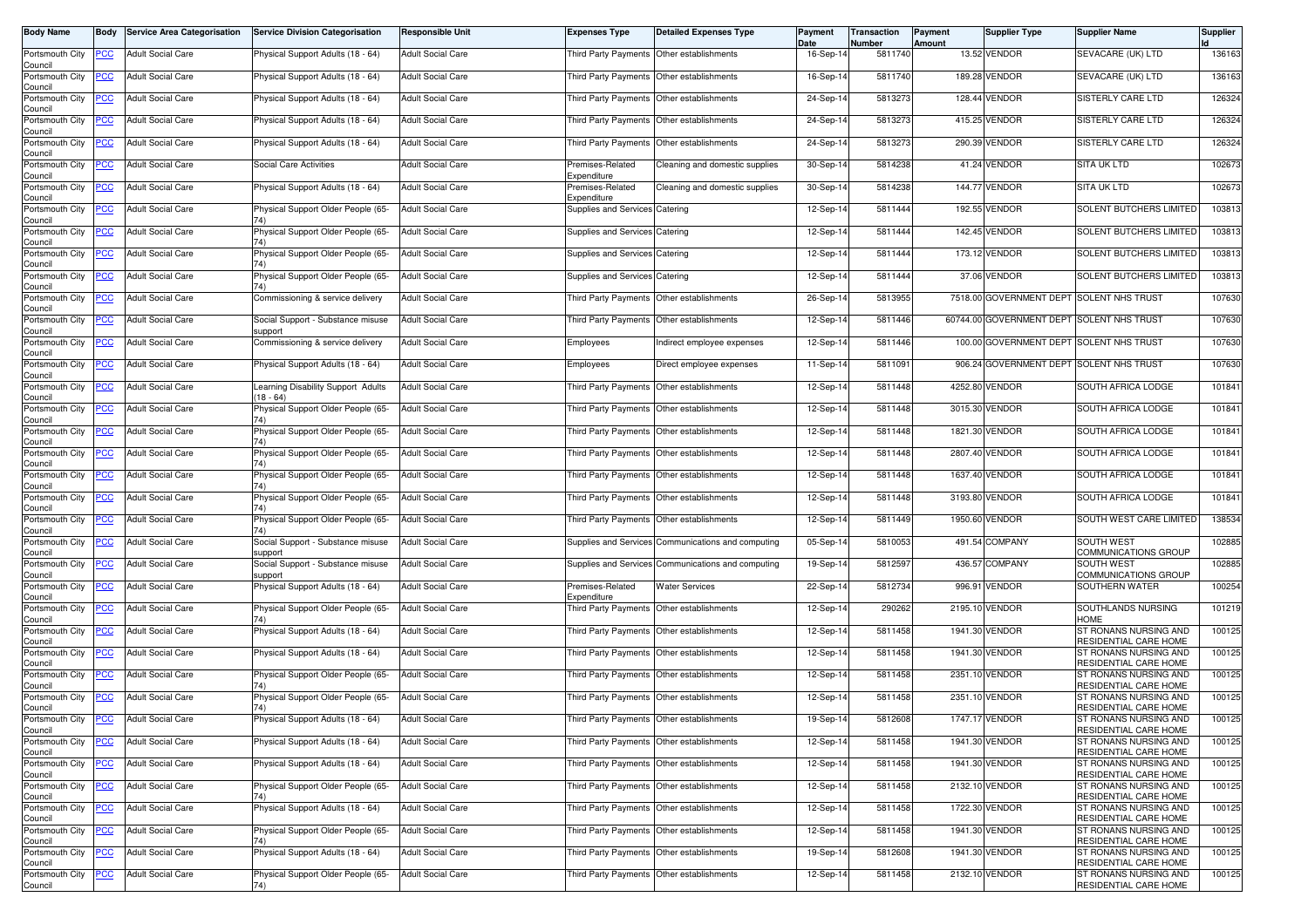| <b>Body Name</b>           | Body       | <b>Service Area Categorisation</b> | <b>Service Division Categorisation</b>          | <b>Responsible Unit</b>  | <b>Expenses Type</b>                        | <b>Detailed Expenses Type</b>             | Payment<br>Date | Transaction<br>Number | Payment<br><b>Amount</b> | Supplier Type  | <b>Supplier Name</b>                                  | Supplier |
|----------------------------|------------|------------------------------------|-------------------------------------------------|--------------------------|---------------------------------------------|-------------------------------------------|-----------------|-----------------------|--------------------------|----------------|-------------------------------------------------------|----------|
| Portsmouth City<br>Council | <b>PCC</b> | <b>Adult Social Care</b>           | Physical Support Adults (18 - 64)               | <b>Adult Social Care</b> | Third Party Payments Other establishments   |                                           | 12-Sep-14       | 5811458               |                          | 1722.30 VENDOR | ST RONANS NURSING AND<br>RESIDENTIAL CARE HOME        | 100125   |
| Portsmouth City<br>Council | <u>PCC</u> | Adult Social Care                  | Physical Support Adults (18 - 64)               | <b>Adult Social Care</b> | Third Party Payments Other establishments   |                                           | 12-Sep-14       | 5811458               |                          | 1722.30 VENDOR | ST RONANS NURSING AND<br>RESIDENTIAL CARE HOME        | 100125   |
| Portsmouth City<br>Council | <u>PCC</u> | <b>Adult Social Care</b>           | Physical Support Adults (18 - 64)               | <b>Adult Social Care</b> | Third Party Payments Other establishments   |                                           | 12-Sep-14       | 5811458               |                          | 1722.30 VENDOR | ST RONANS NURSING AND<br><b>RESIDENTIAL CARE HOME</b> | 100125   |
| Portsmouth City<br>Council | <u>PCC</u> | <b>Adult Social Care</b>           | Physical Support Older People (65-              | <b>Adult Social Care</b> | Third Party Payments Other establishments   |                                           | 12-Sep-14       | 5811458               |                          | 2351.10 VENDOR | ST RONANS NURSING AND<br>RESIDENTIAL CARE HOME        | 100125   |
| Portsmouth City<br>Council | <u>PCC</u> | <b>Adult Social Care</b>           | Learning Disability Support Adults<br>$18 - 64$ | <b>Adult Social Care</b> |                                             | Third Party Payments Other establishments | 12-Sep-14       | 5811458               |                          | 1928.70 VENDOR | ST RONANS NURSING AND<br>RESIDENTIAL CARE HOME        | 100125   |
| Portsmouth City<br>Council | <u>PCC</u> | <b>Adult Social Care</b>           | Physical Support Older People (65-              | <b>Adult Social Care</b> | Third Party Payments   Other establishments |                                           | 12-Sep-14       | 5811458               |                          | 3150.90 VENDOR | ST RONANS NURSING AND<br>RESIDENTIAL CARE HOME        | 100125   |
| Portsmouth City<br>Council | <u>PCC</u> | <b>Adult Social Care</b>           | Learning Disability Support Adults<br>18 - 64)  | <b>Adult Social Care</b> | <b>Third Party Payments</b>                 | Other establishments                      | 12-Sep-14       | 5811458               |                          | 2351.10 VENDOR | ST RONANS NURSING AND<br>RESIDENTIAL CARE HOME        | 100125   |
| Portsmouth City<br>Council | <u>PCC</u> | <b>Adult Social Care</b>           | Physical Support Adults (18 - 64)               | <b>Adult Social Care</b> | Third Party Payments                        | Other establishments                      | 12-Sep-14       | 5811458               |                          | 1941.30 VENDOR | ST RONANS NURSING AND<br>RESIDENTIAL CARE HOME        | 100125   |
| Portsmouth City<br>Council | <u>PCC</u> | <b>Adult Social Care</b>           | Physical Support Older People (65-              | <b>Adult Social Care</b> | Third Party Payments Other establishments   |                                           | 12-Sep-14       | 5811458               |                          | 2351.10 VENDOR | ST RONANS NURSING AND<br>RESIDENTIAL CARE HOME        | 100125   |
| Portsmouth City<br>Council | PСC        | Adult Social Care                  | Physical Support Adults (18 - 64)               | <b>Adult Social Care</b> | Third Party Payments   Other establishments |                                           | 12-Sep-14       | 5811458               |                          | 1722.30 VENDOR | ST RONANS NURSING AND<br>RESIDENTIAL CARE HOME        | 100125   |
| Portsmouth City<br>Council | <u>PCC</u> | <b>Adult Social Care</b>           | Physical Support Adults (18 - 64)               | <b>Adult Social Care</b> | Third Party Payments Other establishments   |                                           | 02-Sep-14       | 580923                |                          | 1285.80 VENDOR | ST RONANS NURSING AND<br>RESIDENTIAL CARE HOME        | 100125   |
| Portsmouth City<br>Council | сc         | <b>Adult Social Care</b>           | Physical Support Adults (18 - 64)               | <b>Adult Social Care</b> | Third Party Payments                        | Other establishments                      | 12-Sep-14       | 5811458               |                          | 3214.50 VENDOR | ST RONANS NURSING AND<br>RESIDENTIAL CARE HOME        | 100125   |
| Portsmouth City<br>Council | <u>PCC</u> | Adult Social Care                  | Physical Support Older People (65-              | <b>Adult Social Care</b> |                                             | Third Party Payments Other establishments | 12-Sep-14       | 5811458               |                          | 2132.10 VENDOR | ST RONANS NURSING AND<br>RESIDENTIAL CARE HOME        | 100125   |
| Portsmouth City<br>Council | <b>PCC</b> | <b>Adult Social Care</b>           | Physical Support Adults (18 - 64)               | <b>Adult Social Care</b> |                                             | Third Party Payments Other establishments | 12-Sep-14       | 5811458               |                          | 1941.30 VENDOR | ST RONANS NURSING AND<br>RESIDENTIAL CARE HOME        | 100125   |
| Portsmouth City<br>Council | <u>PCC</u> | <b>Adult Social Care</b>           | Physical Support Adults (18 - 64)               | <b>Adult Social Care</b> | Third Party Payments Other establishments   |                                           | 12-Sep-14       | 5811458               |                          | 1941.30 VENDOR | ST RONANS NURSING AND<br>RESIDENTIAL CARE HOME        | 100125   |
| Portsmouth City<br>Council | <b>PCC</b> | <b>Adult Social Care</b>           | Physical Support Older People (65-              | <b>Adult Social Care</b> | Third Party Payments                        | Other establishments                      | 12-Sep-14       | 5811458               |                          | 2351.10 VENDOR | ST RONANS NURSING AND<br><b>RESIDENTIAL CARE HOME</b> | 100125   |
| Portsmouth City<br>Council | <u>PCC</u> | <b>Adult Social Care</b>           | Physical Support Adults (18 - 64)               | <b>Adult Social Care</b> |                                             | Third Party Payments Other establishments | 12-Sep-14       | 5811458               |                          | 1941.30 VENDOR | ST RONANS NURSING AND<br>RESIDENTIAL CARE HOME        | 100125   |
| Portsmouth City<br>Council | <u>PCC</u> | <b>Adult Social Care</b>           | Physical Support Adults (18 - 64)               | <b>Adult Social Care</b> | Third Party Payments Other establishments   |                                           | 12-Sep-14       | 5811459               |                          | 1941.30 VENDOR | ST VINCENT CARE HOMES<br>_TD                          | 101774   |
| Portsmouth City<br>Council | <u>PCC</u> | <b>Adult Social Care</b>           | Physical Support Adults (18 - 64)               | <b>Adult Social Care</b> | Third Party Payments Other establishments   |                                           | 12-Sep-14       | 5811459               |                          | 1722.30 VENDOR | ST VINCENT CARE HOMES<br>LTD                          | 101774   |
| Portsmouth City<br>Council | PСC        | <b>Adult Social Care</b>           | Physical Support Adults (18 - 64)               | <b>Adult Social Care</b> | Third Party Payments                        | Other establishments                      | 12-Sep-14       | 5811459               |                          | 2239.50 VENDOR | ST VINCENT CARE HOMES<br>LTD                          | 101774   |
| Portsmouth City<br>Council | <u>CC</u>  | Adult Social Care                  | Physical Support Adults (18 - 64)               | <b>Adult Social Care</b> | Third Party Payments                        | Other establishments                      | 12-Sep-14       | 5811459               |                          | 1200.00 VENDOR | ST VINCENT CARE HOMES<br>LTD                          | 101774   |
| Portsmouth City<br>Council | <b>PCC</b> | <b>Adult Social Care</b>           | Physical Support Adults (18 - 64)               | <b>Adult Social Care</b> | Third Party Payments Other establishments   |                                           | 12-Sep-14       | 5811459               |                          | 1722.30 VENDOR | ST VINCENT CARE HOMES<br>_TD                          | 101774   |
| Portsmouth City<br>Council | <b>PCC</b> | <b>Adult Social Care</b>           | Physical Support Adults (18 - 64)               | <b>Adult Social Care</b> | Third Party Payments Other establishments   |                                           | 12-Sep-14       | 5811459               |                          | 3642.90 VENDOR | ST VINCENT CARE HOMES<br>_TD                          | 101774   |
| Portsmouth City<br>Council | <u>PCC</u> | <b>Adult Social Care</b>           | Physical Support Adults (18 - 64)               | <b>Adult Social Care</b> | Third Party Payments Other establishments   |                                           | 12-Sep-14       | 5811459               |                          | 1941.30 VENDOR | ST VINCENT CARE HOMES<br>חד ו                         | 101774   |
| Portsmouth City<br>Council | <u>PCC</u> | <b>Adult Social Care</b>           | Physical Support Adults (18 - 64)               | <b>Adult Social Care</b> | Third Party Payments Other establishments   |                                           | 12-Sep-14       | 5811459               |                          | 1941.30 VENDOR | ST VINCENT CARE HOMES<br>LTD                          | 101774   |
| Portsmouth City<br>Council | <b>PCC</b> | <b>Adult Social Care</b>           | Physical Support Adults (18 - 64)               | <b>Adult Social Care</b> | Employees                                   | Direct employee expenses                  | 01-Sep-14       | 5809130               |                          | 242.96 VENDOR  | STAFF 2000 LIMITED                                    | 116613   |
| Portsmouth City<br>Council | <u>PCC</u> | <b>Adult Social Care</b>           | Physical Support Adults (18 - 64)               | <b>Adult Social Care</b> | Employees                                   | Direct employee expenses                  | 03-Sep-14       | 5809661               |                          | 148.85 VENDOR  | STAFF 2000 LIMITED                                    | 116613   |
| Portsmouth City<br>Council | <u>PCC</u> | <b>Adult Social Care</b>           | Commissioning & service delivery                | <b>Adult Social Care</b> | Employees                                   | Direct employee expenses                  | 03-Sep-14       | 5809661               |                          | 234.46 VENDOR  | STAFF 2000 LIMITED                                    | 116613   |
| Portsmouth City<br>Council | <u>PCC</u> | <b>Adult Social Care</b>           | Physical Support Adults (18 - 64)               | <b>Adult Social Care</b> | Employees                                   | Direct employee expenses                  | 02-Sep-14       | 5809232               |                          | 337.02 VENDOR  | STAFF 2000 LIMITED                                    | 116613   |
| Portsmouth City<br>Council | <b>PCC</b> | <b>Adult Social Care</b>           | Physical Support Adults (18 - 64)               | <b>Adult Social Care</b> | Employees                                   | Direct employee expenses                  | 03-Sep-14       | 5809661               |                          | 663.58 VENDOR  | STAFF 2000 LIMITED                                    | 116613   |
| Portsmouth City<br>Council | PCC        | <b>Adult Social Care</b>           | Physical Support Adults (18 - 64)               | <b>Adult Social Care</b> | Employees                                   | Direct employee expenses                  | 03-Sep-14       | 5809661               |                          | 697.54 VENDOR  | STAFF 2000 LIMITED                                    | 116613   |
| Portsmouth City<br>Council | <u>PCC</u> | <b>Adult Social Care</b>           | Commissioning & service delivery                | <b>Adult Social Care</b> | Employees                                   | Direct employee expenses                  | 08-Sep-14       | 5810209               |                          | 202.69 VENDOR  | STAFF 2000 LIMITED                                    | 116613   |
| Portsmouth City<br>Council | <b>PCC</b> | <b>Adult Social Care</b>           | Physical Support Older People (65-<br>74)       | <b>Adult Social Care</b> | Employees                                   | Direct employee expenses                  | 04-Sep-14       | 5809833               |                          | 2029.45 VENDOR | STAFF 2000 LIMITED                                    | 116613   |
| Portsmouth City<br>Council | <b>PCC</b> | <b>Adult Social Care</b>           | Physical Support Older People (65-<br>74)       | <b>Adult Social Care</b> | Employees                                   | Direct employee expenses                  | 08-Sep-14       | 5810209               |                          | 68.70 VENDOR   | STAFF 2000 LIMITED                                    | 116613   |
| Portsmouth City<br>Council | <b>PCC</b> | <b>Adult Social Care</b>           | Physical Support Adults (18 - 64)               | <b>Adult Social Care</b> | Employees                                   | Direct employee expenses                  | 10-Sep-14       | 5810888               |                          | 606.65 VENDOR  | STAFF 2000 LIMITED                                    | 116613   |
| Portsmouth City<br>Council | <u>PCC</u> | <b>Adult Social Care</b>           | Physical Support Adults (18 - 64)               | <b>Adult Social Care</b> | Employees                                   | Direct employee expenses                  | 10-Sep-14       | 5810888               |                          | 815.11 VENDOR  | STAFF 2000 LIMITED                                    | 116613   |
| Portsmouth City<br>Council | <u>PCC</u> | <b>Adult Social Care</b>           | Physical Support Adults (18 - 64)               | <b>Adult Social Care</b> | Employees                                   | Direct employee expenses                  | 01-Sep-14       | 5809130               |                          | 318.74 VENDOR  | STAFF 2000 LIMITED                                    | 116613   |
| Portsmouth City<br>Council | <u>CC</u>  | <b>Adult Social Care</b>           | Physical Support Adults (18 - 64)               | <b>Adult Social Care</b> | Employees                                   | Direct employee expenses                  | 15-Sep-14       | 5811630               |                          | 758.56 VENDOR  | STAFF 2000 LIMITED                                    | 116613   |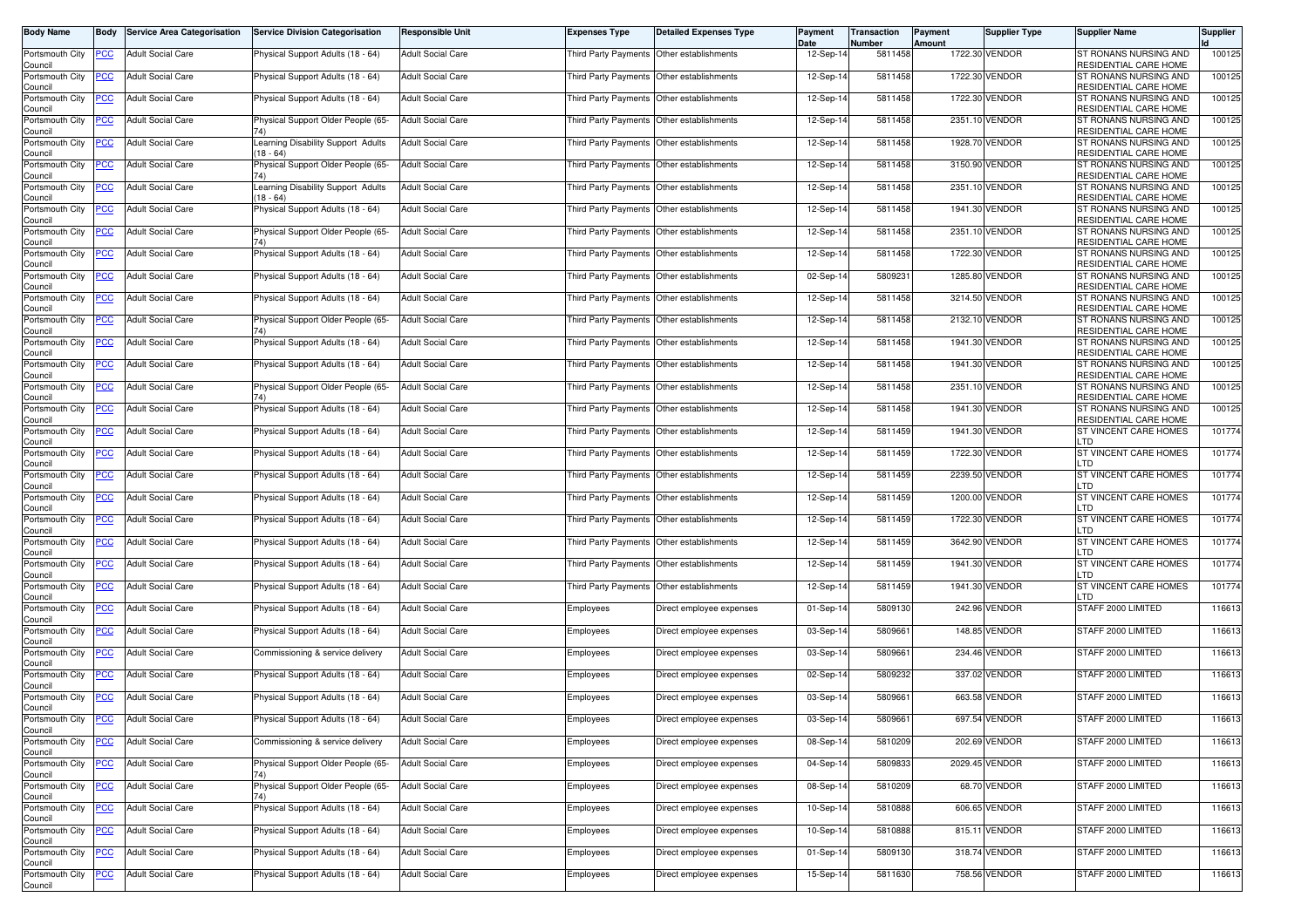| <b>Body Name</b>                                 | <b>Body</b>    | <b>Service Area Categorisation</b> | <b>Service Division Categorisation</b>                | <b>Responsible Unit</b>  | <b>Expenses Type</b>                      | <b>Detailed Expenses Type</b>                      | Payment<br>Date | Transaction<br>Number | Payment<br>Amount | Supplier Type  | <b>Supplier Name</b>                              | Supplier |
|--------------------------------------------------|----------------|------------------------------------|-------------------------------------------------------|--------------------------|-------------------------------------------|----------------------------------------------------|-----------------|-----------------------|-------------------|----------------|---------------------------------------------------|----------|
| Portsmouth City<br>Council                       | <u>PCC</u>     | <b>Adult Social Care</b>           | Physical Support Older People (65-                    | <b>Adult Social Care</b> | Employees                                 | Direct employee expenses                           | 17-Sep-14       | 5812192               |                   | 2184.89 VENDOR | STAFF 2000 LIMITED                                | 116613   |
| Portsmouth City<br>Council                       | <u>PCC</u>     | <b>Adult Social Care</b>           | Physical Support Adults (18 - 64)                     | <b>Adult Social Care</b> | Employees                                 | Direct employee expenses                           | 17-Sep-14       | 5812192               |                   | 815.11 VENDOR  | STAFF 2000 LIMITED                                | 116613   |
| Portsmouth City<br>Council                       | <u>PCC</u>     | <b>Adult Social Care</b>           | Physical Support Adults (18 - 64)                     | <b>Adult Social Care</b> | Employees                                 | Direct employee expenses                           | 02-Sep-14       | 5809232               |                   | 407.56 VENDOR  | STAFF 2000 LIMITED                                | 116613   |
| Portsmouth City<br>Council                       | <b>PCC</b>     | <b>Adult Social Care</b>           | Physical Support Adults (18 - 64)                     | <b>Adult Social Care</b> | Employees                                 | Direct employee expenses                           | 17-Sep-14       | 5812192               |                   | 883.04 VENDOR  | STAFF 2000 LIMITED                                | 116613   |
| Portsmouth City<br>Council                       | <u>CC</u>      | <b>Adult Social Care</b>           | Physical Support Older People (65-                    | Adult Social Care        | Employees                                 | Direct employee expenses                           | 25-Sep-14       | 5813684               |                   | 1550.12 VENDOR | STAFF 2000 LIMITED                                | 116613   |
| Portsmouth City<br>Council                       | <b>PCC</b>     | <b>Adult Social Care</b>           | Physical Support Adults (18 - 64)                     | <b>Adult Social Care</b> | Employees                                 | Direct employee expenses                           | 22-Sep-14       | 5812736               |                   | 739.56 VENDOR  | STAFF 2000 LIMITED                                | 116613   |
| Portsmouth City<br>Council                       | <b>PCC</b>     | <b>Adult Social Care</b>           | Physical Support Older People (65-                    | <b>Adult Social Care</b> | Employees                                 | Direct employee expenses                           | 22-Sep-14       | 5812736               |                   | 114.50 VENDOR  | STAFF 2000 LIMITED                                | 116613   |
| Portsmouth City<br>Council                       | <u>PCC</u>     | <b>Adult Social Care</b>           | Physical Support Adults (18 - 64)                     | <b>Adult Social Care</b> | Employees                                 | Direct employee expenses                           | 25-Sep-14       | 5813684               |                   | 815.11 VENDOR  | STAFF 2000 LIMITED                                | 116613   |
| Portsmouth City<br>Council                       | сC             | <b>Adult Social Care</b>           | Physical Support Adults (18 - 64)                     | <b>Adult Social Care</b> | Employees                                 | Direct employee expenses                           | 01-Sep-14       | 5809130               |                   | 538.19 VENDOR  | STAFF 2000 LIMITED                                | 116613   |
| Portsmouth City<br>Council                       | <b>PCC</b>     | <b>Adult Social Care</b>           | Physical Support Adults (18 - 64)                     | <b>Adult Social Care</b> | Employees                                 | Direct employee expenses                           | 25-Sep-14       | 5813684               |                   | 203.79 VENDOR  | STAFF 2000 LIMITED                                | 116613   |
| Portsmouth City<br>Council                       | PСC            | <b>Adult Social Care</b>           | Physical Support Adults (18 - 64)                     | <b>Adult Social Care</b> | Employees                                 | Direct employee expenses                           | 25-Sep-14       | 5813684               | 883.04            | VENDOR         | STAFF 2000 LIMITED                                | 116613   |
| Portsmouth City<br>Council                       | <b>PCC</b>     | <b>Adult Social Care</b>           | Physical Support Adults (18 - 64)                     | <b>Adult Social Care</b> | Employees                                 | Direct employee expenses                           | 29-Sep-14       | 5814082               |                   | 553.18 VENDOR  | STAFF 2000 LIMITED                                | 116613   |
| Portsmouth City<br>Council                       |                | <b>Adult Social Care</b>           | Physical Support Adults (18 - 64)                     | <b>Adult Social Care</b> | Employees                                 | Direct employee expenses                           | 02-Sep-14       | 5809232               |                   | 475.48 VENDOR  | STAFF 2000 LIMITED                                | 116613   |
| Portsmouth City<br>Council                       | <b>PCC</b>     | <b>Adult Social Care</b>           | Physical Support Adults (18 - 64)                     | <b>Adult Social Care</b> | Employees                                 | Direct employee expenses                           | 22-Sep-14       | 5812736               |                   | 454.58 VENDOR  | STAFF 2000 LIMITED                                | 116613   |
| Portsmouth City<br>Council                       | <u>PCC</u>     | <b>Adult Social Care</b>           | Physical Support Adults (18 - 64)                     | <b>Adult Social Care</b> | Employees                                 | Direct employee expenses                           | 22-Sep-14       | 5812736               |                   | 271.71 VENDOR  | STAFF 2000 LIMITED                                | 116613   |
| Portsmouth City<br>Council                       | <u>PCC</u>     | <b>Adult Social Care</b>           | Physical Support Adults (18 - 64)                     | <b>Adult Social Care</b> | Premises-Related<br>Expenditure           | Rents                                              | 12-Sep-14       | 5811462               |                   | 1200.00 VENDOR | <b>STAMSHAW &amp; TIPNER</b><br>COMMUNITY CENTRE  | 108330   |
| Portsmouth City<br>Council                       | <u>PCC</u>     | <b>Adult Social Care</b>           | Physical Support Adults (18 - 64)                     | <b>Adult Social Care</b> | Premises-Related<br>Expenditure           | Rents                                              | 12-Sep-14       | 5811462               |                   | 60.00 VENDOR   | STAMSHAW & TIPNER<br>COMMUNITY CENTRE             | 108330   |
| Portsmouth City<br>Council                       | <b>PCC</b>     | <b>Adult Social Care</b>           | Physical Support Adults (18 - 64)                     | <b>Adult Social Care</b> |                                           | Third Party Payments Other establishments          | 12-Sep-14       | 5811465               |                   | 1844.10 VENDOR | <b>SUMMERLANDS</b>                                | 101775   |
| Portsmouth City<br>Council                       | <b>PCC</b>     | <b>Adult Social Care</b>           | Physical Support Adults (18 - 64)                     | <b>Adult Social Care</b> |                                           | Third Party Payments Other establishments          | 12-Sep-14       | 5811465               |                   | 1863.90 VENDOR | <b>SUMMERLANDS</b>                                | 101775   |
| Portsmouth City<br>Council                       | <b>PCC</b>     | <b>Adult Social Care</b>           | Physical Support Adults (18 - 64)                     | <b>Adult Social Care</b> |                                           | Third Party Payments Other establishments          | 12-Sep-14       | 5811465               |                   | 1804.50 VENDOR | <b>SUMMERLANDS</b>                                | 101775   |
| Portsmouth City<br>Council                       | <u>PCC</u>     | <b>Adult Social Care</b>           | Physical Support Adults (18 - 64)                     | <b>Adult Social Care</b> | ncome                                     | Customer and client receipts                       | 12-Sep-14       | 5811465               |                   | -531.00 VENDOR | <b>SUMMERLANDS</b>                                | 101775   |
| Portsmouth City<br>Council                       | <u>PCC</u>     | <b>Adult Social Care</b>           | Physical Support Adults (18 - 64)                     | <b>Adult Social Care</b> |                                           | Third Party Payments Other establishments          | 12-Sep-14       | 5811465               |                   | 2048.10 VENDOR | <b>SUMMERLANDS</b>                                | 101775   |
| Portsmouth City<br>Council                       | <u>PCC</u>     | <b>Adult Social Care</b>           | Physical Support Adults (18 - 64)                     | <b>Adult Social Care</b> |                                           | Third Party Payments Other establishments          | 12-Sep-14       | 5811468               |                   | 1941.30 VENDOR | <b>SUSSEX TRAINING</b><br><b>SERVICES LIMITED</b> | 118376   |
| Portsmouth City<br>Council                       | <u>PCC</u>     | <b>Adult Social Care</b>           | Physical Support Adults (18 - 64)                     | <b>Adult Social Care</b> |                                           | Supplies and Services Communications and computing | 10-Sep-14       | 5810894               |                   | 0.07 VENDOR    | <b>MOBILE (UK) LIMITED</b>                        | 100085   |
| Portsmouth City<br>Council                       | PСC            | <b>Adult Social Care</b>           | Social Care Activities                                | <b>Adult Social Care</b> |                                           | Supplies and Services Communications and computing | 12-Sep-14       | 5811470               |                   | 5.78 VENDOR    | MOBILE (UK) LIMITED                               | 100085   |
| Portsmouth City<br>Council                       | <u>PCC</u>     | Adult Social Care                  | Social Care Activities                                | <b>Adult Social Care</b> |                                           | Supplies and Services Communications and computing | 12-Sep-14       | 5811470               |                   | 120.08 VENDOR  | MOBILE (UK) LIMITED                               | 100085   |
| Portsmouth City<br>Council                       | <b>PCC</b>     | <b>Adult Social Care</b>           | Physical Support Adults (18 - 64)                     | <b>Adult Social Care</b> |                                           | Supplies and Services Communications and computing | 10-Sep-14       | 5810894               |                   | 17.21 VENDOR   | T MOBILE (UK) LIMITED                             | 100085   |
| Portsmouth City<br>Council                       | <u>CC</u>      | <b>Adult Social Care</b>           | Physical Support Adults (18 - 64)                     | <b>Adult Social Care</b> |                                           | Supplies and Services Communications and computing | 10-Sep-14       | 5810894               |                   | 0.20 VENDOR    | MOBILE (UK) LIMITED                               | 100085   |
| Portsmouth City<br>Council                       | <u>PCC</u>     | <b>Adult Social Care</b>           | Social Support - Support for Carer                    | <b>Adult Social Care</b> |                                           | Supplies and Services Communications and computing | 12-Sep-14       | 5811470               |                   | 17.20 VENDOR   | <b>MOBILE (UK) LIMITED</b>                        | 100085   |
| Portsmouth City<br>Council                       | <b>PCC</b>     | <b>Adult Social Care</b>           | Physical Support Adults (18 - 64)                     | <b>Adult Social Care</b> |                                           | Supplies and Services Communications and computing | 12-Sep-14       | 5811470               |                   | 232.75 VENDOR  | MOBILE (UK) LIMITED                               | 100085   |
| Portsmouth City PCC Adult Social Care<br>Council |                |                                    | Physical Support Adults (18 - 64)                     | <b>Adult Social Care</b> |                                           | Supplies and Services Communications and computing | 12-Sep-14       | 5811470               |                   | 0.20 VENDOR    | T MOBILE (UK) LIMITED                             | 100085   |
| Portsmouth City<br>Council                       | <b>PCC</b>     | <b>Adult Social Care</b>           | Social Care Activities                                | <b>Adult Social Care</b> |                                           | Supplies and Services Communications and computing | 12-Sep-14       | 5811470               |                   | 13.54 VENDOR   | MOBILE (UK) LIMITED                               | 100085   |
| Portsmouth City                                  | <b>PCC</b>     | <b>Adult Social Care</b>           | Commissioning & service delivery                      | <b>Adult Social Care</b> |                                           | Supplies and Services Communications and computing | 10-Sep-14       | 5810894               |                   | 6.15 VENDOR    | MOBILE (UK) LIMITED                               | 100085   |
| Council<br>Portsmouth City<br>Council            | <b>PCC</b>     | <b>Adult Social Care</b>           | Commissioning & service delivery                      | <b>Adult Social Care</b> |                                           | Third Party Payments Other establishments          | 05-Sep-14       | 5810069               |                   | 4000.00 VENDOR | TELEHEALTH SOLUTIONS<br>LTD                       | 138798   |
| Portsmouth City<br>Council                       | <b>PCC</b>     | <b>Adult Social Care</b>           | Physical Support Older People (85+) Adult Social Care |                          | Third Party Payments Other establishments |                                                    | 24-Sep-14       | 5813292               |                   | 516.21 VENDOR  | THE GRACE EYRE<br><b>FOUNDATION</b>               | 102175   |
| Portsmouth City<br>Council                       | <u>PCC</u>     | <b>Adult Social Care</b>           | Physical Support Adults (18 - 64)                     | <b>Adult Social Care</b> |                                           | Third Party Payments Other establishments          | 12-Sep-14       | 5811475               |                   | 1941.30 VENDOR | THE HAVEN REST HOME                               | 101874   |
| Portsmouth City<br>Council                       | <b>PCC</b>     | <b>Adult Social Care</b>           | Physical Support Adults (18 - 64)                     | <b>Adult Social Care</b> | <b>Third Party Payments</b>               | Other establishments                               | 12-Sep-14       | 5811475               |                   | 1941.30 VENDOR | THE HAVEN REST HOME                               | 101874   |
| Portsmouth City<br>Council                       | $\overline{C}$ | <b>Adult Social Care</b>           | Physical Support Adults (18 - 64)                     | <b>Adult Social Care</b> |                                           | Third Party Payments Other establishments          | 12-Sep-14       | 5811475               |                   | 1941.30 VENDOR | THE HAVEN REST HOME                               | 101874   |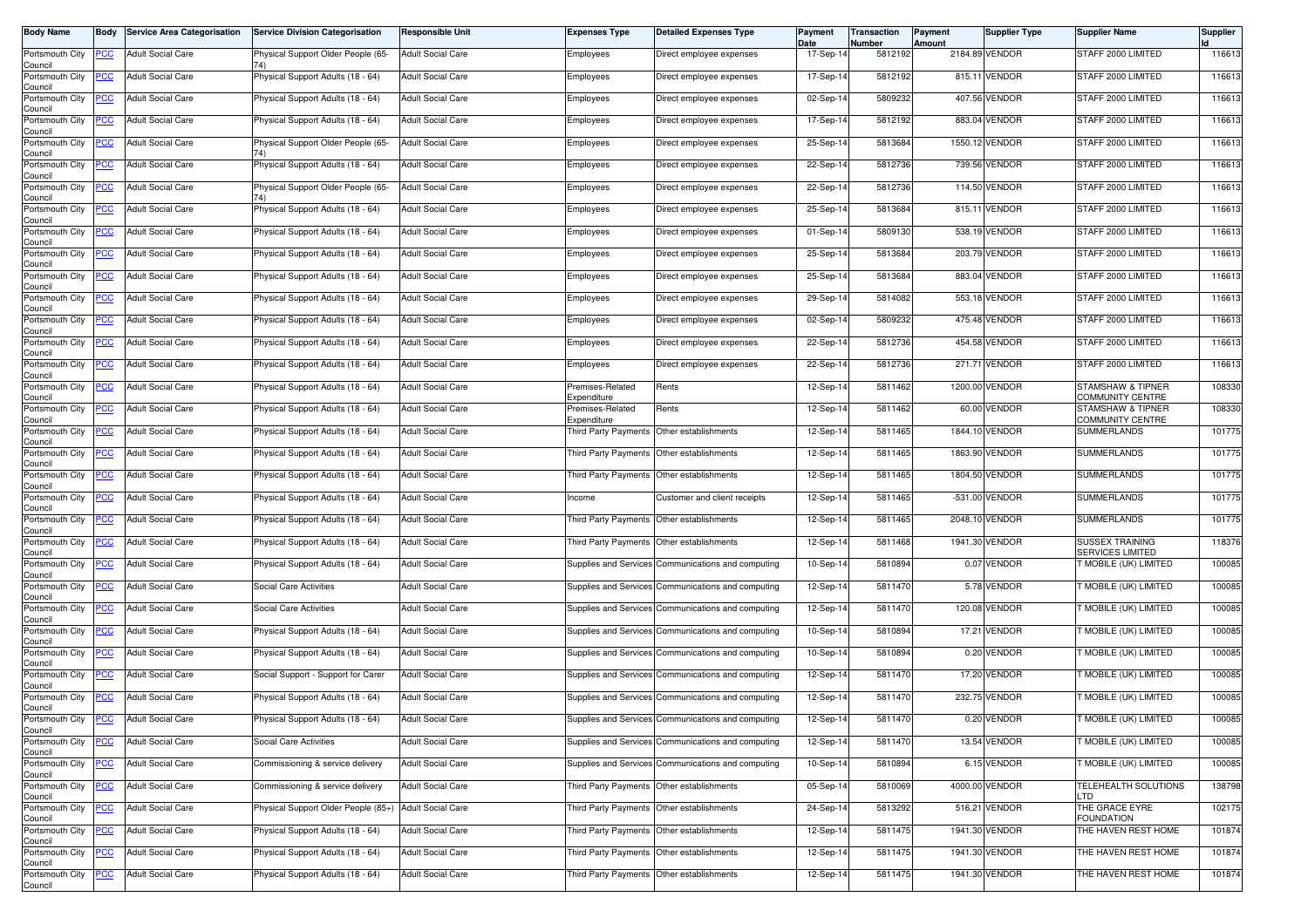| <b>Body Name</b>               | Body       | <b>Service Area Categorisation</b> | <b>Service Division Categorisation</b> | <b>Responsible Unit</b>  | <b>Expenses Type</b>                      | <b>Detailed Expenses Type</b> | <b>Payment</b><br>Date | Transaction<br>Number | <b>Payment</b><br>Amount | <b>Supplier Type</b> | <b>Supplier Name</b>                                                     | <b>Supplier</b> |
|--------------------------------|------------|------------------------------------|----------------------------------------|--------------------------|-------------------------------------------|-------------------------------|------------------------|-----------------------|--------------------------|----------------------|--------------------------------------------------------------------------|-----------------|
| Portsmouth City<br>Council     | <b>PCC</b> | <b>Adult Social Care</b>           | Physical Support Adults (18 - 64)      | <b>Adult Social Care</b> | Third Party Payments Other establishments |                               | 12-Sep-14              | 5811475               |                          | 2074.20 VENDOR       | THE HAVEN REST HOME                                                      | 101874          |
| Portsmouth City<br>Council     | <u>PCC</u> | <b>Adult Social Care</b>           | Physical Support Adults (18 - 64)      | <b>Adult Social Care</b> | Third Party Payments Other establishments |                               | 12-Sep-1               | 5811475               |                          | 1941.30 VENDOR       | THE HAVEN REST HOME                                                      | 101874          |
| Portsmouth City<br>Council     | <u>PCC</u> | <b>Adult Social Care</b>           | Physical Support Adults (18 - 64)      | <b>Adult Social Care</b> | <b>Third Party Payments</b>               | Other establishments          | 02-Sep-14              | 580923                |                          | 81.12 VENDOR         | THE PORTSMOUTH SITTING<br>SERVICE AND COMMUNITY<br>CARE SERVICES LTD T/A | 10020           |
| Portsmouth City<br>Council     | <b>PCC</b> | <b>Adult Social Care</b>           | Physical Support Adults (18 - 64)      | <b>Adult Social Care</b> | Third Party Payments Other establishments |                               | 02-Sep-14              | 5809239               |                          | 314.34 VENDOR        | THE PORTSMOUTH SITTING<br>SERVICE AND COMMUNITY<br>CARE SERVICES LTD T/A | 100201          |
| Portsmouth City<br>Council     | <u>PCC</u> | <b>Adult Social Care</b>           | Social Support - Support for Carer     | <b>Adult Social Care</b> | Third Party Payments Other establishments |                               | 02-Sep-1               | 5809239               |                          | 289.92 VENDOR        | THE PORTSMOUTH SITTING<br>SERVICE AND COMMUNITY<br>CARE SERVICES LTD T/A | 10020           |
| Portsmouth City<br>Council     | <b>PCC</b> | <b>Adult Social Care</b>           | Physical Support Adults (18 - 64)      | <b>Adult Social Care</b> | Third Party Payments Other establishments |                               | 02-Sep-1               | 5809239               |                          | 946.40 VENDOR        | THE PORTSMOUTH SITTING<br>SERVICE AND COMMUNITY<br>CARE SERVICES LTD T/A | 100201          |
| Portsmouth City<br>Council     | <b>PCC</b> | <b>Adult Social Care</b>           | Social Support - Support for Carer     | <b>Adult Social Care</b> | Third Party Payments Other establishments |                               | 02-Sep-14              | 5809239               |                          | 24.16 VENDOR         | THE PORTSMOUTH SITTING<br>SERVICE AND COMMUNITY<br>CARE SERVICES LTD T/A | 100201          |
| Portsmouth City<br>Council     | <u>PCC</u> | <b>Adult Social Care</b>           | Social Support - Support for Carer     | <b>Adult Social Care</b> | Third Party Payments Other establishments |                               | 02-Sep-1               | 5809239               |                          | 24.16 VENDOR         | THE PORTSMOUTH SITTING<br>SERVICE AND COMMUNITY<br>CARE SERVICES LTD T/A | 100201          |
| Portsmouth City<br>Council     | <b>PCC</b> | <b>Adult Social Care</b>           | Social Support - Support for Carer     | <b>Adult Social Care</b> | Third Party Payments Other establishments |                               | 02-Sep-1               | 5809239               |                          | 24.16 VENDOR         | THE PORTSMOUTH SITTING<br>SERVICE AND COMMUNITY<br>CARE SERVICES LTD T/A | 100201          |
| Portsmouth City<br>Council     | <u>PCC</u> | <b>Adult Social Care</b>           | Social Support - Support for Carer     | <b>Adult Social Care</b> | Third Party Payments                      | Other establishments          | $02-Sep-1$             | 5809239               |                          | 24.16 VENDOR         | THE PORTSMOUTH SITTING<br>SERVICE AND COMMUNITY<br>CARE SERVICES LTD T/A | 100201          |
| Portsmouth City<br>Council     | <b>PCC</b> | <b>Adult Social Care</b>           | Social Support - Support for Carer     | <b>Adult Social Care</b> | <b>Third Party Payments</b>               | Other establishments          | 02-Sep-14              | 5809239               |                          | 289.92 VENDOR        | THE PORTSMOUTH SITTING<br>SERVICE AND COMMUNITY<br>CARE SERVICES LTD T/A | 100201          |
| Portsmouth City<br>Council     | <b>PCC</b> | <b>Adult Social Care</b>           | Social Support - Support for Carer     | <b>Adult Social Care</b> | Third Party Payments                      | Other establishments          | 02-Sep-14              | 5809239               |                          | 289.92 VENDOR        | THE PORTSMOUTH SITTING<br>SERVICE AND COMMUNITY<br>CARE SERVICES LTD T/A | 100201          |
| Portsmouth City<br>Council     | <u>PCC</u> | <b>Adult Social Care</b>           | Physical Support Adults (18 - 64)      | <b>Adult Social Care</b> | Third Party Payments                      | Other establishments          | 02-Sep-1               | 5809239               |                          | 473.20 VENDOR        | THE PORTSMOUTH SITTING<br>SERVICE AND COMMUNITY<br>CARE SERVICES LTD T/A | 100201          |
| Portsmouth City<br>Council     | <b>PCC</b> | <b>Adult Social Care</b>           | Physical Support Adults (18 - 64)      | Adult Social Care        | Third Party Payments Other establishments |                               | 02-Sep-1               | 5809239               |                          | 130.00 VENDOR        | THE PORTSMOUTH SITTING<br>SERVICE AND COMMUNITY<br>CARE SERVICES LTD T/A | 10020           |
| Portsmouth City<br>Council     | <b>PCC</b> | <b>Adult Social Care</b>           | Social Support - Support for Carer     | <b>Adult Social Care</b> | Third Party Payments Other establishments |                               | 02-Sep-1               | 5809239               |                          | 241.60 VENDOR        | THE PORTSMOUTH SITTING<br>SERVICE AND COMMUNITY<br>CARE SERVICES LTD T/A | 100201          |
| Portsmouth City<br>Council     | <b>PCC</b> | <b>Adult Social Care</b>           | Social Support - Support for Carer     | <b>Adult Social Care</b> | Third Party Payments Other establishments |                               | 02-Sep-14              | 5809239               |                          | 144.96 VENDOR        | THE PORTSMOUTH SITTING<br>SERVICE AND COMMUNITY<br>CARE SERVICES LTD T/A | 100201          |
| Portsmouth City<br>Council     | <u>PCC</u> | <b>Adult Social Care</b>           | Social Support - Support for Carer     | <b>Adult Social Care</b> | Third Party Payments                      | Other establishments          | 02-Sep-1               | 5809239               |                          | 289.92 VENDOR        | THE PORTSMOUTH SITTING<br>SERVICE AND COMMUNITY<br>CARE SERVICES LTD T/A | 100201          |
| Portsmouth City<br>Council     | <b>PCC</b> | <b>Adult Social Care</b>           | Social Support - Support for Carer     | <b>Adult Social Care</b> | Third Party Payments Other establishments |                               | 02-Sep-14              | 5809239               |                          | 289.92 VENDOR        | THE PORTSMOUTH SITTING<br>SERVICE AND COMMUNITY<br>CARE SERVICES LTD T/A | 100201          |
| Portsmouth City<br>Council     | <u>PCC</u> | <b>Adult Social Care</b>           | Physical Support Adults (18 - 64)      | <b>Adult Social Care</b> | <b>Third Party Payments</b>               | Other establishments          | 03-Sep-1               | 5809674               |                          | 338.00 VENDOR        | THE PORTSMOUTH SITTING<br>SERVICE AND COMMUNITY<br>CARE SERVICES LTD T/A | 100201          |
| Portsmouth City<br>Council     | <b>PCC</b> | <b>Adult Social Care</b>           | Physical Support Adults (18 - 64)      | <b>Adult Social Care</b> | <b>Third Party Payments</b>               | Other establishments          | 03-Sep-14              | 5809674               |                          | 378.56 VENDOR        | THE PORTSMOUTH SITTING<br>SERVICE AND COMMUNITY<br>CARE SERVICES LTD T/A | 100201          |
| Portsmouth City<br>Council     | <b>PCC</b> | <b>Adult Social Care</b>           | Physical Support Adults (18 - 64)      | <b>Adult Social Care</b> | Third Party Payments Other establishments |                               | 03-Sep-14              | 5809674               |                          | 185.90 VENDOR        | THE PORTSMOUTH SITTING<br>SERVICE AND COMMUNITY<br>CARE SERVICES LTD T/A | 100201          |
| Portsmouth City PCC<br>Council |            | <b>Adult Social Care</b>           | Social Support - Support for Carer     | Adult Social Care        | Third Party Payments Other establishments |                               | 03-Sep-14              | 5809674               |                          | 289.92 VENDOR        | THE PORTSMOUTH SITTING<br>SERVICE AND COMMUNITY<br>CARE SERVICES LTD T/A | 100201          |
| Portsmouth City<br>Council     | <b>PCC</b> | <b>Adult Social Care</b>           | Physical Support Adults (18 - 64)      | <b>Adult Social Care</b> | Third Party Payments Other establishments |                               | 03-Sep-14              | 5809674               |                          | 289.92 VENDOR        | THE PORTSMOUTH SITTING<br>SERVICE AND COMMUNITY<br>CARE SERVICES LTD T/A | 100201          |
| Portsmouth City<br>Council     | <b>PCC</b> | <b>Adult Social Care</b>           | Physical Support Adults (18 - 64)      | <b>Adult Social Care</b> | Third Party Payments Other establishments |                               | 03-Sep-14              | 5809674               |                          | 94.64 VENDOR         | THE PORTSMOUTH SITTING<br>SERVICE AND COMMUNITY<br>CARE SERVICES LTD T/A | 100201          |
| Portsmouth City<br>Council     | <b>PCC</b> | <b>Adult Social Care</b>           | Physical Support Adults (18 - 64)      | <b>Adult Social Care</b> | Third Party Payments                      | Other establishments          | 03-Sep-14              | 5809674               |                          | 378.56 VENDOR        | THE PORTSMOUTH SITTING<br>SERVICE AND COMMUNITY<br>CARE SERVICES LTD T/A | 100201          |
| Portsmouth City<br>Council     | <b>PCC</b> | <b>Adult Social Care</b>           | Physical Support Adults (18 - 64)      | <b>Adult Social Care</b> | Third Party Payments                      | Other establishments          | 03-Sep-14              | 5809674               |                          | 94.64 VENDOR         | THE PORTSMOUTH SITTING<br>SERVICE AND COMMUNITY<br>CARE SERVICES LTD T/A | 100201          |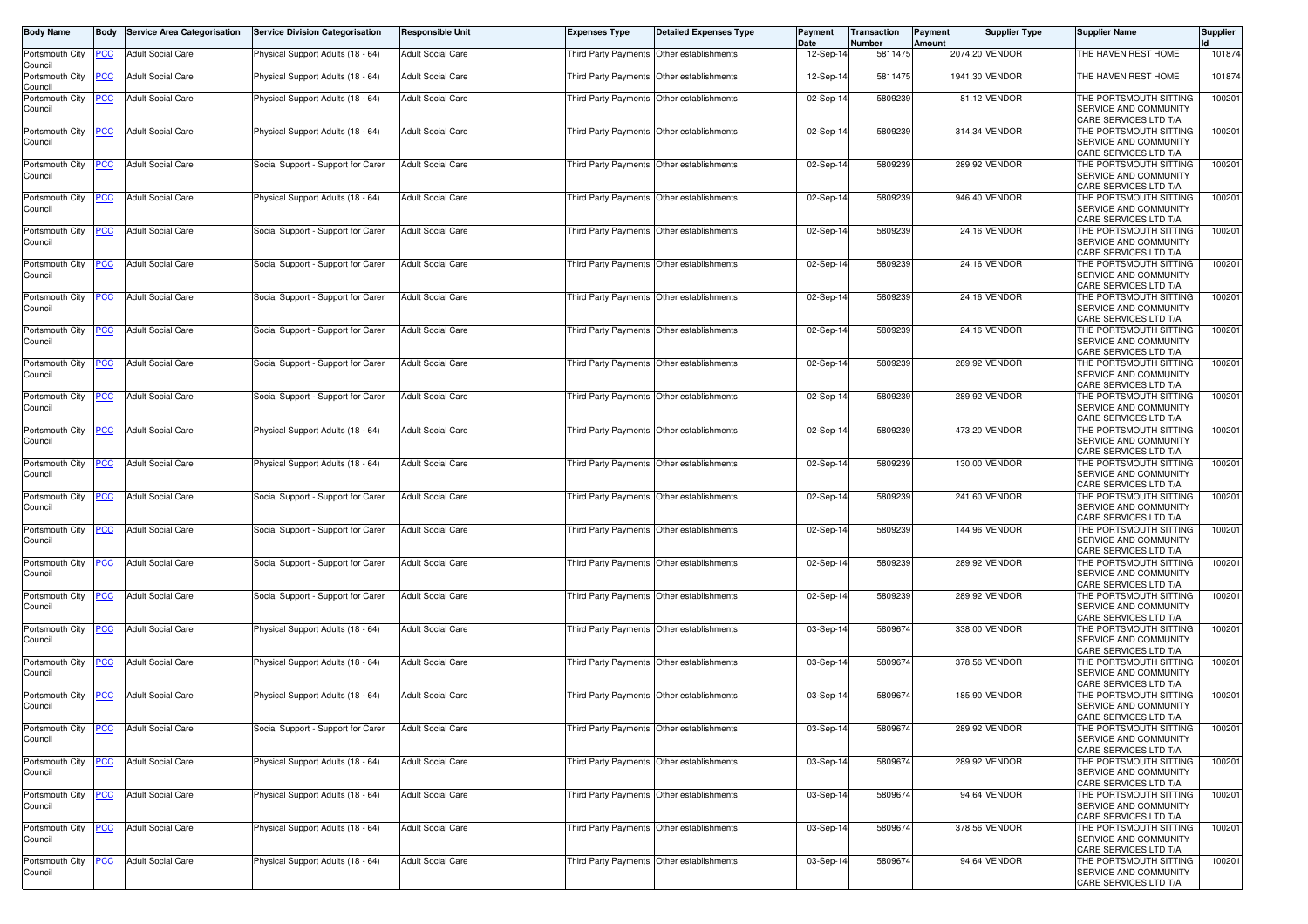| <b>Body Name</b>           | Body       | <b>Service Area Categorisation</b> | <b>Service Division Categorisation</b> | Responsible Unit         | <b>Expenses Type</b>                      | <b>Detailed Expenses Type</b> | Payment    | Transaction | Payment | Supplier Type | <b>Supplier Name</b>   | <b>Supplier</b> |
|----------------------------|------------|------------------------------------|----------------------------------------|--------------------------|-------------------------------------------|-------------------------------|------------|-------------|---------|---------------|------------------------|-----------------|
|                            |            |                                    |                                        |                          |                                           |                               | Date       | Number      | Amount  | 189.28 VENDOR | THE PORTSMOUTH SITTING | 100201          |
| Portsmouth City<br>Council | <u>PCC</u> | <b>Adult Social Care</b>           | Physical Support Adults (18 - 64)      | Adult Social Care        | Third Party Payments                      | Other establishments          | 03-Sep-1   | 5809674     |         |               | SERVICE AND COMMUNITY  |                 |
|                            |            |                                    |                                        |                          |                                           |                               |            |             |         |               | CARE SERVICES LTD T/A  |                 |
| Portsmouth City            | <b>PCC</b> | <b>Adult Social Care</b>           | Social Support - Support for Carer     | <b>Adult Social Care</b> | Third Party Payments Other establishments |                               | 03-Sep-14  | 5809674     |         | 241.60 VENDOR | THE PORTSMOUTH SITTING | 100201          |
| Council                    |            |                                    |                                        |                          |                                           |                               |            |             |         |               | SERVICE AND COMMUNITY  |                 |
|                            |            |                                    |                                        |                          |                                           |                               |            |             |         |               | CARE SERVICES LTD T/A  |                 |
| Portsmouth City            | <u>PCC</u> | <b>Adult Social Care</b>           | Social Support - Support for Carer     | <b>Adult Social Care</b> | Third Party Payments Other establishments |                               | 03-Sep-14  | 5809674     |         | 338.24 VENDOR | THE PORTSMOUTH SITTING | 100201          |
| Council                    |            |                                    |                                        |                          |                                           |                               |            |             |         |               | SERVICE AND COMMUNITY  |                 |
|                            |            |                                    |                                        |                          |                                           |                               |            |             |         |               | CARE SERVICES LTD T/A  |                 |
| Portsmouth City            | <u>PCC</u> | <b>Adult Social Care</b>           | Physical Support Adults (18 - 64)      | <b>Adult Social Care</b> | Third Party Payments Other establishments |                               | 03-Sep-1   | 5809674     |         | 283.92 VENDOR | THE PORTSMOUTH SITTING | 100201          |
| Council                    |            |                                    |                                        |                          |                                           |                               |            |             |         |               | SERVICE AND COMMUNITY  |                 |
|                            |            |                                    |                                        |                          |                                           |                               |            |             |         |               | CARE SERVICES LTD T/A  |                 |
| Portsmouth City            | <u>PCC</u> | <b>Adult Social Care</b>           | Social Support - Support for Carer     | <b>Adult Social Care</b> | Third Party Payments Other establishments |                               | 03-Sep-14  | 5809674     |         | 72.48 VENDOR  | THE PORTSMOUTH SITTING | 10020           |
| Council                    |            |                                    |                                        |                          |                                           |                               |            |             |         |               | SERVICE AND COMMUNITY  |                 |
|                            |            |                                    |                                        |                          |                                           |                               |            |             |         |               | CARE SERVICES LTD T/A  |                 |
| Portsmouth City            | <b>PCC</b> | <b>Adult Social Care</b>           | Physical Support Adults (18 - 64)      | <b>Adult Social Care</b> | Third Party Payments                      | Other establishments          | 03-Sep-1   | 5809674     |         | 490.10 VENDOR | THE PORTSMOUTH SITTING | 100201          |
| Council                    |            |                                    |                                        |                          |                                           |                               |            |             |         |               | SERVICE AND COMMUNITY  |                 |
|                            |            |                                    |                                        |                          |                                           |                               |            |             |         |               | CARE SERVICES LTD T/A  |                 |
| Portsmouth City            | <b>PCC</b> | <b>Adult Social Care</b>           | Physical Support Adults (18 - 64)      | <b>Adult Social Care</b> | Third Party Payments Other establishments |                               | 03-Sep-14  | 5809674     |         | 263.64 VENDOR | THE PORTSMOUTH SITTING | 100201          |
| Council                    |            |                                    |                                        |                          |                                           |                               |            |             |         |               | SERVICE AND COMMUNITY  |                 |
|                            |            |                                    |                                        |                          |                                           |                               |            |             |         |               | CARE SERVICES LTD T/A  |                 |
| Portsmouth City            | <b>PCC</b> | <b>Adult Social Care</b>           | Social Support - Support for Carer     | <b>Adult Social Care</b> | Third Party Payments Other establishments |                               | 03-Sep-1   | 5809674     |         | 289.92 VENDOR | THE PORTSMOUTH SITTING | 100201          |
| Council                    |            |                                    |                                        |                          |                                           |                               |            |             |         |               | SERVICE AND COMMUNITY  |                 |
|                            |            |                                    |                                        |                          |                                           |                               |            |             |         |               | CARE SERVICES LTD T/A  |                 |
| Portsmouth City            | <b>PCC</b> | <b>Adult Social Care</b>           | Physical Support Adults (18 - 64)      | <b>Adult Social Care</b> | Third Party Payments                      | Other establishments          | 03-Sep-14  | 5809674     |         | 189.28 VENDOR | THE PORTSMOUTH SITTING | 100201          |
| Council                    |            |                                    |                                        |                          |                                           |                               |            |             |         |               | SERVICE AND COMMUNITY  |                 |
|                            |            |                                    |                                        |                          |                                           |                               |            |             |         |               | CARE SERVICES LTD T/A  |                 |
| Portsmouth City            | <b>PCC</b> | <b>Adult Social Care</b>           | Social Support - Support for Carer     | <b>Adult Social Care</b> | Third Party Payments                      | Other establishments          | $03-Sep-1$ | 580967      |         | 193.28 VENDOR | THE PORTSMOUTH SITTING | 10020           |
| Council                    |            |                                    |                                        |                          |                                           |                               |            |             |         |               | SERVICE AND COMMUNITY  |                 |
|                            |            |                                    |                                        |                          |                                           |                               |            |             |         |               | CARE SERVICES LTD T/A  |                 |
| Portsmouth City            | <b>PCC</b> | <b>Adult Social Care</b>           | Social Support - Support for Carer     | <b>Adult Social Care</b> | Third Party Payments                      | Other establishments          | 04-Sep-14  | 5809844     |         | 289.92 VENDOR | THE PORTSMOUTH SITTING | 100201          |
| Council                    |            |                                    |                                        |                          |                                           |                               |            |             |         |               | SERVICE AND COMMUNITY  |                 |
|                            |            |                                    |                                        |                          |                                           |                               |            |             |         |               | CARE SERVICES LTD T/A  |                 |
| Portsmouth City            | <u>PCC</u> | <b>Adult Social Care</b>           | Social Support - Support for Carer     | <b>Adult Social Care</b> | Third Party Payments Other establishments |                               | 04-Sep-1   | 5809844     |         | 289.92 VENDOR | THE PORTSMOUTH SITTING | 10020           |
| Council                    |            |                                    |                                        |                          |                                           |                               |            |             |         |               | SERVICE AND COMMUNITY  |                 |
|                            |            |                                    |                                        |                          |                                           |                               |            |             |         |               | CARE SERVICES LTD T/A  |                 |
| Portsmouth City            | <b>PCC</b> | <b>Adult Social Care</b>           | Physical Support Adults (18 - 64)      | <b>Adult Social Care</b> | Third Party Payments                      | Other establishments          | $04-Sep-1$ | 5809844     |         | 757.12 VENDOR | THE PORTSMOUTH SITTING | 100201          |
| Council                    |            |                                    |                                        |                          |                                           |                               |            |             |         |               | SERVICE AND COMMUNITY  |                 |
|                            |            |                                    |                                        |                          |                                           |                               |            |             |         |               | CARE SERVICES LTD T/A  |                 |
| Portsmouth City            | <u>PCC</u> | <b>Adult Social Care</b>           | Social Support - Support for Carer     | Adult Social Care        | Third Party Payments Other establishments |                               | 04-Sep-1   | 5809844     |         | 181.20 VENDOR | THE PORTSMOUTH SITTING | 100201          |
| Council                    |            |                                    |                                        |                          |                                           |                               |            |             |         |               | SERVICE AND COMMUNITY  |                 |
|                            |            |                                    |                                        |                          |                                           |                               |            |             |         |               | CARE SERVICES LTD T/A  |                 |
| Portsmouth City            | <b>PCC</b> | <b>Adult Social Care</b>           | Social Support - Support for Carer     | <b>Adult Social Care</b> | Third Party Payments Other establishments |                               | 04-Sep-14  | 5809844     |         | 144.96 VENDOR | THE PORTSMOUTH SITTING | 100201          |
| Council                    |            |                                    |                                        |                          |                                           |                               |            |             |         |               | SERVICE AND COMMUNITY  |                 |
|                            |            |                                    |                                        |                          |                                           |                               |            |             |         |               | CARE SERVICES LTD T/A  |                 |
| Portsmouth City            | <b>PCC</b> | <b>Adult Social Care</b>           | Social Support - Support for Carer     | <b>Adult Social Care</b> | Third Party Payments                      | Other establishments          | 04-Sep-14  | 5809844     |         | 289.92 VENDOR | THE PORTSMOUTH SITTING | 100201          |
| Council                    |            |                                    |                                        |                          |                                           |                               |            |             |         |               | SERVICE AND COMMUNITY  |                 |
|                            |            |                                    |                                        |                          |                                           |                               |            |             |         |               | CARE SERVICES LTD T/A  |                 |
| Portsmouth City            | <b>PCC</b> | <b>Adult Social Care</b>           | Social Support - Support for Carer     | Adult Social Care        | Third Party Payments                      | Other establishments          | 04-Sep-1   | 5809844     |         | 217.44 VENDOR | THE PORTSMOUTH SITTING | 100201          |
| Council                    |            |                                    |                                        |                          |                                           |                               |            |             |         |               | SERVICE AND COMMUNITY  |                 |
|                            |            |                                    |                                        |                          |                                           |                               |            |             |         |               | CARE SERVICES LTD T/A  |                 |
| Portsmouth City            | <b>PCC</b> | <b>Adult Social Care</b>           | Physical Support Adults (18 - 64)      | <b>Adult Social Care</b> | Third Party Payments                      | Other establishments          | 04-Sep-1   | 5809844     |         | 283.92 VENDOR | THE PORTSMOUTH SITTING | 100201          |
| Council                    |            |                                    |                                        |                          |                                           |                               |            |             |         |               | SERVICE AND COMMUNITY  |                 |
|                            |            |                                    |                                        |                          |                                           |                               |            |             |         |               | CARE SERVICES LTD T/A  |                 |
| Portsmouth City            | <b>PCC</b> | <b>Adult Social Care</b>           | Physical Support Adults (18 - 64)      | Adult Social Care        | Third Party Payments Other establishments |                               | 04-Sep-14  | 5809844     |         | 246.74 VENDOR | THE PORTSMOUTH SITTING | 100201          |
| Council                    |            |                                    |                                        |                          |                                           |                               |            |             |         |               | SERVICE AND COMMUNITY  |                 |
|                            |            |                                    |                                        |                          |                                           |                               |            |             |         |               | CARE SERVICES LTD T/A  |                 |
| Portsmouth City            | <u>PCC</u> | <b>Adult Social Care</b>           | Social Support - Support for Carer     | <b>Adult Social Care</b> | Third Party Payments                      | Other establishments          | 04-Sep-14  | 5809844     |         | 274.40 VENDOR | THE PORTSMOUTH SITTING | 100201          |
| Council                    |            |                                    |                                        |                          |                                           |                               |            |             |         |               | SERVICE AND COMMUNITY  |                 |
|                            |            |                                    |                                        |                          |                                           |                               |            |             |         |               | CARE SERVICES LTD T/A  |                 |
| Portsmouth City            | <u>CC</u>  | <b>Adult Social Care</b>           | Physical Support Adults (18 - 64)      | Adult Social Care        | Third Party Payments Other establishments |                               | 04-Sep-14  | 5809844     |         | 60.84 VENDOR  | THE PORTSMOUTH SITTING | 100201          |
| Council                    |            |                                    |                                        |                          |                                           |                               |            |             |         |               | SERVICE AND COMMUNITY  |                 |
|                            |            |                                    |                                        |                          |                                           |                               |            |             |         |               | CARE SERVICES LTD T/A  |                 |
| Portsmouth City            | <b>PCC</b> | <b>Adult Social Care</b>           | Social Support - Support for Carer     | Adult Social Care        | Third Party Payments Other establishments |                               | 04-Sep-14  | 5809844     |         | 253.68 VENDOR | THE PORTSMOUTH SITTING | 100201          |
| Council                    |            |                                    |                                        |                          |                                           |                               |            |             |         |               | SERVICE AND COMMUNITY  |                 |
|                            |            |                                    |                                        |                          |                                           |                               |            |             |         |               | CARE SERVICES LTD T/A  |                 |
| Portsmouth City            | <b>PCC</b> | <b>Adult Social Care</b>           | Social Support - Support for Carer     | <b>Adult Social Care</b> | Third Party Payments Other establishments |                               | 04-Sep-14  | 5809844     |         | 12.08 VENDOR  | THE PORTSMOUTH SITTING | 100201          |
| Council                    |            |                                    |                                        |                          |                                           |                               |            |             |         |               | SERVICE AND COMMUNITY  |                 |
|                            |            |                                    |                                        |                          |                                           |                               |            |             |         |               | CARE SERVICES LTD T/A  |                 |
| Portsmouth City            | <b>PCC</b> | <b>Adult Social Care</b>           | Physical Support Adults (18 - 64)      | <b>Adult Social Care</b> | Third Party Payments Other establishments |                               | 04-Sep-14  | 5809844     |         | 182.52 VENDOR | THE PORTSMOUTH SITTING | 100201          |
| Council                    |            |                                    |                                        |                          |                                           |                               |            |             |         |               | SERVICE AND COMMUNITY  |                 |
|                            |            |                                    |                                        |                          |                                           |                               |            |             |         |               | CARE SERVICES LTD T/A  |                 |
| Portsmouth City            | <u>CC</u>  | <b>Adult Social Care</b>           | Social Support - Support for Carer     | <b>Adult Social Care</b> | Third Party Payments                      | Other establishments          | 04-Sep-14  | 5809844     |         | 289.92 VENDOR | THE PORTSMOUTH SITTING | 100201          |
| Council                    |            |                                    |                                        |                          |                                           |                               |            |             |         |               | SERVICE AND COMMUNITY  |                 |
|                            |            |                                    |                                        |                          |                                           |                               |            |             |         |               | CARE SERVICES LTD T/A  |                 |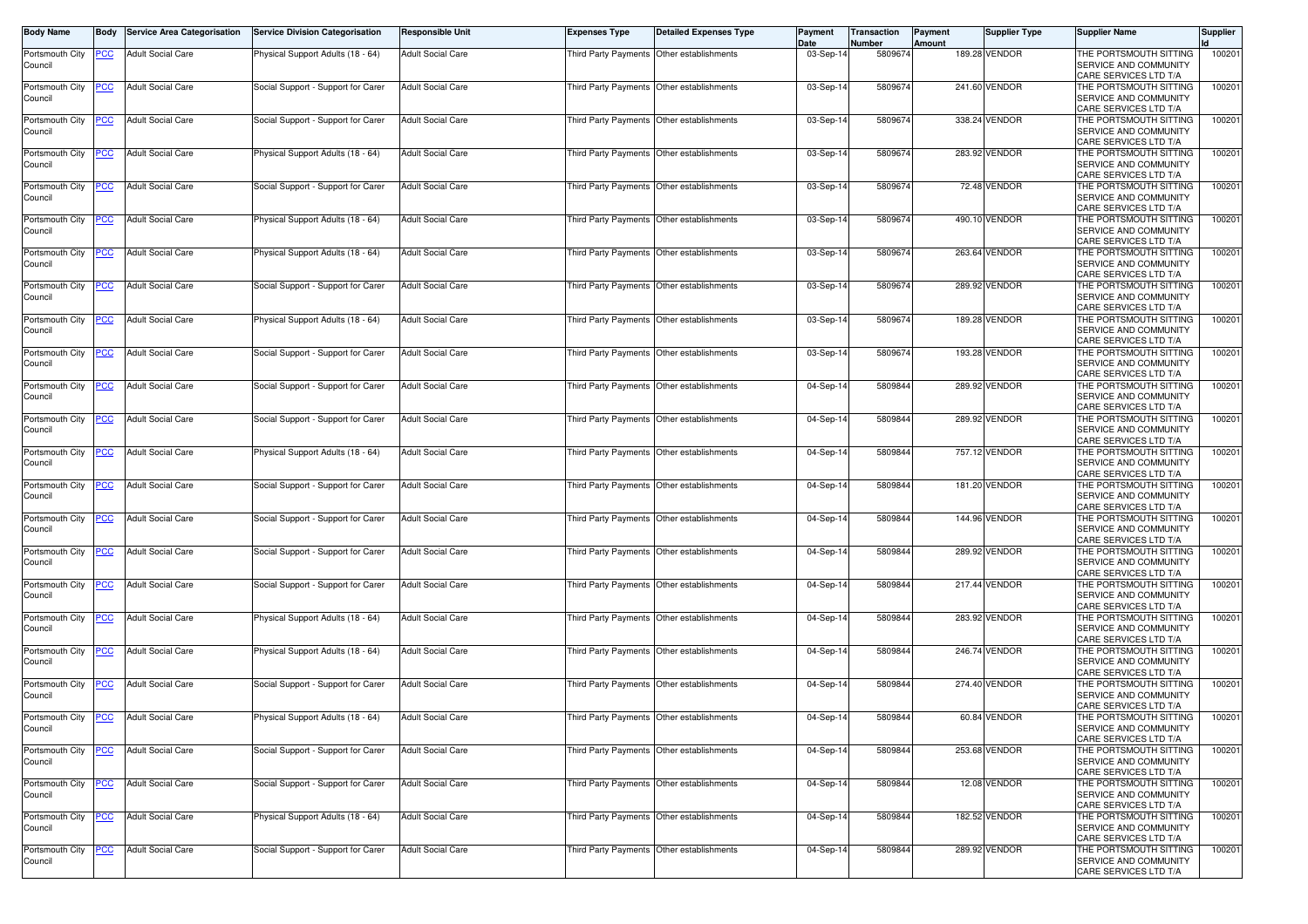| Body Name                  | Body       | <b>Service Area Categorisation</b> | <b>Service Division Categorisation</b>    | <b>Responsible Unit</b>  | <b>Expenses Type</b>                      | <b>Detailed Expenses Type</b> | Payment           | Transaction       | <b>Payment</b> | <b>Supplier Type</b> | <b>Supplier Name</b>                                                     | <b>Supplier</b> |
|----------------------------|------------|------------------------------------|-------------------------------------------|--------------------------|-------------------------------------------|-------------------------------|-------------------|-------------------|----------------|----------------------|--------------------------------------------------------------------------|-----------------|
| Portsmouth City            |            | <b>Adult Social Care</b>           | Physical Support Adults (18 - 64)         | <b>Adult Social Care</b> | Third Party Payments Other establishments |                               | Date<br>04-Sep-14 | Number<br>5809844 | Amount         | 385.32 VENDOR        | THE PORTSMOUTH SITTING                                                   | 100201          |
| Council                    | <u>CC</u>  |                                    |                                           |                          |                                           |                               |                   |                   |                |                      | SERVICE AND COMMUNITY<br>CARE SERVICES LTD T/A                           |                 |
| Portsmouth City<br>Council | <u>'СС</u> | <b>Adult Social Care</b>           | Social Support - Support for Carer        | Adult Social Care        | Third Party Payments Other establishments |                               | 04-Sep-14         | 580984            |                | 289.92 VENDOR        | THE PORTSMOUTH SITTING<br>SERVICE AND COMMUNITY<br>CARE SERVICES LTD T/A | 100201          |
| Portsmouth City<br>Council | <u>PCC</u> | <b>Adult Social Care</b>           | Social Support - Support for Carer        | <b>Adult Social Care</b> | Third Party Payments                      | Other establishments          | 04-Sep-14         | 580984            |                | 144.96 VENDOR        | THE PORTSMOUTH SITTING<br>SERVICE AND COMMUNITY<br>CARE SERVICES LTD T/A | 100201          |
| Portsmouth City<br>Council | <u>PCC</u> | <b>Adult Social Care</b>           | Physical Support Adults (18 - 64)         | Adult Social Care        | Third Party Payments Other establishments |                               | $04-Sep-1$        | 580984            |                | 81.12 VENDOR         | THE PORTSMOUTH SITTING<br>SERVICE AND COMMUNITY<br>CARE SERVICES LTD T/A | 100201          |
| Portsmouth City<br>Council | <u>PCC</u> | <b>Adult Social Care</b>           | Social Support - Support for Carer        | <b>Adult Social Care</b> | Third Party Payments Other establishments |                               | 04-Sep-14         | 5809844           |                | 289.92 VENDOR        | THE PORTSMOUTH SITTING<br>SERVICE AND COMMUNITY<br>CARE SERVICES LTD T/A | 100201          |
| Portsmouth City<br>Council | <u>'CC</u> | <b>Adult Social Care</b>           | Physical Support Adults (18 - 64)         | <b>Adult Social Care</b> | Third Party Payments                      | Other establishments          | 04-Sep-14         | 5809844           |                | 283.92 VENDOR        | THE PORTSMOUTH SITTING<br>SERVICE AND COMMUNITY<br>CARE SERVICES LTD T/A | 100201          |
| Portsmouth City<br>Council | <u>PCC</u> | <b>Adult Social Care</b>           | Social Support - Support for Carer        | Adult Social Care        | Third Party Payments                      | Other establishments          | 04-Sep-14         | 5809844           |                | 72.48 VENDOR         | THE PORTSMOUTH SITTING<br>SERVICE AND COMMUNITY<br>CARE SERVICES LTD T/A | 100201          |
| Portsmouth City<br>Council | <u>PCC</u> | <b>Adult Social Care</b>           | Physical Support Adults (18 - 64)         | <b>Adult Social Care</b> | Third Party Payments                      | Other establishments          | 04-Sep-14         | 580984            |                | 189.28 VENDOR        | THE PORTSMOUTH SITTING<br>SERVICE AND COMMUNITY<br>CARE SERVICES LTD T/A | 10020           |
| Portsmouth City<br>Council | <u>PCC</u> | <b>Adult Social Care</b>           | Physical Support Adults (18 - 64)         | <b>Adult Social Care</b> | Third Party Payments                      | Other establishments          | 04-Sep-14         | 580984            |                | 189.28 VENDOR        | THE PORTSMOUTH SITTING<br>SERVICE AND COMMUNITY<br>CARE SERVICES LTD T/A | 100201          |
| Portsmouth City<br>Council | <u>'CC</u> | <b>Adult Social Care</b>           | Social Support - Support for Carer        | <b>Adult Social Care</b> | Third Party Payments Other establishments |                               | 04-Sep-1          | 5809844           |                | 108.72 VENDOR        | THE PORTSMOUTH SITTING<br>SERVICE AND COMMUNITY<br>CARE SERVICES LTD T/A | 100201          |
| Portsmouth City<br>Council | <u>PCC</u> | <b>Adult Social Care</b>           | Social Support - Support for Carer        | <b>Adult Social Care</b> | Third Party Payments                      | Other establishments          | 04-Sep-14         | 580984            |                | 289.92 VENDOR        | THE PORTSMOUTH SITTING<br>SERVICE AND COMMUNITY<br>CARE SERVICES LTD T/A | 100201          |
| Portsmouth City<br>Council | <u>PCC</u> | <b>Adult Social Care</b>           | Physical Support Adults (18 - 64)         | <b>Adult Social Care</b> | Third Party Payments Other establishments |                               | 12-Sep-14         | 5811478           |                | 2139.00 VENDOR       | THE SHELLEY (WORTHING)<br>.IMITED                                        | 125598          |
| Portsmouth City<br>Council | <u>cc</u>  | <b>Adult Social Care</b>           | Social Care Activities                    | Adult Social Care        | Third Party Payments                      | Other establishments          | 22-Sep-14         | 5812741           |                | 10281.75 VENDOR      | THE STROKE ASSOCIATION                                                   | 111075          |
| Portsmouth City<br>Council | <u>'СС</u> | <b>Adult Social Care</b>           | Physical Support Adults (18 - 64)         | <b>Adult Social Care</b> | Third Party Payments                      | Other establishments          | 12-Sep-14         | 5811480           |                | 3857.40 VENDOR       | THE WHITE HOUSE<br>CURDRIDGE) LIMITED                                    | 131612          |
| Portsmouth City<br>Council | <u>'СС</u> | <b>Adult Social Care</b>           | Physical Support Adults (18 - 64)         | <b>Adult Social Care</b> | Third Party Payments Other establishments |                               | 12-Sep-14         | 5811481           |                | 2789.36 VENDOR       | THE YELLOW HOUSE CARE<br><b>HOME</b>                                     | 103746          |
| Portsmouth City<br>Council | <u>'CC</u> | <b>Adult Social Care</b>           | Physical Support Adults (18 - 64)         | <b>Adult Social Care</b> | ncome                                     | Customer and client receipts  | 12-Sep-14         | 5811481           |                | -495.60 VENDOR       | THE YELLOW HOUSE CARE<br>HOME                                            | 103746          |
| Portsmouth City<br>Council | <u>'СС</u> | <b>Adult Social Care</b>           | Commissioning & service delivery          | <b>Adult Social Care</b> | Premises-Related<br>Expenditure           | Energy costs                  | 30-Sep-14         | 581425            |                | -177.34 VENDOR       | TOTAL GAS & POWER LTD                                                    | 133467          |
| Portsmouth City<br>Council | <u>'СС</u> | <b>Adult Social Care</b>           | Social Care Activities                    | Adult Social Care        | Premises-Related<br>Expenditure           | Energy costs                  | 02-Sep-14         | 580924            |                | 43.38 VENDOR         | TOTAL GAS & POWER LTD                                                    | 133467          |
| Portsmouth City<br>Council | <u>'СС</u> | <b>Adult Social Care</b>           | Physical Support Adults (18 - 64)         | Adult Social Care        | Premises-Related<br>Expenditure           | Energy costs                  | 02-Sep-14         | 580924            |                | 34.63 VENDOR         | TOTAL GAS & POWER LTD                                                    | 133467          |
| Portsmouth City<br>Council | <u>CC </u> | <b>Adult Social Care</b>           | Physical Support Older People (65-        | <b>Adult Social Care</b> | Premises-Related<br>Expenditure           | Energy costs                  | 02-Sep-14         | 5809241           |                | 224.18 VENDOR        | TOTAL GAS & POWER LTD                                                    | 133467          |
| Portsmouth City<br>Council | <u>'CC</u> | Adult Social Care                  | Physical Support Adults (18 - 64)         | <b>Adult Social Care</b> | Premises-Related<br>Expenditure           | Energy costs                  | 02-Sep-14         | 580924            |                | 105.90 VENDOR        | TOTAL GAS & POWER LTD                                                    | 133467          |
| Portsmouth City<br>Council | <u>CC </u> | <b>Adult Social Care</b>           | Physical Support Adults (18 - 64)         | <b>Adult Social Care</b> | Premises-Related<br>Expenditure           | Energy costs                  | 02-Sep-14         | 580924            |                | 89.20 VENDOR         | TOTAL GAS & POWER LTD                                                    | 133467          |
| Portsmouth City<br>Council | <u>'СС</u> | <b>Adult Social Care</b>           | Physical Support Adults (18 - 64)         | <b>Adult Social Care</b> | Premises-Related<br>Expenditure           | Energy costs                  | 02-Sep-14         | 580924            |                | 89.32 VENDOR         | TOTAL GAS & POWER LTD                                                    | 133467          |
| Portsmouth City<br>Council | <u>PCC</u> | <b>Adult Social Care</b>           | Physical Support Older People (65-        | Adult Social Care        | Premises-Related<br><i>spenditure</i>     | Energy costs                  | 02-Sep-14         | 5809241           |                | 429.70 VENDOR        | TOTAL GAS & POWER LTD                                                    | 133467          |
| Portsmouth City<br>Council | PСC        | <b>Adult Social Care</b>           | Physical Support Older People (65-<br>74) | <b>Adult Social Care</b> | Premises-Related<br>Expenditure           | Energy costs                  | 02-Sep-14         | 580924            |                | 543.88 VENDOR        | TOTAL GAS & POWER LTD                                                    | 133467          |
| Portsmouth City<br>Council |            | <b>Adult Social Care</b>           | Commissioning & service delivery          | <b>Adult Social Care</b> | Premises-Related<br>Expenditure           | Energy costs                  | 02-Sep-14         | 580924            |                | 152.74 VENDOR        | TOTAL GAS & POWER LTD                                                    | 133467          |
| Portsmouth City<br>Council | PСC        | <b>Adult Social Care</b>           | Commissioning & service delivery          | <b>Adult Social Care</b> | Premises-Related<br>Expenditure           | Energy costs                  | 30-Sep-14         | 5814257           |                | -152.74 VENDOR       | <b>TOTAL GAS &amp; POWER LTD</b>                                         | 133467          |
| Portsmouth City<br>Council | PСC        | <b>Adult Social Care</b>           | Physical Support Adults (18 - 64)         | Adult Social Care        | Premises-Related<br>Expenditure           | Energy costs                  | 02-Sep-14         | 5809241           |                | 754.74 VENDOR        | TOTAL GAS & POWER LTD                                                    | 133467          |
| Portsmouth City<br>Council | <u>PCC</u> | <b>Adult Social Care</b>           | Physical Support Adults (18 - 64)         | Adult Social Care        | Premises-Related<br>Expenditure           | Energy costs                  | 02-Sep-14         | 580924            |                | 77.40 VENDOR         | TOTAL GAS & POWER LTD                                                    | 133467          |
| Portsmouth City<br>Council | <b>PCC</b> | <b>Adult Social Care</b>           | Physical Support Adults (18 - 64)         | <b>Adult Social Care</b> | Premises-Related<br>Expenditure           | Energy costs                  | 02-Sep-14         | 580924            |                | 714.27 VENDOR        | TOTAL GAS & POWER LTD                                                    | 133467          |
| Portsmouth City<br>Council | <b>CC</b>  | <b>Adult Social Care</b>           | Physical Support Adults (18 - 64)         | <b>Adult Social Care</b> | Premises-Related<br>Expenditure           | Energy costs                  | 02-Sep-14         | 5809241           |                | 274.97 VENDOR        | TOTAL GAS & POWER LTD                                                    | 133467          |
| Portsmouth City<br>Council | <u>PCC</u> | <b>Adult Social Care</b>           | Physical Support Adults (18 - 64)         | <b>Adult Social Care</b> | Premises-Related<br>Expenditure           | Energy costs                  | 30-Sep-14         | 5814257           |                | 274.97 VENDOR        | TOTAL GAS & POWER LTD                                                    | 133467          |
| Portsmouth City<br>Council | <u>PCC</u> | <b>Adult Social Care</b>           | Physical Support Adults (18 - 64)         | <b>Adult Social Care</b> | Premises-Related<br>Expenditure           | Energy costs                  | 30-Sep-14         | 581425            |                | 905.16 VENDOR        | TOTAL GAS & POWER LTD                                                    | 133467          |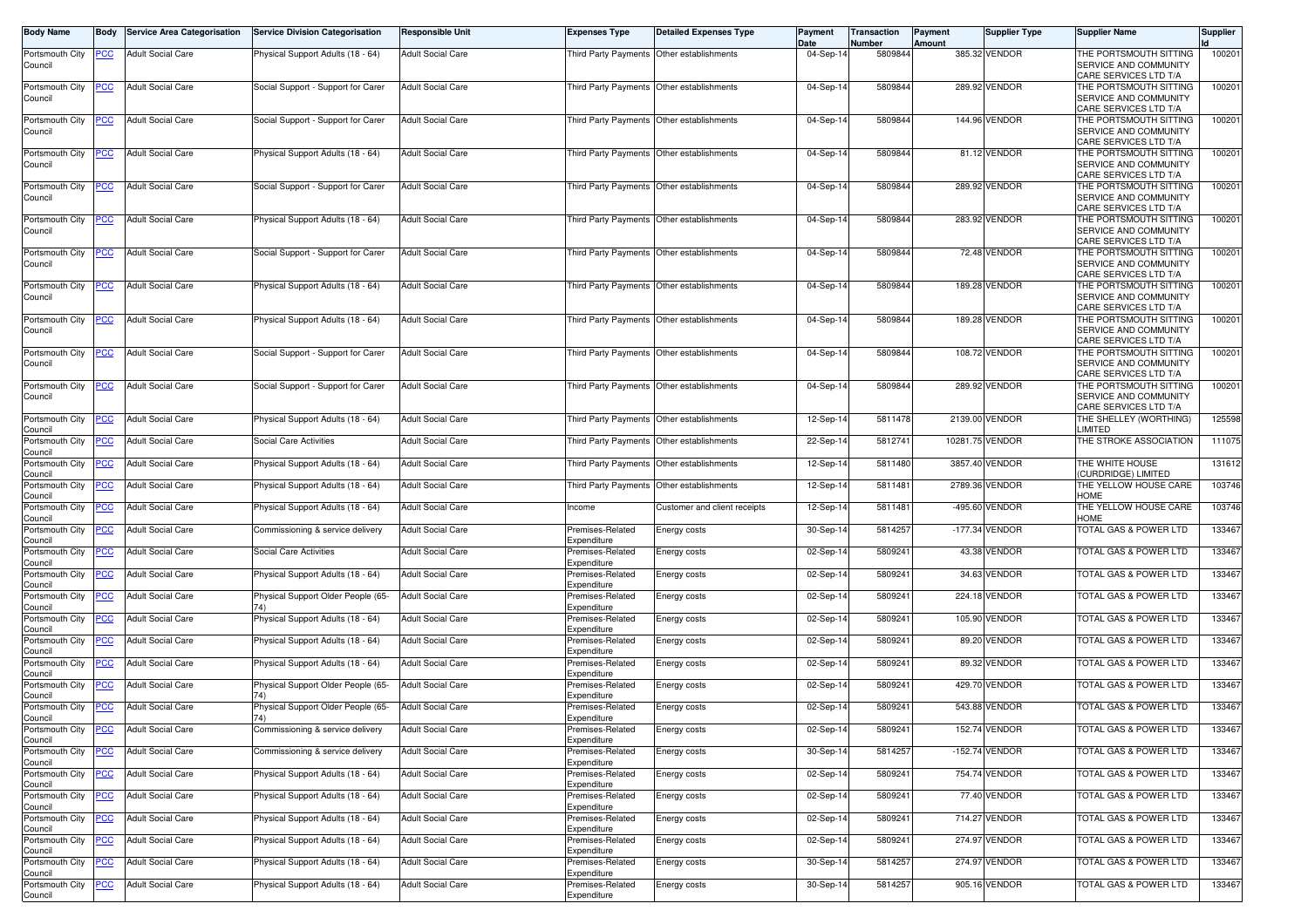| <b>Body Name</b>           | <b>Body</b> | <b>Service Area Categorisation</b>    | <b>Service Division Categorisation</b> | <b>Responsible Unit</b>  | <b>Expenses Type</b>                      | <b>Detailed Expenses Type</b>                      | Payment<br>Date | Transaction<br>Number | Payment<br>Amount | Supplier Type   | <b>Supplier Name</b>               | Supplier |
|----------------------------|-------------|---------------------------------------|----------------------------------------|--------------------------|-------------------------------------------|----------------------------------------------------|-----------------|-----------------------|-------------------|-----------------|------------------------------------|----------|
| Portsmouth City<br>Council | PCC         | <b>Adult Social Care</b>              | Physical Support Adults (18 - 64)      | <b>Adult Social Care</b> | Premises-Related<br>Expenditure           | Energy costs                                       | 30-Sep-14       | 5814257               |                   | 87.05 VENDOR    | TOTAL GAS & POWER LTD              | 133467   |
| Portsmouth City<br>Council | <b>PCC</b>  | <b>Adult Social Care</b>              | Physical Support Adults (18 - 64)      | <b>Adult Social Care</b> | Premises-Related<br>Expenditure           | Energy costs                                       | 30-Sep-14       | 5814257               |                   | 802.59 VENDOR   | <b>FOTAL GAS &amp; POWER LTD</b>   | 133467   |
| Portsmouth City<br>Council | <u>PCC</u>  | <b>Adult Social Care</b>              | Commissioning & service delivery       | <b>Adult Social Care</b> | Premises-Related<br>Expenditure           | Energy costs                                       | 30-Sep-14       | 5814257               |                   | 255.76 VENDOR   | TOTAL GAS & POWER LTD              | 133467   |
| Portsmouth City<br>Council | <b>PCC</b>  | <b>Adult Social Care</b>              | Physical Support Older People (65-     | <b>Adult Social Care</b> | Premises-Related<br>Expenditure           | Energy costs                                       | 30-Sep-14       | 5814257               | 553.37            | <b>VENDOR</b>   | <b>TOTAL GAS &amp; POWER LTD</b>   | 133467   |
| Portsmouth City<br>Council | <b>PCC</b>  | <b>Adult Social Care</b>              | Physical Support Older People (65-     | <b>Adult Social Care</b> | Premises-Related<br>Expenditure           | Energy costs                                       | 30-Sep-14       | 5814257               |                   | 199.75 VENDOR   | <b>TOTAL GAS &amp; POWER LTD</b>   | 133467   |
| Portsmouth City<br>Council | <u>PCC</u>  | <b>Adult Social Care</b>              | Physical Support Adults (18 - 64)      | <b>Adult Social Care</b> | Premises-Related<br>Expenditure           | Energy costs                                       | 30-Sep-14       | 5814257               |                   | 89.30 VENDOR    | TOTAL GAS & POWER LTD              | 133467   |
| Portsmouth City<br>Council | <b>PCC</b>  | <b>Adult Social Care</b>              | Physical Support Adults (18 - 64)      | <b>Adult Social Care</b> | Premises-Related<br>Expenditure           | Energy costs                                       | 30-Sep-14       | 5814257               |                   | 92.00 VENDOR    | <b>TOTAL GAS &amp; POWER LTD</b>   | 133467   |
| Portsmouth City<br>Council | <b>PCC</b>  | <b>Adult Social Care</b>              | Physical Support Adults (18 - 64)      | <b>Adult Social Care</b> | Premises-Related<br>Expenditure           | Energy costs                                       | 30-Sep-14       | 5814257               |                   | 107.84 VENDOR   | <b>TOTAL GAS &amp; POWER LTD</b>   | 133467   |
| Portsmouth City<br>Council | PСC         | <b>Adult Social Care</b>              | Physical Support Older People (65-     | <b>Adult Social Care</b> | Premises-Related<br>Expenditure           | Energy costs                                       | 30-Sep-14       | 5814257               | 226.73            | <b>VENDOR</b>   | TOTAL GAS & POWER LTD              | 133467   |
| Portsmouth City<br>Council | <b>PCC</b>  | <b>Adult Social Care</b>              | Physical Support Adults (18 - 64)      | <b>Adult Social Care</b> | Premises-Related<br>Expenditure           | Energy costs                                       | 30-Sep-14       | 5814257               |                   | 34.89 VENDOR    | <b>FOTAL GAS &amp; POWER LTD</b>   | 133467   |
| Portsmouth City<br>Council | <b>PCC</b>  | <b>Adult Social Care</b>              | Social Care Activities                 | <b>Adult Social Care</b> | Premises-Related<br>Expenditure           | Energy costs                                       | 30-Sep-14       | 5814257               | 43.37             | <b>VENDOR</b>   | TOTAL GAS & POWER LTD              | 133467   |
| Portsmouth City<br>Council | <u>PCC</u>  | <b>Adult Social Care</b>              | Commissioning & service delivery       | <b>Adult Social Care</b> | Third Party Payments                      | Other establishments                               | 01-Sep-14       | 5809144               |                   | 1391.64 VENDOR  | TWO SAINTS LTD                     | 102584   |
| Portsmouth City<br>Council | PCC         | <b>Adult Social Care</b>              | Commissioning & service delivery       | <b>Adult Social Care</b> | Third Party Payments                      | Other establishments                               | 01-Sep-14       | 5809144               | 1519.24           | <b>VENDOR</b>   | <b>TWO SAINTS LTD</b>              | 102584   |
| Portsmouth City<br>Council | PСC         | <b>Adult Social Care</b>              | Commissioning & service delivery       | <b>Adult Social Care</b> |                                           | Third Party Payments Other establishments          | 01-Sep-14       | 5809144               |                   | 896.00 VENDOR   | <b>TWO SAINTS LTD</b>              | 102584   |
| Portsmouth City<br>Council | PCC         | <b>Adult Social Care</b>              | Commissioning & service delivery       | <b>Adult Social Care</b> |                                           | Third Party Payments Other establishments          | 01-Sep-14       | 5809144               |                   | 709.50 VENDOR   | <b>TWO SAINTS LTD</b>              | 102584   |
| Portsmouth City<br>Council | <b>PCC</b>  | <b>Adult Social Care</b>              | Commissioning & service delivery       | <b>Adult Social Care</b> | Employees                                 | Indirect employee expenses                         | 05-Sep-14       | 5810086               | 3500.00           | VENDOR          | <b>UNIVERSITY OF</b><br>PORTSMOUTH | 100269   |
| Portsmouth City<br>Council | <b>PCC</b>  | <b>Adult Social Care</b>              | Mental Health Support Adults (18       | <b>Adult Social Care</b> | <b>Third Party Payments</b>               | Other establishments                               | 12-Sep-14       | 5811496               | 2161.97           | <b>VENDOR</b>   | VALEWOOD HOUSE CO LTD              | 134534   |
| Portsmouth City<br>Council | <b>PCC</b>  | <b>Adult Social Care</b>              | Physical Support Older People (65-     | <b>Adult Social Care</b> |                                           | Supplies and Services Communications and computing | 29-Sep-14       | 5814088               |                   | 2667.00 COMPANY | <b>VIRGIN MEDIA LIMITED</b>        | 100224   |
| Portsmouth City<br>Council | <b>PCC</b>  | <b>Adult Social Care</b>              | Physical Support Adults (18 - 64)      | <b>Adult Social Care</b> |                                           | Supplies and Services Communications and computing | 29-Sep-14       | 5814088               |                   | 806.85 COMPANY  | <b>VIRGIN MEDIA LIMITED</b>        | 100224   |
| Portsmouth City<br>Council | PСC         | <b>Adult Social Care</b>              | Physical Support Adults (18 - 64)      | <b>Adult Social Care</b> |                                           | Supplies and Services Communications and computing | 29-Sep-14       | 5814088               |                   | 960.00 COMPANY  | VIRGIN MEDIA LIMITED               | 100224   |
| Portsmouth City<br>Council | <u>PCC</u>  | <b>Adult Social Care</b>              | Physical Support Adults (18 - 64)      | <b>Adult Social Care</b> | <b>Third Party Payments</b>               | Other establishments                               | 23-Sep-14       | 5812847               |                   | 473.20 VENDOR   | WE CARE HOMECARE LTD               | 138336   |
| Portsmouth City<br>Council | сC          | <b>Adult Social Care</b>              | Social Support - Support for Carer     | <b>Adult Social Care</b> | <b>Third Party Payments</b>               | Other establishments                               | 23-Sep-14       | 5812847               |                   | 24.16 VENDOR    | WE CARE HOMECARE LTD               | 138336   |
| Portsmouth City<br>Council | <b>PCC</b>  | <b>Adult Social Care</b>              | Physical Support Adults (18 - 64)      | <b>Adult Social Care</b> |                                           | Third Party Payments Other establishments          | 23-Sep-14       | 5812847               |                   | 757.12 VENDOR   | WE CARE HOMECARE LTD               | 138336   |
| Portsmouth City<br>Council | <u>PCC</u>  | <b>Adult Social Care</b>              | Physical Support Adults (18 - 64)      | <b>Adult Social Care</b> | Third Party Payments                      | Other establishments                               | 23-Sep-14       | 581284                | 287.30            | <b>VENDOR</b>   | WE CARE HOMECARE LTD               | 138336   |
| Portsmouth City<br>Council | <b>PCC</b>  | <b>Adult Social Care</b>              | Physical Support Adults (18 - 64)      | <b>Adult Social Care</b> |                                           | Third Party Payments Other establishments          | 23-Sep-14       | 5812847               |                   | 277.16 VENDOR   | WE CARE HOMECARE LTD               | 138336   |
| Portsmouth City<br>Council | <u>PCC</u>  | <b>Adult Social Care</b>              | Physical Support Adults (18 - 64)      | <b>Adult Social Care</b> |                                           | Third Party Payments Other establishments          | 23-Sep-14       | 581284                |                   | 189.28 VENDOR   | WE CARE HOMECARE LTD               | 138336   |
| Portsmouth City<br>Council | <b>PCC</b>  | <b>Adult Social Care</b>              | Physical Support Adults (18 - 64)      | <b>Adult Social Care</b> |                                           | Third Party Payments Other establishments          | 23-Sep-14       | 5812847               |                   | 141.96 VENDOR   | WE CARE HOMECARE LTD               | 138336   |
| Portsmouth City<br>Council | <b>PCC</b>  | <b>Adult Social Care</b>              | Physical Support Adults (18 - 64)      | <b>Adult Social Care</b> | Third Party Payments                      | Other establishments                               | 23-Sep-14       | 5812847               |                   | 770.64 VENDOR   | WE CARE HOMECARE LTD               | 138336   |
| Portsmouth City<br>Council | <u>PCC</u>  | <b>Adult Social Care</b>              | Physical Support Adults (18 - 64)      | <b>Adult Social Care</b> | Third Party Payments                      | Other establishments                               | 23-Sep-14       | 5812847               | 483.34            | <b>VENDOR</b>   | WE CARE HOMECARE LTD               | 138336   |
| Portsmouth City<br>Council | <b>PCC</b>  | <b>Adult Social Care</b>              | Physical Support Adults (18 - 64)      | <b>Adult Social Care</b> | Third Party Payments                      | Other establishments                               | 23-Sep-14       | 5812847               | 283.92            | <b>VENDOR</b>   | WE CARE HOMECARE LTD               | 138336   |
| Council<br>Portsmouth City |             | Portsmouth City PCC Adult Social Care | Social Support - Support for Carer     | <b>Adult Social Care</b> | Third Party Payments Other establishments |                                                    | 23-Sep-14       | 5812847               |                   | 96.64 VENDOR    | WE CARE HOMECARE LTD               | 138336   |
| Council                    | <b>PCC</b>  | <b>Adult Social Care</b>              | Physical Support Adults (18 - 64)      | <b>Adult Social Care</b> | Third Party Payments Other establishments |                                                    | 23-Sep-14       | 5812847               |                   | 1419.60 VENDOR  | WE CARE HOMECARE LTD               | 138336   |
| Portsmouth City<br>Council | <b>PCC</b>  | <b>Adult Social Care</b>              | Social Support - Support for Carer     | <b>Adult Social Care</b> |                                           | Third Party Payments Other establishments          | 23-Sep-14       | 5812847               |                   | 362.40 VENDOR   | WE CARE HOMECARE LTD               | 138336   |
| Portsmouth City<br>Council | <u>PCC</u>  | <b>Adult Social Care</b>              | Physical Support Adults (18 - 64)      | <b>Adult Social Care</b> | Third Party Payments                      | Other establishments                               | 23-Sep-14       | 5812847               |                   | 148.72 VENDOR   | WE CARE HOMECARE LTD               | 138336   |
| Portsmouth City<br>Council | <u>PCC</u>  | <b>Adult Social Care</b>              | Physical Support Adults (18 - 64)      | <b>Adult Social Care</b> |                                           | Third Party Payments Other establishments          | 23-Sep-14       | 5812847               |                   | 567.84 VENDOR   | WE CARE HOMECARE LTD               | 138336   |
| Portsmouth City<br>Council | <b>PCC</b>  | <b>Adult Social Care</b>              | Physical Support Adults (18 - 64)      | <b>Adult Social Care</b> |                                           | Third Party Payments Other establishments          | 23-Sep-14       | 5812847               |                   | 6.76 VENDOR     | WE CARE HOMECARE LTD               | 138336   |
| Portsmouth City<br>Council | <b>PCC</b>  | <b>Adult Social Care</b>              | Physical Support Adults (18 - 64)      | <b>Adult Social Care</b> |                                           | Third Party Payments Other establishments          | 23-Sep-14       | 5812847               |                   | 283.92 VENDOR   | WE CARE HOMECARE LTD               | 138336   |
| Portsmouth City<br>Council | <b>PCC</b>  | <b>Adult Social Care</b>              | Physical Support Adults (18 - 64)      | <b>Adult Social Care</b> | Third Party Payments                      | Other establishments                               | 23-Sep-14       | 5812847               |                   | 256.88 VENDOR   | WE CARE HOMECARE LTD               | 138336   |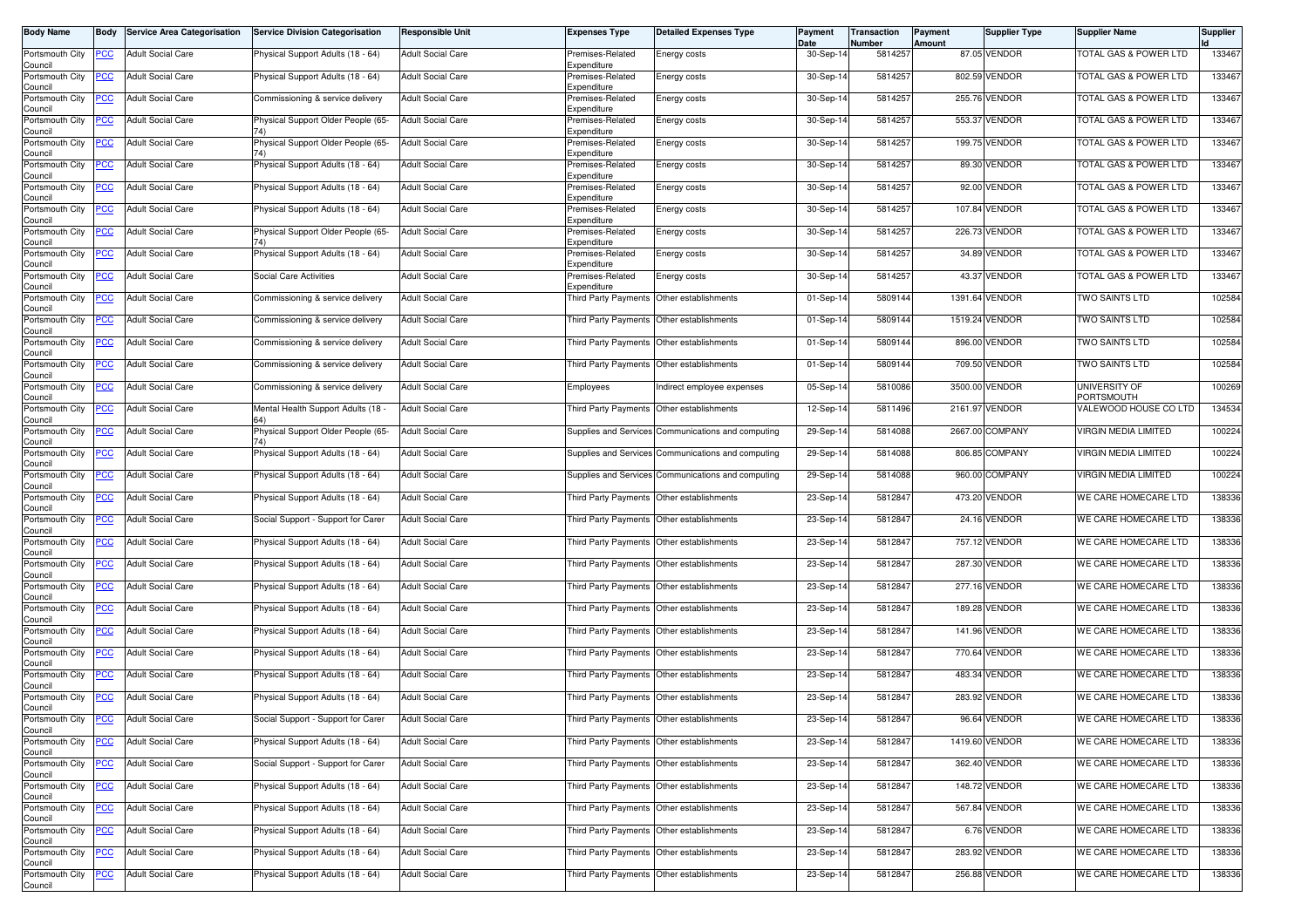| <b>Body Name</b>                                  | Body           | <b>Service Area Categorisation</b> | <b>Service Division Categorisation</b> | <b>Responsible Unit</b>  | <b>Expenses Type</b>                      | <b>Detailed Expenses Type</b>             | Payment<br>Date | Transaction<br>Number | Payment<br>Amount | Supplier Type  | <b>Supplier Name</b> | Supplier |
|---------------------------------------------------|----------------|------------------------------------|----------------------------------------|--------------------------|-------------------------------------------|-------------------------------------------|-----------------|-----------------------|-------------------|----------------|----------------------|----------|
| Portsmouth City<br>Council                        | <b>PCC</b>     | <b>Adult Social Care</b>           | Physical Support Adults (18 - 64)      | <b>Adult Social Care</b> | Third Party Payments Other establishments |                                           | 23-Sep-14       | 5812847               |                   | 202.80 VENDOR  | WE CARE HOMECARE LTD | 138336   |
| Portsmouth City<br>Council                        | <b>PCC</b>     | <b>Adult Social Care</b>           | Physical Support Adults (18 - 64)      | <b>Adult Social Care</b> | Third Party Payments Other establishments |                                           | 23-Sep-14       | 5812847               |                   | 189.28 VENDOR  | WE CARE HOMECARE LTD | 138336   |
| Portsmouth City<br>Council                        | <b>PCC</b>     | <b>Adult Social Care</b>           | Physical Support Adults (18 - 64)      | <b>Adult Social Care</b> | Third Party Payments Other establishments |                                           | 23-Sep-14       | 5812847               |                   | 216.32 VENDOR  | WE CARE HOMECARE LTD | 138336   |
| Portsmouth City<br>Council                        | <b>PCC</b>     | <b>Adult Social Care</b>           | Physical Support Adults (18 - 64)      | <b>Adult Social Care</b> | Third Party Payments Other establishments |                                           | 23-Sep-14       | 5812847               |                   | 371.80 VENDOR  | WE CARE HOMECARE LTD | 138336   |
| Portsmouth City<br>Council                        | <b>PCC</b>     | <b>Adult Social Care</b>           | Physical Support Adults (18 - 64)      | <b>Adult Social Care</b> |                                           | Third Party Payments Other establishments | 23-Sep-14       | 5812847               |                   | 469.82 VENDOR  | WE CARE HOMECARE LTD | 138336   |
| Portsmouth City<br>Council                        | <b>PCC</b>     | <b>Adult Social Care</b>           | Social Support - Support for Carer     | <b>Adult Social Care</b> | Third Party Payments Other establishments |                                           | 23-Sep-14       | 5812847               |                   | 289.92 VENDOR  | WE CARE HOMECARE LTD | 138336   |
| Portsmouth City<br>Council                        | <b>PCC</b>     | <b>Adult Social Care</b>           | Physical Support Adults (18 - 64)      | <b>Adult Social Care</b> | Third Party Payments Other establishments |                                           | 23-Sep-14       | 5812847               |                   | 135.20 VENDOR  | WE CARE HOMECARE LTD | 138336   |
| Portsmouth City<br>Council                        | <u>PCC</u>     | <b>Adult Social Care</b>           | Physical Support Adults (18 - 64)      | <b>Adult Social Care</b> | Third Party Payments                      | Other establishments                      | 23-Sep-14       | 5812847               |                   | 81.12 VENDOR   | WE CARE HOMECARE LTD | 138336   |
| Portsmouth City<br>Council                        | <b>PCC</b>     | <b>Adult Social Care</b>           | Physical Support Adults (18 - 64)      | <b>Adult Social Care</b> | Third Party Payments Other establishments |                                           | 23-Sep-14       | 5812847               |                   | 469.82 VENDOR  | WE CARE HOMECARE LTD | 138336   |
| Portsmouth City<br>Council                        | <b>PCC</b>     | <b>Adult Social Care</b>           | Physical Support Adults (18 - 64)      | <b>Adult Social Care</b> |                                           | Third Party Payments Other establishments | 23-Sep-14       | 5812847               |                   | 121.68 VENDOR  | WE CARE HOMECARE LTD | 138336   |
| Portsmouth City<br>Council                        | <b>PCC</b>     | <b>Adult Social Care</b>           | Physical Support Adults (18 - 64)      | <b>Adult Social Care</b> | Third Party Payments Other establishments |                                           | 23-Sep-14       | 5812847               |                   | 334.62 VENDOR  | WE CARE HOMECARE LTD | 138336   |
| Portsmouth City<br>Council                        | PСC            | <b>Adult Social Care</b>           | Physical Support Adults (18 - 64)      | <b>Adult Social Care</b> | Third Party Payments                      | Other establishments                      | 23-Sep-14       | 5812847               |                   | 784.16 VENDOR  | WE CARE HOMECARE LTD | 138336   |
| Portsmouth City<br>Council                        | $\overline{C}$ | <b>Adult Social Care</b>           | Physical Support Adults (18 - 64)      | <b>Adult Social Care</b> |                                           | Third Party Payments Other establishments | 23-Sep-14       | 5812847               |                   | 530.66 VENDOR  | WE CARE HOMECARE LTD | 138336   |
| Portsmouth City<br>Council                        | <b>PCC</b>     | <b>Adult Social Care</b>           | Social Support - Support for Carer     | <b>Adult Social Care</b> | Third Party Payments Other establishments |                                           | 23-Sep-14       | 5812847               |                   | 217.14 VENDOR  | WE CARE HOMECARE LTD | 138336   |
| Portsmouth City<br>Council                        | <u>PCC</u>     | <b>Adult Social Care</b>           | Physical Support Adults (18 - 64)      | <b>Adult Social Care</b> | Third Party Payments Other establishments |                                           | 23-Sep-14       | 5812847               |                   | 189.28 VENDOR  | WE CARE HOMECARE LTD | 138336   |
| Portsmouth City<br>Council                        | <b>PCC</b>     | <b>Adult Social Care</b>           | Physical Support Adults (18 - 64)      | <b>Adult Social Care</b> | Third Party Payments Other establishments |                                           | 24-Sep-14       | 5813310               |                   | 74.36 VENDOR   | WE CARE HOMECARE LTD | 138336   |
| Portsmouth City<br>Council                        | <u>PCC</u>     | <b>Adult Social Care</b>           | Physical Support Adults (18 - 64)      | <b>Adult Social Care</b> | Third Party Payments Other establishments |                                           | 23-Sep-14       | 5812847               |                   | 229.84 VENDOR  | WE CARE HOMECARE LTD | 138336   |
| Portsmouth City<br>Council                        | <b>PCC</b>     | <b>Adult Social Care</b>           | Physical Support Adults (18 - 64)      | <b>Adult Social Care</b> |                                           | Third Party Payments Other establishments | 23-Sep-14       | 5812847               |                   | 567.84 VENDOR  | WE CARE HOMECARE LTD | 138336   |
| Portsmouth City<br>Council                        | <b>PCC</b>     | <b>Adult Social Care</b>           | Social Support - Support for Carer     | <b>Adult Social Care</b> | Third Party Payments Other establishments |                                           | 23-Sep-14       | 5812847               |                   | 108.72 VENDOR  | WE CARE HOMECARE LTD | 138336   |
| Portsmouth City<br>Council                        | <b>PCC</b>     | <b>Adult Social Care</b>           | Social Support - Support for Carer     | <b>Adult Social Care</b> | Third Party Payments                      | Other establishments                      | 23-Sep-14       | 5812847               |                   | 18.12 VENDOR   | WE CARE HOMECARE LTD | 138336   |
| Portsmouth City<br>Council                        | <b>PCC</b>     | <b>Adult Social Care</b>           | Physical Support Adults (18 - 64)      | <b>Adult Social Care</b> |                                           | Third Party Payments Other establishments | 23-Sep-14       | 5812847               |                   | 1497.34 VENDOR | WE CARE HOMECARE LTD | 138336   |
| Portsmouth City<br>Council                        | <b>PCC</b>     | <b>Adult Social Care</b>           | Physical Support Adults (18 - 64)      | <b>Adult Social Care</b> | Third Party Payments Other establishments |                                           | 23-Sep-14       | 5812847               |                   | 283.92 VENDOR  | WE CARE HOMECARE LTD | 138336   |
| Portsmouth City<br>Council                        | <u>PCC</u>     | <b>Adult Social Care</b>           | Physical Support Adults (18 - 64)      | <b>Adult Social Care</b> | Third Party Payments Other establishments |                                           | 23-Sep-14       | 5812847               |                   | 527.28 VENDOR  | WE CARE HOMECARE LTD | 138336   |
| Portsmouth City<br>Council                        | <b>PCC</b>     | Adult Social Care                  | Physical Support Adults (18 - 64)      | <b>Adult Social Care</b> | Third Party Payments Other establishments |                                           | 23-Sep-14       | 5812847               |                   | 182.52 VENDOR  | WE CARE HOMECARE LTD | 138336   |
| Portsmouth City<br>Council                        | <b>PCC</b>     | <b>Adult Social Care</b>           | Physical Support Adults (18 - 64)      | <b>Adult Social Care</b> | Third Party Payments Other establishments |                                           | 23-Sep-14       | 5812847               |                   | 189.28 VENDOR  | WE CARE HOMECARE LTD | 138336   |
| Portsmouth City<br>Council                        | <b>PCC</b>     | <b>Adult Social Care</b>           | Physical Support Adults (18 - 64)      | <b>Adult Social Care</b> |                                           | Third Party Payments Other establishments | 23-Sep-14       | 5812847               |                   | 473.20 VENDOR  | WE CARE HOMECARE LTD | 138336   |
| Portsmouth City<br>Council                        | <b>PCC</b>     | <b>Adult Social Care</b>           | Social Support - Support for Carer     | <b>Adult Social Care</b> | Third Party Payments Other establishments |                                           | 23-Sep-14       | 5812847               |                   | 78.52 VENDOR   | WE CARE HOMECARE LTD | 138336   |
| Portsmouth City<br>Council                        | <b>PCC</b>     | <b>Adult Social Care</b>           | Physical Support Adults (18 - 64)      | <b>Adult Social Care</b> | Third Party Payments Other establishments |                                           | 23-Sep-14       | 5812847               |                   | 283.92 VENDOR  | WE CARE HOMECARE LTD | 138336   |
| Portsmouth City<br>Council                        | <b>PCC</b>     | <b>Adult Social Care</b>           | Physical Support Adults (18 - 64)      | <b>Adult Social Care</b> | Third Party Payments                      | Other establishments                      | 23-Sep-14       | 5812847               |                   | 1375.66 VENDOR | WE CARE HOMECARE LTD | 138336   |
| Portsmouth City<br>Council                        | <b>PCC</b>     | <b>Adult Social Care</b>           | Physical Support Adults (18 - 64)      | <b>Adult Social Care</b> | Third Party Payments Other establishments |                                           | 23-Sep-14       | 5812847               |                   | 135.20 VENDOR  | WE CARE HOMECARE LTD | 138336   |
| Portsmouth City PCC<br>Council<br>Portsmouth City |                | <b>Adult Social Care</b>           | Physical Support Adults (18 - 64)      | <b>Adult Social Care</b> | Third Party Payments Other establishments |                                           | 23-Sep-14       | 5812847               |                   | 20.28 VENDOR   | WE CARE HOMECARE LTD | 138336   |
| Council                                           | <u>PCC</u>     | <b>Adult Social Care</b>           | Physical Support Adults (18 - 64)      | <b>Adult Social Care</b> | Third Party Payments Other establishments |                                           | 23-Sep-14       | 5812847               |                   | 239.98 VENDOR  | WE CARE HOMECARE LTD | 138336   |
| Portsmouth City<br>Council                        | <b>PCC</b>     | <b>Adult Social Care</b>           | Physical Support Adults (18 - 64)      | <b>Adult Social Care</b> | Third Party Payments Other establishments |                                           | 23-Sep-14       | 5812847               |                   | 310.96 VENDOR  | WE CARE HOMECARE LTD | 138336   |
| Portsmouth City<br>Council                        | <b>PCC</b>     | <b>Adult Social Care</b>           | Social Support - Support for Carer     | <b>Adult Social Care</b> | Third Party Payments Other establishments |                                           | 23-Sep-14       | 5812847               |                   | 253.68 VENDOR  | WE CARE HOMECARE LTD | 138336   |
| Portsmouth City<br>Council                        | <b>PCC</b>     | <b>Adult Social Care</b>           | Physical Support Adults (18 - 64)      | <b>Adult Social Care</b> | Third Party Payments Other establishments |                                           | 23-Sep-14       | 5812847               |                   | 557.70 VENDOR  | WE CARE HOMECARE LTD | 138336   |
| Portsmouth City<br>Council                        | <b>PCC</b>     | <b>Adult Social Care</b>           | Physical Support Adults (18 - 64)      | <b>Adult Social Care</b> | Third Party Payments Other establishments |                                           | 23-Sep-14       | 5812847               |                   | 277.16 VENDOR  | WE CARE HOMECARE LTD | 138336   |
| Portsmouth City<br>Council                        | <b>PCC</b>     | <b>Adult Social Care</b>           | Physical Support Adults (18 - 64)      | <b>Adult Social Care</b> |                                           | Third Party Payments Other establishments | 23-Sep-14       | 5812847               |                   | 338.00 VENDOR  | WE CARE HOMECARE LTD | 138336   |
| Portsmouth City<br>Council                        | <b>PCC</b>     | <b>Adult Social Care</b>           | Physical Support Adults (18 - 64)      | <b>Adult Social Care</b> | Third Party Payments Other establishments |                                           | 24-Sep-14       | 5813310               |                   | 425.88 VENDOR  | WE CARE HOMECARE LTD | 138336   |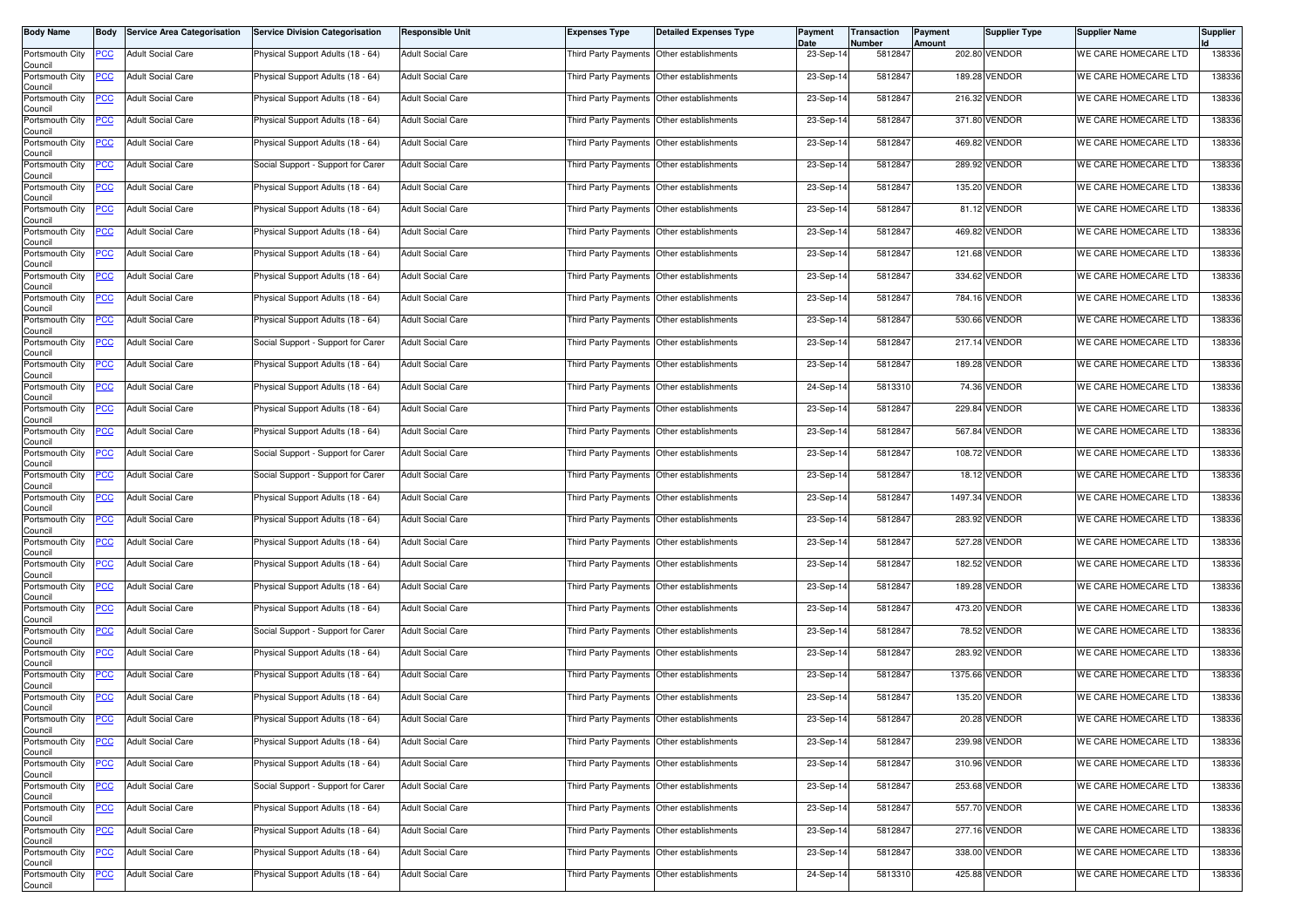| <b>Body Name</b>                                  | Body           | <b>Service Area Categorisation</b> | <b>Service Division Categorisation</b> | <b>Responsible Unit</b>  | <b>Expenses Type</b>                      | <b>Detailed Expenses Type</b>             | Payment<br>Date | Transaction<br>Number | Payment<br>Amount | Supplier Type  | <b>Supplier Name</b> | Supplier |
|---------------------------------------------------|----------------|------------------------------------|----------------------------------------|--------------------------|-------------------------------------------|-------------------------------------------|-----------------|-----------------------|-------------------|----------------|----------------------|----------|
| Portsmouth City<br>Council                        | <b>PCC</b>     | <b>Adult Social Care</b>           | Physical Support Adults (18 - 64)      | <b>Adult Social Care</b> | Third Party Payments Other establishments |                                           | 24-Sep-14       | 5813310               |                   | 527.28 VENDOR  | WE CARE HOMECARE LTD | 138336   |
| Portsmouth City<br>Council                        | <b>PCC</b>     | <b>Adult Social Care</b>           | Physical Support Adults (18 - 64)      | <b>Adult Social Care</b> | Third Party Payments Other establishments |                                           | 24-Sep-14       | 5813310               |                   | 283.92 VENDOR  | WE CARE HOMECARE LTD | 138336   |
| Portsmouth City<br>Council                        | <b>PCC</b>     | <b>Adult Social Care</b>           | Social Support - Support for Carer     | <b>Adult Social Care</b> | Third Party Payments Other establishments |                                           | 23-Sep-14       | 5812847               |                   | 289.92 VENDOR  | WE CARE HOMECARE LTD | 138336   |
| Portsmouth City<br>Council                        | <b>PCC</b>     | <b>Adult Social Care</b>           | Physical Support Adults (18 - 64)      | <b>Adult Social Care</b> | Third Party Payments Other establishments |                                           | 23-Sep-14       | 5812847               |                   | 561.08 VENDOR  | WE CARE HOMECARE LTD | 138336   |
| Portsmouth City<br>Council                        | <b>PCC</b>     | <b>Adult Social Care</b>           | Social Support - Support for Carer     | <b>Adult Social Care</b> |                                           | Third Party Payments Other establishments | 23-Sep-14       | 5812847               |                   | 72.48 VENDOR   | WE CARE HOMECARE LTD | 138336   |
| Portsmouth City<br>Council                        | <b>PCC</b>     | <b>Adult Social Care</b>           | Physical Support Adults (18 - 64)      | <b>Adult Social Care</b> | Third Party Payments Other establishments |                                           | 23-Sep-14       | 5812847               |                   | 378.56 VENDOR  | WE CARE HOMECARE LTD | 138336   |
| Portsmouth City<br>Council                        | <b>PCC</b>     | <b>Adult Social Care</b>           | Physical Support Adults (18 - 64)      | <b>Adult Social Care</b> | Third Party Payments Other establishments |                                           | 23-Sep-14       | 5812847               |                   | 1324.96 VENDOR | WE CARE HOMECARE LTD | 138336   |
| Portsmouth City<br>Council                        | <u>PCC</u>     | <b>Adult Social Care</b>           | Physical Support Adults (18 - 64)      | <b>Adult Social Care</b> | Third Party Payments                      | Other establishments                      | 23-Sep-14       | 5812847               |                   | 378.56 VENDOR  | WE CARE HOMECARE LTD | 138336   |
| Portsmouth City<br>Council                        | <b>PCC</b>     | <b>Adult Social Care</b>           | Physical Support Adults (18 - 64)      | <b>Adult Social Care</b> | Third Party Payments Other establishments |                                           | 23-Sep-14       | 5812847               |                   | 378.56 VENDOR  | WE CARE HOMECARE LTD | 138336   |
| Portsmouth City<br>Council                        | <b>PCC</b>     | <b>Adult Social Care</b>           | Physical Support Adults (18 - 64)      | <b>Adult Social Care</b> |                                           | Third Party Payments Other establishments | 23-Sep-14       | 5812847               |                   | 94.64 VENDOR   | WE CARE HOMECARE LTD | 138336   |
| Portsmouth City<br>Council                        | <b>PCC</b>     | <b>Adult Social Care</b>           | Physical Support Adults (18 - 64)      | <b>Adult Social Care</b> | Third Party Payments Other establishments |                                           | 23-Sep-14       | 5812847               |                   | 182.52 VENDOR  | WE CARE HOMECARE LTD | 138336   |
| Portsmouth City<br>Council                        | PСC            | <b>Adult Social Care</b>           | Physical Support Adults (18 - 64)      | <b>Adult Social Care</b> | Third Party Payments                      | Other establishments                      | 23-Sep-14       | 5812847               |                   | 33.80 VENDOR   | WE CARE HOMECARE LTD | 138336   |
| Portsmouth City<br>Council                        | $\overline{C}$ | <b>Adult Social Care</b>           | Physical Support Adults (18 - 64)      | <b>Adult Social Care</b> |                                           | Third Party Payments Other establishments | 23-Sep-14       | 5812847               |                   | 473.20 VENDOR  | WE CARE HOMECARE LTD | 138336   |
| Portsmouth City<br>Council                        | <b>PCC</b>     | <b>Adult Social Care</b>           | Social Support - Support for Carer     | <b>Adult Social Care</b> | Third Party Payments Other establishments |                                           | 23-Sep-14       | 5812847               |                   | 289.92 VENDOR  | WE CARE HOMECARE LTD | 138336   |
| Portsmouth City<br>Council                        | <u>PCC</u>     | <b>Adult Social Care</b>           | Physical Support Adults (18 - 64)      | <b>Adult Social Care</b> | Third Party Payments Other establishments |                                           | 23-Sep-14       | 5812847               |                   | 111.54 VENDOR  | WE CARE HOMECARE LTD | 138336   |
| Portsmouth City<br>Council                        | <b>PCC</b>     | <b>Adult Social Care</b>           | Physical Support Adults (18 - 64)      | <b>Adult Social Care</b> | Third Party Payments Other establishments |                                           | 23-Sep-14       | 5812847               |                   | 283.92 VENDOR  | WE CARE HOMECARE LTD | 138336   |
| Portsmouth City<br>Council                        | <u>PCC</u>     | <b>Adult Social Care</b>           | Physical Support Adults (18 - 64)      | <b>Adult Social Care</b> | Third Party Payments Other establishments |                                           | 23-Sep-14       | 5812847               |                   | 392.08 VENDOR  | WE CARE HOMECARE LTD | 138336   |
| Portsmouth City<br>Council                        | <b>PCC</b>     | <b>Adult Social Care</b>           | Physical Support Adults (18 - 64)      | <b>Adult Social Care</b> |                                           | Third Party Payments Other establishments | 23-Sep-14       | 5812847               |                   | 277.16 VENDOR  | WE CARE HOMECARE LTD | 138336   |
| Portsmouth City<br>Council                        | <b>PCC</b>     | <b>Adult Social Care</b>           | Social Support - Support for Carer     | <b>Adult Social Care</b> | Third Party Payments Other establishments |                                           | 23-Sep-14       | 5812847               |                   | 48.32 VENDOR   | WE CARE HOMECARE LTD | 138336   |
| Portsmouth City<br>Council                        | <b>PCC</b>     | <b>Adult Social Care</b>           | Physical Support Adults (18 - 64)      | <b>Adult Social Care</b> | Third Party Payments                      | Other establishments                      | 23-Sep-14       | 5812847               |                   | 243.36 VENDOR  | WE CARE HOMECARE LTD | 138336   |
| Portsmouth City<br>Council                        | <b>PCC</b>     | <b>Adult Social Care</b>           | Physical Support Adults (18 - 64)      | <b>Adult Social Care</b> |                                           | Third Party Payments Other establishments | 23-Sep-14       | 5812847               |                   | 20.28 VENDOR   | WE CARE HOMECARE LTD | 138336   |
| Portsmouth City<br>Council                        | <b>PCC</b>     | <b>Adult Social Care</b>           | Physical Support Adults (18 - 64)      | <b>Adult Social Care</b> | Third Party Payments Other establishments |                                           | 23-Sep-14       | 5812847               |                   | 246.74 VENDOR  | WE CARE HOMECARE LTD | 138336   |
| Portsmouth City<br>Council                        | <u>PCC</u>     | <b>Adult Social Care</b>           | Physical Support Adults (18 - 64)      | <b>Adult Social Care</b> | Third Party Payments Other establishments |                                           | 23-Sep-14       | 5812847               |                   | 371.80 VENDOR  | WE CARE HOMECARE LTD | 138336   |
| Portsmouth City<br>Council                        | <b>PCC</b>     | Adult Social Care                  | Physical Support Adults (18 - 64)      | <b>Adult Social Care</b> | Third Party Payments Other establishments |                                           | 23-Sep-14       | 5812847               |                   | 473.20 VENDOR  | WE CARE HOMECARE LTD | 138336   |
| Portsmouth City<br>Council                        | <b>PCC</b>     | <b>Adult Social Care</b>           | Physical Support Adults (18 - 64)      | <b>Adult Social Care</b> | Third Party Payments Other establishments |                                           | 23-Sep-14       | 5812847               |                   | 121.68 VENDOR  | WE CARE HOMECARE LTD | 138336   |
| Portsmouth City<br>Council                        | <b>PCC</b>     | <b>Adult Social Care</b>           | Physical Support Adults (18 - 64)      | <b>Adult Social Care</b> |                                           | Third Party Payments Other establishments | 23-Sep-14       | 5812847               |                   | 189.28 VENDOR  | WE CARE HOMECARE LTD | 138336   |
| Portsmouth City<br>Council                        | <b>PCC</b>     | <b>Adult Social Care</b>           | Physical Support Adults (18 - 64)      | <b>Adult Social Care</b> | Third Party Payments Other establishments |                                           | 23-Sep-14       | 5812847               |                   | 567.84 VENDOR  | WE CARE HOMECARE LTD | 138336   |
| Portsmouth City<br>Council                        | <b>PCC</b>     | <b>Adult Social Care</b>           | Physical Support Adults (18 - 64)      | <b>Adult Social Care</b> | Third Party Payments Other establishments |                                           | 23-Sep-14       | 5812847               |                   | 260.26 VENDOR  | WE CARE HOMECARE LTD | 138336   |
| Portsmouth City<br>Council                        | <b>PCC</b>     | <b>Adult Social Care</b>           | Physical Support Adults (18 - 64)      | <b>Adult Social Care</b> | Third Party Payments                      | Other establishments                      | 23-Sep-14       | 5812847               |                   | 246.74 VENDOR  | WE CARE HOMECARE LTD | 138336   |
| Portsmouth City<br>Council                        | <b>PCC</b>     | <b>Adult Social Care</b>           | Physical Support Adults (18 - 64)      | <b>Adult Social Care</b> | Third Party Payments Other establishments |                                           | 23-Sep-14       | 5812847               |                   | 757.12 VENDOR  | WE CARE HOMECARE LTD | 138336   |
| Portsmouth City PCC<br>Council<br>Portsmouth City |                | <b>Adult Social Care</b>           | Physical Support Adults (18 - 64)      | <b>Adult Social Care</b> | Third Party Payments Other establishments |                                           | 23-Sep-14       | 5812847               |                   | 162.24 VENDOR  | WE CARE HOMECARE LTD | 138336   |
| Council                                           | <u>PCC</u>     | <b>Adult Social Care</b>           | Social Support - Support for Carer     | <b>Adult Social Care</b> | Third Party Payments Other establishments |                                           | 23-Sep-14       | 5812847               |                   | 72.48 VENDOR   | WE CARE HOMECARE LTD | 138336   |
| Portsmouth City<br>Council                        | <b>PCC</b>     | <b>Adult Social Care</b>           | Physical Support Adults (18 - 64)      | <b>Adult Social Care</b> | Third Party Payments Other establishments |                                           | 23-Sep-14       | 5812847               |                   | 459.68 VENDOR  | WE CARE HOMECARE LTD | 138336   |
| Portsmouth City<br>Council                        | <b>PCC</b>     | <b>Adult Social Care</b>           | Physical Support Adults (18 - 64)      | <b>Adult Social Care</b> | Third Party Payments Other establishments |                                           | 23-Sep-14       | 5812847               |                   | 378.56 VENDOR  | WE CARE HOMECARE LTD | 138336   |
| Portsmouth City<br>Council                        | <b>PCC</b>     | <b>Adult Social Care</b>           | Physical Support Adults (18 - 64)      | <b>Adult Social Care</b> | Third Party Payments Other establishments |                                           | 23-Sep-14       | 5812847               |                   | 229.84 VENDOR  | WE CARE HOMECARE LTD | 138336   |
| Portsmouth City<br>Council                        | <b>PCC</b>     | <b>Adult Social Care</b>           | Physical Support Adults (18 - 64)      | <b>Adult Social Care</b> | Third Party Payments Other establishments |                                           | 23-Sep-14       | 5812847               |                   | 567.84 VENDOR  | WE CARE HOMECARE LTD | 138336   |
| Portsmouth City<br>Council                        | <b>PCC</b>     | <b>Adult Social Care</b>           | Physical Support Adults (18 - 64)      | <b>Adult Social Care</b> |                                           | Third Party Payments Other establishments | 23-Sep-14       | 5812847               |                   | 378.56 VENDOR  | WE CARE HOMECARE LTD | 138336   |
| Portsmouth City<br>Council                        | <b>PCC</b>     | <b>Adult Social Care</b>           | Social Support - Support for Carer     | <b>Adult Social Care</b> | Third Party Payments Other establishments |                                           | 23-Sep-14       | 5812847               |                   | 290.16 VENDOR  | WE CARE HOMECARE LTD | 138336   |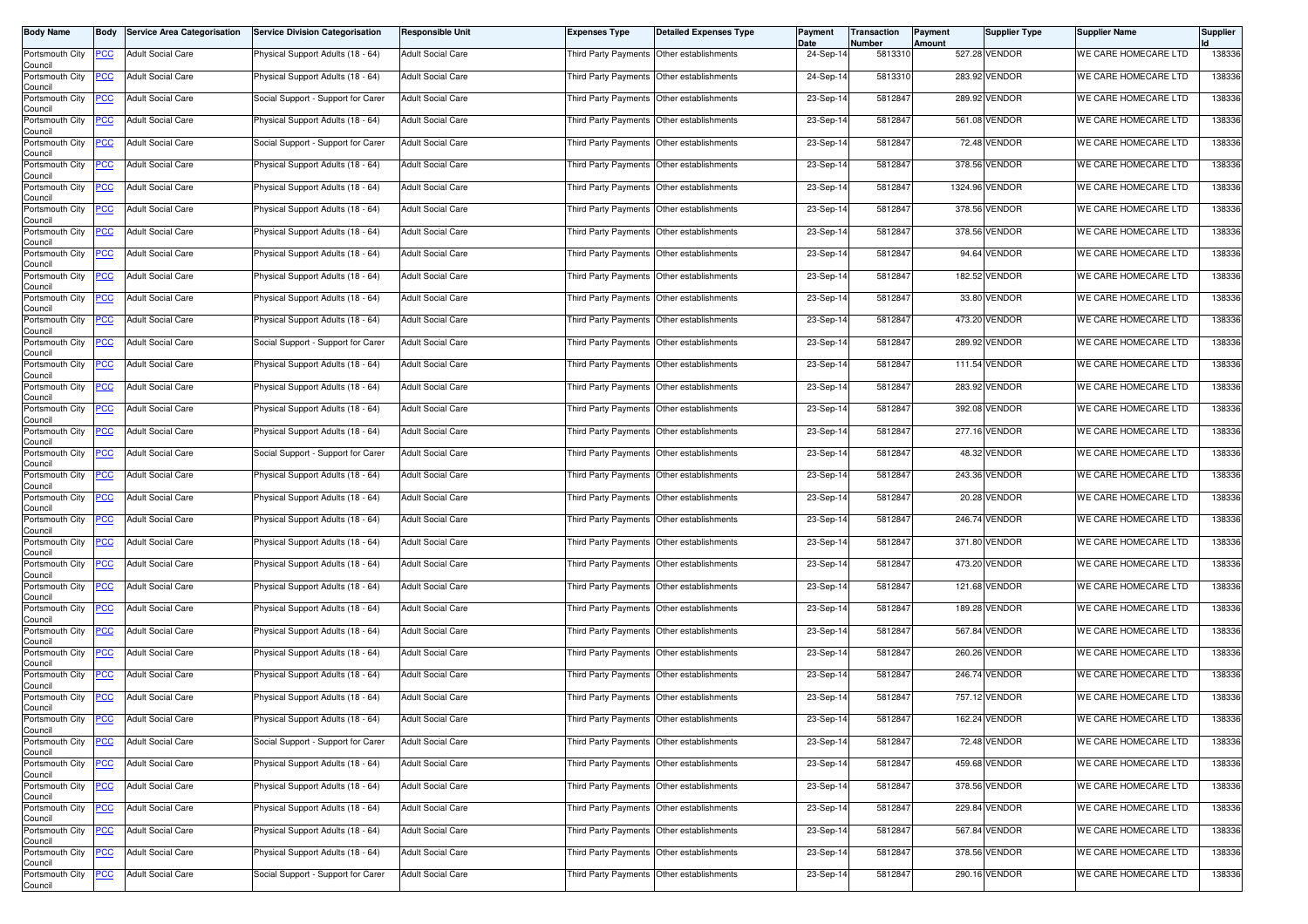| <b>Body Name</b>                                  | Body           | <b>Service Area Categorisation</b> | <b>Service Division Categorisation</b> | <b>Responsible Unit</b>  | <b>Expenses Type</b>                      | <b>Detailed Expenses Type</b> | Payment<br>Date | Transaction<br>Number | Payment<br><b>Amount</b> | Supplier Type  | <b>Supplier Name</b> | Supplier |
|---------------------------------------------------|----------------|------------------------------------|----------------------------------------|--------------------------|-------------------------------------------|-------------------------------|-----------------|-----------------------|--------------------------|----------------|----------------------|----------|
| Portsmouth City<br>Council                        | <b>PCC</b>     | <b>Adult Social Care</b>           | Physical Support Adults (18 - 64)      | <b>Adult Social Care</b> | Third Party Payments Other establishments |                               | 23-Sep-14       | 5812847               |                          | 162.00 VENDOR  | WE CARE HOMECARE LTD | 138336   |
| Portsmouth City<br>Council                        | <b>PCC</b>     | <b>Adult Social Care</b>           | Physical Support Adults (18 - 64)      | <b>Adult Social Care</b> | Third Party Payments Other establishments |                               | 23-Sep-14       | 5812847               |                          | 37.18 VENDOR   | WE CARE HOMECARE LTD | 138336   |
| Portsmouth City<br>Council                        | <b>PCC</b>     | <b>Adult Social Care</b>           | Physical Support Adults (18 - 64)      | <b>Adult Social Care</b> | Third Party Payments Other establishments |                               | 23-Sep-14       | 5812847               |                          | 1324.96 VENDOR | WE CARE HOMECARE LTD | 138336   |
| Portsmouth City<br>Council                        | <u>PCC</u>     | <b>Adult Social Care</b>           | Physical Support Adults (18 - 64)      | <b>Adult Social Care</b> | Third Party Payments Other establishments |                               | 23-Sep-14       | 5812847               |                          | 81.12 VENDOR   | WE CARE HOMECARE LTD | 138336   |
| Portsmouth City<br>Council                        | <b>PCC</b>     | <b>Adult Social Care</b>           | Physical Support Adults (18 - 64)      | <b>Adult Social Care</b> | Third Party Payments Other establishments |                               | 23-Sep-14       | 5812847               |                          | 1514.24 VENDOR | WE CARE HOMECARE LTD | 138336   |
| Portsmouth City<br>Council                        | <b>PCC</b>     | <b>Adult Social Care</b>           | Physical Support Adults (18 - 64)      | <b>Adult Social Care</b> | Third Party Payments Other establishments |                               | 23-Sep-14       | 5812847               |                          | 91.26 VENDOR   | WE CARE HOMECARE LTD | 138336   |
| Portsmouth City<br>Council                        | <b>PCC</b>     | <b>Adult Social Care</b>           | Physical Support Adults (18 - 64)      | <b>Adult Social Care</b> | Third Party Payments Other establishments |                               | 23-Sep-14       | 5812847               |                          | 753.74 VENDOR  | WE CARE HOMECARE LTD | 138336   |
| Portsmouth City<br>Council                        | <u>PCC</u>     | <b>Adult Social Care</b>           | Physical Support Adults (18 - 64)      | <b>Adult Social Care</b> | Third Party Payments                      | Other establishments          | 23-Sep-14       | 5812847               |                          | 375.18 VENDOR  | WE CARE HOMECARE LTD | 138336   |
| Portsmouth City<br>Council                        | <b>PCC</b>     | <b>Adult Social Care</b>           | Physical Support Adults (18 - 64)      | <b>Adult Social Care</b> | Third Party Payments Other establishments |                               | 23-Sep-14       | 5812847               |                          | 135.20 VENDOR  | WE CARE HOMECARE LTD | 138336   |
| Portsmouth City<br>Council                        | <b>PCC</b>     | <b>Adult Social Care</b>           | Physical Support Adults (18 - 64)      | <b>Adult Social Care</b> | Third Party Payments Other establishments |                               | 23-Sep-14       | 5812847               |                          | 158.86 VENDOR  | WE CARE HOMECARE LTD | 138336   |
| Portsmouth City<br>Council                        | <b>PCC</b>     | <b>Adult Social Care</b>           | Physical Support Adults (18 - 64)      | <b>Adult Social Care</b> | Third Party Payments Other establishments |                               | 23-Sep-14       | 5812847               |                          | 54.08 VENDOR   | WE CARE HOMECARE LTD | 138336   |
| Portsmouth City<br>Council                        | PСC            | <b>Adult Social Care</b>           | Physical Support Adults (18 - 64)      | <b>Adult Social Care</b> | Third Party Payments                      | Other establishments          | 23-Sep-14       | 5812847               |                          | 1507.48 VENDOR | WE CARE HOMECARE LTD | 138336   |
| Portsmouth City<br>Council                        | $\overline{C}$ | <b>Adult Social Care</b>           | Physical Support Adults (18 - 64)      | <b>Adult Social Care</b> | Third Party Payments Other establishments |                               | 23-Sep-14       | 5812847               |                          | 141.96 VENDOR  | WE CARE HOMECARE LTD | 138336   |
| Portsmouth City<br>Council                        | <b>PCC</b>     | <b>Adult Social Care</b>           | Physical Support Adults (18 - 64)      | <b>Adult Social Care</b> | Third Party Payments Other establishments |                               | 23-Sep-14       | 5812847               |                          | 1554.80 VENDOR | WE CARE HOMECARE LTD | 138336   |
| Portsmouth City<br>Council                        | <u>PCC</u>     | <b>Adult Social Care</b>           | Physical Support Adults (18 - 64)      | <b>Adult Social Care</b> | Third Party Payments Other establishments |                               | 23-Sep-14       | 5812847               |                          | 155.48 VENDOR  | WE CARE HOMECARE LTD | 138336   |
| Portsmouth City<br>Council                        | <b>PCC</b>     | <b>Adult Social Care</b>           | Physical Support Adults (18 - 64)      | <b>Adult Social Care</b> | Third Party Payments Other establishments |                               | 23-Sep-14       | 5812847               |                          | 851.76 VENDOR  | WE CARE HOMECARE LTD | 138336   |
| Portsmouth City<br>Council                        | <u>PCC</u>     | <b>Adult Social Care</b>           | Physical Support Adults (18 - 64)      | <b>Adult Social Care</b> | Third Party Payments Other establishments |                               | 23-Sep-14       | 5812847               |                          | 189.28 VENDOR  | WE CARE HOMECARE LTD | 138336   |
| Portsmouth City<br>Council                        | <b>PCC</b>     | <b>Adult Social Care</b>           | Physical Support Adults (18 - 64)      | <b>Adult Social Care</b> | Third Party Payments Other establishments |                               | 23-Sep-14       | 5812847               |                          | 1673.10 VENDOR | WE CARE HOMECARE LTD | 138336   |
| Portsmouth City<br>Council                        | <b>PCC</b>     | <b>Adult Social Care</b>           | Physical Support Adults (18 - 64)      | <b>Adult Social Care</b> | Third Party Payments Other establishments |                               | 23-Sep-14       | 5812847               |                          | 94.64 VENDOR   | WE CARE HOMECARE LTD | 138336   |
| Portsmouth City<br>Council                        | <b>PCC</b>     | <b>Adult Social Care</b>           | Social Support - Support for Carer     | <b>Adult Social Care</b> | Third Party Payments                      | Other establishments          | 23-Sep-14       | 5812847               |                          | 279.78 VENDOR  | WE CARE HOMECARE LTD | 138336   |
| Portsmouth City<br>Council                        | <b>PCC</b>     | <b>Adult Social Care</b>           | Physical Support Adults (18 - 64)      | <b>Adult Social Care</b> | Third Party Payments Other establishments |                               | 23-Sep-14       | 5812847               |                          | 378.56 VENDOR  | WE CARE HOMECARE LTD | 138336   |
| Portsmouth City<br>Council                        | <b>PCC</b>     | <b>Adult Social Care</b>           | Physical Support Adults (18 - 64)      | <b>Adult Social Care</b> | Third Party Payments Other establishments |                               | 23-Sep-14       | 5812847               |                          | 354.90 VENDOR  | WE CARE HOMECARE LTD | 138336   |
| Portsmouth City<br>Council                        | <u>PCC</u>     | <b>Adult Social Care</b>           | Physical Support Adults (18 - 64)      | <b>Adult Social Care</b> | Third Party Payments Other establishments |                               | 23-Sep-14       | 5812847               |                          | 277.16 VENDOR  | WE CARE HOMECARE LTD | 138336   |
| Portsmouth City<br>Council                        | <b>PCC</b>     | <b>Adult Social Care</b>           | Physical Support Adults (18 - 64)      | <b>Adult Social Care</b> | Third Party Payments Other establishments |                               | 23-Sep-14       | 5812847               |                          | 250.12 VENDOR  | WE CARE HOMECARE LTD | 138336   |
| Portsmouth City<br>Council                        | <b>PCC</b>     | <b>Adult Social Care</b>           | Physical Support Adults (18 - 64)      | <b>Adult Social Care</b> | Third Party Payments Other establishments |                               | 23-Sep-14       | 5812847               |                          | 175.76 VENDOR  | WE CARE HOMECARE LTD | 138336   |
| Portsmouth City<br>Council                        | <b>PCC</b>     | <b>Adult Social Care</b>           | Physical Support Adults (18 - 64)      | <b>Adult Social Care</b> | Third Party Payments Other establishments |                               | 23-Sep-14       | 5812847               |                          | 108.16 VENDOR  | WE CARE HOMECARE LTD | 138336   |
| Portsmouth City<br>Council                        | <b>PCC</b>     | <b>Adult Social Care</b>           | Physical Support Adults (18 - 64)      | <b>Adult Social Care</b> | Third Party Payments Other establishments |                               | 23-Sep-14       | 5812847               |                          | 1406.08 VENDOR | WE CARE HOMECARE LTD | 138336   |
| Portsmouth City<br>Council                        | <b>PCC</b>     | <b>Adult Social Care</b>           | Physical Support Adults (18 - 64)      | <b>Adult Social Care</b> | Third Party Payments Other establishments |                               | 23-Sep-14       | 5812847               |                          | 121.68 VENDOR  | WE CARE HOMECARE LTD | 138336   |
| Portsmouth City<br>Council                        | <b>PCC</b>     | Adult Social Care                  | Physical Support Adults (18 - 64)      | <b>Adult Social Care</b> | Third Party Payments                      | Other establishments          | 23-Sep-14       | 5812847               |                          | 845.00 VENDOR  | WE CARE HOMECARE LTD | 138336   |
| Portsmouth City<br>Council                        | <b>PCC</b>     | <b>Adult Social Care</b>           | Physical Support Adults (18 - 64)      | <b>Adult Social Care</b> | Third Party Payments Other establishments |                               | 23-Sep-14       | 5812847               |                          | 1314.82 VENDOR | WE CARE HOMECARE LTD | 138336   |
| Portsmouth City PCC<br>Council<br>Portsmouth City |                | <b>Adult Social Care</b>           | Physical Support Adults (18 - 64)      | <b>Adult Social Care</b> | Third Party Payments Other establishments |                               | 23-Sep-14       | 5812847               |                          | 446.16 VENDOR  | WE CARE HOMECARE LTD | 138336   |
| Council                                           | <u>PCC</u>     | <b>Adult Social Care</b>           | Social Support - Support for Carer     | <b>Adult Social Care</b> | Third Party Payments Other establishments |                               | 23-Sep-14       | 5812847               |                          | 199.32 VENDOR  | WE CARE HOMECARE LTD | 138336   |
| Portsmouth City<br>Council                        | <b>PCC</b>     | <b>Adult Social Care</b>           | Physical Support Adults (18 - 64)      | <b>Adult Social Care</b> | Third Party Payments Other establishments |                               | 23-Sep-14       | 5812847               |                          | 1514.24 VENDOR | WE CARE HOMECARE LTD | 138336   |
| Portsmouth City<br>Council                        | <b>PCC</b>     | <b>Adult Social Care</b>           | Physical Support Adults (18 - 64)      | <b>Adult Social Care</b> | Third Party Payments Other establishments |                               | 23-Sep-14       | 5812847               |                          | 189.28 VENDOR  | WE CARE HOMECARE LTD | 138336   |
| Portsmouth City<br>Council                        | <b>PCC</b>     | <b>Adult Social Care</b>           | Physical Support Adults (18 - 64)      | <b>Adult Social Care</b> | Third Party Payments Other establishments |                               | 23-Sep-14       | 5812847               |                          | 91.26 VENDOR   | WE CARE HOMECARE LTD | 138336   |
| Portsmouth City<br>Council                        | <b>PCC</b>     | <b>Adult Social Care</b>           | Social Support - Support for Carer     | <b>Adult Social Care</b> | Third Party Payments Other establishments |                               | 23-Sep-14       | 5812847               |                          | 144.96 VENDOR  | WE CARE HOMECARE LTD | 138336   |
| Portsmouth City<br>Council                        | <b>PCC</b>     | <b>Adult Social Care</b>           | Physical Support Adults (18 - 64)      | <b>Adult Social Care</b> | Third Party Payments Other establishments |                               | 23-Sep-14       | 5812847               |                          | 60.84 VENDOR   | WE CARE HOMECARE LTD | 138336   |
| Portsmouth City<br>Council                        | <b>PCC</b>     | <b>Adult Social Care</b>           | Physical Support Adults (18 - 64)      | <b>Adult Social Care</b> | Third Party Payments Other establishments |                               | 23-Sep-14       | 5812847               |                          | 189.28 VENDOR  | WE CARE HOMECARE LTD | 138336   |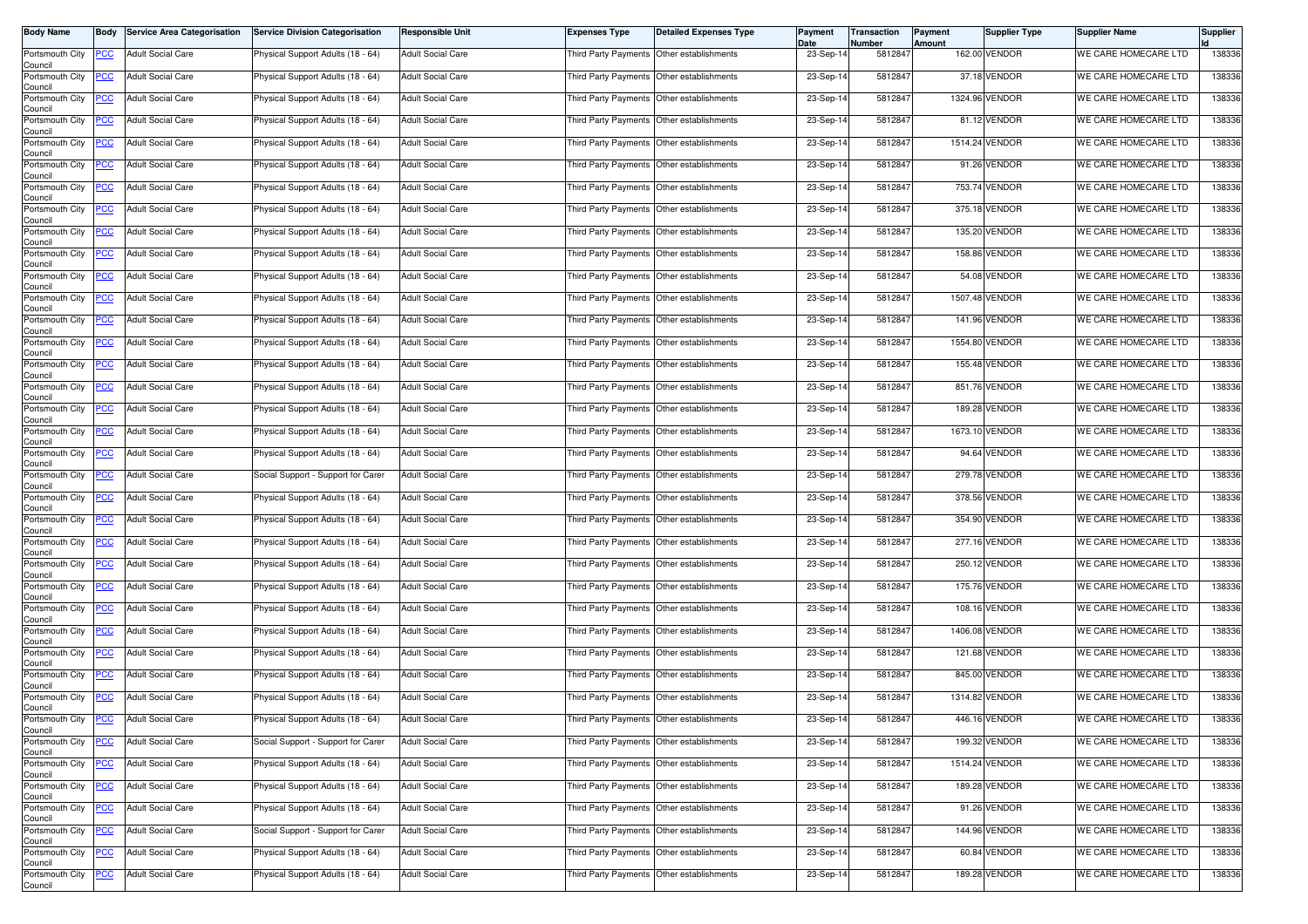| <b>Body Name</b>                                  | Body       | <b>Service Area Categorisation</b> | <b>Service Division Categorisation</b> | <b>Responsible Unit</b>  | <b>Expenses Type</b>                      | <b>Detailed Expenses Type</b> | Payment<br>Date | Transaction<br>Number | Payment<br><b>Amount</b> | Supplier Type  | <b>Supplier Name</b> | Supplier |
|---------------------------------------------------|------------|------------------------------------|----------------------------------------|--------------------------|-------------------------------------------|-------------------------------|-----------------|-----------------------|--------------------------|----------------|----------------------|----------|
| Portsmouth City<br>Council                        | <b>PCC</b> | <b>Adult Social Care</b>           | Physical Support Adults (18 - 64)      | <b>Adult Social Care</b> | Third Party Payments Other establishments |                               | 23-Sep-14       | 5812847               |                          | 246.74 VENDOR  | WE CARE HOMECARE LTD | 138336   |
| Portsmouth City<br>Council                        | <b>PCC</b> | <b>Adult Social Care</b>           | Physical Support Adults (18 - 64)      | <b>Adult Social Care</b> | Third Party Payments Other establishments |                               | 23-Sep-14       | 5812847               |                          | 175.76 VENDOR  | WE CARE HOMECARE LTD | 138336   |
| Portsmouth City<br>Council                        | <b>PCC</b> | <b>Adult Social Care</b>           | Physical Support Adults (18 - 64)      | <b>Adult Social Care</b> | Third Party Payments Other establishments |                               | 23-Sep-14       | 5812847               |                          | 378.56 VENDOR  | WE CARE HOMECARE LTD | 138336   |
| Portsmouth City<br>Council                        | <b>PCC</b> | <b>Adult Social Care</b>           | Physical Support Adults (18 - 64)      | <b>Adult Social Care</b> | Third Party Payments Other establishments |                               | 23-Sep-14       | 5812847               |                          | 283.92 VENDOR  | WE CARE HOMECARE LTD | 138336   |
| Portsmouth City<br>Council                        | <b>PCC</b> | <b>Adult Social Care</b>           | Social Support - Support for Carer     | <b>Adult Social Care</b> | Third Party Payments Other establishments |                               | 23-Sep-14       | 5812847               |                          | 193.28 VENDOR  | WE CARE HOMECARE LTD | 138336   |
| Portsmouth City<br>Council                        | <b>PCC</b> | <b>Adult Social Care</b>           | Social Support - Support for Carer     | <b>Adult Social Care</b> | Third Party Payments Other establishments |                               | 23-Sep-14       | 5812847               |                          | 39.26 VENDOR   | WE CARE HOMECARE LTD | 138336   |
| Portsmouth City<br>Council                        | <b>PCC</b> | <b>Adult Social Care</b>           | Social Support - Support for Carer     | <b>Adult Social Care</b> | Third Party Payments Other establishments |                               | 23-Sep-14       | 5812847               |                          | 42.28 VENDOR   | WE CARE HOMECARE LTD | 138336   |
| Portsmouth City<br>Council                        | <b>PCC</b> | <b>Adult Social Care</b>           | Social Support - Support for Carer     | <b>Adult Social Care</b> | Third Party Payments                      | Other establishments          | 23-Sep-14       | 5812847               |                          | 30.20 VENDOR   | WE CARE HOMECARE LTD | 138336   |
| Portsmouth City<br>Council                        | <b>PCC</b> | <b>Adult Social Care</b>           | Social Support - Support for Carer     | <b>Adult Social Care</b> | Third Party Payments Other establishments |                               | 23-Sep-14       | 5812847               |                          | 33.22 VENDOR   | WE CARE HOMECARE LTD | 138336   |
| Portsmouth City<br>Council                        | <b>PCC</b> | Adult Social Care                  | Social Support - Support for Carer     | <b>Adult Social Care</b> | Third Party Payments Other establishments |                               | 23-Sep-14       | 5812847               |                          | 39.26 VENDOR   | WE CARE HOMECARE LTD | 138336   |
| Portsmouth City<br>Council                        | <b>PCC</b> | <b>Adult Social Care</b>           | Social Support - Support for Carer     | <b>Adult Social Care</b> | Third Party Payments Other establishments |                               | 23-Sep-14       | 5812847               |                          | 33.22 VENDOR   | WE CARE HOMECARE LTD | 138336   |
| Portsmouth City<br>Council                        | PСC        | <b>Adult Social Care</b>           | Physical Support Adults (18 - 64)      | <b>Adult Social Care</b> | Third Party Payments                      | Other establishments          | 23-Sep-14       | 5812847               |                          | 946.40 VENDOR  | WE CARE HOMECARE LTD | 138336   |
| Portsmouth City<br>Council                        | <u>PCC</u> | <b>Adult Social Care</b>           | Physical Support Adults (18 - 64)      | <b>Adult Social Care</b> | Third Party Payments Other establishments |                               | 23-Sep-14       | 5812847               |                          | 81.12 VENDOR   | WE CARE HOMECARE LTD | 138336   |
| Portsmouth City<br>Council                        | <b>PCC</b> | <b>Adult Social Care</b>           | Physical Support Adults (18 - 64)      | <b>Adult Social Care</b> | Third Party Payments Other establishments |                               | 23-Sep-14       | 5812847               |                          | 81.12 VENDOR   | WE CARE HOMECARE LTD | 138336   |
| Portsmouth City<br>Council                        | <u>PCC</u> | <b>Adult Social Care</b>           | Physical Support Adults (18 - 64)      | <b>Adult Social Care</b> | Third Party Payments Other establishments |                               | 23-Sep-14       | 5812847               |                          | 202.80 VENDOR  | WE CARE HOMECARE LTD | 138336   |
| Portsmouth City<br>Council                        | <b>PCC</b> | <b>Adult Social Care</b>           | Physical Support Adults (18 - 64)      | <b>Adult Social Care</b> | Third Party Payments Other establishments |                               | 23-Sep-14       | 5812847               |                          | 574.60 VENDOR  | WE CARE HOMECARE LTD | 138336   |
| Portsmouth City<br>Council                        | <u>PCC</u> | <b>Adult Social Care</b>           | Physical Support Adults (18 - 64)      | <b>Adult Social Care</b> | Third Party Payments Other establishments |                               | 23-Sep-14       | 5812847               |                          | 135.20 VENDOR  | WE CARE HOMECARE LTD | 138336   |
| Portsmouth City<br>Council                        | <b>PCC</b> | <b>Adult Social Care</b>           | Social Support - Support for Carer     | <b>Adult Social Care</b> | Third Party Payments Other establishments |                               | 23-Sep-14       | 5812847               |                          | 289.92 VENDOR  | WE CARE HOMECARE LTD | 138336   |
| Portsmouth City<br>Council                        | <b>PCC</b> | <b>Adult Social Care</b>           | Physical Support Adults (18 - 64)      | <b>Adult Social Care</b> | Third Party Payments Other establishments |                               | 23-Sep-14       | 5812847               |                          | 662.48 VENDOR  | WE CARE HOMECARE LTD | 138336   |
| Portsmouth City<br>Council                        | <b>PCC</b> | <b>Adult Social Care</b>           | Physical Support Adults (18 - 64)      | <b>Adult Social Care</b> | Third Party Payments                      | Other establishments          | 23-Sep-14       | 5812847               |                          | 554.32 VENDOR  | WE CARE HOMECARE LTD | 138336   |
| Portsmouth City<br>Council                        | <b>PCC</b> | <b>Adult Social Care</b>           | Physical Support Adults (18 - 64)      | <b>Adult Social Care</b> | Third Party Payments Other establishments |                               | 23-Sep-14       | 5812847               |                          | 1673.10 VENDOR | WE CARE HOMECARE LTD | 138336   |
| Portsmouth City<br>Council                        | <b>PCC</b> | <b>Adult Social Care</b>           | Physical Support Adults (18 - 64)      | <b>Adult Social Care</b> | Third Party Payments Other establishments |                               | 24-Sep-14       | 5813310               |                          | 283.92 VENDOR  | WE CARE HOMECARE LTD | 138336   |
| Portsmouth City<br>Council                        | <u>PCC</u> | <b>Adult Social Care</b>           | Social Support - Support for Carer     | <b>Adult Social Care</b> | Third Party Payments Other establishments |                               | 24-Sep-14       | 5813310               |                          | 289.92 VENDOR  | WE CARE HOMECARE LTD | 138336   |
| Portsmouth City<br>Council                        | <b>PCC</b> | Adult Social Care                  | Physical Support Adults (18 - 64)      | <b>Adult Social Care</b> | Third Party Payments Other establishments |                               | 24-Sep-14       | 5813310               |                          | 567.84 VENDOR  | WE CARE HOMECARE LTD | 138336   |
| Portsmouth City<br>Council                        | <b>PCC</b> | <b>Adult Social Care</b>           | Physical Support Adults (18 - 64)      | <b>Adult Social Care</b> | Third Party Payments Other establishments |                               | 24-Sep-14       | 5813310               |                          | 182.52 VENDOR  | WE CARE HOMECARE LTD | 138336   |
| Portsmouth City<br>Council                        | <b>PCC</b> | <b>Adult Social Care</b>           | Physical Support Adults (18 - 64)      | <b>Adult Social Care</b> | Third Party Payments Other establishments |                               | 24-Sep-14       | 5813310               |                          | 202.80 VENDOR  | WE CARE HOMECARE LTD | 138336   |
| Portsmouth City<br>Council                        | <b>PCC</b> | <b>Adult Social Care</b>           | Social Support - Support for Carer     | <b>Adult Social Care</b> | Third Party Payments Other establishments |                               | 24-Sep-14       | 5813310               |                          | 217.44 VENDOR  | WE CARE HOMECARE LTD | 138336   |
| Portsmouth City<br>Council                        | <b>PCC</b> | <b>Adult Social Care</b>           | Physical Support Adults (18 - 64)      | <b>Adult Social Care</b> | Third Party Payments Other establishments |                               | 24-Sep-14       | 5813310               |                          | 338.00 VENDOR  | WE CARE HOMECARE LTD | 138336   |
| Portsmouth City<br>Council                        | <b>PCC</b> | <b>Adult Social Care</b>           | Physical Support Adults (18 - 64)      | <b>Adult Social Care</b> | Third Party Payments Other establishments |                               | 24-Sep-14       | 5813310               |                          | 277.16 VENDOR  | WE CARE HOMECARE LTD | 138336   |
| Portsmouth City<br>Council                        | <b>PCC</b> | <b>Adult Social Care</b>           | Physical Support Adults (18 - 64)      | <b>Adult Social Care</b> | Third Party Payments Other establishments |                               | 24-Sep-14       | 5813310               |                          | 473.20 VENDOR  | WE CARE HOMECARE LTD | 138336   |
| Portsmouth City PCC<br>Council<br>Portsmouth City |            | <b>Adult Social Care</b>           | Physical Support Adults (18 - 64)      | <b>Adult Social Care</b> | Third Party Payments Other establishments |                               | 24-Sep-14       | 5813310               |                          | 297.44 VENDOR  | WE CARE HOMECARE LTD | 138336   |
| Council                                           | <u>PCC</u> | <b>Adult Social Care</b>           | Social Support - Support for Carer     | <b>Adult Social Care</b> | Third Party Payments Other establishments |                               | 24-Sep-14       | 5813310               |                          | 24.16 VENDOR   | WE CARE HOMECARE LTD | 138336   |
| Portsmouth City<br>Council                        | <b>PCC</b> | <b>Adult Social Care</b>           | Social Support - Support for Carer     | <b>Adult Social Care</b> | Third Party Payments Other establishments |                               | 24-Sep-14       | 5813310               |                          | 72.48 VENDOR   | WE CARE HOMECARE LTD | 138336   |
| Portsmouth City<br>Council                        | <b>PCC</b> | <b>Adult Social Care</b>           | Physical Support Adults (18 - 64)      | <b>Adult Social Care</b> | Third Party Payments Other establishments |                               | 24-Sep-14       | 5813310               |                          | 229.84 VENDOR  | WE CARE HOMECARE LTD | 138336   |
| Portsmouth City<br>Council                        | <b>PCC</b> | <b>Adult Social Care</b>           | Physical Support Adults (18 - 64)      | <b>Adult Social Care</b> | Third Party Payments Other establishments |                               | 24-Sep-14       | 5813310               |                          | 1348.62 VENDOR | WE CARE HOMECARE LTD | 138336   |
| Portsmouth City<br>Council                        | <b>PCC</b> | <b>Adult Social Care</b>           | Physical Support Adults (18 - 64)      | <b>Adult Social Care</b> | Third Party Payments Other establishments |                               | 23-Sep-14       | 5812847               |                          | 283.92 VENDOR  | WE CARE HOMECARE LTD | 138336   |
| Portsmouth City<br>Council                        | <b>PCC</b> | <b>Adult Social Care</b>           | Physical Support Adults (18 - 64)      | <b>Adult Social Care</b> | Third Party Payments Other establishments |                               | 24-Sep-14       | 5813310               |                          | 662.48 VENDOR  | WE CARE HOMECARE LTD | 138336   |
| Portsmouth City<br>Council                        | <b>PCC</b> | <b>Adult Social Care</b>           | Physical Support Adults (18 - 64)      | <b>Adult Social Care</b> | Third Party Payments Other establishments |                               | 24-Sep-14       | 5813310               |                          | 81.12 VENDOR   | WE CARE HOMECARE LTD | 138336   |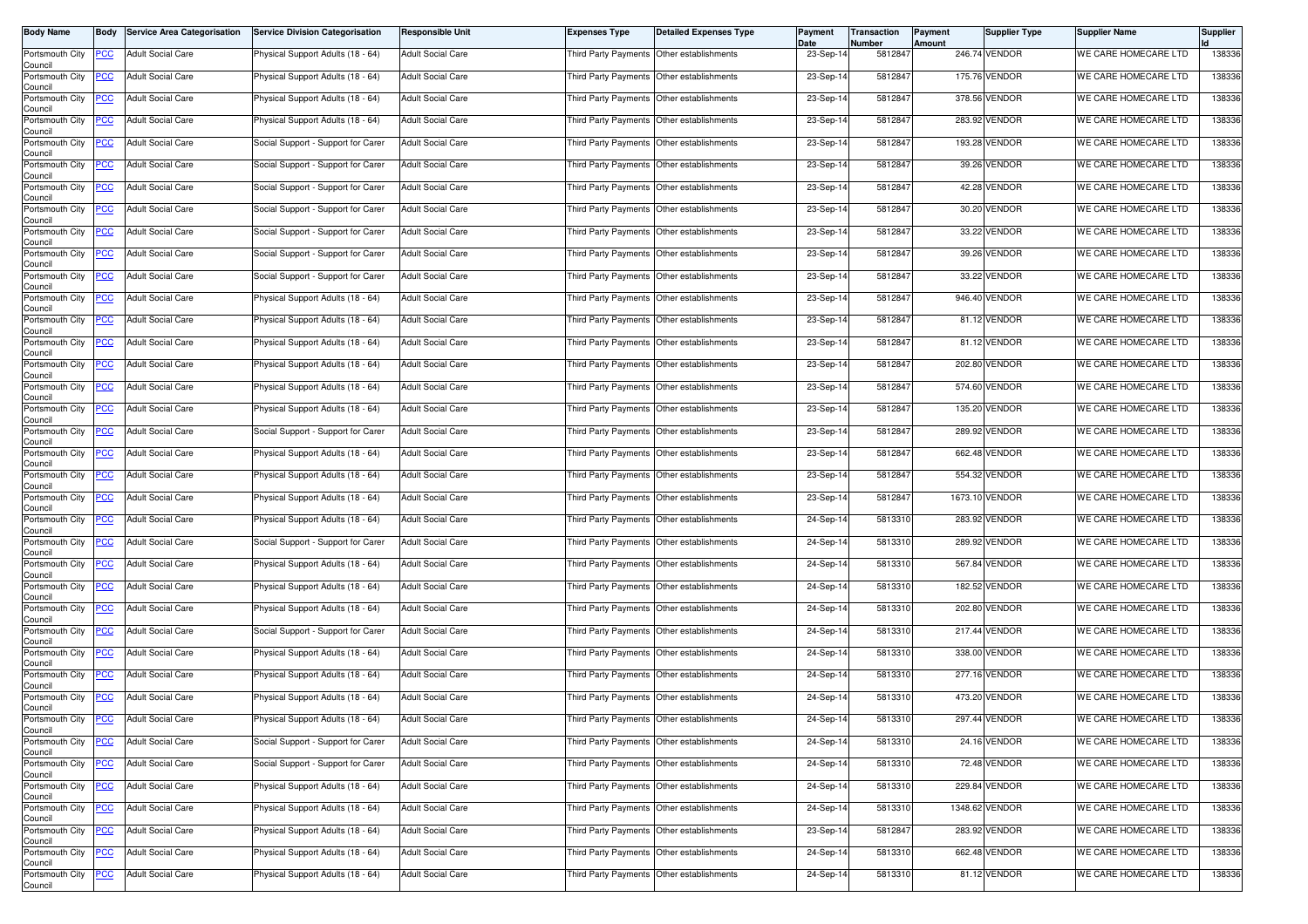| <b>Body Name</b>                              | <b>Body</b> | <b>Service Area Categorisation</b> | <b>Service Division Categorisation</b>          | <b>Responsible Unit</b>                        | <b>Expenses Type</b>                      | <b>Detailed Expenses Type</b>                                             | Payment<br>Date | Transaction<br>Number | Payment<br>Amount | Supplier Type  | <b>Supplier Name</b>                            | Supplier |
|-----------------------------------------------|-------------|------------------------------------|-------------------------------------------------|------------------------------------------------|-------------------------------------------|---------------------------------------------------------------------------|-----------------|-----------------------|-------------------|----------------|-------------------------------------------------|----------|
| Portsmouth City<br>Council                    | <b>PCC</b>  | <b>Adult Social Care</b>           | Social Support - Support for Carer              | <b>Adult Social Care</b>                       | Third Party Payments Other establishments |                                                                           | 24-Sep-14       | 5813310               |                   | 241.60 VENDOR  | WE CARE HOMECARE LTD                            | 138336   |
| Portsmouth City<br>Council                    | <u>PCC</u>  | <b>Adult Social Care</b>           | Physical Support Adults (18 - 64)               | <b>Adult Social Care</b>                       | Third Party Payments Other establishments |                                                                           | 24-Sep-14       | 5813310               |                   | 752.24 VENDOR  | WE CARE HOMECARE LTD                            | 138336   |
| Portsmouth City<br>Council                    | <u>PCC</u>  | <b>Adult Social Care</b>           | Physical Support Adults (18 - 64)               | <b>Adult Social Care</b>                       | Third Party Payments                      | Other establishments                                                      | 24-Sep-14       | 5813310               |                   | 283.92 VENDOR  | WE CARE HOMECARE LTD                            | 138336   |
| Portsmouth City<br>Council                    | <u>PCC</u>  | <b>Adult Social Care</b>           | Social Support - Support for Carer              | <b>Adult Social Care</b>                       | <b>Third Party Payments</b>               | Other establishments                                                      | 24-Sep-14       | 5813310               |                   | 24.16 VENDOR   | WE CARE HOMECARE LTD                            | 138336   |
| Portsmouth City<br>Council                    | <u>PCC</u>  | <b>Adult Social Care</b>           | Social Support - Support for Carer              | <b>Adult Social Care</b>                       |                                           | Third Party Payments Other establishments                                 | 24-Sep-14       | 5813310               |                   | 48.32 VENDOR   | WE CARE HOMECARE LTD                            | 138336   |
| Portsmouth City<br>Council                    | <b>PCC</b>  | <b>Adult Social Care</b>           | Social Support - Support for Carer              | <b>Adult Social Care</b>                       | Third Party Payments                      | Other establishments                                                      | 24-Sep-14       | 5813310               |                   | 60.40 VENDOR   | WE CARE HOMECARE LTD                            | 138336   |
| Portsmouth City<br>Council                    | <u>PCC</u>  | <b>Adult Social Care</b>           | Physical Support Adults (18 - 64)               | <b>Adult Social Care</b>                       | <b>Third Party Payments</b>               | Other establishments                                                      | 23-Sep-14       | 5812847               |                   | 841.62 VENDOR  | WE CARE HOMECARE LTD                            | 138336   |
| Portsmouth City<br>Council                    | <u>PCC</u>  | <b>Adult Social Care</b>           | Physical Support Adults (18 - 64)               | <b>Adult Social Care</b>                       | <b>Third Party Payments</b>               | Other establishments                                                      | 24-Sep-14       | 5813310               |                   | 378.56 VENDOR  | WE CARE HOMECARE LTD                            | 138336   |
| Portsmouth City<br>Council                    | PCC         | <b>Adult Social Care</b>           | Physical Support Adults (18 - 64)               | <b>Adult Social Care</b>                       | Third Party Payments Other establishments |                                                                           | 23-Sep-14       | 5812847               |                   | 378.56 VENDOR  | WE CARE HOMECARE LTD                            | 138336   |
| Portsmouth City<br>Council                    | PСC         | <b>Adult Social Care</b>           | Physical Support Adults (18 - 64)               | <b>Adult Social Care</b>                       | Third Party Payments                      | Other establishments                                                      | 23-Sep-14       | 581284                |                   | 378.56 VENDOR  | WE CARE HOMECARE LTD                            | 138336   |
| Portsmouth City<br>Council                    | <u>PCC</u>  | <b>Adult Social Care</b>           | Physical Support Adults (18 - 64)               | <b>Adult Social Care</b>                       | <b>Third Party Payments</b>               | Other establishments                                                      | 23-Sep-14       | 581284                |                   | 40.56 VENDOR   | WE CARE HOMECARE LTD                            | 138336   |
| Portsmouth City<br>Council                    | PСC         | <b>Adult Social Care</b>           | Physical Support Adults (18 - 64)               | <b>Adult Social Care</b>                       | <b>Third Party Payments</b>               | Other establishments                                                      | 23-Sep-14       | 5812847               | 111.54            | VENDOR         | WE CARE HOMECARE LTD                            | 138336   |
| Portsmouth City<br>Council                    | <u>PCC</u>  | Adult Social Care                  | Physical Support Adults (18 - 64)               | <b>Adult Social Care</b>                       |                                           | Third Party Payments Other establishments                                 | 23-Sep-14       | 5812847               |                   | 378.56 VENDOR  | WE CARE HOMECARE LTD                            | 138336   |
| Portsmouth City<br>Council                    | <b>PCC</b>  | <b>Adult Social Care</b>           | Physical Support Adults (18 - 64)               | <b>Adult Social Care</b>                       | Third Party Payments Other establishments |                                                                           | 23-Sep-14       | 5812847               |                   | 429.26 VENDOR  | WE CARE HOMECARE LTD                            | 138336   |
| Portsmouth City<br>Council                    | PСC         | <b>Adult Social Care</b>           | Physical Support Adults (18 - 64)               | <b>Adult Social Care</b>                       | <b>Third Party Payments</b>               | Other establishments                                                      | 12-Sep-14       | 5811510               |                   | 2103.90 VENDOR | WINSCOMBE CARE HOME<br>_TD                      | 134481   |
| Portsmouth City<br>Council                    | <b>PCC</b>  | <b>Adult Social Care</b>           | Physical Support Adults (18 - 64)               | <b>Adult Social Care</b>                       | <b>Third Party Payments</b>               | Other establishments                                                      | 12-Sep-14       | 5811510               |                   | 2233.90 VENDOR | WINSCOMBE CARE HOME<br>LTD                      | 134481   |
| Portsmouth City<br>Council                    | <u>PCC</u>  | <b>Adult Social Care</b>           | Physical Support Adults (18 - 64)               | <b>Adult Social Care</b>                       | Third Party Payments                      | Other establishments                                                      | 12-Sep-14       | 5811510               |                   | 2164.80 VENDOR | WINSCOMBE CARE HOME<br>LTD                      | 134481   |
| Portsmouth City<br>Council                    | <u>PCC</u>  | <b>Adult Social Care</b>           | Physical Support Adults (18 - 64)               | <b>Adult Social Care</b>                       | Third Party Payments                      | Other establishments                                                      | 12-Sep-14       | 5811510               |                   | 1976.40 VENDOR | WINSCOMBE CARE HOME<br>.TD                      | 134481   |
| Portsmouth City<br>Council                    | <b>PCC</b>  | <b>Adult Social Care</b>           | Physical Support Adults (18 - 64)               | <b>Adult Social Care</b>                       | Third Party Payments                      | Other establishments                                                      | 12-Sep-14       | 5811510               | 2583.00           | <b>VENDOR</b>  | WINSCOMBE CARE HOME<br>LTD                      | 134481   |
| Portsmouth City<br>Council                    | <b>PCC</b>  | <b>Adult Social Care</b>           | Physical Support Adults (18 - 64)               | <b>Adult Social Care</b>                       | <b>Third Party Payments</b>               | Other establishments                                                      | 12-Sep-14       | 5811510               |                   | 1976.40 VENDOR | WINSCOMBE CARE HOME<br>LTD                      | 134481   |
| Portsmouth City<br>Council                    | <u>CC</u>   | <b>Adult Social Care</b>           | Physical Support Adults (18 - 64)               | <b>Adult Social Care</b>                       | ncome                                     | Customer and client receipts                                              | 12-Sep-14       | 5811510               |                   | -342.00 VENDOR | WINSCOMBE CARE HOME<br>LTD                      | 134481   |
| Portsmouth City<br>Council                    | <b>PCC</b>  | <b>Adult Social Care</b>           | Physical Support Adults (18 - 64)               | <b>Adult Social Care</b>                       | Third Party Payments Other establishments |                                                                           | 12-Sep-14       | 5811510               |                   | 2074.80 VENDOR | WINSCOMBE CARE HOME<br>LTD                      | 134481   |
| Portsmouth City<br>Council                    | <u>CC</u>   | <b>Central Services</b>            | Registration of Births, Deaths and<br>Marriages | Customer, Community and Democratic<br>Services |                                           | Supplies and Services Communications and computing                        | 25-Sep-14       | 5813358               | 546.51            | COMPANY        | <b>BRITISH</b><br>TELECOMMUNICATIONS PLC        | 100132   |
| Portsmouth City<br>Council                    | <u>PCC</u>  | <b>Central Services</b>            | Elections                                       | Customer, Community and Democratic<br>Services |                                           | Supplies and Services Printing, stationery and general<br>office expenses | 23-Sep-14       | 5812830               |                   | 5114.82 VENDOR | <b>ROYAL MAIL</b>                               | 100182   |
| Portsmouth City<br>Council                    | PСC         | <b>Central Services</b>            | Elections                                       | Customer, Community and Democratic<br>Services | <b>Supplies and Services</b>              | Printing, stationery and general<br>office expenses                       | 24-Sep-14       | 5813267               | 924.43            | VENDOR         | <b>ROYAL MAIL</b>                               | 100182   |
| Portsmouth City<br>Council                    | <b>PCC</b>  | <b>Central Services</b>            | Registration of Births, Deaths and<br>Marriages | Customer, Community and Democratic<br>Services |                                           | Supplies and Services Equipment, furniture and materials                  | 18-Sep-14       | 5812284               |                   | 760.00 COMPANY | <b>ESE DIRECT LTD</b>                           | 139318   |
| Portsmouth City<br>Council                    | <b>PCC</b>  | <b>Central Services</b>            | Registration of Births, Deaths and<br>Marriages | Customer, Community and Democratic<br>Services | Premises-Related<br>Expenditure           | Energy costs                                                              | 19-Sep-14       | 5812535               |                   | 361.06 VENDOR  | <b>NPOWER</b>                                   | 104871   |
| Portsmouth City<br>Council                    | <u>PCC</u>  | <b>Central Services</b>            | Registration of Births, Deaths and<br>Marriages | Customer, Community and Democratic<br>Services | Premises-Related<br>Expenditure           | Energy costs                                                              | 02-Sep-14       | 5809241               |                   | 63.24 VENDOR   | TOTAL GAS & POWER LTD                           | 133467   |
| Portsmouth City<br>Council                    | <u>CC </u>  | Central Services                   | Registration of Births, Deaths and<br>Marriages | Customer, Community and Democratic<br>Services | Premises-Related<br>Expenditure           | Energy costs                                                              | 30-Sep-14       | 5814257               | 76.11             | <b>VENDOR</b>  | <b>TOTAL GAS &amp; POWER LTD</b>                | 133467   |
| Portsmouth City<br>Council                    | <b>PCC</b>  | <b>Central Services</b>            | Registration of Births, Deaths and<br>Marriages | Customer, Community and Democratic<br>Services | Premises-Related<br>Expenditure           | Cleaning and domestic supplies                                            | 10-Sep-14       | 5810912               |                   | 115.85 COMPANY | VEOLIA ES LIMITED                               | 102466   |
| Portsmouth City<br>Council<br>Portsmouth City | PCC         | <b>Central Services</b>            | <b>Emergency Planning</b>                       | Health, Safety and Licensing                   |                                           | Supplies and Services Communications and computing                        | 12-Sep-14       | 5811470               |                   | 4.41 VENDOR    | T MOBILE (UK) LIMITED                           | 100085   |
| Council                                       | <b>PCC</b>  | <b>Central Services</b>            | <b>Local Tax Collection</b>                     | Revenues and Benefits                          |                                           | Supplies and Services Grants and subscriptions                            | 12-Sep-14       | 5811200               |                   | 5000.00 VENDOR | CALL CREDIT INFORMATION<br><b>GROUP LIMITED</b> | 137708   |
| Portsmouth City<br>Council<br>Portsmouth City | <b>PCC</b>  | <b>Central Services</b>            | <b>Local Tax Collection</b>                     | Revenues and Benefits                          |                                           | Supplies and Services Communications and computing                        | 09-Sep-14       | 5810247               |                   | 974.47 VENDOR  | <b>CIVICA UK LTD</b>                            | 104001   |
| Council                                       | <b>PCC</b>  | <b>Central Services</b>            | <b>Local Tax Collection</b>                     | Revenues and Benefits                          |                                           | Supplies and Services Communications and computing                        | 09-Sep-14       | 5810247               |                   | 868.90 VENDOR  | <b>CIVICA UK LTD</b>                            | 104001   |
| Portsmouth City<br>Council                    | <b>PCC</b>  | <b>Central Services</b>            | Local Tax Collection                            | Revenues and Benefits                          |                                           | Supplies and Services Communications and computing                        | 09-Sep-14       | 5810247               |                   | 850.99 VENDOR  | <b>CIVICA UK LTD</b>                            | 104001   |
| Portsmouth City<br>Council                    | <b>PCC</b>  | <b>Central Services</b>            | <b>Local Tax Collection</b>                     | Revenues and Benefits                          |                                           | Supplies and Services Communications and computing                        | 09-Sep-14       | 5810247               |                   | 802.29 VENDOR  | <b>CIVICA UK LTD</b>                            | 104001   |
| Portsmouth City<br>Council                    | <u>PCC</u>  | <b>Central Services</b>            | <b>Local Tax Collection</b>                     | Revenues and Benefits                          |                                           | Supplies and Services Communications and computing                        | 09-Sep-14       | 5810247               |                   | 1191.26 VENDOR | <b>CIVICA UK LTD</b>                            | 104001   |
| Portsmouth City<br>Council                    | <b>PCC</b>  | <b>Central Services</b>            | <b>Local Tax Collection</b>                     | Revenues and Benefits                          |                                           | Supplies and Services Communications and computing                        | 09-Sep-14       | 5810247               |                   | 51.38 VENDOR   | <b>CIVICA UK LTD</b>                            | 104001   |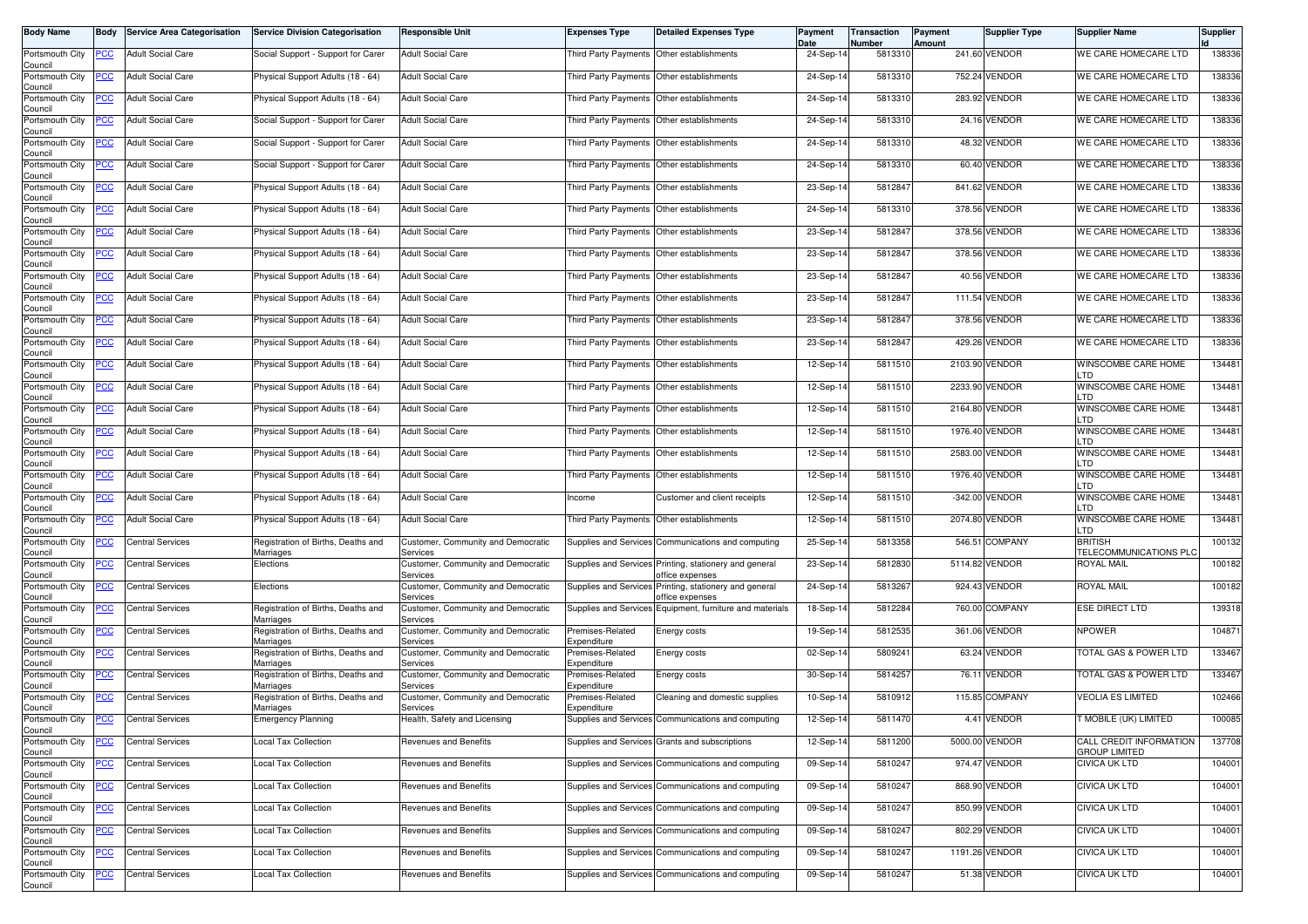| <b>Body Name</b>               | Body           | <b>Service Area Categorisation</b>   | <b>Service Division Categorisation</b> | <b>Responsible Unit</b>                 | <b>Expenses Type</b>                      | <b>Detailed Expenses Type</b>                                             | Payment<br>Date | Transaction<br>Number | Payment<br><b>Amount</b> | <b>Supplier Type</b> | <b>Supplier Name</b>                        | <b>Supplier</b> |
|--------------------------------|----------------|--------------------------------------|----------------------------------------|-----------------------------------------|-------------------------------------------|---------------------------------------------------------------------------|-----------------|-----------------------|--------------------------|----------------------|---------------------------------------------|-----------------|
| Portsmouth City<br>Council     | <b>PCC</b>     | <b>Central Services</b>              | <b>Local Tax Collection</b>            | Revenues and Benefits                   |                                           | Supplies and Services Communications and computing                        | 09-Sep-14       | 5810247               |                          | 90.38 VENDOR         | <b>CIVICA UK LTD</b>                        | 104001          |
| Portsmouth City<br>Council     | <b>PCC</b>     | <b>Central Services</b>              | <b>Local Tax Collection</b>            | Revenues and Benefits                   |                                           | Supplies and Services Communications and computing                        | 09-Sep-14       | 5810247               |                          | 3788.09 VENDOR       | <b>CIVICA UK LTD</b>                        | 104001          |
| Portsmouth City<br>Council     | <b>PCC</b>     | <b>Central Services</b>              | <b>Local Tax Collection</b>            | Revenues and Benefits                   |                                           | Supplies and Services Communications and computing                        | 09-Sep-14       | 5810247               |                          | 263.56 VENDOR        | <b>CIVICA UK LTD</b>                        | 104001          |
| Portsmouth City<br>Council     | <u>PCC</u>     | <b>Central Services</b>              | Local Tax Collection                   | Revenues and Benefits                   |                                           | Supplies and Services Communications and computing                        | 09-Sep-14       | 5810247               |                          | 112.04 VENDOR        | CIVICA UK LTD                               | 104001          |
| Portsmouth City<br>Council     | <b>PCC</b>     | <b>Central Services</b>              | <b>Local Tax Collection</b>            | Revenues and Benefits                   |                                           | Supplies and Services Communications and computing                        | 09-Sep-14       | 5810247               |                          | 354.11 VENDOR        | <b>CIVICA UK LTD</b>                        | 104001          |
| Portsmouth City<br>Council     | <b>PCC</b>     | <b>Central Services</b>              | <b>Local Tax Collection</b>            | Revenues and Benefits                   |                                           | Supplies and Services Communications and computing                        | 09-Sep-14       | 5810247               |                          | 406.60 VENDOR        | CIVICA UK LTD                               | 104001          |
| Portsmouth City<br>Council     | <u>PCC</u>     | <b>Central Services</b>              | Local Tax Collection                   | Revenues and Benefits                   |                                           | Supplies and Services Communications and computing                        | 09-Sep-14       | 5810247               |                          | 106.37 VENDOR        | CIVICA UK LTD                               | 104001          |
| Portsmouth City<br>Council     | <u>PCC</u>     | <b>Central Services</b>              | Local Tax Collection                   | Revenues and Benefits                   |                                           | Supplies and Services Communications and computing                        | 09-Sep-14       | 5810247               |                          | 605.33 VENDOR        | CIVICA UK LTD                               | 104001          |
| Portsmouth City<br>Council     | <b>PCC</b>     | <b>Central Services</b>              | <b>Local Tax Collection</b>            | Revenues and Benefits                   |                                           | Supplies and Services Communications and computing                        | 09-Sep-14       | 5810247               |                          | 193.14 VENDOR        | <b>CIVICA UK LTD</b>                        | 104001          |
| Portsmouth City<br>Council     | <u>PCC</u>     | <b>Central Services</b>              | Local Tax Collection                   | Revenues and Benefits                   |                                           | Supplies and Services Communications and computing                        | 09-Sep-1        | 5810247               |                          | 392.62 VENDOR        | <b>CIVICA UK LTD</b>                        | 104001          |
| Portsmouth City<br>Council     | <b>PCC</b>     | <b>Central Services</b>              | <b>Local Tax Collection</b>            | Revenues and Benefits                   |                                           | Supplies and Services Communications and computing                        | 09-Sep-14       | 5810247               |                          | 814.60 VENDOR        | <b>CIVICA UK LTD</b>                        | 104001          |
| Portsmouth City<br>Council     | <b>PCC</b>     | <b>Central Services</b>              | Local Tax Collection                   | Revenues and Benefits                   |                                           | Supplies and Services Communications and computing                        | 09-Sep-14       | 5810247               |                          | 39.60 VENDOR         | <b>CIVICA UK LTD</b>                        | 104001          |
| Portsmouth City<br>Council     | <u>PCC</u>     | <b>Central Services</b>              | <b>Local Tax Collection</b>            | Revenues and Benefits                   |                                           | Supplies and Services Communications and computing                        | 09-Sep-14       | 5810247               |                          | 486.76 VENDOR        | <b>CIVICA UK LTD</b>                        | 104001          |
| Portsmouth City<br>Council     | <b>PCC</b>     | <b>Central Services</b>              | <b>Local Tax Collection</b>            | Revenues and Benefits                   |                                           | Supplies and Services Communications and computing                        | 09-Sep-14       | 5810247               |                          | 54.31 VENDOR         | CIVICA UK LTD                               | 104001          |
| Portsmouth City<br>Council     | <b>PCC</b>     | <b>Central Services</b>              | <b>Local Tax Collection</b>            | Revenues and Benefits                   |                                           | Supplies and Services Communications and computing                        | 09-Sep-14       | 5810247               |                          | 152.56 VENDOR        | <b>CIVICA UK LTD</b>                        | 104001          |
| Portsmouth City<br>Council     | <b>PCC</b>     | <b>Central Services</b>              | <b>Local Tax Collection</b>            | Revenues and Benefits                   |                                           | Supplies and Services Communications and computing                        | 09-Sep-14       | 5810247               |                          | 175.74 VENDOR        | <b>CIVICA UK LTD</b>                        | 104001          |
| Portsmouth City<br>Council     | <u>PCC</u>     | <b>Central Services</b>              | <b>Local Tax Collection</b>            | Revenues and Benefits                   |                                           | Supplies and Services Communications and computing                        | 09-Sep-14       | 5810247               |                          | 215.05 VENDOR        | CIVICA UK LTD                               | 104001          |
| Portsmouth City<br>Council     | <b>PCC</b>     | <b>Central Services</b>              | Local Tax Collection                   | Revenues and Benefits                   |                                           | Supplies and Services Communications and computing                        | 09-Sep-14       | 5810247               |                          | 477.67 VENDOR        | <b>CIVICA UK LTD</b>                        | 104001          |
| Portsmouth City<br>Council     | <u>PCC</u>     | <b>Central Services</b>              | <b>Local Tax Collection</b>            | Revenues and Benefits                   |                                           | Supplies and Services Communications and computing                        | 09-Sep-14       | 5810247               |                          | 256.36 VENDOR        | CIVICA UK LTD                               | 104001          |
| Portsmouth City<br>Council     | <b>PCC</b>     | <b>Central Services</b>              | ocal Tax Collection                    | Revenues and Benefits                   |                                           | Supplies and Services Communications and computing                        | 09-Sep-14       | 5810247               |                          | 118.49 VENDOR        | <b>CIVICA UK LTD</b>                        | 104001          |
| Portsmouth City<br>Council     | $\overline{C}$ | <b>Central Services</b>              | Local Tax Collection                   | Revenues and Benefits                   |                                           | Supplies and Services Communications and computing                        | 09-Sep-14       | 5810247               |                          | 401.27 VENDOR        | CIVICA UK LTD                               | 104001          |
| Portsmouth City<br>Council     | <b>PCC</b>     | <b>Central Services</b>              | <b>Local Tax Collection</b>            | Revenues and Benefits                   |                                           | Supplies and Services Communications and computing                        | 09-Sep-14       | 5810247               |                          | 264.85 VENDOR        | <b>CIVICA UK LTD</b>                        | 104001          |
| Portsmouth City<br>Council     | <u>PCC</u>     | <b>Central Services</b>              | <b>Local Tax Collection</b>            | Revenues and Benefits                   |                                           | Supplies and Services Communications and computing                        | 09-Sep-14       | 5810247               |                          | 652.84 VENDOR        | CIVICA UK LTD                               | 104001          |
| Portsmouth City<br>Council     | <b>PCC</b>     | <b>Central Services</b>              | <b>Local Tax Collection</b>            | Revenues and Benefits                   |                                           | Supplies and Services Communications and computing                        | 09-Sep-14       | 5810247               |                          | 53.19 VENDOR         | <b>CIVICA UK LTD</b>                        | 104001          |
| Portsmouth City<br>Council     | <b>PCC</b>     | <b>Central Services</b>              | Local Tax Collection                   | Revenues and Benefits                   |                                           | Supplies and Services Communications and computing                        | 09-Sep-14       | 5810247               |                          | 531.86 VENDOR        | <b>CIVICA UK LTD</b>                        | 104001          |
| Portsmouth City<br>Council     | <b>PCC</b>     | <b>Central Services</b>              | Local Tax Collection                   | Revenues and Benefits                   |                                           | Supplies and Services Communications and computing                        | 09-Sep-14       | 5810247               |                          | 1576.64 VENDOR       | <b>CIVICA UK LTD</b>                        | 104001          |
| Portsmouth City<br>Council     | <b>PCC</b>     | <b>Central Services</b>              | Local Tax Collection                   | Revenues and Benefits                   |                                           | Supplies and Services Printing, stationery and general<br>office expenses | 02-Sep-14       | 5809221               |                          | 1657.52 VENDOR       | ROYAL MAIL                                  | 100182          |
| Portsmouth City<br>Council     | <b>PCC</b>     | <b>Central Services</b>              | <b>Local Tax Collection</b>            | Revenues and Benefits                   |                                           | Supplies and Services Printing, stationery and general<br>office expenses | 03-Sep-14       | 5809642               |                          | 991.74 VENDOR        | ROYAL MAIL                                  | 100182          |
| Portsmouth City<br>Council     | <b>PCC</b>     | <b>Central Services</b>              | Local Tax Collection                   | Revenues and Benefits                   |                                           | Supplies and Services Printing, stationery and general<br>office expenses | 16-Sep-14       | 5811734               |                          | 1239.50 VENDOR       | ROYAL MAIL                                  | 100182          |
| Portsmouth City<br>Council     | <b>PCC</b>     | <b>Central Services</b>              | Local Tax Collection                   | Revenues and Benefits                   |                                           | Supplies and Services Printing, stationery and general<br>office expenses | 19-Sep-14       | 5812573               |                          | 837.84 VENDOR        | <b>ROYAL MAIL</b>                           | 100182          |
| Portsmouth City PCC<br>Council |                | <b>Central Services</b>              | <b>Local Tax Collection</b>            | Revenues and Benefits                   |                                           | Supplies and Services Printing, stationery and general<br>office expenses | 25-Sep-14       | 5813655               |                          | 448.68 VENDOR        | <b>ROYAL MAIL</b>                           | 100182          |
| Portsmouth City<br>Council     | <u>PCC</u>     | <b>Central Services</b>              | Local Welfare Assistance Schemes       | Revenues and Benefits                   |                                           | Supplies and Services Grants and subscriptions                            | 22-Sep-14       | 5812687               | 100000.00 VENDOR         |                      | <b>FAMILY FUND TRADING</b><br><b>IMITED</b> | 137751          |
| Portsmouth City<br>Council     | <b>PCC</b>     | <b>Central Services</b>              | Local Tax Collection                   | Revenues and Benefits                   |                                           | Supplies and Services Printing, stationery and general<br>office expenses | 09-Sep-14       | 5810357               |                          | 2449.45 VENDOR       | UNIVERSITY OF<br>PORTSMOUTH                 | 100269          |
| Portsmouth City<br>Council     | <b>PCC</b>     | Children's and Education<br>Services | Children Looked After                  | Children's social care and safeguarding |                                           | Third Party Payments Other establishments                                 | 01-Sep-14       | 5808989               |                          | 13285.80 VENDOR      | <b>ACTIVE8 CARE LTD</b>                     | 135663          |
| Portsmouth City<br>Council     | PCC            | Children's and Education<br>Services | Children Looked After                  | Children's social care and safeguarding | Third Party Payments Other establishments |                                                                           | 01-Sep-14       | 5808989               |                          | 13728.66 VENDOR      | <b>ACTIVE8 CARE LTD</b>                     | 135663          |
| Portsmouth City<br>Council     | <u>PCC</u>     | Children's and Education<br>Services | Other children looked after services   | Children's social care and safeguarding | Third Party Payments                      | Other establishments                                                      | 23-Sep-14       | 5812749               |                          | 266.28 VENDOR        | APPLETREE SUPPORT LTD                       | 126285          |
| Portsmouth City<br>Council     | <b>PCC</b>     | Children's and Education<br>Services | Other children looked after services   | Children's social care and safeguarding | Third Party Payments                      | Other establishments                                                      | 23-Sep-14       | 5812749               |                          | 600.48 VENDOR        | APPLETREE SUPPORT LTD                       | 126285          |
| Portsmouth City<br>Council     | <u>PCC</u>     | Children's and Education<br>Services | Other children looked after services   | Children's social care and safeguarding | Third Party Payments Other establishments |                                                                           | 23-Sep-14       | 5812749               |                          | 1000.80 VENDOR       | APPLETREE SUPPORT LTD                       | 126285          |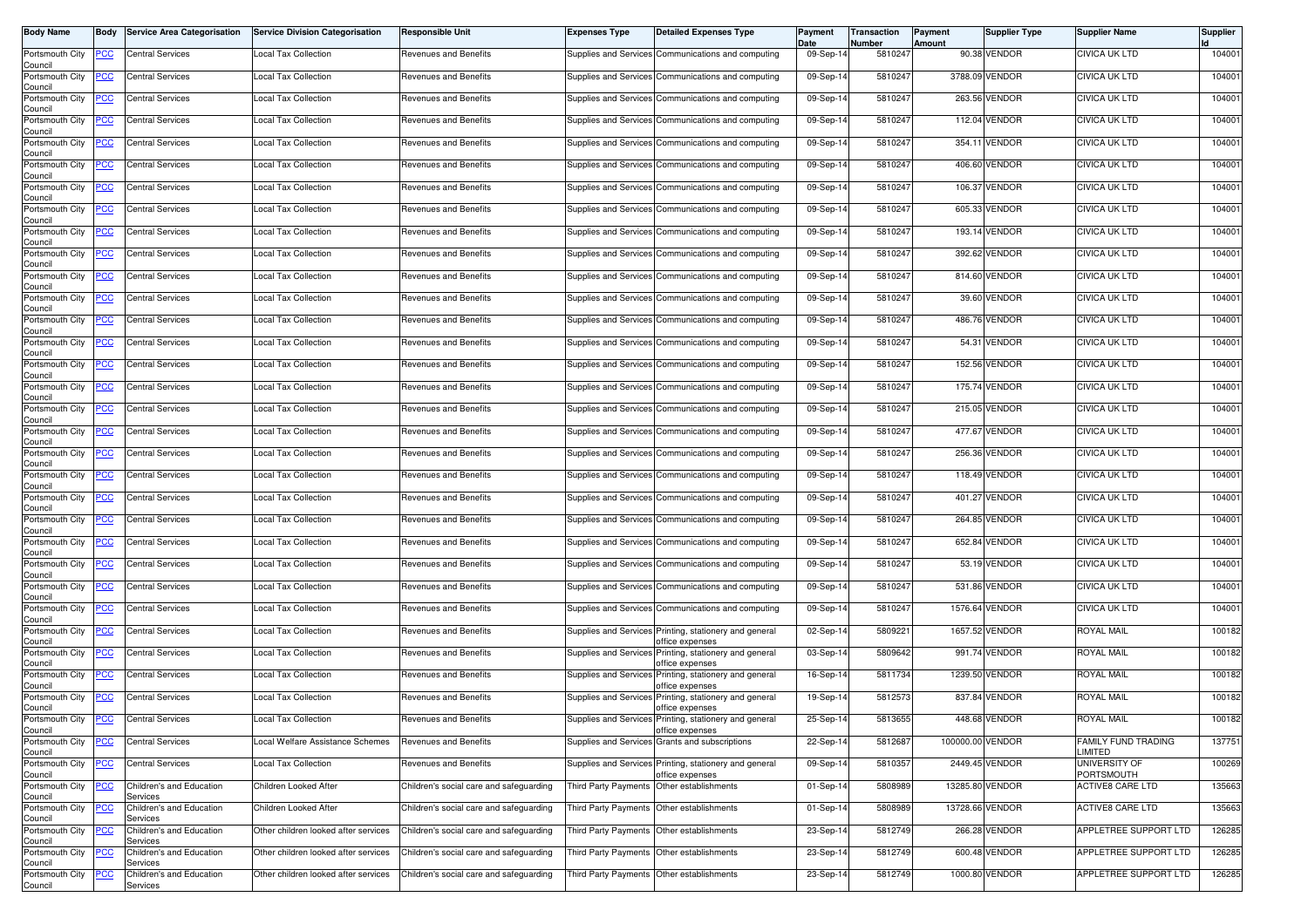| <b>Body Name</b>                      | Body       | <b>Service Area Categorisation</b>   | <b>Service Division Categorisation</b>              | Responsible Unit                        | <b>Expenses Type</b>                      | <b>Detailed Expenses Type</b>                      | Payment<br>Date | Transaction<br>Number | Payment<br>Amount | <b>Supplier Type</b> | <b>Supplier Name</b>                                           | <b>Supplier</b> |
|---------------------------------------|------------|--------------------------------------|-----------------------------------------------------|-----------------------------------------|-------------------------------------------|----------------------------------------------------|-----------------|-----------------------|-------------------|----------------------|----------------------------------------------------------------|-----------------|
| Portsmouth City<br>Council            | PСC        | Children's and Education<br>Services | Safeguarding Children and Young<br>Peoples Services | Children's social care and safeguarding | Transport-Related<br>Expenditure          | Direct transport costs                             | 05-Sep-14       | 580986                |                   | 14.40 VENDOR         | <b>AQUA CARS LIMITED</b>                                       | 100011          |
| Portsmouth City<br>Council            | <u>PCC</u> | Children's and Education<br>Services | Children Looked After                               | Children's social care and safeguarding | Transport-Related<br>Expenditure          | Direct transport costs                             | 19-Sep-14       | 5812384               |                   | 530.10 VENDOR        | <b>AQUA CARS LIMITED</b>                                       | 100011          |
| Portsmouth City                       | ∍сс        | Children's and Education<br>Services | Other children looked after services                | Children's social care and safeguarding |                                           | Third Party Payments Other establishments          | 10-Sep-14       | 5810385               |                   | 2081.00 VENDOR       | <b>AUTISM WESSEX</b>                                           | 138249          |
| Council<br>Portsmouth City            | <u>PCC</u> | Children's and Education<br>Services | Other children looked after services                | Children's social care and safeguarding | Third Party Payments                      | Other establishments                               | 10-Sep-14       | 5810385               |                   | 5457.00 VENDOR       | <b>AUTISM WESSEX</b>                                           | 138249          |
| Council<br>Portsmouth City<br>Council | <u>PCC</u> | Children's and Education<br>Services | Services for Young People                           | Children's social care and safeguarding | Third Party Payments                      | Other establishments                               | 10-Sep-14       | 5810390               |                   | 4833.33 VENDOR       | <b>BARNARDO SERVICES LTD</b>                                   | 107155          |
| Portsmouth City<br>Council            | <u>PCC</u> | Children's and Education<br>Services | Services for Young People                           | Children's social care and safeguarding | Third Party Payments Private contractors  |                                                    | 10-Sep-14       | 5810390               |                   | 9666.67 VENDOR       | <b>BARNARDO SERVICES LTD</b>                                   | 107155          |
| Portsmouth City<br>Council            | PСC        | Children's and Education<br>Services | Services for Young People                           | Children's social care and safeguarding | Third Party Payments                      | Other establishments                               | 26-Sep-1        | 5813762               |                   | 9666.00 VENDOR       | <b>BARNARDO SERVICES LTD</b>                                   | 107155          |
| Portsmouth City<br>Council            | <u>PCC</u> | Children's and Education<br>Services | Children Looked After                               | Children's social care and safeguarding |                                           | Supplies and Services Communications and computing | 17-Sep-14       | 581178                |                   | 156.28 COMPANY       | <b>BRITISH</b><br>TELECOMMUNICATIONS PLO                       | 100132          |
| Portsmouth City<br>Council            | ۲CC        | Children's and Education<br>Services | Children Looked After                               | Children's social care and safeguarding |                                           | Supplies and Services Communications and computing | 17-Sep-14       | 5811787               |                   | 630.06 COMPANY       | <b>BRITISH</b><br>TELECOMMUNICATIONS PLO                       | 100132          |
| Portsmouth City<br>Council            | PСC        | Children's and Education<br>Services | Children Looked After                               | Children's social care and safeguarding |                                           | Supplies and Services Communications and computing | 25-Sep-14       | 5813358               |                   | 69.96 COMPANY        | <b>BRITISH</b><br>TELECOMMUNICATIONS PLO                       | 100132          |
| Portsmouth City<br>Council            | ∍сс        | Children's and Education<br>Services | Children Looked After                               | Children's social care and safeguarding |                                           | Supplies and Services Communications and computing | 17-Sep-14       | 5811787               |                   | 69.96 COMPANY        | <b>BRITISH</b><br><b><i>FELECOMMUNICATIONS PLO</i></b>         | 100132          |
| Portsmouth City<br>Council            | ∍сс        | Children's and Education<br>Services | Children Looked After                               | Children's social care and safeguarding |                                           | Third Party Payments Other establishments          | 19-Sep-14       | 5812419               |                   | 1847.24 VENDOR       | CARE FIRST SERVICES LTD                                        | 138431          |
| Portsmouth City<br>Council            | PСC        | Children's and Education<br>Services | Children Looked After                               | Children's social care and safeguarding |                                           | Third Party Payments   Other establishments        | 19-Sep-14       | 5812419               |                   | 1611.80 VENDOR       | CARE FIRST SERVICES LTD                                        | 138431          |
| Portsmouth City<br>Council            | ۲CC        | Children's and Education<br>Services | Children Looked After                               | Children's social care and safeguarding |                                           | Third Party Payments Other establishments          | 19-Sep-14       | 5812419               |                   | 1703.66 VENDOR       | CARE FIRST SERVICES LTD                                        | 138431          |
| Portsmouth City<br>Council            | PСC        | Children's and Education<br>Services | Children Looked After                               | Children's social care and safeguarding |                                           | Third Party Payments Other establishments          | 26-Sep-14       | 5813782               |                   | 2241.06 VENDOR       | CARE FIRST SERVICES LTD                                        | 138431          |
| Portsmouth City<br>Council            | PСC        | Children's and Education<br>Services | Children Looked After                               | Children's social care and safeguarding | Third Party Payments Other establishments |                                                    | 26-Sep-14       | 5813782               |                   | 1681.66 VENDOR       | CARE FIRST SERVICES LTD                                        | 138431          |
| Portsmouth City<br>Council            | <u>PCC</u> | Children's and Education<br>Services | Other children looked after services                | Children's social care and safeguarding | Third Party Payments                      | Other establishments                               | 02-Sep-14       | 5809169               |                   | 483.84 VENDOR        | CARING FOR YOU LIMITED                                         | 100116          |
| Portsmouth City<br>Council            | <b>PCC</b> | Children's and Education<br>Services | Other children looked after services                | Children's social care and safeguarding |                                           | Third Party Payments Other establishments          | 02-Sep-14       | 5809169               |                   | 97.23 VENDOR         | CARING FOR YOU LIMITED                                         | 100116          |
| Portsmouth City<br>Council            | <u>PCC</u> | Children's and Education<br>Services | Other children looked after services                | Children's social care and safeguarding |                                           | Third Party Payments Other establishments          | 02-Sep-14       | 5809169               |                   | 404.22 VENDOR        | CARING FOR YOU LIMITED                                         | 100116          |
| Portsmouth City<br>Council            | PСC        | Children's and Education<br>Services | Other children looked after services                | Children's social care and safeguarding | Third Party Payments                      | Other establishments                               | 02-Sep-1        | 5809169               |                   | 335.31 VENDOR        | CARING FOR YOU LIMITED                                         | 100116          |
| Portsmouth City<br>Council            | PСC        | Children's and Education<br>Services | Other children looked after services                | Children's social care and safeguarding | <b>Third Party Payments</b>               | Other establishments                               | 02-Sep-14       | 5809169               |                   | 180.48 VENDOR        | CARING FOR YOU LIMITED                                         | 100116          |
| Portsmouth City<br>Council            | ۲CC        | Children's and Education<br>Services | Other children looked after services                | Children's social care and safeguarding |                                           | Third Party Payments Other establishments          | 22-Sep-14       | 581267                |                   | 666.72 VENDOR        | CARING FOR YOU LIMITED                                         | 100116          |
| Portsmouth City<br>Council            | <u>PCC</u> | Children's and Education<br>Services | Other children looked after services                | Children's social care and safeguarding |                                           | Third Party Payments Other establishments          | 22-Sep-14       | 5812670               |                   | 666.72 VENDOR        | CARING FOR YOU LIMITED                                         | 100116          |
| Portsmouth City<br>Council            | ∍сс        | Children's and Education<br>Services | Other children looked after services                | Children's social care and safeguarding |                                           | Third Party Payments Other establishments          | 22-Sep-14       | 581267                |                   | 111.12 VENDOR        | CARING FOR YOU LIMITED                                         | 100116          |
| Portsmouth City<br>Council            | PСC        | Children's and Education<br>Services | Other children looked after services                | Children's social care and safeguarding |                                           | Third Party Payments Other establishments          | 22-Sep-14       | 5812670               |                   | 312.48 VENDOR        | CARING FOR YOU LIMITED                                         | 100116          |
| Portsmouth City<br>Council            | ∙сс        | Children's and Education<br>Services | Other children looked after services                | Children's social care and safeguarding |                                           | Third Party Payments Other establishments          | 22-Sep-14       | 581267                |                   | 180.48 VENDOR        | CARING FOR YOU LIMITED                                         | 100116          |
| Portsmouth City<br>Council            | <u>PCC</u> | Children's and Education<br>Services | Other children looked after services                | Children's social care and safeguarding |                                           | Third Party Payments Other establishments          | 02-Sep-14       | 5809169               |                   | 83.34 VENDOR         | CARING FOR YOU LIMITED                                         | 100116          |
| Portsmouth City<br>Council            | ∍CC        | Children's and Education<br>Services | Other children looked after services                | Children's social care and safeguarding |                                           | Third Party Payments   Other establishments        | 02-Sep-14       | 5809169               |                   | 226.84 VENDOR        | CARING FOR YOU LIMITED                                         | 100116          |
| Portsmouth City<br>Council            | <u>PCC</u> | Children's and Education<br>Services | Children Looked After                               | Children's social care and safeguarding |                                           | Third Party Payments Other establishments          | 30-Sep-14       | 5814109               |                   | 15428.70 VENDOR      | <b>CHANNELS &amp; CHOICES</b>                                  | 136940          |
| Portsmouth City<br>Council            | <u>CC</u>  | Children's and Education<br>Services | Safeguarding Children and Young<br>Peoples Services | Children's social care and safeguarding | ransport-Related<br>Expenditure           | Public transport                                   | 04-Sep-14       | 5809697               |                   | 2001.20 VENDOR       | <b>ATOC LTD</b>                                                | 103839          |
| Portsmouth City<br>Council            | <b>PCC</b> | Children's and Education<br>Services | Other children looked after services                | Children's social care and safeguarding | Third Party Payments Other establishments |                                                    | 02-Sep-14       | 5809237               |                   | 2113.98 VENDOR       | <b>TEAM MEDICAL</b><br>SOUTHAMPTON LIMITED                     | 137769          |
| Portsmouth City<br>Council            | PСC        | Children's and Education<br>Services | Other children looked after services                | Children's social care and safeguarding | Third Party Payments Other establishments |                                                    | 05-Sep-14       | 5810067               |                   | 1936.10 VENDOR       | <b>TEAM MEDICAL</b><br>SOUTHAMPTON LIMITED                     | 137769          |
| Portsmouth City<br>Council            | <u>PCC</u> | Children's and Education<br>Services | Other children looked after services                | Children's social care and safeguarding |                                           | Third Party Payments Other establishments          | 19-Sep-14       | 5812616               |                   | 2542.40 VENDOR       | <b>TEAM MEDICAL</b><br>SOUTHAMPTON LIMITED                     | 137769          |
| Portsmouth City<br>Council            | PСC        | Children's and Education<br>Services | Other children looked after services                | Children's social care and safeguarding |                                           | Third Party Payments Other establishments          | 19-Sep-14       | 5812616               |                   | 2403.84 VENDOR       | <b>TEAM MEDICAL</b><br>SOUTHAMPTON LIMITED                     | 137769          |
| Portsmouth City<br>Council            | <u>PCC</u> | Children's and Education<br>Services | Other children looked after services                | Children's social care and safeguarding |                                           | Third Party Payments Other establishments          | 26-Sep-14       | 5813971               |                   | 2395.63 VENDOR       | <b><i>TEAM MEDICAL</i></b><br>SOUTHAMPTON LIMITED              | 137769          |
| Portsmouth City<br>Council            | <u>PCC</u> | Children's and Education<br>Services | Safeguarding Children and Young<br>Peoples Services | Children's social care and safeguarding | Supplies and Services Services            |                                                    | 19-Sep-14       | 5812509               |                   | 2100.00 SOLETRADER   | Classified as 'personal data'<br>under the Data Protection Act | 138762          |
| Portsmouth City<br>Council            | PСC        | Children's and Education<br>Services | Other children looked after services                | Children's social care and safeguarding |                                           | Third Party Payments Other establishments          | 25-Sep-14       | 5813387               |                   | 714.56 VENDOR        | COMMUNITY ANGELS LTD                                           | 139111          |
| Portsmouth City<br>Council            | <u>PCC</u> | Children's and Education<br>Services | Other children looked after services                | Children's social care and safeguarding |                                           | Third Party Payments Other establishments          | 25-Sep-14       | 5813387               |                   | 714.56 VENDOR        | <b>COMMUNITY ANGELS LTD</b>                                    | 139111          |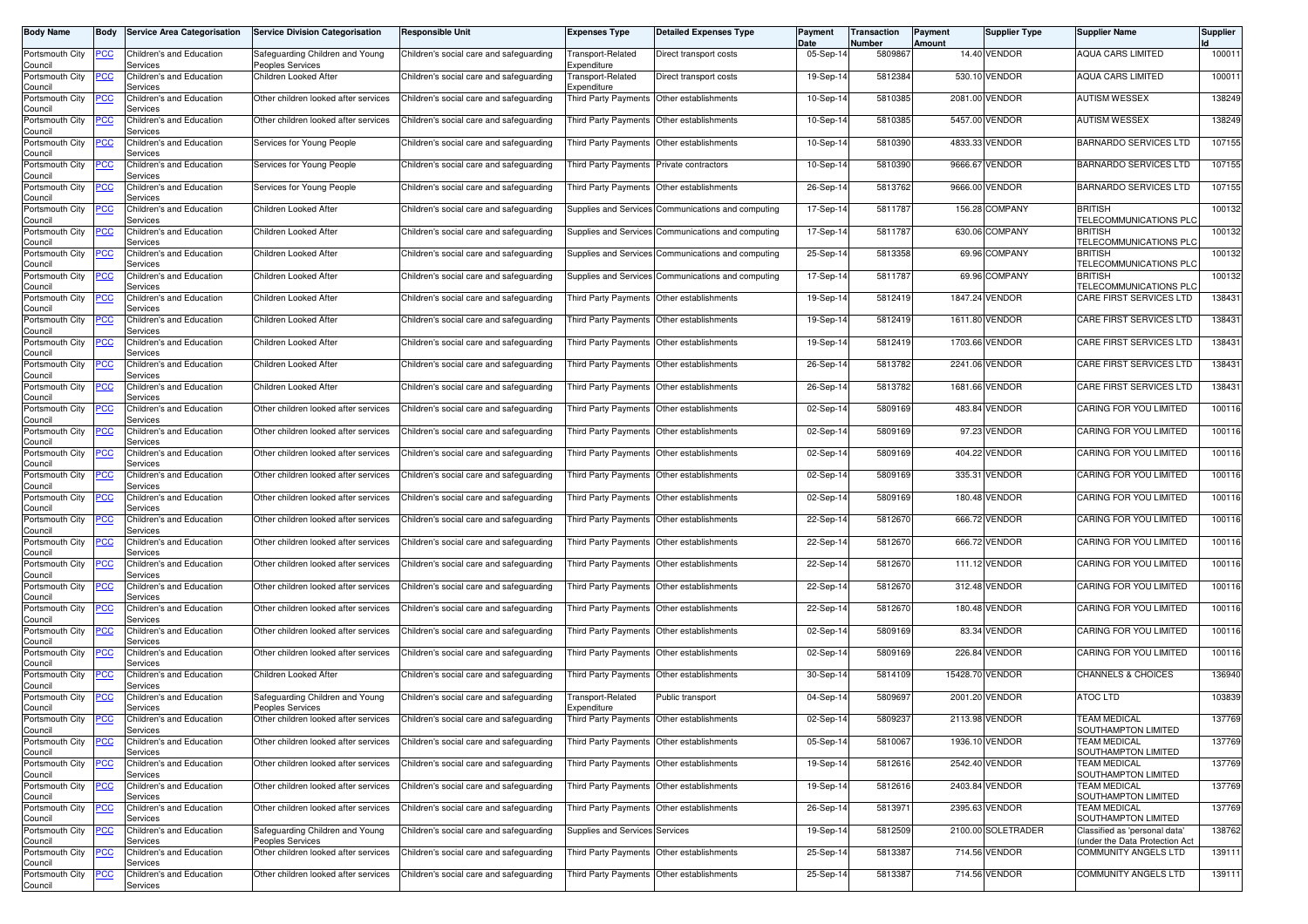| <b>Body Name</b>                      | <b>Body</b> | Service Area Categorisation                      | <b>Service Division Categorisation</b>                                  | Responsible Unit                        | <b>Expenses Type</b>                      | <b>Detailed Expenses Type</b>             | Payment<br>Date | Transaction<br><b>Number</b> | Payment<br>Amount | <b>Supplier Type</b> | <b>Supplier Name</b>                                            | Supplier |
|---------------------------------------|-------------|--------------------------------------------------|-------------------------------------------------------------------------|-----------------------------------------|-------------------------------------------|-------------------------------------------|-----------------|------------------------------|-------------------|----------------------|-----------------------------------------------------------------|----------|
| Portsmouth City<br>Council            | PСC         | Children's and Education<br>Services             | Other children looked after services                                    | Children's social care and safeguarding |                                           | Third Party Payments Other establishments | 25-Sep-14       | 5813387                      |                   | 714.56 VENDOR        | COMMUNITY ANGELS LTD                                            | 139111   |
| Portsmouth City<br>Council            | PCC         | Children's and Education<br>Services             | Other children looked after services                                    | Children's social care and safeguarding |                                           | Third Party Payments Other establishments | 22-Sep-1        | 5812673                      |                   | 270.40 VENDOR        | <b>CHESHIRE HOMES</b>                                           | 100957   |
| Portsmouth City<br>Council            | PСC         | Children's and Education<br>Services             | Other children looked after services                                    | Children's social care and safeguarding | Third Party Payments Other establishments |                                           | 22-Sep-14       | 5812673                      |                   | 162.24 VENDOR        | <b>CHESHIRE HOMES</b>                                           | 100957   |
| Portsmouth City<br>Council            | <u>PCC</u>  | Children's and Education<br>Services             | Other children looked after services                                    | Children's social care and safeguarding | Third Party Payments                      | Other establishments                      | 22-Sep-14       | 5812673                      |                   | 243.36 VENDOR        | <b>CHESHIRE HOMES</b>                                           | 100957   |
| Portsmouth City<br>Council            | PСC         | Children's and Education<br>Services             | Other children looked after services                                    | Children's social care and safeguarding |                                           | Third Party Payments Other establishments | 22-Sep-14       | 5812673                      |                   | 141.96 VENDOR        | CHESHIRE HOMES                                                  | 100957   |
| Portsmouth City<br>Council            | <u>PCC</u>  | Children's and Education<br>Services             | Safeguarding Children and Young<br>Peoples Services                     | Children's social care and safeguarding | Supplies and Services Services            |                                           | 25-Sep-14       | 290529                       |                   | 910.00 SOLETRADER    | Classified as 'personal data'<br>under the Data Protection Act  | 107911   |
| Portsmouth City<br>Council            | ∍CC         | Children's and Education<br>Services             | Safeguarding Children and Young<br>Peoples Services                     | Children's social care and safeguarding | Supplies and Services Services            |                                           | 25-Sep-14       | 5813569                      |                   | 810.00 SOLETRADER    | Classified as 'personal data'<br>under the Data Protection Act  | 107920   |
| Portsmouth City<br>Council            | <u>PCC</u>  | Children's and Education<br>Services             | Safequarding Children and Young<br>Peoples Services                     | Children's social care and safeguarding | <b>Supplies and Services Services</b>     |                                           | 25-Sep-14       | 290490                       |                   | 607.50 SOLETRADER    | Classified as 'personal data'<br>under the Data Protection Act  | 137384   |
| Portsmouth City<br>Council            | PСC         | Children's and Education<br>Services             | Safeguarding Children and Young<br>Peoples Services                     | Children's social care and safeguarding | Supplies and Services Services            |                                           | 25-Sep-14       | 5813569                      |                   | 405.00 SOLETRADER    | Classified as 'personal data'<br>under the Data Protection Act  | 107920   |
| Portsmouth City<br>Council            | <u>PCC</u>  | Children's and Education<br>Services             | Safeguarding Children and Young<br>Peoples Services                     | Children's social care and safeguarding | Supplies and Services Services            |                                           | 12-Sep-14       | 290208                       |                   | 697.50 SOLETRADER    | Classified as 'personal data'<br>under the Data Protection Act  | 137384   |
| Portsmouth City<br>Council            | PСC         | Children's and Education<br>Services             | Safeguarding Children and Young<br>Peoples Services                     | Children's social care and safeguarding | Supplies and Services Services            |                                           | 19-Sep-14       | 290400                       |                   | 525.00 SOLETRADER    | WARD K (PALLANT<br>CHAMBERS)                                    | 119691   |
| Portsmouth City<br>Council            | PСC         | Children's and Education<br>Services             | Safeguarding Children and Young<br>Peoples Services                     | Children's social care and safeguarding | <b>Supplies and Services Services</b>     |                                           | 19-Sep-14       | 5812615                      |                   | 900.00 SOLETRADER    | TAWFIK N (PALLANT<br>CHAMBERS)                                  | 137060   |
| Portsmouth City<br>Council            | <u>PCC</u>  | Children's and Education<br>Services             | Safeguarding Children and Young<br>Peoples Services                     | Children's social care and safeguarding | Supplies and Services Services            |                                           | 19-Sep-14       | 290400                       |                   | 450.00 SOLETRADER    | WARD K (PALLANT<br>CHAMBERS)                                    | 119691   |
| Portsmouth City<br>Council            | <u>PCC</u>  | Children's and Education<br>Services             | Safeguarding Children and Young<br>Peoples Services                     | Children's social care and safeguarding | Supplies and Services Services            |                                           | 19-Sep-14       | 5812522                      |                   | 427.50 SOLETRADER    | Classified as 'personal data'<br>(under the Data Protection Act | 107920   |
| Portsmouth City                       | <u>PCC</u>  | Children's and Education<br>Services             | Safeguarding Children and Young                                         | Children's social care and safeguarding | Supplies and Services Services            |                                           | 19-Sep-14       | 290400                       |                   | 405.00 SOLETRADER    | WARD K (PALLANT<br>CHAMBERS)                                    | 119691   |
| Council<br>Portsmouth City<br>Council | <u>PCC</u>  | Children's and Education                         | Peoples Services<br>Safeguarding Children and Young<br>Peoples Services | Children's social care and safeguarding | Supplies and Services Services            |                                           | 12-Sep-14       | 290264                       |                   | 360.00 SOLETRADER    | TAI F (PALLANT CHAMBERS)                                        | 130129   |
| Portsmouth City                       | <u>PCC</u>  | Services<br>Children's and Education<br>Services | Safeguarding Children and Young                                         | Children's social care and safeguarding | Supplies and Services Services            |                                           | 12-Sep-14       | 290264                       |                   | 360.00 SOLETRADER    | TAI F (PALLANT CHAMBERS)                                        | 130129   |
| Council<br>Portsmouth City            | <u>PCC</u>  | Children's and Education<br>Services             | Peoples Services<br>Children Looked After                               | Children's social care and safeguarding |                                           | Third Party Payments Other establishments | 26-Sep-14       | 5813752                      |                   | 11071.34 VENDOR      | ARC CHILDREN'S HOMES<br><b>TD</b>                               | 137069   |
| Council<br>Portsmouth City<br>Council | <u>PCC</u>  | Children's and Education<br>Services             | Children Looked After                                                   | Children's social care and safeguarding | Premises-Related<br>Expenditure           | Energy costs                              | 03-Sep-1        | 5809646                      | 182.41            | COMPANY              | <b>SCOTTISH AND SOUTHERN</b><br><b>ENERGY PLC</b>               | 100303   |
| Portsmouth City<br>Council            | PСC         | Children's and Education<br>Services             | Children Looked After                                                   | Children's social care and safeguarding | Premises-Related<br>Expenditure           | Energy costs                              | 03-Sep-14       | 5809646                      |                   | 732.48 COMPANY       | SCOTTISH AND SOUTHERN<br><b>ENERGY PLC</b>                      | 100303   |
| Portsmouth City                       | PСC         | Children's and Education<br>Services             | Children Looked After                                                   | Children's social care and safeguarding | Premises-Related                          | Energy costs                              | 03-Sep-14       | 5809646                      |                   | 271.45 COMPANY       | SCOTTISH AND SOUTHERN<br><b>ENERGY PLC</b>                      | 100303   |
| Council<br>Portsmouth City<br>Council | PСC         | Children's and Education<br>Services             | Other children looked after services                                    | Children's social care and safeguarding | Expenditure                               | Third Party Payments Other establishments | 25-Sep-14       | 5813425                      |                   | 103.50 VENDOR        | CREATIVE ADVANCES LTD                                           | 100117   |
| Portsmouth City<br>Council            | PCC         | Children's and Education<br>Services             | Other children looked after services                                    | Children's social care and safeguarding | Third Party Payments                      | Other establishments                      | 05-Sep-1        | 580991                       |                   | 13493.90 VENDOR      | DAYBREAK FAMILY GROUP<br>CONFERENCES                            | 106284   |
| Portsmouth City<br>Council            | PСC         | Children's and Education<br>Services             | Other children looked after services                                    | Children's social care and safeguarding |                                           | Third Party Payments Other establishments | 05-Sep-14       | 580991                       |                   | 656.93 VENDOR        | DAYBREAK FAMILY GROUP<br><b>CONFERENCES</b>                     | 106284   |
| Portsmouth City<br>Council            | ٥с          | Children's and Education<br>Services             | Other children looked after services                                    | Children's social care and safeguarding |                                           | Third Party Payments Other establishments | 05-Sep-14       | 580991                       |                   | 656.92 VENDOR        | DAYBREAK FAMILY GROUP<br><b>CONFERENCES</b>                     | 106284   |
| Portsmouth City<br>Council            | PСC         | Children's and Education<br>Services             | Other children looked after services                                    | Children's social care and safeguarding |                                           | Third Party Payments Other establishments | 05-Sep-14       | 5809917                      |                   | 2891.55 VENDOR       | DAYBREAK FAMILY GROUP<br><b>CONFERENCES</b>                     | 106284   |
| Portsmouth City<br>Council            | <u>PCC</u>  | Children's and Education<br>Services             | Other children looked after services                                    | Children's social care and safeguarding |                                           | Third Party Payments Other establishments | 05-Sep-14       | 5809917                      |                   | 963.85 VENDOR        | DAYBREAK FAMILY GROUP<br><b>CONFERENCES</b>                     | 106284   |
| Portsmouth City<br>Council            | PСC         | Children's and Education<br>Services             | Other children looked after services                                    | Children's social care and safeguarding | Third Party Payments                      | Other establishments                      | 05-Sep-14       | 580991                       |                   | 481.93 VENDOR        | DAYBREAK FAMILY GROUP<br>CONFERENCES                            | 106284   |
| Portsmouth City<br>Council            | <u>PCC</u>  | Children's and Education<br>Services             | Other children looked after services                                    | Children's social care and safeguarding | Third Party Payments                      | Other establishments                      | 05-Sep-14       | 580991                       |                   | 481.92 VENDOR        | DAYBREAK FAMILY GROUP<br><b>CONFERENCES</b>                     | 106284   |
| Portsmouth City<br>Council            | <u>PCC</u>  | Children's and Education<br>Services             | Other children looked after services                                    | Children's social care and safeguarding |                                           | Third Party Payments Other establishments | 05-Sep-14       | 5809917                      |                   | 2891.55 VENDOR       | DAYBREAK FAMILY GROUP<br><b>CONFERENCES</b>                     | 106284   |
| Portsmouth City<br>Council            | <b>PCC</b>  | Children's and Education<br>Services             | Other children looked after services                                    | Children's social care and safeguarding | Third Party Payments Other establishments |                                           | 05-Sep-14       | 5809917                      |                   | 15421.60 VENDOR      | DAYBREAK FAMILY GROUP<br><b>CONFERENCES</b>                     | 106284   |
| Portsmouth City<br>Council            | <u>PCC</u>  | Children's and Education<br>Services             | Other children looked after services                                    | Children's social care and safeguarding | Third Party Payments Other establishments |                                           | 05-Sep-14       | 580991                       |                   | 700.00 VENDOR        | DAYBREAK FAMILY GROUP<br><b>CONFERENCES</b>                     | 106284   |
| Portsmouth City<br>Council            | PCC         | Children's and Education<br>Services             | Other children looked after services                                    | Children's social care and safeguarding |                                           | Third Party Payments Other establishments | 05-Sep-14       | 5809917                      |                   | 13493.90 VENDOR      | DAYBREAK FAMILY GROUP<br>CONFERENCES                            | 106284   |
| Portsmouth City<br>Council            | <u>PCC</u>  | Children's and Education<br>Services             | Other children looked after services                                    | Children's social care and safeguarding |                                           | Third Party Payments Other establishments | 05-Sep-14       | 5809917                      |                   | 350.00 VENDOR        | DAYBREAK FAMILY GROUP<br>CONFERENCES                            | 106284   |
| Portsmouth City<br>Council            | PCC         | Children's and Education<br>Services             | Other children looked after services                                    | Children's social care and safeguarding | Third Party Payments Other establishments |                                           | 12-Sep-14       | 5811289                      |                   | 1344.83 VENDOR       | E C ROBERTS CENTRE                                              | 100474   |
| Portsmouth City<br>Council            | <u>PCC</u>  | Children's and Education<br>Services             | Other children looked after services                                    | Children's social care and safeguarding |                                           | Third Party Payments Other establishments | 05-Sep-14       | 5809929                      |                   | 434.94 VENDOR        | <b>ENABLE ABILITY</b>                                           | 104288   |
| Portsmouth City<br>Council            | PСC         | Children's and Education<br>Services             | Other children looked after services                                    | Children's social care and safeguarding |                                           | Third Party Payments Other establishments | 05-Sep-14       | 5809929                      |                   | 276.78 VENDOR        | <b>ENABLE ABILITY</b>                                           | 104288   |
| Portsmouth City<br>Council            | <u>PCC</u>  | Children's and Education<br>Services             | Other children looked after services                                    | Children's social care and safeguarding |                                           | Third Party Payments Other establishments | 05-Sep-14       | 5809929                      |                   | 79.08 VENDOR         | <b>ENABLE ABILITY</b>                                           | 104288   |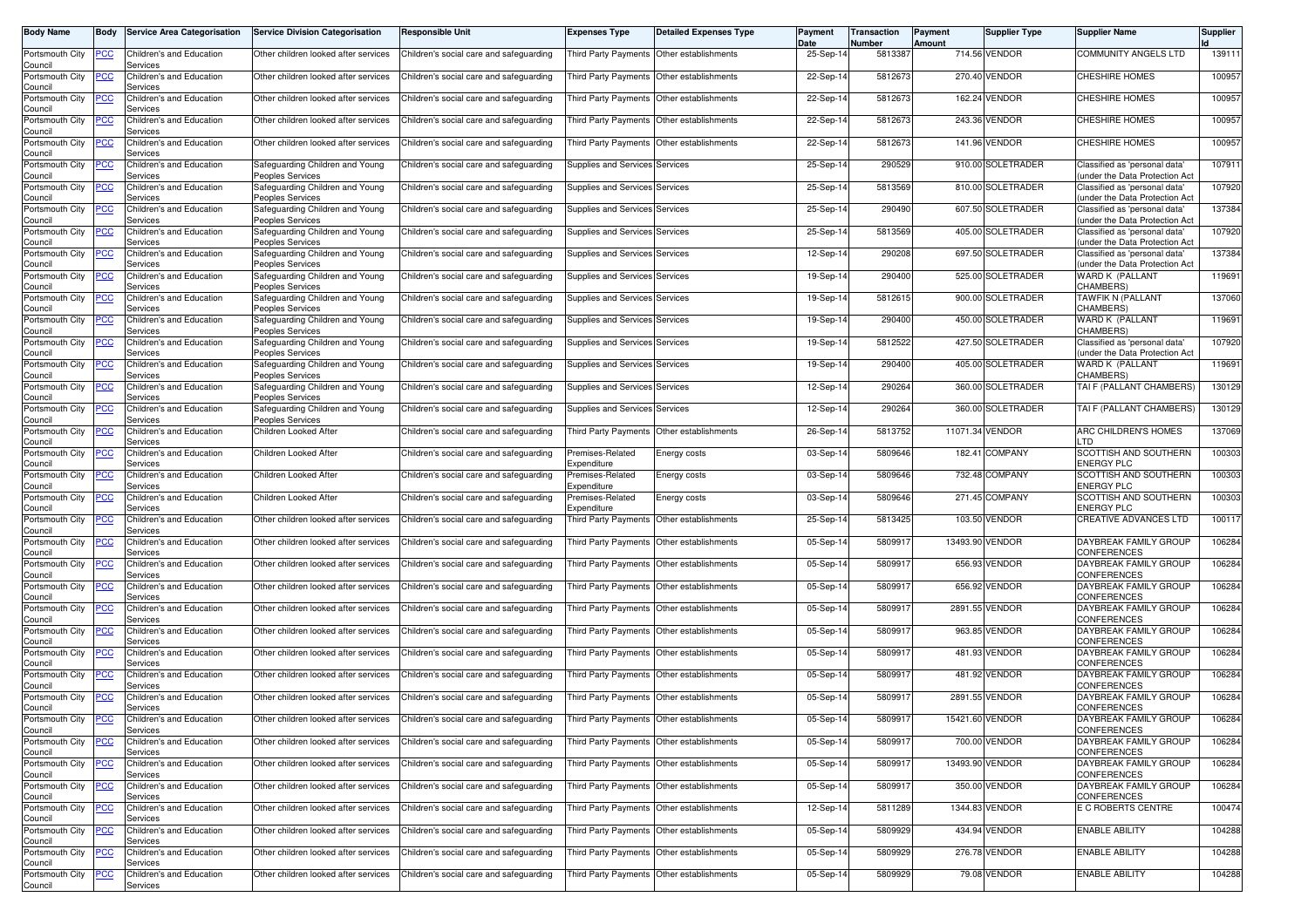| <b>Body Name</b>           | <b>Body</b> | <b>Service Area Categorisation</b>   | <b>Service Division Categorisation</b>              | <b>Responsible Unit</b>                 | <b>Expenses Type</b>                      | <b>Detailed Expenses Type</b>                        | Payment<br>Date | Transaction<br>Number | Payment<br><b>Amount</b> | <b>Supplier Type</b> | <b>Supplier Name</b>                        | <b>Supplier</b> |
|----------------------------|-------------|--------------------------------------|-----------------------------------------------------|-----------------------------------------|-------------------------------------------|------------------------------------------------------|-----------------|-----------------------|--------------------------|----------------------|---------------------------------------------|-----------------|
| Portsmouth City<br>Council | <b>PCC</b>  | Children's and Education<br>Services | Other children looked after services                | Children's social care and safeguarding | Third Party Payments Other establishments |                                                      | 05-Sep-14       | 5809929               |                          | 434.94 VENDOR        | <b>ENABLE ABILITY</b>                       | 104288          |
| Portsmouth City<br>Council | <u>PCC</u>  | Children's and Education<br>Services | Other children looked after services                | Children's social care and safeguarding | <b>Third Party Payments</b>               | Other establishments                                 | 05-Sep-14       | 5809929               |                          | 342.68 VENDOR        | <b>ENABLE ABILITY</b>                       | 104288          |
| Portsmouth City<br>Council | <b>PCC</b>  | Children's and Education<br>Services | Other children looked after services                | Children's social care and safeguarding | Third Party Payments                      | Other establishments                                 | 12-Sep-14       | 5811300               |                          | 474.48 VENDOR        | <b>ENABLE ABILITY</b>                       | 104288          |
| Portsmouth City<br>Council | <u>PCC</u>  | Children's and Education<br>Services | Other children looked after services                | Children's social care and safeguarding | <b>Third Party Payments</b>               | Other establishments                                 | 12-Sep-14       | 5811300               |                          | 79.08 VENDOR         | <b>ENABLE ABILITY</b>                       | 104288          |
| Portsmouth City<br>Council | <b>PCC</b>  | Children's and Education<br>Services | Other children looked after services                | Children's social care and safeguarding | Third Party Payments                      | Other establishments                                 | 12-Sep-14       | 5811300               |                          | 487.66 VENDOR        | <b>ENABLE ABILITY</b>                       | 104288          |
| Portsmouth City<br>Council | <b>PCC</b>  | Children's and Education<br>Services | Other children looked after services                | Children's social care and safeguarding | Third Party Payments                      | Other establishments                                 | 12-Sep-14       | 5811300               |                          | 355.86 VENDOR        | <b>ENABLE ABILITY</b>                       | 104288          |
| Portsmouth City<br>Council | <b>PCC</b>  | Children's and Education<br>Services | Other children looked after services                | Children's social care and safeguarding | Third Party Payments                      | Other establishments                                 | 12-Sep-14       | 5811300               |                          | 118.62 VENDOR        | <b>ENABLE ABILITY</b>                       | 104288          |
| Portsmouth City<br>Council | <b>CC</b>   | Children's and Education<br>Services | Other children looked after services                | Children's social care and safeguarding | <b>Third Party Payments</b>               | Other establishments                                 | 12-Sep-14       | 5811300               |                          | 197.70 VENDOR        | <b>ENABLE ABILITY</b>                       | 104288          |
| Portsmouth City<br>Council | <b>PCC</b>  | Children's and Education<br>Services | Other children looked after services                | Children's social care and safeguarding |                                           | Third Party Payments Other establishments            | 12-Sep-14       | 5811300               |                          | 52.72 VENDOR         | <b>ENABLE ABILITY</b>                       | 104288          |
| Portsmouth City<br>Council | PСC         | Children's and Education<br>Services | Other children looked after services                | Children's social care and safeguarding |                                           | Third Party Payments Other establishments            | 12-Sep-14       | 5811300               |                          | 751.26 VENDOR        | <b>ENABLE ABILITY</b>                       | 104288          |
| Portsmouth City<br>Council | PСC         | Children's and Education<br>Services | Other children looked after services                | Children's social care and safeguarding | <b>Third Party Payments</b>               | Other establishments                                 | 26-Sep-14       | 5813826               | 500.84                   | <b>VENDOR</b>        | <b>ENABLE ABILITY</b>                       | 104288          |
| Portsmouth City<br>Council | PCC         | Children's and Education<br>Services | Other children looked after services                | Children's social care and safeguarding |                                           | Third Party Payments Other establishments            | 26-Sep-14       | 5813826               |                          | 125.21 VENDOR        | <b>ENABLE ABILITY</b>                       | 104288          |
| Portsmouth City<br>Council | <b>PCC</b>  | Children's and Education<br>Services | Other children looked after services                | Children's social care and safeguarding |                                           | Third Party Payments Other establishments            | 26-Sep-14       | 5813826               |                          | 79.08 VENDOR         | <b>ENABLE ABILITY</b>                       | 104288          |
| Portsmouth City<br>Council | PСC         | Children's and Education<br>Services | Other children looked after services                | Children's social care and safeguarding | Third Party Payments Other establishments |                                                      | 26-Sep-14       | 5813826               |                          | 39.54 VENDOR         | <b>ENABLE ABILITY</b>                       | 104288          |
| Portsmouth City<br>Council | <b>PCC</b>  | Children's and Education<br>Services | Other children looked after services                | Children's social care and safeguarding | Third Party Payments Other establishments |                                                      | 26-Sep-14       | 5813826               |                          | 237.24 VENDOR        | <b>ENABLE ABILITY</b>                       | 104288          |
| Portsmouth City<br>Council | <u>PCC</u>  | Children's and Education<br>Services | Other children looked after services                | Children's social care and safeguarding | <b>Third Party Payments</b>               | Other establishments                                 | 26-Sep-14       | 5813826               |                          | 316.32 VENDOR        | <b>ENABLE ABILITY</b>                       | 104288          |
| Portsmouth City<br>Council | <b>PCC</b>  | Children's and Education<br>Services | Other children looked after services                | Children's social care and safeguarding |                                           | Third Party Payments Other establishments            | 26-Sep-14       | 5813826               |                          | 144.98 VENDOR        | <b>ENABLE ABILITY</b>                       | 104288          |
| Portsmouth City<br>Council | <b>PCC</b>  | Children's and Education<br>Services | Other children looked after services                | Children's social care and safeguarding |                                           | Third Party Payments   Other establishments          | 26-Sep-14       | 5813826               |                          | 197.70 VENDOR        | <b>ENABLE ABILITY</b>                       | 104288          |
| Portsmouth City<br>Council | <u>PCC</u>  | Children's and Education<br>Services | Other children looked after services                | Children's social care and safeguarding | <b>Third Party Payments</b>               | Other establishments                                 | 26-Sep-14       | 5813826               |                          | 79.08 VENDOR         | <b>ENABLE ABILITY</b>                       | 104288          |
| Portsmouth City<br>Council | <b>PCC</b>  | Children's and Education<br>Services | Other children looked after services                | Children's social care and safeguarding | Third Party Payments                      | Other establishments                                 | 26-Sep-14       | 5813826               |                          | 263.60 VENDOR        | <b>ENABLE ABILITY</b>                       | 104288          |
| Portsmouth City<br>Council | <b>PCC</b>  | Children's and Education<br>Services | Children Looked After                               | Children's social care and safeguarding |                                           | Third Party Payments Other establishments            | 25-Sep-14       | 5813454               |                          | 6883.49 VENDOR       | FAIRWAYS CARE (UK) LTD                      | 111915          |
| Portsmouth City<br>Council | PCC         | Children's and Education<br>Services | Children Looked After                               | Children's social care and safeguarding | Third Party Payments Other establishments |                                                      | 18-Sep-14       | 5812285               |                          | 12882.57 VENDOR      | FAIRWAYS CARE (UK) LTD                      | 111915          |
| Portsmouth City<br>Council | <b>PCC</b>  | Children's and Education<br>Services | Safeguarding Children and Young<br>Peoples Services | Children's social care and safeguarding | <b>Third Party Payments</b>               | Private contractors                                  | 03-Sep-14       | 5809589               |                          | 1700.00 VENDOR       | <b>FREELINK CONSULTING</b><br><b>IMITED</b> | 123534          |
| Portsmouth City<br>Council | PСC         | Children's and Education<br>Services | Safeguarding Children and Young<br>Peoples Services | Children's social care and safeguarding | <b>Third Party Payments</b>               | Private contractors                                  | 03-Sep-14       | 5809589               |                          | 2400.00 VENDOR       | FREELINK CONSULTING<br><b>IMITED</b>        | 123534          |
| Portsmouth City<br>Council | <u>PCC</u>  | Children's and Education<br>Services | Safeguarding Children and Young<br>Peoples Services | Children's social care and safeguarding | Third Party Payments                      | Private contractors                                  | 03-Sep-14       | 5809589               |                          | 700.00 VENDOR        | <b>FREELINK CONSULTING</b><br>LIMITED       | 123534          |
| Portsmouth City<br>Council | <b>PCC</b>  | Children's and Education<br>Services | Children Looked After                               | Children's social care and safeguarding |                                           | Third Party Payments Other establishments            | 30-Sep-14       | 5814165               |                          | 12857.14 VENDOR      | <b>HILLCREST CARE LTD</b>                   | 117913          |
| Portsmouth City<br>Council | <b>PCC</b>  | Children's and Education<br>Services | Children Looked After                               | Children's social care and safeguarding | Third Party Payments Other establishments |                                                      | 30-Sep-14       | 5814165               |                          | 14798.57 VENDOR      | HILLCREST CARE LTD                          | 117913          |
| Portsmouth City<br>Council | <u>PCC</u>  | Children's and Education<br>Services | Children Looked After                               | Children's social care and safeguarding | <b>Third Party Payments</b>               | Other establishments                                 | 04-Sep-14       | 5809784               |                          | 2914.00 VENDOR       | <b>KEY2 FUTURES LTD</b>                     | 138450          |
| Portsmouth City<br>Council | <u>PCC</u>  | Children's and Education<br>Services | Children Looked After                               | Children's social care and safeguarding | Premises-Related<br>Expenditure           | Repairs, alterations and<br>maintenance of buildings | 11-Sep-14       | 5811036               |                          | 157.86 COMPANY       | KKA MAINTENANCE LTD                         | 135386          |
| Portsmouth City<br>Council | <b>PCC</b>  | Children's and Education<br>Services | Children Looked After                               | Children's social care and safeguarding | remises-Related<br>Expenditure            | Repairs, alterations and<br>maintenance of buildings | 11-Sep-14       | 5811036               |                          | 140.42 COMPANY       | KKA MAINTENANCE LTD                         | 135386          |
| Portsmouth City<br>Council | <b>PCC</b>  | Children's and Education<br>Services | Children Looked After                               | Children's social care and safeguarding | Premises-Related<br>Expenditure           | Repairs, alterations and<br>maintenance of buildings | 11-Sep-14       | 5811036               |                          | 35.00 COMPANY        | KKA MAINTENANCE LTD                         | 135386          |
| Portsmouth City<br>Council | <u>PCC</u>  | Children's and Education<br>Services | Children Looked After                               | Children's social care and safeguarding | Premises-Related<br>Expenditure           | Repairs, alterations and<br>maintenance of buildings | 11-Sep-14       | 5811036               |                          | 35.00 COMPANY        | KKA MAINTENANCE LTD                         | 135386          |
| Portsmouth City<br>Council | сC          | Children's and Education<br>Services | Children Looked After                               | Children's social care and safeguarding | Premises-Related<br>Expenditure           | Repairs, alterations and<br>maintenance of buildings | 11-Sep-14       | 5811036               |                          | 76.77 COMPANY        | KKA MAINTENANCE LTD                         | 135386          |
| Portsmouth City<br>Council | <u>PCC</u>  | Children's and Education<br>Services | Children Looked After                               | Children's social care and safeguarding | Premises-Related<br>Expenditure           | Repairs, alterations and<br>maintenance of buildings | 11-Sep-14       | 5811036               |                          | 35.00 COMPANY        | KKA MAINTENANCE LTD                         | 135386          |
| Portsmouth City<br>Council | <u>PCC</u>  | Children's and Education<br>Services | Children Looked After                               | Children's social care and safeguarding | Premises-Related<br>Expenditure           | Repairs, alterations and<br>maintenance of buildings | 11-Sep-14       | 5811036               |                          | 35.00 COMPANY        | KKA MAINTENANCE LTD                         | 135386          |
| Portsmouth City<br>Council | <u>PCC</u>  | Children's and Education<br>Services | Children Looked After                               | Children's social care and safeguarding | Premises-Related<br>Expenditure           | Repairs, alterations and<br>maintenance of buildings | 26-Sep-14       | 5813862               |                          | 75.00 COMPANY        | KKA MAINTENANCE LTD                         | 135386          |
| Portsmouth City<br>Council | <u>PCC</u>  | Children's and Education<br>Services | Children Looked After                               | Children's social care and safeguarding | Premises-Related<br>Expenditure           | Repairs, alterations and<br>maintenance of buildings | 26-Sep-14       | 5813862               |                          | 74.18 COMPANY        | KKA MAINTENANCE LTD                         | 135386          |
| Portsmouth City<br>Council | <u>PCC</u>  | Children's and Education<br>Services | Children Looked After                               | Children's social care and safeguarding | Premises-Related<br>Expenditure           | Repairs, alterations and<br>maintenance of buildings | 26-Sep-14       | 5813862               |                          | 460.00 COMPANY       | KKA MAINTENANCE LTD                         | 135386          |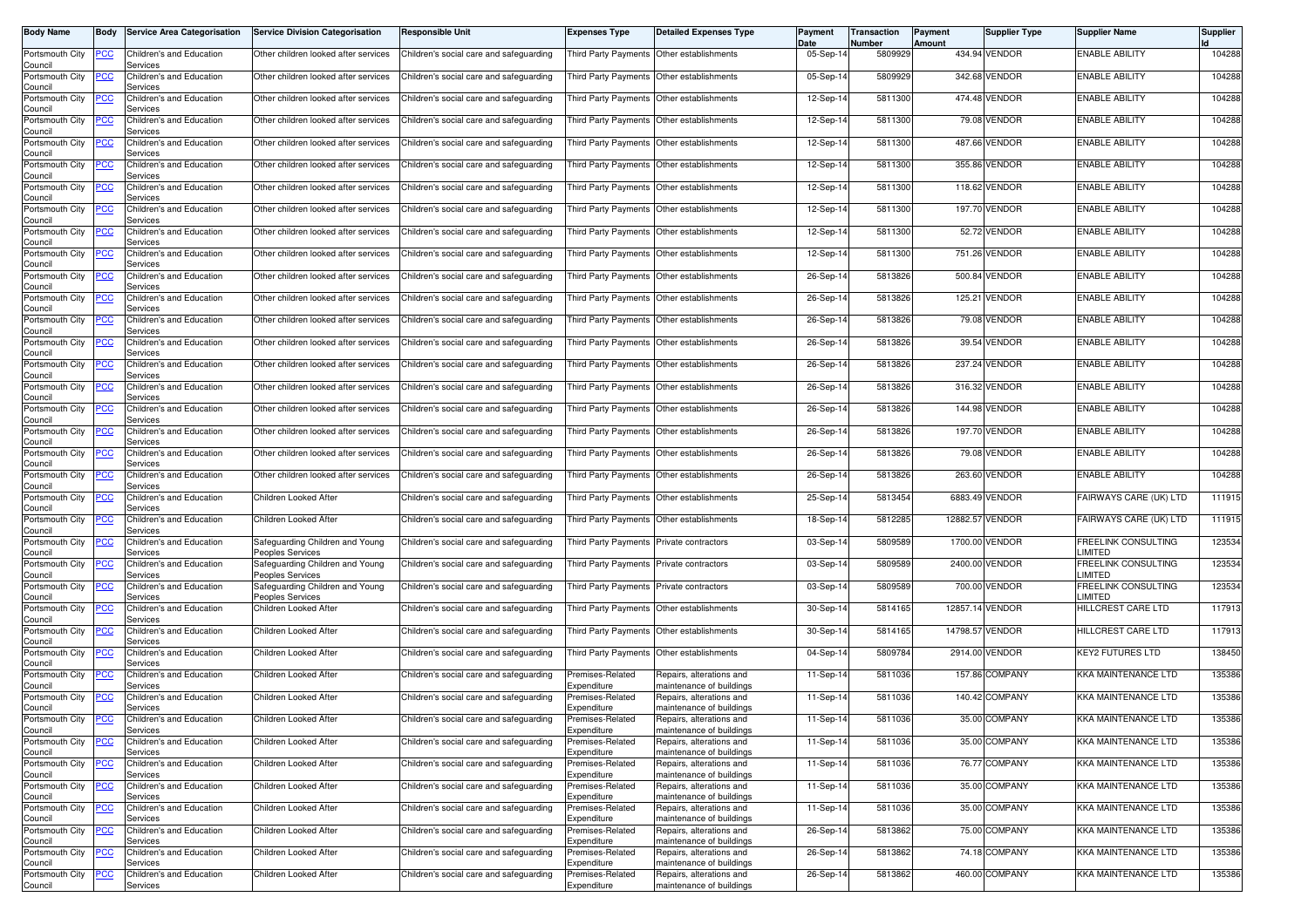| <b>Body Name</b>               | <b>Body</b> | <b>Service Area Categorisation</b>   | <b>Service Division Categorisation</b>                   | <b>Responsible Unit</b>                 | <b>Expenses Type</b>                          | <b>Detailed Expenses Type</b>                        | Payment<br>Date | Transaction<br>Number | <b>Payment</b><br>Amount | <b>Supplier Type</b>                     | <b>Supplier Name</b>                             | <b>Supplier</b> |
|--------------------------------|-------------|--------------------------------------|----------------------------------------------------------|-----------------------------------------|-----------------------------------------------|------------------------------------------------------|-----------------|-----------------------|--------------------------|------------------------------------------|--------------------------------------------------|-----------------|
| Portsmouth City                | <b>PCC</b>  | Children's and Education             | Children Looked After                                    | Children's social care and safeguarding | Premises-Related                              | Repairs, alterations and                             | 26-Sep-14       | 5813862               |                          | 35.00 COMPANY                            | <b>KKA MAINTENANCE LTD</b>                       | 135386          |
| Council<br>Portsmouth City     | <u>PCC</u>  | Services<br>Children's and Education | Children Looked After                                    | Children's social care and safeguarding | Expenditure<br>Premises-Related               | maintenance of buildings<br>Repairs, alterations and | 26-Sep-14       | 5813862               |                          | 35.00 COMPANY                            | KKA MAINTENANCE LTD                              | 135386          |
| Council                        |             | Services                             |                                                          |                                         | Expenditure                                   | maintenance of buildings                             |                 |                       |                          |                                          |                                                  |                 |
| Portsmouth City<br>Council     | PCC         | Children's and Education<br>Services | Children Looked After                                    | Children's social care and safeguarding | Premises-Related<br>Expenditure               | Repairs, alterations and<br>maintenance of buildings | 26-Sep-14       | 5813862               |                          | 35.00 COMPANY                            | <b>KKA MAINTENANCE LTD</b>                       | 135386          |
| Portsmouth City                | <b>PCC</b>  | Children's and Education             | Children Looked After                                    | Children's social care and safeguarding | Premises-Related                              | Repairs, alterations and                             | 26-Sep-14       | 5813862               |                          | 35.00 COMPANY                            | <b>KKA MAINTENANCE LTD</b>                       | 135386          |
| Council<br>Portsmouth City     | <b>PCC</b>  | Services<br>Children's and Education | Children Looked After                                    | Children's social care and safeguarding | Expenditure<br>Premises-Related               | maintenance of buildings<br>Repairs, alterations and | 26-Sep-14       | 5813862               |                          | 245.49 COMPANY                           | <b>KKA MAINTENANCE LTD</b>                       | 135386          |
| Council<br>Portsmouth City     | <u>'CC</u>  | Services<br>Children's and Education | Safeguarding Children and Young                          | Children's social care and safeguarding | Expenditure<br>Supplies and Services Services | maintenance of buildings                             | 26-Sep-14       | 5813867               |                          | 1538.59 VENDOR                           | LINGLAND INTERPRETERS-                           | 107675          |
| Council                        |             | Services                             | Peoples Services                                         |                                         |                                               |                                                      |                 |                       |                          |                                          | TRANSLATORS LTD                                  |                 |
| Portsmouth City<br>Council     | <b>PCC</b>  | Children's and Education<br>Services | Safeguarding Children and Young<br>Peoples Services      | Children's social care and safeguarding | <b>Supplies and Services Services</b>         |                                                      | 26-Sep-14       | 5813867               |                          | 729.70 VENDOR                            | LINGLAND INTERPRETERS-<br><b>TRANSLATORS LTD</b> | 107675          |
| Portsmouth City<br>Council     | ∍CC         | Children's and Education<br>Services | Asylum seekers                                           | Children's social care and safeguarding | Supplies and Services Services                |                                                      | 17-Sep-14       | 5812138               |                          | 190.70 VENDOR                            | LINGLAND INTERPRETERS-<br><b>TRANSLATORS LTD</b> | 107675          |
| Portsmouth City                | <b>PCC</b>  | Children's and Education             | Services for Young People                                | Children's social care and safeguarding | <b>Third Party Payments</b>                   | Private contractors                                  | 02-Sep-14       | 279921                | 14166.67 VENDOR          |                                          | MOTIV8 SOUTH                                     | 101638          |
| Council<br>Portsmouth City     | сC          | Services<br>Children's and Education | Services for Young People                                | Children's social care and safeguarding | Third Party Payments Private contractors      |                                                      | 26-Sep-14       | 5813884               | 14166.67 VENDOR          |                                          | MOTIV8 SOUTH                                     | 101638          |
| Council<br>Portsmouth City     | <b>PCC</b>  | Services<br>Children's and Education | Children Looked After                                    | Children's social care and safeguarding | Premises-Related                              | Energy costs                                         | 19-Sep-14       | 5812535               |                          | -440.81 VENDOR                           | <b>NPOWER</b>                                    | 104871          |
| Council                        |             | Services                             |                                                          |                                         | Expenditure                                   |                                                      |                 |                       |                          |                                          |                                                  |                 |
| Portsmouth City<br>Council     | <u>PCC</u>  | Children's and Education<br>Services | Children Looked After                                    | Children's social care and safeguarding | Premises-Related<br>Expenditure               | Energy costs                                         | 19-Sep-14       | 5812535               |                          | -429.19 VENDOR                           | <b>NPOWER</b>                                    | 104871          |
| Portsmouth City                | <b>PCC</b>  | Children's and Education<br>Services | Children Looked After                                    | Children's social care and safeguarding | Premises-Related<br>Expenditure               | Energy costs                                         | 19-Sep-14       | 5812535               |                          | -443.51 VENDOR                           | <b>NPOWER</b>                                    | 104871          |
| Council<br>Portsmouth City     | PCC         | Children's and Education             | Children Looked After                                    | Children's social care and safeguarding | Premises-Related                              | Energy costs                                         | 19-Sep-14       | 5812535               |                          | -429.19 VENDOR                           | <b>NPOWER</b>                                    | 104871          |
| Council<br>Portsmouth City     | <b>PCC</b>  | Services<br>Children's and Education | Children Looked After                                    | Children's social care and safeguarding | Expenditure<br>Premises-Related               | Energy costs                                         | 19-Sep-14       | 5812535               |                          | 329.70 VENDOR                            | <b>NPOWER</b>                                    | 104871          |
| Council                        |             | Services                             |                                                          |                                         | Expenditure                                   |                                                      |                 |                       |                          |                                          |                                                  |                 |
| Portsmouth City<br>Council     | ∍CC         | Children's and Education<br>Services | Children Looked After                                    | Children's social care and safeguarding | Premises-Related<br>Expenditure               | Energy costs                                         | 19-Sep-14       | 5812535               |                          | 321.04 VENDOR                            | <b>NPOWER</b>                                    | 104871          |
| Portsmouth City<br>Council     | <b>PCC</b>  | Children's and Education<br>Services | Children Looked After                                    | Children's social care and safeguarding | Premises-Related<br>Expenditure               | Energy costs                                         | 19-Sep-14       | 5812535               |                          | 331.59 VENDOR                            | <b>NPOWER</b>                                    | 104871          |
| Portsmouth City                | <u>PCC</u>  | Children's and Education             | Children Looked After                                    | Children's social care and safeguarding | Premises-Related                              | Energy costs                                         | 19-Sep-14       | 5812535               |                          | 429.19 VENDOR                            | <b>NPOWER</b>                                    | 104871          |
| Council<br>Portsmouth City     | <u>PCC</u>  | Services<br>Children's and Education | Children Looked After                                    | Children's social care and safeguarding | Expenditure<br>Premises-Related               | Energy costs                                         | 19-Sep-14       | 5812535               |                          | 443.52 VENDOR                            | <b>NPOWER</b>                                    | 104871          |
| Council<br>Portsmouth City     | <b>PCC</b>  | Services<br>Children's and Education | Safeguarding Children and Young                          | Children's social care and safeguarding | Expenditure<br>Employees                      | Indirect employee expenses                           | 17-Sep-14       | 5812155               |                          | 750.00 VENDOR                            | PIRATES ARE COOLER                               | 126141          |
| Council                        |             | Services                             | Peoples Services                                         |                                         |                                               |                                                      |                 |                       |                          |                                          | THAN NINJAS                                      |                 |
| Portsmouth City<br>Council     | PСC         | Children's and Education<br>Services | Children Looked After                                    | Children's social care and safeguarding | Premises-Related<br>Expenditure               | <b>Water Services</b>                                | 10-Sep-14       | 5810855               |                          | 146.56 VENDOR                            | PORTSMOUTH WATER LTD                             | 100253          |
| Portsmouth City<br>Council     | ∍сс         | Children's and Education<br>Services | Safeguarding Children and Young<br>Peoples Services      | Children's social care and safeguarding | <b>Transport-Related</b><br>Expenditure       | Direct transport costs                               | 30-Sep-14       | 5814233               |                          | 24.16 VENDOR                             | RYDE TAXIS LTD                                   | 126174          |
| Portsmouth City                | <b>PCC</b>  | Children's and Education             | Other children looked after services                     | Children's social care and safeguarding |                                               | Third Party Payments Other establishments            | 18-Sep-14       | 5812345               |                          | 850.15 GOVERNMENT DEPT SOLENT NHS TRUST  |                                                  | 107630          |
| Council<br>Portsmouth City     | <b>PCC</b>  | Services<br>Children's and Education | Other children looked after services                     | Children's social care and safeguarding |                                               | Third Party Payments Other establishments            | 18-Sep-14       | 5812345               |                          |                                          | 367.32 GOVERNMENT DEPT SOLENT NHS TRUST          | 107630          |
| Council<br>Portsmouth City     |             | Services<br>Children's and Education |                                                          |                                         |                                               | Other establishments                                 | 18-Sep-14       | 5812345               |                          | 179.85 GOVERNMENT DEPT SOLENT NHS TRUST  |                                                  | 107630          |
| Council                        | PСC         | Services                             | Other children looked after services                     | Children's social care and safeguarding | Third Party Payments                          |                                                      |                 |                       |                          |                                          |                                                  |                 |
| Portsmouth City<br>Council     | PCC         | Children's and Education<br>Services | Other children looked after services                     | Children's social care and safeguarding |                                               | Third Party Payments Other establishments            | 02-Sep-14       | 5809228               |                          | 563.53 GOVERNMENT DEPT SOLENT NHS TRUST  |                                                  | 107630          |
| Portsmouth City                | <u>PCC</u>  | Children's and Education             | Other children looked after services                     | Children's social care and safeguarding |                                               | Third Party Payments Other establishments            | 02-Sep-14       | 5809228               |                          | 244.88 GOVERNMENT DEPT SOLENT NHS TRUST  |                                                  | 107630          |
| Council<br>Portsmouth City     | <b>PCC</b>  | Services<br>Children's and Education | Other children looked after services                     | Children's social care and safeguarding |                                               | Third Party Payments Other establishments            | 18-Sep-14       | 5812345               |                          | 1217.47 GOVERNMENT DEPT SOLENT NHS TRUST |                                                  | 107630          |
| Council<br>Portsmouth City     | ∍CC         | Services<br>Children's and Education | Other children looked after services                     | Children's social care and safeguarding | Third Party Payments                          | Other establishments                                 | 18-Sep-14       | 5812345               |                          |                                          | 1243.00 GOVERNMENT DEPT SOLENT NHS TRUST         | 107630          |
| Council                        |             | Services                             |                                                          |                                         |                                               |                                                      |                 |                       |                          |                                          |                                                  |                 |
| Portsmouth City<br>Council     | <b>PCC</b>  | Children's and Education<br>Services | Other children looked after services                     | Children's social care and safeguarding |                                               | Third Party Payments Other establishments            | 18-Sep-14       | 5812345               |                          | 659.30 GOVERNMENT DEPT SOLENT NHS TRUST  |                                                  | 107630          |
| Portsmouth City PCC<br>Council |             | Children's and Education<br>Services | Safeguarding Children and Young<br>Peoples Services      | Children's social care and safeguarding | Third Party Payments Private contractors      |                                                      | 01-Sep-14       | 5809123               |                          |                                          | 19345.00 GOVERNMENT DEPT SOLENT NHS TRUST        | 107630          |
| Portsmouth City                | <b>PCC</b>  | Children's and Education             | Safeguarding Children and Young                          | Children's social care and safeguarding | Third Party Payments Private contractors      |                                                      | 18-Sep-14       | 5812345               |                          |                                          | 2916.00 GOVERNMENT DEPT SOLENT NHS TRUST         | 107630          |
| Council<br>Portsmouth City     | <u>PCC</u>  | Services<br>Children's and Education | Peoples Services<br>Other children looked after services | Children's social care and safeguarding |                                               | Third Party Payments Other establishments            | 25-Sep-14       | 5813677               |                          |                                          | 431.64 GOVERNMENT DEPT SOLENT NHS TRUST          | 107630          |
| Council<br>Portsmouth City     | <b>PCC</b>  | Services<br>Children's and Education | Other children looked after services                     | Children's social care and safeguarding |                                               | Third Party Payments Other establishments            | 25-Sep-14       | 5813677               |                          |                                          | 312.30 GOVERNMENT DEPT SOLENT NHS TRUST          | 107630          |
| Council                        |             | Services                             |                                                          |                                         |                                               |                                                      |                 |                       |                          |                                          |                                                  |                 |
| Portsmouth City<br>Council     | PCC         | Children's and Education<br>Services | Other children looked after services                     | Children's social care and safeguarding |                                               | Third Party Payments Other establishments            | 25-Sep-14       | 5813677               |                          |                                          | 220.39 GOVERNMENT DEPT SOLENT NHS TRUST          | 107630          |
| Portsmouth City                | <b>PCC</b>  | Children's and Education<br>Services | Other children looked after services                     | Children's social care and safeguarding |                                               | Third Party Payments Other establishments            | 25-Sep-14       | 5813677               |                          |                                          | 399.05 GOVERNMENT DEPT SOLENT NHS TRUST          | 107630          |
| Council<br>Portsmouth City     | <b>PCC</b>  | Children's and Education             | Other children looked after services                     | Children's social care and safeguarding |                                               | Third Party Payments Other establishments            | 25-Sep-14       | 5813677               |                          |                                          | 390.38 GOVERNMENT DEPT SOLENT NHS TRUST          | 107630          |
| Council<br>Portsmouth City     | <b>PCC</b>  | Services<br>Children's and Education | Other children looked after services                     | Children's social care and safeguarding |                                               | Third Party Payments Other establishments            | 25-Sep-14       | 5813677               |                          |                                          | 244.88 GOVERNMENT DEPT SOLENT NHS TRUST          | 107630          |
| Council                        |             | Services                             |                                                          |                                         |                                               |                                                      |                 |                       |                          |                                          |                                                  |                 |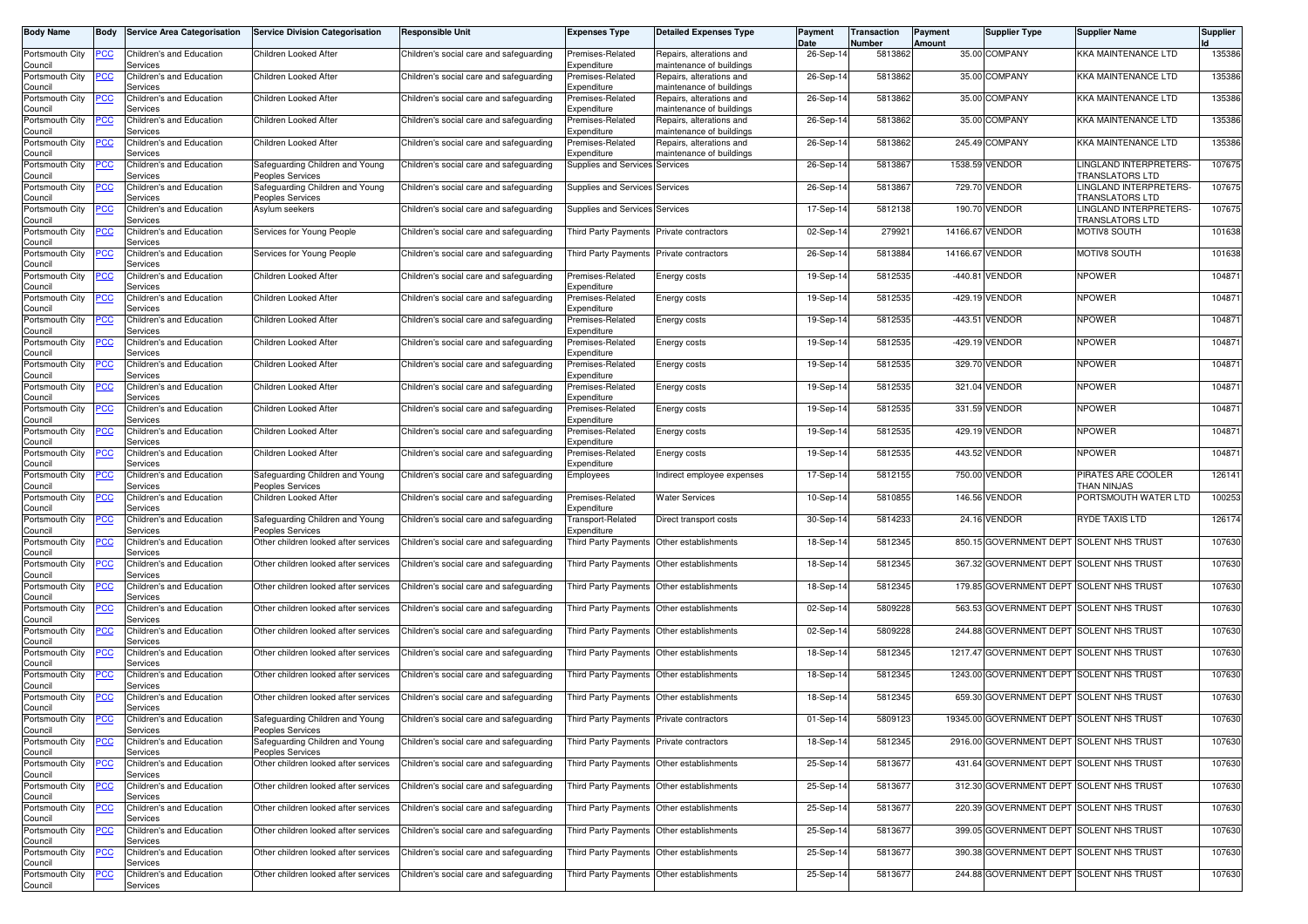| <b>Body Name</b>                              | Body       | <b>Service Area Categorisation</b>   | <b>Service Division Categorisation</b>              | Responsible Unit                             | <b>Expenses Type</b>                      | <b>Detailed Expenses Type</b>                        | Payment<br>Date | Transaction<br>Number | Payment<br>Amount | <b>Supplier Type</b>             | <b>Supplier Name</b>                           | <b>Supplier</b> |
|-----------------------------------------------|------------|--------------------------------------|-----------------------------------------------------|----------------------------------------------|-------------------------------------------|------------------------------------------------------|-----------------|-----------------------|-------------------|----------------------------------|------------------------------------------------|-----------------|
| Portsmouth City<br>Council                    | ∍сс        | Children's and Education<br>Services | Other children looked after services                | Children's social care and safeguarding      |                                           | Third Party Payments Other establishments            | 25-Sep-14       | 581367                |                   | 399.05 GOVERNMENT DEPT           | <b>SOLENT NHS TRUST</b>                        | 107630          |
| Portsmouth City<br>Council                    | <u>PCC</u> | Children's and Education<br>Services | Safeguarding Children and Young<br>Peoples Services | Children's social care and safeguarding      |                                           | Supplies and Services Communications and computing   | 12-Sep-1        | 5811470               |                   | 22.34 VENDOR                     | <b>MOBILE (UK) LIMITED</b>                     | 100085          |
| Portsmouth City                               | ∍сс        | Children's and Education<br>Services | Safeguarding Children and Young<br>Peoples Services | Children's social care and safeguarding      |                                           | Supplies and Services Communications and computing   | 12-Sep-1        | 5811470               |                   | 0.09 VENDOR                      | <b>MOBILE (UK) LIMITED</b>                     | 100085          |
| Council<br>Portsmouth City<br>Council         | <u>PCC</u> | Children's and Education<br>Services | Safeguarding Children and Young<br>Peoples Services | Children's social care and safeguarding      | Employees                                 | Direct employee expenses                             | 10-Sep-14       | 5810896               |                   | 4754.19 VENDOR                   | <b>TESSA BAILEY LTD</b>                        | 138755          |
| Portsmouth City<br>Council                    | <b>PCC</b> | Children's and Education<br>Services | Asylum seekers                                      | Children's social care and safeguarding      |                                           | Third Party Payments Other establishments            | 05-Sep-14       | 581007                |                   | 80.00 VENDOR                     | THE APPROPRIATE ADULT<br><b>SERVICE LTD</b>    | 136843          |
| Portsmouth City<br>Council                    | <b>CC</b>  | Children's and Education<br>Services | Children Looked After                               | Children's social care and safeguarding      | Third Party Payments Other establishments |                                                      | 24-Sep-14       | 5813298               | 20571.60 VENDOR   |                                  | THE SERENDIPITY CENTRE<br>_TD                  | 139002          |
| Portsmouth City<br>Council                    | PСC        | Children's and Education<br>Services | Children Looked After                               | Children's social care and safeguarding      | <b>Third Party Payments</b>               | Other establishments                                 | 24-Sep-14       | 5813298               | 15428.70 VENDOR   |                                  | THE SERENDIPITY CENTRE<br>_TD                  | 139002          |
| Portsmouth City<br>Council                    | <u>PCC</u> | Children's and Education<br>Services | Children Looked After                               | Children's social care and safeguarding      | Premises-Related<br>.xpenditure           | Energy costs                                         | 02-Sep-14       | 5809241               |                   | 32.97 VENDOR                     | TOTAL GAS & POWER LTD                          | 133467          |
| Portsmouth City<br>Council                    | ۲CC        | Children's and Education<br>Services | Children Looked After                               | Children's social care and safeguarding      | remises-Related<br>Expenditure            | Energy costs                                         | 02-Sep-14       | 5809241               |                   | 127.26 VENDOR                    | TOTAL GAS & POWER LTD                          | 133467          |
| Portsmouth City<br>Council                    | PСC        | Children's and Education<br>Services | Children Looked After                               | Children's social care and safeguarding      | remises-Related<br>xpenditure             | Energy costs                                         | 02-Sep-14       | 5809241               |                   | 158.64 VENDOR                    | TOTAL GAS & POWER LTD                          | 133467          |
| Portsmouth City<br>Council                    | ∍сс        | Children's and Education<br>Services | Children Looked After                               | Children's social care and safeguarding      | remises-Related<br><i>spenditure</i>      | Energy costs                                         | 02-Sep-14       | 5809241               |                   | 128.57 VENDOR                    | TOTAL GAS & POWER LTD                          | 133467          |
| Portsmouth City<br>Council                    | PСC        | Children's and Education<br>Services | Children Looked After                               | Children's social care and safeguarding      | remises-Related<br>xpenditure             | Energy costs                                         | 30-Sep-14       | 5814257               |                   | 150.83 VENDOR                    | TOTAL GAS & POWER LTD                          | 133467          |
| Portsmouth City<br>Council                    | ۲CC        | Children's and Education<br>Services | Children Looked After                               | Children's social care and safeguarding      | remises-Related<br><i>Expenditure</i>     | Energy costs                                         | 30-Sep-14       | 581425                |                   | 195.54 VENDOR                    | TOTAL GAS & POWER LTD                          | 133467          |
| Portsmouth City<br>Council                    | ۲CC        | Children's and Education<br>Services | Children Looked After                               | Children's social care and safeguarding      | remises-Related<br><i>spenditure</i>      | Energy costs                                         | 30-Sep-14       | 581425                |                   | 128.76 VENDOR                    | TOTAL GAS & POWER LTD                          | 133467          |
| Portsmouth City<br>Council                    | PCC        | Children's and Education<br>Services | Children Looked After                               | Children's social care and safeguarding      | remises-Related<br>Expenditure            | Energy costs                                         | 30-Sep-14       | 5814257               |                   | 27.28 VENDOR                     | TOTAL GAS & POWER LTD                          | 133467          |
| Portsmouth City<br>Council                    | PСC        | Children's and Education<br>Services | Youth Justice                                       | Children's social care and safeguarding      |                                           | Third Party Payments Other establishments            | 26-Sep-14       | 5813995               |                   | 4898.00 VENDOR                   | YOUTH JUSTICE BOARD<br>FOR ENGLAND AND WALES   | 108920          |
| Portsmouth City<br>Council                    | <u>CC</u>  | Children's and Education<br>Services | Youth Justice                                       | Children's social care and safeguarding      | <b>Third Party Payments</b>               | Other establishments                                 | 26-Sep-14       | 5813995               |                   | 4898.00 VENDOR                   | YOUTH JUSTICE BOARD<br>FOR ENGLAND AND WALES   | 108920          |
| Portsmouth City<br>Council                    | <b>PCC</b> | Children's and Education<br>Services | Other Education and Community<br><b>Budget</b>      | Corporate Assets, Business and<br>Standards  |                                           | Supplies and Services Grants and subscriptions       | 04-Sep-14       | 5809695               |                   | 420.00 VENDOR                    | ASSOCIATION OF ADULT<br>EDUCATION AND TRAINING | 137483          |
| Portsmouth City<br>Council                    | ∍CC        | Children's and Education<br>Services | Other Education and Community<br>Budget             | Corporate Assets, Business and<br>Standards  | Third Party Payments Private contractors  |                                                      | 17-Sep-14       | 5812129               |                   | 2000.00 VENDOR                   | <b>IDEAS4LEARNING LTD</b>                      | 139080          |
| Portsmouth City<br>Council                    | PСC        | Children's and Education<br>Services | Other Education and Community<br><b>Budget</b>      | Corporate Assets, Business and<br>Standards  | <b>Third Party Payments</b>               | Private contractors                                  | 19-Sep-14       | 5812504               |                   | 8000.00 OTHER LOCAL<br>AUTHORITY | <b>ISLE OF WIGHT COUNCIL</b>                   | 105948          |
| Portsmouth City<br>Council                    | ۲CC        | Children's and Education<br>Services | Other Education and Community<br>Budget             | Corporate Assets, Business and<br>Standards  | <b>Third Party Payments</b>               | Private contractors                                  | $19-Sep-1$      | 5812504               |                   | 1000.00 OTHER LOCAL<br>AUTHORITY | <b>ISLE OF WIGHT COUNCIL</b>                   | 105948          |
| Portsmouth City<br>Council                    | ۲CC        | Children's and Education<br>Services | Other Education and Community<br>Budget             | Corporate Assets, Business and<br>Standards  | Premises-Related<br><i>spenditure</i>     | Energy costs                                         | 19-Sep-14       | 5812535               |                   | 41.85 VENDOR                     | <b>NPOWER</b>                                  | 104871          |
| Portsmouth City<br>Council                    | <b>PCC</b> | Children's and Education<br>Services | Other Education and Community<br>Budget             | Corporate Assets, Business and<br>Standards  | remises-Related<br>Expenditure            | Cleaning and domestic supplies                       | 04-Sep-14       | 5809799               |                   | 72.48 VENDOR                     | <b>NVIRO LTD</b>                               | 124507          |
| Portsmouth City<br>Council                    | ∍сс        | Children's and Education<br>Services | Other Education and Community<br>Budget             | Corporate Assets, Business and<br>Standards  | remises-Related<br>Expenditure            | Cleaning and domestic supplies                       | $04-Sep-1$      | 5809799               |                   | 632.92 VENDOR                    | <b>NVIRO LTD</b>                               | 124507          |
| Portsmouth City<br>Council                    | °СС        | Children's and Education<br>Services | Other Education and Community<br><b>Budget</b>      | Corporate Assets, Business and<br>Standards  | Third Party Payments                      | Private contractors                                  | 12-Sep-14       | 5811400               |                   | 8000.00 VENDOR                   | PORTSMOUTH COLLEGE                             | 101093          |
| Portsmouth City<br>Council                    | <u>PCC</u> | Children's and Education<br>Services | Other Education and Community<br>Budget             | Corporate Assets, Business and<br>Standards  | Third Party Payments                      | Private contractors                                  | 12-Sep-14       | 5811400               |                   | 1000.00 VENDOR                   | PORTSMOUTH COLLEGE                             | 101093          |
| Portsmouth City<br>Council                    | <u>CC</u>  | Children's and Education<br>Services | Other Education and Community<br>Budget             | Corporate Assets, Business and<br>Standards  | Premises-Related<br>Expenditure           | Cleaning and domestic supplies                       | 10-Sep-14       | 5810877               |                   | 58.64 VENDOR                     | <b>SITA UK LTD</b>                             | 102673          |
| Portsmouth City<br>Council                    | PСC        | Children's and Education<br>Services | Other Education and Community<br>Budget             | Corporate Assets, Business and<br>Standards  | remises-Related<br><i>Expenditure</i>     | Cleaning and domestic supplies                       | $10-Sep-1$      | 5810877               |                   | 27.49 VENDOR                     | <b>SITA UK LTD</b>                             | 102673          |
| Portsmouth City<br>Council                    | <u>PCC</u> | Children's and Education<br>Services | Other Education and Community<br>Budget             | Corporate Assets, Business and<br>Standards  | Premises-Related<br>.xpenditure           | Energy costs                                         | 02-Sep-14       | 5809241               |                   | 111.53 VENDOR                    | TOTAL GAS & POWER LTD                          | 133467          |
| Portsmouth City<br>Council                    | <u>CC</u>  | Children's and Education<br>Services | Other Education and Community<br>Budget             | Corporate Assets, Business and<br>Standards  | Premises-Related<br>Expenditure           | Energy costs                                         | 30-Sep-14       | 5814257               |                   | 114.27 VENDOR                    | TOTAL GAS & POWER LTD                          | 133467          |
| Portsmouth City<br>Council<br>Portsmouth City | <b>PCC</b> | Children's and Education<br>Services | Other children looked after services                | Education and Strategic Commissioning        | Premises-Related<br>Expenditure           | Repairs, alterations and<br>maintenance of buildings | 24-Sep-14       | 5812849               |                   | 717.03 VENDOR                    | <b>2TECK LIMITED</b>                           | 127633          |
| Council                                       | PСC        | Children's and Education<br>Services | Other children looked after services                | <b>Education and Strategic Commissioning</b> | Premises-Related<br><i>Expenditure</i>    | Repairs, alterations and<br>maintenance of buildings | 24-Sep-14       | 5812849               |                   | 922.15 VENDOR                    | <b>2TECK LIMITED</b>                           | 127633          |
| Portsmouth City<br>Council                    | <u>PCC</u> | Children's and Education<br>Services | Other children looked after services                | <b>Education and Strategic Commissioning</b> | Supplies and Services Services            |                                                      | 17-Sep-14       | 5811768               |                   | 500.00 VENDOR                    | ALLEN HOLMES LIMITED                           | 124211          |
| Portsmouth City<br>Council                    | PСC        | Children's and Education<br>Services | Other children looked after services                | <b>Education and Strategic Commissioning</b> | Premises-Related<br>Expenditure           | Repairs, alterations and<br>maintenance of buildings | 09-Sep-14       | 5810231               |                   | 52693.00 COMPANY                 | AMIRI CONSTRUCTION LTD                         | 138873          |
| Portsmouth City<br>Council                    | <u>PCC</u> | Children's and Education<br>Services | Sure Start and Early Years                          | Education and Strategic Commissioning        | ransport-Related<br>Expenditure           | Direct transport costs                               | 05-Sep-14       | 5809867               |                   | 72.80 VENDOR                     | <b>AQUA CARS LIMITED</b>                       | 100011          |
| Portsmouth City<br>Council                    | <u>PCC</u> | Children's and Education<br>Services | Management and Support Services                     | Education and Strategic Commissioning        | Third Party Payments                      | Other establishments                                 | 24-Sep-14       | 5812867               |                   | 5335.25 VENDOR                   | BOHUNT EDUCATION TRUST<br>T/A PRIORY SCHOOL    | 108561          |
| Portsmouth City<br>Council                    | PСC        | Children's and Education<br>Services | Sure Start and Early Years                          | <b>Education and Strategic Commissioning</b> |                                           | Supplies and Services Communications and computing   | 24-Sep-14       | 5812871               |                   | 57.91 COMPANY                    | <b>BRITISH</b><br>TELECOMMUNICATIONS PLC       | 100132          |
| Portsmouth City<br>Council                    | <u>PCC</u> | Children's and Education<br>Services | Sure Start and Early Years                          | <b>Education and Strategic Commissioning</b> |                                           | Supplies and Services Communications and computing   | 24-Sep-14       | 5812871               |                   | 22.50 COMPANY                    | <b>BRITISH</b><br>TELECOMMUNICATIONS PLC       | 100132          |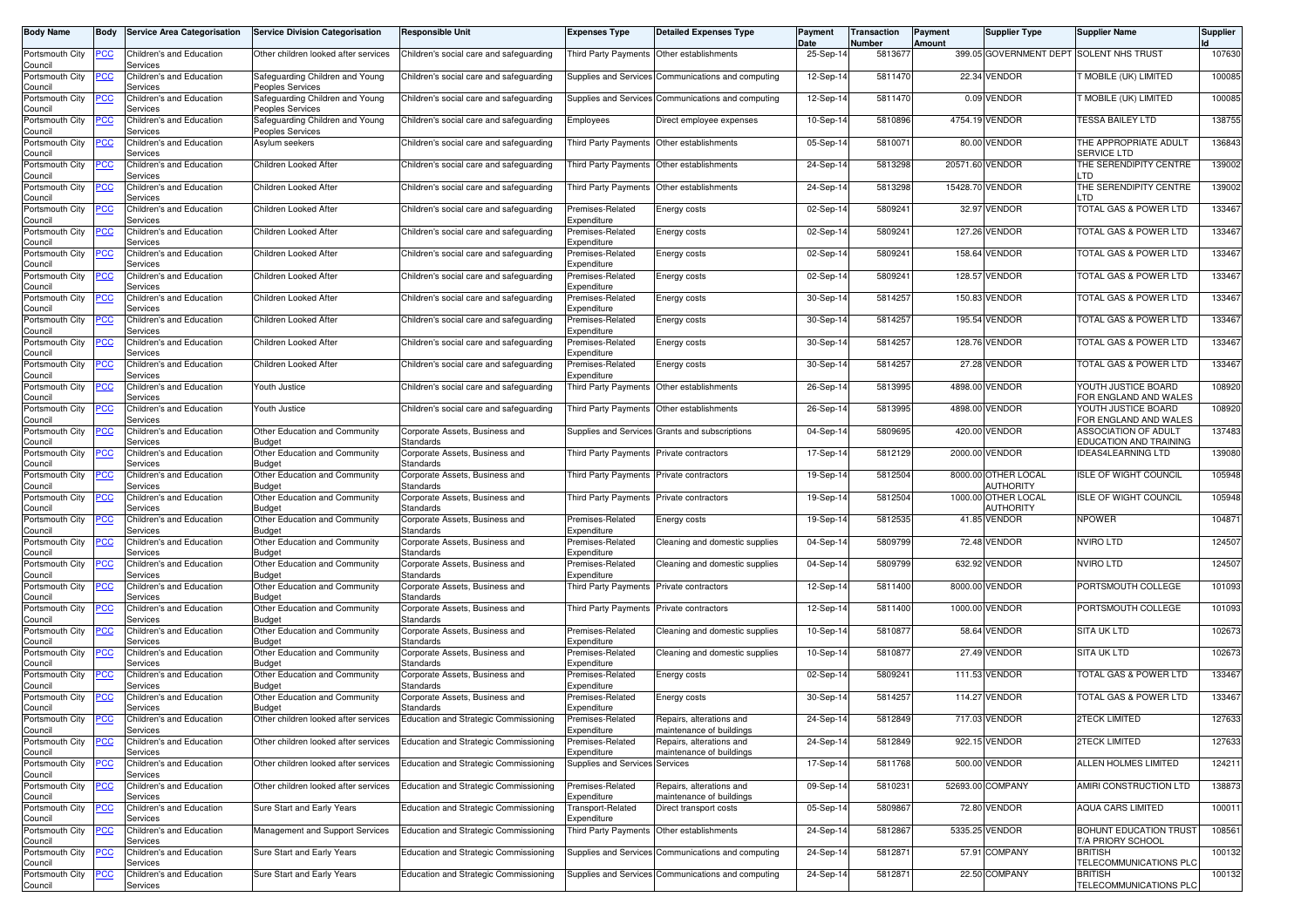| <b>Body Name</b>           | Body       | <b>Service Area Categorisation</b>   | <b>Service Division Categorisation</b> | <b>Responsible Unit</b>                                                      | <b>Expenses Type</b>                      | <b>Detailed Expenses Type</b>                        | Payment<br>Date | Transaction<br>Number | Payment<br>Amount | <b>Supplier Type</b> | <b>Supplier Name</b>                             | Supplier |
|----------------------------|------------|--------------------------------------|----------------------------------------|------------------------------------------------------------------------------|-------------------------------------------|------------------------------------------------------|-----------------|-----------------------|-------------------|----------------------|--------------------------------------------------|----------|
| Portsmouth City<br>Council | <u>PCC</u> | Children's and Education<br>Services | Sure Start and Early Years             | <b>Education and Strategic Commissioning</b>                                 |                                           | Supplies and Services Communications and computing   | 24-Sep-14       | 5812871               |                   | 171.60 COMPANY       | <b>BRITISH</b><br><b>TELECOMMUNICATIONS PLC</b>  | 100132   |
| Portsmouth City<br>Council | PCC        | Children's and Education<br>Services | Sure Start and Early Years             | <b>Education and Strategic Commissioning</b>                                 |                                           | Supplies and Services Communications and computing   | 24-Sep-14       | 581287                |                   | 22.50 COMPANY        | <b>BRITISH</b><br>TELECOMMUNICATIONS PLC         | 100132   |
| Portsmouth City<br>Council | PСC        | Children's and Education<br>Services | Sure Start and Early Years             | Education and Strategic Commissioning                                        |                                           | Supplies and Services Communications and computing   | 24-Sep-14       | 5812871               |                   | 37.89 COMPANY        | <b>BRITISH</b><br><b>TELECOMMUNICATIONS PLO</b>  | 100132   |
| Portsmouth City<br>Council | <b>PCC</b> | Children's and Education<br>Services | Sure Start and Early Years             | Education and Strategic Commissioning                                        |                                           | Supplies and Services Communications and computing   | 25-Sep-14       | 5813358               |                   | 22.50 COMPANY        | <b>BRITISH</b><br>TELECOMMUNICATIONS PLC         | 100132   |
| Portsmouth City<br>Council | <u>'CC</u> | Children's and Education<br>Services | Sure Start and Early Years             | Education and Strategic Commissioning                                        |                                           | Supplies and Services Communications and computing   | 25-Sep-14       | 5813358               |                   | 78.32 COMPANY        | <b>BRITISH</b><br><b>TELECOMMUNICATIONS PLC</b>  | 100132   |
| Portsmouth City<br>Council | <u>PCC</u> | Children's and Education<br>Services | Other children looked after services   | <b>Education and Strategic Commissioning</b>                                 | Premises-Related<br>Expenditure           | Repairs, alterations and<br>maintenance of buildings | 10-Sep-14       | 5810407               |                   | 76.00 VENDOR         | <b>CHRISTIE INTRUDER</b><br>ALARMS LIMITED (CIA) | 100068   |
| Portsmouth City<br>Council | ∍CC        | Children's and Education<br>Services | Management and Support Services        | Education and Strategic Commissioning                                        | Employees                                 | Indirect employee expenses                           | 11-Sep-14       | 5811072               |                   | 1495.52 VENDOR       | RIGHT MANAGEMENT<br><b>CONSULTANTS LTD</b>       | 122070   |
| Portsmouth City<br>Council | <u>PCC</u> | Children's and Education<br>Services | Management and Support Services        | Education and Strategic Commissioning                                        | Employees                                 | Indirect employee expenses                           | 11-Sep-14       | 5811072               |                   | 675.40 VENDOR        | RIGHT MANAGEMENT<br>CONSULTANTS LTD              | 122070   |
| Portsmouth City<br>Council | сC         | Children's and Education<br>Services | Management and Support Services        | Education and Strategic Commissioning                                        | Employees                                 | ndirect employee expenses                            | 11-Sep-14       | 5811072               |                   | 241.21 VENDOR        | RIGHT MANAGEMENT<br><b>CONSULTANTS LTD</b>       | 122070   |
| Portsmouth City<br>Council | <u>PCC</u> | Children's and Education<br>Services | Sure Start and Early Years             | Education and Strategic Commissioning                                        |                                           | Supplies and Services Miscellaneous expenses         | 11-Sep-14       | 5811087               |                   | 108.00 VENDOR        | SIMPLY SUPPLY LTD                                | 130304   |
| Portsmouth City<br>Council | PСC        | Children's and Education<br>Services | Sure Start and Early Years             | <b>Education and Strategic Commissioning</b>                                 | Employees                                 | Direct employee expenses                             | 11-Sep-14       | 5811087               |                   | 51.00 VENDOR         | SIMPLY SUPPLY LTD                                | 130304   |
| Portsmouth City<br>Council | <b>PCC</b> | Children's and Education<br>Services | Management and Support Services        | Education and Strategic Commissioning                                        | Third Party Payments                      | Other establishments                                 | 25-Sep-14       | 290534                |                   | 900.00 VENDOR        | PUPIL PREMIUM FUNDING                            | 137525   |
| Portsmouth City<br>Council | <u>PCC</u> | Children's and Education<br>Services | Services for Young People              | Education and Strategic Commissioning                                        | Premises-Related<br>Expenditure           | Rents                                                | 04-Sep-14       | 5809845               |                   | 12736.00 VENDOR      | THE STAGE COACH GROUP                            | 103048   |
| Portsmouth City<br>Council |            | Children's and Education<br>Services | Services for Young People              | Education and Strategic Commissioning                                        | Premises-Related<br>Expenditure           | Rents                                                | 04-Sep-14       | 5809845               |                   | 60.66 VENDOR         | THE STAGE COACH GROUP                            | 103048   |
| Portsmouth City<br>Council | <u>PCC</u> | Children's and Education<br>Services | Services for Young People              | Education and Strategic Commissioning                                        | Premises-Related<br>Expenditure           | Rents                                                | 04-Sep-14       | 5809845               |                   | 3707.80 VENDOR       | THE STAGE COACH GROUP                            | 103048   |
| Portsmouth City<br>Council | <u>PCC</u> | Children's and Education<br>Services | <b>Early Years</b>                     | Education and Strategic Commissioning                                        |                                           | Third Party Payments Other establishments            | 19-Sep-14       | 5812634               |                   | 38081.00 VENDOR      | UNITED LEARNING TRUST                            | 137910   |
| Portsmouth City<br>Council | <u>PCC</u> | Children's and Education<br>Services | Management and Support Services        | Education and Strategic Commissioning                                        | Third Party Payments                      | Other establishments                                 | 01-Sep-14       | 5809122               |                   | 6108.00 VENDOR       | SOLENT ACADEMIES TRUST                           | 138071   |
| Portsmouth City<br>Council | <u>PCC</u> | Children's and Education<br>Services | Sure Start and Early Years             | Education and Strategic Commissioning                                        | Premises-Related<br>Expenditure           | Energy costs                                         | 03-Sep-14       | 5809646               |                   | 348.07 COMPANY       | <b>SCOTTISH AND SOUTHERN</b><br>ENERGY PLC       | 100303   |
| Portsmouth City<br>Council | PСC        | Children's and Education<br>Services | Management and Support Services        | Education and Strategic Commissioning                                        | Premises-Related<br>Expenditure           | Energy costs                                         | 03-Sep-14       | 5809646               |                   | 228.26 COMPANY       | SCOTTISH AND SOUTHERN<br><b>ENERGY PLC</b>       | 100303   |
| Portsmouth City<br>Council | <b>PCC</b> | Children's and Education<br>Services | <b>Special Schools</b>                 | Education and Strategic Commissioning                                        |                                           | Third Party Payments Other establishments            | 01-Sep-14       | 5809121               |                   | 55644.00 VENDOR      | SOLENT ACADEMIES TRUST                           | 138071   |
| Portsmouth City<br>Council | PСC        | Children's and Education<br>Services | Management and Support Services        | Education and Strategic Commissioning                                        | Third Party Payments                      | Other establishments                                 | 19-Sep-14       | 5812628               |                   | 6000.00 VENDOR       | THE THINKING SCHOOLS<br>TRUST                    | 138464   |
| Portsmouth City<br>Council | PСC        | Children's and Education<br>Services | Special Schools                        | Education and Strategic Commissioning                                        | Third Party Payments Private contractors  |                                                      | 03-Sep-14       | 5809271               |                   | 46302.56 VENDOR      | <b>CAMBIAN GROUP LTD</b>                         | 105529   |
| Portsmouth City<br>Council | PCC        | Children's and Education<br>Services | Special Schools                        | Education and Strategic Commissioning                                        | Third Party Payments Private contractors  |                                                      | 05-Sep-14       | 580988                |                   | 28816.31 VENDOR      | CAMBIAN GROUP LTD                                | 105529   |
| Portsmouth City<br>Council | <u>PCC</u> | Children's and Education<br>Services | Special Schools                        | Education and Strategic Commissioning                                        | Third Party Payments Private contractors  |                                                      | 05-Sep-14       | 580988                |                   | 22149.64 VENDOR      | CAMBIAN GROUP LTD                                | 105529   |
| Portsmouth City<br>Council | PСC        | Children's and Education<br>Services | <b>Special Schools</b>                 | Education and Strategic Commissioning                                        |                                           | Third Party Payments   Other establishments          | 01-Sep-14       | 5809122               |                   | 5472.00 VENDOR       | SOLENT ACADEMIES TRUST                           | 138071   |
| Portsmouth City<br>Council | PСC        | Children's and Education<br>Services | Special Schools                        | Education and Strategic Commissioning                                        |                                           | Third Party Payments Other establishments            | 01-Sep-14       | 5809121               |                   | 5700.00 VENDOR       | SOLENT ACADEMIES TRUST                           | 138071   |
| Portsmouth City<br>Council | <b>PCC</b> | Children's and Education<br>Services | Special Schools                        | Education and Strategic Commissioning                                        | Third Party Payments Other establishments |                                                      | 01-Sep-14       | 5809122               | 102490.00 VENDOR  |                      | SOLENT ACADEMIES TRUST                           | 138071   |
| Portsmouth City<br>Council | <u>'CC</u> | Children's and Education<br>Services | Sure Start and Early Years             | Education and Strategic Commissioning                                        |                                           | Supplies and Services Communications and computing   | 12-Sep-14       | 5811226               |                   | 132.30 VENDOR        | COMMUNICATIONS SOUTH<br><b>NETWORK SERVICES</b>  | 137179   |
| Portsmouth City<br>Council | <u>PCC</u> | Children's and Education<br>Services | Sure Start and Early Years             | Education and Strategic Commissioning                                        |                                           | Supplies and Services Communications and computing   | 12-Sep-14       | 5811226               |                   | 88.64 VENDOR         | COMMUNICATIONS SOUTH<br>NETWORK SERVICES         | 137179   |
| Portsmouth City<br>Council | <u>PCC</u> | Children's and Education<br>Services | Other children looked after services   | <b>Education and Strategic Commissioning</b>                                 | Supplies and Services Services            |                                                      | 04-Sep-14       | 5809723               |                   | 4030.00 COMPANY      | <b>CONSTRUCTIVE</b><br><b>EVALUATION LTD</b>     | 100632   |
| Portsmouth City<br>Council | <b>PCC</b> | Children's and Education<br>Services |                                        | Other children looked after services   Education and Strategic Commissioning | Supplies and Services Services            |                                                      | 04-Sep-14       | 5809723               |                   | -525.00 COMPANY      | <b>CONSTRUCTIVE</b><br><b>EVALUATION LTD</b>     | 100632   |
| Portsmouth City<br>Council | <b>PCC</b> | Children's and Education<br>Services | Other children looked after services   | Education and Strategic Commissioning                                        | Premises-Related<br>Expenditure           | Repairs, alterations and<br>maintenance of buildings | 26-Sep-14       | 5813804               |                   | 719.99 COMPANY       | CORRIGENDA LIMITED T/A<br><b>CHURCHES</b>        | 102100   |
| Portsmouth City<br>Council | <b>PCC</b> | Children's and Education<br>Services | Other children looked after services   | Education and Strategic Commissioning                                        | Premises-Related<br>Expenditure           | Repairs, alterations and<br>maintenance of buildings | 26-Sep-14       | 5813804               |                   | 0.01 COMPANY         | CORRIGENDA LIMITED T/A<br>CHURCHES               | 102100   |
| Portsmouth City<br>Council | сC         | Children's and Education<br>Services | Other children looked after services   | Education and Strategic Commissioning                                        | Premises-Related<br>Expenditure           | Repairs, alterations and<br>maintenance of buildings | 26-Sep-14       | 5813804               |                   | 19906.99 COMPANY     | CORRIGENDA LIMITED T/A<br><b>CHURCHES</b>        | 102100   |
| Portsmouth City<br>Council | <b>PCC</b> | Children's and Education<br>Services | Other children looked after services   | <b>Education and Strategic Commissioning</b>                                 | Premises-Related<br>Expenditure           | Repairs, alterations and<br>maintenance of buildings | 26-Sep-14       | 5813804               |                   | 3250.05 COMPANY      | CORRIGENDA LIMITED T/A<br><b>CHURCHES</b>        | 102100   |
| Portsmouth City<br>Council | <u>PCC</u> | Children's and Education<br>Services | Other children looked after services   | Education and Strategic Commissioning                                        | Premises-Related<br>Expenditure           | Repairs, alterations and<br>maintenance of buildings | 08-Sep-14       | 5810127               |                   | 154120.44 COMPANY    | CORRIGENDA LIMITED T/A<br>CHURCHES               | 102100   |
| Portsmouth City<br>Council | PCC        | Children's and Education<br>Services | Other children looked after services   | Education and Strategic Commissioning                                        | <b>Third Party Payments</b>               | Private contractors                                  | 15-Sep-14       | 5811538               |                   | 37138.75 COMPANY     | CORRIGENDA LIMITED T/A<br><b>CHURCHES</b>        | 102100   |
| Portsmouth City<br>Council | <u>'CC</u> | Children's and Education<br>Services | Other children looked after services   | <b>Education and Strategic Commissioning</b>                                 | Third Party Payments Private contractors  |                                                      | 16-Sep-14       | 5811668               |                   | 66095.77 COMPANY     | <b>CORRIGENDA LIMITED T/A</b><br><b>CHURCHES</b> | 102100   |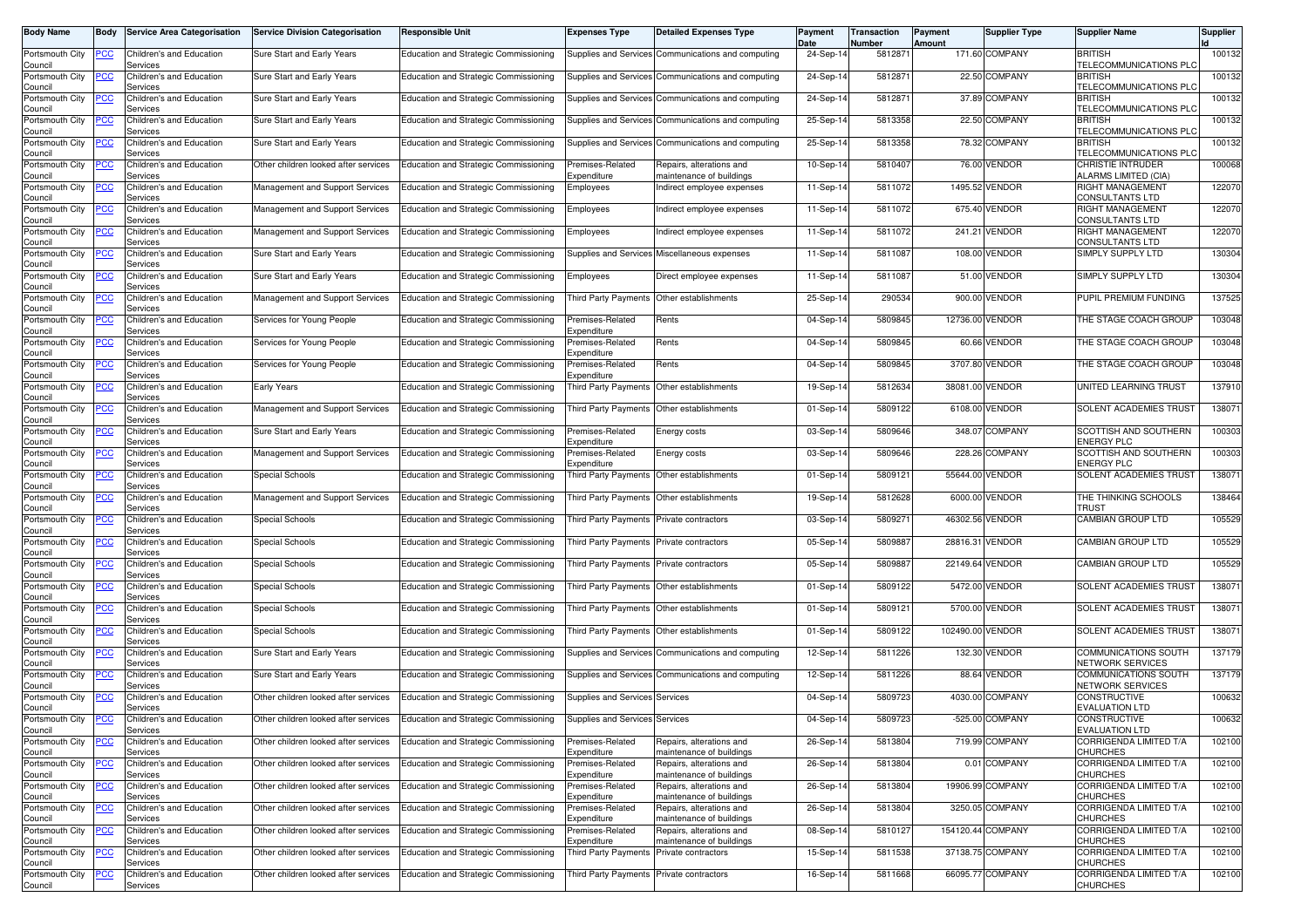| <b>Body Name</b>           | Body           | <b>Service Area Categorisation</b>   | <b>Service Division Categorisation</b> | Responsible Unit                             | <b>Expenses Type</b>                      | <b>Detailed Expenses Type</b>                        | Payment<br>Date | Transaction<br>Number | Payment<br>Amount | <b>Supplier Type</b> | <b>Supplier Name</b>                                  | Supplier |
|----------------------------|----------------|--------------------------------------|----------------------------------------|----------------------------------------------|-------------------------------------------|------------------------------------------------------|-----------------|-----------------------|-------------------|----------------------|-------------------------------------------------------|----------|
| Portsmouth City<br>Council | ∙сс            | Children's and Education<br>Services | Other children looked after services   | Education and Strategic Commissioning        | Premises-Related<br><i>spenditure</i>     | Repairs, alterations and<br>maintenance of buildings | 15-Sep-14       | 5811576               |                   | 86476.00 COMPANY     | D M HABENS (THE BUILDER)<br>LTD.                      | 100718   |
| Portsmouth City<br>Council | PСC            | Children's and Education<br>Services | Other children looked after services   | Education and Strategic Commissioning        | Third Party Payments                      | Private contractors                                  | 15-Sep-14       | 5811576               |                   | -802.00 COMPANY      | D M HABENS (THE BUILDER)<br>TD                        | 100718   |
| Portsmouth City<br>Council | ∍сс            | Children's and Education<br>Services | Other children looked after services   | Education and Strategic Commissioning        | Third Party Payments Private contractors  |                                                      | 02-Sep-14       | 5809180               |                   | 64920.00 COMPANY     | D M HABENS (THE BUILDER<br>_TD                        | 100718   |
| Portsmouth City<br>Council | ∍сс            | Children's and Education<br>Services | Management and Support Services        | Education and Strategic Commissioning        | Third Party Payments                      | Other establishments                                 | 12-Sep-14       | 5811281               |                   | 7612.00 VENDOR       | DISCLOSURE AND BARRING<br><b>SERVICE</b>              | 100755   |
| Portsmouth City<br>Council | <b>PCC</b>     | Children's and Education<br>Services | Management and Support Services        | Education and Strategic Commissioning        | Third Party Payments                      | Private contractors                                  | 11-Sep-14       | 5811018               | 174826.29 VENDOR  |                      | <b>GRANNAG LIMITED</b>                                | 109300   |
| Portsmouth City<br>Council | <u>PCC</u>     | Children's and Education<br>Services | Management and Support Services        | Education and Strategic Commissioning        | Third Party Payments Private contractors  |                                                      | 19-Sep-14       | 5812485               | 174151.61 VENDOR  |                      | <b>GRANNAG LIMITED</b>                                | 109300   |
| Portsmouth City<br>Council | ∍CC            | Children's and Education<br>Services | Special Schools                        | Education and Strategic Commissioning        | Third Party Payments                      | Private contractors                                  | 12-Sep-14       | 5811317               |                   | 14866.67 VENDOR      | HAMPSHIRE AUTISTIC<br>SOCIETY                         | 100845   |
| Portsmouth City<br>Council | <u>PCC</u>     | Children's and Education<br>Services | <b>Special Schools</b>                 | Education and Strategic Commissioning        | <b>Third Party Payments</b>               | Private contractors                                  | 12-Sep-14       | 5811317               | 17890.00 VENDOR   |                      | HAMPSHIRE AUTISTIC<br>SOCIETY                         | 100845   |
| Portsmouth City<br>Council | ٢C             | Children's and Education<br>Services | Special Schools                        | Education and Strategic Commissioning        | Third Party Payments                      | Private contractors                                  | 12-Sep-14       | 5811317               |                   | 74207.30 VENDOR      | HAMPSHIRE AUTISTIC<br><b>SOCIETY</b>                  | 100845   |
| Portsmouth City<br>Council | <u>PCC</u>     | Children's and Education<br>Services | <b>Special Schools</b>                 | Education and Strategic Commissioning        | Third Party Payments                      | Private contractors                                  | 11-Sep-14       | 5811028               |                   | 2878.35 VENDOR       | HORIZON CARE AND<br><b>EDUCATION GROUP</b>            | 138535   |
| Portsmouth City<br>Council | PСC            | Children's and Education<br>Services | Sure Start and Early Years             | Education and Strategic Commissioning        | Premises-Related<br>xpenditure            | Cleaning and domestic supplies                       | 02-Sep-14       | 279919                |                   | 519.95 COMPANY       | <b>INTERSERVE FACILITIES</b><br><b>MANAGEMENT LTD</b> | 109522   |
| Portsmouth City<br>Council | ∍сс            | Children's and Education<br>Services | Sure Start and Early Years             | Education and Strategic Commissioning        | Premises-Related<br>.xpenditure           | Cleaning and domestic supplies                       | 30-Sep-14       | 290581                |                   | 519.95 COMPANY       | <b>INTERSERVE FACILITIES</b><br>MANAGEMENT LTD        | 109522   |
| Portsmouth City<br>Council | <u>PCC</u>     | Children's and Education<br>Services | Management and Support Services        | Education and Strategic Commissioning        | Supplies and Services Catering            |                                                      | 05-Sep-14       | 5809962               |                   | 794.00 VENDOR        | <b>ISS FACILITY SERVICES</b><br><b>EDUCATION</b>      | 101899   |
| Portsmouth City<br>Council | ∙сс            | Children's and Education<br>Services | Sure Start and Early Years             | Education and Strategic Commissioning        | Premises-Related<br>Expenditure           | Rents                                                | 29-Sep-14       | 5814037               |                   | 624.00 VENDOR        | JOHN POUNDS COMMUNITY<br>TRUST                        | 117193   |
| Portsmouth City<br>Council | ∍сс            | Children's and Education<br>Services | Other children looked after services   | Education and Strategic Commissioning        | remises-Related<br>xpenditure             | Repairs, alterations and<br>maintenance of buildings | 18-Sep-14       | 5812305               |                   | 2000.00 COMPANY      | KKA MAINTENANCE LTD                                   | 135386   |
| Portsmouth City<br>Council | <u>PCC</u>     | Children's and Education<br>Services | Other children looked after services   | <b>Education and Strategic Commissioning</b> | Premises-Related<br>.xpenditure           | Repairs, alterations and<br>maintenance of buildings | 18-Sep-14       | 5812305               |                   | 295.53 COMPANY       | <b>KKA MAINTENANCE LTD</b>                            | 135386   |
| Portsmouth City<br>Council | <u>CC</u>      | Children's and Education<br>Services | Other children looked after services   | Education and Strategic Commissioning        | Premises-Related<br>Expenditure           | Repairs, alterations and<br>maintenance of buildings | 11-Sep-14       | 5811036               |                   | 12134.57 COMPANY     | KKA MAINTENANCE LTD                                   | 135386   |
| Portsmouth City<br>Council | <b>PCC</b>     | Children's and Education<br>Services | Other children looked after services   | Education and Strategic Commissioning        | remises-Related<br>Expenditure            | Repairs, alterations and<br>maintenance of buildings | 26-Sep-14       | 5813862               |                   | 1250.82 COMPANY      | <b>KKA MAINTENANCE LTD</b>                            | 135386   |
| Portsmouth City<br>Council | PСC            | Children's and Education<br>Services | Other children looked after services   | Education and Strategic Commissioning        | remises-Related<br>xpenditure             | Repairs, alterations and<br>maintenance of buildings | 11-Sep-14       | 5811036               |                   | 250.00 COMPANY       | <b>KKA MAINTENANCE LTD</b>                            | 135386   |
| Portsmouth City<br>Council | ∍сс            | Children's and Education<br>Services | Sure Start and Early Years             | Education and Strategic Commissioning        | Premises-Related<br>.xpenditure           | Repairs, alterations and<br>maintenance of buildings | 18-Sep-14       | 5812305               |                   | 50.00 COMPANY        | <b>KKA MAINTENANCE LTD</b>                            | 135386   |
| Portsmouth City<br>Council | PСC            | Children's and Education<br>Services | Other children looked after services   | Education and Strategic Commissioning        | Premises-Related<br>Expenditure           | Repairs, alterations and<br>maintenance of buildings | 18-Sep-14       | 5812305               |                   | 5000.00 COMPANY      | KKA MAINTENANCE LTD                                   | 135386   |
| Portsmouth City<br>Council | ∙сс            | Children's and Education<br>Services | Other children looked after services   | Education and Strategic Commissioning        | remises-Related<br><i>spenditure</i>      | Repairs, alterations and<br>maintenance of buildings | 26-Sep-14       | 5813862               |                   | 2852.22 COMPANY      | <b>KKA MAINTENANCE LTD</b>                            | 135386   |
| Portsmouth City<br>Council | PСC            | Children's and Education<br>Services | Other children looked after services   | Education and Strategic Commissioning        | Premises-Related<br>xpenditure            | Repairs, alterations and<br>maintenance of buildings | 19-Sep-14       | 5812514               |                   | 4400.00 COMPANY      | KKA MAINTENANCE LTD                                   | 135386   |
| Portsmouth City<br>Council | ∍сс            | Children's and Education<br>Services | Other children looked after services   | Education and Strategic Commissioning        | remises-Related<br>xpenditure             | Repairs, alterations and<br>maintenance of buildings | 01-Sep-14       | 5809074               |                   | 2500.00 COMPANY      | <b>KKA MAINTENANCE LTD</b>                            | 135386   |
| Portsmouth City<br>Council | ∍сс            | Children's and Education<br>Services | Other children looked after services   | Education and Strategic Commissioning        | remises-Related<br>Expenditure            | Repairs, alterations and<br>maintenance of buildings | 24-Sep-14       | 5813217               |                   | 19630.00 COMPANY     | KKA MAINTENANCE LTD                                   | 135386   |
| Portsmouth City<br>Council | ∙сс            | Children's and Education<br>Services | Other children looked after services   | Education and Strategic Commissioning        | Third Party Payments Private contractors  |                                                      | 17-Sep-14       | 5812133               |                   | 22410.50 COMPANY     | KKA MAINTENANCE LTD                                   | 135386   |
| Portsmouth City<br>Council | PСC            | Children's and Education<br>Services | Other children looked after services   | Education and Strategic Commissioning        | Third Party Payments Private contractors  |                                                      | 24-Sep-14       | 5813217               |                   | 1179.50 COMPANY      | <b>KKA MAINTENANCE LTD</b>                            | 135386   |
| Portsmouth City<br>Council | PСC            | Children's and Education<br>Services | Other children looked after services   | Education and Strategic Commissioning        | remises-Related<br>xpenditure             | Repairs, alterations and<br>maintenance of buildings | 30-Sep-14       | 5814177               |                   | 4935.00 COMPANY      | <b>KKA MAINTENANCE LTD</b>                            | 135386   |
| Portsmouth City<br>Council | <u>PCC</u>     | Children's and Education<br>Services | Other children looked after services   | Education and Strategic Commissioning        | Premises-Related<br>Expenditure           | Repairs, alterations and<br>maintenance of buildings | 30-Sep-14       | 5814177               |                   | 2091.63 COMPANY      | <b>KKA MAINTENANCE LTD</b>                            | 135386   |
| Portsmouth City<br>Council | <u>PCC</u>     | Children's and Education<br>Services | Management and Support Services        | <b>Education and Strategic Commissioning</b> | Third Party Payments                      | Other establishments                                 | 19-Sep-14       | 5812520               |                   | 2469.00 VENDOR       | YNDHURST JUNIOR<br>SCHOOL (ACADEMY)                   | 137821   |
| Portsmouth City<br>Council | <b>PCC</b>     | Children's and Education<br>Services | Services for Young People              | Education and Strategic Commissioning        | Third Party Payments Other establishments |                                                      | 26-Sep-14       | 5813884               |                   | 15833.33 VENDOR      | <b>MOTIV8 SOUTH</b>                                   | 101638   |
| Portsmouth City<br>Council | <b>PCC</b>     | Children's and Education<br>Services | Other children looked after services   | <b>Education and Strategic Commissioning</b> | Supplies and Services Catering            |                                                      | 19-Sep-14       | 5812533               |                   | 836.00 VENDOR        | NORSEMAN DIRECT LTD                                   | 113021   |
| Portsmouth City<br>Council | PСC            | Children's and Education<br>Services | Other children looked after services   | Education and Strategic Commissioning        | Supplies and Services Catering            |                                                      | 26-Sep-14       | 5813894               |                   | 418.00 VENDOR        | NORSEMAN DIRECT LTD                                   | 113021   |
| Portsmouth City<br>Council | $\overline{C}$ | Children's and Education<br>Services | Sure Start and Early Years             | Education and Strategic Commissioning        | remises-Related<br>Expenditure            | Energy costs                                         | 19-Sep-14       | 5812535               |                   | 330.72 VENDOR        | <b>NPOWER</b>                                         | 104871   |
| Portsmouth City<br>Council | <u>PCC</u>     | Children's and Education<br>Services | Sure Start and Early Years             | Education and Strategic Commissioning        | Premises-Related<br>Expenditure           | Energy costs                                         | 19-Sep-14       | 5812535               |                   | 40.97 VENDOR         | <b>NPOWER</b>                                         | 104871   |
| Portsmouth City<br>Council | <u>PCC</u>     | Children's and Education<br>Services | Services for Young People              | <b>Education and Strategic Commissioning</b> | Premises-Related<br>xpenditure            | Cleaning and domestic supplies                       | 04-Sep-14       | 5809799               |                   | 377.42 VENDOR        | <b>NVIRO LTD</b>                                      | 124507   |
| Portsmouth City<br>Council | <u>PCC</u>     | Children's and Education<br>Services | Other children looked after services   | <b>Education and Strategic Commissioning</b> | remises-Related<br>Expenditure            | Repairs, alterations and<br>maintenance of buildings | 19-Sep-14       | 5812539               |                   | 745.00 VENDOR        | <b>OFFIX LIMITED</b>                                  | 109475   |
| Portsmouth City<br>Council | <b>PCC</b>     | Children's and Education<br>Services | Other children looked after services   | <b>Education and Strategic Commissioning</b> | Premises-Related<br>Expenditure           | Repairs, alterations and<br>maintenance of buildings | 10-Sep-14       | 5810853               |                   | 823.98 VENDOR        | PORTAKABIN LTD                                        | 103355   |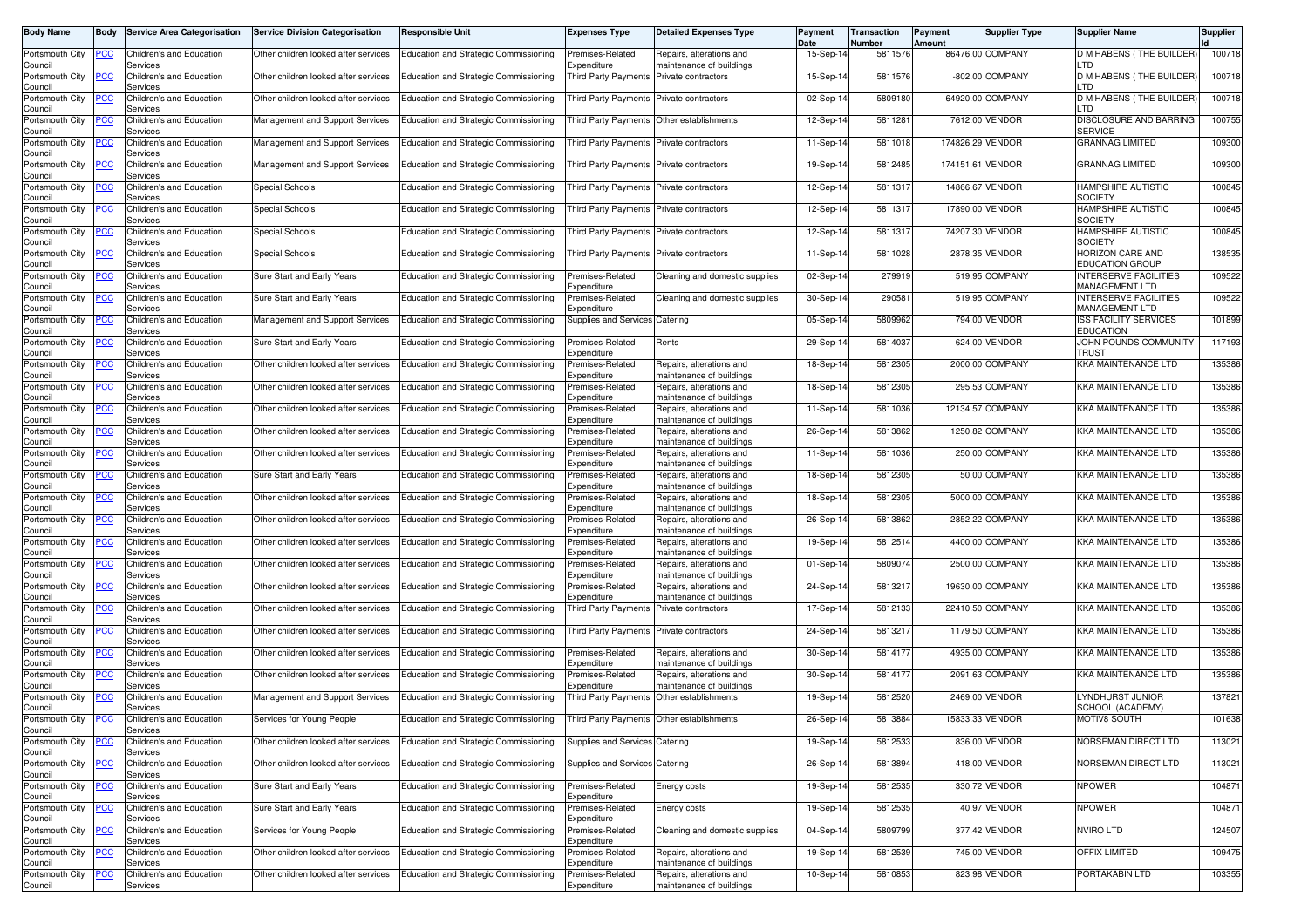| <b>Body Name</b>           | <b>Body</b> | <b>Service Area Categorisation</b>   | <b>Service Division Categorisation</b> | <b>Responsible Unit</b>                      | <b>Expenses Type</b>                      | <b>Detailed Expenses Type</b>                        | Payment<br>Date | Transaction<br>Number | Payment<br>Amount | Supplier Type     | <b>Supplier Name</b>                             | Supplier |
|----------------------------|-------------|--------------------------------------|----------------------------------------|----------------------------------------------|-------------------------------------------|------------------------------------------------------|-----------------|-----------------------|-------------------|-------------------|--------------------------------------------------|----------|
| Portsmouth City<br>Council | <b>PCC</b>  | Children's and Education<br>Services | Post 16                                | Education and Strategic Commissioning        | <b>Third Party Payments</b>               | Private contractors                                  | 10-Sep-14       | 5810854               |                   | 37204.00 VENDOR   | PORTSMOUTH COLLEGE                               | 101093   |
| Portsmouth City<br>Council | <b>PCC</b>  | Children's and Education<br>Services | Other children looked after services   | Education and Strategic Commissioning        | Premises-Related<br>Expenditure           | Repairs, alterations and<br>maintenance of buildings | 04-Sep-14       | 5809816               |                   | 52.00 VENDOR      | ROCKET COMPUTER<br><b>SERVICES LIMITED</b>       | 125273   |
| Portsmouth City<br>Council |             | Children's and Education<br>Services | Other children looked after services   | Education and Strategic Commissioning        | Premises-Related<br>Expenditure           | Repairs, alterations and<br>maintenance of buildings | 04-Sep-14       | 5809816               |                   | 1400.00 VENDOR    | ROCKET COMPUTER<br><b>SERVICES LIMITED</b>       | 125273   |
| Portsmouth City<br>Council | <u>PCC</u>  | Children's and Education<br>Services | Other children looked after services   | Education and Strategic Commissioning        | Premises-Related<br>Expenditure           | Repairs, alterations and<br>maintenance of buildings | 04-Sep-14       | 5809816               |                   | 995.00 VENDOR     | ROCKET COMPUTER<br><b>SERVICES LIMITED</b>       | 125273   |
| Portsmouth City<br>Council | <u>'CC</u>  | Children's and Education<br>Services | Other children looked after services   | Education and Strategic Commissioning        | Premises-Related<br>Expenditure           | Repairs, alterations and<br>maintenance of buildings | 04-Sep-14       | 5809816               |                   | 125.00 VENDOR     | ROCKET COMPUTER<br><b>SERVICES LIMITED</b>       | 125273   |
| Portsmouth City<br>Council | <u>PCC</u>  | Children's and Education<br>Services | Services for Young People              | Education and Strategic Commissioning        | Premises-Related<br>Expenditure           | Cleaning and domestic supplies                       | 05-Sep-14       | 5810047               |                   | 5.51 VENDOR       | <b>SITA UK LTD</b>                               | 102673   |
| Portsmouth City<br>Council | <b>PCC</b>  | Children's and Education<br>Services | Services for Young People              | Education and Strategic Commissioning        | Premises-Related<br>Expenditure           | Cleaning and domestic supplies                       | 05-Sep-14       | 5810047               |                   | 65.95 VENDOR      | <b>SITA UK LTD</b>                               | 102673   |
| Portsmouth City<br>Council | <u>PCC</u>  | Children's and Education<br>Services | Services for Young People              | Education and Strategic Commissioning        | Premises-Related<br>Expenditure           | Cleaning and domestic supplies                       | 30-Sep-14       | 5814238               |                   | 71.46 VENDOR      | <b>SITA UK LTD</b>                               | 102673   |
| Portsmouth City<br>Council | сc          | Children's and Education<br>Services | Sure Start and Early Years             | <b>Education and Strategic Commissioning</b> | Premises-Related<br>Expenditure           | Cleaning and domestic supplies                       | 30-Sep-14       | 5814238               | 71.64             | <b>VENDOR</b>     | <b>SITA UK LTD</b>                               | 102673   |
| Portsmouth City<br>Council | PСC         | Children's and Education<br>Services | Special Schools                        | Education and Strategic Commissioning        | Third Party Payments Private contractors  |                                                      | 23-Sep-14       | 5812839               |                   | 18759.60 VENDOR   | ST EDWARDS SCHOOL                                | 101262   |
| Portsmouth City<br>Council | PCC         | Children's and Education<br>Services | Special Schools                        | Education and Strategic Commissioning        | Third Party Payments                      | Private contractors                                  | 23-Sep-14       | 5812839               |                   | 19125.00 VENDOR   | ST EDWARDS SCHOOL                                | 101262   |
| Portsmouth City<br>Council | <u>PCC</u>  | Children's and Education<br>Services | Special Schools                        | Education and Strategic Commissioning        | <b>Third Party Payments</b>               | Private contractors                                  | 23-Sep-14       | 5812839               |                   | 19125.00 VENDOR   | ST EDWARDS SCHOOL                                | 101262   |
| Portsmouth City<br>Council | PСC         | Children's and Education<br>Services | Special Schools                        | Education and Strategic Commissioning        | <b>Third Party Payments</b>               | Private contractors                                  | 04-Sep-14       | 5809832               |                   | 13694.40 VENDOR   | ST EDWARDS SCHOOL                                | 101262   |
| Portsmouth City<br>Council | PСC         | Children's and Education<br>Services | Management and Support Services        | Education and Strategic Commissioning        |                                           | Supplies and Services Communications and computing   | 05-Sep-14       | 5810066               |                   | 0.37 VENDOR       | <b>MOBILE (UK) LIMITED</b>                       | 100085   |
| Portsmouth City<br>Council | PСC         | Children's and Education<br>Services | Special Schools                        | Education and Strategic Commissioning        |                                           | Supplies and Services Communications and computing   | 05-Sep-14       | 5810066               |                   | 31.09 VENDOR      | MOBILE (UK) LIMITED                              | 100085   |
| Portsmouth City<br>Council | <u>'CC</u>  | Children's and Education<br>Services | Services for Young People              | Education and Strategic Commissioning        | Third Party Payments Other establishments |                                                      | 01-Sep-14       | 5809135               |                   | 3.00 VENDOR       | THE AWARD SCHEME LTD                             | 101351   |
| Portsmouth City<br>Council | <u>PCC</u>  | Children's and Education<br>Services | Services for Young People              | Education and Strategic Commissioning        | Third Party Payments                      | Other establishments                                 | 01-Sep-14       | 5809135               |                   | 4.50 VENDOR       | THE AWARD SCHEME LTD                             | 101351   |
| Portsmouth City<br>Council | <u>'CC</u>  | Children's and Education<br>Services | Services for Young People              | Education and Strategic Commissioning        | <b>Third Party Payments</b>               | Other establishments                                 | 01-Sep-14       | 5809135               |                   | 480.00 VENDOR     | THE AWARD SCHEME LTD                             | 101351   |
| Portsmouth City<br>Council | <b>PCC</b>  | Children's and Education<br>Services | Services for Young People              | Education and Strategic Commissioning        |                                           | Third Party Payments Other establishments            | 01-Sep-14       | 5809135               |                   | 10.00 VENDOR      | THE AWARD SCHEME LTD                             | 101351   |
| Portsmouth City<br>Council | PСC         | Children's and Education<br>Services | Management and Support Services        | <b>Education and Strategic Commissioning</b> | <b>Transfer Payments</b>                  | Other                                                | 18-Sep-14       | 5812355               | 381165.00 VENDOR  |                   | THE SALTERNS ACADEMY<br>TRUST T/A ADMIRAL LORD   | 139204   |
| Portsmouth City<br>Council | PСC         | Children's and Education<br>Services | Management and Support Services        | Education and Strategic Commissioning        | <b>Third Party Payments</b>               | Other establishments                                 | 19-Sep-14       | 5812625               |                   | 16434.00 VENDOR   | THE SALTERNS ACADEMY<br>TRUST T/A ADMIRAL LORD   | 139204   |
| Portsmouth City<br>Council | сc          | Children's and Education<br>Services | Sure Start and Early Years             | Education and Strategic Commissioning        | Premises-Related<br>Expenditure           | Energy costs                                         | 02-Sep-14       | 5809241               |                   | 43.79 VENDOR      | TOTAL GAS & POWER LTD                            | 133467   |
| Portsmouth City<br>Council | <b>PCC</b>  | Children's and Education<br>Services | Sure Start and Early Years             | Education and Strategic Commissioning        | Premises-Related<br>Expenditure           | Energy costs                                         | 02-Sep-14       | 5809241               |                   | 40.95 VENDOR      | TOTAL GAS & POWER LTD                            | 133467   |
| Portsmouth City<br>Council | PСC         | Children's and Education<br>Services | <b>Management and Support Services</b> | Education and Strategic Commissioning        | Premises-Related<br>Expenditure           | Energy costs                                         | 30-Sep-14       | 5814257               | 18.91             | VENDOR            | TOTAL GAS & POWER LTD                            | 133467   |
| Portsmouth City<br>Council | <b>PCC</b>  | Children's and Education<br>Services | Sure Start and Early Years             | Education and Strategic Commissioning        | Premises-Related<br>Expenditure           | Energy costs                                         | 30-Sep-14       | 5814257               |                   | 37.82 VENDOR      | TOTAL GAS & POWER LTD                            | 133467   |
| Portsmouth City<br>Council | PСC         | Children's and Education<br>Services | Sure Start and Early Years             | Education and Strategic Commissioning        | Premises-Related<br>Expenditure           | Energy costs                                         | 30-Sep-14       | 5814257               |                   | 43.50 VENDOR      | <b>FOTAL GAS &amp; POWER LTD</b>                 | 133467   |
| Portsmouth City<br>Council | <u>PCC</u>  | Children's and Education<br>Services | Management and Support Services        | Education and Strategic Commissioning        | Premises-Related<br>Expenditure           | Energy costs                                         | 30-Sep-14       | 5814257               |                   | $-61.18$ VENDOR   | TOTAL GAS & POWER LTD                            | 133467   |
| Portsmouth City<br>Council | <b>PCC</b>  | Children's and Education<br>Services | Management and Support Services        | Education and Strategic Commissioning        | Transfer Payments                         | Other                                                | 19-Sep-14       | 5812635               |                   | 16533.33 VENDOR   | UNITED LEARNING TRUST                            | 137910   |
| Portsmouth City<br>Council | <u>PCC</u>  | Children's and Education<br>Services | <b>Early Years</b>                     | Education and Strategic Commissioning        | <b>Third Party Payments</b>               | Other establishments                                 | 19-Sep-14       | 5812635               |                   | 20990.00 VENDOR   | UNITED LEARNING TRUST                            | 137910   |
| Portsmouth City<br>Council | <u>PCC</u>  | Children's and Education<br>Services | Management and Support Services        | Education and Strategic Commissioning        | Third Party Payments                      | Other establishments                                 | 19-Sep-14       | 5812635               |                   | 2206.00 VENDOR    | UNITED LEARNING TRUST                            | 137910   |
| Portsmouth City<br>Council | <b>PCC</b>  | Children's and Education<br>Services | <b>Early Years</b>                     | Education and Strategic Commissioning        | Third Party Payments Other establishments |                                                      | 19-Sep-14       | 5812636               |                   | 46627.00 VENDOR   | UNIVERSITY OF<br>CHICHESTER ACADEMY              | 138859   |
| Portsmouth City<br>Council | <u>PCC</u>  | Children's and Education<br>Services | Management and Support Services        | Education and Strategic Commissioning        |                                           | Third Party Payments Other establishments            | 19-Sep-14       | 5812636               |                   | 2574.00 VENDOR    | UNIVERSITY OF<br>CHICHESTER ACADEMY              | 138859   |
| Portsmouth City<br>Council | <b>PCC</b>  | Children's and Education<br>Services | Management and Support Services        | Education and Strategic Commissioning        | <b>Transfer Payments</b>                  | Other                                                | 18-Sep-14       | 5812360               | 199869.00 VENDOR  |                   | UNIVERSITY OF<br>CHICHESTER ACADEMY              | 138859   |
| Portsmouth City<br>Council | PСC         | Children's and Education<br>Services | Sure Start and Early Years             | Education and Strategic Commissioning        |                                           | Supplies and Services Communications and computing   | 01-Sep-14       | 5809146               |                   | 2667.00 COMPANY   | <b>VIRGIN MEDIA LIMITED</b>                      | 100224   |
| Portsmouth City<br>Council | <u>PCC</u>  | Children's and Education<br>Services | Sure Start and Early Years             | Education and Strategic Commissioning        |                                           | Supplies and Services Communications and computing   | 29-Sep-14       | 5814088               |                   | 765.00 COMPANY    | <b>VIRGIN MEDIA LIMITED</b>                      | 100224   |
| Portsmouth City<br>Council | <b>PCC</b>  | Children's and Education<br>Services | Sure Start and Early Years             | Education and Strategic Commissioning        | Premises-Related<br>Expenditure           | Fixtures and fittings                                | 26-Sep-14       | 5813991               |                   | 417.00 VENDOR     | WAVERLEY CONTRACT AND<br><b>SUPPLY LTD</b>       | 127295   |
| Portsmouth City<br>Council | <u>PCC</u>  | Children's and Education<br>Services | Other children looked after services   | Education and Strategic Commissioning        | Premises-Related<br>Expenditure           | Repairs, alterations and<br>maintenance of buildings | 25-Sep-14       | 5813726               |                   | 201225.00 COMPANY | <b>WILDING BUTLER</b><br><b>CONSTRUCTION LTD</b> | 137015   |
| Portsmouth City<br>Council | <b>PCC</b>  | Children's and Education<br>Services | Other children looked after services   | Education and Strategic Commissioning        | Supplies and Services Services            |                                                      | 18-Sep-14       | 5812366               |                   | 740.00 VENDOR     | <b>WSP UK LIMITED</b>                            | 128812   |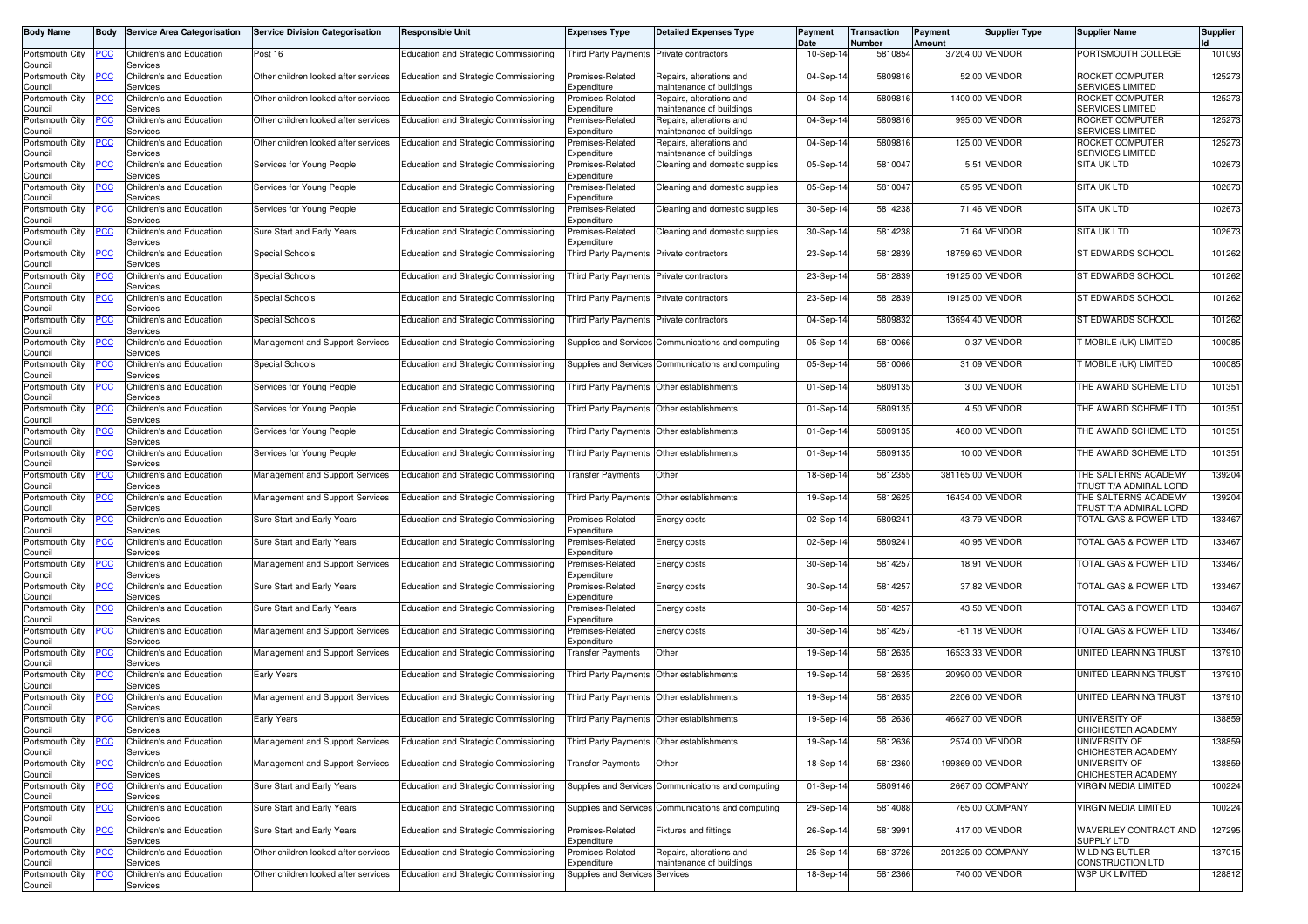| <b>Body Name</b>               | <b>Body</b>    | <b>Service Area Categorisation</b>                 | <b>Service Division Categorisation</b>                                    | <b>Responsible Unit</b>                        | <b>Expenses Type</b>                     | <b>Detailed Expenses Type</b>                                             | Payment<br>Date | <b>Transaction</b><br><b>Number</b> | Payment<br>Amount | <b>Supplier Type</b> | <b>Supplier Name</b>                                            | <b>Supplier</b> |
|--------------------------------|----------------|----------------------------------------------------|---------------------------------------------------------------------------|------------------------------------------------|------------------------------------------|---------------------------------------------------------------------------|-----------------|-------------------------------------|-------------------|----------------------|-----------------------------------------------------------------|-----------------|
| Portsmouth City<br>Council     | PСC            | Children's and Education<br>Services               | Other children looked after services                                      | Education and Strategic Commissioning          | Supplies and Services Services           |                                                                           | 18-Sep-14       | 5812366                             |                   | -740.00 VENDOR       | <b>WSP UK LIMITED</b>                                           | 128812          |
| Portsmouth City<br>Council     | <u>PCC</u>     |                                                    | Corporate and Democratic Core Democratic Representation and<br>Management | <b>Chief Executive</b>                         | Supplies and Services Services           |                                                                           | 25-Sep-14       | 5813664                             |                   | 1600.00 VENDOR       | SHARPE PRITCHARD LLP                                            | 123650          |
| Portsmouth City<br>Council     |                | Corporate and Democratic Core Corporate Management |                                                                           | <b>Chief Executive</b>                         |                                          | Supplies and Services Communications and computing                        | 10-Sep-14       | 5810894                             |                   | 8.59 VENDOR          | <b>F MOBILE (UK) LIMITED</b>                                    | 100085          |
| Portsmouth City<br>Council     | <u>PCC</u>     | Corporate and Democratic Core                      | Democratic Representation and<br>Management                               | <b>City Development and Cultural Services</b>  |                                          | Supplies and Services Communications and computing                        | 11-Sep-14       | 5810940                             |                   | 24.13 COMPANY        | <b>BRITISH</b><br>TELECOMMUNICATIONS PLC                        | 100132          |
| Portsmouth City<br>Council     | <u>PCC</u>     | Corporate and Democratic Core                      | Democratic Representation and<br>Management                               | City Development and Cultural Services         | Supplies and Services Services           |                                                                           | 08-Sep-14       | 5810178                             |                   | 2762.50 SOLETRADER   | <b>NEIL ROBERTS EVENT</b><br>CONSULTANCY                        | 139608          |
| Portsmouth City<br>Council     | <u>CC </u>     | Corporate and Democratic Core                      | Democratic Representation and<br>Management                               | City Development and Cultural Services         | Third Party Payments Private contractors |                                                                           | 12-Sep-14       | 5811508                             |                   | 987.00 SOLETRADER    | Classified as 'personal data'<br>(under the Data Protection Act | 138932          |
| Portsmouth City<br>Council     | <b>PCC</b>     | Corporate and Democratic Core                      | Democratic Representation and<br>Aanagement                               | <b>City Development and Cultural Services</b>  | Third Party Payments                     | Private contractors                                                       | 18-Sep-14       | 5812308                             |                   | 136.00 VENDOR        | <b>M G EVENT SERVICES</b>                                       | 127021          |
| Portsmouth City<br>Council     | <u>PCC</u>     | Corporate and Democratic Core                      | Corporate Management                                                      | Customer, Community and Democratic<br>Services |                                          | Supplies and Services Miscellaneous expenses                              | 15-Sep-14       | 5811578                             |                   | 4900.00 VENDOR       | <b>DISABLED GO</b>                                              | 137747          |
| Portsmouth City<br>Council     | °СС            | Corporate and Democratic Core                      | Democratic Representation and<br>Management                               | Customer, Community and Democratic<br>Services |                                          | Supplies and Services Equipment, furniture and materials                  | 05-Sep-14       | 5809979                             |                   | 1857.00 VENDOR       | <b>M&amp;R COMMUNICATIONS LTD</b>                               | 139494          |
| Portsmouth City<br>Council     | <u>PCC</u>     | Corporate and Democratic Core                      | Democratic Representation and<br>Management                               | Customer, Community and Democratic<br>Services |                                          | Supplies and Services Miscellaneous expenses                              | 17-Sep-14       | 5812161                             |                   | 493.71 VENDOR        | PORTSMOUTH CULTURAL<br>TRUST                                    | 134492          |
| Portsmouth City<br>Council     | ∙сс            | Corporate and Democratic Core                      | Democratic Representation and<br>Aanagement                               | Customer, Community and Democratic<br>Services |                                          | Supplies and Services Communications and computing                        | 05-Sep-14       | 5810066                             |                   | 94.35 VENDOR         | <b>F MOBILE (UK) LIMITED</b>                                    | 100085          |
| Portsmouth City<br>Council     | <u>CC </u>     | Corporate and Democratic Core                      | Corporate Management                                                      | Customer, Community and Democratic<br>Services |                                          | Supplies and Services Printing, stationery and general<br>office expenses | 09-Sep-14       | 5810357                             |                   | 2417.25 VENDOR       | UNIVERSITY OF<br>PORTSMOUTH                                     | 100269          |
| Portsmouth City<br>Council     | ∙сс            | Corporate and Democratic Core                      | Corporate Management                                                      | Customer, Community and Democratic<br>Services | <b>Supplies and Services</b>             | Printing, stationery and general<br>office expenses                       | 09-Sep-14       | 5810357                             |                   | 8883.15 VENDOR       | UNIVERSITY OF<br>PORTSMOUTH                                     | 100269          |
| Portsmouth City<br>Council     | <u>PCC</u>     | Corporate and Democratic Core                      | Corporate Management                                                      | Customer, Community and Democratic<br>Services | <b>Supplies and Services</b>             | Printing, stationery and general<br>office expenses                       | 10-Sep-14       | 5810910                             |                   | 18471.87 VENDOR      | UNIVERSITY OF<br>PORTSMOUTH                                     | 100269          |
| Portsmouth City<br>Council     | <u>PCC</u>     | Corporate and Democratic Core                      | Corporate Management                                                      | Customer, Community and Democratic<br>Services | <b>Supplies and Services</b>             | Printing, stationery and general<br>office expenses                       | 12-Sep-14       | 5811494                             |                   | 16716.21 VENDOR      | <b>UNIVERSITY OF</b><br>PORTSMOUTH                              | 100269          |
| Portsmouth City<br>Council     | <u>CC</u>      | Corporate and Democratic Core                      | Corporate Management                                                      | Finance                                        | <b>Supplies and Services Services</b>    |                                                                           | 12-Sep-14       | 5811187                             |                   | 500.00 VENDOR        | <b>BOTTOMLINE</b><br>TECHNOLOGIES EUROPE                        | 101178          |
| Portsmouth City<br>Council     | <u>PCC</u>     | Corporate and Democratic Core                      | Corporate Management                                                      | Finance                                        | <b>Supplies and Services Services</b>    |                                                                           | 19-Sep-14       | 5812408                             |                   | 500.00 VENDOR        | <b>BOTTOMLINE</b><br>TECHNOLOGIES EUROPE                        | 101178          |
| Portsmouth City<br>Council     | <u>PCC</u>     | Corporate and Democratic Core                      | Corporate Management                                                      | -inance                                        | <b>Supplies and Services Services</b>    |                                                                           | 12-Sep-14       | 5811203                             |                   | 7315.00 VENDOR       | <b>CAPITA BUSINESS</b><br><b>SERVICES LIMITED</b>               | 100205          |
| Portsmouth City<br>Council     | <u>CC </u>     | Corporate and Democratic Core                      | Corporate Management                                                      | Finance                                        | Supplies and Services Services           |                                                                           | 12-Sep-14       | 5811203                             |                   | 125.00 VENDOR        | <b>CAPITA BUSINESS</b><br><b>SERVICES LIMITED</b>               | 100205          |
| Portsmouth City<br>Council     | <u>PCC</u>     | Corporate and Democratic Core                      | Corporate Management                                                      | Finance                                        | Supplies and Services Services           |                                                                           | 19-Sep-14       | 5812475                             |                   | 54560.00 VENDOR      | <b>ERNST &amp; YOUNG LLP</b>                                    | 101689          |
| Portsmouth City<br>Council     | <u>PCC</u>     | Corporate and Democratic Core                      | Corporate Management                                                      | Housing and Property Services                  | Premises-Related<br>Expenditure          | Repairs, alterations and<br>maintenance of buildings                      | 11-Sep-14       | 5810960                             |                   | 797.50 COMPANY       | CORRIGENDA LIMITED T/A<br>CHURCHES                              | 102100          |
| Portsmouth City<br>Council     | <u>PCC</u>     | Corporate and Democratic Core                      | Corporate Management                                                      | Other                                          |                                          | Supplies and Services Miscellaneous expenses                              | 19-Sep-14       | 5812370                             |                   | 432.67 VENDOR        | A & J LAWRENCE                                                  | 104559          |
| Portsmouth City<br>Council     | <u>PCC</u>     | Corporate and Democratic Core                      | Corporate Management                                                      | Other                                          |                                          | Supplies and Services Miscellaneous expenses                              | 26-Sep-14       | 5813741                             |                   | 98.10 VENDOR         | A & J LAWRENCE                                                  | 104559          |
| Portsmouth City<br>Council     | <u>CC </u>     | Corporate and Democratic Core Corporate Management |                                                                           | Other                                          |                                          | Supplies and Services Miscellaneous expenses                              | 26-Sep-14       | 5813741                             |                   | 1199.30 VENDOR       | A & J LAWRENCE                                                  | 104559          |
| Portsmouth City<br>Council     | <u>PCC </u>    | Corporate and Democratic Core                      | Corporate Management                                                      | Other                                          |                                          | Supplies and Services Miscellaneous expenses                              | 26-Sep-14       | 5813741                             |                   | 656.02 VENDOR        | A & J LAWRENCE                                                  | 104559          |
| Portsmouth City<br>Council     | <u>PCC </u>    | Corporate and Democratic Core                      | Corporate Management                                                      | Other                                          | Supplies and Services Services           |                                                                           | 03-Sep-14       | 5809258                             |                   | 975.00 VENDOR        | ARLINGCLOSE LTD                                                 | 137354          |
| Portsmouth City<br>Council     | <u>PCC</u>     | Corporate and Democratic Core                      | Corporate Management                                                      | Other                                          |                                          | Supplies and Services Miscellaneous expenses                              | 12-Sep-14       | 5811176                             |                   | 871.50 VENDOR        | BERRYMANS LACE MAWER<br>I I P                                   | 107867          |
| Portsmouth City<br>Council     | $\overline{C}$ | Corporate and Democratic Core                      | Corporate Management                                                      | Other                                          | Supplies and Services Services           |                                                                           | 18-Sep-14       | 5812271                             |                   | 298.00 VENDOR        | <b>CUNNINGHAM LINDSEY</b><br>UNITED KINGDOM                     | 113314          |
| Portsmouth City<br>Council     | <u>PCC</u>     | Corporate and Democratic Core                      | Corporate Management                                                      | Other                                          | Supplies and Services Services           |                                                                           | 18-Sep-14       | 581227                              |                   | 596.00 VENDOR        | <b>CUNNINGHAM LINDSEY</b><br>UNITED KINGDOM                     | 113314          |
| Portsmouth City<br>Council     | <u>PCC</u>     | Corporate and Democratic Core                      | Corporate Management                                                      | Other                                          |                                          | Supplies and Services Miscellaneous expenses                              | 10-Sep-14       | 5810797                             |                   | 3919.00 VENDOR       | JC APPLICATIONS<br><b>DEVELOPMENT</b>                           | 111302          |
| Portsmouth City PCC<br>Council |                | Corporate and Democratic Core Corporate Management |                                                                           | Other                                          | Premises-Related<br>Expenditure          | Premises insurance                                                        | 12-Sep-14       | 5811370                             |                   | -2332.00 VENDOR      | <b>MARSH LIMITED</b>                                            | 123652          |
| Portsmouth City<br>Council     | <b>PCC</b>     | Corporate and Democratic Core Corporate Management |                                                                           | Other                                          | Premises-Related<br>Expenditure          | Premises insurance                                                        | 12-Sep-14       | 5811370                             |                   | -2332.00 VENDOR      | <b>MARSH LIMITED</b>                                            | 123652          |
| Portsmouth City<br>Council     | <u>PCC</u>     | Corporate and Democratic Core                      | Corporate Management                                                      | Other                                          | Employees                                | Indirect employee expenses                                                | 12-Sep-14       | 5811370                             |                   | 2.58 VENDOR          | <b>MARSH LIMITED</b>                                            | 123652          |
| Portsmouth City<br>Council     | <u>PCC</u>     | Corporate and Democratic Core                      | Corporate Management                                                      | Other                                          | Employees                                | Indirect employee expenses                                                | 12-Sep-14       | 5811370                             |                   | 0.30 VENDOR          | <b>MARSH LIMITED</b>                                            | 123652          |
| Portsmouth City<br>Council     | <u>PCC</u>     | Corporate and Democratic Core Corporate Management |                                                                           | Other                                          | Employees                                | ndirect employee expenses                                                 | 12-Sep-14       | 5811370                             |                   | 914.97 VENDOR        | <b>MARSH LIMITED</b>                                            | 123652          |
| Portsmouth City<br>Council     | <u>PCC</u>     | Corporate and Democratic Core Corporate Management |                                                                           | Other                                          | Premises-Related<br>Expenditure          | Premises insurance                                                        | 12-Sep-14       | 5811370                             |                   | 4.65 VENDOR          | <b>MARSH LIMITED</b>                                            | 123652          |
| Portsmouth City<br>Council     | <u>PCC</u>     | Corporate and Democratic Core Corporate Management |                                                                           | Other                                          |                                          | Supplies and Services Miscellaneous expenses                              | 12-Sep-14       | 5811370                             |                   | 4.62 VENDOR          | <b>MARSH LIMITED</b>                                            | 123652          |
| Portsmouth City<br>Council     | <u>PCC</u>     | Corporate and Democratic Core                      | Corporate Management                                                      | Other                                          |                                          | Supplies and Services Miscellaneous expenses                              | 12-Sep-14       | 5811370                             |                   | 42.75 VENDOR         | <b>MARSH LIMITED</b>                                            | 123652          |
|                                |                |                                                    |                                                                           |                                                |                                          |                                                                           |                 |                                     |                   |                      |                                                                 |                 |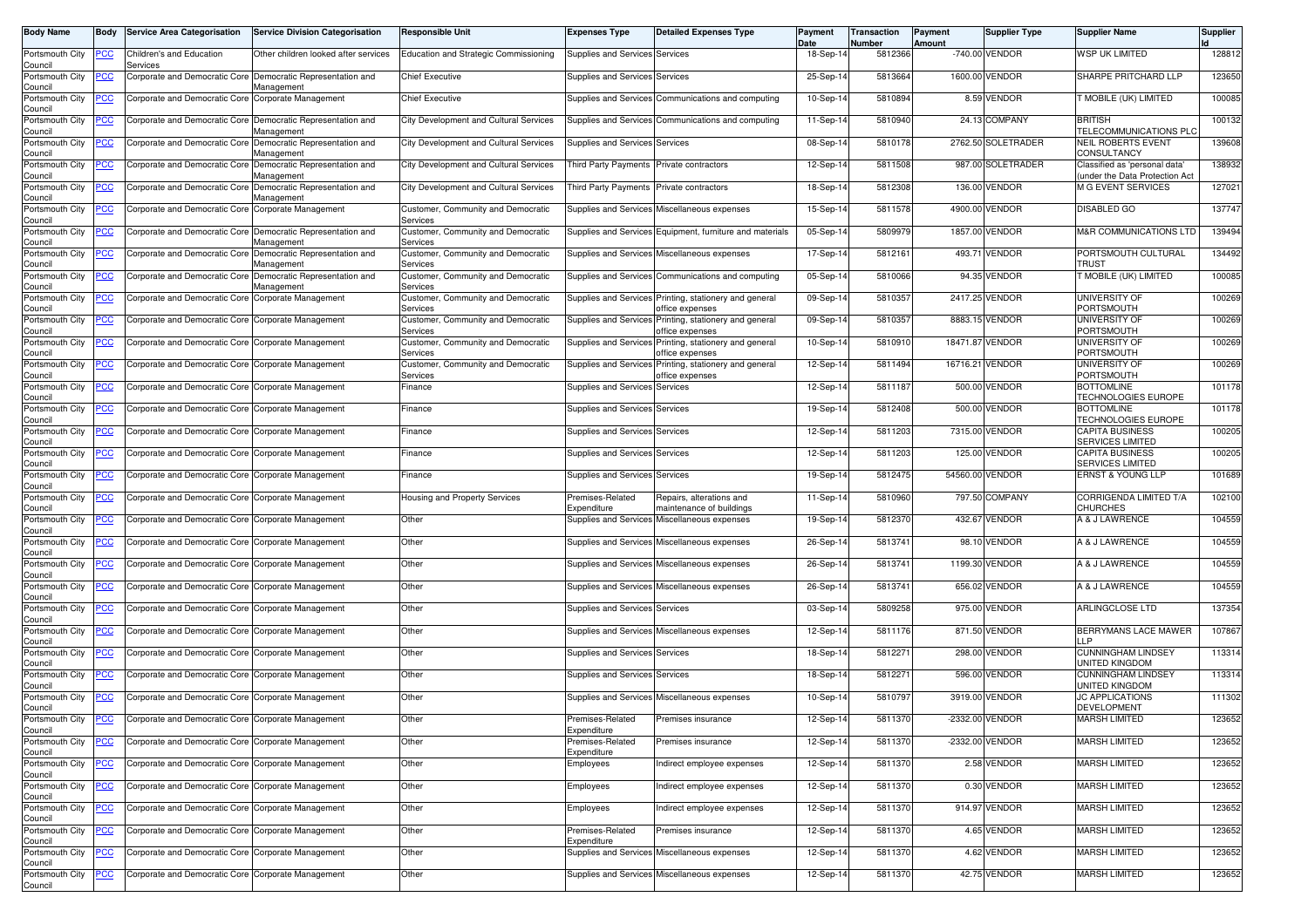| <b>Body Name</b>           | Body           | <b>Service Area Categorisation</b>                 | <b>Service Division Categorisation</b> | Responsible Unit                            | <b>Expenses Type</b>            | <b>Detailed Expenses Type</b>                        | Payment<br>Date | Transaction<br>Number | Payment<br>Amount | <b>Supplier Type</b> | <b>Supplier Name</b>                              | Supplier |
|----------------------------|----------------|----------------------------------------------------|----------------------------------------|---------------------------------------------|---------------------------------|------------------------------------------------------|-----------------|-----------------------|-------------------|----------------------|---------------------------------------------------|----------|
| Portsmouth City<br>Council | <u>PCC</u>     | Corporate and Democratic Core Corporate Management |                                        | Other                                       | Employees                       | Indirect employee expenses                           | 12-Sep-14       | 5811370               |                   | 39.36 VENDOR         | MARSH LIMITED                                     | 123652   |
| Portsmouth City<br>Council | <u>PCC</u>     | Corporate and Democratic Core Corporate Management |                                        | Other                                       | Employees                       | Indirect employee expenses                           | 12-Sep-14       | 5811370               |                   | 4.62 VENDOR          | <b>MARSH LIMITED</b>                              | 123652   |
| Portsmouth City            |                | Corporate and Democratic Core Corporate Management |                                        | Other                                       | Premises-Related<br>Expenditure | Premises insurance                                   | 12-Sep-14       | 5811370               |                   | 70.97 VENDOR         | <b>MARSH LIMITED</b>                              | 123652   |
| Council<br>Portsmouth City | <u>PCC</u>     | Corporate and Democratic Core Corporate Management |                                        | Other                                       |                                 | Supplies and Services Miscellaneous expenses         | 12-Sep-14       | 5811370               |                   | 13950.00 VENDOR      | <b>MARSH LIMITED</b>                              | 123652   |
| Council<br>Portsmouth City | <b>PCC</b>     | Corporate and Democratic Core Corporate Management |                                        | Other                                       |                                 | Supplies and Services Miscellaneous expenses         | 12-Sep-14       | 5811370               |                   | 70.46 VENDOR         | <b>MARSH LIMITED</b>                              | 123652   |
| Council<br>Portsmouth City | <u>PCC</u>     | Corporate and Democratic Core Corporate Management |                                        | Other                                       |                                 | Supplies and Services Miscellaneous expenses         | 12-Sep-14       | 5811370               |                   | 651.59 VENDOR        | <b>MARSH LIMITED</b>                              | 123652   |
| Council<br>Portsmouth City | <u>PCC</u>     | Corporate and Democratic Core Corporate Management |                                        | Other                                       | Employees                       | Indirect employee expenses                           | 12-Sep-14       | 5811370               |                   | 39.64 VENDOR         | <b>MARSH LIMITED</b>                              | 123652   |
| Council<br>Portsmouth City | <u>PCC</u>     | Corporate and Democratic Core Corporate Management |                                        | Other                                       | Employees                       | Indirect employee expenses                           | 12-Sep-14       | 5811370               |                   | 4.65 VENDOR          | <b>MARSH LIMITED</b>                              | 123652   |
| Council<br>Portsmouth City | ۲CC            | Corporate and Democratic Core Corporate Management |                                        | Other                                       | Premises-Related                | Premises insurance                                   | 12-Sep-14       | 5811370               |                   | 12715.92 VENDOR      | <b>MARSH LIMITED</b>                              | 123652   |
| Council<br>Portsmouth City | <u>PCC</u>     | Corporate and Democratic Core Corporate Management |                                        | Other                                       | Expenditure<br>Premises-Related | Premises insurance                                   | 12-Sep-14       | 5811370               |                   | 71.48 VENDOR         | <b>MARSH LIMITED</b>                              | 123652   |
| Council<br>Portsmouth City | <u>PCC</u>     | Corporate and Democratic Core Corporate Management |                                        | Other                                       | Expenditure<br>Premises-Related | Premises insurance                                   | 12-Sep-14       | 5811370               |                   | 1334.04 VENDOR       | <b>MARSH LIMITED</b>                              | 123652   |
| Council<br>Portsmouth City | <u>PCC </u>    | Corporate and Democratic Core Corporate Management |                                        | Other                                       | Expenditure                     | Supplies and Services Miscellaneous expenses         | 12-Sep-14       | 5811370               |                   | 70.97 VENDOR         | <b>MARSH LIMITED</b>                              | 123652   |
| Council<br>Portsmouth City | <u>PCC</u>     | Corporate and Democratic Core Corporate Management |                                        | Other                                       |                                 | Supplies and Services Miscellaneous expenses         | 12-Sep-14       | 5811370               |                   | 656.26 VENDOR        | <b>MARSH LIMITED</b>                              | 123652   |
| Council<br>Portsmouth City |                | Corporate and Democratic Core Corporate Management |                                        | Other                                       | Employees                       | Indirect employee expenses                           | 12-Sep-14       | 5811370               | 7792.21           | VENDOR               | <b>MARSH LIMITED</b>                              | 123652   |
| Council<br>Portsmouth City | <u>PCC</u>     | Corporate and Democratic Core Corporate Management |                                        | Other                                       | Employees                       | Indirect employee expenses                           | 12-Sep-14       | 5811370               |                   | 21.98 VENDOR         | <b>MARSH LIMITED</b>                              | 123652   |
| Council<br>Portsmouth City | <u>PCC</u>     | Corporate and Democratic Core Corporate Management |                                        | Other                                       | Employees                       | Indirect employee expenses                           | 12-Sep-14       | 5811370               |                   | 2.58 VENDOR          | <b>MARSH LIMITED</b>                              | 123652   |
| Council<br>Portsmouth City | <u>CC</u>      | Corporate and Democratic Core Corporate Management |                                        | Other                                       | Premises-Related                | Premises insurance                                   | 12-Sep-14       | 5811370               |                   | 39.64 VENDOR         | <b>MARSH LIMITED</b>                              | 123652   |
| Council<br>Portsmouth City | <u>PCC</u>     | Corporate and Democratic Core Corporate Management |                                        | Other                                       | Expenditure                     | Supplies and Services Miscellaneous expenses         | 12-Sep-14       | 5811370               |                   | 39.36 VENDOR         | <b>MARSH LIMITED</b>                              | 123652   |
| Council<br>Portsmouth City |                |                                                    |                                        | Other                                       |                                 |                                                      | 12-Sep-14       | 5811370               |                   | 363.97 VENDOR        | <b>MARSH LIMITED</b>                              | 123652   |
| Council                    | <u>PCC</u>     | Corporate and Democratic Core Corporate Management |                                        |                                             |                                 | Supplies and Services Miscellaneous expenses         |                 |                       |                   |                      | <b>MARSH LIMITED</b>                              |          |
| Portsmouth City<br>Council | <u>PCC</u>     | Corporate and Democratic Core Corporate Management |                                        | Other                                       |                                 | Supplies and Services Miscellaneous expenses         | 12-Sep-14       | 5811370               |                   | -5180.75 VENDOR      |                                                   | 123652   |
| Portsmouth City<br>Council | <u>PCC</u>     | Corporate and Democratic Core Corporate Management |                                        | Other                                       | Employees                       | Indirect employee expenses                           | 12-Sep-14       | 5811370               |                   | 363.96 VENDOR        | <b>MARSH LIMITED</b>                              | 123652   |
| Portsmouth City<br>Council | <u>PCC</u>     | Corporate and Democratic Core Corporate Management |                                        | Other                                       | Employees                       | Indirect employee expenses                           | 12-Sep-14       | 5811370               |                   | 42.74 VENDOR         | <b>MARSH LIMITED</b>                              | 123652   |
| Portsmouth City<br>Council | <u>PCC</u>     | Corporate and Democratic Core Corporate Management |                                        | Other                                       | Premises-Related<br>Expenditure | Premises insurance                                   | 12-Sep-14       | 5811370               |                   | 656.26 VENDOR        | <b>MARSH LIMITED</b>                              | 123652   |
| Portsmouth City<br>Council | <u>PCC</u>     | Corporate and Democratic Core Corporate Management |                                        | Other                                       |                                 | Supplies and Services Miscellaneous expenses         | 12-Sep-14       | 5811370               |                   | 651.59 VENDOR        | <b>MARSH LIMITED</b>                              | 123652   |
| Portsmouth City<br>Council | ∍сс            | Corporate and Democratic Core                      | Corporate Management                   | Other                                       |                                 | Supplies and Services Miscellaneous expenses         | 12-Sep-14       | 5811370               |                   | 6025.45 VENDOR       | <b>MARSH LIMITED</b>                              | 123652   |
| Portsmouth City<br>Council | <u>PCC</u>     | Corporate and Democratic Core Corporate Management |                                        | Other                                       |                                 | Supplies and Services Miscellaneous expenses         | 12-Sep-14       | 5811370               | 129000.00 VENDOR  |                      | <b>MARSH LIMITED</b>                              | 123652   |
| Portsmouth City<br>Council | <u>PCC</u>     | Corporate and Democratic Core Corporate Management |                                        | Other                                       |                                 | Supplies and Services Communications and computing   | 17-Sep-14       | 5812167               |                   | 225.00 VENDOR        | PUBLIC SECTOR LIVE LTD                            | 139133   |
| Portsmouth City<br>Council | <u>PCC</u>     | Corporate and Democratic Core Corporate Management |                                        | Other                                       |                                 | Supplies and Services Communications and computing   | 17-Sep-14       | 5812167               |                   | 225.00 VENDOR        | PUBLIC SECTOR LIVE LTD                            | 139133   |
| Portsmouth City<br>Council | <u>PCC</u>     | Corporate and Democratic Core Corporate Management |                                        | Other                                       |                                 | Supplies and Services Communications and computing   | 17-Sep-14       | 5812167               |                   | 225.00 VENDOR        | PUBLIC SECTOR LIVE LTD                            | 139133   |
| Portsmouth City<br>Council | <u>PCC</u>     | Corporate and Democratic Core Corporate Management |                                        | Other                                       |                                 | Supplies and Services Communications and computing   | 17-Sep-14       | 5812167               |                   | 225.00 VENDOR        | PUBLIC SECTOR LIVE LTD                            | 139133   |
| Portsmouth City<br>Council | <b>PCC</b>     | Corporate and Democratic Core Corporate Management |                                        | Other                                       | Supplies and Services Services  |                                                      | 19-Sep-14       | 5812643               |                   | 855.00 VENDOR        | <b>WEIGHTMANS LLP</b>                             | 127719   |
| Portsmouth City<br>Council | PСC            | Costs below Net Cost of<br>Services                | <b>Other Operating Costs</b>           | Corporate Assets, Business and<br>Standards | Premises-Related<br>Expenditure | Repairs, alterations and<br>maintenance of buildings | 19-Sep-14       | 5812397               |                   | 195.00 COMPANY       | <b>BARHILL PLANT LTD</b>                          | 100355   |
| Portsmouth City<br>Council | <u>PCC</u>     | Costs below Net Cost of<br>Services                | <b>Other Operating Costs</b>           | Corporate Assets, Business and<br>Standards | <b>Third Party Payments</b>     | Private contractors                                  | 05-Sep-14       | 5809918               |                   | 1060.50 VENDOR       | DEFENCE ESTATES<br>SOUTHWEST                      | 111693   |
| Portsmouth City<br>Council | $\overline{C}$ | Costs below Net Cost of<br>Services                | <b>Other Operating Costs</b>           | Corporate Assets, Business and<br>Standards | Premises-Related<br>Expenditure | Energy costs                                         | 03-Sep-14       | 5809646               |                   | 1250.28 COMPANY      | SCOTTISH AND SOUTHERN<br><b>ENERGY PLC</b>        | 100303   |
| Portsmouth City<br>Council | <u>PCC</u>     | Costs below Net Cost of<br>Services                | <b>Other Operating Costs</b>           | Corporate Assets, Business and<br>Standards | Premises-Related<br>Expenditure | Energy costs                                         | 03-Sep-14       | 5809646               |                   | 359.51 COMPANY       | SCOTTISH AND SOUTHERN<br><b>ENERGY PLC</b>        | 100303   |
| Portsmouth City<br>Council | <u>PCC</u>     | Costs below Net Cost of<br>Services                | <b>Other Operating Costs</b>           | Corporate Assets, Business and<br>Standards | Premises-Related<br>Expenditure | Energy costs                                         | 03-Sep-14       | 5809646               |                   | -999.57 COMPANY      | <b>SCOTTISH AND SOUTHERN</b><br><b>ENERGY PLC</b> | 100303   |
| Portsmouth City            | PСC            | Costs below Net Cost of                            | <b>Other Operating Costs</b>           | Corporate Assets, Business and              | Premises-Related                | Energy costs                                         | 03-Sep-14       | 5809646               |                   | 345.25 COMPANY       | SCOTTISH AND SOUTHERN<br><b>ENERGY PLC</b>        | 100303   |
| Council<br>Portsmouth City | $\overline{C}$ | Services<br>Costs below Net Cost of                | <b>Other Operating Costs</b>           | Standards<br>Corporate Assets, Business and | Expenditure<br>Premises-Related | Energy costs                                         | 03-Sep-14       | 5809646               |                   | 304.70 COMPANY       | SCOTTISH AND SOUTHERN                             | 100303   |
| Council                    |                | Services                                           |                                        | Standards                                   | Expenditure                     |                                                      |                 |                       |                   |                      | <b>ENERGY PLC</b>                                 |          |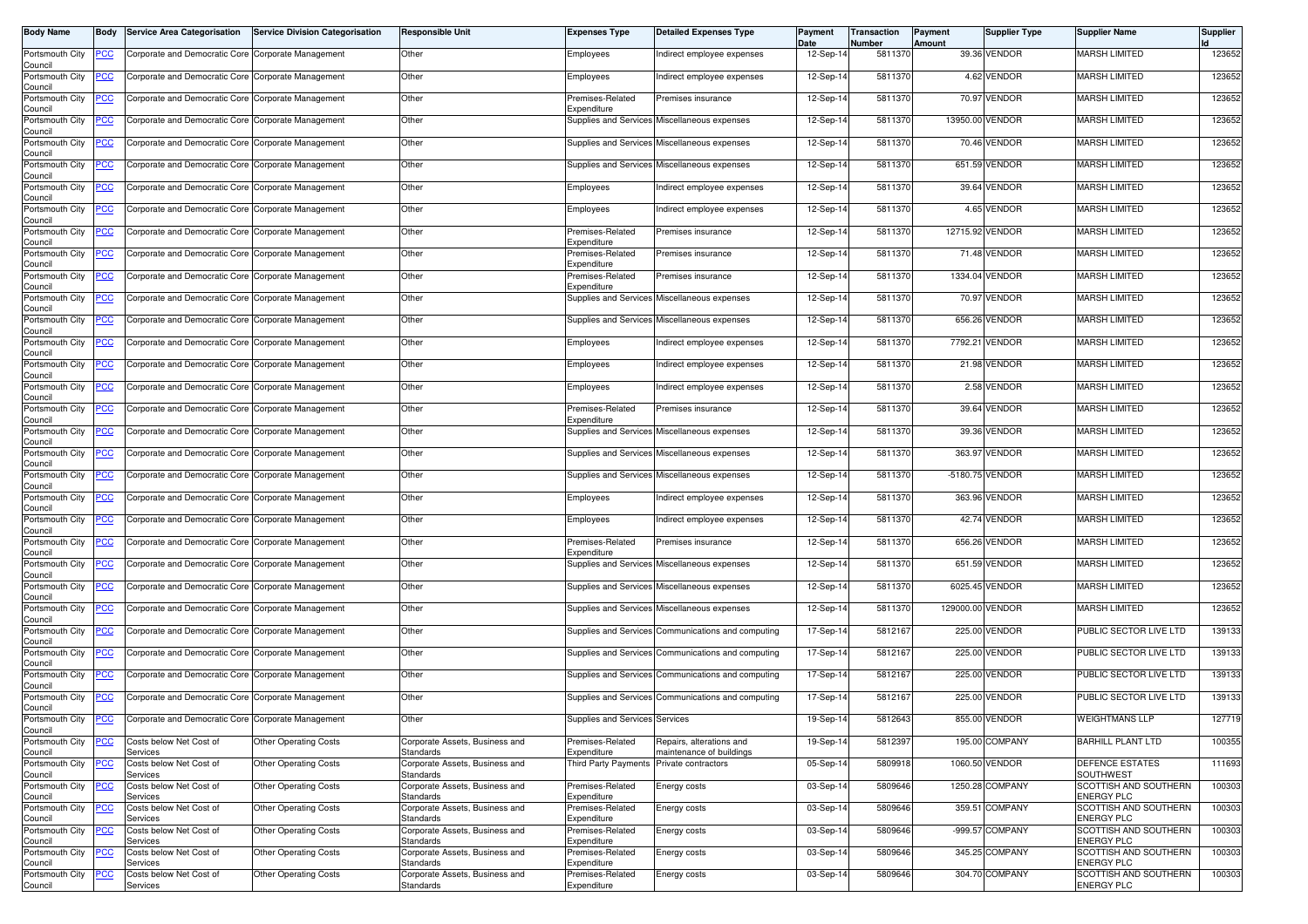| <b>Body Name</b>           | Body       | <b>Service Area Categorisation</b>  | <b>Service Division Categorisation</b> | <b>Responsible Unit</b>                            | <b>Expenses Type</b>            | <b>Detailed Expenses Type</b>                        | Payment<br>Date | Transaction<br>Number | Payment<br>Amount | Supplier Type    | <b>Supplier Name</b>                       | Supplier |
|----------------------------|------------|-------------------------------------|----------------------------------------|----------------------------------------------------|---------------------------------|------------------------------------------------------|-----------------|-----------------------|-------------------|------------------|--------------------------------------------|----------|
| Portsmouth City<br>Council | PСC        | Costs below Net Cost of<br>Services | <b>Other Operating Costs</b>           | Corporate Assets, Business and<br><b>Standards</b> | Premises-Related<br>Expenditure | Energy costs                                         | 03-Sep-14       | 5809646               |                   | 125.50 COMPANY   | SCOTTISH AND SOUTHERN<br><b>ENERGY PLC</b> | 100303   |
| Portsmouth City<br>Council | <u>PCC</u> | Costs below Net Cost of<br>Services | <b>Other Operating Costs</b>           | Corporate Assets, Business and<br>Standards        | Premises-Related<br>Expenditure | Energy costs                                         | 03-Sep-14       | 5809646               |                   | 130.66 COMPANY   | SCOTTISH AND SOUTHERN<br>ENERGY PLC        | 100303   |
| Portsmouth City            | ∍сс        | Costs below Net Cost of             | <b>Other Operating Costs</b>           | Corporate Assets, Business and                     | Premises-Related                | Repairs, alterations and                             | 12-Sep-1        | 581123                |                   | 49.50 COMPANY    | CORRIGENDA LIMITED T/A                     | 102100   |
| Council<br>Portsmouth City | <u>PCC</u> | Services<br>Costs below Net Cost of | <b>Other Operating Costs</b>           | Standards<br>Corporate Assets, Business and        | Expenditure<br>Premises-Related | maintenance of buildings<br>Repairs, alterations and | 05-Sep-14       | 580993                |                   | 59.52 COMPANY    | CHURCHES<br><b>ENSIGN HIGHWAYS LTD</b>     | 116063   |
| Council<br>Portsmouth City | PСC        | Services<br>Costs below Net Cost of | <b>Other Operating Costs</b>           | Standards<br>Corporate Assets, Business and        | Expenditure<br>Premises-Related | maintenance of buildings<br>Repairs, alterations and | 05-Sep-14       | 580993                |                   | 250.00 COMPANY   | ENSIGN HIGHWAYS LTD                        | 116063   |
| Council<br>Portsmouth City | <u>PCC</u> | Services<br>Costs below Net Cost of | <b>Other Operating Costs</b>           | Standards<br>Corporate Assets, Business and        | Expenditure<br>Premises-Related | maintenance of buildings<br>Repairs, alterations and | 05-Sep-14       | 580993                |                   | 363.33 COMPANY   | <b>ENSIGN HIGHWAYS LTD</b>                 | 116063   |
| Council<br>Portsmouth City | PСC        | Services<br>Costs below Net Cost of | <b>Other Operating Costs</b>           | Standards<br>Corporate Assets, Business and        | Expenditure<br>Premises-Related | maintenance of buildings<br>Repairs, alterations and | 02-Sep-1        | 5809184               | 62.41             | <b>COMPANY</b>   | ENSIGN HIGHWAYS LTD                        | 116063   |
| Council<br>Portsmouth City | <u>PCC</u> | Services<br>Costs below Net Cost of | <b>Other Operating Costs</b>           | Standards<br>Corporate Assets, Business and        | Expenditure<br>Premises-Related | maintenance of buildings<br>Repairs, alterations and | 02-Sep-14       | 5809184               |                   | 47.80 COMPANY    | <b>ENSIGN HIGHWAYS LTD</b>                 | 116063   |
| Council<br>Portsmouth City |            | Services                            |                                        | Standards                                          | Expenditure                     | maintenance of buildings                             |                 | 5809184               |                   | 35.45 COMPANY    | ENSIGN HIGHWAYS LTD                        |          |
| Council                    | ۲CC        | Costs below Net Cost of<br>Services | <b>Other Operating Costs</b>           | Corporate Assets, Business and<br>Standards        | Premises-Related<br>Expenditure | Repairs, alterations and<br>maintenance of buildings | 02-Sep-14       |                       |                   |                  |                                            | 116063   |
| Portsmouth City<br>Council | <b>PCC</b> | Costs below Net Cost of<br>Services | <b>Other Operating Costs</b>           | Corporate Assets, Business and<br>Standards        | Premises-Related<br>Expenditure | Repairs, alterations and<br>maintenance of buildings | 02-Sep-14       | 5809184               |                   | 18.18 COMPANY    | <b>ENSIGN HIGHWAYS LTD</b>                 | 116063   |
| Portsmouth City<br>Council | PСC        | Costs below Net Cost of<br>Services | <b>Other Operating Costs</b>           | Corporate Assets, Business and<br>Standards        | Premises-Related<br>Expenditure | Repairs, alterations and<br>maintenance of buildings | 02-Sep-1        | 5809184               |                   | 341.78 COMPANY   | <b>ENSIGN HIGHWAYS LTD</b>                 | 116063   |
| Portsmouth City<br>Council | ۲CC        | Costs below Net Cost of<br>Services | <b>Other Operating Costs</b>           | Corporate Assets, Business and<br>Standards        | Premises-Related<br>Expenditure | Grounds maintenance costs                            | 09-Sep-14       | 5810294               |                   | 72.72 COMPANY    | <b>ENSIGN HIGHWAYS LTD</b>                 | 116063   |
| Portsmouth City<br>Council | PСC        | Costs below Net Cost of<br>Services | <b>Other Operating Costs</b>           | Corporate Assets, Business and<br>Standards        | Premises-Related<br>Expenditure | Repairs, alterations and<br>maintenance of buildings | 09-Sep-1        | 5810294               |                   | 86.40 COMPANY    | <b>ENSIGN HIGHWAYS LTD</b>                 | 116063   |
| Portsmouth City            | ۲CC        | Costs below Net Cost of             | <b>Other Operating Costs</b>           | Corporate Assets, Business and<br>Standards        | Premises-Related<br>Expenditure | Grounds maintenance costs                            | 16-Sep-14       | 5811676               |                   | 17589.00 COMPANY | <b>ENSIGN HIGHWAYS LTD</b>                 | 116063   |
| Council<br>Portsmouth City | PСC        | Services<br>Costs below Net Cost of | <b>Other Operating Costs</b>           | Corporate Assets, Business and                     | Premises-Related                | Grounds maintenance costs                            | $16-Sep-1$      | 5811676               |                   | 1667.25 COMPANY  | ENSIGN HIGHWAYS LTD                        | 116063   |
| Council<br>Portsmouth City | PСC        | Services<br>Costs below Net Cost of | <b>Other Operating Costs</b>           | Standards<br>Corporate Assets, Business and        | Expenditure<br>Premises-Related | Grounds maintenance costs                            | 16-Sep-14       | 5811676               |                   | 491.50 COMPANY   | <b>ENSIGN HIGHWAYS LTD</b>                 | 116063   |
| Council<br>Portsmouth City | <u>PCC</u> | Services<br>Costs below Net Cost of | <b>Other Operating Costs</b>           | Standards<br>Corporate Assets, Business and        | Expenditure<br>Premises-Related | Grounds maintenance costs                            | 16-Sep-14       | 5811676               |                   | 290.65 COMPANY   | <b>ENSIGN HIGHWAYS LTD</b>                 | 116063   |
| Council<br>Portsmouth City | <b>PCC</b> | Services<br>Costs below Net Cost of | <b>Other Operating Costs</b>           | Standards<br>Corporate Assets, Business and        | Expenditure<br>Premises-Related | Grounds maintenance costs                            | 16-Sep-14       | 5811676               |                   | 1162.60 COMPANY  | <b>ENSIGN HIGHWAYS LTD</b>                 | 116063   |
| Council<br>Portsmouth City | <u>PCC</u> | Services<br>Costs below Net Cost of | <b>Other Operating Costs</b>           | Standards<br>Corporate Assets, Business and        | Expenditure<br>Premises-Related | Grounds maintenance costs                            | 16-Sep-14       | 5811676               |                   | 474.65 COMPANY   | <b>ENSIGN HIGHWAYS LTD</b>                 | 116063   |
| Council<br>Portsmouth City | PСC        | Services<br>Costs below Net Cost of | <b>Other Operating Costs</b>           | Standards<br>Corporate Assets, Business and        | Expenditure<br>Premises-Related | Grounds maintenance costs                            | $16-Sep-1$      | 5811676               |                   | 238.75 COMPANY   | <b>ENSIGN HIGHWAYS LTD</b>                 | 116063   |
| Council                    |            | Services                            |                                        | Standards                                          | Expenditure                     |                                                      |                 |                       |                   | 199.80 COMPANY   |                                            |          |
| Portsmouth City<br>Council | PСC        | Costs below Net Cost of<br>Services | <b>Other Operating Costs</b>           | Corporate Assets, Business and<br>Standards        | Premises-Related<br>Expenditure | Grounds maintenance costs                            | $16-Sep-1$      | 5811676               |                   |                  | <b>ENSIGN HIGHWAYS LTD</b>                 | 116063   |
| Portsmouth City<br>Council | ۲CC        | Costs below Net Cost of<br>Services | <b>Other Operating Costs</b>           | Corporate Assets, Business and<br>Standards        | Premises-Related<br>Expenditure | Grounds maintenance costs                            | 16-Sep-14       | 5811676               |                   | 219.25 COMPANY   | <b>ENSIGN HIGHWAYS LTD</b>                 | 116063   |
| Portsmouth City<br>Council | <u>PCC</u> | Costs below Net Cost of<br>Services | <b>Other Operating Costs</b>           | Corporate Assets, Business and<br>Standards        | Premises-Related<br>Expenditure | Grounds maintenance costs                            | 16-Sep-14       | 5811676               |                   | 733.40 COMPANY   | <b>ENSIGN HIGHWAYS LTD</b>                 | 116063   |
| Portsmouth City<br>Council | ∍сс        | Costs below Net Cost of<br>Services | <b>Other Operating Costs</b>           | Corporate Assets, Business and<br>Standards        | Premises-Related<br>Expenditure | Grounds maintenance costs                            | 16-Sep-1        | 5811676               |                   | 137.15 COMPANY   | <b>ENSIGN HIGHWAYS LTD</b>                 | 116063   |
| Portsmouth City<br>Council | PСC        | Costs below Net Cost of<br>Services | <b>Other Operating Costs</b>           | Corporate Assets, Business and<br>Standards        | Premises-Related<br>Expenditure | Grounds maintenance costs                            | 16-Sep-14       | 5811676               |                   | 178.30 COMPANY   | <b>ENSIGN HIGHWAYS LTD</b>                 | 116063   |
| Portsmouth City<br>Council | <u>PCC</u> | Costs below Net Cost of<br>Services | <b>Other Operating Costs</b>           | Corporate Assets, Business and<br>Standards        | Premises-Related<br>Expenditure | Grounds maintenance costs                            | 16-Sep-14       | 5811676               |                   | 63.00 COMPANY    | ENSIGN HIGHWAYS LTD                        | 116063   |
| Portsmouth City            | <u>PCC</u> | Costs below Net Cost of             | <b>Other Operating Costs</b>           | Corporate Assets, Business and                     | Premises-Related                | Grounds maintenance costs                            | 16-Sep-14       | 5811676               |                   | 63.70 COMPANY    | <b>ENSIGN HIGHWAYS LTD</b>                 | 116063   |
| Council<br>Portsmouth City | ∍CC        | Services<br>Costs below Net Cost of | <b>Other Operating Costs</b>           | Standards<br>Corporate Assets, Business and        | Expenditure<br>Premises-Related | Grounds maintenance costs                            | 16-Sep-1        | 5811676               |                   | 453.70 COMPANY   | ENSIGN HIGHWAYS LTD                        | 116063   |
| Council<br>Portsmouth City | <u>PCC</u> | Services<br>Costs below Net Cost of | <b>Other Operating Costs</b>           | Standards<br>Corporate Assets, Business and        | Expenditure<br>Premises-Related | Grounds maintenance costs                            | 16-Sep-14       | 5811676               |                   | 907.60 COMPANY   | <b>ENSIGN HIGHWAYS LTD</b>                 | 116063   |
| Council<br>Portsmouth City | <u>PCC</u> | Services<br>Costs below Net Cost of | <b>Other Operating Costs</b>           | Standards<br>Corporate Assets, Business and        | Expenditure<br>Premises-Related | Grounds maintenance costs                            | 16-Sep-14       | 5811676               |                   | 1211.20 COMPANY  | ENSIGN HIGHWAYS LTD                        | 116063   |
| Council<br>Portsmouth City | <b>PCC</b> | Services<br>Costs below Net Cost of | <b>Other Operating Costs</b>           | Standards<br>Corporate Assets, Business and        | Expenditure<br>Premises-Related | Grounds maintenance costs                            | 16-Sep-14       | 5811676               |                   | 265.00 COMPANY   | <b>ENSIGN HIGHWAYS LTD</b>                 | 116063   |
| Council<br>Portsmouth City | PCC        | Services<br>Costs below Net Cost of | <b>Other Operating Costs</b>           | Standards<br>Corporate Assets, Business and        | Expenditure<br>Premises-Related | Grounds maintenance costs                            | 16-Sep-14       | 5811676               |                   | 567.65 COMPANY   | <b>ENSIGN HIGHWAYS LTD</b>                 | 116063   |
| Council<br>Portsmouth City | <u>PCC</u> | Services<br>Costs below Net Cost of | <b>Other Operating Costs</b>           | Standards<br>Corporate Assets, Business and        | Expenditure<br>Premises-Related | Grounds maintenance costs                            | 16-Sep-14       | 5811676               |                   | 99.90 COMPANY    | <b>ENSIGN HIGHWAYS LTD</b>                 | 116063   |
| Council<br>Portsmouth City |            | Services                            |                                        | Standards<br>Corporate Assets, Business and        | Expenditure                     | Grounds maintenance costs                            | 16-Sep-14       | 5811676               |                   | 144.20 COMPANY   | <b>ENSIGN HIGHWAYS LTD</b>                 | 116063   |
| Council                    | PСC        | Costs below Net Cost of<br>Services | <b>Other Operating Costs</b>           | Standards                                          | Premises-Related<br>Expenditure |                                                      |                 |                       |                   |                  |                                            |          |
| Portsmouth City<br>Council | <u>PCC</u> | Costs below Net Cost of<br>Services | <b>Other Operating Costs</b>           | Corporate Assets, Business and<br>Standards        | Premises-Related<br>Expenditure | Repairs, alterations and<br>maintenance of buildings | 18-Sep-14       | 5812283               |                   | 19.79 COMPANY    | <b>ENSIGN HIGHWAYS LTD</b>                 | 116063   |
| Portsmouth City<br>Council | <u>PCC</u> | Costs below Net Cost of<br>Services | <b>Other Operating Costs</b>           | Corporate Assets, Business and<br>Standards        | Premises-Related<br>Expenditure | Repairs, alterations and<br>maintenance of buildings | 18-Sep-14       | 5812283               |                   | 139.43 COMPANY   | ENSIGN HIGHWAYS LTD                        | 116063   |
| Portsmouth City<br>Council | PСC        | Costs below Net Cost of<br>Services | <b>Other Operating Costs</b>           | Corporate Assets, Business and<br>Standards        | Premises-Related<br>Expenditure | Repairs, alterations and<br>naintenance of buildings | 18-Sep-14       | 5812283               |                   | 49.02 COMPANY    | <b>ENSIGN HIGHWAYS LTD</b>                 | 116063   |
| Portsmouth City<br>Council | <u>PCC</u> | Costs below Net Cost of<br>Services | <b>Other Operating Costs</b>           | Corporate Assets, Business and<br>Standards        | Premises-Related<br>Expenditure | Repairs, alterations and<br>maintenance of buildings | 24-Sep-14       | 5813199               |                   | 3.33 VENDOR      | <b>GRAHAM ASSET</b><br>MANAGEMENT LTD      | 134967   |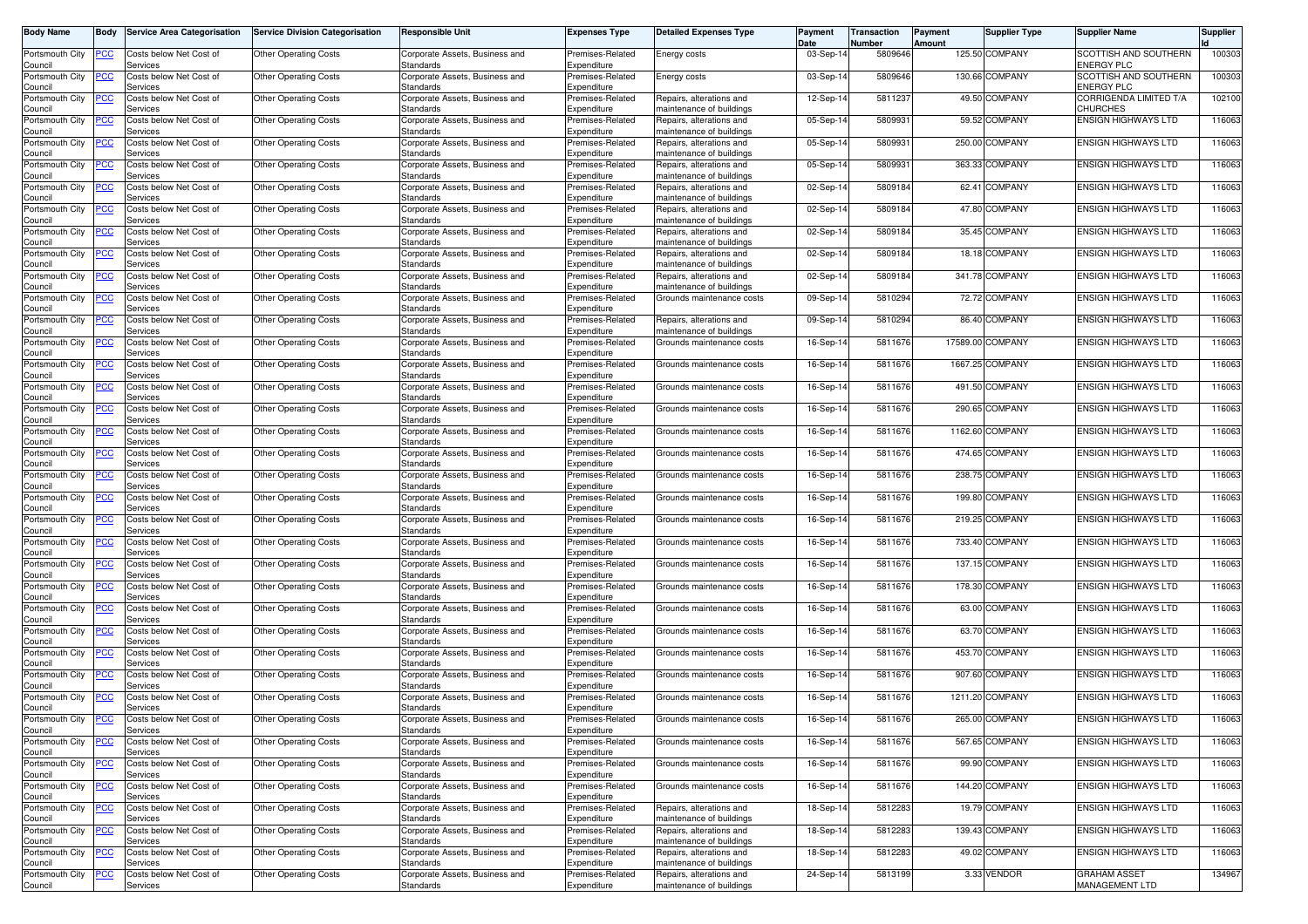| <b>Body Name</b>                      | <b>Body</b>    | <b>Service Area Categorisation</b>                     | <b>Service Division Categorisation</b> | Responsible Unit                            | <b>Expenses Type</b>            | <b>Detailed Expenses Type</b>                            | Payment<br>Date | Transaction<br>Number | Payment<br>Amount | <b>Supplier Type</b>              | <b>Supplier Name</b>                                         | Supplier |
|---------------------------------------|----------------|--------------------------------------------------------|----------------------------------------|---------------------------------------------|---------------------------------|----------------------------------------------------------|-----------------|-----------------------|-------------------|-----------------------------------|--------------------------------------------------------------|----------|
| Portsmouth City                       | ∍сс            | Costs below Net Cost of                                | <b>Other Operating Costs</b>           | Corporate Assets, Business and              | Premises-Related                | Repairs, alterations and                                 | 24-Sep-14       | 5813199               |                   | 10.40 VENDOR                      | <b>GRAHAM ASSET</b>                                          | 134967   |
| Council<br>Portsmouth City            | <u>PCC</u>     | Services<br>Costs below Net Cost of                    | <b>Other Operating Costs</b>           | Standards<br>Corporate Assets, Business and | Expenditure<br>Premises-Related | maintenance of buildings<br>Repairs, alterations and     | 24-Sep-14       | 5813199               |                   | 21.27 VENDOR                      | MANAGEMENT LTD<br><b>GRAHAM ASSET</b>                        | 134967   |
| Council<br>Portsmouth City            | PСC            | Services<br>Costs below Net Cost of                    | <b>Other Operating Costs</b>           | Standards<br>Corporate Assets, Business and | Expenditure<br>Premises-Related | maintenance of buildings<br>Repairs, alterations and     | 05-Sep-14       | 5809949               |                   | 46.00 VENDOR                      | MANAGEMENT LTD<br><b>GRAHAM ASSET</b>                        | 134967   |
| Council                               |                | Services                                               |                                        | Standards                                   | Expenditure                     | naintenance of buildings                                 |                 |                       |                   |                                   | <b>MANAGEMENT LTD</b>                                        |          |
| Portsmouth City<br>Council            | PСC            | Costs below Net Cost of<br>Services                    | <b>Other Operating Costs</b>           | Corporate Assets, Business and<br>Standards | Premises-Related<br>Expenditure | Repairs, alterations and<br>naintenance of buildings     | 12-Sep-14       | 5811313               |                   | 29.00 VENDOR                      | <b>GRAHAM ASSET</b><br>MANAGEMENT LTD                        | 134967   |
| Portsmouth City<br>Council            | <u>PCC</u>     | Costs below Net Cost of<br>Services                    | <b>Other Operating Costs</b>           | Corporate Assets, Business and<br>Standards | Premises-Related<br>Expenditure | Grounds maintenance costs                                | 19-Sep-14       | 5812487               |                   | 625.32 VENDOR                     | GRISTWOOD & TOMS (TREE<br>CONTRACTORS) LTD)                  | 100831   |
| Portsmouth City<br>Council            | PСC            | Costs below Net Cost of<br>Services                    | <b>Other Operating Costs</b>           | Corporate Assets, Business and<br>Standards | ransfer Payments                | Other                                                    | 05-Sep-14       | 5809950               |                   | 78042.22 OTHER LOCAL<br>AUTHORITY | <b>HAMPSHIRE COUNTY</b><br><b>COUNCIL</b>                    | 100030   |
| Portsmouth City<br>Council            | <u>PCC</u>     | Costs below Net Cost of<br>Services                    | <b>Other Operating Costs</b>           | Corporate Assets, Business and<br>Standards | Premises-Related<br>Expenditure | Repairs, alterations and<br>maintenance of buildings     | 26-Sep-14       | 5813862               |                   | 59.93 COMPANY                     | <b>KKA MAINTENANCE LTD</b>                                   | 135386   |
| Portsmouth City<br>Council            | PСC            | Costs below Net Cost of<br>Services                    | <b>Other Operating Costs</b>           | Corporate Assets, Business and<br>Standards | Premises-Related<br>Expenditure | Repairs, alterations and<br>naintenance of buildings     | 26-Sep-14       | 5813862               |                   | 77.69 COMPANY                     | KKA MAINTENANCE LTD                                          | 135386   |
| Portsmouth City<br>Council            | PСC            | Costs below Net Cost of<br>Services                    | <b>Other Operating Costs</b>           | Corporate Assets, Business and<br>Standards | Premises-Related<br>Expenditure | Repairs, alterations and<br>maintenance of buildings     | 25-Sep-14       | 5813595               |                   | 4800.00 COMPANY                   | <b>MTEC WALLING LIMITED</b>                                  | 139612   |
| Portsmouth City                       | <u>PCC</u>     | Costs below Net Cost of                                | <b>Other Operating Costs</b>           | Corporate Assets, Business and              | Premises-Related                | Energy costs                                             | 19-Sep-14       | 5812535               |                   | 466.20 VENDOR                     | NPOWER                                                       | 104871   |
| Council<br>Portsmouth City            | PСC            | Services<br>Costs below Net Cost of                    | <b>Other Operating Costs</b>           | Standards<br>Corporate Assets, Business and | Expenditure<br>Premises-Related | Energy costs                                             | 19-Sep-14       | 5812535               |                   | 179.27 VENDOR                     | <b>NPOWER</b>                                                | 104871   |
| Council<br>Portsmouth City            | <u>PCC</u>     | Services<br>Costs below Net Cost of                    | <b>Other Operating Costs</b>           | Standards<br>Corporate Assets, Business and | Expenditure<br>Premises-Related | <b>Water Services</b>                                    | 18-Sep-14       | 5812326               |                   | 283.13 VENDOR                     | PORTSMOUTH WATER LTD                                         | 100253   |
| Council                               |                | Services                                               |                                        | Standards                                   | Expenditure                     |                                                          |                 |                       |                   |                                   |                                                              |          |
| Portsmouth City<br>Council            | PСC            | Costs below Net Cost of<br>Services                    | <b>Other Operating Costs</b>           | Corporate Assets, Business and<br>Standards | Supplies and Services Services  |                                                          | 19-Sep-14       | 5812558               |                   | 2550.00 VENDOR                    | PULSE MAPPING LTD                                            | 138731   |
| Portsmouth City<br>Council            | ٥с             | Costs below Net Cost of<br>Services                    | <b>Other Operating Costs</b>           | Corporate Assets, Business and<br>Standards | Premises-Related<br>Expenditure | Repairs, alterations and<br>maintenance of buildings     | 12-Sep-14       | 5811443               |                   | 18.36 VENDOR                      | SIX DEGREES UNIFIED<br>COMMS (KAM) LIMITED                   | 137034   |
| Portsmouth City<br>Council            | <u>PCC </u>    | Costs below Net Cost of<br>Services                    | <b>Other Operating Costs</b>           | Corporate Assets, Business and<br>Standards |                                 | Supplies and Services Communications and computing       | 05-Sep-14       | 5810053               |                   | 58.64 COMPANY                     | <b>SOUTH WEST</b><br>COMMUNICATIONS GROUP                    | 102885   |
| Portsmouth City<br>Council            | PСC            | Costs below Net Cost of<br>Services                    | <b>Other Operating Costs</b>           | Corporate Assets, Business and<br>Standards | Premises-Related<br>Expenditure | Energy costs                                             | 02-Sep-14       | 580924                |                   | 136.82 VENDOR                     | TOTAL GAS & POWER LTD                                        | 133467   |
| Portsmouth City<br>Council            | <u>PCC</u>     | Costs below Net Cost of<br>Services                    | <b>Other Operating Costs</b>           | Corporate Assets, Business and<br>Standards | Premises-Related<br>Expenditure | Energy costs                                             | 02-Sep-14       | 5809241               |                   | 8.06 VENDOR                       | <b>FOTAL GAS &amp; POWER LTD</b>                             | 133467   |
| Portsmouth City<br>Council            | <b>PCC</b>     | Costs below Net Cost of<br>Services                    | <b>Other Operating Costs</b>           | Corporate Assets, Business and<br>Standards | Premises-Related<br>Expenditure | Energy costs                                             | 02-Sep-14       | 5809241               |                   | 58.59 VENDOR                      | <b>FOTAL GAS &amp; POWER LTD</b>                             | 133467   |
| Portsmouth City<br>Council            | <b>PCC</b>     | Costs below Net Cost of<br>Services                    | <b>Other Operating Costs</b>           | Corporate Assets, Business and<br>Standards | Premises-Related<br>Expenditure | Energy costs                                             | 30-Sep-14       | 5814257               |                   | 58.59 VENDOR                      | <b>FOTAL GAS &amp; POWER LTD</b>                             | 133467   |
| Portsmouth City<br>Council            | <u>PCC</u>     | Costs below Net Cost of<br>Services                    | <b>Other Operating Costs</b>           | Corporate Assets, Business and<br>Standards | Premises-Related<br>Expenditure | Energy costs                                             | 30-Sep-1        | 5814257               |                   | 8.06 VENDOR                       | <b>FOTAL GAS &amp; POWER LTD</b>                             | 133467   |
| Portsmouth City                       | PСC            | Costs below Net Cost of                                | <b>Other Operating Costs</b>           | Corporate Assets, Business and              | Premises-Related                | Energy costs                                             | 30-Sep-14       | 5814257               |                   | 141.51 VENDOR                     | <b>FOTAL GAS &amp; POWER LTD</b>                             | 133467   |
| Council<br>Portsmouth City            | PСC            | Services<br>Costs below Net Cost of                    | <b>Other Operating Costs</b>           | Standards<br>Corporate Assets, Business and | Expenditure<br>Premises-Related | Cleaning and domestic supplies                           | 12-Sep-14       | 5811497               |                   | 68.95 COMPANY                     | VEOLIA ES LIMITED                                            | 102466   |
| Council<br>Portsmouth City            | <u>PCC</u>     | Services<br>Costs below Net Cost of                    | Financing, and Investment Income &     | <b>Standards</b><br>Other                   | Expenditure<br>Income           | Interest                                                 | 23-Sep-14       | 5812754               |                   | -6456.12 VENDOR                   | BIFFA MUNICIPAL LTD                                          | 135191   |
| Council<br>Portsmouth City            | <b>PCC</b>     | Services                                               | Expenditure                            |                                             |                                 |                                                          |                 |                       |                   |                                   |                                                              |          |
| Council                               |                | Costs below Net Cost of Service: Other Operating Costs |                                        | Other                                       | Employees                       | Direct employee expenses                                 | 24/09/2014      | Chaps                 | 42476.87          |                                   | Computershare voucher<br>services                            | Chaps    |
| Portsmouth City<br>Council            | <u>PCC</u>     | Costs below Net Cost of Service: Other Operating Costs |                                        | Other                                       | Supplies and Services Services  |                                                          | 24/09/2014      | Chaps                 | 93.76             |                                   | Computershare voucher<br>services                            | haps     |
| Portsmouth City<br>Council            | PСC            | <b>Cultural and Related Services</b>                   | Open Spaces                            | City Development and Cultural Services      |                                 | Supplies and Services Equipment, furniture and materials | $19-Sep-1$      | 5812375               | 10500.00          | <b>/ENDOR</b>                     | AF WILTSHIRE (DUNSFOLD)<br>_TD                               | 139410   |
| Portsmouth City<br>Council            | PСC            | <b>Cultural and Related Services</b>                   | Library Service                        | City Development and Cultural Services      |                                 | Supplies and Services Communications and computing       | 17-Sep-14       | 5811776               |                   | 2506.39 VENDOR                    | ARTIFAX SOFTWARE LTD                                         | 110961   |
| Portsmouth City<br>Council            | <u>PCC</u>     | <b>Cultural and Related Services</b>                   | Culture and Heritage                   | City Development and Cultural Services      |                                 | Supplies and Services Communications and computing       | 17-Sep-14       | 5811776               |                   | 1170.93 VENDOR                    | ARTIFAX SOFTWARE LTD                                         | 110961   |
| Portsmouth City<br>Council            | PСC            | <b>Cultural and Related Services</b>                   | Library Service                        | City Development and Cultural Services      |                                 | Supplies and Services Equipment, furniture and materials | $04-Sep-1$      | 5809694               |                   | -4.08 VENDOR                      | <b>ASKEWS &amp; HOLTS LIBRARY</b><br><b>SERVICES LIMITED</b> | 100128   |
| Portsmouth City<br>Council            | <u>PCC</u>     | <b>Cultural and Related Services</b>                   | Library Service                        | City Development and Cultural Services      |                                 | Supplies and Services Equipment, furniture and materials | 26-Sep-14       | 5813753               |                   | 10.77 VENDOR                      | <b>ASKEWS &amp; HOLTS LIBRARY</b><br>SERVICES LIMITED        | 100128   |
| Portsmouth City PCC<br>Council        |                | <b>Cultural and Related Services</b>                   | <b>Library Service</b>                 | City Development and Cultural Services      |                                 | Supplies and Services Equipment, furniture and materials | 04-Sep-14       | 5809694               |                   | 4.79 VENDOR                       | ASKEWS & HOLTS LIBRARY<br><b>SERVICES LIMITED</b>            | 100128   |
| Portsmouth City<br>Council            | PСC            | Cultural and Related Services                          | <b>Library Service</b>                 | City Development and Cultural Services      |                                 | Supplies and Services Equipment, furniture and materials | 04-Sep-14       | 5809694               |                   | 13.00 VENDOR                      | ASKEWS & HOLTS LIBRARY<br><b>SERVICES LIMITED</b>            | 100128   |
| Portsmouth City<br>Council            | <u>PCC</u>     | <b>Cultural and Related Services</b>                   | Library Service                        | City Development and Cultural Services      |                                 | Supplies and Services Equipment, furniture and materials | 04-Sep-14       | 5809694               |                   | 370.43 VENDOR                     | ASKEWS & HOLTS LIBRARY<br>SERVICES LIMITED                   | 100128   |
| Portsmouth City                       | <u>PCC</u>     | <b>Cultural and Related Services</b>                   | Library Service                        | City Development and Cultural Services      |                                 | Supplies and Services Equipment, furniture and materials | 04-Sep-14       | 5809694               |                   | 518.72 VENDOR                     | <b>ASKEWS &amp; HOLTS LIBRARY</b><br><b>SERVICES LIMITED</b> | 100128   |
| Council<br>Portsmouth City<br>Council | PСC            | Cultural and Related Services                          | Library Service                        | City Development and Cultural Services      |                                 | Supplies and Services Equipment, furniture and materials | 04-Sep-14       | 5809694               |                   | 413.69 VENDOR                     | ASKEWS & HOLTS LIBRARY<br>SERVICES LIMITED                   | 100128   |
| Portsmouth City<br>Council            | $\overline{C}$ | Cultural and Related Services                          | Library Service                        | City Development and Cultural Services      |                                 | Supplies and Services Equipment, furniture and materials | 04-Sep-14       | 5809694               |                   | 8.50 VENDOR                       | <b>ASKEWS &amp; HOLTS LIBRARY</b><br>SERVICES LIMITED        | 100128   |
| Portsmouth City<br>Council            | <u>PCC</u>     | <b>Cultural and Related Services</b>                   | Library Service                        | City Development and Cultural Services      |                                 | Supplies and Services Equipment, furniture and materials | 04-Sep-14       | 5809694               |                   | 291.12 VENDOR                     | ASKEWS & HOLTS LIBRARY<br><b>SERVICES LIMITED</b>            | 100128   |
| Portsmouth City<br>Council            | <u>PCC</u>     | <b>Cultural and Related Services</b>                   | Library Service                        | City Development and Cultural Services      |                                 | Supplies and Services Equipment, furniture and materials | 04-Sep-14       | 5809694               |                   | 16.88 VENDOR                      | ASKEWS & HOLTS LIBRARY<br><b>SERVICES LIMITED</b>            | 100128   |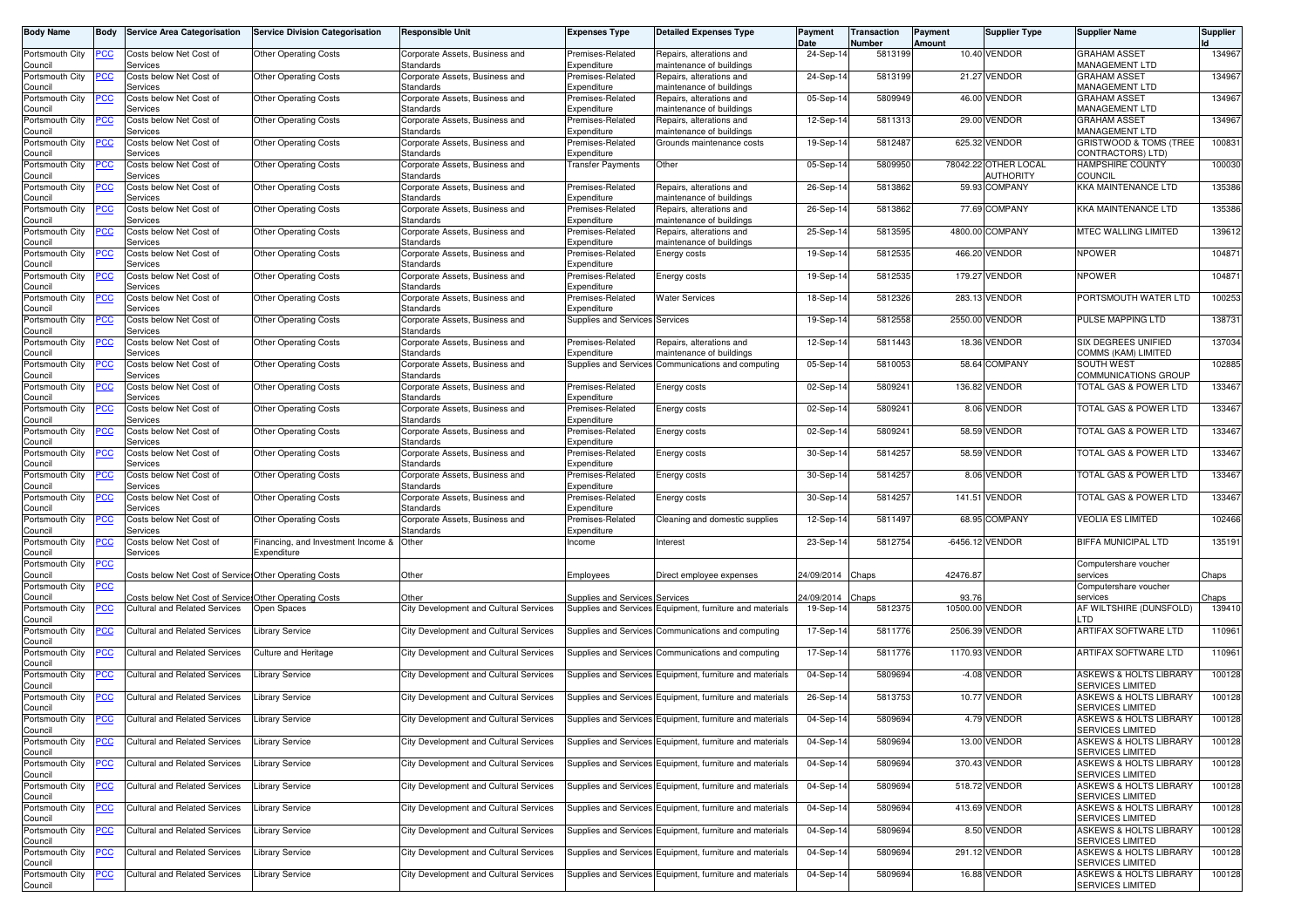| <b>Body Name</b>           | <b>Body</b>    | <b>Service Area Categorisation</b>       | <b>Service Division Categorisation</b> | <b>Responsible Unit</b>                       | <b>Expenses Type</b> | <b>Detailed Expenses Type</b>                            | Payment<br>Date | Transaction<br>Number | Payment<br>Amount | <b>Supplier Type</b> | <b>Supplier Name</b>                                         | <b>Supplier</b> |
|----------------------------|----------------|------------------------------------------|----------------------------------------|-----------------------------------------------|----------------------|----------------------------------------------------------|-----------------|-----------------------|-------------------|----------------------|--------------------------------------------------------------|-----------------|
| Portsmouth City<br>Council | PCC            | <b>Cultural and Related Services</b>     | <b>Library Service</b>                 | City Development and Cultural Services        |                      | Supplies and Services Equipment, furniture and materials | 04-Sep-14       | 5809694               |                   | 102.44 VENDOR        | <b>ASKEWS &amp; HOLTS LIBRARY</b><br><b>SERVICES LIMITED</b> | 100128          |
| Portsmouth City<br>Council | <u>PCC</u>     | Cultural and Related Services            | <b>Library Service</b>                 | <b>City Development and Cultural Services</b> |                      | Supplies and Services Equipment, furniture and materials | 04-Sep-1        | 5809694               |                   | 597.07 VENDOR        | <b>ASKEWS &amp; HOLTS LIBRARY</b><br><b>SERVICES LIMITED</b> | 100128          |
| Portsmouth City<br>Council |                | <b>Cultural and Related Services</b>     | Library Service                        | <b>City Development and Cultural Services</b> |                      | Supplies and Services Equipment, furniture and materials | $04-Sep-1$      | 5809694               |                   | 34.00 VENDOR         | <b>ASKEWS &amp; HOLTS LIBRARY</b><br><b>SERVICES LIMITED</b> | 100128          |
| Portsmouth City<br>Council | <u>PCC</u>     | <b>Cultural and Related Services</b>     | Library Service                        | City Development and Cultural Services        |                      | Supplies and Services Equipment, furniture and materials | 04-Sep-14       | 5809694               |                   | 265.98 VENDOR        | <b>ASKEWS &amp; HOLTS LIBRARY</b><br><b>SERVICES LIMITED</b> | 100128          |
| Portsmouth City<br>Council | <u>PCC</u>     | Cultural and Related Services            | Library Service                        | City Development and Cultural Services        |                      | Supplies and Services Equipment, furniture and materials | 04-Sep-14       | 5809694               |                   | 34.35 VENDOR         | <b>ASKEWS &amp; HOLTS LIBRARY</b><br><b>SERVICES LIMITED</b> | 100128          |
| Portsmouth City<br>Council |                | <b>Cultural and Related Services</b>     | <b>Library Service</b>                 | City Development and Cultural Services        |                      | Supplies and Services Equipment, furniture and materials | 04-Sep-14       | 5809694               |                   | 251.28 VENDOR        | ASKEWS & HOLTS LIBRARY<br><b>SERVICES LIMITED</b>            | 100128          |
| Portsmouth City<br>Council | <u>PCC</u>     | <b>Cultural and Related Services</b>     | Library Service                        | City Development and Cultural Services        |                      | Supplies and Services Equipment, furniture and materials | $04-Sep-1$      | 5809694               |                   | 16.24 VENDOR         | <b>ASKEWS &amp; HOLTS LIBRARY</b><br><b>SERVICES LIMITED</b> | 100128          |
| Portsmouth City<br>Council | <u>PCC</u>     | <b>Cultural and Related Services</b>     | <b>Library Service</b>                 | <b>City Development and Cultural Services</b> |                      | Supplies and Services Equipment, furniture and materials | 04-Sep-14       | 5809694               |                   | 11.11 VENDOR         | <b>ASKEWS &amp; HOLTS LIBRARY</b><br><b>SERVICES LIMITED</b> | 100128          |
| Portsmouth City<br>Council | PСC            | Cultural and Related Services            | Library Service                        | <b>City Development and Cultural Services</b> |                      | Supplies and Services Equipment, furniture and materials | 05-Sep-14       | 580987                |                   | 300.96 VENDOR        | <b>ASKEWS &amp; HOLTS LIBRARY</b><br><b>SERVICES LIMITED</b> | 100128          |
| Portsmouth City<br>Council | <u>PCC</u>     | <b>Cultural and Related Services</b>     | Library Service                        | City Development and Cultural Services        |                      | Supplies and Services Equipment, furniture and materials | $05-Sep-1$      | 5809873               |                   | 14.92 VENDOR         | <b>ASKEWS &amp; HOLTS LIBRARY</b><br><b>SERVICES LIMITED</b> | 100128          |
| Portsmouth City<br>Council |                | Cultural and Related Services            | <b>Library Service</b>                 | City Development and Cultural Services        |                      | Supplies and Services Equipment, furniture and materials | $05-Sep-1$      | 580987                |                   | 105.30 VENDOR        | <b>ASKEWS &amp; HOLTS LIBRARY</b><br><b>SERVICES LIMITED</b> | 100128          |
| Portsmouth City<br>Council | PСC            | <b>Cultural and Related Services</b>     | <b>Library Service</b>                 | City Development and Cultural Services        |                      | Supplies and Services Equipment, furniture and materials | 05-Sep-14       | 580987                |                   | 282.90 VENDOR        | <b>ASKEWS &amp; HOLTS LIBRARY</b><br><b>SERVICES LIMITED</b> | 100128          |
| Portsmouth City<br>Council |                | <b>Cultural and Related Services</b>     | Library Service                        | City Development and Cultural Services        |                      | Supplies and Services Equipment, furniture and materials | 05-Sep-14       | 580987                |                   | 232.02 VENDOR        | <b>ASKEWS &amp; HOLTS LIBRARY</b><br><b>SERVICES LIMITED</b> | 100128          |
| Portsmouth City<br>Council | <u>PCC</u>     | <b>Cultural and Related Services</b>     | Library Service                        | City Development and Cultural Services        |                      | Supplies and Services Equipment, furniture and materials | 05-Sep-14       | 5809873               |                   | 214.28 VENDOR        | ASKEWS & HOLTS LIBRARY<br><b>SERVICES LIMITED</b>            | 100128          |
| Portsmouth City<br>Council | <u>PCC</u>     | <b>Cultural and Related Services</b>     | <b>Library Service</b>                 | <b>City Development and Cultural Services</b> |                      | Supplies and Services Equipment, furniture and materials | 12-Sep-1        | 5811161               |                   | 13.03 VENDOR         | <b>ASKEWS &amp; HOLTS LIBRARY</b><br><b>SERVICES LIMITED</b> | 100128          |
| Portsmouth City<br>Council | <u>PCC</u>     | Cultural and Related Services            | <b>Library Service</b>                 | City Development and Cultural Services        |                      | Supplies and Services Equipment, furniture and materials | 12-Sep-14       | 5811161               |                   | 197.48 VENDOR        | <b>ASKEWS &amp; HOLTS LIBRARY</b><br><b>SERVICES LIMITED</b> | 100128          |
| Portsmouth City<br>Council |                | <b>Cultural and Related Services</b>     | Library Service                        | City Development and Cultural Services        |                      | Supplies and Services Equipment, furniture and materials | 12-Sep-14       | 5811161               |                   | 625.14 VENDOR        | <b>ASKEWS &amp; HOLTS LIBRARY</b><br><b>SERVICES LIMITED</b> | 100128          |
| Portsmouth City<br>Council | <u>PCC</u>     | <b>Cultural and Related Services</b>     | <b>Library Service</b>                 | City Development and Cultural Services        |                      | Supplies and Services Equipment, furniture and materials | 12-Sep-14       | 5811161               |                   | 195.04 VENDOR        | <b>ASKEWS &amp; HOLTS LIBRARY</b><br>SERVICES LIMITED        | 100128          |
| Portsmouth City<br>Council |                | <b>Cultural and Related Services</b>     | <b>Library Service</b>                 | City Development and Cultural Services        |                      | Supplies and Services Equipment, furniture and materials | 12-Sep-1        | 5811161               |                   | 146.56 VENDOR        | <b>ASKEWS &amp; HOLTS LIBRARY</b><br><b>SERVICES LIMITED</b> | 100128          |
| Portsmouth City<br>Council | <u>PCC</u>     | <b>Cultural and Related Services</b>     | Library Service                        | City Development and Cultural Services        |                      | Supplies and Services Equipment, furniture and materials | 12-Sep-14       | 5811161               |                   | 109.82 VENDOR        | <b>ASKEWS &amp; HOLTS LIBRARY</b><br><b>SERVICES LIMITED</b> | 100128          |
| Portsmouth City<br>Council | PCC            | <b>Cultural and Related Services</b>     | Library Service                        | City Development and Cultural Services        |                      | Supplies and Services Equipment, furniture and materials | 12-Sep-14       | 5811161               |                   | 62.95 VENDOR         | <b>ASKEWS &amp; HOLTS LIBRARY</b><br><b>SERVICES LIMITED</b> | 100128          |
| Portsmouth City<br>Council | PCC            | <b>Cultural and Related Services</b>     | <b>Library Service</b>                 | City Development and Cultural Services        |                      | Supplies and Services Equipment, furniture and materials | 12-Sep-14       | 5811161               |                   | 9.58 VENDOR          | <b>ASKEWS &amp; HOLTS LIBRARY</b><br>SERVICES LIMITED        | 100128          |
| Portsmouth City<br>Council | <u>PCC</u>     | <b>Cultural and Related Services</b>     | Library Service                        | City Development and Cultural Services        |                      | Supplies and Services Equipment, furniture and materials | 12-Sep-1        | 5811161               |                   | 187.37 VENDOR        | <b>ASKEWS &amp; HOLTS LIBRARY</b><br><b>SERVICES LIMITED</b> | 100128          |
| Portsmouth City<br>Council |                | <b>Cultural and Related Services</b>     | Library Service                        | <b>City Development and Cultural Services</b> |                      | Supplies and Services Equipment, furniture and materials | 12-Sep-14       | 5811161               |                   | 219.25 VENDOR        | <b>ASKEWS &amp; HOLTS LIBRARY</b><br><b>SERVICES LIMITED</b> | 100128          |
| Portsmouth City<br>Council | PCC            | <b>Cultural and Related Services</b>     | Library Service                        | City Development and Cultural Services        |                      | Supplies and Services Equipment, furniture and materials | 05-Sep-14       | 5809873               |                   | 73.98 VENDOR         | <b>ASKEWS &amp; HOLTS LIBRARY</b><br><b>SERVICES LIMITED</b> | 100128          |
| Portsmouth City<br>Council | <u>PCC</u>     | <b>Cultural and Related Services</b>     | Library Service                        | City Development and Cultural Services        |                      | Supplies and Services Equipment, furniture and materials | 12-Sep-14       | 5811161               |                   | 44.53 VENDOR         | <b>ASKEWS &amp; HOLTS LIBRARY</b><br><b>SERVICES LIMITED</b> | 100128          |
| Portsmouth City<br>Council |                | <b>Cultural and Related Services</b>     | Library Service                        | <b>City Development and Cultural Services</b> |                      | Supplies and Services Equipment, furniture and materials | 12-Sep-14       | 5811161               |                   | 4.79 VENDOR          | <b>ASKEWS &amp; HOLTS LIBRARY</b><br><b>SERVICES LIMITED</b> | 100128          |
| Portsmouth City<br>Council | <u>PCC</u>     | <b>Cultural and Related Services</b>     | Library Service                        | City Development and Cultural Services        |                      | Supplies and Services Equipment, furniture and materials | 12-Sep-14       | 5811161               |                   | 29.57 VENDOR         | <b>ASKEWS &amp; HOLTS LIBRARY</b><br>SERVICES LIMITED        | 100128          |
| Portsmouth City<br>Council | <u>PCC</u>     | <b>Cultural and Related Services</b>     | <b>Library Service</b>                 | <b>City Development and Cultural Services</b> |                      | Supplies and Services Equipment, furniture and materials | 12-Sep-14       | 5811161               |                   | 369.99 VENDOR        | <b>ASKEWS &amp; HOLTS LIBRARY</b><br><b>SERVICES LIMITED</b> | 100128          |
| Portsmouth City<br>Council | <u>PCC</u>     | Cultural and Related Services            | Library Service                        | City Development and Cultural Services        |                      | Supplies and Services Equipment, furniture and materials | 12-Sep-14       | 5811161               |                   | 434.66 VENDOR        | <b>ASKEWS &amp; HOLTS LIBRARY</b><br><b>SERVICES LIMITED</b> | 100128          |
| Portsmouth City<br>Council |                | <b>PCC</b> Cultural and Related Services | <b>Library Service</b>                 | City Development and Cultural Services        |                      | Supplies and Services Equipment, furniture and materials | 12-Sep-14       | 5811161               |                   | 77.54 VENDOR         | ASKEWS & HOLTS LIBRARY<br><b>SERVICES LIMITED</b>            | 100128          |
| Portsmouth City<br>Council | <u>PCC</u>     | <b>Cultural and Related Services</b>     | <b>Library Service</b>                 | City Development and Cultural Services        |                      | Supplies and Services Equipment, furniture and materials | 12-Sep-14       | 5811161               |                   | 21.78 VENDOR         | <b>ASKEWS &amp; HOLTS LIBRARY</b><br><b>SERVICES LIMITED</b> | 100128          |
| Portsmouth City<br>Council | <u>PCC</u>     | Cultural and Related Services            | Library Service                        | City Development and Cultural Services        |                      | Supplies and Services Equipment, furniture and materials | 12-Sep-14       | 5811161               |                   | 133.51 VENDOR        | <b>ASKEWS &amp; HOLTS LIBRARY</b><br><b>SERVICES LIMITED</b> | 100128          |
| Portsmouth City<br>Council | $\overline{C}$ | Cultural and Related Services            | Library Service                        | City Development and Cultural Services        |                      | Supplies and Services Equipment, furniture and materials | 12-Sep-14       | 5811161               |                   | 8.55 VENDOR          | ASKEWS & HOLTS LIBRARY<br><b>SERVICES LIMITED</b>            | 100128          |
| Portsmouth City<br>Council | <u>PCC</u>     | <b>Cultural and Related Services</b>     | <b>Library Service</b>                 | City Development and Cultural Services        |                      | Supplies and Services Equipment, furniture and materials | 12-Sep-14       | 5811161               |                   | 150.88 VENDOR        | ASKEWS & HOLTS LIBRARY<br><b>SERVICES LIMITED</b>            | 100128          |
| Portsmouth City<br>Council | <u>PCC</u>     | <b>Cultural and Related Services</b>     | <b>Library Service</b>                 | City Development and Cultural Services        |                      | Supplies and Services Equipment, furniture and materials | 12-Sep-14       | 5811161               |                   | 11.11 VENDOR         | ASKEWS & HOLTS LIBRARY<br><b>SERVICES LIMITED</b>            | 100128          |
| Portsmouth City<br>Council | <u>PCC</u>     | Cultural and Related Services            | <b>Library Service</b>                 | City Development and Cultural Services        |                      | Supplies and Services Equipment, furniture and materials | 26-Sep-14       | 5813753               |                   | 19.86 VENDOR         | ASKEWS & HOLTS LIBRARY<br><b>SERVICES LIMITED</b>            | 100128          |
| Portsmouth City<br>Council | <b>PCC</b>     | Cultural and Related Services            | <b>Library Service</b>                 | City Development and Cultural Services        |                      | Supplies and Services Equipment, furniture and materials | 26-Sep-14       | 5813753               |                   | 375.19 VENDOR        | ASKEWS & HOLTS LIBRARY<br><b>SERVICES LIMITED</b>            | 100128          |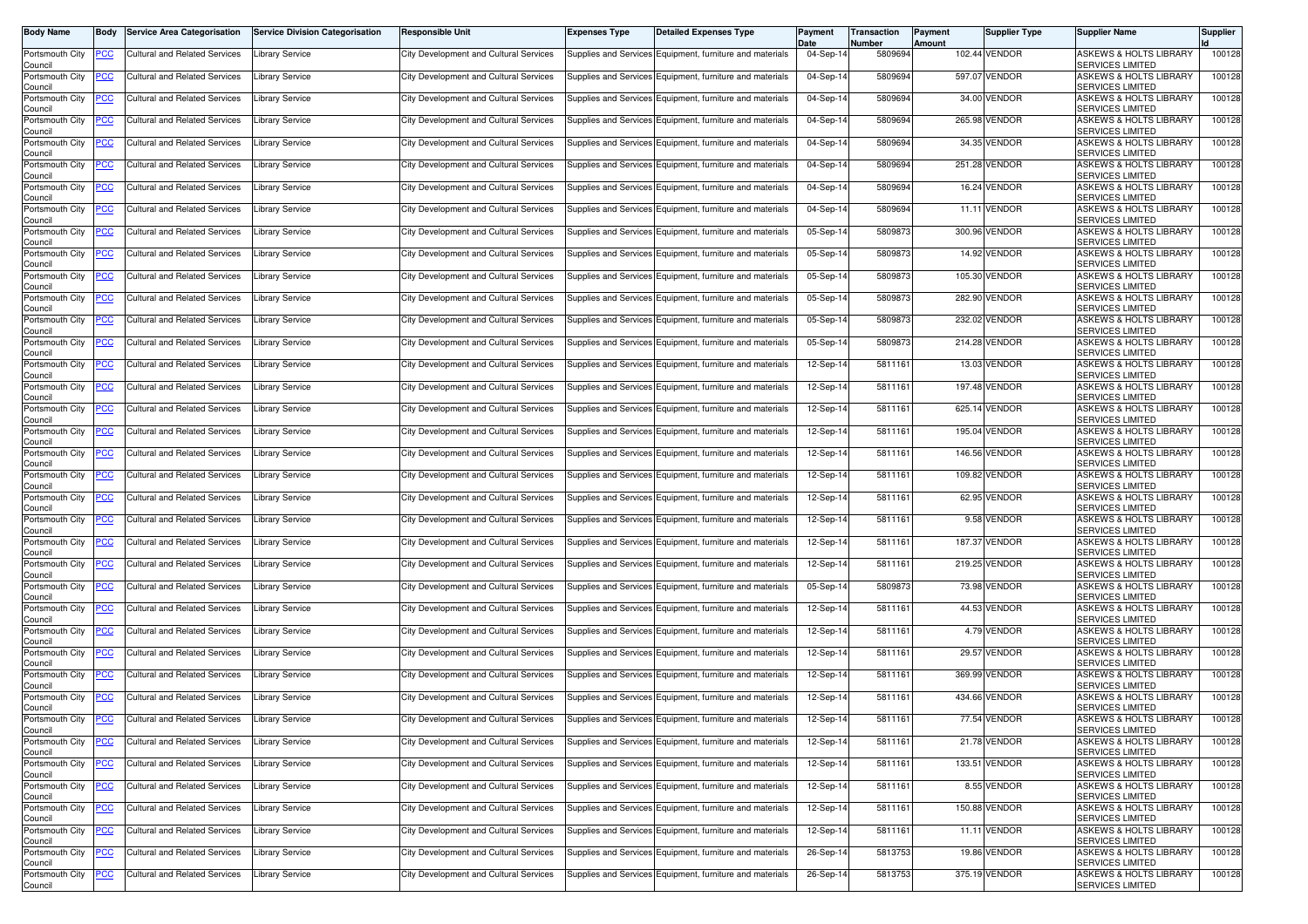| <b>Body Name</b>           | <b>Body</b> | <b>Service Area Categorisation</b>       | <b>Service Division Categorisation</b> | <b>Responsible Unit</b>                       | <b>Expenses Type</b>                     | <b>Detailed Expenses Type</b>                            | Payment<br>Date | Transaction<br>Number | Payment<br>Amount | <b>Supplier Type</b> | <b>Supplier Name</b>                                         | <b>Supplier</b> |
|----------------------------|-------------|------------------------------------------|----------------------------------------|-----------------------------------------------|------------------------------------------|----------------------------------------------------------|-----------------|-----------------------|-------------------|----------------------|--------------------------------------------------------------|-----------------|
| Portsmouth City<br>Council | PCC         | Cultural and Related Services            | <b>Library Service</b>                 | City Development and Cultural Services        |                                          | Supplies and Services Equipment, furniture and materials | 26-Sep-14       | 5813753               |                   | 123.31 VENDOR        | <b>ASKEWS &amp; HOLTS LIBRARY</b><br><b>SERVICES LIMITED</b> | 100128          |
| Portsmouth City<br>Council | <u>PCC</u>  | Cultural and Related Services            | <b>Library Service</b>                 | City Development and Cultural Services        |                                          | Supplies and Services Equipment, furniture and materials | 26-Sep-1        | 5813753               |                   | 22.96 VENDOR         | <b>ASKEWS &amp; HOLTS LIBRARY</b><br><b>SERVICES LIMITED</b> | 100128          |
| Portsmouth City<br>Council |             | Cultural and Related Services            | Library Service                        | <b>City Development and Cultural Services</b> |                                          | Supplies and Services Equipment, furniture and materials | 26-Sep-1        | 5813753               |                   | 392.11 VENDOR        | <b>ASKEWS &amp; HOLTS LIBRARY</b><br><b>SERVICES LIMITED</b> | 100128          |
| Portsmouth City<br>Council | <u>PCC</u>  | <b>Cultural and Related Services</b>     | Library Service                        | City Development and Cultural Services        |                                          | Supplies and Services Equipment, furniture and materials | 26-Sep-14       | 5813753               |                   | 244.90 VENDOR        | <b>ASKEWS &amp; HOLTS LIBRARY</b><br><b>SERVICES LIMITED</b> | 100128          |
| Portsmouth City<br>Council | <u>PCC</u>  | Cultural and Related Services            | Library Service                        | City Development and Cultural Services        |                                          | Supplies and Services Equipment, furniture and materials | 26-Sep-14       | 5813753               |                   | 215.30 VENDOR        | <b>ASKEWS &amp; HOLTS LIBRARY</b><br><b>SERVICES LIMITED</b> | 100128          |
| Portsmouth City<br>Council |             | <b>Cultural and Related Services</b>     | <b>Library Service</b>                 | City Development and Cultural Services        |                                          | Supplies and Services Equipment, furniture and materials | 26-Sep-14       | 5813753               |                   | 12.39 VENDOR         | ASKEWS & HOLTS LIBRARY<br><b>SERVICES LIMITED</b>            | 100128          |
| Portsmouth City<br>Council | <u>PCC</u>  | <b>Cultural and Related Services</b>     | Library Service                        | City Development and Cultural Services        |                                          | Supplies and Services Equipment, furniture and materials | 26-Sep-1        | 5813753               |                   | 8.78 VENDOR          | <b>ASKEWS &amp; HOLTS LIBRARY</b><br><b>SERVICES LIMITED</b> | 100128          |
| Portsmouth City<br>Council | <u>PCC</u>  | <b>Cultural and Related Services</b>     | <b>Library Service</b>                 | <b>City Development and Cultural Services</b> |                                          | Supplies and Services Equipment, furniture and materials | 26-Sep-14       | 5813753               |                   | 457.07 VENDOR        | <b>ASKEWS &amp; HOLTS LIBRARY</b><br><b>SERVICES LIMITED</b> | 100128          |
| Portsmouth City<br>Council | PСC         | Cultural and Related Services            | Library Service                        | <b>City Development and Cultural Services</b> |                                          | Supplies and Services Equipment, furniture and materials | 26-Sep-14       | 5813753               |                   | 43.90 VENDOR         | <b>ASKEWS &amp; HOLTS LIBRARY</b><br><b>SERVICES LIMITED</b> | 100128          |
| Portsmouth City<br>Council | <u>PCC</u>  | <b>Cultural and Related Services</b>     | Library Service                        | City Development and Cultural Services        |                                          | Supplies and Services Equipment, furniture and materials | 26-Sep-1        | 5813753               |                   | 9.83 VENDOR          | <b>ASKEWS &amp; HOLTS LIBRARY</b><br><b>SERVICES LIMITED</b> | 100128          |
| Portsmouth City<br>Council |             | Cultural and Related Services            | <b>Library Service</b>                 | City Development and Cultural Services        |                                          | Supplies and Services Equipment, furniture and materials | 26-Sep-1        | 5813753               |                   | 8.55 VENDOR          | <b>ASKEWS &amp; HOLTS LIBRARY</b><br><b>SERVICES LIMITED</b> | 100128          |
| Portsmouth City<br>Council | PСC         | <b>Cultural and Related Services</b>     | <b>Library Service</b>                 | City Development and Cultural Services        |                                          | Supplies and Services Equipment, furniture and materials | 26-Sep-14       | 5813753               |                   | 9.14 VENDOR          | <b>ASKEWS &amp; HOLTS LIBRARY</b><br><b>SERVICES LIMITED</b> | 100128          |
| Portsmouth City<br>Council |             | <b>Cultural and Related Services</b>     | Library Service                        | <b>City Development and Cultural Services</b> |                                          | Supplies and Services Equipment, furniture and materials | 26-Sep-14       | 5813753               |                   | 10.54 VENDOR         | <b>ASKEWS &amp; HOLTS LIBRARY</b><br><b>SERVICES LIMITED</b> | 100128          |
| Portsmouth City<br>Council | <u>PCC</u>  | <b>Cultural and Related Services</b>     | Library Service                        | <b>City Development and Cultural Services</b> |                                          | Supplies and Services Equipment, furniture and materials | 26-Sep-14       | 5813753               |                   | 3.84 VENDOR          | ASKEWS & HOLTS LIBRARY<br><b>SERVICES LIMITED</b>            | 100128          |
| Portsmouth City<br>Council | <u>PCC</u>  | <b>Cultural and Related Services</b>     | <b>Library Service</b>                 | <b>City Development and Cultural Services</b> |                                          | Supplies and Services Equipment, furniture and materials | 26-Sep-1        | 5813753               |                   | 394.26 VENDOR        | <b>ASKEWS &amp; HOLTS LIBRARY</b><br><b>SERVICES LIMITED</b> | 100128          |
| Portsmouth City<br>Council | <u>PCC</u>  | Cultural and Related Services            | <b>Library Service</b>                 | <b>City Development and Cultural Services</b> |                                          | Supplies and Services Equipment, furniture and materials | 26-Sep-14       | 5813753               |                   | 43.49 VENDOR         | <b>ASKEWS &amp; HOLTS LIBRARY</b><br><b>SERVICES LIMITED</b> | 100128          |
| Portsmouth City<br>Council |             | <b>Cultural and Related Services</b>     | Library Service                        | <b>City Development and Cultural Services</b> |                                          | Supplies and Services Equipment, furniture and materials | 26-Sep-14       | 5813753               |                   | 317.44 VENDOR        | <b>ASKEWS &amp; HOLTS LIBRARY</b><br><b>SERVICES LIMITED</b> | 100128          |
| Portsmouth City<br>Council | <u>PCC</u>  | <b>Cultural and Related Services</b>     | <b>Library Service</b>                 | City Development and Cultural Services        |                                          | Supplies and Services Equipment, furniture and materials | 26-Sep-14       | 5813753               |                   | 209.29 VENDOR        | <b>ASKEWS &amp; HOLTS LIBRARY</b><br>SERVICES LIMITED        | 100128          |
| Portsmouth City<br>Council |             | <b>Cultural and Related Services</b>     | <b>Library Service</b>                 | City Development and Cultural Services        |                                          | Supplies and Services Equipment, furniture and materials | 26-Sep-1        | 5813753               |                   | 159.25 VENDOR        | <b>ASKEWS &amp; HOLTS LIBRARY</b><br><b>SERVICES LIMITED</b> | 100128          |
| Portsmouth City<br>Council | <u>PCC</u>  | <b>Cultural and Related Services</b>     | Library Service                        | <b>City Development and Cultural Services</b> |                                          | Supplies and Services Equipment, furniture and materials | 26-Sep-14       | 5813753               |                   | 292.71 VENDOR        | <b>ASKEWS &amp; HOLTS LIBRARY</b><br><b>SERVICES LIMITED</b> | 100128          |
| Portsmouth City<br>Council | PCC         | <b>Cultural and Related Services</b>     | Library Service                        | City Development and Cultural Services        |                                          | Supplies and Services Equipment, furniture and materials | 26-Sep-14       | 5813753               |                   | 95.26 VENDOR         | <b>ASKEWS &amp; HOLTS LIBRARY</b><br><b>SERVICES LIMITED</b> | 100128          |
| Portsmouth City<br>Council | PCC         | <b>Cultural and Related Services</b>     | <b>Library Service</b>                 | City Development and Cultural Services        |                                          | Supplies and Services Equipment, furniture and materials | 26-Sep-14       | 5813753               |                   | 203.31 VENDOR        | <b>ASKEWS &amp; HOLTS LIBRARY</b><br><b>SERVICES LIMITED</b> | 100128          |
| Portsmouth City<br>Council | PCC         | <b>Cultural and Related Services</b>     | Library Service                        | <b>City Development and Cultural Services</b> |                                          | Supplies and Services Equipment, furniture and materials | 26-Sep-1        | 5813753               |                   | 285.09 VENDOR        | <b>ASKEWS &amp; HOLTS LIBRARY</b><br><b>SERVICES LIMITED</b> | 100128          |
| Portsmouth City<br>Council |             | <b>Cultural and Related Services</b>     | Library Service                        | <b>City Development and Cultural Services</b> |                                          | Supplies and Services Equipment, furniture and materials | 04-Sep-14       | 5809694               |                   | 2356.61 VENDOR       | <b>ASKEWS &amp; HOLTS LIBRARY</b><br><b>SERVICES LIMITED</b> | 100128          |
| Portsmouth City<br>Council | PCC         | <b>Cultural and Related Services</b>     | Library Service                        | City Development and Cultural Services        |                                          | Supplies and Services Equipment, furniture and materials | 04-Sep-14       | 5809694               |                   | 1258.09 VENDOR       | <b>ASKEWS &amp; HOLTS LIBRARY</b><br><b>SERVICES LIMITED</b> | 100128          |
| Portsmouth City<br>Council | <u>PCC</u>  | <b>Cultural and Related Services</b>     | <b>Library Service</b>                 | City Development and Cultural Services        |                                          | Supplies and Services Equipment, furniture and materials | 04-Sep-14       | 5809694               |                   | 2228.76 VENDOR       | <b>ASKEWS &amp; HOLTS LIBRARY</b><br><b>SERVICES LIMITED</b> | 100128          |
| Portsmouth City<br>Council |             | <b>Cultural and Related Services</b>     | Library Service                        | <b>City Development and Cultural Services</b> |                                          | Supplies and Services Equipment, furniture and materials | 04-Sep-14       | 5809694               |                   | 2119.24 VENDOR       | <b>ASKEWS &amp; HOLTS LIBRARY</b><br><b>SERVICES LIMITED</b> | 100128          |
| Portsmouth City<br>Council | <u>PCC</u>  | <b>Cultural and Related Services</b>     | Library Service                        | City Development and Cultural Services        |                                          | Supplies and Services Equipment, furniture and materials | $04-Sep-1$      | 5809694               |                   | 49.93 VENDOR         | <b>ASKEWS &amp; HOLTS LIBRARY</b><br>SERVICES LIMITED        | 100128          |
| Portsmouth City<br>Council | <u>PCC</u>  | <b>Cultural and Related Services</b>     | Tourism                                | <b>City Development and Cultural Services</b> | Third Party Payments Private contractors |                                                          | 03-Sep-14       | 5809262               |                   | 970.00 COMPANY       | <b>BARHILL PLANT LTD</b>                                     | 100355          |
| Portsmouth City<br>Council | <u>PCC</u>  | <b>Cultural and Related Services</b>     | Library Service                        | City Development and Cultural Services        |                                          | Supplies and Services Communications and computing       | 10-Sep-14       | 5810393               |                   | 160.00 VENDOR        | <b>BIBLIOTHECA LTD</b>                                       | 135238          |
| Portsmouth City<br>Council |             | <b>PCC</b> Cultural and Related Services | <b>Library Service</b>                 | City Development and Cultural Services        |                                          | Supplies and Services Communications and computing       | 10-Sep-14       | 5810393               |                   | 94.30 VENDOR         | <b>BIBLIOTHECA LTD</b>                                       | 135238          |
| Portsmouth City<br>Council |             | <b>Cultural and Related Services</b>     | <b>Library Service</b>                 | City Development and Cultural Services        |                                          | Supplies and Services Communications and computing       | $10-Sep-1$      | 5810393               |                   | 463.14 VENDOR        | <b>BIBLIOTHECA LTD</b>                                       | 135238          |
| Portsmouth City<br>Council | <u>PCC</u>  | <b>Cultural and Related Services</b>     | <b>Library Service</b>                 | City Development and Cultural Services        |                                          | Supplies and Services Communications and computing       | 26-Sep-14       | 5813771               |                   | 150.00 VENDOR        | BPH DATA LTD                                                 | 106306          |
| Portsmouth City<br>Council | <u>PCC</u>  | Cultural and Related Services            | Library Service                        | City Development and Cultural Services        |                                          | Supplies and Services Communications and computing       | 26-Sep-14       | 5813771               |                   | 425.00 VENDOR        | BPH DATA LTD                                                 | 106306          |
| Portsmouth City<br>Council | <u>PCC</u>  | Cultural and Related Services            | Culture and Heritage                   | City Development and Cultural Services        |                                          | Supplies and Services Communications and computing       | 10-Sep-14       | 5810396               |                   | 59.49 COMPANY        | <b>BRITISH</b><br>TELECOMMUNICATIONS PLC                     | 100132          |
| Portsmouth City<br>Council | <u>PCC</u>  | Cultural and Related Services            | <b>Culture and Heritage</b>            | City Development and Cultural Services        |                                          | Supplies and Services Communications and computing       | 11-Sep-14       | 5810940               |                   | 81.86 COMPANY        | <b>BRITISH</b><br>TELECOMMUNICATIONS PLC                     | 100132          |
| Portsmouth City<br>Council | <u>PCC</u>  | <b>Cultural and Related Services</b>     | <b>Culture and Heritage</b>            | City Development and Cultural Services        |                                          | Supplies and Services Communications and computing       | 12-Sep-14       | 5811194               |                   | 46.89 COMPANY        | <b>BRITISH</b><br>TELECOMMUNICATIONS PLO                     | 100132          |
| Portsmouth City<br>Council | <b>PCC</b>  | <b>Cultural and Related Services</b>     | Culture and Heritage                   | City Development and Cultural Services        |                                          | Supplies and Services Communications and computing       | 10-Sep-14       | 5810396               |                   | 98.37 COMPANY        | <b>BRITISH</b><br>TELECOMMUNICATIONS PLC                     | 100132          |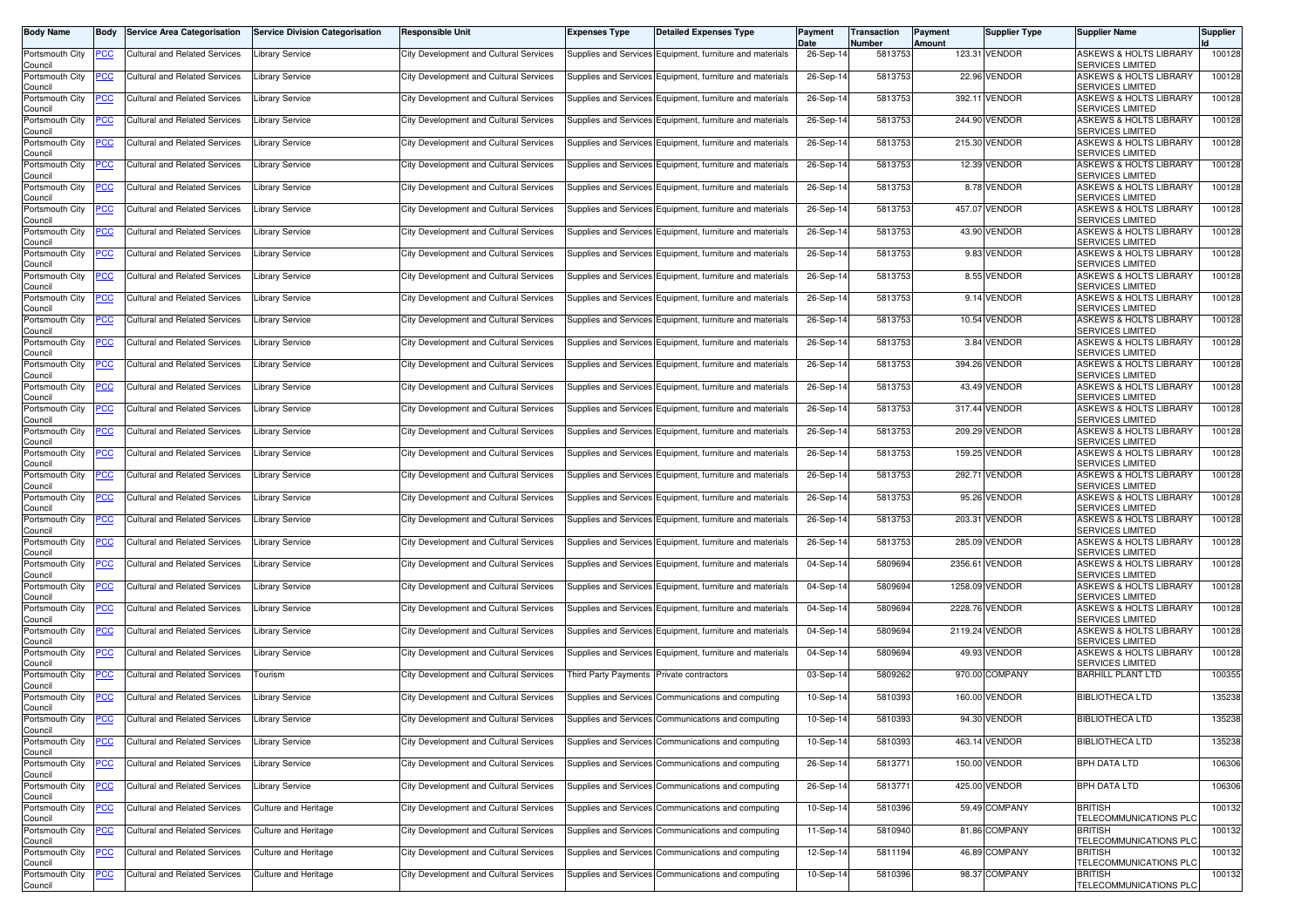| <b>Body Name</b>                      | <b>Body</b>    | <b>Service Area Categorisation</b>       | <b>Service Division Categorisation</b> | <b>Responsible Unit</b>                       | <b>Expenses Type</b>                                    | <b>Detailed Expenses Type</b>                                            | Payment<br>Date | Transaction<br>Number | Payment<br>Amount | <b>Supplier Type</b> | <b>Supplier Name</b>                                    | <b>Supplier</b> |
|---------------------------------------|----------------|------------------------------------------|----------------------------------------|-----------------------------------------------|---------------------------------------------------------|--------------------------------------------------------------------------|-----------------|-----------------------|-------------------|----------------------|---------------------------------------------------------|-----------------|
| Portsmouth City<br>Council            | PCC            | Cultural and Related Services            | <b>Culture and Heritage</b>            | City Development and Cultural Services        |                                                         | Supplies and Services Communications and computing                       | 11-Sep-14       | 5810940               |                   | 61.89 COMPANY        | <b>BRITISH</b><br>TELECOMMUNICATIONS PLC                | 100132          |
| Portsmouth City<br>Council            | PCC            | <b>Cultural and Related Services</b>     | Culture and Heritage                   | City Development and Cultural Services        |                                                         | Supplies and Services Communications and computing                       | $11-Sep-1$      | 5810940               |                   | 47.65 COMPANY        | <b>BRITISH</b><br><b><i>TELECOMMUNICATIONS PLC</i></b>  | 100132          |
| Portsmouth City<br>Council            | <u>PCC</u>     | <b>Cultural and Related Services</b>     | <b>Culture and Heritage</b>            | <b>City Development and Cultural Services</b> |                                                         | Supplies and Services Communications and computing                       | 12-Sep-14       | 5811194               |                   | 47.62 COMPANY        | <b>BRITISH</b><br>TELECOMMUNICATIONS PLO                | 100132          |
| Portsmouth City<br>Council            | <u>PCC</u>     | <b>Cultural and Related Services</b>     | <b>Culture and Heritage</b>            | <b>City Development and Cultural Services</b> |                                                         | Supplies and Services Communications and computing                       | 18-Sep-14       | 5812229               |                   | 46.89 COMPANY        | <b>BRITISH</b><br>TELECOMMUNICATIONS PLO                | 100132          |
| Portsmouth City<br>Council            | <b>PCC</b>     | <b>Cultural and Related Services</b>     | Recreation and Sport                   | City Development and Cultural Services        |                                                         | Supplies and Services Communications and computing                       | 10-Sep-14       | 5810396               |                   | 47.28 COMPANY        | <b>BRITISH</b><br>TELECOMMUNICATIONS PLC                | 100132          |
| Portsmouth City<br>Council            |                | <b>Cultural and Related Services</b>     | <b>Culture and Heritage</b>            | <b>City Development and Cultural Services</b> |                                                         | Supplies and Services Communications and computing                       | 12-Sep-14       | 5811194               |                   | 47.37 COMPANY        | <b>BRITISH</b><br>TELECOMMUNICATIONS PLO                | 100132          |
| Portsmouth City<br>Council            | <b>PCC</b>     | <b>Cultural and Related Services</b>     | <b>Culture and Heritage</b>            | City Development and Cultural Services        |                                                         | Supplies and Services Communications and computing                       | 18-Sep-14       | 5812229               |                   | 838.98 COMPANY       | <b>BRITISH</b><br>TELECOMMUNICATIONS PLO                | 100132          |
| Portsmouth City<br>Council            | <u>PCC</u>     | <b>Cultural and Related Services</b>     | <b>Library Service</b>                 | <b>City Development and Cultural Services</b> |                                                         | Supplies and Services Communications and computing                       | 18-Sep-14       | 5812229               |                   | 1497.12 COMPANY      | <b>BRITISH</b><br>TELECOMMUNICATIONS PLO                | 100132          |
| Portsmouth City<br>Council            | PСC            | Cultural and Related Services            | Culture and Heritage                   | City Development and Cultural Services        |                                                         | Supplies and Services Communications and computing                       | 05-Sep-14       | 5809882               |                   | 123.00 COMPANY       | <b>BRITISH</b><br>TELECOMMUNICATIONS PLO                | 100132          |
| Portsmouth City                       | <u>PCC</u>     | <b>Cultural and Related Services</b>     | Recreation and Sport                   | City Development and Cultural Services        | Premises-Related<br>Expenditure                         | Rents                                                                    | 18-Sep-14       | 5812232               |                   | 66.40 VENDOR         | <b>BUCKLAND COMMUNITY</b><br>ASSOCIATION                | 100436          |
| Council<br>Portsmouth City            |                | Cultural and Related Services            | <b>Recreation and Sport</b>            | City Development and Cultural Services        |                                                         | Supplies and Services Grants and subscriptions                           | 18-Sep-14       | 5812232               |                   | 2220.00 VENDOR       | <b>BUCKLAND COMMUNITY</b><br><b>ASSOCIATION</b>         | 100436          |
| Council<br>Portsmouth City            | <u>PCC</u>     | <b>Cultural and Related Services</b>     | <b>Recreation and Sport</b>            | City Development and Cultural Services        | Premises-Related                                        | Rents                                                                    | 18-Sep-14       | 5812232               |                   | 66.40 VENDOR         | <b>BUCKLAND COMMUNITY</b><br>ASSOCIATION                | 100436          |
| Council<br>Portsmouth City            | <u>PCC</u>     | <b>Cultural and Related Services</b>     | Culture and Heritage                   | City Development and Cultural Services        | Expenditure<br>Third Party Payments Private contractors |                                                                          | 04-Sep-14       | 5809713               |                   | 750.00 VENDOR        | CHARD HOUSE MEDIA                                       | 113573          |
| Council<br>Portsmouth City            | <u>PCC</u>     | Cultural and Related Services            | <b>Library Service</b>                 | <b>City Development and Cultural Services</b> | Premises-Related                                        | Fixtures and fittings                                                    | 26-Sep-14       | 5813787               |                   | 60.00 VENDOR         | <b>CHRISTIE INTRUDER</b><br><b>ALARMS LIMITED (CIA)</b> | 100068          |
| Council<br>Portsmouth City            | <u>PCC</u>     | <b>Cultural and Related Services</b>     | <b>Library Service</b>                 | City Development and Cultural Services        | Expenditure<br>Premises-Related                         | <b>Fixtures and fittings</b>                                             | 26-Sep-14       | 5813787               |                   | 48.00 VENDOR         | CHRISTIE INTRUDER<br><b>ALARMS LIMITED (CIA)</b>        | 100068          |
| Council<br>Portsmouth City            | <u>PCC</u>     | <b>Cultural and Related Services</b>     | <b>Library Service</b>                 | City Development and Cultural Services        | Expenditure<br>Premises-Related                         | Fixtures and fittings                                                    | 26-Sep-14       | 5813787               |                   | 42.09 VENDOR         | CHRISTIE INTRUDER                                       | 100068          |
| Council<br>Portsmouth City            | <u>PCC</u>     | <b>Cultural and Related Services</b>     | Culture and Heritage                   | City Development and Cultural Services        | Expenditure                                             | Supplies and Services Equipment, furniture and materials                 | 12-Sep-14       | 5811219               |                   | 22.20 VENDOR         | <b>ALARMS LIMITED (CIA)</b><br>CJS PORTSMOUTH LTD       | 100139          |
| Council<br>Portsmouth City            | <u>PCC</u>     | <b>Cultural and Related Services</b>     | Culture and Heritage                   | City Development and Cultural Services        |                                                         | Supplies and Services Equipment, furniture and materials                 | 12-Sep-14       | 5811219               |                   | 364.80 VENDOR        | CJS PORTSMOUTH LTD                                      | 100139          |
| Council<br>Portsmouth City            |                | <b>Cultural and Related Services</b>     | Culture and Heritage                   | City Development and Cultural Services        |                                                         | Supplies and Services Equipment, furniture and materials                 | 26-Sep-1        | 5813793               |                   | 11.10 VENDOR         | CJS PORTSMOUTH LTD                                      | 100139          |
| Council<br>Portsmouth City            | <u>PCC</u>     | <b>Cultural and Related Services</b>     | <b>Library Service</b>                 | City Development and Cultural Services        |                                                         | Supplies and Services Equipment, furniture and materials                 | 12-Sep-14       | 5811177               |                   | 24.44 VENDOR         | <b>BERTRAM LIBRARY</b>                                  | 100119          |
| Council<br>Portsmouth City            | <u>PCC</u>     | <b>Cultural and Related Services</b>     | Library Service                        | <b>City Development and Cultural Services</b> |                                                         | Supplies and Services Equipment, furniture and materials                 | 12-Sep-14       | 5811177               |                   | 740.15 VENDOR        | <b>SERVICES</b><br><b>BERTRAM LIBRARY</b>               | 100119          |
| Council<br>Portsmouth City            | PCC            | <b>Cultural and Related Services</b>     | <b>Library Service</b>                 | <b>City Development and Cultural Services</b> |                                                         | Supplies and Services Equipment, furniture and materials                 | 30-Sep-14       | 290583                |                   | 2300.00 VENDOR       | <b>SERVICES</b><br>OXFORD UNIVERSITY                    | 109021          |
| Council<br>Portsmouth City            | PCC            | <b>Cultural and Related Services</b>     | Culture and Heritage                   | City Development and Cultural Services        |                                                         | Supplies and Services Miscellaneous expenses                             | 04-Sep-14       | 279966                |                   | 480.00 SOLETRADER    | THOMAS K (CITY MUSEUM                                   | 106108          |
| Council<br>Portsmouth City            |                | <b>Cultural and Related Services</b>     | <b>Culture and Heritage</b>            | <b>City Development and Cultural Services</b> |                                                         | Supplies and Services Miscellaneous expenses                             | 04-Sep-14       | 279966                |                   | 272.00 SOLETRADER    | <b>TEAROOM</b><br><b>HOMAS K (CITY MUSEUM</b>           | 106108          |
| Council<br>Portsmouth City            | PCC            | <b>Cultural and Related Services</b>     | Open Spaces                            | City Development and Cultural Services        | Premises-Related                                        | Repairs, alterations and                                                 | 17-Sep-14       | 5812134               |                   | 1713.00 SOLETRADER   | TEAROOM)<br>LEE FREESTON T/A L F                        | 100945          |
| Council<br>Portsmouth City            | <u>PCC</u>     | <b>Cultural and Related Services</b>     | <b>Culture and Heritage</b>            | City Development and Cultural Services        | Expenditure                                             | maintenance of buildings<br>Supplies and Services Miscellaneous expenses | 12-Sep-14       | 5811486               |                   | 1000.00 VENDOR       | ELECTRICAL SERVICES<br><b><i>FOURISM SOUTH EAST</i></b> | 106123          |
| Council<br>Portsmouth City<br>Council | <u>PCC</u>     | <b>Cultural and Related Services</b>     | Tourism                                | <b>City Development and Cultural Services</b> | Third Party Payments Private contractors                |                                                                          | 12-Sep-14       | 5811486               |                   | 4000.00 VENDOR       | TOURISM SOUTH EAST                                      | 106123          |
| Portsmouth City<br>Council            | <b>PCC</b>     | <b>Cultural and Related Services</b>     | Culture and Heritage                   | City Development and Cultural Services        | Income                                                  | Customer and client receipts                                             | 12-Sep-14       | 5811513               |                   | 5000.00 VENDOR       | YELLOW KITE                                             | 131702          |
| Portsmouth City<br>Council            | <u>PCC</u>     | <b>Cultural and Related Services</b>     | <b>Library Service</b>                 | <b>City Development and Cultural Services</b> | Premises-Related<br>Expenditure                         | Energy costs                                                             | 03-Sep-14       | 5809646               |                   | 672.84 COMPANY       | SCOTTISH AND SOUTHERN<br><b>ENERGY PLC</b>              | 100303          |
| Portsmouth City<br>Council            | <b>PCC</b>     | Cultural and Related Services            | <b>Culture and Heritage</b>            | <b>City Development and Cultural Services</b> | Premises-Related<br>Expenditure                         | Energy costs                                                             | 03-Sep-14       | 5809646               |                   | 18.47 COMPANY        | SCOTTISH AND SOUTHERN<br><b>ENERGY PLC</b>              | 100303          |
| Portsmouth City<br>Council            |                | <b>PCC</b> Cultural and Related Services | Library Service                        | City Development and Cultural Services        | Premises-Related<br>Expenditure                         | Energy costs                                                             | 03-Sep-14       | 5809646               |                   | 587.67 COMPANY       | SCOTTISH AND SOUTHERN<br><b>ENERGY PLC</b>              | 100303          |
| Portsmouth City<br>Council            |                | <b>Cultural and Related Services</b>     | <b>Recreation and Sport</b>            | City Development and Cultural Services        | Premises-Related<br>Expenditure                         | Energy costs                                                             | 03-Sep-14       | 5809646               |                   | 81.28 COMPANY        | SCOTTISH AND SOUTHERN<br>ENERGY PLC                     | 100303          |
| Portsmouth City<br>Council            | <u>PCC</u>     | <b>Cultural and Related Services</b>     | Recreation and Sport                   | City Development and Cultural Services        | Premises-Related<br>Expenditure                         | Energy costs                                                             | 03-Sep-14       | 5809646               |                   | 32.66 COMPANY        | SCOTTISH AND SOUTHERN<br><b>ENERGY PLC</b>              | 100303          |
| Portsmouth City<br>Council            | $\overline{C}$ | <b>Cultural and Related Services</b>     | Library Service                        | City Development and Cultural Services        | Premises-Related<br>Expenditure                         | Energy costs                                                             | 03-Sep-14       | 5809646               |                   | 13.84 COMPANY        | SCOTTISH AND SOUTHERN<br><b>ENERGY PLC</b>              | 100303          |
| Portsmouth City<br>Council            | <u>PCC</u>     | <b>Cultural and Related Services</b>     | <b>Library Service</b>                 | City Development and Cultural Services        | Premises-Related<br>Expenditure                         | Energy costs                                                             | 03-Sep-14       | 5809646               |                   | 142.64 COMPANY       | SCOTTISH AND SOUTHERN<br><b>ENERGY PLC</b>              | 100303          |
| Portsmouth City<br>Council            | <u>PCC </u>    | Cultural and Related Services            | Recreation and Sport                   | City Development and Cultural Services        | Premises-Related<br>Expenditure                         | Energy costs                                                             | 03-Sep-14       | 5809646               |                   | 61.94 COMPANY        | SCOTTISH AND SOUTHERN<br>ENERGY PLC                     | 100303          |
| Portsmouth City                       | <u>PCC</u>     | <b>Cultural and Related Services</b>     | Recreation and Sport                   | City Development and Cultural Services        | Premises-Related<br>Expenditure                         | Energy costs                                                             | 03-Sep-14       | 5809646               |                   | 92.44 COMPANY        | SCOTTISH AND SOUTHERN<br><b>ENERGY PLC</b>              | 100303          |
| Council<br>Portsmouth City<br>Council | $\overline{C}$ | <b>Cultural and Related Services</b>     | Culture and Heritage                   | City Development and Cultural Services        | Premises-Related<br>Expenditure                         | Energy costs                                                             | 03-Sep-14       | 5809646               |                   | 190.55 COMPANY       | SCOTTISH AND SOUTHERN<br><b>ENERGY PLC</b>              | 100303          |
|                                       |                |                                          |                                        |                                               |                                                         |                                                                          |                 |                       |                   |                      |                                                         |                 |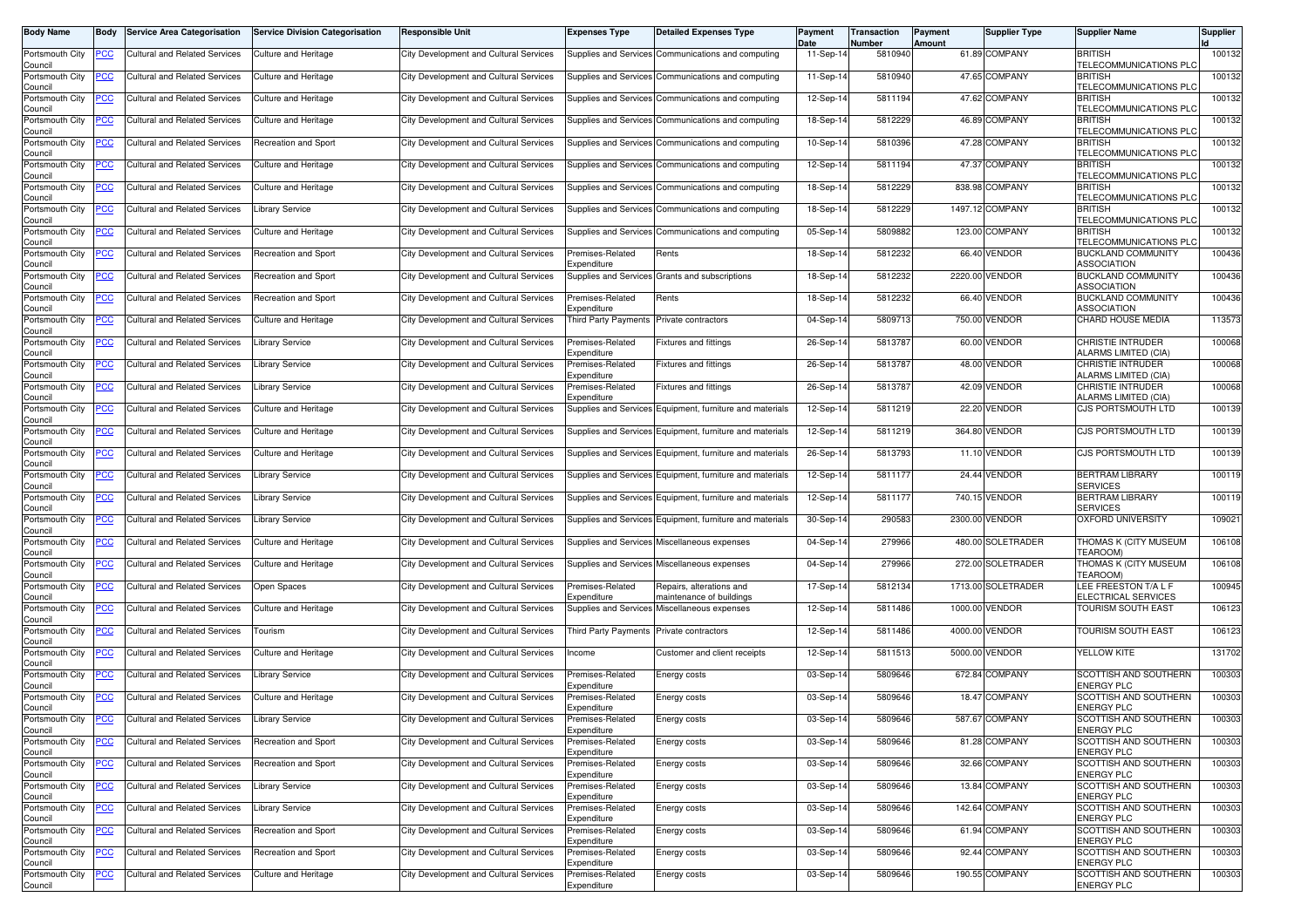| <b>Body Name</b>           | <b>Body</b> | <b>Service Area Categorisation</b>                                            | <b>Service Division Categorisation</b> | <b>Responsible Unit</b>                       | <b>Expenses Type</b>                     | <b>Detailed Expenses Type</b>                                             | Payment<br>Date | Transaction<br>Number | Payment<br>Amount | <b>Supplier Type</b>                 | <b>Supplier Name</b>                           | <b>Supplier</b> |
|----------------------------|-------------|-------------------------------------------------------------------------------|----------------------------------------|-----------------------------------------------|------------------------------------------|---------------------------------------------------------------------------|-----------------|-----------------------|-------------------|--------------------------------------|------------------------------------------------|-----------------|
| Portsmouth City<br>Council | <u>PCC</u>  | <b>Cultural and Related Services</b>                                          | Culture and Heritage                   | City Development and Cultural Services        | Premises-Related<br>Expenditure          | Energy costs                                                              | 03-Sep-14       | 5809646               |                   | 89.64 COMPANY                        | SCOTTISH AND SOUTHERN<br><b>ENERGY PLC</b>     | 100303          |
| Portsmouth City<br>Council | <u>PCC</u>  | <b>Cultural and Related Services</b>                                          | <b>Library Service</b>                 | City Development and Cultural Services        | Premises-Related<br>Expenditure          | Energy costs                                                              | 03-Sep-14       | 5809646               |                   | 321.36 COMPANY                       | SCOTTISH AND SOUTHERN<br><b>ENERGY PLC</b>     | 100303          |
| Portsmouth City<br>Council | <u>PCC</u>  | <b>Cultural and Related Services</b>                                          | Library Service                        | <b>City Development and Cultural Services</b> | Premises-Related<br>Expenditure          | Energy costs                                                              | 03-Sep-14       | 5809646               |                   | 497.46 COMPANY                       | SCOTTISH AND SOUTHERN<br><b>ENERGY PLC</b>     | 100303          |
| Portsmouth City<br>Council | <u>PCC</u>  | <b>Cultural and Related Services</b>                                          | Culture and Heritage                   | <b>City Development and Cultural Services</b> | Premises-Related<br>Expenditure          | Energy costs                                                              | 03-Sep-14       | 5809646               |                   | 479.03 COMPANY                       | SCOTTISH AND SOUTHERN<br><b>ENERGY PLC</b>     | 100303          |
| Portsmouth City<br>Council | <u>PCC</u>  | <b>Cultural and Related Services</b>                                          | Culture and Heritage                   | City Development and Cultural Services        | Premises-Related<br>Expenditure          | Energy costs                                                              | 03-Sep-14       | 5809646               |                   | 21.87 COMPANY                        | SCOTTISH AND SOUTHERN<br><b>ENERGY PLC</b>     | 100303          |
| Portsmouth City<br>Council | <u>PCC</u>  | <b>Cultural and Related Services</b>                                          | Culture and Heritage                   | City Development and Cultural Services        | Premises-Related<br>Expenditure          | Energy costs                                                              | 03-Sep-14       | 5809646               |                   | 768.52 COMPANY                       | SCOTTISH AND SOUTHERN<br><b>ENERGY PLC</b>     | 100303          |
| Portsmouth City<br>Council | <u>PCC</u>  | <b>Cultural and Related Services</b>                                          | Recreation and Sport                   | City Development and Cultural Services        | Premises-Related<br>Expenditure          | Energy costs                                                              | $03-Sep-1$      | 5809646               |                   | 104.56 COMPANY                       | SCOTTISH AND SOUTHERN<br><b>ENERGY PLC</b>     | 100303          |
| Portsmouth City<br>Council | <u>PCC</u>  | Cultural and Related Services                                                 | Library Service                        | City Development and Cultural Services        | Premises-Related<br>Expenditure          | Energy costs                                                              | 03-Sep-14       | 5809646               |                   | 281.25 COMPANY                       | SCOTTISH AND SOUTHERN<br><b>ENERGY PLC</b>     | 100303          |
| Portsmouth City<br>Council | PCC         | <b>Cultural and Related Services</b>                                          | Recreation and Sport                   | City Development and Cultural Services        | Premises-Related<br>Expenditure          | Cleaning and domestic supplies                                            | 04-Sep-14       | 5809753               |                   | 329.19 COMPANY                       | <b>ENGLISH LANDSCAPES</b><br>LIMITED           | 106080          |
| Portsmouth City<br>Council | <u>PCC</u>  | <b>Cultural and Related Services</b>                                          | <b>Culture and Heritage</b>            | City Development and Cultural Services        | Third Party Payments Private contractors |                                                                           | 08-Sep-14       | 5810205               |                   | 600.00 VENDOR                        | <b>SILVER BEATLES</b>                          | 121111          |
| Portsmouth City<br>Council | PCC         | <b>Cultural and Related Services</b>                                          | Culture and Heritage                   | City Development and Cultural Services        |                                          | Supplies and Services Miscellaneous expenses                              | 18-Sep-14       | 5812363               |                   | 140.00 VENDOR                        | <b>VERSION ONE</b><br>COMMUNICATIONS           | 115542          |
| Portsmouth City<br>Council | <u>PCC</u>  | <b>Cultural and Related Services</b>                                          | Culture and Heritage                   | <b>City Development and Cultural Services</b> |                                          | Supplies and Services Miscellaneous expenses                              | 18-Sep-14       | 5812363               |                   | 70.00 VENDOR                         | <b>VERSION ONE</b><br><b>COMMUNICATIONS</b>    | 115542          |
| Portsmouth City<br>Council | PCC         | <b>Cultural and Related Services</b>                                          | Culture and Heritage                   | City Development and Cultural Services        |                                          | Supplies and Services Miscellaneous expenses                              | 18-Sep-14       | 5812363               |                   | 35.00 VENDOR                         | <b>VERSION ONE</b><br><b>COMMUNICATIONS</b>    | 115542          |
| Portsmouth City<br>Council | PCC         | <b>Cultural and Related Services</b>                                          | <b>Culture and Heritage</b>            | <b>City Development and Cultural Services</b> |                                          | Supplies and Services Miscellaneous expenses                              | 18-Sep-14       | 5812363               |                   | 35.00 VENDOR                         | <b>VERSION ONE</b><br><b>COMMUNICATIONS</b>    | 115542          |
| Portsmouth City<br>Council | <u>PCC</u>  | <b>Cultural and Related Services</b>                                          | Culture and Heritage                   | City Development and Cultural Services        |                                          | Supplies and Services Miscellaneous expenses                              | 18-Sep-14       | 5812363               |                   | 350.00 VENDOR                        | <b>VERSION ONE</b><br><b>COMMUNICATIONS</b>    | 115542          |
| Portsmouth City<br>Council | <u>PCC</u>  | <b>Cultural and Related Services</b>                                          | <b>Recreation and Sport</b>            | City Development and Cultural Services        | Premises-Related<br>Expenditure          | Repairs, alterations and<br>maintenance of buildings                      | 19-Sep-14       | 5812433               |                   | 718.25 COMPANY                       | <b>COLAS LTD</b>                               | 100298          |
| Portsmouth City<br>Council | <u>PCC</u>  | <b>Cultural and Related Services</b>                                          | <b>Culture and Heritage</b>            | <b>City Development and Cultural Services</b> | <b>Third Party Payments</b>              | Private contractors                                                       | 11-Sep-14       | 5810953               |                   | 3200.00 VENDOR                       | COMMBUS.COMLTD                                 | 136840          |
| Portsmouth City<br>Council | <u>PCC</u>  | <b>Cultural and Related Services</b>                                          | Culture and Heritage                   | City Development and Cultural Services        | Premises-Related<br>Expenditure          | Repairs, alterations and<br>maintenance of buildings                      | 11-Sep-14       | 5810957               |                   | 528.26 COMPANY                       | COMSERV (UK) LIMITED                           | 120542          |
| Portsmouth City<br>Council | <u>PCC</u>  | <b>Cultural and Related Services</b>                                          | <b>Culture and Heritage</b>            | City Development and Cultural Services        | <b>Third Party Payments</b>              | Private contractors                                                       | 17-Sep-14       | 5811804               |                   | 95.00 VENDOR                         | <b>CONVENIENT HIRE LTD</b>                     | 100656          |
| Portsmouth City<br>Council | <u>PCC</u>  | <b>Cultural and Related Services</b>                                          | Culture and Heritage                   | <b>City Development and Cultural Services</b> | <b>Third Party Payments</b>              | Private contractors                                                       | 17-Sep-1        | 5811804               |                   | 40.00 VENDOR                         | CONVENIENT HIRE LTD                            | 100656          |
| Portsmouth City<br>Council | <u>PCC</u>  | <b>Cultural and Related Services</b>                                          | <b>Culture and Heritage</b>            | City Development and Cultural Services        | <b>Third Party Payments</b>              | Private contractors                                                       | 17-Sep-14       | 5811804               |                   | 630.00 VENDOR                        | <b>CONVENIENT HIRE LTD</b>                     | 100656          |
| Portsmouth City<br>Council | PСC         | <b>Cultural and Related Services</b>                                          | <b>Culture and Heritage</b>            | City Development and Cultural Services        | Third Party Payments Private contractors |                                                                           | 17-Sep-14       | 5811804               |                   | 390.00 VENDOR                        | CONVENIENT HIRE LTD                            | 100656          |
| Portsmouth City<br>Council | <u>PCC</u>  | <b>Cultural and Related Services</b>                                          | Culture and Heritage                   | City Development and Cultural Services        | Premises-Related<br>Expenditure          | Repairs, alterations and<br>maintenance of buildings                      | 12-Sep-14       | 5811237               |                   | 433.15 COMPANY                       | <b>CORRIGENDA LIMITED T/A</b><br>CHURCHES      | 102100          |
| Portsmouth City<br>Council | <u>PCC</u>  | <b>Cultural and Related Services</b>                                          | <b>Library Service</b>                 | <b>City Development and Cultural Services</b> | Premises-Related<br>Expenditure          | Repairs, alterations and<br>maintenance of buildings                      | 02-Sep-14       | 5809184               |                   | 102.44 COMPANY                       | <b>ENSIGN HIGHWAYS LTD</b>                     | 116063          |
| Portsmouth City<br>Council | PCC         | <b>Cultural and Related Services</b>                                          | <b>Culture and Heritage</b>            | City Development and Cultural Services        | Premises-Related<br>Expenditure          | Cleaning and domestic supplies                                            | 16-Sep-14       | 5811676               |                   | 905.75 COMPANY                       | <b>ENSIGN HIGHWAYS LTD</b>                     | 116063          |
| Portsmouth City<br>Council | <u>PCC</u>  | <b>Cultural and Related Services</b>                                          | <b>Culture and Heritage</b>            | City Development and Cultural Services        | Third Party Payments Private contractors |                                                                           | 03-Sep-14       | 580929                |                   | 1715.00 VENDOR                       | EVERSO DIGITAL LTD                             | 123594          |
| Portsmouth City<br>Council | <u>PCC</u>  | <b>Cultural and Related Services</b>                                          | <b>Culture and Heritage</b>            | City Development and Cultural Services        | Third Party Payments Private contractors |                                                                           | 05-Sep-14       | 5809935               |                   | 1000.00 VENDOR                       | <b>EVERSO DIGITAL LTD</b>                      | 123594          |
| Portsmouth City<br>Council | <u>PCC</u>  | <b>Cultural and Related Services</b>                                          | Culture and Heritage                   | City Development and Cultural Services        | Third Party Payments Private contractors |                                                                           | 19-Sep-1        | 5812476               |                   | 1000.00 VENDOR                       | <b>EVERSO DIGITAL LTD</b>                      | 123594          |
| Portsmouth City<br>Council | <u>PCC</u>  | Cultural and Related Services                                                 | <b>Culture and Heritage</b>            | <b>City Development and Cultural Services</b> |                                          | Supplies and Services Equipment, furniture and materials                  | 17-Sep-14       | 5811814               |                   | 462.06 VENDOR                        | <b>FARRAH'S OF HARROGATE</b>                   | 136281          |
| Portsmouth City<br>Council | <b>PCC</b>  | <b>Cultural and Related Services</b>                                          | Recreation and Sport                   | City Development and Cultural Services        |                                          | Supplies and Services Grants and subscriptions                            | 12-Sep-14       | 5811309               |                   | 1275.00 VENDOR                       | <b>FRATTON COMMUNITY</b><br><b>ASSOCIATION</b> | 102190          |
| Council                    |             | Portsmouth City <b>PCC</b> Cultural and Related Services Culture and Heritage |                                        | City Development and Cultural Services        |                                          | Supplies and Services Printing, stationery and general<br>office expenses | 12-Sep-14       | 5811311               |                   | 793.00 VENDOR                        | G RYDER & CO LTD                               | 112020          |
| Portsmouth City<br>Council | PCC         | <b>Cultural and Related Services</b>                                          | Culture and Heritage                   | City Development and Cultural Services        | Supplies and Services                    | Printing, stationery and general<br>office expenses                       | 12-Sep-14       | 5811311               |                   | 78.00 VENDOR                         | <b>G RYDER &amp; CO LTD</b>                    | 112020          |
| Portsmouth City<br>Council | <u>PCC</u>  | <b>Cultural and Related Services</b>                                          | <b>Culture and Heritage</b>            | City Development and Cultural Services        | Premises-Related<br>Expenditure          | Repairs, alterations and<br>maintenance of buildings                      | 05-Sep-14       | 5809949               |                   | 46.00 VENDOR                         | <b>GRAHAM ASSET</b><br><b>MANAGEMENT LTD</b>   | 134967          |
| Portsmouth City<br>Council | <u>PCC</u>  | <b>Cultural and Related Services</b>                                          | Library Service                        | City Development and Cultural Services        |                                          | Supplies and Services Printing, stationery and general<br>office expenses | 11-Sep-14       | 5811022               |                   | 2.96 OTHER LOCAL<br><b>AUTHORITY</b> | <b>HAMPSHIRE COUNTY</b><br><b>COUNCIL</b>      | 100030          |
| Portsmouth City<br>Council | PCC         | <b>Cultural and Related Services</b>                                          | <b>Library Service</b>                 | City Development and Cultural Services        |                                          | Supplies and Services Printing, stationery and general<br>office expenses | 11-Sep-14       | 5811022               |                   | 3.52 OTHER LOCAL<br><b>AUTHORITY</b> | <b>HAMPSHIRE COUNTY</b><br><b>COUNCIL</b>      | 100030          |
| Portsmouth City<br>Council | <u>PCC</u>  | Cultural and Related Services                                                 | <b>Library Service</b>                 | City Development and Cultural Services        |                                          | Supplies and Services Printing, stationery and general<br>office expenses | 11-Sep-14       | 5811022               |                   | 2.96 OTHER LOCAL<br>AUTHORITY        | <b>HAMPSHIRE COUNTY</b><br>COUNCIL             | 100030          |
| Portsmouth City<br>Council |             | <b>Cultural and Related Services</b>                                          | <b>Library Service</b>                 | City Development and Cultural Services        | Supplies and Services                    | Printing, stationery and general<br>office expenses                       | 11-Sep-14       | 5811022               |                   | 2.96 OTHER LOCAL<br><b>AUTHORITY</b> | <b>HAMPSHIRE COUNTY</b><br><b>COUNCIL</b>      | 100030          |
| Portsmouth City<br>Council | <u>PCC</u>  | <b>Cultural and Related Services</b>                                          | <b>Library Service</b>                 | City Development and Cultural Services        |                                          | Supplies and Services Printing, stationery and general<br>office expenses | 11-Sep-14       | 5811022               |                   | 5.68 OTHER LOCAL<br><b>AUTHORITY</b> | <b>HAMPSHIRE COUNTY</b><br><b>COUNCIL</b>      | 100030          |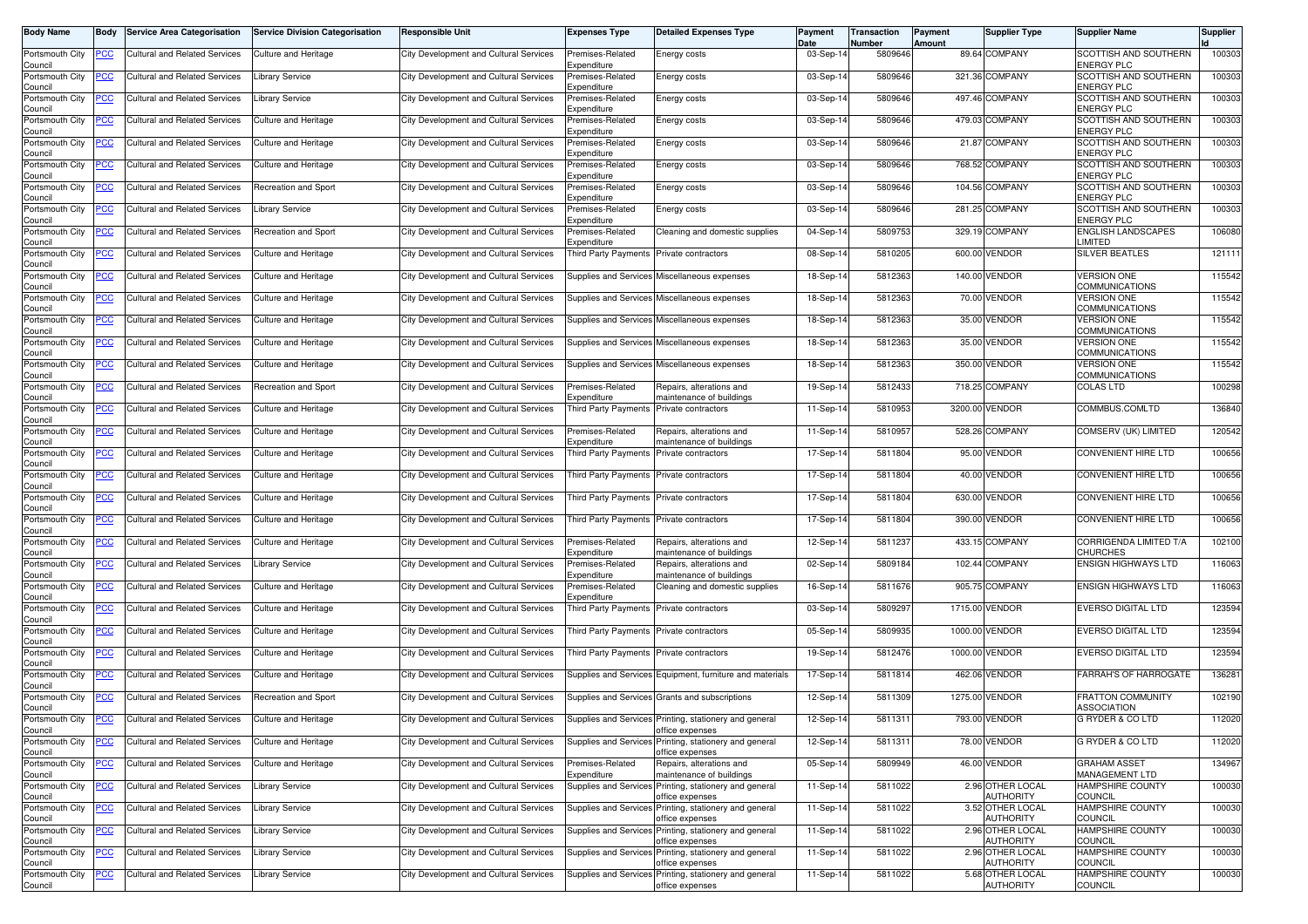| <b>Body Name</b>                      | <b>Body</b> | <b>Service Area Categorisation</b>                                            | <b>Service Division Categorisation</b> | <b>Responsible Unit</b>                       | <b>Expenses Type</b>                     | <b>Detailed Expenses Type</b>                                             | Payment<br>Date | Transaction<br>Number | Payment<br>Amount | <b>Supplier Type</b>                  | <b>Supplier Name</b>                        | Supplier |
|---------------------------------------|-------------|-------------------------------------------------------------------------------|----------------------------------------|-----------------------------------------------|------------------------------------------|---------------------------------------------------------------------------|-----------------|-----------------------|-------------------|---------------------------------------|---------------------------------------------|----------|
| Portsmouth City<br>Council            | <u>PCC</u>  | <b>Cultural and Related Services</b>                                          | <b>Library Service</b>                 | City Development and Cultural Services        |                                          | Supplies and Services Printing, stationery and general<br>office expenses | 11-Sep-14       | 5811022               |                   | 28.40 OTHER LOCAL<br><b>AUTHORITY</b> | HAMPSHIRE COUNTY<br>COUNCIL                 | 100030   |
| Portsmouth City<br>Council            | <u>PCC</u>  | <b>Cultural and Related Services</b>                                          | <b>Library Service</b>                 | <b>City Development and Cultural Services</b> |                                          | Supplies and Services Printing, stationery and general<br>office expenses | 11-Sep-14       | 5811022               |                   | 3.60 OTHER LOCAL<br><b>AUTHORITY</b>  | HAMPSHIRE COUNTY<br><b>COUNCIL</b>          | 100030   |
| Portsmouth City                       | <u>PCC</u>  | Cultural and Related Services                                                 | <b>Library Service</b>                 | <b>City Development and Cultural Services</b> | Supplies and Services                    | Equipment, furniture and materials                                        | 18-Sep-14       | 5812294               |                   | 31.94 OTHER LOCAL<br><b>AUTHORITY</b> | HAMPSHIRE COUNTY<br>COUNCIL                 | 100030   |
| Council<br>Portsmouth City<br>Council | <u>PCC</u>  | <b>Cultural and Related Services</b>                                          | Library Service                        | City Development and Cultural Services        |                                          | Supplies and Services Printing, stationery and general<br>office expenses | 19-Sep-14       | 5812489               |                   | 14.80 OTHER LOCAL<br><b>AUTHORITY</b> | <b>HAMPSHIRE COUNTY</b><br><b>COUNCIL</b>   | 100030   |
| Portsmouth City<br>Council            | <u>PCC</u>  | <b>Cultural and Related Services</b>                                          | Library Service                        | City Development and Cultural Services        | Supplies and Services                    | Equipment, furniture and materials                                        | 26-Sep-14       | 5813842               |                   | 3.42 OTHER LOCAL<br><b>AUTHORITY</b>  | HAMPSHIRE COUNTY<br><b>COUNCIL</b>          | 100030   |
| Portsmouth City<br>Council            | <u>PCC</u>  | <b>Cultural and Related Services</b>                                          | Recreation and Sport                   | City Development and Cultural Services        | Premises-Related<br>Expenditure          | Repairs, alterations and<br>maintenance of buildings                      | 04-Sep-14       | 5809777               |                   | 5659.90 COMPANY                       | <b>ICE ELECTRICAL</b><br><b>CONTRACTORS</b> | 122613   |
| Portsmouth City<br>Council            | <u>PCC</u>  | <b>Cultural and Related Services</b>                                          | ibrary Service                         | <b>City Development and Cultural Services</b> | Supplies and Services                    | Communications and computing                                              | 05-Sep-14       | 5809959               |                   | 292.24 VENDOR                         | INSIGHT DIRECT (UK) LTD                     | 101717   |
| Portsmouth City<br>Council            | <u>PCC</u>  | <b>Cultural and Related Services</b>                                          | <b>Library Service</b>                 | City Development and Cultural Services        | Supplies and Services                    | Communications and computing                                              | 05-Sep-14       | 5809959               | 292.24            | <b>VENDOR</b>                         | INSIGHT DIRECT (UK) LTD                     | 101717   |
| Portsmouth City<br>Council            | PCC         | <b>Cultural and Related Services</b>                                          | Library Service                        | City Development and Cultural Services        | <b>Supplies and Services</b>             | Communications and computing                                              | 05-Sep-14       | 5809959               | 292.24            | VENDOR                                | INSIGHT DIRECT (UK) LTD                     | 101717   |
| Portsmouth City<br>Council            | <u>PCC</u>  | <b>Cultural and Related Services</b>                                          | Culture and Heritage                   | City Development and Cultural Services        |                                          | Supplies and Services Miscellaneous expenses                              | 30-Sep-14       | 5814174               |                   | 942.00 VENDOR                         | JOHNSTON PUBLISHING LTD                     | 100088   |
| Portsmouth City<br>Council            | <u>PCC</u>  | Cultural and Related Services                                                 | <b>Culture and Heritage</b>            | <b>City Development and Cultural Services</b> |                                          | Supplies and Services Equipment, furniture and materials                  | 05-Sep-14       | 580996                |                   | 438.66 VENDOR                         | <b>KEYCRAFT</b>                             | 109180   |
| Portsmouth City<br>Council            | <u>PCC</u>  | <b>Cultural and Related Services</b>                                          | Library Service                        | City Development and Cultural Services        | Premises-Related<br>Expenditure          | Repairs, alterations and<br>naintenance of buildings                      | 11-Sep-14       | 5811036               |                   | 38.83 COMPANY                         | KKA MAINTENANCE LTD                         | 135386   |
| Portsmouth City<br>Council            | <u>PCC</u>  | Cultural and Related Services                                                 | Library Service                        | <b>City Development and Cultural Services</b> | Premises-Related<br>Expenditure          | Repairs, alterations and<br>naintenance of buildings                      | 11-Sep-14       | 5811036               |                   | 50.00 COMPANY                         | KKA MAINTENANCE LTD                         | 135386   |
| Portsmouth City<br>Council            |             | <b>Cultural and Related Services</b>                                          | <b>Culture and Heritage</b>            | <b>City Development and Cultural Services</b> | Premises-Related<br>Expenditure          | Repairs, alterations and<br>naintenance of buildings                      | 11-Sep-14       | 5811036               |                   | 35.00 COMPANY                         | KKA MAINTENANCE LTD                         | 135386   |
| Portsmouth City<br>Council            | <u>PCC</u>  | <b>Cultural and Related Services</b>                                          | <b>Culture and Heritage</b>            | City Development and Cultural Services        | Premises-Related<br>Expenditure          | Repairs, alterations and<br>maintenance of buildings                      | 11-Sep-14       | 5811036               |                   | 125.00 COMPANY                        | KKA MAINTENANCE LTD                         | 135386   |
| Portsmouth City<br>Council            | <u>PCC</u>  | <b>Cultural and Related Services</b>                                          | <b>Culture and Heritage</b>            | City Development and Cultural Services        | Premises-Related<br>Expenditure          | Repairs, alterations and<br>naintenance of buildings                      | 11-Sep-14       | 5811036               |                   | 575.00 COMPANY                        | KKA MAINTENANCE LTD                         | 135386   |
| Portsmouth City<br>Council            | <u>PCC</u>  | Cultural and Related Services                                                 | ibrary Service                         | City Development and Cultural Services        | Premises-Related<br>Expenditure          | Repairs, alterations and<br>naintenance of buildings                      | 26-Sep-14       | 5813862               |                   | 35.00 COMPANY                         | KKA MAINTENANCE LTD                         | 135386   |
| Portsmouth City<br>Council            | <b>PCC</b>  | <b>Cultural and Related Services</b>                                          | Library Service                        | City Development and Cultural Services        | Premises-Related<br>Expenditure          | Repairs, alterations and<br>maintenance of buildings                      | 26-Sep-14       | 5813862               |                   | 35.00 COMPANY                         | KKA MAINTENANCE LTD                         | 135386   |
| Portsmouth City<br>Council            | <u>PCC</u>  | Cultural and Related Services                                                 | Culture and Heritage                   | <b>City Development and Cultural Services</b> | Premises-Related<br>Expenditure          | Repairs, alterations and<br>naintenance of buildings                      | 26-Sep-14       | 5813862               |                   | 35.00 COMPANY                         | KKA MAINTENANCE LTD                         | 135386   |
| Portsmouth City<br>Council            | <u>PCC</u>  | <b>Cultural and Related Services</b>                                          | Culture and Heritage                   | City Development and Cultural Services        | <b>Third Party Payments</b>              | Private contractors                                                       | 18-Sep-14       | 5812306               | 2130.00           | <b>VENDOR</b>                         | LEWIS MARQUEES LTD                          | 100481   |
| Portsmouth City<br>Council            | <u>PCC</u>  | <b>Cultural and Related Services</b>                                          | <b>Culture and Heritage</b>            | City Development and Cultural Services        | <b>Third Party Payments</b>              | Private contractors                                                       | 18-Sep-14       | 5812306               |                   | 127.80 VENDOR                         | LEWIS MARQUEES LTD                          | 100481   |
| Portsmouth City<br>Council            | PСC         | <b>Cultural and Related Services</b>                                          | <b>Culture and Heritage</b>            | City Development and Cultural Services        | Third Party Payments                     | Private contractors                                                       | 10-Sep-14       | 5810817               |                   | 204.00 VENDOR                         | M G EVENT SERVICES                          | 127021   |
| Portsmouth City<br>Council            | <u>PCC</u>  | <b>Cultural and Related Services</b>                                          | <b>Culture and Heritage</b>            | City Development and Cultural Services        | Third Party Payments                     | Private contractors                                                       | 18-Sep-14       | 5812308               |                   | 459.00 VENDOR                         | <b>M G EVENT SERVICES</b>                   | 127021   |
| Portsmouth City<br>Council            | <u>PCC</u>  | <b>Cultural and Related Services</b>                                          | Culture and Heritage                   | City Development and Cultural Services        | <b>Third Party Payments</b>              | Private contractors                                                       | 18-Sep-14       | 5812308               |                   | 102.00 VENDOR                         | M G EVENT SERVICES                          | 127021   |
| Portsmouth City<br>Council            | <u>PCC</u>  | <b>Cultural and Related Services</b>                                          | Recreation and Sport                   | City Development and Cultural Services        | <b>Third Party Payments</b>              | Private contractors                                                       | 05-Sep-14       | 580997                |                   | 918.00 VENDOR                         | M G SECURITY SERVICES                       | 100471   |
| Portsmouth City<br>Council            | <u>PCC</u>  | <b>Cultural and Related Services</b>                                          | Recreation and Sport                   | City Development and Cultural Services        | Third Party Payments                     | Private contractors                                                       | 05-Sep-14       | 5809978               | 1224.00           | <b>VENDOR</b>                         | <b>M G SECURITY SERVICES</b>                | 100471   |
| Portsmouth City<br>Council            | <u>PCC</u>  | <b>Cultural and Related Services</b>                                          | Recreation and Sport                   | City Development and Cultural Services        | Third Party Payments Private contractors |                                                                           | 03-Sep-14       | 5809611               |                   | 714.00 VENDOR                         | <b>M G SECURITY SERVICES</b>                | 100471   |
| Portsmouth City<br>Council            | <u>PCC</u>  | Cultural and Related Services                                                 | Recreation and Sport                   | <b>City Development and Cultural Services</b> | Third Party Payments                     | Private contractors                                                       | 10-Sep-14       | 5810818               |                   | 595.00 VENDOR                         | M G SECURITY SERVICES                       | 100471   |
| Portsmouth City<br>Council            | <u>PCC</u>  | Cultural and Related Services                                                 | Recreation and Sport                   | <b>City Development and Cultural Services</b> | <b>Third Party Payments</b>              | Private contractors                                                       | 18-Sep-14       | 5812309               |                   | 714.00 VENDOR                         | <b>M G SECURITY SERVICES</b>                | 100471   |
| Portsmouth City<br>Council            | <u>PCC</u>  | Cultural and Related Services                                                 | Recreation and Sport                   | City Development and Cultural Services        | <b>Third Party Payments</b>              | Private contractors                                                       | 18-Sep-14       | 5812309               | 2142.00           | <b>VENDOR</b>                         | <b>M G SECURITY SERVICES</b>                | 100471   |
| Council                               |             | Portsmouth City <b>PCC</b> Cultural and Related Services Recreation and Sport |                                        | City Development and Cultural Services        | Third Party Payments Private contractors |                                                                           | 24-Sep-14       | 5813225               |                   | 986.00 VENDOR                         | M G SECURITY SERVICES                       | 100471   |
| Portsmouth City<br>Council            | <u>PCC</u>  | <b>Cultural and Related Services</b>                                          | Recreation and Sport                   | City Development and Cultural Services        | Third Party Payments Private contractors |                                                                           | 18-Sep-14       | 5812309               |                   | 2142.00 VENDOR                        | M G SECURITY SERVICES                       | 100471   |
| Portsmouth City<br>Council            | <u>PCC</u>  | <b>Cultural and Related Services</b>                                          | Recreation and Sport                   | City Development and Cultural Services        | Third Party Payments                     | Private contractors                                                       | 24-Sep-14       | 5813225               |                   | 2210.00 VENDOR                        | M G SECURITY SERVICES                       | 100471   |
| Portsmouth City<br>Council            | <u>PCC</u>  | <b>Cultural and Related Services</b>                                          | <b>Recreation and Sport</b>            | City Development and Cultural Services        | <b>Third Party Payments</b>              | Private contractors                                                       | 10-Sep-14       | 5810818               |                   | 255.00 VENDOR                         | M G SECURITY SERVICES                       | 100471   |
| Portsmouth City<br>Council            | <u>PCC</u>  | Cultural and Related Services                                                 | Tourism                                | City Development and Cultural Services        |                                          | Supplies and Services Miscellaneous expenses                              | 30-Sep-14       | 5814185               |                   | 1432.00 VENDOR                        | <b>MEDIAOLOGY LIMITED</b>                   | 139275   |
| Portsmouth City<br>Council            | <u>PCC</u>  | <b>Cultural and Related Services</b>                                          | Tourism                                | City Development and Cultural Services        |                                          | Supplies and Services Miscellaneous expenses                              | 30-Sep-14       | 5814185               |                   | 1250.00 VENDOR                        | MEDIAOLOGY LIMITED                          | 139275   |
| Portsmouth City<br>Council            | <u>PCC</u>  | <b>Cultural and Related Services</b>                                          | <b>Culture and Heritage</b>            | City Development and Cultural Services        | Third Party Payments                     | Private contractors                                                       | 30-Sep-14       | 5814188               |                   | 555.00 VENDOR                         | MILLERS ARK ANIMALS                         | 101922   |
| Portsmouth City<br>Council            | <u>PCC</u>  | Cultural and Related Services                                                 | <b>Culture and Heritage</b>            | City Development and Cultural Services        | <b>Third Party Payments</b>              | Private contractors                                                       | 03-Sep-14       | 5809616               |                   | 620.00 VENDOR                         | MILLSTREAM PRODUCTIONS<br>LIMITED           | 135971   |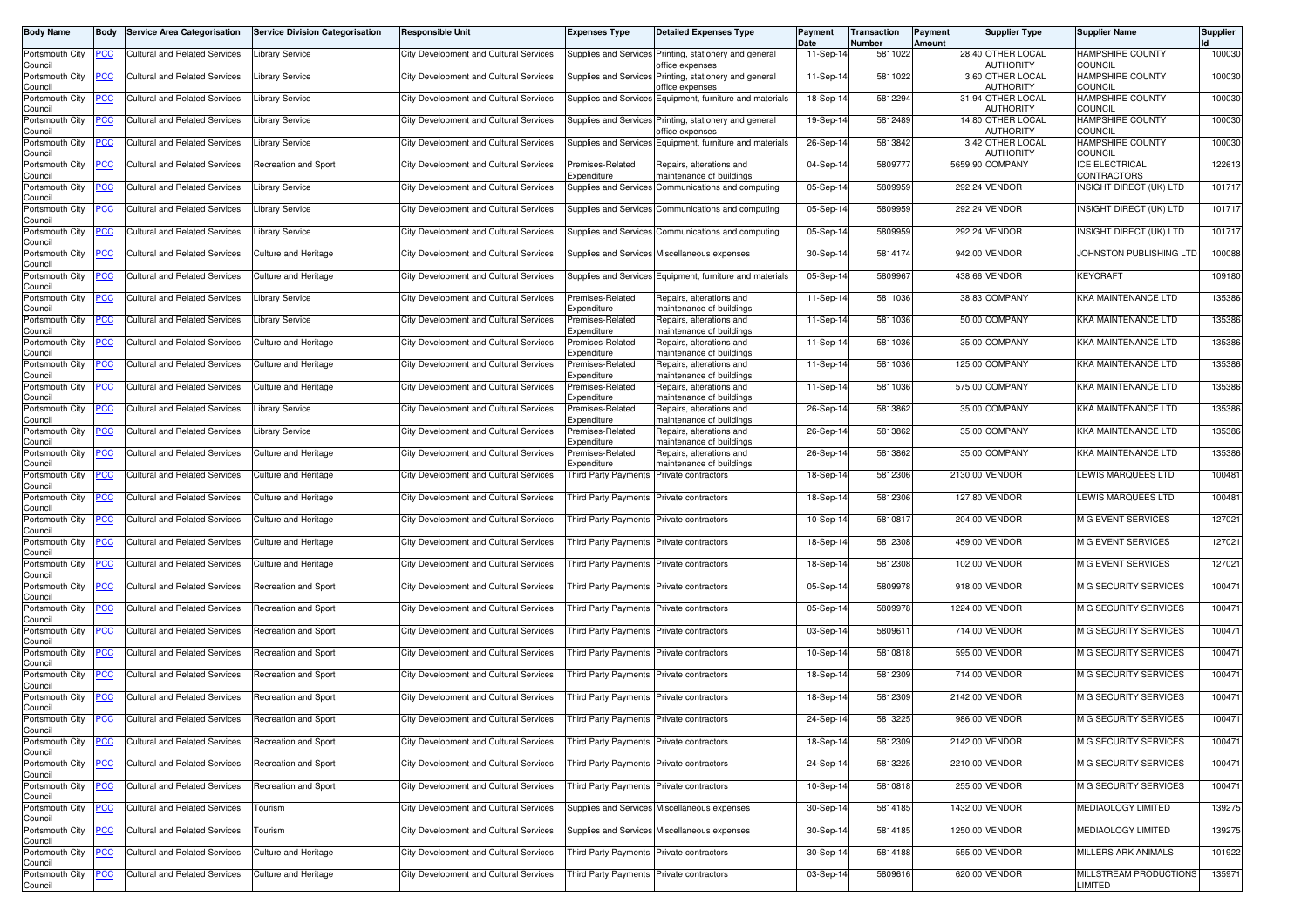| <b>Body Name</b>           | <b>Body</b>    | <b>Service Area Categorisation</b>                                            | <b>Service Division Categorisation</b> | <b>Responsible Unit</b>                       | <b>Expenses Type</b>                     | <b>Detailed Expenses Type</b>                            | Payment<br>Date | Transaction<br>Number | Payment<br>Amount | Supplier Type  | <b>Supplier Name</b>                         | Supplier |
|----------------------------|----------------|-------------------------------------------------------------------------------|----------------------------------------|-----------------------------------------------|------------------------------------------|----------------------------------------------------------|-----------------|-----------------------|-------------------|----------------|----------------------------------------------|----------|
| Portsmouth City<br>Council |                | Cultural and Related Services                                                 | Library Service                        | City Development and Cultural Services        | Premises-Related<br>Expenditure          | Energy costs                                             | 05-Sep-14       | 5809994               |                   | 8695.49 VENDOR | <b>NPOWER</b>                                | 104871   |
| Portsmouth City<br>Council | <u>PCC</u>     | <b>Cultural and Related Services</b>                                          | <b>Culture and Heritage</b>            | City Development and Cultural Services        | Premises-Related<br>Expenditure          | Energy costs                                             | 05-Sep-14       | 5809994               |                   | 1315.68 VENDOR | <b>NPOWER</b>                                | 104871   |
| Portsmouth City<br>Council |                | Cultural and Related Services                                                 | <b>Library Service</b>                 | City Development and Cultural Services        | Premises-Related<br>Expenditure          | Energy costs                                             | 05-Sep-14       | 5809994               | 1187.54           | VENDOR         | <b>NPOWER</b>                                | 104871   |
| Portsmouth City<br>Council | <u>PCC</u>     | <b>Cultural and Related Services</b>                                          | Culture and Heritage                   | City Development and Cultural Services        | Premises-Related<br>Expenditure          | Energy costs                                             | 19-Sep-14       | 5812535               |                   | 907.05 VENDOR  | <b>NPOWER</b>                                | 104871   |
| Portsmouth City<br>Council | <u>PCC</u>     | <b>Cultural and Related Services</b>                                          | Culture and Heritage                   | City Development and Cultural Services        | Premises-Related<br>Expenditure          | Energy costs                                             | 19-Sep-14       | 5812535               | 252.79            | <b>VENDOR</b>  | <b>NPOWER</b>                                | 104871   |
| Portsmouth City<br>Council | <u>PCC</u>     | <b>Cultural and Related Services</b>                                          | <b>Culture and Heritage</b>            | City Development and Cultural Services        | Premises-Related<br>Expenditure          | Energy costs                                             | 19-Sep-14       | 5812535               |                   | 2.82 VENDOR    | <b>NPOWER</b>                                | 104871   |
| Portsmouth City<br>Council | <u>PCC</u>     | <b>Cultural and Related Services</b>                                          | ibrary Service                         | <b>City Development and Cultural Services</b> | Premises-Related<br>Expenditure          | Energy costs                                             | 19-Sep-14       | 5812535               |                   | 278.42 VENDOR  | <b>NPOWER</b>                                | 104871   |
| Portsmouth City<br>Council | <u>PCC</u>     | <b>Cultural and Related Services</b>                                          | Recreation and Sport                   | City Development and Cultural Services        | Premises-Related<br>Expenditure          | Energy costs                                             | 19-Sep-14       | 5812535               |                   | 278.59 VENDOR  | <b>NPOWER</b>                                | 104871   |
| Portsmouth City<br>Council | PCC            | <b>Cultural and Related Services</b>                                          | Recreation and Sport                   | <b>City Development and Cultural Services</b> | Premises-Related<br>Expenditure          | Energy costs                                             | 19-Sep-14       | 5812535               | 80.32             | <b>VENDOR</b>  | <b>NPOWER</b>                                | 104871   |
| Portsmouth City<br>Council | <u>PCC</u>     | <b>Cultural and Related Services</b>                                          | Culture and Heritage                   | City Development and Cultural Services        | Premises-Related<br>Expenditure          | Energy costs                                             | 19-Sep-14       | 5812535               |                   | 1438.70 VENDOR | <b>NPOWER</b>                                | 104871   |
| Portsmouth City<br>Council | <u>PCC</u>     | Cultural and Related Services                                                 | Library Service                        | <b>City Development and Cultural Services</b> | Premises-Related<br>Expenditure          | Cleaning and domestic supplies                           | 05-Sep-14       | 580999                |                   | 832.15 VENDOR  | <b>NVIRO LTD</b>                             | 124507   |
| Portsmouth City<br>Council | <u>PCC</u>     | <b>Cultural and Related Services</b>                                          | Library Service                        | City Development and Cultural Services        | Premises-Related<br>Expenditure          | Cleaning and domestic supplies                           | 05-Sep-14       | 580999                |                   | 89.86 VENDOR   | <b>NVIRO LTD</b>                             | 124507   |
| Portsmouth City<br>Council | <u>PCC</u>     | Cultural and Related Services                                                 | Library Service                        | <b>City Development and Cultural Services</b> | Premises-Related<br>Expenditure          | Cleaning and domestic supplies                           | 05-Sep-14       | 580999                | 212.61            | <b>VENDOR</b>  | <b>NVIRO LTD</b>                             | 124507   |
| Portsmouth City<br>Council |                | <b>Cultural and Related Services</b>                                          | ibrary Service                         | <b>City Development and Cultural Services</b> | Premises-Related<br>Expenditure          | Cleaning and domestic supplies                           | 05-Sep-14       | 580999                | 254.68            | VENDOR         | NVIRO LTD                                    | 124507   |
| Portsmouth City<br>Council | <u>PCC</u>     | Cultural and Related Services                                                 | <b>Library Service</b>                 | City Development and Cultural Services        | Premises-Related<br>Expenditure          | Cleaning and domestic supplies                           | 05-Sep-14       | 580999                |                   | 386.01 VENDOR  | <b>NVIRO LTD</b>                             | 124507   |
| Portsmouth City<br>Council | <u>PCC</u>     | Cultural and Related Services                                                 | Library Service                        | City Development and Cultural Services        | Premises-Related<br>Expenditure          | Cleaning and domestic supplies                           | 05-Sep-14       | 580999                | 89.86             | <b>VENDOR</b>  | NVIRO LTD                                    | 124507   |
| Portsmouth City<br>Council | <u>PCC</u>     | Cultural and Related Services                                                 | ibrary Service                         | City Development and Cultural Services        | Premises-Related<br>Expenditure          | Cleaning and domestic supplies                           | 05-Sep-14       | 580999                |                   | 254.72 VENDOR  | NVIRO LTD                                    | 124507   |
| Portsmouth City<br>Council | <b>PCC</b>     | <b>Cultural and Related Services</b>                                          | Library Service                        | City Development and Cultural Services        | Premises-Related<br>Expenditure          | Cleaning and domestic supplies                           | 05-Sep-14       | 5809997               | 710.93            | <b>VENDOR</b>  | <b>NVIRO LTD</b>                             | 124507   |
| Portsmouth City<br>Council | <u>PCC</u>     | <b>Cultural and Related Services</b>                                          | <b>Culture and Heritage</b>            | City Development and Cultural Services        | Supplies and Services Expenses           |                                                          | 10-Sep-14       | 581084                | 574.17            | <b>VENDOR</b>  | PAUL HOLMES MOBILE<br><b>CATERING LTD</b>    | 139613   |
| Portsmouth City<br>Council | <u>PCC</u>     | <b>Cultural and Related Services</b>                                          | <b>Recreation and Sport</b>            | City Development and Cultural Services        | <b>Supplies and Services</b>             | Grants and subscriptions                                 | 25-Sep-14       | 5813615               | 6875.00           | VENDOR         | PAULSGROVE COMMUNITY<br><b>ASSOCIATION</b>   | 101063   |
| Portsmouth City<br>Council | <u>PCC</u>     | <b>Cultural and Related Services</b>                                          | Recreation and Sport                   | City Development and Cultural Services        | <b>Third Party Payments</b>              | Private contractors                                      | 10-Sep-14       | 5810852               | 994.16            | <b>VENDOR</b>  | POLICE AND CRIME<br><b>COMMISSIONER FOR</b>  | 103503   |
| Portsmouth City<br>Council | PСC            | <b>Cultural and Related Services</b>                                          | Recreation and Sport                   | City Development and Cultural Services        | Third Party Payments                     | Private contractors                                      | 10-Sep-14       | 5810852               | 233.92            | <b>VENDOR</b>  | POLICE AND CRIME<br><b>COMMISSIONER FOR</b>  | 103503   |
| Portsmouth City<br>Council | <u>PCC</u>     | <b>Cultural and Related Services</b>                                          | Tourism                                | City Development and Cultural Services        |                                          | Supplies and Services Equipment, furniture and materials | 12-Sep-14       | 5811402               |                   | 2522.62 VENDOR | PORTSMOUTH HISTORIC<br><b>DOCKYARD</b>       | 100795   |
| Portsmouth City<br>Council |                | <b>Cultural and Related Services</b>                                          | <b>Library Service</b>                 | City Development and Cultural Services        | Supplies and Services                    | Equipment, furniture and materials                       | 03-Sep-14       | 580964                | 1127.96           | <b>VENDOR</b>  | <b>ROBINS LAKE</b><br><b>BOOKSELLERS LTD</b> | 107331   |
| Portsmouth City<br>Council | <u>PCC</u>     | <b>Cultural and Related Services</b>                                          | Library Service                        | City Development and Cultural Services        | Supplies and Services                    | Equipment, furniture and materials                       | 10-Sep-14       | 581087                |                   | 433.80 VENDOR  | ROLANDS NEWSAGENTS                           | 133773   |
| Portsmouth City<br>Council | <u>PCC</u>     | <b>Cultural and Related Services</b>                                          | ibrary Service                         | City Development and Cultural Services        |                                          | Supplies and Services Equipment, furniture and materials | 10-Sep-14       | 581087                | 465.00            | <b>VENDOR</b>  | ROLANDS NEWSAGENTS                           | 133773   |
| Portsmouth City<br>Council | <u>PCC</u>     | <b>Cultural and Related Services</b>                                          | Culture and Heritage                   | City Development and Cultural Services        | Premises-Related<br>Expenditure          | Cleaning and domestic supplies                           | 05-Sep-14       | 581004                |                   | 86.13 VENDOR   | <b>SITA UK LTD</b>                           | 102673   |
| Portsmouth City<br>Council | <b>PCC</b>     | <b>Cultural and Related Services</b>                                          | Culture and Heritage                   | <b>City Development and Cultural Services</b> | Premises-Related<br>Expenditure          | Cleaning and domestic supplies                           | 05-Sep-14       | 581004                |                   | 137.89 VENDOR  | SITA UK LTD                                  | 102673   |
| Portsmouth City<br>Council | <u>PCC</u>     | <b>Cultural and Related Services</b>                                          | Recreation and Sport                   | <b>City Development and Cultural Services</b> | Third Party Payments                     | Private contractors                                      | 04-Sep-14       | 580982                |                   | 11.05 VENDOR   | <b>SITA UK LTD</b>                           | 102673   |
| Portsmouth City<br>Council | <u>PCC</u>     | <b>Cultural and Related Services</b>                                          | Recreation and Sport                   | <b>City Development and Cultural Services</b> | Premises-Related<br>Expenditure          | Cleaning and domestic supplies                           | 05-Sep-14       | 5810047               | 58.64             | <b>/ENDOR</b>  | SITA UK LTD                                  | 102673   |
| Council                    |                | Portsmouth City <b>PCC</b> Cultural and Related Services Recreation and Sport |                                        | City Development and Cultural Services        | Third Party Payments Private contractors |                                                          | 30-Sep-14       | 5814239               |                   | 110.00 VENDOR  | SITE-EQUIP LTD & LOOS R<br><b>US</b>         | 137814   |
| Portsmouth City<br>Council | PCC            | <b>Cultural and Related Services</b>                                          | Recreation and Sport                   | City Development and Cultural Services        | Third Party Payments                     | Private contractors                                      | 30-Sep-14       | 5814239               |                   | 90.00 VENDOR   | SITE-EQUIP LTD & LOOS R                      | 137814   |
| Portsmouth City<br>Council | <u>PCC</u>     | <b>Cultural and Related Services</b>                                          | <b>Recreation and Sport</b>            | City Development and Cultural Services        | <b>Third Party Payments</b>              | Private contractors                                      | 30-Sep-14       | 5814239               |                   | 360.00 VENDOR  | SITE-EQUIP LTD & LOOS R                      | 137814   |
| Portsmouth City<br>Council | <u>PCC</u>     | <b>Cultural and Related Services</b>                                          | <b>Library Service</b>                 | City Development and Cultural Services        | Premises-Related<br>Expenditure          | <b>Water Services</b>                                    | 26-Sep-14       | 5813959               |                   | 94.16 VENDOR   | SOUTHERN WATER                               | 100254   |
| Portsmouth City<br>Council | <u>PCC</u>     | Cultural and Related Services                                                 | <b>Library Service</b>                 | City Development and Cultural Services        | Supplies and Services                    | Printing, stationery and general<br>office expenses      | 05-Sep-14       | 5810065               |                   | 2.70 VENDOR    | <b>SUPPLIES TEAM LIMITED</b>                 | 103101   |
| Portsmouth City<br>Council | $\overline{C}$ | <b>Cultural and Related Services</b>                                          | <b>Library Service</b>                 | City Development and Cultural Services        | <b>Supplies and Services</b>             | Printing, stationery and general<br>office expenses      | 05-Sep-14       | 5810065               |                   | 2.50 VENDOR    | SUPPLIES TEAM LIMITED                        | 103101   |
| Portsmouth City<br>Council | <u>PCC</u>     | Cultural and Related Services                                                 | <b>Library Service</b>                 | City Development and Cultural Services        | Supplies and Services                    | Printing, stationery and general<br>office expenses      | 05-Sep-14       | 5810065               |                   | 26.32 VENDOR   | SUPPLIES TEAM LIMITED                        | 103101   |
| Portsmouth City<br>Council | <u>PCC</u>     | <b>Cultural and Related Services</b>                                          | Recreation and Sport                   | City Development and Cultural Services        | Premises-Related<br>Expenditure          | Fixtures and fittings                                    | 10-Sep-14       | 5810893               |                   | 220.00 COMPANY | COLEBORN AND SON LTD                         | 103986   |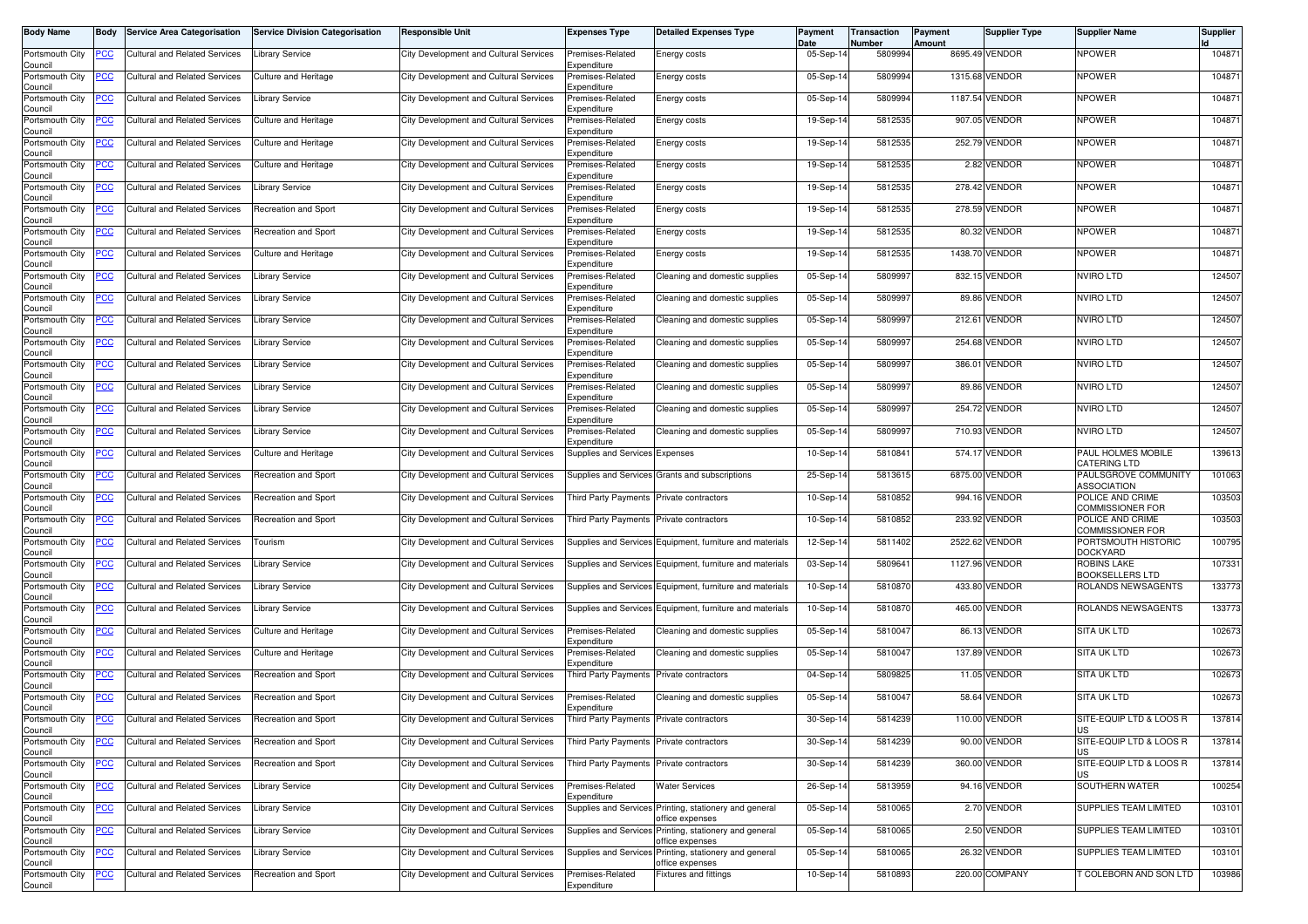| <b>Body Name</b>           | <b>Body</b> | <b>Service Area Categorisation</b>                                      | <b>Service Division Categorisation</b> | <b>Responsible Unit</b>                       | <b>Expenses Type</b>            | <b>Detailed Expenses Type</b>                                             | Payment<br>Date | Transaction<br>Number | Payment<br>Amount | Supplier Type   | <b>Supplier Name</b>                                                   | Supplier |
|----------------------------|-------------|-------------------------------------------------------------------------|----------------------------------------|-----------------------------------------------|---------------------------------|---------------------------------------------------------------------------|-----------------|-----------------------|-------------------|-----------------|------------------------------------------------------------------------|----------|
| Portsmouth City<br>Council |             | <b>Cultural and Related Services</b>                                    | Recreation and Sport                   | <b>City Development and Cultural Services</b> | Premises-Related<br>Expenditure | <b>Fixtures and fittings</b>                                              | 10-Sep-14       | 5810893               |                   | 240.00 COMPANY  | COLEBORN AND SON LTD                                                   | 103986   |
| Portsmouth City<br>Council | <u>PCC</u>  | <b>Cultural and Related Services</b>                                    | <b>Culture and Heritage</b>            | City Development and Cultural Services        |                                 | Supplies and Services Miscellaneous expenses                              | 24-Sep-14       | 5813290               |                   | 1000.00 VENDOR  | THE CHELSEA MAGAZINE<br><b>COMPANY LIMITED</b>                         | 127619   |
| Portsmouth City<br>Council |             | <b>Cultural and Related Services</b>                                    | Tourism                                | <b>City Development and Cultural Services</b> |                                 | Supplies and Services Equipment, furniture and materials                  | 05-Sep-14       | 29004                 |                   | 2447.92 VENDOR  | THE CONTINUUM GROUP<br>_TD                                             | 117630   |
| Portsmouth City<br>Council | <u>PCC</u>  | Cultural and Related Services                                           | <b>Culture and Heritage</b>            | City Development and Cultural Services        | Premises-Related<br>Expenditure | Repairs, alterations and<br>maintenance of buildings                      | 17-Sep-14       | 5812198               |                   | 750.00 VENDOR   | THE HAMPSHIRE AND ISLE<br>OF WIGHT COMMUNITY<br>REHABILITATION COMPANY | 139324   |
| Portsmouth City<br>Council | <u>PCC</u>  | <b>Cultural and Related Services</b>                                    | <b>Culture and Heritage</b>            | City Development and Cultural Services        | Premises-Related<br>Expenditure | Repairs, alterations and<br>naintenance of buildings                      | 17-Sep-14       | 5812198               |                   | 75.00 VENDOR    | THE HAMPSHIRE AND ISLE<br>OF WIGHT COMMUNITY<br>REHABILITATION COMPANY | 139324   |
| Portsmouth City<br>Council |             | <b>Cultural and Related Services</b>                                    | Fourism                                | City Development and Cultural Services        |                                 | Supplies and Services Equipment, furniture and materials                  | 11-Sep-14       | 581110                |                   | 827.55 VENDOR   | THE MAYFLOWER THEATRE<br><b>TRUST LTD</b>                              | 103840   |
| Portsmouth City<br>Council | <u>PCC</u>  | <b>Cultural and Related Services</b>                                    | Tourism                                | City Development and Cultural Services        | Supplies and Services           | Equipment, furniture and materials                                        | 30-Sep-14       | 5814253               |                   | 581.40 VENDOR   | THE MAYFLOWER THEATRE<br><b>TRUST LTD</b>                              | 103840   |
| Portsmouth City<br>Council | <u>PCC</u>  | <b>Cultural and Related Services</b>                                    | <b>Culture and Heritage</b>            | <b>City Development and Cultural Services</b> | Premises-Related<br>Expenditure | Energy costs                                                              | 02-Sep-14       | 580924                |                   | 8.06 VENDOR     | <b>TOTAL GAS &amp; POWER LTD</b>                                       | 133467   |
| Portsmouth City<br>Council | <u>PCC</u>  | <b>Cultural and Related Services</b>                                    | ibrary Service                         | City Development and Cultural Services        | Premises-Related<br>Expenditure | Energy costs                                                              | 02-Sep-14       | 580924                |                   | 11.27 VENDOR    | <b>FOTAL GAS &amp; POWER LTD</b>                                       | 133467   |
| Portsmouth City<br>Council |             | Cultural and Related Services                                           | Library Service                        | <b>City Development and Cultural Services</b> | Premises-Related<br>Expenditure | Energy costs                                                              | 02-Sep-14       | 580924                |                   | 49.29 VENDOR    | TOTAL GAS & POWER LTD                                                  | 133467   |
| Portsmouth City<br>Council | <u>PCC</u>  | <b>Cultural and Related Services</b>                                    | Library Service                        | City Development and Cultural Services        | Premises-Related<br>Expenditure | Energy costs                                                              | 02-Sep-14       | 580924                |                   | 25.89 VENDOR    | TOTAL GAS & POWER LTD                                                  | 133467   |
| Portsmouth City<br>Council | <u>PCC</u>  | Cultural and Related Services                                           | Library Service                        | City Development and Cultural Services        | Premises-Related<br>Expenditure | Energy costs                                                              | 02-Sep-14       | 580924                | 726.02            | <b>VENDOR</b>   | <b>FOTAL GAS &amp; POWER LTD</b>                                       | 133467   |
| Portsmouth City<br>Council | <u>PCC</u>  | <b>Cultural and Related Services</b>                                    | <b>Library Service</b>                 | City Development and Cultural Services        | Premises-Related<br>Expenditure | Energy costs                                                              | 02-Sep-14       | 5809241               | 105.07            | <b>VENDOR</b>   | <b>TOTAL GAS &amp; POWER LTD</b>                                       | 133467   |
| Portsmouth City<br>Council | <u>PCC</u>  | <b>Cultural and Related Services</b>                                    | Recreation and Sport                   | City Development and Cultural Services        | Premises-Related<br>Expenditure | Energy costs                                                              | 02-Sep-14       | 580924                |                   | 51.80 VENDOR    | <b>TOTAL GAS &amp; POWER LTD</b>                                       | 133467   |
| Portsmouth City<br>Council |             | <b>Cultural and Related Services</b>                                    | <b>Culture and Heritage</b>            | City Development and Cultural Services        | Premises-Related<br>Expenditure | Energy costs                                                              | 02-Sep-14       | 580924                |                   | 72.46 VENDOR    | TOTAL GAS & POWER LTD                                                  | 133467   |
| Portsmouth City<br>Council | PСC         | Cultural and Related Services                                           | Culture and Heritage                   | City Development and Cultural Services        | Premises-Related<br>Expenditure | Energy costs                                                              | 02-Sep-14       | 580924                | 242.61            | VENDOR          | TOTAL GAS & POWER LTD                                                  | 133467   |
| Portsmouth City<br>Council | <u>PCC</u>  | <b>Cultural and Related Services</b>                                    | Culture and Heritage                   | City Development and Cultural Services        | Premises-Related<br>Expenditure | Energy costs                                                              | 30-Sep-14       | 5814257               |                   | -242.61 VENDOR  | <b>FOTAL GAS &amp; POWER LTD</b>                                       | 133467   |
| Portsmouth City<br>Council | <u>PCC</u>  | <b>Cultural and Related Services</b>                                    | <b>Culture and Heritage</b>            | <b>City Development and Cultural Services</b> | Premises-Related<br>Expenditure | Energy costs                                                              | 30-Sep-14       | 5814257               |                   | 396.62 VENDOR   | TOTAL GAS & POWER LTD                                                  | 133467   |
| Portsmouth City<br>Council | <b>PCC</b>  | <b>Cultural and Related Services</b>                                    | Culture and Heritage                   | City Development and Cultural Services        | Premises-Related<br>Expenditure | Energy costs                                                              | 30-Sep-14       | 581425                |                   | 122.56 VENDOR   | <b>TOTAL GAS &amp; POWER LTD</b>                                       | 133467   |
| Portsmouth City<br>Council | <u>PCC</u>  | <b>Cultural and Related Services</b>                                    | Recreation and Sport                   | City Development and Cultural Services        | Premises-Related<br>Expenditure | Energy costs                                                              | 30-Sep-14       | 581425                |                   | 53.50 VENDOR    | TOTAL GAS & POWER LTD                                                  | 133467   |
| Portsmouth City<br>Council | <u>PCC</u>  | <b>Cultural and Related Services</b>                                    | <b>Library Service</b>                 | City Development and Cultural Services        | Premises-Related<br>Expenditure | Energy costs                                                              | 30-Sep-14       | 5814257               | 258.89            | <b>VENDOR</b>   | TOTAL GAS & POWER LTD                                                  | 133467   |
| Portsmouth City<br>Council | <u>PCC</u>  | Cultural and Related Services                                           | Library Service                        | City Development and Cultural Services        | Premises-Related<br>Expenditure | Energy costs                                                              | 30-Sep-14       | 5814257               |                   | 726.02 VENDOR   | TOTAL GAS & POWER LTD                                                  | 133467   |
| Portsmouth City<br>Council | <u>PCC</u>  | <b>Cultural and Related Services</b>                                    | Library Service                        | City Development and Cultural Services        | Premises-Related<br>Expenditure | Energy costs                                                              | 30-Sep-14       | 581425                |                   | 26.45 VENDOR    | TOTAL GAS & POWER LTD                                                  | 133467   |
| Portsmouth City<br>Council | <u>PCC</u>  | <b>Cultural and Related Services</b>                                    | Library Service                        | City Development and Cultural Services        | Premises-Related<br>Expenditure | Energy costs                                                              | 30-Sep-14       | 581425                |                   | 58.09 VENDOR    | TOTAL GAS & POWER LTD                                                  | 133467   |
| Portsmouth City<br>Council | <u>PCC</u>  | <b>Cultural and Related Services</b>                                    | Library Service                        | City Development and Cultural Services        | Premises-Related<br>Expenditure | Energy costs                                                              | 30-Sep-14       | 5814257               |                   | 11.26 VENDOR    | <b>FOTAL GAS &amp; POWER LTD</b>                                       | 133467   |
| Portsmouth City<br>Council |             | Cultural and Related Services                                           | Culture and Heritage                   | <b>City Development and Cultural Services</b> | Premises-Related<br>Expenditure | Energy costs                                                              | 30-Sep-14       | 581425                |                   | 8.06 VENDOR     | TOTAL GAS & POWER LTD                                                  | 133467   |
| Portsmouth City<br>Council | <u>PCC</u>  | <b>Cultural and Related Services</b>                                    | Culture and Heritage                   | City Development and Cultural Services        | Third Party Payments            | Private contractors                                                       | 19-Sep-14       | 5812638               |                   | 6895.00 VENDOR  | UNIVERSITY OF<br>PORTSMOUTH                                            | 100269   |
| Portsmouth City<br>Council | <u>PCC </u> | <b>Cultural and Related Services</b>                                    | <b>Culture and Heritage</b>            | City Development and Cultural Services        | Third Party Payments            | Private contractors                                                       | 03-Sep-14       | 580968                |                   | 1000.00 VENDOR  | <b>UNIVERSITY OF</b><br>PORTSMOUTH                                     | 100269   |
| Portsmouth City<br>Council | <u>PCC</u>  | <b>Cultural and Related Services</b>                                    | Library Service                        | <b>City Development and Cultural Services</b> | Premises-Related<br>Expenditure | Cleaning and domestic supplies                                            | 10-Sep-14       | 5810912               |                   | 260.13 COMPANY  | <b>VEOLIA ES LIMITED</b>                                               | 102466   |
| Council                    |             | Portsmouth City   PCC   Cultural and Related Services   Library Service |                                        | City Development and Cultural Services        | Premises-Related<br>Expenditure | Cleaning and domestic supplies                                            | 10-Sep-14       | 5810912               |                   | 66.50 COMPANY   | <b>VEOLIA ES LIMITED</b>                                               | 102466   |
| Portsmouth City<br>Council | <u>PCC</u>  | <b>Cultural and Related Services</b>                                    | <b>Library Service</b>                 | City Development and Cultural Services        | Premises-Related<br>Expenditure | Cleaning and domestic supplies                                            | 10-Sep-14       | 5810912               |                   | 140.07 COMPANY  | <b>VEOLIA ES LIMITED</b>                                               | 102466   |
| Portsmouth City<br>Council | <u>PCC</u>  | <b>Cultural and Related Services</b>                                    | <b>Culture and Heritage</b>            | City Development and Cultural Services        |                                 | Supplies and Services Printing, stationery and general<br>office expenses | 05-Sep-14       | 5810090               |                   | 1429.00 VENDOR  | <b>VINTON REPROGRAPHICS</b><br>LTD T/AS COLOURGRAPHIC                  | 139465   |
| Portsmouth City<br>Council | <u>PCC</u>  | <b>Cultural and Related Services</b>                                    | <b>Culture and Heritage</b>            | City Development and Cultural Services        | Supplies and Services           | Communications and computing                                              | 25-Sep-14       | 5813710               |                   | 1266.81 COMPANY | VIRGIN MEDIA LIMITED                                                   | 100224   |
| Portsmouth City<br>Council | <u>PCC</u>  | <b>Cultural and Related Services</b>                                    | Culture and Heritage                   | City Development and Cultural Services        |                                 | Supplies and Services Communications and computing                        | 18-Sep-14       | 5812365               |                   | 2667.00 COMPANY | VIRGIN MEDIA LIMITED                                                   | 100224   |
| Portsmouth City<br>Council | <u>PCC</u>  | <b>Cultural and Related Services</b>                                    | Library Service                        | City Development and Cultural Services        |                                 | Supplies and Services Equipment, furniture and materials                  | 12-Sep-14       | 5811501               |                   | 384.80 VENDOR   | W F HOWES LTD                                                          | 101764   |
| Portsmouth City<br>Council | <u>PCC</u>  | <b>Cultural and Related Services</b>                                    | Library Service                        | City Development and Cultural Services        |                                 | Supplies and Services Equipment, furniture and materials                  | 12-Sep-14       | 5811501               |                   | 187.20 VENDOR   | W F HOWES LTD                                                          | 101764   |
| Portsmouth City<br>Council | <b>PCC</b>  | <b>Cultural and Related Services</b>                                    | <b>Library Service</b>                 | City Development and Cultural Services        |                                 | Supplies and Services Equipment, furniture and materials                  | 12-Sep-14       | 5811501               |                   | 50.92 VENDOR    | W F HOWES LTD                                                          | 101764   |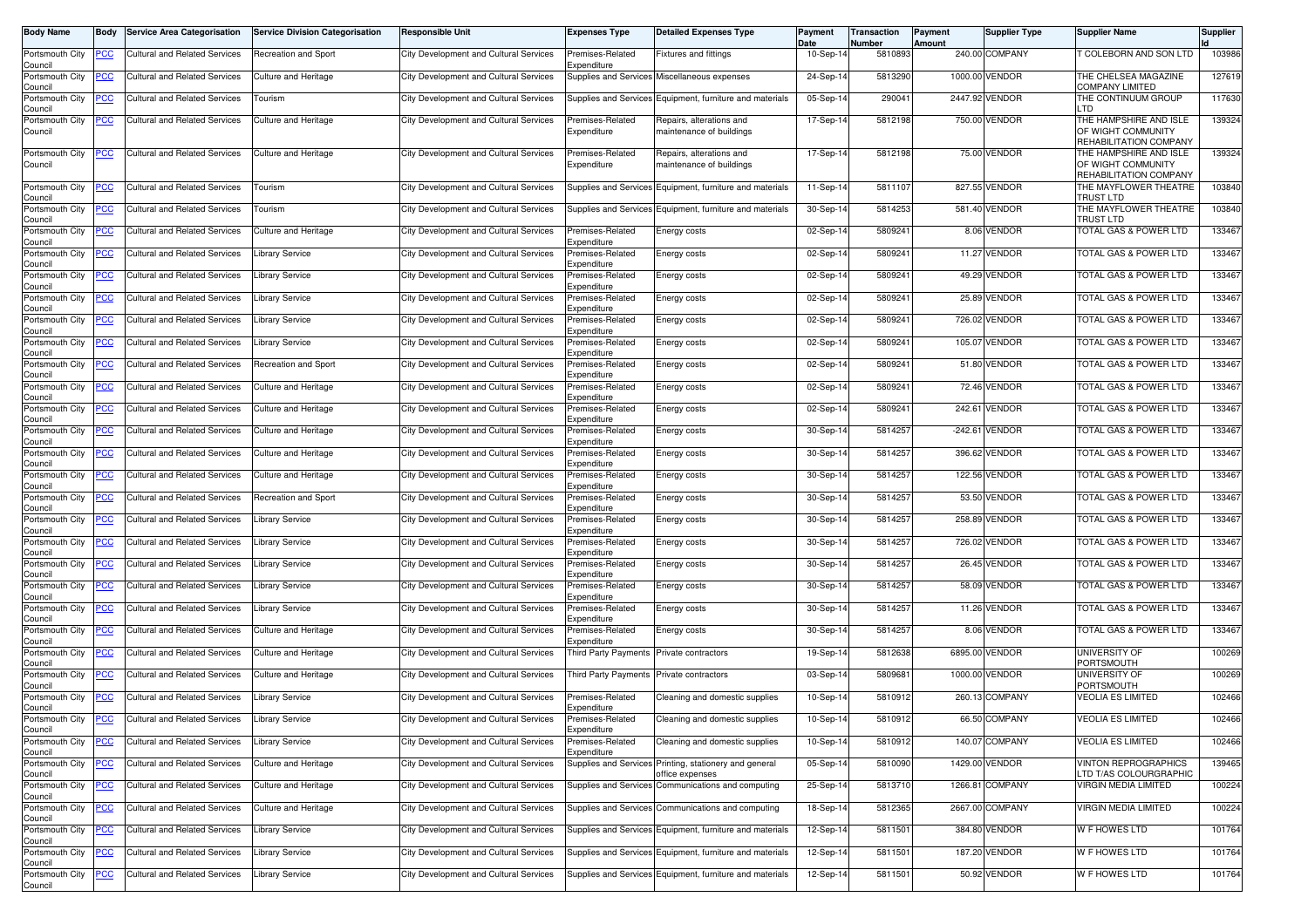| <b>Body Name</b>           | Body           | <b>Service Area Categorisation</b>                       | <b>Service Division Categorisation</b> | <b>Responsible Unit</b>                       | <b>Expenses Type</b>                     | <b>Detailed Expenses Type</b>                            | Payment<br>Date | <b>Transaction</b><br>Number | Payment<br>Amount | <b>Supplier Type</b> | <b>Supplier Name</b>                                | <b>Supplier</b> |
|----------------------------|----------------|----------------------------------------------------------|----------------------------------------|-----------------------------------------------|------------------------------------------|----------------------------------------------------------|-----------------|------------------------------|-------------------|----------------------|-----------------------------------------------------|-----------------|
| Portsmouth City<br>Council | <u>'СС</u>     | <b>Cultural and Related Services</b>                     | Library Service                        | City Development and Cultural Services        |                                          | Supplies and Services Equipment, furniture and materials | 12-Sep-14       | 5811501                      |                   | 217.60 VENDOR        | W F HOWES LTD                                       | 101764          |
| Portsmouth City<br>Council | <u>CC</u>      | <b>Cultural and Related Services</b>                     | <b>Culture and Heritage</b>            | <b>City Development and Cultural Services</b> |                                          | Supplies and Services Equipment, furniture and materials | $11-Sep-1$      | 5811120                      |                   | 527.59 VENDOR        | W J NIGH & SONS LTD                                 | 118215          |
| Portsmouth City<br>Council | <u>'СС</u>     | <b>Cultural and Related Services</b>                     | <b>Culture and Heritage</b>            | City Development and Cultural Services        |                                          | Supplies and Services Equipment, furniture and materials | 30-Sep-1        | 5814286                      |                   | 483.23 VENDOR        | W J NIGH & SONS LTD                                 | 118215          |
| Portsmouth City<br>Council | <u>'CC</u>     | <b>Cultural and Related Services</b>                     | Open Spaces                            | <b>Housing and Property Services</b>          | Premises-Related<br>Expenditure          | Energy costs                                             | 03-Sep-14       | 5809646                      |                   | 233.27 COMPANY       | SCOTTISH AND SOUTHERN<br><b>ENERGY PLC</b>          | 100303          |
| Portsmouth City<br>Council | <u>'CC</u>     | <b>Cultural and Related Services</b>                     | Open Spaces                            | Housing and Property Services                 | Premises-Related<br>Expenditure          | Cleaning and domestic supplies                           | 04-Sep-14       | 5809799                      |                   | -487.18 VENDOR       | <b>NVIRO LTD</b>                                    | 124507          |
| Portsmouth City<br>Council | <u>'CC</u>     | <b>Cultural and Related Services</b>                     | Open Spaces                            | Housing and Property Services                 | Premises-Related<br>Expenditure          | Cleaning and domestic supplies                           | 04-Sep-14       | 5809799                      |                   | 487.18 VENDOR        | <b>NVIRO LTD</b>                                    | 124507          |
| Portsmouth City<br>Council | <u>CC</u>      | <b>Cultural and Related Services</b>                     | Open Spaces                            | <b>Housing and Property Services</b>          | Premises-Related<br>Expenditure          | Energy costs                                             | 02-Sep-1        | 580924                       |                   | 47.54 VENDOR         | TOTAL GAS & POWER LTD                               | 133467          |
| Portsmouth City<br>Council | <u>'CC</u>     | <b>Cultural and Related Services</b>                     | Open Spaces                            | <b>Housing and Property Services</b>          | Premises-Related<br>Expenditure          | Energy costs                                             | 30-Sep-14       | 581425                       |                   | 47.53 VENDOR         | <b>TOTAL GAS &amp; POWER LTD</b>                    | 133467          |
| Portsmouth City<br>Council | сC             | <b>Cultural and Related Services</b>                     | Open Spaces                            | <b>Fransport and Environment</b>              | Employees                                | Indirect employee expenses                               | 05-Sep-14       | 580985                       |                   | 500.00 VENDOR        | <b>2 START LTD</b>                                  | 136353          |
| Portsmouth City<br>Council | <u>CC</u>      | <b>Cultural and Related Services</b>                     | Open Spaces                            | <b>Transport and Environment</b>              | Employees                                | Indirect employee expenses                               | 05-Sep-14       | 580985                       |                   | 500.00 VENDOR        | 2 START LTD                                         | 136353          |
| Portsmouth City<br>Council | <u>'СС</u>     | <b>Cultural and Related Services</b>                     | Open Spaces                            | <b>Transport and Environment</b>              | Employees                                | Indirect employee expenses                               | 05-Sep-14       | 580985                       |                   | 500.00 VENDOR        | 2 START LTD                                         | 136353          |
| Portsmouth City<br>Council | <u>'CC</u>     | <b>Cultural and Related Services</b>                     | Open Spaces                            | <b>Transport and Environment</b>              | Employees                                | Indirect employee expenses                               | 05-Sep-14       | 5809857                      |                   | 500.00 VENDOR        | <b>2 START LTD</b>                                  | 136353          |
| Portsmouth City<br>Council | <u>'СС</u>     | <b>Cultural and Related Services</b>                     | Open Spaces                            | <b>Fransport and Environment</b>              | Employees                                | Indirect employee expenses                               | 05-Sep-14       | 580985                       |                   | 500.00 VENDOR        | <b>2 START LTD</b>                                  | 136353          |
| Portsmouth City<br>Council | <u>'СС</u>     | <b>Cultural and Related Services</b>                     | Recreation and Sport                   | <b>Fransport and Environment</b>              | Premises-Related<br>Expenditure          | Repairs, alterations and<br>maintenance of buildings     | 25-Sep-14       | 581333                       |                   | 29199.52 COMPANY     | AXIS ELEVATORS LTD                                  | 131244          |
| Portsmouth City<br>Council | <u>PCC</u>     | <b>Cultural and Related Services</b>                     | <b>Recreation and Sport</b>            | Transport and Environment                     |                                          | Supplies and Services Equipment, furniture and materials | 19-Sep-14       | 5812392                      |                   | 1.00 PARTNERSHIP     | <b>AXIS HOUSE LLP</b>                               | 139543          |
| Portsmouth City<br>Council | <u>'CC</u>     | <b>Cultural and Related Services</b>                     | <b>Recreation and Sport</b>            | <b>Transport and Environment</b>              |                                          | Supplies and Services Equipment, furniture and materials | 19-Sep-14       | 5812392                      |                   | 4402.00 PARTNERSHIP  | AXIS HOUSE LLP                                      | 139543          |
| Portsmouth City<br>Council | <u>'СС</u>     | <b>Cultural and Related Services</b>                     | Open Spaces                            | <b>Fransport and Environment</b>              | Premises-Related<br>Expenditure          | Grounds maintenance costs                                | 04-Sep-14       | 5809698                      |                   | 2265.00 VENDOR       | <b>B &amp; S CHAINS MIDLANDS</b><br>TD              | 113103          |
| Portsmouth City<br>Council | <u>'CC</u>     | <b>Cultural and Related Services</b>                     | <b>Recreation and Sport</b>            | <b>Transport and Environment</b>              | Supplies and Services Services           |                                                          | 26-Sep-14       | 5813761                      | 2000.00           | <b><i>VENDOR</i></b> | <b>BAQUS GROUP PLC</b>                              | 134904          |
| Portsmouth City<br>Council | <u>PCC</u>     | <b>Cultural and Related Services</b>                     | Open Spaces                            | <b>Transport and Environment</b>              | Premises-Related<br>Expenditure          | Grounds maintenance costs                                | 19-Sep-14       | 5812397                      |                   | 4376.84 COMPANY      | <b>BARHILL PLANT LTD</b>                            | 100355          |
| Portsmouth City<br>Council | <u>CC</u>      | <b>Cultural and Related Services</b>                     | Open Spaces                            | <b>Fransport and Environment</b>              | Premises-Related<br>Expenditure          | Grounds maintenance costs                                | 19-Sep-14       | 5812397                      |                   | 2033.99 COMPANY      | <b>BARHILL PLANT LTD</b>                            | 100355          |
| Portsmouth City<br>Council | <u>'СС</u>     | <b>Cultural and Related Services</b>                     | Open Spaces                            | <b>Fransport and Environment</b>              | Premises-Related<br>Expenditure          | Grounds maintenance costs                                | 19-Sep-14       | 581239                       |                   | 21.50 COMPANY        | <b>BARHILL PLANT LTD</b>                            | 100355          |
| Portsmouth City<br>Council | <u>cc</u>      | <b>Cultural and Related Services</b>                     | Open Spaces                            | <b>Transport and Environment</b>              | Premises-Related<br>Expenditure          | Grounds maintenance costs                                | 19-Sep-14       | 5812397                      |                   | 47.90 COMPANY        | <b>BARHILL PLANT LTD</b>                            | 100355          |
| Portsmouth City<br>Council | <u>'CC</u>     | <b>Cultural and Related Services</b>                     | Recreation and Sport                   | <b>Transport and Environment</b>              | Premises-Related<br>Expenditure          | Grounds maintenance costs                                | 19-Sep-14       | 5812397                      |                   | 425.00 COMPANY       | <b>BARHILL PLANT LTD</b>                            | 100355          |
| Portsmouth City<br>Council | <u>'СС</u>     | <b>Cultural and Related Services</b>                     | <b>Recreation and Sport</b>            | Fransport and Environment                     | Third Party Payments                     | Private contractors                                      | 19-Sep-1        | 581239                       |                   | 168.99 COMPANY       | <b>BARHILL PLANT LTD</b>                            | 100355          |
| Portsmouth City<br>Council | <u>'СС</u>     | <b>Cultural and Related Services</b>                     | Recreation and Sport                   | ransport and Environment                      | Third Party Payments                     | Private contractors                                      | 24-Sep-14       | 5812864                      |                   | 16133.00 VENDOR      | <b>BH LIVE</b>                                      | 138587          |
| Portsmouth City<br>Council | <u>PCC</u>     | <b>Cultural and Related Services</b>                     | Open Spaces                            | <b>Fransport and Environment</b>              |                                          | Supplies and Services Communications and computing       | 05-Sep-14       | 5809882                      |                   | 144.95 COMPANY       | <b>BRITISH</b><br>TELECOMMUNICATIONS PLO            | 100132          |
| Portsmouth City<br>Council | <u>'CC</u>     | <b>Cultural and Related Services</b>                     | Recreation and Sport                   | <b>Transport and Environment</b>              | Premises-Related<br>Expenditure          | Energy costs                                             | 05-Sep-14       | 5809883                      |                   | 6217.14 VENDOR       | <b>BROADWATER LEISURE</b><br>LIMITED                | 125396          |
| Portsmouth City<br>Council | <u>CC</u>      | <b>Cultural and Related Services</b>                     | Recreation and Sport                   | <b>Transport and Environment</b>              | Third Party Payments Private contractors |                                                          | 25-Sep-1        | 5813359                      |                   | 11375.25 VENDOR      | <b>BROADWATER LEISURE</b><br><b>IMITED</b>          | 125396          |
| Portsmouth City<br>Council | <u>'CC</u>     | <b>Cultural and Related Services</b>                     | Recreation and Sport                   | <b>Transport and Environment</b>              | <b>Third Party Payments</b>              | Private contractors                                      | 25-Sep-14       | 5813359                      |                   | 202.22 VENDOR        | <b>BROADWATER LEISURE</b><br><b>IMITED</b>          | 125396          |
| Portsmouth City<br>Council | <u>'СС</u>     | <b>Cultural and Related Services</b>                     | <b>Recreation and Sport</b>            | <b>Fransport and Environment</b>              | Third Party Payments Private contractors |                                                          | 25-Sep-14       | 5813359                      |                   | 11747.82 VENDOR      | <b>BROADWATER LEISURE</b><br>LIMITED                | 125396          |
| Council                    |                | Portsmouth City <b>PCC</b> Cultural and Related Services | Recreation and Sport                   | <b>Transport and Environment</b>              | Third Party Payments Private contractors |                                                          | 25-Sep-14       | 5813359                      |                   | 2137.70 VENDOR       | <b>BROADWATER LEISURE</b><br>LIMITED                | 125396          |
| Portsmouth City<br>Council | сC             | Cultural and Related Services                            | Recreation and Sport                   | <b>Transport and Environment</b>              |                                          | Supplies and Services Equipment, furniture and materials | 04-Sep-14       | 5809710                      |                   | 210.16 COMPANY       | <b>CAMERON IRRIGATION</b><br><b>SYSTEMS LIMITED</b> | 137600          |
| Portsmouth City<br>Council | <u>'CC</u>     | <b>Cultural and Related Services</b>                     | Open Spaces                            | <b>Transport and Environment</b>              |                                          | Supplies and Services Equipment, furniture and materials | 04-Sep-14       | 5809710                      |                   | 73.00 COMPANY        | <b>CAMERON IRRIGATION</b><br><b>SYSTEMS LIMITED</b> | 137600          |
| Portsmouth City<br>Council | $\overline{C}$ | <b>Cultural and Related Services</b>                     | Open Spaces                            | <b>Transport and Environment</b>              |                                          | Supplies and Services Equipment, furniture and materials | 04-Sep-14       | 5809710                      |                   | 48.00 COMPANY        | <b>CAMERON IRRIGATION</b><br><b>SYSTEMS LIMITED</b> | 137600          |
| Portsmouth City<br>Council | <u>CC</u>      | <b>Cultural and Related Services</b>                     | Open Spaces                            | <b>Transport and Environment</b>              |                                          | Supplies and Services Equipment, furniture and materials | 04-Sep-14       | 5809710                      |                   | 347.79 COMPANY       | <b>CAMERON IRRIGATION</b><br><b>SYSTEMS LIMITED</b> | 137600          |
| Portsmouth City<br>Council | <u>CC</u>      | <b>Cultural and Related Services</b>                     | Open Spaces                            | <b>Transport and Environment</b>              |                                          | Supplies and Services Equipment, furniture and materials | 04-Sep-14       | 5809710                      |                   | 161.00 COMPANY       | <b>CAMERON IRRIGATION</b><br><b>SYSTEMS LIMITED</b> | 137600          |
| Portsmouth City<br>Council | <u>'CC</u>     | <b>Cultural and Related Services</b>                     | Open Spaces                            | <b>Transport and Environment</b>              | Premises-Related<br>Expenditure          | Grounds maintenance costs                                | 08-Sep-14       | 5810157                      |                   | 2111.00 SOLETRADER   | <b>G B SPORT AND LEISURE UK</b><br>LIMITED          | 111074          |
| Portsmouth City<br>Council | <b>CC</b>      | <b>Cultural and Related Services</b>                     | Open Spaces                            | <b>Fransport and Environment</b>              | Premises-Related<br>Expenditure          | Grounds maintenance costs                                | 26-Sep-14       | 5813979                      |                   | 1753.00 SOLETRADER   | <b>TJC FENCING</b>                                  | 101327          |
|                            |                |                                                          |                                        |                                               |                                          |                                                          |                 |                              |                   |                      |                                                     |                 |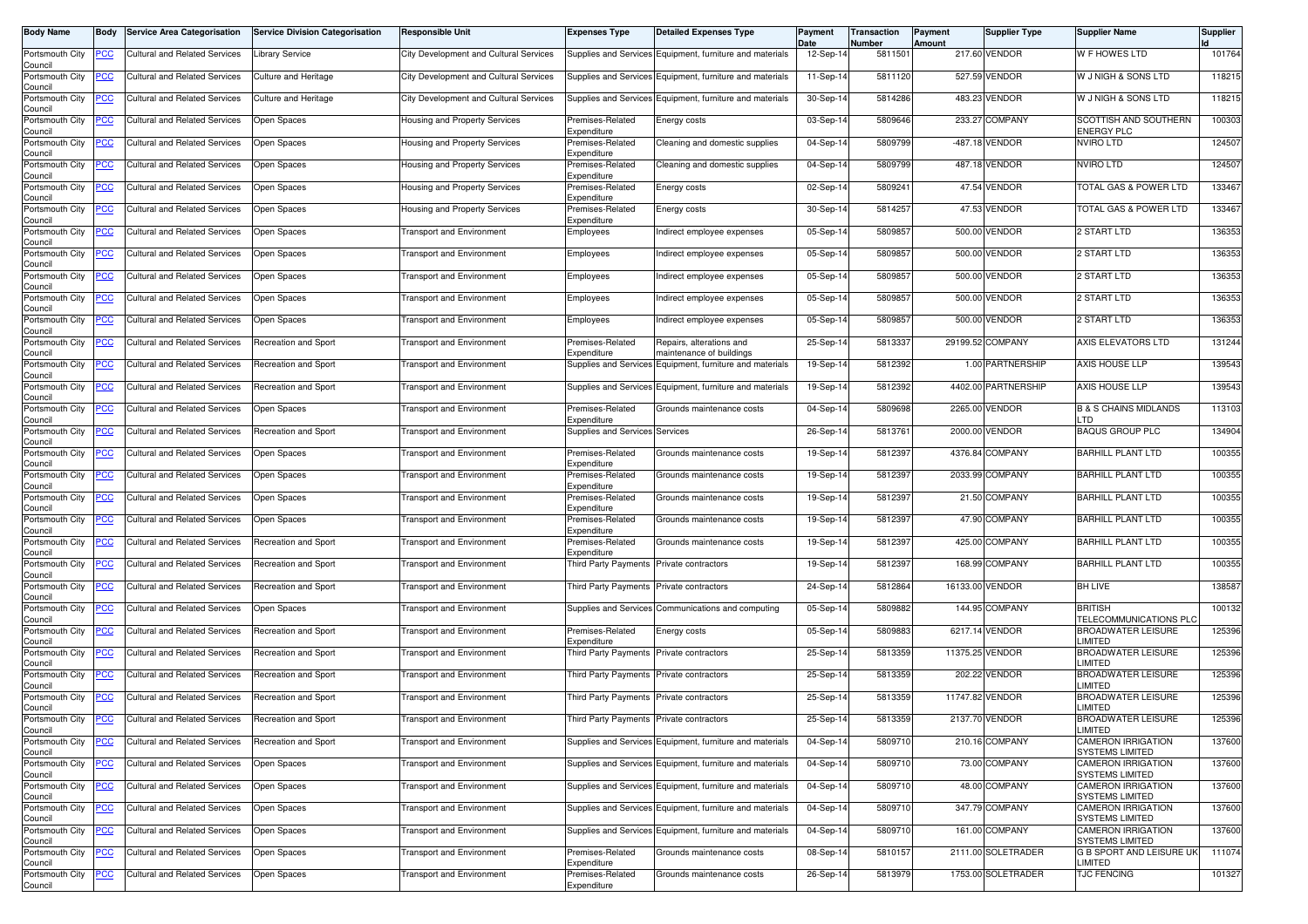| <b>Body Name</b>           | <b>Body</b> | <b>Service Area Categorisation</b>                       | <b>Service Division Categorisation</b> | <b>Responsible Unit</b>          | <b>Expenses Type</b>            | <b>Detailed Expenses Type</b>                        | Payment<br>Date | Transaction<br>Number | Payment<br>Amount | Supplier Type     | <b>Supplier Name</b>                             | <b>Supplier</b> |
|----------------------------|-------------|----------------------------------------------------------|----------------------------------------|----------------------------------|---------------------------------|------------------------------------------------------|-----------------|-----------------------|-------------------|-------------------|--------------------------------------------------|-----------------|
| Portsmouth City<br>Council |             | <b>Cultural and Related Services</b>                     | Open Spaces                            | <b>Transport and Environment</b> | Premises-Related<br>Expenditure | Grounds maintenance costs                            | 05-Sep-14       | 5810079               |                   | 661.92 SOLETRADER | <b><i>FENCING</i></b>                            | 101327          |
| Portsmouth City<br>Council | <u>PCC</u>  | <b>Cultural and Related Services</b>                     | Recreation and Sport                   | <b>Transport and Environment</b> | Premises-Related<br>Expenditure | Repairs, alterations and<br>maintenance of buildings | 19-Sep-14       | 5812551               |                   | 6484.86 COMPANY   | PHILIPS ELECTRONICS UK<br>тn                     | 117081          |
| Portsmouth City<br>Council |             | Cultural and Related Services                            | <b>Recreation and Sport</b>            | <b>Transport and Environment</b> | Premises-Related<br>Expenditure | Repairs, alterations and<br>maintenance of buildings | 26-Sep-14       | 5813914               |                   | 4086.12 COMPANY   | PHILIPS ELECTRONICS UK<br>тn                     | 117081          |
| Portsmouth City<br>Council | <u>PCC</u>  | Cultural and Related Services                            | Recreation and Sport                   | <b>Transport and Environment</b> | Premises-Related<br>Expenditure | Repairs, alterations and<br>maintenance of buildings | 26-Sep-14       | 5813914               | 15959.88          | <b>COMPANY</b>    | PHILIPS ELECTRONICS UK<br>тn                     | 117081          |
| Portsmouth City<br>Council | <u>PCC</u>  | <b>Cultural and Related Services</b>                     | Open Spaces                            | <b>Transport and Environment</b> | Premises-Related<br>Expenditure | Energy costs                                         | 03-Sep-14       | 5809646               | 228.92            | COMPANY           | SCOTTISH AND SOUTHERN<br>ENERGY PLC              | 100303          |
| Portsmouth City<br>Council | <u>PCC</u>  | <b>Cultural and Related Services</b>                     | Open Spaces                            | <b>Transport and Environment</b> | Premises-Related<br>Expenditure | Energy costs                                         | 03-Sep-14       | 5809646               |                   | 36.68 COMPANY     | SCOTTISH AND SOUTHERN<br>ENERGY PLC              | 100303          |
| Portsmouth City<br>Council | <u>PCC</u>  | <b>Cultural and Related Services</b>                     | Open Spaces                            | <b>Transport and Environment</b> | Premises-Related<br>Expenditure | Energy costs                                         | 03-Sep-14       | 5809646               |                   | 74.23 COMPANY     | SCOTTISH AND SOUTHERN<br><b>ENERGY PLC</b>       | 100303          |
| Portsmouth City<br>Council | <u>PCC</u>  | <b>Cultural and Related Services</b>                     | Open Spaces                            | <b>Transport and Environment</b> | Premises-Related<br>Expenditure | Energy costs                                         | 03-Sep-14       | 5809646               |                   | 26.69 COMPANY     | SCOTTISH AND SOUTHERN<br>ENERGY PLC              | 100303          |
| Portsmouth City<br>Council | PСC         | <b>Cultural and Related Services</b>                     | Open Spaces                            | <b>Transport and Environment</b> | Premises-Related<br>Expenditure | Energy costs                                         | 03-Sep-14       | 5809646               |                   | 67.64 COMPANY     | SCOTTISH AND SOUTHERN<br>ENERGY PLC              | 100303          |
| Portsmouth City<br>Council | <u>PCC</u>  | <b>Cultural and Related Services</b>                     | Open Spaces                            | <b>Transport and Environment</b> | Premises-Related<br>Expenditure | Energy costs                                         | 03-Sep-14       | 5809646               | 297.77            | COMPANY           | SCOTTISH AND SOUTHERN<br>ENERGY PLC              | 100303          |
| Portsmouth City<br>Council | PCC.        | <b>Cultural and Related Services</b>                     | Open Spaces                            | <b>Transport and Environment</b> | Premises-Related<br>Expenditure | Energy costs                                         | 03-Sep-14       | 5809646               |                   | 114.20 COMPANY    | SCOTTISH AND SOUTHERN<br>ENERGY PLC              | 100303          |
| Portsmouth City<br>Council | <u>PCC</u>  | <b>Cultural and Related Services</b>                     | Open Spaces                            | <b>Fransport and Environment</b> | Premises-Related<br>Expenditure | Energy costs                                         | 03-Sep-14       | 5809646               |                   | 21.87 COMPANY     | SCOTTISH AND SOUTHERN<br>ENERGY PLC              | 100303          |
| Portsmouth City<br>Council | <u>PCC</u>  | Cultural and Related Services                            | Open Spaces                            | <b>Transport and Environment</b> | Premises-Related<br>Expenditure | Energy costs                                         | 03-Sep-14       | 5809646               |                   | 48.14 COMPANY     | SCOTTISH AND SOUTHERN<br><b>ENERGY PLC</b>       | 100303          |
| Portsmouth City<br>Council | <u>PCC</u>  | <b>Cultural and Related Services</b>                     | Open Spaces                            | <b>Transport and Environment</b> | Premises-Related<br>Expenditure | Energy costs                                         | 03-Sep-14       | 5809646               |                   | 460.92 COMPANY    | SCOTTISH AND SOUTHERN<br><b>ENERGY PLC</b>       | 100303          |
| Portsmouth City<br>Council | <u>PCC</u>  | <b>Cultural and Related Services</b>                     | Open Spaces                            | <b>Transport and Environment</b> | Premises-Related<br>Expenditure | Energy costs                                         | 03-Sep-14       | 5809646               |                   | -81.12 COMPANY    | <b>SCOTTISH AND SOUTHERN</b><br>ENERGY PLC       | 100303          |
| Portsmouth City<br>Council | <u>PCC</u>  | <b>Cultural and Related Services</b>                     | Open Spaces                            | <b>Transport and Environment</b> | Premises-Related<br>Expenditure | Energy costs                                         | 03-Sep-14       | 5809646               |                   | 48.05 COMPANY     | SCOTTISH AND SOUTHERN<br>ENERGY PLC              | 100303          |
| Portsmouth City<br>Council | <u>PCC</u>  | Cultural and Related Services                            | Open Spaces                            | <b>Transport and Environment</b> | Premises-Related<br>Expenditure | Energy costs                                         | 03-Sep-14       | 5809646               |                   | 81.12 COMPANY     | SCOTTISH AND SOUTHERN<br><b>ENERGY PLC</b>       | 100303          |
| Portsmouth City<br>Council | <b>PCC</b>  | <b>Cultural and Related Services</b>                     | <b>Open Spaces</b>                     | <b>Transport and Environment</b> | Premises-Related<br>Expenditure | Energy costs                                         | 03-Sep-14       | 5809646               | 25.27             | COMPANY           | SCOTTISH AND SOUTHERN<br><b>ENERGY PLC</b>       | 100303          |
| Portsmouth City<br>Council | <u>PCC</u>  | <b>Cultural and Related Services</b>                     | Open Spaces                            | <b>Transport and Environment</b> | Premises-Related<br>Expenditure | Energy costs                                         | 03-Sep-14       | 5809646               |                   | 215.98 COMPANY    | SCOTTISH AND SOUTHERN<br>ENERGY PLC              | 100303          |
| Portsmouth City<br>Council | <u>PCC</u>  | <b>Cultural and Related Services</b>                     | Open Spaces                            | <b>Transport and Environment</b> | Premises-Related<br>Expenditure | Energy costs                                         | 03-Sep-14       | 5809646               |                   | 19.42 COMPANY     | SCOTTISH AND SOUTHERN<br>ENERGY PLC              | 100303          |
| Portsmouth City<br>Council | <u>PCC</u>  | <b>Cultural and Related Services</b>                     | Open Spaces                            | <b>Transport and Environment</b> | Premises-Related<br>Expenditure | Energy costs                                         | 03-Sep-14       | 5809646               |                   | 198.95 COMPANY    | SCOTTISH AND SOUTHERN<br>ENERGY PLC              | 100303          |
| Portsmouth City<br>Council | PСC         | <b>Cultural and Related Services</b>                     | Open Spaces                            | <b>Transport and Environment</b> | Premises-Related<br>Expenditure | Energy costs                                         | 03-Sep-14       | 5809646               |                   | -154.64 COMPANY   | SCOTTISH AND SOUTHERN<br>ENERGY PLC              | 100303          |
| Portsmouth City<br>Council | <u>PCC</u>  | <b>Cultural and Related Services</b>                     | Open Spaces                            | <b>Transport and Environment</b> | Premises-Related<br>Expenditure | Energy costs                                         | 03-Sep-14       | 5809646               |                   | 79.61 COMPANY     | SCOTTISH AND SOUTHERN<br>ENERGY PLC              | 100303          |
| Portsmouth City<br>Council |             | <b>Cultural and Related Services</b>                     | Open Spaces                            | <b>Transport and Environment</b> | Premises-Related<br>Expenditure | Energy costs                                         | 03-Sep-14       | 5809646               | 225.1             | <b>COMPANY</b>    | SCOTTISH AND SOUTHERN<br>ENERGY PLC              | 100303          |
| Portsmouth City<br>Council | <u>PCC</u>  | <b>Cultural and Related Services</b>                     | Open Spaces                            | <b>Transport and Environment</b> | Premises-Related<br>Expenditure | Energy costs                                         | 03-Sep-14       | 5809646               | $-119.01$         | COMPANY           | SCOTTISH AND SOUTHERN<br>ENERGY PLC              | 100303          |
| Portsmouth City<br>Council | <u>PCC</u>  | <b>Cultural and Related Services</b>                     | Open Spaces                            | <b>Transport and Environment</b> | Premises-Related<br>Expenditure | Energy costs                                         | 03-Sep-14       | 5809646               | 50.91             | COMPANY           | SCOTTISH AND SOUTHERN<br>ENERGY PLC              | 100303          |
| Portsmouth City<br>Council | <u>PCC</u>  | <b>Cultural and Related Services</b>                     | Open Spaces                            | <b>Transport and Environment</b> | Premises-Related<br>Expenditure | Energy costs                                         | 03-Sep-14       | 5809646               | 119.01            | COMPANY           | SCOTTISH AND SOUTHERN<br>ENERGY PLC              | 100303          |
| Portsmouth City<br>Council | <u>PCC</u>  | <b>Cultural and Related Services</b>                     | Open Spaces                            | <b>Transport and Environment</b> | Premises-Related<br>Expenditure | Energy costs                                         | 03-Sep-14       | 5809646               |                   | 31.13 COMPANY     | SCOTTISH AND SOUTHERN<br>ENERGY PLC              | 100303          |
| Portsmouth City<br>Council | <u>PCC</u>  | <b>Cultural and Related Services</b>                     | Open Spaces                            | <b>Transport and Environment</b> | Premises-Related<br>Expenditure | Energy costs                                         | 03-Sep-14       | 5809646               |                   | 160.45 COMPANY    | SCOTTISH AND SOUTHERN<br>ENERGY PLC              | 100303          |
| Portsmouth City<br>Council | <u>PCC</u>  | <b>Cultural and Related Services</b>                     | Open Spaces                            | <b>Transport and Environment</b> | Premises-Related<br>Expenditure | Energy costs                                         | 03-Sep-14       | 5809646               |                   | 24.14 COMPANY     | SCOTTISH AND SOUTHERN<br><b>ENERGY PLC</b>       | 100303          |
| Council                    |             | Portsmouth City <b>PCC</b> Cultural and Related Services | Recreation and Sport                   | <b>Transport and Environment</b> | Premises-Related<br>Expenditure | Energy costs                                         | 03-Sep-14       | 5809646               |                   | 79.52 COMPANY     | SCOTTISH AND SOUTHERN<br><b>ENERGY PLC</b>       | 100303          |
| Portsmouth City<br>Council | PCC         | <b>Cultural and Related Services</b>                     | Open Spaces                            | <b>Transport and Environment</b> | Premises-Related<br>Expenditure | Energy costs                                         | 03-Sep-14       | 5809646               |                   | 240.73 COMPANY    | SCOTTISH AND SOUTHERN<br><b>ENERGY PLC</b>       | 100303          |
| Portsmouth City<br>Council | <u>PCC</u>  | <b>Cultural and Related Services</b>                     | Open Spaces                            | <b>Transport and Environment</b> | Premises-Related<br>Expenditure | Energy costs                                         | 03-Sep-14       | 5809646               |                   | 21.87 COMPANY     | SCOTTISH AND SOUTHERN<br>ENERGY PLC              | 100303          |
| Portsmouth City<br>Council | <u>PCC</u>  | <b>Cultural and Related Services</b>                     | <b>Recreation and Sport</b>            | <b>Transport and Environment</b> | Premises-Related<br>Expenditure | Repairs, alterations and<br>maintenance of buildings | 08-Sep-14       | 5810127               |                   | 1608.00 COMPANY   | CORRIGENDA LIMITED T/A<br><b>CHURCHES</b>        | 102100          |
| Portsmouth City<br>Council | <u>PCC</u>  | <b>Cultural and Related Services</b>                     | Recreation and Sport                   | <b>Transport and Environment</b> | Premises-Related<br>Expenditure | Repairs, alterations and<br>maintenance of buildings | 12-Sep-14       | 5811236               |                   | 6941.00 COMPANY   | CORRIGENDA LIMITED T/A<br><b>CHURCHES</b>        | 102100          |
| Portsmouth City<br>Council | <u>PCC</u>  | <b>Cultural and Related Services</b>                     | Recreation and Sport                   | <b>Transport and Environment</b> | Premises-Related<br>Expenditure | Repairs, alterations and<br>maintenance of buildings | 12-Sep-14       | 5811236               |                   | 2638.34 COMPANY   | CORRIGENDA LIMITED T/A<br>CHURCHES               | 102100          |
| Portsmouth City<br>Council | <u>PCC</u>  | <b>Cultural and Related Services</b>                     | <b>Recreation and Sport</b>            | <b>Transport and Environment</b> | Premises-Related<br>Expenditure | Repairs, alterations and<br>maintenance of buildings | 05-Sep-14       | 5809902               |                   | 15074.99 COMPANY  | CORRIGENDA LIMITED T/A<br>CHURCHES               | 102100          |
| Portsmouth City<br>Council | <u>PCC</u>  | <b>Cultural and Related Services</b>                     | Recreation and Sport                   | <b>Transport and Environment</b> | Premises-Related<br>Expenditure | Repairs, alterations and<br>maintenance of buildings | 10-Sep-14       | 5810419               |                   | -1500.00 COMPANY  | <b>CORRIGENDA LIMITED T/A</b><br><b>CHURCHES</b> | 102100          |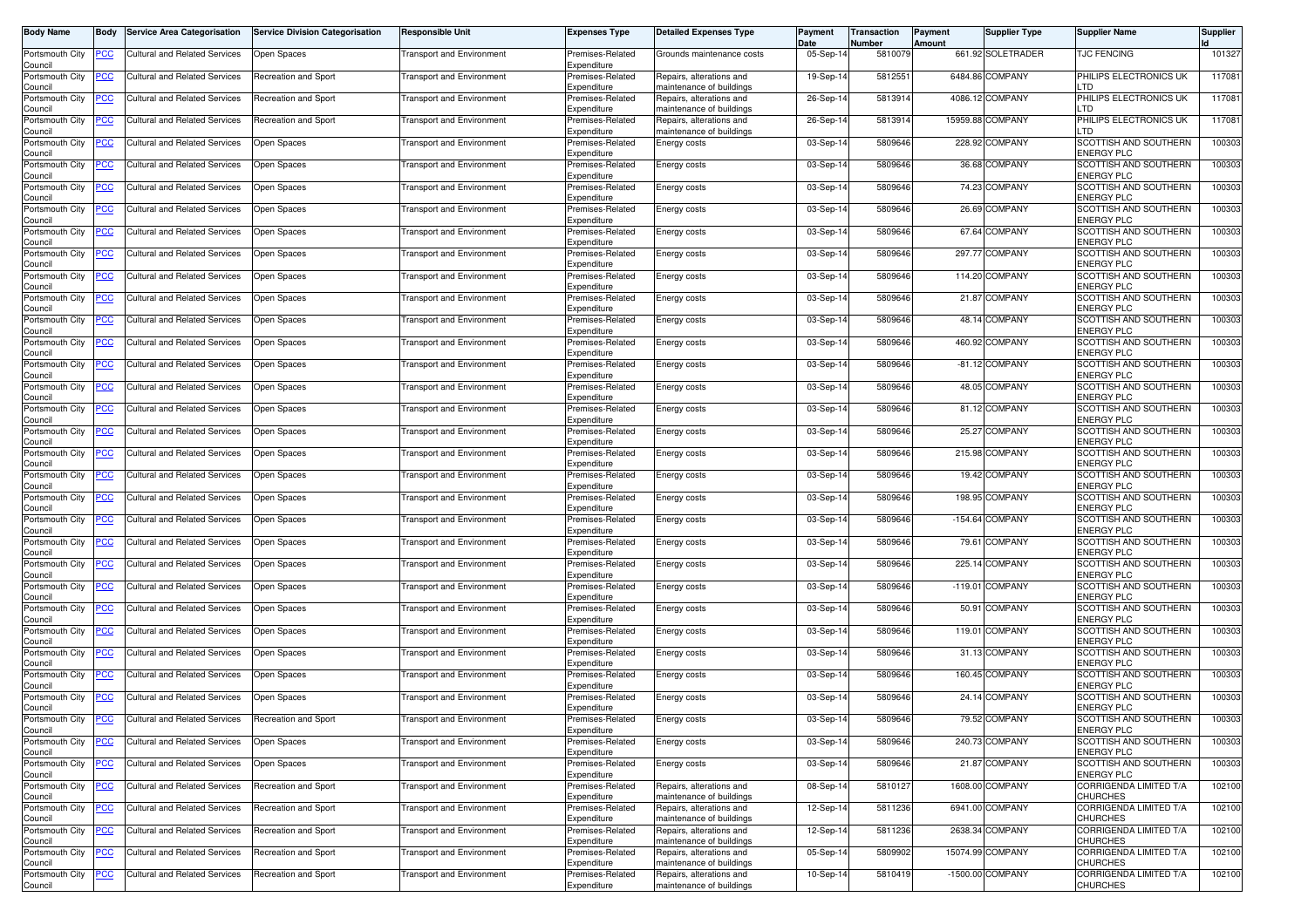| <b>Body Name</b>               | Body           | <b>Service Area Categorisation</b>   | <b>Service Division Categorisation</b> | <b>Responsible Unit</b>          | <b>Expenses Type</b>                | <b>Detailed Expenses Type</b>                        | Payment<br>Date | Transaction<br>Number | Payment<br>Amount | <b>Supplier Type</b>                   | <b>Supplier Name</b>                         | <b>Supplier</b> |
|--------------------------------|----------------|--------------------------------------|----------------------------------------|----------------------------------|-------------------------------------|------------------------------------------------------|-----------------|-----------------------|-------------------|----------------------------------------|----------------------------------------------|-----------------|
| Portsmouth City<br>Council     | <u>'СС</u>     | <b>Cultural and Related Services</b> | Recreation and Sport                   | ransport and Environment         | Premises-Related<br>Expenditure     | Repairs, alterations and<br>maintenance of buildings | 10-Sep-14       | 5810419               |                   | 874.00 COMPANY                         | CORRIGENDA LIMITED T/A<br>CHURCHES           | 102100          |
| Portsmouth City                | <u>CC</u>      | <b>Cultural and Related Services</b> | <b>Recreation and Sport</b>            | ransport and Environment         | Premises-Related<br>Expenditure     | Repairs, alterations and                             | 10-Sep-14       | 5810419               |                   | 3864.00 COMPANY                        | CORRIGENDA LIMITED T/A<br>CHURCHES           | 102100          |
| Council<br>Portsmouth City     | <u>'СС</u>     | <b>Cultural and Related Services</b> | Recreation and Sport                   | Transport and Environment        | Premises-Related                    | maintenance of buildings<br>Repairs, alterations and | 10-Sep-14       | 5810419               |                   | 19609.80 COMPANY                       | CORRIGENDA LIMITED T/A                       | 102100          |
| Council<br>Portsmouth City     | <u>'CC</u>     | <b>Cultural and Related Services</b> | Recreation and Sport                   | <b>Fransport and Environment</b> | Expenditure<br>Premises-Related     | maintenance of buildings<br>Repairs, alterations and | 10-Sep-14       | 5810419               |                   | 1408.20 COMPANY                        | CHURCHES<br><b>CORRIGENDA LIMITED T/A</b>    | 102100          |
| Council<br>Portsmouth City     | <u>'CC</u>     | <b>Cultural and Related Services</b> | Recreation and Sport                   | <b>Fransport and Environment</b> | Expenditure<br>Premises-Related     | maintenance of buildings<br>Repairs, alterations and | 10-Sep-14       | 5810419               |                   | 1051.50 COMPANY                        | CHURCHES<br>CORRIGENDA LIMITED T/A           | 102100          |
| Council<br>Portsmouth City     | <u>'CC</u>     | <b>Cultural and Related Services</b> | Recreation and Sport                   | <b>Transport and Environment</b> | Expenditure<br>Premises-Related     | maintenance of buildings<br>Repairs, alterations and | 10-Sep-14       | 5810419               |                   | 4480.00 COMPANY                        | CHURCHES<br>CORRIGENDA LIMITED T/A           | 102100          |
| Council<br>Portsmouth City     | <u>CC</u>      | <b>Cultural and Related Services</b> | Recreation and Sport                   | Fransport and Environment        | Expenditure<br>Premises-Related     | maintenance of buildings<br>Repairs, alterations and | 30-Sep-14       | 5814119               |                   | 1258.90 COMPANY                        | CHURCHES<br>CORRIGENDA LIMITED T/A           | 102100          |
| Council<br>Portsmouth City     | <u>'CC</u>     | <b>Cultural and Related Services</b> | Recreation and Sport                   | <b>Transport and Environment</b> | Expenditure<br>Premises-Related     | maintenance of buildings<br>Repairs, alterations and | 11-Sep-14       | 5810960               | 2953.41           | <b>COMPANY</b>                         | CHURCHES<br>CORRIGENDA LIMITED T/A           | 102100          |
| Council<br>Portsmouth City     |                |                                      |                                        | ransport and Environment         | Expenditure<br>Premises-Related     | maintenance of buildings<br>Repairs, alterations and |                 | 5814119               |                   | 361.50 COMPANY                         | CHURCHES<br>CORRIGENDA LIMITED T/A           | 102100          |
| Council                        | сC             | <b>Cultural and Related Services</b> | Recreation and Sport                   |                                  | Expenditure                         | maintenance of buildings                             | 30-Sep-14       |                       |                   |                                        | CHURCHES                                     |                 |
| Portsmouth City<br>Council     | <u>'CC</u>     | <b>Cultural and Related Services</b> | Recreation and Sport                   | <b>Fransport and Environment</b> | Premises-Related<br>Expenditure     | Repairs, alterations and<br>maintenance of buildings | 11-Sep-14       | 5810959               |                   | 1536.05 COMPANY                        | CORRIGENDA LIMITED T/A<br><b>CHURCHES</b>    | 102100          |
| Portsmouth City<br>Council     | сC             | <b>Cultural and Related Services</b> | Recreation and Sport                   | Fransport and Environment        | Premises-Related<br>Expenditure     | Repairs, alterations and<br>maintenance of buildings | 12-Sep-14       | 5811235               |                   | 7626.00 COMPANY                        | CORRIGENDA LIMITED T/A<br>CHURCHES           | 102100          |
| Portsmouth City<br>Council     | <u>'CC</u>     | <b>Cultural and Related Services</b> | Recreation and Sport                   | <b>Fransport and Environment</b> | Premises-Related<br>Expenditure     | Repairs, alterations and<br>maintenance of buildings | 12-Sep-14       | 5811235               |                   | 9510.00 COMPANY                        | CORRIGENDA LIMITED T/A<br>CHURCHES           | 102100          |
| Portsmouth City<br>Council     | <u>'СС</u>     | <b>Cultural and Related Services</b> | Recreation and Sport                   | ransport and Environment         | Premises-Related<br>Expenditure     | Repairs, alterations and<br>maintenance of buildings | 12-Sep-14       | 5811235               |                   | 1092.50 COMPANY                        | CORRIGENDA LIMITED T/A<br>CHURCHES           | 102100          |
| Portsmouth City<br>Council     | <u>'СС</u>     | <b>Cultural and Related Services</b> | Recreation and Sport                   | ransport and Environment         | Premises-Related<br>Expenditure     | Repairs, alterations and<br>maintenance of buildings | 12-Sep-14       | 5811235               |                   | 4395.08 COMPANY                        | CORRIGENDA LIMITED T/A<br>CHURCHES           | 102100          |
| Portsmouth City                | <u>PCC</u>     | Cultural and Related Services        | Recreation and Sport                   | Transport and Environment        | Premises-Related                    | Repairs, alterations and                             | 12-Sep-14       | 5811235               |                   | 451.00 COMPANY                         | CORRIGENDA LIMITED T/A                       | 102100          |
| Council<br>Portsmouth City     | <u>'CC</u>     | <b>Cultural and Related Services</b> | <b>Recreation and Sport</b>            | <b>Fransport and Environment</b> | Expenditure<br>Premises-Related     | maintenance of buildings<br>Repairs, alterations and | 12-Sep-14       | 5811235               |                   | 3944.25 COMPANY                        | CHURCHES<br>CORRIGENDA LIMITED T/A           | 102100          |
| Council<br>Portsmouth City     | <u>CC</u>      | <b>Cultural and Related Services</b> | <b>Recreation and Sport</b>            | ransport and Environment         | Expenditure<br>Premises-Related     | maintenance of buildings<br>Repairs, alterations and | 12-Sep-14       | 5811235               |                   | 3005.80 COMPANY                        | CHURCHES<br>CORRIGENDA LIMITED T/A           | 102100          |
| Council<br>Portsmouth City     | <u>'CC</u>     | <b>Cultural and Related Services</b> | Recreation and Sport                   | <b>Fransport and Environment</b> | Expenditure<br>Premises-Related     | maintenance of buildings<br>Repairs, alterations and | 19-Sep-14       | 5812435               |                   | 1140.32 COMPANY                        | CHURCHES<br>CORRIGENDA LIMITED T/A           | 102100          |
| Council<br>Portsmouth City     | <b>CC</b>      | <b>Cultural and Related Services</b> | Recreation and Sport                   | <b>Transport and Environment</b> | Expenditure<br>Premises-Related     | maintenance of buildings<br>Repairs, alterations and | 11-Sep-14       | 5810960               |                   | -2953.41 COMPANY                       | CHURCHES<br>CORRIGENDA LIMITED T/A           | 102100          |
| Council<br>Portsmouth City     | <u>CC</u>      | <b>Cultural and Related Services</b> | Recreation and Sport                   | ransport and Environment         | Expenditure<br>Premises-Related     | maintenance of buildings<br>Repairs, alterations and | 26-Sep-14       | 5813803               |                   | 2149.00 COMPANY                        | CHURCHES<br>CORRIGENDA LIMITED T/A           | 102100          |
| Council                        |                |                                      |                                        |                                  | Expenditure                         | maintenance of buildings                             |                 | 5813804               |                   | 5338.30 COMPANY                        | CHURCHES<br>CORRIGENDA LIMITED T/A           | 102100          |
| Portsmouth City<br>Council     | <u>'CC</u>     | <b>Cultural and Related Services</b> | Recreation and Sport                   | <b>Fransport and Environment</b> | Premises-Related<br>Expenditure     | Repairs, alterations and<br>maintenance of buildings | 26-Sep-14       |                       |                   |                                        | CHURCHES                                     |                 |
| Portsmouth City<br>Council     | CС             | <b>Cultural and Related Services</b> | <b>Recreation and Sport</b>            | <b>Fransport and Environment</b> | Premises-Related<br>Expenditure     | Repairs, alterations and<br>maintenance of buildings | 26-Sep-14       | 5813804               |                   | 6815.83 COMPANY                        | CORRIGENDA LIMITED T/A<br>CHURCHES           | 102100          |
| Portsmouth City<br>Council     | <u>'CC</u>     | <b>Cultural and Related Services</b> | Recreation and Sport                   | <b>Fransport and Environment</b> | Premises-Related<br>Expenditure     | Repairs, alterations and<br>maintenance of buildings | 26-Sep-14       | 5813804               |                   | 8873.75 COMPANY                        | CORRIGENDA LIMITED T/A<br>CHURCHES           | 102100          |
| Portsmouth City<br>Council     | <u>'СС</u>     | <b>Cultural and Related Services</b> | Recreation and Sport                   | Fransport and Environment        | Premises-Related<br>Expenditure     | Repairs, alterations and<br>maintenance of buildings | 08-Sep-14       | 5810127               |                   | -1608.00 COMPANY                       | CORRIGENDA LIMITED T/A<br>CHURCHES           | 102100          |
| Portsmouth City<br>Council     | <u>cc</u>      | <b>Cultural and Related Services</b> | Recreation and Sport                   | ransport and Environment         | Premises-Related<br>Expenditure     | Repairs, alterations and<br>maintenance of buildings | 12-Sep-14       | 5811236               |                   | -1092.50 COMPANY                       | CORRIGENDA LIMITED T/A<br>CHURCHES           | 102100          |
| Portsmouth City<br>Council     | <u>PCC</u>     | <b>Cultural and Related Services</b> | Open Spaces                            | <b>Fransport and Environment</b> | <b>Third Party Payments</b>         | Private contractors                                  | 05-Sep-14       | 5809931               |                   | 245.66 COMPANY                         | <b>ENSIGN HIGHWAYS LTD</b>                   | 116063          |
| Portsmouth City                | <u>'CC</u>     | <b>Cultural and Related Services</b> | Open Spaces                            | <b>Transport and Environment</b> | Premises-Related                    | Grounds maintenance costs                            | 09-Sep-14       | 5810294               |                   | 140.00 COMPANY                         | <b>ENSIGN HIGHWAYS LTD</b>                   | 116063          |
| Council<br>Portsmouth City     | <u>CC</u>      | <b>Cultural and Related Services</b> | <b>Open Spaces</b>                     | Fransport and Environment        | Expenditure<br>Third Party Payments | Private contractors                                  | $16-Sep-1$      | 5811676               |                   | 238.50 COMPANY                         | <b>ENSIGN HIGHWAYS LTD</b>                   | 116063          |
| Council<br>Portsmouth City     | <u>'СС</u>     | <b>Cultural and Related Services</b> | Open Spaces                            | Fransport and Environment        | <b>Third Party Payments</b>         | Private contractors                                  | 16-Sep-14       | 5811676               |                   | 159.25 COMPANY                         | <b>ENSIGN HIGHWAYS LTD</b>                   | 116063          |
| Council<br>Portsmouth City     | <u>CC </u>     | <b>Cultural and Related Services</b> | Open Spaces                            | Fransport and Environment        | Third Party Payments                | Private contractors                                  | 16-Sep-14       | 5811676               |                   | 159.25 COMPANY                         | <b>ENSIGN HIGHWAYS LTD</b>                   | 116063          |
| Council<br>Portsmouth City PCC |                | <b>Cultural and Related Services</b> | <b>Recreation and Sport</b>            | <b>Transport and Environment</b> | Premises-Related                    | Repairs, alterations and                             | 24-Sep-14       | 5813199               |                   | 29.28 VENDOR                           | <b>GRAHAM ASSET</b>                          | 134967          |
| Council<br>Portsmouth City     | PСC            | <b>Cultural and Related Services</b> | <b>Recreation and Sport</b>            | <b>Transport and Environment</b> | Expenditure<br>Premises-Related     | maintenance of buildings<br>Repairs, alterations and | 05-Sep-14       | 5809949               |                   | 46.00 VENDOR                           | <b>MANAGEMENT LTD</b><br><b>GRAHAM ASSET</b> | 134967          |
| Council<br>Portsmouth City     | <u>'CC</u>     | <b>Cultural and Related Services</b> | Recreation and Sport                   | <b>Transport and Environment</b> | Expenditure<br>Premises-Related     | maintenance of buildings<br>Repairs, alterations and | 05-Sep-14       | 5809949               |                   | 46.00 VENDOR                           | MANAGEMENT LTD<br><b>GRAHAM ASSET</b>        | 134967          |
| Council                        |                |                                      |                                        |                                  | Expenditure                         | maintenance of buildings                             |                 | 5812487               |                   | 5448.61 VENDOR                         | MANAGEMENT LTD<br>GRISTWOOD & TOMS (TREE     |                 |
| Portsmouth City<br>Council     | $\overline{C}$ | <b>Cultural and Related Services</b> | Open Spaces                            | <b>Transport and Environment</b> | Premises-Related<br>Expenditure     | Repairs, alterations and<br>maintenance of buildings | 19-Sep-14       |                       |                   |                                        | CONTRACTORS) LTD)                            | 100831          |
| Portsmouth City<br>Council     | <u>'CC</u>     | <b>Cultural and Related Services</b> | Open Spaces                            | <b>Transport and Environment</b> | Supplies and Services Expenses      |                                                      | 19-Sep-14       | 5812487               |                   | 1068.30 VENDOR                         | GRISTWOOD & TOMS (TREE<br>CONTRACTORS) LTD)  | 100831          |
| Portsmouth City<br>Council     | <u>CC</u>      | <b>Cultural and Related Services</b> | Recreation and Sport                   | <b>Transport and Environment</b> | Third Party Payments                | Private contractors                                  | 10-Sep-14       | 5810778               |                   | 148.00 OTHER LOCAL<br><b>AUTHORITY</b> | <b>HAMPSHIRE COUNTY</b><br>COUNCIL           | 100030          |
| Portsmouth City<br>Council     | <u>'CC</u>     | <b>Cultural and Related Services</b> | <b>Recreation and Sport</b>            | <b>Transport and Environment</b> | <b>Third Party Payments</b>         | Private contractors                                  | 08-Sep-14       | 5810165               |                   | 3685.73 VENDOR                         | HILSEA LIDO POOL FOR THE<br>PEOPLE TRUST     | 132693          |
| Portsmouth City<br>Council     | <u>'CC</u>     | <b>Cultural and Related Services</b> | Recreation and Sport                   | <b>Transport and Environment</b> | Premises-Related<br>Expenditure     | Repairs, alterations and<br>maintenance of buildings | 12-Sep-14       | 5811350               |                   | 5405.24 COMPANY                        | KKA MAINTENANCE LTD                          | 135386          |
|                                |                |                                      |                                        |                                  |                                     |                                                      |                 |                       |                   |                                        |                                              |                 |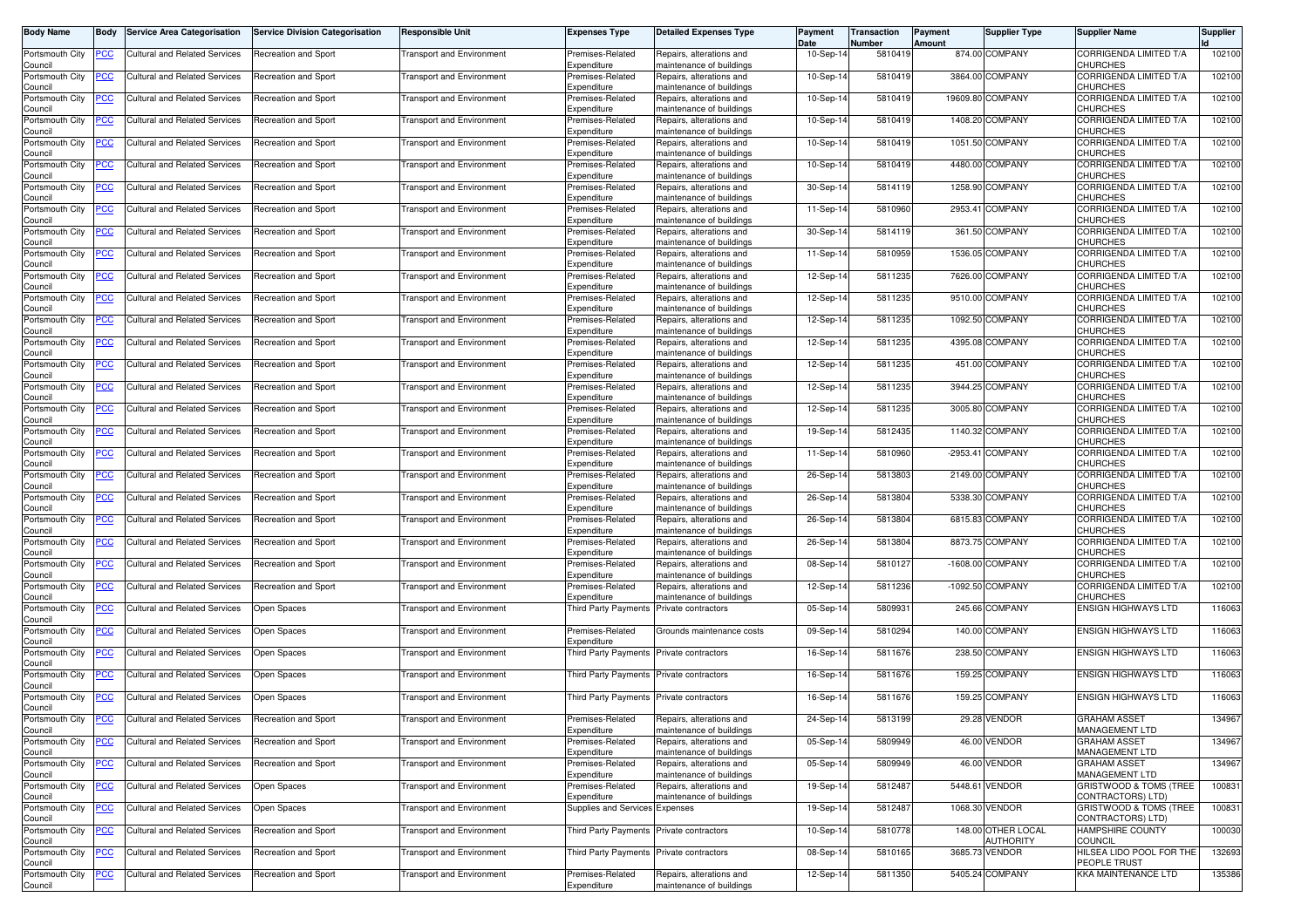| <b>Body Name</b>           | Body       | <b>Service Area Categorisation</b>                       | <b>Service Division Categorisation</b> | <b>Responsible Unit</b>          | <b>Expenses Type</b>                     | <b>Detailed Expenses Type</b>                        | Payment<br>Date | Transaction<br>Number | Payment<br>Amount | Supplier Type    | <b>Supplier Name</b>                       | Supplier |
|----------------------------|------------|----------------------------------------------------------|----------------------------------------|----------------------------------|------------------------------------------|------------------------------------------------------|-----------------|-----------------------|-------------------|------------------|--------------------------------------------|----------|
| Portsmouth City<br>Council | <u>'СС</u> | <b>Cultural and Related Services</b>                     | Open Spaces                            | <b>Transport and Environment</b> | Premises-Related<br>Expenditure          | Repairs, alterations and<br>maintenance of buildings | 11-Sep-14       | 5811036               |                   | 35.00 COMPANY    | KKA MAINTENANCE LTD                        | 135386   |
| Portsmouth City<br>Council | <u>'CC</u> | <b>Cultural and Related Services</b>                     | Open Spaces                            | <b>Transport and Environment</b> | Premises-Related<br>Expenditure          | Repairs, alterations and<br>maintenance of buildings | 11-Sep-14       | 5811036               |                   | 209.79 COMPANY   | KKA MAINTENANCE LTD                        | 135386   |
| Portsmouth City<br>Council | <u>'СС</u> | <b>Cultural and Related Services</b>                     | Open Spaces                            | <b>Transport and Environment</b> | Premises-Related<br>Expenditure          | Repairs, alterations and<br>maintenance of buildings | 11-Sep-14       | 5811036               |                   | 35.00 COMPANY    | KKA MAINTENANCE LTD                        | 135386   |
| Portsmouth City<br>Council | <u>'CC</u> | <b>Cultural and Related Services</b>                     | Recreation and Sport                   | <b>Transport and Environment</b> | Premises-Related<br>Expenditure          | Repairs, alterations and<br>maintenance of buildings | 01-Sep-14       | 580907                |                   | 9968.00 COMPANY  | KKA MAINTENANCE LTD                        | 135386   |
| Portsmouth City<br>Council | <u>'CC</u> | <b>Cultural and Related Services</b>                     | Recreation and Sport                   | <b>Transport and Environment</b> | Premises-Related<br>Expenditure          | Repairs, alterations and<br>maintenance of buildings | 01-Sep-14       | 580907                |                   | 5029.36 COMPANY  | KKA MAINTENANCE LTD                        | 135386   |
| Portsmouth City<br>Council | <u>'CC</u> | <b>Cultural and Related Services</b>                     | Recreation and Sport                   | <b>Transport and Environment</b> | Premises-Related<br>Expenditure          | Repairs, alterations and<br>maintenance of buildings | 12-Sep-14       | 5811349               |                   | 23363.67 COMPANY | KKA MAINTENANCE LTD                        | 135386   |
| Portsmouth City<br>Council | <u>CC</u>  | <b>Cultural and Related Services</b>                     | Recreation and Sport                   | <b>Transport and Environment</b> | Premises-Related<br>Expenditure          | Repairs, alterations and<br>maintenance of buildings | 22-Sep-14       | 581270                |                   | 23040.00 COMPANY | KKA MAINTENANCE LTD                        | 135386   |
| Portsmouth City<br>Council | <u>'CC</u> | <b>Cultural and Related Services</b>                     | Open Spaces                            | <b>Transport and Environment</b> |                                          | Supplies and Services Communications and computing   | 04-Sep-14       | 5809792               | 695.00            | <b>VENDOR</b>    | MCPC SYSTEMS (UK) LTD                      | 100998   |
| Portsmouth City<br>Council | сC         | <b>Cultural and Related Services</b>                     | Open Spaces                            | <b>Transport and Environment</b> | Premises-Related<br>Expenditure          | Energy costs                                         | 19-Sep-14       | 5812535               |                   | 26.35 VENDOR     | <b>NPOWER</b>                              | 104871   |
| Portsmouth City<br>Council | <u>'CC</u> | <b>Cultural and Related Services</b>                     | Open Spaces                            | <b>Transport and Environment</b> | Premises-Related<br>Expenditure          | Energy costs                                         | 19-Sep-14       | 5812535               |                   | 4.14 VENDOR      | <b>NPOWER</b>                              | 104871   |
| Portsmouth City<br>Council | сC         | <b>Cultural and Related Services</b>                     | <b>Recreation and Sport</b>            | <b>Transport and Environment</b> | Third Party Payments Private contractors |                                                      | 09-Sep-14       | 5810318               | 861.21            | VENDOR           | PARKWOOD COMMUNITY<br><b>LEISURE</b>       | 125747   |
| Portsmouth City<br>Council | <u>'CC</u> | <b>Cultural and Related Services</b>                     | Recreation and Sport                   | <b>Transport and Environment</b> | <b>Third Party Payments</b>              | Private contractors                                  | 09-Sep-14       | 5810318               | 8439.51           | <b>VENDOR</b>    | PARKWOOD COMMUNITY<br><b>LEISURE</b>       | 125747   |
| Portsmouth City<br>Council | <u>'CC</u> | Cultural and Related Services                            | Recreation and Sport                   | <b>Transport and Environment</b> | <b>Third Party Payments</b>              | Private contractors                                  | 09-Sep-14       | 5810318               |                   | 6192.66 VENDOR   | PARKWOOD COMMUNITY<br><b>EISURE</b>        | 125747   |
| ortsmouth City<br>Council  | <u>'СС</u> | <b>Cultural and Related Services</b>                     | Recreation and Sport                   | <b>Transport and Environment</b> | <b>Third Party Payments</b>              | Private contractors                                  | 25-Sep-14       | 5813613               | 833.43            | VENDOR           | PARKWOOD COMMUNITY<br>LEISURE              | 125747   |
| Portsmouth City<br>Council | <u>PCC</u> | <b>Cultural and Related Services</b>                     | <b>Recreation and Sport</b>            | Transport and Environment        | Third Party Payments Private contractors |                                                      | 25-Sep-14       | 5813613               |                   | 8167.26 VENDOR   | PARKWOOD COMMUNITY<br><b>LEISURE</b>       | 125747   |
| Portsmouth City<br>Council | <u>'CC</u> | <b>Cultural and Related Services</b>                     | <b>Recreation and Sport</b>            | <b>Transport and Environment</b> | Third Party Payments                     | Private contractors                                  | 25-Sep-14       | 5813613               | 5992.90           | VENDOR           | PARKWOOD COMMUNITY<br><b>LEISURE</b>       | 125747   |
| Portsmouth City<br>Council | <u>CC</u>  | Cultural and Related Services                            | <b>Recreation and Sport</b>            | <b>Transport and Environment</b> | Third Party Payments                     | Private contractors                                  | 05-Sep-14       | 5810023               | 3540.00           | <b>VENDOR</b>    | PORTSMOUTH GOLF<br>CENTRE                  | 101110   |
| Portsmouth City<br>Council | <u>'CC</u> | <b>Cultural and Related Services</b>                     | Open Spaces                            | <b>Transport and Environment</b> | Premises-Related<br>Expenditure          | Energy costs                                         | 26-Sep-14       | 5813926               |                   | 1407.90 VENDOR   | PORTSMOUTH RUGBY<br>FOOTBALL CLUB          | 101113   |
| Portsmouth City<br>Council | <u>'CC</u> | <b>Cultural and Related Services</b>                     | Open Spaces                            | <b>Transport and Environment</b> | Premises-Related<br>Expenditure          | <b>Water Services</b>                                | 12-Sep-14       | 5811405               |                   | 302.62 VENDOR    | PORTSMOUTH WATER LTD                       | 100253   |
| Portsmouth City<br>Council | <u>CC</u>  | <b>Cultural and Related Services</b>                     | Open Spaces                            | <b>Transport and Environment</b> | Premises-Related<br>Expenditure          | <b>Water Services</b>                                | 12-Sep-14       | 5811405               | 97.51             | VENDOR           | PORTSMOUTH WATER LTD                       | 100253   |
| Portsmouth City<br>Council | <u>'CC</u> | Cultural and Related Services                            | Open Spaces                            | <b>Transport and Environment</b> | Premises-Related<br>Expenditure          | <b>Water Services</b>                                | 18-Sep-14       | 5812326               | 327.65            | <b>VENDOR</b>    | PORTSMOUTH WATER LTD                       | 100253   |
| Portsmouth City<br>Council | сC         | <b>Cultural and Related Services</b>                     | Open Spaces                            | <b>Transport and Environment</b> | Premises-Related<br>Expenditure          | <b>Water Services</b>                                | 15-Sep-14       | 5811610               | 560.76            | <b>VENDOR</b>    | PORTSMOUTH WATER LTD                       | 100253   |
| Portsmouth City<br>Council | <u>'CC</u> | Cultural and Related Services                            | Open Spaces                            | <b>Transport and Environment</b> | Premises-Related<br>Expenditure          | <b>Water Services</b>                                | 18-Sep-14       | 5812326               |                   | 212.26 VENDOR    | PORTSMOUTH WATER LTD                       | 100253   |
| Portsmouth City<br>Council | <u>'СС</u> | <b>Cultural and Related Services</b>                     | Recreation and Sport                   | <b>Transport and Environment</b> | Premises-Related<br>Expenditure          | Repairs, alterations and<br>maintenance of buildings | 12-Sep-14       | 5811443               | 37.38             | VENDOR           | SIX DEGREES UNIFIED<br>COMMS (KAM) LIMITED | 137034   |
| Portsmouth City<br>Council | <u>cc</u>  | <b>Cultural and Related Services</b>                     | Open Spaces                            | <b>Fransport and Environment</b> | Premises-Related<br>Expenditure          | <b>Water Services</b>                                | 22-Sep-14       | 5812734               |                   | 392.72 VENDOR    | SOUTHERN WATER                             | 100254   |
| Portsmouth City<br>Council | <u>PCC</u> | <b>Cultural and Related Services</b>                     | Open Spaces                            | <b>Fransport and Environment</b> | Premises-Related<br>Expenditure          | <b>Water Services</b>                                | 26-Sep-14       | 5813959               |                   | 332.12 VENDOR    | SOUTHERN WATER                             | 100254   |
| Portsmouth City<br>Council | <u>'CC</u> | <b>Cultural and Related Services</b>                     | Open Spaces                            | <b>Transport and Environment</b> | Premises-Related<br>Expenditure          | <b>Water Services</b>                                | 22-Sep-14       | 5812734               | 637.87            | VENDOR           | SOUTHERN WATER                             | 100254   |
| Portsmouth City<br>Council | <u>CC</u>  | <b>Cultural and Related Services</b>                     | Open Spaces                            | <b>Transport and Environment</b> | Premises-Related<br>Expenditure          | <b>Water Services</b>                                | 26-Sep-14       | 5813959               |                   | 351.80 VENDOR    | SOUTHERN WATER                             | 100254   |
| Portsmouth City<br>Council | <u>'CC</u> | <b>Cultural and Related Services</b>                     | Open Spaces                            | <b>Fransport and Environment</b> | Premises-Related<br>Expenditure          | <b>Water Services</b>                                | 18-Sep-14       | 581234                |                   | 34.59 VENDOR     | SOUTHERN WATER                             | 100254   |
| Portsmouth City<br>Council | <u>'СС</u> | <b>Cultural and Related Services</b>                     | Open Spaces                            | <b>Transport and Environment</b> |                                          | Supplies and Services Communications and computing   | 10-Sep-14       | 5810894               |                   | 24.45 VENDOR     | MOBILE (UK) LIMITED                        | 100085   |
| Council                    |            | Portsmouth City <b>PCC</b> Cultural and Related Services | Open Spaces                            | <b>Transport and Environment</b> |                                          | Supplies and Services Communications and computing   | 10-Sep-14       | 5810894               |                   | 12.58 VENDOR     | T MOBILE (UK) LIMITED                      | 100085   |
| Portsmouth City<br>Council | <u>CC</u>  | <b>Cultural and Related Services</b>                     | <b>Recreation and Sport</b>            | <b>Transport and Environment</b> |                                          | Supplies and Services Communications and computing   | 10-Sep-14       | 5810894               |                   | 12.27 VENDOR     | <b>MOBILE (UK) LIMITED</b>                 | 100085   |
| Portsmouth City<br>Council | <u>'CC</u> | <b>Cultural and Related Services</b>                     | Recreation and Sport                   | <b>Transport and Environment</b> |                                          | Supplies and Services Miscellaneous expenses         | 26-Sep-14       | 5813976               |                   | 895.00 VENDOR    | THE MEDIA BUNKER LTD                       | 136520   |
| Portsmouth City<br>Council | <b>CC</b>  | <b>Cultural and Related Services</b>                     | Open Spaces                            | <b>Transport and Environment</b> | Premises-Related<br>Expenditure          | Energy costs                                         | 02-Sep-14       | 5809241               |                   | 14.66 VENDOR     | TOTAL GAS & POWER LTD                      | 133467   |
| Portsmouth City<br>Council | <u>'CC</u> | <b>Cultural and Related Services</b>                     | Open Spaces                            | <b>Transport and Environment</b> | Premises-Related<br>Expenditure          | Energy costs                                         | 02-Sep-14       | 5809241               |                   | 102.42 VENDOR    | TOTAL GAS & POWER LTD                      | 133467   |
| Portsmouth City<br>Council | <u>CC</u>  | <b>Cultural and Related Services</b>                     | Open Spaces                            | <b>Transport and Environment</b> | Premises-Related<br>Expenditure          | Energy costs                                         | 30-Sep-14       | 5814257               |                   | 167.51 VENDOR    | TOTAL GAS & POWER LTD                      | 133467   |
| Portsmouth City<br>Council | <u>'CC</u> | <b>Cultural and Related Services</b>                     | Open Spaces                            | <b>Transport and Environment</b> | Employees                                | Indirect employee expenses                           | 12-Sep-14       | 5811488               |                   | 1755.00 VENDOR   | TREE LIFE<br>ARBORICULTURAL                | 139424   |
| Portsmouth City<br>Council | <b>CC</b>  | <b>Cultural and Related Services</b>                     | Open Spaces                            | <b>Transport and Environment</b> |                                          | Supplies and Services Communications and computing   | 25-Sep-14       | 5813711               |                   | 48.24 COMPANY    | <b>VIRGIN MEDIA LIMITED</b>                | 100224   |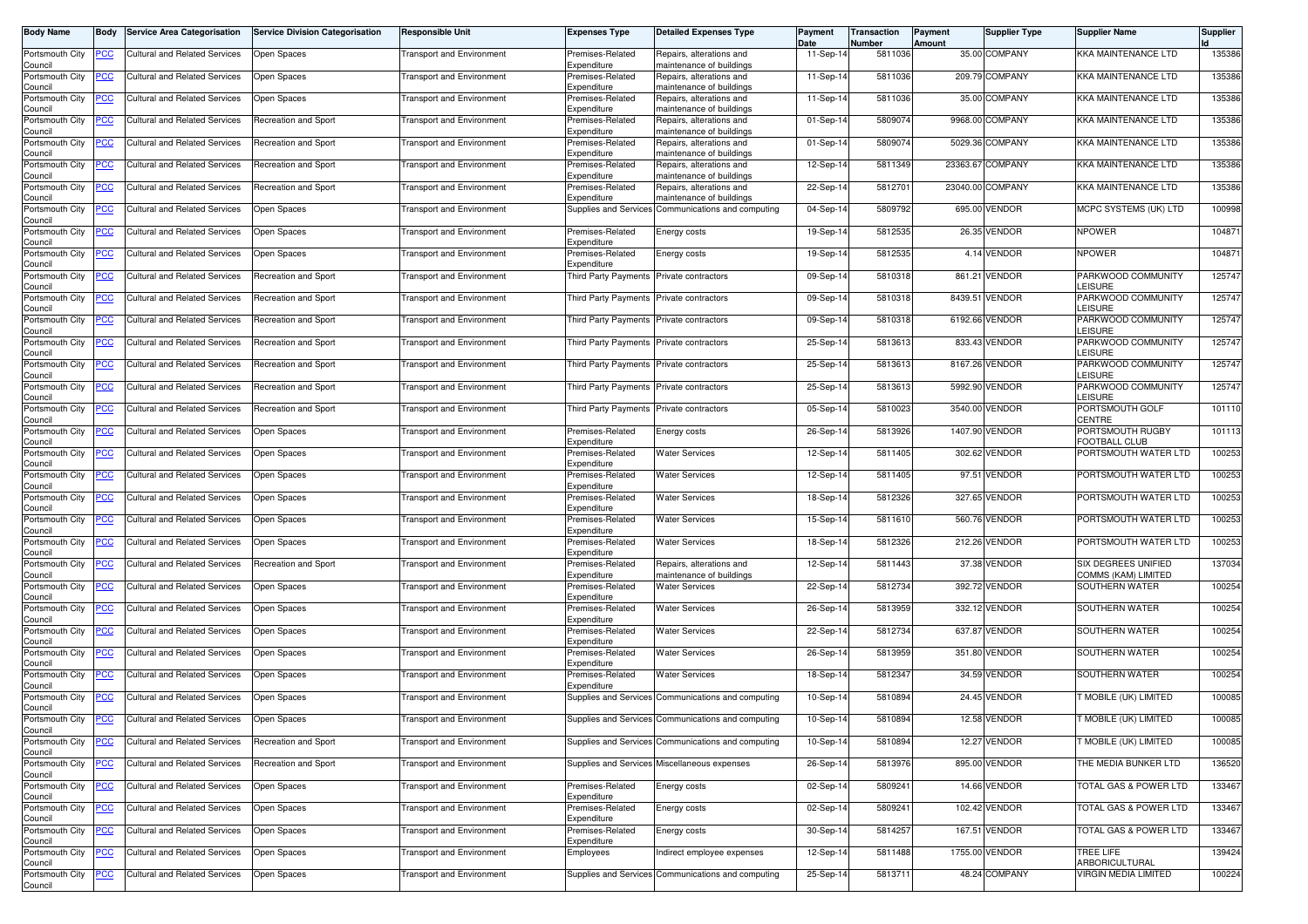| <b>Body Name</b>                      | Body       | <b>Service Area Categorisation</b>              | <b>Service Division Categorisation</b>                                        | <b>Responsible Unit</b>                     | <b>Expenses Type</b>                     | <b>Detailed Expenses Type</b>                                             | Payment<br>Date | Transaction<br>Number | Payment<br>Amount | <b>Supplier Type</b>          | <b>Supplier Name</b>                                           | <b>Supplier</b> |
|---------------------------------------|------------|-------------------------------------------------|-------------------------------------------------------------------------------|---------------------------------------------|------------------------------------------|---------------------------------------------------------------------------|-----------------|-----------------------|-------------------|-------------------------------|----------------------------------------------------------------|-----------------|
| Portsmouth City<br>Council            | 'CC        | <b>Cultural and Related Services</b>            | Open Spaces                                                                   | <b>Transport and Environment</b>            |                                          | Supplies and Services Communications and computing                        | 25-Sep-14       | 5813711               |                   | 26.88 COMPANY                 | <b>VIRGIN MEDIA LIMITED</b>                                    | 100224          |
| Portsmouth City<br>Council            | <u>'CC</u> | Cultural and Related Services                   | Open Spaces                                                                   | <b>Fransport and Environment</b>            |                                          | Supplies and Services Communications and computing                        | 25-Sep-14       | 5813711               |                   | 1640.00 COMPANY               | VIRGIN MEDIA LIMITED                                           | 100224          |
| Portsmouth City                       | сC         | <b>Cultural and Related Services</b>            | Open Spaces                                                                   | <b>Transport and Environment</b>            |                                          | Supplies and Services Communications and computing                        | 29-Sep-14       | 5814088               |                   | -297.62 COMPANY               | <b>VIRGIN MEDIA LIMITED</b>                                    | 100224          |
| Council<br>Portsmouth City<br>Council | <u>'CC</u> | <b>Environmental and Regulatory</b><br>Services | <b>Regulatory Services</b>                                                    | City Development and Cultural Services      |                                          | Supplies and Services Printing, stationery and general<br>office expenses | $11-Sep-1$      | 5811022               |                   | 2.84 OTHER LOCAL<br>AUTHORITY | <b>HAMPSHIRE COUNTY</b><br><b>COUNCIL</b>                      | 100030          |
| Portsmouth City<br>Council            | <u>CC </u> | <b>Environmental and Regulatory</b><br>Services | <b>Regulatory Services</b>                                                    | Corporate Assets, Business and<br>Standards |                                          | Supplies and Services Miscellaneous expenses                              | 19-Sep-14       | 581237                |                   | 500.00 VENDOR                 | A & J LAWRENCE                                                 | 104559          |
| Portsmouth City<br>Council            |            | Environmental and Regulatory<br>Services        | <b>Regulatory Services</b>                                                    | Corporate Assets, Business and<br>Standards |                                          | Supplies and Services Grants and subscriptions                            | 04-Sep-14       | 5809714               |                   | 480.00 VENDOR                 | CHARTERED INSTITUTE OF<br>ENVIRONMENTAL HEALTH                 | 108909          |
| Portsmouth City<br>Council            | <u>'CC</u> | <b>Environmental and Regulatory</b><br>Services | <b>Regulatory Services</b>                                                    | Corporate Assets, Business and<br>Standards | Premises-Related<br>Expenditure          | Energy costs                                                              | 03-Sep-14       | 5809646               |                   | 394.53 COMPANY                | SCOTTISH AND SOUTHERN<br><b>ENERGY PLC</b>                     | 100303          |
| Portsmouth City<br>Council            | <u>CC</u>  | <b>Environmental and Regulatory</b><br>Services | <b>Regulatory Services</b>                                                    | Corporate Assets, Business and<br>Standards | Premises-Related<br>Expenditure          | Energy costs                                                              | 03-Sep-1        | 5809646               |                   | 512.33 COMPANY                | SCOTTISH AND SOUTHERN<br><b>ENERGY PLC</b>                     | 100303          |
| Portsmouth City<br>Council            | сc         | <b>Environmental and Regulatory</b><br>Services | <b>Regulatory Services</b>                                                    | Corporate Assets, Business and<br>Standards | Premises-Related<br>Expenditure          | Energy costs                                                              | 03-Sep-14       | 5809646               |                   | 229.39 COMPANY                | <b>SCOTTISH AND SOUTHERN</b><br><b>ENERGY PLC</b>              | 100303          |
| Portsmouth City<br>Council            | <u>cc</u>  | Environmental and Regulatory<br>Services        | Regulatory Services                                                           | Corporate Assets, Business and<br>Standards | Employees                                | Indirect employee expenses                                                | 30-Sep-14       | 5814157               | 600.00            | <b><i>VENDOR</i></b>          | <b>GUILDFORD COLLEGE OF</b><br>FURTHER AND HIGHER              | 111145          |
| Portsmouth City<br>Council            | <u>'СС</u> | Environmental and Regulatory<br>Services        | <b>Regulatory Services</b>                                                    | Corporate Assets, Business and<br>Standards | Employees                                | Indirect employee expenses                                                | 30-Sep-14       | 5814157               |                   | 80.00 VENDOR                  | <b>GUILDFORD COLLEGE OF</b><br>FURTHER AND HIGHER              | 111145          |
| Portsmouth City<br>Council            | <u>'СС</u> | <b>Environmental and Regulatory</b><br>Services | <b>Regulatory Services</b>                                                    | Corporate Assets, Business and<br>Standards | Supplies and Services Services           |                                                                           | 05-Sep-14       | 5810043               |                   | 2619.92 VENDOR                | <b>SECURITAS SECURITY</b><br>SERVICES LIMITED                  | 101733          |
| Portsmouth City<br>Council            | <u>'СС</u> | <b>Environmental and Regulatory</b><br>Services | <b>Regulatory Services</b>                                                    | Corporate Assets, Business and<br>Standards |                                          | Supplies and Services Communications and computing                        | 10-Sep-14       | 5810894               |                   | 10.17 VENDOR                  | T MOBILE (UK) LIMITED                                          | 100085          |
| Portsmouth City<br>Council            | ၒၒ         | <b>Environmental and Regulatory</b><br>Services | Community Safety (CCTV)                                                       | Health, Safety and Licensing                | Third Party Payments Private contractors |                                                                           | 19-Sep-14       | 5812369               |                   | 550.00 VENDOR                 | 360 VISION TECHNOLOGY<br>_TD                                   | 138809          |
| Portsmouth City<br>Council            | <u>'СС</u> | <b>Environmental and Regulatory</b><br>Services | Community Safety (Safety Services)                                            | Health, Safety and Licensing                |                                          | Supplies and Services Miscellaneous expenses                              | 05-Sep-14       | 5809859               |                   | 428.50 VENDOR                 | A & J LAWRENCE                                                 | 104559          |
| Portsmouth City<br>Council            | <u>cc</u>  | <b>Environmental and Regulatory</b><br>Services | Community Safety (Safety Services)                                            | Health, Safety and Licensing                |                                          | Supplies and Services Miscellaneous expenses                              | 26-Sep-14       | 5813741               |                   | 71.50 VENDOR                  | A & J LAWRENCE                                                 | 104559          |
| Portsmouth City<br>Council            | <u>'СС</u> | <b>Environmental and Regulatory</b><br>Services | <b>Regulatory Services</b>                                                    | Health, Safety and Licensing                | Third Party Payments Private contractors |                                                                           | 08-Sep-14       | 5810103               |                   | 206.00 VENDOR                 | <b>ADAMS MOREY LTD</b>                                         | 100446          |
| Portsmouth City<br>Council            | <u>cc</u>  | <b>Environmental and Regulatory</b><br>Services | Regulatory Services                                                           | Health, Safety and Licensing                | Third Party Payments                     | Private contractors                                                       | 08-Sep-14       | 5810103               |                   | 616.00 VENDOR                 | <b>ADAMS MOREY LTD</b>                                         | 100446          |
| Portsmouth City<br>Council            | <u>'СС</u> | <b>Environmental and Regulatory</b><br>Services | Community Safety (Safety Services)                                            | Health, Safety and Licensing                |                                          | Supplies and Services Communications and computing                        | 18-Sep-14       | 5812229               |                   | 50.88 COMPANY                 | <b>BRITISH</b><br>TELECOMMUNICATIONS PLO                       | 100132          |
| Portsmouth City<br>Council            | сC         | Environmental and Regulatory<br>Services        | Community Safety (Safety Services)                                            | Health, Safety and Licensing                | Employees                                | Indirect employee expenses                                                | 17-Sep-1        | 5812191               |                   | 1170.00 VENDOR                | <b>SPENCER P (THE LIMES)</b>                                   | 137974          |
| Portsmouth City<br>Council            | <u>'СС</u> | <b>Environmental and Regulatory</b><br>Services | Community Safety (Crime Reduction) Health, Safety and Licensing               |                                             | Third Party Payments Private contractors |                                                                           | 05-Sep-14       | 5810056               |                   | 1694.39 SOLETRADER            | Classified as 'personal data'<br>under the Data Protection Act | 137609          |
| Portsmouth City<br>Council            | CC         | <b>Environmental and Regulatory</b><br>Services | Regulatory Services                                                           | Health, Safety and Licensing                | Third Party Payments                     | Private contractors                                                       | 19-Sep-14       | 5812463               |                   | 1496.00 VENDOR                | DISCLOSURE AND BARRING<br><b>SERVICE</b>                       | 100755          |
| Portsmouth City<br>Council            | <u>'CC</u> | Environmental and Regulatory<br>Services        | Street Cleansing (not chargeable to<br>Highways)                              | Health, Safety and Licensing                | Premises-Related<br>Expenditure          | Grounds maintenance costs                                                 | 16-Sep-14       | 5811676               |                   | 607.75 COMPANY                | <b>ENSIGN HIGHWAYS LTD</b>                                     | 116063          |
| Portsmouth City<br>Council            | сC         | <b>Environmental and Regulatory</b><br>Services | Street Cleansing (not chargeable to<br>Highways)                              | Health, Safety and Licensing                | Premises-Related<br>Expenditure          | Grounds maintenance costs                                                 | 16-Sep-14       | 5811676               |                   | 177.95 COMPANY                | <b>ENSIGN HIGHWAYS LTD</b>                                     | 116063          |
| Portsmouth City<br>Council            | <u>cc</u>  | <b>Environmental and Regulatory</b><br>Services | Street Cleansing (not chargeable to<br>Highways)                              | Health, Safety and Licensing                | <b>Third Party Payments</b>              | Private contractors                                                       | 16-Sep-14       | 5811676               |                   | 183.15 COMPANY                | <b>ENSIGN HIGHWAYS LTD</b>                                     | 116063          |
| Portsmouth City<br>Council            | 'CC        | <b>Environmental and Regulatory</b><br>Services | Street Cleansing (not chargeable to<br>Highways)                              | Health, Safety and Licensing                | Third Party Payments                     | Private contractors                                                       | 16-Sep-14       | 5811676               |                   | 53.10 COMPANY                 | <b>ENSIGN HIGHWAYS LTD</b>                                     | 116063          |
| Portsmouth City<br>Council            |            | Environmental and Regulatory<br>Services        | Street Cleansing (not chargeable to<br>Highways)                              | Health, Safety and Licensing                | Third Party Payments Private contractors |                                                                           | 16-Sep-14       | 5811676               |                   | 238.35 COMPANY                | <b>ENSIGN HIGHWAYS LTD</b>                                     | 116063          |
| Portsmouth City<br>Council            | <u>'CC</u> | <b>Environmental and Regulatory</b><br>Services | Street Cleansing (not chargeable to<br>Highways)                              | Health, Safety and Licensing                | Third Party Payments Private contractors |                                                                           | 16-Sep-14       | 5811676               |                   | 79.50 COMPANY                 | <b>ENSIGN HIGHWAYS LTD</b>                                     | 116063          |
| Portsmouth City<br>Council            | <u>cc</u>  | <b>Environmental and Regulatory</b><br>Services | Street Cleansing (not chargeable to<br>Highways)                              | Health, Safety and Licensing                | Third Party Payments                     | Private contractors                                                       | $16-Sep-1$      | 5811676               |                   | 238.55 COMPANY                | <b>ENSIGN HIGHWAYS LTD</b>                                     | 116063          |
| Portsmouth City<br>Council            | <u>PCC</u> | <b>Environmental and Regulatory</b><br>Services | Street Cleansing (not chargeable to<br>Highways)                              | Health, Safety and Licensing                | Third Party Payments Private contractors |                                                                           | 16-Sep-14       | 5811676               |                   | 39.75 COMPANY                 | <b>ENSIGN HIGHWAYS LTD</b>                                     | 116063          |
| Portsmouth City<br>Council            | CC         | Environmental and Regulatory<br>Services        | Street Cleansing (not chargeable to Health, Safety and Licensing<br>Highways) |                                             | Third Party Payments Private contractors |                                                                           | 16-Sep-14       | 5811676               |                   | 238.55 COMPANY                | <b>ENSIGN HIGHWAYS LTD</b>                                     | 116063          |
| Portsmouth City<br>Council            | <u>CC</u>  | <b>Environmental and Regulatory</b><br>Services | Street Cleansing (not chargeable to<br>Highways)                              | Health, Safety and Licensing                | Third Party Payments Private contractors |                                                                           | 16-Sep-14       | 5811676               |                   | 162.50 COMPANY                | <b>ENSIGN HIGHWAYS LTD</b>                                     | 116063          |
| Portsmouth City<br>Council            | <u>cc</u>  | Environmental and Regulatory<br>Services        | Street Cleansing (not chargeable to<br>Highways)                              | Health, Safety and Licensing                | Third Party Payments                     | Private contractors                                                       | 16-Sep-14       | 5811676               |                   | 79.50 COMPANY                 | <b>ENSIGN HIGHWAYS LTD</b>                                     | 116063          |
| Portsmouth City<br>Council            | <u>'СС</u> | Environmental and Regulatory<br>Services        | Street Cleansing (not chargeable to<br>Highways)                              | Health, Safety and Licensing                | Third Party Payments                     | Private contractors                                                       | 16-Sep-14       | 5811676               |                   | 79.50 COMPANY                 | <b>ENSIGN HIGHWAYS LTD</b>                                     | 116063          |
| Portsmouth City<br>Council            | cс         | Environmental and Regulatory<br>Services        | Community Safety (CCTV)                                                       | Health, Safety and Licensing                | Third Party Payments Private contractors |                                                                           | 08-Sep-14       | 5810155               |                   | 5590.37 COMPANY               | FCF PLC T/A T M SECURITY                                       | 136113          |
| Portsmouth City<br>Council            | <u>'CC</u> | Environmental and Regulatory<br>Services        | Community Safety (CCTV)                                                       | Health, Safety and Licensing                | Third Party Payments Private contractors |                                                                           | 05-Sep-14       | 5809937               |                   | 4227.08 COMPANY               | FCF PLC T/A T M SECURITY                                       | 136113          |
| Portsmouth City<br>Council            | <u>'CC</u> | Environmental and Regulatory<br>Services        | Community Safety (CCTV)                                                       | Health, Safety and Licensing                | Third Party Payments Private contractors |                                                                           | 19-Sep-14       | 5812479               |                   | 572.70 COMPANY                | FCF PLC T/A T M SECURITY                                       | 136113          |
| Portsmouth City<br>Council            | <u>'СС</u> | Environmental and Regulatory<br>Services        | Community Safety (CCTV)                                                       | Health, Safety and Licensing                | Third Party Payments Private contractors |                                                                           | 19-Sep-14       | 5812479               |                   | 56.25 COMPANY                 | FCF PLC T/A T M SECURITY                                       | 136113          |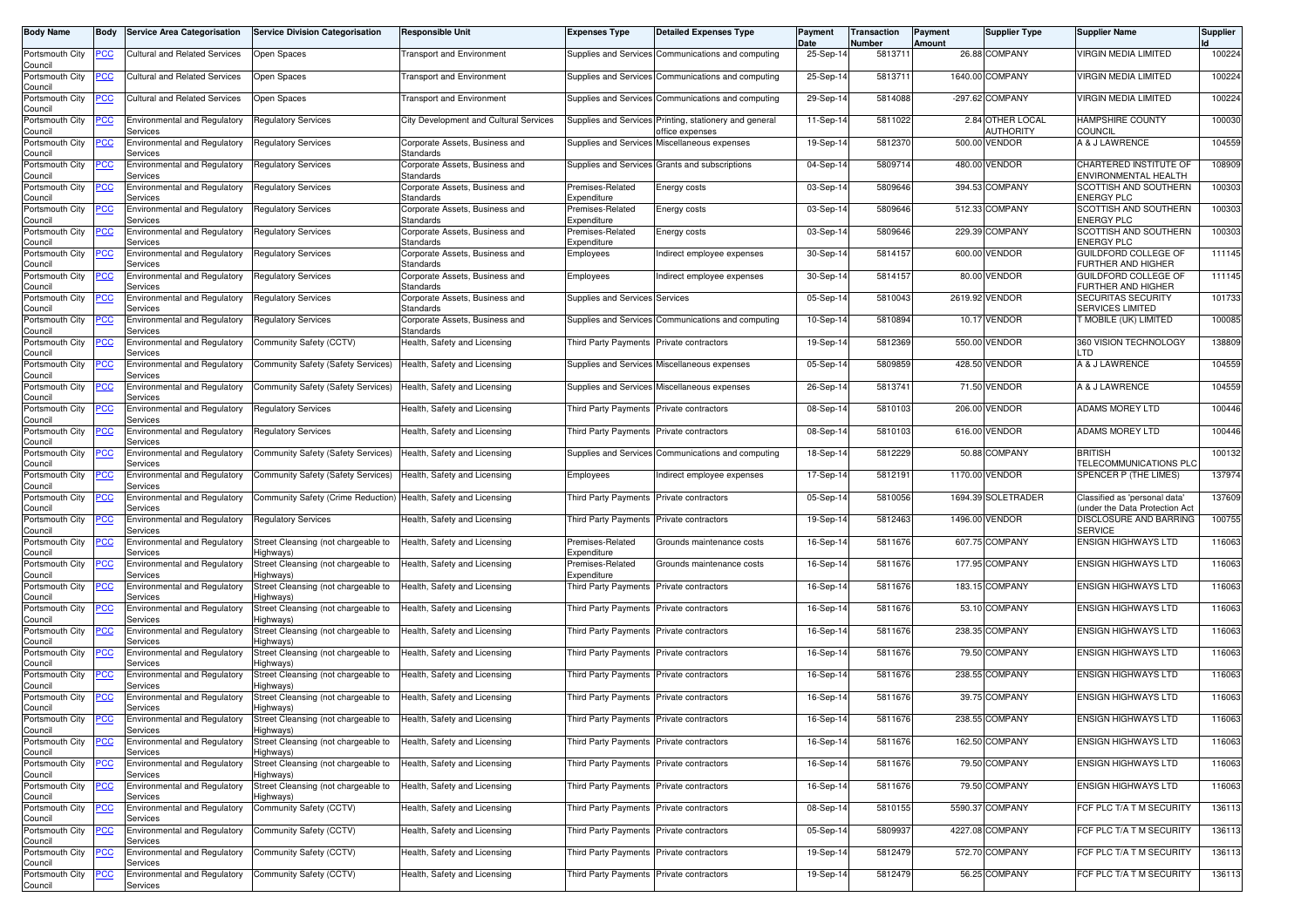| <b>Body Name</b>                              | Body       | <b>Service Area Categorisation</b>                           | <b>Service Division Categorisation</b>       | Responsible Unit                 | <b>Expenses Type</b>                     | <b>Detailed Expenses Type</b>                                             | Payment<br>Date | Transaction<br>Number | Payment<br>Amount | Supplier Type   | <b>Supplier Name</b>                                 | Supplier |
|-----------------------------------------------|------------|--------------------------------------------------------------|----------------------------------------------|----------------------------------|------------------------------------------|---------------------------------------------------------------------------|-----------------|-----------------------|-------------------|-----------------|------------------------------------------------------|----------|
| Portsmouth City<br>Council                    | <u>PCC</u> | <b>Environmental and Regulatory</b><br>Services              | Community Safety (CCTV)                      | Health, Safety and Licensing     | Third Party Payments                     | Private contractors                                                       | 19-Sep-14       | 5812479               |                   | 1390.24 COMPANY | FCF PLC T/A T M SECURITY                             | 136113   |
| Portsmouth City<br>Council                    | <u>PCC</u> | <b>Environmental and Regulatory</b><br>Services              | Community Safety (CCTV)                      | Health, Safety and Licensing     | Third Party Payments Private contractors |                                                                           | 19-Sep-14       | 5812510               |                   | 18118.12 VENDOR | <b>KEYLINE CHARTERED</b><br><b>SECURITY</b>          | 138243   |
| Portsmouth City                               | <u>PCC</u> | <b>Environmental and Regulatory</b>                          | Community Safety (Crime Reduction)           | Health, Safety and Licensing     | Third Party Payments                     | Private contractors                                                       | 15-Sep-14       | 5811602               |                   | 1640.00 VENDOR  | MOTIV8 SOUTH                                         | 101638   |
| Council<br>Portsmouth City<br>Council         | <u>PCC</u> | Services<br><b>Environmental and Regulatory</b><br>Services  | Community Safety (Crime Reduction)           | Health, Safety and Licensing     |                                          | Supplies and Services Printing, stationery and general<br>office expenses | 09-Sep-14       | 5810357               |                   | 565.40 VENDOR   | UNIVERSITY OF<br>PORTSMOUTH                          | 100269   |
| Portsmouth City<br>Council                    | <u>CC</u>  | Environmental and Regulatory<br>Services                     | Agricultural and Fisheries Services          | Port                             | Premises-Related<br>Expenditure          | Cleaning and domestic supplies                                            | 16-Sep-14       | 5811676               |                   | 286.65 COMPANY  | <b>ENSIGN HIGHWAYS LTD</b>                           | 116063   |
| Portsmouth City<br>Council                    | <u>PCC</u> | <b>Environmental and Regulatory</b><br>Services              | Agricultural and Fisheries Services          | Port                             | Third Party Payments Private contractors |                                                                           | 03-Sep-14       | 5809604               |                   | 501.86 VENDOR   | KEN BROWN BOATS LTD                                  | 100926   |
| Portsmouth City<br>Council                    | <b>PCC</b> | <b>Environmental and Regulatory</b><br>Services              | Agricultural and Fisheries Services          | Port                             | Premises-Related<br>Expenditure          | Cleaning and domestic supplies                                            | 03-Sep-1        | 5809650               |                   | 38.24 VENDOR    | <b>SITA UK LTD</b>                                   | 102673   |
| Portsmouth City<br>Council                    | <u>PCC</u> | <b>Environmental and Regulatory</b><br>Services              | Agricultural and Fisheries Services          | Port                             | Premises-Related<br>Expenditure          | Cleaning and domestic supplies                                            | 03-Sep-14       | 5809650               |                   | 43.95 VENDOR    | <b>SITA UK LTD</b>                                   | 102673   |
| Portsmouth City<br>Council                    | °СС        | <b>Environmental and Regulatory</b><br>Services              | Agricultural and Fisheries Services          | Port                             | Premises-Related<br>Expenditure          | Cleaning and domestic supplies                                            | 03-Sep-14       | 5809650               | 140.64            | <b>VENDOR</b>   | <b>SITA UK LTD</b>                                   | 102673   |
| Portsmouth City<br>Council                    | <b>PCC</b> | <b>Environmental and Regulatory</b><br>Services              | Agricultural and Fisheries Services          | Port                             | Premises-Related<br>Expenditure          | Energy costs                                                              | 02-Sep-14       | 5809241               |                   | 47.33 VENDOR    | <b>FOTAL GAS &amp; POWER LTD</b>                     | 133467   |
| Portsmouth City<br>Council                    | ∍сс        | <b>Environmental and Regulatory</b><br>Services              | Agricultural and Fisheries Services          | Port                             | Premises-Related<br>Expenditure          | Energy costs                                                              | 30-Sep-14       | 5814257               |                   | 37.06 VENDOR    | TOTAL GAS & POWER LTD                                | 133467   |
| Portsmouth City<br>Council                    | <u>PCC</u> | <b>Environmental and Regulatory</b><br>Services              | Flood Defence and Land Drainage              | <b>Transport and Environment</b> | Third Party Payments                     | Private contractors                                                       | 19-Sep-14       | 5812391               |                   | 1140.00 COMPANY | AVON CONSTRUCTION LTD                                | 139528   |
| Portsmouth City<br>Council                    | PСC        | <b>Environmental and Regulatory</b><br>Services              | Flood Defence and Land Drainage              | Transport and Environment        | Third Party Payments                     | Private contractors                                                       | 19-Sep-14       | 5812391               |                   | 1140.00 COMPANY | AVON CONSTRUCTION LTD                                | 139528   |
| Portsmouth City<br>Council                    | °СС        | <b>Environmental and Regulatory</b><br>Services              | <b>Waste Collection</b>                      | <b>Transport and Environment</b> | Third Party Payments Private contractors |                                                                           | 23-Sep-14       | 5812754               | 250957.58 VENDOR  |                 | <b>BIFFA MUNICIPAL LTD</b>                           | 135191   |
| Portsmouth City<br>Council                    |            | <b>Environmental and Regulatory</b><br>Services              | Regulatory Services                          | <b>Transport and Environment</b> | Employees                                | Direct employee expenses                                                  | 04-Sep-14       | 5809768               |                   | 697.20 COMPANY  | <b>HAYS SPECIALIST</b><br>RECRUITMENT LIMITED        | 100045   |
| Portsmouth City<br>Council                    | <u>PCC</u> | Environmental and Regulatory<br>Services                     | <b>Regulatory Services</b>                   | <b>Transport and Environment</b> | Employees                                | Direct employee expenses                                                  | 04-Sep-14       | 5809768               |                   | 6.72 COMPANY    | <b>HAYS SPECIALIST</b><br>RECRUITMENT LIMITED        | 100045   |
| Portsmouth City<br>Council                    |            | <b>Environmental and Regulatory</b><br>Services              | <b>Regulatory Services</b>                   | <b>Transport and Environment</b> | Employees                                | Direct employee expenses                                                  | 05-Sep-14       | 5809955               |                   | 933.75 COMPANY  | <b>HAYS SPECIALIST</b><br>RECRUITMENT LIMITED        | 100045   |
| Portsmouth City<br>Council                    | <b>PCC</b> | Environmental and Regulatory<br>Services                     | <b>Regulatory Services</b>                   | Transport and Environment        | Employees                                | Direct employee expenses                                                  | 05-Sep-14       | 5809955               |                   | 16.00 COMPANY   | <b>HAYS SPECIALIST</b><br>RECRUITMENT LIMITED        | 100045   |
| Portsmouth City<br>Council                    | <u>PCC</u> | Environmental and Regulatory<br>Services                     | <b>Regulatory Services</b>                   | <b>Transport and Environment</b> | Employees                                | Direct employee expenses                                                  | 10-Sep-14       | 5810787               |                   | 547.80 COMPANY  | <b>HAYS SPECIALIST</b><br><b>RECRUITMENT LIMITED</b> | 100045   |
| Portsmouth City<br>Council                    | <b>PCC</b> | <b>Environmental and Regulatory</b><br>Services              | Regulatory Services                          | <b>Transport and Environment</b> | Employees                                | Direct employee expenses                                                  | 25-Sep-14       | 5813505               |                   | 1027.50 COMPANY | <b>HAYS SPECIALIST</b><br>RECRUITMENT LIMITED        | 100045   |
| Portsmouth City<br>Council                    | ∍сс        | <b>Environmental and Regulatory</b><br>Services              | Regulatory Services                          | <b>Transport and Environment</b> | Employees                                | Direct employee expenses                                                  | 12-Sep-14       | 5811324               |                   | 871.50 COMPANY  | <b>HAYS SPECIALIST</b><br>RECRUITMENT LIMITED        | 100045   |
| Portsmouth City<br>Council                    | сc         | <b>Environmental and Regulatory</b><br>Services              | Regulatory Services                          | <b>Transport and Environment</b> | Employees                                | Direct employee expenses                                                  | 19-Sep-14       | 5812494               |                   | 933.75 COMPANY  | <b>HAYS SPECIALIST</b><br>RECRUITMENT LIMITED        | 100045   |
| Portsmouth City<br>Council                    | <u>PCC</u> | <b>Environmental and Regulatory</b><br>Services              | <b>Regulatory Services</b>                   | <b>Transport and Environment</b> | Employees                                | Direct employee expenses                                                  | 19-Sep-14       | 5812494               |                   | 921.30 COMPANY  | <b>HAYS SPECIALIST</b><br>RECRUITMENT LIMITED        | 100045   |
| Portsmouth City<br>Council                    | ∍сс        | <b>Environmental and Regulatory</b><br>Services              | Regulatory Services                          | Transport and Environment        | Employees                                | Direct employee expenses                                                  | 19-Sep-14       | 5812494               |                   | 16.00 COMPANY   | <b>HAYS SPECIALIST</b><br>RECRUITMENT LIMITED        | 100045   |
| Portsmouth City<br>Council                    | PСC        | <b>Environmental and Regulatory</b><br>Services              | Regulatory Services                          | Transport and Environment        | Employees                                | Direct employee expenses                                                  | 19-Sep-14       | 5812494               |                   | 933.75 COMPANY  | <b>HAYS SPECIALIST</b><br>RECRUITMENT LIMITED        | 100045   |
| Portsmouth City<br>Council                    | <u>PCC</u> | Environmental and Regulatory<br>Services                     | Regulatory Services                          | Transport and Environment        | Employees                                | Direct employee expenses                                                  | 25-Sep-14       | 5813505               |                   | 1053.26 COMPANY | <b>HAYS SPECIALIST</b><br>RECRUITMENT LIMITED        | 100045   |
| Portsmouth City<br>Council                    | <u>PCC</u> | <b>Environmental and Regulatory</b><br>Services              | <b>Regulatory Services</b>                   | <b>Transport and Environment</b> | Employees                                | Direct employee expenses                                                  | 26-Sep-14       | 5813845               |                   | 921.30 COMPANY  | <b>HAYS SPECIALIST</b><br>RECRUITMENT LIMITED        | 100045   |
| Portsmouth City<br>Council                    | ∍CC        | <b>Environmental and Regulatory</b><br>Services              | Regulatory Services                          | Transport and Environment        | Employees                                | Direct employee expenses                                                  | 26-Sep-14       | 5813845               |                   | 1027.50 COMPANY | <b>HAYS SPECIALIST</b><br>RECRUITMENT LIMITED        | 100045   |
| Portsmouth City<br>Council                    | <u>PCC</u> | Environmental and Regulatory<br>Services                     | <b>Regulatory Services</b>                   | Transport and Environment        | Employees                                | Direct employee expenses                                                  | 26-Sep-14       | 5813845               |                   | 933.75 COMPANY  | <b>HAYS SPECIALIST</b><br>RECRUITMENT LIMITED        | 100045   |
| Portsmouth City<br>Council                    | <u>CC</u>  | <b>Environmental and Regulatory</b><br>Services              | <b>Regulatory Services</b>                   | <b>Transport and Environment</b> | Employees                                | Direct employee expenses                                                  | 26-Sep-14       | 5813845               |                   | 33.60 COMPANY   | <b>HAYS SPECIALIST</b><br>RECRUITMENT LIMITED        | 100045   |
| Portsmouth City<br>Council<br>Portsmouth City | <b>PCC</b> | Environmental and Regulatory Regulatory Services<br>Services |                                              | <b>Transport and Environment</b> | Premises-Related<br>Expenditure          | Energy costs                                                              | 03-Sep-14       | 5809646               |                   | 195.01 COMPANY  | SCOTTISH AND SOUTHERN<br><b>ENERGY PLC</b>           | 100303   |
| Council                                       | PСC        | Environmental and Regulatory<br>Services                     | <b>Regulatory Services</b>                   | <b>Transport and Environment</b> | Premises-Related<br>Expenditure          | Energy costs                                                              | 03-Sep-14       | 5809646               |                   | 502.00 COMPANY  | SCOTTISH AND SOUTHERN<br><b>ENERGY PLC</b>           | 100303   |
| Portsmouth City<br>Council                    | <u>PCC</u> | <b>Environmental and Regulatory</b><br>Services              | <b>Regulatory Services</b>                   | <b>Transport and Environment</b> | Premises-Related<br>Expenditure          | Energy costs                                                              | 03-Sep-14       | 5809646               |                   | 150.68 COMPANY  | SCOTTISH AND SOUTHERN<br><b>ENERGY PLC</b>           | 100303   |
| Portsmouth City<br>Council                    | PСC        | Environmental and Regulatory<br>Services                     | <b>Regulatory Services</b>                   | <b>Transport and Environment</b> | Premises-Related<br>Expenditure          | Energy costs                                                              | 03-Sep-14       | 5809646               |                   | 456.69 COMPANY  | SCOTTISH AND SOUTHERN<br><b>ENERGY PLC</b>           | 100303   |
| Portsmouth City<br>Council                    | <u>PCC</u> | <b>Environmental and Regulatory</b><br>Services              | Cemetery, Cremation and Mortuary<br>Services | <b>Transport and Environment</b> | Premises-Related<br>Expenditure          | Energy costs                                                              | 03-Sep-14       | 5809646               |                   | 214.06 COMPANY  | SCOTTISH AND SOUTHERN<br><b>ENERGY PLC</b>           | 100303   |
| Portsmouth City<br>Council                    | <u>PCC</u> | <b>Environmental and Regulatory</b><br>Services              | <b>Regulatory Services</b>                   | <b>Transport and Environment</b> | Premises-Related<br>Expenditure          | Energy costs                                                              | 03-Sep-14       | 5809646               |                   | 107.29 COMPANY  | SCOTTISH AND SOUTHERN<br><b>ENERGY PLC</b>           | 100303   |
| Portsmouth City<br>Council                    | PСC        | <b>Environmental and Regulatory</b><br>Services              | <b>Regulatory Services</b>                   | <b>Transport and Environment</b> | Premises-Related<br>Expenditure          | Energy costs                                                              | 03-Sep-14       | 5809646               |                   | 269.46 COMPANY  | SCOTTISH AND SOUTHERN<br><b>ENERGY PLC</b>           | 100303   |
| Portsmouth City<br>Council                    | <u>PCC</u> | <b>Environmental and Regulatory</b><br>Services              | <b>Regulatory Services</b>                   | <b>Transport and Environment</b> | Premises-Related<br>Expenditure          | Energy costs                                                              | 03-Sep-14       | 5809646               |                   | 202.83 COMPANY  | SCOTTISH AND SOUTHERN<br><b>ENERGY PLC</b>           | 100303   |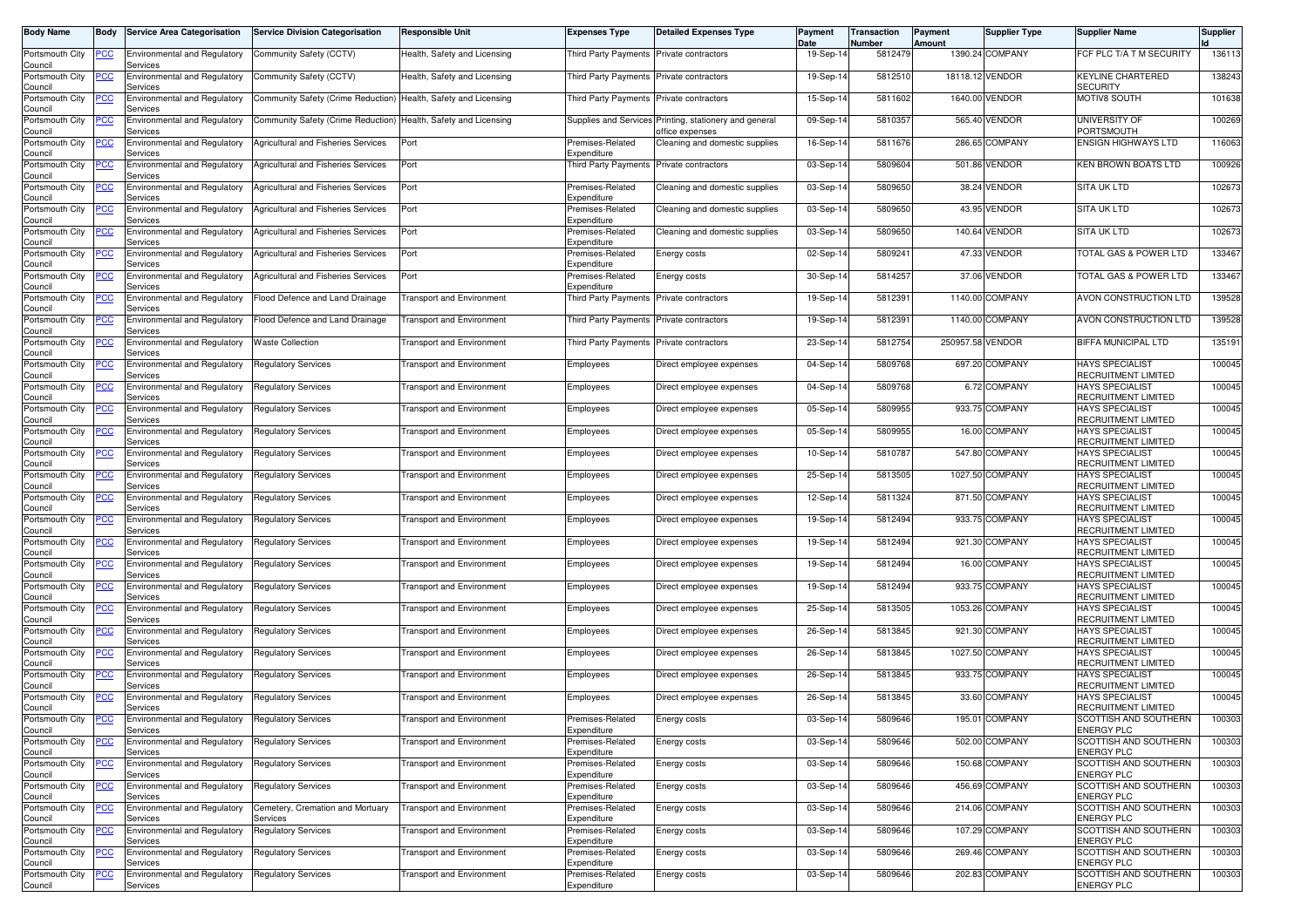| <b>Body Name</b>           | <b>Body</b> | <b>Service Area Categorisation</b>                          | <b>Service Division Categorisation</b>       | <b>Responsible Unit</b>          | <b>Expenses Type</b>                     | <b>Detailed Expenses Type</b>                            | Payment<br>Date | Transaction<br>Number | Payment<br>Amount | Supplier Type                     | <b>Supplier Name</b>                           | Supplier |
|----------------------------|-------------|-------------------------------------------------------------|----------------------------------------------|----------------------------------|------------------------------------------|----------------------------------------------------------|-----------------|-----------------------|-------------------|-----------------------------------|------------------------------------------------|----------|
| Portsmouth City<br>Council | <u>PCC</u>  | <b>Environmental and Regulatory</b><br>Services             | <b>Regulatory Services</b>                   | <b>Transport and Environment</b> | Premises-Related<br>Expenditure          | Energy costs                                             | 03-Sep-14       | 5809646               |                   | 482.63 COMPANY                    | SCOTTISH AND SOUTHERN<br><b>ENERGY PLC</b>     | 100303   |
| Portsmouth City<br>Council |             | <b>Environmental and Regulatory</b><br>Services             | <b>Regulatory Services</b>                   | Transport and Environment        | Premises-Related<br>Expenditure          | Energy costs                                             | 03-Sep-14       | 5809646               |                   | 42.28 COMPANY                     | SCOTTISH AND SOUTHERN<br><b>ENERGY PLC</b>     | 100303   |
| Portsmouth City<br>Council | <u>PCC</u>  | Environmental and Regulatory<br>Services                    | <b>Regulatory Services</b>                   | <b>Transport and Environment</b> | Premises-Related<br>Expenditure          | Energy costs                                             | 03-Sep-14       | 5809646               |                   | 149.70 COMPANY                    | SCOTTISH AND SOUTHERN<br><b>ENERGY PLC</b>     | 100303   |
| Portsmouth City<br>Council | <u>PCC</u>  | <b>Environmental and Regulatory</b><br>Services             | <b>Regulatory Services</b>                   | <b>Fransport and Environment</b> | Premises-Related<br>Expenditure          | Energy costs                                             | 03-Sep-14       | 5809646               | 30.71             | <b>COMPANY</b>                    | SCOTTISH AND SOUTHERN<br><b>ENERGY PLC</b>     | 100303   |
| Portsmouth City<br>Council | <u>CC</u>   | <b>Environmental and Regulatory</b><br>Services             | Cemetery, Cremation and Mortuary<br>Services | ransport and Environment         | Premises-Related<br>Expenditure          | Energy costs                                             | 03-Sep-14       | 5809646               |                   | 679.03 COMPANY                    | SCOTTISH AND SOUTHERN<br><b>ENERGY PLC</b>     | 100303   |
| Portsmouth City<br>Council | <b>PCC</b>  | <b>Environmental and Regulatory</b><br>Services             | <b>Regulatory Services</b>                   | <b>Transport and Environment</b> | Premises-Related<br>Expenditure          | Energy costs                                             | 03-Sep-14       | 5809646               |                   | 376.63 COMPANY                    | SCOTTISH AND SOUTHERN<br><b>ENERGY PLC</b>     | 100303   |
| Portsmouth City<br>Council | <u>PCC</u>  | <b>Environmental and Regulatory</b><br>Services             | <b>Waste Collection</b>                      | <b>Transport and Environment</b> |                                          | Supplies and Services Miscellaneous expenses             | 26-Sep-14       | 5813795               |                   | 5672.00 COMPANY                   | CLEAR CHANNEL UK LTD                           | 104057   |
| Portsmouth City<br>Council | <u>'CC</u>  | <b>Environmental and Regulatory</b><br>Services             | Flood Defence and Land Drainage              | <b>Transport and Environment</b> | <b>Third Party Payments</b>              | Private contractors                                      | 25-Sep-14       | 5813384               |                   | 611.07 COMPANY                    | <b>COLAS LTD</b>                               | 100298   |
| Portsmouth City<br>Council | CС          | Environmental and Regulatory<br>Services                    | <b>Waste Collection</b>                      | <b>Transport and Environment</b> |                                          | Supplies and Services Equipment, furniture and materials | 12-Sep-14       | 5811296               | 2620.09           | <b>VENDOR</b>                     | EGBERT H TAYLOR & CO<br>LTD                    | 100449   |
| Portsmouth City<br>Council | <b>PCC</b>  | <b>Environmental and Regulatory</b><br>Services             | Flood Defence and Land Drainage              | <b>Transport and Environment</b> | Third Party Payments Private contractors |                                                          | 08-Sep-14       | 5810151               |                   | 728.29 COMPANY                    | <b>ENSIGN HIGHWAYS LTD</b>                     | 116063   |
| Portsmouth City<br>Council | сC          | <b>Environmental and Regulatory</b><br>Services             | Flood Defence and Land Drainage              | <b>Transport and Environment</b> | <b>Third Party Payments</b>              | Private contractors                                      | 02-Sep-14       | 5809184               |                   | 116.28 COMPANY                    | <b>ENSIGN HIGHWAYS LTD</b>                     | 116063   |
| Portsmouth City<br>Council | <b>PCC</b>  | <b>Environmental and Regulatory</b><br>Services             | <b>Waste Collection</b>                      | <b>Fransport and Environment</b> | Premises-Related<br>Expenditure          | Grounds maintenance costs                                | 02-Sep-14       | 5809184               |                   | 1895.59 COMPANY                   | <b>ENSIGN HIGHWAYS LTD</b>                     | 116063   |
| Portsmouth City<br>Council | <u>PCC</u>  | <b>Environmental and Regulatory</b><br>Services             | <b>Waste Collection</b>                      | <b>Fransport and Environment</b> | Premises-Related<br>Expenditure          | Grounds maintenance costs                                | 02-Sep-14       | 5809184               |                   | -1895.59 COMPANY                  | <b>ENSIGN HIGHWAYS LTD</b>                     | 116063   |
| Portsmouth City<br>Council |             | <b>Environmental and Regulatory</b><br>Services             | <b>Waste Collection</b>                      | <b>Transport and Environment</b> | Premises-Related<br>Expenditure          | Grounds maintenance costs                                | 18-Sep-14       | 5812283               |                   | 1895.59 COMPANY                   | <b>ENSIGN HIGHWAYS LTD</b>                     | 116063   |
| Portsmouth City<br>Council | <u>PCC</u>  | Environmental and Regulatory<br>Services                    | Cemetery, Cremation and Mortuary<br>Services | <b>Fransport and Environment</b> | Premises-Related<br>Expenditure          | Repairs, alterations and<br>maintenance of buildings     | 19-Sep-14       | 5812487               |                   | 3364.06 VENDOR                    | GRISTWOOD & TOMS (TREE<br>CONTRACTORS) LTD)    | 100831   |
| Portsmouth City<br>Council | <u>CC</u>   | Environmental and Regulatory<br>Services                    | <b>Regulatory Services</b>                   | <b>Transport and Environment</b> | Income                                   | Other grants reimbursements and<br>contributions         | 02-Sep-14       | 5809191               |                   | 68749.60 VENDOR                   | <b>GUNWHARF QUAYS</b><br>MANAGEMENT LTD        | 106548   |
| Portsmouth City<br>Council | <u>'CC</u>  | <b>Environmental and Regulatory</b><br>Services             | <b>Regulatory Services</b>                   | <b>Transport and Environment</b> | Income                                   | Other grants reimbursements and<br>contributions         | 10-Sep-14       | 5810776               |                   | 59795.30 VENDOR                   | <b>GUNWHARF QUAYS</b><br><b>MANAGEMENT LTD</b> | 106548   |
| Portsmouth City<br>Council | <u>PCC</u>  | Environmental and Regulatory<br>Services                    | <b>Regulatory Services</b>                   | <b>Transport and Environment</b> | ncome                                    | Other grants reimbursements and<br>contributions         | 17-Sep-14       | 5812125               |                   | 52247.55 VENDOR                   | <b>GUNWHARF QUAYS</b><br>MANAGEMENT LTD        | 106548   |
| Portsmouth City<br>Council | <b>CC</b>   | Environmental and Regulatory<br>Services                    | <b>Regulatory Services</b>                   | <b>Transport and Environment</b> | ncome                                    | Other grants reimbursements and<br>contributions         | 24-Sep-14       | 5813201               |                   | 53438.25 VENDOR                   | <b>GUNWHARF QUAYS</b><br>MANAGEMENT LTD        | 106548   |
| Portsmouth City<br>Council | PСC         | Environmental and Regulatory<br>Services                    | <b>Regulatory Services</b>                   | <b>Transport and Environment</b> | ncome                                    | Other grants reimbursements and<br>contributions         | 01-Sep-14       | 580906                |                   | 26927.10 OTHER LOCAL<br>AUTHORITY | <b>HAVANT BOROUGH</b><br><b>COUNCIL</b>        | 100219   |
| Portsmouth City<br>Council | PСC         | Environmental and Regulatory<br>Services                    | <b>Regulatory Services</b>                   | <b>Transport and Environment</b> | Income                                   | Other grants reimbursements and<br>contributions         | 08-Sep-14       | 5810163               |                   | 26690.10 OTHER LOCAL<br>AUTHORITY | <b>HAVANT BOROUGH</b><br><b>COUNCIL</b>        | 100219   |
| Portsmouth City<br>Council | <u>PCC</u>  | <b>Environmental and Regulatory</b><br>Services             | <b>Regulatory Services</b>                   | <b>Transport and Environment</b> | ncome                                    | Other grants reimbursements and<br>contributions         | 15-Sep-14       | 5811586               |                   | 26851.80 OTHER LOCAL<br>AUTHORITY | <b>HAVANT BOROUGH</b><br><b>COUNCIL</b>        | 100219   |
| Portsmouth City<br>Council | <b>PCC</b>  | Environmental and Regulatory<br>Services                    | <b>Regulatory Services</b>                   | Transport and Environment        | ncome                                    | Other grants reimbursements and<br>contributions         | 22-Sep-14       | 5812691               |                   | 25601.90 OTHER LOCAL<br>AUTHORITY | <b>HAVANT BOROUGH</b><br><b>COUNCIL</b>        | 100219   |
| Portsmouth City<br>Council | <u>PCC</u>  | Environmental and Regulatory<br>Services                    | <b>Regulatory Services</b>                   | <b>Transport and Environment</b> | ncome                                    | Other grants reimbursements and<br>contributions         | 29-Sep-14       | 5814035               |                   | 24716.85 OTHER LOCAL<br>AUTHORITY | <b>HAVANT BOROUGH</b><br>COUNCIL               | 100219   |
| Portsmouth City<br>Council | сc          | <b>Environmental and Regulatory</b><br>Services             | Flood Defence and Land Drainage              | ransport and Environment         | Third Party Payments                     | Private contractors                                      | 05-Sep-14       | 5809956               |                   | 4487.50 VENDOR                    | HOVERTRAVEL LTD                                | 105535   |
| Portsmouth City<br>Council | <u>CC</u>   | <b>Environmental and Regulatory</b><br>Services             | Cemetery, Cremation and Mortuary<br>Services | <b>Fransport and Environment</b> | Premises-Related<br>Expenditure          | Repairs, alterations and<br>maintenance of buildings     | 11-Sep-14       | 5811036               |                   | 35.00 COMPANY                     | KKA MAINTENANCE LTD                            | 135386   |
| Portsmouth City<br>Council | <b>PCC</b>  | <b>Environmental and Regulatory</b><br>Services             | <b>Regulatory Services</b>                   | <b>Transport and Environment</b> | Premises-Related<br>Expenditure          | Repairs, alterations and<br>maintenance of buildings     | 25-Sep-14       | 5813545               |                   | 165.00 COMPANY                    | KKA MAINTENANCE LTD                            | 135386   |
| Portsmouth City<br>Council | <u>'CC</u>  | <b>Environmental and Regulatory</b><br>Services             | Cemetery, Cremation and Mortuary<br>Services | ransport and Environment         | Premises-Related<br>Expenditure          | Repairs, alterations and<br>maintenance of buildings     | 26-Sep-14       | 5813862               |                   | 95.00 COMPANY                     | KKA MAINTENANCE LTD                            | 135386   |
| Portsmouth City<br>Council | <u>PCC</u>  | <b>Environmental and Regulatory</b><br>Services             | Cemetery, Cremation and Mortuary<br>Services | <b>Transport and Environment</b> | Premises-Related<br>Expenditure          | Repairs, alterations and<br>maintenance of buildings     | $26-Sep-14$     | 5813862               |                   | 35.00 COMPANY                     | <b>KKA MAINTENANCE LTD</b>                     | 135386   |
| Portsmouth City<br>Council | <u>PCC</u>  | <b>Environmental and Regulatory</b><br>Services             | <b>Waste Collection</b>                      | <b>Fransport and Environment</b> |                                          | Supplies and Services Miscellaneous expenses             | 02-Sep-14       | 5809212               |                   | 1000.00 VENDOR                    | PARK RETAIL T/A LOVE 2<br><b>REWARD</b>        | 130717   |
| Portsmouth City<br>Council | <b>PCC</b>  | Environmental and Regulatory   Waste Collection<br>Services |                                              | <b>Transport and Environment</b> |                                          | Supplies and Services Miscellaneous expenses             | 22-Sep-14       | 5812714               |                   | 3000.00 VENDOR                    | PARK RETAIL T/A LOVE 2<br><b>REWARD</b>        | 130717   |
| Portsmouth City<br>Council | <u>CC</u>   | <b>Environmental and Regulatory</b><br>Services             | <b>Regulatory Services</b>                   | <b>Transport and Environment</b> | Premises-Related<br>Expenditure          | <b>Water Services</b>                                    | 17-Sep-14       | 5812163               |                   | 362.98 VENDOR                     | PORTSMOUTH WATER LTD                           | 100253   |
| Portsmouth City<br>Council | <b>PCC</b>  | <b>Environmental and Regulatory</b><br>Services             | <b>Regulatory Services</b>                   | <b>Transport and Environment</b> | Premises-Related<br>Expenditure          | <b>Water Services</b>                                    | 17-Sep-14       | 5812163               |                   | 103.61 VENDOR                     | PORTSMOUTH WATER LTD                           | 100253   |
| Portsmouth City<br>Council | сC          | <b>Environmental and Regulatory</b><br>Services             | <b>Regulatory Services</b>                   | <b>Transport and Environment</b> | Premises-Related<br>Expenditure          | <b>Water Services</b>                                    | 18-Sep-14       | 5812326               |                   | 283.13 VENDOR                     | PORTSMOUTH WATER LTD                           | 100253   |
| Portsmouth City<br>Council | <b>PCC</b>  | <b>Environmental and Regulatory</b><br>Services             | <b>Regulatory Services</b>                   | <b>Transport and Environment</b> | Premises-Related<br>Expenditure          | Cleaning and domestic supplies                           | 05-Sep-14       | 5810047               |                   | 44.15 VENDOR                      | <b>SITA UK LTD</b>                             | 102673   |
| Portsmouth City<br>Council | <u>PCC</u>  | Environmental and Regulatory<br>Services                    | <b>Regulatory Services</b>                   | <b>Transport and Environment</b> | Premises-Related<br>Expenditure          | <b>Water Services</b>                                    | 15-Sep-14       | 5811627               |                   | 1554.81 VENDOR                    | SOUTHERN WATER                                 | 100254   |
| Portsmouth City<br>Council | <u>PCC</u>  | Environmental and Regulatory<br>Services                    | <b>Regulatory Services</b>                   | <b>Transport and Environment</b> |                                          | Supplies and Services Communications and computing       | 10-Sep-14       | 5810894               |                   | 3.08 VENDOR                       | MOBILE (UK) LIMITED                            | 100085   |
| Portsmouth City<br>Council | <u>'CC</u>  | <b>Environmental and Regulatory</b><br>Services             | Cemetery, Cremation and Mortuary<br>Services | <b>Transport and Environment</b> |                                          | Supplies and Services Communications and computing       | 10-Sep-14       | 5810894               |                   | 0.57 VENDOR                       | MOBILE (UK) LIMITED                            | 100085   |
|                            |             |                                                             |                                              |                                  |                                          |                                                          |                 |                       |                   |                                   |                                                |          |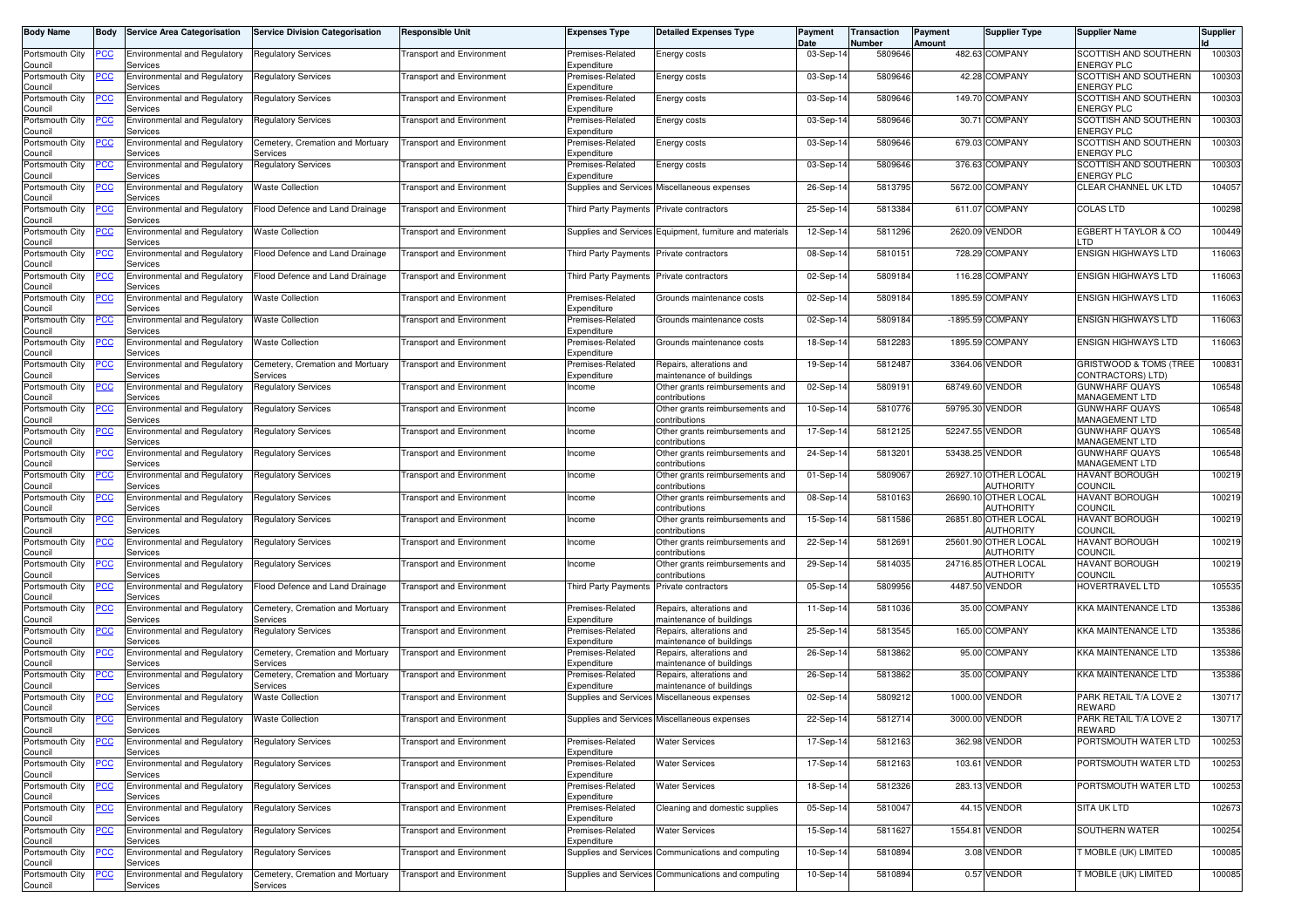| <b>Body Name</b>           | <b>Body</b> | <b>Service Area Categorisation</b>                  | <b>Service Division Categorisation</b>       | <b>Responsible Unit</b>          | <b>Expenses Type</b>                        | <b>Detailed Expenses Type</b>                                             | Payment<br>Date | Transaction<br>Number | Payment<br>Amount | <b>Supplier Type</b> | <b>Supplier Name</b>                                            | Supplier |
|----------------------------|-------------|-----------------------------------------------------|----------------------------------------------|----------------------------------|---------------------------------------------|---------------------------------------------------------------------------|-----------------|-----------------------|-------------------|----------------------|-----------------------------------------------------------------|----------|
| Portsmouth City            | <b>PCC</b>  | Environmental and Regulatory                        | <b>Regulatory Services</b>                   | <b>Transport and Environment</b> |                                             | Supplies and Services Equipment, furniture and materials                  | 25-Sep-14       | 5813699               |                   | 12.00 VENDOR         | THE RADAR KEY COMPANY                                           | 106828   |
| Council<br>Portsmouth City | <u>PCC</u>  | Services<br>Environmental and Regulatory            | <b>Regulatory Services</b>                   | <b>Transport and Environment</b> |                                             | Supplies and Services Equipment, furniture and materials                  | 25-Sep-14       | 5813699               |                   | 540.00 VENDOR        | THE RADAR KEY COMPANY                                           | 106828   |
| Council<br>Portsmouth City |             | Services<br>Environmental and Regulatory            | Cemetery, Cremation and Mortuary             | <b>Transport and Environment</b> | Premises-Related                            | Energy costs                                                              | 02-Sep-14       | 580924                |                   | 33.48 VENDOR         | TOTAL GAS & POWER LTD                                           | 133467   |
| Council<br>Portsmouth City | <u>PCC</u>  | Services<br><b>Environmental and Regulatory</b>     | Services<br>Cemetery, Cremation and Mortuary | <b>Transport and Environment</b> | Expenditure<br>Premises-Related             | Energy costs                                                              | 30-Sep-14       | 5814257               |                   | 39.09 VENDOR         | <b>TOTAL GAS &amp; POWER LTD</b>                                | 133467   |
| Council<br>Portsmouth City | <u>'CC</u>  | Services<br>Environmental and Regulatory            | Services<br><b>Regulatory Services</b>       | <b>Transport and Environment</b> | Expenditure<br>ncome                        | Customer and client receipts                                              | 05-Sep-14       | 5810087               |                   | 1129.33 VENDOR       | UNIVERSITY OF                                                   | 100269   |
| Council<br>Portsmouth City | <b>PCC</b>  | Services<br><b>Environmental and Regulatory</b>     | <b>Waste Collection</b>                      | <b>Transport and Environment</b> |                                             | Supplies and Services Printing, stationery and general                    | 03-Sep-14       | 5809681               |                   | 264.00 VENDOR        | <b>PORTSMOUTH</b><br><b>UNIVERSITY OF</b>                       | 100269   |
| Council<br>Portsmouth City |             | Services<br><b>Environmental and Regulatory</b>     | <b>Waste Collection</b>                      | <b>Transport and Environment</b> |                                             | office expenses                                                           |                 | 580968                |                   | 1139.00 VENDOR       | PORTSMOUTH<br><b>UNIVERSITY OF</b>                              | 100269   |
| Council                    | <b>PCC</b>  | Services                                            |                                              |                                  |                                             | Supplies and Services Printing, stationery and general<br>office expenses | 03-Sep-14       |                       |                   |                      | PORTSMOUTH                                                      |          |
| Portsmouth City<br>Council | <u>PCC</u>  | <b>Environmental and Regulatory</b><br>Services     | Flood Defence and Land Drainage              | <b>Transport and Environment</b> | Supplies and Services Services              |                                                                           | 04-Sep-14       | 5809849               |                   | 6800.00 VENDOR       | URS INFRASTRUCTURE &<br><b>ENVIRONMENT UK</b>                   | 101234   |
| Portsmouth City<br>Council | сC          | Environmental and regulatory se Regulatory Services |                                              | <b>Transport and Environment</b> | ncome                                       | Other grants reimbursements and co                                        | 30/09/2014      | Chaps                 | $-33650.28$       |                      | Ensign Highways                                                 | Chaps    |
| Portsmouth City<br>Council | <b>PCC</b>  | <b>Highways and Transport</b><br>Services           | Airports, Harbours and Toll Facilities       | Port                             |                                             | Supplies and Services Equipment, furniture and materials                  | 03-Sep-14       | 5809250               |                   | 350.00 VENDOR        | <b>2CL COMMUNICATIONS</b><br><b>IMITED</b>                      | 108831   |
| Portsmouth City<br>Council | <u>CC</u>   | Highways and Transport<br>Services                  | Airports, Harbours and Toll Facilities       | Port                             |                                             | Supplies and Services Equipment, furniture and materials                  | 03-Sep-14       | 5809250               |                   | 350.00 VENDOR        | <b>2CL COMMUNICATIONS</b><br>LIMITED                            | 108831   |
| Portsmouth City<br>Council | <b>PCC</b>  | <b>Highways and Transport</b><br>Services           | Airports, Harbours and Toll Facilities       | Port                             |                                             | Supplies and Services Miscellaneous expenses                              | 24-Sep-14       | 5812851               |                   | 40.83 VENDOR         | ADARE INTERNATIONAL LTD                                         | 138060   |
| Portsmouth City            | <u>PCC</u>  | Highways and Transport                              | Airports, Harbours and Toll Facilities       | Port                             |                                             | Supplies and Services Miscellaneous expenses                              | 24-Sep-14       | 5812851               |                   | 869.00 VENDOR        | ADARE INTERNATIONAL LTD                                         | 138060   |
| Council<br>Portsmouth City | <u>PCC</u>  | Services<br>Highways and Transport                  | Airports, Harbours and Toll Facilities       | Port                             |                                             | Supplies and Services Miscellaneous expenses                              | 24-Sep-14       | 5812851               |                   | 8080.00 VENDOR       | ADARE INTERNATIONAL LTD                                         | 138060   |
| Council<br>Portsmouth City | <u>PCC</u>  | Services<br><b>Highways and Transport</b>           | Airports, Harbours and Toll Facilities       | Port                             |                                             | Supplies and Services Miscellaneous expenses                              | 24-Sep-14       | 5812851               |                   | 83.50 VENDOR         | <b>ADARE INTERNATIONAL LTD</b>                                  | 138060   |
| Council<br>Portsmouth City | <u>CC</u>   | Services<br>Highways and Transport                  | Airports, Harbours and Toll Facilities       | Port                             |                                             | Supplies and Services Miscellaneous expenses                              | 24-Sep-14       | 5812851               |                   | 1045.00 VENDOR       | ADARE INTERNATIONAL LTD                                         | 138060   |
| Council<br>Portsmouth City | <u>'CC</u>  | Services<br>Highways and Transport                  | Airports, Harbours and Toll Facilities       | Port                             |                                             | Supplies and Services Miscellaneous expenses                              | 24-Sep-14       | 5812851               |                   | 500.00 VENDOR        | ADARE INTERNATIONAL LTD                                         | 138060   |
| Council<br>Portsmouth City | <u>PCC</u>  | Services<br>Highways and Transport                  | Airports, Harbours and Toll Facilities       | Port                             | Transport-Related                           | Direct transport costs                                                    | 10-Sep-14       | 5810381               |                   | 12433.04 COMPANY     | <b>ASSOCIATED BRITISH</b>                                       | 108498   |
| Council<br>Portsmouth City | <u>CC</u>   | Services<br>Highways and Transport                  | Airports, Harbours and Toll Facilities       | Port                             | Expenditure                                 | Supplies and Services Communications and computing                        | 17-Sep-14       | 5811784               |                   | 770.50 VENDOR        | <b>PORTS</b><br><b>BLUEFORT SECURITY</b>                        | 125487   |
| Council                    |             | Services                                            |                                              |                                  |                                             |                                                                           |                 |                       |                   |                      | <b>LIMITED</b>                                                  |          |
| Portsmouth City<br>Council | <b>PCC</b>  | Highways and Transport<br>Services                  | Airports, Harbours and Toll Facilities       | Port                             | Premises-Related<br>Expenditure             | Repairs, alterations and<br>maintenance of buildings                      | 24-Sep-14       | 581287                |                   | 970.00 COMPANY       | <b>CAROWAY CONTRACTORS</b><br>. TD                              | 101564   |
| Portsmouth City<br>Council | PСC         | Highways and Transport<br>Services                  | Airports, Harbours and Toll Facilities       | Port                             | Premises-Related<br>Expenditure             | Cleaning and domestic supplies                                            | 17-Sep-14       | 5811800               | 1078.21           | <b>VENDOR</b>        | CJS PORTSMOUTH LTD                                              | 100139   |
| Portsmouth City<br>Council | <u>PCC</u>  | Highways and Transport<br>Services                  | Airports, Harbours and Toll Facilities       | Port                             | Premises-Related<br>Expenditure             | Repairs, alterations and<br>maintenance of buildings                      | 17-Sep-14       | 5812142               |                   | 1208.00 SOLETRADER   | <b>MARK PARSONS T/A</b><br>FRONTLINE AUTOMATION                 | 139470   |
| Portsmouth City<br>Council | <u>PCC</u>  | Highways and Transport<br>Services                  | Airports, Harbours and Toll Facilities       | Port                             | <b>Third Party Payments</b>                 | Private contractors                                                       | 03-Sep-14       | 5809625               |                   | 10046.09 COMPANY     | OCS GROUP UK LIMITED T/A<br>CANNON                              | 101502   |
| Portsmouth City<br>Council |             | Highways and Transport<br>Services                  | Airports, Harbours and Toll Facilities       | Port                             | Third Party Payments Private contractors    |                                                                           | 03-Sep-14       | 5809625               |                   | 40184.34 COMPANY     | OCS GROUP UK LIMITED T/A<br>CANNON                              | 101502   |
| Portsmouth City<br>Council | сc          | Highways and Transport<br>Services                  | Airports, Harbours and Toll Facilities       | Port                             | Premises-Related<br>Expenditure             | Repairs, alterations and<br>maintenance of buildings                      | 03-Sep-14       | 279944                |                   | 1002.00 COMPANY      | <b>INGERSOLL RAND</b><br><b>INDUSTRIAL</b>                      | 123396   |
| Portsmouth City<br>Council | <u>CC</u>   | Highways and Transport<br>Services                  | Airports, Harbours and Toll Facilities       | Port                             | <b>Supplies and Services Services</b>       |                                                                           | 26-Sep-14       | 5813856               |                   | 495.00 SOLETRADER    | Classified as 'personal data'<br>(under the Data Protection Act | 139594   |
| Portsmouth City            | <b>PCC</b>  | Highways and Transport                              | Airports, Harbours and Toll Facilities       | Port                             |                                             | Supplies and Services Communications and computing                        | 03-Sep-14       | 5809283               |                   | 944.00 VENDOR        | <b>CRISTIE DATA LIMITED</b>                                     | 136502   |
| Council<br>Portsmouth City | <b>CC</b>   | Services<br><b>Highways and Transport</b>           | Airports, Harbours and Toll Facilities       | Port                             |                                             | Supplies and Services Communications and computing                        | 24-Sep-14       | 5812882               |                   | 2250.00 VENDOR       | <b>CRISTIE DATA LIMITED</b>                                     | 136502   |
| Council<br>Portsmouth City | <u>PCC</u>  | Services<br>Highways and Transport                  | Airports, Harbours and Toll Facilities       | Port                             | Premises-Related                            | Repairs, alterations and                                                  | 03-Sep-14       | 5809284               |                   | 732.82 VENDOR        | <b>CROMWELL GROUP</b>                                           | 102112   |
| Council<br>Portsmouth City | <u>PCC</u>  | Services<br><b>Highways and Transport</b>           | Airports, Harbours and Toll Facilities       | Port                             | Expenditure<br>Third Party Payments         | maintenance of buildings<br>Private contractors                           | 03-Sep-14       | 5809296               |                   | 5040.00 VENDOR       | (HOLDINGS) PLC<br><b>EUROMEC CONTRACTS LTD</b>                  | 112932   |
| Council<br>Portsmouth City | <b>PCC</b>  | Services<br><b>Highways and Transport</b>           | Airports, Harbours and Toll Facilities Port  |                                  | Third Party Payments Private contractors    |                                                                           | 03-Sep-14       | 5809296               |                   | 560.00 VENDOR        | EUROMEC CONTRACTS LTD                                           | 112932   |
| Council<br>Portsmouth City | <b>PCC</b>  | Services<br>Highways and Transport                  | Airports, Harbours and Toll Facilities       | Port                             | Premises-Related                            | Repairs, alterations and                                                  | 10-Sep-14       | 5810774               |                   | 1598.00 COMPANY      | <b>GEZE UK LTD</b>                                              | 136439   |
| Council<br>Portsmouth City | <b>PCC</b>  | Services<br><b>Highways and Transport</b>           | Airports, Harbours and Toll Facilities Port  |                                  | Expenditure<br>Premises-Related             | maintenance of buildings<br>Repairs, alterations and                      | 03-Sep-14       | 5809600               |                   | 425.00 COMPANY       | <b>INTANDEM SYSTEMS LTD</b>                                     | 100903   |
| Council<br>Portsmouth City |             | Services<br><b>Highways and Transport</b>           | Airports, Harbours and Toll Facilities       | Port                             | Expenditure<br><b>Supplies and Services</b> | maintenance of buildings<br>Printing, stationery and general              | 03-Sep-14       | 5809602               |                   | 950.00 VENDOR        | <b>IRN CONSULTANTS LIMITED</b>                                  | 107799   |
| Council                    | PСC         | Services                                            |                                              |                                  |                                             | office expenses                                                           |                 |                       |                   |                      |                                                                 |          |
| Portsmouth City<br>Council | <b>PCC</b>  | Highways and Transport<br>Services                  | Airports, Harbours and Toll Facilities Port  |                                  | Premises-Related<br>Expenditure             | Repairs, alterations and<br>maintenance of buildings                      | 03-Sep-14       | 5809617               |                   | 73871.00 VENDOR      | MMD SHIPPING SERVICES<br><b>TD</b>                              | 114936   |
| Portsmouth City<br>Council | <u>PCC</u>  | Highways and Transport<br>Services                  | Airports, Harbours and Toll Facilities Port  |                                  | Premises-Related<br>Expenditure             | Repairs, alterations and<br>maintenance of buildings                      | 10-Sep-14       | 5810828               |                   | 24513.91 COMPANY     | MOUNTJOY LIMITED                                                | 129869   |
| Portsmouth City<br>Council | <b>PCC</b>  | <b>Highways and Transport</b><br>Services           | Airports, Harbours and Toll Facilities Port  |                                  | Premises-Related<br>Expenditure             | Rents                                                                     | 17-Sep-14       | 290329                |                   | 2500.00 COMPANY      | <b>NETWORK RAIL</b><br>INFRASTRUCTURE LIMITED                   | 106694   |
| Portsmouth City<br>Council | <b>PCC</b>  | Highways and Transport<br>Services                  | Airports, Harbours and Toll Facilities Port  |                                  | Premises-Related<br>Expenditure             | Repairs, alterations and<br>maintenance of buildings                      | 03-Sep-14       | 5809620               |                   | 1168.00 VENDOR       | NEXUS FIRE AND SECURITY<br>LTD                                  | 137711   |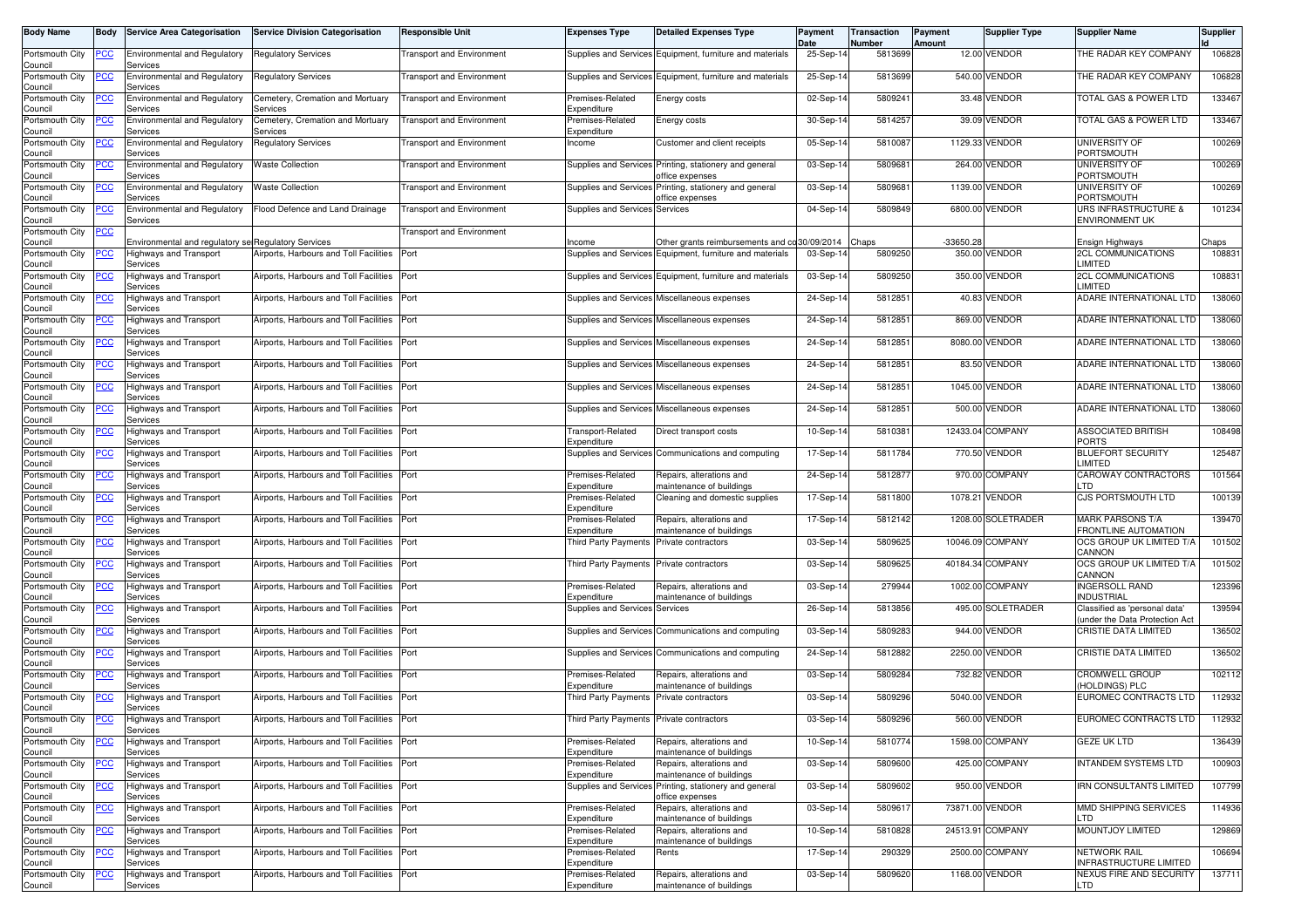| <b>Body Name</b>               | <b>Body</b> | <b>Service Area Categorisation</b>        | <b>Service Division Categorisation</b>      | <b>Responsible Unit</b> | <b>Expenses Type</b>            | <b>Detailed Expenses Type</b>                            | Payment<br>Date | Transaction<br>Number | Payment<br>Amount | Supplier Type   | <b>Supplier Name</b>                                | <b>Supplier</b> |
|--------------------------------|-------------|-------------------------------------------|---------------------------------------------|-------------------------|---------------------------------|----------------------------------------------------------|-----------------|-----------------------|-------------------|-----------------|-----------------------------------------------------|-----------------|
| Portsmouth City<br>Council     | <b>PCC</b>  | Highways and Transport<br>Services        | Airports, Harbours and Toll Facilities      | Port                    | Premises-Related<br>Expenditure | Energy costs                                             | 05-Sep-14       | 5809994               |                   | 22317.77 VENDOR | <b>NPOWER</b>                                       | 104871          |
| Portsmouth City<br>Council     | <b>PCC</b>  | <b>Highways and Transport</b><br>Services | Airports, Harbours and Toll Facilities Port |                         | Premises-Related<br>Expenditure | Cleaning and domestic supplies                           | 03-Sep-14       | 5809623               |                   | 7155.87 VENDOR  | <b>NVIRO LTD</b>                                    | 124507          |
| Portsmouth City<br>Council     |             | Highways and Transport<br>Services        | Airports, Harbours and Toll Facilities      | Port                    | Premises-Related<br>Expenditure | Cleaning and domestic supplies                           | 03-Sep-14       | 5809623               | 7135.87           | VENDOR          | <b>NVIRO LTD</b>                                    | 124507          |
| Portsmouth City<br>Council     | <b>PCC</b>  | Highways and Transport<br>Services        | Airports, Harbours and Toll Facilities      | Port                    | Premises-Related<br>Expenditure | Cleaning and domestic supplies                           | 03-Sep-14       | 5809623               | 2489.34           | VENDOR          | <b>NVIRO LTD</b>                                    | 124507          |
| Portsmouth City<br>Council     | <u>'CC</u>  | Highways and Transport<br>Services        | Airports, Harbours and Toll Facilities      | Port                    | Premises-Related<br>Expenditure | Cleaning and domestic supplies                           | 03-Sep-14       | 5809623               | 161.34            | VENDOR          | <b>NVIRO LTD</b>                                    | 124507          |
| Portsmouth City<br>Council     | <u>PCC</u>  | Highways and Transport<br>Services        | Airports, Harbours and Toll Facilities      | Port                    | Premises-Related<br>Expenditure | Cleaning and domestic supplies                           | 03-Sep-14       | 5809623               |                   | 161.33 VENDOR   | <b>NVIRO LTD</b>                                    | 124507          |
| Portsmouth City<br>Council     | <b>PCC</b>  | <b>Highways and Transport</b><br>Services | Airports, Harbours and Toll Facilities      | Port                    | Premises-Related<br>Expenditure | Cleaning and domestic supplies                           | 03-Sep-14       | 5809623               |                   | 161.33 VENDOR   | <b>NVIRO LTD</b>                                    | 124507          |
| Portsmouth City<br>Council     | <u>PCC</u>  | <b>Highways and Transport</b><br>Services | Airports, Harbours and Toll Facilities      | Port                    | <b>Supplies and Services</b>    | Printing, stationery and general<br>office expenses      | 17-Sep-14       | 5812158               |                   | 936.00 VENDOR   | POCKET MARINER LTD                                  | 139554          |
| Portsmouth City<br>Council     | сc          | <b>Highways and Transport</b><br>Services | Airports, Harbours and Toll Facilities      | Port                    | Premises-Related<br>Expenditure | <b>Water Services</b>                                    | 17-Sep-14       | 5812163               | 3193.58           | <b>VENDOR</b>   | PORTSMOUTH WATER LTD                                | 100253          |
| Portsmouth City<br>Council     |             | Highways and Transport<br>Services        | Airports, Harbours and Toll Facilities      | Port                    | Premises-Related<br>Expenditure | <b>Water Services</b>                                    | 17-Sep-14       | 5812163               |                   | 27.29 VENDOR    | PORTSMOUTH WATER LTD                                | 100253          |
| Portsmouth City<br>Council     | PCC         | lighways and Transport<br>Services        | Airports, Harbours and Toll Facilities      | Port                    | Premises-Related<br>Expenditure | <b>Water Services</b>                                    | 17-Sep-14       | 5812163               | 190.91            | VENDOR          | PORTSMOUTH WATER LTD                                | 100253          |
| Portsmouth City<br>Council     | <u>PCC</u>  | Highways and Transport<br>Services        | Airports, Harbours and Toll Facilities      | Port                    | Premises-Related<br>Expenditure | <b>Water Services</b>                                    | 17-Sep-14       | 5812163               | 903.21            | VENDOR          | PORTSMOUTH WATER LTD                                | 100253          |
| Portsmouth City<br>Council     | PСC         | Highways and Transport<br>Services        | Airports, Harbours and Toll Facilities      | Port                    | Premises-Related<br>Expenditure | Repairs, alterations and<br>maintenance of buildings     | 11-Sep-14       | 290204                |                   | 1112.50 VENDOR  | RAPISCAN SYSTEMS<br>LIMITED                         | 108247          |
| Portsmouth City<br>Council     | <u>PCC</u>  | Highways and Transport<br>Services        | Airports, Harbours and Toll Facilities      | Port                    | <b>Supplies and Services</b>    | Equipment, furniture and materials                       | 03-Sep-14       | 5809648               |                   | 15900.00 VENDOR | <b>SG EQUIPMENT FINANCE</b><br>LIMITED              | 108269          |
| Portsmouth City<br>Council     | <u>PCC</u>  | Highways and Transport<br>Services        | Airports, Harbours and Toll Facilities      | Port                    | Premises-Related<br>Expenditure | Cleaning and domestic supplies                           | 03-Sep-14       | 5809650               |                   | 90.00 VENDOR    | <b>SITA UK LTD</b>                                  | 102673          |
| Portsmouth City<br>Council     | <b>CC</b>   | Highways and Transport<br>Services        | Airports, Harbours and Toll Facilities      | Port                    | Premises-Related<br>Expenditure | Cleaning and domestic supplies                           | 03-Sep-14       | 5809650               | 53.78             | VENDOR          | SITA UK LTD                                         | 102673          |
| Portsmouth City<br>Council     | <b>PCC</b>  | Highways and Transport<br>Services        | Airports, Harbours and Toll Facilities      | Port                    | Supplies and Services           | Equipment, furniture and materials                       | 03-Sep-14       | 5809650               |                   | 5699.39 VENDOR  | <b>SITA UK LTD</b>                                  | 102673          |
| Portsmouth City<br>Council     | <u>'CC</u>  | Highways and Transport<br>Services        | Airports, Harbours and Toll Facilities      | Port                    | Premises-Related<br>Expenditure | Cleaning and domestic supplies                           | 03-Sep-14       | 5809650               |                   | 19.80 VENDOR    | SITA UK LTD                                         | 102673          |
| Portsmouth City<br>Council     | <u>PCC</u>  | Highways and Transport<br>Services        | Airports, Harbours and Toll Facilities      | Port                    | Premises-Related<br>Expenditure | Cleaning and domestic supplies                           | 03-Sep-14       | 5809650               |                   | 43.50 VENDOR    | SITA UK LTD                                         | 102673          |
| Portsmouth City<br>Council     | <u>PCC</u>  | <b>Highways and Transport</b><br>Services | Airports, Harbours and Toll Facilities      | Port                    | Premises-Related<br>Expenditure | Cleaning and domestic supplies                           | 03-Sep-14       | 5809650               |                   | 474.66 VENDOR   | SITA UK LTD                                         | 102673          |
| Portsmouth City<br>Council     | PСC         | Highways and Transport<br>Services        | Airports, Harbours and Toll Facilities      | Port                    | Premises-Related<br>Expenditure | Cleaning and domestic supplies                           | 03-Sep-14       | 5809650               | 755.94            | <b>VENDOR</b>   | SITA UK LTD                                         | 102673          |
| Portsmouth City<br>Council     | сc          | <b>Highways and Transport</b><br>Services | Airports, Harbours and Toll Facilities      | Port                    | Premises-Related<br>Expenditure | Cleaning and domestic supplies                           | 03-Sep-14       | 5809650               | 114.27            | VENDOR          | SITA UK LTD                                         | 102673          |
| Portsmouth City<br>Council     | <b>PCC</b>  | Highways and Transport<br>Services        | Airports, Harbours and Toll Facilities      | Port                    | Premises-Related<br>Expenditure | Cleaning and domestic supplies                           | 03-Sep-14       | 5809650               |                   | 114.27 VENDOR   | <b>SITA UK LTD</b>                                  | 102673          |
| Portsmouth City<br>Council     | <u>CC</u>   | Highways and Transport<br>Services        | Airports, Harbours and Toll Facilities      | Port                    | Premises-Related<br>Expenditure | Cleaning and domestic supplies                           | 03-Sep-14       | 5809650               | 114.27            | VENDOR          | <b>SITA UK LTD</b>                                  | 102673          |
| Portsmouth City<br>Council     | <b>PCC</b>  | <b>Highways and Transport</b><br>Services | Airports, Harbours and Toll Facilities      | Port                    | Premises-Related<br>Expenditure | Cleaning and domestic supplies                           | 03-Sep-14       | 5809650               |                   | 484.02 VENDOR   | <b>SITA UK LTD</b>                                  | 102673          |
| Portsmouth City<br>Council     | <u>PCC</u>  | Highways and Transport<br>Services        | Airports, Harbours and Toll Facilities      | Port                    | Premises-Related<br>Expenditure | Cleaning and domestic supplies                           | 03-Sep-14       | 5809650               |                   | 19.80 VENDOR    | <b>SITA UK LTD</b>                                  | 102673          |
| Portsmouth City<br>Council     | <b>PCC</b>  | Highways and Transport<br>Services        | Airports, Harbours and Toll Facilities      | Port                    | Premises-Related<br>Expenditure | Cleaning and domestic supplies                           | 03-Sep-14       | 5809650               |                   | 99.00 VENDOR    | <b>SITA UK LTD</b>                                  | 102673          |
| Portsmouth City<br>Council     | <b>PCC</b>  | <b>Highways and Transport</b><br>Services | Airports, Harbours and Toll Facilities      | Port                    | Premises-Related<br>Expenditure | Cleaning and domestic supplies                           | 03-Sep-14       | 5809650               |                   | 19.80 VENDOR    | <b>SITA UK LTD</b>                                  | 102673          |
| Portsmouth City<br>Council     | <u>PCC</u>  | Highways and Transport<br>Services        | Airports, Harbours and Toll Facilities      | Port                    | <b>Third Party Payments</b>     | Private contractors                                      | 03-Sep-14       | 5809657               |                   | 2713.25 VENDOR  | <b>SOUTHERN MARITIME</b><br><b>SERVICES LIMITED</b> | 120765          |
| Portsmouth City<br>Council     | <u>PCC</u>  | Highways and Transport<br>Services        | Airports, Harbours and Toll Facilities      | Port                    |                                 | Supplies and Services Equipment, furniture and materials | 10-Sep-14       | 5810885               |                   | 485.00 VENDOR   | SOUTHERN MARITIME<br>SERVICES LIMITED               | 120765          |
| Portsmouth City PCC<br>Council |             | <b>Highways and Transport</b><br>Services | Airports, Harbours and Toll Facilities Port |                         | Premises-Related<br>Expenditure | Cleaning and domestic supplies                           | 03-Sep-14       | 5809658               |                   | 865.20 VENDOR   | SOUTHERN WINDOW &<br><b>GENERAL CLEANING</b>        | 101218          |
| Portsmouth City<br>Council     | <u>PCC</u>  | <b>Highways and Transport</b><br>Services | Airports, Harbours and Toll Facilities      | Port                    | Premises-Related<br>Expenditure | Cleaning and domestic supplies                           | 03-Sep-14       | 5809658               |                   | 865.20 VENDOR   | SOUTHERN WINDOW &<br><b>GENERAL CLEANING</b>        | 101218          |
| Portsmouth City<br>Council     | <b>PCC</b>  | Highways and Transport<br>Services        | Airports, Harbours and Toll Facilities Port |                         | Premises-Related<br>Expenditure | Cleaning and domestic supplies                           | 03-Sep-14       | 5809658               |                   | 15.00 VENDOR    | SOUTHERN WINDOW &<br><b>GENERAL CLEANING</b>        | 101218          |
| Portsmouth City<br>Council     | PCC         | Highways and Transport<br>Services        | Airports, Harbours and Toll Facilities Port |                         | Premises-Related<br>Expenditure | Cleaning and domestic supplies                           | 03-Sep-14       | 5809658               |                   | 15.00 VENDOR    | SOUTHERN WINDOW &<br>GENERAL CLEANING               | 101218          |
| Portsmouth City<br>Council     | <u>PCC</u>  | Highways and Transport<br>Services        | Airports, Harbours and Toll Facilities      | Port                    | Premises-Related<br>Expenditure | Repairs, alterations and<br>maintenance of buildings     | 03-Sep-14       | 5809660               |                   | 1642.97 COMPANY | <b>SSE CONTRACTING LTD</b>                          | 101806          |
| Portsmouth City<br>Council     | <b>PCC</b>  | <b>Highways and Transport</b><br>Services | Airports, Harbours and Toll Facilities Port |                         |                                 | Supplies and Services Equipment, furniture and materials | 10-Sep-14       | 5810894               |                   | 69.86 VENDOR    | MOBILE (UK) LIMITED                                 | 100085          |
| Portsmouth City<br>Council     | <u>PCC</u>  | Highways and Transport<br>Services        | Airports, Harbours and Toll Facilities Port |                         |                                 | Supplies and Services Equipment, furniture and materials | 10-Sep-14       | 5810894               |                   | 0.40 VENDOR     | MOBILE (UK) LIMITED                                 | 100085          |
| Portsmouth City<br>Council     | <b>PCC</b>  | Highways and Transport<br>Services        | Airports, Harbours and Toll Facilities Port |                         |                                 | Supplies and Services Communications and computing       | 10-Sep-14       | 5810894               |                   | 14.43 VENDOR    | MOBILE (UK) LIMITED                                 | 100085          |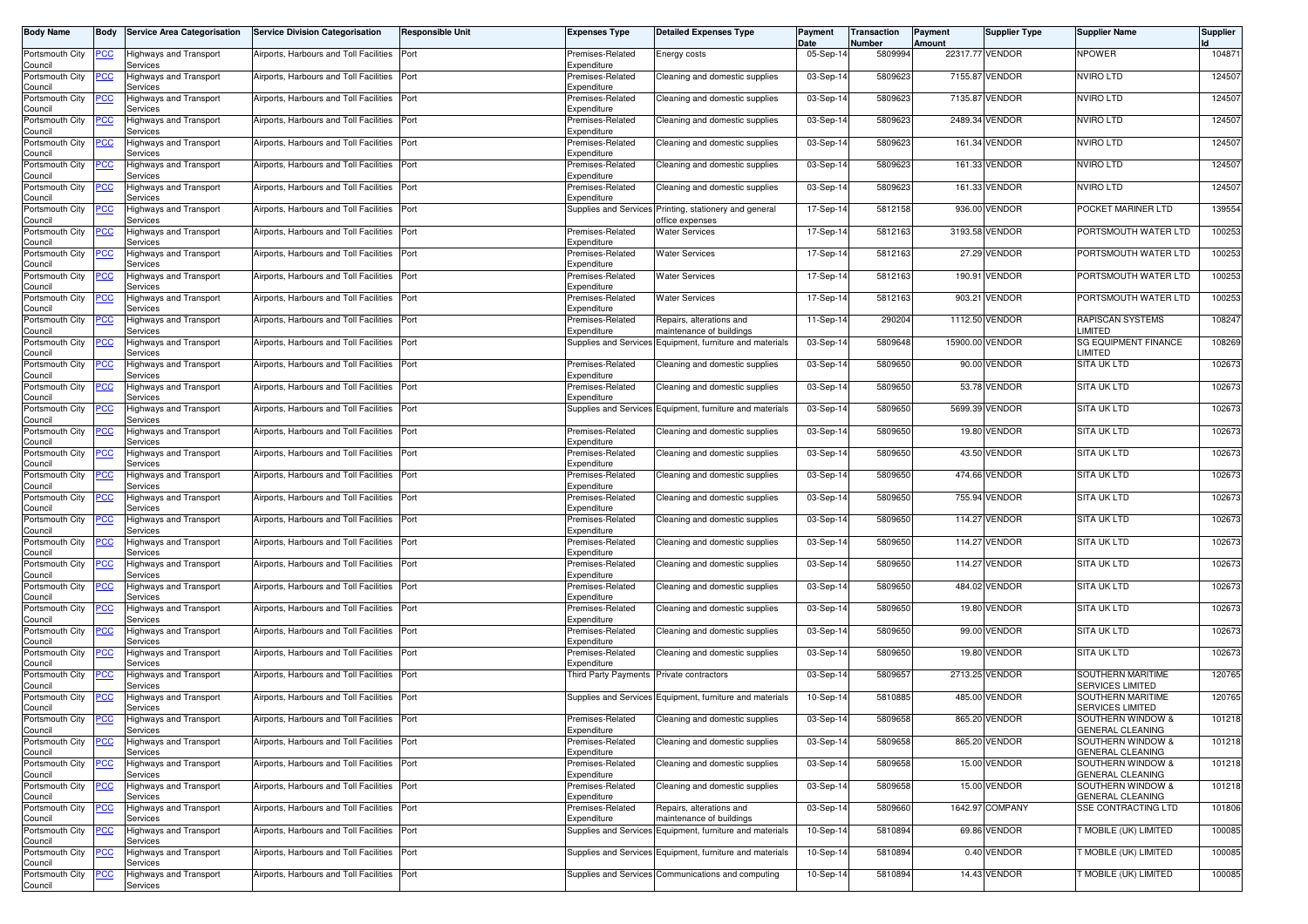| <b>Body Name</b>                              | <b>Body</b> | <b>Service Area Categorisation</b>        | <b>Service Division Categorisation</b>                              | <b>Responsible Unit</b>          | <b>Expenses Type</b>                           | <b>Detailed Expenses Type</b>                                             | Payment<br>Date | Transaction<br>Number | Payment<br>Amount | Supplier Type                  | <b>Supplier Name</b>                               | Supplier |
|-----------------------------------------------|-------------|-------------------------------------------|---------------------------------------------------------------------|----------------------------------|------------------------------------------------|---------------------------------------------------------------------------|-----------------|-----------------------|-------------------|--------------------------------|----------------------------------------------------|----------|
| Portsmouth City<br>Council                    | <b>PCC</b>  | Highways and Transport<br>Services        | Airports, Harbours and Toll Facilities                              | Port                             |                                                | Supplies and Services Communications and computing                        | 10-Sep-14       | 5810894               |                   | 138.42 VENDOR                  | MOBILE (UK) LIMITED                                | 100085   |
| Portsmouth City<br>Council                    | <b>PCC</b>  | <b>Highways and Transport</b><br>Services | Airports, Harbours and Toll Facilities Port                         |                                  | Premises-Related<br>Expenditure                | Energy costs                                                              | 02-Sep-14       | 5809241               |                   | 29.45 VENDOR                   | <b>FOTAL GAS &amp; POWER LTD</b>                   | 133467   |
| Portsmouth City                               | <u>PCC</u>  | Highways and Transport<br>Services        | Airports, Harbours and Toll Facilities                              | Port                             | Premises-Related                               | Energy costs                                                              | 02-Sep-14       | 580924                |                   | 54.56 VENDOR                   | TOTAL GAS & POWER LTD                              | 133467   |
| Council<br>Portsmouth City<br>Council         | <u>PCC</u>  | <b>Highways and Transport</b><br>Services | Airports, Harbours and Toll Facilities                              | Port                             | Expenditure<br>Premises-Related<br>Expenditure | Energy costs                                                              | 02-Sep-14       | 580924                |                   | 8.06 VENDOR                    | <b>FOTAL GAS &amp; POWER LTD</b>                   | 133467   |
| Portsmouth City<br>Council                    | <u>'CC</u>  | Highways and Transport<br>Services        | Airports, Harbours and Toll Facilities                              | Port                             | Premises-Related<br>Expenditure                | Energy costs                                                              | 02-Sep-14       | 580924                |                   | 8.06 VENDOR                    | <b>FOTAL GAS &amp; POWER LTD</b>                   | 133467   |
| Portsmouth City<br>Council                    | <u>CC</u>   | Highways and Transport<br>Services        | Airports, Harbours and Toll Facilities                              | Port                             | Premises-Related<br>Expenditure                | Energy costs                                                              | 02-Sep-14       | 5809241               |                   | 1141.02 VENDOR                 | TOTAL GAS & POWER LTD                              | 133467   |
| Portsmouth City<br>Council                    | <b>PCC</b>  | <b>Highways and Transport</b><br>Services | Airports, Harbours and Toll Facilities                              | Port                             | Premises-Related<br>Expenditure                | Energy costs                                                              | 02-Sep-14       | 580924                |                   | 235.42 VENDOR                  | <b>FOTAL GAS &amp; POWER LTD</b>                   | 133467   |
| Portsmouth City<br>Council                    | <u>PCC</u>  | Highways and Transport<br>Services        | Airports, Harbours and Toll Facilities                              | Port                             | Premises-Related<br>Expenditure                | Energy costs                                                              | 30-Sep-14       | 5814257               |                   | 244.50 VENDOR                  | TOTAL GAS & POWER LTD                              | 133467   |
| Portsmouth City<br>Council                    | сc          | Highways and Transport<br>Services        | Airports, Harbours and Toll Facilities                              | Port                             | Premises-Related<br>Expenditure                | Energy costs                                                              | 30-Sep-14       | 5814257               | 555.14            | VENDOR                         | TOTAL GAS & POWER LTD                              | 133467   |
| Portsmouth City<br>Council                    |             | Highways and Transport<br>Services        | Airports, Harbours and Toll Facilities                              | Port                             | Premises-Related<br>Expenditure                | Energy costs                                                              | 30-Sep-14       | 5814257               |                   | 8.06 VENDOR                    | <b>FOTAL GAS &amp; POWER LTD</b>                   | 133467   |
| Portsmouth City<br>Council                    | PCC         | Highways and Transport<br>Services        | Airports, Harbours and Toll Facilities                              | Port                             | Premises-Related<br>Expenditure                | Energy costs                                                              | 30-Sep-14       | 5814257               |                   | 8.06 VENDOR                    | TOTAL GAS & POWER LTD                              | 133467   |
| Portsmouth City<br>Council                    | <u>PCC</u>  | Highways and Transport<br>Services        | Airports, Harbours and Toll Facilities                              | Port                             | Premises-Related<br>Expenditure                | Energy costs                                                              | 30-Sep-14       | 5814257               |                   | 78.66 VENDOR                   | <b>FOTAL GAS &amp; POWER LTD</b>                   | 133467   |
| Portsmouth City<br>Council                    | PСC         | Highways and Transport<br>Services        | Airports, Harbours and Toll Facilities                              | Port                             | Premises-Related<br>Expenditure                | Energy costs                                                              | 30-Sep-14       | 5814257               |                   | 29.45 VENDOR                   | <b>TOTAL GAS &amp; POWER LTD</b>                   | 133467   |
| Portsmouth City<br>Council                    | <u>PCC</u>  | Highways and Transport<br>Services        | <b>Parking Services</b>                                             | <b>Transport and Environment</b> |                                                | Supplies and Services Printing, stationery and general<br>office expenses | 10-Sep-14       | 5810368               |                   | 1100.00 VENDOR                 | <b>ACS BUSINESS PROCESS</b><br>SOLUTIONS LTD       | 133225   |
| Portsmouth City<br>Council                    | <u>PCC</u>  | Highways and Transport<br>Services        | <b>Parking Services</b>                                             | <b>Transport and Environment</b> | Supplies and Services Services                 |                                                                           | 17-Sep-14       | 5811770               |                   | 950.00 VENDOR                  | <b>ALPHA PARKING LIMITED</b>                       | 133516   |
| Portsmouth City<br>Council                    | <u>'CC</u>  | Highways and Transport<br>Services        | <b>Fransport Planning, Policy and</b><br>Strategy                   | <b>Transport and Environment</b> | Transport-Related<br>Expenditure               | Contract hire and operating leases                                        | 02-Sep-14       | 5809154               | 2550.00           | VENDOR                         | ALPHABET(GB) LIMITED                               | 138557   |
| Portsmouth City<br>Council                    | <u>PCC</u>  | Highways and Transport<br>Services        | <b>Fransport Planning, Policy and</b><br>Strategy                   | <b>Transport and Environment</b> | Transport-Related<br>Expenditure               | Contract hire and operating leases                                        | 05-Sep-14       | 5809863               | 9848.97           | <b>VENDOR</b>                  | ALPHABET(GB) LIMITED                               | 138557   |
| Portsmouth City<br>Council                    | <u>'CC</u>  | Highways and Transport<br>Services        | <b>Fransport Planning, Policy and</b><br>Strategy                   | <b>Transport and Environment</b> | Third Party Payments                           | Private contractors                                                       | 18-Sep-14       | 5812220               |                   | 6461.00 VENDOR                 | <b>ATKINS LIMITED</b>                              | 108809   |
| Portsmouth City<br>Council                    | <u>PCC</u>  | Highways and Transport<br>Services        | Fransport Planning, Policy and<br>Strategy                          | <b>Transport and Environment</b> |                                                | Supplies and Services Miscellaneous expenses                              | 04-Sep-14       | 5809696               |                   | 2074.00 VENDOR                 | <b>ATKINS LIMITED</b>                              | 108809   |
| Portsmouth City<br>Council                    | <u>PCC</u>  | Highways and Transport<br>Services        | <b>Fransport Planning, Policy and</b><br>Strategy                   | <b>Transport and Environment</b> |                                                | Supplies and Services Miscellaneous expenses                              | 04-Sep-14       | 5809696               | 814.84            | VENDOR                         | <b>ATKINS LIMITED</b>                              | 108809   |
| Portsmouth City<br>Council                    | PСC         | Highways and Transport<br>Services        | <b>Fransport Planning, Policy and</b><br>Strategy                   | <b>Transport and Environment</b> |                                                | Supplies and Services Miscellaneous expenses                              | 04-Sep-14       | 5809696               |                   | 714.10 VENDOR                  | <b>ATKINS LIMITED</b>                              | 108809   |
| Portsmouth City<br>Council                    | CС          | Highways and Transport<br>Services        | <b>Fransport Planning, Policy and</b><br>Strategy                   | <b>Transport and Environment</b> |                                                | Supplies and Services Miscellaneous expenses                              | 04-Sep-14       | 5809696               | 2328.00           | <b>VENDOR</b>                  | <b>ATKINS LIMITED</b>                              | 108809   |
| Portsmouth City<br>Council                    | <b>PCC</b>  | Highways and Transport<br>Services        | <b>Fransport Planning, Policy and</b><br>Strategy                   | <b>Transport and Environment</b> |                                                | Supplies and Services Miscellaneous expenses                              | 04-Sep-14       | 5809696               |                   | 1433.00 VENDOR                 | <b>ATKINS LIMITED</b>                              | 108809   |
| Portsmouth City<br>Council                    | <u>CC</u>   | Highways and Transport<br>Services        | <b>Fransport Planning, Policy and</b><br>Strategy                   | Transport and Environment        |                                                | Supplies and Services Miscellaneous expenses                              | 04-Sep-14       | 5809696               | 2744.00           | <b>VENDOR</b>                  | <b>ATKINS LIMITED</b>                              | 108809   |
| Portsmouth City<br>Council                    | <b>PCC</b>  | Highways and Transport<br>Services        | Transport Planning, Policy and<br>Strategy                          | <b>Fransport and Environment</b> |                                                | Supplies and Services Miscellaneous expenses                              | 04-Sep-14       | 5809696               |                   | 4334.00 VENDOR                 | <b>ATKINS LIMITED</b>                              | 108809   |
| Portsmouth City<br>Council                    | <u>PCC</u>  | Highways and Transport<br>Services        | Transport Planning, Policy and<br>Strategy                          | <b>Transport and Environment</b> |                                                | Supplies and Services Miscellaneous expenses                              | 04-Sep-14       | 5809696               | 880.00            | <b>VENDOR</b>                  | <b>ATKINS LIMITED</b>                              | 108809   |
| Portsmouth City<br>Council                    | <u>PCC</u>  | <b>Highways and Transport</b><br>Services | <b>Fraffic Management and Road Safety Transport and Environment</b> |                                  |                                                | Supplies and Services Communications and computing                        | 29-Sep-14       | 5814012               |                   | 3983.66 COMPANY                | <b>BRITISH</b><br>TELECOMMUNICATIONS PLC           | 100132   |
| Portsmouth City<br>Council                    | <b>PCC</b>  | <b>Highways and Transport</b><br>Services | Structural Maintenance                                              | <b>Transport and Environment</b> |                                                | Supplies and Services Communications and computing                        | 09-Sep-14       | 581024                |                   | 111.90 COMPANY                 | <b>BRITISH</b><br>TELECOMMUNICATIONS PLC           | 100132   |
| Portsmouth City<br>Council                    | <u>PCC</u>  | Highways and Transport<br>Services        | Traffic Management and Road Safety Transport and Environment        |                                  |                                                | Supplies and Services Communications and computing                        | 12-Sep-14       | 5811194               |                   | 76.50 COMPANY                  | <b>BRITISH</b><br>TELECOMMUNICATIONS PLO           | 100132   |
| Portsmouth City<br>Council                    | <u>PCC</u>  | Highways and Transport<br>Services        | <b>Parking Services</b>                                             | <b>Fransport and Environment</b> |                                                | Supplies and Services Equipment, furniture and materials                  | 17-Sep-14       | 5811789               |                   | 12.00 COMPANY                  | <b>CALE BRIPARC LTD</b>                            | 100591   |
| Portsmouth City PCC<br>Council                |             | <b>Highways and Transport</b><br>Services | <b>Parking Services</b>                                             | <b>Transport and Environment</b> |                                                | Supplies and Services Equipment, furniture and materials                  | 17-Sep-14       | 5811789               |                   | 367.44 COMPANY                 | CALE BRIPARC LTD                                   | 100591   |
| Portsmouth City<br>Council                    | <u>PCC</u>  | <b>Highways and Transport</b><br>Services | <b>Parking Services</b>                                             | <b>Transport and Environment</b> |                                                | Supplies and Services Equipment, furniture and materials                  | 17-Sep-14       | 5811789               |                   | 2019.48 COMPANY                | CALE BRIPARC LTD                                   | 100591   |
| Portsmouth City<br>Council<br>Portsmouth City | <b>PCC</b>  | Highways and Transport<br>Services        | <b>Parking Services</b>                                             | <b>Transport and Environment</b> |                                                | Supplies and Services Equipment, furniture and materials                  | 17-Sep-14       | 5811789               |                   | 736.00 COMPANY                 | CALE BRIPARC LTD                                   | 100591   |
| Council                                       | PCC         | Highways and Transport<br>Services        | <b>Parking Services</b>                                             | <b>Transport and Environment</b> |                                                | Supplies and Services Equipment, furniture and materials                  | 17-Sep-14       | 5811789               |                   | 398.82 COMPANY                 | <b>CALE BRIPARC LTD</b><br><b>CALE BRIPARC LTD</b> | 100591   |
| Portsmouth City<br>Council                    | <u>PCC</u>  | <b>Highways and Transport</b><br>Services | <b>Parking Services</b>                                             | <b>Transport and Environment</b> |                                                | Supplies and Services Equipment, furniture and materials                  | 17-Sep-14       | 5811789               |                   | 430.56 COMPANY<br>3.00 COMPANY |                                                    | 100591   |
| Portsmouth City<br>Council                    | <b>PCC</b>  | Highways and Transport<br>Services        | <b>Parking Services</b>                                             | <b>Transport and Environment</b> |                                                | Supplies and Services Equipment, furniture and materials                  | 17-Sep-14       | 5811789               |                   |                                | <b>CALE BRIPARC LTD</b>                            | 100591   |
| Portsmouth City<br>Council                    | <u>PCC</u>  | <b>Highways and Transport</b><br>Services | <b>Parking Services</b>                                             | <b>Transport and Environment</b> |                                                | Supplies and Services Equipment, furniture and materials                  | 17-Sep-14       | 5811789               |                   | 91.86 COMPANY                  | CALE BRIPARC LTD                                   | 100591   |
| Portsmouth City<br>Council                    | <b>PCC</b>  | <b>Highways and Transport</b><br>Services | <b>Parking Services</b>                                             | <b>Transport and Environment</b> |                                                | Supplies and Services Equipment, furniture and materials                  | 17-Sep-14       | 5811789               |                   | 504.87 COMPANY                 | <b>CALE BRIPARC LTD</b>                            | 100591   |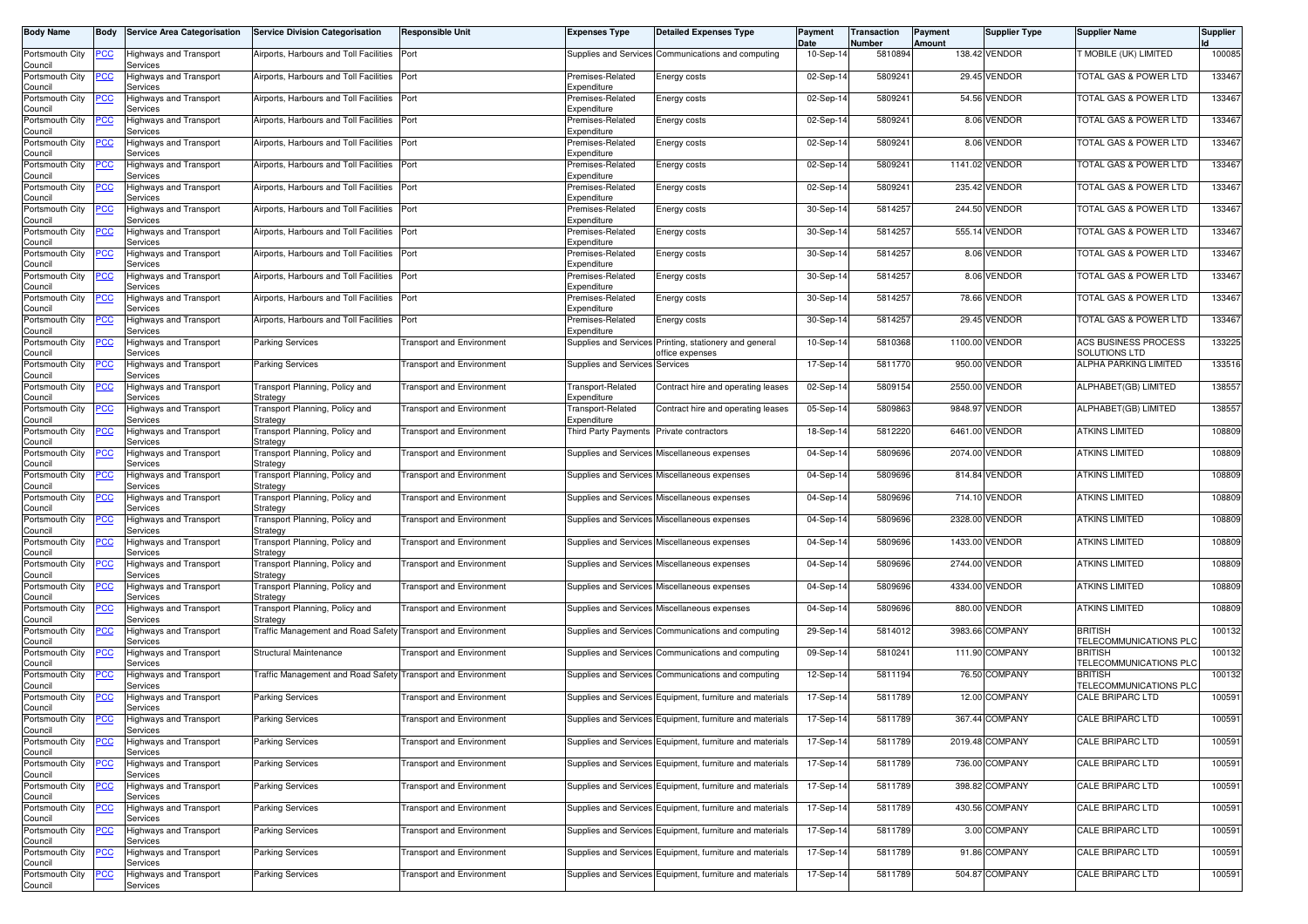| <b>Body Name</b>           | <b>Body</b> | <b>Service Area Categorisation</b>        | <b>Service Division Categorisation</b>                       | <b>Responsible Unit</b>          | <b>Expenses Type</b>             | <b>Detailed Expenses Type</b>                            | Payment<br>Date | Transaction<br>Number | Payment<br>Amount | <b>Supplier Type</b> | <b>Supplier Name</b>                                            | Supplier |
|----------------------------|-------------|-------------------------------------------|--------------------------------------------------------------|----------------------------------|----------------------------------|----------------------------------------------------------|-----------------|-----------------------|-------------------|----------------------|-----------------------------------------------------------------|----------|
| Portsmouth City<br>Council | <u>PCC</u>  | Highways and Transport<br>Services        | <b>Parking Services</b>                                      | <b>Fransport and Environment</b> |                                  | Supplies and Services Equipment, furniture and materials | 17-Sep-14       | 5811789               |                   | 184.00 COMPANY       | <b>CALE BRIPARC LTD</b>                                         | 100591   |
| Portsmouth City<br>Council | <b>PCC</b>  | Highways and Transport<br>Services        | <b>Parking Services</b>                                      | <b>Transport and Environment</b> |                                  | Supplies and Services Equipment, furniture and materials | 17-Sep-14       | 5811789               |                   | 99.70 COMPANY        | <b>CALE BRIPARC LTD</b>                                         | 100591   |
| Portsmouth City<br>Council | <u>'СС</u>  | Highways and Transport<br>Services        | Parking Services                                             | Transport and Environment        |                                  | Supplies and Services Equipment, furniture and materials | 17-Sep-14       | 5811789               |                   | 107.64 COMPANY       | <b>CALE BRIPARC LTD</b>                                         | 100591   |
| Portsmouth City<br>Council | <u>PCC</u>  | Highways and Transport<br>Services        | <b>Fransport Planning, Policy and</b><br>Strategy            | <b>Transport and Environment</b> | <b>Third Party Payments</b>      | Private contractors                                      | 02-Sep-14       | 580917                |                   | 9354.90 VENDOR       | CHALLENGE FOR CHANGE<br>. TD                                    | 137548   |
| Portsmouth City<br>Council | <u>'CC</u>  | Highways and Transport<br>Services        | Fraffic Management and Road Safety Transport and Environment |                                  |                                  | Supplies and Services Communications and computing       | 05-Sep-14       | 5809895               |                   | 248.40 VENDOR        | CIVICA SERVICES LIMITED                                         | 101225   |
| Portsmouth City<br>Council | <u>'CC</u>  | Highways and Transport<br>Services        | Fraffic Management and Road Safety Transport and Environment |                                  | Employees                        | Indirect employee expenses                               | 26-Sep-14       | 5813792               |                   | 475.00 VENDOR        | <b>CJDA LTD</b>                                                 | 139587   |
| Portsmouth City<br>Council | <u>'CC</u>  | Highways and Transport<br>Services        | ransport Planning, Policy and<br>Strategy                    | Transport and Environment        | Employees                        | Direct employee expenses                                 | 12-Sep-14       | 5811324               |                   | 3436.32 COMPANY      | <b>HAYS SPECIALIST</b><br>RECRUITMENT LIMITED                   | 100045   |
| Portsmouth City<br>Council | <u>PCC</u>  | Highways and Transport<br>Services        | <b>Fransport Planning, Policy and</b><br>Strategy            | <b>Transport and Environment</b> | Employees                        | Direct employee expenses                                 | 04-Sep-14       | 5809768               |                   | 1645.60 COMPANY      | <b>HAYS SPECIALIST</b><br>RECRUITMENT LIMITED                   | 100045   |
| Portsmouth City<br>Council | сc          | Highways and Transport<br>Services        | Fransport Planning, Policy and<br>Strategy                   | <b>Fransport and Environment</b> | Employees                        | Direct employee expenses                                 | 05-Sep-14       | 5809955               |                   | 998.25 COMPANY       | <b>HAYS SPECIALIST</b><br>RECRUITMENT LIMITED                   | 100045   |
| Portsmouth City<br>Council | PСC         | Highways and Transport<br>Services        | Transport Planning, Policy and<br>Strategy                   | <b>Transport and Environment</b> | Employees                        | Direct employee expenses                                 | 05-Sep-14       | 5809955               |                   | 1876.75 COMPANY      | <b>HAYS SPECIALIST</b><br>RECRUITMENT LIMITED                   | 100045   |
| Portsmouth City<br>Council | PСC         | lighways and Transport<br>Services        | ransport Planning, Policy and<br>Strategy                    | Transport and Environment        | Employees                        | Direct employee expenses                                 | 05-Sep-14       | 5809955               |                   | 1626.90 COMPANY      | <b>HAYS SPECIALIST</b><br>RECRUITMENT LIMITED                   | 100045   |
| Portsmouth City<br>Council | <u>CC</u>   | <b>Highways and Transport</b><br>Services | <b>Fransport Planning, Policy and</b><br>Strategy            | <b>Fransport and Environment</b> | Employees                        | Direct employee expenses                                 | 10-Sep-14       | 5810787               |                   | 1570.80 COMPANY      | <b>HAYS SPECIALIST</b><br>RECRUITMENT LIMITED                   | 100045   |
| Portsmouth City<br>Council | сc          | Highways and Transport<br>Services        | Fransport Planning, Policy and<br>Strategy                   | Transport and Environment        | Employees                        | Direct employee expenses                                 | 12-Sep-14       | 5811324               |                   | 1300.75 COMPANY      | <b>HAYS SPECIALIST</b><br>RECRUITMENT LIMITED                   | 100045   |
| Portsmouth City<br>Council | <u>PCC</u>  | Highways and Transport<br>Services        | <b>Fransport Planning, Policy and</b><br>Strategy            | <b>Transport and Environment</b> | Employees                        | Direct employee expenses                                 | 12-Sep-14       | 5811324               |                   | 1691.55 COMPANY      | <b>HAYS SPECIALIST</b><br>RECRUITMENT LIMITED                   | 100045   |
| Portsmouth City<br>Council | <u>PCC</u>  | Highways and Transport<br>Services        | <b>Fransport Planning, Policy and</b><br>Strategy            | Fransport and Environment        | Employees                        | Direct employee expenses                                 | 19-Sep-14       | 5812494               |                   | 1300.75 COMPANY      | <b>HAYS SPECIALIST</b><br>RECRUITMENT LIMITED                   | 100045   |
| Portsmouth City<br>Council | <u>'CC</u>  | Highways and Transport<br>Services        | <b>Fransport Planning, Policy and</b><br>Strategy            | <b>Transport and Environment</b> | Employees                        | Direct employee expenses                                 | 19-Sep-14       | 5812494               |                   | 290.00 COMPANY       | <b>HAYS SPECIALIST</b><br>RECRUITMENT LIMITED                   | 100045   |
| Portsmouth City<br>Council | <u>PCC</u>  | <b>Highways and Transport</b><br>Services | <b>Fransport Planning, Policy and</b><br>Strategy            | Fransport and Environment        | Employees                        | Direct employee expenses                                 | 19-Sep-14       | 5812494               |                   | 1683.00 COMPANY      | <b>HAYS SPECIALIST</b><br>RECRUITMENT LIMITED                   | 100045   |
| Portsmouth City<br>Council | <u>'CC</u>  | Highways and Transport<br>Services        | <b>Fransport Planning, Policy and</b><br>Strategy            | Fransport and Environment        | Employees                        | Direct employee expenses                                 | 19-Sep-14       | 5812495               |                   | 1589.50 COMPANY      | <b>HAYS SPECIALIST</b><br>RECRUITMENT LIMITED                   | 100045   |
| Portsmouth City<br>Council | <u>PCC</u>  | Highways and Transport<br>Services        | Fransport Planning, Policy and<br>Strategy                   | <b>Transport and Environment</b> | Employees                        | Direct employee expenses                                 | 26-Sep-14       | 5813845               |                   | 1626.90 COMPANY      | <b>HAYS SPECIALIST</b><br>RECRUITMENT LIMITED                   | 100045   |
| Portsmouth City<br>Council | <u>CC</u>   | Highways and Transport<br>Services        | <b>Fransport Planning, Policy and</b><br>Strategy            | Transport and Environment        |                                  | Supplies and Services Miscellaneous expenses             | 29-Sep-14       | 5814038               |                   | 2951.82 VENDOR       | JOHNSTON PUBLISHING LTD                                         | 100088   |
| Portsmouth City<br>Council | PСC         | Highways and Transport<br>Services        | <b>Public Transport</b>                                      | <b>Transport and Environment</b> | Fransport-Related<br>Expenditure | Contract hire and operating leases                       | 12-Sep-14       | 5811308               |                   | 28489.52 VENDOR      | <b>FIRST</b>                                                    | 101168   |
| Portsmouth City<br>Council | CС          | Highways and Transport<br>Services        | <b>Parking Services</b>                                      | <b>Transport and Environment</b> | Fransport-Related<br>Expenditure | Contract hire and operating leases                       | 12-Sep-14       | 5811308               | 31929.25          | <b>VENDOR</b>        | <b>FIRST</b>                                                    | 101168   |
| Portsmouth City<br>Council | <b>PCC</b>  | Highways and Transport<br>Services        | <b>Parking Services</b>                                      | <b>Transport and Environment</b> | Fransport-Related<br>Expenditure | Contract hire and operating leases                       | $12-Sep-14$     | 5811308               |                   | 242.00 VENDOR        | <b>FIRST</b>                                                    | 101168   |
| Portsmouth City<br>Council | <u>CC</u>   | Highways and Transport<br>Services        | <b>Public Transport</b>                                      | Fransport and Environment        | Fransport-Related<br>Expenditure | Contract hire and operating leases                       | 11-Sep-14       | 5811059               |                   | 9750.00 VENDOR       | PETES AIRLINK LIMITED                                           | 101081   |
| Portsmouth City<br>Council | <u>PCC</u>  | Highways and Transport<br>Services        | <b>Parking Services</b>                                      | <b>Fransport and Environment</b> | Supplies and Services Services   |                                                          | 12-Sep-14       | 5811314               |                   | 1402.50 SOLETRADER   | Classified as 'personal data'<br>(under the Data Protection Act | 119623   |
| Portsmouth City<br>Council |             | Highways and Transport<br>Services        | <b>Public Transport</b>                                      | Fransport and Environment        | Fransport-Related<br>Expenditure | Contract hire and operating leases                       | 12-Sep-14       | 5811461               | 4892.63           | <b>VENDOR</b>        | STAGECOACH COASTLINE                                            | 102696   |
| Portsmouth City<br>Council | <u>PCC</u>  | Highways and Transport<br>Services        | Public Transport                                             | <b>Transport and Environment</b> | Transport-Related<br>Expenditure | Contract hire and operating leases                       | 12-Sep-14       | 5811461               |                   | 2811.69 VENDOR       | STAGECOACH COASTLINE                                            | 102696   |
| Portsmouth City<br>Council | <b>PCC</b>  | Highways and Transport<br>Services        | <b>Public Transport</b>                                      | Transport and Environment        | Transport-Related<br>Expenditure | Contract hire and operating leases                       | 12-Sep-1        | 581146                |                   | 1106.68 VENDOR       | STAGECOACH COASTLINE                                            | 102696   |
| Portsmouth City<br>Council | <u>CC</u>   | Highways and Transport<br>Services        | <b>Public Transport</b>                                      | Transport and Environment        | Transport-Related<br>Expenditure | Contract hire and operating leases                       | 12-Sep-14       | 5811461               |                   | 1077.67 VENDOR       | STAGECOACH COASTLINE                                            | 102696   |
| Portsmouth City<br>Council | <u>'CC</u>  | Highways and Transport<br>Services        | <b>Public Transport</b>                                      | Fransport and Environment        | Fransport-Related<br>Expenditure | Contract hire and operating leases                       | 12-Sep-14       | 5811461               | 3383.95           | <b>VENDOR</b>        | STAGECOACH COASTLINE                                            | 102696   |
| Portsmouth City<br>Council | <b>PCC</b>  | <b>Highways and Transport</b><br>Services | <b>Public Transport</b>                                      | <b>Transport and Environment</b> | Transport-Related<br>Expenditure | Contract hire and operating leases                       | 12-Sep-14       | 5811461               |                   | 665.80 VENDOR        | STAGECOACH COASTLINE                                            | 102696   |
| Portsmouth City<br>Council | <u>PCC</u>  | Highways and Transport<br>Services        | Public Transport                                             | <b>Transport and Environment</b> | Transport-Related<br>Expenditure | Contract hire and operating leases                       | 12-Sep-14       | 5811461               |                   | -330.38 VENDOR       | STAGECOACH COASTLINE                                            | 102696   |
| Portsmouth City<br>Council | <b>PCC</b>  | <b>Highways and Transport</b><br>Services | Public Transport                                             | <b>Transport and Environment</b> | Transport-Related<br>Expenditure | Contract hire and operating leases                       | 11-Sep-14       | 5811101               | -12512.19 VENDOR  |                      | STAGECOACH COASTLINE                                            | 102696   |
| Portsmouth City<br>Council | PСC         | Highways and Transport<br>Services        | <b>Public Transport</b>                                      | <b>Transport and Environment</b> | Transport-Related<br>Expenditure | Contract hire and operating leases                       | 11-Sep-14       | 5811101               |                   | -1426.22 VENDOR      | STAGECOACH COASTLINE                                            | 102696   |
| Portsmouth City<br>Council | <u>CC</u>   | <b>Highways and Transport</b><br>Services | Public Transport                                             | <b>Transport and Environment</b> | Fransport-Related<br>Expenditure | Contract hire and operating leases                       | 11-Sep-14       | 5811101               |                   | 332.50 VENDOR        | STAGECOACH COASTLINE                                            | 102696   |
| Portsmouth City<br>Council | <b>PCC</b>  | Highways and Transport<br>Services        | <b>Public Transport</b>                                      | <b>Transport and Environment</b> | Transport-Related<br>Expenditure | Contract hire and operating leases                       | 11-Sep-14       | 5811101               |                   | 1218.69 VENDOR       | STAGECOACH COASTLINE                                            | 102696   |
| Portsmouth City<br>Council | <u>PCC</u>  | <b>Highways and Transport</b><br>Services | <b>Public Transport</b>                                      | <b>Transport and Environment</b> | Transport-Related<br>Expenditure | Contract hire and operating leases                       | 11-Sep-14       | 5811101               |                   | 2670.66 VENDOR       | STAGECOACH COASTLINE                                            | 102696   |
| Portsmouth City<br>Council | <u>PCC</u>  | <b>Highways and Transport</b><br>Services | Public Transport                                             | <b>Transport and Environment</b> | Transport-Related<br>Expenditure | Contract hire and operating leases                       | 11-Sep-14       | 5811101               |                   | 1093.72 VENDOR       | STAGECOACH COASTLINE                                            | 102696   |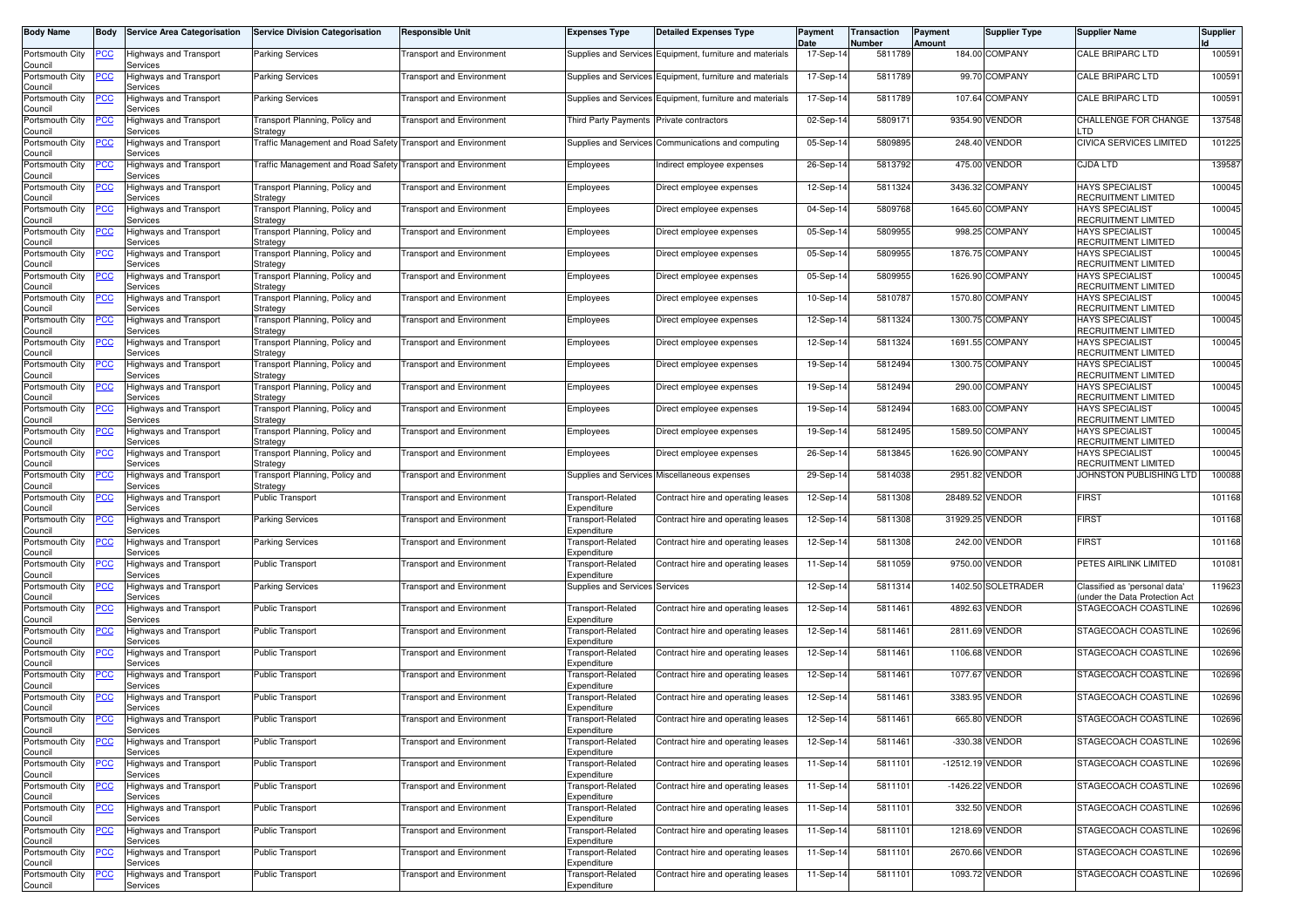| Date<br>Number                                                                                                                                                                                                                                                   | Amount           | Supplier Type   | <b>Supplier Name</b>                              | Supplier |
|------------------------------------------------------------------------------------------------------------------------------------------------------------------------------------------------------------------------------------------------------------------|------------------|-----------------|---------------------------------------------------|----------|
| Portsmouth City<br>11-Sep-14<br>5811101<br>Highways and Transport<br>Public Transport<br><b>Fransport and Environment</b><br>Fransport-Related<br>Contract hire and operating leases<br><u>PCC</u><br>Council<br>Expenditure<br>Services                         |                  | 4905.59 VENDOR  | STAGECOACH COASTLINE                              | 102696   |
| 11-Sep-14<br>581110<br>Portsmouth City<br><b>PCC</b><br>Highways and Transport<br><b>Public Transport</b><br><b>Transport and Environment</b><br>Transport-Related<br>Contract hire and operating leases<br>Expenditure<br>Council<br>Services                   |                  | 3717.25 VENDOR  | STAGECOACH COASTLINE                              | 102696   |
| Portsmouth City<br>03-Sep-14<br>5809646<br><u>PCC</u><br>Highways and Transport<br>Structural Maintenance<br>Premises-Related<br>Energy costs<br>Transport and Environment<br>Expenditure<br>Council<br>Services                                                 |                  | -18.38 COMPANY  | SCOTTISH AND SOUTHERN<br><b>ENERGY PLC</b>        | 100303   |
| Portsmouth City<br>Structural Maintenance<br>Premises-Related<br>03-Sep-14<br>5809646<br><u>PCC</u><br>Highways and Transport<br><b>Transport and Environment</b><br>Energy costs<br>Council<br>Expenditure<br>Services                                          |                  | 18.00 COMPANY   | <b>SCOTTISH AND SOUTHERN</b><br><b>ENERGY PLC</b> | 100303   |
| Portsmouth City<br>Environment, Safety and Routine<br>03-Sep-14<br>5809646<br>Highways and Transport<br><b>Transport and Environment</b><br>Premises-Related<br>Energy costs<br><u>'CC</u><br>Council<br>Services<br>Maintenance<br>Expenditure                  |                  | 92.85 COMPANY   | SCOTTISH AND SOUTHERN<br><b>ENERGY PLC</b>        | 100303   |
| Portsmouth City<br>Structural Maintenance<br>03-Sep-14<br>5809646<br>Highways and Transport<br><b>Transport and Environment</b><br>Premises-Related<br>Energy costs<br><u>'CC</u><br>Expenditure<br>Council<br>Services                                          |                  | 17.71 COMPANY   | SCOTTISH AND SOUTHERN<br><b>ENERGY PLC</b>        | 100303   |
| Portsmouth City<br>03-Sep-14<br>5809646<br><u>'CC</u><br>Highways and Transport<br><b>Parking Services</b><br>Premises-Related<br>Transport and Environment<br>Energy costs<br>Services<br>Expenditure<br>Council                                                |                  | 698.73 COMPANY  | SCOTTISH AND SOUTHERN<br><b>ENERGY PLC</b>        | 100303   |
| Portsmouth City<br>Premises-Related<br>03-Sep-14<br>5809646<br><u>PCC</u><br>Highways and Transport<br><b>Structural Maintenance</b><br><b>Transport and Environment</b><br>Energy costs<br>Expenditure<br>Council<br>Services                                   |                  | 46.73 COMPANY   | SCOTTISH AND SOUTHERN<br><b>ENERGY PLC</b>        | 100303   |
| Portsmouth City<br>03-Sep-14<br>5809646<br>Highways and Transport<br>Structural Maintenance<br><b>Fransport and Environment</b><br>Premises-Related<br>сc<br>Energy costs<br>Council<br>Services<br>Expenditure                                                  |                  | 347.03 COMPANY  | SCOTTISH AND SOUTHERN<br><b>ENERGY PLC</b>        | 100303   |
| Portsmouth City<br>03-Sep-14<br>5809646<br><u>PCC</u><br>Highways and Transport<br><b>Parking Services</b><br><b>Transport and Environment</b><br>Premises-Related<br>Energy costs<br>Expenditure<br>Council<br>Services                                         |                  | 113.84 COMPANY  | SCOTTISH AND SOUTHERN<br><b>ENERGY PLC</b>        | 100303   |
| Portsmouth City<br>03-Sep-14<br>5809646<br>PСC<br>lighways and Transport<br>Premises-Related<br>Energy costs<br><b>Parking Services</b><br>Transport and Environment<br>Expenditure<br>Council<br>Services                                                       |                  | 29.25 COMPANY   | SCOTTISH AND SOUTHERN<br><b>ENERGY PLC</b>        | 100303   |
| Portsmouth City<br>03-Sep-14<br>5809646<br><u>CC</u><br>Highways and Transport<br>Structural Maintenance<br><b>Fransport and Environment</b><br>Premises-Related<br>Energy costs<br>Expenditure<br>Council<br>Services                                           |                  | 21.87 COMPANY   | SCOTTISH AND SOUTHERN<br><b>ENERGY PLC</b>        | 100303   |
| 03-Sep-14<br>5809646<br>Portsmouth City<br>Highways and Transport<br><b>Structural Maintenance</b><br><b>Transport and Environment</b><br>Premises-Related<br>сc<br>Energy costs<br>Services<br>Expenditure<br>Council                                           |                  | 30.47 COMPANY   | SCOTTISH AND SOUTHERN<br><b>ENERGY PLC</b>        | 100303   |
| 03-Sep-14<br>5809646<br>Portsmouth City<br>Highways and Transport<br>Structural Maintenance<br><b>Transport and Environment</b><br>Premises-Related<br>Energy costs<br><u>PCC</u><br>Council<br>Expenditure<br>Services                                          |                  | 171.30 COMPANY  | SCOTTISH AND SOUTHERN<br><b>ENERGY PLC</b>        | 100303   |
| 03-Sep-14<br>5809646<br>Portsmouth City<br><u>PCC</u><br>Highways and Transport<br><b>Transport and Environment</b><br>Premises-Related<br>Parking Services<br>Energy costs<br>Expenditure<br>Council<br>Services                                                |                  | 182.90 COMPANY  | <b>SCOTTISH AND SOUTHERN</b><br><b>ENERGY PLC</b> | 100303   |
| Portsmouth City<br>Structural Maintenance<br>Premises-Related<br>03-Sep-14<br>5809646<br><u>'CC</u><br>Highways and Transport<br><b>Transport and Environment</b><br>Energy costs<br>Expenditure<br>Council<br>Services                                          |                  | 60.52 COMPANY   | SCOTTISH AND SOUTHERN<br><b>ENERGY PLC</b>        | 100303   |
| Portsmouth City<br>03-Sep-14<br>5809646<br>Highways and Transport<br>Structural Maintenance<br><b>Fransport and Environment</b><br>Premises-Related<br>Energy costs<br><u>PCC</u><br>Council<br>Services<br>Expenditure                                          | 19.51            | <b>COMPANY</b>  | SCOTTISH AND SOUTHERN<br><b>ENERGY PLC</b>        | 100303   |
| 5809646<br>Portsmouth City<br>03-Sep-14<br><u>'CC</u><br>Highways and Transport<br>Structural Maintenance<br><b>Transport and Environment</b><br>Premises-Related<br>Energy costs<br>Expenditure<br>Council<br>Services                                          |                  | 323.33 COMPANY  | SCOTTISH AND SOUTHERN<br><b>ENERGY PLC</b>        | 100303   |
| 5809646<br>03-Sep-14<br>Portsmouth City<br><u>CC</u><br>Highways and Transport<br>Structural Maintenance<br><b>Transport and Environment</b><br>Premises-Related<br>Energy costs<br>Council<br>Expenditure<br>Services                                           |                  | 31.98 COMPANY   | SCOTTISH AND SOUTHERN<br><b>ENERGY PLC</b>        | 100303   |
| Portsmouth City<br>Structural Maintenance<br>Premises-Related<br>03-Sep-14<br>5809646<br><u>CC</u><br>Highways and Transport<br><b>Transport and Environment</b><br>Energy costs<br>Council<br>Services<br>Expenditure                                           |                  | 17.53 COMPANY   | <b>SCOTTISH AND SOUTHERN</b><br><b>ENERGY PLC</b> | 100303   |
| 5809646<br>Premises-Related<br>03-Sep-14<br>Portsmouth City<br>Highways and Transport<br><b>Structural Maintenance</b><br><b>Transport and Environment</b><br>Energy costs<br>сc<br>Expenditure<br>Council<br>Services                                           |                  | 17.71 COMPANY   | SCOTTISH AND SOUTHERN<br><b>ENERGY PLC</b>        | 100303   |
| Environment, Safety and Routine<br>05-Sep-14<br>5810076<br>Portsmouth City<br>Highways and Transport<br><b>Transport and Environment</b><br>Supplies and Services Grants and subscriptions<br>CС<br>Council<br>Maintenance<br>Services                           | 1175.00          | <b>VENDOR</b>   | THE NCC GROUP                                     | 100134   |
| 03-Sep-14<br>580960<br>Portsmouth City<br><b>PCC</b><br>Highways and Transport<br><b>Fransport Planning, Policy and</b><br><b>Transport and Environment</b><br>Transport-Related<br>Direct transport costs<br>Expenditure<br>Council<br>Services<br>Strategy     |                  | 557.45 VENDOR   | LLOYDS TSB GROUP                                  | 107554   |
| Portsmouth City<br>11-Sep-14<br>5810955<br><u>CC</u><br>Highways and Transport<br><b>Fransport Planning, Policy and</b><br><b>Third Party Payments</b><br>Private contractors<br>Transport and Environment<br>Strategy<br>Council<br>Services                    | 5967.00          | VENDOR          | COMMUNITY CYCLE CENTRE                            | 138039   |
| 5810955<br>Portsmouth City<br>Highways and Transport<br>Transport Planning, Policy and<br><b>Fransport and Environment</b><br>Third Party Payments Private contractors<br>11-Sep-14<br><u>PCC</u><br>Council<br>Strategy<br>Services                             |                  | 5428.00 VENDOR  | COMMUNITY CYCLE CENTRE                            | 138039   |
| Portsmouth City<br>11-Sep-14<br>5810955<br>Highways and Transport<br>Transport Planning, Policy and<br><b>Fransport and Environment</b><br>Third Party Payments<br>Private contractors<br><u>'СС</u><br>Council<br>Services<br>Strategy                          | 185.00           | <b>VENDOR</b>   | COMMUNITY CYCLE CENTRE                            | 138039   |
| 11-Sep-14<br>5810955<br>Portsmouth City<br><u>PCC</u><br>Highways and Transport<br><b>Fransport Planning, Policy and</b><br><b>Transport and Environment</b><br>Third Party Payments Private contractors<br>Council<br>Services<br>Strategy                      |                  | 83.00 VENDOR    | COMMUNITY CYCLE CENTRE                            | 138039   |
| Portsmouth City<br><b>PCC</b><br>11-Sep-14<br>5810955<br>Highways and Transport<br><b>Fransport Planning, Policy and</b><br><b>Third Party Payments</b><br>Private contractors<br>Transport and Environment<br>Services<br>Strategy<br>Council                   |                  | 143.00 VENDOR   | COMMUNITY CYCLE CENTRE                            | 138039   |
| Portsmouth City<br>03-Sep-14<br>5809646<br><u>CC</u><br>Highways and Transport<br>Street Lighting (including energy<br>Premises-Related<br>Energy costs<br>Transport and Environment<br>Expenditure<br>Council<br>Services<br>costs)                             |                  | 112.93 COMPANY  | SCOTTISH AND SOUTHERN<br><b>ENERGY PLC</b>        | 100303   |
| 03-Sep-14<br>5809646<br>Portsmouth City<br>Highways and Transport<br>Street Lighting (including energy<br><b>Transport and Environment</b><br>Premises-Related<br>Energy costs<br><u>'CC</u><br>Council<br>Expenditure<br>Services<br>costs)                     |                  | 112.93 COMPANY  | SCOTTISH AND SOUTHERN<br><b>ENERGY PLC</b>        | 100303   |
| Portsmouth City PCC<br>5809646<br><b>Highways and Transport</b><br>Environment, Safety and Routine<br>Premises-Related<br>Energy costs<br>03-Sep-14<br><b>Transport and Environment</b><br>Council<br>Expenditure<br>Services<br>Maintenance                     |                  | 172.43 COMPANY  | SCOTTISH AND SOUTHERN<br><b>ENERGY PLC</b>        | 100303   |
| Portsmouth City<br>Environment, Safety and Routine<br>03-Sep-14<br>5809646<br><u>PCC</u><br><b>Highways and Transport</b><br><b>Transport and Environment</b><br>Premises-Related<br>Energy costs<br>Council<br>Maintenance<br>Expenditure<br>Services           |                  | 81.73 COMPANY   | SCOTTISH AND SOUTHERN<br><b>ENERGY PLC</b>        | 100303   |
| Portsmouth City<br>5809941<br>Highways and Transport<br>Public Transport<br><b>Transport and Environment</b><br>Transport-Related<br>Public transport<br>05-Sep-14<br><b>PCC</b><br>Expenditure<br>Council<br>Services                                           | 225000.00 VENDOR |                 | <b>FIRST</b>                                      | 101168   |
| Portsmouth City<br><b>Public Transport</b><br><b>Transport and Environment</b><br>Transport-Related<br>05-Sep-14<br>5809941<br>PСC<br>Highways and Transport<br>Public transport<br>Expenditure<br>Council<br>Services                                           |                  | 60344.75 VENDOR | <b>FIRST</b>                                      | 101168   |
| Portsmouth City<br>5811101<br>Highways and Transport<br>Public Transport<br><b>Transport and Environment</b><br>Fransport-Related<br>Public transport<br>11-Sep-14<br><u>PCC</u><br>Expenditure<br>Council<br>Services                                           |                  | 98500.00 VENDOR | STAGECOACH COASTLINE                              | 102696   |
| Portsmouth City<br>11-Sep-14<br>5811011<br><b>PCC</b><br><b>Highways and Transport</b><br>Public Transport<br><b>Transport and Environment</b><br>Transport-Related<br>Public transport<br>Services<br>Expenditure<br>Council                                    | 225000.00 VENDOR |                 | <b>FIRST</b>                                      | 101168   |
| Portsmouth City<br><b>PCC</b><br><b>Transport and Environment</b><br>Council<br>Highways and Transport Service Environment, Safety and Routine Ma<br><b>Third Party Payments</b><br>0/09/2014<br>Chaps<br>Private contractors                                    | 2068630.44       |                 | Ensign Highways                                   | haps     |
| Portsmouth City<br>05-Sep-14<br>5809931<br>Highways and Transport<br><b>Parking Services</b><br><b>Transport and Environment</b><br>Premises-Related<br>Repairs, alterations and<br><u>PCC</u><br>Council<br>Expenditure<br>maintenance of buildings<br>Services |                  | 200.00 COMPANY  | <b>ENSIGN HIGHWAYS LTD</b>                        | 116063   |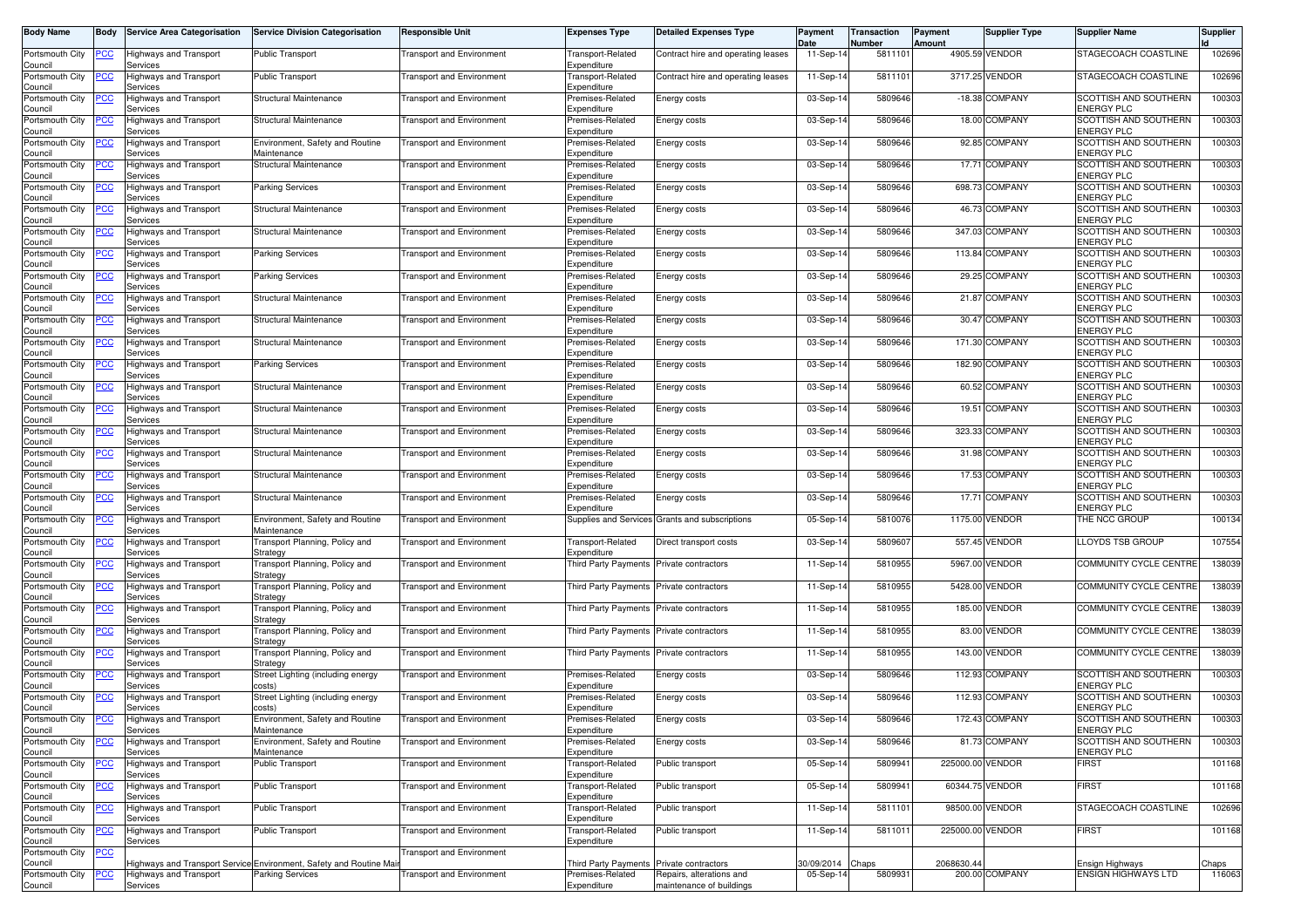| <b>Body Name</b>               | <b>Body</b> | <b>Service Area Categorisation</b>        | <b>Service Division Categorisation</b>            | <b>Responsible Unit</b>          | <b>Expenses Type</b>                       | <b>Detailed Expenses Type</b>                                             | Payment<br>Date | Transaction<br>Number | Payment<br>Amount | <b>Supplier Type</b> | <b>Supplier Name</b>                                         | <b>Supplier</b> |
|--------------------------------|-------------|-------------------------------------------|---------------------------------------------------|----------------------------------|--------------------------------------------|---------------------------------------------------------------------------|-----------------|-----------------------|-------------------|----------------------|--------------------------------------------------------------|-----------------|
| Portsmouth City                | PCC         | Highways and Transport                    | Parking Services                                  | ransport and Environment         | Premises-Related                           | Repairs, alterations and                                                  | 05-Sep-14       | 580993                |                   | 20.50 COMPANY        | ENSIGN HIGHWAYS LTD                                          | 116063          |
| Council<br>Portsmouth City     | <b>PCC</b>  | Services<br>Highways and Transport        | <b>Parking Services</b>                           | <b>Fransport and Environment</b> | Expenditure<br>Premises-Related            | maintenance of buildings<br>Repairs, alterations and                      | 05-Sep-14       | 580993                |                   | 108.50 COMPANY       | <b>ENSIGN HIGHWAYS LTD</b>                                   | 116063          |
| Council<br>Portsmouth City     | <u>CC</u>   | Services<br>Highways and Transport        | <b>Parking Services</b>                           | Transport and Environment        | Expenditure<br>Premises-Related            | maintenance of buildings<br>Repairs, alterations and                      | 05-Sep-14       | 580993                |                   | 100.00 COMPANY       | <b>ENSIGN HIGHWAYS LTD</b>                                   | 116063          |
| Council<br>Portsmouth City     | <u>PCC</u>  | Services<br>Highways and Transport        | <b>Parking Services</b>                           | <b>Fransport and Environment</b> | Expenditure<br>Premises-Related            | maintenance of buildings<br>Repairs, alterations and                      | 05-Sep-14       | 580993                |                   | 200.00 COMPANY       | <b>ENSIGN HIGHWAYS LTD</b>                                   | 116063          |
| Council<br>Portsmouth City     | <u>'CC</u>  | Services<br>Highways and Transport        | <b>Parking Services</b>                           | ransport and Environment         | Expenditure<br>Premises-Related            | maintenance of buildings<br>Repairs, alterations and                      | 05-Sep-14       | 580993                |                   | 200.00 COMPANY       | <b>ENSIGN HIGHWAYS LTD</b>                                   | 116063          |
| Council<br>Portsmouth City     | <u>CC</u>   | Services<br>Highways and Transport        | <b>Parking Services</b>                           | <b>Transport and Environment</b> | Expenditure<br>Premises-Related            | maintenance of buildings<br>Repairs, alterations and                      | 05-Sep-14       | 5809931               |                   | 100.00 COMPANY       | <b>ENSIGN HIGHWAYS LTD</b>                                   | 116063          |
| Council<br>Portsmouth City     | <b>CC</b>   | Services<br>Highways and Transport        | <b>Parking Services</b>                           |                                  | Expenditure                                | maintenance of buildings<br>Repairs, alterations and                      | 05-Sep-14       | 580993                |                   | 78.72 COMPANY        | <b>ENSIGN HIGHWAYS LTD</b>                                   | 116063          |
| Council                        |             | Services                                  |                                                   | Fransport and Environment        | Premises-Related<br>Expenditure            | maintenance of buildings                                                  |                 |                       |                   |                      |                                                              |                 |
| Portsmouth City<br>Council     | <u>PCC</u>  | Highways and Transport<br>Services        | <b>Parking Services</b>                           | <b>Fransport and Environment</b> | Premises-Related<br>Expenditure            | Repairs, alterations and<br>maintenance of buildings                      | 05-Sep-14       | 580993                |                   | 157.44 COMPANY       | <b>ENSIGN HIGHWAYS LTD</b>                                   | 116063          |
| Portsmouth City<br>Council     | сc          | Highways and Transport<br>Services        | <b>Parking Services</b>                           | ransport and Environment         | Premises-Related<br>Expenditure            | Repairs, alterations and<br>maintenance of buildings                      | 05-Sep-14       | 580993                |                   | 106.32 COMPANY       | <b>ENSIGN HIGHWAYS LTD</b>                                   | 116063          |
| Portsmouth City<br>Council     | PСC         | Highways and Transport<br>Services        | Environment, Safety and Routine<br>Maintenance    | <b>Transport and Environment</b> | Premises-Related<br>Expenditure            | Grounds maintenance costs                                                 | 02-Sep-14       | 5809184               |                   | 123.09 COMPANY       | <b>ENSIGN HIGHWAYS LTD</b>                                   | 116063          |
| Portsmouth City<br>Council     | PСC         | lighways and Transport<br>Services        | Environment, Safety and Routine<br>Maintenance    | Transport and Environment        | Supplies and Services Services             |                                                                           | 05-Sep-14       | 580993                |                   | 10862.32 COMPANY     | <b>ENSIGN HIGHWAYS LTD</b>                                   | 116063          |
| Portsmouth City<br>Council     | <u>CC</u>   | Highways and Transport<br>Services        | Parking Services                                  | <b>Fransport and Environment</b> | Premises-Related<br>Expenditure            | Repairs, alterations and<br>maintenance of buildings                      | 16-Sep-14       | 5811676               |                   | 473.65 COMPANY       | <b>ENSIGN HIGHWAYS LTD</b>                                   | 116063          |
| Portsmouth City                | сc          | Highways and Transport                    | Environment, Safety and Routine<br>Maintenance    | Transport and Environment        | Premises-Related                           | Repairs, alterations and                                                  | 18-Sep-14       | 581228                |                   | 3483.30 COMPANY      | <b>ENSIGN HIGHWAYS LTD</b>                                   | 116063          |
| Council<br>Portsmouth City     | PСC         | Services<br><b>Highways and Transport</b> | Structural Maintenance                            | <b>Transport and Environment</b> | Expenditure<br>Premises-Related            | maintenance of buildings<br>Repairs, alterations and                      | 18-Sep-14       | 5812283               |                   | 1650.30 COMPANY      | <b>ENSIGN HIGHWAYS LTD</b>                                   | 116063          |
| Council<br>Portsmouth City     | <u>PCC</u>  | Services<br>Highways and Transport        | Structural Maintenance                            | Fransport and Environment        | Expenditure<br>Premises-Related            | maintenance of buildings<br>Repairs, alterations and                      | 19-Sep-14       | 5812474               |                   | 438.33 COMPANY       | <b>ENSIGN HIGHWAYS LTD</b>                                   | 116063          |
| Council<br>Portsmouth City     | <u>'CC</u>  | Services<br>Highways and Transport        | Environment, Safety and Routine                   | <b>Transport and Environment</b> | Expenditure<br>Premises-Related            | maintenance of buildings<br>Repairs, alterations and                      | 18-Sep-14       | 581228                |                   | 1689.96 COMPANY      | <b>ENSIGN HIGHWAYS LTD</b>                                   | 116063          |
| Council<br>Portsmouth City     | <u>PCC</u>  | Services<br>Highways and Transport        | Maintenance<br><b>Public Transport</b>            | <b>Fransport and Environment</b> | Expenditure<br><b>Transport-Related</b>    | maintenance of buildings<br>Public transport                              | 04-Sep-14       | 5809755               |                   | 489.60 VENDOR        | <b>EUCLID LTD</b>                                            | 124438          |
| Council<br>Portsmouth City     | <u>'CC</u>  | Services<br>Highways and Transport        | Parking Services                                  | ransport and Environment         | Expenditure<br><b>Third Party Payments</b> | Private contractors                                                       | 26-Sep-14       | 5813832               | 1400.00           | VENDOR               | FENCE HIRE (SOUTHERN)                                        | 109084          |
| Council<br>Portsmouth City     | <u>CC</u>   | Services<br>Highways and Transport        | <b>Parking Services</b>                           | <b>Transport and Environment</b> | Premises-Related                           | Repairs, alterations and                                                  | 05-Sep-14       | 5809949               |                   | 15.00 VENDOR         | _TD<br><b>GRAHAM ASSET</b>                                   | 134967          |
| Council<br>Portsmouth City     | <u>CC</u>   | Services<br>Highways and Transport        | Environment, Safety and Routine                   | <b>Fransport and Environment</b> | Expenditure<br>Premises-Related            | maintenance of buildings<br>Repairs, alterations and                      | 19-Sep-14       | 581248                | 776.22            | <b>VENDOR</b>        | <b>MANAGEMENT LTD</b><br>GRISTWOOD & TOMS (TREE              | 10083           |
| Council                        |             | Services                                  | Maintenance                                       |                                  | Expenditure                                | maintenance of buildings                                                  |                 | 5809598               |                   | <b>VENDOR</b>        | CONTRACTORS) LTD)<br>HILTI (GB) LTD                          | 100873          |
| Portsmouth City<br>Council     | PСC         | Highways and Transport<br>Services        | Parking Services                                  | ransport and Environment         | Supplies and Services                      | Equipment, furniture and materials                                        | 03-Sep-14       |                       | 463.91            |                      |                                                              |                 |
| Portsmouth City<br>Council     | CС          | Highways and Transport<br>Services        | Parking Services                                  | <b>Fransport and Environment</b> | <b>Supplies and Services</b>               | Clothes, uniform and laundry                                              | 26-Sep-14       | 581385                | 714.60            | VENDOR               | KELTIC                                                       | 116675          |
| Portsmouth City<br>Council     | <b>PCC</b>  | Highways and Transport<br>Services        | <b>Parking Services</b>                           | <b>Transport and Environment</b> |                                            | Supplies and Services Clothes, uniform and laundry                        | 26-Sep-14       | 5813857               |                   | 178.65 VENDOR        | <b>KELTIC</b>                                                | 116675          |
| Portsmouth City<br>Council     | <u>CC</u>   | Highways and Transport<br>Services        | Parking Services                                  | Fransport and Environment        |                                            | Supplies and Services Printing, stationery and general<br>office expenses | 26-Sep-1        | 581385                |                   | 7.16 VENDOR          | KELTIC                                                       | 116675          |
| Portsmouth City<br>Council     | <u>PCC</u>  | Highways and Transport<br>Services        | Parking Services                                  | <b>Fransport and Environment</b> |                                            | Supplies and Services Printing, stationery and general<br>office expenses | 26-Sep-14       | 581385                |                   | 1.79 VENDOR          | <b>KELTIC</b>                                                | 116675          |
| Portsmouth City<br>Council     | <u>'СС</u>  | Highways and Transport<br>Services        | Transport Planning, Policy and<br>Strategy        | Fransport and Environment        | ransport-Related<br>Expenditure            | Contract hire and operating leases                                        | 02-Sep-14       | 5809199               | 139.83            | VENDOR               | LEASEPLAN LTD T/A<br>AUTOMOTIVE LEASING                      | 134698          |
| Portsmouth City<br>Council     | <u>PCC</u>  | Highways and Transport<br>Services        | Fransport Planning, Policy and<br>Strategy        | <b>Transport and Environment</b> | Transport-Related<br>Expenditure           | Contract hire and operating leases                                        | 02-Sep-14       | 5809199               |                   | 139.18 VENDOR        | <b>LEASEPLAN LTD T/A</b><br>AUTOMOTIVE LEASING               | 134698          |
| Portsmouth City<br>Council     | <b>PCC</b>  | <b>Highways and Transport</b><br>Services | <b>Fransport Planning, Policy and</b><br>Strategy | Fransport and Environment        | <b>Transport-Related</b><br>Expenditure    | Contract hire and operating leases                                        | 02-Sep-14       | 5809199               |                   | 3035.64 VENDOR       | <b>EASEPLAN LTD T/A</b><br><b>AUTOMOTIVE LEASING</b>         | 134698          |
| Portsmouth City                | <u>CC</u>   | Highways and Transport                    | Transport Planning, Policy and                    | <b>Fransport and Environment</b> | <b>Transport-Related</b>                   | Contract hire and operating leases                                        | 02-Sep-14       | 5809199               | 139.83            | VENDOR               | LEASEPLAN LTD T/A<br>AUTOMOTIVE LEASING                      | 134698          |
| Council<br>Portsmouth City     | <u>'CC</u>  | Services<br>Highways and Transport        | Strategy<br><b>Fransport Planning, Policy and</b> | <b>Fransport and Environment</b> | Expenditure<br>ransport-Related            | Contract hire and operating leases                                        | 02-Sep-14       | 5809199               |                   | 139.18 VENDOR        | <b>LEASEPLAN LTD T/A</b>                                     | 134698          |
| Council<br>Portsmouth City PCC |             | Services<br><b>Highways and Transport</b> | Strategy<br>Transport Planning, Policy and        | <b>Transport and Environment</b> | Expenditure<br>Transport-Related           | Contract hire and operating leases                                        | 12-Sep-14       | 5811354               |                   | 10860.11 VENDOR      | AUTOMOTIVE LEASING<br>LEASEPLAN LTD T/A                      | 134698          |
| Council<br>Portsmouth City     | <b>PCC</b>  | Services<br><b>Highways and Transport</b> | Strategy<br><b>Fransport Planning, Policy and</b> | <b>Transport and Environment</b> | Expenditure<br>Transport-Related           | Contract hire and operating leases                                        | 12-Sep-14       | 5811354               |                   | 10832.17 VENDOR      | <b>AUTOMOTIVE LEASING</b><br>LEASEPLAN LTD T/A               | 134698          |
| Council<br>Portsmouth City     | <b>PCC</b>  | Services<br>Highways and Transport        | Strategy<br>Transport Planning, Policy and        | <b>Fransport and Environment</b> | Expenditure<br>Transport-Related           | Contract hire and operating leases                                        | 12-Sep-14       | 5811354               |                   | 10832.18 VENDOR      | AUTOMOTIVE LEASING<br><b>LEASEPLAN LTD T/A</b>               | 134698          |
| Council<br>Portsmouth City     | PСC         | Services<br>Highways and Transport        | Strategy<br>Transport Planning, Policy and        | <b>Transport and Environment</b> | Expenditure<br>Transport-Related           | Contract hire and operating leases                                        | 12-Sep-14       | 5811354               |                   | 10832.18 VENDOR      | AUTOMOTIVE LEASING<br>LEASEPLAN LTD T/A                      | 134698          |
| Council<br>Portsmouth City     | <u>CC</u>   | Services<br><b>Highways and Transport</b> | Strategy<br>Fransport Planning, Policy and        | <b>Transport and Environment</b> | Expenditure<br>ransport-Related            | Contract hire and operating leases                                        | 12-Sep-14       | 5811354               |                   | 10832.18 VENDOR      | AUTOMOTIVE LEASING<br><b>LEASEPLAN LTD T/A</b>               | 134698          |
| Council<br>Portsmouth City     | <b>PCC</b>  | Services<br>Highways and Transport        | Strategy<br>Parking Services                      | <b>Transport and Environment</b> | Expenditure<br>Income                      | Customer and client receipts                                              | 04-Sep-14       | 5809786               |                   | 7209.13 VENDOR       | AUTOMOTIVE LEASING<br>Classified as 'personal data'          | 137124          |
| Council<br>Portsmouth City     | <u>PCC</u>  | Services<br><b>Highways and Transport</b> | Transport Planning, Policy and                    | <b>Transport and Environment</b> |                                            | Supplies and Services Equipment, furniture and materials                  | 15-Sep-14       | 5811597               |                   | 329.00 COMPANY       | under the Data Protection Act<br><b>LOCK IT SAFE LIMITED</b> | 124222          |
| Council                        |             | Services                                  | Strategy                                          |                                  |                                            |                                                                           |                 |                       |                   |                      |                                                              |                 |
| Portsmouth City<br>Council     | <u>PCC</u>  | <b>Highways and Transport</b><br>Services | Transport Planning, Policy and<br>Strategy        | <b>Fransport and Environment</b> | Supplies and Services                      | Equipment, furniture and materials                                        | 15-Sep-14       | 5811597               |                   | 2739.00 COMPANY      | LOCK IT SAFE LIMITED                                         | 124222          |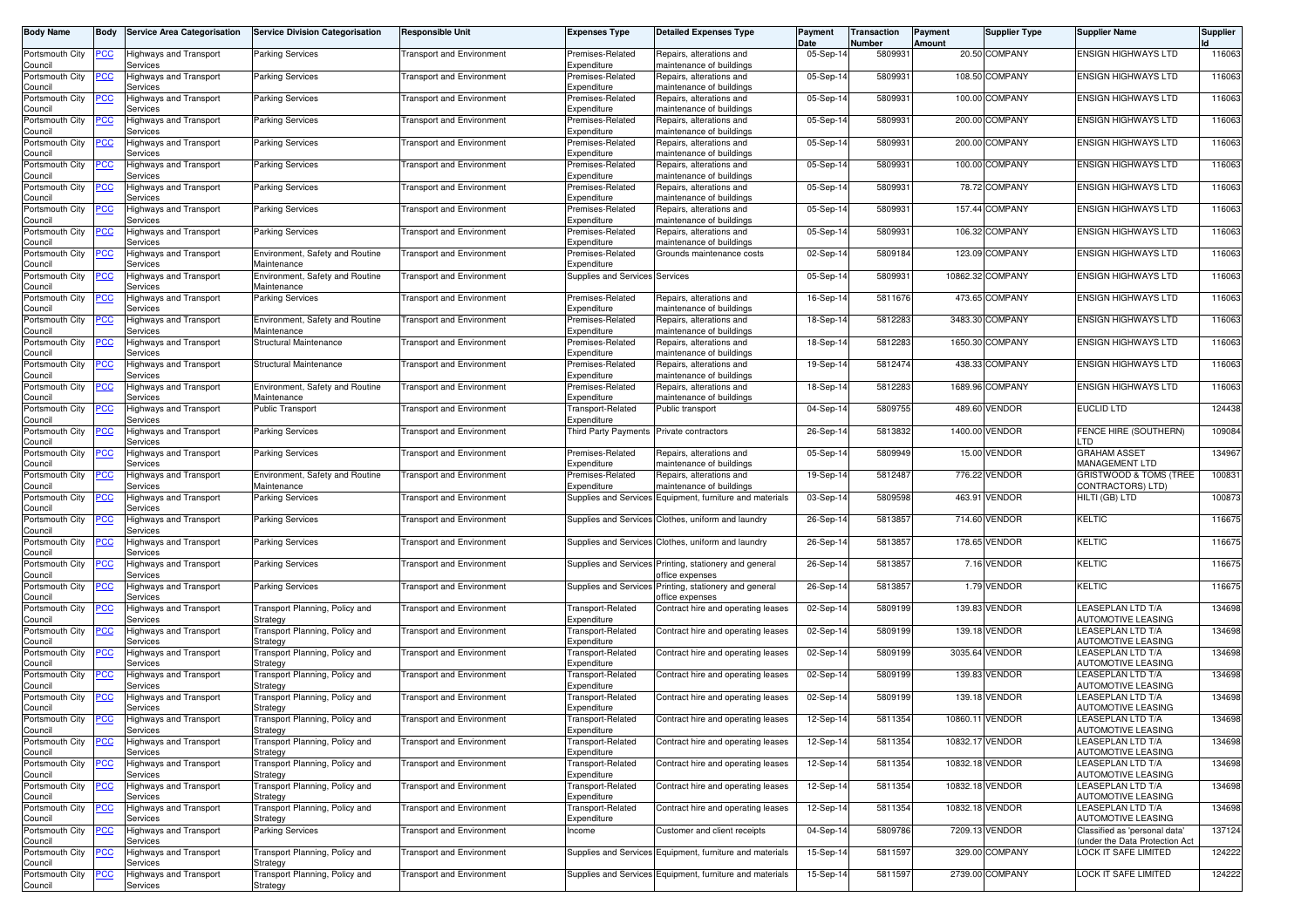| <b>Body Name</b>               | <b>Body</b> | <b>Service Area Categorisation</b>        | <b>Service Division Categorisation</b>                       | <b>Responsible Unit</b>          | <b>Expenses Type</b>                     | <b>Detailed Expenses Type</b>                                             | Payment<br>Date | Transaction<br>Number | Payment<br>Amount | Supplier Type                           | <b>Supplier Name</b>                                | Supplier |
|--------------------------------|-------------|-------------------------------------------|--------------------------------------------------------------|----------------------------------|------------------------------------------|---------------------------------------------------------------------------|-----------------|-----------------------|-------------------|-----------------------------------------|-----------------------------------------------------|----------|
| Portsmouth City<br>Council     | PCC         | Highways and Transport<br>Services        | <b>Fransport Planning, Policy and</b><br>Strategy            | <b>Fransport and Environment</b> | <b>Third Party Payments</b>              | Private contractors                                                       | 15-Sep-14       | 5811597               |                   | 2681.00 COMPANY                         | LOCK IT SAFE LIMITED                                | 124222   |
| Portsmouth City<br>Council     | <b>PCC</b>  | Highways and Transport<br>Services        | Transport Planning, Policy and<br>Strategy                   | <b>Transport and Environment</b> | Fransport-Related<br>Expenditure         | Contract hire and operating leases                                        | 02-Sep-14       | 5809203               |                   | 3224.52 VENDOR                          | LOOKERS LEASING LTD                                 | 134211   |
| Portsmouth City<br>Council     | <u>PCC</u>  | Highways and Transport<br>Services        | <b>Fransport Planning, Policy and</b><br>Strategy            | Transport and Environment        | Fransport-Related<br>Expenditure         | Contract hire and operating leases                                        | 03-Sep-14       | 5809610               |                   | 2004.36 VENDOR                          | LOOKERS LEASING LTD                                 | 134211   |
| Portsmouth City<br>Council     | <u>PCC</u>  | Highways and Transport<br>Services        | <b>Fransport Planning, Policy and</b><br>Strategy            | <b>Transport and Environment</b> | Transport-Related<br>Expenditure         | Contract hire and operating leases                                        | 02-Sep-14       | 5809203               |                   | 10.00 VENDOR                            | <b>LOOKERS LEASING LTD</b>                          | 134211   |
| Portsmouth City<br>Council     | <u>'CC</u>  | Highways and Transport<br>Services        | <b>Fransport Planning, Policy and</b><br>Strategy            | <b>Transport and Environment</b> | <b>Third Party Payments</b>              | Private contractors                                                       | 10-Sep-14       | 581081                |                   | 340.00 VENDOR                           | <b>M G EVENT SERVICES</b>                           | 127021   |
| Portsmouth City<br>Council     | <u>CC</u>   | Highways and Transport<br>Services        | <b>Fransport Planning, Policy and</b><br>Strategy            | <b>Transport and Environment</b> | Third Party Payments Private contractors |                                                                           | 10-Sep-14       | 5810817               |                   | 50.00 VENDOR                            | M G EVENT SERVICES                                  | 127021   |
| Portsmouth City<br>Council     | <b>CC</b>   | Highways and Transport<br>Services        | <b>Parking Services</b>                                      | <b>Transport and Environment</b> | <b>Third Party Payments</b>              | Private contractors                                                       | 05-Sep-14       | 5809978               |                   | 1139.00 VENDOR                          | <b>M G SECURITY SERVICES</b>                        | 100471   |
| Portsmouth City<br>Council     | <u>PCC</u>  | Highways and Transport<br>Services        | <b>Parking Services</b>                                      | <b>Transport and Environment</b> | Third Party Payments                     | Private contractors                                                       | 05-Sep-14       | 5809978               |                   | 735.25 VENDOR                           | <b>M G SECURITY SERVICES</b>                        | 100471   |
| Portsmouth City<br>Council     | сc          | Highways and Transport<br>Services        | <b>Fransport Planning, Policy and</b><br>Strategy            | <b>Fransport and Environment</b> | Fransport-Related<br>Expenditure         | Direct transport costs                                                    | 02-Sep-14       | 5809205               | 4230.00           | <b>VENDOR</b>                           | MASTERNAUT LTD                                      | 138844   |
| Portsmouth City<br>Council     | <u>PCC</u>  | Highways and Transport<br>Services        | Transport Planning, Policy and<br>Strategy                   | <b>Transport and Environment</b> | Transport-Related<br>Expenditure         | Direct transport costs                                                    | 02-Sep-14       | 5809205               |                   | 3150.00 VENDOR                          | MASTERNAUT LTD                                      | 138844   |
| Portsmouth City<br>Council     | PСC         | lighways and Transport<br>Services        | ransport Planning, Policy and<br>Strategy                    | <b>Transport and Environment</b> | <b>Third Party Payments</b>              | Private contractors                                                       | 16-Sep-14       | 5811705               |                   | 4467.40 VENDOR                          | MOTIV8 SOUTH                                        | 101638   |
| Portsmouth City<br>Council     | <u>PCC</u>  | Highways and Transport<br>Services        | <b>Fransport Planning, Policy and</b><br>Strategy            | <b>Fransport and Environment</b> | <b>Third Party Payments</b>              | Private contractors                                                       | 11-Sep-14       | 5811049               |                   | 4907.80 VENDOR                          | MOTIV8 SOUTH                                        | 101638   |
| Portsmouth City<br>Council     | PСC         | Highways and Transport<br>Services        | <b>Fransport Planning, Policy and</b><br>Strategy            | Transport and Environment        | <b>Third Party Payments</b>              | Private contractors                                                       | 01-Sep-14       | 5809088               |                   | 5753.70 VENDOR                          | MOTIV8 SOUTH                                        | 101638   |
| Portsmouth City<br>Council     | <u>PCC</u>  | Highways and Transport<br>Services        | <b>Parking Services</b>                                      | <b>Transport and Environment</b> | Premises-Related<br>Expenditure          | Rents                                                                     | 03-Sep-14       | 5809618               |                   | 7310.62 VENDOR                          | MRP (PORTSMOUTH)<br>LIMITED                         | 128214   |
| Portsmouth City<br>Council     | <u>PCC</u>  | Highways and Transport<br>Services        | <b>Parking Services</b>                                      | <b>Fransport and Environment</b> |                                          | Supplies and Services Printing, stationery and general<br>office expenses | 05-Sep-14       | 5809992               |                   | 873.00 VENDOR                           | NORTHGATE INFORMATION<br>SOLUTIONS GROUPUK LTD      | 114063   |
| Portsmouth City<br>Council     | <u>'CC</u>  | Highways and Transport<br>Services        | <b>Parking Services</b>                                      | <b>Transport and Environment</b> | Premises-Related<br>Expenditure          | Energy costs                                                              | 19-Sep-14       | 5812535               | 1411.55           | <b>VENDOR</b>                           | <b>NPOWER</b>                                       | 104871   |
| Portsmouth City<br>Council     | <u>PCC</u>  | <b>Highways and Transport</b><br>Services | Parking Services                                             | <b>Transport and Environment</b> | Premises-Related<br>Expenditure          | Energy costs                                                              | 05-Sep-14       | 5809994               |                   | 541.16 VENDOR                           | <b>NPOWER</b>                                       | 104871   |
| Portsmouth City<br>Council     | <u>'CC</u>  | Highways and Transport<br>Services        | Street Lighting (including energy<br>costs)                  | <b>Transport and Environment</b> | Premises-Related<br>Expenditure          | Energy costs                                                              | 05-Sep-14       | 5809994               | 49042.37          | VENDOR                                  | <b>NPOWER</b>                                       | 104871   |
| Portsmouth City<br>Council     | <u>PCC</u>  | Highways and Transport<br>Services        | Fraffic Management and Road Safety Transport and Environment |                                  | Third Party Payments                     | Private contractors                                                       | 25-Sep-14       | 5813623               |                   | 80.00 VENDOR                            | PEDAL POWER TRAINING                                | 134659   |
| Portsmouth City<br>Council     | <u>CC</u>   | <b>Highways and Transport</b><br>Services | Fraffic Management and Road Safety Transport and Environment |                                  | <b>Third Party Payments</b>              | Private contractors                                                       | 25-Sep-14       | 5813623               |                   | 480.00 VENDOR                           | PEDAL POWER TRAINING                                | 134659   |
| Portsmouth City<br>Council     | PСC         | Highways and Transport<br>Services        | <b>Fransport Planning, Policy and</b><br>Strategy            | <b>Fransport and Environment</b> |                                          | Supplies and Services Printing, stationery and general<br>office expenses | 17-Sep-14       | 5812153               |                   | 4350.00 VENDOR                          | PHILIP BLAIR BUS<br><b>MARKETING</b>                | 118313   |
| Portsmouth City<br>Council     | CС          | Highways and Transport<br>Services        | <b>Fransport Planning, Policy and</b><br>Strategy            | <b>Transport and Environment</b> | <b>Supplies and Services</b>             | Printing, stationery and general<br>office expenses                       | 17-Sep-14       | 5812153               |                   | 851.00 VENDOR                           | PHILIP BLAIR BUS<br>MARKETING                       | 118313   |
| Portsmouth City<br>Council     | <b>PCC</b>  | Highways and Transport<br>Services        | <b>Parking Services</b>                                      | <b>Transport and Environment</b> |                                          | Supplies and Services Equipment, furniture and materials                  | 03-Sep-14       | 580963                |                   | 362.15 VENDOR                           | R S COMPONENTS                                      | 100148   |
| Portsmouth City<br>Council     | <u>CC</u>   | Highways and Transport<br>Services        | Parking Services                                             | Fransport and Environment        |                                          | Supplies and Services Equipment, furniture and materials                  | 03-Sep-14       | 580963                | 90.54             | VENDOR                                  | R S COMPONENTS                                      | 100148   |
| Portsmouth City<br>Council     | <u>PCC</u>  | Highways and Transport<br>Services        | <b>Parking Services</b>                                      | <b>Transport and Environment</b> | Third Party Payments                     | Private contractors                                                       | 05-Sep-14       | 5810037               | 1678.37           | <b>VENDOR</b>                           | ROYAL MARINES MUSEUM<br>_TD                         | 102534   |
| Portsmouth City<br>Council     | <u>'СС</u>  | Highways and Transport<br>Services        | Transport Planning, Policy and<br>Strategy                   | <b>Transport and Environment</b> | Fransport-Related<br>Expenditure         | Public transport                                                          | 05-Sep-14       | 5810049               | 7425.00           | <b>VENDOR</b>                           | <b>SOLENT &amp; WIGHTLINE</b><br><b>CRUISES LTD</b> | 107406   |
| Portsmouth City<br>Council     | <u>PCC</u>  | Highways and Transport<br>Services        | Fransport Planning, Policy and<br>Strategy                   | <b>Transport and Environment</b> | Transport-Related<br>Expenditure         | Public transport                                                          | 05-Sep-14       | 5810049               |                   | 140.00 VENDOR                           | <b>SOLENT &amp; WIGHTLINE</b><br><b>CRUISES LTD</b> | 107406   |
| Portsmouth City<br>Council     | <b>PCC</b>  | Highways and Transport<br>Services        | Fraffic Management and Road Safety Transport and Environment |                                  | Employees                                | Direct employee expenses                                                  | 12-Sep-14       | 5811451               |                   | 5915.14 OTHER LOCAL<br><b>NUTHORITY</b> | SOUTHAMPTON CITY<br><b>COUNCIL</b>                  | 100422   |
| Portsmouth City<br>Council     | <u>CC</u>   | Highways and Transport<br>Services        | <b>Parking Services</b>                                      | <b>Transport and Environment</b> | Premises-Related<br>Expenditure          | Repairs, alterations and<br>maintenance of buildings                      | 19-Sep-14       | 5812604               |                   | 1589.06 VENDOR                          | <b>SPANDEX LIMITED</b>                              | 100163   |
| Portsmouth City<br>Council     | <u>'CC</u>  | Highways and Transport<br>Services        | <b>Parking Services</b>                                      | <b>Fransport and Environment</b> | Premises-Related<br>Expenditure          | Repairs, alterations and<br>maintenance of buildings                      | 19-Sep-14       | 5812604               |                   | 397.26 VENDOR                           | <b>SPANDEX LIMITED</b>                              | 100163   |
| Portsmouth City PCC<br>Council |             | <b>Highways and Transport</b><br>Services | <b>Parking Services</b>                                      | <b>Transport and Environment</b> |                                          | Supplies and Services Printing, stationery and general<br>office expenses | 19-Sep-14       | 5812604               |                   | 1.39 VENDOR                             | SPANDEX LIMITED                                     | 100163   |
| Portsmouth City<br>Council     | <u>PCC</u>  | <b>Highways and Transport</b><br>Services | <b>Parking Services</b>                                      | <b>Transport and Environment</b> | Premises-Related<br>Expenditure          | Repairs, alterations and<br>maintenance of buildings                      | 19-Sep-14       | 5812604               |                   | 673.02 VENDOR                           | SPANDEX LIMITED                                     | 100163   |
| Portsmouth City<br>Council     | <b>PCC</b>  | Highways and Transport<br>Services        | <b>Parking Services</b>                                      | <b>Transport and Environment</b> | Premises-Related<br>Expenditure          | Repairs, alterations and<br>maintenance of buildings                      | 19-Sep-14       | 5812604               |                   | 168.26 VENDOR                           | <b>SPANDEX LIMITED</b>                              | 100163   |
| Portsmouth City<br>Council     | PСC         | Highways and Transport<br>Services        | <b>Parking Services</b>                                      | <b>Transport and Environment</b> | Premises-Related<br>Expenditure          | Repairs, alterations and<br>maintenance of buildings                      | 25-Sep-14       | 5813682               |                   | 428.90 VENDOR                           | SPANDEX LIMITED                                     | 100163   |
| Portsmouth City<br>Council     | <u>CC</u>   | <b>Highways and Transport</b><br>Services | <b>Parking Services</b>                                      | <b>Transport and Environment</b> | Premises-Related<br>Expenditure          | Repairs, alterations and<br>maintenance of buildings                      | 25-Sep-14       | 5813682               |                   | 107.23 VENDOR                           | <b>SPANDEX LIMITED</b>                              | 100163   |
| Portsmouth City<br>Council     | <b>PCC</b>  | Highways and Transport<br>Services        | <b>Parking Services</b>                                      | <b>Transport and Environment</b> |                                          | Supplies and Services Communications and computing                        | 05-Sep-14       | 5810057               |                   | 3100.00 VENDOR                          | SPUR INFORMATION<br>SOLUTIONS LTD                   | 113838   |
| Portsmouth City<br>Council     | <u>PCC</u>  | <b>Highways and Transport</b><br>Services | <b>Parking Services</b>                                      | <b>Transport and Environment</b> |                                          | Supplies and Services Communications and computing                        | 05-Sep-14       | 5810057               |                   | 775.00 VENDOR                           | <b>SPUR INFORMATION</b><br>SOLUTIONS LTD            | 113838   |
| Portsmouth City<br>Council     | <b>PCC</b>  | Highways and Transport<br>Services        | <b>Parking Services</b>                                      | <b>Transport and Environment</b> | <b>Third Party Payments</b>              | Private contractors                                                       | 12-Sep-14       | 5811457               |                   | 1960.47 VENDOR                          | SPUR INFORMATION<br>SOLUTIONS LTD                   | 113838   |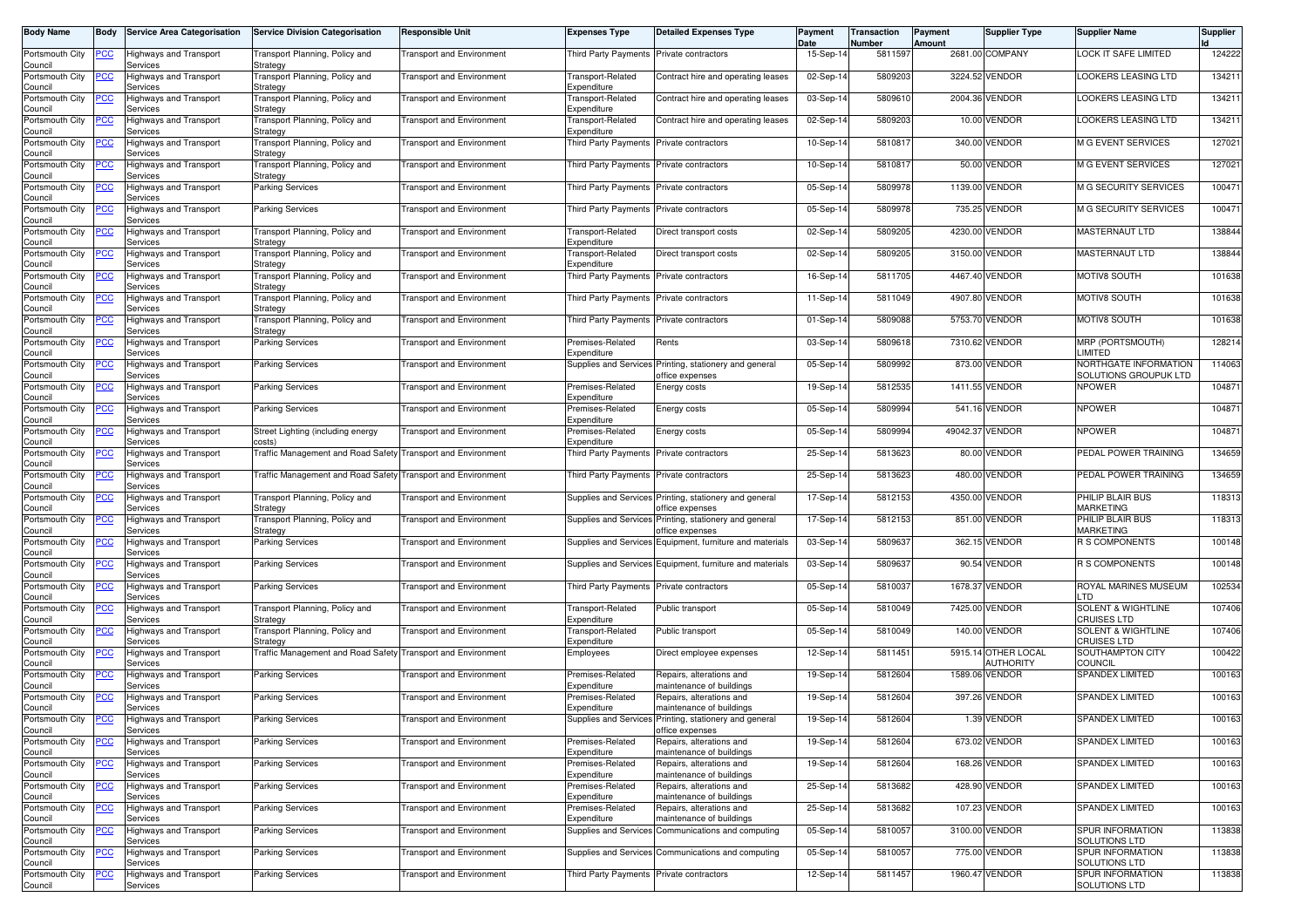| <b>Body Name</b>                      | Body       | <b>Service Area Categorisation</b>        | <b>Service Division Categorisation</b>            | <b>Responsible Unit</b>          | <b>Expenses Type</b>                     | <b>Detailed Expenses Type</b>                                             | Payment<br>Date | Transaction<br>Number | Payment<br>Amount | <b>Supplier Type</b> | <b>Supplier Name</b>                            | <b>Supplier</b> |
|---------------------------------------|------------|-------------------------------------------|---------------------------------------------------|----------------------------------|------------------------------------------|---------------------------------------------------------------------------|-----------------|-----------------------|-------------------|----------------------|-------------------------------------------------|-----------------|
| Portsmouth City<br>Council            | <b>PCC</b> | <b>Highways and Transport</b><br>Services | <b>Parking Services</b>                           | <b>Transport and Environment</b> | Third Party Payments Private contractors |                                                                           | 12-Sep-14       | 5811457               |                   | 179.52 VENDOR        | <b>SPUR INFORMATION</b><br><b>SOLUTIONS LTD</b> | 113838          |
| Portsmouth City<br>Council            | <b>PCC</b> | Highways and Transport<br>Services        | Parking Services                                  | Transport and Environment        | Third Party Payments Private contractors |                                                                           | 12-Sep-1        | 5811457               |                   | 1153.21 VENDOR       | <b>SPUR INFORMATION</b><br><b>SOLUTIONS LTD</b> | 113838          |
| Portsmouth City<br>Council            |            | Highways and Transport<br>Services        | <b>Parking Services</b>                           | <b>Transport and Environment</b> | Third Party Payments Private contractors |                                                                           | 12-Sep-14       | 581145                |                   | 13.68 VENDOR         | <b>SPUR INFORMATION</b><br><b>SOLUTIONS LTD</b> | 113838          |
| Portsmouth City<br>Council            | <u>'CC</u> | Highways and Transport<br>Services        | Fransport Planning, Policy and<br>Strategy        | <b>Transport and Environment</b> | Supplies and Services Services           |                                                                           | 11-Sep-14       | 5811102               | 14419.25 VENDOR   |                      | STEER DAVIES AND GLEAVE<br>LTD.                 | 138395          |
| Portsmouth City<br>Council            | <u>PCC</u> | Highways and Transport<br>Services        | <b>Fransport Planning, Policy and</b><br>Strategy | <b>Transport and Environment</b> | Supplies and Services Services           |                                                                           | 11-Sep-14       | 5811102               |                   | 2508.88 VENDOR       | STEER DAVIES AND GLEAVE<br>LTD.                 | 138395          |
| Portsmouth City<br>Council            | <u>PCC</u> | Highways and Transport<br>Services        | Fransport Planning, Policy and<br>Strategy        | Transport and Environment        | Supplies and Services Services           |                                                                           | 10-Sep-14       | 5810890               | 41442.74 VENDOR   |                      | STEER DAVIES AND GLEAVE<br>.TD                  | 138395          |
| Portsmouth City<br>Council            | <u>PCC</u> | Highways and Transport<br>Services        | <b>Fraffic Management and Road Safety</b>         | <b>Transport and Environment</b> |                                          | Supplies and Services Communications and computing                        | 10-Sep-14       | 5810894               |                   | 54.27 VENDOR         | <b>MOBILE (UK) LIMITED</b>                      | 100085          |
| Portsmouth City                       | <u>'CC</u> | Highways and Transport<br>Services        | <b>Fraffic Management and Road Safety</b>         | Transport and Environment        |                                          | Supplies and Services Communications and computing                        | 10-Sep-14       | 5810894               |                   | 0.02 VENDOR          | MOBILE (UK) LIMITED                             | 100085          |
| Council<br>Portsmouth City<br>Council | <u>PCC</u> | Highways and Transport<br>Services        | Traffic Management and Road Safety                | <b>Transport and Environment</b> | Employees                                | Indirect employee expenses                                                | 10-Sep-14       | 5810903               |                   | 1020.00 VENDOR       | <b>TMS CONSULTANCY</b>                          | 110921          |
| Portsmouth City<br>Council            | <u>PCC</u> | Highways and Transport<br>Services        | Parking Services                                  | Transport and Environment        | Supplies and Services Services           |                                                                           | 12-Sep-14       | 5811487               |                   | 12000.00 VENDOR      | TRAFFIC ENFORCEMENT<br>CENTRE                   | 106527          |
| Portsmouth City<br>Council            | <u>PCC</u> | Highways and Transport<br>Services        | <b>Parking Services</b>                           | <b>Transport and Environment</b> | Supplies and Services Services           |                                                                           | 12-Sep-14       | 5811487               |                   | 3000.00 VENDOR       | <b>TRAFFIC ENFORCEMENT</b><br><b>CENTRE</b>     | 106527          |
| Portsmouth City<br>Council            | ∍сс        | Highways and Transport<br>Services        | <b>Fransport Planning, Policy and</b><br>Strategy | Transport and Environment        | Third Party Payments Private contractors |                                                                           | 26-Sep-14       | 5813980               |                   | 7220.52 COMPANY      | TRUEFORM ENGINEERING<br>LTD.                    | 137916          |
| Portsmouth City<br>Council            | <u>CC</u>  | Highways and Transport<br>Services        | Parking Services                                  | <b>Transport and Environment</b> | Third Party Payments Private contractors |                                                                           | 19-Sep-14       | 5812632               |                   | 2900.00 COMPANY      | <b>UK LINING LTD</b>                            | 137665          |
| Portsmouth City<br>Council            | <b>PCC</b> | Highways and Transport<br>Services        | <b>Parking Services</b>                           | Transport and Environment        | Income                                   | Customer and client receipts                                              | 05-Sep-14       | 5810087               |                   | 185.00 VENDOR        | <b>UNIVERSITY OF</b><br>PORTSMOUTH              | 100269          |
| Portsmouth City<br>Council            | <u>PCC</u> | <b>Highways and Transport</b><br>Services | <b>Fransport Planning, Policy and</b><br>Strategy | <b>Transport and Environment</b> |                                          | Supplies and Services Printing, stationery and general<br>office expenses | 09-Sep-14       | 5810357               |                   | 544.50 VENDOR        | UNIVERSITY OF<br><b>PORTSMOUTH</b>              | 100269          |
| Portsmouth City<br>Council            | <u>PCC</u> | Highways and Transport<br>Services        | <b>Fransport Planning, Policy and</b><br>Strategy | <b>Transport and Environment</b> | Supplies and Services                    | Printing, stationery and general<br>office expenses                       | 10-Sep-14       | 5810910               |                   | 1009.80 VENDOR       | UNIVERSITY OF<br>PORTSMOUTH                     | 100269          |
| Portsmouth City<br>Council            | <u>cc</u>  | Highways and Transport<br>Services        | <b>Fransport Planning, Policy and</b><br>Strategy | <b>Transport and Environment</b> | Supplies and Services                    | Printing, stationery and general<br>office expenses                       | 12-Sep-14       | 5811494               |                   | 312.13 VENDOR        | <b>UNIVERSITY OF</b><br><b>PORTSMOUTH</b>       | 100269          |
| Portsmouth City<br>Council            | <b>PCC</b> | Highways and Transport<br>Services        | <b>Fransport Planning, Policy and</b><br>Strategy | <b>Transport and Environment</b> | Supplies and Services                    | Printing, stationery and general<br>office expenses                       | 12-Sep-14       | 5811494               |                   | 771.68 VENDOR        | <b>UNIVERSITY OF</b><br>PORTSMOUTH              | 100269          |
| Portsmouth City<br>Council            | <u>CC</u>  | Highways and Transport<br>Services        | Parking Services                                  | Transport and Environment        | Premises-Related<br>Expenditure          | Cleaning and domestic supplies                                            | 10-Sep-14       | 5810912               |                   | 317.42 COMPANY       | <b>VEOLIA ES LIMITED</b>                        | 102466          |
| Portsmouth City<br>Council            | сc         | <b>Highways and Transport</b><br>Services | Parking Services                                  | <b>Transport and Environment</b> | Premises-Related<br>Expenditure          | Cleaning and domestic supplies                                            | 10-Sep-14       | 5810912               |                   | 79.35 COMPANY        | <b>VEOLIA ES LIMITED</b>                        | 102466          |
| Portsmouth City<br>Council            | <u>CC</u>  | Housing Revenue Account                   | Repairs and Maintenance                           | Housing and Property Services    | Premises-Related<br>Expenditure          | Repairs, alterations and<br>maintenance of buildings                      | 30-Sep-14       | 5814094               |                   | 6711.00 VENDOR       | AC WALLBRIDGE & CO LTD                          | 106407          |
| Portsmouth City<br>Council            | <b>PCC</b> | Housing Revenue Account                   | Repairs and Maintenance                           | Housing and Property Services    | Premises-Related<br>Expenditure          | Repairs, alterations and<br>maintenance of buildings                      | 30-Sep-14       | 5814095               |                   | 1566.82 VENDOR       | <b>ACTION PUMPS LTD</b>                         | 111474          |
| Portsmouth City<br>Council            | <u>CC</u>  | Housing Revenue Account                   | Repairs and Maintenance                           | Housing and Property Services    | Premises-Related<br>Expenditure          | Repairs, alterations and<br>maintenance of buildings                      | 30-Sep-14       | 5814095               |                   | 12.43 VENDOR         | <b>ACTION PUMPS LTD</b>                         | 111474          |
| Portsmouth City<br>Council            | <u>PCC</u> | Housing Revenue Account                   | Repairs and Maintenance                           | Housing and Property Services    | Premises-Related<br>Expenditure          | Repairs, alterations and<br>maintenance of buildings                      | 30-Sep-14       | 5814095               |                   | -236.89 VENDOR       | <b>ACTION PUMPS LTD</b>                         | 111474          |
| Portsmouth City<br>Council            | <u>PCC</u> | Housing Revenue Account                   | Repairs and Maintenance                           | Housing and Property Services    | Premises-Related<br>Expenditure          | Repairs, alterations and<br>maintenance of buildings                      | 29-Sep-14       | 5813999               |                   | 2750.00 VENDOR       | <b>ACTION PUMPS LTD</b>                         | 111474          |
| Portsmouth City<br>Council            | <u>PCC</u> | Housing Revenue Account                   | Repairs and Maintenance                           | Housing and Property Services    | Premises-Related<br>Expenditure          | Repairs, alterations and<br>maintenance of buildings                      | 29-Sep-14       | 5813999               |                   | 753.11 VENDOR        | <b>ACTION PUMPS LTD</b>                         | 111474          |
| Portsmouth City<br>Council            | <u>PCC</u> | Housing Revenue Account                   | Repairs and Maintenance                           | Housing and Property Services    | Premises-Related<br>Expenditure          | Repairs, alterations and<br>maintenance of buildings                      | 29-Sep-14       | 5813999               |                   | 170.63 VENDOR        | <b>ACTION PUMPS LTD</b>                         | 111474          |
| Portsmouth City<br>Council            | <u>PCC</u> | <b>Housing Revenue Account</b>            | Repairs and Maintenance                           | Housing and Property Services    | Premises-Related<br>Expenditure          | Repairs, alterations and<br>maintenance of buildings                      | 26-Sep-14       | 5813745               |                   | 975.00 VENDOR        | ADVANCED CONTROL<br>SYSTEMS (UK) LTD            | 108313          |
| Portsmouth City<br>Council            | <u>CC </u> | Housing Revenue Account                   | Repairs and Maintenance                           | Housing and Property Services    | Premises-Related<br>Expenditure          | Repairs, alterations and<br>maintenance of buildings                      | 26-Sep-14       | 5813745               |                   | 2321.50 VENDOR       | ADVANCED CONTROL<br>SYSTEMS (UK) LTD            | 108313          |
| Portsmouth City<br>Council            | <b>PCC</b> | <b>Housing Revenue Account</b>            | Other                                             | Housing and Property Services    | Supplies and Services Services           |                                                                           | 17-Sep-14       | 5811767               | 25000.00 VENDOR   |                      | AGILITY ECO SERVICES LTD                        | 138540          |
| Portsmouth City<br>Council            | <b>PCC</b> | Housing Revenue Account                   | Repairs and Maintenance                           | Housing and Property Services    | Premises-Related<br>Expenditure          | Repairs, alterations and<br>maintenance of buildings                      | 12-Sep-14       | 5811143               |                   | 219.34 COMPANY       | <b>ALLSOP AND FRANCIS</b><br>LIMITED            | 118132          |
| Portsmouth City<br>Council            | <u>PCC</u> | Housing Revenue Account                   | Repairs and Maintenance                           | Housing and Property Services    | Premises-Related<br>Expenditure          | Repairs, alterations and<br>naintenance of buildings                      | 12-Sep-14       | 5811143               |                   | 335.04 COMPANY       | ALLSOP AND FRANCIS<br>LIMITED                   | 118132          |
| Portsmouth City<br>Council            | PCC        | Housing Revenue Account                   | Repairs and Maintenance                           | Housing and Property Services    | Premises-Related<br>Expenditure          | Repairs, alterations and<br>maintenance of buildings                      | 12-Sep-14       | 5811143               |                   | 193.69 COMPANY       | ALLSOP AND FRANCIS<br>LIMITED                   | 118132          |
| Portsmouth City<br>Council            | <b>PCC</b> | <b>Housing Revenue Account</b>            | Repairs and Maintenance                           | Housing and Property Services    | Premises-Related<br>Expenditure          | Repairs, alterations and<br>maintenance of buildings                      | 12-Sep-14       | 5811143               |                   | 50.00 COMPANY        | ALLSOP AND FRANCIS<br>LIMITED                   | 118132          |
| Portsmouth City<br>Council            | <u>PCC</u> | Housing Revenue Account                   | Repairs and Maintenance                           | Housing and Property Services    | Premises-Related<br>Expenditure          | Repairs, alterations and<br>maintenance of buildings                      | 12-Sep-14       | 5811143               |                   | 80.00 COMPANY        | ALLSOP AND FRANCIS<br>LIMITED                   | 118132          |
| Portsmouth City<br>Council            | <u>PCC</u> | <b>Housing Revenue Account</b>            | Repairs and Maintenance                           | Housing and Property Services    | Premises-Related<br>Expenditure          | Repairs, alterations and<br>maintenance of buildings                      | 12-Sep-14       | 5811143               |                   | 100.00 COMPANY       | ALLSOP AND FRANCIS<br>LIMITED                   | 118132          |
| Portsmouth City<br>Council            | <u>PCC</u> | <b>Housing Revenue Account</b>            | <b>Special Services</b>                           | Housing and Property Services    | Supplies and Services Catering           |                                                                           | 05-Sep-14       | 5809865               |                   | 39.57 VENDOR         | <b>APETITO LTD</b>                              | 100127          |
| Portsmouth City<br>Council            | <u>CC</u>  | Housing Revenue Account                   | <b>Special Services</b>                           | Housing and Property Services    | Supplies and Services Catering           |                                                                           | 05-Sep-14       | 5809865               |                   | 13.46 VENDOR         | APETITO LTD                                     | 100127          |
|                                       |            |                                           |                                                   |                                  |                                          |                                                                           |                 |                       |                   |                      |                                                 |                 |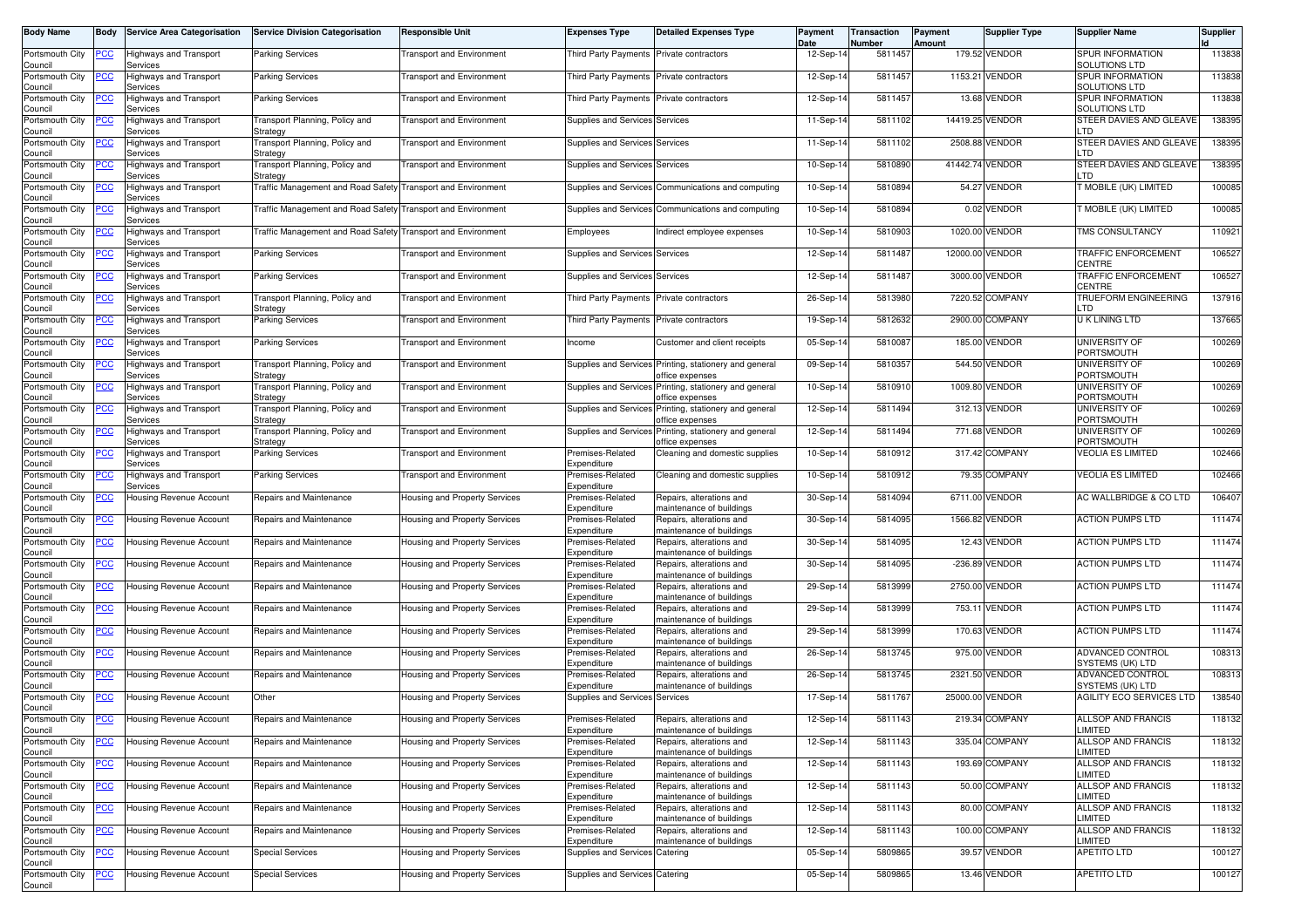| <b>Body Name</b>           | Body       | <b>Service Area Categorisation</b> | <b>Service Division Categorisation</b> | Responsible Unit                     | <b>Expenses Type</b>           | <b>Detailed Expenses Type</b> | Payment<br>Date | Transaction<br>Number | Payment<br>Amount | Supplier Type | <b>Supplier Name</b> | Supplier |
|----------------------------|------------|------------------------------------|----------------------------------------|--------------------------------------|--------------------------------|-------------------------------|-----------------|-----------------------|-------------------|---------------|----------------------|----------|
| Portsmouth City<br>Council | <u>PCC</u> | <b>Housing Revenue Account</b>     | <b>Special Services</b>                | lousing and Property Services        | Supplies and Services Catering |                               | 05-Sep-14       | 5809865               |                   | 12.80 VENDOR  | <b>APETITO LTD</b>   | 100127   |
| Portsmouth City<br>Council | <u>CC</u>  | Housing Revenue Account            | <b>Special Services</b>                | <b>Housing and Property Services</b> | Supplies and Services Catering |                               | 05-Sep-14       | 5809865               |                   | 7.67 VENDOR   | <b>APETITO LTD</b>   | 100127   |
| Portsmouth City<br>Council | <u>'CC</u> | Housing Revenue Account            | <b>Special Services</b>                | Housing and Property Services        | Supplies and Services Catering |                               | 05-Sep-14       | 5809865               |                   | 7.67 VENDOR   | <b>APETITO LTD</b>   | 100127   |
| Portsmouth City<br>Council | <u>PCC</u> | <b>Housing Revenue Account</b>     | <b>Special Services</b>                | lousing and Property Services        | Supplies and Services Catering |                               | 05-Sep-14       | 5809865               |                   | 7.67 VENDOR   | <b>APETITO LTD</b>   | 100127   |
| Portsmouth City<br>Council | <u>PCC</u> | Housing Revenue Account            | <b>Special Services</b>                | Housing and Property Services        | Supplies and Services Catering |                               | 05-Sep-14       | 5809865               |                   | 7.67 VENDOR   | APETITO LTD          | 100127   |
| Portsmouth City<br>Council | <u>'CC</u> | Housing Revenue Account            | <b>Special Services</b>                | Housing and Property Services        | Supplies and Services Catering |                               | 05-Sep-14       | 5809865               |                   | 8.53 VENDOR   | <b>APETITO LTD</b>   | 100127   |
| Portsmouth City<br>Council | <u>CC</u>  | Housing Revenue Account            | <b>Special Services</b>                | Housing and Property Services        | Supplies and Services Catering |                               | 05-Sep-14       | 5809865               |                   | 30.67 VENDOR  | <b>APETITO LTD</b>   | 100127   |
| Portsmouth City<br>Council | <u>PCC</u> | Housing Revenue Account            | <b>Special Services</b>                | Housing and Property Services        | Supplies and Services Catering |                               | 05-Sep-14       | 5809865               |                   | 25.80 VENDOR  | <b>APETITO LTD</b>   | 100127   |
| Portsmouth City<br>Council | <u>'CC</u> | <b>Housing Revenue Account</b>     | <b>Special Services</b>                | Housing and Property Services        | Supplies and Services Catering |                               | 05-Sep-14       | 5809865               |                   | 37.03 VENDOR  | <b>APETITO LTD</b>   | 100127   |
| Portsmouth City<br>Council | <u>'CC</u> | Housing Revenue Account            | <b>Special Services</b>                | Housing and Property Services        | Supplies and Services Catering |                               | 05-Sep-14       | 5809865               |                   | 38.50 VENDOR  | <b>APETITO LTD</b>   | 100127   |
| Portsmouth City<br>Council | <u>'CC</u> | Housing Revenue Account            | <b>Special Services</b>                | Housing and Property Services        | Supplies and Services Catering |                               | 05-Sep-14       | 5809865               |                   | 28.22 VENDOR  | <b>APETITO LTD</b>   | 100127   |
| Portsmouth City<br>Council | <u>'СС</u> | Housing Revenue Account            | <b>Special Services</b>                | lousing and Property Services        | Supplies and Services Catering |                               | 05-Sep-14       | 5809865               |                   | 33.35 VENDOR  | <b>APETITO LTD</b>   | 100127   |
| Portsmouth City<br>Council | <u>'CC</u> | Housing Revenue Account            | <b>Special Services</b>                | Housing and Property Services        | Supplies and Services Catering |                               | 05-Sep-14       | 5809865               |                   | 30.80 VENDOR  | <b>APETITO LTD</b>   | 100127   |
| Portsmouth City<br>Council | <u>'СС</u> | <b>Housing Revenue Account</b>     | <b>Special Services</b>                | Housing and Property Services        | Supplies and Services Catering |                               | 05-Sep-14       | 5809865               |                   | 6.73 VENDOR   | <b>APETITO LTD</b>   | 100127   |
| Portsmouth City<br>Council | <u>'CC</u> | Housing Revenue Account            | <b>Special Services</b>                | lousing and Property Services        | Supplies and Services Catering |                               | 05-Sep-14       | 5809865               |                   | 7.67 VENDOR   | <b>APETITO LTD</b>   | 100127   |
| Portsmouth City<br>Council | <u>PCC</u> | <b>Housing Revenue Account</b>     | <b>Special Services</b>                | Housing and Property Services        | Supplies and Services Catering |                               | 05-Sep-14       | 5809865               |                   | 7.67 VENDOR   | <b>APETITO LTD</b>   | 100127   |
| Portsmouth City<br>Council | <u>'СС</u> | Housing Revenue Account            | <b>Special Services</b>                | Housing and Property Services        | Supplies and Services Catering |                               | 05-Sep-14       | 5809865               |                   | 24.24 VENDOR  | <b>APETITO LTD</b>   | 100127   |
| Portsmouth City<br>Council | <u>PCC</u> | Housing Revenue Account            | <b>Special Services</b>                | Housing and Property Services        | Supplies and Services Catering |                               | 05-Sep-14       | 5809865               |                   | 10.99 VENDOR  | <b>APETITO LTD</b>   | 100127   |
| Portsmouth City<br>Council | <u>'CC</u> | Housing Revenue Account            | <b>Special Services</b>                | Housing and Property Services        | Supplies and Services Catering |                               | 05-Sep-14       | 5809865               |                   | 27.02 VENDOR  | APETITO LTD          | 100127   |
| Portsmouth City<br>Council | <u>'CC</u> | Housing Revenue Account            | <b>Special Services</b>                | lousing and Property Services        | Supplies and Services Catering |                               | 05-Sep-14       | 5809865               |                   | 19.13 VENDOR  | <b>APETITO LTD</b>   | 100127   |
| Portsmouth City<br>Council | <u>PCC</u> | Housing Revenue Account            | <b>Special Services</b>                | Housing and Property Services        | Supplies and Services Catering |                               | 05-Sep-14       | 5809865               |                   | 24.29 VENDOR  | <b>APETITO LTD</b>   | 100127   |
| Portsmouth City<br>Council | <u>PCC</u> | Housing Revenue Account            | <b>Special Services</b>                | Housing and Property Services        | Supplies and Services Catering |                               | 05-Sep-14       | 5809865               |                   | 22.15 VENDOR  | <b>APETITO LTD</b>   | 100127   |
| Portsmouth City<br>Council | <b>CC</b>  | Housing Revenue Account            | <b>Special Services</b>                | Housing and Property Services        | Supplies and Services Catering |                               | 05-Sep-14       | 5809865               |                   | 29.26 VENDOR  | <b>APETITO LTD</b>   | 100127   |
| Portsmouth City<br>Council | <u>'CC</u> | Housing Revenue Account            | <b>Special Services</b>                | Housing and Property Services        | Supplies and Services Catering |                               | 05-Sep-14       | 5809865               |                   | 7.79 VENDOR   | APETITO LTD          | 100127   |
| Portsmouth City<br>Council | <u>'СС</u> | Housing Revenue Account            | <b>Special Services</b>                | lousing and Property Services        | Supplies and Services Catering |                               | 05-Sep-14       | 5809865               |                   | 6.73 VENDOR   | <b>APETITO LTD</b>   | 100127   |
| Portsmouth City<br>Council | <u>CC</u>  | Housing Revenue Account            | <b>Special Services</b>                | Housing and Property Services        | Supplies and Services Catering |                               | 05-Sep-14       | 5809865               |                   | 14.04 VENDOR  | <b>APETITO LTD</b>   | 100127   |
| Portsmouth City<br>Council | <u>PCC</u> | Housing Revenue Account            | <b>Special Services</b>                | <b>Housing and Property Services</b> | Supplies and Services Catering |                               | 05-Sep-14       | 5809865               |                   | 7.67 VENDOR   | <b>APETITO LTD</b>   | 100127   |
| Portsmouth City<br>Council | <u>'CC</u> | Housing Revenue Account            | <b>Special Services</b>                | lousing and Property Services        | Supplies and Services Catering |                               | 05-Sep-14       | 5809865               |                   | 7.67 VENDOR   | <b>APETITO LTD</b>   | 100127   |
| Portsmouth City<br>Council | <u>PCC</u> | <b>Housing Revenue Account</b>     | <b>Special Services</b>                | <b>Housing and Property Services</b> | Supplies and Services Catering |                               | 05-Sep-14       | 5809865               |                   | 7.67 VENDOR   | <b>APETITO LTD</b>   | 100127   |
| Portsmouth City<br>Council | <u>PCC</u> | <b>Housing Revenue Account</b>     | <b>Special Services</b>                | <b>Housing and Property Services</b> | Supplies and Services Catering |                               | 05-Sep-14       | 5809865               |                   | 7.67 VENDOR   | <b>APETITO LTD</b>   | 100127   |
| Portsmouth City<br>Council | <b>PCC</b> | Housing Revenue Account            | <b>Special Services</b>                | Housing and Property Services        | Supplies and Services Catering |                               | 05-Sep-14       | 5809865               |                   | 24.24 VENDOR  | <b>APETITO LTD</b>   | 100127   |
| Portsmouth City<br>Council | <u>CC</u>  | <b>Housing Revenue Account</b>     | <b>Special Services</b>                | lousing and Property Services        | Supplies and Services Catering |                               | 05-Sep-14       | 5809865               |                   | 34.23 VENDOR  | <b>APETITO LTD</b>   | 100127   |
| Portsmouth City<br>Council | <u>'CC</u> | <b>Housing Revenue Account</b>     | <b>Special Services</b>                | lousing and Property Services        | Supplies and Services Catering |                               | 05-Sep-14       | 5809865               |                   | 27.02 VENDOR  | <b>APETITO LTD</b>   | 100127   |
| Portsmouth City<br>Council | <u>CC</u>  | Housing Revenue Account            | Special Services                       | lousing and Property Services        | Supplies and Services Catering |                               | 05-Sep-14       | 5809865               |                   | 19.13 VENDOR  | <b>APETITO LTD</b>   | 100127   |
| Portsmouth City<br>Council | <u>'CC</u> | Housing Revenue Account            | <b>Special Services</b>                | Housing and Property Services        | Supplies and Services Catering |                               | 05-Sep-14       | 5809865               |                   | 22.44 VENDOR  | <b>APETITO LTD</b>   | 100127   |
| Portsmouth City<br>Council | <u>'CC</u> | Housing Revenue Account            | <b>Special Services</b>                | lousing and Property Services        | Supplies and Services Catering |                               | 05-Sep-14       | 5809865               |                   | 20.95 VENDOR  | <b>APETITO LTD</b>   | 100127   |
| Portsmouth City<br>Council | <u>'CC</u> | <b>Housing Revenue Account</b>     | <b>Special Services</b>                | Housing and Property Services        | Supplies and Services Catering |                               | 05-Sep-14       | 5809865               |                   | 26.11 VENDOR  | <b>APETITO LTD</b>   | 100127   |
| Portsmouth City<br>Council | <u>CC</u>  | Housing Revenue Account            | <b>Special Services</b>                | lousing and Property Services        | Supplies and Services Catering |                               | 05-Sep-14       | 5809865               |                   | 33.41 VENDOR  | APETITO LTD          | 100127   |
|                            |            |                                    |                                        |                                      |                                |                               |                 |                       |                   |               |                      |          |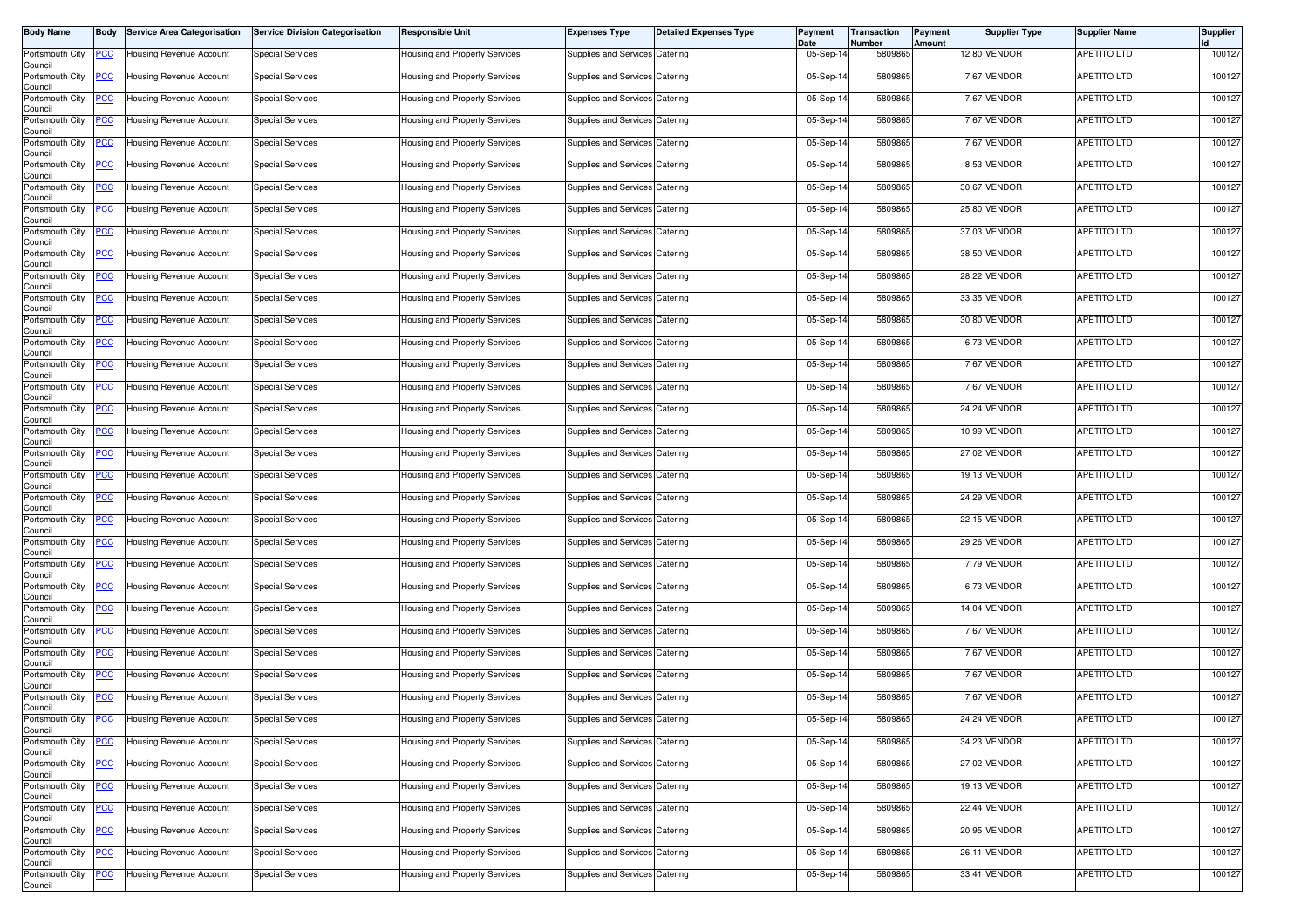| <b>Body Name</b>           | Body       | <b>Service Area Categorisation</b> | <b>Service Division Categorisation</b> | Responsible Unit                     | <b>Expenses Type</b>           | <b>Detailed Expenses Type</b> | Payment<br>Date | Transaction<br>Number | Payment<br>Amount | Supplier Type | <b>Supplier Name</b> | Supplier |
|----------------------------|------------|------------------------------------|----------------------------------------|--------------------------------------|--------------------------------|-------------------------------|-----------------|-----------------------|-------------------|---------------|----------------------|----------|
| Portsmouth City<br>Council | <u>PCC</u> | <b>Housing Revenue Account</b>     | <b>Special Services</b>                | lousing and Property Services        | Supplies and Services Catering |                               | 05-Sep-14       | 5809865               |                   | 24.89 VENDOR  | <b>APETITO LTD</b>   | 100127   |
| Portsmouth City<br>Council | <u>CC</u>  | Housing Revenue Account            | <b>Special Services</b>                | <b>Housing and Property Services</b> | Supplies and Services Catering |                               | 05-Sep-14       | 5809865               |                   | 38.50 VENDOR  | <b>APETITO LTD</b>   | 100127   |
| Portsmouth City<br>Council | <u>'СС</u> | Housing Revenue Account            | <b>Special Services</b>                | Housing and Property Services        | Supplies and Services Catering |                               | 05-Sep-14       | 5809865               |                   | 26.71 VENDOR  | <b>APETITO LTD</b>   | 100127   |
| Portsmouth City<br>Council | <u>PCC</u> | <b>Housing Revenue Account</b>     | <b>Special Services</b>                | lousing and Property Services        | Supplies and Services Catering |                               | 05-Sep-14       | 5809865               |                   | 19.43 VENDOR  | <b>APETITO LTD</b>   | 100127   |
| Portsmouth City<br>Council | <u>CC</u>  | Housing Revenue Account            | <b>Special Services</b>                | Housing and Property Services        | Supplies and Services Catering |                               | 05-Sep-14       | 5809865               |                   | 7.29 VENDOR   | <b>APETITO LTD</b>   | 100127   |
| Portsmouth City<br>Council | <u>'CC</u> | Housing Revenue Account            | <b>Special Services</b>                | Housing and Property Services        | Supplies and Services Catering |                               | 05-Sep-14       | 5809865               |                   | 15.58 VENDOR  | <b>APETITO LTD</b>   | 100127   |
| Portsmouth City<br>Council | <u>CC</u>  | Housing Revenue Account            | <b>Special Services</b>                | Housing and Property Services        | Supplies and Services Catering |                               | 05-Sep-14       | 5809865               |                   | 14.79 VENDOR  | <b>APETITO LTD</b>   | 100127   |
| Portsmouth City<br>Council | <u>PCC</u> | Housing Revenue Account            | <b>Special Services</b>                | Housing and Property Services        | Supplies and Services Catering |                               | 05-Sep-14       | 5809865               |                   | 7.52 VENDOR   | <b>APETITO LTD</b>   | 100127   |
| Portsmouth City<br>Council | <u>'CC</u> | <b>Housing Revenue Account</b>     | <b>Special Services</b>                | Housing and Property Services        | Supplies and Services Catering |                               | 05-Sep-14       | 5809865               |                   | 7.67 VENDOR   | <b>APETITO LTD</b>   | 100127   |
| Portsmouth City<br>Council | <u>'CC</u> | Housing Revenue Account            | <b>Special Services</b>                | Housing and Property Services        | Supplies and Services Catering |                               | 05-Sep-14       | 5809865               |                   | 25.80 VENDOR  | <b>APETITO LTD</b>   | 100127   |
| Portsmouth City<br>Council | <u>'CC</u> | Housing Revenue Account            | <b>Special Services</b>                | Housing and Property Services        | Supplies and Services Catering |                               | 05-Sep-14       | 5809865               |                   | 20.95 VENDOR  | <b>APETITO LTD</b>   | 100127   |
| Portsmouth City<br>Council | <u>'СС</u> | Housing Revenue Account            | <b>Special Services</b>                | lousing and Property Services        | Supplies and Services Catering |                               | 05-Sep-14       | 5809865               |                   | 26.72 VENDOR  | <b>APETITO LTD</b>   | 100127   |
| Portsmouth City<br>Council | <u>'CC</u> | Housing Revenue Account            | <b>Special Services</b>                | Housing and Property Services        | Supplies and Services Catering |                               | 05-Sep-14       | 5809865               |                   | 28.22 VENDOR  | <b>APETITO LTD</b>   | 100127   |
| Portsmouth City<br>Council | <u>'СС</u> | <b>Housing Revenue Account</b>     | <b>Special Services</b>                | Housing and Property Services        | Supplies and Services Catering |                               | 05-Sep-14       | 5809865               |                   | 39.57 VENDOR  | <b>APETITO LTD</b>   | 100127   |
| Portsmouth City<br>Council | <u>'CC</u> | Housing Revenue Account            | <b>Special Services</b>                | lousing and Property Services        | Supplies and Services Catering |                               | 05-Sep-14       | 5809865               |                   | 12.80 VENDOR  | <b>APETITO LTD</b>   | 100127   |
| Portsmouth City<br>Council | <u>PCC</u> | <b>Housing Revenue Account</b>     | <b>Special Services</b>                | Housing and Property Services        | Supplies and Services Catering |                               | 05-Sep-14       | 5809865               |                   | 6.73 VENDOR   | <b>APETITO LTD</b>   | 100127   |
| Portsmouth City<br>Council | <u>'СС</u> | <b>Housing Revenue Account</b>     | <b>Special Services</b>                | Housing and Property Services        | Supplies and Services Catering |                               | 05-Sep-14       | 5809865               |                   | 7.52 VENDOR   | <b>APETITO LTD</b>   | 100127   |
| Portsmouth City<br>Council | <u>PCC</u> | Housing Revenue Account            | <b>Special Services</b>                | Housing and Property Services        | Supplies and Services Catering |                               | 05-Sep-14       | 5809865               |                   | 7.67 VENDOR   | <b>APETITO LTD</b>   | 100127   |
| Portsmouth City<br>Council | <u>'CC</u> | Housing Revenue Account            | <b>Special Services</b>                | Housing and Property Services        | Supplies and Services Catering |                               | 05-Sep-14       | 5809865               |                   | 7.67 VENDOR   | APETITO LTD          | 100127   |
| Portsmouth City<br>Council | <u>'CC</u> | Housing Revenue Account            | <b>Special Services</b>                | lousing and Property Services        | Supplies and Services Catering |                               | 05-Sep-14       | 5809865               |                   | 7.67 VENDOR   | <b>APETITO LTD</b>   | 100127   |
| Portsmouth City<br>Council | <u>PCC</u> | Housing Revenue Account            | <b>Special Services</b>                | Housing and Property Services        | Supplies and Services Catering |                               | 05-Sep-14       | 5809865               |                   | 8.53 VENDOR   | <b>APETITO LTD</b>   | 100127   |
| Portsmouth City<br>Council | <u>PCC</u> | Housing Revenue Account            | <b>Special Services</b>                | Housing and Property Services        | Supplies and Services Catering |                               | 05-Sep-14       | 5809865               |                   | 23.67 VENDOR  | <b>APETITO LTD</b>   | 100127   |
| Portsmouth City<br>Council | <b>CC</b>  | Housing Revenue Account            | <b>Special Services</b>                | Housing and Property Services        | Supplies and Services Catering |                               | 05-Sep-14       | 5809865               |                   | 26.11 VENDOR  | APETITO LTD          | 100127   |
| Portsmouth City<br>Council | <u>'CC</u> | Housing Revenue Account            | <b>Special Services</b>                | Housing and Property Services        | Supplies and Services Catering |                               | 05-Sep-14       | 5809865               |                   | 33.41 VENDOR  | <b>APETITO LTD</b>   | 100127   |
| Portsmouth City<br>Council | <u>'СС</u> | Housing Revenue Account            | <b>Special Services</b>                | lousing and Property Services        | Supplies and Services Catering |                               | 05-Sep-14       | 5809865               | 28.74             | <b>VENDOR</b> | <b>APETITO LTD</b>   | 100127   |
| Portsmouth City<br>Council | <u>CC</u>  | Housing Revenue Account            | <b>Special Services</b>                | Housing and Property Services        | Supplies and Services Catering |                               | 05-Sep-14       | 5809865               |                   | 15.58 VENDOR  | <b>APETITO LTD</b>   | 100127   |
| Portsmouth City<br>Council | <u>PCC</u> | Housing Revenue Account            | <b>Special Services</b>                | <b>Housing and Property Services</b> | Supplies and Services Catering |                               | 12-Sep-14       | 5811153               |                   | 7.67 VENDOR   | <b>APETITO LTD</b>   | 100127   |
| Portsmouth City<br>Council | <u>'CC</u> | Housing Revenue Account            | <b>Special Services</b>                | lousing and Property Services        | Supplies and Services Catering |                               | 12-Sep-14       | 5811153               |                   | 7.67 VENDOR   | <b>APETITO LTD</b>   | 100127   |
| Portsmouth City<br>Council | <u>PCC</u> | <b>Housing Revenue Account</b>     | <b>Special Services</b>                | <b>Housing and Property Services</b> | Supplies and Services Catering |                               | 12-Sep-14       | 5811153               |                   | 7.67 VENDOR   | <b>APETITO LTD</b>   | 100127   |
| Portsmouth City<br>Council | <u>PCC</u> | <b>Housing Revenue Account</b>     | <b>Special Services</b>                | <b>Housing and Property Services</b> | Supplies and Services Catering |                               | 12-Sep-14       | 5811153               |                   | 7.67 VENDOR   | <b>APETITO LTD</b>   | 100127   |
| Portsmouth City<br>Council | <b>PCC</b> | Housing Revenue Account            | <b>Special Services</b>                | Housing and Property Services        | Supplies and Services Catering |                               | 12-Sep-14       | 5811153               |                   | 10.99 VENDOR  | <b>APETITO LTD</b>   | 100127   |
| Portsmouth City<br>Council | <u>CC</u>  | <b>Housing Revenue Account</b>     | <b>Special Services</b>                | lousing and Property Services        | Supplies and Services Catering |                               | 12-Sep-14       | 5811153               |                   | 10.99 VENDOR  | <b>APETITO LTD</b>   | 100127   |
| Portsmouth City<br>Council | <u>'CC</u> | <b>Housing Revenue Account</b>     | <b>Special Services</b>                | lousing and Property Services        | Supplies and Services Catering |                               | 12-Sep-14       | 5811153               |                   | 24.29 VENDOR  | <b>APETITO LTD</b>   | 100127   |
| Portsmouth City<br>Council | <u>CC</u>  | Housing Revenue Account            | Special Services                       | lousing and Property Services        | Supplies and Services Catering |                               | 12-Sep-14       | 5811153               |                   | 20.95 VENDOR  | <b>APETITO LTD</b>   | 100127   |
| Portsmouth City<br>Council | <u>'CC</u> | Housing Revenue Account            | <b>Special Services</b>                | Housing and Property Services        | Supplies and Services Catering |                               | 12-Sep-14       | 5811153               |                   | 22.08 VENDOR  | <b>APETITO LTD</b>   | 100127   |
| Portsmouth City<br>Council | <u>'CC</u> | Housing Revenue Account            | <b>Special Services</b>                | lousing and Property Services        | Supplies and Services Catering |                               | 12-Sep-14       | 5811153               |                   | 25.09 VENDOR  | <b>APETITO LTD</b>   | 100127   |
| Portsmouth City<br>Council | <u>'CC</u> | <b>Housing Revenue Account</b>     | <b>Special Services</b>                | Housing and Property Services        | Supplies and Services Catering |                               | 12-Sep-14       | 5811153               |                   | 39.57 VENDOR  | <b>APETITO LTD</b>   | 100127   |
| Portsmouth City<br>Council | <u>CC</u>  | Housing Revenue Account            | <b>Special Services</b>                | lousing and Property Services        | Supplies and Services Catering |                               | 12-Sep-14       | 5811153               |                   | 29.26 VENDOR  | APETITO LTD          | 100127   |
|                            |            |                                    |                                        |                                      |                                |                               |                 |                       |                   |               |                      |          |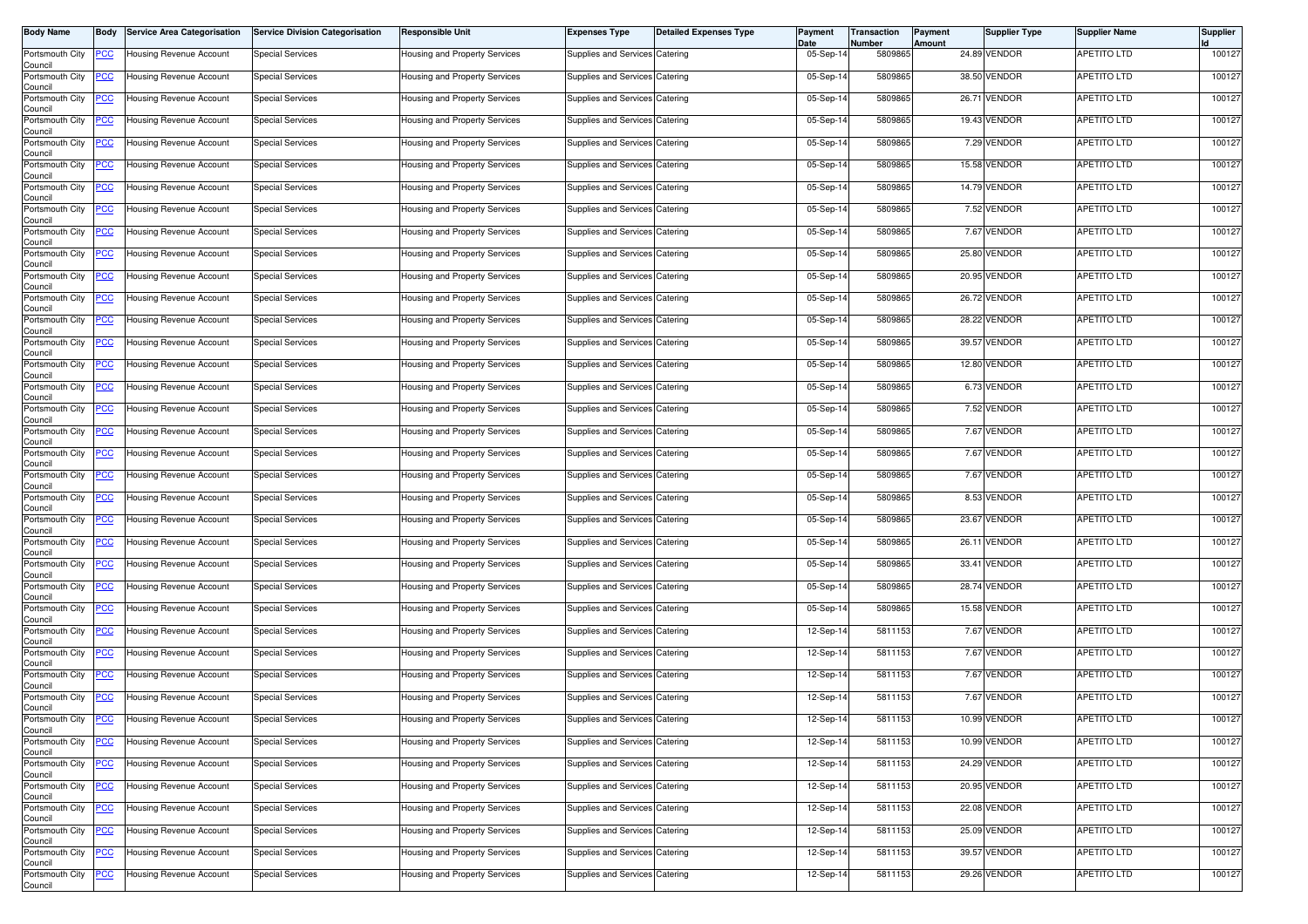| <b>Body Name</b>           | Body       | <b>Service Area Categorisation</b> | <b>Service Division Categorisation</b> | Responsible Unit                     | <b>Expenses Type</b>           | <b>Detailed Expenses Type</b> | Payment<br>Date | Transaction<br>Number | Payment<br>Amount | Supplier Type | <b>Supplier Name</b> | Supplier |
|----------------------------|------------|------------------------------------|----------------------------------------|--------------------------------------|--------------------------------|-------------------------------|-----------------|-----------------------|-------------------|---------------|----------------------|----------|
| Portsmouth City<br>Council | <u>PCC</u> | <b>Housing Revenue Account</b>     | <b>Special Services</b>                | lousing and Property Services        | Supplies and Services Catering |                               | 12-Sep-14       | 5811153               |                   | 7.13 VENDOR   | <b>APETITO LTD</b>   | 100127   |
| Portsmouth City<br>Council | <u>CC</u>  | Housing Revenue Account            | <b>Special Services</b>                | <b>Housing and Property Services</b> | Supplies and Services Catering |                               | 12-Sep-14       | 5811153               |                   | 12.80 VENDOR  | <b>APETITO LTD</b>   | 100127   |
| Portsmouth City<br>Council | <u>'CC</u> | Housing Revenue Account            | <b>Special Services</b>                | Housing and Property Services        | Supplies and Services Catering |                               | 12-Sep-14       | 5811153               |                   | 7.67 VENDOR   | <b>APETITO LTD</b>   | 100127   |
| Portsmouth City<br>Council | <u>PCC</u> | <b>Housing Revenue Account</b>     | <b>Special Services</b>                | lousing and Property Services        | Supplies and Services Catering |                               | 12-Sep-14       | 5811153               |                   | 7.67 VENDOR   | <b>APETITO LTD</b>   | 100127   |
| Portsmouth City<br>Council | <u>CC</u>  | Housing Revenue Account            | <b>Special Services</b>                | Housing and Property Services        | Supplies and Services Catering |                               | 12-Sep-14       | 5811153               |                   | 7.67 VENDOR   | APETITO LTD          | 100127   |
| Portsmouth City<br>Council | <u>'CC</u> | Housing Revenue Account            | <b>Special Services</b>                | Housing and Property Services        | Supplies and Services Catering |                               | 12-Sep-14       | 5811153               |                   | 7.67 VENDOR   | <b>APETITO LTD</b>   | 100127   |
| Portsmouth City<br>Council | <u>CC</u>  | Housing Revenue Account            | <b>Special Services</b>                | Housing and Property Services        | Supplies and Services Catering |                               | 12-Sep-14       | 5811153               |                   | 9.60 VENDOR   | <b>APETITO LTD</b>   | 100127   |
| Portsmouth City<br>Council | <u>PCC</u> | Housing Revenue Account            | <b>Special Services</b>                | Housing and Property Services        | Supplies and Services Catering |                               | 12-Sep-14       | 5811153               |                   | 24.24 VENDOR  | <b>APETITO LTD</b>   | 100127   |
| Portsmouth City<br>Council | <u>'CC</u> | <b>Housing Revenue Account</b>     | <b>Special Services</b>                | Housing and Property Services        | Supplies and Services Catering |                               | 12-Sep-14       | 5811153               |                   | 10.99 VENDOR  | <b>APETITO LTD</b>   | 100127   |
| Portsmouth City<br>Council | <u>'CC</u> | Housing Revenue Account            | <b>Special Services</b>                | Housing and Property Services        | Supplies and Services Catering |                               | 12-Sep-14       | 5811153               |                   | 30.67 VENDOR  | <b>APETITO LTD</b>   | 100127   |
| Portsmouth City<br>Council | <u>'CC</u> | Housing Revenue Account            | <b>Special Services</b>                | Housing and Property Services        | Supplies and Services Catering |                               | 12-Sep-14       | 5811153               | 25.81             | VENDOR        | <b>APETITO LTD</b>   | 100127   |
| Portsmouth City<br>Council | <u>'СС</u> | Housing Revenue Account            | <b>Special Services</b>                | lousing and Property Services        | Supplies and Services Catering |                               | 12-Sep-14       | 5811153               |                   | 37.03 VENDOR  | <b>APETITO LTD</b>   | 100127   |
| Portsmouth City<br>Council | <u>'CC</u> | Housing Revenue Account            | <b>Special Services</b>                | Housing and Property Services        | Supplies and Services Catering |                               | 12-Sep-14       | 5811153               |                   | 28.74 VENDOR  | <b>APETITO LTD</b>   | 100127   |
| Portsmouth City<br>Council | <u>'СС</u> | <b>Housing Revenue Account</b>     | <b>Special Services</b>                | Housing and Property Services        | Supplies and Services Catering |                               | 12-Sep-14       | 5811153               |                   | 30.80 VENDOR  | <b>APETITO LTD</b>   | 100127   |
| Portsmouth City<br>Council | <u>'CC</u> | Housing Revenue Account            | <b>Special Services</b>                | lousing and Property Services        | Supplies and Services Catering |                               | 12-Sep-14       | 5811153               |                   | 7.79 VENDOR   | <b>APETITO LTD</b>   | 100127   |
| Portsmouth City<br>Council | <u>PCC</u> | <b>Housing Revenue Account</b>     | <b>Special Services</b>                | Housing and Property Services        | Supplies and Services Catering |                               | 12-Sep-14       | 5811153               |                   | 7.52 VENDOR   | <b>APETITO LTD</b>   | 100127   |
| Portsmouth City<br>Council | <u>'СС</u> | Housing Revenue Account            | <b>Special Services</b>                | Housing and Property Services        | Supplies and Services Catering |                               | 12-Sep-14       | 5811153               |                   | 7.67 VENDOR   | <b>APETITO LTD</b>   | 100127   |
| Portsmouth City<br>Council | <u>PCC</u> | Housing Revenue Account            | <b>Special Services</b>                | Housing and Property Services        | Supplies and Services Catering |                               | 12-Sep-14       | 5811153               |                   | 7.67 VENDOR   | <b>APETITO LTD</b>   | 100127   |
| Portsmouth City<br>Council | <u>'CC</u> | Housing Revenue Account            | <b>Special Services</b>                | Housing and Property Services        | Supplies and Services Catering |                               | 12-Sep-14       | 5811153               |                   | 7.67 VENDOR   | APETITO LTD          | 100127   |
| Portsmouth City<br>Council | <u>'CC</u> | Housing Revenue Account            | <b>Special Services</b>                | lousing and Property Services        | Supplies and Services Catering |                               | 12-Sep-14       | 5811153               |                   | 8.53 VENDOR   | <b>APETITO LTD</b>   | 100127   |
| Portsmouth City<br>Council | <u>PCC</u> | Housing Revenue Account            | <b>Special Services</b>                | Housing and Property Services        | Supplies and Services Catering |                               | 12-Sep-14       | 5811153               |                   | 27.02 VENDOR  | <b>APETITO LTD</b>   | 100127   |
| Portsmouth City<br>Council | <u>PCC</u> | Housing Revenue Account            | <b>Special Services</b>                | Housing and Property Services        | Supplies and Services Catering |                               | 12-Sep-14       | 5811153               |                   | 26.11 VENDOR  | <b>APETITO LTD</b>   | 100127   |
| Portsmouth City<br>Council | <b>CC</b>  | Housing Revenue Account            | <b>Special Services</b>                | Housing and Property Services        | Supplies and Services Catering |                               | 12-Sep-14       | 5811153               |                   | 23.05 VENDOR  | APETITO LTD          | 100127   |
| Portsmouth City<br>Council | <u>'CC</u> | Housing Revenue Account            | <b>Special Services</b>                | Housing and Property Services        | Supplies and Services Catering |                               | 12-Sep-14       | 5811153               |                   | 25.80 VENDOR  | APETITO LTD          | 100127   |
| Portsmouth City<br>Council | <u>'СС</u> | Housing Revenue Account            | <b>Special Services</b>                | lousing and Property Services        | Supplies and Services Catering |                               | 12-Sep-14       | 5811153               |                   | 36.30 VENDOR  | <b>APETITO LTD</b>   | 100127   |
| Portsmouth City<br>Council | <u>CC</u>  | Housing Revenue Account            | <b>Special Services</b>                | Housing and Property Services        | Supplies and Services Catering |                               | 12-Sep-14       | 5811153               |                   | 37.03 VENDOR  | <b>APETITO LTD</b>   | 100127   |
| Portsmouth City<br>Council | <u>PCC</u> | Housing Revenue Account            | <b>Special Services</b>                | <b>Housing and Property Services</b> | Supplies and Services Catering |                               | 12-Sep-14       | 5811153               |                   | 22.08 VENDOR  | <b>APETITO LTD</b>   | 100127   |
| Portsmouth City<br>Council | <u>CC</u>  | Housing Revenue Account            | <b>Special Services</b>                | lousing and Property Services        | Supplies and Services Catering |                               | 12-Sep-14       | 5811153               |                   | 28.52 VENDOR  | <b>APETITO LTD</b>   | 100127   |
| Portsmouth City<br>Council | <u>PCC</u> | <b>Housing Revenue Account</b>     | <b>Special Services</b>                | Housing and Property Services        | Supplies and Services Catering |                               | 12-Sep-14       | 5811153               |                   | 26.72 VENDOR  | <b>APETITO LTD</b>   | 100127   |
| Portsmouth City<br>Council | <u>PCC</u> | <b>Housing Revenue Account</b>     | <b>Special Services</b>                | <b>Housing and Property Services</b> | Supplies and Services Catering |                               | 12-Sep-14       | 5811153               | 23.27             | <b>VENDOR</b> | <b>APETITO LTD</b>   | 100127   |
| Portsmouth City<br>Council | <b>PCC</b> | Housing Revenue Account            | <b>Special Services</b>                | Housing and Property Services        | Supplies and Services Catering |                               | 12-Sep-14       | 5811153               |                   | 39.57 VENDOR  | <b>APETITO LTD</b>   | 100127   |
| Portsmouth City<br>Council | <u>CC</u>  | <b>Housing Revenue Account</b>     | <b>Special Services</b>                | lousing and Property Services        | Supplies and Services Catering |                               | 12-Sep-14       | 5811153               |                   | 19.43 VENDOR  | <b>APETITO LTD</b>   | 100127   |
| Portsmouth City<br>Council | <u>'CC</u> | <b>Housing Revenue Account</b>     | <b>Special Services</b>                | <b>Housing and Property Services</b> | Supplies and Services Catering |                               | 12-Sep-14       | 5811153               |                   | 26.98 VENDOR  | <b>APETITO LTD</b>   | 100127   |
| Portsmouth City<br>Council | <u>CC</u>  | <b>Housing Revenue Account</b>     | Special Services                       | lousing and Property Services        | Supplies and Services Catering |                               | 12-Sep-14       | 5811153               |                   | 9.07 VENDOR   | <b>APETITO LTD</b>   | 100127   |
| Portsmouth City<br>Council | <u>'CC</u> | Housing Revenue Account            | <b>Special Services</b>                | Housing and Property Services        | Supplies and Services Catering |                               | 12-Sep-14       | 5811153               |                   | 8.66 VENDOR   | <b>APETITO LTD</b>   | 100127   |
| Portsmouth City<br>Council | <u>'CC</u> | Housing Revenue Account            | <b>Special Services</b>                | lousing and Property Services        | Supplies and Services Catering |                               | 12-Sep-14       | 5811153               |                   | 12.80 VENDOR  | <b>APETITO LTD</b>   | 100127   |
| Portsmouth City<br>Council | <u>'CC</u> | <b>Housing Revenue Account</b>     | <b>Special Services</b>                | lousing and Property Services        | Supplies and Services Catering |                               | 12-Sep-14       | 5811153               |                   | 6.73 VENDOR   | <b>APETITO LTD</b>   | 100127   |
| Portsmouth City<br>Council | <u>CC</u>  | Housing Revenue Account            | <b>Special Services</b>                | lousing and Property Services        | Supplies and Services Catering |                               | 12-Sep-14       | 5811153               |                   | 7.13 VENDOR   | <b>APETITO LTD</b>   | 100127   |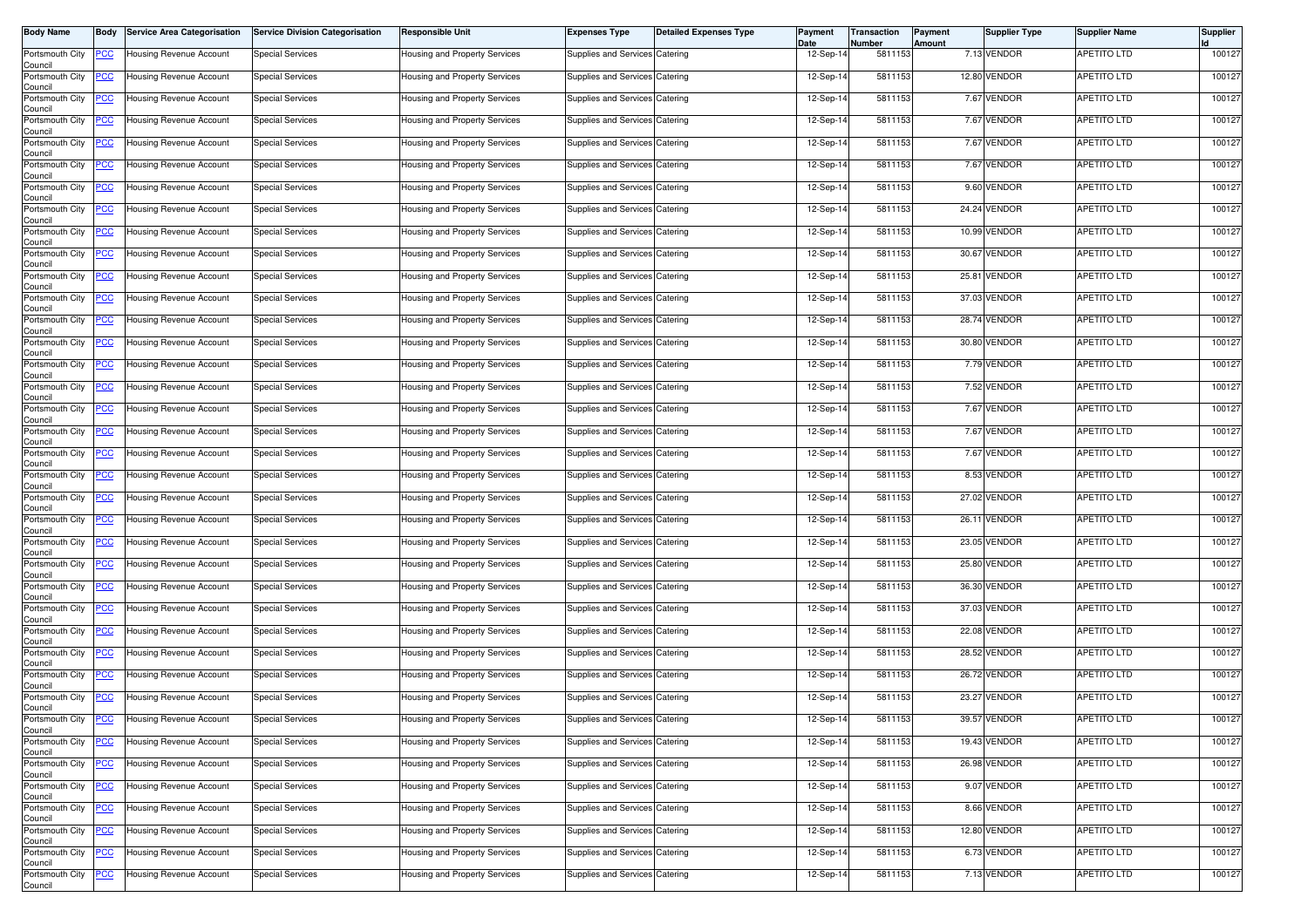| <b>Body Name</b>           | Body       | <b>Service Area Categorisation</b> | <b>Service Division Categorisation</b> | Responsible Unit                     | <b>Expenses Type</b>           | <b>Detailed Expenses Type</b> | Payment<br>Date | Transaction<br>Number | Payment<br>Amount | Supplier Type | <b>Supplier Name</b> | Supplier |
|----------------------------|------------|------------------------------------|----------------------------------------|--------------------------------------|--------------------------------|-------------------------------|-----------------|-----------------------|-------------------|---------------|----------------------|----------|
| Portsmouth City<br>Council | <u>PCC</u> | <b>Housing Revenue Account</b>     | <b>Special Services</b>                | lousing and Property Services        | Supplies and Services Catering |                               | 12-Sep-14       | 5811153               |                   | 12.80 VENDOR  | <b>APETITO LTD</b>   | 100127   |
| Portsmouth City<br>Council | <u>CC</u>  | Housing Revenue Account            | <b>Special Services</b>                | <b>Housing and Property Services</b> | Supplies and Services Catering |                               | 12-Sep-14       | 5811153               |                   | 13.04 VENDOR  | <b>APETITO LTD</b>   | 100127   |
| Portsmouth City<br>Council | <u>'CC</u> | Housing Revenue Account            | <b>Special Services</b>                | Housing and Property Services        | Supplies and Services Catering |                               | 12-Sep-14       | 5811153               |                   | 7.67 VENDOR   | <b>APETITO LTD</b>   | 100127   |
| Portsmouth City<br>Council | <u>PCC</u> | <b>Housing Revenue Account</b>     | <b>Special Services</b>                | lousing and Property Services        | Supplies and Services Catering |                               | 12-Sep-14       | 5811153               |                   | 8.05 VENDOR   | <b>APETITO LTD</b>   | 100127   |
| Portsmouth City<br>Council | <u>PCC</u> | Housing Revenue Account            | <b>Special Services</b>                | Housing and Property Services        | Supplies and Services Catering |                               | 12-Sep-14       | 5811153               |                   | 30.67 VENDOR  | APETITO LTD          | 100127   |
| Portsmouth City<br>Council | <u>'CC</u> | Housing Revenue Account            | <b>Special Services</b>                | Housing and Property Services        | Supplies and Services Catering |                               | 12-Sep-14       | 5811153               |                   | 28.52 VENDOR  | <b>APETITO LTD</b>   | 100127   |
| Portsmouth City<br>Council | <u>CC</u>  | Housing Revenue Account            | <b>Special Services</b>                | Housing and Property Services        | Supplies and Services Catering |                               | 12-Sep-14       | 5811153               |                   | 28.74 VENDOR  | <b>APETITO LTD</b>   | 100127   |
| Portsmouth City<br>Council | <u>PCC</u> | Housing Revenue Account            | <b>Special Services</b>                | Housing and Property Services        | Supplies and Services Catering |                               | 12-Sep-14       | 5811153               |                   | 33.09 VENDOR  | <b>APETITO LTD</b>   | 100127   |
| Portsmouth City<br>Council | <u>'CC</u> | <b>Housing Revenue Account</b>     | <b>Special Services</b>                | Housing and Property Services        | Supplies and Services Catering |                               | 12-Sep-14       | 5811153               |                   | 23.87 VENDOR  | <b>APETITO LTD</b>   | 100127   |
| Portsmouth City<br>Council | <u>'CC</u> | Housing Revenue Account            | <b>Special Services</b>                | Housing and Property Services        | Supplies and Services Catering |                               | 12-Sep-14       | 5811153               |                   | 7.13 VENDOR   | <b>APETITO LTD</b>   | 100127   |
| Portsmouth City<br>Council | <u>'CC</u> | Housing Revenue Account            | <b>Special Services</b>                | Housing and Property Services        | Supplies and Services Catering |                               | 12-Sep-14       | 5811153               |                   | 7.52 VENDOR   | <b>APETITO LTD</b>   | 100127   |
| Portsmouth City<br>Council | <u>'СС</u> | Housing Revenue Account            | <b>Special Services</b>                | lousing and Property Services        | Supplies and Services Catering |                               | 12-Sep-14       | 5811153               |                   | 7.67 VENDOR   | <b>APETITO LTD</b>   | 100127   |
| Portsmouth City<br>Council | <u>'CC</u> | Housing Revenue Account            | <b>Special Services</b>                | Housing and Property Services        | Supplies and Services Catering |                               | 12-Sep-14       | 5811153               |                   | 7.67 VENDOR   | <b>APETITO LTD</b>   | 100127   |
| Portsmouth City<br>Council | <u>'СС</u> | <b>Housing Revenue Account</b>     | <b>Special Services</b>                | Housing and Property Services        | Supplies and Services Catering |                               | 12-Sep-14       | 5811153               |                   | 8.05 VENDOR   | <b>APETITO LTD</b>   | 100127   |
| Portsmouth City<br>Council | <u>'CC</u> | Housing Revenue Account            | <b>Special Services</b>                | lousing and Property Services        | Supplies and Services Catering |                               | 12-Sep-14       | 5811153               |                   | 7.67 VENDOR   | <b>APETITO LTD</b>   | 100127   |
| Portsmouth City<br>Council | <u>PCC</u> | <b>Housing Revenue Account</b>     | <b>Special Services</b>                | Housing and Property Services        | Supplies and Services Catering |                               | 12-Sep-14       | 5811153               |                   | 7.67 VENDOR   | <b>APETITO LTD</b>   | 100127   |
| Portsmouth City<br>Council | <u>'СС</u> | Housing Revenue Account            | <b>Special Services</b>                | Housing and Property Services        | Supplies and Services Catering |                               | 12-Sep-14       | 5811153               |                   | 7.67 VENDOR   | <b>APETITO LTD</b>   | 100127   |
| Portsmouth City<br>Council | <u>PCC</u> | Housing Revenue Account            | <b>Special Services</b>                | Housing and Property Services        | Supplies and Services Catering |                               | 12-Sep-14       | 5811153               |                   | 26.11 VENDOR  | APETITO LTD          | 100127   |
| Portsmouth City<br>Council | <u>'CC</u> | Housing Revenue Account            | <b>Special Services</b>                | Housing and Property Services        | Supplies and Services Catering |                               | 12-Sep-14       | 5811153               |                   | 38.50 VENDOR  | APETITO LTD          | 100127   |
| Portsmouth City<br>Council | <u>'CC</u> | Housing Revenue Account            | <b>Special Services</b>                | lousing and Property Services        | Supplies and Services Catering |                               | 12-Sep-14       | 5811153               |                   | 23.27 VENDOR  | <b>APETITO LTD</b>   | 100127   |
| Portsmouth City<br>Council | <u>PCC</u> | Housing Revenue Account            | <b>Special Services</b>                | Housing and Property Services        | Supplies and Services Catering |                               | 12-Sep-14       | 5811153               |                   | 23.67 VENDOR  | <b>APETITO LTD</b>   | 100127   |
| Portsmouth City<br>Council | <u>PCC</u> | Housing Revenue Account            | <b>Special Services</b>                | Housing and Property Services        | Supplies and Services Catering |                               | 12-Sep-14       | 5811153               |                   | 24.29 VENDOR  | <b>APETITO LTD</b>   | 100127   |
| Portsmouth City<br>Council | <u>PCC</u> | Housing Revenue Account            | <b>Special Services</b>                | Housing and Property Services        | Supplies and Services Catering |                               | 12-Sep-14       | 5811153               |                   | 26.98 VENDOR  | APETITO LTD          | 100127   |
| Portsmouth City<br>Council | <u>'CC</u> | Housing Revenue Account            | <b>Special Services</b>                | Housing and Property Services        | Supplies and Services Catering |                               | 12-Sep-14       | 5811153               |                   | 6.73 VENDOR   | APETITO LTD          | 100127   |
| Portsmouth City<br>Council | <u>'СС</u> | Housing Revenue Account            | <b>Special Services</b>                | lousing and Property Services        | Supplies and Services Catering |                               | 12-Sep-14       | 5811153               | 13.04             | VENDOR        | <b>APETITO LTD</b>   | 100127   |
| Portsmouth City<br>Council | <u>PCC</u> | Housing Revenue Account            | <b>Special Services</b>                | Housing and Property Services        | Supplies and Services Catering |                               | 12-Sep-14       | 5811153               |                   | 29.52 VENDOR  | <b>APETITO LTD</b>   | 100127   |
| Portsmouth City<br>Council | <u>PCC</u> | Housing Revenue Account            | <b>Special Services</b>                | <b>Housing and Property Services</b> | Supplies and Services Catering |                               | 12-Sep-14       | 5811153               |                   | 10.99 VENDOR  | <b>APETITO LTD</b>   | 100127   |
| Portsmouth City<br>Council | <u>CC</u>  | Housing Revenue Account            | <b>Special Services</b>                | lousing and Property Services        | Supplies and Services Catering |                               | 12-Sep-14       | 5811153               |                   | 10.99 VENDOR  | <b>APETITO LTD</b>   | 100127   |
| Portsmouth City<br>Council | <u>PCC</u> | <b>Housing Revenue Account</b>     | <b>Special Services</b>                | Housing and Property Services        | Supplies and Services Catering |                               | 12-Sep-14       | 5811153               |                   | 7.67 VENDOR   | <b>APETITO LTD</b>   | 100127   |
| Portsmouth City<br>Council | <u>PCC</u> | <b>Housing Revenue Account</b>     | <b>Special Services</b>                | <b>Housing and Property Services</b> | Supplies and Services Catering |                               | 12-Sep-14       | 5811153               |                   | 7.67 VENDOR   | <b>APETITO LTD</b>   | 100127   |
| Portsmouth City<br>Council | <b>PCC</b> | Housing Revenue Account            | <b>Special Services</b>                | Housing and Property Services        | Supplies and Services Catering |                               | 12-Sep-14       | 5811153               |                   | 7.67 VENDOR   | <b>APETITO LTD</b>   | 100127   |
| Portsmouth City<br>Council | <u>CC</u>  | <b>Housing Revenue Account</b>     | <b>Special Services</b>                | lousing and Property Services        | Supplies and Services Catering |                               | 12-Sep-14       | 5811153               |                   | 7.67 VENDOR   | <b>APETITO LTD</b>   | 100127   |
| Portsmouth City<br>Council | <u>'CC</u> | <b>Housing Revenue Account</b>     | <b>Special Services</b>                | lousing and Property Services        | Supplies and Services Catering |                               | 12-Sep-14       | 5811153               |                   | 7.67 VENDOR   | <b>APETITO LTD</b>   | 100127   |
| Portsmouth City<br>Council | <u>CC</u>  | <b>Housing Revenue Account</b>     | Special Services                       | lousing and Property Services        | Supplies and Services Catering |                               | 12-Sep-14       | 5811153               |                   | 30.67 VENDOR  | <b>APETITO LTD</b>   | 100127   |
| Portsmouth City<br>Council | <u>'CC</u> | Housing Revenue Account            | <b>Special Services</b>                | Housing and Property Services        | Supplies and Services Catering |                               | 12-Sep-14       | 5811153               |                   | 25.80 VENDOR  | <b>APETITO LTD</b>   | 100127   |
| Portsmouth City<br>Council | <u>'CC</u> | Housing Revenue Account            | <b>Special Services</b>                | Housing and Property Services        | Supplies and Services Catering |                               | 12-Sep-14       | 5811153               |                   | 19.13 VENDOR  | <b>APETITO LTD</b>   | 100127   |
| Portsmouth City<br>Council | <u>'CC</u> | <b>Housing Revenue Account</b>     | <b>Special Services</b>                | Housing and Property Services        | Supplies and Services Catering |                               | 12-Sep-14       | 5811153               |                   | 26.12 VENDOR  | <b>APETITO LTD</b>   | 100127   |
| Portsmouth City<br>Council | <u>CC</u>  | Housing Revenue Account            | <b>Special Services</b>                | lousing and Property Services        | Supplies and Services Catering |                               | 12-Sep-14       | 5811153               |                   | 22.44 VENDOR  | APETITO LTD          | 100127   |
|                            |            |                                    |                                        |                                      |                                |                               |                 |                       |                   |               |                      |          |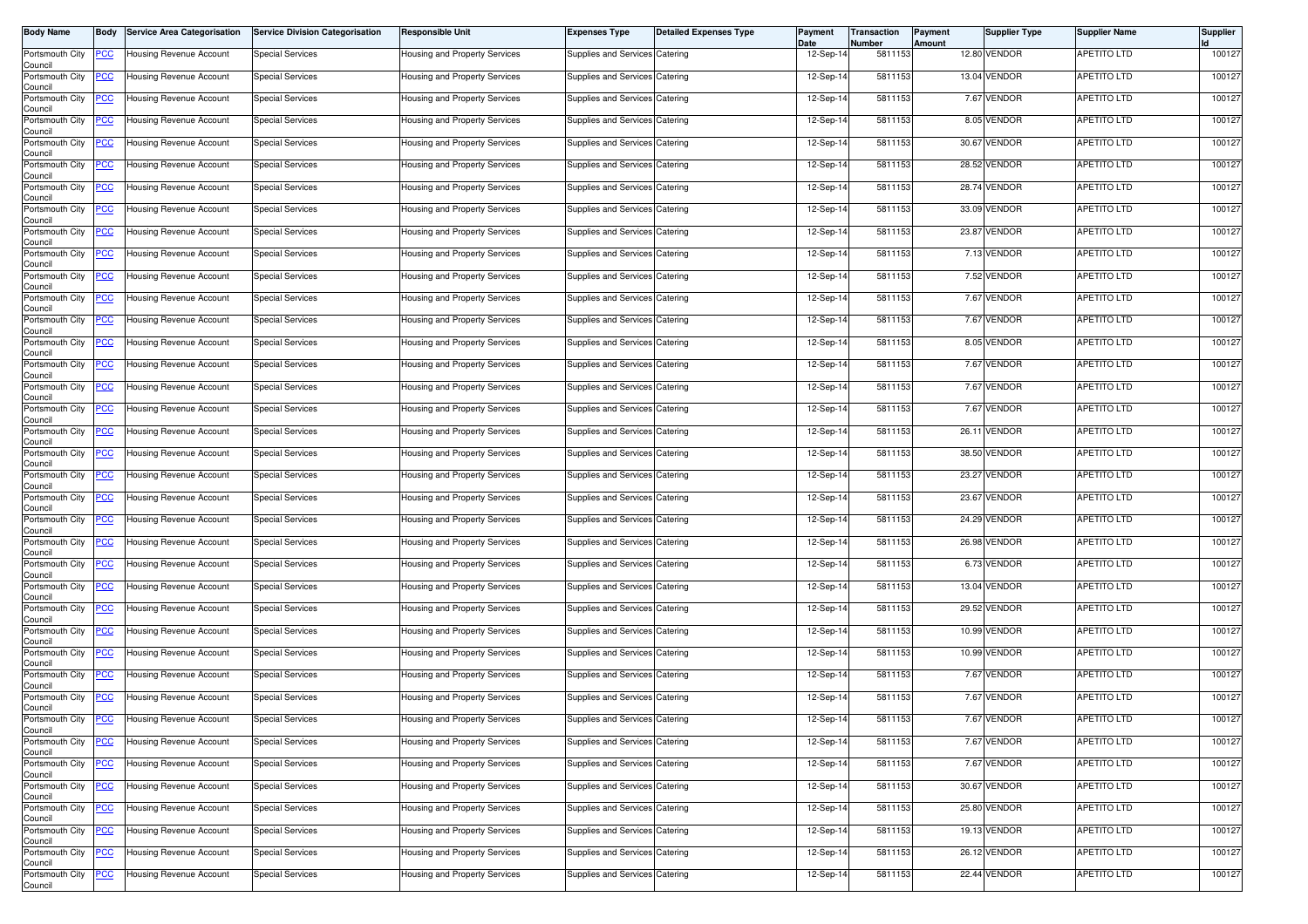| <b>Body Name</b>           | Body       | <b>Service Area Categorisation</b> | <b>Service Division Categorisation</b> | Responsible Unit                     | <b>Expenses Type</b>           | <b>Detailed Expenses Type</b> | Payment<br>Date | Transaction<br>Number | Payment<br>Amount | Supplier Type | <b>Supplier Name</b> | Supplier |
|----------------------------|------------|------------------------------------|----------------------------------------|--------------------------------------|--------------------------------|-------------------------------|-----------------|-----------------------|-------------------|---------------|----------------------|----------|
| Portsmouth City<br>Council | <u>PCC</u> | <b>Housing Revenue Account</b>     | <b>Special Services</b>                | lousing and Property Services        | Supplies and Services Catering |                               | 12-Sep-14       | 5811153               |                   | 37.03 VENDOR  | <b>APETITO LTD</b>   | 100127   |
| Portsmouth City<br>Council | <u>CC</u>  | Housing Revenue Account            | <b>Special Services</b>                | <b>Housing and Property Services</b> | Supplies and Services Catering |                               | 12-Sep-14       | 5811153               |                   | 28.52 VENDOR  | <b>APETITO LTD</b>   | 100127   |
| Portsmouth City<br>Council | <u>'CC</u> | Housing Revenue Account            | <b>Special Services</b>                | Housing and Property Services        | Supplies and Services Catering |                               | 12-Sep-14       | 5811153               |                   | 26.71 VENDOR  | <b>APETITO LTD</b>   | 100127   |
| Portsmouth City<br>Council | <u>PCC</u> | <b>Housing Revenue Account</b>     | <b>Special Services</b>                | lousing and Property Services        | Supplies and Services Catering |                               | 12-Sep-14       | 5811153               |                   | 30.80 VENDOR  | <b>APETITO LTD</b>   | 100127   |
| Portsmouth City<br>Council | <u>PCC</u> | Housing Revenue Account            | <b>Special Services</b>                | Housing and Property Services        | Supplies and Services Catering |                               | 12-Sep-14       | 5811153               |                   | 28.55 VENDOR  | APETITO LTD          | 100127   |
| Portsmouth City<br>Council | <u>'CC</u> | Housing Revenue Account            | <b>Special Services</b>                | Housing and Property Services        | Supplies and Services Catering |                               | 12-Sep-14       | 5811153               |                   | 12.80 VENDOR  | <b>APETITO LTD</b>   | 100127   |
| Portsmouth City<br>Council | <u>CC</u>  | Housing Revenue Account            | <b>Special Services</b>                | Housing and Property Services        | Supplies and Services Catering |                               | 12-Sep-14       | 5811153               |                   | 13.04 VENDOR  | <b>APETITO LTD</b>   | 100127   |
| Portsmouth City<br>Council | <u>PCC</u> | Housing Revenue Account            | <b>Special Services</b>                | Housing and Property Services        | Supplies and Services Catering |                               | 19-Sep-14       | 581238                |                   | 7.67 VENDOR   | <b>APETITO LTD</b>   | 100127   |
| Portsmouth City<br>Council | <u>'CC</u> | <b>Housing Revenue Account</b>     | <b>Special Services</b>                | Housing and Property Services        | Supplies and Services Catering |                               | 19-Sep-14       | 5812381               |                   | 7.67 VENDOR   | <b>APETITO LTD</b>   | 100127   |
| Portsmouth City<br>Council | <u>'CC</u> | Housing Revenue Account            | <b>Special Services</b>                | Housing and Property Services        | Supplies and Services Catering |                               | 19-Sep-14       | 5812381               |                   | 7.67 VENDOR   | <b>APETITO LTD</b>   | 100127   |
| Portsmouth City<br>Council | <u>'CC</u> | Housing Revenue Account            | <b>Special Services</b>                | Housing and Property Services        | Supplies and Services Catering |                               | 19-Sep-14       | 581238                |                   | 7.67 VENDOR   | <b>APETITO LTD</b>   | 100127   |
| Portsmouth City<br>Council | <u>'СС</u> | Housing Revenue Account            | <b>Special Services</b>                | lousing and Property Services        | Supplies and Services Catering |                               | 19-Sep-14       | 5812381               |                   | 15.34 VENDOR  | <b>APETITO LTD</b>   | 100127   |
| Portsmouth City<br>Council | <u>'CC</u> | Housing Revenue Account            | <b>Special Services</b>                | Housing and Property Services        | Supplies and Services Catering |                               | 19-Sep-14       | 5812381               |                   | 27.02 VENDOR  | <b>APETITO LTD</b>   | 100127   |
| Portsmouth City<br>Council | <u>'СС</u> | <b>Housing Revenue Account</b>     | <b>Special Services</b>                | Housing and Property Services        | Supplies and Services Catering |                               | 19-Sep-14       | 5812381               |                   | 19.13 VENDOR  | <b>APETITO LTD</b>   | 100127   |
| Portsmouth City<br>Council | <u>'CC</u> | Housing Revenue Account            | <b>Special Services</b>                | lousing and Property Services        | Supplies and Services Catering |                               | 19-Sep-14       | 581238                |                   | 19.13 VENDOR  | <b>APETITO LTD</b>   | 100127   |
| Portsmouth City<br>Council | <u>PCC</u> | <b>Housing Revenue Account</b>     | <b>Special Services</b>                | Housing and Property Services        | Supplies and Services Catering |                               | 19-Sep-14       | 581238                |                   | 25.34 VENDOR  | <b>APETITO LTD</b>   | 100127   |
| Portsmouth City<br>Council | <u>'СС</u> | Housing Revenue Account            | <b>Special Services</b>                | Housing and Property Services        | Supplies and Services Catering |                               | 19-Sep-14       | 5812381               |                   | 37.03 VENDOR  | <b>APETITO LTD</b>   | 100127   |
| Portsmouth City<br>Council | <u>PCC</u> | Housing Revenue Account            | <b>Special Services</b>                | Housing and Property Services        | Supplies and Services Catering |                               | 19-Sep-14       | 5812381               |                   | 22.44 VENDOR  | APETITO LTD          | 100127   |
| Portsmouth City<br>Council | <u>'CC</u> | Housing Revenue Account            | <b>Special Services</b>                | Housing and Property Services        | Supplies and Services Catering |                               | 19-Sep-14       | 581238                |                   | 28.52 VENDOR  | APETITO LTD          | 100127   |
| Portsmouth City<br>Council | <u>'CC</u> | Housing Revenue Account            | <b>Special Services</b>                | lousing and Property Services        | Supplies and Services Catering |                               | 19-Sep-14       | 5812381               |                   | 39.57 VENDOR  | <b>APETITO LTD</b>   | 100127   |
| Portsmouth City<br>Council | <u>PCC</u> | Housing Revenue Account            | <b>Special Services</b>                | Housing and Property Services        | Supplies and Services Catering |                               | 19-Sep-14       | 581238                |                   | 29.26 VENDOR  | <b>APETITO LTD</b>   | 100127   |
| Portsmouth City<br>Council | <u>PCC</u> | Housing Revenue Account            | <b>Special Services</b>                | Housing and Property Services        | Supplies and Services Catering |                               | 19-Sep-14       | 5812381               |                   | 24.29 VENDOR  | <b>APETITO LTD</b>   | 100127   |
| Portsmouth City<br>Council | <u>PCC</u> | Housing Revenue Account            | <b>Special Services</b>                | Housing and Property Services        | Supplies and Services Catering |                               | 19-Sep-14       | 581238                |                   | 6.73 VENDOR   | APETITO LTD          | 100127   |
| Portsmouth City<br>Council | <u>'CC</u> | Housing Revenue Account            | <b>Special Services</b>                | Housing and Property Services        | Supplies and Services Catering |                               | 19-Sep-14       | 5812381               |                   | 7.52 VENDOR   | APETITO LTD          | 100127   |
| Portsmouth City<br>Council | <u>'СС</u> | Housing Revenue Account            | <b>Special Services</b>                | lousing and Property Services        | Supplies and Services Catering |                               | 19-Sep-14       | 5812381               |                   | 7.67 VENDOR   | <b>APETITO LTD</b>   | 100127   |
| Portsmouth City<br>Council | <u>PCC</u> | Housing Revenue Account            | <b>Special Services</b>                | Housing and Property Services        | Supplies and Services Catering |                               | 19-Sep-14       | 5812381               |                   | 7.67 VENDOR   | <b>APETITO LTD</b>   | 100127   |
| Portsmouth City<br>Council | <u>PCC</u> | Housing Revenue Account            | <b>Special Services</b>                | <b>Housing and Property Services</b> | Supplies and Services Catering |                               | 19-Sep-14       | 5812381               |                   | 7.67 VENDOR   | <b>APETITO LTD</b>   | 100127   |
| Portsmouth City<br>Council | <u>CC</u>  | Housing Revenue Account            | <b>Special Services</b>                | lousing and Property Services        | Supplies and Services Catering |                               | 19-Sep-14       | 5812381               |                   | 7.67 VENDOR   | <b>APETITO LTD</b>   | 100127   |
| Portsmouth City<br>Council | <u>PCC</u> | <b>Housing Revenue Account</b>     | <b>Special Services</b>                | <b>Housing and Property Services</b> | Supplies and Services Catering |                               | 19-Sep-14       | 5812381               |                   | 7.67 VENDOR   | <b>APETITO LTD</b>   | 100127   |
| Portsmouth City<br>Council | <u>PCC</u> | <b>Housing Revenue Account</b>     | <b>Special Services</b>                | <b>Housing and Property Services</b> | Supplies and Services Catering |                               | 19-Sep-14       | 5812381               |                   | 7.67 VENDOR   | <b>APETITO LTD</b>   | 100127   |
| Portsmouth City<br>Council | <b>PCC</b> | Housing Revenue Account            | <b>Special Services</b>                | Housing and Property Services        | Supplies and Services Catering |                               | 19-Sep-14       | 5812381               |                   | 7.67 VENDOR   | <b>APETITO LTD</b>   | 100127   |
| Portsmouth City<br>Council | <u>CC</u>  | <b>Housing Revenue Account</b>     | <b>Special Services</b>                | lousing and Property Services        | Supplies and Services Catering |                               | 19-Sep-14       | 5812381               |                   | 7.67 VENDOR   | <b>APETITO LTD</b>   | 100127   |
| Portsmouth City<br>Council | <u>'CC</u> | <b>Housing Revenue Account</b>     | <b>Special Services</b>                | lousing and Property Services        | Supplies and Services Catering |                               | 19-Sep-14       | 5812381               |                   | 10.08 VENDOR  | <b>APETITO LTD</b>   | 100127   |
| Portsmouth City<br>Council | <u>CC</u>  | <b>Housing Revenue Account</b>     | <b>Special Services</b>                | lousing and Property Services        | Supplies and Services Catering |                               | 19-Sep-14       | 5812381               |                   | 8.53 VENDOR   | <b>APETITO LTD</b>   | 100127   |
| Portsmouth City<br>Council | <u>'CC</u> | Housing Revenue Account            | <b>Special Services</b>                | Housing and Property Services        | Supplies and Services Catering |                               | 19-Sep-14       | 5812381               |                   | 8.53 VENDOR   | <b>APETITO LTD</b>   | 100127   |
| Portsmouth City<br>Council | <u>'CC</u> | Housing Revenue Account            | <b>Special Services</b>                | Housing and Property Services        | Supplies and Services Catering |                               | 19-Sep-14       | 5812381               |                   | 23.67 VENDOR  | <b>APETITO LTD</b>   | 100127   |
| Portsmouth City<br>Council | <u>'CC</u> | <b>Housing Revenue Account</b>     | <b>Special Services</b>                | Housing and Property Services        | Supplies and Services Catering |                               | 19-Sep-14       | 5812381               |                   | 23.05 VENDOR  | <b>APETITO LTD</b>   | 100127   |
| Portsmouth City<br>Council | <u>CC</u>  | Housing Revenue Account            | <b>Special Services</b>                | lousing and Property Services        | Supplies and Services Catering |                               | 19-Sep-14       | 5812381               |                   | 36.30 VENDOR  | APETITO LTD          | 100127   |
|                            |            |                                    |                                        |                                      |                                |                               |                 |                       |                   |               |                      |          |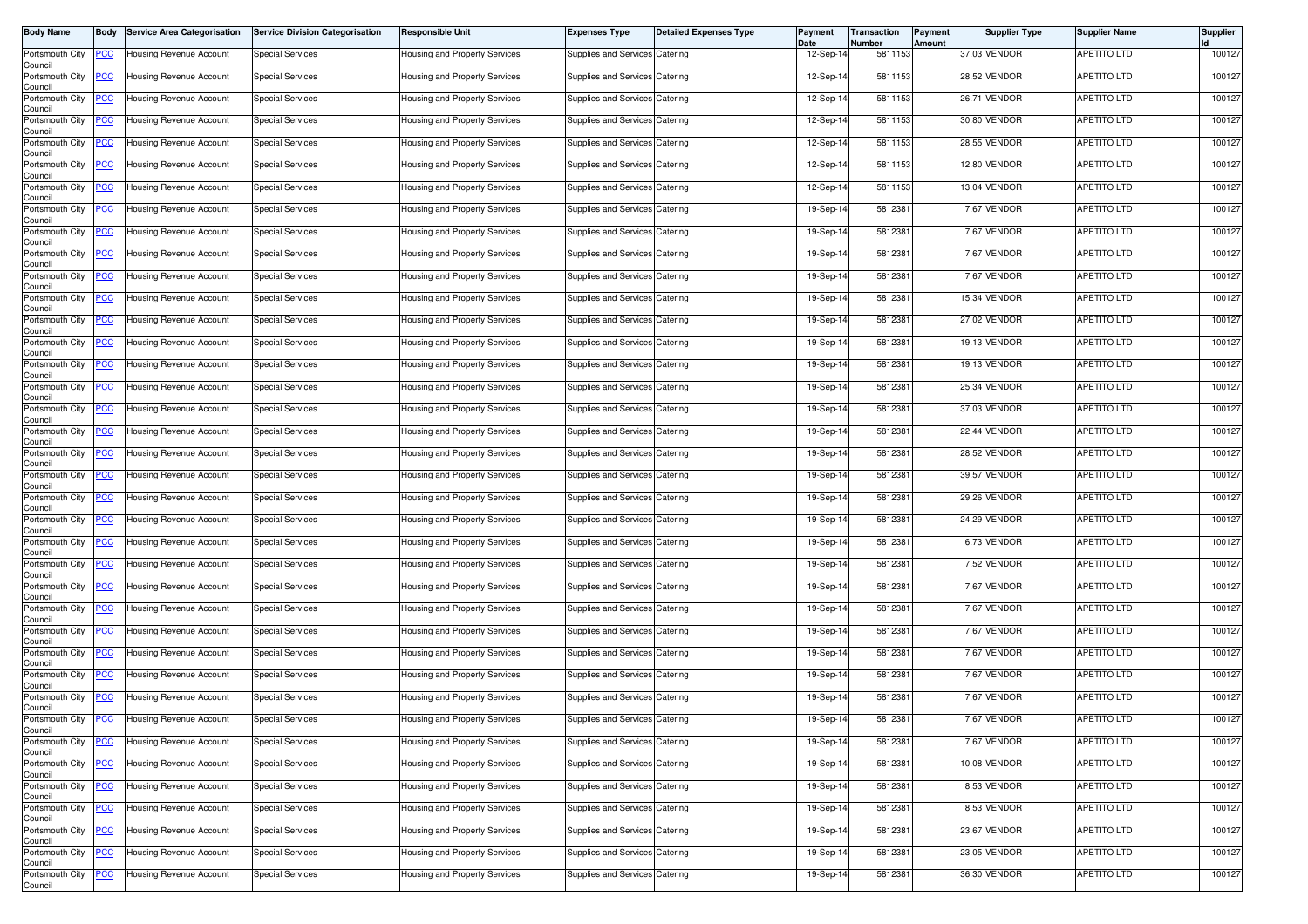| <b>Body Name</b>           | Body           | <b>Service Area Categorisation</b> | <b>Service Division Categorisation</b> | Responsible Unit                     | <b>Expenses Type</b>           | <b>Detailed Expenses Type</b> | Payment<br>Date | Transaction<br>Number | Payment<br>Amount | Supplier Type | <b>Supplier Name</b> | Supplier |
|----------------------------|----------------|------------------------------------|----------------------------------------|--------------------------------------|--------------------------------|-------------------------------|-----------------|-----------------------|-------------------|---------------|----------------------|----------|
| Portsmouth City<br>Council | <u>PCC</u>     | <b>Housing Revenue Account</b>     | <b>Special Services</b>                | lousing and Property Services        | Supplies and Services Catering |                               | 19-Sep-14       | 5812381               |                   | 26.11 VENDOR  | <b>APETITO LTD</b>   | 100127   |
| Portsmouth City<br>Council | <u>CC</u>      | Housing Revenue Account            | <b>Special Services</b>                | <b>Housing and Property Services</b> | Supplies and Services Catering |                               | 19-Sep-14       | 5812381               |                   | 37.03 VENDOR  | <b>APETITO LTD</b>   | 100127   |
| Portsmouth City<br>Council | <u>'CC</u>     | Housing Revenue Account            | <b>Special Services</b>                | Housing and Property Services        | Supplies and Services Catering |                               | 19-Sep-14       | 581238                |                   | 22.15 VENDOR  | <b>APETITO LTD</b>   | 100127   |
| Portsmouth City<br>Council | <u>PCC</u>     | <b>Housing Revenue Account</b>     | <b>Special Services</b>                | lousing and Property Services        | Supplies and Services Catering |                               | 19-Sep-14       | 5812381               |                   | 38.50 VENDOR  | <b>APETITO LTD</b>   | 100127   |
| Portsmouth City<br>Council | <u>PCC</u>     | Housing Revenue Account            | <b>Special Services</b>                | Housing and Property Services        | Supplies and Services Catering |                               | 19-Sep-14       | 5812381               |                   | 19.43 VENDOR  | APETITO LTD          | 100127   |
| Portsmouth City<br>Council | <u>'CC</u>     | Housing Revenue Account            | <b>Special Services</b>                | Housing and Property Services        | Supplies and Services Catering |                               | 19-Sep-14       | 5812381               |                   | 30.80 VENDOR  | <b>APETITO LTD</b>   | 100127   |
| Portsmouth City<br>Council | <u>CC</u>      | Housing Revenue Account            | <b>Special Services</b>                | Housing and Property Services        | Supplies and Services Catering |                               | 19-Sep-14       | 581238                |                   | 7.13 VENDOR   | <b>APETITO LTD</b>   | 100127   |
| Portsmouth City<br>Council | <u>PCC</u>     | <b>Housing Revenue Account</b>     | <b>Special Services</b>                | Housing and Property Services        | Supplies and Services Catering |                               | 19-Sep-14       | 581238                |                   | 13.04 VENDOR  | <b>APETITO LTD</b>   | 100127   |
| Portsmouth City<br>Council | <u>'CC</u>     | <b>Housing Revenue Account</b>     | <b>Special Services</b>                | Housing and Property Services        | Supplies and Services Catering |                               | 19-Sep-14       | 5812381               |                   | 7.67 VENDOR   | <b>APETITO LTD</b>   | 100127   |
| Portsmouth City<br>Council | <u>'CC</u>     | Housing Revenue Account            | <b>Special Services</b>                | Housing and Property Services        | Supplies and Services Catering |                               | 19-Sep-14       | 5812381               |                   | 7.67 VENDOR   | <b>APETITO LTD</b>   | 100127   |
| Portsmouth City<br>Council | <u>'CC</u>     | Housing Revenue Account            | <b>Special Services</b>                | Housing and Property Services        | Supplies and Services Catering |                               | 19-Sep-14       | 581238                |                   | 7.67 VENDOR   | <b>APETITO LTD</b>   | 100127   |
| Portsmouth City<br>Council | <u>'СС</u>     | Housing Revenue Account            | <b>Special Services</b>                | lousing and Property Services        | Supplies and Services Catering |                               | 19-Sep-14       | 5812381               |                   | 7.67 VENDOR   | <b>APETITO LTD</b>   | 100127   |
| Portsmouth City<br>Council | <u>'CC</u>     | Housing Revenue Account            | <b>Special Services</b>                | Housing and Property Services        | Supplies and Services Catering |                               | 19-Sep-14       | 5812381               |                   | 10.56 VENDOR  | <b>APETITO LTD</b>   | 100127   |
| Portsmouth City<br>Council | <u>'СС</u>     | Housing Revenue Account            | <b>Special Services</b>                | Housing and Property Services        | Supplies and Services Catering |                               | 19-Sep-14       | 5812381               |                   | 7.67 VENDOR   | <b>APETITO LTD</b>   | 100127   |
| Portsmouth City<br>Council | <u>'CC</u>     | Housing Revenue Account            | <b>Special Services</b>                | lousing and Property Services        | Supplies and Services Catering |                               | 19-Sep-14       | 581238                |                   | 8.53 VENDOR   | <b>APETITO LTD</b>   | 100127   |
| Portsmouth City<br>Council | <u>PCC</u>     | <b>Housing Revenue Account</b>     | <b>Special Services</b>                | Housing and Property Services        | Supplies and Services Catering |                               | 19-Sep-14       | 581238                |                   | 10.99 VENDOR  | <b>APETITO LTD</b>   | 100127   |
| Portsmouth City<br>Council | <u>'СС</u>     | Housing Revenue Account            | <b>Special Services</b>                | Housing and Property Services        | Supplies and Services Catering |                               | 19-Sep-14       | 5812381               |                   | 55.12 VENDOR  | <b>APETITO LTD</b>   | 100127   |
| Portsmouth City<br>Council | <u>PCC</u>     | Housing Revenue Account            | <b>Special Services</b>                | Housing and Property Services        | Supplies and Services Catering |                               | 19-Sep-14       | 5812381               |                   | 27.02 VENDOR  | APETITO LTD          | 100127   |
| Portsmouth City<br>Council | <u>'CC</u>     | Housing Revenue Account            | <b>Special Services</b>                | <b>Housing and Property Services</b> | Supplies and Services Catering |                               | 19-Sep-14       | 581238                |                   | 19.13 VENDOR  | APETITO LTD          | 100127   |
| Portsmouth City<br>Council | <u>'CC</u>     | <b>Housing Revenue Account</b>     | <b>Special Services</b>                | lousing and Property Services        | Supplies and Services Catering |                               | 19-Sep-14       | 5812381               |                   | 19.13 VENDOR  | <b>APETITO LTD</b>   | 100127   |
| Portsmouth City<br>Council | <u>PCC</u>     | Housing Revenue Account            | <b>Special Services</b>                | Housing and Property Services        | Supplies and Services Catering |                               | 19-Sep-14       | 581238                |                   | 37.03 VENDOR  | <b>APETITO LTD</b>   | 100127   |
| Portsmouth City<br>Council | <u>PCC</u>     | Housing Revenue Account            | <b>Special Services</b>                | Housing and Property Services        | Supplies and Services Catering |                               | 19-Sep-14       | 5812381               |                   | 26.72 VENDOR  | <b>APETITO LTD</b>   | 100127   |
| Portsmouth City<br>Council | <b>CC</b>      | Housing Revenue Account            | <b>Special Services</b>                | Housing and Property Services        | Supplies and Services Catering |                               | 19-Sep-14       | 581238                |                   | 30.80 VENDOR  | APETITO LTD          | 100127   |
| Portsmouth City<br>Council | <u>'CC</u>     | Housing Revenue Account            | <b>Special Services</b>                | Housing and Property Services        | Supplies and Services Catering |                               | 19-Sep-14       | 5812381               |                   | 23.87 VENDOR  | APETITO LTD          | 100127   |
| Portsmouth City<br>Council | <u>'СС</u>     | Housing Revenue Account            | <b>Special Services</b>                | lousing and Property Services        | Supplies and Services Catering |                               | 19-Sep-14       | 5812381               |                   | 38.26 VENDOR  | <b>APETITO LTD</b>   | 100127   |
| Portsmouth City<br>Council | <u>PCC</u>     | Housing Revenue Account            | <b>Special Services</b>                | Housing and Property Services        | Supplies and Services Catering |                               | 19-Sep-14       | 5812381               |                   | 44.88 VENDOR  | <b>APETITO LTD</b>   | 100127   |
| Portsmouth City<br>Council | <u>PCC</u>     | Housing Revenue Account            | <b>Special Services</b>                | <b>Housing and Property Services</b> | Supplies and Services Catering |                               | 19-Sep-14       | 5812381               |                   | 57.04 VENDOR  | <b>APETITO LTD</b>   | 100127   |
| Portsmouth City<br>Council | <u>'CC</u>     | Housing Revenue Account            | <b>Special Services</b>                | lousing and Property Services        | Supplies and Services Catering |                               | 19-Sep-14       | 5812381               |                   | 38.86 VENDOR  | <b>APETITO LTD</b>   | 100127   |
| Portsmouth City<br>Council | <u>PCC</u>     | <b>Housing Revenue Account</b>     | <b>Special Services</b>                | <b>Housing and Property Services</b> | Supplies and Services Catering |                               | 19-Sep-14       | 5812381               |                   | 7.67 VENDOR   | <b>APETITO LTD</b>   | 100127   |
| Portsmouth City<br>Council | <u>PCC</u>     | <b>Housing Revenue Account</b>     | <b>Special Services</b>                | <b>Housing and Property Services</b> | Supplies and Services Catering |                               | 19-Sep-14       | 5812381               |                   | 7.67 VENDOR   | <b>APETITO LTD</b>   | 100127   |
| Portsmouth City<br>Council | <b>PCC</b>     | Housing Revenue Account            | <b>Special Services</b>                | Housing and Property Services        | Supplies and Services Catering |                               | 19-Sep-14       | 5812381               |                   | 7.67 VENDOR   | <b>APETITO LTD</b>   | 100127   |
| Portsmouth City<br>Council | <u>CC</u>      | <b>Housing Revenue Account</b>     | <b>Special Services</b>                | lousing and Property Services        | Supplies and Services Catering |                               | 19-Sep-14       | 5812381               |                   | 7.67 VENDOR   | <b>APETITO LTD</b>   | 100127   |
| Portsmouth City<br>Council | <u>'CC</u>     | <b>Housing Revenue Account</b>     | <b>Special Services</b>                | lousing and Property Services        | Supplies and Services Catering |                               | 19-Sep-14       | 5812381               |                   | 7.67 VENDOR   | <b>APETITO LTD</b>   | 100127   |
| Portsmouth City<br>Council | $\overline{C}$ | <b>Housing Revenue Account</b>     | Special Services                       | Housing and Property Services        | Supplies and Services Catering |                               | 19-Sep-14       | 5812381               |                   | 7.67 VENDOR   | <b>APETITO LTD</b>   | 100127   |
| Portsmouth City<br>Council | <u>'CC</u>     | Housing Revenue Account            | <b>Special Services</b>                | Housing and Property Services        | Supplies and Services Catering |                               | 19-Sep-14       | 5812381               |                   | 7.67 VENDOR   | <b>APETITO LTD</b>   | 100127   |
| Portsmouth City<br>Council | <u>'CC</u>     | Housing Revenue Account            | <b>Special Services</b>                | Housing and Property Services        | Supplies and Services Catering |                               | 19-Sep-14       | 5812381               |                   | 7.67 VENDOR   | <b>APETITO LTD</b>   | 100127   |
| Portsmouth City<br>Council | <u>'CC</u>     | <b>Housing Revenue Account</b>     | <b>Special Services</b>                | lousing and Property Services        | Supplies and Services Catering |                               | 19-Sep-14       | 5812381               |                   | 8.53 VENDOR   | <b>APETITO LTD</b>   | 100127   |
| Portsmouth City<br>Council | <u>CC</u>      | Housing Revenue Account            | <b>Special Services</b>                | lousing and Property Services        | Supplies and Services Catering |                               | 19-Sep-14       | 5812381               |                   | 7.67 VENDOR   | APETITO LTD          | 100127   |
|                            |                |                                    |                                        |                                      |                                |                               |                 |                       |                   |               |                      |          |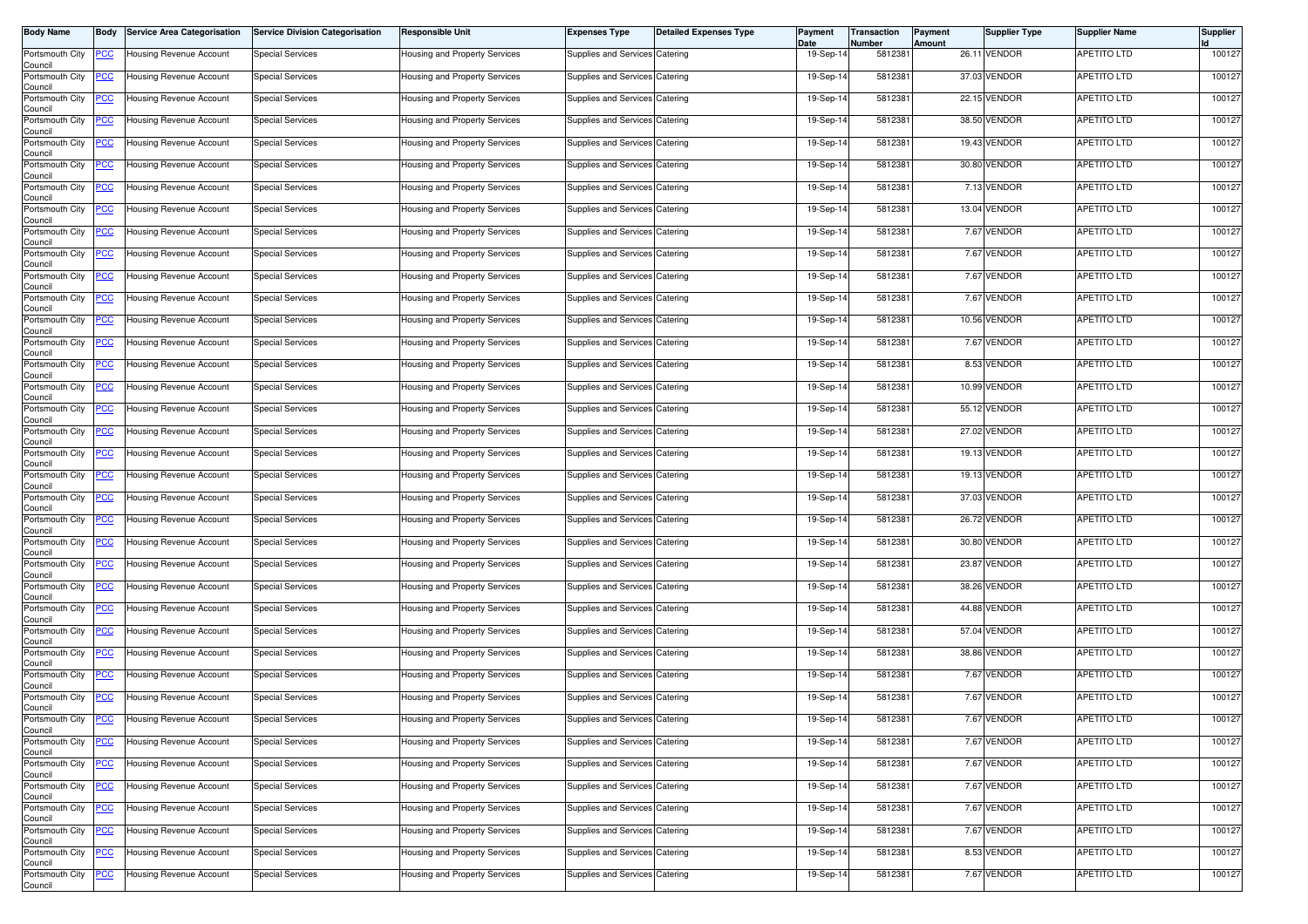| <b>Body Name</b>                      | Body       | <b>Service Area Categorisation</b> | <b>Service Division Categorisation</b> | Responsible Unit                     | <b>Expenses Type</b>           | <b>Detailed Expenses Type</b> | Payment<br>Date | Transaction<br>Number | Payment<br>Amount | Supplier Type | <b>Supplier Name</b> | Supplier |
|---------------------------------------|------------|------------------------------------|----------------------------------------|--------------------------------------|--------------------------------|-------------------------------|-----------------|-----------------------|-------------------|---------------|----------------------|----------|
| Portsmouth City<br>Council            | <u>PCC</u> | <b>Housing Revenue Account</b>     | <b>Special Services</b>                | lousing and Property Services        | Supplies and Services Catering |                               | 19-Sep-14       | 5812381               |                   | 7.67 VENDOR   | <b>APETITO LTD</b>   | 100127   |
| Portsmouth City<br>Council            | <u>CC</u>  | Housing Revenue Account            | <b>Special Services</b>                | <b>Housing and Property Services</b> | Supplies and Services Catering |                               | 19-Sep-14       | 5812381               |                   | 24.24 VENDOR  | <b>APETITO LTD</b>   | 100127   |
| Portsmouth City<br>Council            | <u>'CC</u> | Housing Revenue Account            | <b>Special Services</b>                | Housing and Property Services        | Supplies and Services Catering |                               | 19-Sep-14       | 581238                |                   | 24.24 VENDOR  | <b>APETITO LTD</b>   | 100127   |
| Portsmouth City<br>Council            | <u>PCC</u> | <b>Housing Revenue Account</b>     | <b>Special Services</b>                | lousing and Property Services        | Supplies and Services Catering |                               | 19-Sep-14       | 5812381               |                   | 27.56 VENDOR  | <b>APETITO LTD</b>   | 100127   |
| Portsmouth City<br>Council            | <u>CC</u>  | Housing Revenue Account            | <b>Special Services</b>                | Housing and Property Services        | Supplies and Services Catering |                               | 19-Sep-14       | 5812381               |                   | 27.02 VENDOR  | APETITO LTD          | 100127   |
| Portsmouth City<br>Council            | <u>'CC</u> | Housing Revenue Account            | <b>Special Services</b>                | Housing and Property Services        | Supplies and Services Catering |                               | 19-Sep-14       | 5812381               |                   | 26.11 VENDOR  | <b>APETITO LTD</b>   | 100127   |
| Portsmouth City<br>Council            | <u>CC</u>  | Housing Revenue Account            | <b>Special Services</b>                | Housing and Property Services        | Supplies and Services Catering |                               | 19-Sep-14       | 581238                |                   | 25.67 VENDOR  | <b>APETITO LTD</b>   | 100127   |
| Portsmouth City<br>Council            | <u>PCC</u> | Housing Revenue Account            | <b>Special Services</b>                | Housing and Property Services        | Supplies and Services Catering |                               | 19-Sep-14       | 581238                |                   | 23.05 VENDOR  | <b>APETITO LTD</b>   | 100127   |
| Portsmouth City<br>Council            | <u>'CC</u> | <b>Housing Revenue Account</b>     | <b>Special Services</b>                | Housing and Property Services        | Supplies and Services Catering |                               | 19-Sep-14       | 5812381               |                   | 20.95 VENDOR  | <b>APETITO LTD</b>   | 100127   |
| Portsmouth City<br>Council            | <u>'CC</u> | Housing Revenue Account            | <b>Special Services</b>                | Housing and Property Services        | Supplies and Services Catering |                               | 19-Sep-14       | 581238                |                   | 25.81 VENDOR  | <b>APETITO LTD</b>   | 100127   |
| Portsmouth City<br>Council            | <u>'CC</u> | Housing Revenue Account            | <b>Special Services</b>                | Housing and Property Services        | Supplies and Services Catering |                               | 19-Sep-14       | 581238                |                   | 37.03 VENDOR  | <b>APETITO LTD</b>   | 100127   |
| Portsmouth City<br>Council            | <u>'СС</u> | Housing Revenue Account            | <b>Special Services</b>                | lousing and Property Services        | Supplies and Services Catering |                               | 19-Sep-14       | 5812381               |                   | 22.15 VENDOR  | <b>APETITO LTD</b>   | 100127   |
| Portsmouth City<br>Council            | <u>'CC</u> | Housing Revenue Account            | <b>Special Services</b>                | Housing and Property Services        | Supplies and Services Catering |                               | 19-Sep-14       | 5812381               |                   | 28.52 VENDOR  | <b>APETITO LTD</b>   | 100127   |
| Portsmouth City<br>Council            | <u>'СС</u> | <b>Housing Revenue Account</b>     | <b>Special Services</b>                | Housing and Property Services        | Supplies and Services Catering |                               | 19-Sep-14       | 5812381               |                   | 38.50 VENDOR  | <b>APETITO LTD</b>   | 100127   |
| Portsmouth City<br>Council            | <u>'CC</u> | Housing Revenue Account            | <b>Special Services</b>                | lousing and Property Services        | Supplies and Services Catering |                               | 19-Sep-14       | 581238                |                   | 23.27 VENDOR  | <b>APETITO LTD</b>   | 100127   |
| Portsmouth City<br>Council            | <u>PCC</u> | <b>Housing Revenue Account</b>     | <b>Special Services</b>                | Housing and Property Services        | Supplies and Services Catering |                               | 19-Sep-14       | 581238                |                   | 26.71 VENDOR  | <b>APETITO LTD</b>   | 100127   |
| Portsmouth City<br>Council            | <u>'СС</u> | Housing Revenue Account            | <b>Special Services</b>                | Housing and Property Services        | Supplies and Services Catering |                               | 19-Sep-14       | 5812381               |                   | 26.98 VENDOR  | <b>APETITO LTD</b>   | 100127   |
| Portsmouth City<br>Council            | <u>PCC</u> | Housing Revenue Account            | <b>Special Services</b>                | Housing and Property Services        | Supplies and Services Catering |                               | 19-Sep-14       | 5812381               |                   | 9.34 VENDOR   | <b>APETITO LTD</b>   | 100127   |
| Portsmouth City<br>Council            | <u>'CC</u> | Housing Revenue Account            | <b>Special Services</b>                | Housing and Property Services        | Supplies and Services Catering |                               | 19-Sep-14       | 581238                |                   | 8.66 VENDOR   | APETITO LTD          | 100127   |
| Portsmouth City<br>Council            | <u>'CC</u> | Housing Revenue Account            | <b>Special Services</b>                | lousing and Property Services        | Supplies and Services Catering |                               | 19-Sep-14       | 5812381               |                   | 7.13 VENDOR   | <b>APETITO LTD</b>   | 100127   |
| Portsmouth City<br>Council            | <u>PCC</u> | Housing Revenue Account            | <b>Special Services</b>                | Housing and Property Services        | Supplies and Services Catering |                               | 19-Sep-14       | 581238                |                   | 12.80 VENDOR  | <b>APETITO LTD</b>   | 100127   |
| Portsmouth City<br>Council            | <u>PCC</u> | Housing Revenue Account            | <b>Special Services</b>                | Housing and Property Services        | Supplies and Services Catering |                               | 19-Sep-14       | 5812381               |                   | 13.04 VENDOR  | <b>APETITO LTD</b>   | 100127   |
| Portsmouth City<br>Council            | <b>CC</b>  | Housing Revenue Account            | <b>Special Services</b>                | Housing and Property Services        | Supplies and Services Catering |                               | 19-Sep-14       | 581238                |                   | 13.04 VENDOR  | APETITO LTD          | 100127   |
| Portsmouth City<br>Council            | <u>'CC</u> | Housing Revenue Account            | <b>Special Services</b>                | Housing and Property Services        | Supplies and Services Catering |                               | 19-Sep-14       | 5812381               |                   | 14.04 VENDOR  | APETITO LTD          | 100127   |
| Portsmouth City<br>Council            | <u>'СС</u> | Housing Revenue Account            | <b>Special Services</b>                | lousing and Property Services        | Supplies and Services Catering |                               | 19-Sep-14       | 5812381               |                   | 7.52 VENDOR   | <b>APETITO LTD</b>   | 100127   |
| Portsmouth City<br>Council            | <u>CC</u>  | Housing Revenue Account            | <b>Special Services</b>                | Housing and Property Services        | Supplies and Services Catering |                               | 19-Sep-14       | 5812381               |                   | 7.52 VENDOR   | <b>APETITO LTD</b>   | 100127   |
| Portsmouth City<br>Council            | <u>PCC</u> | Housing Revenue Account            | <b>Special Services</b>                | <b>Housing and Property Services</b> | Supplies and Services Catering |                               | 19-Sep-14       | 5812381               |                   | 7.67 VENDOR   | <b>APETITO LTD</b>   | 100127   |
| Portsmouth City<br>Council            | <u>'CC</u> | Housing Revenue Account            | <b>Special Services</b>                | lousing and Property Services        | Supplies and Services Catering |                               | 19-Sep-14       | 5812381               |                   | 7.67 VENDOR   | <b>APETITO LTD</b>   | 100127   |
| Portsmouth City<br>Council            | <u>PCC</u> | <b>Housing Revenue Account</b>     | <b>Special Services</b>                | Housing and Property Services        | Supplies and Services Catering |                               | 19-Sep-14       | 581238                |                   | 7.67 VENDOR   | <b>APETITO LTD</b>   | 100127   |
| Portsmouth City<br>Council            | <u>PCC</u> | <b>Housing Revenue Account</b>     | <b>Special Services</b>                | <b>Housing and Property Services</b> | Supplies and Services Catering |                               | 19-Sep-14       | 5812381               |                   | 10.99 VENDOR  | <b>APETITO LTD</b>   | 100127   |
| Portsmouth City<br>Council            | <b>PCC</b> | Housing Revenue Account            | <b>Special Services</b>                | Housing and Property Services        | Supplies and Services Catering |                               | 19-Sep-14       | 5812381               |                   | 26.11 VENDOR  | <b>APETITO LTD</b>   | 100127   |
| Portsmouth City<br>Council            | <u>CC</u>  | <b>Housing Revenue Account</b>     | <b>Special Services</b>                | lousing and Property Services        | Supplies and Services Catering |                               | 19-Sep-14       | 5812381               |                   | 23.67 VENDOR  | <b>APETITO LTD</b>   | 100127   |
| Portsmouth City<br>Council            | <u>'CC</u> | <b>Housing Revenue Account</b>     | <b>Special Services</b>                | lousing and Property Services        | Supplies and Services Catering |                               | 19-Sep-14       | 5812381               |                   | 19.13 VENDOR  | <b>APETITO LTD</b>   | 100127   |
| Portsmouth City                       | <u>CC</u>  | <b>Housing Revenue Account</b>     | Special Services                       | lousing and Property Services        | Supplies and Services Catering |                               | 19-Sep-14       | 5812381               |                   | 28.52 VENDOR  | <b>APETITO LTD</b>   | 100127   |
| Council<br>Portsmouth City<br>Council | <u>'CC</u> | Housing Revenue Account            | <b>Special Services</b>                | Housing and Property Services        | Supplies and Services Catering |                               | 19-Sep-14       | 5812381               |                   | 26.71 VENDOR  | <b>APETITO LTD</b>   | 100127   |
| Portsmouth City                       | <u>'CC</u> | Housing Revenue Account            | <b>Special Services</b>                | Housing and Property Services        | Supplies and Services Catering |                               | 19-Sep-14       | 5812381               |                   | 6.73 VENDOR   | <b>APETITO LTD</b>   | 100127   |
| Council<br>Portsmouth City            | <u>'CC</u> | <b>Housing Revenue Account</b>     | <b>Special Services</b>                | Housing and Property Services        | Supplies and Services Catering |                               | 19-Sep-14       | 5812381               |                   | 13.04 VENDOR  | <b>APETITO LTD</b>   | 100127   |
| Council<br>Portsmouth City            | <u>CC</u>  | Housing Revenue Account            | <b>Special Services</b>                | lousing and Property Services        | Supplies and Services Catering |                               | 19-Sep-14       | 5812381               |                   | 7.67 VENDOR   | APETITO LTD          | 100127   |
| Council                               |            |                                    |                                        |                                      |                                |                               |                 |                       |                   |               |                      |          |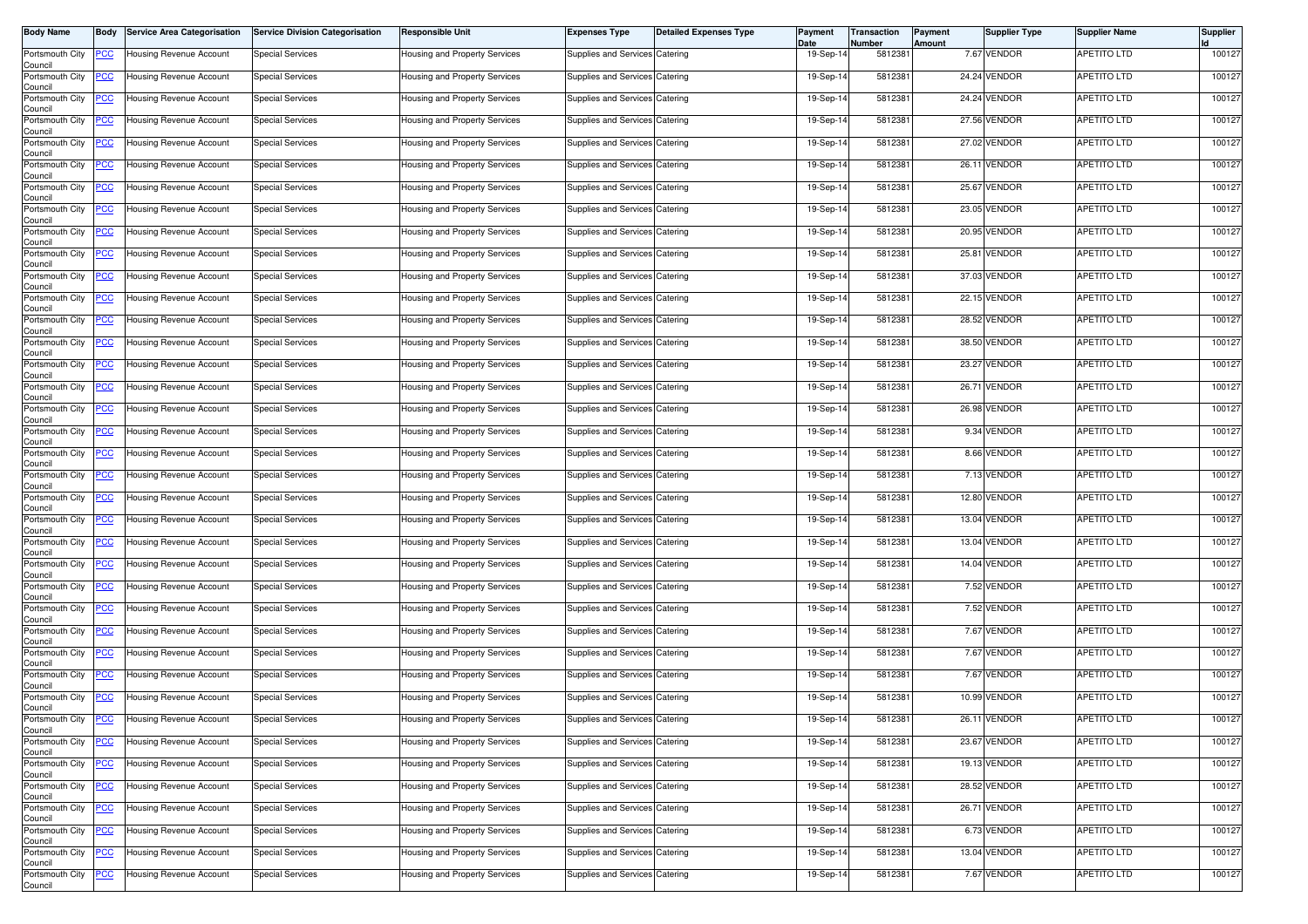| <b>Body Name</b>           | Body       | <b>Service Area Categorisation</b> | <b>Service Division Categorisation</b> | Responsible Unit                     | <b>Expenses Type</b>                     | <b>Detailed Expenses Type</b> | Payment<br>Date | Transaction<br>Number | Payment<br>Amount | Supplier Type   | <b>Supplier Name</b>     | Supplier |
|----------------------------|------------|------------------------------------|----------------------------------------|--------------------------------------|------------------------------------------|-------------------------------|-----------------|-----------------------|-------------------|-----------------|--------------------------|----------|
| Portsmouth City<br>Council | <u>PCC</u> | <b>Housing Revenue Account</b>     | <b>Special Services</b>                | lousing and Property Services        | Supplies and Services Catering           |                               | 19-Sep-14       | 5812381               |                   | 7.67 VENDOR     | <b>APETITO LTD</b>       | 100127   |
| Portsmouth City<br>Council | <u>CC</u>  | Housing Revenue Account            | <b>Special Services</b>                | <b>Housing and Property Services</b> | Supplies and Services Catering           |                               | 19-Sep-14       | 5812381               |                   | 7.67 VENDOR     | <b>APETITO LTD</b>       | 100127   |
| Portsmouth City<br>Council | <u>'CC</u> | Housing Revenue Account            | <b>Special Services</b>                | Housing and Property Services        | Supplies and Services Catering           |                               | 19-Sep-14       | 581238                |                   | 7.67 VENDOR     | <b>APETITO LTD</b>       | 100127   |
| Portsmouth City<br>Council | <u>PCC</u> | <b>Housing Revenue Account</b>     | <b>Special Services</b>                | lousing and Property Services        | Supplies and Services Catering           |                               | 19-Sep-14       | 5812381               |                   | 7.67 VENDOR     | <b>APETITO LTD</b>       | 100127   |
| Portsmouth City<br>Council | <u>CC</u>  | Housing Revenue Account            | <b>Special Services</b>                | Housing and Property Services        | Supplies and Services Catering           |                               | 19-Sep-14       | 5812381               |                   | 7.67 VENDOR     | APETITO LTD              | 100127   |
| Portsmouth City<br>Council | <u>'CC</u> | Housing Revenue Account            | <b>Special Services</b>                | Housing and Property Services        | Supplies and Services Catering           |                               | 19-Sep-14       | 5812381               |                   | 7.67 VENDOR     | <b>APETITO LTD</b>       | 100127   |
| Portsmouth City<br>Council | <u>CC</u>  | Housing Revenue Account            | <b>Special Services</b>                | Housing and Property Services        | Supplies and Services Catering           |                               | 19-Sep-14       | 581238                |                   | 24.24 VENDOR    | <b>APETITO LTD</b>       | 100127   |
| Portsmouth City<br>Council | <u>PCC</u> | Housing Revenue Account            | <b>Special Services</b>                | Housing and Property Services        | Supplies and Services Catering           |                               | 19-Sep-14       | 581238                |                   | 10.99 VENDOR    | <b>APETITO LTD</b>       | 100127   |
| Portsmouth City<br>Council | <u>'CC</u> | <b>Housing Revenue Account</b>     | <b>Special Services</b>                | Housing and Property Services        | Supplies and Services Catering           |                               | 19-Sep-14       | 5812381               |                   | 27.02 VENDOR    | <b>APETITO LTD</b>       | 100127   |
| Portsmouth City<br>Council | <u>'CC</u> | Housing Revenue Account            | <b>Special Services</b>                | Housing and Property Services        | Supplies and Services Catering           |                               | 19-Sep-14       | 581238                |                   | 25.67 VENDOR    | <b>APETITO LTD</b>       | 100127   |
| Portsmouth City<br>Council | <u>'CC</u> | Housing Revenue Account            | <b>Special Services</b>                | Housing and Property Services        | Supplies and Services Catering           |                               | 19-Sep-14       | 581238                |                   | 19.13 VENDOR    | <b>APETITO LTD</b>       | 100127   |
| Portsmouth City<br>Council | <u>'СС</u> | Housing Revenue Account            | <b>Special Services</b>                | lousing and Property Services        | Supplies and Services Catering           |                               | 19-Sep-14       | 5812381               |                   | 20.95 VENDOR    | <b>APETITO LTD</b>       | 100127   |
| Portsmouth City<br>Council | <u>'CC</u> | Housing Revenue Account            | <b>Special Services</b>                | Housing and Property Services        | Supplies and Services Catering           |                               | 19-Sep-14       | 5812381               |                   | 25.81 VENDOR    | <b>APETITO LTD</b>       | 100127   |
| Portsmouth City<br>Council | <u>'СС</u> | <b>Housing Revenue Account</b>     | <b>Special Services</b>                | Housing and Property Services        | Supplies and Services Catering           |                               | 19-Sep-14       | 5812381               |                   | 22.15 VENDOR    | <b>APETITO LTD</b>       | 100127   |
| Portsmouth City<br>Council | <u>'CC</u> | Housing Revenue Account            | <b>Special Services</b>                | lousing and Property Services        | Supplies and Services Catering           |                               | 19-Sep-14       | 581238                |                   | 37.03 VENDOR    | <b>APETITO LTD</b>       | 100127   |
| Portsmouth City<br>Council | <u>PCC</u> | <b>Housing Revenue Account</b>     | <b>Special Services</b>                | Housing and Property Services        | Supplies and Services Catering           |                               | 19-Sep-14       | 581238                |                   | 33.09 VENDOR    | <b>APETITO LTD</b>       | 100127   |
| Portsmouth City<br>Council | <u>'СС</u> | Housing Revenue Account            | <b>Special Services</b>                | Housing and Property Services        | Supplies and Services Catering           |                               | 19-Sep-14       | 5812381               |                   | 24.29 VENDOR    | <b>APETITO LTD</b>       | 100127   |
| Portsmouth City<br>Council | <u>PCC</u> | Housing Revenue Account            | <b>Special Services</b>                | Housing and Property Services        | Supplies and Services Catering           |                               | 19-Sep-14       | 5812381               |                   | 28.55 VENDOR    | <b>APETITO LTD</b>       | 100127   |
| Portsmouth City<br>Council | <u>'CC</u> | Housing Revenue Account            | <b>Special Services</b>                | Housing and Property Services        | Supplies and Services Catering           |                               | 19-Sep-14       | 581238                |                   | 9.07 VENDOR     | APETITO LTD              | 100127   |
| Portsmouth City<br>Council | <u>'CC</u> | Housing Revenue Account            | <b>Special Services</b>                | lousing and Property Services        | Supplies and Services Catering           |                               | 19-Sep-14       | 5812381               |                   | 12.80 VENDOR    | <b>APETITO LTD</b>       | 100127   |
| Portsmouth City<br>Council | <u>PCC</u> | Housing Revenue Account            | <b>Special Services</b>                | Housing and Property Services        | Supplies and Services Catering           |                               | 19-Sep-14       | 581238                |                   | 7.79 VENDOR     | <b>APETITO LTD</b>       | 100127   |
| Portsmouth City<br>Council | <u>PCC</u> | Housing Revenue Account            | <b>Special Services</b>                | Housing and Property Services        | Supplies and Services Catering           |                               | 19-Sep-14       | 5812381               |                   | 14.04 VENDOR    | <b>APETITO LTD</b>       | 100127   |
| Portsmouth City<br>Council | <b>CC</b>  | Housing Revenue Account            | <b>Special Services</b>                | Housing and Property Services        | Supplies and Services Catering           |                               | 19-Sep-14       | 581238                |                   | 7.52 VENDOR     | APETITO LTD              | 100127   |
| Portsmouth City<br>Council | <u>'CC</u> | Housing Revenue Account            | <b>Special Services</b>                | Housing and Property Services        | Supplies and Services Catering           |                               | 19-Sep-14       | 5812381               |                   | 7.67 VENDOR     | APETITO LTD              | 100127   |
| Portsmouth City<br>Council | <u>'СС</u> | Housing Revenue Account            | <b>Special Services</b>                | lousing and Property Services        | Supplies and Services Catering           |                               | 19-Sep-14       | 5812381               |                   | 7.67 VENDOR     | <b>APETITO LTD</b>       | 100127   |
| Portsmouth City<br>Council | <u>CC</u>  | Housing Revenue Account            | <b>Special Services</b>                | Housing and Property Services        | Supplies and Services Catering           |                               | 19-Sep-14       | 5812381               |                   | 10.99 VENDOR    | <b>APETITO LTD</b>       | 100127   |
| Portsmouth City<br>Council | <u>PCC</u> | Housing Revenue Account            | <b>Special Services</b>                | <b>Housing and Property Services</b> | Supplies and Services Catering           |                               | 19-Sep-14       | 5812381               |                   | 10.99 VENDOR    | <b>APETITO LTD</b>       | 100127   |
| Portsmouth City<br>Council | <u>'CC</u> | Housing Revenue Account            | <b>Special Services</b>                | lousing and Property Services        | Supplies and Services Catering           |                               | 19-Sep-14       | 5812381               |                   | 27.02 VENDOR    | <b>APETITO LTD</b>       | 100127   |
| Portsmouth City<br>Council | <u>PCC</u> | <b>Housing Revenue Account</b>     | <b>Special Services</b>                | Housing and Property Services        | Supplies and Services Catering           |                               | 19-Sep-14       | 581238                |                   | 23.05 VENDOR    | <b>APETITO LTD</b>       | 100127   |
| Portsmouth City<br>Council | <u>PCC</u> | <b>Housing Revenue Account</b>     | <b>Special Services</b>                | <b>Housing and Property Services</b> | Supplies and Services Catering           |                               | 19-Sep-14       | 5812381               |                   | 25.80 VENDOR    | <b>APETITO LTD</b>       | 100127   |
| Portsmouth City<br>Council | <b>PCC</b> | Housing Revenue Account            | <b>Special Services</b>                | Housing and Property Services        | Supplies and Services Catering           |                               | 19-Sep-14       | 5812381               |                   | 14.79 VENDOR    | <b>APETITO LTD</b>       | 100127   |
| Portsmouth City<br>Council | <u>CC</u>  | <b>Housing Revenue Account</b>     | <b>Special Services</b>                | lousing and Property Services        | Supplies and Services Catering           |                               | 19-Sep-14       | 5812381               |                   | 7.52 VENDOR     | <b>APETITO LTD</b>       | 100127   |
| Portsmouth City<br>Council | <u>'CC</u> | <b>Housing Revenue Account</b>     | Supervision and Management             | <b>Housing and Property Services</b> | Transport-Related<br>Expenditure         | Direct transport costs        | 05-Sep-14       | 5809867               |                   | 54.30 VENDOR    | <b>AQUA CARS LIMITED</b> | 100011   |
| Portsmouth City<br>Council | <u>CC</u>  | Housing Revenue Account            | Supervision and Management             | Housing and Property Services        | Transport-Related<br>Expenditure         | Direct transport costs        | 05-Sep-14       | 5809867               |                   | $-12.20$ VENDOR | <b>AQUA CARS LIMITED</b> | 100011   |
| Portsmouth City<br>Council | <u>'CC</u> | Housing Revenue Account            | Supervision and Management             | Housing and Property Services        | Third Party Payments Private contractors |                               | 05-Sep-14       | 5809869               |                   | 107.88 VENDOR   | <b>AQUALICITY LTD</b>    | 119038   |
| Portsmouth City<br>Council | <u>'CC</u> | Housing Revenue Account            | <b>Special Services</b>                | lousing and Property Services        | Third Party Payments                     | Private contractors           | 05-Sep-14       | 5809869               |                   | 53.94 VENDOR    | <b>AQUALICITY LTD</b>    | 119038   |
| Portsmouth City<br>Council | <u>'CC</u> | Housing Revenue Account            | <b>Special Services</b>                | Housing and Property Services        | <b>Third Party Payments</b>              | Private contractors           | 05-Sep-14       | 5809869               |                   | 53.94 VENDOR    | <b>AQUALICITY LTD</b>    | 119038   |
| Portsmouth City<br>Council | <u>CC</u>  | Housing Revenue Account            | Supervision and Management             | lousing and Property Services        | Third Party Payments                     | Private contractors           | 05-Sep-14       | 5809869               |                   | 53.94 VENDOR    | <b>AQUALICITY LTD</b>    | 119038   |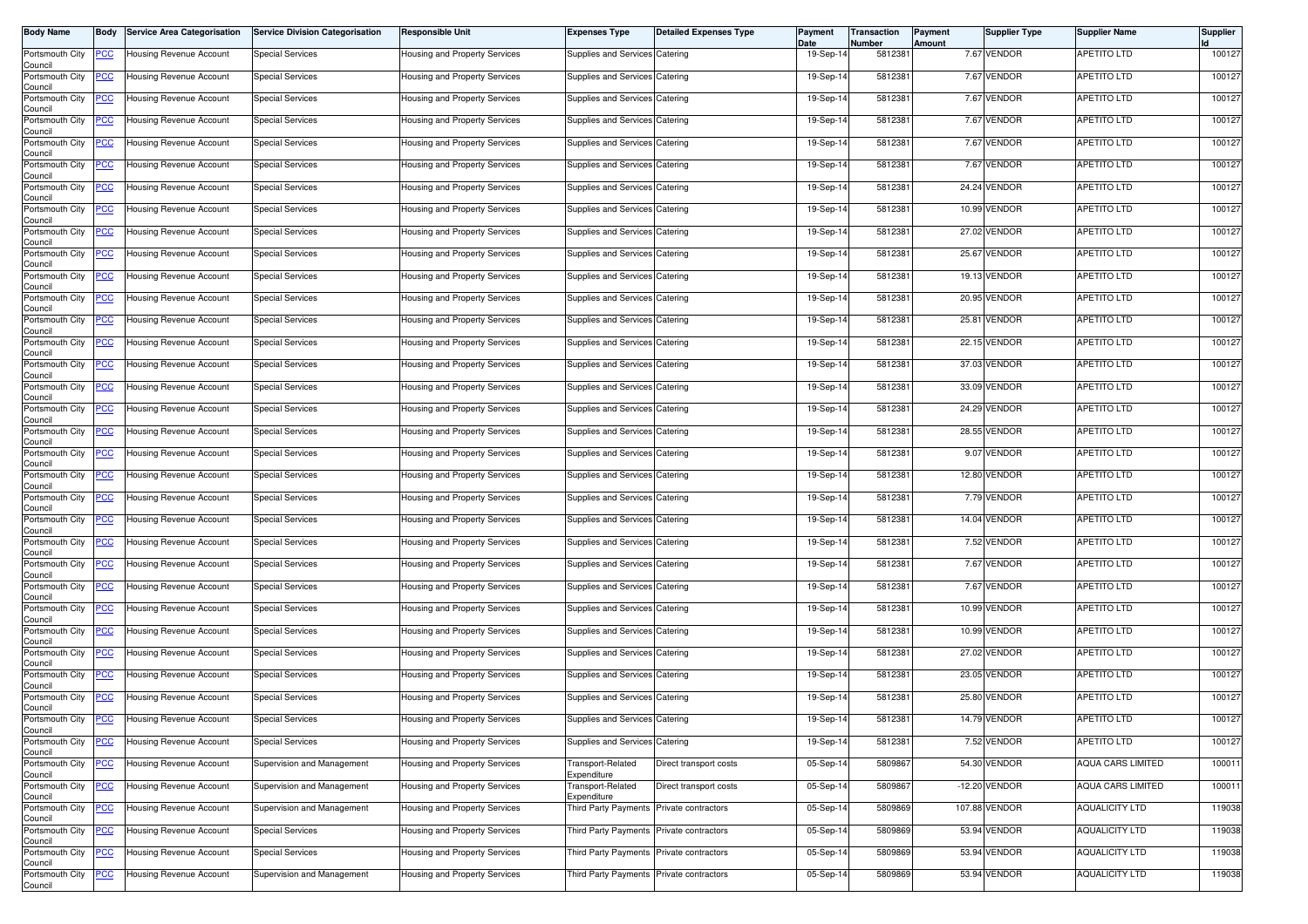| Body Name                  | Body           | <b>Service Area Categorisation</b> | <b>Service Division Categorisation</b> | <b>Responsible Unit</b>              | <b>Expenses Type</b>                     | <b>Detailed Expenses Type</b>                                                        | Payment<br>Date | Transaction<br>Number | Payment<br>Amount | <b>Supplier Type</b> | <b>Supplier Name</b>            | <b>Supplier</b> |
|----------------------------|----------------|------------------------------------|----------------------------------------|--------------------------------------|------------------------------------------|--------------------------------------------------------------------------------------|-----------------|-----------------------|-------------------|----------------------|---------------------------------|-----------------|
| Portsmouth City            | <u>'CC</u>     | Housing Revenue Account            | <b>Special Services</b>                | Housing and Property Services        | Third Party Payments                     | Private contractors                                                                  | 05-Sep-14       | 5809869               |                   | 53.94 VENDOR         | <b>AQUALICITY LTD</b>           | 119038          |
| Council<br>Portsmouth City | <u>'CC</u>     | <b>Housing Revenue Account</b>     | <b>Special Services</b>                | Housing and Property Services        | Third Party Payments Private contractors |                                                                                      | 05-Sep-14       | 5809869               |                   | 53.94 VENDOR         | <b>AQUALICITY LTD</b>           | 119038          |
| Council<br>Portsmouth City | <u>'CC</u>     | Housing Revenue Account            | Supervision and Management             | Housing and Property Services        | Third Party Payments                     | Private contractors                                                                  | 05-Sep-14       | 5809869               |                   | 77.34 VENDOR         | <b>AQUALICITY LTD</b>           | 119038          |
| Council<br>Portsmouth City | <u>'CC</u>     | Housing Revenue Account            | Repairs and Maintenance                | Housing and Property Services        | Premises-Related                         | Repairs, alterations and                                                             | 08-Sep-14       | 5810111               |                   | 118205.70 COMPANY    | ARCHITECTURAL<br>DECORATORS LTD | 137126          |
| Council<br>Portsmouth City | <u>'CC</u>     | Housing Revenue Account            | Repairs and Maintenance                | Housing and Property Services        | Expenditure<br>Premises-Related          | maintenance of buildings<br>Repairs, alterations and                                 | 10-Sep-14       | 5810386               |                   | 756.73 COMPANY       | AXIS ELEVATORS LTD              | 131244          |
| Council<br>Portsmouth City | <u>'CC</u>     | <b>Housing Revenue Account</b>     | Repairs and Maintenance                | Housing and Property Services        | Expenditure<br>Premises-Related          | maintenance of buildings<br>Repairs, alterations and                                 | 10-Sep-14       | 5810386               |                   | 1137.21 COMPANY      | AXIS ELEVATORS LTD              | 131244          |
| Council<br>Portsmouth City | <u>'CC</u>     | Housing Revenue Account            | Repairs and Maintenance                | Housing and Property Services        | Expenditure<br>Premises-Related          | maintenance of buildings<br>Repairs, alterations and                                 | $10-Sep-1$      | 5810386               |                   | 2345.63 COMPANY      | AXIS ELEVATORS LTD              | 131244          |
| Council<br>Portsmouth City | <u>'СС</u>     | Housing Revenue Account            | Repairs and Maintenance                | Housing and Property Services        | Expenditure<br>Premises-Related          | maintenance of buildings<br>Repairs, alterations and                                 | 10-Sep-14       | 5810386               |                   | 336.05 COMPANY       | AXIS ELEVATORS LTD              | 131244          |
| Council<br>Portsmouth City | <u>'CC</u>     | Housing Revenue Account            | Repairs and Maintenance                | Housing and Property Services        | Expenditure<br>Premises-Related          | maintenance of buildings<br>Repairs, alterations and                                 | 10-Sep-14       | 5810386               |                   | 503.85 COMPANY       | AXIS ELEVATORS LTD              | 131244          |
| Council<br>Portsmouth City | <u>'CC</u>     | Housing Revenue Account            | Repairs and Maintenance                | Housing and Property Services        | Expenditure<br>Premises-Related          | maintenance of buildings<br>Repairs, alterations and                                 | 10-Sep-14       | 5810386               |                   | 904.72 COMPANY       | AXIS ELEVATORS LTD              | 131244          |
| Council<br>Portsmouth City | <u>PCC</u>     | Housing Revenue Account            | <b>Other Welfare Services</b>          | Housing and Property Services        | Expenditure<br>Premises-Related          | maintenance of buildings<br>Repairs, alterations and                                 | 11-Sep-14       | 5810930               |                   | 647.03 COMPANY       | AXIS ELEVATORS LTD              | 131244          |
| Council<br>Portsmouth City | <u>'СС</u>     | Housing Revenue Account            | Repairs and Maintenance                | Housing and Property Services        | Expenditure<br>Premises-Related          | maintenance of buildings<br>Repairs, alterations and                                 | 11-Sep-14       | 5810930               |                   | 2373.28 COMPANY      | AXIS ELEVATORS LTD              | 131244          |
| Council<br>Portsmouth City | <u>'CC</u>     | Housing Revenue Account            | Repairs and Maintenance                | Housing and Property Services        | Expenditure<br>Premises-Related          | maintenance of buildings<br>Repairs, alterations and                                 | $11-Sep-1$      | 5810930               |                   | 233.85 COMPANY       | AXIS ELEVATORS LTD              | 131244          |
| Council<br>Portsmouth City | <u>'СС</u>     | Housing Revenue Account            | Repairs and Maintenance                | Housing and Property Services        | Expenditure<br>Premises-Related          | maintenance of buildings<br>Repairs, alterations and                                 | 11-Sep-14       | 5810930               |                   | 387.99 COMPANY       | <b>AXIS ELEVATORS LTD</b>       | 131244          |
| Council<br>Portsmouth City | <u>PCC </u>    | Housing Revenue Account            | Repairs and Maintenance                | Housing and Property Services        | Expenditure                              | maintenance of buildings<br>Supplies and Services Equipment, furniture and materials | 11-Sep-14       | 5810930               |                   | 975.00 COMPANY       | AXIS ELEVATORS LTD              | 131244          |
| Council<br>Portsmouth City | <u>'СС</u>     | Housing Revenue Account            | Repairs and Maintenance                | Housing and Property Services        | Third Party Payments Private contractors |                                                                                      | 11-Sep-14       | 5810930               |                   | 341.32 COMPANY       | AXIS ELEVATORS LTD              | 131244          |
| Council<br>Portsmouth City | <u>'СС</u>     | <b>Housing Revenue Account</b>     | Repairs and Maintenance                | Housing and Property Services        | Premises-Related                         | Repairs, alterations and                                                             | 30-Sep-14       | 5814099               |                   | 42.54 COMPANY        | AXIS ELEVATORS LTD              | 131244          |
| Council<br>Portsmouth City | <u>CC</u>      | Housing Revenue Account            | Repairs and Maintenance                | Housing and Property Services        | Expenditure<br>Premises-Related          | maintenance of buildings<br>Repairs, alterations and                                 | 30-Sep-14       | 5814099               |                   | 53.17 COMPANY        | AXIS ELEVATORS LTD              | 131244          |
| Council<br>Portsmouth City | <u>CC </u>     | Housing Revenue Account            | Repairs and Maintenance                | Housing and Property Services        | Expenditure<br>Premises-Related          | maintenance of buildings<br>Repairs, alterations and                                 | 30-Sep-14       | 5814099               |                   | 170.16 COMPANY       | AXIS ELEVATORS LTD              | 131244          |
| Council<br>Portsmouth City | <u>'CC</u>     | Housing Revenue Account            | Repairs and Maintenance                | Housing and Property Services        | Expenditure<br>Premises-Related          | maintenance of buildings<br>Repairs, alterations and                                 | 30-Sep-14       | 5814099               |                   | 42.54 COMPANY        | AXIS ELEVATORS LTD              | 131244          |
| Council<br>Portsmouth City | <u>'СС</u>     | Housing Revenue Account            | Repairs and Maintenance                | Housing and Property Services        | Expenditure<br>Premises-Related          | maintenance of buildings<br>Repairs, alterations and                                 | 30-Sep-14       | 5814099               |                   | 42.54 COMPANY        | AXIS ELEVATORS LTD              | 131244          |
| Council<br>Portsmouth City | <u>cc</u>      | Housing Revenue Account            | Repairs and Maintenance                | Housing and Property Services        | Expenditure<br>Premises-Related          | maintenance of buildings<br>Repairs, alterations and                                 | 30-Sep-14       | 5814099               |                   | 42.54 COMPANY        | AXIS ELEVATORS LTD              | 131244          |
| Council<br>Portsmouth City | <u>'CC</u>     | Housing Revenue Account            | Repairs and Maintenance                | Housing and Property Services        | Expenditure<br>Premises-Related          | maintenance of buildings<br>Repairs, alterations and                                 | 30-Sep-14       | 5814099               |                   | 85.08 COMPANY        | AXIS ELEVATORS LTD              | 131244          |
| Council<br>Portsmouth City | <u>'CC</u>     | Housing Revenue Account            | Repairs and Maintenance                | Housing and Property Services        | Expenditure<br>Premises-Related          | maintenance of buildings<br>Repairs, alterations and                                 | 30-Sep-14       | 5814099               |                   | 53.17 COMPANY        | AXIS ELEVATORS LTD              | 131244          |
| Council<br>Portsmouth City | <u>'СС</u>     | Housing Revenue Account            | Repairs and Maintenance                | Housing and Property Services        | Expenditure<br>Premises-Related          | maintenance of buildings<br>Repairs, alterations and                                 | 30-Sep-14       | 5814099               |                   | 170.16 COMPANY       | AXIS ELEVATORS LTD              | 131244          |
| Council                    |                |                                    |                                        |                                      | Expenditure                              | maintenance of buildings                                                             |                 | 5814099               |                   | 85.08 COMPANY        | AXIS ELEVATORS LTD              |                 |
| Portsmouth City<br>Council | <u>CC </u>     | Housing Revenue Account            | Repairs and Maintenance                | Housing and Property Services        | Premises-Related<br>Expenditure          | Repairs, alterations and<br>maintenance of buildings                                 | 30-Sep-14       |                       |                   |                      |                                 | 131244          |
| Portsmouth City<br>Council | <u>'СС</u>     | Housing Revenue Account            | Repairs and Maintenance                | Housing and Property Services        | Premises-Related<br>Expenditure          | Repairs, alterations and<br>maintenance of buildings                                 | 30-Sep-14       | 5814099               |                   | 42.54 COMPANY        | AXIS ELEVATORS LTD              | 131244          |
| Portsmouth City<br>Council | <u>'CC</u>     | Housing Revenue Account            | Repairs and Maintenance                | Housing and Property Services        | Premises-Related<br>Expenditure          | Repairs, alterations and<br>maintenance of buildings                                 | 30-Sep-14       | 5814099               |                   | 159.51 COMPANY       | AXIS ELEVATORS LTD              | 131244          |
| Portsmouth City<br>Council | <u>'СС</u>     | Housing Revenue Account            | Repairs and Maintenance                | Housing and Property Services        | Premises-Related<br>Expenditure          | Repairs, alterations and<br>maintenance of buildings                                 | 30-Sep-14       | 5814099               |                   | 85.08 COMPANY        | AXIS ELEVATORS LTD              | 131244          |
| Portsmouth City<br>Council | <u>CC </u>     | Housing Revenue Account            | Repairs and Maintenance                | Housing and Property Services        | Premises-Related<br>Expenditure          | Repairs, alterations and<br>maintenance of buildings                                 | 30-Sep-14       | 5814099               |                   | 42.54 COMPANY        | AXIS ELEVATORS LTD              | 131244          |
| Portsmouth City<br>Council | <b>PCC</b>     | <b>Housing Revenue Account</b>     | Repairs and Maintenance                | Housing and Property Services        | Premises-Related<br>Expenditure          | Repairs, alterations and<br>maintenance of buildings                                 | 30-Sep-14       | 5814099               |                   | 53.17 COMPANY        | AXIS ELEVATORS LTD              | 131244          |
| Portsmouth City<br>Council | <b>CC</b>      | Housing Revenue Account            | Repairs and Maintenance                | Housing and Property Services        | Premises-Related<br>Expenditure          | Repairs, alterations and<br>maintenance of buildings                                 | 30-Sep-14       | 5814099               |                   | 170.16 COMPANY       | AXIS ELEVATORS LTD              | 131244          |
| Portsmouth City<br>Council | <u>'CC</u>     | <b>Housing Revenue Account</b>     | Repairs and Maintenance                | Housing and Property Services        | Premises-Related<br>Expenditure          | Repairs, alterations and<br>maintenance of buildings                                 | 30-Sep-14       | 5814099               |                   | 106.34 COMPANY       | AXIS ELEVATORS LTD              | 131244          |
| Portsmouth City<br>Council | $\overline{C}$ | <b>Housing Revenue Account</b>     | Repairs and Maintenance                | <b>Housing and Property Services</b> | Premises-Related<br>Expenditure          | Repairs, alterations and<br>maintenance of buildings                                 | 30-Sep-14       | 5814099               |                   | 170.16 COMPANY       | AXIS ELEVATORS LTD              | 131244          |
| Portsmouth City<br>Council | <u>'CC</u>     | <b>Housing Revenue Account</b>     | Repairs and Maintenance                | Housing and Property Services        | Premises-Related<br>Expenditure          | Repairs, alterations and<br>maintenance of buildings                                 | 30-Sep-14       | 5814099               |                   | 53.17 COMPANY        | AXIS ELEVATORS LTD              | 131244          |
| Portsmouth City<br>Council | <u>CC</u>      | Housing Revenue Account            | Repairs and Maintenance                | Housing and Property Services        | Premises-Related<br>Expenditure          | Repairs, alterations and<br>maintenance of buildings                                 | 30-Sep-14       | 5814099               |                   | 191.42 COMPANY       | AXIS ELEVATORS LTD              | 131244          |
| Portsmouth City<br>Council | <u>'CC</u>     | <b>Housing Revenue Account</b>     | Repairs and Maintenance                | Housing and Property Services        | Premises-Related<br>Expenditure          | Repairs, alterations and<br>maintenance of buildings                                 | 30-Sep-14       | 5814099               |                   | 265.85 COMPANY       | AXIS ELEVATORS LTD              | 131244          |
| Portsmouth City<br>Council | <u>'CC</u>     | Housing Revenue Account            | Repairs and Maintenance                | Housing and Property Services        | Premises-Related<br>Expenditure          | Repairs, alterations and<br>maintenance of buildings                                 | 30-Sep-14       | 5814099               |                   | 106.34 COMPANY       | <b>AXIS ELEVATORS LTD</b>       | 131244          |
|                            |                |                                    |                                        |                                      |                                          |                                                                                      |                 |                       |                   |                      |                                 |                 |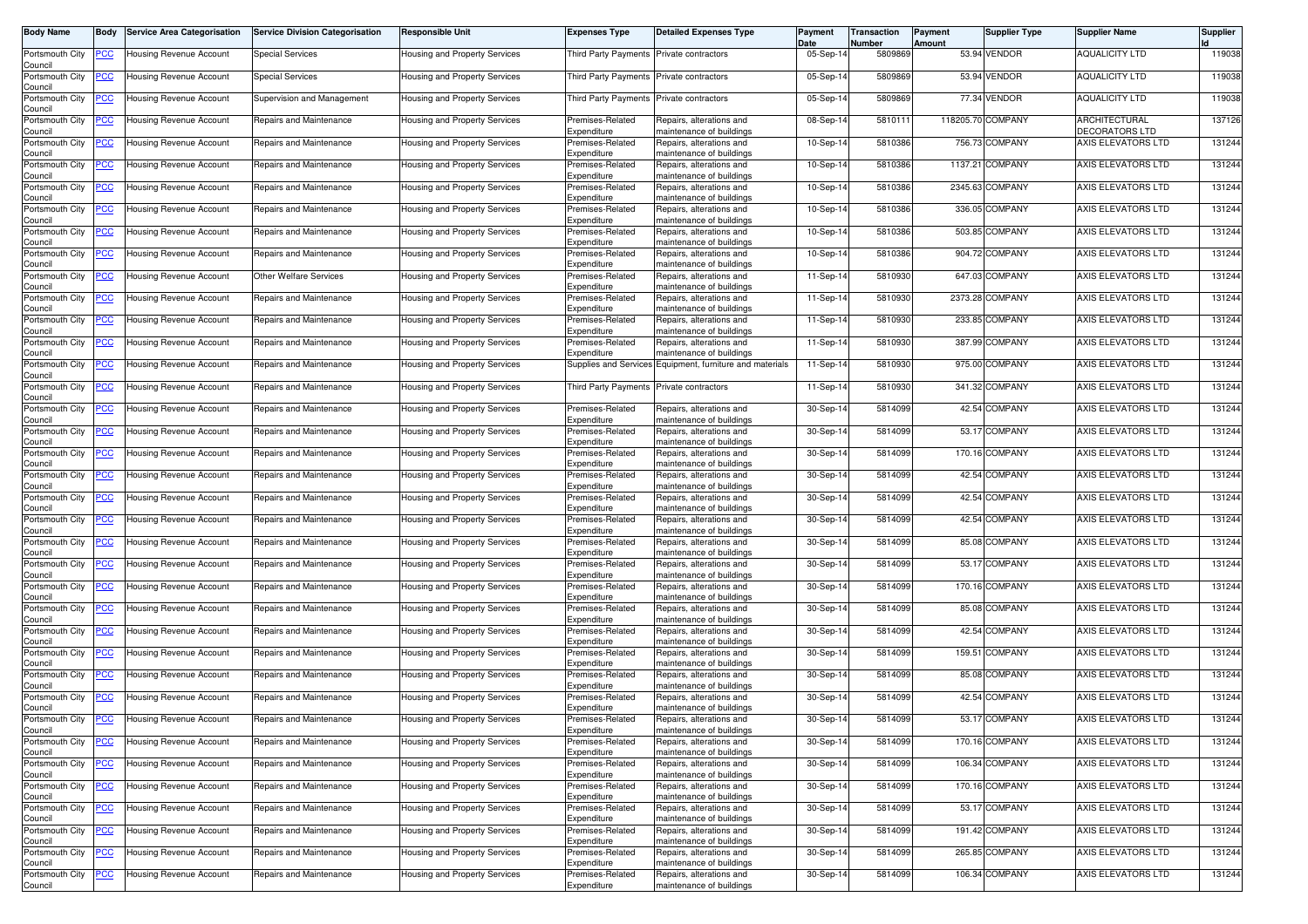| Body Name                  | <b>Body</b>    | <b>Service Area Categorisation</b> | <b>Service Division Categorisation</b> | Responsible Unit                     | <b>Expenses Type</b>            | <b>Detailed Expenses Type</b>                        | Payment<br>Date | Transaction<br>Number | Payment<br>Amount | <b>Supplier Type</b> | <b>Supplier Name</b> | <b>Supplier</b> |
|----------------------------|----------------|------------------------------------|----------------------------------------|--------------------------------------|---------------------------------|------------------------------------------------------|-----------------|-----------------------|-------------------|----------------------|----------------------|-----------------|
| Portsmouth City<br>Council | <u>PCC</u>     | Housing Revenue Account            | Repairs and Maintenance                | Housing and Property Services        | Premises-Related<br>Expenditure | Repairs, alterations and<br>maintenance of buildings | 30-Sep-14       | 5814099               |                   | 170.16 COMPANY       | AXIS ELEVATORS LTD   | 131244          |
| Portsmouth City            | <u>'CC</u>     | Housing Revenue Account            | Repairs and Maintenance                | lousing and Property Services        | Premises-Related                | Repairs, alterations and                             | 30-Sep-14       | 5814099               |                   | 170.16 COMPANY       | AXIS ELEVATORS LTD   | 131244          |
| Council<br>Portsmouth City | <u>cc</u>      | Housing Revenue Account            | Repairs and Maintenance                | Housing and Property Services        | Expenditure<br>Premises-Related | maintenance of buildings<br>Repairs, alterations and | 30-Sep-14       | 5814099               |                   | 53.17 COMPANY        | AXIS ELEVATORS LTD   | 131244          |
| Council<br>Portsmouth City | <u>CC </u>     | Housing Revenue Account            | Repairs and Maintenance                | Housing and Property Services        | Expenditure<br>Premises-Related | maintenance of buildings<br>Repairs, alterations and | 30-Sep-14       | 5814099               |                   | 106.34 COMPANY       | AXIS ELEVATORS LTD   | 131244          |
| Council<br>Portsmouth City | <u>'CC</u>     | Housing Revenue Account            | Repairs and Maintenance                | Housing and Property Services        | Expenditure<br>Premises-Related | maintenance of buildings<br>Repairs, alterations and | 30-Sep-14       | 5814099               |                   | 42.54 COMPANY        | AXIS ELEVATORS LTD   | 131244          |
| Council<br>Portsmouth City | <u>'СС</u>     | Housing Revenue Account            | Repairs and Maintenance                | Housing and Property Services        | Expenditure<br>Premises-Related | maintenance of buildings<br>Repairs, alterations and | 30-Sep-14       | 5814099               |                   | 170.16 COMPANY       | AXIS ELEVATORS LTD   | 131244          |
| Council<br>Portsmouth City | <u>'CC</u>     | Housing Revenue Account            | Repairs and Maintenance                | Housing and Property Services        | Expenditure<br>Premises-Related | maintenance of buildings<br>Repairs, alterations and | 30-Sep-14       | 5814099               |                   | 106.34 COMPANY       | AXIS ELEVATORS LTD   | 131244          |
| Council<br>Portsmouth City | <u>CC </u>     | Housing Revenue Account            | Repairs and Maintenance                | Housing and Property Services        | Expenditure<br>Premises-Related | maintenance of buildings<br>Repairs, alterations and | 30-Sep-14       | 5814099               |                   | 85.08 COMPANY        | AXIS ELEVATORS LTD   | 131244          |
| Council                    |                |                                    |                                        |                                      | Expenditure                     | maintenance of buildings                             |                 |                       |                   |                      | AXIS ELEVATORS LTD   |                 |
| Portsmouth City<br>Council | <u>cc</u>      | <b>Housing Revenue Account</b>     | Repairs and Maintenance                | Housing and Property Services        | Premises-Related<br>Expenditure | Repairs, alterations and<br>maintenance of buildings | 30-Sep-14       | 5814099               |                   | 42.54 COMPANY        |                      | 131244          |
| Portsmouth City<br>Council | <u>'CC</u>     | Housing Revenue Account            | Repairs and Maintenance                | Housing and Property Services        | Premises-Related<br>Expenditure | Repairs, alterations and<br>maintenance of buildings | 30-Sep-14       | 5814099               |                   | 42.54 COMPANY        | AXIS ELEVATORS LTD   | 131244          |
| Portsmouth City<br>Council | <u>'СС</u>     | Housing Revenue Account            | Repairs and Maintenance                | Housing and Property Services        | Premises-Related<br>Expenditure | Repairs, alterations and<br>maintenance of buildings | 30-Sep-14       | 5814099               |                   | 42.54 COMPANY        | AXIS ELEVATORS LTD   | 131244          |
| Portsmouth City<br>Council | <u>'СС</u>     | Housing Revenue Account            | Repairs and Maintenance                | Housing and Property Services        | Premises-Related<br>Expenditure | Repairs, alterations and<br>maintenance of buildings | 30-Sep-14       | 5814099               |                   | 42.54 COMPANY        | AXIS ELEVATORS LTD   | 131244          |
| Portsmouth City<br>Council | <u>'CC</u>     | Housing Revenue Account            | Repairs and Maintenance                | Housing and Property Services        | Premises-Related<br>Expenditure | Repairs, alterations and<br>maintenance of buildings | 30-Sep-14       | 5814099               |                   | 42.54 COMPANY        | AXIS ELEVATORS LTD   | 131244          |
| Portsmouth City            | <u>'СС</u>     | Housing Revenue Account            | Repairs and Maintenance                | Housing and Property Services        | Premises-Related                | Repairs, alterations and                             | 30-Sep-14       | 5814099               |                   | 42.54 COMPANY        | AXIS ELEVATORS LTD   | 131244          |
| Council<br>Portsmouth City | <u>'CC</u>     | Housing Revenue Account            | Repairs and Maintenance                | Housing and Property Services        | Expenditure<br>Premises-Related | maintenance of buildings<br>Repairs, alterations and | 30-Sep-14       | 5814099               |                   | 308.39 COMPANY       | AXIS ELEVATORS LTD   | 131244          |
| Council<br>Portsmouth City | <u>CC </u>     | Housing Revenue Account            | Repairs and Maintenance                | Housing and Property Services        | Expenditure<br>Premises-Related | maintenance of buildings<br>Repairs, alterations and | 30-Sep-14       | 5814099               |                   | 106.34 COMPANY       | AXIS ELEVATORS LTD   | 131244          |
| Council<br>Portsmouth City | <u>'СС</u>     | Housing Revenue Account            | Repairs and Maintenance                | Housing and Property Services        | Expenditure<br>Premises-Related | maintenance of buildings<br>Repairs, alterations and | 30-Sep-14       | 5814099               |                   | 106.34 COMPANY       | AXIS ELEVATORS LTD   | 131244          |
| Council<br>Portsmouth City | <u>'CC</u>     | Housing Revenue Account            | Repairs and Maintenance                | Housing and Property Services        | Expenditure<br>Premises-Related | maintenance of buildings<br>Repairs, alterations and | 30-Sep-14       | 5814099               |                   | 170.16 COMPANY       | AXIS ELEVATORS LTD   | 131244          |
| Council<br>Portsmouth City | <u>'СС</u>     | Housing Revenue Account            | Repairs and Maintenance                | Housing and Property Services        | Expenditure<br>Premises-Related | maintenance of buildings<br>Repairs, alterations and | $30-Sep-1$      | 5814099               |                   | 170.16 COMPANY       | AXIS ELEVATORS LTD   | 131244          |
| Council                    |                |                                    |                                        |                                      | Expenditure                     | maintenance of buildings                             |                 | 5814099               |                   | 191.42 COMPANY       | AXIS ELEVATORS LTD   | 131244          |
| Portsmouth City<br>Council | <u>'CC</u>     | Housing Revenue Account            | Repairs and Maintenance                | Housing and Property Services        | Premises-Related<br>Expenditure | Repairs, alterations and<br>maintenance of buildings | 30-Sep-14       |                       |                   |                      |                      |                 |
| Portsmouth City<br>Council | <u>PCC</u>     | Housing Revenue Account            | Repairs and Maintenance                | Housing and Property Services        | Premises-Related<br>Expenditure | Repairs, alterations and<br>maintenance of buildings | 30-Sep-14       | 5814099               |                   | 53.17 COMPANY        | AXIS ELEVATORS LTD   | 131244          |
| Portsmouth City<br>Council | <u>'CC</u>     | Housing Revenue Account            | Repairs and Maintenance                | Housing and Property Services        | Premises-Related<br>Expenditure | Repairs, alterations and<br>maintenance of buildings | 30-Sep-14       | 5814099               |                   | 42.54 COMPANY        | AXIS ELEVATORS LTD   | 131244          |
| Portsmouth City<br>Council | <u>PCC</u>     | Housing Revenue Account            | Repairs and Maintenance                | Housing and Property Services        | Premises-Related<br>Expenditure | Repairs, alterations and<br>maintenance of buildings | 30-Sep-14       | 5814099               |                   | 53.17 COMPANY        | AXIS ELEVATORS LTD   | 131244          |
| Portsmouth City<br>Council | <u>'СС</u>     | Housing Revenue Account            | Repairs and Maintenance                | Housing and Property Services        | Premises-Related<br>Expenditure | Repairs, alterations and<br>maintenance of buildings | 30-Sep-14       | 5814099               |                   | 42.54 COMPANY        | AXIS ELEVATORS LTD   | 131244          |
| Portsmouth City<br>Council | <u>'СС</u>     | Housing Revenue Account            | Repairs and Maintenance                | Housing and Property Services        | Premises-Related<br>Expenditure | Repairs, alterations and<br>maintenance of buildings | 30-Sep-14       | 5814099               |                   | 202.05 COMPANY       | AXIS ELEVATORS LTD   | 131244          |
| Portsmouth City            | <u>'CC</u>     | Housing Revenue Account            | Repairs and Maintenance                | Housing and Property Services        | Premises-Related                | Repairs, alterations and                             | 30-Sep-14       | 5814099               |                   | 42.54 COMPANY        | AXIS ELEVATORS LTD   | 131244          |
| Council<br>Portsmouth City | <u>CC </u>     | Housing Revenue Account            | Repairs and Maintenance                | Housing and Property Services        | Expenditure<br>Premises-Related | maintenance of buildings<br>Repairs, alterations and | 30-Sep-14       | 5814099               |                   | 106.34 COMPANY       | AXIS ELEVATORS LTD   | 131244          |
| Council<br>Portsmouth City | <u>сс</u>      | Housing Revenue Account            | Repairs and Maintenance                | Housing and Property Services        | Expenditure<br>Premises-Related | maintenance of buildings<br>Repairs, alterations and | 30-Sep-14       | 5814099               |                   | 212.68 COMPANY       | AXIS ELEVATORS LTD   | 131244          |
| Council<br>Portsmouth City | <u>CC </u>     | Housing Revenue Account            | Repairs and Maintenance                | Housing and Property Services        | Expenditure<br>Premises-Related | maintenance of buildings<br>Repairs, alterations and | 30-Sep-14       | 5814099               |                   | 106.34 COMPANY       | AXIS ELEVATORS LTD   | 131244          |
| Council<br>Portsmouth City | <u>CC </u>     | Housing Revenue Account            | Repairs and Maintenance                | Housing and Property Services        | Expenditure<br>Premises-Related | maintenance of buildings<br>Repairs, alterations and | 30-Sep-14       | 5814099               |                   | 170.16 COMPANY       | AXIS ELEVATORS LTD   | 131244          |
| Council<br>Portsmouth City | <b>CC</b>      | Housing Revenue Account            | Repairs and Maintenance                | Housing and Property Services        | Expenditure<br>Premises-Related | maintenance of buildings<br>Repairs, alterations and | 30-Sep-14       | 5814099               |                   | 95.71 COMPANY        | AXIS ELEVATORS LTD   | 131244          |
| Council<br>Portsmouth City | <u>CC</u>      | <b>Housing Revenue Account</b>     | Repairs and Maintenance                | Housing and Property Services        | Expenditure<br>Premises-Related | maintenance of buildings<br>Repairs, alterations and | 30-Sep-14       | 5814099               |                   | 53.17 COMPANY        | AXIS ELEVATORS LTD   | 131244          |
| Council                    |                |                                    |                                        |                                      | Expenditure                     | maintenance of buildings                             |                 |                       |                   |                      |                      |                 |
| Portsmouth City<br>Council | <u>'CC</u>     | <b>Housing Revenue Account</b>     | Repairs and Maintenance                | Housing and Property Services        | Premises-Related<br>Expenditure | Repairs, alterations and<br>maintenance of buildings | 30-Sep-14       | 5814099               |                   | 106.34 COMPANY       | AXIS ELEVATORS LTD   | 131244          |
| Portsmouth City<br>Council | $\overline{C}$ | Housing Revenue Account            | Repairs and Maintenance                | Housing and Property Services        | Premises-Related<br>Expenditure | Repairs, alterations and<br>maintenance of buildings | 30-Sep-14       | 5814099               |                   | 42.54 COMPANY        | AXIS ELEVATORS LTD   | 131244          |
| Portsmouth City<br>Council | <u>'CC</u>     | Housing Revenue Account            | Repairs and Maintenance                | Housing and Property Services        | Premises-Related<br>Expenditure | Repairs, alterations and<br>maintenance of buildings | 30-Sep-14       | 5814099               |                   | 85.08 COMPANY        | AXIS ELEVATORS LTD   | 131244          |
| Portsmouth City<br>Council | <u>'CC</u>     | Housing Revenue Account            | Repairs and Maintenance                | Housing and Property Services        | Premises-Related<br>Expenditure | Repairs, alterations and<br>maintenance of buildings | 30-Sep-14       | 5814099               |                   | 53.17 COMPANY        | AXIS ELEVATORS LTD   | 131244          |
| Portsmouth City<br>Council | <u>'CC</u>     | <b>Housing Revenue Account</b>     | Repairs and Maintenance                | <b>Housing and Property Services</b> | Premises-Related<br>Expenditure | Repairs, alterations and<br>maintenance of buildings | 30-Sep-14       | 5814099               |                   | 42.54 COMPANY        | AXIS ELEVATORS LTD   | 131244          |
| Portsmouth City            | <u>cc</u>      | Housing Revenue Account            | Repairs and Maintenance                | Housing and Property Services        | Premises-Related                | Repairs, alterations and                             | 30-Sep-14       | 5814099               |                   | 42.54 COMPANY        | AXIS ELEVATORS LTD   | 131244          |
| Council                    |                |                                    |                                        |                                      | Expenditure                     | maintenance of buildings                             |                 |                       |                   |                      |                      |                 |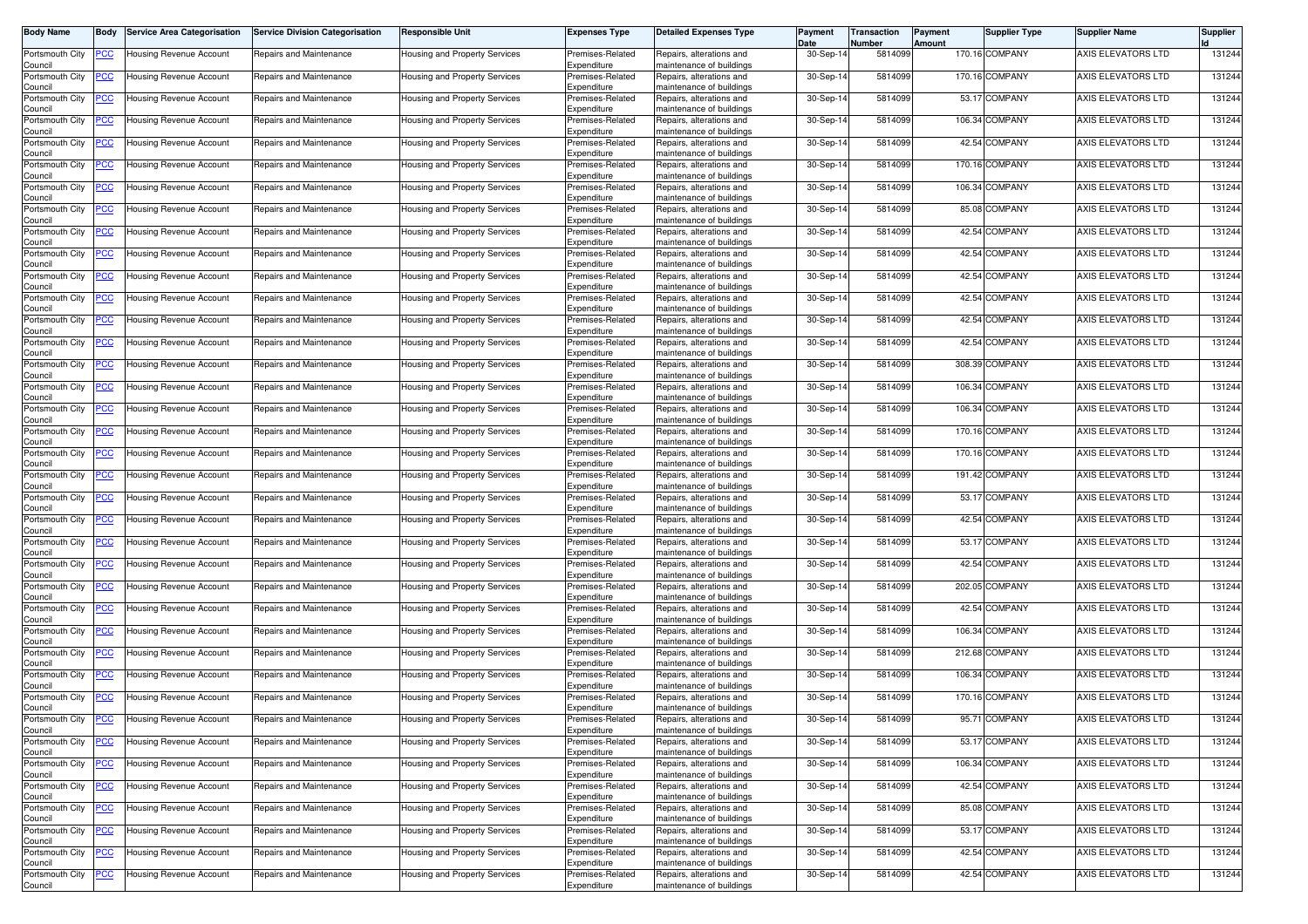| Body Name                  | Body           | <b>Service Area Categorisation</b> | <b>Service Division Categorisation</b> | <b>Responsible Unit</b>              | <b>Expenses Type</b>                | <b>Detailed Expenses Type</b>                        | Payment<br>Date | Transaction<br>Number | Payment<br>Amount | <b>Supplier Type</b> | <b>Supplier Name</b>      | <b>Supplier</b> |
|----------------------------|----------------|------------------------------------|----------------------------------------|--------------------------------------|-------------------------------------|------------------------------------------------------|-----------------|-----------------------|-------------------|----------------------|---------------------------|-----------------|
| Portsmouth City            | <u>'CC</u>     | Housing Revenue Account            | Repairs and Maintenance                | Housing and Property Services        | Premises-Related                    | Repairs, alterations and                             | 30-Sep-14       | 5814099               |                   | 42.54 COMPANY        | AXIS ELEVATORS LTD        | 131244          |
| Council<br>Portsmouth City | <u>'CC</u>     | <b>Housing Revenue Account</b>     | Repairs and Maintenance                | Housing and Property Services        | Expenditure<br>Third Party Payments | maintenance of buildings<br>Private contractors      | 02-Sep-14       | 5809160               |                   | 604.05 COMPANY       | AXIS ELEVATORS LTD        | 131244          |
| Council<br>Portsmouth City | <u>'СС</u>     | Housing Revenue Account            | Repairs and Maintenance                | Housing and Property Services        | Premises-Related                    | Repairs, alterations and                             | 12-Sep-14       | 5811167               |                   | 978.73 COMPANY       | AXIS ELEVATORS LTD        | 131244          |
| Council<br>Portsmouth City | <u>'CC</u>     | Housing Revenue Account            | Repairs and Maintenance                | Housing and Property Services        | Expenditure<br>Premises-Related     | maintenance of buildings<br>Repairs, alterations and | 12-Sep-14       | 5811167               |                   | 42.54 COMPANY        | AXIS ELEVATORS LTD        | 131244          |
| Council                    |                |                                    |                                        |                                      | Expenditure                         | maintenance of buildings                             |                 |                       |                   |                      |                           |                 |
| Portsmouth City<br>Council | <u>'CC</u>     | Housing Revenue Account            | Repairs and Maintenance                | Housing and Property Services        | Premises-Related<br>Expenditure     | Repairs, alterations and<br>maintenance of buildings | 12-Sep-14       | 5811167               |                   | 42.54 COMPANY        | AXIS ELEVATORS LTD        | 131244          |
| Portsmouth City<br>Council | <u>'CC</u>     | Housing Revenue Account            | Repairs and Maintenance                | Housing and Property Services        | Premises-Related<br>Expenditure     | Repairs, alterations and<br>maintenance of buildings | 12-Sep-14       | 5811167               |                   | 47.86 COMPANY        | AXIS ELEVATORS LTD        | 131244          |
| Portsmouth City<br>Council | <u>'CC</u>     | Housing Revenue Account            | Repairs and Maintenance                | Housing and Property Services        | Premises-Related<br>Expenditure     | Repairs, alterations and<br>maintenance of buildings | 12-Sep-1        | 5811167               |                   | 63.81 COMPANY        | AXIS ELEVATORS LTD        | 131244          |
| Portsmouth City<br>Council | <u>'СС</u>     | Housing Revenue Account            | Repairs and Maintenance                | Housing and Property Services        | Premises-Related<br>Expenditure     | Repairs, alterations and<br>maintenance of buildings | 12-Sep-14       | 5811167               |                   | 63.81 COMPANY        | AXIS ELEVATORS LTD        | 131244          |
| Portsmouth City            | <u>'CC</u>     | Housing Revenue Account            | Repairs and Maintenance                | Housing and Property Services        | Premises-Related                    | Repairs, alterations and                             | 12-Sep-14       | 5811167               |                   | 197.04 COMPANY       | AXIS ELEVATORS LTD        | 131244          |
| Council<br>Portsmouth City | <u>'CC</u>     | Housing Revenue Account            | Repairs and Maintenance                | Housing and Property Services        | Expenditure<br>Premises-Related     | maintenance of buildings<br>Repairs, alterations and | 12-Sep-14       | 5811167               |                   | 1414.74 COMPANY      | AXIS ELEVATORS LTD        | 131244          |
| Council<br>Portsmouth City | <u>PCC</u>     | Housing Revenue Account            | Repairs and Maintenance                | Housing and Property Services        | Expenditure<br>Premises-Related     | maintenance of buildings<br>Repairs, alterations and | 12-Sep-14       | 5811167               | 1809.31           | <b>COMPANY</b>       | AXIS ELEVATORS LTD        | 131244          |
| Council<br>Portsmouth City | <u>'CC</u>     | Housing Revenue Account            | Repairs and Maintenance                | Housing and Property Services        | Expenditure<br>Premises-Related     | maintenance of buildings<br>Repairs, alterations and | 12-Sep-14       | 5811167               |                   | 363.45 COMPANY       | AXIS ELEVATORS LTD        | 131244          |
| Council                    |                |                                    |                                        |                                      | Expenditure                         | maintenance of buildings                             |                 |                       |                   |                      |                           |                 |
| Portsmouth City<br>Council | <u>'CC</u>     | Housing Revenue Account            | Repairs and Maintenance                | Housing and Property Services        | Premises-Related<br>Expenditure     | Repairs, alterations and<br>maintenance of buildings | 12-Sep-14       | 5811167               |                   | 363.45 COMPANY       | AXIS ELEVATORS LTD        | 131244          |
| Portsmouth City<br>Council | <u>'СС</u>     | Housing Revenue Account            | Repairs and Maintenance                | Housing and Property Services        | Premises-Related<br>Expenditure     | Repairs, alterations and<br>maintenance of buildings | 12-Sep-14       | 5811167               |                   | 290.76 COMPANY       | <b>AXIS ELEVATORS LTD</b> | 131244          |
| Portsmouth City            | <u>PCC </u>    | Housing Revenue Account            | Repairs and Maintenance                | Housing and Property Services        | Premises-Related<br>Expenditure     | Repairs, alterations and<br>maintenance of buildings | 12-Sep-14       | 5811167               |                   | 711.86 COMPANY       | AXIS ELEVATORS LTD        | 131244          |
| Council<br>Portsmouth City | <u>'СС</u>     | Housing Revenue Account            | Repairs and Maintenance                | Housing and Property Services        | Premises-Related                    | Repairs, alterations and                             | 12-Sep-14       | 5811167               |                   | 943.18 COMPANY       | AXIS ELEVATORS LTD        | 131244          |
| Council<br>Portsmouth City | <u>'СС</u>     | <b>Housing Revenue Account</b>     | Repairs and Maintenance                | Housing and Property Services        | Expenditure<br>Premises-Related     | maintenance of buildings<br>Repairs, alterations and | 11-Sep-14       | 5810930               |                   | 199.76 COMPANY       | AXIS ELEVATORS LTD        | 131244          |
| Council<br>Portsmouth City | <u>'CC</u>     | Housing Revenue Account            | Repairs and Maintenance                | Housing and Property Services        | Expenditure<br>Premises-Related     | maintenance of buildings<br>Repairs, alterations and | 11-Sep-14       | 5810930               |                   | 399.52 COMPANY       | AXIS ELEVATORS LTD        | 131244          |
| Council<br>Portsmouth City | <u>CC </u>     | Housing Revenue Account            | Repairs and Maintenance                | Housing and Property Services        | Expenditure<br>Premises-Related     | maintenance of buildings<br>Repairs, alterations and | 11-Sep-14       | 5810930               |                   | 680.06 COMPANY       | AXIS ELEVATORS LTD        | 131244          |
| Council                    |                |                                    |                                        |                                      | Expenditure                         | maintenance of buildings                             |                 |                       |                   |                      |                           |                 |
| Portsmouth City<br>Council | <u>'CC</u>     | Housing Revenue Account            | Repairs and Maintenance                | Housing and Property Services        | Premises-Related<br>Expenditure     | Repairs, alterations and<br>maintenance of buildings | 11-Sep-14       | 5810930               |                   | 581.52 COMPANY       | AXIS ELEVATORS LTD        | 131244          |
| Portsmouth City<br>Council | <u>'СС</u>     | Housing Revenue Account            | Repairs and Maintenance                | Housing and Property Services        | Premises-Related<br>Expenditure     | Repairs, alterations and<br>maintenance of buildings | 11-Sep-14       | 5810930               |                   | 680.06 COMPANY       | AXIS ELEVATORS LTD        | 131244          |
| Portsmouth City<br>Council | <u>cc</u>      | Housing Revenue Account            | Repairs and Maintenance                | Housing and Property Services        | Premises-Related<br>Expenditure     | Repairs, alterations and<br>maintenance of buildings | 11-Sep-14       | 5810930               |                   | 581.52 COMPANY       | AXIS ELEVATORS LTD        | 131244          |
| Portsmouth City            | <u>'CC</u>     | Housing Revenue Account            | Repairs and Maintenance                | Housing and Property Services        | Premises-Related                    | Repairs, alterations and                             | 11-Sep-14       | 5810930               |                   | 680.06 COMPANY       | AXIS ELEVATORS LTD        | 131244          |
| Council<br>Portsmouth City | <u>'СС</u>     | Housing Revenue Account            | Repairs and Maintenance                | Housing and Property Services        | Expenditure<br>Premises-Related     | maintenance of buildings<br>Repairs, alterations and | 11-Sep-14       | 5810930               |                   | 352.91 COMPANY       | AXIS ELEVATORS LTD        | 131244          |
| Council<br>Portsmouth City | <u>'СС</u>     | Housing Revenue Account            | Repairs and Maintenance                | Housing and Property Services        | Expenditure<br>Premises-Related     | maintenance of buildings<br>Repairs, alterations and | 11-Sep-14       | 5810930               |                   | 199.76 COMPANY       | AXIS ELEVATORS LTD        | 131244          |
| Council<br>Portsmouth City | <u>CC </u>     | Housing Revenue Account            | Repairs and Maintenance                | Housing and Property Services        | Expenditure<br>Premises-Related     | maintenance of buildings<br>Repairs, alterations and | 11-Sep-14       | 5810930               |                   | 544.90 COMPANY       | AXIS ELEVATORS LTD        | 131244          |
| Council                    |                |                                    |                                        |                                      | Expenditure                         | maintenance of buildings                             |                 |                       |                   |                      |                           |                 |
| Portsmouth City<br>Council | <u>'СС</u>     | Housing Revenue Account            | Repairs and Maintenance                | Housing and Property Services        | Premises-Related<br>Expenditure     | Repairs, alterations and<br>maintenance of buildings | 11-Sep-14       | 5810930               |                   | 242.30 COMPANY       | AXIS ELEVATORS LTD        | 131244          |
| Portsmouth City<br>Council | <u>CC</u>      | Housing Revenue Account            | Repairs and Maintenance                | Housing and Property Services        | Premises-Related<br>Expenditure     | Repairs, alterations and<br>maintenance of buildings | $11-Sep-1$      | 5810930               |                   | 199.76 COMPANY       | AXIS ELEVATORS LTD        | 131244          |
| Portsmouth City<br>Council | <u>'СС</u>     | Housing Revenue Account            | Repairs and Maintenance                | Housing and Property Services        | Premises-Related<br>Expenditure     | Repairs, alterations and<br>maintenance of buildings | 11-Sep-14       | 5810930               |                   | 85.08 COMPANY        | AXIS ELEVATORS LTD        | 131244          |
| Portsmouth City<br>Council | <u>CC </u>     | Housing Revenue Account            | Repairs and Maintenance                | Housing and Property Services        | Premises-Related<br>Expenditure     | Repairs, alterations and<br>maintenance of buildings | 11-Sep-14       | 5810930               |                   | 31.91 COMPANY        | AXIS ELEVATORS LTD        | 131244          |
| Portsmouth City            | <b>PCC</b>     | <b>Housing Revenue Account</b>     | Repairs and Maintenance                | Housing and Property Services        | Premises-Related                    | Repairs, alterations and                             | 11-Sep-14       | 5810930               |                   | 127.62 COMPANY       | AXIS ELEVATORS LTD        | 131244          |
| Council<br>Portsmouth City | <b>CC</b>      | Housing Revenue Account            | Repairs and Maintenance                | Housing and Property Services        | Expenditure<br>Premises-Related     | maintenance of buildings<br>Repairs, alterations and | 11-Sep-14       | 5810930               |                   | 21.27 COMPANY        | AXIS ELEVATORS LTD        | 131244          |
| Council<br>Portsmouth City | <u>'CC</u>     | <b>Housing Revenue Account</b>     | Repairs and Maintenance                | Housing and Property Services        | Expenditure<br>Premises-Related     | maintenance of buildings<br>Repairs, alterations and | 11-Sep-14       | 5810930               |                   | 15.95 COMPANY        | AXIS ELEVATORS LTD        | 131244          |
| Council<br>Portsmouth City | $\overline{C}$ | <b>Housing Revenue Account</b>     | Repairs and Maintenance                | <b>Housing and Property Services</b> | Expenditure<br>Premises-Related     | maintenance of buildings<br>Repairs, alterations and | 11-Sep-14       | 5810930               |                   | 42.54 COMPANY        | AXIS ELEVATORS LTD        | 131244          |
| Council                    |                |                                    |                                        |                                      | Expenditure                         | maintenance of buildings                             |                 |                       |                   |                      |                           |                 |
| Portsmouth City<br>Council | <u>'CC</u>     | <b>Housing Revenue Account</b>     | Repairs and Maintenance                | Housing and Property Services        | Premises-Related<br>Expenditure     | Repairs, alterations and<br>maintenance of buildings | 11-Sep-14       | 5810930               |                   | 53.18 COMPANY        | AXIS ELEVATORS LTD        | 131244          |
| Portsmouth City<br>Council | <u>CC</u>      | Housing Revenue Account            | Repairs and Maintenance                | Housing and Property Services        | Premises-Related<br>Expenditure     | Repairs, alterations and<br>maintenance of buildings | 11-Sep-14       | 5810930               |                   | 53.18 COMPANY        | AXIS ELEVATORS LTD        | 131244          |
| Portsmouth City<br>Council | <u>'CC</u>     | Housing Revenue Account            | Repairs and Maintenance                | Housing and Property Services        | Premises-Related<br>Expenditure     | Repairs, alterations and<br>maintenance of buildings | 11-Sep-14       | 5810930               |                   | 72.15 COMPANY        | AXIS ELEVATORS LTD        | 131244          |
| Portsmouth City            | <u>'CC</u>     | <b>Housing Revenue Account</b>     | Repairs and Maintenance                | Housing and Property Services        | Premises-Related                    | Repairs, alterations and                             | 11-Sep-14       | 5810930               |                   | 41.23 COMPANY        | AXIS ELEVATORS LTD        | 131244          |
| Council                    |                |                                    |                                        |                                      | Expenditure                         | maintenance of buildings                             |                 |                       |                   |                      |                           |                 |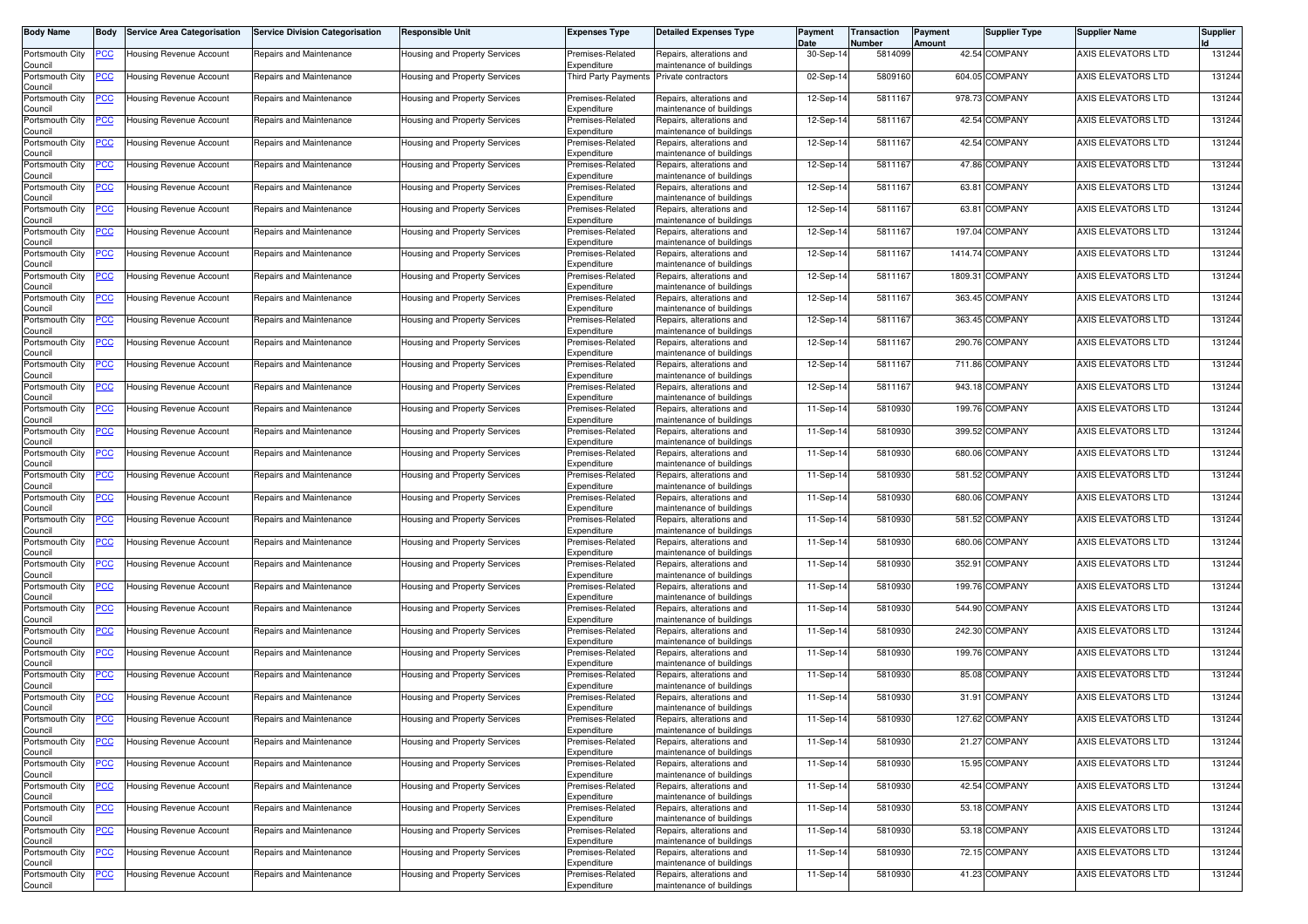| Body Name                  | Body           | <b>Service Area Categorisation</b> | <b>Service Division Categorisation</b> | <b>Responsible Unit</b>              | <b>Expenses Type</b>                     | <b>Detailed Expenses Type</b>                        | Payment<br>Date | Transaction<br>Number | Payment<br>Amount | <b>Supplier Type</b> | <b>Supplier Name</b>      | <b>Supplier</b> |
|----------------------------|----------------|------------------------------------|----------------------------------------|--------------------------------------|------------------------------------------|------------------------------------------------------|-----------------|-----------------------|-------------------|----------------------|---------------------------|-----------------|
| Portsmouth City            | <u>'CC</u>     | Housing Revenue Account            | Repairs and Maintenance                | Housing and Property Services        | Premises-Related                         | Repairs, alterations and                             | 11-Sep-14       | 5810930               |                   | 41.23 COMPANY        | AXIS ELEVATORS LTD        | 131244          |
| Council<br>Portsmouth City | <u>CC</u>      | <b>Housing Revenue Account</b>     | Repairs and Maintenance                | Housing and Property Services        | Expenditure<br>Premises-Related          | maintenance of buildings<br>Repairs, alterations and | 11-Sep-14       | 5810930               |                   | 51.54 COMPANY        | AXIS ELEVATORS LTD        | 131244          |
| Council<br>Portsmouth City | <u>'СС</u>     | Housing Revenue Account            | Repairs and Maintenance                | Housing and Property Services        | Expenditure<br>Premises-Related          | maintenance of buildings<br>Repairs, alterations and | 11-Sep-14       | 5810930               |                   | 30.92 COMPANY        | AXIS ELEVATORS LTD        | 131244          |
| Council<br>Portsmouth City | <u>'CC</u>     | Housing Revenue Account            | Repairs and Maintenance                | Housing and Property Services        | Expenditure<br>Premises-Related          | maintenance of buildings<br>Repairs, alterations and | 11-Sep-14       | 5810930               |                   | 41.23 COMPANY        | AXIS ELEVATORS LTD        | 131244          |
| Council<br>Portsmouth City | <u>'СС</u>     | Housing Revenue Account            | Repairs and Maintenance                | Housing and Property Services        | Expenditure<br>Premises-Related          | maintenance of buildings<br>Repairs, alterations and | 11-Sep-14       | 5810930               |                   | 41.23 COMPANY        | AXIS ELEVATORS LTD        | 131244          |
| Council<br>Portsmouth City | <u>'CC</u>     | Housing Revenue Account            | Repairs and Maintenance                | Housing and Property Services        | Expenditure<br>Premises-Related          | maintenance of buildings<br>Repairs, alterations and | 22-Sep-14       | 5812655               |                   | 61.85 COMPANY        | AXIS ELEVATORS LTD        | 131244          |
| Council<br>Portsmouth City | <u>'CC</u>     | Housing Revenue Account            | Repairs and Maintenance                | Housing and Property Services        | Expenditure<br>Premises-Related          | maintenance of buildings<br>Repairs, alterations and | 22-Sep-14       | 5812655               |                   | 164.92 COMPANY       | AXIS ELEVATORS LTD        | 131244          |
| Council<br>Portsmouth City | <u>'СС</u>     | Housing Revenue Account            | Repairs and Maintenance                | Housing and Property Services        | Expenditure<br>Premises-Related          | maintenance of buildings<br>Repairs, alterations and | 22-Sep-14       | 5812655               |                   | 61.85 COMPANY        | AXIS ELEVATORS LTD        | 131244          |
| Council<br>Portsmouth City |                |                                    |                                        |                                      | Expenditure<br>Premises-Related          | maintenance of buildings<br>Repairs, alterations and | 22-Sep-14       | 5812655               |                   | 82.46 COMPANY        | AXIS ELEVATORS LTD        | 131244          |
| Council                    | <u>'CC</u>     | Housing Revenue Account            | Repairs and Maintenance                | Housing and Property Services        | Expenditure                              | maintenance of buildings                             |                 |                       |                   |                      |                           |                 |
| Portsmouth City<br>Council | <u>'CC</u>     | Housing Revenue Account            | Repairs and Maintenance                | Housing and Property Services        | Premises-Related<br>Expenditure          | Repairs, alterations and<br>maintenance of buildings | 22-Sep-14       | 5812655               |                   | 206.15 COMPANY       | AXIS ELEVATORS LTD        | 131244          |
| Portsmouth City<br>Council | <u>PCC</u>     | Housing Revenue Account            | Repairs and Maintenance                | Housing and Property Services        | Premises-Related<br>Expenditure          | Repairs, alterations and<br>maintenance of buildings | 22-Sep-14       | 5812655               |                   | 82.46 COMPANY        | AXIS ELEVATORS LTD        | 131244          |
| Portsmouth City<br>Council | <u>'CC</u>     | Housing Revenue Account            | Repairs and Maintenance                | Housing and Property Services        | Premises-Related<br>Expenditure          | Repairs, alterations and<br>maintenance of buildings | 22-Sep-14       | 5812655               |                   | 41.23 COMPANY        | AXIS ELEVATORS LTD        | 131244          |
| Portsmouth City<br>Council | <u>'CC</u>     | Housing Revenue Account            | Repairs and Maintenance                | Housing and Property Services        | Premises-Related<br>Expenditure          | Repairs, alterations and<br>maintenance of buildings | 22-Sep-1        | 5812655               |                   | 41.23 COMPANY        | AXIS ELEVATORS LTD        | 131244          |
| Portsmouth City<br>Council | <u>'СС</u>     | Housing Revenue Account            | Repairs and Maintenance                | Housing and Property Services        | Premises-Related<br>Expenditure          | Repairs, alterations and<br>maintenance of buildings | 22-Sep-14       | 5812655               |                   | 123.70 COMPANY       | AXIS ELEVATORS LTD        | 131244          |
| Portsmouth City<br>Council | <u>PCC</u>     | Housing Revenue Account            | Repairs and Maintenance                | Housing and Property Services        | Premises-Related<br>Expenditure          | Repairs, alterations and<br>maintenance of buildings | 11-Sep-14       | 5810930               |                   | 51.54 COMPANY        | AXIS ELEVATORS LTD        | 131244          |
| Portsmouth City            | <u>'СС</u>     | Housing Revenue Account            | Repairs and Maintenance                | Housing and Property Services        | Premises-Related                         | Repairs, alterations and                             | 11-Sep-14       | 5810930               |                   | 41.23 COMPANY        | AXIS ELEVATORS LTD        | 131244          |
| Council<br>Portsmouth City | <u>cc</u>      | Housing Revenue Account            | Repairs and Maintenance                | Housing and Property Services        | Expenditure<br>Premises-Related          | maintenance of buildings<br>Repairs, alterations and | 11-Sep-14       | 5810930               |                   | 41.23 COMPANY        | AXIS ELEVATORS LTD        | 131244          |
| Council<br>Portsmouth City | <u>CC</u>      | Housing Revenue Account            | Repairs and Maintenance                | Housing and Property Services        | Expenditure<br>Premises-Related          | maintenance of buildings<br>Repairs, alterations and | 11-Sep-14       | 5810930               |                   | 41.23 COMPANY        | AXIS ELEVATORS LTD        | 131244          |
| Council<br>Portsmouth City | <u>CC </u>     | Housing Revenue Account            | Repairs and Maintenance                | Housing and Property Services        | Expenditure<br>Premises-Related          | maintenance of buildings<br>Repairs, alterations and | 11-Sep-14       | 5810930               |                   | 72.15 COMPANY        | AXIS ELEVATORS LTD        | 131244          |
| Council<br>Portsmouth City | <u>'CC</u>     | Housing Revenue Account            | Repairs and Maintenance                | Housing and Property Services        | Expenditure<br>Premises-Related          | maintenance of buildings<br>Repairs, alterations and | 11-Sep-14       | 5810930               |                   | 41.23 COMPANY        | AXIS ELEVATORS LTD        | 131244          |
| Council<br>Portsmouth City | <u>'СС</u>     | Housing Revenue Account            | Repairs and Maintenance                | Housing and Property Services        | Expenditure<br>Premises-Related          | maintenance of buildings<br>Repairs, alterations and | 11-Sep-14       | 5810930               |                   | 41.23 COMPANY        | AXIS ELEVATORS LTD        | 131244          |
| Council<br>Portsmouth City | <u>cc</u>      | Housing Revenue Account            | Repairs and Maintenance                | Housing and Property Services        | Expenditure<br>Premises-Related          | maintenance of buildings<br>Repairs, alterations and | 11-Sep-14       | 5810930               |                   | 195.84 COMPANY       | AXIS ELEVATORS LTD        | 131244          |
| Council                    |                |                                    |                                        |                                      | Expenditure                              | maintenance of buildings                             | 11-Sep-14       | 5810930               |                   | 31.91 COMPANY        | AXIS ELEVATORS LTD        | 131244          |
| Portsmouth City<br>Council | <u>'CC</u>     | Housing Revenue Account            | Repairs and Maintenance                | Housing and Property Services        | Premises-Related<br>Expenditure          | Repairs, alterations and<br>maintenance of buildings |                 |                       |                   |                      |                           |                 |
| Portsmouth City<br>Council | <u>'СС</u>     | Housing Revenue Account            | Repairs and Maintenance                | Housing and Property Services        | Premises-Related<br>Expenditure          | Repairs, alterations and<br>maintenance of buildings | 11-Sep-14       | 5810930               |                   | 63.81 COMPANY        | AXIS ELEVATORS LTD        | 131244          |
| Portsmouth City<br>Council | <u>'СС</u>     | Housing Revenue Account            | Repairs and Maintenance                | Housing and Property Services        | Premises-Related<br>Expenditure          | Repairs, alterations and<br>maintenance of buildings | 11-Sep-14       | 5810930               |                   | 42.54 COMPANY        | AXIS ELEVATORS LTD        | 131244          |
| Portsmouth City<br>Council | <u>CC </u>     | Housing Revenue Account            | Repairs and Maintenance                | Housing and Property Services        | Premises-Related<br>Expenditure          | Repairs, alterations and<br>maintenance of buildings | 11-Sep-14       | 5810930               |                   | 31.91 COMPANY        | AXIS ELEVATORS LTD        | 131244          |
| Portsmouth City<br>Council | <u>'СС</u>     | Housing Revenue Account            | Repairs and Maintenance                | Housing and Property Services        | Premises-Related<br>Expenditure          | Repairs, alterations and<br>maintenance of buildings | 11-Sep-14       | 5810930               |                   | 106.35 COMPANY       | AXIS ELEVATORS LTD        | 131244          |
| Portsmouth City<br>Council | <u>CC</u>      | Housing Revenue Account            | Repairs and Maintenance                | Housing and Property Services        | Premises-Related<br>Expenditure          | Repairs, alterations and<br>maintenance of buildings | $11-Sep-1$      | 5810930               |                   | 42.54 COMPANY        | AXIS ELEVATORS LTD        | 131244          |
| Portsmouth City<br>Council | <u>'СС</u>     | Housing Revenue Account            | Repairs and Maintenance                | Housing and Property Services        | Premises-Related<br>Expenditure          | Repairs, alterations and<br>maintenance of buildings | 11-Sep-14       | 5810930               |                   | 42.54 COMPANY        | AXIS ELEVATORS LTD        | 131244          |
| Portsmouth City            | <u>CC </u>     | Housing Revenue Account            | Repairs and Maintenance                | Housing and Property Services        | Premises-Related<br>Expenditure          | Repairs, alterations and<br>maintenance of buildings | 11-Sep-14       | 5810930               |                   | 63.81 COMPANY        | AXIS ELEVATORS LTD        | 131244          |
| Council<br>Portsmouth City | <b>PCC</b>     | <b>Housing Revenue Account</b>     | Repairs and Maintenance                | Housing and Property Services        | Third Party Payments Private contractors |                                                      | 11-Sep-14       | 5810930               |                   | 53.18 COMPANY        | AXIS ELEVATORS LTD        | 131244          |
| Council<br>Portsmouth City | <u>CC</u>      | Housing Revenue Account            | Repairs and Maintenance                | Housing and Property Services        | Premises-Related                         | Repairs, alterations and                             | 11-Sep-14       | 5810930               |                   | 21.27 COMPANY        | AXIS ELEVATORS LTD        | 131244          |
| Council<br>Portsmouth City | <u>'CC</u>     | <b>Housing Revenue Account</b>     | Repairs and Maintenance                | Housing and Property Services        | Expenditure<br>Premises-Related          | maintenance of buildings<br>Repairs, alterations and | 11-Sep-14       | 5810930               |                   | 308.42 COMPANY       | AXIS ELEVATORS LTD        | 131244          |
| Council<br>Portsmouth City | $\overline{C}$ | <b>Housing Revenue Account</b>     | Repairs and Maintenance                | <b>Housing and Property Services</b> | Expenditure<br>Premises-Related          | maintenance of buildings<br>Repairs, alterations and | 11-Sep-14       | 5810930               |                   | 42.54 COMPANY        | <b>AXIS ELEVATORS LTD</b> | 131244          |
| Council<br>Portsmouth City | <u>'CC</u>     | <b>Housing Revenue Account</b>     | Repairs and Maintenance                | Housing and Property Services        | Expenditure<br>Premises-Related          | maintenance of buildings<br>Repairs, alterations and | 11-Sep-14       | 5810930               |                   | 63.81 COMPANY        | AXIS ELEVATORS LTD        | 131244          |
| Council<br>Portsmouth City | <u>CC</u>      | Housing Revenue Account            | Repairs and Maintenance                | Housing and Property Services        | Expenditure<br>Premises-Related          | maintenance of buildings<br>Repairs, alterations and | 11-Sep-14       | 5810930               |                   | 42.54 COMPANY        | AXIS ELEVATORS LTD        | 131244          |
| Council<br>Portsmouth City | <u>'CC</u>     | Housing Revenue Account            | Repairs and Maintenance                | Housing and Property Services        | Expenditure<br>Premises-Related          | maintenance of buildings<br>Repairs, alterations and | 11-Sep-14       | 5810930               |                   | 95.72 COMPANY        | AXIS ELEVATORS LTD        | 131244          |
| Council                    |                |                                    |                                        |                                      | Expenditure                              | maintenance of buildings                             |                 |                       |                   |                      |                           |                 |
| Portsmouth City<br>Council | <u>'CC</u>     | <b>Housing Revenue Account</b>     | Repairs and Maintenance                | Housing and Property Services        | Premises-Related<br>Expenditure          | Repairs, alterations and<br>maintenance of buildings | 11-Sep-14       | 5810930               |                   | 31.91 COMPANY        | AXIS ELEVATORS LTD        | 131244          |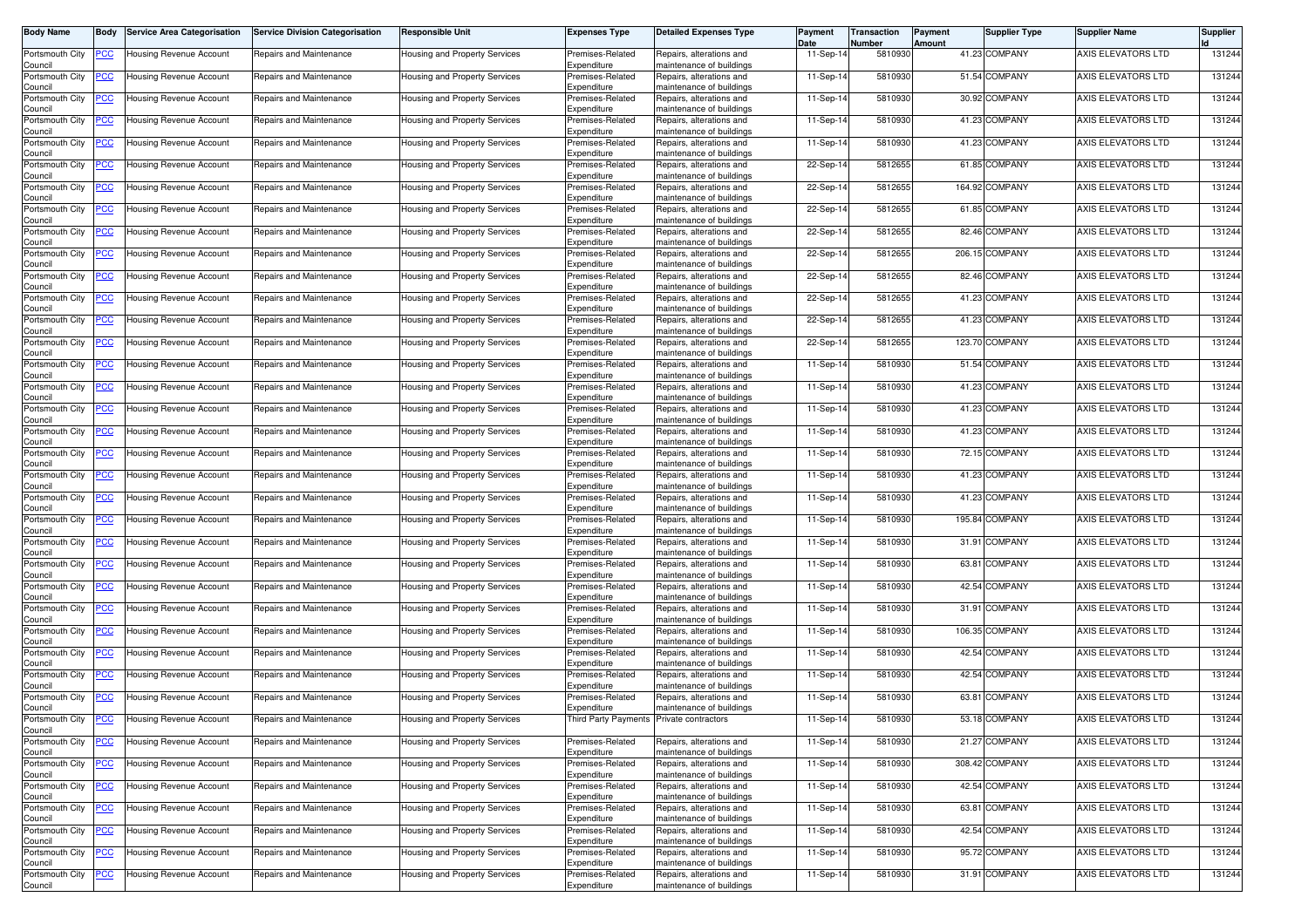| Body Name                  | Body           | <b>Service Area Categorisation</b> | <b>Service Division Categorisation</b> | <b>Responsible Unit</b>       | <b>Expenses Type</b>            | <b>Detailed Expenses Type</b>                        | Payment<br>Date | Transaction<br>Number | Payment<br>Amount | <b>Supplier Type</b> | <b>Supplier Name</b> | <b>Supplier</b> |
|----------------------------|----------------|------------------------------------|----------------------------------------|-------------------------------|---------------------------------|------------------------------------------------------|-----------------|-----------------------|-------------------|----------------------|----------------------|-----------------|
| Portsmouth City            | <u>'CC</u>     | Housing Revenue Account            | Repairs and Maintenance                | Housing and Property Services | Premises-Related                | Repairs, alterations and                             | 11-Sep-14       | 5810930               |                   | 31.91 COMPANY        | AXIS ELEVATORS LTD   | 131244          |
| Council<br>Portsmouth City | <u>'CC</u>     | Housing Revenue Account            | Repairs and Maintenance                | Housing and Property Services | Expenditure<br>Premises-Related | maintenance of buildings<br>Repairs, alterations and | 11-Sep-14       | 5810930               |                   | 109.49 COMPANY       | AXIS ELEVATORS LTD   | 131244          |
| Council<br>Portsmouth City | <u>'CC</u>     | Housing Revenue Account            | Repairs and Maintenance                | Housing and Property Services | Expenditure<br>Premises-Related | maintenance of buildings<br>Repairs, alterations and | 11-Sep-14       | 5810930               |                   | 42.54 COMPANY        | AXIS ELEVATORS LTD   | 131244          |
| Council<br>Portsmouth City | <u>'CC</u>     | Housing Revenue Account            | Repairs and Maintenance                | Housing and Property Services | Expenditure<br>Premises-Related | maintenance of buildings<br>Repairs, alterations and | 11-Sep-14       | 5810930               |                   | 85.08 COMPANY        | AXIS ELEVATORS LTD   | 131244          |
| Council<br>Portsmouth City | <u>'CC</u>     | Housing Revenue Account            | Repairs and Maintenance                | Housing and Property Services | Expenditure<br>Premises-Related | maintenance of buildings<br>Repairs, alterations and | 11-Sep-14       | 5810930               |                   | 180.80 COMPANY       | AXIS ELEVATORS LTD   | 131244          |
| Council<br>Portsmouth City | <u>'CC</u>     | Housing Revenue Account            | Repairs and Maintenance                | Housing and Property Services | Expenditure<br>Premises-Related | maintenance of buildings<br>Repairs, alterations and | 11-Sep-14       | 5810930               |                   | 467.94 COMPANY       | AXIS ELEVATORS LTD   | 131244          |
| Council<br>Portsmouth City | <u>'CC</u>     | Housing Revenue Account            | Repairs and Maintenance                | Housing and Property Services | Expenditure<br>Premises-Related | maintenance of buildings<br>Repairs, alterations and | $11-Sep-1$      | 5810930               |                   | 171.52 COMPANY       | AXIS ELEVATORS LTD   | 131244          |
| Council<br>Portsmouth City | <u>'СС</u>     | Housing Revenue Account            | Repairs and Maintenance                | Housing and Property Services | Expenditure<br>Premises-Related | maintenance of buildings<br>Repairs, alterations and | 11-Sep-14       | 5810930               |                   | 42.54 COMPANY        | AXIS ELEVATORS LTD   | 131244          |
| Council<br>Portsmouth City | <u>'CC</u>     | Housing Revenue Account            | Repairs and Maintenance                | Housing and Property Services | Expenditure<br>Premises-Related | maintenance of buildings<br>Repairs, alterations and | 11-Sep-14       | 5810930               |                   | 31.91 COMPANY        | AXIS ELEVATORS LTD   | 131244          |
| Council                    |                |                                    |                                        |                               | Expenditure                     | maintenance of buildings                             |                 | 5810930               |                   | 211.58 COMPANY       | AXIS ELEVATORS LTD   | 131244          |
| Portsmouth City<br>Council | <u>'CC</u>     | Housing Revenue Account            | Repairs and Maintenance                | Housing and Property Services | Premises-Related<br>Expenditure | Repairs, alterations and<br>maintenance of buildings | 11-Sep-14       |                       |                   |                      |                      |                 |
| Portsmouth City<br>Council | <u>PCC</u>     | Housing Revenue Account            | Repairs and Maintenance                | Housing and Property Services | Premises-Related<br>Expenditure | Repairs, alterations and<br>maintenance of buildings | 11-Sep-14       | 5810930               |                   | 42.54 COMPANY        | AXIS ELEVATORS LTD   | 131244          |
| Portsmouth City<br>Council | <u>'СС</u>     | Housing Revenue Account            | Repairs and Maintenance                | Housing and Property Services | Premises-Related<br>Expenditure | Repairs, alterations and<br>maintenance of buildings | 11-Sep-14       | 5810930               |                   | 749.52 COMPANY       | AXIS ELEVATORS LTD   | 131244          |
| Portsmouth City<br>Council | <u>'CC</u>     | Housing Revenue Account            | Repairs and Maintenance                | Housing and Property Services | Premises-Related<br>Expenditure | Repairs, alterations and<br>maintenance of buildings | $15-Sep-1$      | 5811521               |                   | 127.62 COMPANY       | AXIS ELEVATORS LTD   | 131244          |
| Portsmouth City<br>Council | <u>'СС</u>     | Housing Revenue Account            | Repairs and Maintenance                | Housing and Property Services | Premises-Related<br>Expenditure | Repairs, alterations and<br>maintenance of buildings | 15-Sep-14       | 5811521               |                   | 74.45 COMPANY        | AXIS ELEVATORS LTD   | 131244          |
| Portsmouth City<br>Council | <u>PCC </u>    | Housing Revenue Account            | Repairs and Maintenance                | Housing and Property Services | Premises-Related<br>Expenditure | Repairs, alterations and<br>maintenance of buildings | 15-Sep-14       | 5811521               |                   | 276.51 COMPANY       | AXIS ELEVATORS LTD   | 131244          |
| Portsmouth City<br>Council | <u>'СС</u>     | Housing Revenue Account            | Repairs and Maintenance                | Housing and Property Services | Premises-Related<br>Expenditure | Repairs, alterations and<br>maintenance of buildings | 15-Sep-14       | 5811521               |                   | 467.94 COMPANY       | AXIS ELEVATORS LTD   | 131244          |
| Portsmouth City            | <u>cc</u>      | Housing Revenue Account            | Repairs and Maintenance                | Housing and Property Services | Premises-Related                | Repairs, alterations and                             | 15-Sep-14       | 5811521               |                   | 63.81 COMPANY        | AXIS ELEVATORS LTD   | 131244          |
| Council<br>Portsmouth City | <u>'CC</u>     | Housing Revenue Account            | Repairs and Maintenance                | Housing and Property Services | Expenditure<br>Premises-Related | maintenance of buildings<br>Repairs, alterations and | 15-Sep-14       | 5811521               |                   | 137.21 COMPANY       | AXIS ELEVATORS LTD   | 131244          |
| Council<br>Portsmouth City | <u>CC </u>     | Housing Revenue Account            | Repairs and Maintenance                | Housing and Property Services | Expenditure<br>Premises-Related | maintenance of buildings<br>Repairs, alterations and | 22-Sep-14       | 5812655               |                   | 72.15 COMPANY        | AXIS ELEVATORS LTD   | 131244          |
| Council<br>Portsmouth City | <u>'CC</u>     | Housing Revenue Account            | Repairs and Maintenance                | Housing and Property Services | Expenditure<br>Premises-Related | maintenance of buildings<br>Repairs, alterations and | 22-Sep-14       | 5812655               |                   | 216.46 COMPANY       | AXIS ELEVATORS LTD   | 131244          |
| Council<br>Portsmouth City | <u>'СС</u>     | Housing Revenue Account            | Repairs and Maintenance                | Housing and Property Services | Expenditure<br>Premises-Related | maintenance of buildings<br>Repairs, alterations and | 22-Sep-14       | 5812655               |                   | 42.54 COMPANY        | AXIS ELEVATORS LTD   | 131244          |
| Council<br>Portsmouth City | <u>cc</u>      | Housing Revenue Account            | Repairs and Maintenance                | Housing and Property Services | Expenditure<br>Premises-Related | maintenance of buildings<br>Repairs, alterations and | 22-Sep-14       | 5812655               |                   | 185.70 COMPANY       | AXIS ELEVATORS LTD   | 131244          |
| Council<br>Portsmouth City | <u>'CC</u>     | Housing Revenue Account            | Repairs and Maintenance                | Housing and Property Services | Expenditure<br>Premises-Related | maintenance of buildings<br>Repairs, alterations and | 22-Sep-14       | 5812655               |                   | 419.64 COMPANY       | AXIS ELEVATORS LTD   | 131244          |
| Council<br>Portsmouth City | <u>'CC</u>     | Housing Revenue Account            | Repairs and Maintenance                | Housing and Property Services | Expenditure<br>Premises-Related | maintenance of buildings<br>Repairs, alterations and | 22-Sep-14       | 5812655               |                   | 42.54 COMPANY        | AXIS ELEVATORS LTD   | 131244          |
| Council<br>Portsmouth City | <u>'СС</u>     | Housing Revenue Account            | Repairs and Maintenance                | Housing and Property Services | Expenditure<br>Premises-Related | maintenance of buildings<br>Repairs, alterations and | 22-Sep-14       | 5812655               |                   | 138.26 COMPANY       | AXIS ELEVATORS LTD   | 131244          |
| Council                    |                |                                    |                                        |                               | Expenditure                     | maintenance of buildings                             |                 |                       |                   |                      |                      |                 |
| Portsmouth City<br>Council | <u>CC </u>     | Housing Revenue Account            | Repairs and Maintenance                | Housing and Property Services | Premises-Related<br>Expenditure | Repairs, alterations and<br>maintenance of buildings | 22-Sep-14       | 5812655               |                   | 31.91 COMPANY        | AXIS ELEVATORS LTD   | 131244          |
| Portsmouth City<br>Council | <u>'СС</u>     | Housing Revenue Account            | Repairs and Maintenance                | Housing and Property Services | Premises-Related<br>Expenditure | Repairs, alterations and<br>maintenance of buildings | 22-Sep-14       | 5812655               |                   | 53.18 COMPANY        | AXIS ELEVATORS LTD   | 131244          |
| Portsmouth City<br>Council | <u>'CC</u>     | Housing Revenue Account            | Repairs and Maintenance                | Housing and Property Services | Premises-Related<br>Expenditure | Repairs, alterations and<br>maintenance of buildings | 22-Sep-14       | 5812655               |                   | 85.08 COMPANY        | AXIS ELEVATORS LTD   | 131244          |
| Portsmouth City<br>Council | <u>'СС</u>     | Housing Revenue Account            | Repairs and Maintenance                | Housing and Property Services | Premises-Related<br>Expenditure | Repairs, alterations and<br>maintenance of buildings | 22-Sep-14       | 5812655               |                   | 42.54 COMPANY        | AXIS ELEVATORS LTD   | 131244          |
| Portsmouth City<br>Council | <u>CC </u>     | Housing Revenue Account            | Repairs and Maintenance                | Housing and Property Services | Premises-Related<br>Expenditure | Repairs, alterations and<br>maintenance of buildings | 22-Sep-14       | 5812655               |                   | 938.29 COMPANY       | AXIS ELEVATORS LTD   | 131244          |
| Portsmouth City<br>Council | <b>PCC</b>     | <b>Housing Revenue Account</b>     | Repairs and Maintenance                | Housing and Property Services | Premises-Related<br>Expenditure | Repairs, alterations and<br>maintenance of buildings | 22-Sep-14       | 5812655               |                   | 63.81 COMPANY        | AXIS ELEVATORS LTD   | 131244          |
| Portsmouth City<br>Council | <u>PCC</u>     | Housing Revenue Account            | <b>Repairs and Maintenance</b>         | Housing and Property Services | Premises-Related<br>Expenditure | Repairs, alterations and<br>maintenance of buildings | 22-Sep-14       | 5812655               |                   | 372.23 COMPANY       | AXIS ELEVATORS LTD   | 131244          |
| Portsmouth City            | <u>'CC</u>     | <b>Housing Revenue Account</b>     | Repairs and Maintenance                | Housing and Property Services | Premises-Related                | Repairs, alterations and                             | 22-Sep-14       | 5812655               |                   | 635.99 COMPANY       | AXIS ELEVATORS LTD   | 131244          |
| Council<br>Portsmouth City | $\overline{C}$ | <b>Housing Revenue Account</b>     | Repairs and Maintenance                | Housing and Property Services | Expenditure<br>Premises-Related | maintenance of buildings<br>Repairs, alterations and | 22-Sep-14       | 5812656               |                   | 913.74 COMPANY       | AXIS ELEVATORS LTD   | 131244          |
| Council<br>Portsmouth City | <u>'CC</u>     | <b>Housing Revenue Account</b>     | Repairs and Maintenance                | Housing and Property Services | Expenditure<br>Premises-Related | maintenance of buildings<br>Repairs, alterations and | 22-Sep-14       | 5812656               |                   | 95.72 COMPANY        | AXIS ELEVATORS LTD   | 131244          |
| Council<br>Portsmouth City | <u>CC</u>      | Housing Revenue Account            | Repairs and Maintenance                | Housing and Property Services | Expenditure<br>Premises-Related | maintenance of buildings<br>Repairs, alterations and | 22-Sep-14       | 5812656               |                   | 63.81 COMPANY        | AXIS ELEVATORS LTD   | 131244          |
| Council<br>Portsmouth City | <u>'CC</u>     | <b>Housing Revenue Account</b>     | Repairs and Maintenance                | Housing and Property Services | Expenditure<br>Premises-Related | maintenance of buildings<br>Repairs, alterations and | 22-Sep-14       | 5812656               |                   | 42.54 COMPANY        | AXIS ELEVATORS LTD   | 131244          |
| Council<br>Portsmouth City | <b>CC</b>      | <b>Housing Revenue Account</b>     | Repairs and Maintenance                | Housing and Property Services | Expenditure<br>Premises-Related | maintenance of buildings<br>Repairs, alterations and | 22-Sep-14       | 5812656               |                   | 159.53 COMPANY       | AXIS ELEVATORS LTD   | 131244          |
| Council                    |                |                                    |                                        |                               | Expenditure                     | maintenance of buildings                             |                 |                       |                   |                      |                      |                 |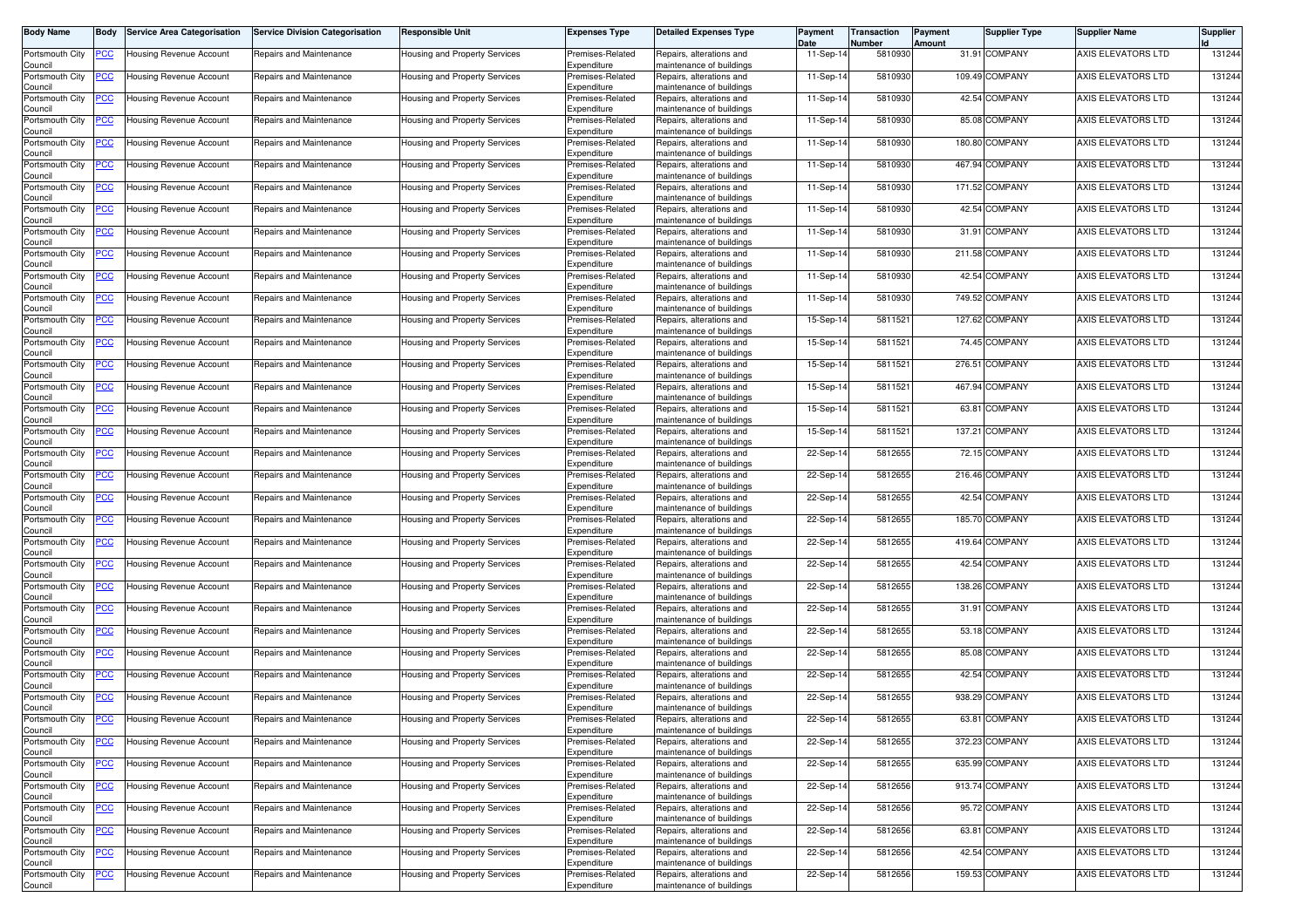| Body Name                  | Body           | <b>Service Area Categorisation</b> | <b>Service Division Categorisation</b> | <b>Responsible Unit</b>              | <b>Expenses Type</b>            | <b>Detailed Expenses Type</b>                        | Payment<br>Date | Transaction<br>Number | Payment<br>Amount | <b>Supplier Type</b> | <b>Supplier Name</b> | <b>Supplier</b> |
|----------------------------|----------------|------------------------------------|----------------------------------------|--------------------------------------|---------------------------------|------------------------------------------------------|-----------------|-----------------------|-------------------|----------------------|----------------------|-----------------|
| Portsmouth City            | <u>'CC</u>     | Housing Revenue Account            | Repairs and Maintenance                | Housing and Property Services        | Premises-Related                | Repairs, alterations and                             | 22-Sep-14       | 5812656               |                   | 42.54 COMPANY        | AXIS ELEVATORS LTD   | 131244          |
| Council<br>Portsmouth City | <u>'CC</u>     | <b>Housing Revenue Account</b>     | Repairs and Maintenance                | Housing and Property Services        | Expenditure<br>Premises-Related | maintenance of buildings<br>Repairs, alterations and | 22-Sep-14       | 5812656               |                   | 212.70 COMPANY       | AXIS ELEVATORS LTD   | 131244          |
| Council<br>Portsmouth City | <u>'СС</u>     | Housing Revenue Account            | Repairs and Maintenance                | Housing and Property Services        | Expenditure<br>Premises-Related | maintenance of buildings<br>Repairs, alterations and | 22-Sep-14       | 5812656               |                   | 623.72 COMPANY       | AXIS ELEVATORS LTD   | 131244          |
| Council                    |                |                                    |                                        |                                      | Expenditure                     | maintenance of buildings                             |                 |                       |                   |                      | AXIS ELEVATORS LTD   |                 |
| Portsmouth City<br>Council | <u>'CC</u>     | Housing Revenue Account            | Repairs and Maintenance                | Housing and Property Services        | Premises-Related<br>Expenditure | Repairs, alterations and<br>maintenance of buildings | 22-Sep-14       | 5812656               |                   | 42.54 COMPANY        |                      | 131244          |
| Portsmouth City<br>Council | <u>'CC</u>     | Housing Revenue Account            | Repairs and Maintenance                | Housing and Property Services        | Premises-Related<br>Expenditure | Repairs, alterations and<br>maintenance of buildings | 22-Sep-14       | 5812656               |                   | 143.57 COMPANY       | AXIS ELEVATORS LTD   | 131244          |
| Portsmouth City<br>Council | <u>'CC</u>     | Housing Revenue Account            | Repairs and Maintenance                | Housing and Property Services        | Premises-Related<br>Expenditure | Repairs, alterations and<br>maintenance of buildings | 22-Sep-14       | 5812656               |                   | 42.54 COMPANY        | AXIS ELEVATORS LTD   | 131244          |
| Portsmouth City            | <u>'CC</u>     | Housing Revenue Account            | Repairs and Maintenance                | lousing and Property Services        | Premises-Related                | Repairs, alterations and                             | 22-Sep-14       | 5812656               |                   | 74.45 COMPANY        | AXIS ELEVATORS LTD   | 131244          |
| Council<br>Portsmouth City | <u>'СС</u>     | Housing Revenue Account            | Repairs and Maintenance                | Housing and Property Services        | Expenditure<br>Premises-Related | maintenance of buildings<br>Repairs, alterations and | 22-Sep-14       | 5812656               |                   | 63.81 COMPANY        | AXIS ELEVATORS LTD   | 131244          |
| Council<br>Portsmouth City | <u>'CC</u>     | Housing Revenue Account            | Repairs and Maintenance                | Housing and Property Services        | Expenditure<br>Premises-Related | maintenance of buildings<br>Repairs, alterations and | 22-Sep-14       | 5812656               |                   | 63.81 COMPANY        | AXIS ELEVATORS LTD   | 131244          |
| Council<br>Portsmouth City |                |                                    | Repairs and Maintenance                |                                      | Expenditure<br>Premises-Related | maintenance of buildings<br>Repairs, alterations and | 22-Sep-14       | 5812656               |                   | 42.54 COMPANY        | AXIS ELEVATORS LTD   | 131244          |
| Council                    | <u>'CC</u>     | Housing Revenue Account            |                                        | Housing and Property Services        | Expenditure                     | maintenance of buildings                             |                 |                       |                   |                      |                      |                 |
| Portsmouth City<br>Council | <u>PCC</u>     | Housing Revenue Account            | Repairs and Maintenance                | Housing and Property Services        | Premises-Related<br>Expenditure | Repairs, alterations and<br>maintenance of buildings | 22-Sep-14       | 5812656               |                   | 63.81 COMPANY        | AXIS ELEVATORS LTD   | 131244          |
| Portsmouth City<br>Council | <u>'CC</u>     | Housing Revenue Account            | Repairs and Maintenance                | Housing and Property Services        | Premises-Related<br>Expenditure | Repairs, alterations and<br>maintenance of buildings | 22-Sep-14       | 5812656               |                   | 42.54 COMPANY        | AXIS ELEVATORS LTD   | 131244          |
| Portsmouth City            | <u>'CC</u>     | Housing Revenue Account            | Repairs and Maintenance                | Housing and Property Services        | Premises-Related                | Repairs, alterations and                             | 22-Sep-14       | 5812655               |                   | 53.18 COMPANY        | AXIS ELEVATORS LTD   | 131244          |
| Council<br>Portsmouth City | <u>'СС</u>     | Housing Revenue Account            | Repairs and Maintenance                | Housing and Property Services        | Expenditure<br>Premises-Related | maintenance of buildings<br>Repairs, alterations and | 22-Sep-14       | 5812655               |                   | 42.54 COMPANY        | AXIS ELEVATORS LTD   | 131244          |
| Council<br>Portsmouth City | <u>PCC</u>     | Housing Revenue Account            | Repairs and Maintenance                | Housing and Property Services        | Expenditure<br>Premises-Related | maintenance of buildings<br>Repairs, alterations and | 22-Sep-14       | 5812655               |                   | 53.18 COMPANY        | AXIS ELEVATORS LTD   | 131244          |
| Council                    |                |                                    |                                        |                                      | Expenditure                     | maintenance of buildings                             |                 |                       |                   | 31.91 COMPANY        |                      |                 |
| Portsmouth City<br>Council | <u>'СС</u>     | Housing Revenue Account            | Repairs and Maintenance                | Housing and Property Services        | Premises-Related<br>Expenditure | Repairs, alterations and<br>maintenance of buildings | 22-Sep-14       | 5812655               |                   |                      | AXIS ELEVATORS LTD   | 131244          |
| Portsmouth City<br>Council | <u>cc</u>      | Housing Revenue Account            | Repairs and Maintenance                | Housing and Property Services        | Premises-Related<br>Expenditure | Repairs, alterations and<br>maintenance of buildings | 22-Sep-14       | 5812655               |                   | 63.81 COMPANY        | AXIS ELEVATORS LTD   | 131244          |
| Portsmouth City<br>Council | <u>CC</u>      | Housing Revenue Account            | Repairs and Maintenance                | Housing and Property Services        | Premises-Related<br>Expenditure | Repairs, alterations and<br>maintenance of buildings | 22-Sep-14       | 5812655               |                   | 111.67 COMPANY       | AXIS ELEVATORS LTD   | 131244          |
| Portsmouth City            | <u>CC </u>     | Housing Revenue Account            | Repairs and Maintenance                | Housing and Property Services        | Premises-Related                | Repairs, alterations and                             | 22-Sep-14       | 5812655               |                   | 328.40 COMPANY       | AXIS ELEVATORS LTD   | 131244          |
| Council<br>Portsmouth City | <u>'CC</u>     | Housing Revenue Account            | Repairs and Maintenance                | Housing and Property Services        | Expenditure<br>Premises-Related | maintenance of buildings<br>Repairs, alterations and | 22-Sep-14       | 5812656               |                   | 53.18 COMPANY        | AXIS ELEVATORS LTD   | 131244          |
| Council<br>Portsmouth City | <u>'СС</u>     | Housing Revenue Account            | Repairs and Maintenance                | Housing and Property Services        | Expenditure<br>Premises-Related | maintenance of buildings<br>Repairs, alterations and | 22-Sep-14       | 5812656               |                   | 42.54 COMPANY        | AXIS ELEVATORS LTD   | 131244          |
| Council<br>Portsmouth City |                | Housing Revenue Account            | Repairs and Maintenance                |                                      | Expenditure<br>Premises-Related | maintenance of buildings                             | 22-Sep-14       | 5812656               |                   | 85.08 COMPANY        | AXIS ELEVATORS LTD   | 131244          |
| Council                    | <u>cc</u>      |                                    |                                        | Housing and Property Services        | Expenditure                     | Repairs, alterations and<br>maintenance of buildings |                 |                       |                   |                      |                      |                 |
| Portsmouth City<br>Council | <u>'CC</u>     | Housing Revenue Account            | Repairs and Maintenance                | Housing and Property Services        | Premises-Related<br>Expenditure | Repairs, alterations and<br>maintenance of buildings | 22-Sep-14       | 5812656               |                   | 42.54 COMPANY        | AXIS ELEVATORS LTD   | 131244          |
| Portsmouth City<br>Council | <u>'СС</u>     | Housing Revenue Account            | Repairs and Maintenance                | Housing and Property Services        | Premises-Related<br>Expenditure | Repairs, alterations and<br>maintenance of buildings | 22-Sep-14       | 5812656               |                   | 53.18 COMPANY        | AXIS ELEVATORS LTD   | 131244          |
| Portsmouth City            | <u>'СС</u>     | Housing Revenue Account            | Repairs and Maintenance                | Housing and Property Services        | Premises-Related                | Repairs, alterations and                             | 22-Sep-14       | 5812656               |                   | 21.27 COMPANY        | AXIS ELEVATORS LTD   | 131244          |
| Council<br>Portsmouth City | <u>CC </u>     | Housing Revenue Account            | Repairs and Maintenance                | Housing and Property Services        | Expenditure<br>Premises-Related | maintenance of buildings<br>Repairs, alterations and | 22-Sep-14       | 5812656               |                   | 74.45 COMPANY        | AXIS ELEVATORS LTD   | 131244          |
| Council<br>Portsmouth City | <u>'СС</u>     | Housing Revenue Account            | Repairs and Maintenance                | Housing and Property Services        | Expenditure<br>Premises-Related | maintenance of buildings<br>Repairs, alterations and | 22-Sep-14       | 5812656               |                   | 170.16 COMPANY       | AXIS ELEVATORS LTD   | 131244          |
| Council                    | <u>CC</u>      |                                    |                                        | Housing and Property Services        | Expenditure<br>Premises-Related | maintenance of buildings                             | 22-Sep-14       | 5812656               |                   | 42.54 COMPANY        | AXIS ELEVATORS LTD   | 131244          |
| Portsmouth City<br>Council |                | Housing Revenue Account            | Repairs and Maintenance                |                                      | Expenditure                     | Repairs, alterations and<br>maintenance of buildings |                 |                       |                   |                      |                      |                 |
| Portsmouth City<br>Council | <u>'СС</u>     | Housing Revenue Account            | Repairs and Maintenance                | Housing and Property Services        | Premises-Related<br>Expenditure | Repairs, alterations and<br>maintenance of buildings | 22-Sep-14       | 5812656               |                   | 932.85 COMPANY       | AXIS ELEVATORS LTD   | 131244          |
| Portsmouth City<br>Council | <u>CC </u>     | Housing Revenue Account            | Repairs and Maintenance                | Housing and Property Services        | Premises-Related<br>Expenditure | Repairs, alterations and<br>maintenance of buildings | 22-Sep-14       | 5812656               |                   | 106.35 COMPANY       | AXIS ELEVATORS LTD   | 131244          |
| Portsmouth City            | <b>PCC</b>     | <b>Housing Revenue Account</b>     | Repairs and Maintenance                | Housing and Property Services        | Premises-Related                | Repairs, alterations and                             | 22-Sep-14       | 5812656               |                   | 21.27 COMPANY        | AXIS ELEVATORS LTD   | 131244          |
| Council<br>Portsmouth City | <u>PCC</u>     | Housing Revenue Account            | Repairs and Maintenance                | Housing and Property Services        | Expenditure<br>Premises-Related | maintenance of buildings<br>Repairs, alterations and | 22-Sep-14       | 5812655               |                   | 42.54 COMPANY        | AXIS ELEVATORS LTD   | 131244          |
| Council<br>Portsmouth City | <u>'CC</u>     | <b>Housing Revenue Account</b>     | Repairs and Maintenance                | Housing and Property Services        | Expenditure<br>Premises-Related | maintenance of buildings<br>Repairs, alterations and | 22-Sep-14       | 5812655               |                   | 53.17 COMPANY        | AXIS ELEVATORS LTD   | 131244          |
| Council<br>Portsmouth City | $\overline{C}$ | <b>Housing Revenue Account</b>     | Repairs and Maintenance                | <b>Housing and Property Services</b> | Expenditure<br>Premises-Related | maintenance of buildings<br>Repairs, alterations and | 22-Sep-14       | 5812655               |                   | 170.16 COMPANY       | AXIS ELEVATORS LTD   | 131244          |
| Council                    |                |                                    |                                        |                                      | Expenditure                     | maintenance of buildings                             |                 |                       |                   |                      |                      |                 |
| Portsmouth City<br>Council | <u>'CC</u>     | <b>Housing Revenue Account</b>     | Repairs and Maintenance                | Housing and Property Services        | Premises-Related<br>Expenditure | Repairs, alterations and<br>maintenance of buildings | 22-Sep-14       | 5812655               |                   | 42.54 COMPANY        | AXIS ELEVATORS LTD   | 131244          |
| Portsmouth City<br>Council | <u>CC</u>      | Housing Revenue Account            | Repairs and Maintenance                | Housing and Property Services        | Premises-Related<br>Expenditure | Repairs, alterations and<br>maintenance of buildings | 22-Sep-14       | 5812655               |                   | 51.54 COMPANY        | AXIS ELEVATORS LTD   | 131244          |
| Portsmouth City            | <u>'CC</u>     | <b>Housing Revenue Account</b>     | Repairs and Maintenance                | Housing and Property Services        | Premises-Related                | Repairs, alterations and                             | 22-Sep-14       | 5812655               |                   | 53.17 COMPANY        | AXIS ELEVATORS LTD   | 131244          |
| Council<br>Portsmouth City | <u>'CC</u>     | Housing Revenue Account            | Repairs and Maintenance                | Housing and Property Services        | Expenditure<br>Premises-Related | maintenance of buildings<br>Repairs, alterations and | 22-Sep-14       | 5812655               |                   | 170.16 COMPANY       | AXIS ELEVATORS LTD   | 131244          |
| Council                    |                |                                    |                                        |                                      | Expenditure                     | maintenance of buildings                             |                 |                       |                   |                      |                      |                 |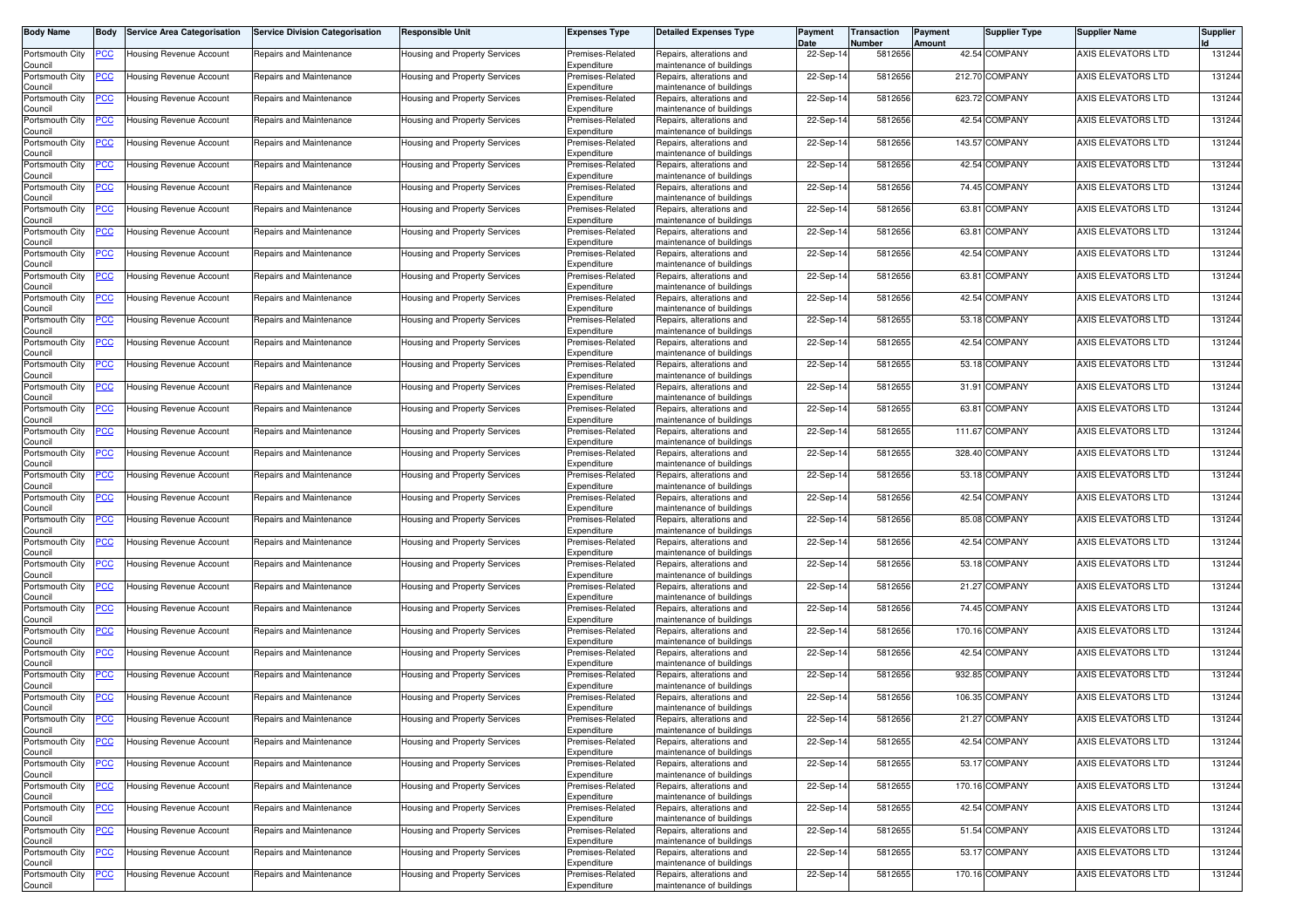| Body Name                  | Body           | <b>Service Area Categorisation</b> | <b>Service Division Categorisation</b> | <b>Responsible Unit</b>              | <b>Expenses Type</b>            | <b>Detailed Expenses Type</b>                        | Payment<br>Date | Transaction<br>Number | Payment<br>Amount | <b>Supplier Type</b> | <b>Supplier Name</b>      | <b>Supplier</b> |
|----------------------------|----------------|------------------------------------|----------------------------------------|--------------------------------------|---------------------------------|------------------------------------------------------|-----------------|-----------------------|-------------------|----------------------|---------------------------|-----------------|
| Portsmouth City            | <u>'CC</u>     | Housing Revenue Account            | Repairs and Maintenance                | Housing and Property Services        | Premises-Related                | Repairs, alterations and                             | 22-Sep-14       | 5812655               |                   | 42.54 COMPANY        | AXIS ELEVATORS LTD        | 131244          |
| Council<br>Portsmouth City | <u>'CC</u>     | <b>Housing Revenue Account</b>     | Repairs and Maintenance                | Housing and Property Services        | Expenditure<br>Premises-Related | maintenance of buildings<br>Repairs, alterations and | 22-Sep-14       | 5812655               |                   | 159.51 COMPANY       | AXIS ELEVATORS LTD        | 131244          |
| Council<br>Portsmouth City | <u>'СС</u>     | Housing Revenue Account            | Repairs and Maintenance                | Housing and Property Services        | Expenditure<br>Premises-Related | maintenance of buildings<br>Repairs, alterations and | 22-Sep-14       | 5812655               |                   | 42.54 COMPANY        | AXIS ELEVATORS LTD        | 131244          |
| Council                    |                |                                    |                                        |                                      | Expenditure                     | maintenance of buildings                             |                 |                       |                   |                      |                           |                 |
| Portsmouth City<br>Council | <u>'CC</u>     | Housing Revenue Account            | Repairs and Maintenance                | Housing and Property Services        | Premises-Related<br>Expenditure | Repairs, alterations and<br>maintenance of buildings | 22-Sep-14       | 5812655               |                   | 85.08 COMPANY        | AXIS ELEVATORS LTD        | 131244          |
| Portsmouth City<br>Council | <u>'CC</u>     | Housing Revenue Account            | Repairs and Maintenance                | Housing and Property Services        | Premises-Related<br>Expenditure | Repairs, alterations and<br>maintenance of buildings | 22-Sep-14       | 5812655               |                   | 42.54 COMPANY        | AXIS ELEVATORS LTD        | 131244          |
| Portsmouth City<br>Council | <u>'CC</u>     | Housing Revenue Account            | Repairs and Maintenance                | Housing and Property Services        | Premises-Related<br>Expenditure | Repairs, alterations and<br>maintenance of buildings | 22-Sep-14       | 5812655               |                   | 53.17 COMPANY        | AXIS ELEVATORS LTD        | 131244          |
| Portsmouth City            | <u>'CC</u>     | Housing Revenue Account            | Repairs and Maintenance                | Housing and Property Services        | Premises-Related                | Repairs, alterations and                             | 22-Sep-14       | 5812655               |                   | 170.16 COMPANY       | AXIS ELEVATORS LTD        | 131244          |
| Council<br>Portsmouth City | <u>'СС</u>     | Housing Revenue Account            | Repairs and Maintenance                | Housing and Property Services        | Expenditure<br>Premises-Related | maintenance of buildings<br>Repairs, alterations and | 22-Sep-14       | 5812655               |                   | 106.34 COMPANY       | AXIS ELEVATORS LTD        | 131244          |
| Council<br>Portsmouth City | <u>'CC</u>     | Housing Revenue Account            | Repairs and Maintenance                | Housing and Property Services        | Expenditure<br>Premises-Related | maintenance of buildings<br>Repairs, alterations and | 22-Sep-14       | 5812655               |                   | 170.16 COMPANY       | AXIS ELEVATORS LTD        | 131244          |
| Council<br>Portsmouth City |                |                                    | Repairs and Maintenance                |                                      | Expenditure<br>Premises-Related | maintenance of buildings<br>Repairs, alterations and | 22-Sep-14       | 5812655               |                   | 53.17 COMPANY        | AXIS ELEVATORS LTD        | 131244          |
| Council                    | <u>'CC</u>     | Housing Revenue Account            |                                        | Housing and Property Services        | Expenditure                     | maintenance of buildings                             |                 |                       |                   |                      |                           |                 |
| Portsmouth City<br>Council | <u>PCC</u>     | Housing Revenue Account            | Repairs and Maintenance                | Housing and Property Services        | Premises-Related<br>Expenditure | Repairs, alterations and<br>maintenance of buildings | 22-Sep-14       | 5812655               |                   | 191.42 COMPANY       | AXIS ELEVATORS LTD        | 131244          |
| Portsmouth City<br>Council | <u>'CC</u>     | Housing Revenue Account            | Repairs and Maintenance                | Housing and Property Services        | Premises-Related<br>Expenditure | Repairs, alterations and<br>maintenance of buildings | 22-Sep-14       | 5812655               |                   | 265.85 COMPANY       | AXIS ELEVATORS LTD        | 131244          |
| Portsmouth City            | <u>'CC</u>     | Housing Revenue Account            | Repairs and Maintenance                | Housing and Property Services        | Premises-Related                | Repairs, alterations and                             | 22-Sep-14       | 5812655               |                   | 106.34 COMPANY       | AXIS ELEVATORS LTD        | 131244          |
| Council<br>Portsmouth City | <u>'СС</u>     | Housing Revenue Account            | Repairs and Maintenance                | Housing and Property Services        | Expenditure<br>Premises-Related | maintenance of buildings<br>Repairs, alterations and | 22-Sep-14       | 5812655               |                   | 170.16 COMPANY       | <b>AXIS ELEVATORS LTD</b> | 131244          |
| Council<br>Portsmouth City | <u>PCC</u>     | Housing Revenue Account            | Repairs and Maintenance                | Housing and Property Services        | Expenditure<br>Premises-Related | maintenance of buildings<br>Repairs, alterations and | 22-Sep-14       | 5812655               |                   | 170.16 COMPANY       | AXIS ELEVATORS LTD        | 131244          |
| Council                    |                |                                    |                                        |                                      | Expenditure                     | maintenance of buildings                             |                 |                       |                   | 53.17 COMPANY        |                           |                 |
| Portsmouth City<br>Council | <u>'СС</u>     | Housing Revenue Account            | Repairs and Maintenance                | Housing and Property Services        | Premises-Related<br>Expenditure | Repairs, alterations and<br>maintenance of buildings | 22-Sep-14       | 5812655               |                   |                      | AXIS ELEVATORS LTD        | 131244          |
| Portsmouth City<br>Council | <u>'СС</u>     | <b>Housing Revenue Account</b>     | Repairs and Maintenance                | Housing and Property Services        | Premises-Related<br>Expenditure | Repairs, alterations and<br>maintenance of buildings | 22-Sep-14       | 5812655               |                   | 106.34 COMPANY       | AXIS ELEVATORS LTD        | 131244          |
| Portsmouth City<br>Council | <u>CC</u>      | Housing Revenue Account            | Repairs and Maintenance                | Housing and Property Services        | Premises-Related<br>Expenditure | Repairs, alterations and<br>maintenance of buildings | 22-Sep-14       | 5812655               |                   | 170.16 COMPANY       | AXIS ELEVATORS LTD        | 131244          |
| Portsmouth City            | <u>CC </u>     | Housing Revenue Account            | Repairs and Maintenance                | Housing and Property Services        | Premises-Related                | Repairs, alterations and                             | 22-Sep-14       | 5812655               |                   | 106.34 COMPANY       | AXIS ELEVATORS LTD        | 131244          |
| Council<br>Portsmouth City | <u>'CC</u>     | Housing Revenue Account            | Repairs and Maintenance                | Housing and Property Services        | Expenditure<br>Premises-Related | maintenance of buildings<br>Repairs, alterations and | 22-Sep-14       | 5812655               |                   | 85.08 COMPANY        | AXIS ELEVATORS LTD        | 131244          |
| Council<br>Portsmouth City | <u>'СС</u>     | Housing Revenue Account            | Repairs and Maintenance                | Housing and Property Services        | Expenditure<br>Premises-Related | maintenance of buildings<br>Repairs, alterations and | 22-Sep-14       | 5812655               |                   | 42.54 COMPANY        | AXIS ELEVATORS LTD        | 131244          |
| Council<br>Portsmouth City |                | Housing Revenue Account            | Repairs and Maintenance                |                                      | Expenditure<br>Premises-Related | maintenance of buildings                             | 22-Sep-14       | 5812655               |                   | 42.54 COMPANY        | AXIS ELEVATORS LTD        | 131244          |
| Council                    | <u>cc</u>      |                                    |                                        | Housing and Property Services        | Expenditure                     | Repairs, alterations and<br>maintenance of buildings |                 |                       |                   |                      |                           |                 |
| Portsmouth City<br>Council | <u>'CC</u>     | Housing Revenue Account            | Repairs and Maintenance                | Housing and Property Services        | Premises-Related<br>Expenditure | Repairs, alterations and<br>maintenance of buildings | 22-Sep-14       | 5812655               |                   | 42.54 COMPANY        | AXIS ELEVATORS LTD        | 131244          |
| Portsmouth City<br>Council | <u>'СС</u>     | Housing Revenue Account            | Repairs and Maintenance                | Housing and Property Services        | Premises-Related<br>Expenditure | Repairs, alterations and<br>maintenance of buildings | 22-Sep-14       | 5812655               |                   | 42.54 COMPANY        | AXIS ELEVATORS LTD        | 131244          |
| Portsmouth City            | <u>'СС</u>     | Housing Revenue Account            | Repairs and Maintenance                | Housing and Property Services        | Premises-Related                | Repairs, alterations and                             | 22-Sep-14       | 5812655               |                   | 42.54 COMPANY        | AXIS ELEVATORS LTD        | 131244          |
| Council<br>Portsmouth City | <u>CC </u>     | Housing Revenue Account            | Repairs and Maintenance                | Housing and Property Services        | Expenditure<br>Premises-Related | maintenance of buildings<br>Repairs, alterations and | 22-Sep-14       | 5812655               |                   | 85.08 COMPANY        | AXIS ELEVATORS LTD        | 131244          |
| Council<br>Portsmouth City | <u>'СС</u>     | Housing Revenue Account            | Repairs and Maintenance                | Housing and Property Services        | Expenditure<br>Premises-Related | maintenance of buildings<br>Repairs, alterations and | 22-Sep-14       | 5812655               |                   | 42.54 COMPANY        | AXIS ELEVATORS LTD        | 131244          |
| Council<br>Portsmouth City | <u>CC</u>      | Housing Revenue Account            | Repairs and Maintenance                |                                      | Expenditure<br>Premises-Related | maintenance of buildings<br>Repairs, alterations and | 22-Sep-14       | 5812655               |                   | 42.54 COMPANY        | AXIS ELEVATORS LTD        | 131244          |
| Council                    |                |                                    |                                        | Housing and Property Services        | Expenditure                     | maintenance of buildings                             |                 |                       |                   |                      |                           |                 |
| Portsmouth City<br>Council | <u>'СС</u>     | Housing Revenue Account            | Repairs and Maintenance                | Housing and Property Services        | Premises-Related<br>Expenditure | Repairs, alterations and<br>maintenance of buildings | 22-Sep-14       | 5812655               |                   | 308.53 COMPANY       | AXIS ELEVATORS LTD        | 131244          |
| Portsmouth City<br>Council | <u>CC </u>     | Housing Revenue Account            | Repairs and Maintenance                | Housing and Property Services        | Premises-Related<br>Expenditure | Repairs, alterations and<br>maintenance of buildings | 22-Sep-14       | 5812655               |                   | 106.34 COMPANY       | AXIS ELEVATORS LTD        | 131244          |
| Portsmouth City<br>Council |                | <b>PCC</b> Housing Revenue Account | Repairs and Maintenance                | Housing and Property Services        | Premises-Related<br>Expenditure | Repairs, alterations and<br>maintenance of buildings | 22-Sep-14       | 5812655               |                   | 106.34 COMPANY       | AXIS ELEVATORS LTD        | 131244          |
| Portsmouth City            | <b>CC</b>      | Housing Revenue Account            | Repairs and Maintenance                | Housing and Property Services        | Premises-Related                | Repairs, alterations and                             | 22-Sep-14       | 5812655               |                   | 170.16 COMPANY       | AXIS ELEVATORS LTD        | 131244          |
| Council<br>Portsmouth City | <u>'CC</u>     | <b>Housing Revenue Account</b>     | Repairs and Maintenance                | Housing and Property Services        | Expenditure<br>Premises-Related | maintenance of buildings<br>Repairs, alterations and | 22-Sep-14       | 5812655               |                   | 170.16 COMPANY       | AXIS ELEVATORS LTD        | 131244          |
| Council<br>Portsmouth City | $\overline{C}$ | <b>Housing Revenue Account</b>     | Repairs and Maintenance                | <b>Housing and Property Services</b> | Expenditure<br>Premises-Related | maintenance of buildings<br>Repairs, alterations and | 22-Sep-14       | 5812655               |                   | 191.42 COMPANY       | AXIS ELEVATORS LTD        | 131244          |
| Council                    |                |                                    |                                        |                                      | Expenditure                     | maintenance of buildings                             |                 |                       |                   |                      |                           |                 |
| Portsmouth City<br>Council | <u>'CC</u>     | <b>Housing Revenue Account</b>     | Repairs and Maintenance                | Housing and Property Services        | Premises-Related<br>Expenditure | Repairs, alterations and<br>maintenance of buildings | 22-Sep-14       | 5812655               |                   | 53.17 COMPANY        | AXIS ELEVATORS LTD        | 131244          |
| Portsmouth City<br>Council | <u>CC</u>      | Housing Revenue Account            | Repairs and Maintenance                | Housing and Property Services        | Premises-Related<br>Expenditure | Repairs, alterations and<br>maintenance of buildings | 22-Sep-14       | 5812655               |                   | 42.54 COMPANY        | AXIS ELEVATORS LTD        | 131244          |
| Portsmouth City            | <u>'CC</u>     | <b>Housing Revenue Account</b>     | Repairs and Maintenance                | Housing and Property Services        | Premises-Related<br>Expenditure | Repairs, alterations and                             | 22-Sep-14       | 5812655               |                   | 53.17 COMPANY        | AXIS ELEVATORS LTD        | 131244          |
| Council<br>Portsmouth City | <b>CC</b>      | Housing Revenue Account            | Repairs and Maintenance                | Housing and Property Services        | Premises-Related                | maintenance of buildings<br>Repairs, alterations and | 22-Sep-14       | 5812655               |                   | 42.54 COMPANY        | AXIS ELEVATORS LTD        | 131244          |
| Council                    |                |                                    |                                        |                                      | Expenditure                     | maintenance of buildings                             |                 |                       |                   |                      |                           |                 |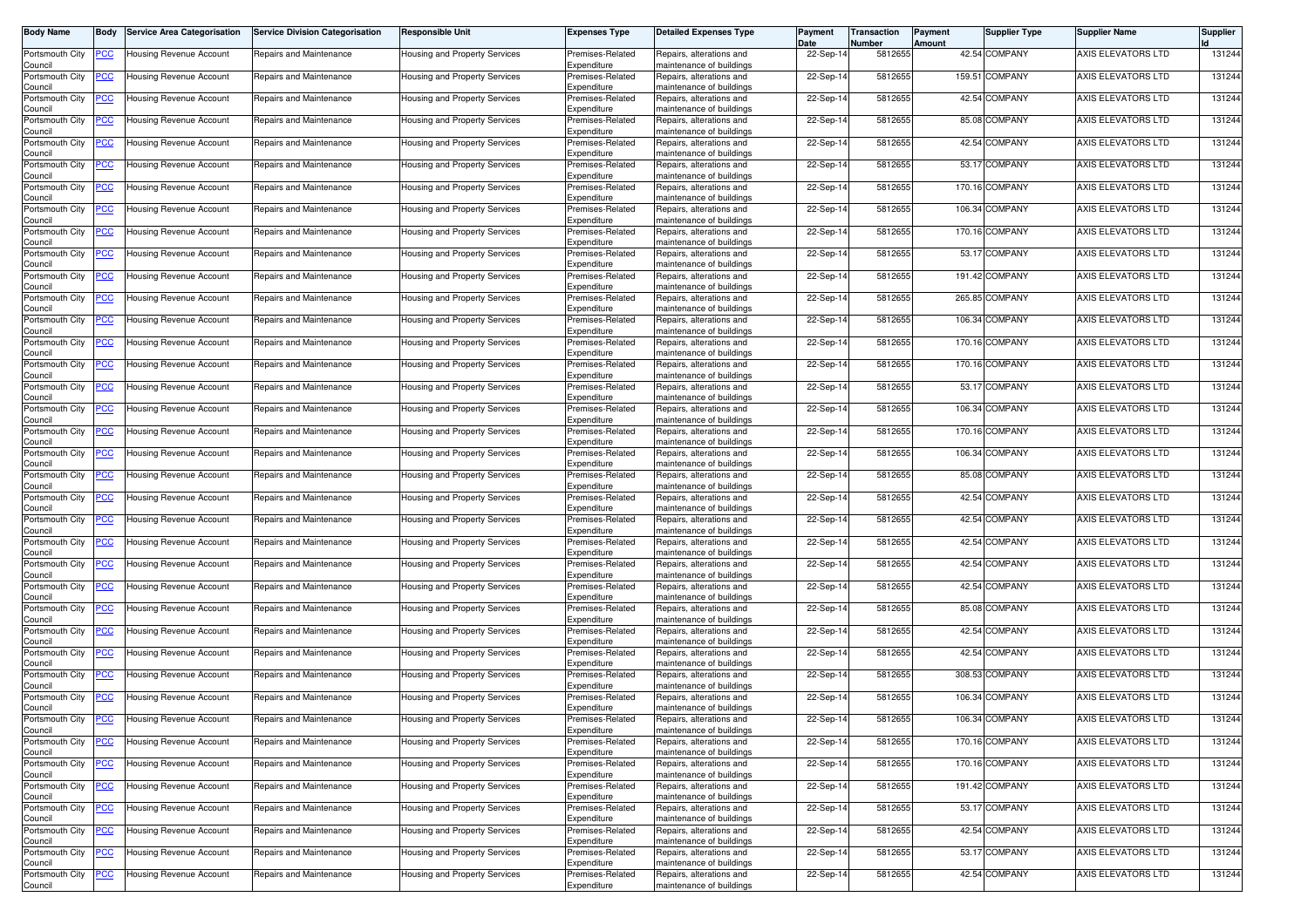| <b>Body Name</b>           | Body           | Service Area Categorisation    | <b>Service Division Categorisation</b> | <b>Responsible Unit</b>              | <b>Expenses Type</b>                 | <b>Detailed Expenses Type</b>                            | Payment<br>Date | <b>Transaction</b><br>Number | Payment<br>Amount | <b>Supplier Type</b> | <b>Supplier Name</b>                            | <b>Supplier</b> |
|----------------------------|----------------|--------------------------------|----------------------------------------|--------------------------------------|--------------------------------------|----------------------------------------------------------|-----------------|------------------------------|-------------------|----------------------|-------------------------------------------------|-----------------|
| Portsmouth City            | ∙сс            | Housing Revenue Account        | Repairs and Maintenance                | <b>Housing and Property Services</b> | Premises-Related                     | Repairs, alterations and                                 | 22-Sep-14       | 5812655                      |                   | 202.05 COMPANY       | AXIS ELEVATORS LTD                              | 131244          |
| Council<br>Portsmouth City | <u>'CC</u>     | Housing Revenue Account        | Repairs and Maintenance                | Housing and Property Services        | Expenditure<br>Premises-Related      | maintenance of buildings<br>Repairs, alterations and     | 22-Sep-14       | 5812655                      |                   | 42.54 COMPANY        | <b>AXIS ELEVATORS LTD</b>                       | 131244          |
| Council<br>Portsmouth City | <u>'СС</u>     | Housing Revenue Account        | Repairs and Maintenance                | Housing and Property Services        | Expenditure<br>Premises-Related      | maintenance of buildings<br>Repairs, alterations and     | 22-Sep-14       | 5812655                      |                   | 106.34 COMPANY       | AXIS ELEVATORS LTD                              | 131244          |
| Council<br>Portsmouth City | <u>'CC</u>     | Housing Revenue Account        | Repairs and Maintenance                | Housing and Property Services        | Expenditure<br>Premises-Related      | maintenance of buildings<br>Repairs, alterations and     | 22-Sep-14       | 5812655                      |                   | 212.68 COMPANY       | AXIS ELEVATORS LTD                              | 131244          |
| Council                    |                |                                |                                        |                                      | Expenditure                          | maintenance of buildings                                 |                 |                              |                   |                      |                                                 |                 |
| Portsmouth City<br>Council | <u>PCC</u>     | Housing Revenue Account        | Repairs and Maintenance                | Housing and Property Services        | Premises-Related<br>Expenditure      | Repairs, alterations and<br>maintenance of buildings     | 22-Sep-14       | 5812655                      |                   | 106.34 COMPANY       | AXIS ELEVATORS LTD                              | 131244          |
| Portsmouth City<br>Council | <u>cc</u>      | Housing Revenue Account        | Repairs and Maintenance                | Housing and Property Services        | Premises-Related<br>Expenditure      | Repairs, alterations and<br>maintenance of buildings     | 22-Sep-14       | 5812655                      |                   | 170.16 COMPANY       | AXIS ELEVATORS LTD                              | 131244          |
| Portsmouth City<br>Council | <u>'CC</u>     | Housing Revenue Account        | Repairs and Maintenance                | Housing and Property Services        | Premises-Related<br>Expenditure      | Repairs, alterations and<br>maintenance of buildings     | 22-Sep-14       | 5812655                      |                   | 53.17 COMPANY        | AXIS ELEVATORS LTD                              | 131244          |
| Portsmouth City<br>Council | <u>'CC</u>     | Housing Revenue Account        | Repairs and Maintenance                | Housing and Property Services        | Premises-Related<br>Expenditure      | Repairs, alterations and<br>naintenance of buildings     | 22-Sep-14       | 5812655                      |                   | 42.54 COMPANY        | AXIS ELEVATORS LTD                              | 131244          |
| Portsmouth City            | <u>'СС</u>     | <b>Housing Revenue Account</b> | Repairs and Maintenance                | Housing and Property Services        | Premises-Related                     | Repairs, alterations and                                 | 22-Sep-14       | 5812655                      |                   | 106.34 COMPANY       | AXIS ELEVATORS LTD                              | 131244          |
| Council<br>Portsmouth City | <u>CC</u>      | Housing Revenue Account        | Repairs and Maintenance                | Housing and Property Services        | Expenditure<br>Premises-Related      | maintenance of buildings<br>Repairs, alterations and     | 22-Sep-14       | 5812655                      |                   | 53.17 COMPANY        | AXIS ELEVATORS LTD                              | 131244          |
| Council<br>Portsmouth City | <u>'СС</u>     | Housing Revenue Account        | Repairs and Maintenance                | Housing and Property Services        | Expenditure<br>Premises-Related      | maintenance of buildings<br>Repairs, alterations and     | 25-Sep-14       | 581333                       |                   | 522.92 COMPANY       | AXIS ELEVATORS LTD                              | 131244          |
| Council                    |                |                                |                                        |                                      | Expenditure                          | maintenance of buildings                                 |                 |                              |                   |                      | AXIS ELEVATORS LTD                              |                 |
| Portsmouth City<br>Council | <u>'CC</u>     | Housing Revenue Account        | Repairs and Maintenance                | Housing and Property Services        | Premises-Related<br>Expenditure      | Repairs, alterations and<br>maintenance of buildings     | 25-Sep-14       | 581333                       |                   | 309.23 COMPANY       |                                                 | 131244          |
| Portsmouth City<br>Council | <u>PCC</u>     | Housing Revenue Account        | Repairs and Maintenance                | Housing and Property Services        | Premises-Related<br>Expenditure      | Repairs, alterations and<br>naintenance of buildings     | 25-Sep-14       | 581333                       |                   | 63.81 COMPANY        | AXIS ELEVATORS LTD                              | 131244          |
| Portsmouth City<br>Council | <u>CC </u>     | Housing Revenue Account        | Repairs and Maintenance                | Housing and Property Services        | Premises-Related<br>Expenditure      | Repairs, alterations and<br>maintenance of buildings     | 25-Sep-14       | 5813337                      |                   | 170.16 COMPANY       | AXIS ELEVATORS LTD                              | 131244          |
| Portsmouth City            | <u>PCC</u>     | Housing Revenue Account        | Repairs and Maintenance                | <b>Housing and Property Services</b> | Premises-Related                     | Repairs, alterations and                                 | 25-Sep-14       | 581333                       |                   | 21.27 COMPANY        | <b>AXIS ELEVATORS LTD</b>                       | 131244          |
| Council<br>Portsmouth City | <u>'СС</u>     | Housing Revenue Account        | Repairs and Maintenance                | Housing and Property Services        | Expenditure<br>Premises-Related      | maintenance of buildings<br>Repairs, alterations and     | 25-Sep-14       | 581333                       |                   | 42.54 COMPANY        | AXIS ELEVATORS LTD                              | 131244          |
| Council<br>Portsmouth City | <u>'CC</u>     | Housing Revenue Account        | Repairs and Maintenance                | Housing and Property Services        | Expenditure<br>Premises-Related      | maintenance of buildings<br>Repairs, alterations and     | 25-Sep-14       | 581333                       |                   | 63.81 COMPANY        | <b>AXIS ELEVATORS LTD</b>                       | 131244          |
| Council<br>Portsmouth City | <u>'CC</u>     | Housing Revenue Account        | Repairs and Maintenance                | Housing and Property Services        | Expenditure<br>Premises-Related      | maintenance of buildings<br>Repairs, alterations and     | 25-Sep-14       | 581333                       |                   | 411.64 COMPANY       | AXIS ELEVATORS LTD                              | 131244          |
| Council<br>Portsmouth City | <u>'СС</u>     | Housing Revenue Account        | Repairs and Maintenance                | Housing and Property Services        | Expenditure<br>Premises-Related      | maintenance of buildings<br>Repairs, alterations and     | 25-Sep-14       | 5813337                      |                   | 21.27 COMPANY        | AXIS ELEVATORS LTD                              | 131244          |
| Council                    |                |                                |                                        |                                      | Expenditure                          | maintenance of buildings                                 |                 |                              |                   |                      |                                                 |                 |
| Portsmouth City<br>Council | <b>CC</b>      | Housing Revenue Account        | Repairs and Maintenance                | Housing and Property Services        | Premises-Related<br>Expenditure      | Repairs, alterations and<br>maintenance of buildings     | 25-Sep-1        | 581333                       |                   | 111.08 COMPANY       | AXIS ELEVATORS LTD                              | 131244          |
| Portsmouth City<br>Council | <u>'СС</u>     | Housing Revenue Account        | Repairs and Maintenance                | Housing and Property Services        | Third Party Payments                 | Private contractors                                      | 29-Sep-14       | 5814004                      |                   | 565.60 COMPANY       | AXIS ELEVATORS LTD                              | 131244          |
| Portsmouth City<br>Council | <u>'CC</u>     | Housing Revenue Account        | Other                                  | Housing and Property Services        | Supplies and Services Services       |                                                          | 19-Sep-14       | 5812395                      | 310616.58 COMPANY |                      | BAM CONSTRUCTION LTD                            | 134004          |
| Portsmouth City<br>Council | <u>PCC</u>     | Housing Revenue Account        | Repairs and Maintenance                | Housing and Property Services        | Premises-Related<br>Expenditure      | Repairs, alterations and<br>maintenance of buildings     | 04-Sep-14       | 5809701                      |                   | 16967.64 COMPANY     | BELL DECORATING GROUP<br>LIMITED                | 136897          |
| Portsmouth City            | <u>'CC</u>     | Housing Revenue Account        | Repairs and Maintenance                | Housing and Property Services        | Premises-Related                     | Repairs, alterations and                                 | 16-Sep-14       | 5811652                      |                   | 35592.86 COMPANY     | <b>BELL DECORATING GROUP</b><br>LIMITED         | 136897          |
| Council<br>Portsmouth City | <u>cc</u>      | Housing Revenue Account        | Other                                  | Housing and Property Services        | Expenditure<br>Premises-Related      | maintenance of buildings<br>Repairs, alterations and     | 05-Sep-14       | 580988                       |                   | 500.00 VENDOR        | <b>BOULTER MOSSMAN</b>                          | 125703          |
| Council<br>Portsmouth City | <u>CC</u>      | Housing Revenue Account        | <b>Special Services</b>                | Housing and Property Services        | Expenditure<br>Supplies and Services | maintenance of buildings<br>Communications and computing | 09-Sep-14       | 5810241                      |                   | 86.10 COMPANY        | <b>BRITISH</b>                                  | 100132          |
| Council<br>Portsmouth City | <u>'CC</u>     | Housing Revenue Account        | <b>Special Services</b>                | <b>Housing and Property Services</b> |                                      | Supplies and Services Communications and computing       | 11-Sep-14       | 5810940                      |                   | 101.70 COMPANY       | TELECOMMUNICATIONS PLC<br><b>BRITISH</b>        | 100132          |
| Council<br>Portsmouth City | <u>CC</u>      | Housing Revenue Account        | <b>Special Services</b>                |                                      |                                      | Supplies and Services Communications and computing       | 11-Sep-14       | 5810940                      |                   | 88.97 COMPANY        | <b>TELECOMMUNICATIONS PLO</b><br><b>BRITISH</b> | 100132          |
| Council                    |                |                                |                                        | Housing and Property Services        |                                      |                                                          |                 |                              |                   |                      | TELECOMMUNICATIONS PLC                          |                 |
| Portsmouth City<br>Council | <u>CC</u>      | Housing Revenue Account        | <b>Special Services</b>                | Housing and Property Services        |                                      | Supplies and Services Communications and computing       | $11-Sep-1$      | 581094                       |                   | 54.97 COMPANY        | <b>BRITISH</b><br>TELECOMMUNICATIONS PLO        | 100132          |
| Portsmouth City<br>Council | <u>PCC</u>     | Housing Revenue Account        | Supervision and Management             | Housing and Property Services        |                                      | Supplies and Services Communications and computing       | 11-Sep-14       | 5810940                      |                   | 44.97 COMPANY        | <b>BRITISH</b><br>TELECOMMUNICATIONS PLC        | 100132          |
| Portsmouth City<br>Council | $\overline{C}$ | <b>Housing Revenue Account</b> | Repairs and Maintenance                | Housing and Property Services        |                                      | Supplies and Services Communications and computing       | 09-Sep-14       | 5810241                      |                   | 94.80 COMPANY        | <b>BRITISH</b><br>TELECOMMUNICATIONS PLC        | 100132          |
| Portsmouth City<br>Council | <u>CC</u>      | Housing Revenue Account        | <b>Special Services</b>                | Housing and Property Services        |                                      | Supplies and Services Communications and computing       | 11-Sep-14       | 5810940                      |                   | 117.74 COMPANY       | <b>BRITISH</b><br>TELECOMMUNICATIONS PLC        | 100132          |
| Portsmouth City            | <u>CC</u>      | Housing Revenue Account        | <b>Special Services</b>                | Housing and Property Services        |                                      | Supplies and Services Communications and computing       | 11-Sep-14       | 5810940                      |                   | 137.24 COMPANY       | <b>BRITISH</b>                                  | 100132          |
| Council<br>Portsmouth City | <u>PCC</u>     | <b>Housing Revenue Account</b> | Repairs and Maintenance                | Housing and Property Services        |                                      | Supplies and Services Communications and computing       | 09-Sep-14       | 5810241                      |                   | 94.80 COMPANY        | TELECOMMUNICATIONS PLC<br><b>BRITISH</b>        | 100132          |
| Council<br>Portsmouth City | <u>'СС</u>     | Housing Revenue Account        | <b>Special Services</b>                | Housing and Property Services        |                                      | Supplies and Services Communications and computing       | 09-Sep-14       | 5810241                      |                   | 94.80 COMPANY        | TELECOMMUNICATIONS PLC<br><b>BRITISH</b>        | 100132          |
| Council<br>Portsmouth City | <u>CC</u>      | Housing Revenue Account        | <b>Special Services</b>                | Housing and Property Services        |                                      | Supplies and Services Communications and computing       | 09-Sep-14       | 5810241                      |                   | 94.80 COMPANY        | TELECOMMUNICATIONS PLC<br><b>BRITISH</b>        | 100132          |
| Council<br>Portsmouth City | <u>'CC</u>     | Housing Revenue Account        | <b>Special Services</b>                | Housing and Property Services        |                                      | Supplies and Services Communications and computing       | 09-Sep-14       | 5810241                      |                   | 81.15 COMPANY        | TELECOMMUNICATIONS PLC<br><b>BRITISH</b>        | 100132          |
| Council                    |                |                                |                                        |                                      |                                      |                                                          |                 |                              |                   |                      | TELECOMMUNICATIONS PLC                          |                 |
| Portsmouth City<br>Council | <u>'CC</u>     | Housing Revenue Account        | Supervision and Management             | Housing and Property Services        |                                      | Supplies and Services Communications and computing       | 15-Sep-14       | 5811530                      |                   | 183.49 COMPANY       | <b>BRITISH</b><br>TELECOMMUNICATIONS PLC        | 100132          |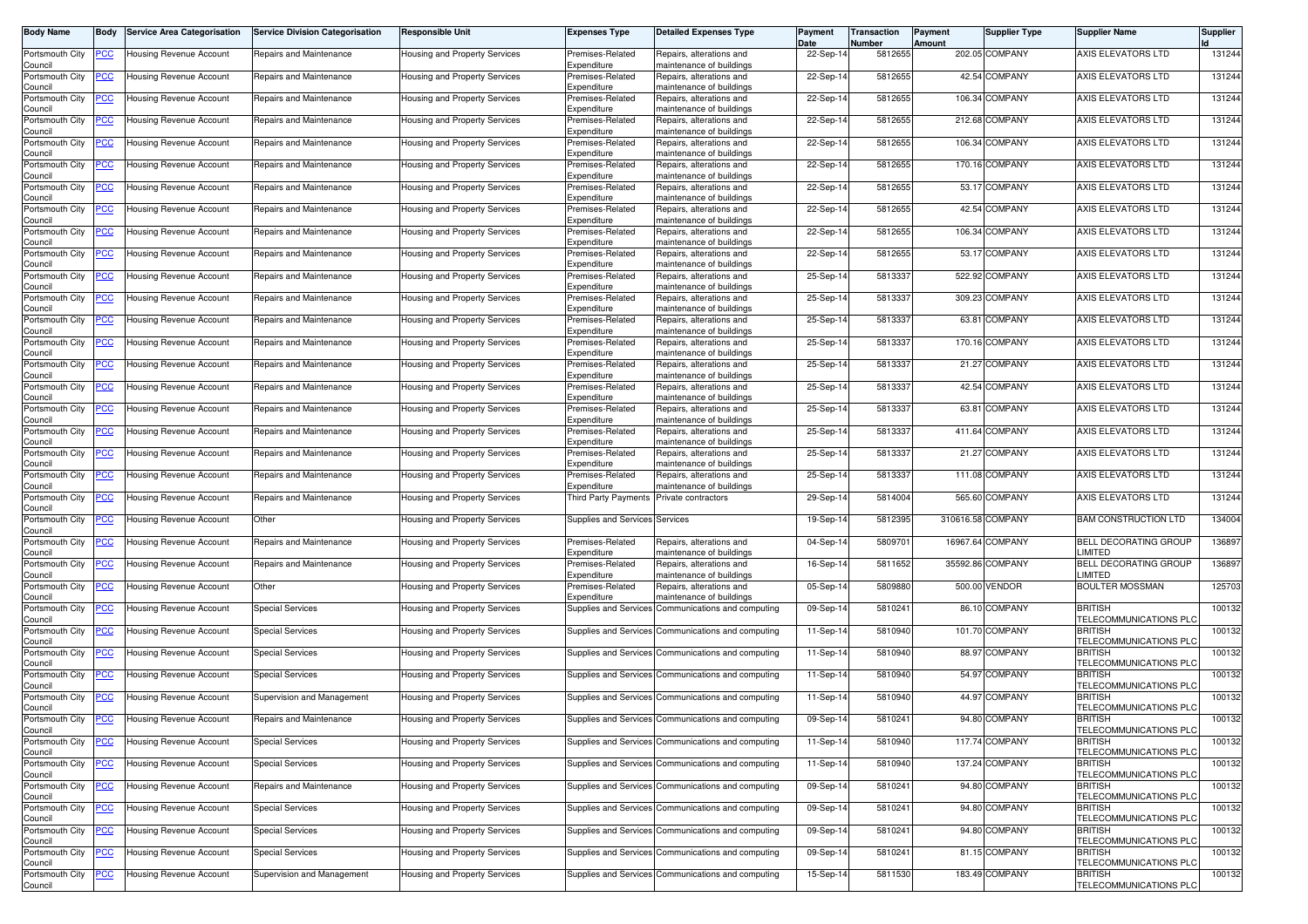| <b>Body Name</b>                      | Body           | <b>Service Area Categorisation</b> | <b>Service Division Categorisation</b> | <b>Responsible Unit</b>              | <b>Expenses Type</b>         | <b>Detailed Expenses Type</b>                      | Payment<br>Date | <b>Transaction</b><br>Number | Payment<br>Amount | <b>Supplier Type</b> | <b>Supplier Name</b>                     | <b>Supplier</b> |
|---------------------------------------|----------------|------------------------------------|----------------------------------------|--------------------------------------|------------------------------|----------------------------------------------------|-----------------|------------------------------|-------------------|----------------------|------------------------------------------|-----------------|
| Portsmouth City<br>Council            | <u>PCC</u>     | Housing Revenue Account            | Repairs and Maintenance                | Housing and Property Services        |                              | Supplies and Services Communications and computing | 19-Sep-14       | 5812414                      |                   | 94.80 COMPANY        | <b>BRITISH</b><br>TELECOMMUNICATIONS PLC | 100132          |
| Portsmouth City<br>Council            | <u>'CC</u>     | Housing Revenue Account            | Repairs and Maintenance                | Housing and Property Services        |                              | Supplies and Services Communications and computing | 19-Sep-14       | 5812414                      |                   | 94.80 COMPANY        | <b>BRITISH</b><br>TELECOMMUNICATIONS PLC | 100132          |
| Portsmouth City                       | <u>'СС</u>     | Housing Revenue Account            | Supervision and Management             | Housing and Property Services        |                              | Supplies and Services Communications and computing | 19-Sep-14       | 5812414                      |                   | 46.89 COMPANY        | <b>BRITISH</b><br>TELECOMMUNICATIONS PLC | 100132          |
| Council<br>Portsmouth City<br>Council | <u>'CC</u>     | <b>Housing Revenue Account</b>     | <b>Special Services</b>                | Housing and Property Services        |                              | Supplies and Services Communications and computing | 19-Sep-14       | 5812414                      |                   | 47.82 COMPANY        | <b>BRITISH</b><br>TELECOMMUNICATIONS PLO | 100132          |
| Portsmouth City<br>Council            | <u>PCC</u>     | Housing Revenue Account            | <b>Special Services</b>                | Housing and Property Services        |                              | Supplies and Services Communications and computing | 09-Sep-14       | 5810241                      |                   | 94.80 COMPANY        | <b>BRITISH</b><br>TELECOMMUNICATIONS PLC | 100132          |
| Portsmouth City<br>Council            | <u>'CC</u>     | Housing Revenue Account            | <b>Special Services</b>                | Housing and Property Services        |                              | Supplies and Services Communications and computing | 09-Sep-14       | 5810241                      |                   | 94.80 COMPANY        | <b>BRITISH</b><br>TELECOMMUNICATIONS PLO | 100132          |
| Portsmouth City<br>Council            | <u>'CC</u>     | -lousing Revenue Account           | <b>Special Services</b>                | Housing and Property Services        |                              | Supplies and Services Communications and computing | 09-Sep-1        | 5810241                      |                   | 94.80 COMPANY        | <b>BRITISH</b><br>TELECOMMUNICATIONS PLC | 100132          |
| Portsmouth City<br>Council            | <u>'СС</u>     | Housing Revenue Account            | <b>Special Services</b>                | <b>Housing and Property Services</b> |                              | Supplies and Services Communications and computing | 09-Sep-14       | 5810241                      |                   | 89.70 COMPANY        | <b>BRITISH</b><br>TELECOMMUNICATIONS PLO | 100132          |
| Portsmouth City<br>Council            | <u>'CC</u>     | Housing Revenue Account            | <b>Special Services</b>                | Housing and Property Services        |                              | Supplies and Services Communications and computing | 09-Sep-14       | 5810241                      |                   | 84.35 COMPANY        | <b>BRITISH</b><br>TELECOMMUNICATIONS PLO | 100132          |
| Portsmouth City<br>Council            | <u>PCC</u>     | <b>Housing Revenue Account</b>     | <b>Special Services</b>                | Housing and Property Services        |                              | Supplies and Services Communications and computing | 11-Sep-14       | 5810940                      |                   | 22.75 COMPANY        | <b>BRITISH</b><br>TELECOMMUNICATIONS PLC | 100132          |
| Portsmouth City<br>Council            | <u>PCC</u>     | Housing Revenue Account            | <b>Special Services</b>                | Housing and Property Services        |                              | Supplies and Services Communications and computing | 11-Sep-14       | 5810940                      |                   | 70.92 COMPANY        | <b>BRITISH</b><br>TELECOMMUNICATIONS PLC | 100132          |
| Portsmouth City<br>Council            | <u>'СС</u>     | Housing Revenue Account            | <b>Special Services</b>                | Housing and Property Services        |                              | Supplies and Services Communications and computing | 09-Sep-14       | 5810241                      |                   | 69.96 COMPANY        | <b>BRITISH</b><br>TELECOMMUNICATIONS PLC | 100132          |
| Portsmouth City<br>Council            | <u>'CC</u>     | Housing Revenue Account            | Supervision and Management             | <b>Housing and Property Services</b> |                              | Supplies and Services Communications and computing | 09-Sep-14       | 5810241                      |                   | 94.80 COMPANY        | <b>BRITISH</b><br>TELECOMMUNICATIONS PLC | 100132          |
| Portsmouth City<br>Council            | <u>'СС</u>     | Housing Revenue Account            | Supervision and Management             | Housing and Property Services        |                              | Supplies and Services Communications and computing | 18-Sep-14       | 5812229                      |                   | 78.71 COMPANY        | <b>BRITISH</b><br>TELECOMMUNICATIONS PLO | 100132          |
| Portsmouth City<br>Council            | <u>PCC </u>    | Housing Revenue Account            | <b>Special Services</b>                | Housing and Property Services        |                              | Supplies and Services Communications and computing | 09-Sep-14       | 5810241                      |                   | 94.80 COMPANY        | <b>BRITISH</b><br>TELECOMMUNICATIONS PLC | 100132          |
| Portsmouth City<br>Council            | <u>'СС</u>     | Housing Revenue Account            | <b>Special Services</b>                | Housing and Property Services        |                              | Supplies and Services Communications and computing | 18-Sep-14       | 5812229                      |                   | 84.04 COMPANY        | <b>BRITISH</b><br>TELECOMMUNICATIONS PLO | 100132          |
| Portsmouth City<br>Council            | <u>'СС</u>     | <b>Housing Revenue Account</b>     | Repairs and Maintenance                | Housing and Property Services        | <b>Supplies and Services</b> | Communications and computing                       | 09-Sep-14       | 5810241                      |                   | 94.80 COMPANY        | <b>BRITISH</b><br>TELECOMMUNICATIONS PLC | 100132          |
| Portsmouth City<br>Council            | <u>'CC</u>     | <b>Housing Revenue Account</b>     | <b>Special Services</b>                | <b>Housing and Property Services</b> |                              | Supplies and Services Communications and computing | 09-Sep-14       | 5810241                      |                   | 147.81 COMPANY       | <b>BRITISH</b><br>TELECOMMUNICATIONS PLO | 100132          |
| Portsmouth City<br>Council            | <u>CC </u>     | Housing Revenue Account            | Repairs and Maintenance                | Housing and Property Services        |                              | Supplies and Services Communications and computing | 09-Sep-14       | 5810241                      |                   | 94.80 COMPANY        | <b>BRITISH</b><br>TELECOMMUNICATIONS PLC | 100132          |
| Portsmouth City<br>Council            | <u>'CC</u>     | Housing Revenue Account            | Repairs and Maintenance                | Housing and Property Services        |                              | Supplies and Services Communications and computing | 09-Sep-14       | 5810241                      |                   | 94.80 COMPANY        | <b>BRITISH</b><br>TELECOMMUNICATIONS PLC | 100132          |
| Portsmouth City<br>Council            | <u>CC </u>     | Housing Revenue Account            | Repairs and Maintenance                | <b>Housing and Property Services</b> |                              | Supplies and Services Communications and computing | 09-Sep-14       | 5810241                      |                   | 94.80 COMPANY        | <b>BRITISH</b><br>TELECOMMUNICATIONS PLO | 100132          |
| Portsmouth City<br>Council            | <u>'СС</u>     | Housing Revenue Account            | Repairs and Maintenance                | Housing and Property Services        |                              | Supplies and Services Communications and computing | 04-Sep-14       | 5809709                      |                   | 595.50 COMPANY       | <b>BRITISH</b><br>TELECOMMUNICATIONS PLO | 100132          |
| Portsmouth City<br>Council            | <u>'CC</u>     | Housing Revenue Account            | Repairs and Maintenance                | Housing and Property Services        |                              | Supplies and Services Communications and computing | 23-Sep-14       | 5812758                      |                   | 124.70 COMPANY       | <b>BRITISH</b><br>TELECOMMUNICATIONS PLC | 100132          |
| Portsmouth City<br>Council            | <u>'СС</u>     | Housing Revenue Account            | Supervision and Management             | Housing and Property Services        |                              | Supplies and Services Communications and computing | 09-Sep-14       | 5810241                      |                   | 104.20 COMPANY       | <b>BRITISH</b><br>TELECOMMUNICATIONS PLO | 100132          |
| Portsmouth City<br>Council            | <u>'CC</u>     | Housing Revenue Account            | <b>Special Services</b>                | Housing and Property Services        |                              | Supplies and Services Communications and computing | 23-Sep-14       | 5812758                      |                   | 113.40 COMPANY       | <b>BRITISH</b><br>TELECOMMUNICATIONS PLO | 100132          |
| Portsmouth City<br>Council            | <u>PCC </u>    | <b>Housing Revenue Account</b>     | <b>Special Services</b>                | Housing and Property Services        |                              | Supplies and Services Communications and computing | 23-Sep-14       | 5812758                      |                   | 113.40 COMPANY       | <b>BRITISH</b><br>TELECOMMUNICATIONS PLC | 100132          |
| Portsmouth City<br>Council            | <u>CC </u>     | Housing Revenue Account            | <b>Special Services</b>                | Housing and Property Services        |                              | Supplies and Services Communications and computing | 03-Sep-14       | 5809270                      |                   | 111.90 COMPANY       | <b>BRITISH</b><br>TELECOMMUNICATIONS PLO | 100132          |
| Portsmouth City<br>Council            | <u>CC</u>      | Housing Revenue Account            | <b>Special Services</b>                | Housing and Property Services        |                              | Supplies and Services Communications and computing | 23-Sep-1        | 5812758                      |                   | 226.80 COMPANY       | <b>BRITISH</b><br>TELECOMMUNICATIONS PLC | 100132          |
| Portsmouth City<br>Council            | <u>CC </u>     | Housing Revenue Account            | <b>Special Services</b>                | Housing and Property Services        |                              | Supplies and Services Communications and computing | 23-Sep-14       | 5812758                      |                   | 113.40 COMPANY       | <b>BRITISH</b><br>TELECOMMUNICATIONS PLO | 100132          |
| Portsmouth City<br>Council            | <u>CC </u>     | Housing Revenue Account            | <b>Special Services</b>                | Housing and Property Services        |                              | Supplies and Services Communications and computing | 11-Sep-14       | 5810940                      |                   | 113.40 COMPANY       | <b>BRITISH</b><br>TELECOMMUNICATIONS PLC | 100132          |
| Portsmouth City PCC<br>Council        |                | <b>Housing Revenue Account</b>     | <b>Special Services</b>                | Housing and Property Services        |                              | Supplies and Services Communications and computing | 23-Sep-14       | 5812758                      |                   | 113.40 COMPANY       | <b>BRITISH</b><br>TELECOMMUNICATIONS PLC | 100132          |
| Portsmouth City<br>Council            | <u>CC</u>      | <b>Housing Revenue Account</b>     | <b>Special Services</b>                | Housing and Property Services        |                              | Supplies and Services Communications and computing | 03-Sep-14       | 5809270                      |                   | 111.90 COMPANY       | <b>BRITISH</b><br>TELECOMMUNICATIONS PLC | 100132          |
| Portsmouth City<br>Council            | <u>'CC</u>     | Housing Revenue Account            | <b>Special Services</b>                | Housing and Property Services        |                              | Supplies and Services Communications and computing | 03-Sep-14       | 5809270                      |                   | 111.90 COMPANY       | <b>BRITISH</b><br>TELECOMMUNICATIONS PLC | 100132          |
| Portsmouth City<br>Council            | $\overline{C}$ | Housing Revenue Account            | <b>Special Services</b>                | Housing and Property Services        |                              | Supplies and Services Communications and computing | 23-Sep-14       | 5812758                      |                   | 113.40 COMPANY       | <b>BRITISH</b><br>TELECOMMUNICATIONS PLC | 100132          |
| Portsmouth City<br>Council            | <u>'СС</u>     | Housing Revenue Account            | <b>Special Services</b>                | Housing and Property Services        |                              | Supplies and Services Communications and computing | 03-Sep-14       | 5809270                      |                   | 111.90 COMPANY       | <b>BRITISH</b><br>TELECOMMUNICATIONS PLC | 100132          |
| Portsmouth City<br>Council            | <u>CC</u>      | Housing Revenue Account            | <b>Special Services</b>                | Housing and Property Services        |                              | Supplies and Services Communications and computing | 23-Sep-14       | 5812758                      |                   | 113.40 COMPANY       | <b>BRITISH</b><br>TELECOMMUNICATIONS PLC | 100132          |
| Portsmouth City<br>Council            | <u>'CC</u>     | Housing Revenue Account            | <b>Special Services</b>                | Housing and Property Services        |                              | Supplies and Services Communications and computing | 09-Sep-14       | 5810241                      |                   | 113.40 COMPANY       | <b>BRITISH</b><br>TELECOMMUNICATIONS PLO | 100132          |
| Portsmouth City<br>Council            | <u>PCC</u>     | Housing Revenue Account            | <b>Special Services</b>                | Housing and Property Services        |                              | Supplies and Services Communications and computing | 23-Sep-14       | 5812758                      |                   | 113.40 COMPANY       | <b>BRITISH</b><br>TELECOMMUNICATIONS PLC | 100132          |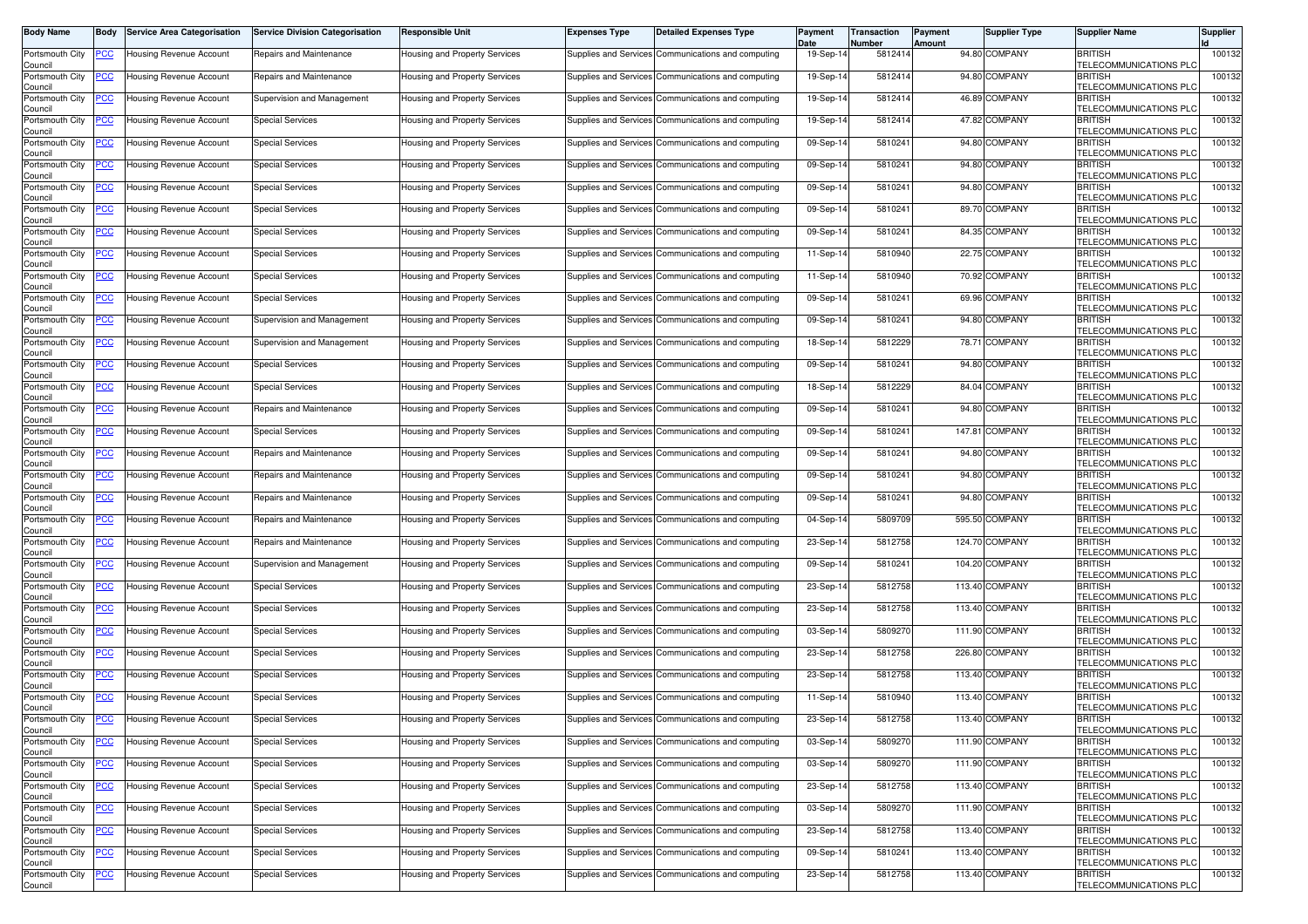| <b>Body Name</b>                      | Body           | <b>Service Area Categorisation</b> | <b>Service Division Categorisation</b> | <b>Responsible Unit</b>              | <b>Expenses Type</b>         | <b>Detailed Expenses Type</b>                      | Payment<br>Date | <b>Transaction</b><br>Number | Payment<br>Amount | <b>Supplier Type</b> | <b>Supplier Name</b>                     | <b>Supplier</b> |
|---------------------------------------|----------------|------------------------------------|----------------------------------------|--------------------------------------|------------------------------|----------------------------------------------------|-----------------|------------------------------|-------------------|----------------------|------------------------------------------|-----------------|
| Portsmouth City<br>Council            | <u>'СС</u>     | Housing Revenue Account            | <b>Special Services</b>                | Housing and Property Services        |                              | Supplies and Services Communications and computing | 03-Sep-14       | 580927                       |                   | 111.90 COMPANY       | <b>BRITISH</b><br>TELECOMMUNICATIONS PLC | 100132          |
| Portsmouth City<br>Council            | <u>'CC</u>     | Housing Revenue Account            | <b>Special Services</b>                | Housing and Property Services        |                              | Supplies and Services Communications and computing | 09-Sep-14       | 5810241                      |                   | 113.40 COMPANY       | <b>BRITISH</b><br>TELECOMMUNICATIONS PLC | 100132          |
| Portsmouth City                       | <u>'СС</u>     | Housing Revenue Account            | <b>Special Services</b>                | Housing and Property Services        |                              | Supplies and Services Communications and computing | 23-Sep-14       | 5812758                      |                   | 113.40 COMPANY       | <b>BRITISH</b><br>TELECOMMUNICATIONS PLC | 100132          |
| Council<br>Portsmouth City<br>Council | <u>'CC</u>     | Housing Revenue Account            | Supervision and Management             | Housing and Property Services        |                              | Supplies and Services Communications and computing | 23-Sep-14       | 5812758                      |                   | 108.20 COMPANY       | <b>BRITISH</b><br>TELECOMMUNICATIONS PLO | 100132          |
| Portsmouth City<br>Council            | <u>PCC</u>     | Housing Revenue Account            | Supervision and Management             | Housing and Property Services        |                              | Supplies and Services Communications and computing | 09-Sep-14       | 5810241                      |                   | 108.20 COMPANY       | <b>BRITISH</b><br>TELECOMMUNICATIONS PLC | 100132          |
| Portsmouth City<br>Council            | <u>'CC</u>     | Housing Revenue Account            | Supervision and Management             | Housing and Property Services        |                              | Supplies and Services Communications and computing | 11-Sep-14       | 5810940                      |                   | 23.67 COMPANY        | <b>BRITISH</b><br>TELECOMMUNICATIONS PLO | 100132          |
| Portsmouth City<br>Council            | <u>'CC</u>     | Housing Revenue Account            | <b>Special Services</b>                | Housing and Property Services        |                              | Supplies and Services Communications and computing | $11-Sep-1$      | 5810940                      |                   | 64.71 COMPANY        | <b>BRITISH</b><br>TELECOMMUNICATIONS PLC | 100132          |
| Portsmouth City<br>Council            | <u>'СС</u>     | Housing Revenue Account            | <b>Special Services</b>                | <b>Housing and Property Services</b> |                              | Supplies and Services Communications and computing | 23-Sep-14       | 5812758                      |                   | 46.89 COMPANY        | <b>BRITISH</b><br>TELECOMMUNICATIONS PLO | 100132          |
| Portsmouth City<br>Council            | <u>'CC</u>     | Housing Revenue Account            | <b>Special Services</b>                | Housing and Property Services        |                              | Supplies and Services Communications and computing | 09-Sep-14       | 5810241                      |                   | 60.51 COMPANY        | <b>BRITISH</b><br>TELECOMMUNICATIONS PLO | 100132          |
| Portsmouth City<br>Council            | <u>PCC</u>     | <b>Housing Revenue Account</b>     | <b>Special Services</b>                | Housing and Property Services        |                              | Supplies and Services Communications and computing | 19-Sep-14       | 5812414                      |                   | 51.57 COMPANY        | <b>BRITISH</b><br>TELECOMMUNICATIONS PLC | 100132          |
| Portsmouth City<br>Council            | <u>PCC</u>     | Housing Revenue Account            | <b>Special Services</b>                | Housing and Property Services        |                              | Supplies and Services Communications and computing | 17-Sep-14       | 5811787                      |                   | 59.91 COMPANY        | <b>BRITISH</b><br>TELECOMMUNICATIONS PLC | 100132          |
| Portsmouth City<br>Council            | <u>'CC</u>     | Housing Revenue Account            | <b>Special Services</b>                | Housing and Property Services        |                              | Supplies and Services Communications and computing | 17-Sep-14       | 5811787                      |                   | 77.78 COMPANY        | <b>BRITISH</b><br>TELECOMMUNICATIONS PLC | 100132          |
| Portsmouth City<br>Council            | <u>'СС</u>     | Housing Revenue Account            | <b>Special Services</b>                | <b>Housing and Property Services</b> |                              | Supplies and Services Communications and computing | 11-Sep-14       | 5810940                      |                   | 114.25 COMPANY       | <b>BRITISH</b><br>TELECOMMUNICATIONS PLC | 100132          |
| Portsmouth City<br>Council            | <u>'СС</u>     | Housing Revenue Account            | <b>Special Services</b>                | Housing and Property Services        |                              | Supplies and Services Communications and computing | 17-Sep-14       | 5811787                      |                   | 46.97 COMPANY        | <b>BRITISH</b><br>TELECOMMUNICATIONS PLO | 100132          |
| Portsmouth City<br>Council            | <u>PCC</u>     | Housing Revenue Account            | Supervision and Management             | Housing and Property Services        |                              | Supplies and Services Communications and computing | 19-Sep-14       | 5812414                      |                   | 46.96 COMPANY        | <b>BRITISH</b><br>TELECOMMUNICATIONS PLC | 100132          |
| Portsmouth City<br>Council            | <u>'CC</u>     | Housing Revenue Account            | <b>Special Services</b>                | Housing and Property Services        |                              | Supplies and Services Communications and computing | 11-Sep-14       | 581094                       |                   | 46.89 COMPANY        | <b>BRITISH</b><br>TELECOMMUNICATIONS PLO | 100132          |
| Portsmouth City<br>Council            | <u>'СС</u>     | <b>Housing Revenue Account</b>     | <b>Special Services</b>                | Housing and Property Services        | <b>Supplies and Services</b> | Communications and computing                       | 19-Sep-14       | 5812414                      |                   | 64.64 COMPANY        | <b>BRITISH</b><br>TELECOMMUNICATIONS PLC | 100132          |
| Portsmouth City<br>Council            | <u>'CC</u>     | <b>Housing Revenue Account</b>     | <b>Special Services</b>                | Housing and Property Services        |                              | Supplies and Services Communications and computing | 11-Sep-14       | 5810940                      |                   | 91.19 COMPANY        | <b>BRITISH</b><br>TELECOMMUNICATIONS PLO | 100132          |
| Portsmouth City<br>Council            | <u>CC </u>     | Housing Revenue Account            | <b>Special Services</b>                | Housing and Property Services        |                              | Supplies and Services Communications and computing | 11-Sep-14       | 5810940                      |                   | 46.89 COMPANY        | <b>BRITISH</b><br>TELECOMMUNICATIONS PLC | 100132          |
| Portsmouth City<br>Council            | <u>'CC</u>     | Housing Revenue Account            | <b>Special Services</b>                | Housing and Property Services        |                              | Supplies and Services Communications and computing | 11-Sep-14       | 5810940                      |                   | 46.89 COMPANY        | <b>BRITISH</b><br>TELECOMMUNICATIONS PLC | 100132          |
| Portsmouth City<br>Council            | <u>'СС</u>     | Housing Revenue Account            | <b>Special Services</b>                | <b>Housing and Property Services</b> |                              | Supplies and Services Communications and computing | 11-Sep-14       | 581094                       |                   | 61.42 COMPANY        | <b>BRITISH</b><br>TELECOMMUNICATIONS PLO | 100132          |
| Portsmouth City<br>Council            | <u>'СС</u>     | Housing Revenue Account            | <b>Special Services</b>                | Housing and Property Services        |                              | Supplies and Services Communications and computing | 11-Sep-14       | 5810940                      |                   | 46.89 COMPANY        | <b>BRITISH</b><br>TELECOMMUNICATIONS PLO | 100132          |
| Portsmouth City<br>Council            | <u>'CC</u>     | Housing Revenue Account            | <b>Special Services</b>                | Housing and Property Services        |                              | Supplies and Services Communications and computing | 09-Sep-14       | 5810241                      |                   | 53.13 COMPANY        | <b>BRITISH</b><br>TELECOMMUNICATIONS PLC | 100132          |
| Portsmouth City<br>Council            | <u>'СС</u>     | Housing Revenue Account            | Supervision and Management             | Housing and Property Services        |                              | Supplies and Services Communications and computing | 11-Sep-14       | 581094                       |                   | 47.02 COMPANY        | <b>BRITISH</b><br>TELECOMMUNICATIONS PLO | 100132          |
| Portsmouth City<br>Council            | <u>'СС</u>     | Housing Revenue Account            | <b>Special Services</b>                | Housing and Property Services        |                              | Supplies and Services Communications and computing | 11-Sep-14       | 5810940                      |                   | 46.89 COMPANY        | <b>BRITISH</b><br>TELECOMMUNICATIONS PLO | 100132          |
| Portsmouth City<br>Council            | <u>CC </u>     | <b>Housing Revenue Account</b>     | <b>Special Services</b>                | Housing and Property Services        |                              | Supplies and Services Communications and computing | 19-Sep-14       | 5812414                      |                   | 46.89 COMPANY        | <b>BRITISH</b><br>TELECOMMUNICATIONS PLC | 100132          |
| Portsmouth City<br>Council            | <u>CC </u>     | Housing Revenue Account            | Supervision and Management             | <b>Housing and Property Services</b> |                              | Supplies and Services Communications and computing | 11-Sep-14       | 5810940                      |                   | 46.89 COMPANY        | <b>BRITISH</b><br>TELECOMMUNICATIONS PLO | 100132          |
| Portsmouth City<br>Council            | <u>CC</u>      | Housing Revenue Account            | <b>Special Services</b>                | Housing and Property Services        |                              | Supplies and Services Communications and computing | $11-Sep-1$      | 5810940                      |                   | 59.49 COMPANY        | <b>BRITISH</b><br>TELECOMMUNICATIONS PLC | 100132          |
| Portsmouth City<br>Council            | <u>CC </u>     | <b>Housing Revenue Account</b>     | <b>Special Services</b>                | <b>Housing and Property Services</b> |                              | Supplies and Services Communications and computing | 11-Sep-14       | 5810940                      |                   | 46.89 COMPANY        | <b>BRITISH</b><br>TELECOMMUNICATIONS PLO | 100132          |
| Portsmouth City<br>Council            | <u>CC </u>     | <b>Housing Revenue Account</b>     | <b>Special Services</b>                | Housing and Property Services        |                              | Supplies and Services Communications and computing | 11-Sep-14       | 5810940                      |                   | 49.78 COMPANY        | <b>BRITISH</b><br>TELECOMMUNICATIONS PLC | 100132          |
| Portsmouth City PCC<br>Council        |                | <b>Housing Revenue Account</b>     | Repairs and Maintenance                | Housing and Property Services        |                              | Supplies and Services Communications and computing | 11-Sep-14       | 5810940                      |                   | 46.89 COMPANY        | <b>BRITISH</b><br>TELECOMMUNICATIONS PLC | 100132          |
| Portsmouth City<br>Council            | <u>CC</u>      | Housing Revenue Account            | Repairs and Maintenance                | Housing and Property Services        |                              | Supplies and Services Communications and computing | 17-Sep-14       | 5811787                      |                   | 46.89 COMPANY        | <b>BRITISH</b><br>TELECOMMUNICATIONS PLC | 100132          |
| Portsmouth City<br>Council            | <u>'CC</u>     | Housing Revenue Account            | Supervision and Management             | Housing and Property Services        |                              | Supplies and Services Communications and computing | 11-Sep-14       | 5810940                      |                   | 52.26 COMPANY        | <b>BRITISH</b><br>TELECOMMUNICATIONS PLC | 100132          |
| Portsmouth City<br>Council            | $\overline{C}$ | Housing Revenue Account            | Repairs and Maintenance                | Housing and Property Services        |                              | Supplies and Services Communications and computing | 11-Sep-14       | 5810940                      |                   | 46.89 COMPANY        | <b>BRITISH</b><br>TELECOMMUNICATIONS PLC | 100132          |
| Portsmouth City<br>Council            | <u>'СС</u>     | Housing Revenue Account            | Repairs and Maintenance                | Housing and Property Services        |                              | Supplies and Services Communications and computing | 11-Sep-14       | 5810940                      |                   | 46.82 COMPANY        | <b>BRITISH</b><br>TELECOMMUNICATIONS PLC | 100132          |
| Portsmouth City<br>Council            | <u>CC</u>      | Housing Revenue Account            | Supervision and Management             | Housing and Property Services        |                              | Supplies and Services Communications and computing | 15-Sep-14       | 5811530                      |                   | 46.89 COMPANY        | <b>BRITISH</b><br>TELECOMMUNICATIONS PLC | 100132          |
| Portsmouth City<br>Council            | <u>'CC</u>     | Housing Revenue Account            | <b>Special Services</b>                | Housing and Property Services        |                              | Supplies and Services Communications and computing | 15-Sep-14       | 5811530                      |                   | 47.37 COMPANY        | <b>BRITISH</b><br>TELECOMMUNICATIONS PLO | 100132          |
| Portsmouth City<br>Council            | <u>PCC</u>     | <b>Housing Revenue Account</b>     | Supervision and Management             | Housing and Property Services        |                              | Supplies and Services Communications and computing | 15-Sep-14       | 5811530                      |                   | 46.89 COMPANY        | <b>BRITISH</b><br>TELECOMMUNICATIONS PLC | 100132          |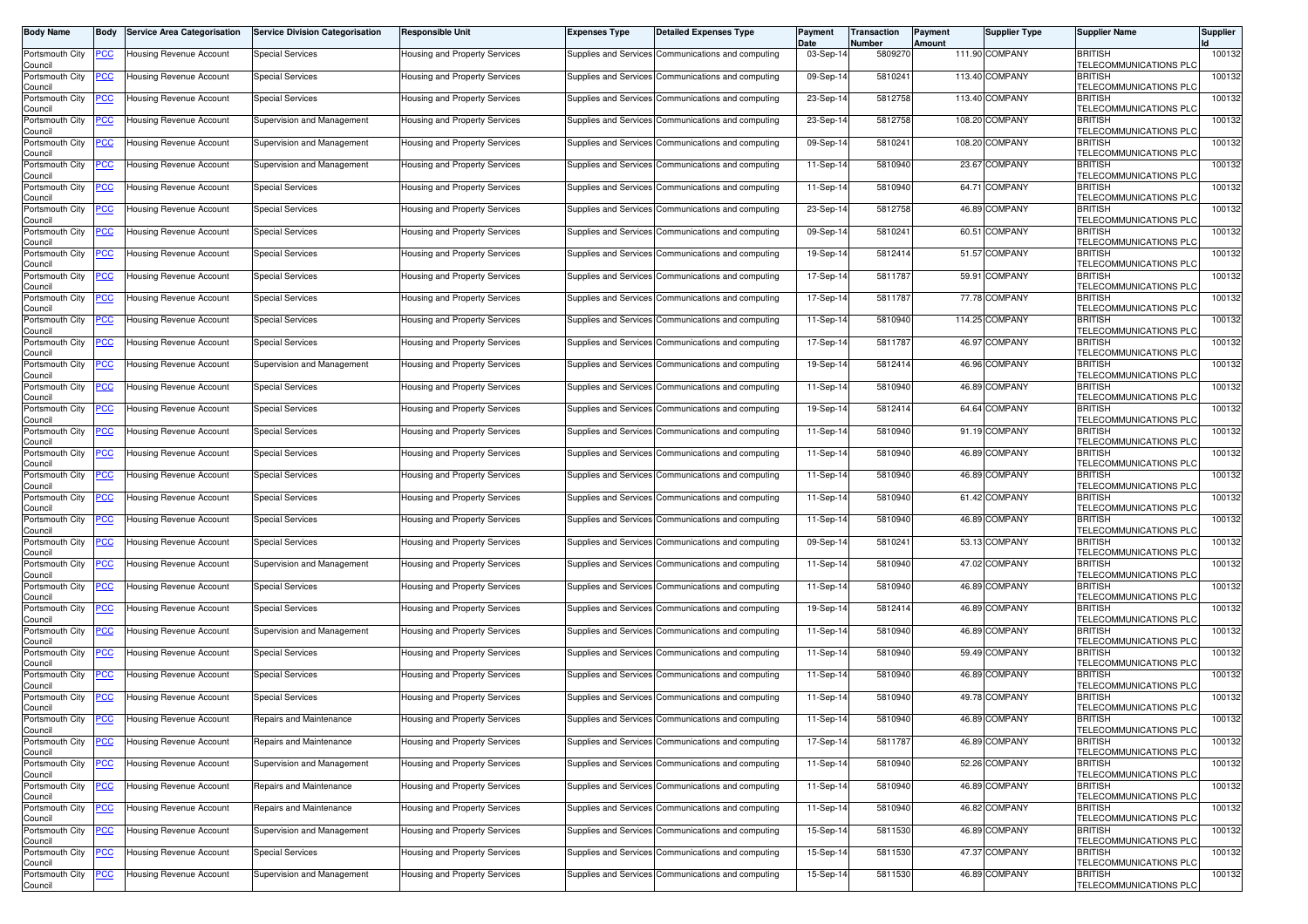| <b>Body Name</b>                      | <b>Body</b> | <b>Service Area Categorisation</b> | <b>Service Division Categorisation</b> | <b>Responsible Unit</b>              | <b>Expenses Type</b>            | <b>Detailed Expenses Type</b>                            | Payment<br>Date | Transaction<br>Number | Payment<br>Amount | <b>Supplier Type</b> | <b>Supplier Name</b>                        | Supplier |
|---------------------------------------|-------------|------------------------------------|----------------------------------------|--------------------------------------|---------------------------------|----------------------------------------------------------|-----------------|-----------------------|-------------------|----------------------|---------------------------------------------|----------|
| Portsmouth City<br>Council            | <u>PCC</u>  | Housing Revenue Account            | Repairs and Maintenance                | <b>Housing and Property Services</b> |                                 | Supplies and Services Communications and computing       | 17-Sep-14       | 5811787               |                   | 46.89 COMPANY        | <b>BRITISH</b><br>TELECOMMUNICATIONS PLC    | 100132   |
| Portsmouth City<br>Council            | <u>PCC</u>  | Housing Revenue Account            | <b>Special Services</b>                | Housing and Property Services        | Supplies and Services           | Communications and computing                             | 11-Sep-14       | 5810940               |                   | 47.01 COMPANY        | <b>BRITISH</b><br>TELECOMMUNICATIONS PLC    | 100132   |
| Portsmouth City<br>Council            | <u>PCC </u> | Housing Revenue Account            | <b>Special Services</b>                | Housing and Property Services        | Supplies and Services           | Communications and computing                             | 11-Sep-14       | 5810940               |                   | 46.89 COMPANY        | <b>BRITISH</b><br>TELECOMMUNICATIONS PLC    | 100132   |
| Portsmouth City<br>Council            | <u>PCC</u>  | Housing Revenue Account            | Supervision and Management             | <b>Housing and Property Services</b> | <b>Supplies and Services</b>    | Communications and computing                             | 17-Sep-14       | 5811787               |                   | 46.94 COMPANY        | <b>BRITISH</b><br>TELECOMMUNICATIONS PLO    | 100132   |
| Portsmouth City<br>Council            | <u>PCC</u>  | Housing Revenue Account            | Supervision and Management             | Housing and Property Services        | Supplies and Services           | Communications and computing                             | 11-Sep-14       | 5810940               |                   | 46.89 COMPANY        | <b>BRITISH</b><br>TELECOMMUNICATIONS PLO    | 100132   |
| Portsmouth City<br>Council            | <u>PCC</u>  | Housing Revenue Account            | <b>Special Services</b>                | Housing and Property Services        |                                 | Supplies and Services Communications and computing       | 19-Sep-14       | 5812414               |                   | 46.89 COMPANY        | <b>BRITISH</b><br>TELECOMMUNICATIONS PLC    | 100132   |
| Portsmouth City<br>Council            | <u>PCC</u>  | Housing Revenue Account            | Special Services                       | Housing and Property Services        | Supplies and Services           | Communications and computing                             | 11-Sep-14       | 5810940               |                   | 58.88 COMPANY        | <b>BRITISH</b><br>TELECOMMUNICATIONS PLC    | 100132   |
| Portsmouth City<br>Council            | <u>PCC</u>  | <b>Housing Revenue Account</b>     | Repairs and Maintenance                | <b>Housing and Property Services</b> | Supplies and Services           | Communications and computing                             | 23-Sep-14       | 5812758               |                   | 60.84 COMPANY        | <b>BRITISH</b><br>TELECOMMUNICATIONS PLO    | 100132   |
| Portsmouth City<br>Council            | <u>PCC</u>  | <b>Housing Revenue Account</b>     | <b>Special Services</b>                | Housing and Property Services        | Supplies and Services           | Communications and computing                             | 25-Sep-14       | 5813358               |                   | 61.11 COMPANY        | <b>BRITISH</b><br>TELECOMMUNICATIONS PLO    | 100132   |
| Portsmouth City<br>Council            | <u>PCC</u>  | Housing Revenue Account            | <b>Special Services</b>                | Housing and Property Services        |                                 | Supplies and Services Communications and computing       | 25-Sep-14       | 5813358               |                   | 63.09 COMPANY        | <b>BRITISH</b><br>TELECOMMUNICATIONS PLC    | 100132   |
| Portsmouth City<br>Council            | <u>PCC</u>  | Housing Revenue Account            | Supervision and Management             | Housing and Property Services        | Supplies and Services           | Communications and computing                             | 11-Sep-14       | 5810940               |                   | 153.99 COMPANY       | <b>BRITISH</b><br>TELECOMMUNICATIONS PLC    | 100132   |
| Portsmouth City<br>Council            | <u>PCC</u>  | Housing Revenue Account            | Supervision and Management             | <b>Housing and Property Services</b> | <b>Supplies and Services</b>    | Communications and computing                             | 11-Sep-14       | 5810940               |                   | 37.89 COMPANY        | <b>BRITISH</b><br>TELECOMMUNICATIONS PLO    | 100132   |
| Portsmouth City<br>Council            | <u>PCC</u>  | Housing Revenue Account            | <b>Special Services</b>                | <b>Housing and Property Services</b> | Supplies and Services           | Communications and computing                             | 11-Sep-14       | 5810940               |                   | 149.79 COMPANY       | <b>BRITISH</b><br>TELECOMMUNICATIONS PLO    | 100132   |
| Portsmouth City<br>Council            |             | Housing Revenue Account            | Special Services                       | Housing and Property Services        | <b>Supplies and Services</b>    | Communications and computing                             | 11-Sep-14       | 5810940               |                   | 242.58 COMPANY       | <b>BRITISH</b><br>TELECOMMUNICATIONS PLO    | 100132   |
| Portsmouth City<br>Council            | <u>PCC</u>  | Housing Revenue Account            | <b>Special Services</b>                | Housing and Property Services        | Supplies and Services           | Communications and computing                             | 11-Sep-14       | 5810940               |                   | 339.24 COMPANY       | <b>BRITISH</b><br>TELECOMMUNICATIONS PLC    | 100132   |
| Portsmouth City<br>Council            | <u>PCC</u>  | Housing Revenue Account            | <b>Special Services</b>                | Housing and Property Services        | Supplies and Services           | Communications and computing                             | 11-Sep-14       | 5810940               |                   | 236.42 COMPANY       | <b>BRITISH</b><br>TELECOMMUNICATIONS PLC    | 100132   |
| Portsmouth City<br>Council            | <u>PCC</u>  | Housing Revenue Account            | <b>Special Services</b>                | Housing and Property Services        | <b>Supplies and Services</b>    | Communications and computing                             | 11-Sep-14       | 5810940               |                   | 51.42 COMPANY        | <b>BRITISH</b><br>TELECOMMUNICATIONS PLO    | 100132   |
| Portsmouth City<br>Council            | <u>PCC</u>  | <b>Housing Revenue Account</b>     | <b>Special Services</b>                | Housing and Property Services        | Supplies and Services           | Communications and computing                             | 11-Sep-14       | 5810940               |                   | 37.93 COMPANY        | <b>BRITISH</b><br>TELECOMMUNICATIONS PLC    | 100132   |
| Portsmouth City<br>Council            | <u>PCC</u>  | <b>Housing Revenue Account</b>     | <b>Special Services</b>                | Housing and Property Services        |                                 | Supplies and Services Communications and computing       | 11-Sep-14       | 5810940               |                   | 299.58 COMPANY       | <b>BRITISH</b><br>TELECOMMUNICATIONS PLC    | 100132   |
| Portsmouth City<br>Council            | <u>PCC</u>  | Housing Revenue Account            | <b>Special Services</b>                | Housing and Property Services        | <b>Supplies and Services</b>    | Communications and computing                             | 11-Sep-14       | 5810940               |                   | 136.72 COMPANY       | <b>BRITISH</b><br>TELECOMMUNICATIONS PLO    | 100132   |
| Portsmouth City<br>Council            | <u>PCC </u> | Housing Revenue Account            | Supervision and Management             | <b>Housing and Property Services</b> | Supplies and Services           | Communications and computing                             | 03-Sep-14       | 580927                |                   | 764.48 COMPANY       | <b>BRITISH</b><br>TELECOMMUNICATIONS PLC    | 100132   |
| Portsmouth City<br>Council            | <u>PCC</u>  | Housing Revenue Account            | <b>Special Services</b>                | Housing and Property Services        | <b>Supplies and Services</b>    | Communications and computing                             | 11-Sep-14       | 5810940               |                   | 132.39 COMPANY       | <b>BRITISH</b><br>TELECOMMUNICATIONS PLO    | 100132   |
| Portsmouth City<br>Council            | <u>PCC</u>  | Housing Revenue Account            | Supervision and Management             | Housing and Property Services        | <b>Supplies and Services</b>    | Communications and computing                             | 03-Sep-14       | 5809270               |                   | 490.81 COMPANY       | BRITISH<br>TELECOMMUNICATIONS PLC           | 100132   |
| Portsmouth City<br>Council            |             | Housing Revenue Account            | Repairs and Maintenance                | Housing and Property Services        | Premises-Related<br>Expenditure | <b>Fixtures and fittings</b>                             | 19-Sep-14       | 5812415               |                   | 695.00 VENDOR        | <b>BROADVIEW VEHICLE</b><br>AWNINGS LIMITED | 139092   |
| Portsmouth City<br>Council            | <u>PCC</u>  | Housing Revenue Account            | Repairs and Maintenance                | Housing and Property Services        | Premises-Related<br>Expenditure | Repairs, alterations and<br>naintenance of buildings     | 29-Sep-14       | 5814013               |                   | 1148.79 VENDOR       | BTU (POOLSERVICES) LTD                      | 133925   |
| Portsmouth City<br>Council            | <u>PCC </u> | Housing Revenue Account            | Repairs and Maintenance                | Housing and Property Services        | Premises-Related<br>Expenditure | Repairs, alterations and<br>naintenance of buildings     | 29-Sep-14       | 5814013               | 383.89            | <b>VENDOR</b>        | BTU (POOLSERVICES) LTD                      | 133925   |
| Portsmouth City<br>Council            | <u>PCC</u>  | Housing Revenue Account            | Repairs and Maintenance                | Housing and Property Services        | Premises-Related<br>Expenditure | Repairs, alterations and<br>maintenance of buildings     | 29-Sep-14       | 5814013               |                   | 351.21 VENDOR        | BTU (POOLSERVICES) LTD                      | 133925   |
| Portsmouth City<br>Council            | <u>PCC</u>  | Housing Revenue Account            | Other                                  | Housing and Property Services        | Premises-Related<br>Expenditure | Repairs, alterations and<br>naintenance of buildings     | 29-Sep-14       | 5814015               |                   | 8926.07 VENDOR       | CARETECH UK LIMITED                         | 136262   |
| Portsmouth City<br>Council            | <u>PCC</u>  | Housing Revenue Account            | <b>Special Services</b>                | <b>Housing and Property Services</b> | <b>Third Party Payments</b>     | Private contractors                                      | 23-Sep-14       | 5812760               |                   | 1857.30 VENDOR       | CARING FOR YOU LIMITED                      | 100116   |
| Portsmouth City<br>Council            | <u>PCC</u>  | Housing Revenue Account            | <b>Special Services</b>                | Housing and Property Services        |                                 | Supplies and Services Equipment, furniture and materials | 12-Sep-14       | 5811207               |                   | 18.40 VENDOR         | CARTERS OF SWANWICK<br>LTD                  | 101541   |
| Portsmouth City <b>PCC</b><br>Council |             | <b>Housing Revenue Account</b>     | <b>Special Services</b>                | Housing and Property Services        |                                 | Supplies and Services Equipment, furniture and materials | 12-Sep-14       | 5811207               |                   | 15.48 VENDOR         | CARTERS OF SWANWICK<br>LTD                  | 101541   |
| Portsmouth City<br>Council            | <u>PCC</u>  | Housing Revenue Account            | <b>Special Services</b>                | Housing and Property Services        |                                 | Supplies and Services Equipment, furniture and materials | 12-Sep-14       | 5811207               |                   | 181.44 VENDOR        | CARTERS OF SWANWICK<br><b>TD</b>            | 101541   |
| Portsmouth City<br>Council            | <u>PCC</u>  | Housing Revenue Account            | <b>Special Services</b>                | Housing and Property Services        |                                 | Supplies and Services Equipment, furniture and materials | 12-Sep-14       | 5811207               |                   | 13.74 VENDOR         | <b>CARTERS OF SWANWICK</b><br>LTD           | 101541   |
| Portsmouth City<br>Council            | <u>PCC</u>  | Housing Revenue Account            | <b>Special Services</b>                | <b>Housing and Property Services</b> | Supplies and Services           | Equipment, furniture and materials                       | 12-Sep-14       | 5811207               |                   | 20.48 VENDOR         | CARTERS OF SWANWICK<br>LTD                  | 101541   |
| Portsmouth City<br>Council            | <u>PCC</u>  | Housing Revenue Account            | <b>Special Services</b>                | Housing and Property Services        |                                 | Supplies and Services Equipment, furniture and materials | 12-Sep-14       | 5811207               |                   | 163.35 VENDOR        | CARTERS OF SWANWICK<br>LTD                  | 101541   |
| Portsmouth City<br>Council            | <u>PCC</u>  | Housing Revenue Account            | <b>Special Services</b>                | Housing and Property Services        | <b>Supplies and Services</b>    | Equipment, furniture and materials                       | 12-Sep-14       | 5811207               |                   | 9.13 VENDOR          | CARTERS OF SWANWICK<br>_TD                  | 101541   |
| Portsmouth City<br>Council            | <u>PCC</u>  | Housing Revenue Account            | <b>Special Services</b>                | Housing and Property Services        | Supplies and Services           | Equipment, furniture and materials                       | 12-Sep-14       | 5811207               |                   | 0.54 VENDOR          | <b>CARTERS OF SWANWICK</b><br>LTD           | 101541   |
| Portsmouth City<br>Council            | <u>PCC</u>  | Housing Revenue Account            | <b>Special Services</b>                | Housing and Property Services        | <b>Supplies and Services</b>    | Equipment, furniture and materials                       | 12-Sep-14       | 5811207               |                   | 46.67 VENDOR         | <b>CARTERS OF SWANWICK</b><br>LTD           | 101541   |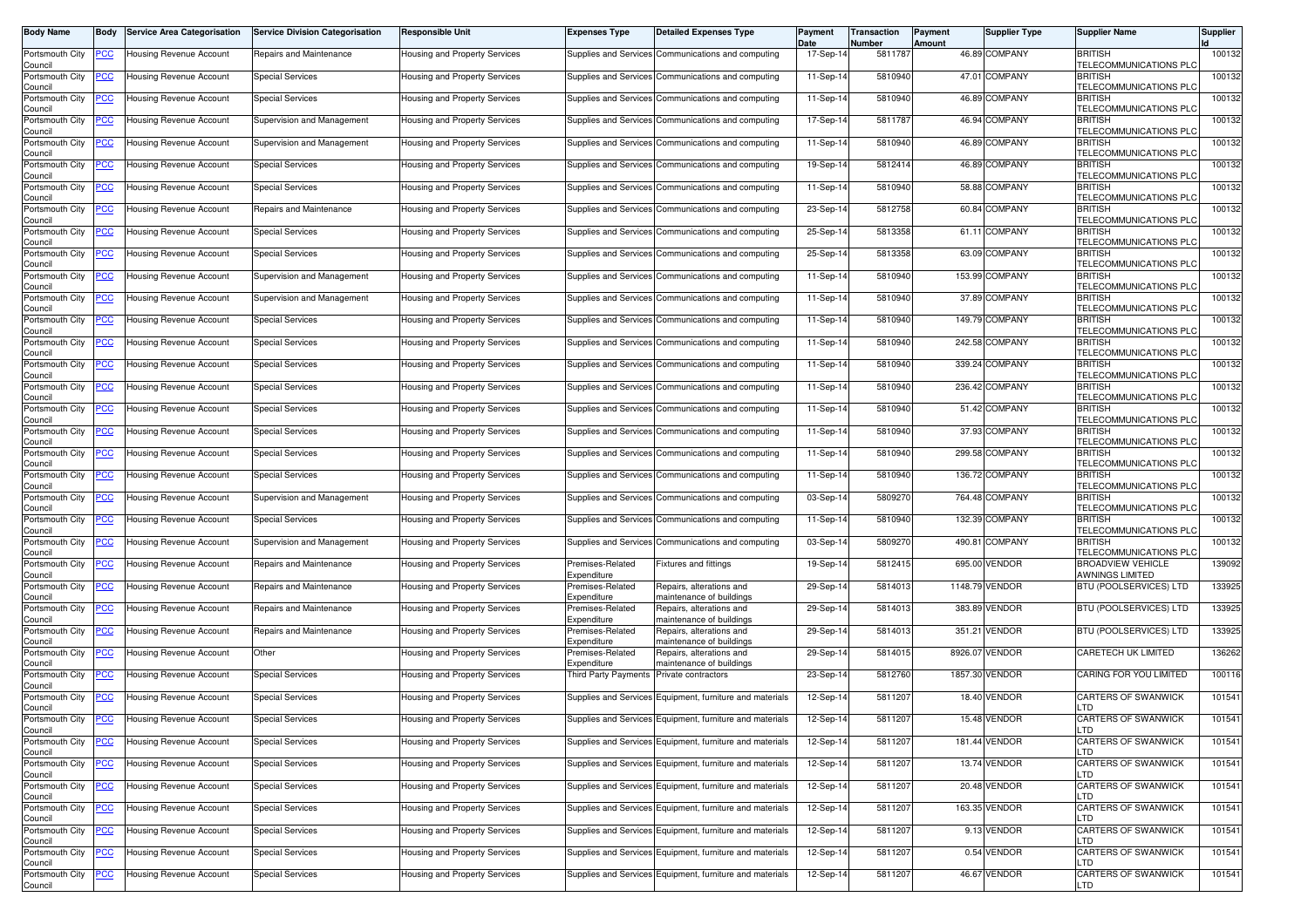| <b>Body Name</b>               | Body        | <b>Service Area Categorisation</b> | <b>Service Division Categorisation</b> | <b>Responsible Unit</b>              | <b>Expenses Type</b>            | <b>Detailed Expenses Type</b>                            | Payment<br>Date | Transaction<br>Number | Payment<br>Amount | <b>Supplier Type</b> | <b>Supplier Name</b>                             | <b>Supplier</b> |
|--------------------------------|-------------|------------------------------------|----------------------------------------|--------------------------------------|---------------------------------|----------------------------------------------------------|-----------------|-----------------------|-------------------|----------------------|--------------------------------------------------|-----------------|
| Portsmouth City<br>Council     | <b>PCC</b>  | Housing Revenue Account            | <b>Special Services</b>                | Housing and Property Services        |                                 | Supplies and Services Equipment, furniture and materials | 12-Sep-14       | 5811207               |                   | 41.72 VENDOR         | CARTERS OF SWANWICK<br>LTD                       | 101541          |
| Portsmouth City<br>Council     | <u>PCC</u>  | Housing Revenue Account            | <b>Special Services</b>                | lousing and Property Services        |                                 | Supplies and Services Equipment, furniture and materials | 12-Sep-14       | 5811207               |                   | 19.64 VENDOR         | CARTERS OF SWANWICK<br>LTD                       | 101541          |
| Portsmouth City<br>Council     | <u>PCC</u>  | Housing Revenue Account            | Repairs and Maintenance                | Housing and Property Services        | Premises-Related<br>Expenditure | Repairs, alterations and<br>maintenance of buildings     | 10-Sep-14       | 5810407               |                   | 745.84 VENDOR        | <b>CHRISTIE INTRUDER</b><br>ALARMS LIMITED (CIA) | 100068          |
| Portsmouth City<br>Council     | <u>PCC</u>  | Housing Revenue Account            | Repairs and Maintenance                | Housing and Property Services        | Premises-Related<br>Expenditure | Repairs, alterations and<br>maintenance of buildings     | 10-Sep-14       | 5810407               |                   | 745.85 VENDOR        | CHRISTIE INTRUDER<br>ALARMS LIMITED (CIA)        | 100068          |
| Portsmouth City<br>Council     | <u>PCC</u>  | Housing Revenue Account            | Repairs and Maintenance                | Housing and Property Services        | Premises-Related<br>Expenditure | Repairs, alterations and<br>maintenance of buildings     | 10-Sep-14       | 5810407               |                   | 745.85 VENDOR        | CHRISTIE INTRUDER<br>ALARMS LIMITED (CIA)        | 100068          |
| Portsmouth City<br>Council     | <u>PCC</u>  | Housing Revenue Account            | Repairs and Maintenance                | Housing and Property Services        | Premises-Related<br>Expenditure | Repairs, alterations and<br>maintenance of buildings     | 22-Sep-14       | 5812674               |                   | 543.35 VENDOR        | CHRISTIE INTRUDER<br>ALARMS LIMITED (CIA)        | 100068          |
| Portsmouth City<br>Council     | <u>PCC</u>  | Housing Revenue Account            | <b>Housing Strategy</b>                | Housing and Property Services        | <b>Supplies and Services</b>    | Communications and computing                             | 03-Sep-14       | 5809276               |                   | 2916.10 VENDOR       | CIVICA UK LTD                                    | 104001          |
| Portsmouth City<br>Council     | <u>PCC</u>  | Housing Revenue Account            | Housing Strategy                       | <b>Housing and Property Services</b> |                                 | Supplies and Services Communications and computing       | 03-Sep-14       | 5809276               |                   | 1105.13 VENDOR       | CIVICA UK LTD                                    | 104001          |
| Portsmouth City<br>Council     | <u>PCC</u>  | Housing Revenue Account            | <b>Housing Strategy</b>                | Housing and Property Services        |                                 | Supplies and Services Communications and computing       | 03-Sep-14       | 5809276               |                   | 1205.00 VENDOR       | <b>CIVICA UK LTD</b>                             | 104001          |
| Portsmouth City<br>Council     | <u>PCC</u>  | Housing Revenue Account            | Housing Strategy                       | Housing and Property Services        |                                 | Supplies and Services Communications and computing       | 03-Sep-14       | 5809276               |                   | 919.27 VENDOR        | CIVICA UK LTD                                    | 104001          |
| Portsmouth City<br>Council     | <u>PCC </u> | Housing Revenue Account            | Housing Strategy                       | Housing and Property Services        |                                 | Supplies and Services Communications and computing       | 12-Sep-14       | 5811218               |                   | 457.90 VENDOR        | <b>CIVICA UK LTD</b>                             | 104001          |
| Portsmouth City<br>Council     | <u>PCC</u>  | Housing Revenue Account            | <b>Housing Strategy</b>                | Housing and Property Services        |                                 | Supplies and Services Communications and computing       | 12-Sep-14       | 5811218               |                   | 421.75 VENDOR        | CIVICA UK LTD                                    | 104001          |
| Portsmouth City<br>Council     | <u>PCC</u>  | Housing Revenue Account            | <b>Housing Strategy</b>                | Housing and Property Services        |                                 | Supplies and Services Communications and computing       | 12-Sep-14       | 5811218               |                   | 3795.75 VENDOR       | <b>CIVICA UK LTD</b>                             | 104001          |
| Portsmouth City<br>Council     | <u>PCC</u>  | Housing Revenue Account            | Housing Strategy                       | Housing and Property Services        |                                 | Supplies and Services Communications and computing       | 12-Sep-14       | 5811218               |                   | 3831.90 VENDOR       | CIVICA UK LTD                                    | 104001          |
| Portsmouth City<br>Council     | <u>PCC</u>  | <b>Housing Revenue Account</b>     | <b>Housing Strategy</b>                | Housing and Property Services        |                                 | Supplies and Services Communications and computing       | 12-Sep-14       | 5811218               |                   | 1446.00 VENDOR       | CIVICA UK LTD                                    | 104001          |
| Portsmouth City<br>Council     | <u>PCC</u>  | Housing Revenue Account            | <b>Housing Strategy</b>                | Housing and Property Services        |                                 | Supplies and Services Communications and computing       | 12-Sep-14       | 5811218               |                   | 843.50 VENDOR        | <b>CIVICA UK LTD</b>                             | 104001          |
| Portsmouth City<br>Council     | <u>PCC</u>  | Housing Revenue Account            | Housing Strategy                       | Housing and Property Services        |                                 | Supplies and Services Communications and computing       | 12-Sep-14       | 5811218               |                   | 457.90 VENDOR        | CIVICA UK LTD                                    | 104001          |
| Portsmouth City<br>Council     | <u>PCC</u>  | Housing Revenue Account            | Supervision and Management             | Housing and Property Services        | Supplies and Services           | Communications and computing                             | 09-Sep-14       | 5810247               |                   | 1896.50 VENDOR       | CIVICA UK LTD                                    | 104001          |
| Portsmouth City<br>Council     | <u>PCC</u>  | Housing Revenue Account            | Supervision and Management             | Housing and Property Services        |                                 | Supplies and Services Communications and computing       | 09-Sep-14       | 5810247               |                   | 1691.06 VENDOR       | <b>CIVICA UK LTD</b>                             | 104001          |
| Portsmouth City<br>Council     | <u>PCC </u> | Housing Revenue Account            | Supervision and Management             | Housing and Property Services        |                                 | Supplies and Services Communications and computing       | 09-Sep-14       | 5810247               |                   | 1656.18 VENDOR       | CIVICA UK LTD                                    | 104001          |
| Portsmouth City<br>Council     | <u>PCC</u>  | Housing Revenue Account            | Supervision and Management             | Housing and Property Services        |                                 | Supplies and Services Communications and computing       | 09-Sep-14       | 5810247               |                   | 1561.41 VENDOR       | CIVICA UK LTD                                    | 104001          |
| Portsmouth City<br>Council     | PCC         | Housing Revenue Account            | Supervision and Management             | Housing and Property Services        | Supplies and Services           | Communications and computing                             | 09-Sep-14       | 5810247               |                   | 2318.42 VENDOR       | CIVICA UK LTD                                    | 104001          |
| Portsmouth City<br>Council     | <u>PCC</u>  | Housing Revenue Account            | Supervision and Management             | Housing and Property Services        |                                 | Supplies and Services Communications and computing       | 09-Sep-14       | 5810247               |                   | 99.98 VENDOR         | <b>CIVICA UK LTD</b>                             | 104001          |
| Portsmouth City<br>Council     | <u>PCC</u>  | Housing Revenue Account            | Supervision and Management             | Housing and Property Services        |                                 | Supplies and Services Communications and computing       | 09-Sep-14       | 5810247               |                   | 175.91 VENDOR        | <b>CIVICA UK LTD</b>                             | 104001          |
| Portsmouth City<br>Council     | <u>PCC</u>  | Housing Revenue Account            | Supervision and Management             | Housing and Property Services        |                                 | Supplies and Services Communications and computing       | 09-Sep-14       | 5810247               |                   | 7372.31 VENDOR       | CIVICA UK LTD                                    | 104001          |
| Portsmouth City<br>Council     | <u>PCC</u>  | Housing Revenue Account            | Supervision and Management             | Housing and Property Services        | Supplies and Services           | Communications and computing                             | 09-Sep-14       | 5810247               |                   | 512.92 VENDOR        | CIVICA UK LTD                                    | 104001          |
| Portsmouth City<br>Council     | <u>PCC</u>  | Housing Revenue Account            | Supervision and Management             | Housing and Property Services        |                                 | Supplies and Services Communications and computing       | 09-Sep-14       | 5810247               |                   | 218.06 VENDOR        | CIVICA UK LTD                                    | 104001          |
| Portsmouth City<br>Council     | <u>PCC</u>  | Housing Revenue Account            | Supervision and Management             | Housing and Property Services        |                                 | Supplies and Services Communications and computing       | 09-Sep-14       | 5810247               |                   | 689.17 VENDOR        | <b>CIVICA UK LTD</b>                             | 104001          |
| Portsmouth City<br>Council     | <u>PCC</u>  | Housing Revenue Account            | Supervision and Management             | Housing and Property Services        |                                 | Supplies and Services Communications and computing       | 09-Sep-14       | 5810247               |                   | 791.32 VENDOR        | CIVICA UK LTD                                    | 104001          |
| Portsmouth City<br>Council     | <b>PCC</b>  | Housing Revenue Account            | Supervision and Management             | Housing and Property Services        |                                 | Supplies and Services Communications and computing       | 09-Sep-14       | 5810247               |                   | 205.87 VENDOR        | <b>CIVICA UK LTD</b>                             | 104001          |
| Portsmouth City PCC<br>Council |             | <b>Housing Revenue Account</b>     | Supervision and Management             | Housing and Property Services        |                                 | Supplies and Services Communications and computing       | 09-Sep-14       | 5810247               |                   | 1178.08 VENDOR       | CIVICA UK LTD                                    | 104001          |
| Portsmouth City<br>Council     | <u>PCC</u>  | <b>Housing Revenue Account</b>     | Supervision and Management             | Housing and Property Services        |                                 | Supplies and Services Communications and computing       | 09-Sep-14       | 5810247               |                   | 375.88 VENDOR        | <b>CIVICA UK LTD</b>                             | 104001          |
| Portsmouth City<br>Council     | <u>PCC</u>  | Housing Revenue Account            | Supervision and Management             | Housing and Property Services        |                                 | Supplies and Services Communications and computing       | 09-Sep-14       | 5810247               |                   | 764.11 VENDOR        | CIVICA UK LTD                                    | 104001          |
| Portsmouth City<br>Council     | <u>PCC</u>  | <b>Housing Revenue Account</b>     | Supervision and Management             | Housing and Property Services        |                                 | Supplies and Services Communications and computing       | 09-Sep-14       | 5810247               |                   | 1585.37 VENDOR       | CIVICA UK LTD                                    | 104001          |
| Portsmouth City<br>Council     | <u>PCC</u>  | Housing Revenue Account            | Supervision and Management             | Housing and Property Services        |                                 | Supplies and Services Communications and computing       | 09-Sep-14       | 5810247               |                   | 77.09 VENDOR         | <b>CIVICA UK LTD</b>                             | 104001          |
| Portsmouth City<br>Council     | <u>PCC </u> | Housing Revenue Account            | Supervision and Management             | Housing and Property Services        |                                 | Supplies and Services Communications and computing       | 09-Sep-14       | 5810247               |                   | 947.33 VENDOR        | CIVICA UK LTD                                    | 104001          |
| Portsmouth City<br>Council     | <u>PCC</u>  | Housing Revenue Account            | Supervision and Management             | Housing and Property Services        |                                 | Supplies and Services Communications and computing       | 09-Sep-14       | 5810247               |                   | 105.68 VENDOR        | CIVICA UK LTD                                    | 104001          |
| Portsmouth City<br>Council     | <u>PCC</u>  | Housing Revenue Account            | Supervision and Management             | Housing and Property Services        |                                 | Supplies and Services Communications and computing       | 09-Sep-14       | 5810247               |                   | 296.92 VENDOR        | CIVICA UK LTD                                    | 104001          |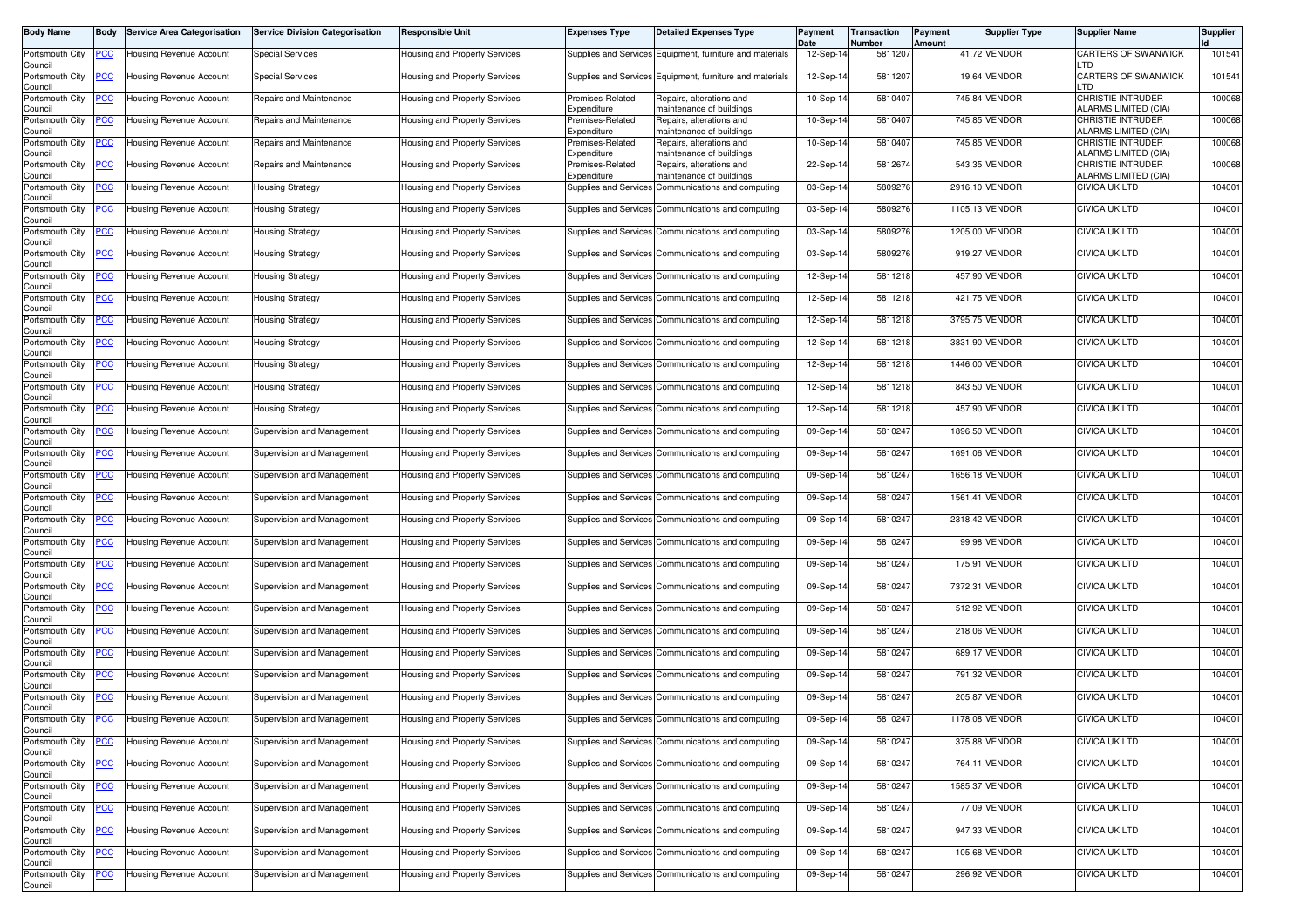| Body Name                  | Body       | <b>Service Area Categorisation</b> | Service Division Categorisation | Responsible Unit                     | <b>Expenses Type</b>            | <b>Detailed Expenses Type</b>                      | Payment<br>Date | <b>Transaction</b><br>Number | Payment<br>Amount | Supplier Type  | <b>Supplier Name</b>      | Supplier |
|----------------------------|------------|------------------------------------|---------------------------------|--------------------------------------|---------------------------------|----------------------------------------------------|-----------------|------------------------------|-------------------|----------------|---------------------------|----------|
| Portsmouth City<br>Council | <u>PCC</u> | Housing Revenue Account            | Supervision and Management      | Housing and Property Services        |                                 | Supplies and Services Communications and computing | 09-Sep-14       | 5810247                      |                   | 342.05 VENDOR  | <b>CIVICA UK LTD</b>      | 104001   |
| Portsmouth City<br>Council | <u>'CC</u> | Housing Revenue Account            | Supervision and Management      | lousing and Property Services        | <b>Supplies and Services</b>    | Communications and computing                       | 09-Sep-14       | 581024                       | 418.54            | <b>VENDOR</b>  | <b>CIVICA UK LTD</b>      | 104001   |
| Portsmouth City<br>Council | <u>cc</u>  | Housing Revenue Account            | Supervision and Management      | Housing and Property Services        | <b>Supplies and Services</b>    | Communications and computing                       | 09-Sep-14       | 581024                       | 929.62            | <b>VENDOR</b>  | <b>CIVICA UK LTD</b>      | 104001   |
| Portsmouth City<br>Council | <u>'СС</u> | Housing Revenue Account            | Supervision and Management      | lousing and Property Services        | <b>Supplies and Services</b>    | Communications and computing                       | 09-Sep-14       | 581024                       |                   | 498.92 VENDOR  | <b>CIVICA UK LTD</b>      | 104001   |
| Portsmouth City<br>Council | <u>'CC</u> | Housing Revenue Account            | Supervision and Management      | Housing and Property Services        | <b>Supplies and Services</b>    | Communications and computing                       | 09-Sep-14       | 5810247                      | 230.62            | VENDOR         | CIVICA UK LTD             | 104001   |
| Portsmouth City<br>Council | <u>'СС</u> | Housing Revenue Account            | Supervision and Management      | Housing and Property Services        |                                 | Supplies and Services Communications and computing | 09-Sep-14       | 5810247                      | 780.95            | <b>VENDOR</b>  | <b>CIVICA UK LTD</b>      | 104001   |
| Portsmouth City<br>Council | <u>'CC</u> | <b>Housing Revenue Account</b>     | Supervision and Management      | Housing and Property Services        | <b>Supplies and Services</b>    | Communications and computing                       | 09-Sep-14       | 5810247                      |                   | 515.45 VENDOR  | <b>CIVICA UK LTD</b>      | 104001   |
| Portsmouth City<br>Council | <u>CC </u> | Housing Revenue Account            | Supervision and Management      | Housing and Property Services        | <b>Supplies and Services</b>    | Communications and computing                       | 09-Sep-14       | 581024                       | 1270.53           | <b>VENDOR</b>  | <b>CIVICA UK LTD</b>      | 104001   |
| Portsmouth City<br>Council | <u>cc</u>  | Housing Revenue Account            | Supervision and Management      | Housing and Property Services        | <b>Supplies and Services</b>    | Communications and computing                       | 09-Sep-14       | 5810247                      | 103.51            | /ENDOR         | <b>CIVICA UK LTD</b>      | 104001   |
| Portsmouth City<br>Council | <u>'CC</u> | Housing Revenue Account            | Supervision and Management      | Housing and Property Services        |                                 | Supplies and Services Communications and computing | 09-Sep-14       | 581024                       |                   | 517.56 VENDOR  | <b>CIVICA UK LTD</b>      | 104001   |
| Portsmouth City<br>Council | <u>'СС</u> | Housing Revenue Account            | Supervision and Management      | Housing and Property Services        | <b>Supplies and Services</b>    | Communications and computing                       | 09-Sep-14       | 581024                       | 3068.43           | VENDOR         | <b>CIVICA UK LTD</b>      | 104001   |
| Portsmouth City<br>Council | <u>'СС</u> | Housing Revenue Account            | <b>Housing Strategy</b>         | lousing and Property Services        | Supplies and Services           | Communications and computing                       | 25-Sep-14       | 5813380                      | 244.47            | VENDOR         | <b>CIVICA UK LTD</b>      | 104001   |
| Portsmouth City<br>Council | <u>'СС</u> | Housing Revenue Account            | <b>Special Services</b>         | Housing and Property Services        | <b>Supplies and Services</b>    | Equipment, furniture and materials                 | 23-Sep-14       | 5812763                      |                   | 1240.32 VENDOR | CJS PORTSMOUTH LTD        | 100139   |
| Portsmouth City<br>Council | <u>'СС</u> | Housing Revenue Account            | <b>Special Services</b>         | Housing and Property Services        | Premises-Related<br>Expenditure | Cleaning and domestic supplies                     | 10-Sep-14       | 5810410                      |                   | 8.46 VENDOR    | CJS PORTSMOUTH LTD        | 100139   |
| Portsmouth City<br>Council | <u>'CC</u> | Housing Revenue Account            | <b>Special Services</b>         | Housing and Property Services        | Premises-Related<br>Expenditure | Cleaning and domestic supplies                     | 10-Sep-14       | 5810410                      |                   | 7.52 VENDOR    | CJS PORTSMOUTH LTD        | 100139   |
| Portsmouth City<br>Council | <u>'СС</u> | Housing Revenue Account            | <b>Special Services</b>         | <b>Housing and Property Services</b> | Premises-Related<br>Expenditure | Cleaning and domestic supplies                     | 10-Sep-14       | 5810410                      |                   | 10.04 VENDOR   | <b>CJS PORTSMOUTH LTD</b> | 100139   |
| Portsmouth City<br>Council | <u>cc</u>  | Housing Revenue Account            | <b>Special Services</b>         | Housing and Property Services        | Premises-Related<br>Expenditure | Cleaning and domestic supplies                     | 10-Sep-14       | 5810410                      |                   | 7.98 VENDOR    | <b>CJS PORTSMOUTH LTD</b> | 100139   |
| Portsmouth City<br>Council | <u>'CC</u> | Housing Revenue Account            | <b>Special Services</b>         | lousing and Property Services        | Premises-Related<br>Expenditure | Cleaning and domestic supplies                     | 10-Sep-14       | 5810410                      |                   | 15.96 VENDOR   | <b>CJS PORTSMOUTH LTD</b> | 100139   |
| Portsmouth City<br>Council | <u>'СС</u> | Housing Revenue Account            | <b>Special Services</b>         | <b>Housing and Property Services</b> | Premises-Related<br>Expenditure | Cleaning and domestic supplies                     | $10-Sep-1$      | 5810410                      |                   | 7.98 VENDOR    | CJS PORTSMOUTH LTD        | 100139   |
| Portsmouth City<br>Council | <u>'CC</u> | <b>Housing Revenue Account</b>     | <b>Special Services</b>         | Housing and Property Services        | Premises-Related<br>Expenditure | Cleaning and domestic supplies                     | 10-Sep-14       | 5810410                      |                   | 7.98 VENDOR    | <b>CJS PORTSMOUTH LTD</b> | 100139   |
| Portsmouth City<br>Council | <u>'СС</u> | Housing Revenue Account            | <b>Special Services</b>         | Housing and Property Services        | Premises-Related<br>Expenditure | Cleaning and domestic supplies                     | 10-Sep-14       | 5810410                      |                   | 8.80 VENDOR    | CJS PORTSMOUTH LTD        | 100139   |
| Portsmouth City<br>Council | <u>'СС</u> | Housing Revenue Account            | <b>Special Services</b>         | Housing and Property Services        | Premises-Related<br>Expenditure | Cleaning and domestic supplies                     | 10-Sep-14       | 5810410                      |                   | 8.80 VENDOR    | CJS PORTSMOUTH LTD        | 100139   |
| Portsmouth City<br>Council | <u>CC</u>  | Housing Revenue Account            | <b>Special Services</b>         | Housing and Property Services        | Premises-Related<br>Expenditure | Cleaning and domestic supplies                     | 10-Sep-14       | 5810410                      |                   | 9.93 VENDOR    | <b>CJS PORTSMOUTH LTD</b> | 100139   |
| Portsmouth City<br>Council | <u>'СС</u> | Housing Revenue Account            | <b>Special Services</b>         | Housing and Property Services        | Premises-Related<br>Expenditure | Cleaning and domestic supplies                     | 10-Sep-14       | 5810410                      |                   | 5.24 VENDOR    | <b>CJS PORTSMOUTH LTD</b> | 100139   |
| Portsmouth City<br>Council | <u>cc</u>  | Housing Revenue Account            | <b>Special Services</b>         | lousing and Property Services        | Premises-Related<br>Expenditure | Cleaning and domestic supplies                     | 10-Sep-14       | 5810410                      |                   | 7.20 VENDOR    | CJS PORTSMOUTH LTD        | 100139   |
| Portsmouth City<br>Council | <u>'CC</u> | Housing Revenue Account            | <b>Special Services</b>         | lousing and Property Services        | Premises-Related<br>Expenditure | Cleaning and domestic supplies                     | 10-Sep-14       | 5810410                      |                   | 28.34 VENDOR   | CJS PORTSMOUTH LTD        | 100139   |
| Portsmouth City<br>Council | <u>'СС</u> | Housing Revenue Account            | <b>Special Services</b>         | Housing and Property Services        | Premises-Related<br>Expenditure | Cleaning and domestic supplies                     | 10-Sep-14       | 5810410                      |                   | 3.12 VENDOR    | CJS PORTSMOUTH LTD        | 100139   |
| Portsmouth City<br>Council | <u>cc</u>  | Housing Revenue Account            | <b>Special Services</b>         | lousing and Property Services        | Premises-Related<br>Expenditure | Cleaning and domestic supplies                     | 10-Sep-14       | 5810410                      | 11.84             | VENDOR         | <b>CJS PORTSMOUTH LTD</b> | 100139   |
| Portsmouth City<br>Council | <u>'СС</u> | Housing Revenue Account            | <b>Special Services</b>         | Housing and Property Services        | Premises-Related<br>Expenditure | Cleaning and domestic supplies                     | 10-Sep-14       | 5810410                      |                   | 5.40 VENDOR    | <b>CJS PORTSMOUTH LTD</b> | 100139   |
| Portsmouth City<br>Council | <u>'CC</u> | Housing Revenue Account            | <b>Special Services</b>         | Housing and Property Services        | Premises-Related<br>Expenditure | Cleaning and domestic supplies                     | 10-Sep-14       | 5810410                      | 37.98             | VENDOR         | CJS PORTSMOUTH LTD        | 100139   |
| Portsmouth City<br>Council | <b>PCC</b> | <b>Housing Revenue Account</b>     | <b>Special Services</b>         | Housing and Property Services        | Premises-Related<br>Expenditure | Cleaning and domestic supplies                     | 10-Sep-14       | 5810410                      |                   | 17.94 VENDOR   | CJS PORTSMOUTH LTD        | 100139   |
| Portsmouth City<br>Council | <u>CC</u>  | <b>Housing Revenue Account</b>     | <b>Special Services</b>         | lousing and Property Services        | Premises-Related<br>Expenditure | Cleaning and domestic supplies                     | 10-Sep-14       | 5810410                      |                   | 10.38 VENDOR   | CJS PORTSMOUTH LTD        | 100139   |
| Portsmouth City<br>Council | <u>'CC</u> | <b>Housing Revenue Account</b>     | <b>Special Services</b>         | <b>Housing and Property Services</b> | Premises-Related<br>Expenditure | Cleaning and domestic supplies                     | 10-Sep-14       | 5810410                      |                   | 14.40 VENDOR   | CJS PORTSMOUTH LTD        | 100139   |
| Portsmouth City<br>Council | <u>CC</u>  | <b>Housing Revenue Account</b>     | <b>Special Services</b>         | lousing and Property Services        | Premises-Related<br>Expenditure | Cleaning and domestic supplies                     | 10-Sep-14       | 5810410                      |                   | 21.90 VENDOR   | CJS PORTSMOUTH LTD        | 100139   |
| Portsmouth City<br>Council | <u>'CC</u> | Housing Revenue Account            | <b>Special Services</b>         | Housing and Property Services        | Premises-Related<br>Expenditure | Cleaning and domestic supplies                     | 10-Sep-14       | 5810410                      |                   | 17.70 VENDOR   | CJS PORTSMOUTH LTD        | 100139   |
| Portsmouth City<br>Council | <u>'CC</u> | Housing Revenue Account            | <b>Special Services</b>         | Housing and Property Services        | Premises-Related<br>Expenditure | Cleaning and domestic supplies                     | 10-Sep-14       | 5810410                      |                   | 1.02 VENDOR    | CJS PORTSMOUTH LTD        | 100139   |
| Portsmouth City<br>Council | <u>'CC</u> | Housing Revenue Account            | <b>Special Services</b>         | Housing and Property Services        | Premises-Related<br>Expenditure | Cleaning and domestic supplies                     | 10-Sep-14       | 5810410                      |                   | 1.02 VENDOR    | CJS PORTSMOUTH LTD        | 100139   |
| Portsmouth City<br>Council | <u>cc</u>  | <b>Housing Revenue Account</b>     | <b>Special Services</b>         | lousing and Property Services        | Premises-Related<br>Expenditure | Cleaning and domestic supplies                     | 10-Sep-14       | 5810410                      |                   | 1.02 VENDOR    | <b>CJS PORTSMOUTH LTD</b> | 100139   |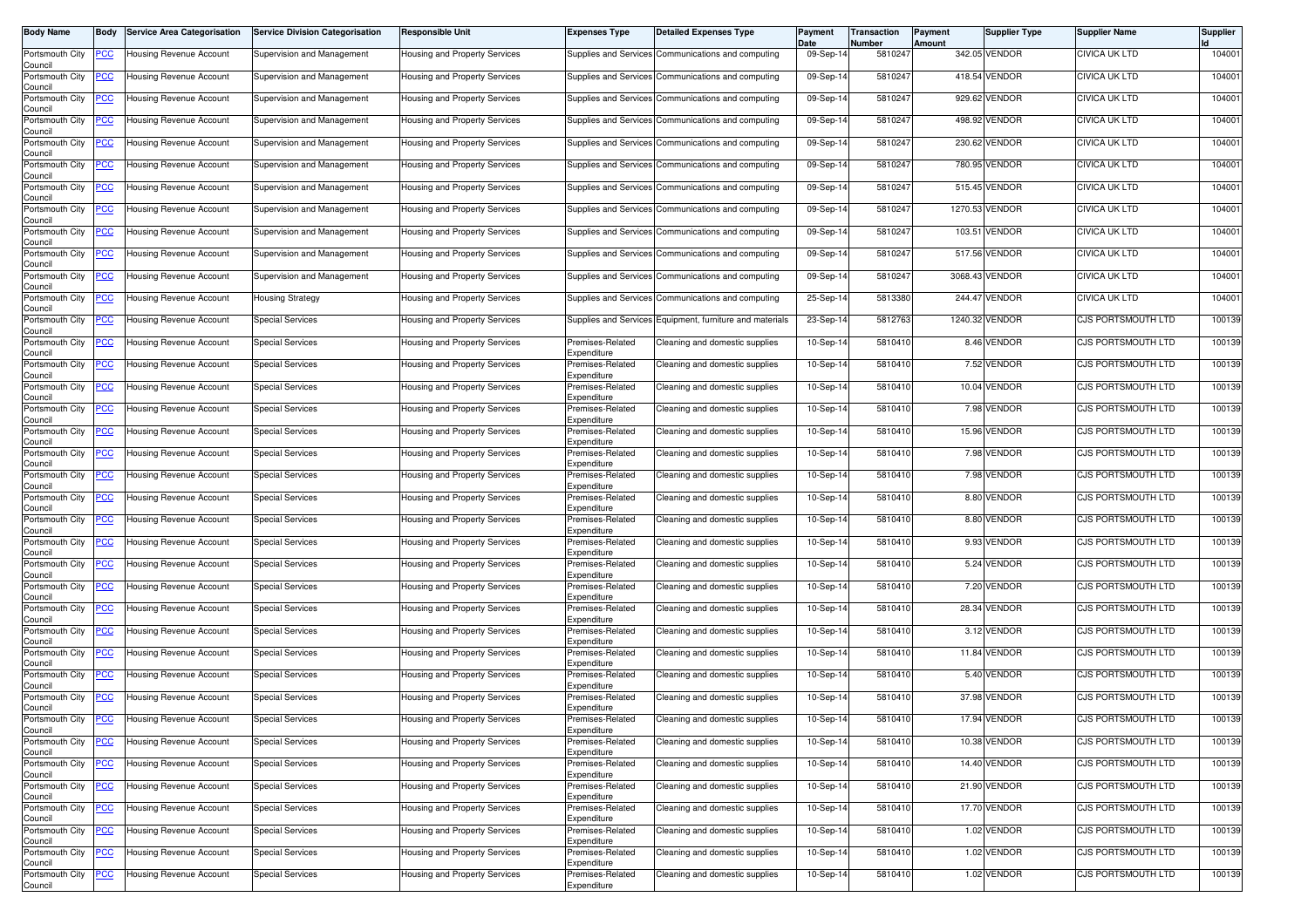| Body Name                      | <b>Body</b> | Service Area Categorisation         | <b>Service Division Categorisation</b> | <b>Responsible Unit</b>              | <b>Expenses Type</b>            | <b>Detailed Expenses Type</b>  | Payment<br>Date | Transaction<br>Number | Payment<br>Amount | Supplier Type | <b>Supplier Name</b>      | Supplier |
|--------------------------------|-------------|-------------------------------------|----------------------------------------|--------------------------------------|---------------------------------|--------------------------------|-----------------|-----------------------|-------------------|---------------|---------------------------|----------|
| Portsmouth City<br>Council     | <u>PCC</u>  | Housing Revenue Account             | <b>Special Services</b>                | <b>Housing and Property Services</b> | Premises-Related<br>Expenditure | Cleaning and domestic supplies | 10-Sep-14       | 5810410               | 21.84             | VENDOR        | CJS PORTSMOUTH LTD        | 100139   |
| Portsmouth City<br>Council     | <u>PCC</u>  | Housing Revenue Account             | <b>Special Services</b>                | Housing and Property Services        | Premises-Related<br>Expenditure | Cleaning and domestic supplies | 10-Sep-14       | 5810410               |                   | 41.94 VENDOR  | CJS PORTSMOUTH LTD        | 100139   |
| Portsmouth City<br>Council     | <u>PCC</u>  | Housing Revenue Account             | <b>Special Services</b>                | <b>Housing and Property Services</b> | Premises-Related<br>Expenditure | Cleaning and domestic supplies | $10-Sep-1$      | 5810410               |                   | 2.00 VENDOR   | CJS PORTSMOUTH LTD        | 100139   |
| Portsmouth City<br>Council     | <u>PCC</u>  | Housing Revenue Account             | <b>Special Services</b>                | Housing and Property Services        | Premises-Related<br>Expenditure | Cleaning and domestic supplies | 10-Sep-14       | 5810410               |                   | 11.43 VENDOR  | <b>CJS PORTSMOUTH LTD</b> | 100139   |
| Portsmouth City<br>Council     | <u>PCC</u>  | Housing Revenue Account             | <b>Special Services</b>                | Housing and Property Services        | Premises-Related<br>Expenditure | Cleaning and domestic supplies | 10-Sep-14       | 5810410               |                   | 74.80 VENDOR  | CJS PORTSMOUTH LTD        | 100139   |
| Portsmouth City<br>Council     | <u>PCC</u>  | Housing Revenue Account             | <b>Special Services</b>                | Housing and Property Services        | Premises-Related<br>Expenditure | Cleaning and domestic supplies | 10-Sep-14       | 5810410               |                   | 34.90 VENDOR  | <b>CJS PORTSMOUTH LTD</b> | 100139   |
| Portsmouth City<br>Council     | <u>CC</u>   | <del>l</del> ousing Revenue Account | Special Services                       | <b>Housing and Property Services</b> | Premises-Related<br>Expenditure | Cleaning and domestic supplies | $10-Sep-1$      | 5810410               |                   | 61.00 VENDOR  | CJS PORTSMOUTH LTD        | 100139   |
| Portsmouth City<br>Council     | <u>PCC</u>  | <b>Housing Revenue Account</b>      | <b>Special Services</b>                | Housing and Property Services        | Premises-Related<br>Expenditure | Cleaning and domestic supplies | 10-Sep-14       | 5810410               |                   | 115.00 VENDOR | <b>CJS PORTSMOUTH LTD</b> | 100139   |
| Portsmouth City<br>Council     | PCC.        | Housing Revenue Account             | <b>Special Services</b>                | <b>Housing and Property Services</b> | Premises-Related<br>Expenditure | Cleaning and domestic supplies | 10-Sep-14       | 5810410               | 10.05             | <b>VENDOR</b> | <b>CJS PORTSMOUTH LTD</b> | 100139   |
| Portsmouth City<br>Council     | <u>PCC</u>  | Housing Revenue Account             | <b>Special Services</b>                | Housing and Property Services        | Premises-Related<br>Expenditure | Cleaning and domestic supplies | 10-Sep-14       | 5810410               |                   | 14.85 VENDOR  | <b>CJS PORTSMOUTH LTD</b> | 100139   |
| Portsmouth City<br>Council     | <u>PCC</u>  | Housing Revenue Account             | <b>Special Services</b>                | Housing and Property Services        | Premises-Related<br>Expenditure | Cleaning and domestic supplies | $10-Sep-1$      | 581041                |                   | 7.92 VENDOR   | <b>CJS PORTSMOUTH LTD</b> | 100139   |
| Portsmouth City<br>Council     | <u>PCC</u>  | lousing Revenue Account             | <b>Special Services</b>                | Housing and Property Services        | Premises-Related<br>Expenditure | Cleaning and domestic supplies | 10-Sep-14       | 5810410               |                   | 17.76 VENDOR  | <b>CJS PORTSMOUTH LTD</b> | 100139   |
| Portsmouth City<br>Council     | <u>PCC</u>  | Housing Revenue Account             | <b>Special Services</b>                | Housing and Property Services        | Premises-Related<br>Expenditure | Cleaning and domestic supplies | 10-Sep-14       | 5810410               |                   | 42.60 VENDOR  | CJS PORTSMOUTH LTD        | 100139   |
| Portsmouth City<br>Council     | <u>'СС</u>  | Housing Revenue Account             | Special Services                       | Housing and Property Services        | Premises-Related<br>Expenditure | Cleaning and domestic supplies | 10-Sep-14       | 5810410               | 79.84             | VENDOR        | CJS PORTSMOUTH LTD        | 100139   |
| Portsmouth City<br>Council     | <u>PCC</u>  | Housing Revenue Account             | <b>Special Services</b>                | <b>Housing and Property Services</b> | Premises-Related<br>Expenditure | Cleaning and domestic supplies | 10-Sep-14       | 5810410               |                   | 31.20 VENDOR  | CJS PORTSMOUTH LTD        | 100139   |
| Portsmouth City<br>Council     | <u>PCC</u>  | Housing Revenue Account             | <b>Special Services</b>                | <b>Housing and Property Services</b> | Premises-Related<br>Expenditure | Cleaning and domestic supplies | 10-Sep-14       | 5810410               | 13.20             | <b>VENDOR</b> | <b>CJS PORTSMOUTH LTD</b> | 100139   |
| Portsmouth City<br>Council     | <u>'CC</u>  | Housing Revenue Account             | <b>Special Services</b>                | Housing and Property Services        | Premises-Related<br>Expenditure | Cleaning and domestic supplies | 10-Sep-14       | 5810410               |                   | 13.00 VENDOR  | CJS PORTSMOUTH LTD        | 100139   |
| Portsmouth City<br>Council     | <u>CC</u>   | Housing Revenue Account             | <b>Special Services</b>                | Housing and Property Services        | Supplies and Services           | Clothes, uniform and laundry   | 10-Sep-14       | 5810410               |                   | 17.45 VENDOR  | CJS PORTSMOUTH LTD        | 100139   |
| Portsmouth City<br>Council     | <u>PCC</u>  | <b>Housing Revenue Account</b>      | <b>Special Services</b>                | Housing and Property Services        | Premises-Related<br>Expenditure | Cleaning and domestic supplies | 26-Sep-14       | 5813793               |                   | -47.00 VENDOR | CJS PORTSMOUTH LTD        | 100139   |
| Portsmouth City<br>Council     | <u>CC</u>   | Housing Revenue Account             | <b>Special Services</b>                | Housing and Property Services        | Premises-Related<br>Expenditure | Cleaning and domestic supplies | 09-Sep-14       | 5810248               | 33.88             | <b>VENDOR</b> | <b>CJS PORTSMOUTH LTD</b> | 100139   |
| Portsmouth City<br>Council     | <u>PCC</u>  | Housing Revenue Account             | <b>Special Services</b>                | <b>Housing and Property Services</b> | Premises-Related<br>Expenditure | Cleaning and domestic supplies | 09-Sep-14       | 5810248               |                   | 1.60 VENDOR   | <b>CJS PORTSMOUTH LTD</b> | 100139   |
| Portsmouth City<br>Council     | <u>CC</u>   | Housing Revenue Account             | <b>Special Services</b>                | Housing and Property Services        | Premises-Related<br>Expenditure | Cleaning and domestic supplies | 09-Sep-14       | 5810248               |                   | 1.60 VENDOR   | <b>CJS PORTSMOUTH LTD</b> | 100139   |
| Portsmouth City<br>Council     | <u>PCC</u>  | Housing Revenue Account             | <b>Special Services</b>                | Housing and Property Services        | Premises-Related<br>Expenditure | Cleaning and domestic supplies | 09-Sep-14       | 5810248               |                   | 8.48 VENDOR   | <b>CJS PORTSMOUTH LTD</b> | 100139   |
| Portsmouth City<br>Council     | <u>PCC</u>  | Housing Revenue Account             | <b>Special Services</b>                | <b>Housing and Property Services</b> | Premises-Related<br>Expenditure | Cleaning and domestic supplies | 09-Sep-1        | 5810248               |                   | 22.62 VENDOR  | CJS PORTSMOUTH LTD        | 100139   |
| Portsmouth City<br>Council     | <u>PCC</u>  | Housing Revenue Account             | <b>Special Services</b>                | Housing and Property Services        | Premises-Related<br>Expenditure | Cleaning and domestic supplies | 09-Sep-14       | 5810248               | 11.31             | <b>VENDOR</b> | CJS PORTSMOUTH LTD        | 100139   |
| Portsmouth City<br>Council     | <u>PCC</u>  | Housing Revenue Account             | <b>Special Services</b>                | Housing and Property Services        | Premises-Related<br>Expenditure | Cleaning and domestic supplies | 09-Sep-14       | 5810248               | 22.62             | <b>VENDOR</b> | <b>CJS PORTSMOUTH LTD</b> | 100139   |
| Portsmouth City<br>Council     | <u>PCC</u>  | Housing Revenue Account             | <b>Special Services</b>                | Housing and Property Services        | Premises-Related<br>Expenditure | Cleaning and domestic supplies | 09-Sep-14       | 5810248               |                   | 15.08 VENDOR  | <b>CJS PORTSMOUTH LTD</b> | 100139   |
| Portsmouth City<br>Council     | <u>PCC</u>  | Jousing Revenue Account             | <b>Special Services</b>                | <b>Housing and Property Services</b> | Premises-Related<br>Expenditure | Cleaning and domestic supplies | 09-Sep-1        | 5810248               |                   | 14.92 VENDOR  | CJS PORTSMOUTH LTD        | 100139   |
| Portsmouth City<br>Council     | <u>PCC</u>  | Housing Revenue Account             | <b>Special Services</b>                | <b>Housing and Property Services</b> | Premises-Related<br>Expenditure | Cleaning and domestic supplies | 09-Sep-14       | 5810248               |                   | 8.76 VENDOR   | CJS PORTSMOUTH LTD        | 100139   |
| Portsmouth City<br>Council     | <u>PCC </u> | <b>Housing Revenue Account</b>      | Special Services                       | Housing and Property Services        | Premises-Related<br>Expenditure | Cleaning and domestic supplies | 09-Sep-14       | 5810248               |                   | 2.72 VENDOR   | <b>CJS PORTSMOUTH LTD</b> | 100139   |
| Portsmouth City PCC<br>Council |             | <b>Housing Revenue Account</b>      | <b>Special Services</b>                | Housing and Property Services        | Premises-Related<br>Expenditure | Cleaning and domestic supplies | 09-Sep-14       | 5810248               |                   | 1.36 VENDOR   | CJS PORTSMOUTH LTD        | 100139   |
| Portsmouth City<br>Council     | <u>PCC</u>  | Housing Revenue Account             | <b>Special Services</b>                | Housing and Property Services        | Employees                       | Direct employee expenses       | 09-Sep-14       | 5810248               |                   | 14.37 VENDOR  | CJS PORTSMOUTH LTD        | 100139   |
| Portsmouth City<br>Council     | <u>PCC</u>  | Housing Revenue Account             | <b>Special Services</b>                | Housing and Property Services        | Premises-Related<br>Expenditure | Cleaning and domestic supplies | 09-Sep-14       | 5810248               |                   | 11.50 VENDOR  | <b>CJS PORTSMOUTH LTD</b> | 100139   |
| Portsmouth City<br>Council     | <u>PCC</u>  | Housing Revenue Account             | <b>Special Services</b>                | Housing and Property Services        | Premises-Related<br>Expenditure | Cleaning and domestic supplies | 09-Sep-14       | 5810248               |                   | 25.44 VENDOR  | CJS PORTSMOUTH LTD        | 100139   |
| Portsmouth City<br>Council     | <u>PCC</u>  | <b>Housing Revenue Account</b>      | <b>Special Services</b>                | Housing and Property Services        | Premises-Related<br>Expenditure | Cleaning and domestic supplies | 09-Sep-14       | 5810248               |                   | 20.08 VENDOR  | CJS PORTSMOUTH LTD        | 100139   |
| Portsmouth City<br>Council     | <u>PCC</u>  | Housing Revenue Account             | <b>Special Services</b>                | Housing and Property Services        | Premises-Related<br>Expenditure | Cleaning and domestic supplies | 09-Sep-14       | 5810248               |                   | 20.56 VENDOR  | CJS PORTSMOUTH LTD        | 100139   |
| Portsmouth City<br>Council     | <u>PCC</u>  | Housing Revenue Account             | <b>Special Services</b>                | Housing and Property Services        | Premises-Related<br>Expenditure | Cleaning and domestic supplies | 09-Sep-14       | 5810248               |                   | 28.62 VENDOR  | <b>CJS PORTSMOUTH LTD</b> | 100139   |
| Portsmouth City<br>Council     | <u>PCC</u>  | Housing Revenue Account             | <b>Special Services</b>                | Housing and Property Services        | Premises-Related<br>Expenditure | Cleaning and domestic supplies | 09-Sep-14       | 5810248               |                   | 66.09 VENDOR  | CJS PORTSMOUTH LTD        | 100139   |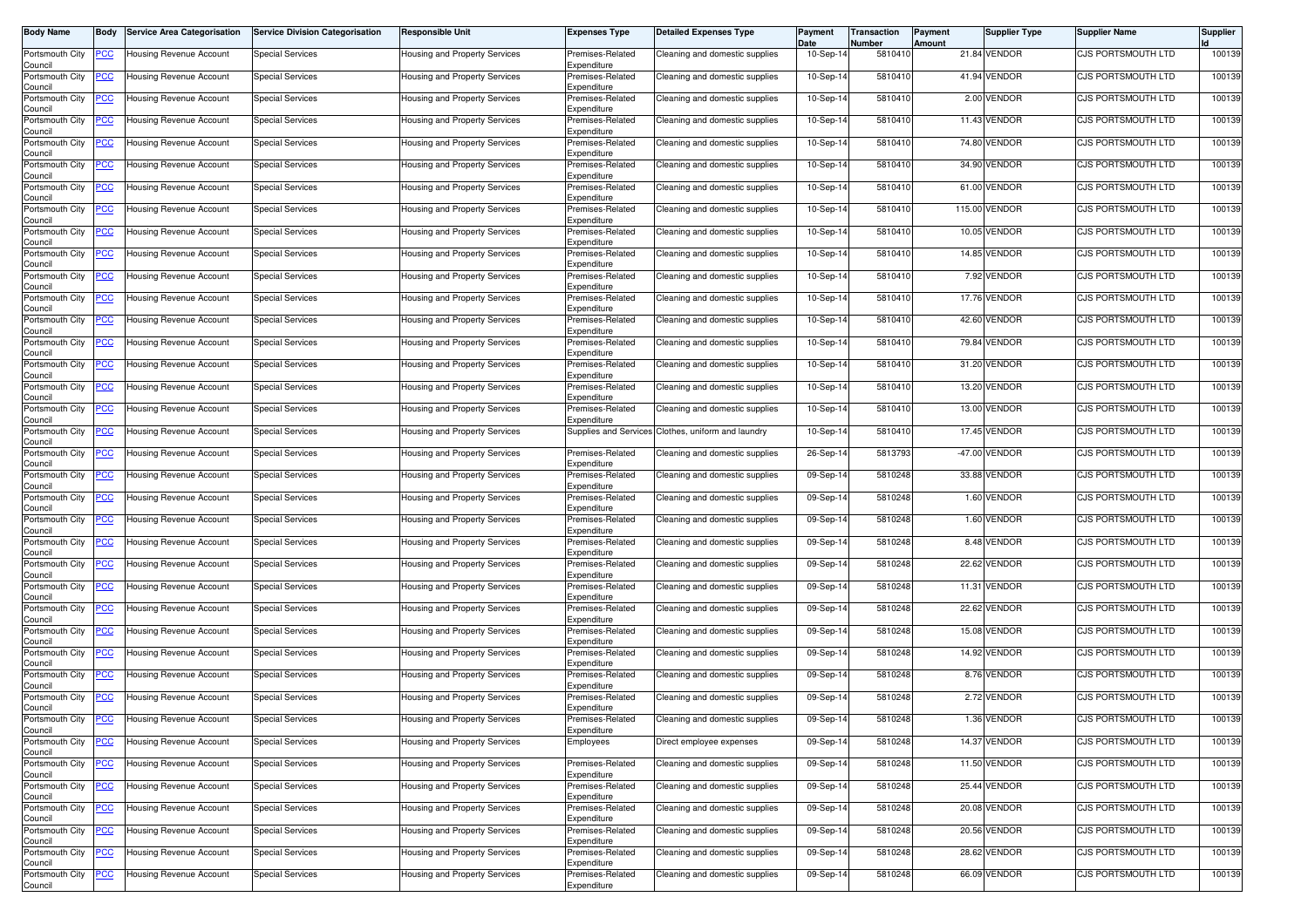| Body Name                      | <b>Body</b> | Service Area Categorisation         | <b>Service Division Categorisation</b> | <b>Responsible Unit</b>              | <b>Expenses Type</b>            | <b>Detailed Expenses Type</b>  | Payment<br>Date | Transaction<br>Number | Payment<br>Amount | Supplier Type | <b>Supplier Name</b>      | Supplier |
|--------------------------------|-------------|-------------------------------------|----------------------------------------|--------------------------------------|---------------------------------|--------------------------------|-----------------|-----------------------|-------------------|---------------|---------------------------|----------|
| Portsmouth City<br>Council     | <u>PCC</u>  | Housing Revenue Account             | <b>Special Services</b>                | Housing and Property Services        | Premises-Related<br>Expenditure | Cleaning and domestic supplies | 09-Sep-14       | 5810248               | 13.84             | VENDOR        | CJS PORTSMOUTH LTD        | 100139   |
| Portsmouth City<br>Council     | <u>PCC</u>  | Housing Revenue Account             | <b>Special Services</b>                | Housing and Property Services        | Premises-Related<br>Expenditure | Cleaning and domestic supplies | 09-Sep-14       | 5810248               |                   | 21.42 VENDOR  | CJS PORTSMOUTH LTD        | 100139   |
| Portsmouth City<br>Council     | <u>PCC</u>  | Housing Revenue Account             | <b>Special Services</b>                | <b>Housing and Property Services</b> | Premises-Related<br>Expenditure | Cleaning and domestic supplies | 09-Sep-1        | 5810248               | 11.96             | <b>VENDOR</b> | CJS PORTSMOUTH LTD        | 100139   |
| Portsmouth City<br>Council     | <u>PCC</u>  | Housing Revenue Account             | <b>Special Services</b>                | Housing and Property Services        | Premises-Related<br>Expenditure | Cleaning and domestic supplies | 09-Sep-14       | 5810248               | 10.71             | <b>VENDOR</b> | <b>CJS PORTSMOUTH LTD</b> | 100139   |
| Portsmouth City<br>Council     | <u>PCC</u>  | Housing Revenue Account             | <b>Special Services</b>                | <b>Housing and Property Services</b> | Premises-Related<br>Expenditure | Cleaning and domestic supplies | 19-Sep-14       | 5812429               | 39.96             | <b>VENDOR</b> | CJS PORTSMOUTH LTD        | 100139   |
| Portsmouth City<br>Council     | <u>PCC</u>  | Housing Revenue Account             | <b>Special Services</b>                | Housing and Property Services        | Premises-Related<br>Expenditure | Cleaning and domestic supplies | 19-Sep-14       | 5812429               |                   | 46.50 VENDOR  | <b>CJS PORTSMOUTH LTD</b> | 100139   |
| Portsmouth City<br>Council     | <u>CC</u>   | <del>l</del> ousing Revenue Account | Special Services                       | <b>Housing and Property Services</b> | Premises-Related<br>Expenditure | Cleaning and domestic supplies | 19-Sep-1        | 5812429               |                   | 56.80 VENDOR  | CJS PORTSMOUTH LTD        | 100139   |
| Portsmouth City<br>Council     | <u>PCC</u>  | Housing Revenue Account             | <b>Special Services</b>                | Housing and Property Services        | Premises-Related<br>Expenditure | Cleaning and domestic supplies | 19-Sep-14       | 5812429               |                   | 74.56 VENDOR  | <b>CJS PORTSMOUTH LTD</b> | 100139   |
| Portsmouth City<br>Council     | PCC.        | Housing Revenue Account             | <b>Special Services</b>                | <b>Housing and Property Services</b> | Premises-Related<br>Expenditure | Cleaning and domestic supplies | 19-Sep-14       | 5812429               |                   | 2.10 VENDOR   | <b>CJS PORTSMOUTH LTD</b> | 100139   |
| Portsmouth City<br>Council     | <u>PCC</u>  | Housing Revenue Account             | <b>Special Services</b>                | Housing and Property Services        | Premises-Related<br>Expenditure | Cleaning and domestic supplies | 19-Sep-14       | 5812429               |                   | 2.10 VENDOR   | <b>CJS PORTSMOUTH LTD</b> | 100139   |
| Portsmouth City<br>Council     | <u>PCC</u>  | Housing Revenue Account             | <b>Special Services</b>                | Housing and Property Services        | Premises-Related<br>Expenditure | Cleaning and domestic supplies | 19-Sep-1        | 5812429               |                   | 2.10 VENDOR   | <b>CJS PORTSMOUTH LTD</b> | 100139   |
| Portsmouth City<br>Council     | <u>PCC</u>  | lousing Revenue Account             | <b>Special Services</b>                | Housing and Property Services        | Premises-Related<br>Expenditure | Cleaning and domestic supplies | 19-Sep-14       | 5812429               |                   | 2.10 VENDOR   | <b>CJS PORTSMOUTH LTD</b> | 100139   |
| Portsmouth City<br>Council     | <u>PCC</u>  | Housing Revenue Account             | <b>Special Services</b>                | Housing and Property Services        | Premises-Related<br>Expenditure | Cleaning and domestic supplies | 19-Sep-14       | 5812429               |                   | 4.90 VENDOR   | CJS PORTSMOUTH LTD        | 100139   |
| Portsmouth City<br>Council     | <u>'СС</u>  | Housing Revenue Account             | Special Services                       | <b>Housing and Property Services</b> | Premises-Related<br>Expenditure | Cleaning and domestic supplies | 19-Sep-14       | 5812429               |                   | 12.96 VENDOR  | CJS PORTSMOUTH LTD        | 100139   |
| Portsmouth City<br>Council     | <u>PCC</u>  | Housing Revenue Account             | <b>Special Services</b>                | <b>Housing and Property Services</b> | Premises-Related<br>Expenditure | Cleaning and domestic supplies | 19-Sep-14       | 5812429               |                   | 58.20 VENDOR  | CJS PORTSMOUTH LTD        | 100139   |
| Portsmouth City<br>Council     | <u>PCC</u>  | Housing Revenue Account             | <b>Special Services</b>                | Housing and Property Services        | Premises-Related<br>Expenditure | Cleaning and domestic supplies | 19-Sep-14       | 5812429               | 59.88             | VENDOR        | <b>CJS PORTSMOUTH LTD</b> | 100139   |
| Portsmouth City<br>Council     | <u>'CC</u>  | Housing Revenue Account             | <b>Special Services</b>                | Housing and Property Services        | Premises-Related<br>Expenditure | Cleaning and domestic supplies | 19-Sep-14       | 5812429               |                   | 25.50 VENDOR  | CJS PORTSMOUTH LTD        | 100139   |
| Portsmouth City<br>Council     | <u>CC</u>   | Housing Revenue Account             | <b>Special Services</b>                | <b>Housing and Property Services</b> | Premises-Related<br>Expenditure | Cleaning and domestic supplies | 19-Sep-14       | 5812429               |                   | 40.00 VENDOR  | CJS PORTSMOUTH LTD        | 100139   |
| Portsmouth City<br>Council     | <u>PCC</u>  | <b>Housing Revenue Account</b>      | <b>Special Services</b>                | Housing and Property Services        | Premises-Related<br>Expenditure | Cleaning and domestic supplies | 19-Sep-14       | 5812429               |                   | 8.60 VENDOR   | <b>CJS PORTSMOUTH LTD</b> | 100139   |
| Portsmouth City<br>Council     | <u>CC</u>   | Housing Revenue Account             | <b>Special Services</b>                | Housing and Property Services        | Premises-Related<br>Expenditure | Cleaning and domestic supplies | 19-Sep-14       | 5812429               | 48.00             | <b>VENDOR</b> | <b>CJS PORTSMOUTH LTD</b> | 100139   |
| Portsmouth City<br>Council     | <u>PCC</u>  | Housing Revenue Account             | <b>Special Services</b>                | <b>Housing and Property Services</b> | Premises-Related<br>Expenditure | Cleaning and domestic supplies | 10-Sep-14       | 5810410               | 131.30            | <b>VENDOR</b> | CJS PORTSMOUTH LTD        | 100139   |
| Portsmouth City<br>Council     | <u>CC</u>   | Housing Revenue Account             | <b>Special Services</b>                | Housing and Property Services        | Premises-Related<br>Expenditure | Cleaning and domestic supplies | 23-Sep-14       | 5812763               | 37.28             | <b>VENDOR</b> | <b>CJS PORTSMOUTH LTD</b> | 100139   |
| Portsmouth City<br>Council     | <u>PCC</u>  | Housing Revenue Account             | <b>Special Services</b>                | Housing and Property Services        | Premises-Related<br>Expenditure | Cleaning and domestic supplies | 23-Sep-14       | 5812763               |                   | 40.30 VENDOR  | <b>CJS PORTSMOUTH LTD</b> | 100139   |
| Portsmouth City<br>Council     | <u>PCC</u>  | Housing Revenue Account             | <b>Special Services</b>                | <b>Housing and Property Services</b> | Premises-Related<br>Expenditure | Cleaning and domestic supplies | 23-Sep-14       | 5812763               |                   | 3.74 VENDOR   | CJS PORTSMOUTH LTD        | 100139   |
| Portsmouth City<br>Council     | <u>PCC</u>  | Housing Revenue Account             | <b>Special Services</b>                | Housing and Property Services        | Premises-Related<br>Expenditure | Cleaning and domestic supplies | 23-Sep-14       | 5812763               |                   | 3.60 VENDOR   | CJS PORTSMOUTH LTD        | 100139   |
| Portsmouth City<br>Council     | <u>PCC</u>  | Housing Revenue Account             | <b>Special Services</b>                | Housing and Property Services        | Premises-Related<br>Expenditure | Cleaning and domestic supplies | 23-Sep-14       | 5812763               |                   | 5.14 VENDOR   | <b>CJS PORTSMOUTH LTD</b> | 100139   |
| Portsmouth City<br>Council     | <u>PCC</u>  | Housing Revenue Account             | <b>Special Services</b>                | Housing and Property Services        | Premises-Related<br>Expenditure | Cleaning and domestic supplies | 23-Sep-14       | 5812763               |                   | 10.71 VENDOR  | <b>CJS PORTSMOUTH LTD</b> | 100139   |
| Portsmouth City<br>Council     | <u>PCC</u>  | <del>l</del> ousing Revenue Account | <b>Special Services</b>                | <b>Housing and Property Services</b> | Premises-Related<br>Expenditure | Cleaning and domestic supplies | 23-Sep-1        | 5812763               |                   | 4.55 VENDOR   | CJS PORTSMOUTH LTD        | 100139   |
| Portsmouth City<br>Council     | <u>PCC</u>  | Housing Revenue Account             | <b>Special Services</b>                | <b>Housing and Property Services</b> | Premises-Related<br>Expenditure | Cleaning and domestic supplies | 23-Sep-14       | 581276                |                   | 1.04 VENDOR   | CJS PORTSMOUTH LTD        | 100139   |
| Portsmouth City<br>Council     | <u>PCC </u> | <b>Housing Revenue Account</b>      | Special Services                       | Housing and Property Services        | Premises-Related<br>Expenditure | Cleaning and domestic supplies | 23-Sep-14       | 5812763               | 59.82             | VENDOR        | <b>CJS PORTSMOUTH LTD</b> | 100139   |
| Portsmouth City PCC<br>Council |             | <b>Housing Revenue Account</b>      | <b>Special Services</b>                | Housing and Property Services        | Premises-Related<br>Expenditure | Cleaning and domestic supplies | 23-Sep-14       | 5812763               |                   | 59.82 VENDOR  | CJS PORTSMOUTH LTD        | 100139   |
| Portsmouth City<br>Council     | <u>PCC</u>  | Housing Revenue Account             | <b>Special Services</b>                | Housing and Property Services        | Premises-Related<br>Expenditure | Cleaning and domestic supplies | 23-Sep-14       | 5812763               |                   | 3.73 VENDOR   | CJS PORTSMOUTH LTD        | 100139   |
| Portsmouth City<br>Council     | <u>PCC</u>  | Housing Revenue Account             | <b>Special Services</b>                | Housing and Property Services        | Premises-Related<br>Expenditure | Cleaning and domestic supplies | 23-Sep-14       | 5812763               |                   | 4.38 VENDOR   | CJS PORTSMOUTH LTD        | 100139   |
| Portsmouth City<br>Council     | <u>PCC</u>  | Housing Revenue Account             | <b>Special Services</b>                | Housing and Property Services        | Premises-Related<br>Expenditure | Cleaning and domestic supplies | 23-Sep-14       | 5812763               |                   | 7.06 VENDOR   | <b>CJS PORTSMOUTH LTD</b> | 100139   |
| Portsmouth City<br>Council     | <u>PCC</u>  | <b>Housing Revenue Account</b>      | <b>Special Services</b>                | Housing and Property Services        | Premises-Related<br>Expenditure | Cleaning and domestic supplies | 23-Sep-14       | 5812763               |                   | 1.76 VENDOR   | CJS PORTSMOUTH LTD        | 100139   |
| Portsmouth City<br>Council     | <u>PCC</u>  | Housing Revenue Account             | <b>Special Services</b>                | Housing and Property Services        | Premises-Related<br>Expenditure | Cleaning and domestic supplies | 10-Sep-14       | 5810410               |                   | 10.20 VENDOR  | CJS PORTSMOUTH LTD        | 100139   |
| Portsmouth City<br>Council     | <u>PCC</u>  | Housing Revenue Account             | <b>Special Services</b>                | Housing and Property Services        | Premises-Related<br>Expenditure | Cleaning and domestic supplies | 10-Sep-14       | 5810410               |                   | 161.20 VENDOR | <b>CJS PORTSMOUTH LTD</b> | 100139   |
| Portsmouth City<br>Council     | <u>PCC</u>  | Housing Revenue Account             | <b>Special Services</b>                | Housing and Property Services        | Premises-Related<br>Expenditure | Cleaning and domestic supplies | 10-Sep-14       | 5810410               |                   | 8.96 VENDOR   | CJS PORTSMOUTH LTD        | 100139   |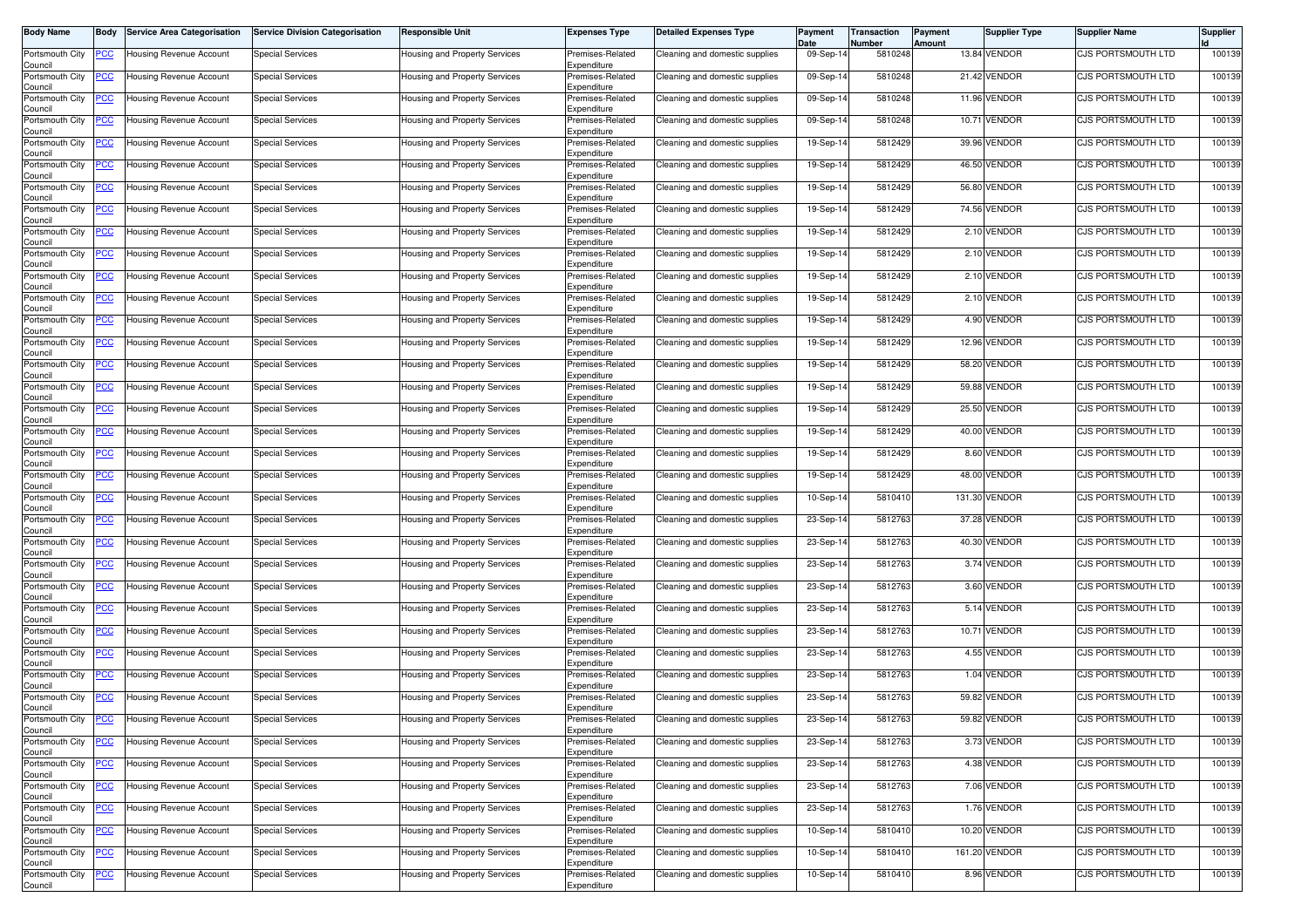| <b>Body Name</b>           | Body           | Service Area Categorisation                        | <b>Service Division Categorisation</b> | <b>Responsible Unit</b>              | <b>Expenses Type</b>            | <b>Detailed Expenses Type</b>                        | Payment<br>Date | Transaction<br>Number | Payment<br>Amount | <b>Supplier Type</b> | <b>Supplier Name</b>                                           | Supplier |
|----------------------------|----------------|----------------------------------------------------|----------------------------------------|--------------------------------------|---------------------------------|------------------------------------------------------|-----------------|-----------------------|-------------------|----------------------|----------------------------------------------------------------|----------|
| Portsmouth City<br>Council | <u>PCC</u>     | Housing Revenue Account                            | <b>Special Services</b>                | <b>Housing and Property Services</b> | Premises-Related<br>Expenditure | Cleaning and domestic supplies                       | 10-Sep-14       | 5810410               |                   | 78.12 VENDOR         | CJS PORTSMOUTH LTD                                             | 100139   |
| Portsmouth City<br>Council | <u>PCC</u>     | Housing Revenue Account                            | <b>Special Services</b>                | Housing and Property Services        | Premises-Related<br>Expenditure | Cleaning and domestic supplies                       | 10-Sep-14       | 5810410               |                   | 26.01 VENDOR         | CJS PORTSMOUTH LTD                                             | 100139   |
| Portsmouth City<br>Council | <u>PCC</u>     | Housing Revenue Account                            | <b>Special Services</b>                | <b>Housing and Property Services</b> | Premises-Related<br>Expenditure | Cleaning and domestic supplies                       | 10-Sep-14       | 5810410               |                   | 28.62 VENDOR         | CJS PORTSMOUTH LTD                                             | 100139   |
| Portsmouth City<br>Council | <u>PCC</u>     | <b>Housing Revenue Account</b>                     | <b>Special Services</b>                | Housing and Property Services        | Premises-Related<br>Expenditure | Cleaning and domestic supplies                       | 10-Sep-14       | 5810410               | 28.08             | <b>VENDOR</b>        | <b>CJS PORTSMOUTH LTD</b>                                      | 100139   |
| Portsmouth City<br>Council | <u>PCC</u>     | Housing Revenue Account                            | <b>Special Services</b>                | Housing and Property Services        | Premises-Related<br>Expenditure | Cleaning and domestic supplies                       | 10-Sep-14       | 5810410               | 22.62             | <b>VENDOR</b>        | CJS PORTSMOUTH LTD                                             | 100139   |
| Portsmouth City<br>Council | <u>PCC</u>     | Housing Revenue Account                            | <b>Special Services</b>                | Housing and Property Services        | Premises-Related<br>Expenditure | Cleaning and domestic supplies                       | 10-Sep-14       | 5810410               |                   | 22.62 VENDOR         | <b>CJS PORTSMOUTH LTD</b>                                      | 100139   |
| Portsmouth City<br>Council | <u>PCC</u>     | <del>l</del> ousing Revenue Account                | Special Services                       | <b>Housing and Property Services</b> | Premises-Related<br>Expenditure | Cleaning and domestic supplies                       | $10-Sep-1$      | 5810410               |                   | 22.62 VENDOR         | CJS PORTSMOUTH LTD                                             | 100139   |
| Portsmouth City<br>Council | <u>PCC</u>     | Housing Revenue Account                            | <b>Special Services</b>                | <b>Housing and Property Services</b> | Premises-Related<br>Expenditure | Cleaning and domestic supplies                       | 19-Sep-14       | 5812429               |                   | 149.60 VENDOR        | <b>CJS PORTSMOUTH LTD</b>                                      | 100139   |
| Portsmouth City<br>Council | PCC.           | Housing Revenue Account                            | Repairs and Maintenance                | <b>Housing and Property Services</b> | Premises-Related<br>Expenditure | Repairs, alterations and<br>maintenance of buildings | 10-Sep-14       | 5810410               |                   | 22.50 VENDOR         | <b>CJS PORTSMOUTH LTD</b>                                      | 100139   |
| Portsmouth City<br>Council | <u>PCC</u>     | Housing Revenue Account                            | <b>Special Services</b>                | Housing and Property Services        | Premises-Related<br>Expenditure | Cleaning and domestic supplies                       | 10-Sep-14       | 5810410               |                   | 5.75 VENDOR          | <b>CJS PORTSMOUTH LTD</b>                                      | 100139   |
| Portsmouth City<br>Council | <u>PCC </u>    | Housing Revenue Account                            | Special Services                       | Housing and Property Services        | Premises-Related<br>Expenditure | Cleaning and domestic supplies                       | 10-Sep-14       | 5810410               |                   | 25.50 VENDOR         | <b>CJS PORTSMOUTH LTD</b>                                      | 100139   |
| Portsmouth City<br>Council | <u>PCC</u>     | lousing Revenue Account                            | <b>Special Services</b>                | Housing and Property Services        | Premises-Related<br>Expenditure | Cleaning and domestic supplies                       | 10-Sep-14       | 5810410               |                   | 15.69 VENDOR         | <b>CJS PORTSMOUTH LTD</b>                                      | 100139   |
| Portsmouth City<br>Council | <u>PCC</u>     | Housing Revenue Account                            | <b>Special Services</b>                | Housing and Property Services        | Premises-Related<br>Expenditure | Cleaning and domestic supplies                       | 10-Sep-14       | 5810410               |                   | 9.60 VENDOR          | CJS PORTSMOUTH LTD                                             | 100139   |
| Portsmouth City<br>Council | <u>PCC</u>     | Housing Revenue Account                            | Special Services                       | Housing and Property Services        | Premises-Related<br>Expenditure | Cleaning and domestic supplies                       | 10-Sep-14       | 5810410               |                   | 8.97 VENDOR          | <b>CJS PORTSMOUTH LTD</b>                                      | 100139   |
| Portsmouth City<br>Council | <u>PCC</u>     | Housing Revenue Account                            | <b>Special Services</b>                | <b>Housing and Property Services</b> | Premises-Related<br>Expenditure | Cleaning and domestic supplies                       | 10-Sep-14       | 5810410               |                   | 2.19 VENDOR          | CJS PORTSMOUTH LTD                                             | 100139   |
| Portsmouth City<br>Council | <u>PCC</u>     | Housing Revenue Account                            | <b>Special Services</b>                | Housing and Property Services        | Premises-Related<br>Expenditure | Cleaning and domestic supplies                       | 10-Sep-14       | 5810410               |                   | 2.19 VENDOR          | <b>CJS PORTSMOUTH LTD</b>                                      | 100139   |
| Portsmouth City<br>Council | <u>'CC</u>     | Housing Revenue Account                            | <b>Special Services</b>                | Housing and Property Services        | Premises-Related<br>Expenditure | Cleaning and domestic supplies                       | 10-Sep-14       | 5810410               | 156.56            | <b>VENDOR</b>        | CJS PORTSMOUTH LTD                                             | 100139   |
| Portsmouth City<br>Council | <u>CC</u>      | Housing Revenue Account                            | <b>Special Services</b>                | Housing and Property Services        | Premises-Related<br>Expenditure | Cleaning and domestic supplies                       | 12-Sep-14       | 5811219               | 34.28             | <b>VENDOR</b>        | CJS PORTSMOUTH LTD                                             | 100139   |
| Portsmouth City<br>Council | <u>PCC</u>     | <b>Housing Revenue Account</b>                     | <b>Special Services</b>                | Housing and Property Services        | Premises-Related<br>Expenditure | Cleaning and domestic supplies                       | 12-Sep-14       | 5811219               | 38.63             | <b>VENDOR</b>        | <b>CJS PORTSMOUTH LTD</b>                                      | 100139   |
| Portsmouth City<br>Council | <u>CC</u>      | lousing Revenue Account                            | <b>Special Services</b>                | <b>Housing and Property Services</b> | Premises-Related<br>Expenditure | Cleaning and domestic supplies                       | 19-Sep-14       | 5812429               | 128.70            | <b>VENDOR</b>        | <b>CJS PORTSMOUTH LTD</b>                                      | 100139   |
| Portsmouth City<br>Council | <u>PCC</u>     | Housing Revenue Account                            | <b>Special Services</b>                | <b>Housing and Property Services</b> | Premises-Related<br>Expenditure | Cleaning and domestic supplies                       | 19-Sep-14       | 5812429               |                   | 14.55 VENDOR         | <b>CJS PORTSMOUTH LTD</b>                                      | 100139   |
| Portsmouth City<br>Council | <u>CC</u>      | Housing Revenue Account                            | <b>Special Services</b>                | Housing and Property Services        | Premises-Related<br>Expenditure | Cleaning and domestic supplies                       | 05-Sep-14       | 5809890               | 335.24            | <b>/ENDOR</b>        | <b>CARTER &amp; FARADAY</b><br><b>ASSOCIATES</b>               | 132083   |
| Portsmouth City<br>Council | <u>PCC</u>     | Housing Revenue Account                            | <b>Special Services</b>                | Housing and Property Services        | Premises-Related<br>Expenditure | Cleaning and domestic supplies                       | 05-Sep-14       | 5809890               |                   | 414.12 VENDOR        | <b>CARTER &amp; FARADAY</b><br>ASSOCIATES                      | 132083   |
| Portsmouth City<br>Council | <u>PCC</u>     | Housing Revenue Account                            | <b>Special Services</b>                | <b>Housing and Property Services</b> | Premises-Related<br>Expenditure | Cleaning and domestic supplies                       | 19-Sep-14       | 5812422               | 335.24            | <b>/ENDOR</b>        | <b>CARTER &amp; FARADAY</b><br><b>ASSOCIATES</b>               | 132083   |
| Portsmouth City<br>Council | <u>PCC</u>     | Housing Revenue Account                            | <b>Special Services</b>                | Housing and Property Services        | Premises-Related<br>Expenditure | Cleaning and domestic supplies                       | 19-Sep-14       | 5812422               | 88.74             | <b>VENDOR</b>        | <b>CARTER &amp; FARADAY</b><br><b>ASSOCIATES</b>               | 132083   |
| Portsmouth City<br>Council | <u>PCC</u>     | Housing Revenue Account                            | <b>Special Services</b>                | Housing and Property Services        | Premises-Related<br>Expenditure | Cleaning and domestic supplies                       | 19-Sep-14       | 5812422               | 335.24            | /ENDOR               | <b>CARTER &amp; FARADAY</b><br><b>ASSOCIATES</b>               | 132083   |
| Portsmouth City<br>Council | <u>PCC</u>     | Housing Revenue Account                            | <b>Special Services</b>                | Housing and Property Services        | Premises-Related<br>Expenditure | Cleaning and domestic supplies                       | 19-Sep-14       | 5812422               |                   | 453.56 VENDOR        | <b>CARTER &amp; FARADAY</b><br><b>ASSOCIATES</b>               | 132083   |
| Portsmouth City<br>Council | <u>PCC</u>     | Jousing Revenue Account                            | Other                                  | <b>Housing and Property Services</b> | Supplies and Services Services  |                                                      | 26-Sep-1        | 581382                |                   | 1350.00 VENDOR       | ENGLISH NATURE                                                 | 118047   |
| Portsmouth City<br>Council | <u>PCC</u>     | Housing Revenue Account                            | Supervision and Management             | Housing and Property Services        | Supplies and Services           | Services                                             | 26-Sep-14       | 290540                |                   | 6165.00 SOLETRADER   | Classified as 'personal data'<br>under the Data Protection Act | 139593   |
| Portsmouth City<br>Council | <u>PCC </u>    | Housing Revenue Account                            | <b>Special Services</b>                | Housing and Property Services        | Premises-Related<br>Expenditure | Energy costs                                         | 03-Sep-14       | 5809646               | 758.17            | <b>COMPANY</b>       | SCOTTISH AND SOUTHERN<br><b>ENERGY PLC</b>                     | 100303   |
| Council                    |                | Portsmouth City <b>PCC</b> Housing Revenue Account | Other                                  | Housing and Property Services        | Premises-Related<br>Expenditure | Energy costs                                         | 03-Sep-14       | 5809646               |                   | 94.22 COMPANY        | SCOTTISH AND SOUTHERN<br><b>ENERGY PLC</b>                     | 100303   |
| Portsmouth City<br>Council | <u>PCC</u>     | Housing Revenue Account                            | <b>Special Services</b>                | Housing and Property Services        | Premises-Related<br>Expenditure | Energy costs                                         | 03-Sep-14       | 5809646               |                   | 529.53 COMPANY       | SCOTTISH AND SOUTHERN<br><b>ENERGY PLC</b>                     | 100303   |
| Portsmouth City<br>Council | <u>PCC</u>     | <b>Housing Revenue Account</b>                     | <b>Special Services</b>                | Housing and Property Services        | Premises-Related<br>Expenditure | Energy costs                                         | 03-Sep-14       | 5809646               |                   | 61.56 COMPANY        | SCOTTISH AND SOUTHERN<br><b>ENERGY PLC</b>                     | 100303   |
| Portsmouth City<br>Council | <u>PCC</u>     | <b>Housing Revenue Account</b>                     | <b>Special Services</b>                | Housing and Property Services        | Premises-Related<br>Expenditure | Energy costs                                         | 03-Sep-14       | 5809646               |                   | -117.11 COMPANY      | SCOTTISH AND SOUTHERN<br><b>ENERGY PLC</b>                     | 100303   |
| Portsmouth City<br>Council | <u>PCC</u>     | Housing Revenue Account                            | <b>Special Services</b>                | Housing and Property Services        | Premises-Related<br>Expenditure | Energy costs                                         | 03-Sep-14       | 5809646               |                   | 61.36 COMPANY        | SCOTTISH AND SOUTHERN<br><b>ENERGY PLC</b>                     | 100303   |
| Portsmouth City<br>Council | $\overline{C}$ | Housing Revenue Account                            | <b>Special Services</b>                | Housing and Property Services        | Premises-Related<br>Expenditure | Energy costs                                         | 03-Sep-14       | 5809646               |                   | 44.99 COMPANY        | SCOTTISH AND SOUTHERN<br>ENERGY PLC                            | 100303   |
| Portsmouth City<br>Council | <u>PCC</u>     | Housing Revenue Account                            | <b>Special Services</b>                | Housing and Property Services        | Premises-Related<br>Expenditure | Energy costs                                         | 03-Sep-14       | 5809646               |                   | 383.24 COMPANY       | SCOTTISH AND SOUTHERN<br><b>ENERGY PLC</b>                     | 100303   |
| Portsmouth City<br>Council | <u>PCC</u>     | Housing Revenue Account                            | <b>Special Services</b>                | Housing and Property Services        | Premises-Related<br>Expenditure | Energy costs                                         | 03-Sep-14       | 5809646               |                   | 29.62 COMPANY        | SCOTTISH AND SOUTHERN<br><b>ENERGY PLC</b>                     | 100303   |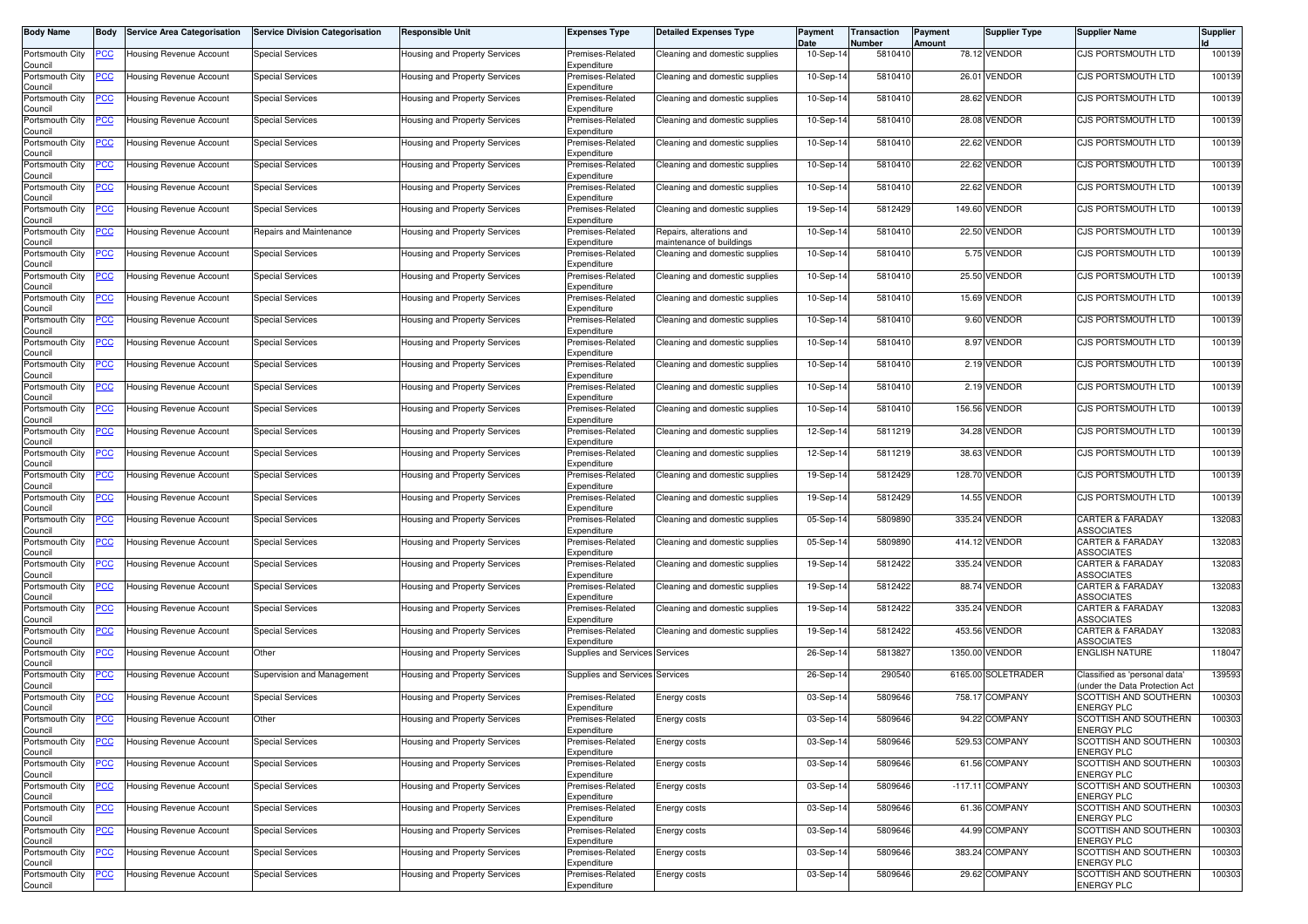| <b>Body Name</b>           | <b>Body</b>    | <b>Service Area Categorisation</b>  | <b>Service Division Categorisation</b>   | Responsible Unit                     | <b>Expenses Type</b>            | <b>Detailed Expenses Type</b> | Payment<br>Date | Transaction<br>Number | Payment<br>Amount | <b>Supplier Type</b> | <b>Supplier Name</b>                       | <b>Supplier</b> |
|----------------------------|----------------|-------------------------------------|------------------------------------------|--------------------------------------|---------------------------------|-------------------------------|-----------------|-----------------------|-------------------|----------------------|--------------------------------------------|-----------------|
| Portsmouth City<br>Council | <u>PCC </u>    | Housing Revenue Account             | Rents, Rates, Taxes and Other<br>Charges | Housing and Property Services        | Premises-Related<br>Expenditure | Energy costs                  | 03-Sep-14       | 5809646               |                   | 290.14 COMPANY       | SCOTTISH AND SOUTHERN<br><b>ENERGY PLC</b> | 100303          |
| Portsmouth City<br>Council |                | <del>l</del> ousing Revenue Account | <b>Special Services</b>                  | <b>Housing and Property Services</b> | Premises-Related<br>Expenditure | Energy costs                  | 03-Sep-14       | 5809646               |                   | 37.65 COMPANY        | SCOTTISH AND SOUTHERN<br>ENERGY PLC        | 100303          |
| Portsmouth City<br>Council |                | Housing Revenue Account             | <b>Special Services</b>                  | Housing and Property Services        | Premises-Related<br>Expenditure | Energy costs                  | 03-Sep-14       | 5809646               |                   | 319.45 COMPANY       | SCOTTISH AND SOUTHERN<br>ENERGY PLC        | 100303          |
| Portsmouth City<br>Council | <u>PCC</u>     | Housing Revenue Account             | <b>Special Services</b>                  | Housing and Property Services        | Premises-Related<br>Expenditure | Energy costs                  | 03-Sep-14       | 5809646               |                   | 285.43 COMPANY       | SCOTTISH AND SOUTHERN<br>ENERGY PLC        | 100303          |
| Portsmouth City<br>Council | <u>PCC</u>     | Housing Revenue Account             | <b>Special Services</b>                  | Housing and Property Services        | Premises-Related<br>Expenditure | Energy costs                  | 03-Sep-14       | 5809646               |                   | 74.60 COMPANY        | SCOTTISH AND SOUTHERN<br><b>ENERGY PLC</b> | 100303          |
| Portsmouth City<br>Council | <u>PCC</u>     | Housing Revenue Account             | <b>Special Services</b>                  | Housing and Property Services        | Premises-Related<br>Expenditure | Energy costs                  | 03-Sep-14       | 5809646               | 21.97             | <b>COMPANY</b>       | SCOTTISH AND SOUTHERN<br>ENERGY PLC        | 100303          |
| Portsmouth City<br>Council | <u>PCC</u>     | lousing Revenue Account             | <b>Special Services</b>                  | Housing and Property Services        | Premises-Related<br>Expenditure | Energy costs                  | 03-Sep-14       | 5809646               |                   | -162.39 COMPANY      | SCOTTISH AND SOUTHERN<br>ENERGY PLC        | 100303          |
| Portsmouth City<br>Council |                | Housing Revenue Account             | <b>Special Services</b>                  | Housing and Property Services        | Premises-Related<br>Expenditure | Energy costs                  | 03-Sep-1        | 5809646               |                   | 67.99 COMPANY        | SCOTTISH AND SOUTHERN<br>ENERGY PLC        | 100303          |
| Portsmouth City<br>Council | <u>CC</u>      | Housing Revenue Account             | <b>Special Services</b>                  | Housing and Property Services        | Premises-Related<br>Expenditure | Energy costs                  | 03-Sep-14       | 5809646               |                   | 153.79 COMPANY       | SCOTTISH AND SOUTHERN<br>ENERGY PLC        | 100303          |
| Portsmouth City<br>Council | <u>PCC</u>     | Housing Revenue Account             | <b>Special Services</b>                  | Housing and Property Services        | Premises-Related<br>Expenditure | Energy costs                  | 03-Sep-14       | 5809646               |                   | 245.93 COMPANY       | SCOTTISH AND SOUTHERN<br>ENERGY PLC        | 100303          |
| Portsmouth City<br>Council | <u>PCC</u>     | Housing Revenue Account             | <b>Special Services</b>                  | Housing and Property Services        | Premises-Related<br>Expenditure | Energy costs                  | 03-Sep-14       | 5809646               |                   | 506.56 COMPANY       | SCOTTISH AND SOUTHERN<br>ENERGY PLC        | 100303          |
| Portsmouth City<br>Council |                | Housing Revenue Account             | <b>Special Services</b>                  | Housing and Property Services        | Premises-Related<br>Expenditure | Energy costs                  | 03-Sep-14       | 5809646               |                   | 234.50 COMPANY       | SCOTTISH AND SOUTHERN<br>ENERGY PLC        | 100303          |
| Portsmouth City<br>Council | <u>PCC</u>     | Housing Revenue Account             | <b>Special Services</b>                  | Housing and Property Services        | Premises-Related<br>Expenditure | Energy costs                  | 03-Sep-14       | 5809646               | $-153.04$         | COMPANY              | SCOTTISH AND SOUTHERN<br>ENERGY PLC        | 100303          |
| Portsmouth City<br>Council | <u>PCC</u>     | Housing Revenue Account             | <b>Special Services</b>                  | Housing and Property Services        | Premises-Related<br>Expenditure | Energy costs                  | 03-Sep-14       | 5809646               |                   | 45.02 COMPANY        | SCOTTISH AND SOUTHERN<br><b>ENERGY PLC</b> | 100303          |
| Portsmouth City<br>Council |                | Housing Revenue Account             | <b>Special Services</b>                  | Housing and Property Services        | Premises-Related<br>Expenditure | Energy costs                  | 03-Sep-14       | 5809646               |                   | 39.64 COMPANY        | SCOTTISH AND SOUTHERN<br>ENERGY PLC        | 100303          |
| Portsmouth City<br>Council | <u>PCC</u>     | <b>Housing Revenue Account</b>      | <b>Special Services</b>                  | Housing and Property Services        | Premises-Related<br>Expenditure | Energy costs                  | 03-Sep-14       | 5809646               |                   | 31.56 COMPANY        | SCOTTISH AND SOUTHERN<br>ENERGY PLC        | 100303          |
| Portsmouth City<br>Council | <u>PCC</u>     | Housing Revenue Account             | <b>Special Services</b>                  | Housing and Property Services        | Premises-Related<br>Expenditure | Energy costs                  | 03-Sep-14       | 5809646               |                   | 50.69 COMPANY        | SCOTTISH AND SOUTHERN<br>ENERGY PLC        | 100303          |
| Portsmouth City<br>Council | <u>PCC</u>     | Housing Revenue Account             | Other                                    | Housing and Property Services        | Premises-Related<br>Expenditure | Energy costs                  | 03-Sep-14       | 5809646               |                   | 28.13 COMPANY        | SCOTTISH AND SOUTHERN<br>ENERGY PLC        | 100303          |
| Portsmouth City<br>Council | <u>PCC</u>     | Housing Revenue Account             | Other                                    | Housing and Property Services        | Premises-Related<br>Expenditure | Energy costs                  | 03-Sep-1        | 5809646               |                   | 28.23 COMPANY        | SCOTTISH AND SOUTHERN<br>ENERGY PLC        | 100303          |
| Portsmouth City<br>Council | <u>PCC</u>     | Housing Revenue Account             | <b>Special Services</b>                  | Housing and Property Services        | Premises-Related<br>Expenditure | Energy costs                  | 03-Sep-14       | 5809646               |                   | 73.56 COMPANY        | SCOTTISH AND SOUTHERN<br>ENERGY PLC        | 100303          |
| Portsmouth City<br>Council | <u>PCC</u>     | Housing Revenue Account             | <b>Special Services</b>                  | Housing and Property Services        | Premises-Related<br>Expenditure | Energy costs                  | 03-Sep-14       | 5809646               |                   | 87.55 COMPANY        | SCOTTISH AND SOUTHERN<br>ENERGY PLC        | 100303          |
| Portsmouth City<br>Council | <u>PCC </u>    | Housing Revenue Account             | <b>Special Services</b>                  | Housing and Property Services        | Premises-Related<br>Expenditure | Energy costs                  | 03-Sep-14       | 5809646               | 64.87             | <b>COMPANY</b>       | SCOTTISH AND SOUTHERN<br>ENERGY PLC        | 100303          |
| Portsmouth City<br>Council | <u>PCC</u>     | <del>l</del> ousing Revenue Account | <b>Special Services</b>                  | Housing and Property Services        | Premises-Related<br>Expenditure | Energy costs                  | 03-Sep-1        | 5809646               | $-88.21$          | <b>COMPANY</b>       | SCOTTISH AND SOUTHERN<br>ENERGY PLC        | 100303          |
| Portsmouth City<br>Council | <u>PCC</u>     | Housing Revenue Account             | <b>Special Services</b>                  | Housing and Property Services        | Premises-Related<br>Expenditure | Energy costs                  | 03-Sep-14       | 5809646               | $-1035.96$        | <b>COMPANY</b>       | SCOTTISH AND SOUTHERN<br>ENERGY PLC        | 100303          |
| Portsmouth City<br>Council | <u>PCC</u>     | Housing Revenue Account             | Special Services                         | Housing and Property Services        | Premises-Related<br>Expenditure | Energy costs                  | 03-Sep-14       | 5809646               | $-88.21$          | COMPANY              | SCOTTISH AND SOUTHERN<br><b>ENERGY PLC</b> | 100303          |
| Portsmouth City<br>Council | <u>PCC</u>     | Housing Revenue Account             | <b>Special Services</b>                  | Housing and Property Services        | Premises-Related<br>Expenditure | Energy costs                  | 03-Sep-14       | 5809646               |                   | 83.68 COMPANY        | SCOTTISH AND SOUTHERN<br><b>ENERGY PLC</b> | 100303          |
| Portsmouth City<br>Council | <u>PCC</u>     | Housing Revenue Account             | <b>Special Services</b>                  | Housing and Property Services        | Premises-Related<br>Expenditure | Energy costs                  | 03-Sep-14       | 5809646               |                   | 42.00 COMPANY        | SCOTTISH AND SOUTHERN<br>ENERGY PLC        | 100303          |
| Portsmouth City<br>Council | <u>PCC</u>     | lousing Revenue Account             | <b>Special Services</b>                  | <b>Housing and Property Services</b> | Premises-Related<br>Expenditure | Energy costs                  | 03-Sep-14       | 5809646               |                   | 120.62 COMPANY       | SCOTTISH AND SOUTHERN<br>ENERGY PLC        | 100303          |
| Portsmouth City<br>Council | <u>PCC</u>     | Housing Revenue Account             | <b>Special Services</b>                  | Housing and Property Services        | Premises-Related<br>Expenditure | Energy costs                  | 03-Sep-14       | 5809646               |                   | 70.82 COMPANY        | SCOTTISH AND SOUTHERN<br>ENERGY PLC        | 100303          |
| Portsmouth City<br>Council | <u>PCC</u>     | Housing Revenue Account             | <b>Special Services</b>                  | Housing and Property Services        | Premises-Related<br>Expenditure | Energy costs                  | 03-Sep-14       | 5809646               |                   | 1506.75 COMPANY      | SCOTTISH AND SOUTHERN<br><b>ENERGY PLC</b> | 100303          |
| Portsmouth City<br>Council | <b>PCC</b>     | <b>Housing Revenue Account</b>      | <b>Special Services</b>                  | Housing and Property Services        | Premises-Related<br>Expenditure | Energy costs                  | 03-Sep-14       | 5809646               |                   | 56.18 COMPANY        | SCOTTISH AND SOUTHERN<br><b>ENERGY PLC</b> | 100303          |
| Portsmouth City<br>Council |                | Housing Revenue Account             | <b>Special Services</b>                  | <b>Housing and Property Services</b> | Premises-Related<br>Expenditure | Energy costs                  | 03-Sep-14       | 5809646               |                   | 36.14 COMPANY        | SCOTTISH AND SOUTHERN<br><b>ENERGY PLC</b> | 100303          |
| Portsmouth City<br>Council | <u>PCC</u>     | Housing Revenue Account             | <b>Special Services</b>                  | Housing and Property Services        | Premises-Related<br>Expenditure | Energy costs                  | 03-Sep-14       | 5809646               |                   | 416.16 COMPANY       | SCOTTISH AND SOUTHERN<br><b>ENERGY PLC</b> | 100303          |
| Portsmouth City<br>Council | $\overline{C}$ | Housing Revenue Account             | <b>Special Services</b>                  | Housing and Property Services        | Premises-Related<br>Expenditure | Energy costs                  | 03-Sep-14       | 5809646               |                   | 91.71 COMPANY        | SCOTTISH AND SOUTHERN<br><b>ENERGY PLC</b> | 100303          |
| Portsmouth City<br>Council | <u>PCC </u>    | Housing Revenue Account             | <b>Special Services</b>                  | Housing and Property Services        | Premises-Related<br>Expenditure | Energy costs                  | 03-Sep-14       | 5809646               |                   | 90.38 COMPANY        | SCOTTISH AND SOUTHERN<br><b>ENERGY PLC</b> | 100303          |
| Portsmouth City<br>Council | <u>PCC</u>     | Housing Revenue Account             | <b>Special Services</b>                  | Housing and Property Services        | Premises-Related<br>Expenditure | Energy costs                  | 03-Sep-14       | 5809646               |                   | 149.92 COMPANY       | SCOTTISH AND SOUTHERN<br>ENERGY PLC        | 100303          |
| Portsmouth City<br>Council |                | Housing Revenue Account             | <b>Special Services</b>                  | Housing and Property Services        | Premises-Related<br>Expenditure | Energy costs                  | 03-Sep-14       | 5809646               |                   | 337.31 COMPANY       | SCOTTISH AND SOUTHERN<br><b>ENERGY PLC</b> | 100303          |
| Portsmouth City<br>Council | <u>PCC</u>     | Housing Revenue Account             | <b>Special Services</b>                  | Housing and Property Services        | Premises-Related<br>Expenditure | Energy costs                  | 03-Sep-14       | 5809646               |                   | 88.12 COMPANY        | SCOTTISH AND SOUTHERN<br><b>ENERGY PLC</b> | 100303          |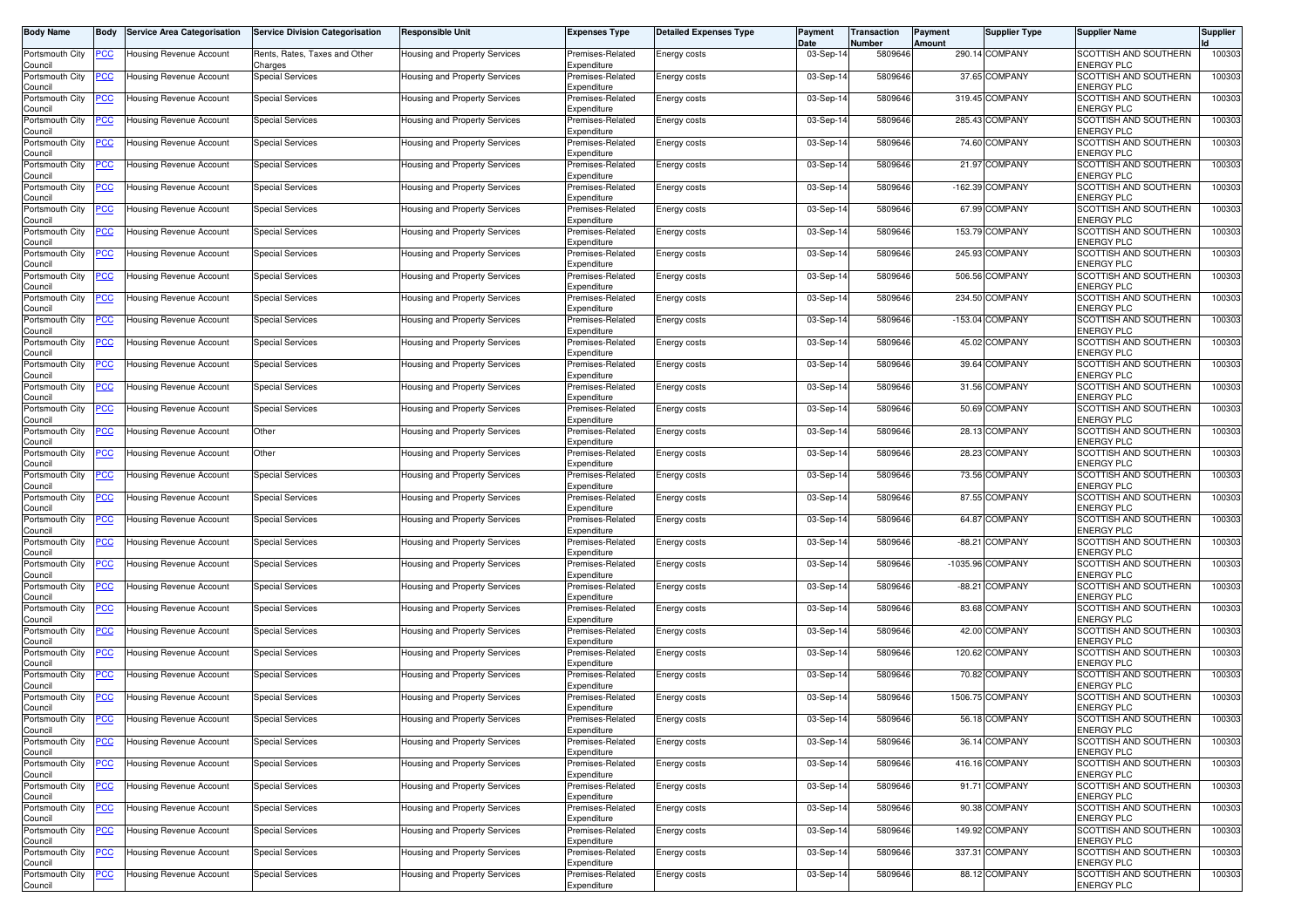| <b>Body Name</b>           | <b>Body</b>    | <b>Service Area Categorisation</b>  | <b>Service Division Categorisation</b> | Responsible Unit                     | <b>Expenses Type</b>            | <b>Detailed Expenses Type</b> | Payment<br>Date | Transaction<br>Number | Payment<br>Amount | <b>Supplier Type</b> | <b>Supplier Name</b>                              | <b>Supplier</b> |
|----------------------------|----------------|-------------------------------------|----------------------------------------|--------------------------------------|---------------------------------|-------------------------------|-----------------|-----------------------|-------------------|----------------------|---------------------------------------------------|-----------------|
| Portsmouth City<br>Council | <u>PCC</u>     | Housing Revenue Account             | <b>Special Services</b>                | Housing and Property Services        | Premises-Related<br>Expenditure | Energy costs                  | 03-Sep-14       | 5809646               |                   | 67.70 COMPANY        | SCOTTISH AND SOUTHERN<br><b>ENERGY PLC</b>        | 100303          |
| Portsmouth City<br>Council |                | <del>l</del> ousing Revenue Account | <b>Special Services</b>                | Housing and Property Services        | Premises-Related<br>Expenditure | Energy costs                  | 03-Sep-14       | 5809646               |                   | -170.33 COMPANY      | SCOTTISH AND SOUTHERN<br>ENERGY PLC               | 100303          |
| Portsmouth City<br>Council | <u>PCC</u>     | Housing Revenue Account             | <b>Special Services</b>                | Housing and Property Services        | Premises-Related<br>Expenditure | Energy costs                  | 03-Sep-14       | 5809646               |                   | 97.94 COMPANY        | SCOTTISH AND SOUTHERN<br>ENERGY PLC               | 100303          |
| Portsmouth City<br>Council | <u>PCC</u>     | Housing Revenue Account             | <b>Special Services</b>                | Housing and Property Services        | Premises-Related<br>Expenditure | Energy costs                  | 03-Sep-14       | 5809646               |                   | 85.57 COMPANY        | SCOTTISH AND SOUTHERN<br>ENERGY PLC               | 100303          |
| Portsmouth City<br>Council | <u>PCC</u>     | Housing Revenue Account             | <b>Special Services</b>                | Housing and Property Services        | Premises-Related<br>Expenditure | Energy costs                  | 03-Sep-14       | 5809646               |                   | 45.12 COMPANY        | SCOTTISH AND SOUTHERN<br>ENERGY PLC               | 100303          |
| Portsmouth City<br>Council | <u>PCC</u>     | Housing Revenue Account             | <b>Special Services</b>                | Housing and Property Services        | Premises-Related<br>Expenditure | Energy costs                  | 03-Sep-14       | 5809646               |                   | 245.93 COMPANY       | SCOTTISH AND SOUTHERN<br>ENERGY PLC               | 100303          |
| Portsmouth City<br>Council | <u>PCC</u>     | lousing Revenue Account             | <b>Special Services</b>                | Housing and Property Services        | Premises-Related<br>Expenditure | Energy costs                  | 03-Sep-14       | 5809646               |                   | 22.25 COMPANY        | SCOTTISH AND SOUTHERN<br>ENERGY PLC               | 100303          |
| Portsmouth City<br>Council |                | Housing Revenue Account             | <b>Special Services</b>                | Housing and Property Services        | Premises-Related<br>Expenditure | Energy costs                  | 03-Sep-1        | 5809646               |                   | 52.68 COMPANY        | SCOTTISH AND SOUTHERN<br>ENERGY PLC               | 100303          |
| Portsmouth City<br>Council | <u>CC</u>      | Housing Revenue Account             | <b>Special Services</b>                | Housing and Property Services        | Premises-Related<br>Expenditure | Energy costs                  | 03-Sep-14       | 5809646               |                   | 40.96 COMPANY        | SCOTTISH AND SOUTHERN<br><b>ENERGY PLC</b>        | 100303          |
| Portsmouth City<br>Council | <u>PCC</u>     | Housing Revenue Account             | <b>Special Services</b>                | Housing and Property Services        | Premises-Related<br>Expenditure | Energy costs                  | 03-Sep-14       | 5809646               |                   | 508.74 COMPANY       | SCOTTISH AND SOUTHERN<br><b>ENERGY PLC</b>        | 100303          |
| Portsmouth City<br>Council | <u>PCC</u>     | Housing Revenue Account             | <b>Special Services</b>                | Housing and Property Services        | Premises-Related<br>Expenditure | Energy costs                  | 03-Sep-14       | 5809646               |                   | 24.23 COMPANY        | SCOTTISH AND SOUTHERN<br>ENERGY PLC               | 100303          |
| Portsmouth City<br>Council |                | Housing Revenue Account             | <b>Special Services</b>                | Housing and Property Services        | Premises-Related<br>Expenditure | Energy costs                  | 03-Sep-14       | 5809646               |                   | 50.69 COMPANY        | SCOTTISH AND SOUTHERN<br><b>ENERGY PLC</b>        | 100303          |
| Portsmouth City<br>Council | <u>PCC</u>     | Housing Revenue Account             | <b>Special Services</b>                | Housing and Property Services        | Premises-Related<br>Expenditure | Energy costs                  | 03-Sep-14       | 5809646               | 442.87            | <b>COMPANY</b>       | SCOTTISH AND SOUTHERN<br>ENERGY PLC               | 100303          |
| Portsmouth City<br>Council | <u>PCC</u>     | Housing Revenue Account             | <b>Special Services</b>                | Housing and Property Services        | Premises-Related<br>Expenditure | Energy costs                  | 03-Sep-14       | 5809646               |                   | 69.50 COMPANY        | <b>SCOTTISH AND SOUTHERN</b><br><b>ENERGY PLC</b> | 100303          |
| Portsmouth City<br>Council | <u>PCC</u>     | Housing Revenue Account             | <b>Special Services</b>                | Housing and Property Services        | Premises-Related<br>Expenditure | Energy costs                  | 03-Sep-14       | 5809646               |                   | 66.16 COMPANY        | SCOTTISH AND SOUTHERN<br>ENERGY PLC               | 100303          |
| Portsmouth City<br>Council | <u>PCC</u>     | Housing Revenue Account             | <b>Special Services</b>                | Housing and Property Services        | Premises-Related<br>Expenditure | Energy costs                  | 03-Sep-14       | 5809646               |                   | 269.89 COMPANY       | SCOTTISH AND SOUTHERN<br>ENERGY PLC               | 100303          |
| Portsmouth City<br>Council | <u>PCC</u>     | Housing Revenue Account             | <b>Special Services</b>                | Housing and Property Services        | Premises-Related<br>Expenditure | Energy costs                  | 03-Sep-14       | 5809646               |                   | 243.38 COMPANY       | SCOTTISH AND SOUTHERN<br>ENERGY PLC               | 100303          |
| Portsmouth City<br>Council | <u>PCC</u>     | Housing Revenue Account             | <b>Special Services</b>                | Housing and Property Services        | Premises-Related<br>Expenditure | Energy costs                  | 03-Sep-14       | 5809646               |                   | 75.55 COMPANY        | SCOTTISH AND SOUTHERN<br>ENERGY PLC               | 100303          |
| Portsmouth City<br>Council | <u>PCC</u>     | Housing Revenue Account             | Other                                  | Housing and Property Services        | Premises-Related<br>Expenditure | Energy costs                  | 03-Sep-1        | 5809646               |                   | 255.99 COMPANY       | SCOTTISH AND SOUTHERN<br>ENERGY PLC               | 100303          |
| Portsmouth City<br>Council |                | Housing Revenue Account             | <b>Special Services</b>                | Housing and Property Services        | Premises-Related<br>Expenditure | Energy costs                  | 03-Sep-14       | 5809646               |                   | 17.53 COMPANY        | SCOTTISH AND SOUTHERN<br>ENERGY PLC               | 100303          |
| Portsmouth City<br>Council | <u>PCC</u>     | Housing Revenue Account             | <b>Special Services</b>                | Housing and Property Services        | Premises-Related<br>Expenditure | Energy costs                  | 03-Sep-14       | 5809646               | $-88.32$          | COMPANY              | SCOTTISH AND SOUTHERN<br>ENERGY PLC               | 100303          |
| Portsmouth City<br>Council | <u>PCC</u>     | Housing Revenue Account             | <b>Special Services</b>                | Housing and Property Services        | Premises-Related<br>Expenditure | Energy costs                  | 03-Sep-14       | 5809646               |                   | 52.06 COMPANY        | SCOTTISH AND SOUTHERN<br>ENERGY PLC               | 100303          |
| Portsmouth City<br>Council | <u>PCC</u>     | <del>l</del> ousing Revenue Account | <b>Special Services</b>                | Housing and Property Services        | Premises-Related<br>Expenditure | Energy costs                  | 03-Sep-14       | 5809646               |                   | 39.84 COMPANY        | SCOTTISH AND SOUTHERN<br><b>ENERGY PLC</b>        | 100303          |
| Portsmouth City<br>Council | <u>PCC</u>     | Housing Revenue Account             | <b>Special Services</b>                | Housing and Property Services        | Premises-Related<br>Expenditure | Energy costs                  | 03-Sep-14       | 5809646               |                   | 63.36 COMPANY        | SCOTTISH AND SOUTHERN<br>ENERGY PLC               | 100303          |
| Portsmouth City<br>Council | <u>PCC</u>     | Housing Revenue Account             | Special Services                       | Housing and Property Services        | Premises-Related<br>Expenditure | Energy costs                  | 03-Sep-14       | 5809646               |                   | 48.80 COMPANY        | SCOTTISH AND SOUTHERN<br>ENERGY PLC               | 100303          |
| Portsmouth City<br>Council | <u>PCC</u>     | Housing Revenue Account             | <b>Special Services</b>                | Housing and Property Services        | Premises-Related<br>Expenditure | Energy costs                  | 03-Sep-14       | 5809646               |                   | 66.67 COMPANY        | SCOTTISH AND SOUTHERN<br><b>ENERGY PLC</b>        | 100303          |
| Portsmouth City<br>Council | <u>PCC</u>     | Housing Revenue Account             | Other                                  | <b>Housing and Property Services</b> | Premises-Related<br>Expenditure | Energy costs                  | 03-Sep-14       | 5809646               |                   | 175.30 COMPANY       | SCOTTISH AND SOUTHERN<br><b>ENERGY PLC</b>        | 100303          |
| Portsmouth City<br>Council | <u>PCC</u>     | lousing Revenue Account             | <b>Special Services</b>                | Housing and Property Services        | Premises-Related<br>Expenditure | Energy costs                  | 03-Sep-14       | 5809646               |                   | 31.23 COMPANY        | SCOTTISH AND SOUTHERN<br>ENERGY PLC               | 100303          |
| Portsmouth City<br>Council | <u>PCC</u>     | <b>Housing Revenue Account</b>      | <b>Special Services</b>                | Housing and Property Services        | Premises-Related<br>Expenditure | Energy costs                  | 03-Sep-14       | 5809646               |                   | 214.65 COMPANY       | SCOTTISH AND SOUTHERN<br>ENERGY PLC               | 100303          |
| Portsmouth City<br>Council | <u>PCC</u>     | Housing Revenue Account             | <b>Special Services</b>                | Housing and Property Services        | Premises-Related<br>Expenditure | Energy costs                  | 03-Sep-14       | 5809646               |                   | 39.45 COMPANY        | SCOTTISH AND SOUTHERN<br><b>ENERGY PLC</b>        | 100303          |
| Portsmouth City<br>Council | <b>PCC</b>     | <b>Housing Revenue Account</b>      | <b>Special Services</b>                | Housing and Property Services        | Premises-Related<br>Expenditure | Energy costs                  | 03-Sep-14       | 5809646               |                   | 65.63 COMPANY        | SCOTTISH AND SOUTHERN<br><b>ENERGY PLC</b>        | 100303          |
| Portsmouth City<br>Council |                | Housing Revenue Account             | <b>Special Services</b>                | Housing and Property Services        | Premises-Related<br>Expenditure | Energy costs                  | 03-Sep-14       | 5809646               |                   | 50.32 COMPANY        | SCOTTISH AND SOUTHERN<br><b>ENERGY PLC</b>        | 100303          |
| Portsmouth City<br>Council | <u>PCC</u>     | <b>Housing Revenue Account</b>      | <b>Special Services</b>                | Housing and Property Services        | Premises-Related<br>Expenditure | Energy costs                  | 03-Sep-14       | 5809646               |                   | 368.69 COMPANY       | SCOTTISH AND SOUTHERN<br><b>ENERGY PLC</b>        | 100303          |
| Portsmouth City<br>Council | $\overline{C}$ | Housing Revenue Account             | <b>Special Services</b>                | Housing and Property Services        | Premises-Related<br>Expenditure | Energy costs                  | 03-Sep-14       | 5809646               |                   | 272.16 COMPANY       | SCOTTISH AND SOUTHERN<br><b>ENERGY PLC</b>        | 100303          |
| Portsmouth City<br>Council | <u>PCC</u>     | Housing Revenue Account             | <b>Special Services</b>                | Housing and Property Services        | Premises-Related<br>Expenditure | Energy costs                  | 03-Sep-14       | 5809646               |                   | 17.53 COMPANY        | SCOTTISH AND SOUTHERN<br><b>ENERGY PLC</b>        | 100303          |
| Portsmouth City<br>Council | <u>PCC </u>    | Housing Revenue Account             | <b>Special Services</b>                | Housing and Property Services        | Premises-Related<br>Expenditure | Energy costs                  | 03-Sep-14       | 5809646               |                   | 173.54 COMPANY       | SCOTTISH AND SOUTHERN<br>ENERGY PLC               | 100303          |
| Portsmouth City<br>Council |                | Housing Revenue Account             | Repairs and Maintenance                | Housing and Property Services        | Premises-Related<br>Expenditure | Energy costs                  | 03-Sep-14       | 5809646               |                   | 280.56 COMPANY       | SCOTTISH AND SOUTHERN<br><b>ENERGY PLC</b>        | 100303          |
| Portsmouth City<br>Council | <u>PCC</u>     | Housing Revenue Account             | <b>Special Services</b>                | Housing and Property Services        | Premises-Related<br>Expenditure | Energy costs                  | 03-Sep-14       | 5809646               |                   | 245.93 COMPANY       | SCOTTISH AND SOUTHERN<br><b>ENERGY PLC</b>        | 100303          |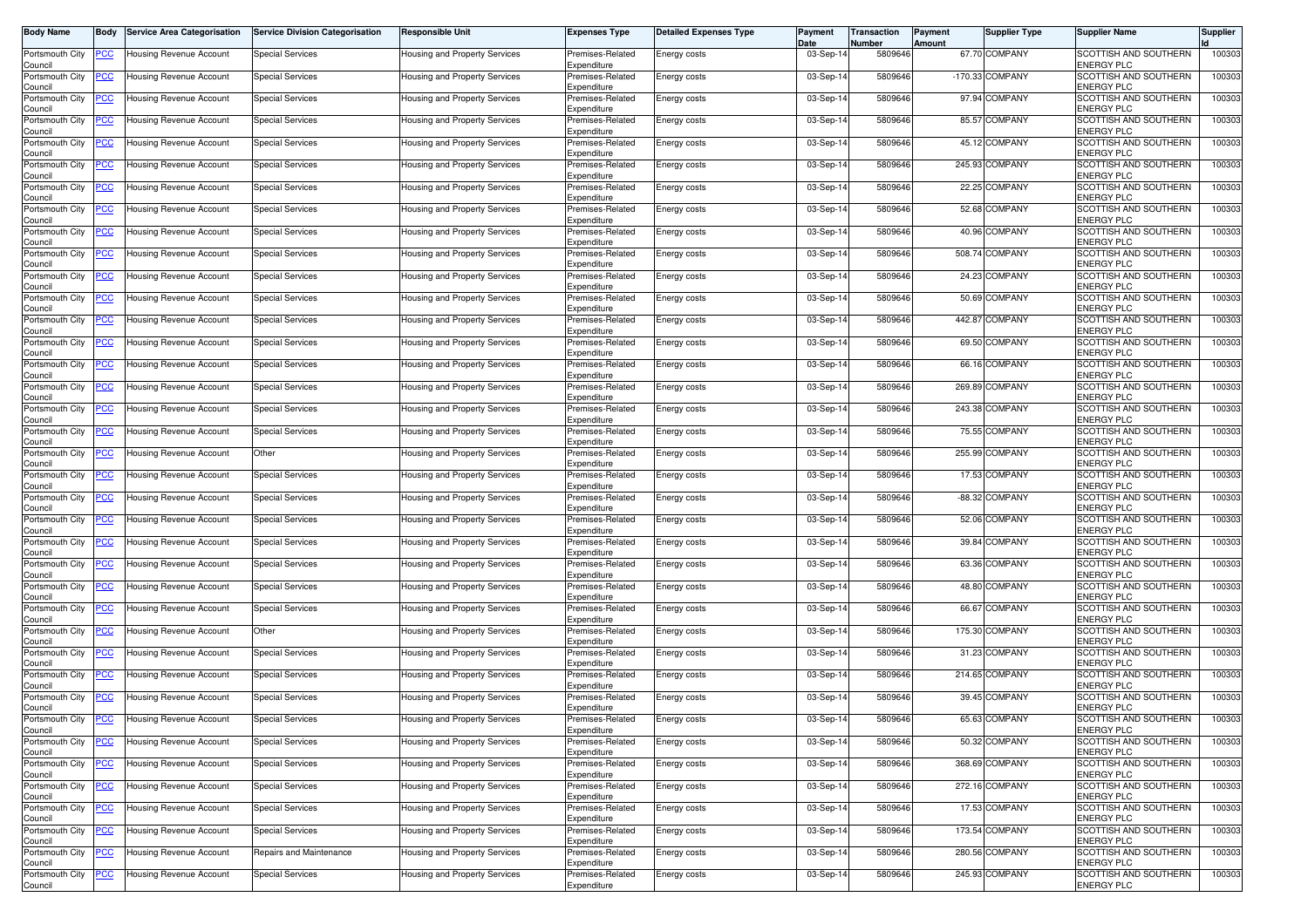| Body Name                  | Body           | <b>Service Area Categorisation</b> | <b>Service Division Categorisation</b> | <b>Responsible Unit</b>              | <b>Expenses Type</b>            | <b>Detailed Expenses Type</b> | Payment<br>Date | Transaction<br>Number | Payment<br>Amount | <b>Supplier Type</b> | <b>Supplier Name</b>                       | <b>Supplier</b> |
|----------------------------|----------------|------------------------------------|----------------------------------------|--------------------------------------|---------------------------------|-------------------------------|-----------------|-----------------------|-------------------|----------------------|--------------------------------------------|-----------------|
| Portsmouth City<br>Council | <u>PCC</u>     | Housing Revenue Account            | Other                                  | Housing and Property Services        | Premises-Related<br>Expenditure | Energy costs                  | 03-Sep-14       | 5809646               |                   | 191.83 COMPANY       | SCOTTISH AND SOUTHERN<br>ENERGY PLC        | 100303          |
| Portsmouth City<br>Council | <u>PCC</u>     | Housing Revenue Account            | Other                                  | Housing and Property Services        | Premises-Related<br>Expenditure | Energy costs                  | 03-Sep-14       | 5809646               |                   | 229.99 COMPANY       | SCOTTISH AND SOUTHERN<br><b>ENERGY PLC</b> | 100303          |
| Portsmouth City<br>Council | <u>PCC</u>     | Housing Revenue Account            | <b>Special Services</b>                | <b>Housing and Property Services</b> | Premises-Related<br>Expenditure | Energy costs                  | 03-Sep-14       | 5809646               |                   | 77.06 COMPANY        | SCOTTISH AND SOUTHERN<br>ENERGY PLC        | 100303          |
| Portsmouth City<br>Council | <u>PCC</u>     | Housing Revenue Account            | <b>Special Services</b>                | Housing and Property Services        | Premises-Related<br>Expenditure | Energy costs                  | 03-Sep-14       | 5809646               |                   | 22.25 COMPANY        | SCOTTISH AND SOUTHERN<br>ENERGY PLC        | 100303          |
| Portsmouth City<br>Council | <u>PCC</u>     | Housing Revenue Account            | <b>Special Services</b>                | Housing and Property Services        | Premises-Related<br>Expenditure | Energy costs                  | 03-Sep-14       | 5809646               |                   | 74.23 COMPANY        | SCOTTISH AND SOUTHERN<br>ENERGY PLC        | 100303          |
| Portsmouth City<br>Council | <u>PCC</u>     | Housing Revenue Account            | Special Services                       | Housing and Property Services        | Premises-Related<br>Expenditure | Energy costs                  | 03-Sep-14       | 5809646               |                   | -22.44 COMPANY       | SCOTTISH AND SOUTHERN<br>ENERGY PLC        | 100303          |
| Portsmouth City<br>Council | <u>PCC</u>     | Housing Revenue Account            | <b>Special Services</b>                | Housing and Property Services        | Premises-Related<br>Expenditure | Energy costs                  | 03-Sep-14       | 5809646               |                   | 19.23 COMPANY        | SCOTTISH AND SOUTHERN<br>ENERGY PLC        | 100303          |
| Portsmouth City<br>Council | <u>PCC</u>     | Housing Revenue Account            | <b>Special Services</b>                | Housing and Property Services        | Premises-Related<br>Expenditure | Energy costs                  | 03-Sep-14       | 5809646               |                   | 19.23 COMPANY        | SCOTTISH AND SOUTHERN<br><b>ENERGY PLC</b> | 100303          |
| Portsmouth City<br>Council | <u>PCC</u>     | Housing Revenue Account            | Other                                  | Housing and Property Services        | Premises-Related<br>Expenditure | Energy costs                  | 03-Sep-14       | 5809646               |                   | 134.16 COMPANY       | SCOTTISH AND SOUTHERN<br>ENERGY PLC        | 100303          |
| Portsmouth City<br>Council | <u>PCC</u>     | Housing Revenue Account            | <b>Special Services</b>                | Housing and Property Services        | Premises-Related<br>Expenditure | Energy costs                  | 03-Sep-1        | 5809646               | 124.31            | <b>COMPANY</b>       | SCOTTISH AND SOUTHERN<br><b>ENERGY PLC</b> | 100303          |
| Portsmouth City<br>Council |                | Housing Revenue Account            | <b>Special Services</b>                | Housing and Property Services        | Premises-Related<br>Expenditure | Energy costs                  | 03-Sep-14       | 5809646               |                   | 74.23 COMPANY        | SCOTTISH AND SOUTHERN<br>ENERGY PLC        | 100303          |
| Portsmouth City<br>Council | PCC.           | Housing Revenue Account            | <b>Special Services</b>                | Housing and Property Services        | Premises-Related<br>Expenditure | Energy costs                  | 03-Sep-14       | 5809646               |                   | 70.85 COMPANY        | SCOTTISH AND SOUTHERN<br>ENERGY PLC        | 100303          |
| Portsmouth City<br>Council | <u>PCC</u>     | Housing Revenue Account            | Special Services                       | Housing and Property Services        | Premises-Related<br>Expenditure | Energy costs                  | 03-Sep-14       | 5809646               |                   | 508.74 COMPANY       | SCOTTISH AND SOUTHERN<br>ENERGY PLC        | 100303          |
| Portsmouth City<br>Council | <u>PCC </u>    | Housing Revenue Account            | Supervision and Management             | Housing and Property Services        | Premises-Related<br>Expenditure | Energy costs                  | 03-Sep-14       | 5809646               |                   | 243.38 COMPANY       | SCOTTISH AND SOUTHERN<br>ENERGY PLC        | 100303          |
| Portsmouth City<br>Council | <u>PCC</u>     | Housing Revenue Account            | <b>Special Services</b>                | Housing and Property Services        | Premises-Related<br>Expenditure | Energy costs                  | 03-Sep-14       | 5809646               |                   | 151.43 COMPANY       | SCOTTISH AND SOUTHERN<br>ENERGY PLC        | 100303          |
| Portsmouth City<br>Council | <u>PCC</u>     | Housing Revenue Account            | <b>Special Services</b>                | Housing and Property Services        | Premises-Related<br>Expenditure | Energy costs                  | 03-Sep-14       | 5809646               |                   | 54.76 COMPANY        | SCOTTISH AND SOUTHERN<br>ENERGY PLC        | 100303          |
| Portsmouth City<br>Council | <u>PCC</u>     | Housing Revenue Account            | <b>Special Services</b>                | Housing and Property Services        | Premises-Related<br>Expenditure | Energy costs                  | 03-Sep-14       | 5809646               |                   | 35.29 COMPANY        | SCOTTISH AND SOUTHERN<br><b>ENERGY PLC</b> | 100303          |
| Portsmouth City<br>Council | <u>PCC</u>     | Housing Revenue Account            | <b>Special Services</b>                | Housing and Property Services        | Premises-Related<br>Expenditure | Energy costs                  | 03-Sep-14       | 5809646               |                   | 75.28 COMPANY        | SCOTTISH AND SOUTHERN<br>ENERGY PLC        | 100303          |
| Portsmouth City<br>Council | <u>PCC</u>     | Housing Revenue Account            | <b>Special Services</b>                | Housing and Property Services        | Premises-Related<br>Expenditure | Energy costs                  | 03-Sep-14       | 5809646               |                   | 83.20 COMPANY        | SCOTTISH AND SOUTHERN<br>ENERGY PLC        | 100303          |
| Portsmouth City<br>Council | <u>CC</u>      | <b>Housing Revenue Account</b>     | <b>Special Services</b>                | Housing and Property Services        | Premises-Related<br>Expenditure | Energy costs                  | 03-Sep-14       | 5809646               |                   | 35.39 COMPANY        | SCOTTISH AND SOUTHERN<br>ENERGY PLC        | 100303          |
| Portsmouth City<br>Council | <u>CC</u>      | Housing Revenue Account            | <b>Special Services</b>                | Housing and Property Services        | Premises-Related<br>Expenditure | Energy costs                  | 03-Sep-14       | 5809646               |                   | 62.60 COMPANY        | SCOTTISH AND SOUTHERN<br>ENERGY PLC        | 100303          |
| Portsmouth City<br>Council | <u>PCC </u>    | Housing Revenue Account            | Supervision and Management             | Housing and Property Services        | Premises-Related<br>Expenditure | Energy costs                  | 03-Sep-14       | 5809646               |                   | 57.78 COMPANY        | SCOTTISH AND SOUTHERN<br>ENERGY PLC        | 100303          |
| Portsmouth City<br>Council | <u>CC</u>      | lousing Revenue Account            | <b>Special Services</b>                | <b>Housing and Property Services</b> | Premises-Related<br>Expenditure | Energy costs                  | 03-Sep-14       | 5809646               |                   | 149.64 COMPANY       | SCOTTISH AND SOUTHERN<br>ENERGY PLC        | 100303          |
| Portsmouth City<br>Council | <u>PCC </u>    | Housing Revenue Account            | <b>Special Services</b>                | Housing and Property Services        | Premises-Related<br>Expenditure | Energy costs                  | 03-Sep-14       | 5809646               |                   | 159.28 COMPANY       | SCOTTISH AND SOUTHERN<br>ENERGY PLC        | 100303          |
| Portsmouth City<br>Council | <u>PCC</u>     | Housing Revenue Account            | <b>Special Services</b>                | Housing and Property Services        | Premises-Related<br>Expenditure | Energy costs                  | 03-Sep-14       | 5809646               |                   | 69.50 COMPANY        | SCOTTISH AND SOUTHERN<br><b>ENERGY PLC</b> | 100303          |
| Portsmouth City<br>Council | <u>PCC</u>     | Housing Revenue Account            | Other                                  | Housing and Property Services        | Premises-Related<br>Expenditure | Energy costs                  | 03-Sep-14       | 5809646               |                   | 160.64 COMPANY       | SCOTTISH AND SOUTHERN<br>ENERGY PLC        | 100303          |
| Portsmouth City<br>Council | <u>PCC</u>     | Housing Revenue Account            | <b>Special Services</b>                | Housing and Property Services        | Premises-Related<br>Expenditure | Energy costs                  | 03-Sep-1        | 5809646               |                   | 29.53 COMPANY        | SCOTTISH AND SOUTHERN<br>ENERGY PLC        | 100303          |
| Portsmouth City<br>Council | <u>PCC</u>     | Housing Revenue Account            | <b>Special Services</b>                | Housing and Property Services        | Premises-Related<br>Expenditure | Energy costs                  | 03-Sep-14       | 5809646               |                   | 34.54 COMPANY        | SCOTTISH AND SOUTHERN<br>ENERGY PLC        | 100303          |
| Portsmouth City<br>Council | <u> PCC </u>   | Housing Revenue Account            | Special Services                       | Housing and Property Services        | Premises-Related<br>Expenditure | Energy costs                  | 03-Sep-1        | 5809646               | 31.61             | COMPANY              | SCOTTISH AND SOUTHERN<br><b>ENERGY PLC</b> | 100303          |
| Portsmouth City<br>Council | <u>PCC</u>     | Housing Revenue Account            | <b>Special Services</b>                | Housing and Property Services        | Premises-Related<br>Expenditure | Energy costs                  | 03-Sep-14       | 5809646               | 337.31            | COMPANY              | SCOTTISH AND SOUTHERN<br>ENERGY PLC        | 100303          |
| Portsmouth City<br>Council | <b>PCC</b>     | <b>Housing Revenue Account</b>     | <b>Special Services</b>                | Housing and Property Services        | Premises-Related<br>Expenditure | <b>Energy costs</b>           | 03-Sep-14       | 5809646               |                   | 107.11 COMPANY       | SCOTTISH AND SOUTHERN<br><b>ENERGY PLC</b> | 100303          |
| Portsmouth City<br>Council | <u>PCC</u>     | <b>Housing Revenue Account</b>     | <b>Special Services</b>                | <b>Housing and Property Services</b> | Premises-Related<br>Expenditure | Energy costs                  | 03-Sep-14       | 5809646               |                   | 62.03 COMPANY        | SCOTTISH AND SOUTHERN<br>ENERGY PLC        | 100303          |
| Portsmouth City<br>Council | PCC            | Housing Revenue Account            | <b>Special Services</b>                | Housing and Property Services        | Premises-Related<br>Expenditure | Energy costs                  | 03-Sep-14       | 5809646               |                   | 93.41 COMPANY        | SCOTTISH AND SOUTHERN<br><b>ENERGY PLC</b> | 100303          |
| Portsmouth City<br>Council | <u>PCC</u>     | Housing Revenue Account            | <b>Special Services</b>                | Housing and Property Services        | Premises-Related<br>Expenditure | Energy costs                  | 03-Sep-14       | 5809646               |                   | 71.30 COMPANY        | SCOTTISH AND SOUTHERN<br><b>ENERGY PLC</b> | 100303          |
| Portsmouth City<br>Council |                | Housing Revenue Account            | <b>Special Services</b>                | Housing and Property Services        | Premises-Related<br>Expenditure | Energy costs                  | 03-Sep-14       | 5809646               |                   | 85.50 COMPANY        | SCOTTISH AND SOUTHERN<br><b>ENERGY PLC</b> | 100303          |
| Portsmouth City<br>Council |                | Housing Revenue Account            | <b>Special Services</b>                | Housing and Property Services        | Premises-Related<br>Expenditure | Energy costs                  | 03-Sep-14       | 5809646               |                   | 216.16 COMPANY       | SCOTTISH AND SOUTHERN<br><b>ENERGY PLC</b> | 100303          |
| Portsmouth City<br>Council | <u>PCC</u>     | <b>Housing Revenue Account</b>     | <b>Special Services</b>                | Housing and Property Services        | Premises-Related<br>Expenditure | Energy costs                  | 03-Sep-14       | 5809646               |                   | 240.64 COMPANY       | SCOTTISH AND SOUTHERN<br><b>ENERGY PLC</b> | 100303          |
| Portsmouth City<br>Council | $\overline{C}$ | <b>Housing Revenue Account</b>     | <b>Special Services</b>                | Housing and Property Services        | Premises-Related<br>Expenditure | Energy costs                  | 03-Sep-14       | 5809646               |                   | 76.87 COMPANY        | SCOTTISH AND SOUTHERN<br><b>ENERGY PLC</b> | 100303          |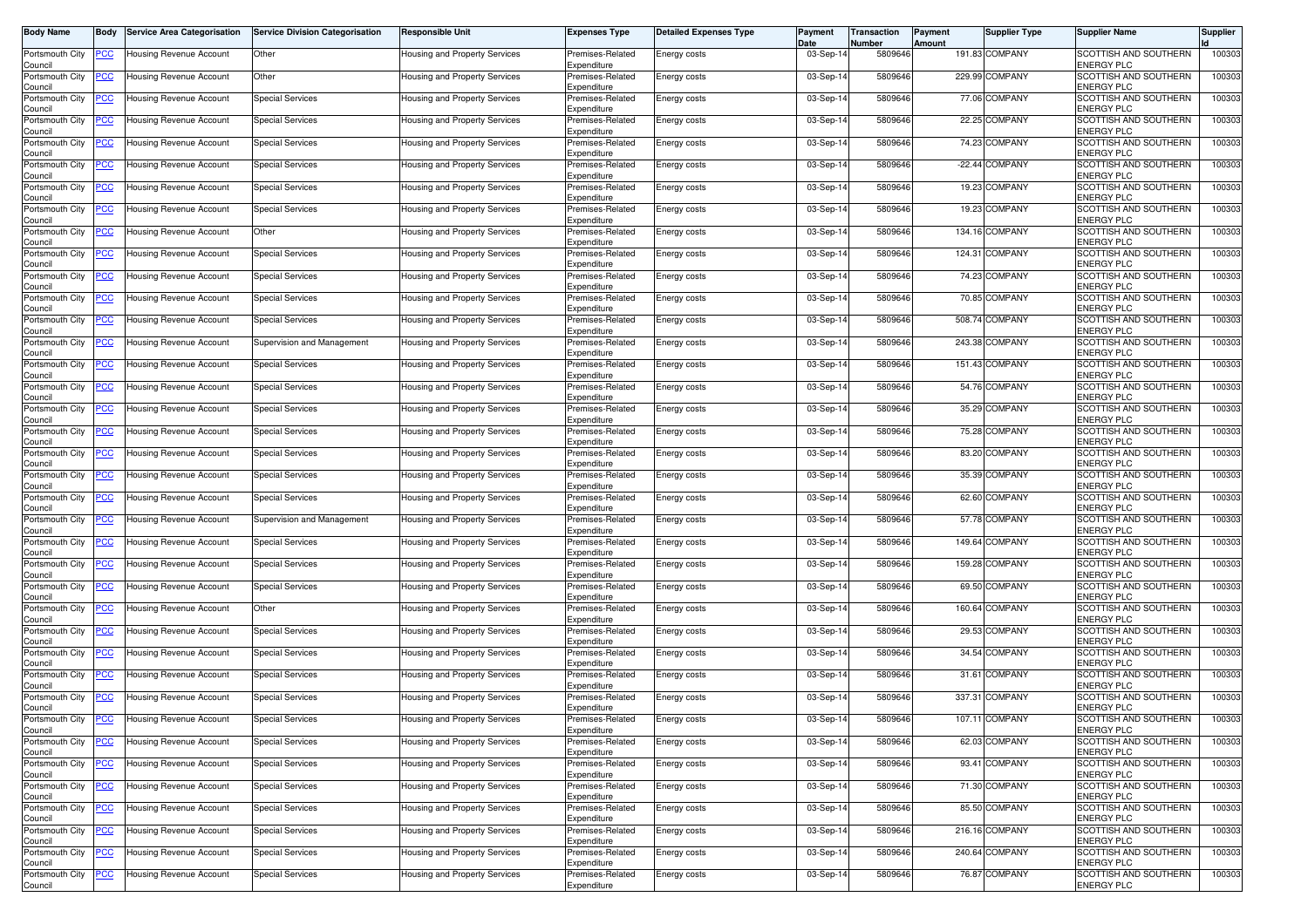| <b>Body Name</b>                      | <b>Body</b>    | <b>Service Area Categorisation</b>  | <b>Service Division Categorisation</b> | Responsible Unit                     | <b>Expenses Type</b>                           | <b>Detailed Expenses Type</b> | Payment<br>Date | Transaction<br>Number | Payment<br>Amount | <b>Supplier Type</b> | <b>Supplier Name</b>                       | <b>Supplier</b> |
|---------------------------------------|----------------|-------------------------------------|----------------------------------------|--------------------------------------|------------------------------------------------|-------------------------------|-----------------|-----------------------|-------------------|----------------------|--------------------------------------------|-----------------|
| Portsmouth City<br>Council            | <u>PCC </u>    | Housing Revenue Account             | Other                                  | Housing and Property Services        | Premises-Related<br>Expenditure                | Energy costs                  | 03-Sep-14       | 5809646               |                   | 55.69 COMPANY        | SCOTTISH AND SOUTHERN<br><b>ENERGY PLC</b> | 100303          |
| Portsmouth City<br>Council            |                | <del>l</del> ousing Revenue Account | <b>Special Services</b>                | Housing and Property Services        | Premises-Related<br>Expenditure                | Energy costs                  | 03-Sep-1        | 5809646               |                   | 27.64 COMPANY        | SCOTTISH AND SOUTHERN<br>ENERGY PLC        | 100303          |
| Portsmouth City<br>Council            | <u>PCC</u>     | Housing Revenue Account             | <b>Special Services</b>                | Housing and Property Services        | Premises-Related<br>Expenditure                | Energy costs                  | 03-Sep-14       | 5809646               |                   | 225.43 COMPANY       | SCOTTISH AND SOUTHERN<br>ENERGY PLC        | 100303          |
| Portsmouth City<br>Council            | <u>PCC</u>     | Housing Revenue Account             | <b>Special Services</b>                | Housing and Property Services        | Premises-Related<br>Expenditure                | Energy costs                  | 03-Sep-14       | 5809646               |                   | 65.15 COMPANY        | SCOTTISH AND SOUTHERN<br>ENERGY PLC        | 100303          |
| Portsmouth City<br>Council            | <u>PCC</u>     | lousing Revenue Account             | <b>Special Services</b>                | Housing and Property Services        | Premises-Related<br>Expenditure                | Energy costs                  | 03-Sep-14       | 5809646               | 62.41             | COMPANY              | SCOTTISH AND SOUTHERN<br>ENERGY PLC        | 100303          |
| Portsmouth City<br>Council            | <u>PCC</u>     | Housing Revenue Account             | <b>Special Services</b>                | Housing and Property Services        | Premises-Related<br>Expenditure                | Energy costs                  | 03-Sep-14       | 5809646               |                   | -191.48 COMPANY      | SCOTTISH AND SOUTHERN<br>ENERGY PLC        | 100303          |
| Portsmouth City<br>Council            | <u>PCC</u>     | lousing Revenue Account             | <b>Special Services</b>                | Housing and Property Services        | Premises-Related<br>Expenditure                | Energy costs                  | 03-Sep-14       | 5809646               |                   | 103.60 COMPANY       | SCOTTISH AND SOUTHERN<br>ENERGY PLC        | 100303          |
| Portsmouth City<br>Council            |                | Housing Revenue Account             | <b>Special Services</b>                | Housing and Property Services        | Premises-Related<br>Expenditure                | Energy costs                  | 03-Sep-1        | 5809646               |                   | 74.85 COMPANY        | SCOTTISH AND SOUTHERN<br>ENERGY PLC        | 100303          |
| Portsmouth City<br>Council            | <u>CC</u>      | Housing Revenue Account             | <b>Special Services</b>                | Housing and Property Services        | Premises-Related<br>Expenditure                | Energy costs                  | 03-Sep-14       | 5809646               |                   | 31.42 COMPANY        | SCOTTISH AND SOUTHERN<br>ENERGY PLC        | 100303          |
| Portsmouth City<br>Council            | <u>PCC</u>     | Housing Revenue Account             | <b>Special Services</b>                | Housing and Property Services        | Premises-Related<br>Expenditure                | Energy costs                  | 03-Sep-14       | 5809646               | 93.41             | COMPANY              | SCOTTISH AND SOUTHERN<br><b>ENERGY PLC</b> | 100303          |
| Portsmouth City<br>Council            | <u>PCC</u>     | Housing Revenue Account             | <b>Special Services</b>                | Housing and Property Services        | Premises-Related<br>Expenditure                | Energy costs                  | 03-Sep-14       | 5809646               |                   | 240.73 COMPANY       | SCOTTISH AND SOUTHERN<br>ENERGY PLC        | 100303          |
| Portsmouth City<br>Council            |                | Housing Revenue Account             | <b>Special Services</b>                | Housing and Property Services        | Premises-Related<br>Expenditure                | Energy costs                  | 03-Sep-14       | 5809646               |                   | 41.15 COMPANY        | SCOTTISH AND SOUTHERN<br><b>ENERGY PLC</b> | 100303          |
| Portsmouth City<br>Council            | <u>PCC</u>     | Housing Revenue Account             | <b>Special Services</b>                | Housing and Property Services        | Premises-Related<br>Expenditure                | Energy costs                  | 03-Sep-14       | 5809646               | 348.37            | <b>COMPANY</b>       | SCOTTISH AND SOUTHERN<br>ENERGY PLC        | 100303          |
| Portsmouth City                       | <u>PCC</u>     | Housing Revenue Account             | <b>Special Services</b>                | Housing and Property Services        | Premises-Related<br>Expenditure                | Energy costs                  | 03-Sep-14       | 5809646               |                   | 87.93 COMPANY        | SCOTTISH AND SOUTHERN<br><b>ENERGY PLC</b> | 100303          |
| Council<br>Portsmouth City            | <u>PCC</u>     | Housing Revenue Account             | <b>Special Services</b>                | Housing and Property Services        | Premises-Related<br>Expenditure                | Energy costs                  | 03-Sep-14       | 5809646               |                   | -78.12 COMPANY       | SCOTTISH AND SOUTHERN<br>ENERGY PLC        | 100303          |
| Council<br>Portsmouth City            | <u>PCC</u>     | Housing Revenue Account             | <b>Special Services</b>                | Housing and Property Services        | Premises-Related                               | Energy costs                  | 03-Sep-14       | 5809646               |                   | 31.97 COMPANY        | SCOTTISH AND SOUTHERN<br>ENERGY PLC        | 100303          |
| Council<br>Portsmouth City<br>Council | <u>PCC</u>     | Housing Revenue Account             | <b>Special Services</b>                | Housing and Property Services        | Expenditure<br>Premises-Related<br>Expenditure | Energy costs                  | 03-Sep-14       | 5809646               |                   | 27.62 COMPANY        | SCOTTISH AND SOUTHERN<br>ENERGY PLC        | 100303          |
| Portsmouth City<br>Council            | <u>PCC</u>     | Housing Revenue Account             | <b>Special Services</b>                | Housing and Property Services        | Premises-Related<br>Expenditure                | Energy costs                  | 03-Sep-14       | 5809646               |                   | -29.24 COMPANY       | SCOTTISH AND SOUTHERN<br>ENERGY PLC        | 100303          |
| Portsmouth City<br>Council            | <u>PCC</u>     | Housing Revenue Account             | <b>Special Services</b>                | Housing and Property Services        | Premises-Related<br>Expenditure                | Energy costs                  | 03-Sep-1        | 5809646               |                   | 14.80 COMPANY        | SCOTTISH AND SOUTHERN<br>ENERGY PLC        | 100303          |
| Portsmouth City<br>Council            |                | <b>Housing Revenue Account</b>      | <b>Special Services</b>                | Housing and Property Services        | Premises-Related<br>Expenditure                | Energy costs                  | 03-Sep-14       | 5809646               |                   | 14.80 COMPANY        | SCOTTISH AND SOUTHERN<br>ENERGY PLC        | 100303          |
| Portsmouth City<br>Council            | <u>PCC</u>     | Housing Revenue Account             | <b>Special Services</b>                | Housing and Property Services        | Premises-Related<br>Expenditure                | Energy costs                  | 03-Sep-14       | 5809646               | 93.41             | COMPANY              | SCOTTISH AND SOUTHERN<br>ENERGY PLC        | 100303          |
| Portsmouth City<br>Council            | <u>PCC</u>     | Housing Revenue Account             | <b>Special Services</b>                | Housing and Property Services        | Premises-Related<br>Expenditure                | Energy costs                  | 03-Sep-14       | 5809646               |                   | 306.13 COMPANY       | SCOTTISH AND SOUTHERN<br>ENERGY PLC        | 100303          |
| Portsmouth City<br>Council            | <u>PCC</u>     | <del>l</del> ousing Revenue Account | <b>Special Services</b>                | Housing and Property Services        | Premises-Related<br>Expenditure                | Energy costs                  | 03-Sep-1        | 5809646               |                   | 37.75 COMPANY        | SCOTTISH AND SOUTHERN<br><b>ENERGY PLC</b> | 100303          |
| Portsmouth City<br>Council            | <u>PCC</u>     | Housing Revenue Account             | <b>Special Services</b>                | Housing and Property Services        | Premises-Related<br>Expenditure                | Energy costs                  | 03-Sep-14       | 5809646               |                   | 61.75 COMPANY        | SCOTTISH AND SOUTHERN<br>ENERGY PLC        | 100303          |
| Portsmouth City<br>Council            | <u>PCC</u>     | Housing Revenue Account             | Special Services                       | Housing and Property Services        | Premises-Related<br>Expenditure                | Energy costs                  | 03-Sep-14       | 5809646               |                   | 34.19 COMPANY        | SCOTTISH AND SOUTHERN<br>ENERGY PLC        | 100303          |
| Portsmouth City<br>Council            | <u>PCC</u>     | Housing Revenue Account             | Other                                  | Housing and Property Services        | Premises-Related<br>Expenditure                | Energy costs                  | 03-Sep-14       | 5809646               |                   | -168.45 COMPANY      | SCOTTISH AND SOUTHERN<br><b>ENERGY PLC</b> | 100303          |
| Portsmouth City<br>Council            | <u>PCC</u>     | Housing Revenue Account             | Other                                  | <b>Housing and Property Services</b> | Premises-Related<br>Expenditure                | Energy costs                  | 03-Sep-14       | 5809646               |                   | -193.32 COMPANY      | SCOTTISH AND SOUTHERN<br>ENERGY PLC        | 100303          |
| Portsmouth City<br>Council            | <u>PCC</u>     | lousing Revenue Account             | Other                                  | Housing and Property Services        | Premises-Related<br>Expenditure                | Energy costs                  | 03-Sep-14       | 5809646               | $-342.57$         | COMPANY              | SCOTTISH AND SOUTHERN<br>ENERGY PLC        | 100303          |
| Portsmouth City<br>Council            | <u>PCC</u>     | Housing Revenue Account             | Other                                  | Housing and Property Services        | Premises-Related<br>Expenditure                | Energy costs                  | 03-Sep-14       | 5809646               |                   | -74.97 COMPANY       | SCOTTISH AND SOUTHERN<br>ENERGY PLC        | 100303          |
| Portsmouth City<br>Council            | <u>PCC</u>     | Housing Revenue Account             | Other                                  | Housing and Property Services        | Premises-Related<br>Expenditure                | Energy costs                  | 03-Sep-14       | 5809646               | 69.52             | <b>COMPANY</b>       | SCOTTISH AND SOUTHERN<br><b>ENERGY PLC</b> | 100303          |
| Portsmouth City<br>Council            | <b>PCC</b>     | <b>Housing Revenue Account</b>      | Other                                  | Housing and Property Services        | Premises-Related<br>Expenditure                | Energy costs                  | 03-Sep-14       | 5809646               |                   | 68.15 COMPANY        | SCOTTISH AND SOUTHERN<br><b>ENERGY PLC</b> | 100303          |
| Portsmouth City<br>Council            |                | <b>Housing Revenue Account</b>      | Other                                  | Housing and Property Services        | Premises-Related<br>Expenditure                | Energy costs                  | 03-Sep-14       | 5809646               |                   | 73.90 COMPANY        | SCOTTISH AND SOUTHERN<br><b>ENERGY PLC</b> | 100303          |
| Portsmouth City<br>Council            | <u>PCC</u>     | <b>Housing Revenue Account</b>      | Other                                  | Housing and Property Services        | Premises-Related<br>Expenditure                | Energy costs                  | 03-Sep-14       | 5809646               |                   | 66.69 COMPANY        | SCOTTISH AND SOUTHERN<br><b>ENERGY PLC</b> | 100303          |
| Portsmouth City<br>Council            | $\overline{C}$ | Housing Revenue Account             | Other                                  | Housing and Property Services        | Premises-Related<br>Expenditure                | Energy costs                  | 03-Sep-14       | 5809646               |                   | 66.69 COMPANY        | SCOTTISH AND SOUTHERN<br><b>ENERGY PLC</b> | 100303          |
| Portsmouth City<br>Council            | <u>PCC</u>     | Housing Revenue Account             | Supervision and Management             | Housing and Property Services        | Premises-Related<br>Expenditure                | Energy costs                  | 03-Sep-14       | 5809646               |                   | 253.96 COMPANY       | SCOTTISH AND SOUTHERN<br><b>ENERGY PLC</b> | 100303          |
| Portsmouth City<br>Council            | <u>PCC </u>    | Housing Revenue Account             | <b>Special Services</b>                | <b>Housing and Property Services</b> | Premises-Related<br>Expenditure                | Energy costs                  | 03-Sep-14       | 5809646               |                   | 182.05 COMPANY       | SCOTTISH AND SOUTHERN<br>ENERGY PLC        | 100303          |
| Portsmouth City<br>Council            |                | Housing Revenue Account             | <b>Special Services</b>                | Housing and Property Services        | Premises-Related<br>Expenditure                | Energy costs                  | 03-Sep-14       | 5809646               |                   | 69.50 COMPANY        | SCOTTISH AND SOUTHERN<br><b>ENERGY PLC</b> | 100303          |
| Portsmouth City<br>Council            | <u>PCC</u>     | Housing Revenue Account             | <b>Special Services</b>                | Housing and Property Services        | Premises-Related<br>Expenditure                | Energy costs                  | 03-Sep-14       | 5809646               |                   | 82.64 COMPANY        | SCOTTISH AND SOUTHERN<br><b>ENERGY PLC</b> | 100303          |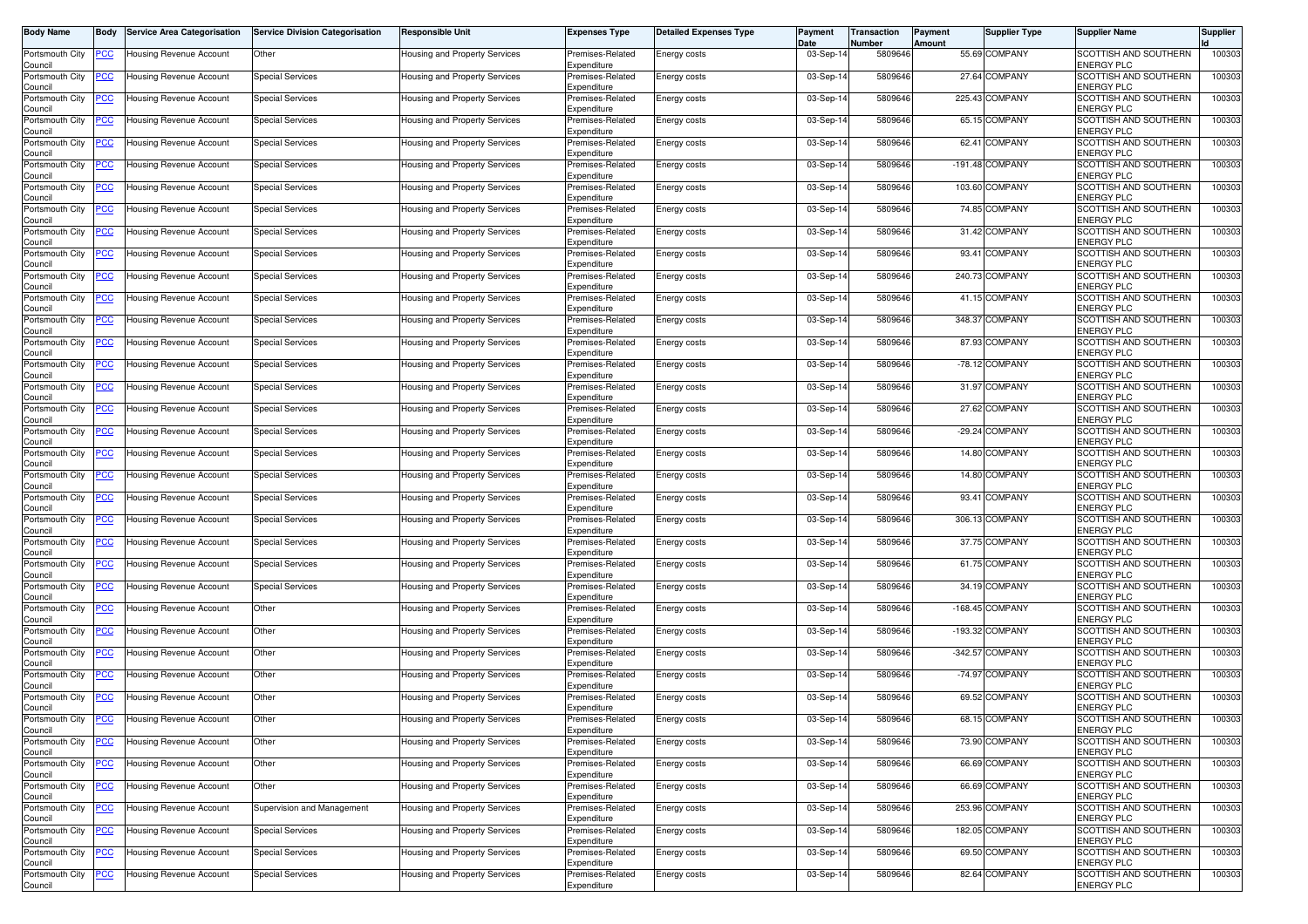| <b>Body Name</b>           | Body           | <b>Service Area Categorisation</b> | <b>Service Division Categorisation</b> | <b>Responsible Unit</b>       | <b>Expenses Type</b>            | <b>Detailed Expenses Type</b>                            | Payment<br>Date | Transaction<br>Number | Payment<br>Amount  | <b>Supplier Type</b> | <b>Supplier Name</b>                                | <b>Supplier</b> |
|----------------------------|----------------|------------------------------------|----------------------------------------|-------------------------------|---------------------------------|----------------------------------------------------------|-----------------|-----------------------|--------------------|----------------------|-----------------------------------------------------|-----------------|
| Portsmouth City<br>Council | <u>'CC</u>     | Housing Revenue Account            | <b>Special Services</b>                | Housing and Property Services | Premises-Related<br>Expenditure | Energy costs                                             | 03-Sep-14       | 5809646               |                    | 331.60 COMPANY       | SCOTTISH AND SOUTHERN<br><b>ENERGY PLC</b>          | 100303          |
| Portsmouth City<br>Council | <u>'CC</u>     | Housing Revenue Account            | <b>Special Services</b>                | Housing and Property Services | Premises-Related<br>Expenditure | Energy costs                                             | 03-Sep-1        | 5809646               |                    | 48.80 COMPANY        | SCOTTISH AND SOUTHERN<br>ENERGY PLC                 | 100303          |
| Portsmouth City<br>Council | <u>cc</u>      | Housing Revenue Account            | <b>Special Services</b>                | Housing and Property Services | Premises-Related<br>Expenditure | Energy costs                                             | 03-Sep-14       | 5809646               |                    | 455.53 COMPANY       | SCOTTISH AND SOUTHERN<br><b>ENERGY PLC</b>          | 100303          |
| Portsmouth City<br>Council | <u>'СС</u>     | Housing Revenue Account            | <b>Special Services</b>                | Housing and Property Services | Premises-Related<br>Expenditure | Energy costs                                             | 03-Sep-14       | 5809646               |                    | 154.46 COMPANY       | SCOTTISH AND SOUTHERN<br><b>ENERGY PLC</b>          | 100303          |
| Portsmouth City<br>Council | <u>'CC</u>     | Housing Revenue Account            | <b>Special Services</b>                | Housing and Property Services | Premises-Related<br>Expenditure | Energy costs                                             | 03-Sep-14       | 5809646               |                    | 428.69 COMPANY       | SCOTTISH AND SOUTHERN<br><b>ENERGY PLC</b>          | 100303          |
| Portsmouth City<br>Council | <u>'СС</u>     | Housing Revenue Account            | <b>Special Services</b>                | Housing and Property Services | Premises-Related<br>Expenditure | Energy costs                                             | 03-Sep-14       | 5809646               |                    | 329.85 COMPANY       | SCOTTISH AND SOUTHERN<br><b>ENERGY PLC</b>          | 100303          |
| Portsmouth City<br>Council | <u>CC</u>      | Housing Revenue Account            | <b>Special Services</b>                | Housing and Property Services | Premises-Related<br>Expenditure | Energy costs                                             | 03-Sep-14       | 5809646               |                    | 73.37 COMPANY        | SCOTTISH AND SOUTHERN<br><b>ENERGY PLC</b>          | 100303          |
| Portsmouth City<br>Council | <u>CC </u>     | <b>Housing Revenue Account</b>     | <b>Special Services</b>                | Housing and Property Services | Premises-Related<br>Expenditure | Energy costs                                             | 03-Sep-14       | 5809646               |                    | 88.40 COMPANY        | SCOTTISH AND SOUTHERN<br><b>ENERGY PLC</b>          | 100303          |
| Portsmouth City<br>Council | <u>cc</u>      | <b>Housing Revenue Account</b>     | <b>Special Services</b>                | Housing and Property Services | Premises-Related<br>Expenditure | Energy costs                                             | 03-Sep-14       | 5809646               |                    | 261.62 COMPANY       | SCOTTISH AND SOUTHERN<br><b>ENERGY PLC</b>          | 100303          |
| Portsmouth City<br>Council | <u>'CC</u>     | Housing Revenue Account            | <b>Special Services</b>                | Housing and Property Services | Premises-Related<br>Expenditure | Energy costs                                             | 03-Sep-14       | 5809646               |                    | 203.22 COMPANY       | SCOTTISH AND SOUTHERN<br>ENERGY PLC                 | 100303          |
| Portsmouth City<br>Council | <u>'СС</u>     | Housing Revenue Account            | <b>Special Services</b>                | Housing and Property Services | Premises-Related<br>Expenditure | Energy costs                                             | 03-Sep-14       | 5809646               |                    | 29.81 COMPANY        | SCOTTISH AND SOUTHERN<br>ENERGY PLC                 | 100303          |
| Portsmouth City<br>Council | <u>'СС</u>     | Housing Revenue Account            | <b>Special Services</b>                | Housing and Property Services | Premises-Related<br>Expenditure | Energy costs                                             | 03-Sep-14       | 5809646               |                    | 286.38 COMPANY       | SCOTTISH AND SOUTHERN<br>ENERGY PLC                 | 100303          |
| Portsmouth City<br>Council | <u>'CC</u>     | Housing Revenue Account            | <b>Special Services</b>                | Housing and Property Services | Premises-Related<br>Expenditure | Energy costs                                             | 03-Sep-14       | 5809646               | 337.31             | <b>COMPANY</b>       | SCOTTISH AND SOUTHERN<br><b>ENERGY PLC</b>          | 100303          |
| Portsmouth City<br>Council | <u>'СС</u>     | Housing Revenue Account            | <b>Special Services</b>                | Housing and Property Services | Premises-Related<br>Expenditure | Energy costs                                             | 03-Sep-14       | 5809646               |                    | 419.15 COMPANY       | SCOTTISH AND SOUTHERN<br><b>ENERGY PLC</b>          | 100303          |
| Portsmouth City<br>Council | <u>'CC</u>     | Housing Revenue Account            | Supervision and Management             | Housing and Property Services | Premises-Related<br>Expenditure | Energy costs                                             | 03-Sep-1        | 5809646               |                    | 48.43 COMPANY        | SCOTTISH AND SOUTHERN<br>ENERGY PLC                 | 100303          |
| Portsmouth City<br>Council | <u>'СС</u>     | Housing Revenue Account            | <b>Special Services</b>                | Housing and Property Services | Premises-Related<br>Expenditure | Energy costs                                             | 03-Sep-14       | 5809646               |                    | 836.46 COMPANY       | SCOTTISH AND SOUTHERN<br>ENERGY PLC                 | 100303          |
| Portsmouth City<br>Council | <u>cc</u>      | Housing Revenue Account            | <b>Special Services</b>                | Housing and Property Services | Premises-Related<br>Expenditure | Energy costs                                             | 03-Sep-14       | 5809646               |                    | 17.62 COMPANY        | SCOTTISH AND SOUTHERN<br><b>ENERGY PLC</b>          | 100303          |
| Portsmouth City<br>Council | <u>'CC</u>     | Housing Revenue Account            | <b>Special Services</b>                | Housing and Property Services | Premises-Related<br>Expenditure | Energy costs                                             | 03-Sep-14       | 5809646               |                    | 35.10 COMPANY        | SCOTTISH AND SOUTHERN<br><b>ENERGY PLC</b>          | 100303          |
| Portsmouth City<br>Council | <u>'СС</u>     | Housing Revenue Account            | Supervision and Management             | Housing and Property Services | Premises-Related<br>Expenditure | Energy costs                                             | 03-Sep-1        | 5809646               |                    | 191.47 COMPANY       | SCOTTISH AND SOUTHERN<br><b>ENERGY PLC</b>          | 100303          |
| Portsmouth City<br>Council | <u>'CC</u>     | Housing Revenue Account            | <b>Special Services</b>                | Housing and Property Services | Premises-Related<br>Expenditure | Energy costs                                             | 03-Sep-14       | 5809646               |                    | 437.86 COMPANY       | SCOTTISH AND SOUTHERN<br>ENERGY PLC                 | 100303          |
| Portsmouth City<br>Council | <u>'CC</u>     | Housing Revenue Account            | <b>Special Services</b>                | Housing and Property Services | Premises-Related<br>Expenditure | Energy costs                                             | 03-Sep-14       | 5809646               | 31.61              | COMPANY              | SCOTTISH AND SOUTHERN<br>ENERGY PLC                 | 100303          |
| Portsmouth City<br>Council | <u>'СС</u>     | Housing Revenue Account            | <b>Special Services</b>                | Housing and Property Services | Premises-Related<br>Expenditure | Energy costs                                             | 03-Sep-14       | 5809646               |                    | 228.75 COMPANY       | SCOTTISH AND SOUTHERN<br>ENERGY PLC                 | 100303          |
| Portsmouth City<br>Council | <u>'CC</u>     | Housing Revenue Account            | Repairs and Maintenance                | Housing and Property Services | Premises-Related<br>Expenditure | Repairs, alterations and<br>maintenance of buildings     | 29-Sep-14       | 5814019               |                    | 11865.00 COMPANY     | COMMERCIAL FACILITIES<br><b>ENGINEERS LTD</b>       | 137673          |
| Portsmouth City<br>Council | <u>cc</u>      | Housing Revenue Account            | Repairs and Maintenance                | Housing and Property Services | Premises-Related<br>Expenditure | Repairs, alterations and<br>maintenance of buildings     | 29-Sep-14       | 5814019               |                    | 70.00 COMPANY        | COMMERCIAL FACILITIES<br><b>ENGINEERS LTD</b>       | 137673          |
| Portsmouth City<br>Council | <u>cc</u>      | Housing Revenue Account            | Repairs and Maintenance                | Housing and Property Services | Premises-Related<br>Expenditure | Repairs, alterations and<br>maintenance of buildings     | 30-Sep-14       | 5814115               | 1100059.22 COMPANY |                      | COMSERV (UK) LIMITED                                | 120542          |
| Portsmouth City<br>Council | <u>'CC</u>     | Housing Revenue Account            | Other                                  | Housing and Property Services | Premises-Related<br>Expenditure | Repairs, alterations and<br>maintenance of buildings     | 25-Sep-14       | 5813388               |                    | 22325.00 COMPANY     | CONCRETE REPAIRS<br><b>IMITED</b>                   | 117272          |
| Portsmouth City<br>Council | <u>'CC</u>     | Housing Revenue Account            | Other                                  | Housing and Property Services | Premises-Related<br>Expenditure | Repairs, alterations and<br>maintenance of buildings     | 25-Sep-14       | 5813388               |                    | 25650.00 COMPANY     | <b>CONCRETE REPAIRS</b><br><b>IMITED</b>            | 117272          |
| Portsmouth City<br>Council | <u>сс</u>      | Housing Revenue Account            | Other                                  | Housing and Property Services | <b>Supplies and Services</b>    | Services                                                 | 25-Sep-14       | 5813389               |                    | 2250.00 VENDOR       | CONNECT CONSULTANTS<br>.TD                          | 139162          |
| Portsmouth City<br>Council | <u>'СС</u>     | Housing Revenue Account            | Repairs and Maintenance                | Housing and Property Services | Premises-Related<br>Expenditure | Repairs, alterations and<br>maintenance of buildings     | 26-Sep-14       | 5813804               |                    | 976.13 COMPANY       | CORRIGENDA LIMITED T/A<br>CHURCHES                  | 102100          |
| Portsmouth City<br>Council | <u>'CC</u>     | Housing Revenue Account            | <b>Special Services</b>                | Housing and Property Services |                                 | Supplies and Services Equipment, furniture and materials | 23-Sep-14       | 5812789               |                    | 797.72 VENDOR        | <b>D J SCOTT GARDEN</b><br><b>MACHINERY LIMITED</b> | 114300          |
| Portsmouth City<br>Council | <b>PCC</b>     | Housing Revenue Account            | <b>Special Services</b>                | Housing and Property Services |                                 | Supplies and Services Equipment, furniture and materials | 23-Sep-14       | 5812789               |                    | 2338.00 VENDOR       | <b>DJ SCOTT GARDEN</b><br>MACHINERY LIMITED         | 114300          |
| Portsmouth City<br>Council | <u>CC</u>      | <b>Housing Revenue Account</b>     | Other                                  | Housing and Property Services | Premises-Related<br>Expenditure | Repairs, alterations and<br>maintenance of buildings     | 22-Sep-14       | 5812682               |                    | 21234.40 COMPANY     | <b>D M HABENS (THE BUILDER)</b>                     | 100718          |
| Portsmouth City<br>Council | <u>'CC</u>     | <b>Housing Revenue Account</b>     | Other                                  | Housing and Property Services | Premises-Related<br>Expenditure | Repairs, alterations and<br>maintenance of buildings     | 26-Sep-14       | 5813811               |                    | 82649.01 COMPANY     | D M HABENS (THE BUILDER)<br><b>TD</b>               | 100718          |
| Portsmouth City<br>Council | $\overline{C}$ | Housing Revenue Account            | Other                                  | Housing and Property Services | Premises-Related<br>Expenditure | Repairs, alterations and<br>maintenance of buildings     | 19-Sep-14       | 5812454               |                    | 1238.42 COMPANY      | D M HABENS (THE BUILDER<br>_TD                      | 100718          |
| Portsmouth City<br>Council | <u>'CC</u>     | Housing Revenue Account            | Other                                  | Housing and Property Services |                                 | Supplies and Services Grants and subscriptions           | 12-Sep-14       | 5811279               |                    | 2980.00 COMPANY      | <b>DEESAND LTD</b>                                  | 100348          |
| Portsmouth City<br>Council | <u>'CC</u>     | Housing Revenue Account            | Other                                  | Housing and Property Services |                                 | Supplies and Services Grants and subscriptions           | 12-Sep-14       | 5811279               |                    | 2934.00 COMPANY      | <b>DEESAND LTD</b>                                  | 100348          |
| Portsmouth City<br>Council | <u>'CC</u>     | Housing Revenue Account            | Supervision and Management             | Housing and Property Services |                                 | Supplies and Services Grants and subscriptions           | 12-Sep-14       | 5811279               |                    | 3082.00 COMPANY      | DEESAND LTD                                         | 100348          |
| Portsmouth City<br>Council | <u>cc</u>      | Housing Revenue Account            | Repairs and Maintenance                | Housing and Property Services | Premises-Related<br>Expenditure | Repairs, alterations and<br>maintenance of buildings     | 26-Sep-14       | 5813814               |                    | 620.00 COMPANY       | <b>DENNISON DOORS LTD</b>                           | 104916          |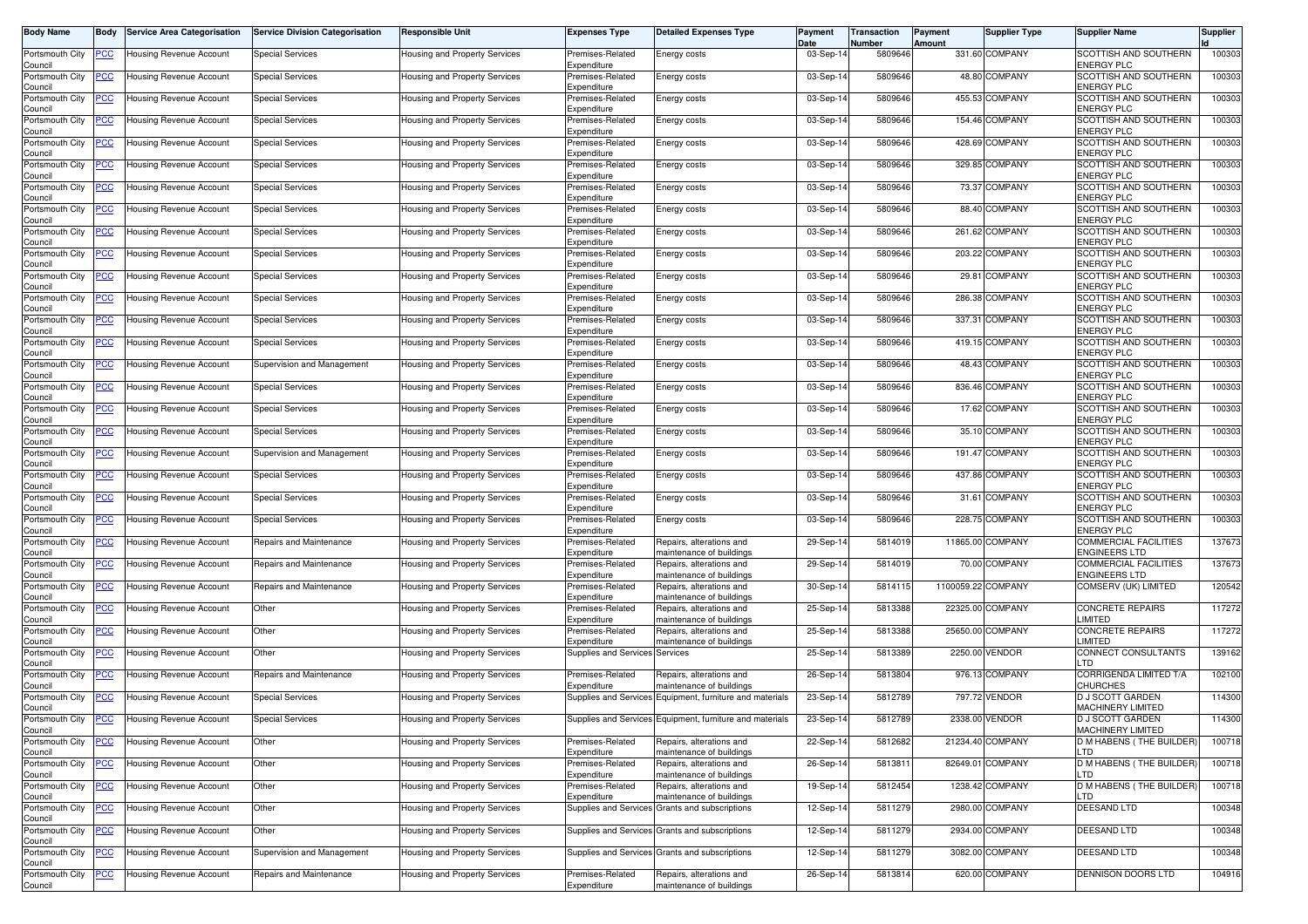| <b>Body Name</b>           | Body           | <b>Service Area Categorisation</b> | <b>Service Division Categorisation</b> | <b>Responsible Unit</b>              | <b>Expenses Type</b>                     | <b>Detailed Expenses Type</b>                        | Payment<br>Date | Transaction<br>Number | Payment<br>Amount | <b>Supplier Type</b>                    | <b>Supplier Name</b>                        | <b>Supplier</b> |
|----------------------------|----------------|------------------------------------|----------------------------------------|--------------------------------------|------------------------------------------|------------------------------------------------------|-----------------|-----------------------|-------------------|-----------------------------------------|---------------------------------------------|-----------------|
| Portsmouth City<br>Council | <u>'CC</u>     | Housing Revenue Account            | Supervision and Management             | Housing and Property Services        |                                          | Supplies and Services Grants and subscriptions       | 10-Sep-14       | 5810461               |                   | 2318.00 VENDOR                          | E C ROBERTS CENTRE                          | 100474          |
| Portsmouth City<br>Council | <u>'CC</u>     | <b>Housing Revenue Account</b>     | Repairs and Maintenance                | Housing and Property Services        | Premises-Related<br>Expenditure          | Repairs, alterations and<br>maintenance of buildings | 30-Sep-14       | 5814141               |                   | 849.00 VENDOR                           | <b>EASY CARE SYSTEMS</b><br><b>IMITED</b>   | 108899          |
| Portsmouth City<br>Council | <u>'СС</u>     | Housing Revenue Account            | Other                                  | Housing and Property Services        | Third Party Payments                     | Private contractors                                  | 24-Sep-14       | 5812892               |                   | 10060.54 VENDOR                         | <b>ECD ARCHITECTS LTD</b>                   | 136285          |
| Portsmouth City<br>Council | <u>'CC</u>     | Housing Revenue Account            | <b>Special Services</b>                | Housing and Property Services        | Premises-Related<br>Expenditure          | Repairs, alterations and<br>maintenance of buildings | 09-Sep-14       | 5810294               |                   | 2035.20 COMPANY                         | <b>ENSIGN HIGHWAYS LTD</b>                  | 116063          |
| Portsmouth City<br>Council | <u>'CC</u>     | Housing Revenue Account            | <b>Special Services</b>                | Housing and Property Services        | Premises-Related<br>Expenditure          | Cleaning and domestic supplies                       | 16-Sep-14       | 5811676               |                   | 159.25 COMPANY                          | <b>ENSIGN HIGHWAYS LTD</b>                  | 116063          |
| Portsmouth City<br>Council | <u>'CC</u>     | Housing Revenue Account            | <b>Special Services</b>                | Housing and Property Services        | Third Party Payments Private contractors |                                                      | 16-Sep-14       | 5811676               |                   | 55.00 COMPANY                           | <b>ENSIGN HIGHWAYS LTD</b>                  | 116063          |
| Portsmouth City<br>Council | <u>'CC</u>     | Housing Revenue Account            | Repairs and Maintenance                | <b>Housing and Property Services</b> | Premises-Related<br>Expenditure          | Repairs, alterations and<br>maintenance of buildings | 05-Sep-14       | 5809932               |                   | 275.00 COMPANY                          | ENVIRO-MECH SYSTEMS<br>TD                   | 100768          |
| Portsmouth City<br>Council | <u>'СС</u>     | Housing Revenue Account            | Repairs and Maintenance                | Housing and Property Services        | Premises-Related<br>Expenditure          | Repairs, alterations and<br>maintenance of buildings | 05-Sep-14       | 5809932               |                   | 105.00 COMPANY                          | <b>ENVIRO-MECH SYSTEMS</b><br>тn            | 100768          |
| Portsmouth City<br>Council | <u>'CC</u>     | Housing Revenue Account            | Repairs and Maintenance                | Housing and Property Services        | Premises-Related<br>Expenditure          | Repairs, alterations and<br>maintenance of buildings | 05-Sep-14       | 5809932               |                   | 60.00 COMPANY                           | ENVIRO-MECH SYSTEMS<br><b>TD</b>            | 100768          |
| Portsmouth City<br>Council | <u>'CC</u>     | <b>Housing Revenue Account</b>     | Repairs and Maintenance                | Housing and Property Services        | Premises-Related<br>Expenditure          | Repairs, alterations and<br>maintenance of buildings | 05-Sep-14       | 5809932               |                   | 165.00 COMPANY                          | <b>ENVIRO-MECH SYSTEMS</b><br>TD            | 100768          |
| Portsmouth City<br>Council | <u>PCC</u>     | Housing Revenue Account            | Repairs and Maintenance                | Housing and Property Services        | Premises-Related<br>Expenditure          | Repairs, alterations and<br>maintenance of buildings | 05-Sep-14       | 5809932               |                   | 233.00 COMPANY                          | <b>ENVIRO-MECH SYSTEMS</b><br>TD            | 100768          |
| Portsmouth City<br>Council | <u>'CC</u>     | Housing Revenue Account            | Repairs and Maintenance                | Housing and Property Services        | Premises-Related<br>Expenditure          | Repairs, alterations and<br>maintenance of buildings | 05-Sep-14       | 5809932               |                   | 95.00 COMPANY                           | <b>ENVIRO-MECH SYSTEMS</b><br>TD.           | 100768          |
| Portsmouth City<br>Council | <u>'CC</u>     | Housing Revenue Account            | Repairs and Maintenance                | Housing and Property Services        | Premises-Related<br>Expenditure          | Repairs, alterations and<br>maintenance of buildings | 02-Sep-14       | 5809186               |                   | 5785.00 COMPANY                         | <b>CF PLC T/A T M SECURITY</b>              | 136113          |
| Portsmouth City<br>Council | <u>'СС</u>     | Housing Revenue Account            | Repairs and Maintenance                | Housing and Property Services        | Employees                                | Direct employee expenses                             | 17-Sep-14       | 5811815               |                   | 3197.50 COMPANY                         | FCF PLC T/A T M SECURITY                    | 136113          |
| Portsmouth City<br>Council | <u>CC </u>     | Housing Revenue Account            | Repairs and Maintenance                | Housing and Property Services        | Employees                                | Direct employee expenses                             | 23-Sep-14       | 5812802               |                   | 2281.25 COMPANY                         | FCF PLC T/A T M SECURITY                    | 136113          |
| Portsmouth City<br>Council | <u>'СС</u>     | Housing Revenue Account            | Repairs and Maintenance                | Housing and Property Services        | Employees                                | Direct employee expenses                             | 05-Sep-14       | 5809937               |                   | -25.00 COMPANY                          | FCF PLC T/A T M SECURITY                    | 136113          |
| Portsmouth City<br>Council | <u>'СС</u>     | Housing Revenue Account            | Repairs and Maintenance                | Housing and Property Services        | Employees                                | Direct employee expenses                             | 23-Sep-14       | 5812802               |                   | -150.00 COMPANY                         | FCF PLC T/A T M SECURITY                    | 136113          |
| Portsmouth City<br>Council | <u>'CC</u>     | Housing Revenue Account            | Repairs and Maintenance                | Housing and Property Services        | Premises-Related<br>Expenditure          | Repairs, alterations and<br>maintenance of buildings | 02-Sep-14       | 5809188               |                   | 2353.83 COMPANY                         | <b>FUTUREMOST LTD</b>                       | 100337          |
| Portsmouth City<br>Council | <u>CC </u>     | Housing Revenue Account            | Other                                  | Housing and Property Services        | remises-Related<br>Expenditure           | Repairs, alterations and<br>maintenance of buildings | 19-Sep-14       | 5812482               |                   | 3487.96 COMPANY                         | <b>FUTUREMOST LTD</b>                       | 100337          |
| Portsmouth City<br>Council | <u>'CC</u>     | <b>Housing Revenue Account</b>     | Repairs and Maintenance                | Housing and Property Services        | Premises-Related<br>Expenditure          | Repairs, alterations and<br>maintenance of buildings | 24-Sep-14       | 5813199               |                   | 41.48 VENDOR                            | <b>GRAHAM ASSET</b><br>MANAGEMENT LTD       | 134967          |
| Portsmouth City<br>Council | <u>'СС</u>     | Housing Revenue Account            | <b>Special Services</b>                | Housing and Property Services        | Premises-Related<br>Expenditure          | Grounds maintenance costs                            | 19-Sep-14       | 5812487               |                   | 2437.22 VENDOR                          | GRISTWOOD & TOMS (TREE<br>CONTRACTORS) LTD) | 100831          |
| Portsmouth City<br>Council | <u>cc</u>      | Housing Revenue Account            | <b>Special Services</b>                | Housing and Property Services        | Premises-Related<br>Expenditure          | Grounds maintenance costs                            | 19-Sep-14       | 5812487               |                   | 1218.61 VENDOR                          | GRISTWOOD & TOMS (TREE<br>CONTRACTORS) LTD) | 100831          |
| Portsmouth City<br>Council | <u>'CC</u>     | Housing Revenue Account            | <b>Special Services</b>                | Housing and Property Services        | Premises-Related<br>Expenditure          | Grounds maintenance costs                            | 19-Sep-14       | 5812487               |                   | 341.68 VENDOR                           | GRISTWOOD & TOMS (TREE<br>CONTRACTORS) LTD) | 100831          |
| Portsmouth City<br>Council | <u>'СС</u>     | Housing Revenue Account            | <b>Special Services</b>                | Housing and Property Services        | Premises-Related<br>Expenditure          | Grounds maintenance costs                            | 19-Sep-14       | 5812487               |                   | 1218.61 VENDOR                          | GRISTWOOD & TOMS (TREE<br>CONTRACTORS) LTD) | 100831          |
| Portsmouth City<br>Council | <u>'СС</u>     | Housing Revenue Account            | <b>Special Services</b>                | Housing and Property Services        | Premises-Related<br>Expenditure          | Grounds maintenance costs                            | 19-Sep-14       | 5812487               |                   | 460.59 VENDOR                           | GRISTWOOD & TOMS (TREE<br>CONTRACTORS) LTD) | 100831          |
| Portsmouth City<br>Council | <u>CC </u>     | <b>Housing Revenue Account</b>     | <b>Special Services</b>                | Housing and Property Services        | Premises-Related<br>Expenditure          | Grounds maintenance costs                            | 19-Sep-14       | 5812487               | 1218.61           | VENDOR                                  | GRISTWOOD & TOMS (TREE<br>CONTRACTORS) LTD) | 100831          |
| Portsmouth City<br>Council | <u>'СС</u>     | Housing Revenue Account            | <b>Special Services</b>                | Housing and Property Services        | Premises-Related<br>Expenditure          | Grounds maintenance costs                            | 19-Sep-14       | 5812487               |                   | 1218.61 VENDOR                          | GRISTWOOD & TOMS (TREE<br>CONTRACTORS) LTD) | 100831          |
| Portsmouth City<br>Council | <u>CC</u>      | Housing Revenue Account            | <b>Special Services</b>                | Housing and Property Services        | Premises-Related<br>Expenditure          | Grounds maintenance costs                            | 19-Sep-1        | 5812487               |                   | 535.42 VENDOR                           | GRISTWOOD & TOMS (TREE<br>CONTRACTORS) LTD) | 100831          |
| Portsmouth City<br>Council | <u>'СС</u>     | Housing Revenue Account            | <b>Special Services</b>                | Housing and Property Services        | Premises-Related<br>Expenditure          | Grounds maintenance costs                            | 19-Sep-14       | 5812487               |                   | 1218.62 VENDOR                          | GRISTWOOD & TOMS (TREE<br>CONTRACTORS) LTD) | 100831          |
| Portsmouth City<br>Council | <u>CC </u>     | Housing Revenue Account            | <b>Special Services</b>                | Housing and Property Services        | Premises-Related<br>Expenditure          | Grounds maintenance costs                            | 19-Sep-14       | 5812487               |                   | 1465.62 VENDOR                          | GRISTWOOD & TOMS (TREE<br>CONTRACTORS) LTD) | 100831          |
| Portsmouth City<br>Council | <b>PCC</b>     | <b>Housing Revenue Account</b>     | Other                                  | Housing and Property Services        | Premises-Related<br>Expenditure          | Repairs, alterations and<br>maintenance of buildings | 08-Sep-14       | 5810161               |                   | 11144.80 COMPANY                        | <b>GSB FABRICATIONS LIMITED</b>             | 100832          |
| Portsmouth City<br>Council | <b>CC</b>      | <b>Housing Revenue Account</b>     | Repairs and Maintenance                | <b>Housing and Property Services</b> | Premises-Related<br>Expenditure          | Repairs, alterations and<br>maintenance of buildings | 30-Sep-14       | 5814158               |                   | 187.00 OTHER LOCAL<br>AUTHORITY         | HAMPSHIRE COUNTY<br>COUNCIL                 | 100030          |
| Portsmouth City<br>Council | <u>'CC</u>     | <b>Housing Revenue Account</b>     | Repairs and Maintenance                | Housing and Property Services        | Premises-Related<br>Expenditure          | Repairs, alterations and<br>maintenance of buildings | 30-Sep-14       | 5814158               |                   | 502.50 OTHER LOCAL<br><b>AUTHORITY</b>  | HAMPSHIRE COUNTY<br>COUNCIL                 | 100030          |
| Portsmouth City<br>Council | $\overline{C}$ | <b>Housing Revenue Account</b>     | <b>Special Services</b>                | Housing and Property Services        | <b>Third Party Payments</b>              | Private contractors                                  | 12-Sep-14       | 5811320               |                   | 2207.96 VENDOR                          | HANDLE WITH CARE<br>(PORTSMOUTH) LTD        | 100504          |
| Portsmouth City<br>Council | <u>CC</u>      | <b>Housing Revenue Account</b>     | <b>Special Services</b>                | Housing and Property Services        | Third Party Payments                     | Private contractors                                  | 12-Sep-14       | 5811320               |                   | 2590.84 VENDOR                          | HANDLE WITH CARE<br>(PORTSMOUTH) LTD        | 100504          |
| Portsmouth City<br>Council | <u>CC</u>      | Housing Revenue Account            | <b>Special Services</b>                | Housing and Property Services        | <b>Third Party Payments</b>              | Private contractors                                  | 10-Sep-14       | 5810780               |                   | 2532.73 VENDOR                          | HANDLE WITH CARE<br>(PORTSMOUTH) LTD        | 100504          |
| Portsmouth City<br>Council | <u>'CC</u>     | <b>Housing Revenue Account</b>     | Other                                  | Housing and Property Services        | Premises-Related<br>Expenditure          | Repairs, alterations and<br>maintenance of buildings | 02-Sep-14       | 5809193               |                   | 1166.67 OTHER LOCAL<br><b>AUTHORITY</b> | <b>HAVANT BOROUGH</b><br>COUNCIL            | 100219          |
| Portsmouth City<br>Council | <u>'CC</u>     | <b>Housing Revenue Account</b>     | Supervision and Management             | Housing and Property Services        | Premises-Related<br>Expenditure          | Rates                                                | 17-Sep-14       | 5812128               |                   | 1048.00 OTHER LOCAL<br><b>AUTHORITY</b> | <b>HAVANT BOROUGH</b><br>COUNCIL            | 100219          |
|                            |                |                                    |                                        |                                      |                                          |                                                      |                 |                       |                   |                                         |                                             |                 |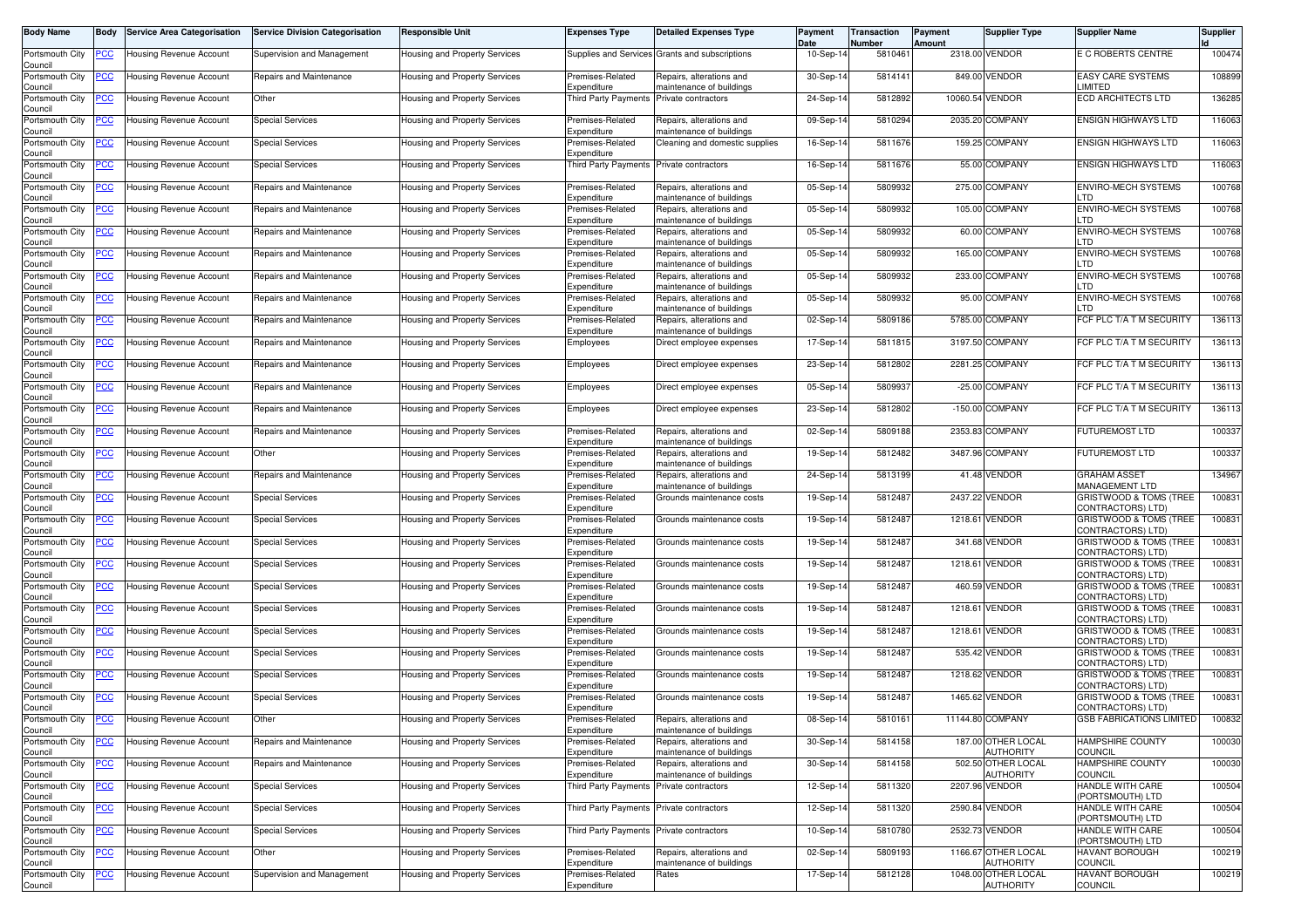| <b>Body Name</b>           | Body           | Service Area Categorisation                        | <b>Service Division Categorisation</b>   | <b>Responsible Unit</b>       | <b>Expenses Type</b>            | <b>Detailed Expenses Type</b>                                             | Payment<br>Date | Transaction<br>Number | Payment<br>Amount | <b>Supplier Type</b>                   | <b>Supplier Name</b>                    | <b>Supplier</b> |
|----------------------------|----------------|----------------------------------------------------|------------------------------------------|-------------------------------|---------------------------------|---------------------------------------------------------------------------|-----------------|-----------------------|-------------------|----------------------------------------|-----------------------------------------|-----------------|
| Portsmouth City<br>Council | <u>'CC</u>     | <b>Housing Revenue Account</b>                     | Supervision and Management               | Housing and Property Services | Premises-Related<br>Expenditure | Rates                                                                     | 17-Sep-14       | 5812128               |                   | 2988.00 OTHER LOCAL<br>AUTHORITY       | HAVANT BOROUGH<br>COUNCIL               | 100219          |
| Portsmouth City<br>Council | <u>'CC</u>     | Housing Revenue Account                            | <b>Special Services</b>                  | Housing and Property Services | Premises-Related<br>Expenditure | Rates                                                                     | 17-Sep-14       | 5812128               |                   | 279.00 OTHER LOCAL<br>AUTHORITY        | HAVANT BOROUGH<br>COUNCIL               | 100219          |
| Portsmouth City<br>Council | <u>'СС</u>     | Housing Revenue Account                            | Rents, Rates, Taxes and Other<br>Charges | Housing and Property Services | Premises-Related<br>Expenditure | Rates                                                                     | 24-Sep-14       | 5813206               |                   | 79.20 OTHER LOCAL<br>AUTHORITY         | HAVANT BOROUGH<br>COUNCIL               | 100219          |
| Portsmouth City<br>Council | <u>'CC</u>     | Housing Revenue Account                            | Rents, Rates, Taxes and Other<br>Charges | Housing and Property Services | Premises-Related<br>Expenditure | Rates                                                                     | 24-Sep-14       | 5813206               |                   | 78.90 OTHER LOCAL<br>AUTHORITY         | <b>HAVANT BOROUGH</b><br>COUNCIL        | 100219          |
| Portsmouth City<br>Council | <u>'CC</u>     | Housing Revenue Account                            | Rents, Rates, Taxes and Other<br>Charges | Housing and Property Services | Premises-Related<br>Expenditure | Rates                                                                     | 24-Sep-14       | 5813206               |                   | -81.53 OTHER LOCAL<br><b>AUTHORITY</b> | HAVANT BOROUGH<br><b>COUNCIL</b>        | 100219          |
| Portsmouth City<br>Council | <u>'CC</u>     | Housing Revenue Account                            | Rents, Rates, Taxes and Other<br>Charges | Housing and Property Services | Premises-Related<br>Expenditure | Rates                                                                     | 26-Sep-14       | 5813843               |                   | -660.41 OTHER LOCAL<br>AUTHORITY       | <b>HAVANT BOROUGH</b><br>COUNCIL        | 100219          |
| Portsmouth City<br>Council | <u>'CC</u>     | Housing Revenue Account                            | Rents, Rates, Taxes and Other<br>Charges | Housing and Property Services | Premises-Related<br>Expenditure | Rates                                                                     | 24-Sep-14       | 5813206               |                   | 79.20 OTHER LOCAL<br>AUTHORITY         | <b>HAVANT BOROUGH</b><br>COUNCIL        | 100219          |
| Portsmouth City<br>Council | <u>'СС</u>     | Housing Revenue Account                            | Rents, Rates, Taxes and Other<br>Charges | Housing and Property Services | Premises-Related<br>Expenditure | Rates                                                                     | 24-Sep-14       | 5813206               |                   | 79.20 OTHER LOCAL<br>AUTHORITY         | HAVANT BOROUGH<br>COUNCIL               | 100219          |
| Portsmouth City<br>Council | <u>'CC</u>     | Housing Revenue Account                            | Rents, Rates, Taxes and Other<br>Charges | Housing and Property Services | Premises-Related<br>Expenditure | Rates                                                                     | 24-Sep-14       | 5813206               |                   | 79.20 OTHER LOCAL<br><b>AUTHORITY</b>  | <b>HAVANT BOROUGH</b><br><b>COUNCIL</b> | 100219          |
| Portsmouth City<br>Council | <u>'CC</u>     | <b>Housing Revenue Account</b>                     | Rents, Rates, Taxes and Other<br>Charges | Housing and Property Services | Premises-Related<br>Expenditure | Rates                                                                     | 24-Sep-14       | 5813206               |                   | 79.20 OTHER LOCAL<br>AUTHORITY         | <b>HAVANT BOROUGH</b><br>COUNCIL        | 100219          |
| Portsmouth City<br>Council | <u>PCC</u>     | Housing Revenue Account                            | Rents, Rates, Taxes and Other<br>Charges | Housing and Property Services | Premises-Related<br>Expenditure | Rates                                                                     | 24-Sep-14       | 5813206               |                   | 78.90 OTHER LOCAL<br>AUTHORITY         | HAVANT BOROUGH<br><b>COUNCIL</b>        | 100219          |
| Portsmouth City<br>Council | <u>'СС</u>     | Housing Revenue Account                            | Rents, Rates, Taxes and Other<br>Charges | Housing and Property Services | Premises-Related<br>Expenditure | Rates                                                                     | 17-Sep-14       | 5812128               |                   | 43.42 OTHER LOCAL<br>AUTHORITY         | <b>HAVANT BOROUGH</b><br><b>COUNCIL</b> | 100219          |
| Portsmouth City<br>Council | <u>'CC</u>     | Housing Revenue Account                            | Rents, Rates, Taxes and Other<br>Charges | Housing and Property Services | Premises-Related<br>Expenditure | Rates                                                                     | 24-Sep-14       | 5813206               |                   | 78.90 OTHER LOCAL<br><b>AUTHORITY</b>  | <b>HAVANT BOROUGH</b><br><b>COUNCIL</b> | 100219          |
| Portsmouth City<br>Council | <u>'СС</u>     | <b>Housing Revenue Account</b>                     | Rents, Rates, Taxes and Other<br>Charges | Housing and Property Services | Premises-Related<br>Expenditure | Rates                                                                     | 26-Sep-14       | 5813843               |                   | 63.81 OTHER LOCAL<br>AUTHORITY         | <b>HAVANT BOROUGH</b><br><b>COUNCIL</b> | 100219          |
| Portsmouth City<br>Council | <u>CC </u>     | Housing Revenue Account                            | Rents, Rates, Taxes and Other<br>Charges | Housing and Property Services | Premises-Related<br>Expenditure | Rates                                                                     | 24-Sep-14       | 5813206               |                   | 79.20 OTHER LOCAL<br>AUTHORITY         | <b>HAVANT BOROUGH</b><br>COUNCIL        | 100219          |
| Portsmouth City<br>Council | <u>'СС</u>     | Housing Revenue Account                            | Rents, Rates, Taxes and Other<br>Charges | Housing and Property Services | Premises-Related<br>Expenditure | Rates                                                                     | 24-Sep-14       | 5813206               |                   | 78.90 OTHER LOCAL<br><b>AUTHORITY</b>  | HAVANT BOROUGH<br>COUNCIL               | 100219          |
| Portsmouth City<br>Council | <u>'СС</u>     | Housing Revenue Account                            | Rents, Rates, Taxes and Other<br>Charges | Housing and Property Services | Premises-Related<br>Expenditure | Rates                                                                     | 24-Sep-14       | 5813206               |                   | 26.42 OTHER LOCAL<br>AUTHORITY         | <b>HAVANT BOROUGH</b><br><b>COUNCIL</b> | 100219          |
| Portsmouth City<br>Council | <u>'CC</u>     | <b>Housing Revenue Account</b>                     | Rents, Rates, Taxes and Other<br>Charges | Housing and Property Services | Premises-Related<br>Expenditure | Rates                                                                     | 24-Sep-14       | 5813206               |                   | 79.20 OTHER LOCAL<br><b>AUTHORITY</b>  | <b>HAVANT BOROUGH</b><br><b>COUNCIL</b> | 100219          |
| Portsmouth City<br>Council | <u>CC </u>     | Housing Revenue Account                            | Rents, Rates, Taxes and Other<br>Charges | Housing and Property Services | Premises-Related<br>Expenditure | Rates                                                                     | 24-Sep-14       | 5813206               |                   | 79.20 OTHER LOCAL<br>AUTHORITY         | <b>HAVANT BOROUGH</b><br><b>COUNCIL</b> | 100219          |
| Portsmouth City<br>Council | <u>'CC</u>     | Housing Revenue Account                            | Rents, Rates, Taxes and Other<br>Charges | Housing and Property Services | Premises-Related<br>Expenditure | Rates                                                                     | 17-Sep-14       | 5812128               |                   | 31.70 OTHER LOCAL<br>AUTHORITY         | <b>HAVANT BOROUGH</b><br>COUNCIL        | 100219          |
| Portsmouth City<br>Council | <u>'СС</u>     | Housing Revenue Account                            | Rents, Rates, Taxes and Other<br>Charges | Housing and Property Services | Premises-Related<br>Expenditure | Rates                                                                     | 17-Sep-14       | 5812128               |                   | 50.19 OTHER LOCAL<br><b>AUTHORITY</b>  | HAVANT BOROUGH<br>COUNCIL               | 100219          |
| Portsmouth City<br>Council | <u>cc</u>      | Housing Revenue Account                            | Rents, Rates, Taxes and Other<br>Charges | Housing and Property Services | Premises-Related<br>Expenditure | Rates                                                                     | 26-Sep-14       | 5813843               |                   | 13.21 OTHER LOCAL<br>AUTHORITY         | HAVANT BOROUGH<br><b>COUNCIL</b>        | 100219          |
| Portsmouth City<br>Council | <u>'CC</u>     | Housing Revenue Account                            | Rents, Rates, Taxes and Other<br>Charges | Housing and Property Services | Premises-Related<br>Expenditure | Rates                                                                     | 24-Sep-14       | 5813206               |                   | 79.20 OTHER LOCAL<br>AUTHORITY         | HAVANT BOROUGH<br>COUNCIL               | 100219          |
| Portsmouth City<br>Council | <u>'СС</u>     | <b>Housing Revenue Account</b>                     | Rents, Rates, Taxes and Other<br>Charges | Housing and Property Services | Premises-Related<br>Expenditure | Rates                                                                     | 26-Sep-14       | 5813843               |                   | 647.20 OTHER LOCAL<br>AUTHORITY        | HAVANT BOROUGH<br>COUNCIL               | 100219          |
| Portsmouth City<br>Council | <u>'СС</u>     | Housing Revenue Account                            | Rents, Rates, Taxes and Other<br>Charges | Housing and Property Services | Premises-Related<br>Expenditure | Rates                                                                     | 17-Sep-14       | 5812128               |                   | 64.72 OTHER LOCAL<br><b>AUTHORITY</b>  | <b>HAVANT BOROUGH</b><br>COUNCIL        | 100219          |
| Portsmouth City<br>Council | <u>CC </u>     | <b>Housing Revenue Account</b>                     | Rents, Rates, Taxes and Other<br>Charges | Housing and Property Services | Premises-Related<br>Expenditure | Rates                                                                     | 26-Sep-14       | 5813843               |                   | 660.41 OTHER LOCAL<br><b>AUTHORITY</b> | HAVANT BOROUGH<br><b>COUNCIL</b>        | 100219          |
| Portsmouth City<br>Council | <u>'CC</u>     | Housing Revenue Account                            | Rents, Rates, Taxes and Other<br>Charges | Housing and Property Services | Premises-Related<br>Expenditure | Rates                                                                     | 24-Sep-14       | 5813206               |                   | 71.01 OTHER LOCAL<br>AUTHORITY         | HAVANT BOROUGH<br>COUNCIL               | 100219          |
| Portsmouth City<br>Council | <u>'CC</u>     | Housing Revenue Account                            | Rents, Rates, Taxes and Other<br>Charges | Housing and Property Services | Premises-Related<br>Expenditure | Rates                                                                     | 17-Sep-1        | 5812128               |                   | 36.98 OTHER LOCAL<br>AUTHORITY         | HAVANT BOROUGH<br>COUNCIL               | 100219          |
| Portsmouth City<br>Council | <u>'СС</u>     | Housing Revenue Account                            | Rents, Rates, Taxes and Other<br>Charges | Housing and Property Services | Premises-Related<br>Expenditure | Rates                                                                     | 24-Sep-14       | 5813206               |                   | 113.52 OTHER LOCAL<br>AUTHORITY        | HAVANT BOROUGH<br>COUNCIL               | 100219          |
| Portsmouth City<br>Council | <u>CC </u>     | Housing Revenue Account                            | Rents, Rates, Taxes and Other<br>Charges | Housing and Property Services | Premises-Related<br>Expenditure | Rates                                                                     | 24-Sep-14       | 5813206               |                   | 66.00 OTHER LOCAL<br><b>AUTHORITY</b>  | HAVANT BOROUGH<br><b>COUNCIL</b>        | 100219          |
| Council                    |                | Portsmouth City <b>PCC</b> Housing Revenue Account | Rents, Rates, Taxes and Other<br>Charges | Housing and Property Services | Premises-Related<br>Expenditure | Rates                                                                     | 17-Sep-14       | 5812128               |                   | 60.76 OTHER LOCAL<br><b>AUTHORITY</b>  | <b>HAVANT BOROUGH</b><br>COUNCIL        | 100219          |
| Portsmouth City<br>Council | <b>CC</b>      | <b>Housing Revenue Account</b>                     | Rents, Rates, Taxes and Other<br>Charges | Housing and Property Services | Premises-Related<br>Expenditure | Rates                                                                     | 26-Sep-14       | 5813843               |                   | 552.10 OTHER LOCAL<br>AUTHORITY        | <b>HAVANT BOROUGH</b><br>COUNCIL        | 100219          |
| Portsmouth City<br>Council | <u>'CC</u>     | Housing Revenue Account                            | Other                                    | Housing and Property Services | Income                          | Other grants reimbursements and<br>contributions                          | 10-Sep-14       | 5810784               |                   | -36.27 OTHER LOCAL<br><b>AUTHORITY</b> | <b>HAVANT BOROUGH</b><br>COUNCIL        | 100219          |
| Portsmouth City<br>Council | $\overline{C}$ | <b>Housing Revenue Account</b>                     | Other                                    | Housing and Property Services | Income                          | Other grants reimbursements and<br>contributions                          | 10-Sep-14       | 5810783               |                   | -31.98 OTHER LOCAL<br><b>AUTHORITY</b> | HAVANT BOROUGH<br>COUNCIL               | 100219          |
| Portsmouth City<br>Council | <u>CC</u>      | Housing Revenue Account                            | Other                                    | Housing and Property Services | ncome                           | Other grants reimbursements and<br>contributions                          | 10-Sep-14       | 5810785               |                   | -49.92 OTHER LOCAL<br><b>AUTHORITY</b> | HAVANT BOROUGH<br>COUNCIL               | 100219          |
| Portsmouth City<br>Council | <u>CC</u>      | Housing Revenue Account                            | Other                                    | Housing and Property Services | Income                          | Other grants reimbursements and<br>contributions                          | 12-Sep-14       | 5811322               |                   | -61.62 OTHER LOCAL<br>AUTHORITY        | HAVANT BOROUGH<br>COUNCIL               | 100219          |
| Portsmouth City<br>Council | <u>'CC</u>     | Housing Revenue Account                            | Other                                    | Housing and Property Services | Income                          | Other grants reimbursements and<br>contributions                          | 19-Sep-14       | 5812492               |                   | -35.49 OTHER LOCAL<br><b>AUTHORITY</b> | HAVANT BOROUGH<br>COUNCIL               | 100219          |
| Portsmouth City<br>Council | <u>CC</u>      | Housing Revenue Account                            | <b>Special Services</b>                  | Housing and Property Services |                                 | Supplies and Services Printing, stationery and general<br>office expenses | 19-Sep-14       | 5812496               |                   | 229.00 VENDOR                          | <b>HOLBROOKS PRINTERS LTD</b>           | 100893          |
|                            |                |                                                    |                                          |                               |                                 |                                                                           |                 |                       |                   |                                        |                                         |                 |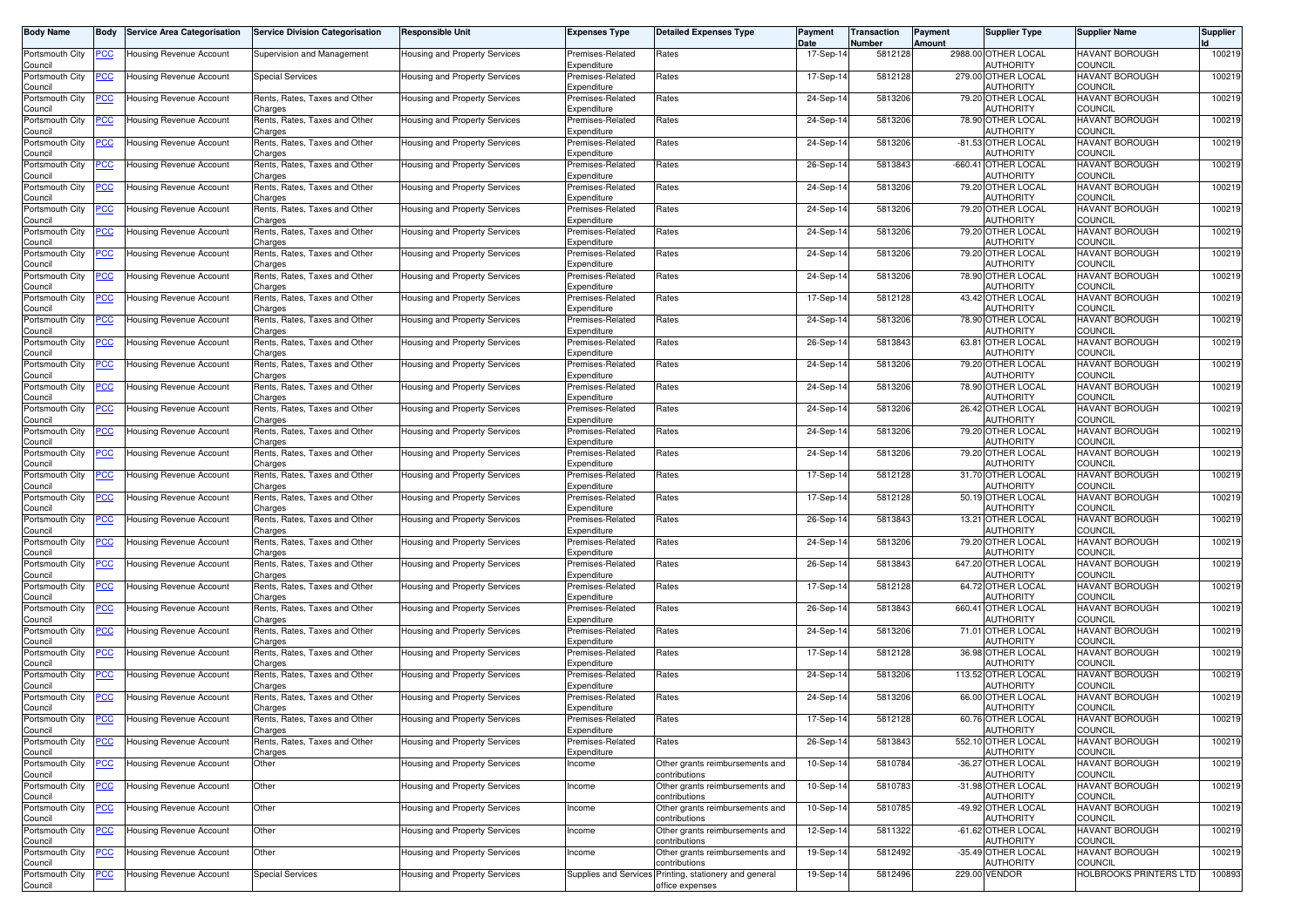| <b>Body Name</b>           | Body       | <b>Service Area Categorisation</b> | <b>Service Division Categorisation</b>   | <b>Responsible Unit</b>              | <b>Expenses Type</b>                     | <b>Detailed Expenses Type</b>                                             | Payment<br>Date | Transaction<br>Number | Payment<br>Amount | <b>Supplier Type</b> | <b>Supplier Name</b>                               | <b>Supplier</b> |
|----------------------------|------------|------------------------------------|------------------------------------------|--------------------------------------|------------------------------------------|---------------------------------------------------------------------------|-----------------|-----------------------|-------------------|----------------------|----------------------------------------------------|-----------------|
| Portsmouth City<br>Council | 'CC        | Housing Revenue Account            | <b>Special Services</b>                  | Housing and Property Services        |                                          | Supplies and Services Printing, stationery and general<br>office expenses | 19-Sep-14       | 5812496               |                   | 3281.14 VENDOR       | <b>HOLBROOKS PRINTERS LTD</b>                      | 100893          |
| Portsmouth City<br>Council | <u>'CC</u> | Jousing Revenue Account            | <b>Special Services</b>                  | Housing and Property Services        |                                          | Supplies and Services Printing, stationery and general<br>office expenses | 19-Sep-14       | 5812496               |                   | 4381.29 VENDOR       | HOLBROOKS PRINTERS LTD                             | 100893          |
| Portsmouth City<br>Council | <u>'СС</u> | Housing Revenue Account            | Repairs and Maintenance                  | Housing and Property Services        | Premises-Related<br>Expenditure          | Repairs, alterations and<br>maintenance of buildings                      | 26-Sep-14       | 5813851               |                   | 750.00 COMPANY       | <b>ISS FACILITY SERVICES</b><br>LANDSCAPING        | 134017          |
| Portsmouth City<br>Council | <u>CC</u>  | Housing Revenue Account            | Other                                    | Housing and Property Services        | Supplies and Services                    | Services                                                                  | 25-Sep-14       | 5813530               |                   | 950.00 VENDOR        | <b>ITD CONSULTANTS</b>                             | 126322          |
| Portsmouth City<br>Council | <u>CC </u> | Housing Revenue Account            | Repairs and Maintenance                  | <b>Housing and Property Services</b> | Premises-Related<br>Expenditure          | Repairs, alterations and<br>maintenance of buildings                      | 05-Sep-14       | 5809966               |                   | 11078.46 COMPANY     | JONES BROS (FLAT<br>ROOFING) LTD                   | 133740          |
| Portsmouth City<br>Council | <u>cc</u>  | Housing Revenue Account            | Repairs and Maintenance                  | Housing and Property Services        | Premises-Related<br>Expenditure          | Repairs, alterations and<br>maintenance of buildings                      | 05-Sep-14       | 5809966               |                   | 855.00 COMPANY       | JONES BROS (FLAT<br><b>ROOFING) LTD</b>            | 133740          |
| Portsmouth City<br>Council | <u>CC</u>  | <b>Housing Revenue Account</b>     | Other                                    | Housing and Property Services        | Premises-Related<br>Expenditure          | Repairs, alterations and<br>maintenance of buildings                      | 10-Sep-14       | 5810803               |                   | 1131.83 COMPANY      | JPC PROPERTY SERVICES<br><b>IMITED</b>             | 111208          |
| Portsmouth City<br>Council | <u>'CC</u> | Housing Revenue Account            | Repairs and Maintenance                  | Housing and Property Services        | Premises-Related<br>Expenditure          | Repairs, alterations and<br>naintenance of buildings                      | 15-Sep-14       | 5811593               |                   | 488.04 COMPANY       | <b>JPC PROPERTY SERVICES</b><br>LIMITED            | 111208          |
| Portsmouth City<br>Council | <u>'CC</u> | <b>Housing Revenue Account</b>     | Other                                    | Housing and Property Services        | Premises-Related<br>Expenditure          | Repairs, alterations and<br>maintenance of buildings                      | 15-Sep-14       | 5811594               |                   | 116795.72 COMPANY    | <b>KEEPMOAT REGENERATION</b><br>(APOLLO) LTD       | 138224          |
| Portsmouth City<br>Council | <u>CC</u>  | Housing Revenue Account            | Other                                    | <b>Housing and Property Services</b> | Premises-Related<br>Expenditure          | Repairs, alterations and<br>maintenance of buildings                      | 15-Sep-14       | 5811594               |                   | 126424.72 COMPANY    | <b>KEEPMOAT REGENERATION</b><br>(APOLLO) LTD       | 138224          |
| Portsmouth City<br>Council | <u>'СС</u> | Housing Revenue Account            | Repairs and Maintenance                  | Housing and Property Services        | Premises-Related<br>Expenditure          | Repairs, alterations and<br>maintenance of buildings                      | 11-Sep-14       | 5811040               | 408565.26 COMPANY |                      | <b>LIBERTY GAS GROUP</b><br><b>IMITED</b>          | 134977          |
| Portsmouth City<br>Council | <u>'СС</u> | Housing Revenue Account            | Rents, Rates, Taxes and Other<br>Charges | Housing and Property Services        | Supplies and Services                    | Miscellaneous expenses                                                    | 17-Sep-14       | 5812135               |                   | 1305.90 VENDOR       | LIDL UK GMBH                                       | 133340          |
| Portsmouth City<br>Council | <u>'СС</u> | Housing Revenue Account            | Other                                    | Housing and Property Services        | Premises-Related<br>Expenditure          | Repairs, alterations and<br>naintenance of buildings                      | 16-Sep-14       | 581169                |                   | 5514.00 COMPANY      | LIFT SPECIALISTS LTD                               | 133759          |
| Portsmouth City<br>Council | <u>'CC</u> | <b>Housing Revenue Account</b>     | Other                                    | Housing and Property Services        | Premises-Related<br>Expenditure          | Repairs, alterations and<br>maintenance of buildings                      | 12-Sep-14       | 5811356               |                   | 9657.44 COMPANY      | <b>LIFT SPECIALISTS LTD</b>                        | 133759          |
| Portsmouth City<br>Council | <u>'CC</u> | Housing Revenue Account            | Other                                    | Housing and Property Services        |                                          | Supplies and Services Grants and subscriptions                            | 11-Sep-14       | 5811042               |                   | 3680.00 COMPANY      | LIFTECH SYSTEMS (SE)<br>.IMITED                    | 116761          |
| Portsmouth City<br>Council | <u>'СС</u> | Housing Revenue Account            | Other                                    | Housing and Property Services        |                                          | Supplies and Services Grants and subscriptions                            | 11-Sep-14       | 5811050               |                   | 2877.00 COMPANY      | MOUNTJOY LIMITED                                   | 129869          |
| Portsmouth City<br>Council | <u>'CC</u> | Housing Revenue Account            | Other                                    | <b>Housing and Property Services</b> |                                          | Supplies and Services Grants and subscriptions                            | 05-Sep-14       | 580998                |                   | 3639.00 COMPANY      | <b>MOUNTJOY LIMITED</b>                            | 129869          |
| Portsmouth City<br>Council | <u>'CC</u> | Housing Revenue Account            | Other                                    | Housing and Property Services        |                                          | Supplies and Services Grants and subscriptions                            | 19-Sep-14       | 5812532               |                   | 2356.00 COMPANY      | MOUNTJOY LIMITED                                   | 129869          |
| Portsmouth City<br>Council | <u>'CC</u> | Housing Revenue Account            | Other                                    | Housing and Property Services        | Premises-Related<br>Expenditure          | Repairs, alterations and<br>maintenance of buildings                      | 29-Sep-14       | 5814046               |                   | 1638.75 COMPANY      | <b>MOUNTJOY LIMITED</b>                            | 129869          |
| Portsmouth City<br>Council | <b>CC</b>  | Jousing Revenue Account            | Other                                    | Housing and Property Services        | Premises-Related<br>Expenditure          | Repairs, alterations and<br>maintenance of buildings                      | 29-Sep-1        | 5814046               |                   | 26603.15 COMPANY     | MOUNTJOY LIMITED                                   | 129869          |
| Portsmouth City<br>Council | <u>'СС</u> | Housing Revenue Account            | Repairs and Maintenance                  | Housing and Property Services        | Premises-Related<br>Expenditure          | Repairs, alterations and<br>naintenance of buildings                      | 23-Sep-14       | 5812818               |                   | 937574.81 COMPANY    | <b>MOUNTJOY LIMITED</b>                            | 129869          |
| Portsmouth City<br>Council | <u>'СС</u> | Housing Revenue Account            | Repairs and Maintenance                  | Housing and Property Services        | Premises-Related<br>Expenditure          | Repairs, alterations and<br>maintenance of buildings                      | 04-Sep-14       | 5809795               |                   | 29907.85 COMPANY     | <b>MOUNTJOY LIMITED</b>                            | 129869          |
| Portsmouth City<br>Council | <u>CC</u>  | Housing Revenue Account            | <b>Special Services</b>                  | Housing and Property Services        | Third Party Payments Private contractors |                                                                           | 29-Sep-14       | 5814048               |                   | 454.93 VENDOR        | <b>NETWORK SECURITY &amp;</b><br><b>ALARMS LTD</b> | 129167          |
| Portsmouth City<br>Council | <u>'CC</u> | Housing Revenue Account            | <b>Special Services</b>                  | Housing and Property Services        | Premises-Related<br>Expenditure          | Energy costs                                                              | 05-Sep-14       | 5809994               |                   | 1337.24 VENDOR       | <b>NPOWER</b>                                      | 104871          |
| Portsmouth City<br>Council | <u>cc</u>  | <b>Housing Revenue Account</b>     | <b>Special Services</b>                  | Housing and Property Services        | Premises-Related<br>Expenditure          | Energy costs                                                              | 05-Sep-14       | 5809994               |                   | 1060.60 VENDOR       | <b>NPOWER</b>                                      | 104871          |
| Portsmouth City<br>Council | <u>PCC</u> | Housing Revenue Account            | <b>Special Services</b>                  | Housing and Property Services        | Premises-Related<br>Expenditure          | Energy costs                                                              | 05-Sep-14       | 5809994               |                   | 649.58 VENDOR        | <b>NPOWER</b>                                      | 104871          |
| Portsmouth City<br>Council | <u>'СС</u> | <b>Housing Revenue Account</b>     | <b>Special Services</b>                  | Housing and Property Services        | Premises-Related<br>Expenditure          | Energy costs                                                              | 19-Sep-14       | 5812535               |                   | 401.97 VENDOR        | <b>NPOWER</b>                                      | 104871          |
| Portsmouth City<br>Council | <u>CC</u>  | Housing Revenue Account            | <b>Special Services</b>                  | <b>Housing and Property Services</b> | Premises-Related<br>Expenditure          | Energy costs                                                              | 19-Sep-14       | 5812535               |                   | 12.65 VENDOR         | <b>NPOWER</b>                                      | 104871          |
| Portsmouth City<br>Council | <u>CC</u>  | Housing Revenue Account            | <b>Special Services</b>                  | <b>Housing and Property Services</b> | Premises-Related<br>Expenditure          | Energy costs                                                              | 19-Sep-1        | 5812535               |                   | 12.72 VENDOR         | <b>NPOWER</b>                                      | 104871          |
| Portsmouth City<br>Council | <u>PCC</u> | <b>Housing Revenue Account</b>     | <b>Special Services</b>                  | <b>Housing and Property Services</b> | Premises-Related<br>Expenditure          | Energy costs                                                              | 19-Sep-14       | 5812535               |                   | 18.61 VENDOR         | <b>NPOWER</b>                                      | 104871          |
| Portsmouth City<br>Council | <b>PCC</b> | Housing Revenue Account            | <b>Special Services</b>                  | Housing and Property Services        | Premises-Related<br>Expenditure          | Energy costs                                                              | 19-Sep-14       | 5812535               |                   | 17.04 VENDOR         | <b>NPOWER</b>                                      | 104871          |
| Portsmouth City<br>Council | <b>CC</b>  | Housing Revenue Account            | <b>Special Services</b>                  | Housing and Property Services        | Premises-Related<br>Expenditure          | Energy costs                                                              | 19-Sep-14       | 5812535               |                   | 14.81 VENDOR         | <b>NPOWER</b>                                      | 104871          |
| Portsmouth City<br>Council | <u>CC</u>  | <b>Housing Revenue Account</b>     | <b>Special Services</b>                  | Housing and Property Services        | Premises-Related<br>Expenditure          | Energy costs                                                              | 19-Sep-14       | 5812535               |                   | 401.66 VENDOR        | <b>NPOWER</b>                                      | 104871          |
| Portsmouth City<br>Council | <u>'CC</u> | <b>Housing Revenue Account</b>     | <b>Special Services</b>                  | Housing and Property Services        | Premises-Related<br>Expenditure          | Energy costs                                                              | 19-Sep-14       | 5812535               |                   | 2.82 VENDOR          | <b>NPOWER</b>                                      | 104871          |
| Portsmouth City<br>Council | <u>'СС</u> | <b>Housing Revenue Account</b>     | Supervision and Management               | Housing and Property Services        | Premises-Related<br>Expenditure          | Energy costs                                                              | 19-Sep-14       | 5812535               |                   | 530.55 VENDOR        | <b>NPOWER</b>                                      | 104871          |
| Portsmouth City<br>Council | <u>CC</u>  | <b>Housing Revenue Account</b>     | <b>Special Services</b>                  | Housing and Property Services        | Premises-Related<br>Expenditure          | Energy costs                                                              | 19-Sep-14       | 5812535               |                   | 276.87 VENDOR        | <b>NPOWER</b>                                      | 104871          |
| Portsmouth City<br>Council | <u>'CC</u> | Housing Revenue Account            | <b>Special Services</b>                  | Housing and Property Services        | Premises-Related<br>Expenditure          | Energy costs                                                              | 19-Sep-14       | 5812535               |                   | 395.06 VENDOR        | <b>NPOWER</b>                                      | 104871          |
| Portsmouth City<br>Council | <u>'CC</u> | <b>Housing Revenue Account</b>     | <b>Special Services</b>                  | Housing and Property Services        | Premises-Related<br>Expenditure          | Energy costs                                                              | 19-Sep-14       | 5812535               |                   | 693.52 VENDOR        | <b>NPOWER</b>                                      | 104871          |
|                            |            |                                    |                                          |                                      |                                          |                                                                           |                 |                       |                   |                      |                                                    |                 |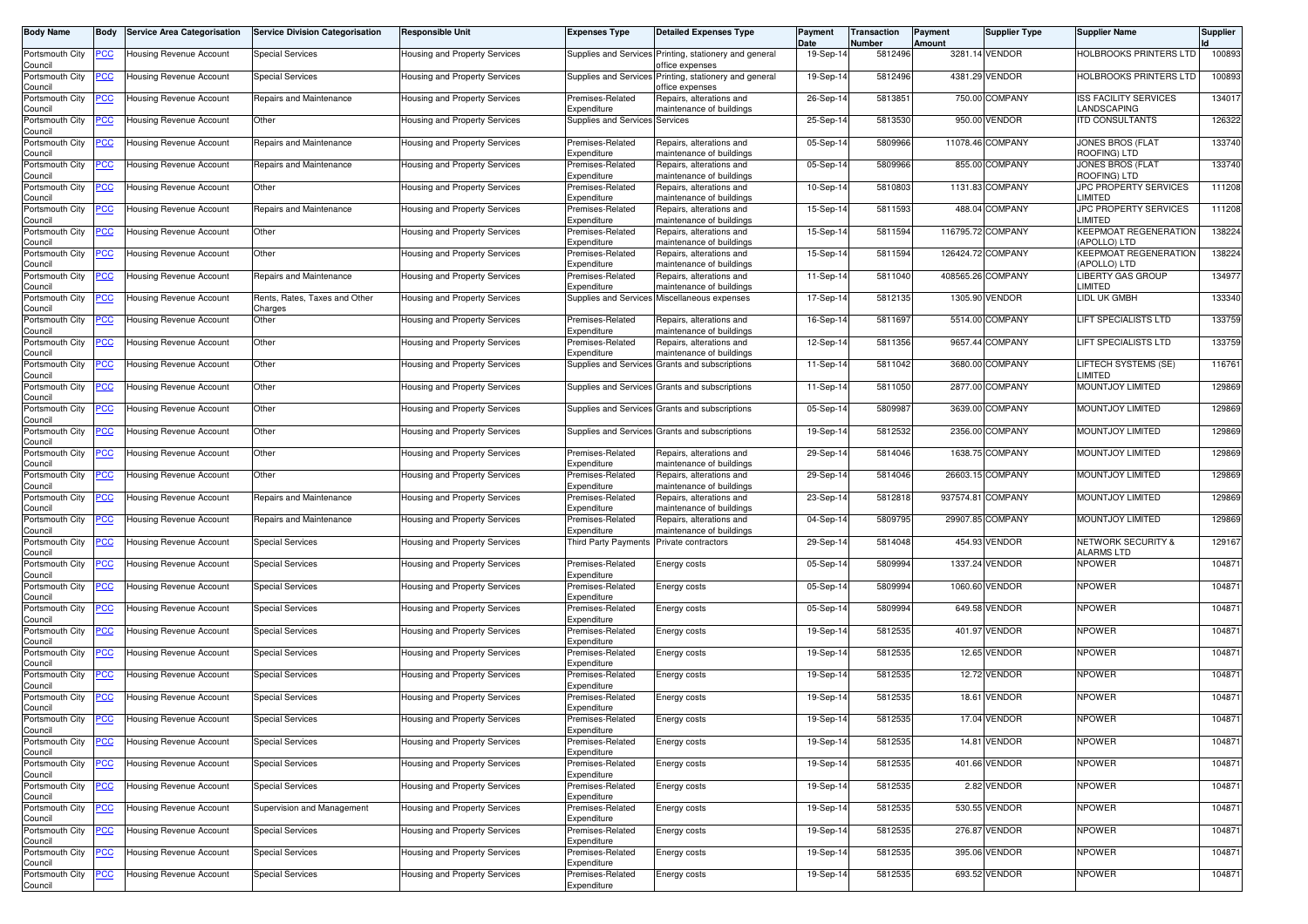| <b>Body Name</b>           | <b>Body</b>    | <b>Service Area Categorisation</b>                 | <b>Service Division Categorisation</b> | Responsible Unit                     | <b>Expenses Type</b>            | <b>Detailed Expenses Type</b> | Payment<br>Date | Transaction<br>Number | Payment<br>Amount | <b>Supplier Type</b> | <b>Supplier Name</b> | <b>Supplier</b> |
|----------------------------|----------------|----------------------------------------------------|----------------------------------------|--------------------------------------|---------------------------------|-------------------------------|-----------------|-----------------------|-------------------|----------------------|----------------------|-----------------|
| Portsmouth City<br>Council |                | Housing Revenue Account                            | <b>Special Services</b>                | Housing and Property Services        | Premises-Related<br>Expenditure | Energy costs                  | 19-Sep-14       | 5812535               |                   | 652.63 VENDOR        | <b>NPOWER</b>        | 104871          |
| Portsmouth City<br>Council | <u>PCC</u>     | Housing Revenue Account                            | <b>Special Services</b>                | <b>Housing and Property Services</b> | Premises-Related<br>Expenditure | Energy costs                  | 19-Sep-1        | 5812535               |                   | 382.45 VENDOR        | <b>NPOWER</b>        | 104871          |
| Portsmouth City<br>Council | <u>PCC</u>     | Housing Revenue Account                            | <b>Special Services</b>                | Housing and Property Services        | Premises-Related<br>Expenditure | Energy costs                  | 19-Sep-1        | 5812535               |                   | 414.27 VENDOR        | <b>NPOWER</b>        | 104871          |
| Portsmouth City<br>Council | <u>PCC</u>     | Housing Revenue Account                            | <b>Special Services</b>                | Housing and Property Services        | Premises-Related<br>Expenditure | Energy costs                  | 19-Sep-14       | 5812535               |                   | 977.30 VENDOR        | <b>NPOWER</b>        | 104871          |
| Portsmouth City<br>Council | <u>PCC</u>     | Housing Revenue Account                            | <b>Special Services</b>                | Housing and Property Services        | Premises-Related<br>Expenditure | Energy costs                  | 19-Sep-14       | 5812535               |                   | 308.70 VENDOR        | <b>NPOWER</b>        | 104871          |
| Portsmouth City<br>Council | <u>PCC</u>     | Housing Revenue Account                            | <b>Special Services</b>                | Housing and Property Services        | Premises-Related<br>Expenditure | Energy costs                  | 19-Sep-14       | 5812535               |                   | 837.54 VENDOR        | <b>NPOWER</b>        | 104871          |
| Portsmouth City<br>Council | <u>PCC</u>     | Jousing Revenue Account                            | Other                                  | Housing and Property Services        | Premises-Related<br>Expenditure | Energy costs                  | 19-Sep-1        | 5812535               |                   | 417.58 VENDOR        | <b>NPOWER</b>        | 104871          |
| Portsmouth City<br>Council | <u>PCC</u>     | Housing Revenue Account                            | <b>Special Services</b>                | <b>Housing and Property Services</b> | Premises-Related<br>Expenditure | Energy costs                  | 19-Sep-14       | 5812535               |                   | 333.93 VENDOR        | <b>NPOWER</b>        | 104871          |
| Portsmouth City<br>Council | PСC            | <b>Housing Revenue Account</b>                     | Supervision and Management             | Housing and Property Services        | Premises-Related<br>Expenditure | Energy costs                  | 19-Sep-14       | 5812535               |                   | 530.22 VENDOR        | <b>NPOWER</b>        | 104871          |
| Portsmouth City<br>Council | <u>PCC</u>     | Housing Revenue Account                            | Supervision and Management             | Housing and Property Services        | Premises-Related<br>Expenditure | Energy costs                  | 19-Sep-14       | 5812535               |                   | 273.23 VENDOR        | <b>NPOWER</b>        | 104871          |
| Portsmouth City<br>Council |                | Housing Revenue Account                            | Supervision and Management             | Housing and Property Services        | Premises-Related<br>Expenditure | Energy costs                  | 19-Sep-1        | 5812535               |                   | 1587.54 VENDOR       | <b>NPOWER</b>        | 104871          |
| Portsmouth City<br>Council | <u>PCC</u>     | lousing Revenue Account                            | <b>Special Services</b>                | lousing and Property Services        | Premises-Related<br>Expenditure | Energy costs                  | 19-Sep-14       | 5812535               |                   | 1255.40 VENDOR       | <b>NPOWER</b>        | 104871          |
| Portsmouth City<br>Council | <u>PCC</u>     | Housing Revenue Account                            | <b>Special Services</b>                | Housing and Property Services        | Premises-Related<br>Expenditure | Energy costs                  | 19-Sep-14       | 5812535               |                   | 761.62 VENDOR        | <b>NPOWER</b>        | 104871          |
| Portsmouth City<br>Council | <u>PCC</u>     | Housing Revenue Account                            | <b>Special Services</b>                | Housing and Property Services        | Premises-Related<br>Expenditure | Energy costs                  | 19-Sep-14       | 5812535               |                   | 1002.41 VENDOR       | <b>NPOWER</b>        | 104871          |
| Portsmouth City<br>Council |                | Housing Revenue Account                            | <b>Special Services</b>                | Housing and Property Services        | Premises-Related<br>Expenditure | Energy costs                  | 19-Sep-1        | 5812535               | 318.81            | <b>VENDOR</b>        | <b>NPOWER</b>        | 104871          |
| Portsmouth City<br>Council | <u>PCC</u>     | <b>Housing Revenue Account</b>                     | <b>Special Services</b>                | Housing and Property Services        | Premises-Related<br>Expenditure | Energy costs                  | 19-Sep-1        | 5812535               |                   | 517.69 VENDOR        | <b>NPOWER</b>        | 104871          |
| Portsmouth City<br>Council | <u>PCC</u>     | Housing Revenue Account                            | Supervision and Management             | Housing and Property Services        | Premises-Related<br>Expenditure | Energy costs                  | 19-Sep-14       | 5812535               |                   | 371.93 VENDOR        | <b>NPOWER</b>        | 104871          |
| Portsmouth City<br>Council | <u>PCC</u>     | lousing Revenue Account                            | <b>Special Services</b>                | Housing and Property Services        | Premises-Related<br>Expenditure | Energy costs                  | 19-Sep-14       | 5812535               |                   | 423.46 VENDOR        | <b>NPOWER</b>        | 104871          |
| Portsmouth City<br>Council | <u>PCC</u>     | <b>Housing Revenue Account</b>                     | <b>Special Services</b>                | Housing and Property Services        | Premises-Related<br>Expenditure | Energy costs                  | 19-Sep-14       | 5812535               |                   | 935.58 VENDOR        | <b>NPOWER</b>        | 104871          |
| Portsmouth City<br>Council | <u>CC</u>      | <b>Housing Revenue Account</b>                     | <b>Special Services</b>                | Housing and Property Services        | Premises-Related<br>Expenditure | Energy costs                  | 19-Sep-1        | 5812535               |                   | 807.58 VENDOR        | <b>NPOWER</b>        | 104871          |
| Portsmouth City<br>Council |                | Housing Revenue Account                            | <b>Special Services</b>                | Housing and Property Services        | Premises-Related<br>Expenditure | Energy costs                  | 19-Sep-14       | 5812535               |                   | 1369.88 VENDOR       | <b>NPOWER</b>        | 104871          |
| Portsmouth City<br>Council | <u>PCC</u>     | Housing Revenue Account                            | <b>Special Services</b>                | Housing and Property Services        | Premises-Related<br>Expenditure | Energy costs                  | 19-Sep-14       | 5812535               |                   | 1239.94 VENDOR       | <b>NPOWER</b>        | 104871          |
| Portsmouth City<br>Council | <u>PCC</u>     | lousing Revenue Account                            | <b>Special Services</b>                | Housing and Property Services        | Premises-Related<br>Expenditure | Energy costs                  | 19-Sep-1        | 5812535               |                   | 828.71 VENDOR        | <b>NPOWER</b>        | 104871          |
| Portsmouth City<br>Council | <u>PCC</u>     | Housing Revenue Account                            | <b>Special Services</b>                | Housing and Property Services        | Premises-Related<br>Expenditure | Energy costs                  | 19-Sep-1        | 5812535               |                   | 476.74 VENDOR        | <b>NPOWER</b>        | 10487           |
| Portsmouth City<br>Council | <u>PCC</u>     | Housing Revenue Account                            | Supervision and Management             | Housing and Property Services        | Premises-Related<br>Expenditure | Energy costs                  | 19-Sep-14       | 5812535               |                   | 721.56 VENDOR        | <b>NPOWER</b>        | 104871          |
| Portsmouth City<br>Council | <u>PCC</u>     | Housing Revenue Account                            | <b>Special Services</b>                | Housing and Property Services        | Premises-Related<br>Expenditure | Energy costs                  | 19-Sep-14       | 5812535               |                   | 456.69 VENDOR        | <b>NPOWER</b>        | 104871          |
| Portsmouth City<br>Council | <u>PCC</u>     | Housing Revenue Account                            | <b>Special Services</b>                | Housing and Property Services        | Premises-Related<br>Expenditure | Energy costs                  | 19-Sep-14       | 5812535               |                   | 723.67 VENDOR        | <b>NPOWER</b>        | 104871          |
| Portsmouth City<br>Council | <u>PCC</u>     | Housing Revenue Account                            | <b>Special Services</b>                | Housing and Property Services        | Premises-Related<br>Expenditure | Energy costs                  | 19-Sep-1        | 5812535               |                   | 718.51 VENDOR        | <b>NPOWER</b>        | 104871          |
| Portsmouth City<br>Council | <u>PCC</u>     | Housing Revenue Account                            | Supervision and Management             | Housing and Property Services        | Premises-Related<br>Expenditure | Energy costs                  | 19-Sep-14       | 5812535               |                   | 446.78 VENDOR        | <b>NPOWER</b>        | 104871          |
| Portsmouth City<br>Council | <u>PCC</u>     | Housing Revenue Account                            | <b>Special Services</b>                | Housing and Property Services        | Premises-Related<br>Expenditure | Energy costs                  | 19-Sep-14       | 5812535               |                   | 294.44 VENDOR        | <b>NPOWER</b>        | 104871          |
| Council                    |                | Portsmouth City <b>PCC</b> Housing Revenue Account | <b>Special Services</b>                | Housing and Property Services        | Premises-Related<br>Expenditure | Energy costs                  | 19-Sep-14       | 5812535               |                   | 141.75 VENDOR        | <b>NPOWER</b>        | 104871          |
| Portsmouth City<br>Council | <u>PCC</u>     | Housing Revenue Account                            | <b>Special Services</b>                | Housing and Property Services        | Premises-Related<br>Expenditure | Energy costs                  | 19-Sep-14       | 5812535               |                   | 662.11 VENDOR        | <b>NPOWER</b>        | 104871          |
| Portsmouth City<br>Council | <u>PCC</u>     | <b>Housing Revenue Account</b>                     | <b>Special Services</b>                | Housing and Property Services        | Premises-Related<br>Expenditure | Energy costs                  | 19-Sep-14       | 5812535               |                   | 707.20 VENDOR        | <b>NPOWER</b>        | 104871          |
| Portsmouth City<br>Council | <u>PCC</u>     | <b>Housing Revenue Account</b>                     | <b>Special Services</b>                | lousing and Property Services        | Premises-Related<br>Expenditure | Energy costs                  | 19-Sep-14       | 5812535               |                   | 1018.75 VENDOR       | <b>NPOWER</b>        | 104871          |
| Portsmouth City<br>Council | <u>PCC</u>     | Housing Revenue Account                            | <b>Special Services</b>                | Housing and Property Services        | Premises-Related<br>Expenditure | Energy costs                  | 19-Sep-14       | 5812535               |                   | 906.54 VENDOR        | <b>NPOWER</b>        | 104871          |
| Portsmouth City<br>Council | $\overline{C}$ | Housing Revenue Account                            | <b>Special Services</b>                | lousing and Property Services        | Premises-Related<br>Expenditure | Energy costs                  | 05-Sep-14       | 5809994               |                   | 7321.59 VENDOR       | <b>NPOWER</b>        | 104871          |
| Portsmouth City<br>Council |                | Housing Revenue Account                            | Special Services                       | lousing and Property Services        | Premises-Related<br>Expenditure | Energy costs                  | 05-Sep-14       | 5809994               |                   | 1363.58 VENDOR       | <b>NPOWER</b>        | 104871          |
| Portsmouth City<br>Council | <u>PCC</u>     | Housing Revenue Account                            | <b>Special Services</b>                | <b>Housing and Property Services</b> | Premises-Related<br>Expenditure | Energy costs                  | 05-Sep-14       | 5809994               |                   | 2219.80 VENDOR       | <b>NPOWER</b>        | 104871          |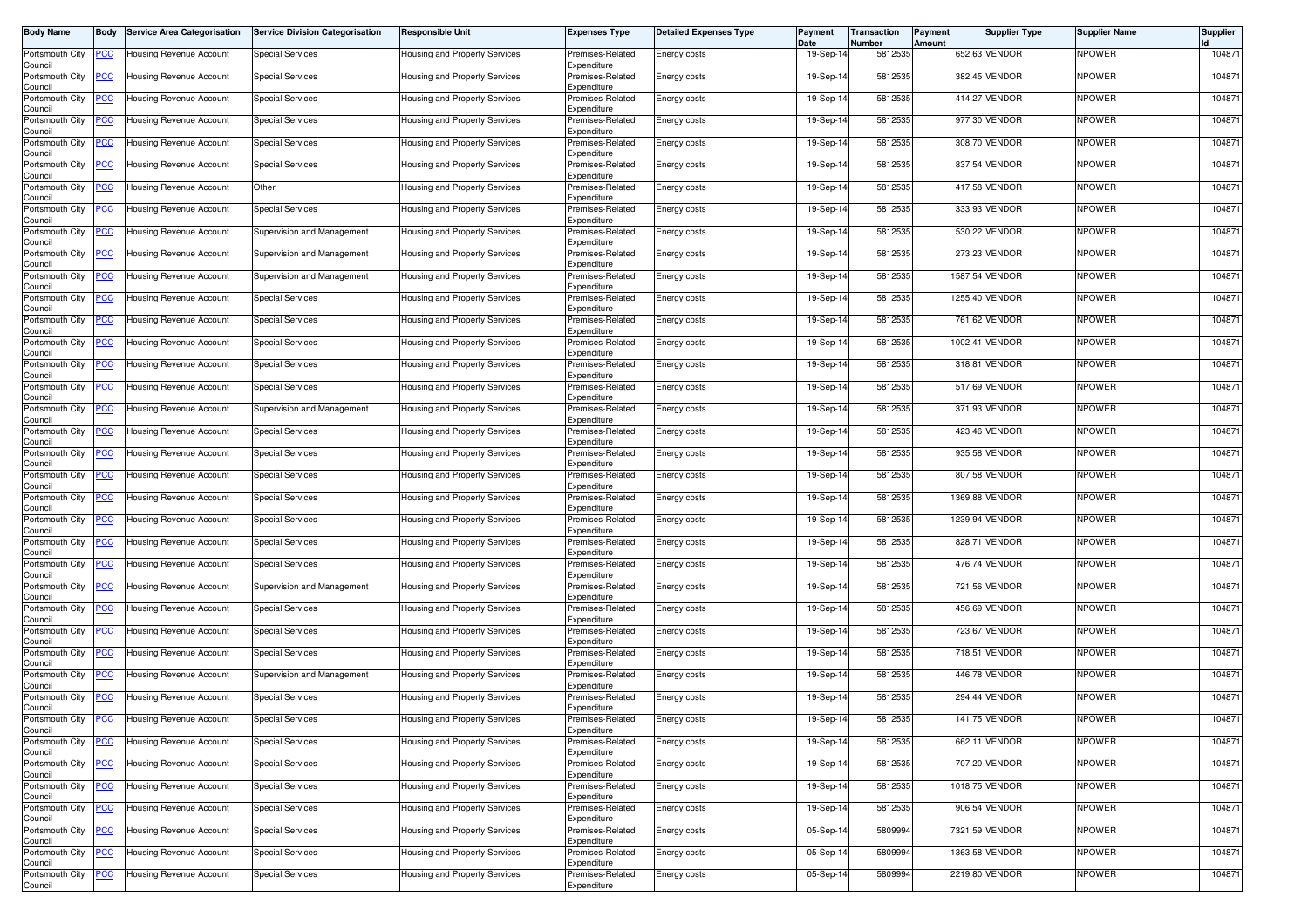| Body Name                      | Body           | <b>Service Area Categorisation</b> | <b>Service Division Categorisation</b> | <b>Responsible Unit</b>              | <b>Expenses Type</b>                     | <b>Detailed Expenses Type</b>                            | Payment<br>Date | <b>Transaction</b><br>Number | Payment<br>Amount | <b>Supplier Type</b> | <b>Supplier Name</b>                        | <b>Supplier</b> |
|--------------------------------|----------------|------------------------------------|----------------------------------------|--------------------------------------|------------------------------------------|----------------------------------------------------------|-----------------|------------------------------|-------------------|----------------------|---------------------------------------------|-----------------|
| Portsmouth City<br>Council     | <u>'СС</u>     | Housing Revenue Account            | <b>Special Services</b>                | Housing and Property Services        | Premises-Related<br>Expenditure          | Cleaning and domestic supplies                           | 04-Sep-14       | 5809799                      |                   | 487.18 VENDOR        | <b>NVIRO LTD</b>                            | 124507          |
| Portsmouth City<br>Council     | <u>'CC</u>     | <b>Housing Revenue Account</b>     | Housing Benefits Administration        | Housing and Property Services        | Premises-Related<br>Expenditure          | Repairs, alterations and<br>maintenance of buildings     | 04-Sep-14       | 580980                       |                   | 2567.50 VENDOR       | PARKER TORRINGTON LTD                       | 106526          |
| Portsmouth City<br>Council     | <u>'СС</u>     | Housing Revenue Account            | Other                                  | Housing and Property Services        | Premises-Related<br>Expenditure          | Repairs, alterations and<br>maintenance of buildings     | 04-Sep-14       | 5809808                      |                   | 368.00 COMPANY       | PHS COMPLIANCE                              | 125161          |
| Portsmouth City<br>Council     | <u>'CC</u>     | <b>Housing Revenue Account</b>     | Other                                  | Housing and Property Services        | Premises-Related<br>Expenditure          | Repairs, alterations and<br>maintenance of buildings     | 08-Sep-14       | 5810187                      |                   | 1662.20 VENDOR       | PORTSMOUTH WATER LTD                        | 100253          |
| Portsmouth City<br>Council     | <u>'CC</u>     | Housing Revenue Account            | Supervision and Management             | Housing and Property Services        | Premises-Related<br>Expenditure          | <b>Water Services</b>                                    | 15-Sep-14       | 5811610                      |                   | 134.87 VENDOR        | PORTSMOUTH WATER LTD                        | 100253          |
| Portsmouth City<br>Council     | <u>'CC</u>     | Housing Revenue Account            | <b>Special Services</b>                | Housing and Property Services        | Premises-Related<br>Expenditure          | <b>Water Services</b>                                    | 24-Sep-14       | 5813260                      |                   | 1553.56 VENDOR       | PORTSMOUTH WATER LTD                        | 100253          |
| Portsmouth City<br>Council     | <u>CC</u>      | Housing Revenue Account            | Supervision and Management             | Housing and Property Services        |                                          | Supplies and Services Equipment, furniture and materials | $04-Sep-1$      | 5809812                      |                   | 535.42 VENDOR        | POSTURITE (UK) LTD                          | 101690          |
| Portsmouth City<br>Council     | <u>'СС</u>     | Housing Revenue Account            | Supervision and Management             | Housing and Property Services        |                                          | Supplies and Services Equipment, furniture and materials | 04-Sep-14       | 580981                       |                   | 25.00 VENDOR         | POSTURITE (UK) LTD                          | 101690          |
| Portsmouth City<br>Council     | <u>'CC</u>     | <b>Housing Revenue Account</b>     | Supervision and Management             | <b>Housing and Property Services</b> |                                          | Supplies and Services Equipment, furniture and materials | 19-Sep-14       | 5812556                      |                   | 661.00 VENDOR        | POSTURITE (UK) LTD                          | 101690          |
| Portsmouth City<br>Council     | <u>'CC</u>     | Housing Revenue Account            | Repairs and Maintenance                | Housing and Property Services        | Premises-Related<br>Expenditure          | Repairs, alterations and<br>maintenance of buildings     | 26-Sep-14       | 5813937                      |                   | 3598.91 COMPANY      | REDS BUILDERS LTD                           | 108228          |
| Portsmouth City<br>Council     | <u>'СС</u>     | Housing Revenue Account            | Supervision and Management             | Housing and Property Services        | Premises-Related<br>Expenditure          | Repairs, alterations and<br>maintenance of buildings     | 05-Sep-14       | 5810036                      |                   | 1400.00 VENDOR       | ROYAL INSTITUTION OF<br>CHARTERED SURVEYORS | 100075          |
| Portsmouth City<br>Council     | <u>'CC</u>     | Housing Revenue Account            | Repairs and Maintenance                | Housing and Property Services        | Premises-Related<br>Expenditure          | Repairs, alterations and<br>maintenance of buildings     | 24-Sep-14       | 5813268                      |                   | 3995.00 COMPANY      | <b>SAFETELL LTD</b>                         | 139180          |
| Portsmouth City<br>Council     | <u>'CC</u>     | Housing Revenue Account            | <b>Special Services</b>                | Housing and Property Services        | <b>Third Party Payments</b>              | Private contractors                                      | 17-Sep-14       | 5812180                      |                   | 2423.26 VENDOR       | SEVACARE (UK) LTD                           | 136163          |
| Portsmouth City<br>Council     | <u>'СС</u>     | Housing Revenue Account            | <b>Special Services</b>                | Housing and Property Services        | Premises-Related<br>Expenditure          | Cleaning and domestic supplies                           | 10-Sep-14       | 581087                       |                   | 58.64 VENDOR         | <b>SITA UK LTD</b>                          | 102673          |
| Portsmouth City<br>Council     | <u>PCC</u>     | <b>Housing Revenue Account</b>     | Supervision and Management             | Housing and Property Services        | Premises-Related<br>Expenditure          | Cleaning and domestic supplies                           | 05-Sep-14       | 581004                       |                   | 58.64 VENDOR         | <b>SITA UK LTD</b>                          | 102673          |
| Portsmouth City<br>Council     | <u>'СС</u>     | Housing Revenue Account            | Supervision and Management             | Housing and Property Services        | Premises-Related<br>Expenditure          | Cleaning and domestic supplies                           | 05-Sep-14       | 581004                       |                   | 27.49 VENDOR         | <b>SITA UK LTD</b>                          | 102673          |
| Portsmouth City<br>Council     | <u>'СС</u>     | <b>Housing Revenue Account</b>     | <b>Special Services</b>                | Housing and Property Services        | Premises-Related<br>Expenditure          | Cleaning and domestic supplies                           | 10-Sep-14       | 5810877                      |                   | 58.64 VENDOR         | <b>SITA UK LTD</b>                          | 102673          |
| Portsmouth City<br>Council     | <u>CC</u>      | Housing Revenue Account            | Supervision and Management             | Housing and Property Services        | Premises-Related<br>Expenditure          | Cleaning and domestic supplies                           | 05-Sep-14       | 581004                       |                   | 101.73 VENDOR        | <b>SITA UK LTD</b>                          | 102673          |
| Portsmouth City<br>Council     | <u>CC </u>     | Housing Revenue Account            | <b>Special Services</b>                | Housing and Property Services        | Third Party Payments Private contractors |                                                          | 10-Sep-14       | 5810877                      |                   | 117.28 VENDOR        | <b>SITA UK LTD</b>                          | 102673          |
| Portsmouth City<br>Council     | <u>CC</u>      | Housing Revenue Account            | <b>Special Services</b>                | Housing and Property Services        | Premises-Related<br>Expenditure          | Cleaning and domestic supplies                           | 10-Sep-14       | 581087                       |                   | 248.26 VENDOR        | <b>SITA UK LTD</b>                          | 102673          |
| Portsmouth City<br>Council     | <u>'СС</u>     | Housing Revenue Account            | Supervision and Management             | <b>Housing and Property Services</b> | Premises-Related<br>Expenditure          | Cleaning and domestic supplies                           | 12-Sep-14       | 5811441                      |                   | 65.53 VENDOR         | <b>SITA UK LTD</b>                          | 102673          |
| Portsmouth City<br>Council     | <u>cc</u>      | Housing Revenue Account            | Supervision and Management             | Housing and Property Services        | Premises-Related<br>Expenditure          | Cleaning and domestic supplies                           | 10-Sep-14       | 581087                       |                   | 86.13 VENDOR         | <b>SITA UK LTD</b>                          | 102673          |
| Portsmouth City<br>Council     | <u>'CC</u>     | Housing Revenue Account            | Supervision and Management             | Housing and Property Services        | Premises-Related<br>Expenditure          | Cleaning and domestic supplies                           | 05-Sep-14       | 581004                       |                   | 27.49 VENDOR         | <b>SITA UK LTD</b>                          | 102673          |
| Portsmouth City<br>Council     | <u>'СС</u>     | Housing Revenue Account            | <b>Special Services</b>                | Housing and Property Services        | Third Party Payments Private contractors |                                                          | 10-Sep-14       | 581087                       |                   | 58.64 VENDOR         | <b>SITA UK LTD</b>                          | 102673          |
| Portsmouth City<br>Council     | <u>'СС</u>     | Housing Revenue Account            | <b>Special Services</b>                | Housing and Property Services        | Third Party Payments                     | Private contractors                                      | 10-Sep-14       | 581087                       |                   | 58.64 VENDOR         | <b>SITA UK LTD</b>                          | 102673          |
| Portsmouth City<br>Council     | <u>CC </u>     | <b>Housing Revenue Account</b>     | <b>Special Services</b>                | Housing and Property Services        | Third Party Payments Private contractors |                                                          | 10-Sep-14       | 581087                       |                   | 58.64 VENDOR         | <b>SITA UK LTD</b>                          | 102673          |
| Portsmouth City<br>Council     | <u>'СС</u>     | Housing Revenue Account            | <b>Special Services</b>                | Housing and Property Services        | Third Party Payments Private contractors |                                                          | 10-Sep-14       | 581087                       |                   | 58.64 VENDOR         | <b>SITA UK LTD</b>                          | 102673          |
| Portsmouth City<br>Council     | <u>CC</u>      | Housing Revenue Account            | <b>Special Services</b>                | Housing and Property Services        | Third Party Payments                     | Private contractors                                      | $10-Sep-1$      | 581087                       |                   | 32.97 VENDOR         | <b>SITA UK LTD</b>                          | 102673          |
| Portsmouth City<br>Council     | <u>'СС</u>     | <b>Housing Revenue Account</b>     | Other                                  | Housing and Property Services        | Premises-Related<br>Expenditure          | Repairs, alterations and<br>naintenance of buildings     | 12-Sep-14       | 5811442                      |                   | 860.00 COMPANY       | <b>SITEXORBIS LIMITED</b>                   | 129439          |
| Portsmouth City<br>Council     | <u>CC </u>     | Housing Revenue Account            | Repairs and Maintenance                | Housing and Property Services        | Premises-Related<br>Expenditure          | Repairs, alterations and<br>maintenance of buildings     | 12-Sep-14       | 5811443                      |                   | 724.90 VENDOR        | SIX DEGREES UNIFIED<br>COMMS (KAM) LIMITED  | 137034          |
| Portsmouth City PCC<br>Council |                | <b>Housing Revenue Account</b>     | Other                                  | Housing and Property Services        | Premises-Related<br>Expenditure          | <b>Water Services</b>                                    | 18-Sep-14       | 5812347                      |                   | 681.94 VENDOR        | SOUTHERN WATER                              | 100254          |
| Portsmouth City<br>Council     | <u>CC</u>      | <b>Housing Revenue Account</b>     | Other                                  | Housing and Property Services        | Third Party Payments Private contractors |                                                          | 11-Sep-14       | 5811093                      |                   | 6044.22 COMPANY      | SPACE RENEWABLE<br><b>ENERGY LTD</b>        | 139283          |
| Portsmouth City<br>Council     | <u>'CC</u>     | <b>Housing Revenue Account</b>     | Other                                  | Housing and Property Services        | Third Party Payments                     | Private contractors                                      | 11-Sep-14       | 5811093                      |                   | 16220.33 COMPANY     | <b>SPACE RENEWABLE</b><br><b>ENERGY LTD</b> | 139283          |
| Portsmouth City<br>Council     | $\overline{C}$ | <b>Housing Revenue Account</b>     | Other                                  | <b>Housing and Property Services</b> | Third Party Payments Private contractors |                                                          | 19-Sep-14       | 5812603                      |                   | 4000.00 COMPANY      | SPACE RENEWABLE<br><b>ENERGY LTD</b>        | 139283          |
| Portsmouth City<br>Council     | <u>'CC</u>     | Housing Revenue Account            | Other                                  | Housing and Property Services        | Third Party Payments Private contractors |                                                          | 19-Sep-14       | 5812603                      |                   | 21627.12 COMPANY     | <b>SPACE RENEWABLE</b><br><b>ENERGY LTD</b> | 139283          |
| Portsmouth City<br>Council     | <u>CC</u>      | Housing Revenue Account            | Other                                  | <b>Housing and Property Services</b> | Third Party Payments Private contractors |                                                          | 26-Sep-14       | 5813960                      |                   | 4860.60 COMPANY      | <b>SPACE RENEWABLE</b><br><b>ENERGY LTD</b> | 139283          |
| Portsmouth City<br>Council     | <u>'CC</u>     | <b>Housing Revenue Account</b>     | Other                                  | <b>Housing and Property Services</b> | Third Party Payments                     | Private contractors                                      | 26-Sep-14       | 5813960                      |                   | 10818.57 COMPANY     | <b>SPACE RENEWABLE</b><br><b>ENERGY LTD</b> | 139283          |
| Portsmouth City<br>Council     | <u>PCC</u>     | Housing Revenue Account            | Other                                  | Housing and Property Services        | Premises-Related<br>Expenditure          | Energy costs                                             | 17-Sep-14       | 5812189                      |                   | 3727.16 VENDOR       | <b>SPARK ENERGY</b>                         | 139396          |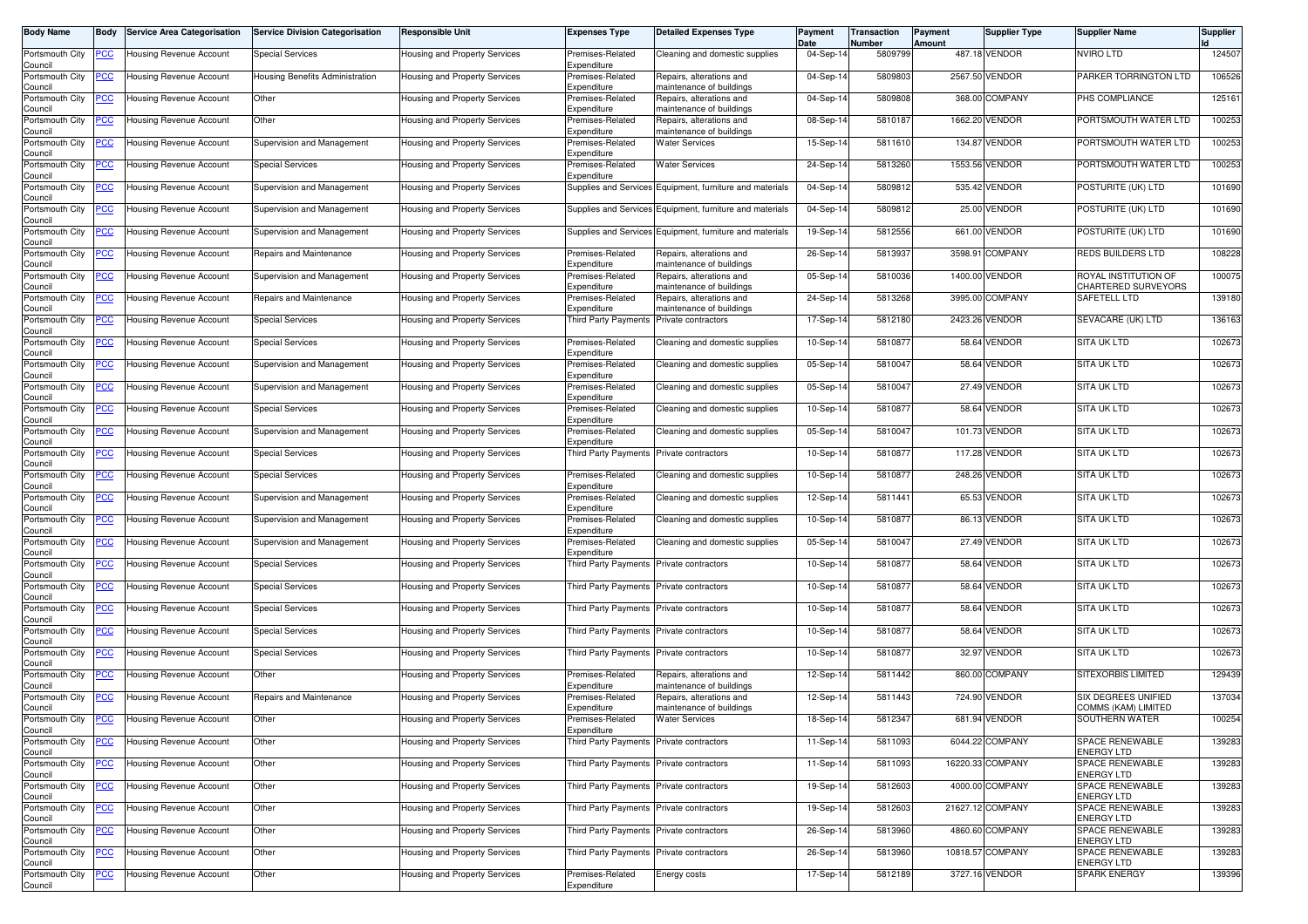| <b>Body Name</b>                      | <b>Body</b>    | <b>Service Area Categorisation</b> | <b>Service Division Categorisation</b> | <b>Responsible Unit</b>              | <b>Expenses Type</b>                     | <b>Detailed Expenses Type</b>                                              | Payment<br>Date | Transaction<br>Number | Payment<br>Amount | <b>Supplier Type</b> | <b>Supplier Name</b>                   | Supplier |
|---------------------------------------|----------------|------------------------------------|----------------------------------------|--------------------------------------|------------------------------------------|----------------------------------------------------------------------------|-----------------|-----------------------|-------------------|----------------------|----------------------------------------|----------|
| Portsmouth City<br>Council            | <u>PCC</u>     | Housing Revenue Account            | Other                                  | Housing and Property Services        |                                          | Supplies and Services Grants and subscriptions                             | 24-Sep-14       | 5813283               |                   | 1285.00 COMPANY      | STANNAH LIFTS LTD                      | 100696   |
| Portsmouth City                       | <u>'CC</u>     | Housing Revenue Account            | Other                                  | Housing and Property Services        |                                          | Supplies and Services Grants and subscriptions                             | 08-Sep-1        | 5810210               |                   | 1805.00 COMPANY      | STANNAH LIFTS LTD                      | 100696   |
| Council<br>Portsmouth City            | <u>cc</u>      | Housing Revenue Account            | Other                                  | Housing and Property Services        | Third Party Payments Private contractors |                                                                            | 03-Sep-14       | 580966                |                   | 1145.00 COMPANY      | <b>STANNAH LIFTS LTD</b>               | 100696   |
| Council<br>Portsmouth City<br>Council | <u>'СС</u>     | Housing Revenue Account            | Repairs and Maintenance                | Housing and Property Services        | Premises-Related<br>Expenditure          | Repairs, alterations and                                                   | 12-Sep-14       | 5811463               |                   | 1433.00 COMPANY      | <b>STANNAH LIFTS LTD</b>               | 100696   |
| Portsmouth City<br>Council            | <u>'CC</u>     | Housing Revenue Account            | Other                                  | Housing and Property Services        |                                          | maintenance of buildings<br>Supplies and Services Grants and subscriptions | 09-Sep-14       | 5810347               | 3258.00           | COMPANY              | STANNAH LIFTS LTD                      | 100696   |
| Portsmouth City<br>Council            | <u>'СС</u>     | Housing Revenue Account            | Other                                  | Housing and Property Services        |                                          | Supplies and Services Grants and subscriptions                             | 09-Sep-14       | 5810347               |                   | 270.00 COMPANY       | <b>STANNAH LIFTS LTD</b>               | 100696   |
| Portsmouth City<br>Council            | <u>CC</u>      | Housing Revenue Account            | Repairs and Maintenance                | Housing and Property Services        | Premises-Related<br>Expenditure          | Repairs, alterations and<br>maintenance of buildings                       | 19-Sep-14       | 5812610               |                   | 4930.00 COMPANY      | <b>STANNAH LIFTS LTD</b>               | 100696   |
| Portsmouth City<br>Council            | <u>CC </u>     | Housing Revenue Account            | Repairs and Maintenance                | <b>Housing and Property Services</b> | Premises-Related<br>Expenditure          | Repairs, alterations and<br>maintenance of buildings                       | 19-Sep-1        | 5812610               |                   | 1257.00 COMPANY      | <b>STANNAH LIFTS LTD</b>               | 100696   |
| Portsmouth City<br>Council            | <u>cc</u>      | Housing Revenue Account            | Supervision and Management             | <b>Housing and Property Services</b> | <b>Supplies and Services</b>             | Communications and computing                                               | 12-Sep-14       | 5811470               |                   | 2104.98 VENDOR       | MOBILE (UK) LIMITED                    | 100085   |
| Portsmouth City<br>Council            | <u>'CC</u>     | Housing Revenue Account            | <b>Special Services</b>                | Housing and Property Services        |                                          | Supplies and Services Equipment, furniture and materials                   | 05-Sep-14       | 5810075               |                   | 38.00 VENDOR         | THE MERRY MOWER<br><b>SERVICES</b>     | 101336   |
| Portsmouth City<br>Council            | <u>'СС</u>     | Housing Revenue Account            | <b>Special Services</b>                | Housing and Property Services        |                                          | Supplies and Services Equipment, furniture and materials                   | 05-Sep-1        | 581007                |                   | 4.30 VENDOR          | THE MERRY MOWER<br><b>SERVICES</b>     | 101336   |
| Portsmouth City<br>Council            | <u>'СС</u>     | Housing Revenue Account            | <b>Special Services</b>                | Housing and Property Services        |                                          | Supplies and Services Equipment, furniture and materials                   | 05-Sep-14       | 5810075               |                   | 11.48 VENDOR         | THE MERRY MOWER<br><b>SERVICES</b>     | 101336   |
| Portsmouth City<br>Council            | <u>'CC</u>     | Housing Revenue Account            | <b>Special Services</b>                | Housing and Property Services        |                                          | Supplies and Services Equipment, furniture and materials                   | 05-Sep-14       | 5810075               |                   | 22.58 VENDOR         | THE MERRY MOWER<br><b>SERVICES</b>     | 101336   |
| Portsmouth City<br>Council            | <u>'СС</u>     | <b>Housing Revenue Account</b>     | <b>Special Services</b>                | Housing and Property Services        |                                          | Supplies and Services Equipment, furniture and materials                   | 05-Sep-14       | 5810075               |                   | 32.32 VENDOR         | THE MERRY MOWER<br><b>SERVICES</b>     | 101336   |
| Portsmouth City<br>Council            | <u>'CC</u>     | Housing Revenue Account            | <b>Special Services</b>                | Housing and Property Services        |                                          | Supplies and Services Equipment, furniture and materials                   | 05-Sep-1        | 581007                |                   | 195.50 VENDOR        | THE MERRY MOWER<br><b>SERVICES</b>     | 101336   |
| Portsmouth City<br>Council            | <u>CC </u>     | Housing Revenue Account            | <b>Special Services</b>                | Housing and Property Services        |                                          | Supplies and Services Equipment, furniture and materials                   | 05-Sep-14       | 5810075               |                   | 86.58 VENDOR         | THE MERRY MOWER<br><b>SERVICES</b>     | 101336   |
| Portsmouth City<br>Council            | <u>cc</u>      | Housing Revenue Account            | <b>Special Services</b>                | Housing and Property Services        |                                          | Supplies and Services Equipment, furniture and materials                   | 05-Sep-14       | 5810075               |                   | 2.00 VENDOR          | THE MERRY MOWER<br><b>SERVICES</b>     | 101336   |
| Portsmouth City<br>Council            | <u>'CC</u>     | Housing Revenue Account            | <b>Special Services</b>                | Housing and Property Services        |                                          | Supplies and Services Equipment, furniture and materials                   | 05-Sep-14       | 5810075               |                   | 69.00 VENDOR         | THE MERRY MOWER<br><b>SERVICES</b>     | 101336   |
| Portsmouth City<br>Council            | <u>'СС</u>     | Housing Revenue Account            | <b>Special Services</b>                | Housing and Property Services        |                                          | Supplies and Services Equipment, furniture and materials                   | 05-Sep-14       | 5810075               |                   | 161.28 VENDOR        | THE MERRY MOWER<br><b>SERVICES</b>     | 101336   |
| Portsmouth City<br>Council            | <u>'CC</u>     | Housing Revenue Account            | Repairs and Maintenance                | <b>Housing and Property Services</b> | Premises-Related<br>Expenditure          | Repairs, alterations and<br>maintenance of buildings                       | 22-Sep-14       | 5812742               |                   | 1810.00 COMPANY      | THOMAS DOOR AND<br>WINDOW CONTROLS LTD | 100727   |
| Portsmouth City<br>Council            | <u>'CC</u>     | Housing Revenue Account            | Repairs and Maintenance                | Housing and Property Services        | Premises-Related<br>Expenditure          | Repairs, alterations and<br>maintenance of buildings                       | 22-Sep-14       | 5812742               |                   | 1440.00 COMPANY      | THOMAS DOOR AND<br>WINDOW CONTROLS LTD | 100727   |
| Portsmouth City<br>Council            | <u>'CC</u>     | Housing Revenue Account            | Repairs and Maintenance                | Housing and Property Services        | Premises-Related<br>Expenditure          | Repairs, alterations and<br>maintenance of buildings                       | 22-Sep-14       | 5812742               |                   | 1440.00 COMPANY      | THOMAS DOOR AND<br>WINDOW CONTROLS LTD | 100727   |
| Portsmouth City<br>Council            | <u>CC</u>      | Housing Revenue Account            | Repairs and Maintenance                | Housing and Property Services        | Premises-Related<br>Expenditure          | Repairs, alterations and<br>maintenance of buildings                       | 22-Sep-1        | 5812742               |                   | 787.50 COMPANY       | THOMAS DOOR AND<br>WINDOW CONTROLS LTD | 100727   |
| Portsmouth City<br>Council            | <u>cc</u>      | Housing Revenue Account            | Repairs and Maintenance                | <b>Housing and Property Services</b> | Premises-Related<br>Expenditure          | Repairs, alterations and<br>naintenance of buildings                       | 22-Sep-14       | 5812742               |                   | 630.00 COMPANY       | THOMAS DOOR AND<br>WINDOW CONTROLS LTD | 100727   |
| Portsmouth City<br>Council            | <u>'СС</u>     | Housing Revenue Account            | Repairs and Maintenance                | Housing and Property Services        | Premises-Related<br>Expenditure          | Repairs, alterations and<br>maintenance of buildings                       | 22-Sep-14       | 5812742               |                   | 705.00 COMPANY       | THOMAS DOOR AND<br>WINDOW CONTROLS LTD | 100727   |
| Portsmouth City<br>Council            | <u>'CC</u>     | Housing Revenue Account            | Repairs and Maintenance                | <b>Housing and Property Services</b> | Premises-Related<br>Expenditure          | Repairs, alterations and<br>maintenance of buildings                       | 22-Sep-14       | 5812742               |                   | 1060.00 COMPANY      | THOMAS DOOR AND<br>WINDOW CONTROLS LTD | 100727   |
| Portsmouth City<br>Council            | <u>'CC</u>     | Housing Revenue Account            | Repairs and Maintenance                | Housing and Property Services        | Premises-Related<br>Expenditure          | Repairs, alterations and<br>maintenance of buildings                       | 22-Sep-14       | 5812742               |                   | 430.00 COMPANY       | THOMAS DOOR AND<br>WINDOW CONTROLS LTD | 100727   |
| Portsmouth City<br>Council            | <u>сс</u>      | Housing Revenue Account            | Repairs and Maintenance                | Housing and Property Services        | Premises-Related<br>Expenditure          | Repairs, alterations and<br>maintenance of buildings                       | 30-Sep-14       | 5814255               |                   | 1140.00 COMPANY      | THOMAS DOOR AND<br>WINDOW CONTROLS LTD | 100727   |
| Portsmouth City<br>Council            | <u>'СС</u>     | <b>Housing Revenue Account</b>     | Repairs and Maintenance                | Housing and Property Services        | Premises-Related<br>Expenditure          | Repairs, alterations and<br>maintenance of buildings                       | 22-Sep-14       | 5812742               |                   | 120.00 COMPANY       | THOMAS DOOR AND<br>WINDOW CONTROLS LTD | 100727   |
| Portsmouth City<br>Council            | <u>'CC</u>     | Housing Revenue Account            | Repairs and Maintenance                | Housing and Property Services        | Premises-Related<br>Expenditure          | Repairs, alterations and<br>maintenance of buildings                       | 30-Sep-14       | 5814255               |                   | 1080.00 COMPANY      | THOMAS DOOR AND<br>WINDOW CONTROLS LTD | 100727   |
| Portsmouth City<br>Council            | <b>PCC</b>     | Housing Revenue Account            | Repairs and Maintenance                | Housing and Property Services        | Premises-Related<br>Expenditure          | Repairs, alterations and<br>maintenance of buildings                       | 22-Sep-14       | 5812742               |                   | 1560.00 COMPANY      | THOMAS DOOR AND<br>WINDOW CONTROLS LTD | 100727   |
| Portsmouth City<br>Council            | <u>CC</u>      | <b>Housing Revenue Account</b>     | Repairs and Maintenance                | Housing and Property Services        | Premises-Related<br>Expenditure          | Repairs, alterations and<br>maintenance of buildings                       | 22-Sep-14       | 5812742               |                   | 1150.00 COMPANY      | THOMAS DOOR AND<br>WINDOW CONTROLS LTD | 100727   |
| Portsmouth City<br>Council            | <u>'CC</u>     | <b>Housing Revenue Account</b>     | Repairs and Maintenance                | Housing and Property Services        | Premises-Related<br>Expenditure          | Repairs, alterations and<br>maintenance of buildings                       | 22-Sep-14       | 5812742               |                   | 1150.00 COMPANY      | THOMAS DOOR AND<br>WINDOW CONTROLS LTD | 100727   |
| Portsmouth City<br>Council            | $\overline{C}$ | Housing Revenue Account            | Repairs and Maintenance                | Housing and Property Services        | Premises-Related<br>Expenditure          | Repairs, alterations and<br>maintenance of buildings                       | 22-Sep-14       | 5812742               |                   | 1150.00 COMPANY      | THOMAS DOOR AND<br>WINDOW CONTROLS LTD | 100727   |
| Portsmouth City<br>Council            | <u>'CC</u>     | Housing Revenue Account            | Repairs and Maintenance                | Housing and Property Services        | Premises-Related<br>Expenditure          | Repairs, alterations and<br>maintenance of buildings                       | 30-Sep-14       | 5814255               |                   | 195.00 COMPANY       | THOMAS DOOR AND<br>WINDOW CONTROLS LTD | 100727   |
| Portsmouth City<br>Council            | <u>'CC</u>     | Housing Revenue Account            | Repairs and Maintenance                | Housing and Property Services        | Premises-Related<br>Expenditure          | Repairs, alterations and<br>maintenance of buildings                       | 30-Sep-14       | 5814255               |                   | 180.00 COMPANY       | THOMAS DOOR AND<br>WINDOW CONTROLS LTD | 100727   |
| Portsmouth City<br>Council            | <u>'CC</u>     | Housing Revenue Account            | Repairs and Maintenance                | Housing and Property Services        | Premises-Related<br>Expenditure          | Repairs, alterations and<br>maintenance of buildings                       | 30-Sep-14       | 5814255               |                   | 90.00 COMPANY        | THOMAS DOOR AND<br>WINDOW CONTROLS LTD | 100727   |
| Portsmouth City<br>Council            | <u>cc</u>      | Housing Revenue Account            | Repairs and Maintenance                | Housing and Property Services        | Premises-Related<br>Expenditure          | Repairs, alterations and<br>maintenance of buildings                       | 25-Sep-14       | 5813701               |                   | 1150.00 COMPANY      | THOMAS DOOR AND<br>WINDOW CONTROLS LTD | 100727   |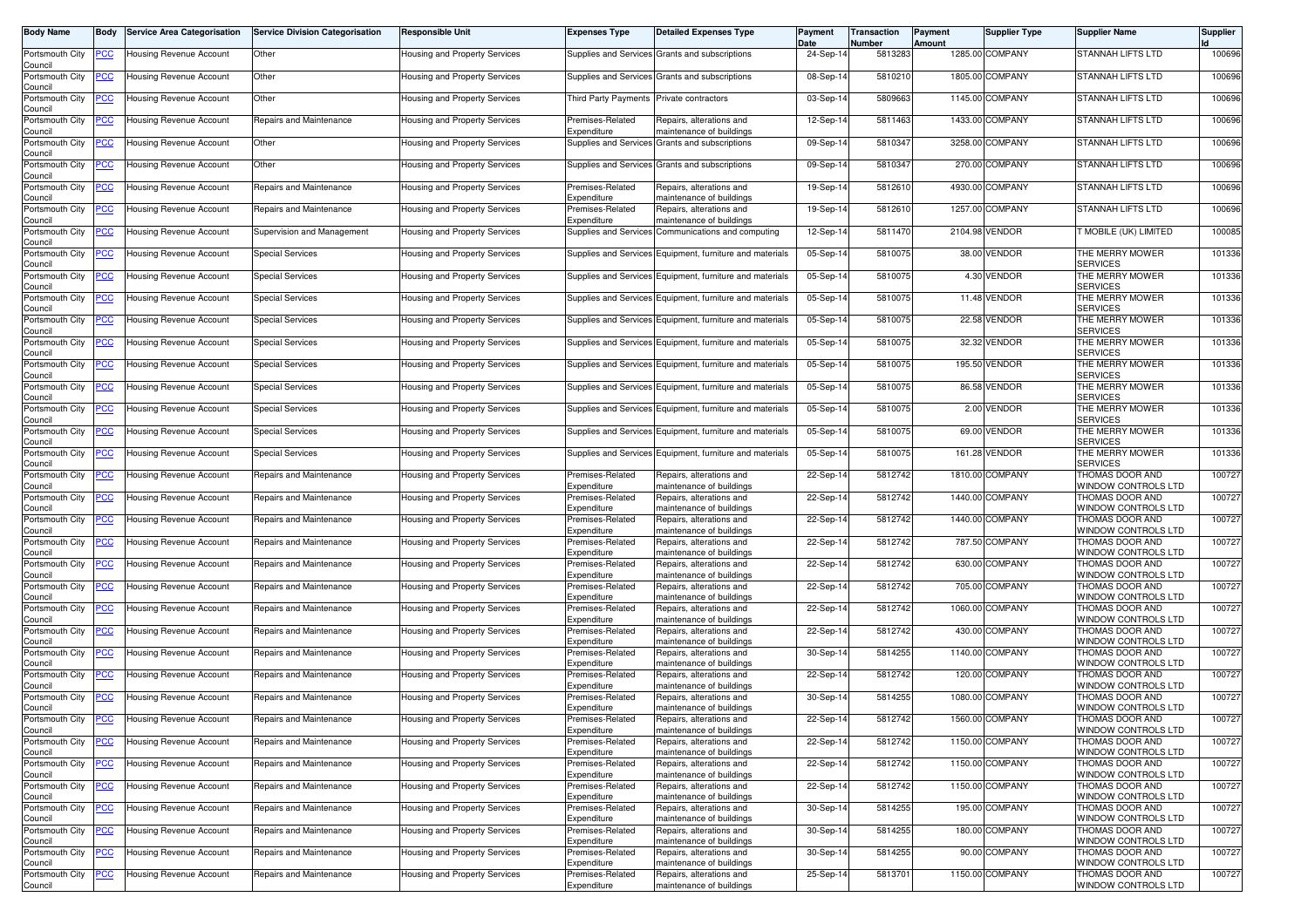| Body Name                  | Body       | <b>Service Area Categorisation</b> | <b>Service Division Categorisation</b> | <b>Responsible Unit</b>              | <b>Expenses Type</b>            | <b>Detailed Expenses Type</b> | Payment<br>Date | Transaction<br>Number | Payment<br>Amount | <b>Supplier Type</b> | <b>Supplier Name</b>             | <b>Supplier</b> |
|----------------------------|------------|------------------------------------|----------------------------------------|--------------------------------------|---------------------------------|-------------------------------|-----------------|-----------------------|-------------------|----------------------|----------------------------------|-----------------|
| Portsmouth City<br>Council | <u>'CC</u> | Housing Revenue Account            | Other                                  | Housing and Property Services        | Premises-Related<br>Expenditure | Energy costs                  | 02-Sep-14       | 5809241               |                   | 24.07 VENDOR         | <b>FOTAL GAS &amp; POWER LTD</b> | 133467          |
| Portsmouth City<br>Council | <u>'CC</u> | Housing Revenue Account            | Other                                  | Housing and Property Services        | Premises-Related<br>Expenditure | <b>CRC Allowances</b>         | 02-Sep-1        | 580924                |                   | 24.07 VENDOR         | <b>FOTAL GAS &amp; POWER LTD</b> | 133467          |
| Portsmouth City<br>Council | <u>cc</u>  | Housing Revenue Account            | Other                                  | Housing and Property Services        | Premises-Related<br>Expenditure | Energy costs                  | 02-Sep-14       | 580924                |                   | 810.74 VENDOR        | <b>FOTAL GAS &amp; POWER LTD</b> | 133467          |
| Portsmouth City<br>Council | <u>'СС</u> | <b>Housing Revenue Account</b>     | Other                                  | Housing and Property Services        | Premises-Related<br>Expenditure | <b>CRC Allowances</b>         | 02-Sep-14       | 5809241               |                   | 810.74 VENDOR        | <b>FOTAL GAS &amp; POWER LTD</b> | 133467          |
| Portsmouth City<br>Council | <u>'CC</u> | Housing Revenue Account            | Other                                  | Housing and Property Services        | Premises-Related<br>Expenditure | Energy costs                  | 02-Sep-14       | 580924                |                   | 28.39 VENDOR         | <b>FOTAL GAS &amp; POWER LTD</b> | 133467          |
| Portsmouth City<br>Council | <u>'СС</u> | Housing Revenue Account            | Other                                  | Housing and Property Services        | Premises-Related<br>Expenditure | <b>CRC Allowances</b>         | 02-Sep-14       | 5809241               |                   | 28.39 VENDOR         | TOTAL GAS & POWER LTD            | 133467          |
| Portsmouth City<br>Council | <u>сс</u>  | <b>Housing Revenue Account</b>     | Other                                  | Housing and Property Services        | Premises-Related<br>Expenditure | Energy costs                  | 02-Sep-14       | 580924                |                   | 27.49 VENDOR         | <b>FOTAL GAS &amp; POWER LTD</b> | 133467          |
| Portsmouth City<br>Council | <u>CC </u> | <b>Housing Revenue Account</b>     | Other                                  | Housing and Property Services        | Premises-Related<br>Expenditure | <b>CRC Allowances</b>         | 02-Sep-1        | 5809241               |                   | 27.49 VENDOR         | <b>FOTAL GAS &amp; POWER LTD</b> | 133467          |
| Portsmouth City<br>Council | <u>cc</u>  | Housing Revenue Account            | Other                                  | Housing and Property Services        | Premises-Related<br>Expenditure | Energy costs                  | 02-Sep-14       | 5809241               |                   | 14.26 VENDOR         | <b>FOTAL GAS &amp; POWER LTD</b> | 133467          |
| Portsmouth City<br>Council | <u>'CC</u> | Housing Revenue Account            | Supervision and Management             | Housing and Property Services        | Premises-Related<br>Expenditure | <b>Energy costs</b>           | 02-Sep-14       | 580924                |                   | 39.52 VENDOR         | <b>FOTAL GAS &amp; POWER LTD</b> | 133467          |
| Portsmouth City<br>Council | <u>'СС</u> | Housing Revenue Account            | Other                                  | Housing and Property Services        | Premises-Related<br>Expenditure | Energy costs                  | 02-Sep-14       | 580924                |                   | 118.12 VENDOR        | <b>FOTAL GAS &amp; POWER LTD</b> | 133467          |
| Portsmouth City<br>Council | <u>'СС</u> | Housing Revenue Account            | Other                                  | Housing and Property Services        | Premises-Related<br>Expenditure | Energy costs                  | 02-Sep-14       | 5809241               |                   | 42.06 VENDOR         | FOTAL GAS & POWER LTD            | 133467          |
| Portsmouth City<br>Council | <u>'СС</u> | Housing Revenue Account            | Other                                  | Housing and Property Services        | Premises-Related<br>Expenditure | Energy costs                  | 02-Sep-14       | 580924                |                   | 41.79 VENDOR         | <b>FOTAL GAS &amp; POWER LTD</b> | 133467          |
| Portsmouth City<br>Council | <u>'СС</u> | <b>Housing Revenue Account</b>     | Other                                  | Housing and Property Services        | Premises-Related<br>Expenditure | <b>CRC Allowances</b>         | 02-Sep-14       | 5809241               |                   | 41.79 VENDOR         | FOTAL GAS & POWER LTD            | 133467          |
| Portsmouth City<br>Council | <u>'CC</u> | Housing Revenue Account            | Other                                  | Housing and Property Services        | Premises-Related<br>Expenditure | Energy costs                  | 02-Sep-1        | 580924                |                   | 41.79 VENDOR         | <b>FOTAL GAS &amp; POWER LTD</b> | 133467          |
| Portsmouth City<br>Council | <u>'СС</u> | <b>Housing Revenue Account</b>     | Other                                  | Housing and Property Services        | Premises-Related<br>Expenditure | Energy costs                  | 02-Sep-14       | 580924                |                   | 42.82 VENDOR         | <b>FOTAL GAS &amp; POWER LTD</b> | 133467          |
| Portsmouth City<br>Council | <u>CC</u>  | Housing Revenue Account            | <b>Special Services</b>                | Housing and Property Services        | Premises-Related<br>Expenditure | Energy costs                  | 02-Sep-14       | 5809241               |                   | 49.61 VENDOR         | <b>FOTAL GAS &amp; POWER LTD</b> | 133467          |
| Portsmouth City<br>Council | <u>'CC</u> | Housing Revenue Account            | Repairs and Maintenance                | Housing and Property Services        | Premises-Related<br>Expenditure | <b>Energy costs</b>           | 02-Sep-14       | 5809241               |                   | 330.93 VENDOR        | <b>FOTAL GAS &amp; POWER LTD</b> | 133467          |
| Portsmouth City<br>Council | <u>cc</u>  | Housing Revenue Account            | Supervision and Management             | Housing and Property Services        | Premises-Related<br>Expenditure | Energy costs                  | 02-Sep-1        | 580924                |                   | 28.50 VENDOR         | <b>FOTAL GAS &amp; POWER LTD</b> | 133467          |
| Portsmouth City<br>Council | <u>'CC</u> | Housing Revenue Account            | <b>Special Services</b>                | Housing and Property Services        | Premises-Related<br>Expenditure | Energy costs                  | 02-Sep-14       | 5809241               |                   | 40.48 VENDOR         | <b>FOTAL GAS &amp; POWER LTD</b> | 133467          |
| Portsmouth City<br>Council | <u>'СС</u> | Housing Revenue Account            | <b>Special Services</b>                | Housing and Property Services        | Premises-Related<br>Expenditure | Energy costs                  | 02-Sep-14       | 580924                |                   | 73.95 VENDOR         | <b>FOTAL GAS &amp; POWER LTD</b> | 133467          |
| Portsmouth City<br>Council | <u>'СС</u> | Housing Revenue Account            | Other                                  | Housing and Property Services        | Premises-Related<br>Expenditure | <b>Energy costs</b>           | 02-Sep-14       | 5809241               |                   | 64.62 VENDOR         | <b>FOTAL GAS &amp; POWER LTD</b> | 133467          |
| Portsmouth City<br>Council | <u>CC</u>  | Jousing Revenue Account            | Other                                  | Housing and Property Services        | Premises-Related<br>Expenditure | Energy costs                  | 02-Sep-1        | 580924                |                   | 33.38 VENDOR         | <b>FOTAL GAS &amp; POWER LTD</b> | 133467          |
| Portsmouth City<br>Council | <u>cc</u>  | Housing Revenue Account            | <b>Special Services</b>                | Housing and Property Services        | Premises-Related<br>Expenditure | Energy costs                  | 02-Sep-14       | 5809241               |                   | 13.25 VENDOR         | <b>FOTAL GAS &amp; POWER LTD</b> | 133467          |
| Portsmouth City<br>Council | <u>cc</u>  | Housing Revenue Account            | Special Services                       | Housing and Property Services        | Premises-Related<br>Expenditure | Energy costs                  | 02-Sep-14       | 580924                |                   | 13.02 VENDOR         | FOTAL GAS & POWER LTD            | 133467          |
| Portsmouth City<br>Council | <u>'CC</u> | Housing Revenue Account            | <b>Special Services</b>                | Housing and Property Services        | Premises-Related<br>Expenditure | Energy costs                  | 02-Sep-14       | 5809241               |                   | 13.25 VENDOR         | <b>FOTAL GAS &amp; POWER LTD</b> | 133467          |
| Portsmouth City<br>Council | <u>'СС</u> | <b>Housing Revenue Account</b>     | <b>Special Services</b>                | Housing and Property Services        | Premises-Related<br>Expenditure | <b>Energy costs</b>           | 02-Sep-14       | 5809241               |                   | 15.81 VENDOR         | TOTAL GAS & POWER LTD            | 133467          |
| Portsmouth City<br>Council | <u>сс</u>  | Jousing Revenue Account            | Supervision and Management             | Housing and Property Services        | Premises-Related<br>Expenditure | Energy costs                  | 02-Sep-14       | 580924                |                   | 33.70 VENDOR         | <b>FOTAL GAS &amp; POWER LTD</b> | 133467          |
| Portsmouth City<br>Council | <u>'СС</u> | Housing Revenue Account            | <b>Special Services</b>                | Housing and Property Services        | Premises-Related<br>Expenditure | Energy costs                  | 02-Sep-1        | 5809241               |                   | 10.80 VENDOR         | <b>FOTAL GAS &amp; POWER LTD</b> | 133467          |
| Portsmouth City<br>Council | <u>'СС</u> | <b>Housing Revenue Account</b>     | <b>Special Services</b>                | Housing and Property Services        | Premises-Related<br>Expenditure | Energy costs                  | 02-Sep-14       | 5809241               |                   | 8.06 VENDOR          | <b>FOTAL GAS &amp; POWER LTD</b> | 133467          |
| Portsmouth City<br>Council | <b>PCC</b> | Housing Revenue Account            | <b>Special Services</b>                | Housing and Property Services        | Premises-Related<br>Expenditure | Energy costs                  | 02-Sep-14       | 5809241               |                   | 42.31 VENDOR         | TOTAL GAS & POWER LTD            | 133467          |
| Portsmouth City<br>Council | <u>CC</u>  | <b>Housing Revenue Account</b>     | <b>Special Services</b>                | Housing and Property Services        | Premises-Related<br>Expenditure | Energy costs                  | 02-Sep-14       | 5809241               |                   | 10.70 VENDOR         | TOTAL GAS & POWER LTD            | 133467          |
| Portsmouth City<br>Council | <u>'CC</u> | <b>Housing Revenue Account</b>     | <b>Special Services</b>                | Housing and Property Services        | Premises-Related<br>Expenditure | Energy costs                  | 02-Sep-14       | 5809241               |                   | 23.81 VENDOR         | <b>FOTAL GAS &amp; POWER LTD</b> | 133467          |
| Portsmouth City<br>Council | <u>CC</u>  | <b>Housing Revenue Account</b>     | <b>Special Services</b>                | Housing and Property Services        | Premises-Related<br>Expenditure | Energy costs                  | 02-Sep-14       | 5809241               |                   | 9.27 VENDOR          | <b>FOTAL GAS &amp; POWER LTD</b> | 133467          |
| Portsmouth City<br>Council | <u>'CC</u> | Housing Revenue Account            | Supervision and Management             | Housing and Property Services        | Premises-Related<br>Expenditure | Energy costs                  | 02-Sep-14       | 5809241               |                   | 49.16 VENDOR         | TOTAL GAS & POWER LTD            | 133467          |
| Portsmouth City<br>Council | <u>'CC</u> | Housing Revenue Account            | <b>Special Services</b>                | Housing and Property Services        | Premises-Related<br>Expenditure | Energy costs                  | 02-Sep-14       | 5809241               |                   | 650.22 VENDOR        | <b>FOTAL GAS &amp; POWER LTD</b> | 133467          |
| Portsmouth City<br>Council | <u>'CC</u> | Housing Revenue Account            | <b>Special Services</b>                | <b>Housing and Property Services</b> | Premises-Related<br>Expenditure | Energy costs                  | 02-Sep-14       | 5809241               |                   | 22.89 VENDOR         | <b>FOTAL GAS &amp; POWER LTD</b> | 133467          |
| Portsmouth City<br>Council | <u>cc</u>  | Housing Revenue Account            | <b>Special Services</b>                | Housing and Property Services        | Premises-Related<br>Expenditure | Energy costs                  | 02-Sep-14       | 5809241               |                   | 10.54 VENDOR         | <b>FOTAL GAS &amp; POWER LTD</b> | 133467          |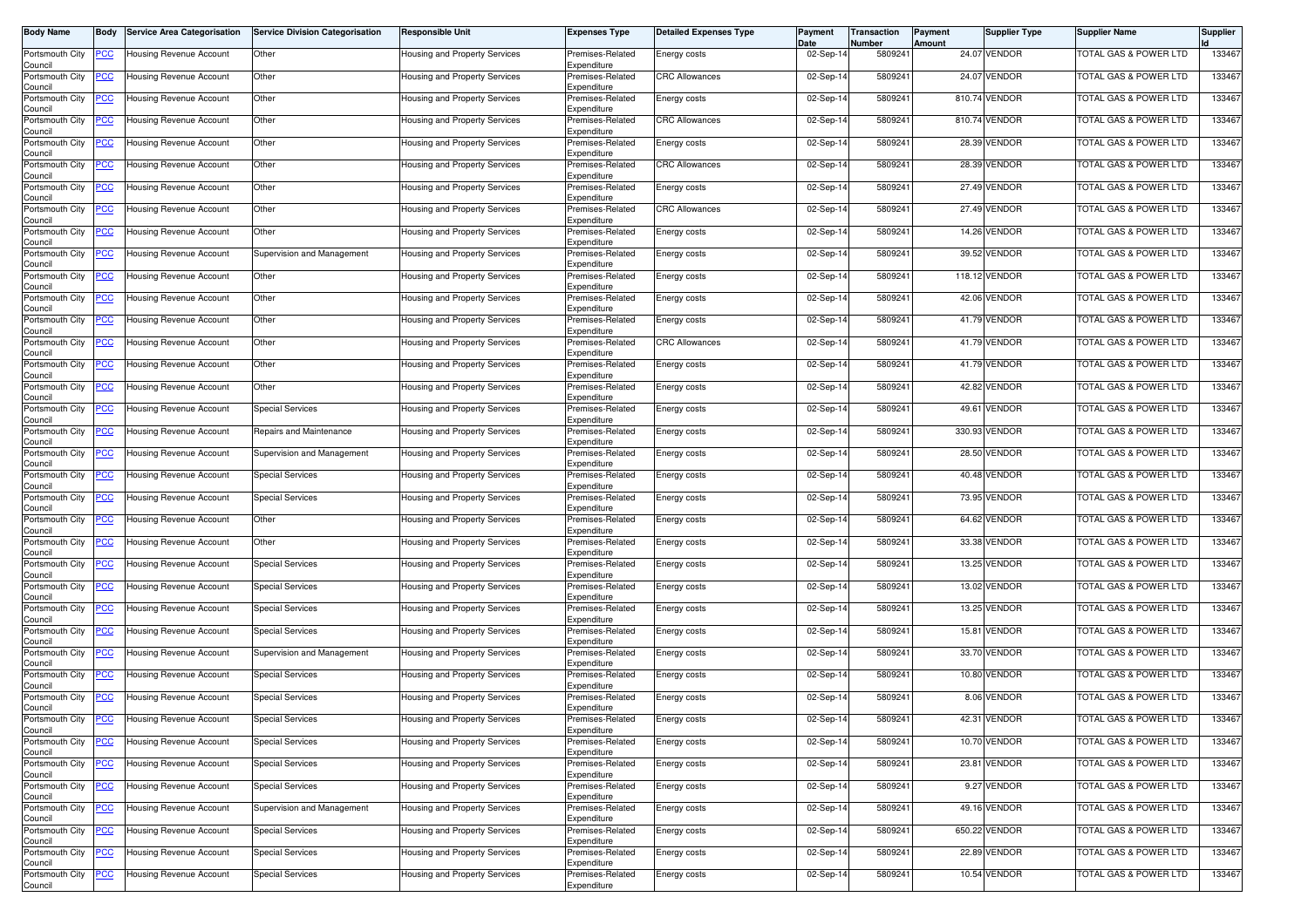| Body Name                             | <b>Body</b>    | <b>Service Area Categorisation</b>  | <b>Service Division Categorisation</b> | <b>Responsible Unit</b>              | <b>Expenses Type</b>                           | Detailed Expenses Type | Payment<br>Date | Transaction<br>Number | Payment<br>Amount | Supplier Type  | <b>Supplier Name</b>             | Supplier |
|---------------------------------------|----------------|-------------------------------------|----------------------------------------|--------------------------------------|------------------------------------------------|------------------------|-----------------|-----------------------|-------------------|----------------|----------------------------------|----------|
| Portsmouth City<br>Council            | <u>PCC</u>     | Housing Revenue Account             | <b>Special Services</b>                | Housing and Property Services        | Premises-Related<br>Expenditure                | Energy costs           | 02-Sep-14       | 5809241               |                   | 77.33 VENDOR   | <b>FOTAL GAS &amp; POWER LTD</b> | 133467   |
| Portsmouth City<br>Council            |                | Jousing Revenue Account             | Other                                  | Housing and Property Services        | Premises-Related<br>Expenditure                | Energy costs           | 02-Sep-1        | 580924                | 52.27             | <b>VENDOR</b>  | TOTAL GAS & POWER LTD            | 133467   |
| Portsmouth City<br>Council            | <u>PCC</u>     | lousing Revenue Account             | <b>Special Services</b>                | Housing and Property Services        | Premises-Related<br>Expenditure                | Energy costs           | 02-Sep-14       | 580924                | 242.92            | <b>VENDOR</b>  | <b>FOTAL GAS &amp; POWER LTD</b> | 133467   |
| Portsmouth City<br>Council            | <u>PCC</u>     | <b>Housing Revenue Account</b>      | Supervision and Management             | Housing and Property Services        | Premises-Related<br>Expenditure                | Energy costs           | 02-Sep-14       | 580924                | 86.74             | VENDOR         | TOTAL GAS & POWER LTD            | 133467   |
| Portsmouth City<br>Council            | <u>PCC</u>     | lousing Revenue Account             | <b>Special Services</b>                | <b>Housing and Property Services</b> | Premises-Related<br>Expenditure                | Energy costs           | 02-Sep-14       | 580924                | 1158.56           | VENDOR         | <b>FOTAL GAS &amp; POWER LTD</b> | 133467   |
| Portsmouth City<br>Council            | <u>PCC</u>     | Housing Revenue Account             | <b>Special Services</b>                | Housing and Property Services        | Premises-Related<br>Expenditure                | Energy costs           | 02-Sep-14       | 580924                |                   | 81.29 VENDOR   | TOTAL GAS & POWER LTD            | 133467   |
| Portsmouth City<br>Council            | <b>PCC</b>     | lousing Revenue Account             | <b>Special Services</b>                | <b>Housing and Property Services</b> | Premises-Related<br>Expenditure                | Energy costs           | 02-Sep-14       | 580924                |                   | 10.49 VENDOR   | TOTAL GAS & POWER LTD            | 133467   |
| Portsmouth City<br>Council            |                | Housing Revenue Account             | <b>Special Services</b>                | Housing and Property Services        | Premises-Related<br>Expenditure                | Energy costs           | 02-Sep-1        | 580924                | 10.54             | VENDOR         | <b>TOTAL GAS &amp; POWER LTD</b> | 133467   |
| Portsmouth City<br>Council            | <u>CC</u>      | Housing Revenue Account             | Supervision and Management             | Housing and Property Services        | Premises-Related<br>Expenditure                | Energy costs           | 02-Sep-14       | 580924                | 32.81             | /ENDOR         | <b>FOTAL GAS &amp; POWER LTD</b> | 133467   |
| Portsmouth City<br>Council            | <u>PCC</u>     | Housing Revenue Account             | Supervision and Management             | Housing and Property Services        | Premises-Related<br>Expenditure                | Energy costs           | 02-Sep-14       | 580924                | 70.67             | <b>VENDOR</b>  | <b>FOTAL GAS &amp; POWER LTD</b> | 133467   |
| Portsmouth City<br>Council            | <u>PCC</u>     | Housing Revenue Account             | <b>Special Services</b>                | <b>Housing and Property Services</b> | Premises-Related<br>Expenditure                | Energy costs           | 02-Sep-14       | 580924                | 882.33            | <b>/ENDOR</b>  | TOTAL GAS & POWER LTD            | 133467   |
| Portsmouth City<br>Council            |                | Housing Revenue Account             | <b>Special Services</b>                | Housing and Property Services        | Premises-Related<br>Expenditure                | Energy costs           | 02-Sep-14       | 580924                |                   | 5905.46 VENDOR | TOTAL GAS & POWER LTD            | 133467   |
| Portsmouth City<br>Council            | <u>PCC</u>     | Housing Revenue Account             | Other                                  | Housing and Property Services        | Premises-Related<br>Expenditure                | Energy costs           | 02-Sep-14       | 580924                | 216.80            | VENDOR         | <b>FOTAL GAS &amp; POWER LTD</b> | 133467   |
| Portsmouth City                       | <u>PCC</u>     | Housing Revenue Account             | <b>Special Services</b>                | Housing and Property Services        | Premises-Related<br>Expenditure                | Energy costs           | 02-Sep-14       | 580924                | 141.80            | <b>VENDOR</b>  | TOTAL GAS & POWER LTD            | 133467   |
| Council<br>Portsmouth City<br>Council | <u>PCC</u>     | lousing Revenue Account             | <b>Special Services</b>                | Housing and Property Services        | Premises-Related<br>Expenditure                | Energy costs           | 30-Sep-14       | 581425                | $-141.80$         | VENDOR         | <b>FOTAL GAS &amp; POWER LTD</b> | 133467   |
| Portsmouth City<br>Council            | <u>PCC</u>     | <b>Housing Revenue Account</b>      | Supervision and Management             | Housing and Property Services        | Premises-Related<br>Expenditure                | Energy costs           | 02-Sep-14       | 580924                |                   | 74.35 VENDOR   | TOTAL GAS & POWER LTD            | 133467   |
| Portsmouth City                       | <u>PCC</u>     | Housing Revenue Account             | <b>Special Services</b>                | Housing and Property Services        | Premises-Related                               | Energy costs           | 02-Sep-14       | 580924                | 137.54            | <b>/ENDOR</b>  | <b>FOTAL GAS &amp; POWER LTD</b> | 133467   |
| Council<br>Portsmouth City<br>Council | <u>PCC</u>     | Housing Revenue Account             | <b>Special Services</b>                | Housing and Property Services        | Expenditure<br>Premises-Related<br>Expenditure | Energy costs           | 02-Sep-14       | 580924                | 368.37            | <b>VENDOR</b>  | <b>FOTAL GAS &amp; POWER LTD</b> | 133467   |
| Portsmouth City<br>Council            | <u>PCC</u>     | Housing Revenue Account             | Special Services                       | <b>Housing and Property Services</b> | Premises-Related<br>Expenditure                | Energy costs           | 02-Sep-1        | 580924                | 862.55            | <b>VENDOR</b>  | TOTAL GAS & POWER LTD            | 133467   |
| Portsmouth City<br>Council            |                | Housing Revenue Account             | <b>Special Services</b>                | <b>Housing and Property Services</b> | Premises-Related<br>Expenditure                | Energy costs           | 02-Sep-14       | 580924                | 721.18            | <b>VENDOR</b>  | TOTAL GAS & POWER LTD            | 133467   |
| Portsmouth City<br>Council            | <u>PCC</u>     | Housing Revenue Account             | <b>Special Services</b>                | Housing and Property Services        | Premises-Related<br>Expenditure                | Energy costs           | 02-Sep-14       | 580924                | 189.00            | VENDOR         | <b>FOTAL GAS &amp; POWER LTD</b> | 133467   |
| Portsmouth City<br>Council            | <u>PCC</u>     | Housing Revenue Account             | <b>Special Services</b>                | Housing and Property Services        | Premises-Related<br>Expenditure                | Energy costs           | 02-Sep-14       | 580924                | 659.43            | VENDOR         | TOTAL GAS & POWER LTD            | 133467   |
| Portsmouth City<br>Council            | <u>PCC</u>     | <del>l</del> ousing Revenue Account | <b>Special Services</b>                | Housing and Property Services        | Premises-Related<br>Expenditure                | Energy costs           | 02-Sep-14       | 580924                | 692.04            | VENDOR         | TOTAL GAS & POWER LTD            | 133467   |
| Portsmouth City<br>Council            | <u>PCC</u>     | Housing Revenue Account             | <b>Special Services</b>                | <b>Housing and Property Services</b> | Premises-Related<br>Expenditure                | Energy costs           | 02-Sep-14       | 580924                | 10408.7           | VENDOR         | <b>FOTAL GAS &amp; POWER LTD</b> | 133467   |
| Portsmouth City<br>Council            | PСC            | Housing Revenue Account             | Other                                  | Housing and Property Services        | Premises-Related<br>Expenditure                | Energy costs           | 30-Sep-14       | 581425                | 15.26             | <b>VENDOR</b>  | TOTAL GAS & POWER LTD            | 133467   |
| Portsmouth City<br>Council            | <u>PCC</u>     | Housing Revenue Account             | Other                                  | Housing and Property Services        | Premises-Related<br>Expenditure                | Energy costs           | 30-Sep-14       | 581425                |                   | 15.76 VENDOR   | <b>FOTAL GAS &amp; POWER LTD</b> | 133467   |
| Portsmouth City<br>Council            |                | Housing Revenue Account             | Other                                  | Housing and Property Services        | Premises-Related<br>Expenditure                | Energy costs           | 30-Sep-14       | 581425                | 26.07             | <b>VENDOR</b>  | TOTAL GAS & POWER LTD            | 133467   |
| Portsmouth City<br>Council            | <u>PCC</u>     | lousing Revenue Account             | Other                                  | Housing and Property Services        | Premises-Related<br>Expenditure                | <b>CRC Allowances</b>  | 30-Sep-14       | 581425                | 26.07             | VENDOR         | <b>FOTAL GAS &amp; POWER LTD</b> | 133467   |
| Portsmouth City<br>Council            | <u>PCC</u>     | Housing Revenue Account             | <b>Special Services</b>                | <b>Housing and Property Services</b> | Premises-Related<br>Expenditure                | Energy costs           | 30-Sep-1        | 581425                | 11643.78          | VENDOR         | <b>TOTAL GAS &amp; POWER LTD</b> | 133467   |
| Portsmouth City<br>Council            | <u>PCC</u>     | <b>Housing Revenue Account</b>      | <b>Special Services</b>                | <b>Housing and Property Services</b> | Premises-Related<br>Expenditure                | Energy costs           | 30-Sep-14       | 581425                | 788.48            | <b>/ENDOR</b>  | <b>TOTAL GAS &amp; POWER LTD</b> | 133467   |
| Portsmouth City<br>Council            | <b>PCC</b>     | <b>Housing Revenue Account</b>      | <b>Special Services</b>                | Housing and Property Services        | Premises-Related<br>Expenditure                | Energy costs           | 30-Sep-14       | 5814257               |                   | 828.51 VENDOR  | TOTAL GAS & POWER LTD            | 133467   |
| Portsmouth City<br>Council            | <u>PCC</u>     | <b>Housing Revenue Account</b>      | <b>Special Services</b>                | Housing and Property Services        | Premises-Related<br>Expenditure                | Energy costs           | 30-Sep-14       | 5814257               | 406.91            | VENDOR         | <b>TOTAL GAS &amp; POWER LTD</b> | 133467   |
| Portsmouth City<br>Council            | <u>PCC</u>     | Housing Revenue Account             | <b>Special Services</b>                | <b>Housing and Property Services</b> | Premises-Related<br>Expenditure                | Energy costs           | 30-Sep-14       | 5814257               |                   | 855.79 VENDOR  | TOTAL GAS & POWER LTD            | 133467   |
| Portsmouth City<br>Council            | $\overline{C}$ | Housing Revenue Account             | <b>Special Services</b>                | Housing and Property Services        | Premises-Related<br>Expenditure                | Energy costs           | 30-Sep-14       | 5814257               |                   | 997.33 VENDOR  | <b>FOTAL GAS &amp; POWER LTD</b> | 133467   |
| Portsmouth City<br>Council            | <u>PCC</u>     | Housing Revenue Account             | <b>Special Services</b>                | Housing and Property Services        | Premises-Related<br>Expenditure                | Energy costs           | 30-Sep-14       | 5814257               |                   | 424.62 VENDOR  | TOTAL GAS & POWER LTD            | 133467   |
| Portsmouth City<br>Council            | <u>PCC </u>    | Housing Revenue Account             | <b>Special Services</b>                | Housing and Property Services        | Premises-Related<br>Expenditure                | Energy costs           | 30-Sep-14       | 5814257               |                   | 141.96 VENDOR  | TOTAL GAS & POWER LTD            | 133467   |
| Portsmouth City<br>Council            |                | Housing Revenue Account             | Supervision and Management             | Housing and Property Services        | Premises-Related<br>Expenditure                | Energy costs           | 30-Sep-14       | 581425                |                   | 74.06 VENDOR   | <b>FOTAL GAS &amp; POWER LTD</b> | 133467   |
| Portsmouth City<br>Council            | <u>PCC</u>     | Housing Revenue Account             | <b>Special Services</b>                | Housing and Property Services        | Premises-Related<br>Expenditure                | Energy costs           | 30-Sep-14       | 5814257               |                   | 269.29 VENDOR  | TOTAL GAS & POWER LTD            | 133467   |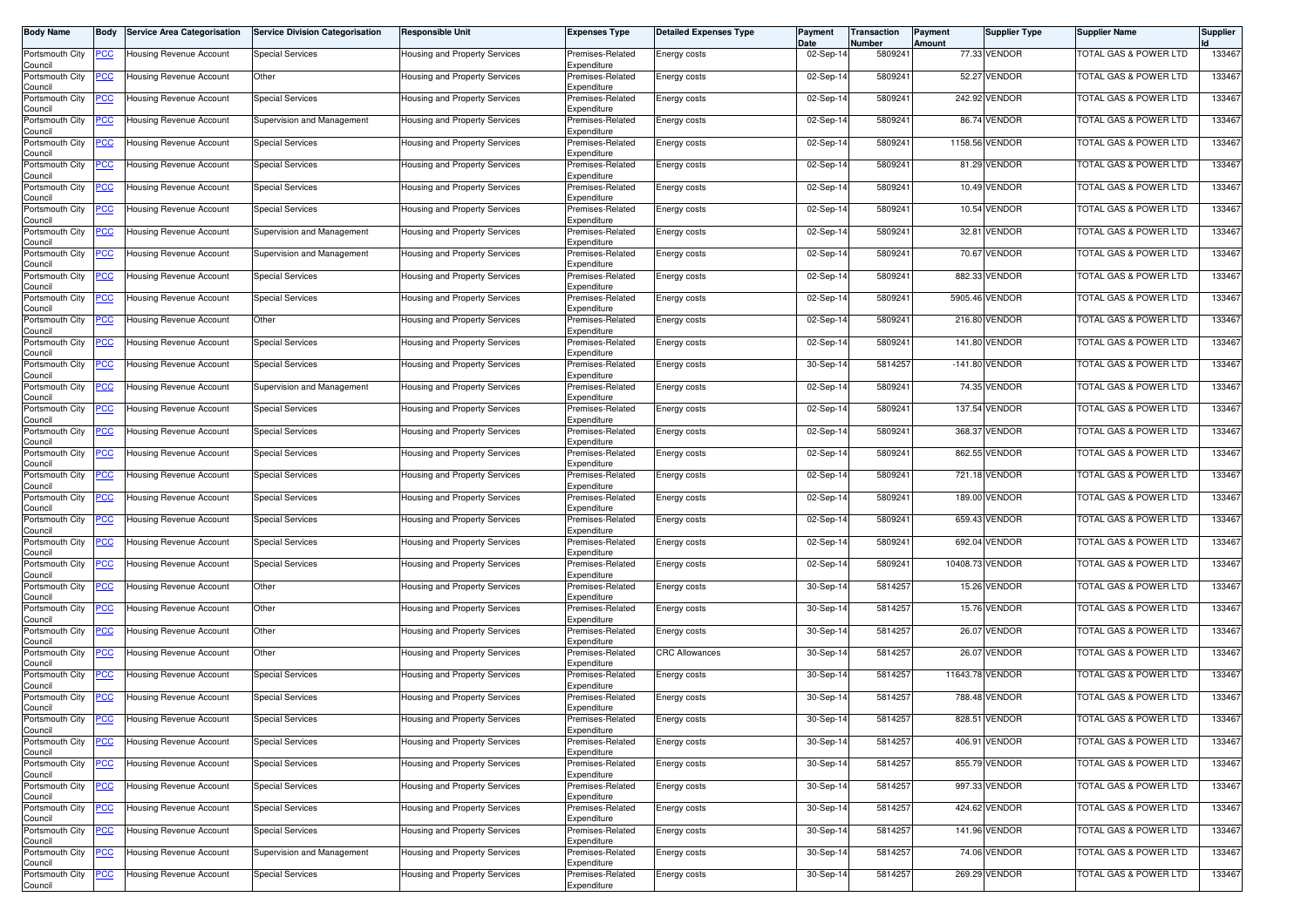| Body Name                  | Body           | <b>Service Area Categorisation</b>                 | <b>Service Division Categorisation</b> | Responsible Unit                     | <b>Expenses Type</b>            | <b>Detailed Expenses Type</b> | Payment<br>Date | Transaction<br>Number | Payment<br>Amount | Supplier Type  | <b>Supplier Name</b>             | Supplier |
|----------------------------|----------------|----------------------------------------------------|----------------------------------------|--------------------------------------|---------------------------------|-------------------------------|-----------------|-----------------------|-------------------|----------------|----------------------------------|----------|
| Portsmouth City<br>Council | <u>'СС</u>     | <b>Housing Revenue Account</b>                     | Other                                  | <b>Housing and Property Services</b> | Premises-Related<br>Expenditure | Energy costs                  | 30-Sep-14       | 5814257               |                   | 121.38 VENDOR  | TOTAL GAS & POWER LTD            | 133467   |
| Portsmouth City<br>Council | <u>'CC</u>     | <b>Housing Revenue Account</b>                     | <b>Special Services</b>                | <b>Housing and Property Services</b> | Premises-Related<br>Expenditure | Energy costs                  | 30-Sep-14       | 581425                |                   | 6446.74 VENDOR | <b>FOTAL GAS &amp; POWER LTD</b> | 133467   |
| Portsmouth City<br>Council | <u>'СС</u>     | Housing Revenue Account                            | <b>Special Services</b>                | Housing and Property Services        | Premises-Related<br>Expenditure | Energy costs                  | 30-Sep-14       | 581425                | 1027.22           | VENDOR         | <b>TOTAL GAS &amp; POWER LTD</b> | 133467   |
| Portsmouth City<br>Council | <u>'CC</u>     | Housing Revenue Account                            | Supervision and Management             | <b>Housing and Property Services</b> | Premises-Related<br>Expenditure | Energy costs                  | 30-Sep-14       | 581425                | 71.21             | VENDOR         | <b>FOTAL GAS &amp; POWER LTD</b> | 133467   |
| Portsmouth City<br>Council | <u>'CC</u>     | Housing Revenue Account                            | Supervision and Management             | Housing and Property Services        | Premises-Related<br>Expenditure | Energy costs                  | 30-Sep-14       | 581425                | 31.67             | VENDOR         | TOTAL GAS & POWER LTD            | 133467   |
| ortsmouth City?<br>Council | <u>'СС</u>     | Housing Revenue Account                            | <b>Special Services</b>                | Housing and Property Services        | Premises-Related<br>Expenditure | Energy costs                  | 30-Sep-14       | 5814257               | 10.54             | <b>VENDOR</b>  | TOTAL GAS & POWER LTD            | 133467   |
| Portsmouth City<br>Council | <u>CC</u>      | Housing Revenue Account                            | <b>Special Services</b>                | lousing and Property Services        | Premises-Related<br>Expenditure | Energy costs                  | 30-Sep-14       | 5814257               |                   | 14.18 VENDOR   | TOTAL GAS & POWER LTD            | 133467   |
| Portsmouth City<br>Council | <u>'CC</u>     | Housing Revenue Account                            | <b>Special Services</b>                | Housing and Property Services        | Premises-Related<br>Expenditure | Energy costs                  | 30-Sep-14       | 581425                | 94.24             | VENDOR         | <b>FOTAL GAS &amp; POWER LTD</b> | 133467   |
| Portsmouth City<br>Council | <u>'СС</u>     | Housing Revenue Account                            | <b>Special Services</b>                | Housing and Property Services        | Premises-Related<br>Expenditure | Energy costs                  | 30-Sep-14       | 5814257               | 765.86            | VENDOR         | TOTAL GAS & POWER LTD            | 133467   |
| Portsmouth City<br>Council | <u>'CC</u>     | Housing Revenue Account                            | <b>Special Services</b>                | lousing and Property Services        | Premises-Related<br>Expenditure | Energy costs                  | 30-Sep-14       | 5814257               |                   | 1058.92 VENDOR | <b>FOTAL GAS &amp; POWER LTD</b> | 133467   |
| Portsmouth City<br>Council | <u>'СС</u>     | Housing Revenue Account                            | Supervision and Management             | Housing and Property Services        | Premises-Related<br>Expenditure | Energy costs                  | 30-Sep-14       | 5814257               | 86.42             | <b>VENDOR</b>  | <b>TOTAL GAS &amp; POWER LTD</b> | 133467   |
| Portsmouth City<br>Council | <u>'CC</u>     | Housing Revenue Account                            | <b>Special Services</b>                | lousing and Property Services        | Premises-Related<br>Expenditure | Energy costs                  | 30-Sep-14       | 5814257               |                   | 206.69 VENDOR  | <b>FOTAL GAS &amp; POWER LTD</b> | 133467   |
| Portsmouth City<br>Council | <u>'СС</u>     | Housing Revenue Account                            | Other                                  | lousing and Property Services        | Premises-Related<br>Expenditure | Energy costs                  | 30-Sep-14       | 581425                | 115.29            | <b>VENDOR</b>  | <b>FOTAL GAS &amp; POWER LTD</b> | 133467   |
| ortsmouth City<br>Council  | <u>cc</u>      | Housing Revenue Account                            | <b>Special Services</b>                | Housing and Property Services        | Premises-Related<br>Expenditure | Energy costs                  | 30-Sep-14       | 581425                | 59.10             | <b>VENDOR</b>  | <b>FOTAL GAS &amp; POWER LTD</b> | 133467   |
| Portsmouth City<br>Council | <u>PCC</u>     | Housing Revenue Account                            | <b>Special Services</b>                | <b>Housing and Property Services</b> | Premises-Related<br>Expenditure | Energy costs                  | 30-Sep-14       | 5814257               |                   | 10.54 VENDOR   | TOTAL GAS & POWER LTD            | 133467   |
| Portsmouth City<br>Council | <u>'СС</u>     | Housing Revenue Account                            | <b>Special Services</b>                | Housing and Property Services        | Premises-Related<br>Expenditure | Energy costs                  | 30-Sep-14       | 581425                | 22.32             | <b>VENDOR</b>  | TOTAL GAS & POWER LTD            | 133467   |
| Portsmouth City<br>Council | <u>cc</u>      | <b>Housing Revenue Account</b>                     | Supervision and Management             | <b>Housing and Property Services</b> | Premises-Related<br>Expenditure | Energy costs                  | 30-Sep-14       | 581425                |                   | 49.13 VENDOR   | <b>FOTAL GAS &amp; POWER LTD</b> | 133467   |
| Portsmouth City<br>Council | <u>CC</u>      | <b>Housing Revenue Account</b>                     | <b>Special Services</b>                | Housing and Property Services        | Premises-Related<br>Expenditure | Energy costs                  | 30-Sep-14       | 581425                | 9.84              | VENDOR         | <b>TOTAL GAS &amp; POWER LTD</b> | 133467   |
| Portsmouth City<br>Council | <u>'СС</u>     | Housing Revenue Account                            | <b>Special Services</b>                | Housing and Property Services        | Premises-Related<br>Expenditure | Energy costs                  | 30-Sep-14       | 581425                |                   | 29.43 VENDOR   | TOTAL GAS & POWER LTD            | 133467   |
| Portsmouth City<br>Council | <u>CC</u>      | <b>Housing Revenue Account</b>                     | <b>Special Services</b>                | lousing and Property Services        | Premises-Related<br>Expenditure | Energy costs                  | 30-Sep-14       | 581425                | 10.98             | <b>VENDOR</b>  | <b>FOTAL GAS &amp; POWER LTD</b> | 133467   |
| Portsmouth City<br>Council | <u>'СС</u>     | Housing Revenue Account                            | <b>Special Services</b>                | Housing and Property Services        | Premises-Related<br>Expenditure | Energy costs                  | 30-Sep-14       | 581425                | 26.66             | <b>VENDOR</b>  | <b>FOTAL GAS &amp; POWER LTD</b> | 133467   |
| Portsmouth City<br>Council | <u>cc</u>      | Housing Revenue Account                            | <b>Special Services</b>                | Housing and Property Services        | Premises-Related<br>Expenditure | Energy costs                  | 30-Sep-14       | 5814257               |                   | 8.06 VENDOR    | TOTAL GAS & POWER LTD            | 133467   |
| Portsmouth City<br>Council | <u>'CC</u>     | Housing Revenue Account                            | <b>Special Services</b>                | Housing and Property Services        | Premises-Related<br>Expenditure | Energy costs                  | 30-Sep-14       | 5814257               |                   | 15.34 VENDOR   | <b>FOTAL GAS &amp; POWER LTD</b> | 133467   |
| Portsmouth City<br>Council | <u>'СС</u>     | Housing Revenue Account                            | Supervision and Management             | Housing and Property Services        | Premises-Related<br>Expenditure | Energy costs                  | 30-Sep-14       | 581425                | 32.83             | VENDOR         | TOTAL GAS & POWER LTD            | 133467   |
| Portsmouth City<br>Council | <u>cc</u>      | Housing Revenue Account                            | <b>Special Services</b>                | Housing and Property Services        | Premises-Related<br>Expenditure | Energy costs                  | 30-Sep-14       | 581425                | 24.04             | <b>VENDOR</b>  | TOTAL GAS & POWER LTD            | 133467   |
| Portsmouth City<br>Council | <u>'СС</u>     | Housing Revenue Account                            | <b>Special Services</b>                | Housing and Property Services        | Premises-Related<br>Expenditure | Energy costs                  | 30-Sep-14       | 581425                |                   | 13.25 VENDOR   | <b>FOTAL GAS &amp; POWER LTD</b> | 133467   |
| Portsmouth City<br>Council | <u>'СС</u>     | Housing Revenue Account                            | <b>Special Services</b>                | Housing and Property Services        | Premises-Related<br>Expenditure | Energy costs                  | 30-Sep-14       | 5814257               |                   | 13.30 VENDOR   | TOTAL GAS & POWER LTD            | 133467   |
| Portsmouth City<br>Council | <u>CC</u>      | Housing Revenue Account                            | <b>Special Services</b>                | <b>Housing and Property Services</b> | Premises-Related<br>Expenditure | Energy costs                  | 30-Sep-14       | 581425                |                   | 13.25 VENDOR   | TOTAL GAS & POWER LTD            | 133467   |
| Portsmouth City<br>Council | <u>'СС</u>     | Housing Revenue Account                            | Other                                  | Housing and Property Services        | Premises-Related<br>Expenditure | Energy costs                  | 30-Sep-14       | 581425                |                   | 33.66 VENDOR   | <b>TOTAL GAS &amp; POWER LTD</b> | 133467   |
| Portsmouth City<br>Council | <u>'СС</u>     | Housing Revenue Account                            | Other                                  | Housing and Property Services        | Premises-Related<br>Expenditure | Energy costs                  | 30-Sep-14       | 5814257               | 66.26             | <b>VENDOR</b>  | <b>TOTAL GAS &amp; POWER LTD</b> | 133467   |
| Council                    |                | Portsmouth City <b>PCC</b> Housing Revenue Account | <b>Special Services</b>                | Housing and Property Services        | Premises-Related<br>Expenditure | Energy costs                  | 30-Sep-14       | 5814257               |                   | 76.20 VENDOR   | TOTAL GAS & POWER LTD            | 133467   |
| Portsmouth City<br>Council | <b>CC</b>      | Housing Revenue Account                            | <b>Special Services</b>                | Housing and Property Services        | Premises-Related<br>Expenditure | Energy costs                  | 30-Sep-14       | 5814257               |                   | 40.48 VENDOR   | TOTAL GAS & POWER LTD            | 133467   |
| Portsmouth City<br>Council | <u>'CC</u>     | <b>Housing Revenue Account</b>                     | Supervision and Management             | lousing and Property Services        | Premises-Related<br>Expenditure | Energy costs                  | 30-Sep-14       | 5814257               |                   | 25.65 VENDOR   | TOTAL GAS & POWER LTD            | 133467   |
| Portsmouth City<br>Council | $\overline{C}$ | <b>Housing Revenue Account</b>                     | Repairs and Maintenance                | lousing and Property Services        | Premises-Related<br>Expenditure | Energy costs                  | 30-Sep-14       | 5814257               |                   | 28.49 VENDOR   | TOTAL GAS & POWER LTD            | 133467   |
| Portsmouth City<br>Council | <u>'CC</u>     | <b>Housing Revenue Account</b>                     | <b>Special Services</b>                | lousing and Property Services        | Premises-Related<br>Expenditure | Energy costs                  | 30-Sep-14       | 5814257               |                   | 51.65 VENDOR   | <b>TOTAL GAS &amp; POWER LTD</b> | 133467   |
| Portsmouth City<br>Council | <u>CC</u>      | Housing Revenue Account                            | Other                                  | Housing and Property Services        | Premises-Related<br>Expenditure | Energy costs                  | 30-Sep-14       | 5814257               |                   | 63.23 VENDOR   | TOTAL GAS & POWER LTD            | 133467   |
| Portsmouth City<br>Council | <u>'CC</u>     | <b>Housing Revenue Account</b>                     | Other                                  | Housing and Property Services        | Premises-Related<br>Expenditure | Energy costs                  | 30-Sep-14       | 5814257               |                   | 41.78 VENDOR   | TOTAL GAS & POWER LTD            | 133467   |
| Portsmouth City<br>Council | <u>'CC</u>     | <b>Housing Revenue Account</b>                     | Other                                  | lousing and Property Services        | Premises-Related<br>Expenditure | Energy costs                  | 30-Sep-14       | 5814257               |                   | 71.17 VENDOR   | TOTAL GAS & POWER LTD            | 133467   |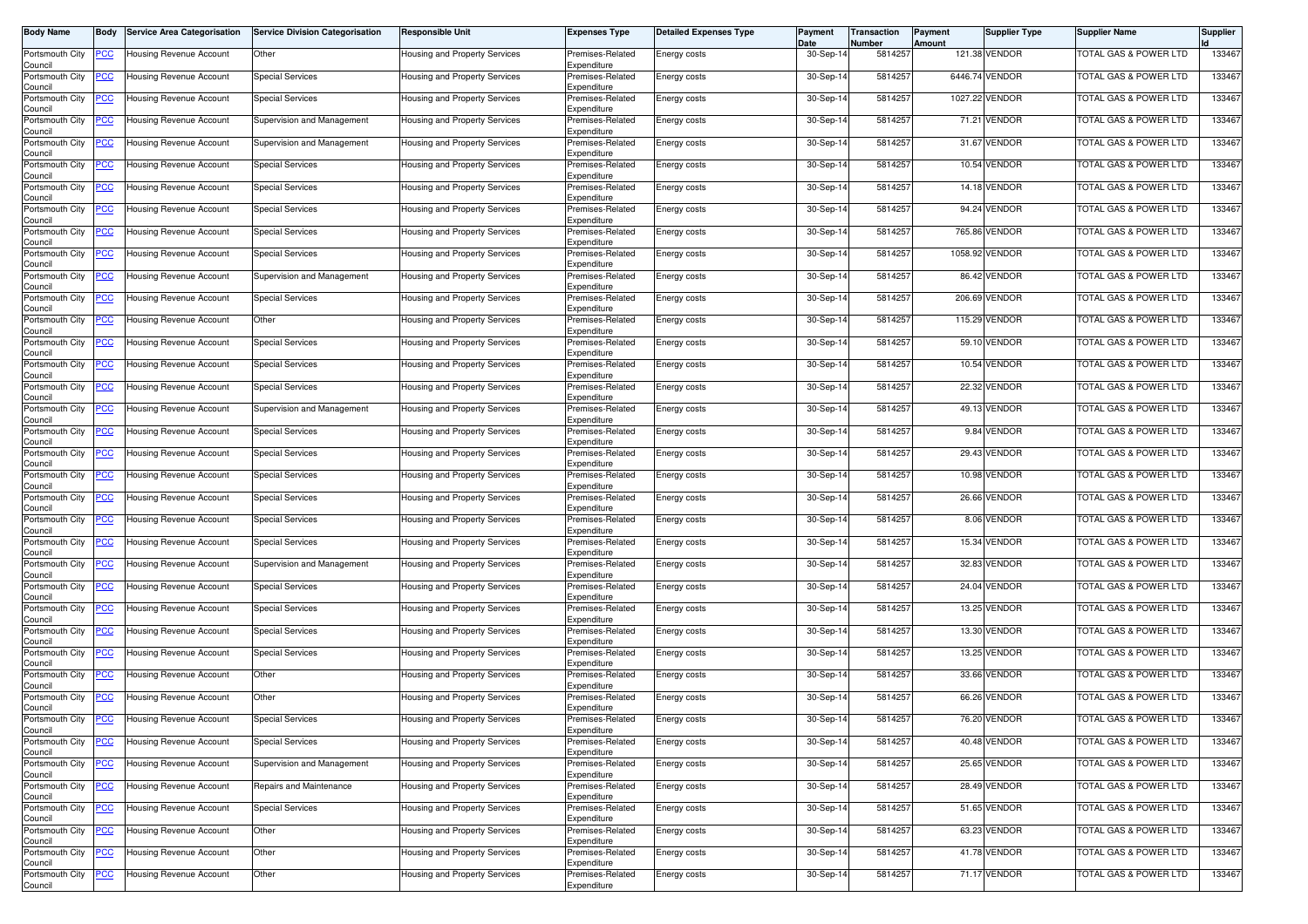| <b>Body Name</b>                      | Body           | <b>Service Area Categorisation</b> | <b>Service Division Categorisation</b> | <b>Responsible Unit</b>       | <b>Expenses Type</b>            | <b>Detailed Expenses Type</b>                                             | Payment<br>Date | Transaction<br>Number | Payment<br>Amount | <b>Supplier Type</b> | <b>Supplier Name</b>                           | <b>Supplier</b> |
|---------------------------------------|----------------|------------------------------------|----------------------------------------|-------------------------------|---------------------------------|---------------------------------------------------------------------------|-----------------|-----------------------|-------------------|----------------------|------------------------------------------------|-----------------|
| Portsmouth City<br>Council            | <u>'СС</u>     | Housing Revenue Account            | Other                                  | Housing and Property Services | Premises-Related<br>Expenditure | <b>CRC Allowances</b>                                                     | 30-Sep-14       | 5814257               |                   | 71.17 VENDOR         | <b>FOTAL GAS &amp; POWER LTD</b>               | 133467          |
| Portsmouth City<br>Council            | <u>'CC</u>     | Housing Revenue Account            | Other                                  | Housing and Property Services | Premises-Related<br>Expenditure | Energy costs                                                              | 30-Sep-14       | 5814257               |                   | 42.05 VENDOR         | FOTAL GAS & POWER LTD                          | 133467          |
| Portsmouth City<br>Council            | <u>'СС</u>     | Housing Revenue Account            | Other                                  | Housing and Property Services | Premises-Related<br>Expenditure | <b>Energy costs</b>                                                       | 30-Sep-14       | 5814257               |                   | 108.36 VENDOR        | FOTAL GAS & POWER LTD                          | 133467          |
| Portsmouth City<br>Council            | <u>'CC</u>     | Housing Revenue Account            | Repairs and Maintenance                | Housing and Property Services | Premises-Related<br>Expenditure | Repairs, alterations and<br>maintenance of buildings                      | 11-Sep-14       | 5811116               |                   | 414.10 VENDOR        | UNIVERSAL SERVICES<br><b>SPORTS EQUIPMENT)</b> | 135944          |
| Portsmouth City<br>Council            | <u>'CC</u>     | Housing Revenue Account            | Repairs and Maintenance                | Housing and Property Services | Premises-Related<br>Expenditure | Repairs, alterations and<br>maintenance of buildings                      | 11-Sep-14       | 5811116               |                   | 189.58 VENDOR        | UNIVERSAL SERVICES<br><b>SPORTS EQUIPMENT)</b> | 135944          |
| Portsmouth City<br>Council            | <u>'CC</u>     | Housing Revenue Account            | Repairs and Maintenance                | Housing and Property Services | Premises-Related<br>Expenditure | Repairs, alterations and<br>maintenance of buildings                      | 11-Sep-14       | 5811116               |                   | 556.76 VENDOR        | UNIVERSAL SERVICES<br><b>SPORTS EQUIPMENT)</b> | 135944          |
| Portsmouth City<br>Council            | <u>'CC</u>     | Housing Revenue Account            | Repairs and Maintenance                | Housing and Property Services | Premises-Related<br>Expenditure | Repairs, alterations and<br>maintenance of buildings                      | 11-Sep-14       | 5811116               |                   | 969.36 VENDOR        | UNIVERSAL SERVICES<br><b>SPORTS EQUIPMENT)</b> | 135944          |
| Portsmouth City<br>Council            | <u>'СС</u>     | Housing Revenue Account            | Other                                  | Housing and Property Services | Premises-Related<br>Expenditure | Repairs, alterations and<br>maintenance of buildings                      | 12-Sep-14       | 5811495               | 64223.31          | <b>COMPANY</b>       | VALE BUILDERS SOUTHERN<br>TD                   | 108299          |
| Portsmouth City<br>Council            | <u>'CC</u>     | Housing Revenue Account            | Repairs and Maintenance                | Housing and Property Services | Premises-Related<br>Expenditure | Repairs, alterations and<br>maintenance of buildings                      | 16-Sep-14       | 5811754               |                   | 33659.36 COMPANY     | VALE BUILDERS SOUTHERN<br>.TD                  | 108299          |
| Portsmouth City<br>Council            | <u>'CC</u>     | Housing Revenue Account            | <b>Special Services</b>                | Housing and Property Services | Premises-Related<br>Expenditure | Cleaning and domestic supplies                                            | 09-Sep-14       | 5810360               | 2399.11           | <b>COMPANY</b>       | <b>VEOLIA ES LIMITED</b>                       | 102466          |
| Portsmouth City<br>Council            | <u>'СС</u>     | Housing Revenue Account            | <b>Special Services</b>                | Housing and Property Services | Premises-Related<br>Expenditure | Cleaning and domestic supplies                                            | 09-Sep-14       | 5810360               |                   | 1845.84 COMPANY      | <b>VEOLIA ES LIMITED</b>                       | 102466          |
| Portsmouth City<br>Council            | <u>'CC</u>     | Housing Revenue Account            | Repairs and Maintenance                | Housing and Property Services | Premises-Related<br>Expenditure | Repairs, alterations and<br>maintenance of buildings                      | 17-Sep-14       | 5812202               |                   | 750.00 COMPANY       | VERTICAL TECHNOLOGY<br>.TD                     | 116639          |
| Portsmouth City                       | <u>'СС</u>     | Housing Revenue Account            | Repairs and Maintenance                | Housing and Property Services | Premises-Related<br>Expenditure | Repairs, alterations and<br>maintenance of buildings                      | 17-Sep-14       | 5812202               |                   | 2716.00 COMPANY      | <b>/ERTICAL TECHNOLOGY</b><br><b>TD</b>        | 116639          |
| Council<br>Portsmouth City            | <u>'СС</u>     | Housing Revenue Account            | Private Sector Housing Renewal         | Housing and Property Services | Supplies and Service:           | Printing, stationery and general<br>office expenses                       | 26-Sep-14       | 5813987               |                   | 109.72 COMPANY       | VIRGIN MEDIA LIMITED                           | 100224          |
| Council<br>Portsmouth City            | <u>PCC</u>     | Housing Revenue Account            | Private Sector Housing Renewal         | Housing and Property Services |                                 | Supplies and Services Communications and computing                        | 26-Sep-14       | 5813987               |                   | 4806.27 COMPANY      | VIRGIN MEDIA LIMITED                           | 100224          |
| Council<br>Portsmouth City            | <u>'СС</u>     | Housing Revenue Account            | Private Sector Housing Renewal         | Housing and Property Services |                                 | Supplies and Services Communications and computing                        | 26-Sep-14       | 5813987               |                   | 22417.02 COMPANY     | VIRGIN MEDIA LIMITED                           | 100224          |
| Council<br>Portsmouth City            | <u>'СС</u>     | Housing Revenue Account            | Private Sector Housing Renewal         | Housing and Property Services |                                 | Supplies and Services Printing, stationery and general                    | 29-Sep-14       | 5814088               |                   | 109.72 COMPANY       | <b>VIRGIN MEDIA LIMITED</b>                    | 100224          |
| Council<br>Portsmouth City            | <u>'CC</u>     | Housing Revenue Account            | Private Sector Housing Renewal         | Housing and Property Services |                                 | office expenses<br>Supplies and Services Communications and computing     | 29-Sep-14       | 5814088               |                   | 4806.27 COMPANY      | VIRGIN MEDIA LIMITED                           | 100224          |
| Council<br>Portsmouth City<br>Council | <u>CC </u>     | <b>Housing Revenue Account</b>     | Private Sector Housing Renewal         | Housing and Property Services |                                 | Supplies and Services Communications and computing                        | 29-Sep-14       | 5814088               |                   | 22417.02 COMPANY     | VIRGIN MEDIA LIMITED                           | 100224          |
| Portsmouth City<br>Council            | <u>'CC</u>     | Housing Revenue Account            | Private Sector Housing Renewal         | Housing and Property Services |                                 | Supplies and Services Printing, stationery and general<br>office expenses | 29-Sep-14       | 5814088               |                   | -109.72 COMPANY      | VIRGIN MEDIA LIMITED                           | 100224          |
| Portsmouth City<br>Council            | <u>'СС</u>     | Housing Revenue Account            | Private Sector Housing Renewal         | Housing and Property Services |                                 | Supplies and Services Communications and computing                        | 29-Sep-14       | 5814088               |                   | -4806.27 COMPANY     | VIRGIN MEDIA LIMITED                           | 100224          |
| Portsmouth City<br>Council            | <u>cc</u>      | Housing Revenue Account            | Private Sector Housing Renewal         | Housing and Property Services |                                 | Supplies and Services Communications and computing                        | 29-Sep-14       | 5814088               |                   | -22417.02 COMPANY    | VIRGIN MEDIA LIMITED                           | 100224          |
| Portsmouth City<br>Council            | <u>'CC</u>     | Housing Revenue Account            | <b>Special Services</b>                | Housing and Property Services |                                 | Supplies and Services Communications and computing                        | 17-Sep-14       | 5812203               |                   | 6.99 COMPANY         | VIRGIN MEDIA LIMITED                           | 100224          |
| Portsmouth City<br>Council            | <u>'СС</u>     | Housing Revenue Account            | Supervision and Management             | Housing and Property Services |                                 | Supplies and Services Communications and computing                        | 10-Sep-14       | 5810914               |                   | 34.00 COMPANY        | VIRGIN MEDIA LIMITED                           | 100224          |
| Portsmouth City<br>Council            | <u>'СС</u>     | Housing Revenue Account            | Supervision and Management             | Housing and Property Services |                                 | Supplies and Services Communications and computing                        | 29-Sep-14       | 5814088               |                   | 50.00 COMPANY        | VIRGIN MEDIA LIMITED                           | 100224          |
| Portsmouth City<br>Council            | <u>CC </u>     | Housing Revenue Account            | Supervision and Management             | Housing and Property Services |                                 | Supplies and Services Communications and computing                        | 29-Sep-14       | 5814088               |                   | 50.00 COMPANY        | VIRGIN MEDIA LIMITED                           | 100224          |
| Portsmouth City<br>Council            | <u>'СС</u>     | Housing Revenue Account            | <b>Special Services</b>                | Housing and Property Services |                                 | Supplies and Services Communications and computing                        | 01-Sep-14       | 5809146               |                   | 847.19 COMPANY       | <b>VIRGIN MEDIA LIMITED</b>                    | 100224          |
| Portsmouth City<br>Council            | <u>CC</u>      | Housing Revenue Account            | Supervision and Management             | Housing and Property Services |                                 | Supplies and Services Communications and computing                        | 29-Sep-1        | 5814088               |                   | 775.00 COMPANY       | VIRGIN MEDIA LIMITED                           | 100224          |
| Portsmouth City<br>Council            | <u>'СС</u>     | Housing Revenue Account            | Supervision and Management             | Housing and Property Services |                                 | Supplies and Services Communications and computing                        | 29-Sep-14       | 5814088               |                   | 1530.00 COMPANY      | VIRGIN MEDIA LIMITED                           | 100224          |
| Portsmouth City<br>Council            | <u>'СС</u>     | Housing Revenue Account            | Supervision and Management             | Housing and Property Services |                                 | Supplies and Services Communications and computing                        | 29-Sep-14       | 5814088               |                   | 775.00 COMPANY       | VIRGIN MEDIA LIMITED                           | 100224          |
| Portsmouth City<br>Council            | <b>PCC</b>     | <b>Housing Revenue Account</b>     | Supervision and Management             | Housing and Property Services |                                 | Supplies and Services Communications and computing                        | 29-Sep-14       | 5814088               |                   | 775.00 COMPANY       | <b>VIRGIN MEDIA LIMITED</b>                    | 100224          |
| Portsmouth City<br>Council            | <u>CC</u>      | <b>Housing Revenue Account</b>     | Supervision and Management             | Housing and Property Services |                                 | Supplies and Services Communications and computing                        | 29-Sep-14       | 5814088               |                   | 821.71 COMPANY       | <b>VIRGIN MEDIA LIMITED</b>                    | 100224          |
| Portsmouth City<br>Council            | <u>'CC</u>     | Housing Revenue Account            | Supervision and Management             | Housing and Property Services |                                 | Supplies and Services Communications and computing                        | 29-Sep-14       | 5814088               |                   | 775.00 COMPANY       | <b>VIRGIN MEDIA LIMITED</b>                    | 100224          |
| Portsmouth City<br>Council            | $\overline{C}$ | Housing Revenue Account            | Supervision and Management             | Housing and Property Services |                                 | Supplies and Services Communications and computing                        | 29-Sep-14       | 5814088               |                   | 775.00 COMPANY       | <b>VIRGIN MEDIA LIMITED</b>                    | 100224          |
| Portsmouth City<br>Council            | <u>'CC</u>     | <b>Housing Revenue Account</b>     | Supervision and Management             | Housing and Property Services |                                 | Supplies and Services Communications and computing                        | 29-Sep-14       | 5814088               |                   | 775.00 COMPANY       | VIRGIN MEDIA LIMITED                           | 100224          |
| Portsmouth City<br>Council            | <u>CC</u>      | Housing Revenue Account            | Supervision and Management             | Housing and Property Services |                                 | Supplies and Services Communications and computing                        | 29-Sep-14       | 5814088               |                   | 775.00 COMPANY       | VIRGIN MEDIA LIMITED                           | 100224          |
| Portsmouth City<br>Council            | <u>'CC</u>     | Housing Revenue Account            | Supervision and Management             | Housing and Property Services |                                 | Supplies and Services Communications and computing                        | 29-Sep-14       | 5814088               |                   | 775.00 COMPANY       | VIRGIN MEDIA LIMITED                           | 100224          |
| Portsmouth City<br>Council            | <u>PCC</u>     | Housing Revenue Account            | Supervision and Management             | Housing and Property Services |                                 | Supplies and Services Communications and computing                        | 29-Sep-14       | 5814088               |                   | 775.00 COMPANY       | VIRGIN MEDIA LIMITED                           | 100224          |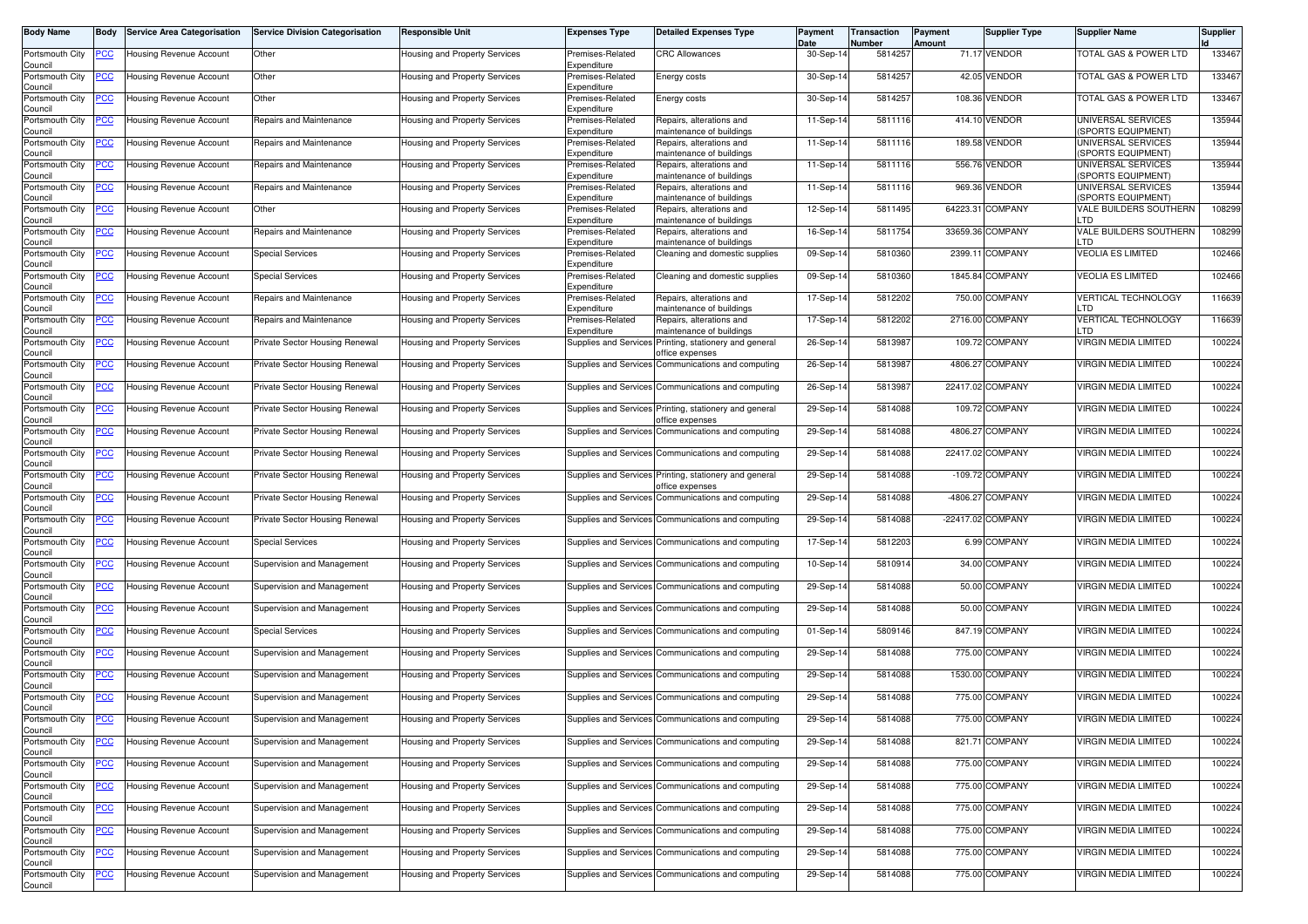| <b>Body Name</b>                              | <b>Body</b> | <b>Service Area Categorisation</b>          | <b>Service Division Categorisation</b> | <b>Responsible Unit</b>              | <b>Expenses Type</b>                      | <b>Detailed Expenses Type</b>                        | Payment<br>Date | Transaction<br>Number | Payment<br>Amount | <b>Supplier Type</b> | <b>Supplier Name</b>                           | <b>Supplier</b> |
|-----------------------------------------------|-------------|---------------------------------------------|----------------------------------------|--------------------------------------|-------------------------------------------|------------------------------------------------------|-----------------|-----------------------|-------------------|----------------------|------------------------------------------------|-----------------|
| Portsmouth City<br>Council                    | <b>PCC</b>  | Housing Revenue Account                     | Supervision and Management             | Housing and Property Services        |                                           | Supplies and Services Communications and computing   | 29-Sep-14       | 5814088               |                   | 1033.64 COMPANY      | <b>VIRGIN MEDIA LIMITED</b>                    | 100224          |
| Portsmouth City<br>Council                    | <u>PCC</u>  | Housing Revenue Account                     | Supervision and Management             | <b>Housing and Property Services</b> |                                           | Supplies and Services Communications and computing   | 29-Sep-14       | 5814088               |                   | 3696.00 COMPANY      | VIRGIN MEDIA LIMITED                           | 100224          |
| Portsmouth City<br>Council                    | <u>PCC</u>  | Housing Revenue Account                     | Supervision and Management             | Housing and Property Services        |                                           | Supplies and Services Communications and computing   | 29-Sep-14       | 5814088               |                   | 775.00 COMPANY       | <b>VIRGIN MEDIA LIMITED</b>                    | 100224          |
| Portsmouth City<br>Council                    | <u>PCC</u>  | Housing Revenue Account                     | Supervision and Management             | Housing and Property Services        |                                           | Supplies and Services Communications and computing   | 29-Sep-14       | 5814088               |                   | 765.00 COMPANY       | <b>VIRGIN MEDIA LIMITED</b>                    | 100224          |
| Portsmouth City<br>Council                    | <u>PCC</u>  | Housing Revenue Account                     | Other                                  | Housing and Property Services        |                                           | Supplies and Services Communications and computing   | 29-Sep-14       | 5814088               |                   | 765.00 COMPANY       | <b>VIRGIN MEDIA LIMITED</b>                    | 100224          |
| Portsmouth City<br>Council                    | <u>'CC</u>  | Housing Revenue Account                     | Other                                  | Housing and Property Services        |                                           | Supplies and Services Communications and computing   | 29-Sep-14       | 5814088               |                   | 765.00 COMPANY       | VIRGIN MEDIA LIMITED                           | 100224          |
| Portsmouth City<br>Council                    | <b>PCC</b>  | <b>Housing Revenue Account</b>              | Other                                  | Housing and Property Services        |                                           | Supplies and Services Communications and computing   | 29-Sep-14       | 5814088               |                   | 10018.08 COMPANY     | <b>VIRGIN MEDIA LIMITED</b>                    | 100224          |
| Portsmouth City<br>Council                    | <u>PCC</u>  | Housing Revenue Account                     | Other                                  | Housing and Property Services        |                                           | Supplies and Services Communications and computing   | 29-Sep-14       | 5814088               |                   | 3000.00 COMPANY      | <b>VIRGIN MEDIA LIMITED</b>                    | 100224          |
| Portsmouth City<br>Council                    | <u>PCC</u>  | Housing Revenue Account                     | Repairs and Maintenance                | <b>Housing and Property Services</b> | Premises-Related<br>Expenditure           | Repairs, alterations and<br>maintenance of buildings | 10-Sep-14       | 5810914               |                   | 1.79 COMPANY         | <b>VIRGIN MEDIA LIMITED</b>                    | 100224          |
| Portsmouth City<br>Council                    | <u>CC</u>   | Housing Revenue Account                     | Repairs and Maintenance                | Housing and Property Services        | Premises-Related<br>Expenditure           | Repairs, alterations and<br>maintenance of buildings | 10-Sep-14       | 5810914               |                   | 751.40 COMPANY       | VIRGIN MEDIA LIMITED                           | 100224          |
| Portsmouth City<br>Council                    | <b>PCC</b>  | Housing Revenue Account                     | Repairs and Maintenance                | Housing and Property Services        | Premises-Related<br>Expenditure           | Repairs, alterations and<br>maintenance of buildings | 05-Sep-14       | 5810093               |                   | 3676.34 COMPANY      | <b>VITAL ENERGI UTILITIES</b><br>LIMITED       | 112610          |
| Portsmouth City<br>Council                    | <u>PCC</u>  | Housing Revenue Account                     | <b>Special Services</b>                | Housing and Property Services        | Third Party Payments Private contractors  |                                                      | 26-Sep-14       | 5813992               |                   | 2431.22 VENDOR       | WE CARE HOMECARE LTD                           | 138336          |
| Portsmouth City<br>Council                    | <b>PCC</b>  | <b>Housing Services</b>                     | <b>Supporting People</b>               | <b>Adult Social Care</b>             |                                           | Third Party Payments Other establishments            | 24-Sep-14       | 5812853               | 10556.53 VENDOR   |                      | <b>AFFINITY TRUST LTD</b>                      | 135643          |
| Portsmouth City<br>Council                    | <u>PCC</u>  | <b>Housing Services</b>                     | <b>Supporting People</b>               | <b>Adult Social Care</b>             |                                           | Third Party Payments Other establishments            | 24-Sep-14       | 5812853               | 14085.81 VENDOR   |                      | AFFINITY TRUST LTD                             | 135643          |
| Portsmouth City<br>Council                    | <b>PCC</b>  | <b>Housing Services</b>                     | <b>Supporting People</b>               | <b>Adult Social Care</b>             |                                           | Third Party Payments Other establishments            | 24-Sep-14       | 5812897               | 25354.56 VENDOR   |                      | <b>FIRST WESSEX</b><br>(PORTSMOUTH FOYER LTD)  | 101693          |
| Portsmouth City<br>Council                    | <u>PCC</u>  | <b>Housing Services</b>                     | <b>Supporting People</b>               | <b>Adult Social Care</b>             |                                           | Third Party Payments Other establishments            | 24-Sep-14       | 5812897               |                   | 2493.15 VENDOR       | <b>FIRST WESSEX</b><br>PORTSMOUTH FOYER LTD)   | 101693          |
| Portsmouth City<br>Council                    | <b>PCC</b>  | <b>Housing Services</b>                     | <b>Supporting People</b>               | <b>Adult Social Care</b>             |                                           | Third Party Payments Other establishments            | 24-Sep-14       | 5812890               |                   | 7371.00 VENDOR       | E C ROBERTS CENTRE                             | 100474          |
| Portsmouth City<br>Council                    | <u>PCC </u> | <b>Housing Services</b>                     | Supporting People                      | <b>Adult Social Care</b>             |                                           | Third Party Payments Other establishments            | 24-Sep-14       | 5812890               |                   | 4140.00 VENDOR       | E C ROBERTS CENTRE                             | 100474          |
| Portsmouth City<br>Council                    | <b>PCC</b>  | <b>Housing Services</b>                     | <b>Supporting People</b>               | Adult Social Care                    | Third Party Payments Other establishments |                                                      | 24-Sep-14       | 5812890               |                   | 7385.28 VENDOR       | E C ROBERTS CENTRE                             | 100474          |
| Portsmouth City<br>Council                    | <b>PCC</b>  | <b>Housing Services</b>                     | <b>Supporting People</b>               | <b>Adult Social Care</b>             |                                           | Third Party Payments Other establishments            | 24-Sep-14       | 5813200               | 16440.00 VENDOR   |                      | <b>GUINNESS CARE AND</b><br><b>SUPPORT</b>     | 126537          |
| Portsmouth City<br>Council                    | <u>PCC</u>  | <b>Housing Services</b>                     | <b>Supporting People</b>               | <b>Adult Social Care</b>             | Third Party Payments Other establishments |                                                      | 24-Sep-14       | 5813209               |                   | 4799.20 VENDOR       | HOME GROUP LTD                                 | 102009          |
| Portsmouth City<br>Council                    | PCC.        | <b>Housing Services</b>                     | Supporting People                      | <b>Adult Social Care</b>             |                                           | Third Party Payments   Other establishments          | 24-Sep-14       | 5813209               | 15941.12 VENDOR   |                      | HOME GROUP LTD                                 | 102009          |
| Portsmouth City<br>Council                    | <b>PCC</b>  | <b>Housing Services</b>                     | <b>Supporting People</b>               | <b>Adult Social Care</b>             |                                           | Third Party Payments Other establishments            | 24-Sep-14       | 5813257               |                   | 6895.18 VENDOR       | PORTSMOUTH CHURCHES<br>HOUSING ASSOCIATION LTD | 102490          |
| Portsmouth City<br>Council                    | <b>PCC</b>  | <b>Housing Services</b>                     | Supporting People                      | <b>Adult Social Care</b>             |                                           | Third Party Payments Other establishments            | 24-Sep-14       | 5813257               | 15394.93 VENDOR   |                      | PORTSMOUTH CHURCHES<br>HOUSING ASSOCIATION LTD | 102490          |
| Portsmouth City<br>Council                    | <u>PCC</u>  | <b>Housing Services</b>                     | <b>Supporting People</b>               | <b>Adult Social Care</b>             |                                           | Third Party Payments Other establishments            | 24-Sep-14       | 5813264               |                   | 4134.60 VENDOR       | RICHMOND FELLOWSHIP                            | 102529          |
| Portsmouth City<br>Council                    | <u>PCC</u>  | <b>Housing Services</b>                     | Supporting People                      | Adult Social Care                    |                                           | Third Party Payments Other establishments            | 24-Sep-14       | 5813264               |                   | 1839.44 VENDOR       | RICHMOND FELLOWSHIP                            | 102529          |
| Portsmouth City<br>Council                    | <u>PCC</u>  | <b>Housing Services</b>                     | Supporting People                      | <b>Adult Social Care</b>             |                                           | Third Party Payments Other establishments            | 24-Sep-14       | 5813264               | 19075.48 VENDOR   |                      | RICHMOND FELLOWSHIP                            | 102529          |
| Portsmouth City<br>Council                    | <b>PCC</b>  | <b>Housing Services</b>                     | Supporting People                      | <b>Adult Social Care</b>             |                                           | Third Party Payments Other establishments            | 24-Sep-14       | 5813264               |                   | 375.20 VENDOR        | RICHMOND FELLOWSHIP                            | 102529          |
| Portsmouth City<br>Council                    | <u>PCC</u>  | <b>Housing Services</b>                     | Supporting People                      | <b>Adult Social Care</b>             | Third Party Payments Other establishments |                                                      | 24-Sep-14       | 5813264               |                   | 6342.72 VENDOR       | RICHMOND FELLOWSHIP                            | 102529          |
| Portsmouth City<br>Council                    | <b>PCC</b>  | <b>Housing Services</b>                     | <b>Supporting People</b>               | <b>Adult Social Care</b>             | Third Party Payments Other establishments |                                                      | 24-Sep-14       | 5813264               |                   | 4228.56 VENDOR       | RICHMOND FELLOWSHIP                            | 102529          |
| Council                                       |             | Portsmouth City <b>PCC</b> Housing Services | <b>Supporting People</b>               | <b>Adult Social Care</b>             | Third Party Payments Other establishments |                                                      | 24-Sep-14       | 5813297               |                   | 7934.64 VENDOR       | THE SALVATION ARMY                             | 103359          |
| Portsmouth City<br>Council<br>Portsmouth City | <b>PCC</b>  | <b>Housing Services</b>                     | <b>Supporting People</b>               | Adult Social Care                    |                                           | Third Party Payments Other establishments            | 24-Sep-14       | 5813297               |                   | 9404.00 VENDOR       | THE SALVATION ARMY                             | 103359          |
| Council                                       | <u>PCC </u> | <b>Housing Services</b>                     | <b>Supporting People</b>               | <b>Adult Social Care</b>             |                                           | Third Party Payments Other establishments            | 24-Sep-14       | 5813297               |                   | 6981.72 VENDOR       | THE SALVATION ARMY                             | 103359          |
| Portsmouth City<br>Council                    | <b>PCC</b>  | <b>Housing Services</b>                     | <b>Supporting People</b>               | Adult Social Care                    |                                           | Third Party Payments Other establishments            | 24-Sep-14       | 5813297               |                   | 2403.64 VENDOR       | THE SALVATION ARMY                             | 103359          |
| Portsmouth City<br>Council                    | <u>PCC</u>  | <b>Housing Services</b>                     | <b>Supporting People</b>               | <b>Adult Social Care</b>             |                                           | Third Party Payments Other establishments            | 24-Sep-14       | 5813297               |                   | 5802.24 VENDOR       | THE SALVATION ARMY                             | 103359          |
| Portsmouth City<br>Council<br>Portsmouth City | <b>PCC</b>  | <b>Housing Services</b>                     | <b>Supporting People</b>               | <b>Adult Social Care</b>             |                                           | Third Party Payments Other establishments            | 24-Sep-14       | 5813297               |                   | 1601.92 VENDOR       | THE SALVATION ARMY                             | 103359          |
| Council                                       | <b>PCC</b>  | <b>Housing Services</b>                     | <b>Supporting People</b>               | Adult Social Care                    |                                           | Third Party Payments Other establishments            | 24-Sep-14       | 5813297               |                   | 1006.08 VENDOR       | THE SALVATION ARMY                             | 103359          |
| Portsmouth City<br>Council                    | <b>PCC</b>  | <b>Housing Services</b>                     | <b>Supporting People</b>               | Adult Social Care                    |                                           | Third Party Payments Other establishments            | 24-Sep-14       | 5813297               | 16150.40 VENDOR   |                      | THE SALVATION ARMY                             | 103359          |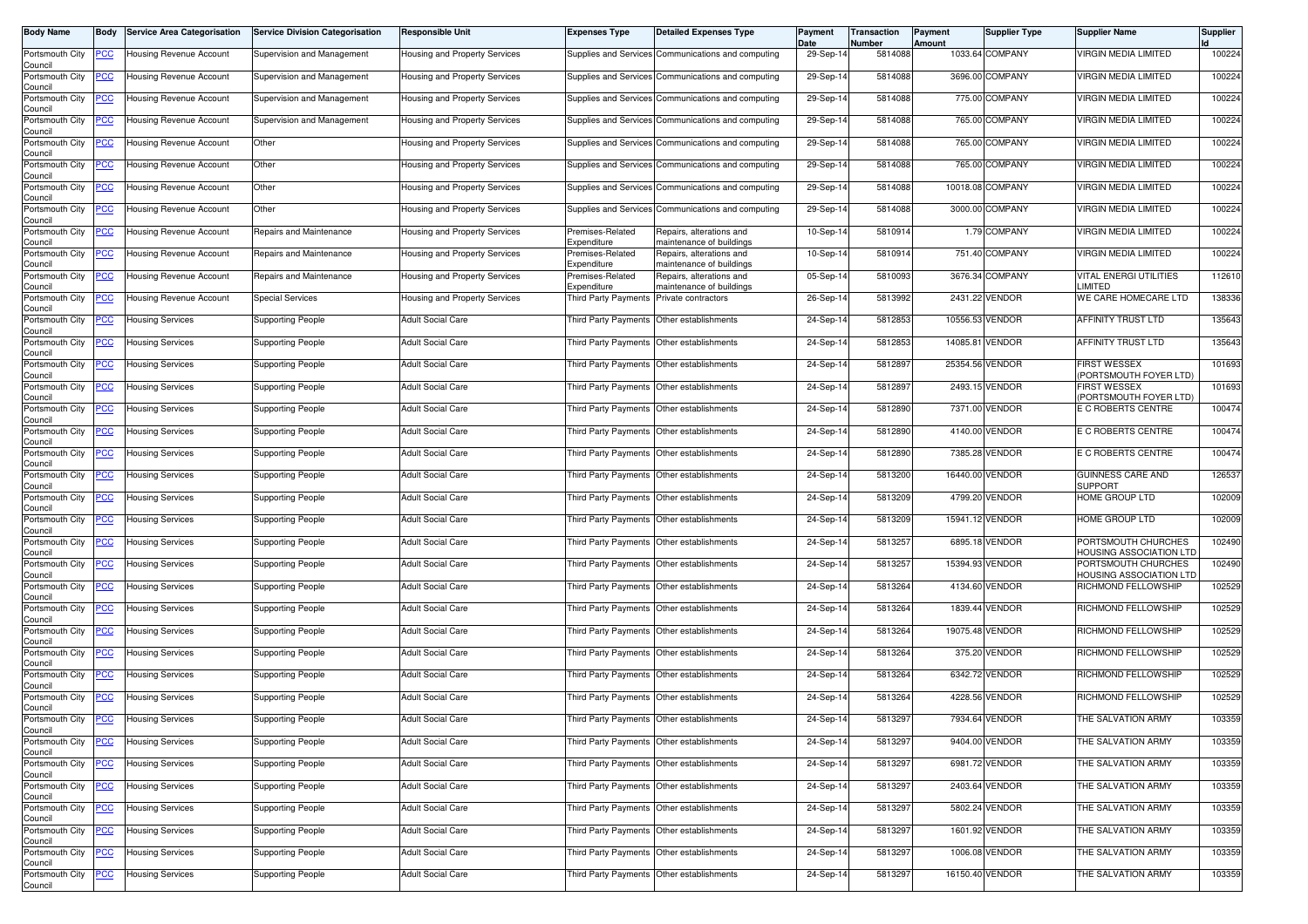| <b>Body Name</b>           | Body        | <b>Service Area Categorisation</b> | <b>Service Division Categorisation</b> | Responsible Unit                                                              | <b>Expenses Type</b>  | <b>Detailed Expenses Type</b>                            | Payment<br><b>Date</b> | Transaction<br>Number | Payment<br>Amount | <b>Supplier Type</b> | <b>Supplier Name</b>                                            | <b>Supplier</b> |
|----------------------------|-------------|------------------------------------|----------------------------------------|-------------------------------------------------------------------------------|-----------------------|----------------------------------------------------------|------------------------|-----------------------|-------------------|----------------------|-----------------------------------------------------------------|-----------------|
| Portsmouth City<br>Council | <b>PCC</b>  | <b>Housing Services</b>            | <b>Supporting People</b>               | <b>Adult Social Care</b>                                                      |                       | Third Party Payments Other establishments                | 24-Sep-14              | 5813299               |                   | 4328.28 VENDOR       | THE SOCIETY OF ST JAMES                                         | 101272          |
| Portsmouth City<br>Council | <u>PCC</u>  | <b>Housing Services</b>            | <b>Supporting People</b>               | Adult Social Care                                                             |                       | Third Party Payments Other establishments                | 24-Sep-14              | 5813299               | 11672.40 VENDOR   |                      | THE SOCIETY OF ST JAMES                                         | 101272          |
| Portsmouth City<br>Council | <u>PCC</u>  | <b>Housing Services</b>            | Supporting People                      | <b>Adult Social Care</b>                                                      |                       | Third Party Payments Other establishments                | 24-Sep-14              | 5813299               |                   | 1515.60 VENDOR       | THE SOCIETY OF ST JAMES                                         | 101272          |
| Portsmouth City<br>Council | <u>'CC</u>  | <b>Housing Services</b>            | Supporting People                      | Adult Social Care                                                             | Third Party Payments  | Other establishments                                     | 24-Sep-14              | 5813299               |                   | 3566.32 VENDOR       | THE SOCIETY OF ST JAMES                                         | 101272          |
| Portsmouth City<br>Council | <u>PCC</u>  | <b>Housing Services</b>            | <b>Supporting People</b>               | <b>Adult Social Care</b>                                                      |                       | Third Party Payments Other establishments                | 24-Sep-14              | 5813299               |                   | 1812.32 VENDOR       | THE SOCIETY OF ST JAMES                                         | 101272          |
| Portsmouth City<br>Council | <u>PCC</u>  | Housing Services                   | <b>Supporting People</b>               | <b>Adult Social Care</b>                                                      |                       | Third Party Payments Other establishments                | 24-Sep-14              | 5813299               | 23560.76 VENDOR   |                      | THE SOCIETY OF ST JAMES                                         | 101272          |
| Portsmouth City<br>Council | <u>PCC</u>  | <b>Housing Services</b>            | Supporting People                      | <b>Adult Social Care</b>                                                      | Third Party Payments  | Other establishments                                     | 24-Sep-14              | 5813299               |                   | 7170.22 VENDOR       | THE SOCIETY OF ST JAMES                                         | 101272          |
| Portsmouth City<br>Council | <u>PCC</u>  | <b>Housing Services</b>            | <b>Supporting People</b>               | <b>Adult Social Care</b>                                                      | Third Party Payments  | Other establishments                                     | 24-Sep-14              | 5813299               |                   | 1925.00 VENDOR       | THE SOCIETY OF ST JAMES                                         | 101272          |
| Portsmouth City<br>Council | <b>PCC</b>  | <b>Housing Services</b>            | <b>Supporting People</b>               | <b>Adult Social Care</b>                                                      |                       | Third Party Payments Other establishments                | 24-Sep-14              | 5813299               |                   | 7315.00 VENDOR       | THE SOCIETY OF ST JAMES                                         | 101272          |
| Portsmouth City<br>Council | <u>PCC</u>  | Housing Services                   | Supporting People                      | Adult Social Care                                                             | Third Party Payments  | Other establishments                                     | 24-Sep-14              | 5813300               | 12610.84 VENDOR   |                      | THE YOU TRUST                                                   | 101215          |
| Portsmouth City<br>Council | <u>PCC</u>  | <b>Housing Services</b>            | <b>Supporting People</b>               | <b>Adult Social Care</b>                                                      | Third Party Payments  | Other establishments                                     | 24-Sep-14              | 5813300               | 11433.12 VENDOR   |                      | THE YOU TRUST                                                   | 101215          |
| Portsmouth City<br>Council | PCC.        | <b>Housing Services</b>            | Supporting People                      | Adult Social Care                                                             |                       | Third Party Payments Other establishments                | 24-Sep-14              | 5813303               |                   | 3832.39 VENDOR       | <b>TWO SAINTS LTD</b>                                           | 102584          |
| Portsmouth City<br>Council | <u>CC</u>   | <b>Housing Services</b>            | Private Sector Housing Renewal         | Corporate Assets, Business and<br>Standards                                   | Income                | Other grants reimbursements and<br>contributions         | 24-Sep-14              | 5813216               |                   | -437.50 SOLETRADER   | <b>KJS PLUMBING</b>                                             | 113590          |
| Portsmouth City<br>Council | <b>PCC</b>  | <b>Housing Services</b>            | Private Sector Housing Renewal         | Corporate Assets, Business and<br>Standards                                   | Income                | Other grants reimbursements and<br>contributions         | 03-Sep-14              | 5809688               |                   | -120.00 COMPANY      | YOUNG AND YOUNG<br><b>BUILDING SERVICES LTD</b>                 | 104996          |
| Portsmouth City<br>Council | <u>PCC </u> | <b>Housing Services</b>            | Private Sector Housing Renewal         | Corporate Assets, Business and<br>Standards                                   | Income                | Other grants reimbursements and<br>contributions         | 03-Sep-14              | 5809688               |                   | -736.98 COMPANY      | YOUNG AND YOUNG<br><b>BUILDING SERVICES LTD</b>                 | 104996          |
| Portsmouth City<br>Council | <u>PCC</u>  | <b>Housing Services</b>            | Private Sector Housing Renewal         | Corporate Assets, Business and<br>Standards                                   | Income                | Other grants reimbursements and<br>contributions         | 03-Sep-14              | 5809259               |                   | -120.00 PARTNERSHIP  | <b>B AND D ROOFING</b><br>CONTRACTORS                           | 100567          |
| Portsmouth City<br>Council | <u>'CC</u>  | <b>Housing Services</b>            | Private Sector Housing Renewal         | Corporate Assets, Business and<br>Standards                                   | Income                | Other grants reimbursements and<br>contributions         | 03-Sep-14              | 5809259               |                   | -300.00 PARTNERSHIP  | <b>B AND D ROOFING</b><br><b>CONTRACTORS</b>                    | 100567          |
| Portsmouth City<br>Council | <b>PCC</b>  | <b>Housing Services</b>            | Private Sector Housing Renewal         | Corporate Assets, Business and<br>Standards                                   |                       | Supplies and Services Grants and subscriptions           | 10-Sep-14              | 5810810               |                   | -230.00 SOLETRADER   | <b>KJS PLUMBING</b>                                             | 113590          |
| Portsmouth City<br>Council | <u>PCC</u>  | <b>Housing Services</b>            | Private Sector Housing Renewal         | Corporate Assets, Business and<br>Standards                                   | Income                | Other grants reimbursements and<br>contributions:        | 10-Sep-14              | 5810810               |                   | -466.50 SOLETRADER   | <b>KJS PLUMBING</b>                                             | 113590          |
| Portsmouth City<br>Council | <u>CC</u>   | <b>Housing Services</b>            | Private Sector Housing Renewal         | Corporate Assets, Business and<br>Standards                                   | Income                | Other grants reimbursements and<br>contributions         | 17-Sep-14              | 290324                |                   | -761.90 VENDOR       | Classified as 'personal data'<br>(under the Data Protection Act | 135795          |
| Portsmouth City<br>Council | <u>CC</u>   | <b>Housing Services</b>            | Private Sector Housing Renewal         | Corporate Assets, Business and<br>Standards                                   |                       | Supplies and Services Grants and subscriptions           | 24-Sep-14              | 5812861               |                   | -40.00 PARTNERSHIP   | <b>B AND D ROOFING</b><br><b>CONTRACTORS</b>                    | 100567          |
| Portsmouth City<br>Council | <b>PCC</b>  | <b>Housing Services</b>            | Private Sector Housing Renewal         | Corporate Assets, Business and<br>Standards                                   | Income                | Other grants reimbursements and<br>contributions         | 24-Sep-14              | 5812861               |                   | -120.00 PARTNERSHIP  | <b>B AND D ROOFING</b><br>CONTRACTORS                           | 100567          |
| Portsmouth City<br>Council | <u>CC</u>   | <b>Housing Services</b>            | Private Sector Housing Renewal         | Corporate Assets, Business and<br>Standards                                   | Income                | Other grants reimbursements and<br>contributions         | 24-Sep-14              | 5812861               |                   | -430.00 PARTNERSHIP  | <b>B AND D ROOFING</b><br>CONTRACTORS                           | 100567          |
| Portsmouth City<br>Council | <u>PCC</u>  | <b>Housing Services</b>            | Private Sector Housing Renewal         | Corporate Assets, Business and<br>Standards                                   | Income                | Other grants reimbursements and<br>contributions         | 03-Sep-14              | 5809643               |                   | -450.50 COMPANY      | S J ELECTRICS LIMITED                                           | 102650          |
| Portsmouth City<br>Council | <u>PCC</u>  | <b>Housing Services</b>            | <b>Housing Strategy</b>                | Corporate Assets, Business and<br>Standards                                   |                       | Supplies and Services Equipment, furniture and materials | 10-Sep-14              | 5810408               |                   | 378.00 COMPANY       | CHUBB SYSTEMS LIMITED                                           | 100363          |
| Portsmouth City<br>Council | <u>PCC</u>  | <b>Housing Services</b>            | <b>Housing Strategy</b>                | Corporate Assets, Business and<br>Standards                                   |                       | Supplies and Services Equipment, furniture and materials | 10-Sep-14              | 5810408               |                   | 534.00 COMPANY       | CHUBB SYSTEMS LIMITED                                           | 100363          |
| Portsmouth City<br>Council | ∍CC         | <b>Housing Services</b>            | Housing Strategy                       | Corporate Assets, Business and<br>Standards                                   |                       | Supplies and Services Equipment, furniture and materials | 10-Sep-14              | 5810408               |                   | 750.00 COMPANY       | <b>CHUBB SYSTEMS LIMITED</b>                                    | 100363          |
| Portsmouth City<br>Council | <u>PCC</u>  | <b>Housing Services</b>            | Housing Strategy                       | Corporate Assets, Business and<br>Standards                                   |                       | Supplies and Services Equipment, furniture and materials | 10-Sep-14              | 5810408               |                   | 1700.00 COMPANY      | CHUBB SYSTEMS LIMITED                                           | 100363          |
| Portsmouth City<br>Council | <u>PCC</u>  | <b>Housing Services</b>            | Housing Strategy                       | Corporate Assets, Business and<br>Standards                                   |                       | Supplies and Services Equipment, furniture and materials | 12-Sep-14              | 5811216               |                   | 1110.00 COMPANY      | CHUBB SYSTEMS LIMITED                                           | 100363          |
| Portsmouth City<br>Council | <b>PCC</b>  | <b>Housing Services</b>            | <b>Housing Strategy</b>                | Corporate Assets, Business and<br>Standards                                   |                       | Supplies and Services Equipment, furniture and materials | 12-Sep-14              | 5811216               |                   | 1662.00 COMPANY      | CHUBB SYSTEMS LIMITED                                           | 100363          |
| Portsmouth City<br>Council | <b>PCC</b>  | <b>Housing Services</b>            | <b>Housing Strategy</b>                | Corporate Assets, Business and<br>Standards                                   |                       | Supplies and Services Equipment, furniture and materials | 12-Sep-14              | 5811216               |                   | 510.00 COMPANY       | CHUBB SYSTEMS LIMITED                                           | 100363          |
| Portsmouth City<br>Council | <u>PCC</u>  | <b>Housing Services</b>            | <b>Housing Strategy</b>                | Corporate Assets, Business and<br>Standards                                   |                       | Supplies and Services Equipment, furniture and materials | 12-Sep-14              | 5811216               |                   | 700.00 COMPANY       | <b>CHUBB SYSTEMS LIMITED</b><br><b>CHUBB SYSTEMS LIMITED</b>    | 100363          |
| Portsmouth City<br>Council | PCC         | <b>Housing Services</b>            | <b>Housing Strategy</b>                | Corporate Assets, Business and<br>Standards                                   |                       | Supplies and Services Equipment, furniture and materials | 29-Sep-14              | 5814017               |                   | 306.00 COMPANY       | <b>CHUBB SYSTEMS LIMITED</b>                                    | 100363          |
| Portsmouth City<br>Council | <b>PCC</b>  | <b>Housing Services</b>            | <b>Housing Strategy</b>                | Corporate Assets, Business and<br>Standards                                   |                       | Supplies and Services Equipment, furniture and materials | 29-Sep-14              | 5814017               |                   | 1245.00 COMPANY      |                                                                 | 100363          |
| Portsmouth City<br>Council | PCC         | <b>Housing Services</b>            | Private Sector Housing Renewal         | Corporate Assets, Business and<br>Standards                                   | Income                | Other grants reimbursements and<br>contributions         | 24-Sep-14              | 5813204               |                   | -310.00 VENDOR       | HARFORD SPECIALISED<br>SERVICES LTD                             | 125266          |
| Portsmouth City<br>Council | <u>PCC</u>  | <b>Housing Services</b>            | Private Sector Housing Renewal         | Corporate Assets, Business and<br>Standards<br>Corporate Assets, Business and | Income                | Other grants reimbursements and<br>contributions         | 17-Sep-14              | 5812132<br>5810807    |                   | -484.10 VENDOR       | <b>KEMP BUILDERS</b><br><b>KID RAPT LTD</b>                     | 135362          |
| Portsmouth City<br>Council | PCC         | <b>Housing Services</b>            | Housing Strategy                       | Standards                                                                     | Supplies and Services | Equipment, furniture and materials                       | 10-Sep-14              |                       |                   | 187.50 VENDOR        |                                                                 | 100931          |
| Portsmouth City<br>Council | <u>'CC</u>  | <b>Housing Services</b>            | <b>Housing Strategy</b>                | Corporate Assets, Business and<br>Standards                                   |                       | Supplies and Services Equipment, furniture and materials | 10-Sep-14              | 5810807               |                   | 95.00 VENDOR         | <b>KID RAPT LTD</b>                                             | 100931          |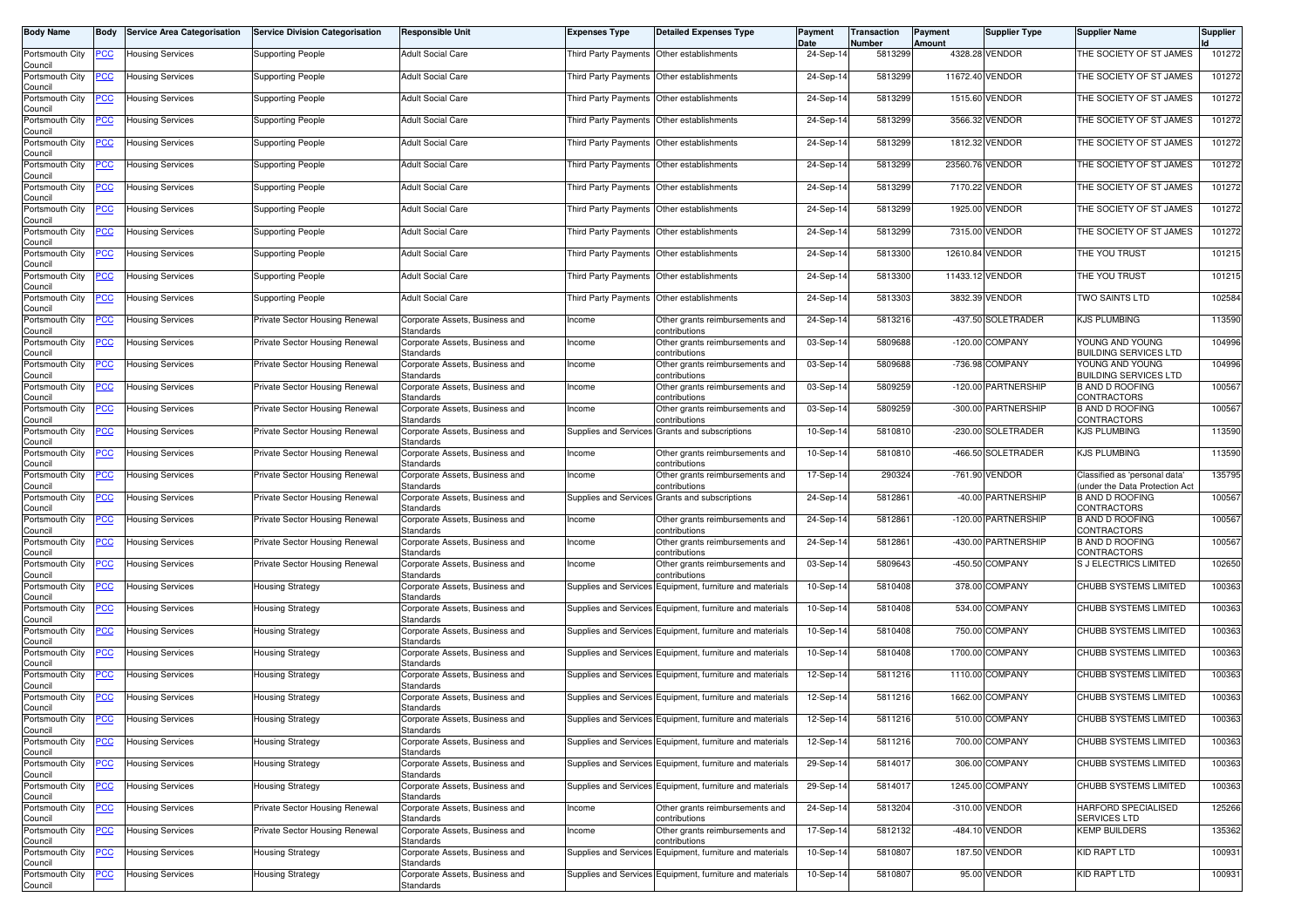| <b>Body Name</b>                                       | Body       | <b>Service Area Categorisation</b> | <b>Service Division Categorisation</b> | <b>Responsible Unit</b>                            | <b>Expenses Type</b>                     | <b>Detailed Expenses Type</b>                            | Payment<br>Date | Transaction<br>Number | Payment<br>Amount | Supplier Type       | <b>Supplier Name</b>                                            | Supplier |
|--------------------------------------------------------|------------|------------------------------------|----------------------------------------|----------------------------------------------------|------------------------------------------|----------------------------------------------------------|-----------------|-----------------------|-------------------|---------------------|-----------------------------------------------------------------|----------|
| Portsmouth City<br>Council                             | <u>PCC</u> | Housing Services                   | Housing Strategy                       | Corporate Assets, Business and<br>Standards        |                                          | Supplies and Services Equipment, furniture and materials | 10-Sep-14       | 5810807               |                   | 142.50 VENDOR       | KID RAPT LTD                                                    | 100931   |
| Portsmouth City<br>Council                             | <u>CC</u>  | <b>Housing Services</b>            | Housing Strategy                       | Corporate Assets, Business and<br>Standards        |                                          | Supplies and Services Equipment, furniture and materials | 10-Sep-14       | 581080                |                   | 120.00 VENDOR       | KID RAPT LTD                                                    | 100931   |
| Portsmouth City<br>Council                             | <u>'СС</u> | <b>Housing Services</b>            | Housing Strategy                       | Corporate Assets, Business and<br>Standards        |                                          | Supplies and Services Equipment, furniture and materials | 10-Sep-14       | 581080                | 199.00            | <b>VENDOR</b>       | KID RAPT LTD                                                    | 100931   |
| Portsmouth City<br>Council                             | <u>'CC</u> | <b>Housing Services</b>            | <b>Housing Strategy</b>                | Corporate Assets, Business and<br>Standards        |                                          | Supplies and Services Equipment, furniture and materials | 10-Sep-14       | 581080                |                   | 290.00 VENDOR       | <b>KID RAPT LTD</b>                                             | 100931   |
| Portsmouth City<br>Council                             | <u>'CC</u> | <b>Housing Services</b>            | Housing Strategy                       | Corporate Assets, Business and<br>Standards        |                                          | Supplies and Services Equipment, furniture and materials | 10-Sep-14       | 5810807               | 1035.00           | <b>VENDOR</b>       | KID RAPT LTD                                                    | 100931   |
| Portsmouth City<br>Council                             | <u>'CC</u> | <b>Housing Services</b>            | <b>Housing Strategy</b>                | Corporate Assets, Business and<br>Standards        |                                          | Supplies and Services Equipment, furniture and materials | 10-Sep-14       | 5810807               |                   | 137.50 VENDOR       | KID RAPT LTD                                                    | 100931   |
| Portsmouth City<br>Council                             | <u>CC</u>  | Housing Services                   | Private Sector Housing Renewal         | Corporate Assets, Business and<br>Standards        |                                          | Supplies and Services Grants and subscriptions           | 17-Sep-14       | 5812136               |                   | 6195.39 COMPANY     | LIFTECH SYSTEMS (SE)<br><b>LIMITED</b>                          | 116761   |
| Portsmouth City<br>Council                             | <u>'CC</u> | <b>Housing Services</b>            | Private Sector Housing Renewal         | Corporate Assets, Business and<br>Standards        | Income                                   | Other grants reimbursements and<br>contributions:        | 17-Sep-14       | 581214                |                   | -284.50 PARTNERSHIP | <b>MAPLECROWN BUILDING</b><br><b>SERVICES</b>                   | 120855   |
| Portsmouth City<br>Council                             | <u>'CC</u> | <b>Housing Services</b>            | Private Sector Housing Renewal         | Corporate Assets, Business and<br>Standards        |                                          | Supplies and Services Grants and subscriptions           | 17-Sep-14       | 5812145               |                   | 5068.00 COMPANY     | <b>MUSSON SERVICES</b><br><b>BUILDERS LTD</b>                   | 110933   |
| Portsmouth City<br>Council                             | <u>'CC</u> | <b>Housing Services</b>            | Private Sector Housing Renewal         | Corporate Assets, Business and<br>Standards        |                                          | Supplies and Services Grants and subscriptions           | 24-Sep-14       | 5813250               |                   | 5125.96 COMPANY     | PB CONSTRUCTION AND<br>DEVELOPMENT LTD                          | 114534   |
| Portsmouth City<br>Council                             | <u>'СС</u> | Housing Services                   | Private Sector Housing Renewal         | Corporate Assets, Business and<br>Standards        | Income                                   | Other grants reimbursements and<br>contributions         | 10-Sep-14       | 5810858               |                   | -1227.80 COMPANY    | PRISM MEDICAL UK LTD T/A<br>LIFTECH SYSTEMS & TEST              | 100964   |
| Portsmouth City<br>Council                             | <u>'CC</u> | <b>Housing Services</b>            | Private Sector Housing Renewal         | Corporate Assets, Business and<br>Standards        | Income                                   | Other grants reimbursements and<br>ontributions          | 03-Sep-14       | 5809663               |                   | -333.80 COMPANY     | STANNAH LIFTS LTD                                               | 100696   |
| Portsmouth City<br>Council                             | <u>'CC</u> | <b>Housing Services</b>            | Housing Strategy                       | Corporate Assets, Business and<br>Standards        | Supplies and Services                    | Communications and computing                             | 02-Sep-14       | 5809233               |                   | 39.00 VENDOR        | STROMA CERTIFICATION<br><b>IMITED</b>                           | 136824   |
| ortsmouth City<br>Council                              | <u>'СС</u> | <b>Housing Services</b>            | Housing Strategy                       | Corporate Assets, Business and<br>Standards        | Third Party Payments Private contractors |                                                          | 02-Sep-14       | 580923                |                   | 80.40 VENDOR        | STROMA CERTIFICATION<br>LIMITED                                 | 136824   |
| Portsmouth City<br>Council                             | <u>PCC</u> | <b>Housing Services</b>            | <b>Housing Strategy</b>                | Corporate Assets, Business and<br><b>Standards</b> | Third Party Payments Private contractors |                                                          | 02-Sep-14       | 5809233               |                   | 24.90 VENDOR        | STROMA CERTIFICATION<br><b>IMITED</b>                           | 136824   |
| Portsmouth City<br>Council                             | <u>'CC</u> | Housing Services                   | Housing Strategy                       | Corporate Assets, Business and<br>Standards        | Third Party Payments                     | Private contractors                                      | 02-Sep-14       | 5809233               |                   | 32.70 VENDOR        | STROMA CERTIFICATION<br>LIMITED                                 | 136824   |
| Portsmouth City<br>Council                             | <u>CC</u>  | <b>Housing Services</b>            | Housing Strategy                       | Corporate Assets, Business and<br><b>Standards</b> | <b>Third Party Payments</b>              | Private contractors                                      | 02-Sep-14       | 580923                |                   | 269.40 VENDOR       | STROMA CERTIFICATION<br><b>IMITED</b>                           | 136824   |
| Portsmouth City<br>Council                             | <u>'CC</u> | <b>Housing Services</b>            | Private Sector Housing Renewal         | Corporate Assets, Business and<br>Standards        |                                          | Supplies and Services Grants and subscriptions           | 24-Sep-14       | 5813288               |                   | 1028.00 COMPANY     | TAYLOR BROS ROOFING<br>LIMITED                                  | 100502   |
| Portsmouth City<br>Council                             | <u>'CC</u> | Housing Services                   | Private Sector Housing Renewal         | Corporate Assets, Business and<br>Standards        | Income                                   | Other grants reimbursements and<br>contributions         | 24-Sep-14       | 5813288               |                   | -120.00 COMPANY     | <b>TAYLOR BROS ROOFING</b><br><b>LIMITED</b>                    | 100502   |
| Portsmouth City<br>Council                             | <u>CC</u>  | Housing Services                   | Private Sector Housing Renewal         | Corporate Assets, Business and<br>Standards        | Income                                   | Other grants reimbursements and<br>contributions         | 24-Sep-14       | 5813288               |                   | -370.00 COMPANY     | <b>TAYLOR BROS ROOFING</b><br><b>IMITED</b>                     | 100502   |
| Portsmouth City<br>Council                             | <u>'CC</u> | <b>Housing Services</b>            | Private Sector Housing Renewal         | Corporate Assets, Business and<br>Standards        | Income                                   | Other grants reimbursements and<br>contributions         | 17-Sep-14       | 5812196               |                   | -647.70 COMPANY     | <b>TERRY GROUP LTD</b>                                          | 115596   |
| Portsmouth City<br>Council                             | <u>'CC</u> | <b>Housing Services</b>            | Homelessness                           | lousing and Property Services                      |                                          | Supplies and Services Miscellaneous expenses             | 04-Sep-14       | 5809690               |                   | 275.00 VENDOR       | A VAN PORTSMOUTH<br><b>IMITED</b>                               | 138694   |
| Portsmouth City<br>Council                             | <u>'CC</u> | Housing Services                   | Homelessness                           | Housing and Property Services                      | Third Party Payments                     | Private contractors                                      | 04-Sep-14       | 5809690               |                   | 450.00 VENDOR       | A VAN PORTSMOUTH<br><b>IMITED</b>                               | 138694   |
| Portsmouth City<br>Council                             | <u>'СС</u> | Housing Services                   | Homelessness                           | Housing and Property Services                      | Premises-Related<br>Expenditure          | Rents                                                    | 24-Sep-14       | 581328                |                   | 2167.50 SOLETRADER  | Classified as 'personal data'<br>under the Data Protection Act  | 137735   |
| Portsmouth City<br>Council                             | <u>'СС</u> | <b>Housing Services</b>            | Homelessness                           | lousing and Property Services                      | Premises-Related<br>Expenditure          | Rents                                                    | 24-Sep-14       | 5813242               |                   | 1440.00 SOLETRADER  | Classified as 'personal data'<br>under the Data Protection Act  | 138874   |
| Portsmouth City<br>Council                             | <u>PCC</u> | <b>Housing Services</b>            | Homelessness                           | Housing and Property Services                      | Premises-Related<br>Expenditure          | Rents                                                    | 24-Sep-14       | 5813210               |                   | 2229.73 SOLETRADER  | Classified as 'personal data'<br>under the Data Protection Act  | 135979   |
| Portsmouth City<br>Council                             | <u>'CC</u> | <b>Housing Services</b>            | Homelessness                           | Housing and Property Services                      | Premises-Related<br>Expenditure          | Rents                                                    | 24-Sep-14       | 5813219               |                   | 2160.00 SOLETRADER  | Classified as 'personal data'<br>under the Data Protection Act  | 137146   |
| Portsmouth City<br>Council                             | <u>CC</u>  | <b>Housing Services</b>            | Homelessness                           | Housing and Property Services                      | Premises-Related<br>Expenditure          | Rents                                                    | 23-Sep-14       | 581280                |                   | 4950.00 SOLETRADER  | Classified as 'personal data'<br>under the Data Protection Act  | 114064   |
| Portsmouth City<br>Council                             | <u>'CC</u> | Housing Services                   | Homelessness                           | Housing and Property Services                      | Premises-Related<br>Expenditure          | Rents                                                    | 17-Sep-14       | 5811779               |                   | 1800.00 SOLETRADER  | Classified as 'personal data'<br>under the Data Protection Act  | 114289   |
| Portsmouth City<br>Council                             | <u>'СС</u> | <b>Housing Services</b>            | Homelessness                           | <b>Housing and Property Services</b>               | Premises-Related<br>Expenditure          | Rents                                                    | 24-Sep-14       | 5813211               |                   | 1800.00 SOLETRADER  | Classified as 'personal data'<br>under the Data Protection Act  | 138477   |
| Portsmouth City <b>PCC</b> Housing Services<br>Council |            |                                    | Homelessness                           | Housing and Property Services                      | Premises-Related<br>Expenditure          | Rents                                                    | 24-Sep-14       | 5813198               |                   | 1800.00 SOLETRADER  | Classified as 'personal data'<br>(under the Data Protection Act | 139216   |
| Portsmouth City<br>Council                             | <b>CC</b>  | <b>Housing Services</b>            | Homelessness                           | Housing and Property Services                      | Premises-Related<br>Expenditure          | Rents                                                    | 24-Sep-14       | 5812854               |                   | 1860.00 SOLETRADER  | Classified as 'personal data'<br>(under the Data Protection Act | 137734   |
| Portsmouth City<br>Council                             | <u>'CC</u> | <b>Housing Services</b>            | Homelessness                           | Housing and Property Services                      | Premises-Related<br>Expenditure          | Rents                                                    | 24-Sep-14       | 5812891               |                   | 1656.62 SOLETRADER  | Classified as 'personal data'<br>(under the Data Protection Act | 136128   |
| Portsmouth City<br>Council                             | <b>CC</b>  | <b>Housing Services</b>            | Homelessness                           | lousing and Property Services                      | Premises-Related<br>Expenditure          | Rents                                                    | 24-Sep-14       | 5813285               |                   | 1260.00 SOLETRADER  | Classified as 'personal data'<br>(under the Data Protection Act | 138112   |
| Portsmouth City<br>Council                             | <u>'CC</u> | <b>Housing Services</b>            | Homelessness                           | lousing and Property Services                      | Premises-Related<br>Expenditure          | Rents                                                    | 24-Sep-14       | 5813223               |                   | 1770.00 SOLETRADER  | Classified as 'personal data'<br>(under the Data Protection Act | 134338   |
| Portsmouth City<br>Council                             | <u>CC</u>  | <b>Housing Services</b>            | Homelessness                           | Housing and Property Services                      | Premises-Related<br>Expenditure          | Rents                                                    | 24-Sep-14       | 5813275               |                   | 3328.00 SOLETRADER  | SMITH A (YEW COTTAGE)                                           | 139215   |
| Portsmouth City<br>Council                             | <u>'CC</u> | <b>Housing Services</b>            | Homelessness                           | lousing and Property Services                      | Premises-Related<br>Expenditure          | Rents                                                    | 24-Sep-14       | 5812858               |                   | 1140.34 SOLETRADER  | Classified as 'personal data'<br>(under the Data Protection Act | 133745   |
| Portsmouth City<br>Council                             | <u>PCC</u> | <b>Housing Services</b>            | Homelessness                           | lousing and Property Services                      | Premises-Related<br>Expenditure          | Rents                                                    | 24-Sep-14       | 5812858               |                   | 270.72 SOLETRADER   | Classified as 'personal data'<br>(under the Data Protection Act | 133745   |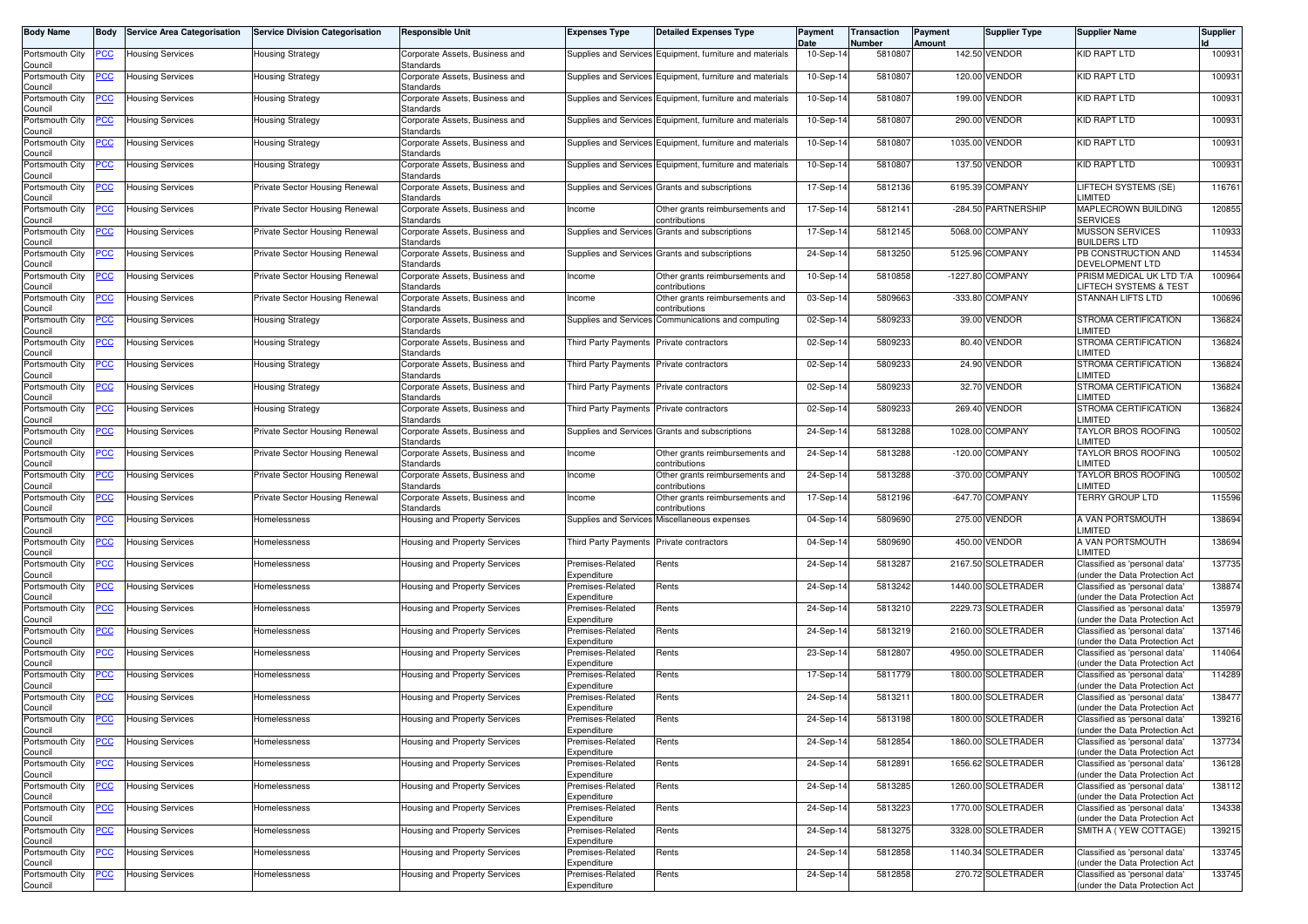| <b>Body Name</b>                                | <b>Body</b> | <b>Service Area Categorisation</b> | <b>Service Division Categorisation</b> | <b>Responsible Unit</b>              | <b>Expenses Type</b>                     | <b>Detailed Expenses Type</b>                  | Payment<br>Date | Transaction<br>Number | Payment<br>Amount | Supplier Type      | <b>Supplier Name</b>                                            | Supplier |
|-------------------------------------------------|-------------|------------------------------------|----------------------------------------|--------------------------------------|------------------------------------------|------------------------------------------------|-----------------|-----------------------|-------------------|--------------------|-----------------------------------------------------------------|----------|
| Portsmouth City<br>Council                      | <u>PCC</u>  | <b>Housing Services</b>            | Homelessness                           | Housing and Property Services        | Premises-Related<br>Expenditure          | Rents                                          | 24-Sep-14       | 5813312               |                   | 1200.00 SOLETRADER | Classified as 'personal data'<br>under the Data Protection Act  | 134337   |
| Portsmouth City<br>Council                      | <b>PCC</b>  | <b>Housing Services</b>            | Homelessness                           | Housing and Property Services        | Premises-Related<br>Expenditure          | Rents                                          | 24-Sep-14       | 5813249               |                   | 1648.62 SOLETRADER | Classified as 'personal data'<br>under the Data Protection Act  | 133748   |
| Portsmouth City<br>Council                      | <u>PCC</u>  | <b>Housing Services</b>            | Homelessness                           | Housing and Property Services        | Premises-Related<br>Expenditure          | Rents                                          | 24-Sep-14       | 5813249               |                   | 112.20 SOLETRADER  | Classified as 'personal data'<br>under the Data Protection Act  | 133748   |
| Portsmouth City<br>Council                      | <u>PCC</u>  | <b>Housing Services</b>            | Homelessness                           | <b>Housing and Property Services</b> | Premises-Related<br>Expenditure          | Rents                                          | 24-Sep-14       | 581328                | 1424.81           | SOLETRADER         | Classified as 'personal data'<br>under the Data Protection Act  | 132012   |
| Portsmouth City<br>Council                      | <u>PCC</u>  | <b>Housing Services</b>            | Homelessness                           | Housing and Property Services        | Premises-Related<br>Expenditure          | Rents                                          | 24-Sep-14       | 5813265               |                   | 1400.50 SOLETRADER | Classified as 'personal data'<br>under the Data Protection Ac   | 130214   |
| Portsmouth City<br>Council                      | <u>PCC</u>  | Housing Services                   | Homelessness                           | Housing and Property Services        | Premises-Related<br>Expenditure          | Rents                                          | 24-Sep-14       | 5813219               |                   | 1500.00 SOLETRADER | Classified as 'personal data'<br>under the Data Protection Act  | 137146   |
| Portsmouth City<br>Council                      | <u>CC</u>   | Housing Services                   | Homelessness                           | Housing and Property Services        | Premises-Related<br>Expenditure          | Rents                                          | 24-Sep-14       | 581330                |                   | 4160.00 VENDOR     | Classified as 'personal data'<br>under the Data Protection Act  | 137992   |
| Portsmouth City<br>Council                      | <u>PCC</u>  | Housing Services                   | Homelessness                           | Housing and Property Services        | Premises-Related<br>Expenditure          | Rents                                          | 24-Sep-14       | 5813282               |                   | 2550.00 SOLETRADER | Classified as 'personal data'<br>under the Data Protection Act  | 139621   |
| Portsmouth City<br>Council                      | <u>'СС</u>  | <b>Housing Services</b>            | Homelessness                           | Housing and Property Services        | Premises-Related<br>Expenditure          | Rents                                          | 24-Sep-14       | 290439                |                   | 1785.00 SOLETRADER | Classified as 'personal data'<br>under the Data Protection Act  | 138716   |
| Portsmouth City<br>Council                      | <u>PCC</u>  | <b>Housing Services</b>            | Homelessness                           | Housing and Property Services        | Premises-Related<br>Expenditure          | Rents                                          | 24-Sep-14       | 5812886               |                   | 1890.00 SOLETRADER | Classified as 'personal data'<br>under the Data Protection Act  | 135014   |
| Portsmouth City<br>Council                      | <u>PCC</u>  | Housing Services                   | Homelessness                           | Housing and Property Services        | Premises-Related<br>Expenditure          | Rents                                          | 24-Sep-14       | 5812868               |                   | 1418.60 SOLETRADER | Classified as 'personal data'<br>under the Data Protection Act  | 133424   |
| Portsmouth City<br>Council                      | <u>CC</u>   | Housing Services                   | Homelessness                           | Housing and Property Services        | Premises-Related<br>Expenditure          | Rents                                          | 24-Sep-14       | 5813304               |                   | 1560.00 SOLETRADER | Classified as 'personal data'<br>under the Data Protection Act  | 132016   |
| Portsmouth City<br>Council                      | <u>PCC</u>  | Housing Services                   | Homelessness                           | Housing and Property Services        | Premises-Related<br>Expenditure          | Rents                                          | 24-Sep-14       | 5813263               |                   | 1800.00 SOLETRADER | RF & SJ GARLAND T/A RF &<br><b>SJ PROPERTIES</b>                | 138306   |
| Portsmouth City<br>Council                      | <u>PCC</u>  | <b>Housing Services</b>            | Homelessness                           | <b>Housing and Property Services</b> | Premises-Related<br>Expenditure          | Rents                                          | 17-Sep-14       | 5812207               |                   | 1800.00 SOLETRADER | Classified as 'personal data'<br>under the Data Protection Act  | 114778   |
| Portsmouth City<br>Council                      | <u>PCC</u>  | <b>Housing Services</b>            | Homelessness                           | <b>Housing and Property Services</b> | Premises-Related<br>Expenditure          | Rents                                          | 24-Sep-14       | 5812878               |                   | 1500.00 SOLETRADER | Classified as 'personal data'<br>under the Data Protection Act  | 138305   |
| Portsmouth City<br>Council                      | <u>'CC</u>  | Housing Services                   | Homelessness                           | <b>Housing and Property Services</b> | Premises-Related<br>Expenditure          | Rents                                          | 23-Sep-14       | 5812756               |                   | 1800.00 SOLETRADER | Classified as 'personal data'<br>under the Data Protection Ac   | 138759   |
| Portsmouth City<br>Council                      |             | <b>Housing Services</b>            | Homelessness                           | Housing and Property Services        | Premises-Related<br>Expenditure          | Rents                                          | 24-Sep-14       | 290460                |                   | 1500.00 SOLETRADER | Classified as 'personal data'<br>under the Data Protection Act  | 138715   |
| Portsmouth City<br>Council                      | <u>CC</u>   | Housing Services                   | Homelessness                           | Housing and Property Services        | Premises-Related<br>Expenditure          | Rents                                          | 24-Sep-14       | 5813213               |                   | 1800.00 SOLETRADER | Classified as 'personal data'<br>under the Data Protection Act  | 138208   |
| Portsmouth City<br>Council                      | <u>PCC</u>  | <b>Housing Services</b>            | Homelessness                           | Housing and Property Services        | Premises-Related<br>Expenditure          | Rents                                          | 24-Sep-14       | 5813231               | 925.61            | <b>SOLETRADER</b>  | Classified as 'personal data'<br>under the Data Protection Act  | 116237   |
| Portsmouth City<br>Council                      | <u>CC</u>   | Housing Services                   | Homelessness                           | Housing and Property Services        | Premises-Related<br>Expenditure          | Rents                                          | 24-Sep-14       | 5813226               |                   | 2100.00 VENDOR     | Classified as 'personal data'<br>under the Data Protection Act  | 137948   |
| Portsmouth City<br>Council                      | <u>PCC</u>  | Housing Services                   | Homelessness                           | Housing and Property Services        | Premises-Related<br>Expenditure          | Rents                                          | 23-Sep-14       | 5812799               |                   | 2400.00 SOLETRADER | Classified as 'personal data'<br>under the Data Protection Act  | 128701   |
| Portsmouth City<br>Council                      | сc          | <b>Housing Services</b>            | Homelessness                           | Housing and Property Services        | Premises-Related<br>Expenditure          | Rents                                          | 17-Sep-14       | 5812181               |                   | 2675.88 SOLETRADER | Classified as 'personal data'<br>under the Data Protection Act  | 131366   |
| Portsmouth City<br>Council                      | <b>PCC</b>  | <b>Housing Services</b>            | Homelessness                           | Housing and Property Services        | Third Party Payments Private contractors |                                                | 16-Sep-14       | 5811679               |                   | 116.00 SOLETRADER  | FITZGERALD J (ABACUS<br>GUEST HOUSE)                            | 116607   |
| Portsmouth City<br>Council                      | <u>'СС</u>  | Housing Services                   | Homelessness                           | Housing and Property Services        | <b>Third Party Payments</b>              | Private contractors                            | 16-Sep-14       | 5811679               |                   | 58.00 SOLETRADER   | FITZGERALD J (ABACUS<br><b>GUEST HOUSE)</b>                     | 116607   |
| Portsmouth City<br>Council                      | <b>PCC</b>  | <b>Housing Services</b>            | Homelessness                           | Housing and Property Services        | Third Party Payments Private contractors |                                                | 16-Sep-14       | 5811679               |                   | 812.00 SOLETRADER  | FITZGERALD J (ABACUS<br><b>GUEST HOUSE)</b>                     | 116607   |
| Portsmouth City<br>Council                      | <u>PCC</u>  | <b>Housing Services</b>            | Homelessness                           | Housing and Property Services        | Premises-Related<br>Expenditure          | Energy costs                                   | 03-Sep-14       | 5809646               |                   | 47.20 COMPANY      | SCOTTISH AND SOUTHERN<br><b>ENERGY PLC</b>                      | 100303   |
| Portsmouth City<br>Council                      | <u>PCC</u>  | <b>Housing Services</b>            | Homelessness                           | Housing and Property Services        | Premises-Related<br>Expenditure          | Rents                                          | 24-Sep-14       | 5812852               |                   | 1433.55 SOLETRADER | Classified as 'personal data'<br>(under the Data Protection Act | 136397   |
| Portsmouth City<br>Council                      | <b>PCC</b>  | <b>Housing Services</b>            | Homelessness                           | <b>Housing and Property Services</b> | Third Party Payments                     | Private contractors                            | 16-Sep-1        | 5811679               |                   | 203.00 SOLETRADER  | FITZGERALD J (ABACUS<br><b>GUEST HOUSE)</b>                     | 116607   |
| Portsmouth City<br>Council                      | <u>PCC</u>  | <b>Housing Services</b>            | Homelessness                           | Housing and Property Services        | Third Party Payments                     | Private contractors                            | 16-Sep-14       | 5811679               |                   | 406.00 SOLETRADER  | FITZGERALD J (ABACUS<br><b>GUEST HOUSE)</b>                     | 116607   |
| Portsmouth City<br>Council                      | <u>PCC</u>  | <b>Housing Services</b>            | Homelessness                           | Housing and Property Services        | Third Party Payments                     | Private contractors                            | 16-Sep-14       | 5811679               |                   | 225.00 SOLETRADER  | FITZGERALD J (ABACUS<br><b>GUEST HOUSE)</b>                     | 116607   |
| Portsmouth City PCC Housing Services<br>Council |             |                                    | Homelessness                           | Housing and Property Services        | Third Party Payments Private contractors |                                                | 16-Sep-14       | 5811679               |                   | 696.00 SOLETRADER  | FITZGERALD J (ABACUS<br><b>GUEST HOUSE)</b>                     | 116607   |
| Portsmouth City<br>Council                      | <b>PCC</b>  | <b>Housing Services</b>            | Homelessness                           | <b>Housing and Property Services</b> | Third Party Payments Private contractors |                                                | 16-Sep-14       | 5811679               |                   | 493.00 SOLETRADER  | FITZGERALD J (ABACUS<br><b>GUEST HOUSE)</b>                     | 116607   |
| Portsmouth City<br>Council                      | <u>PCC</u>  | <b>Housing Services</b>            | Homelessness                           | Housing and Property Services        | <b>Third Party Payments</b>              | Private contractors                            | 16-Sep-14       | 5811679               |                   | 377.00 SOLETRADER  | FITZGERALD J (ABACUS<br><b>GUEST HOUSE)</b>                     | 116607   |
| Portsmouth City<br>Council                      | <u>PCC</u>  | <b>Housing Services</b>            | Homelessness                           | Housing and Property Services        | <b>Third Party Payments</b>              | Private contractors                            | 16-Sep-14       | 5811679               |                   | 29.00 SOLETRADER   | FITZGERALD J (ABACUS<br><b>GUEST HOUSE)</b>                     | 116607   |
| Portsmouth City<br>Council                      | <u>PCC</u>  | <b>Housing Services</b>            | Homelessness                           | Housing and Property Services        | <b>Transfer Payments</b>                 | Other                                          | 15-Sep-14       | 5811579               |                   | 24961.82 VENDOR    | E C ROBERTS CENTRE                                              | 100474   |
| Portsmouth City<br>Council                      | <b>PCC</b>  | <b>Housing Services</b>            | Homelessness                           | Housing and Property Services        |                                          | Supplies and Services Grants and subscriptions | 30-Sep-14       | 5814145               |                   | 230.76 VENDOR      | <b>FIRST WESSEX</b>                                             | 134104   |
| Portsmouth City<br>Council                      | <u>PCC</u>  | <b>Housing Services</b>            | Homelessness                           | Housing and Property Services        |                                          | Supplies and Services Grants and subscriptions | 08-Sep-14       | 5810201               |                   | 1000.00 VENDOR     | <b>SEAVIEW ESTATES LTD</b>                                      | 120219   |
| Portsmouth City<br>Council                      | <b>PCC</b>  | <b>Housing Services</b>            | Homelessness                           | Housing and Property Services        | Third Party Payments                     | Private contractors                            | 04-Sep-14       | 5809843               |                   | 245.00 VENDOR      | THE FERRYMAN<br><b>GUESTHOUSE</b>                               | 131751   |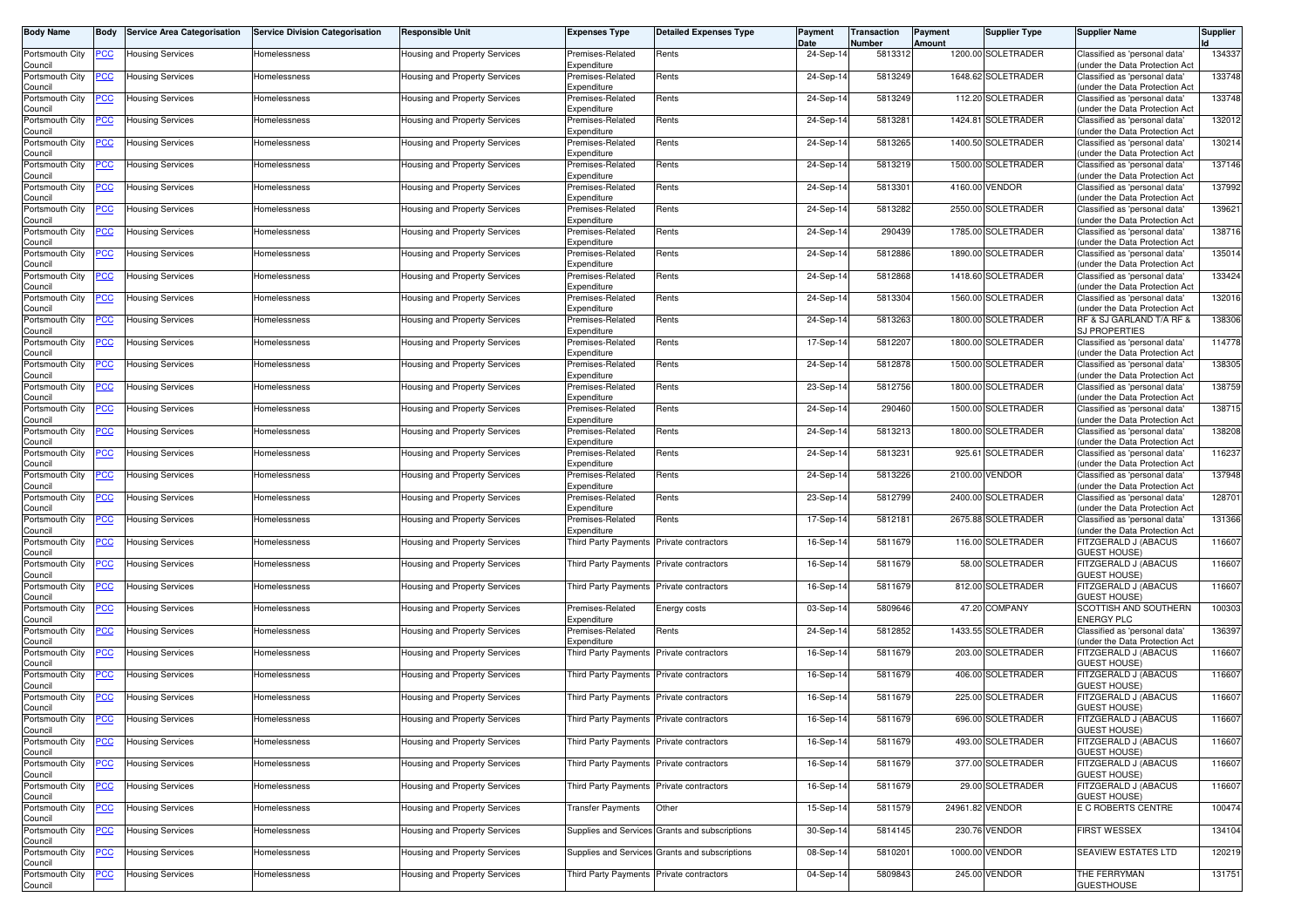| <b>Body Name</b>                              | <b>Body</b>                  | <b>Service Area Categorisation</b>                 | <b>Service Division Categorisation</b>                             | <b>Responsible Unit</b>                               | <b>Expenses Type</b>                     | <b>Detailed Expenses Type</b>                                                                            | Payment<br>Date        | Transaction<br>Number | Payment<br>Amount | <b>Supplier Type</b>           | <b>Supplier Name</b>                         | <b>Supplier</b>  |
|-----------------------------------------------|------------------------------|----------------------------------------------------|--------------------------------------------------------------------|-------------------------------------------------------|------------------------------------------|----------------------------------------------------------------------------------------------------------|------------------------|-----------------------|-------------------|--------------------------------|----------------------------------------------|------------------|
| Portsmouth City<br>Council                    | <u>PCC</u>                   | <b>Housing Services</b>                            | Homelessness                                                       | <b>Housing and Property Services</b>                  | Third Party Payments Private contractors |                                                                                                          | 10-Sep-14              | 5810900               |                   | 105.00 VENDOR                  | THE FERRYMAN<br><b>GUESTHOUSE</b>            | 131751           |
| Portsmouth City<br>Council                    | <u>PCC</u>                   | Housing Services                                   | Homelessness                                                       | Housing and Property Services                         | Third Party Payments                     | Private contractors                                                                                      | 19-Sep-1               | 5812621               |                   | 105.00 VENDOR                  | THE FERRYMAN<br><b>GUESTHOUSE</b>            | 131751           |
| Portsmouth City<br>Council                    | <u>PCC</u>                   | Housing Services                                   | Homelessness                                                       | Housing and Property Services                         | Third Party Payments                     | Private contractors                                                                                      | 19-Sep-14              | 5812621               |                   | 245.00 VENDOR                  | THE FERRYMAN<br><b>GUESTHOUSE</b>            | 131751           |
| Portsmouth City<br>Council                    | <u>PCC</u>                   | Housing Services                                   | Homelessness                                                       | Housing and Property Services                         | Third Party Payments                     | Private contractors                                                                                      | 10-Sep-14              | 5810900               |                   | 245.00 VENDOR                  | THE FERRYMAN<br><b>GUESTHOUSE</b>            | 131751           |
| Portsmouth City<br>Council                    | <u>CC</u>                    | Housing Services                                   | Homelessness                                                       | Housing and Property Services                         | Third Party Payments                     | Private contractors                                                                                      | 19-Sep-14              | 5812621               |                   | 210.00 VENDOR                  | THE FERRYMAN<br><b>GUESTHOUSE</b>            | 131751           |
| Portsmouth City<br>Council                    | <u>PCC</u>                   | Housing Services                                   | Homelessness                                                       | Housing and Property Services                         | Third Party Payments Private contractors |                                                                                                          | 04-Sep-14              | 5809843               |                   | 245.00 VENDOR                  | THE FERRYMAN<br><b>GUESTHOUSE</b>            | 131751           |
| Portsmouth City<br>Council                    | <u>PCC</u>                   | Housing Services                                   | Homelessness                                                       | Housing and Property Services                         | <b>Third Party Payments</b>              | Private contractors                                                                                      | 10-Sep-14              | 5810900               |                   | 180.00 VENDOR                  | THE FERRYMAN<br><b>GUESTHOUSE</b>            | 131751           |
| Portsmouth City<br>Council                    | <u>PCC</u>                   | Housing Services                                   | Homelessness                                                       | <b>Housing and Property Services</b>                  | <b>Third Party Payments</b>              | Private contractors                                                                                      | 10-Sep-14              | 5810900               |                   | 95.00 VENDOR                   | THE FERRYMAN<br><b>GUESTHOUSE</b>            | 131751           |
| Portsmouth City<br>Council                    | сC                           | <b>Housing Services</b>                            | Homelessness                                                       | Housing and Property Services                         | Third Party Payments                     | Private contractors                                                                                      | 19-Sep-14              | 5812621               |                   | 240.00 VENDOR                  | THE FERRYMAN<br><b>GUESTHOUSE</b>            | 131751           |
| Portsmouth City<br>Council                    | <u>PCC</u>                   | <b>Housing Services</b>                            | Homelessness                                                       | Housing and Property Services                         | Third Party Payments Private contractors |                                                                                                          | 19-Sep-14              | 5812621               |                   | 120.00 VENDOR                  | THE FERRYMAN<br><b>GUESTHOUSE</b>            | 131751           |
| Portsmouth City<br>Council                    | <u>PCC</u>                   | Housing Services                                   | Homelessness                                                       | Housing and Property Services                         | Third Party Payments                     | Private contractors                                                                                      | 19-Sep-14              | 5812621               |                   | 35.00 VENDOR                   | THE FERRYMAN<br><b>GUESTHOUSE</b>            | 131751           |
| Portsmouth City<br>Council                    | <u>PCC</u>                   | Housing Services                                   | Homelessness                                                       | Housing and Property Services                         | Third Party Payments                     | Private contractors                                                                                      | 19-Sep-14              | 5812621               |                   | 245.00 VENDOR                  | THE FERRYMAN<br><b>GUESTHOUSE</b>            | 131751           |
| Portsmouth City<br>Council                    | <u>PCC</u>                   | <b>Housing Services</b>                            | Homelessness                                                       | Housing and Property Services                         | Third Party Payments Private contractors |                                                                                                          | 04-Sep-14              | 5809843               |                   | 120.00 VENDOR                  | THE FERRYMAN<br><b>GUESTHOUSE</b>            | 131751           |
| Portsmouth City<br>Council                    | <u>PCC</u>                   | <b>Housing Services</b>                            | Homelessness                                                       | <b>Housing and Property Services</b>                  | Third Party Payments Private contractors |                                                                                                          | 10-Sep-14              | 5810900               |                   | 420.00 VENDOR                  | THE FERRYMAN<br><b>GUESTHOUSE</b>            | 131751           |
| Portsmouth City<br>Council                    |                              | Housing Services                                   | Homelessness                                                       | Housing and Property Services                         | Third Party Payments                     | Private contractors                                                                                      | 19-Sep-14              | 5812621               |                   | 420.00 VENDOR                  | THE FERRYMAN<br><b>GUESTHOUSE</b>            | 131751           |
| Portsmouth City<br>Council                    | <u>PCC</u>                   | <b>Housing Services</b>                            | Homelessness                                                       | Housing and Property Services                         | Third Party Payments Private contractors |                                                                                                          | 19-Sep-14              | 5812621               |                   | 240.00 VENDOR                  | THE FERRYMAN<br>GUESTHOUSE                   | 131751           |
| Portsmouth City<br>Council                    | <u>PCC</u>                   | Housing Services                                   | Homelessness                                                       | Housing and Property Services                         | Third Party Payments                     | Private contractors                                                                                      | 19-Sep-14              | 5812621               |                   | 105.00 VENDOR                  | THE FERRYMAN<br><b>GUESTHOUSE</b>            | 131751           |
| Portsmouth City<br>Council                    | <u>PCC</u>                   | Housing Services                                   | Homelessness                                                       | Housing and Property Services                         | Third Party Payments Private contractors |                                                                                                          | 19-Sep-14              | 5812621               |                   | 245.00 VENDOR                  | THE FERRYMAN<br>GUESTHOUSE                   | 131751           |
| Portsmouth City<br>Council                    | <u>PCC</u>                   | Housing Services                                   | Housing Benefits Administration                                    | <b>Revenues and Benefits</b>                          |                                          | Supplies and Services Communications and computing                                                       | 09-Sep-1               | 5810247               |                   | 974.47 VENDOR                  | CIVICA UK LTD                                | 104001           |
| Portsmouth City<br>Council                    | <b>PCC</b>                   | <b>Housing Services</b>                            | Housing Benefits Administration                                    | Revenues and Benefits                                 |                                          | Supplies and Services Communications and computing                                                       | 09-Sep-14              | 5810247               |                   | 868.90 VENDOR                  | <b>CIVICA UK LTD</b>                         | 104001           |
| Portsmouth City<br>Council                    | <u>PCC</u>                   | Housing Services                                   | Housing Benefits Administration                                    | Revenues and Benefits                                 |                                          | Supplies and Services Communications and computing                                                       | 09-Sep-14              | 5810247               |                   | 850.99 VENDOR                  | <b>CIVICA UK LTD</b>                         | 104001           |
| Portsmouth City<br>Council                    | <u>PCC</u>                   | Housing Services                                   | Housing Benefits Administration                                    | Revenues and Benefits                                 |                                          | Supplies and Services Communications and computing                                                       | 09-Sep-14              | 5810247               |                   | 802.29 VENDOR                  | <b>CIVICA UK LTD</b>                         | 104001           |
| Portsmouth City<br>Council                    | <u>PCC</u>                   | Housing Services                                   | Housing Benefits Administration                                    | Revenues and Benefits                                 |                                          | Supplies and Services Communications and computing                                                       | 09-Sep-1               | 5810247               |                   | 1191.26 VENDOR                 | CIVICA UK LTD                                | 104001           |
| Portsmouth City<br>Council                    | <u>PCC</u>                   | <b>Housing Services</b>                            | Housing Benefits Administration                                    | Revenues and Benefits                                 |                                          | Supplies and Services Communications and computing                                                       | 09-Sep-14              | 5810247               |                   | 51.38 VENDOR                   | <b>CIVICA UK LTD</b>                         | 104001           |
| Portsmouth City<br>Council                    | PCC.                         | Housing Services                                   | Housing Benefits Administration                                    | Revenues and Benefits                                 |                                          | Supplies and Services Communications and computing                                                       | 09-Sep-14              | 5810247               |                   | 90.38 VENDOR                   | CIVICA UK LTD                                | 104001           |
| Portsmouth City<br>Council                    | <u>PCC</u>                   | <b>Housing Services</b>                            | Housing Benefits Administration                                    | Revenues and Benefits                                 |                                          | Supplies and Services Communications and computing                                                       | 09-Sep-14              | 5810247               |                   | 3788.09 VENDOR                 | CIVICA UK LTD                                | 104001           |
| Portsmouth City<br>Council                    | <b>PCC</b>                   | Housing Services                                   | Housing Benefits Administration                                    | Revenues and Benefits                                 |                                          | Supplies and Services Communications and computing                                                       | 09-Sep-14              | 5810247               |                   | 263.56 VENDOR                  | <b>CIVICA UK LTD</b>                         | 104001           |
| Portsmouth City<br>Council                    | <u>CC</u>                    | Housing Services                                   | Housing Benefits Administration                                    | Revenues and Benefits                                 |                                          | Supplies and Services Communications and computing                                                       | 09-Sep-14              | 5810247               |                   | 112.04 VENDOR                  | <b>CIVICA UK LTD</b><br><b>CIVICA UK LTD</b> | 104001           |
| Portsmouth City<br>Council                    | <u>PCC</u>                   | <b>Housing Services</b>                            | Housing Benefits Administration                                    | Revenues and Benefits                                 |                                          | Supplies and Services Communications and computing                                                       | 09-Sep-14              | 5810247               |                   | 354.11 VENDOR<br>406.60 VENDOR |                                              | 104001           |
| Portsmouth City<br>Council                    | <u>PCC</u>                   | Housing Services                                   | Housing Benefits Administration                                    | Revenues and Benefits<br><b>Revenues and Benefits</b> |                                          | Supplies and Services Communications and computing                                                       | 09-Sep-14<br>09-Sep-14 | 5810247<br>5810247    |                   | 106.37 VENDOR                  | <b>CIVICA UK LTD</b><br><b>CIVICA UK LTD</b> | 104001           |
| Portsmouth City<br>Council<br>Portsmouth City | <b>PCC</b>                   | <b>Housing Services</b><br><b>Housing Services</b> | Housing Benefits Administration<br>Housing Benefits Administration | Revenues and Benefits                                 |                                          | Supplies and Services Communications and computing<br>Supplies and Services Communications and computing | 09-Sep-14              | 5810247               |                   | 605.33 VENDOR                  | CIVICA UK LTD                                | 104001<br>104001 |
| Council<br>Portsmouth City                    | <u>PCC</u>                   | <b>Housing Services</b>                            | Housing Benefits Administration                                    | Revenues and Benefits                                 |                                          | Supplies and Services Communications and computing                                                       | 09-Sep-14              | 5810247               |                   | 193.14 VENDOR                  | <b>CIVICA UK LTD</b>                         | 104001           |
| Council<br>Portsmouth City                    | <b>PCC</b><br>$\overline{C}$ | <b>Housing Services</b>                            | Housing Benefits Administration                                    | Revenues and Benefits                                 |                                          |                                                                                                          | 09-Sep-14              | 5810247               |                   | 392.62 VENDOR                  | CIVICA UK LTD                                | 104001           |
| Council<br>Portsmouth City                    |                              |                                                    |                                                                    | <b>Revenues and Benefits</b>                          |                                          | Supplies and Services Communications and computing                                                       |                        |                       |                   | 814.60 VENDOR                  | <b>CIVICA UK LTD</b>                         | 104001           |
| Council<br>Portsmouth City                    | <b>PCC</b><br><b>PCC</b>     | <b>Housing Services</b><br>Housing Services        | Housing Benefits Administration<br>Housing Benefits Administration | Revenues and Benefits                                 |                                          | Supplies and Services Communications and computing<br>Supplies and Services Communications and computing | 09-Sep-14<br>09-Sep-14 | 5810247<br>5810247    |                   | 39.60 VENDOR                   | <b>CIVICA UK LTD</b>                         | 104001           |
| Council<br>Portsmouth City                    | <b>PCC</b>                   | <b>Housing Services</b>                            | Housing Benefits Administration                                    | Revenues and Benefits                                 |                                          | Supplies and Services Communications and computing                                                       | 09-Sep-14              | 5810247               |                   | 486.76 VENDOR                  | <b>CIVICA UK LTD</b>                         | 104001           |
| Council<br>Portsmouth City                    | <b>PCC</b>                   |                                                    | Housing Benefits Administration                                    | Revenues and Benefits                                 |                                          | Supplies and Services Communications and computing                                                       |                        | 5810247               |                   | 54.31 VENDOR                   | CIVICA UK LTD                                | 104001           |
| Council                                       |                              | <b>Housing Services</b>                            |                                                                    |                                                       |                                          |                                                                                                          | 09-Sep-14              |                       |                   |                                |                                              |                  |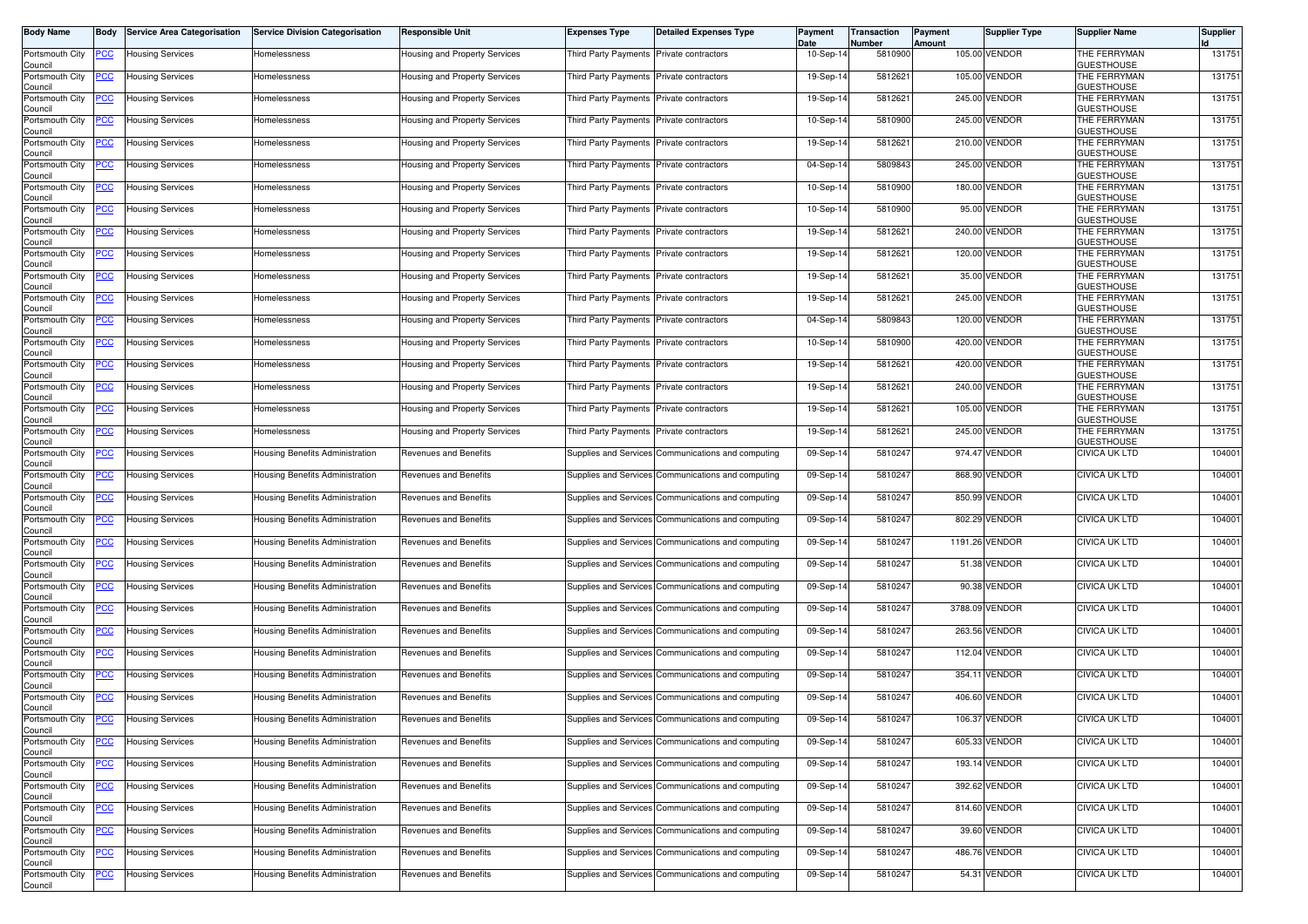| <b>Body Name</b>               | Body       | <b>Service Area Categorisation</b> | <b>Service Division Categorisation</b> | <b>Responsible Unit</b>                     | <b>Expenses Type</b>            | <b>Detailed Expenses Type</b>                                             | Payment<br>Date | Transaction<br>Number | <b>Payment</b><br><b>Amount</b> | <b>Supplier Type</b> | <b>Supplier Name</b>                                           | <b>Supplier</b> |
|--------------------------------|------------|------------------------------------|----------------------------------------|---------------------------------------------|---------------------------------|---------------------------------------------------------------------------|-----------------|-----------------------|---------------------------------|----------------------|----------------------------------------------------------------|-----------------|
| Portsmouth City<br>Council     | <b>PCC</b> | <b>Housing Services</b>            | Housing Benefits Administration        | Revenues and Benefits                       |                                 | Supplies and Services Communications and computing                        | 09-Sep-14       | 5810247               |                                 | 152.56 VENDOR        | <b>CIVICA UK LTD</b>                                           | 104001          |
| Portsmouth City<br>Council     | <b>PCC</b> | <b>Housing Services</b>            | Housing Benefits Administration        | Revenues and Benefits                       |                                 | Supplies and Services Communications and computing                        | 09-Sep-1        | 581024                |                                 | 175.74 VENDOR        | <b>CIVICA UK LTD</b>                                           | 104001          |
| Portsmouth City<br>Council     | <u>PCC</u> | <b>Housing Services</b>            | Housing Benefits Administration        | Revenues and Benefits                       |                                 | Supplies and Services Communications and computing                        | 09-Sep-1        | 5810247               |                                 | 215.05 VENDOR        | <b>CIVICA UK LTD</b>                                           | 104001          |
| Portsmouth City<br>Council     | <u>PCC</u> | <b>Housing Services</b>            | Housing Benefits Administration        | Revenues and Benefits                       |                                 | Supplies and Services Communications and computing                        | 09-Sep-14       | 5810247               |                                 | 477.67 VENDOR        | <b>CIVICA UK LTD</b>                                           | 104001          |
| Portsmouth City<br>Council     | <b>PCC</b> | <b>Housing Services</b>            | Housing Benefits Administration        | Revenues and Benefits                       |                                 | Supplies and Services Communications and computing                        | 09-Sep-14       | 5810247               |                                 | 256.36 VENDOR        | <b>CIVICA UK LTD</b>                                           | 104001          |
| Portsmouth City<br>Council     | <b>PCC</b> | Housing Services                   | Housing Benefits Administration        | Revenues and Benefits                       |                                 | Supplies and Services Communications and computing                        | 09-Sep-14       | 5810247               |                                 | 118.49 VENDOR        | <b>CIVICA UK LTD</b>                                           | 104001          |
| Portsmouth City<br>Council     | <u>PCC</u> | <b>Housing Services</b>            | Housing Benefits Administration        | Revenues and Benefits                       |                                 | Supplies and Services Communications and computing                        | 09-Sep-14       | 5810247               |                                 | 401.27 VENDOR        | <b>CIVICA UK LTD</b>                                           | 104001          |
| Portsmouth City<br>Council     | <u>PCC</u> | <b>Housing Services</b>            | Housing Benefits Administration        | Revenues and Benefits                       |                                 | Supplies and Services Communications and computing                        | 09-Sep-14       | 5810247               |                                 | 264.85 VENDOR        | <b>CIVICA UK LTD</b>                                           | 104001          |
| Portsmouth City<br>Council     | <b>PCC</b> | <b>Housing Services</b>            | Housing Benefits Administration        | Revenues and Benefits                       |                                 | Supplies and Services Communications and computing                        | 09-Sep-14       | 5810247               |                                 | 652.84 VENDOR        | <b>CIVICA UK LTD</b>                                           | 104001          |
| Portsmouth City<br>Council     | <u>PCC</u> | Housing Services                   | Housing Benefits Administration        | Revenues and Benefits                       |                                 | Supplies and Services Communications and computing                        | 09-Sep-1        | 581024                |                                 | 53.19 VENDOR         | <b>CIVICA UK LTD</b>                                           | 104001          |
| Portsmouth City<br>Council     | <b>PCC</b> | <b>Housing Services</b>            | Housing Benefits Administration        | Revenues and Benefits                       |                                 | Supplies and Services Communications and computing                        | 09-Sep-14       | 5810247               |                                 | 1576.64 VENDOR       | <b>CIVICA UK LTD</b>                                           | 104001          |
| Portsmouth City<br>Council     | PCC        | <b>Housing Services</b>            | Housing Benefits Administration        | Revenues and Benefits                       |                                 | Supplies and Services Communications and computing                        | 02-Sep-14       | 5809210               |                                 | 610.00 VENDOR        | <b>OVALTECH LTD</b>                                            | 118198          |
| Portsmouth City<br>Council     | <u>PCC</u> | <b>Housing Services</b>            | Housing Benefits Administration        | Revenues and Benefits                       |                                 | Supplies and Services Printing, stationery and general<br>office expenses | 02-Sep-14       | 5809221               |                                 | 940.56 VENDOR        | ROYAL MAIL                                                     | 100182          |
| Portsmouth City<br>Council     | <b>PCC</b> | <b>Housing Services</b>            | Housing Benefits Administration        | <b>Revenues and Benefits</b>                | Supplies and Services           | Printing, stationery and general<br>office expenses                       | 03-Sep-14       | 5809642               |                                 | 631.20 VENDOR        | ROYAL MAIL                                                     | 100182          |
| Portsmouth City<br>Council     | <u>PCC</u> | <b>Housing Services</b>            | <b>Housing Benefits Administration</b> | Revenues and Benefits                       |                                 | Supplies and Services Printing, stationery and general<br>office expenses | 16-Sep-14       | 5811734               |                                 | 1015.12 VENDOR       | ROYAL MAIL                                                     | 100182          |
| Portsmouth City<br>Council     | <u>PCC</u> | <b>Housing Services</b>            | Housing Benefits Administration        | Revenues and Benefits                       |                                 | Supplies and Services Printing, stationery and general<br>office expenses | 19-Sep-14       | 5812573               |                                 | 715.94 VENDOR        | <b>ROYAL MAIL</b>                                              | 100182          |
| Portsmouth City<br>Council     | <u>'CC</u> | <b>Housing Services</b>            | <b>Housing Benefits Administration</b> | Revenues and Benefits                       |                                 | Supplies and Services Printing, stationery and general<br>office expenses | 25-Sep-14       | 5813655               |                                 | 804.68 VENDOR        | <b>ROYAL MAIL</b>                                              | 100182          |
| Portsmouth City<br>Council     | <b>PCC</b> | <b>Housing Services</b>            | Housing Benefits Administration        | <b>Revenues and Benefits</b>                |                                 | Supplies and Services Communications and computing                        | 19-Sep-14       | 5812534               |                                 | 2250.00 VENDOR       | NORTHGATE INFORMATION<br>SOLUTIONS GROUPUK LTD                 | 114063          |
| Portsmouth City<br>Council     | <b>PCC</b> | Non Distributed Costs              | <b>Retirement Benefits</b>             | Other                                       | Employees                       | Indirect employee expenses                                                | 10-Sep-14       | 5810895               |                                 | 1725.22 VENDOR       | <b>TEACHERS PENSION</b><br>AGENCY                              | 108240          |
| Portsmouth City<br>Council     | <b>PCC</b> | Other                              | Suspense and Capital Schemes           | <b>Adult Social Care</b>                    | Third Party Payments            | Private contractors                                                       | 26-Sep-14       | 5813756               |                                 | 31965.00 VENDOR      | ATKINS LIMITED                                                 | 108809          |
| Portsmouth City<br>Council     | <u>PCC</u> | Other                              | Suspense and Capital Schemes           | <b>Adult Social Care</b>                    | <b>Third Party Payments</b>     | Private contractors                                                       | 26-Sep-14       | 5813756               |                                 | 9950.00 VENDOR       | <b>ATKINS LIMITED</b>                                          | 108809          |
| Portsmouth City<br>Council     | <b>PCC</b> | Other                              | Suspense and Capital Schemes           | City Development and Cultural Services      | Premises-Related<br>Expenditure | Grounds maintenance costs                                                 | 04-Sep-14       | 5809707               |                                 | 12029.17 COMPANY     | <b>BRIGHSTONE LANDSCAPING</b><br><b>TD</b>                     | 134206          |
| Portsmouth City<br>Council     | <u>PCC</u> | Other                              | Suspense and Capital Schemes           | City Development and Cultural Services      | Premises-Related<br>Expenditure | Grounds maintenance costs                                                 | 04-Sep-14       | 5809753               |                                 | 53463.12 COMPANY     | <b>ENGLISH LANDSCAPES</b><br><b>IMITED</b>                     | 106080          |
| Portsmouth City<br>Council     | <b>PCC</b> | Other                              | Suspense and Capital Schemes           | City Development and Cultural Services      | Premises-Related<br>Expenditure | Grounds maintenance costs                                                 | 04-Sep-14       | 5809753               |                                 | 26872.59 COMPANY     | <b>ENGLISH LANDSCAPES</b><br><b>IMITED</b>                     | 106080          |
| Portsmouth City<br>Council     | <u>PCC</u> | Other                              | Suspense and Capital Schemes           | City Development and Cultural Services      | Premises-Related<br>Expenditure | Grounds maintenance costs                                                 | 04-Sep-14       | 5809753               |                                 | 40346.38 COMPANY     | <b>ENGLISH LANDSCAPES</b><br>LIMITED                           | 106080          |
| Portsmouth City<br>Council     | <b>PCC</b> | Other                              | Suspense and Capital Schemes           | City Development and Cultural Services      | Premises-Related<br>Expenditure | Grounds maintenance costs                                                 | 11-Sep-14       | 5811029               |                                 | 34901.01 COMPANY     | <b>ISS FACILITY SERVICES</b><br><b>ANDSCAPING</b>              | 134017          |
| Portsmouth City<br>Council     | <u>PCC</u> | Other                              | Suspense and Capital Schemes           | City Development and Cultural Services      | Premises-Related<br>Expenditure | Grounds maintenance costs                                                 | 11-Sep-14       | 5811029               |                                 | 8441.81 COMPANY      | <b>ISS FACILITY SERVICES</b><br>LANDSCAPING                    | 134017          |
| Portsmouth City<br>Council     | <u>PCC</u> | Other                              | Suspense and Capital Schemes           | City Development and Cultural Services      | Premises-Related<br>Expenditure | Grounds maintenance costs                                                 | 26-Sep-14       | 5813852               |                                 | 1049.00 COMPANY      | <b>ISS FACILITY SERVICES</b><br><b>ANDSCAPING</b>              | 134017          |
| Portsmouth City<br>Council     | <u>PCC</u> | Other                              | Suspense and Capital Schemes           | City Development and Cultural Services      | Premises-Related<br>Expenditure | Grounds maintenance costs                                                 | 26-Sep-14       | 5813851               |                                 | 5436.34 COMPANY      | <b>ISS FACILITY SERVICES</b><br><b>ANDSCAPING</b>              | 134017          |
| Portsmouth City<br>Council     | <b>PCC</b> | Other                              | Suspense and Capital Schemes           | City Development and Cultural Services      |                                 | Supplies and Services Grants and subscriptions                            | 05-Sep-14       | 5810074               |                                 | 10000.00 VENDOR      | THE KINGS THEATRE TRUST<br>.IMITED                             | 108776          |
| Portsmouth City PCC<br>Council |            | Other                              | Suspense and Capital Schemes           | City Development and Cultural Services      | Premises-Related<br>Expenditure | Repairs, alterations and<br>maintenance of buildings                      | 24-Sep-14       | 5813306               |                                 | 46493.39 COMPANY     | <b>VEAR BUILDING SERVICES</b><br>LIMITED                       | 138351          |
| Portsmouth City<br>Council     | <b>PCC</b> | Other                              | Suspense and Capital Schemes           | City Development and Cultural Services      | Supplies and Services Services  |                                                                           | 18-Sep-14       | 5812366               |                                 | 1749.00 VENDOR       | WSP UK LIMITED                                                 | 128812          |
| Portsmouth City<br>Council     | <b>PCC</b> | Other                              | Suspense and Capital Schemes           | Corporate Assets, Business and<br>Standards |                                 | Supplies and Services Grants and subscriptions                            | 24-Sep-14       | 5813216               |                                 | 4900.00 SOLETRADER   | KJS PLUMBING                                                   | 113590          |
| Portsmouth City<br>Council     | <b>PCC</b> | Other                              | Suspense and Capital Schemes           | Corporate Assets, Business and<br>Standards |                                 | Supplies and Services Grants and subscriptions                            | 03-Sep-14       | 5809688               |                                 | 2072.08 COMPANY      | YOUNG AND YOUNG<br><b>BUILDING SERVICES LTD</b>                | 104996          |
| Portsmouth City<br>Council     | <b>PCC</b> | Other                              | <b>Suspense and Capital Schemes</b>    | Corporate Assets, Business and<br>Standards |                                 | Supplies and Services Grants and subscriptions                            | 03-Sep-14       | 5809259               |                                 | 3504.00 PARTNERSHIP  | <b>B AND D ROOFING</b><br>CONTRACTORS                          | 100567          |
| Portsmouth City<br>Council     | <u>PCC</u> | Other                              | Suspense and Capital Schemes           | Corporate Assets, Business and<br>Standards |                                 | Supplies and Services Grants and subscriptions                            | 10-Sep-14       | 5810810               |                                 | 5500.80 SOLETRADER   | <b>KJS PLUMBING</b>                                            | 113590          |
| Portsmouth City<br>Council     | <b>PCC</b> | Other                              | Suspense and Capital Schemes           | Corporate Assets, Business and<br>Standards |                                 | Supplies and Services Grants and subscriptions                            | 17-Sep-14       | 290324                |                                 | 10057.08 VENDOR      | Classified as 'personal data'<br>under the Data Protection Act | 135795          |
| Portsmouth City<br>Council     | <b>PCC</b> | Other                              | Suspense and Capital Schemes           | Corporate Assets, Business and<br>Standards |                                 | Supplies and Services Grants and subscriptions                            | 24-Sep-14       | 5812861               |                                 | 1000.00 PARTNERSHIP  | <b>B AND D ROOFING</b><br><b>CONTRACTORS</b>                   | 100567          |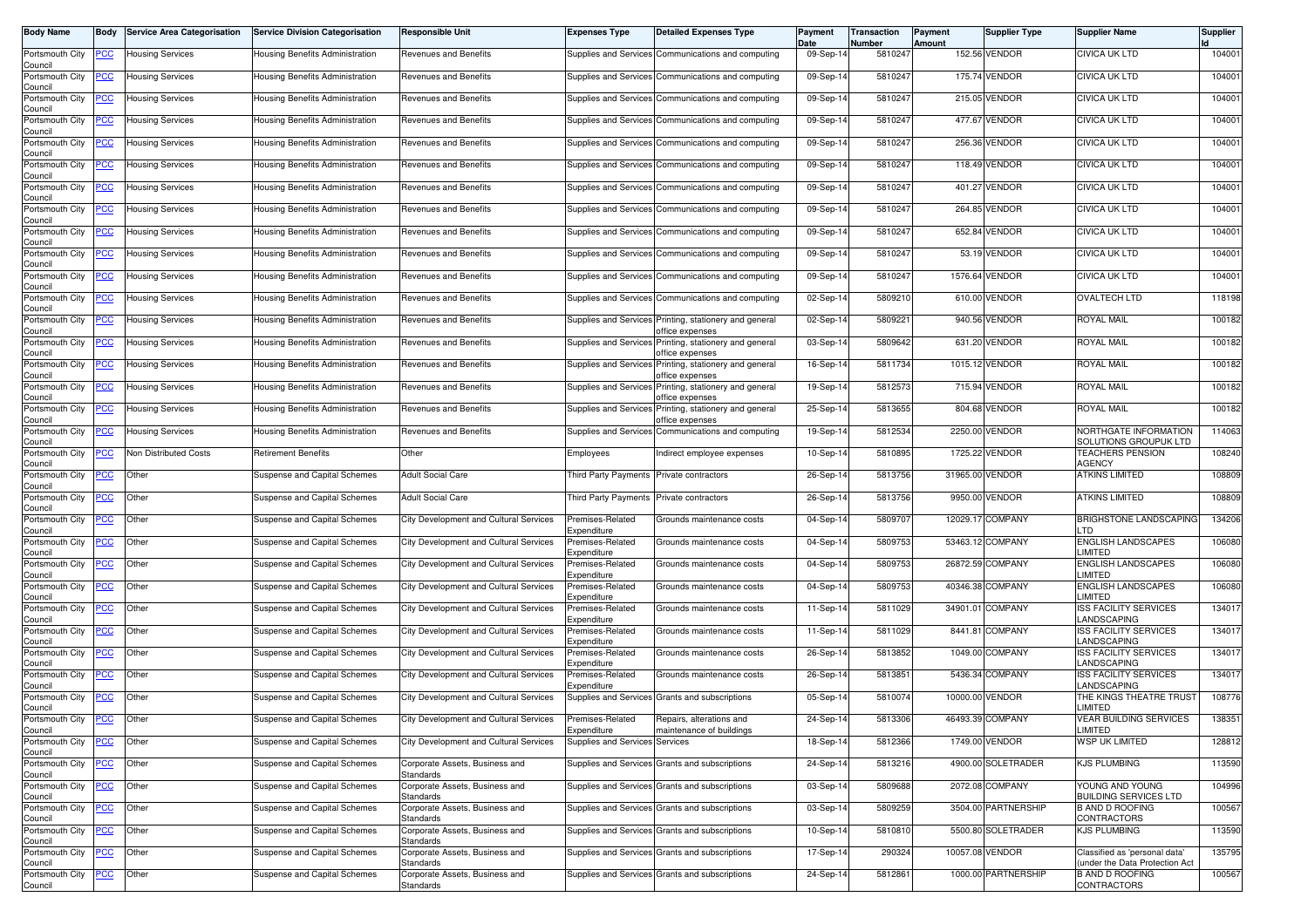| <b>Body Name</b>                      | Body           | <b>Service Area Categorisation</b> | <b>Service Division Categorisation</b> | Responsible Unit                                                | <b>Expenses Type</b>                   | <b>Detailed Expenses Type</b>                                                  | Payment<br>Date | Transaction<br>Number | Payment<br>Amount | <b>Supplier Type</b> | <b>Supplier Name</b>                                             | <b>Supplier</b> |
|---------------------------------------|----------------|------------------------------------|----------------------------------------|-----------------------------------------------------------------|----------------------------------------|--------------------------------------------------------------------------------|-----------------|-----------------------|-------------------|----------------------|------------------------------------------------------------------|-----------------|
| Portsmouth City<br>Council            | <u>PCC</u>     | Other                              | Suspense and Capital Schemes           | Corporate Assets, Business and<br>Standards                     |                                        | Supplies and Services Grants and subscriptions                                 | 24-Sep-14       | 5812861               |                   | 4000.00 PARTNERSHIP  | <b>B AND D ROOFING</b><br>CONTRACTORS                            | 100567          |
| Portsmouth City                       | <u>PCC</u>     | Other                              | Suspense and Capital Schemes           | Corporate Assets, Business and                                  |                                        | Supplies and Services Grants and subscriptions                                 | 17-Sep-14       | 290324                |                   | 6561.96 VENDOR       | Classified as 'personal data'                                    | 135795          |
| Council<br>Portsmouth City            | <u>PCC</u>     | Other                              | Suspense and Capital Schemes           | Standards<br>Corporate Assets, Business and                     |                                        | Supplies and Services Grants and subscriptions                                 | 03-Sep-1        | 5809643               |                   | 5045.60 COMPANY      | under the Data Protection Act<br><b>SJ ELECTRICS LIMITED</b>     | 102650          |
| Council<br>Portsmouth City<br>Council | <u>PCC</u>     | Other                              | Suspense and Capital Schemes           | Standards<br>Corporate Assets, Business and<br>Standards        | Premises-Related<br>Expenditure        | Repairs, alterations and<br>maintenance of buildings                           | 01-Sep-14       | 580901                |                   | 16657.07 COMPANY     | CORE BUILDING SERVICES<br><b>IMITED</b>                          | 116923          |
| Portsmouth City                       | <b>PCC</b>     | Other                              | Suspense and Capital Schemes           | Corporate Assets, Business and                                  | Premises-Related                       | Repairs, alterations and                                                       | 30-Sep-14       | 5814118               |                   | 3196.00 COMPANY      | CORE BUILDING SERVICES<br><b>IMITED</b>                          | 116923          |
| Council<br>Portsmouth City            | $\overline{C}$ | Other                              | Suspense and Capital Schemes           | Standards<br>Corporate Assets, Business and                     | Expenditure<br>Premises-Related        | maintenance of buildings<br>Repairs, alterations and                           | 30-Sep-14       | 5814118               |                   | 3236.01 COMPANY      | CORE BUILDING SERVICES                                           | 116923          |
| Council<br>Portsmouth City            | <b>PCC</b>     | Other                              | Suspense and Capital Schemes           | Standards<br>Corporate Assets, Business and                     | Expenditure<br>remises-Related         | maintenance of buildings<br>Repairs, alterations and                           | 15-Sep-14       | 5811538               |                   | 20291.34 COMPANY     | <b>IMITED</b><br>CORRIGENDA LIMITED T/A                          | 102100          |
| Council<br>Portsmouth City            | <b>PCC</b>     | Other                              | Suspense and Capital Schemes           | Standards<br>Corporate Assets, Business and                     | xpenditure                             | maintenance of buildings<br>Supplies and Services Grants and subscriptions     | 24-Sep-14       | 5813204               |                   | 4000.00 VENDOR       | CHURCHES<br>HARFORD SPECIALISED                                  | 125266          |
| Council<br>Portsmouth City            | PСC            | Other                              | Suspense and Capital Schemes           | Standards<br>Corporate Assets, Business and                     |                                        | Supplies and Services Grants and subscriptions                                 | 17-Sep-14       | 5812132               |                   | 5421.92 VENDOR       | <b>SERVICES LTD</b><br><b>KEMP BUILDERS</b>                      | 135362          |
| Council<br>Portsmouth City            | <b>PCC</b>     | Other                              | Suspense and Capital Schemes           | Standards<br>Corporate Assets, Business and                     |                                        | Supplies and Services Grants and subscriptions                                 | 03-Sep-14       | 5809606               |                   | 1000.00 COMPANY      | . DEVINE AND CO LIMITED                                          | 111002          |
| Council                               |                |                                    |                                        | Standards                                                       |                                        |                                                                                |                 |                       |                   |                      |                                                                  |                 |
| Portsmouth City<br>Council            | PСC            | Other                              | Suspense and Capital Schemes           | Corporate Assets, Business and<br>Standards                     |                                        | Supplies and Services Grants and subscriptions                                 | 03-Sep-14       | 5809606               |                   | 4000.00 COMPANY      | L DEVINE AND CO LIMITED                                          | 111002          |
| Portsmouth City<br>Council            | PСC            | Other                              | Suspense and Capital Schemes           | Corporate Assets, Business and<br>Standards                     |                                        | Supplies and Services Grants and subscriptions                                 | 10-Sep-14       | 5810811               |                   | 5000.00 COMPANY      | L DEVINE AND CO LIMITED                                          | 111002          |
| Portsmouth City<br>Council            | <b>PCC</b>     | Other                              | Suspense and Capital Schemes           | Corporate Assets, Business and<br><b>Standards</b>              |                                        | Supplies and Services Grants and subscriptions                                 | 24-Sep-14       | 5813218               |                   | 8000.00 COMPANY      | . DEVINE AND CO LIMITED                                          | 111002          |
| Portsmouth City<br>Council            | <u>PCC</u>     | Other                              | Suspense and Capital Schemes           | Corporate Assets, Business and<br>Standards                     |                                        | Supplies and Services Grants and subscriptions                                 | 17-Sep-14       | 5812136               |                   | 1994.61 COMPANY      | LIFTECH SYSTEMS (SE)<br>LIMITED                                  | 116761          |
| Portsmouth City                       | PCC            | Other                              | Suspense and Capital Schemes           | Corporate Assets, Business and                                  |                                        | Supplies and Services Equipment, furniture and materials                       | 05-Sep-14       | 5809973               |                   | 859.83 COMPANY       | <b>LINK LOCKERS LIMITED</b>                                      | 101444          |
| Council<br>Portsmouth City            | ∍CC            | Other                              | Suspense and Capital Schemes           | Standards<br>Corporate Assets, Business and                     |                                        | Supplies and Services Grants and subscriptions                                 | 17-Sep-14       | 5812141               |                   | 3186.40 PARTNERSHIP  | MAPLECROWN BUILDING                                              | 120855          |
| Council<br>Portsmouth City<br>Council | <u>CC</u>      | Other                              | <b>Suspense and Capital Schemes</b>    | Standards<br>Corporate Assets, Business and<br><b>Standards</b> |                                        | Supplies and Services Grants and subscriptions                                 | 17-Sep-14       | 5812145               |                   | 4932.00 COMPANY      | <b>SERVICES</b><br><b>MUSSON SERVICES</b><br><b>BUILDERS LTD</b> | 110933          |
| Portsmouth City                       | <b>PCC</b>     | Other                              | Suspense and Capital Schemes           | Corporate Assets, Business and                                  | Premises-Related                       | Repairs, alterations and                                                       | 19-Sep-14       | 5812539               |                   | 550.00 VENDOR        | OFFIX LIMITED                                                    | 109475          |
| Council<br>Portsmouth City            | <b>PCC</b>     | Other                              | Suspense and Capital Schemes           | Standards<br>Corporate Assets, Business and                     | Expenditure                            | maintenance of buildings<br>Supplies and Services Grants and subscriptions     | 10-Sep-14       | 5810842               |                   | 7200.00 COMPANY      | PB CONSTRUCTION AND                                              | 114534          |
| Council<br>Portsmouth City            | PСC            | Other                              | Suspense and Capital Schemes           | Standards<br>Corporate Assets, Business and                     |                                        | Supplies and Services Grants and subscriptions                                 | 24-Sep-14       | 5813250               |                   | 2674.04 COMPANY      | DEVELOPMENT LTD<br>PB CONSTRUCTION AND                           | 114534          |
| Council<br>Portsmouth City            | <u>PCC</u>     | Other                              | <b>Suspense and Capital Schemes</b>    | Standards<br>Corporate Assets, Business and                     | Premises-Related                       | Repairs, alterations and                                                       | 25-Sep-14       | 5813635               |                   | 5916.00 VENDOR       | DEVELOPMENT LTD<br>PORTSDOWN OFFICE LTD                          | 100059          |
| Council<br>Portsmouth City            | ٢C             | Other                              |                                        | Standards<br>Corporate Assets, Business and                     | Expenditure<br>Premises-Related        | maintenance of buildings<br>Repairs, alterations and                           | 12-Sep-14       | 5811401               |                   | 421.36 VENDOR        | PORTSMOUTH                                                       | 106039          |
| Council                               |                |                                    | Suspense and Capital Schemes           | Standards                                                       | Expenditure                            | maintenance of buildings                                                       |                 |                       |                   |                      | COMMUNICATIONS LTD                                               |                 |
| Portsmouth City<br>Council            | <b>PCC</b>     | Other                              | Suspense and Capital Schemes           | Corporate Assets, Business and<br>Standards                     |                                        | Supplies and Services Grants and subscriptions                                 | 10-Sep-14       | 5810858               |                   | 10178.36 COMPANY     | PRISM MEDICAL UK LTD T/A<br>IFTECH SYSTEMS & TEST.               | 100964          |
| Portsmouth City<br>Council            | <b>PCC</b>     | Other                              | Suspense and Capital Schemes           | Corporate Assets, Business and<br>Standards                     |                                        | Supplies and Services Grants and subscriptions                                 | 03-Sep-1        | 5809663               |                   | 3738.56 COMPANY      | <b>STANNAH LIFTS LTD</b>                                         | 100696          |
| Portsmouth City<br>Council            | <u>PCC</u>     | Other                              | Suspense and Capital Schemes           | Corporate Assets, Business and<br>Standards                     |                                        | Supplies and Services Grants and subscriptions                                 | 10-Sep-14       | 5810889               |                   | 3690.00 COMPANY      | <b>STANNAH LIFTS LTD</b>                                         | 100696          |
| Portsmouth City<br>Council            | <b>PCC</b>     | Other                              | Suspense and Capital Schemes           | Corporate Assets, Business and<br>Standards                     |                                        | Supplies and Services Communications and computing                             | 10-Sep-14       | 5810894               |                   | 38.31 VENDOR         | <b>MOBILE (UK) LIMITED</b>                                       | 100085          |
| Portsmouth City<br>Council            | PСC            | Other                              | Suspense and Capital Schemes           | Corporate Assets, Business and<br>Standards                     |                                        | Supplies and Services Grants and subscriptions                                 | 24-Sep-14       | 5813288               |                   | 4000.00 COMPANY      | <b>TAYLOR BROS ROOFING</b><br><b>IMITED</b>                      | 100502          |
| Portsmouth City                       | <u>PCC</u>     | Other                              | Suspense and Capital Schemes           | Corporate Assets, Business and                                  |                                        | Supplies and Services Grants and subscriptions                                 | 17-Sep-14       | 5812196               |                   | 7254.24 COMPANY      | TERRY GROUP LTD                                                  | 115596          |
| Council<br>Portsmouth City            | <u>PCC</u>     | Other                              | Suspense and Capital Schemes           | Standards<br>Corporate Assets, Business and                     | Premises-Related                       | Repairs, alterations and                                                       | 04-Sep-14       | 5809850               |                   | 2978.54 COMPANY      | VALE BUILDERS SOUTHERN                                           | 108299          |
| Council<br>Portsmouth City            | <u>PCC</u>     | Other                              | Suspense and Capital Schemes           | Standards<br>Corporate Assets, Business and                     | <i>s</i> penditure<br>Premises-Related | maintenance of buildings<br>Repairs, alterations and                           | 04-Sep-14       | 5809850               |                   | 3157.92 COMPANY      | _TD<br>VALE BUILDERS SOUTHERN                                    | 108299          |
| Council<br>Portsmouth City PCC Other  |                |                                    | Suspense and Capital Schemes           | Standards<br>Corporate Assets, Business and                     | Expenditure<br>Premises-Related        | maintenance of buildings<br>Repairs, alterations and                           | 04-Sep-14       | 5809850               |                   | 2144.72 COMPANY      | LTD.<br>VALE BUILDERS SOUTHERN                                   | 108299          |
| Council<br>Portsmouth City            | PCC            | Other                              | <b>Suspense and Capital Schemes</b>    | Standards<br>Corporate Assets, Business and                     | Expenditure<br>Premises-Related        | maintenance of buildings<br>Repairs, alterations and                           | 04-Sep-14       | 5809850               |                   | 1254.21 COMPANY      | LTD<br>VALE BUILDERS SOUTHERN                                    | 108299          |
| Council<br>Portsmouth City            | <b>PCC</b>     | Other                              | Suspense and Capital Schemes           | Standards<br>Finance                                            | Expenditure                            | maintenance of buildings<br>Supplies and Services Communications and computing | 03-Sep-14       | 5809276               |                   | 2831.40 VENDOR       | <b>TD</b><br><b>CIVICA UK LTD</b>                                | 104001          |
| Council                               |                |                                    |                                        |                                                                 |                                        |                                                                                |                 |                       |                   | 1073.03 VENDOR       | <b>CIVICA UK LTD</b>                                             |                 |
| Portsmouth City<br>Council            | $\overline{C}$ | Other                              | Suspense and Capital Schemes           | Finance                                                         |                                        | Supplies and Services Communications and computing                             | 03-Sep-14       | 5809276               |                   |                      |                                                                  | 104001          |
| Portsmouth City<br>Council            | <b>CC</b>      | Other                              | <b>Suspense and Capital Schemes</b>    | Finance                                                         |                                        | Supplies and Services Communications and computing                             | 03-Sep-14       | 5809276               |                   | 1170.00 VENDOR       | <b>CIVICA UK LTD</b>                                             | 104001          |
| Portsmouth City<br>Council            | <b>PCC</b>     | Other                              | Suspense and Capital Schemes           | Finance                                                         |                                        | Supplies and Services Communications and computing                             | 03-Sep-14       | 5809276               |                   | 892.57 VENDOR        | <b>CIVICA UK LTD</b>                                             | 104001          |
| Portsmouth City<br>Council            | <u>PCC</u>     | Other                              | Suspense and Capital Schemes           | Finance                                                         |                                        | Supplies and Services Communications and computing                             | 12-Sep-14       | 5811218               |                   | 444.60 VENDOR        | <b>CIVICA UK LTD</b>                                             | 104001          |
| Portsmouth City                       | <u>PCC</u>     | Other                              | Suspense and Capital Schemes           | Finance                                                         |                                        | Supplies and Services Communications and computing                             | 12-Sep-14       | 5811218               |                   | 409.50 VENDOR        | <b>CIVICA UK LTD</b>                                             | 104001          |
| Council                               |                |                                    |                                        |                                                                 |                                        |                                                                                |                 |                       |                   |                      |                                                                  |                 |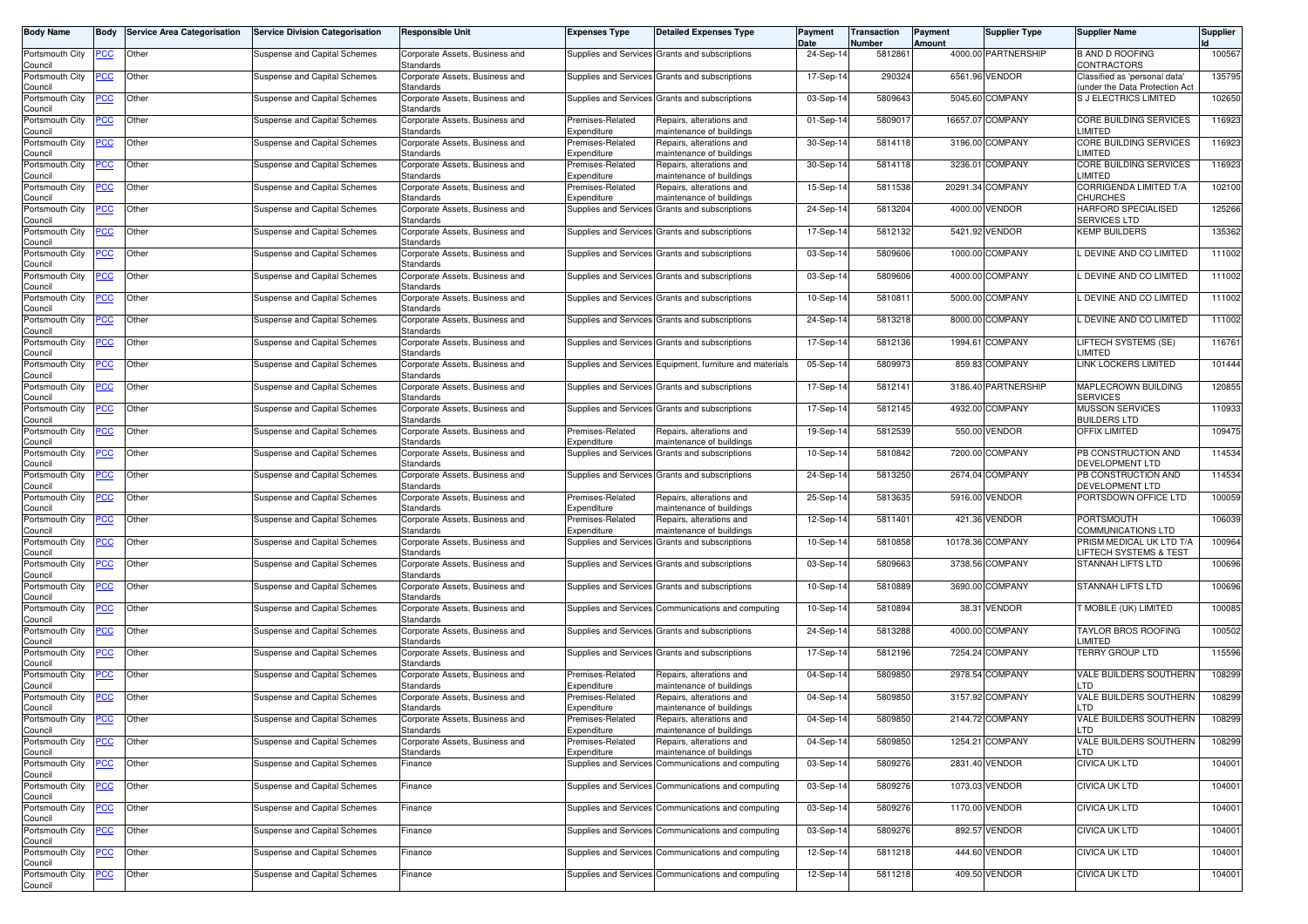| <b>Body Name</b>           | Body             | <b>Service Area Categorisation</b> | <b>Service Division Categorisation</b> | <b>Responsible Unit</b>              | <b>Expenses Type</b>                     | <b>Detailed Expenses Type</b>                                             | Payment<br>Date | Transaction<br>Number | Payment<br>Amount | <b>Supplier Type</b> | <b>Supplier Name</b>                                           | <b>Supplier</b> |
|----------------------------|------------------|------------------------------------|----------------------------------------|--------------------------------------|------------------------------------------|---------------------------------------------------------------------------|-----------------|-----------------------|-------------------|----------------------|----------------------------------------------------------------|-----------------|
| Portsmouth City<br>Council | PСC              | Other                              | Suspense and Capital Schemes           | Finance                              |                                          | Supplies and Services Communications and computing                        | 12-Sep-1        | 5811218               |                   | 3685.50 VENDOR       | <b>CIVICA UK LTD</b>                                           | 104001          |
| Portsmouth City<br>Council | <u>PCC</u>       | Other                              | Suspense and Capital Schemes           | Finance                              |                                          | Supplies and Services Communications and computing                        | 12-Sep-1        | 5811218               |                   | 3720.60 VENDOR       | <b>CIVICA UK LTD</b>                                           | 104001          |
| Portsmouth City<br>Council | <u>PCC</u>       | Other                              | Suspense and Capital Schemes           | Finance                              | Supplies and Services                    | Communications and computing                                              | 12-Sep-14       | 5811218               |                   | 1404.00 VENDOR       | <b>CIVICA UK LTD</b>                                           | 104001          |
| Portsmouth City<br>Council | <b>PCC</b>       | Other                              | Suspense and Capital Schemes           | Finance                              |                                          | Supplies and Services Communications and computing                        | 12-Sep-14       | 5811218               |                   | 819.00 VENDOR        | CIVICA UK LTD                                                  | 104001          |
| Portsmouth City<br>Council | <u>PCC</u>       | Other                              | Suspense and Capital Schemes           | Finance                              |                                          | Supplies and Services Communications and computing                        | 12-Sep-14       | 5811218               |                   | 444.60 VENDOR        | <b>CIVICA UK LTD</b>                                           | 104001          |
| Portsmouth City<br>Council | <u>PCC</u>       | Other                              | Suspense and Capital Schemes           | Finance                              |                                          | Supplies and Services Communications and computing                        | 25-Sep-14       | 5813380               |                   | 237.37 VENDOR        | <b>CIVICA UK LTD</b>                                           | 104001          |
| Portsmouth City<br>Council | <u>PCC</u>       | Other                              | Suspense and Capital Schemes           | Health, Safety and Licensing         | <b>Third Party Payments</b>              | Private contractors                                                       | 11-Sep-14       | 5810929               |                   | 2183.75 VENDOR       | <b>ATKINS LIMITED</b>                                          | 108809          |
| Portsmouth City<br>Council | <b>PCC</b>       | Other                              | Suspense and Capital Schemes           | Health, Safety and Licensing         | Third Party Payments Private contractors |                                                                           | 09-Sep-14       | 5810235               |                   | 4864.25 VENDOR       | <b>ATKINS LIMITED</b>                                          | 108809          |
| Portsmouth City<br>Council | <u>PCC</u>       | Other                              | Suspense and Capital Schemes           | Health, Safety and Licensing         | Third Party Payments Private contractors |                                                                           | 11-Sep-14       | 5810929               |                   | 4167.44 VENDOR       | <b>ATKINS LIMITED</b>                                          | 108809          |
| Portsmouth City<br>Council | <u>PCC</u>       | Other                              | Suspense and Capital Schemes           | Housing and Property Services        | Premises-Related<br>Expenditure          | Repairs, alterations and<br>naintenance of buildings                      | 19-Sep-14       | 5812417               |                   | 8451.00 COMPANY      | <b>CANOPIES UK LIMITED</b>                                     | 134871          |
| Portsmouth City<br>Council | <u>PCC</u>       | Other                              | Suspense and Capital Schemes           | Housing and Property Services        |                                          | Supplies and Services Printing, stationery and general<br>office expenses | 09-Sep-14       | 5810315               |                   | 20000.00 VENDOR      | <b>NEOPOST</b>                                                 | 102893          |
| Portsmouth City<br>Council | <u>PCC</u>       | Other                              | Suspense and Capital Schemes           | Housing and Property Services        |                                          | Supplies and Services Printing, stationery and general<br>office expenses | 24-Sep-14       | 5813232               |                   | 20000.00 VENDOR      | <b>NEOPOST</b>                                                 | 102893          |
| Portsmouth City<br>Council | <u>PCC</u>       | Other                              | Suspense and Capital Schemes           | Housing and Property Services        |                                          | Supplies and Services Miscellaneous expenses                              | 30-Sep-14       | 5814137               |                   | 532.33 SOLETRADER    | Classified as 'personal data'<br>under the Data Protection Act | 134470          |
| Portsmouth City<br>Council |                  | Other                              | Suspense and Capital Schemes           | Housing and Property Services        | Premises-Related<br>Expenditure          | Energy costs                                                              | 03-Sep-14       | 580964                |                   | 56.55 COMPANY        | SCOTTISH AND SOUTHERN<br><b>ENERGY PLC</b>                     | 100303          |
| Portsmouth City<br>Council | <u>PCC</u>       | Other                              | Suspense and Capital Schemes           | <b>Housing and Property Services</b> | Premises-Related<br>Expenditure          | Rents                                                                     | 26-Sep-14       | 5813813               |                   | 2066.67 SOLETRADER   | Classified as 'personal data'<br>under the Data Protection Act | 134470          |
| Portsmouth City<br>Council | <b>PCC</b>       | Other                              | Suspense and Capital Schemes           | Housing and Property Services        | Premises-Related<br>Expenditure          | Fixtures and fittings                                                     | 18-Sep-14       | 5812248               |                   | 58.53 COMPANY        | CORRIGENDA LIMITED T/A<br>CHURCHES                             | 102100          |
| Portsmouth City<br>Council | <u>PCC</u>       | Other                              | Suspense and Capital Schemes           | Housing and Property Services        | Premises-Related<br>Expenditure          | Fixtures and fittings                                                     | 18-Sep-14       | 5812248               |                   | 49.50 COMPANY        | CORRIGENDA LIMITED T/A<br>CHURCHES                             | 102100          |
| Portsmouth City<br>Council | <u>PCC</u>       | Other                              | Suspense and Capital Schemes           | Housing and Property Services        | Premises-Related<br>Expenditure          | Fixtures and fittings                                                     | 19-Sep-1        | 5812435               |                   | 112.23 COMPANY       | CORRIGENDA LIMITED T/A<br>CHURCHES                             | 102100          |
| Portsmouth City<br>Council | <u>PCC</u>       | Other                              | Suspense and Capital Schemes           | Housing and Property Services        | Premises-Related<br>Expenditure          | Repairs, alterations and<br>naintenance of buildings                      | 05-Sep-14       | 5809949               |                   | 48.75 VENDOR         | <b>GRAHAM ASSET</b><br>MANAGEMENT LTD                          | 134967          |
| Portsmouth City<br>Council | ∙сс              | Other                              | Suspense and Capital Schemes           | Housing and Property Services        | Premises-Related<br>Expenditure          | Repairs, alterations and<br>maintenance of buildings                      | 05-Sep-14       | 5809949               |                   | 48.75 VENDOR         | <b>GRAHAM ASSET</b><br><b>MANAGEMENT LTD</b>                   | 134967          |
| Portsmouth City<br>Council | <u>PCC</u>       | Other                              | Suspense and Capital Schemes           | Housing and Property Services        | Premises-Related<br>Expenditure          | Repairs, alterations and<br>maintenance of buildings                      | 05-Sep-14       | 5809949               |                   | 48.75 VENDOR         | <b>GRAHAM ASSET</b><br><b>MANAGEMENT LTD</b>                   | 134967          |
| Portsmouth City<br>Council | <u>PCC</u>       | Other                              | Suspense and Capital Schemes           | Housing and Property Services        | Premises-Related<br>Expenditure          | Repairs, alterations and<br>naintenance of buildings                      | 05-Sep-14       | 580994                |                   | 75.00 VENDOR         | <b>GRAHAM ASSET</b><br>MANAGEMENT LTD                          | 134967          |
| Portsmouth City<br>Council | <u>PCC</u>       | Other                              | Suspense and Capital Schemes           | Housing and Property Services        | Premises-Related<br>Expenditure          | Repairs, alterations and<br>naintenance of buildings                      | 05-Sep-14       | 5809949               |                   | 75.00 VENDOR         | <b>GRAHAM ASSET</b><br><b>MANAGEMENT LTD</b>                   | 134967          |
| Portsmouth City<br>Council | <u>PCC</u>       | Other                              | Suspense and Capital Schemes           | Housing and Property Services        | Premises-Related<br>Expenditure          | Repairs, alterations and<br>maintenance of buildings                      | 05-Sep-14       | 5809949               |                   | 48.75 VENDOR         | <b>GRAHAM ASSET</b><br>MANAGEMENT LTD                          | 134967          |
| Portsmouth City<br>Council | <u>PCC</u>       | Other                              | Suspense and Capital Schemes           | Housing and Property Services        | Premises-Related<br>Expenditure          | Repairs, alterations and<br>maintenance of buildings                      | 05-Sep-14       | 580994                |                   | 75.00 VENDOR         | <b>GRAHAM ASSET</b><br><b>MANAGEMENT LTD</b>                   | 134967          |
| Portsmouth City<br>Council | <u>PCC</u>       | Other                              | Suspense and Capital Schemes           | Housing and Property Services        | Premises-Related<br>Expenditure          | Fixtures and fittings                                                     | 12-Sep-14       | 5811313               |                   | 35.00 VENDOR         | <b>GRAHAM ASSET</b><br><b>MANAGEMENT LTD</b>                   | 134967          |
| Portsmouth City<br>Council | <u>PCC</u>       | Other                              | Suspense and Capital Schemes           | Housing and Property Services        | Premises-Related<br>Expenditure          | Repairs, alterations and<br>naintenance of buildings                      | 05-Sep-14       | 580994                |                   | 48.75 VENDOR         | <b>GRAHAM ASSET</b><br><b>MANAGEMENT LTD</b>                   | 134967          |
| Portsmouth City<br>Council | <u>PCC</u>       | Other                              | Suspense and Capital Schemes           | Housing and Property Services        | Premises-Related<br>Expenditure          | Repairs, alterations and<br>maintenance of buildings                      | 05-Sep-14       | 5809949               |                   | 48.75 VENDOR         | <b>GRAHAM ASSET</b><br><b>MANAGEMENT LTD</b>                   | 134967          |
| Portsmouth City<br>Council | <b>PCC</b>       | Other                              | Suspense and Capital Schemes           | Housing and Property Services        | Premises-Related<br>Expenditure          | Repairs, alterations and<br>maintenance of buildings                      | 05-Sep-14       | 5809949               |                   | 48.75 VENDOR         | <b>GRAHAM ASSET</b><br><b>MANAGEMENT LTD</b>                   | 134967          |
| Portsmouth City<br>Council | <b>PCC</b>       | Other                              | Suspense and Capital Schemes           | Housing and Property Services        | Premises-Related<br>Expenditure          | Repairs, alterations and<br>maintenance of buildings                      | 05-Sep-14       | 5809949               |                   | 75.00 VENDOR         | <b>GRAHAM ASSET</b><br><b>MANAGEMENT LTD</b>                   | 134967          |
| Portsmouth City<br>Council | <b>PCC</b>       | Other                              | Suspense and Capital Schemes           | Housing and Property Services        | Premises-Related<br>Expenditure          | Repairs, alterations and<br>maintenance of buildings                      | 05-Sep-14       | 5809949               |                   | 75.00 VENDOR         | <b>GRAHAM ASSET</b><br>MANAGEMENT LTD                          | 134967          |
| Portsmouth City<br>Council | <u>PCC</u>       | Other                              | Suspense and Capital Schemes           | Housing and Property Services        | Premises-Related<br>Expenditure          | Repairs, alterations and<br>maintenance of buildings                      | 05-Sep-14       | 5809949               |                   | 48.75 VENDOR         | <b>GRAHAM ASSET</b><br>MANAGEMENT LTD                          | 134967          |
| Portsmouth City<br>Council | <b>PCC</b>       | Other                              | Suspense and Capital Schemes           | Housing and Property Services        | Premises-Related<br>Expenditure          | Repairs, alterations and<br>maintenance of buildings                      | 05-Sep-14       | 5809949               |                   | 75.00 VENDOR         | <b>GRAHAM ASSET</b><br>MANAGEMENT LTD                          | 134967          |
| Portsmouth City<br>Council | $\overline{PCC}$ | Other                              | Suspense and Capital Schemes           | <b>Housing and Property Services</b> | Premises-Related<br>Expenditure          | Rents                                                                     | 19-Sep-14       | 5812497               |                   | 36250.00 VENDOR      | <b>HOLLOWAY ILIFFE &amp;</b><br><b>MITCHELL</b>                | 100878          |
| Portsmouth City<br>Council | <u>PCC</u>       | Other                              | Suspense and Capital Schemes           | Housing and Property Services        | Premises-Related<br>Expenditure          | Repairs, alterations and<br>naintenance of buildings                      | 18-Sep-14       | 5812305               |                   | 700.00 COMPANY       | <b>KKA MAINTENANCE LTD</b>                                     | 135386          |
| Portsmouth City<br>Council | <u>PCC</u>       | Other                              | Suspense and Capital Schemes           | Housing and Property Services        | Premises-Related<br>Expenditure          | Repairs, alterations and<br>maintenance of buildings                      | 18-Sep-14       | 5812305               |                   | 4625.00 COMPANY      | <b>KKA MAINTENANCE LTD</b>                                     | 135386          |
| Portsmouth City<br>Council | <b>PCC</b>       | Other                              | Suspense and Capital Schemes           | Housing and Property Services        | Premises-Related<br>Expenditure          | Repairs, alterations and<br>maintenance of buildings                      | 19-Sep-14       | 5812514               |                   | 8100.00 COMPANY      | KKA MAINTENANCE LTD                                            | 135386          |
| Portsmouth City<br>Council | <u>PCC</u>       | Other                              | Suspense and Capital Schemes           | Housing and Property Services        | Premises-Related<br>Expenditure          | Repairs, alterations and<br>maintenance of buildings                      | 11-Sep-14       | 5811036               |                   | 35.00 COMPANY        | KKA MAINTENANCE LTD                                            | 135386          |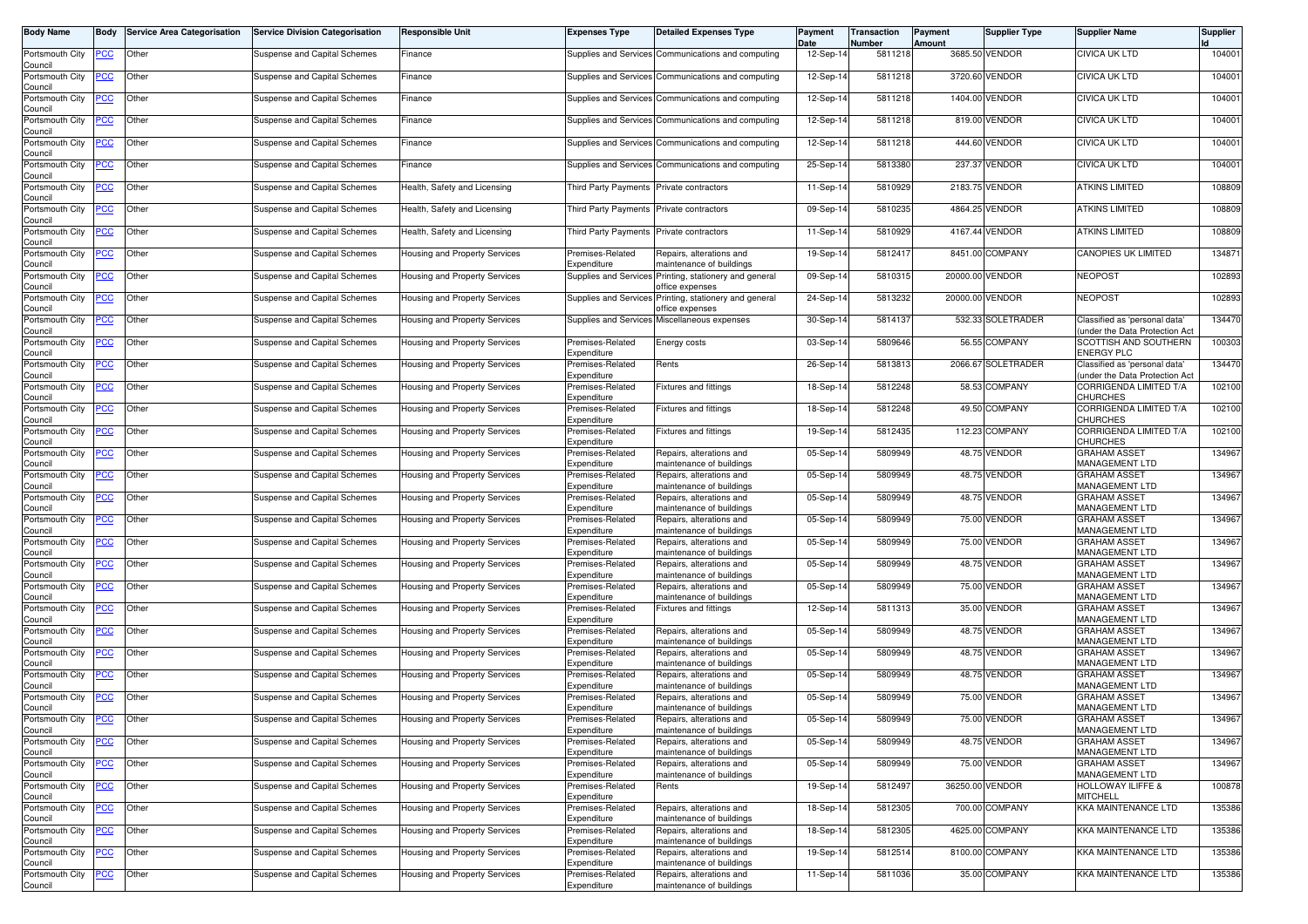| <b>Body Name</b>           | <b>Body</b> | <b>Service Area Categorisation</b> | <b>Service Division Categorisation</b>       | Responsible Unit              | <b>Expenses Type</b>                          | <b>Detailed Expenses Type</b>                        | Payment                 | Transaction       | Payment          | <b>Supplier Type</b> | <b>Supplier Name</b>                                | <b>Supplier</b> |
|----------------------------|-------------|------------------------------------|----------------------------------------------|-------------------------------|-----------------------------------------------|------------------------------------------------------|-------------------------|-------------------|------------------|----------------------|-----------------------------------------------------|-----------------|
| Portsmouth City            | PCC         | Other                              | Suspense and Capital Schemes                 | Housing and Property Services | Premises-Related                              | Repairs, alterations and                             | Date<br>25-Sep-14       | Number<br>5813545 | Amount           | 250.00 COMPANY       | <b>KKA MAINTENANCE LTD</b>                          | 135386          |
| Council<br>Portsmouth City | <b>PCC</b>  | Other                              | Suspense and Capital Schemes                 | Housing and Property Services | Expenditure<br>Premises-Related               | maintenance of buildings<br>Repairs, alterations and | 26-Sep-14               | 5813862           |                  | 117.64 COMPANY       | <b>KKA MAINTENANCE LTD</b>                          | 135386          |
| Council<br>Portsmouth City | <u>PCC</u>  | Other                              | Suspense and Capital Schemes                 | Housing and Property Services | Expenditure<br>Premises-Related               | maintenance of buildings<br>Repairs, alterations and | 05-Sep-14               | 5809970           |                  | 3500.00 COMPANY      | <b>KKA MAINTENANCE LTD</b>                          | 135386          |
| Council<br>Portsmouth City | <b>PCC</b>  | Other                              | Suspense and Capital Schemes                 | Housing and Property Services | Expenditure<br>Premises-Related               | maintenance of buildings<br>Repairs, alterations and | 05-Sep-14               | 5809970           |                  | 47140.36 COMPANY     | <b>KKA MAINTENANCE LTD</b>                          | 135386          |
| Council<br>Portsmouth City | <b>PCC</b>  | Other                              | Suspense and Capital Schemes                 | Housing and Property Services | Expenditure<br>Premises-Related               | maintenance of buildings<br>Repairs, alterations and | 25-Sep-14               | 5813545           |                  | 2500.54 COMPANY      | KKA MAINTENANCE LTD                                 | 135386          |
| Council<br>Portsmouth City | <b>PCC</b>  | Other                              | Suspense and Capital Schemes                 | Housing and Property Services | Expenditure<br>Supplies and Services Services | maintenance of buildings                             | 10-Sep-14               | 5810829           |                  | 4903.00 VENDOR       | NABARRO LLP                                         | 112129          |
| Council<br>Portsmouth City | <b>PCC</b>  | Other                              | Suspense and Capital Schemes                 | Housing and Property Services | Premises-Related                              | Cleaning and domestic supplies                       | 04-Sep-14               | 5809800           |                  | 19668.92 VENDOR      | <b>OCEAN INTEGRATED</b>                             | 100460          |
| Council<br>Portsmouth City | <u>PCC</u>  | Other                              | Suspense and Capital Schemes                 | Housing and Property Services | Expenditure<br>Premises-Related               | Cleaning and domestic supplies                       | 19-Sep-14               | 5812538           |                  | 902.74 VENDOR        | SERVICES LIMITED<br><b>OCEAN INTEGRATED</b>         | 100460          |
| Council<br>Portsmouth City | PCC         | Other                              | <b>Suspense and Capital Schemes</b>          | Housing and Property Services | Expenditure<br>Premises-Related               | Cleaning and domestic supplies                       | 19-Sep-14               | 5812538           | 19668.92 VENDOR  |                      | SERVICES LIMITED<br><b>OCEAN INTEGRATED</b>         | 100460          |
| Council<br>Portsmouth City | <u>PCC</u>  | Other                              | Suspense and Capital Schemes                 | Housing and Property Services | Expenditure<br>Premises-Related               | Cleaning and domestic supplies                       | 19-Sep-14               | 5812538           |                  | -85.80 VENDOR        | <b>SERVICES LIMITED</b><br><b>OCEAN INTEGRATED</b>  | 100460          |
| Council<br>Portsmouth City | PCC         | Other                              | Suspense and Capital Schemes                 | Housing and Property Services | Expenditure<br>Premises-Related               | Repairs, alterations and                             | 09-Sep-14               | 5810329           |                  | 67025.00 COMPANY     | SERVICES LIMITED<br>REDS BUILDERS LTD               | 108228          |
| Council<br>Portsmouth City | <u>PCC</u>  | Other                              | Suspense and Capital Schemes                 | Housing and Property Services | Expenditure<br>Supplies and Services Services | maintenance of buildings                             | 10-Sep-14               | 5810899           |                  | 995.00 VENDOR        | THE DIVERSE CLEANING                                | 134235          |
| Council                    |             |                                    |                                              |                               |                                               |                                                      |                         | 5810458           |                  | -950.00 VENDOR       | COMPANY SOUTH LIMITED<br>DISCLOSURE SCOTLAND        | 139061          |
| Portsmouth City<br>Council | <u>PCC</u>  | Other                              | <b>Suspense and Capital Schemes</b>          | HR, Legal and Performance     | Employees                                     | Indirect employee expenses                           | 10-Sep-14               |                   |                  |                      |                                                     |                 |
| Portsmouth City<br>Council | <u>PCC</u>  | Other                              | Suspense and Capital Schemes                 | HR, Legal and Performance     | Employees                                     | ndirect employee expenses                            | 10-Sep-14               | 5810458           |                  | 1800.00 VENDOR       | DISCLOSURE SCOTLAND                                 | 139061          |
| Portsmouth City<br>Council | <b>PCC</b>  | Other                              | Suspense and Capital Schemes                 | HR, Legal and Performance     | Employees                                     | Indirect employee expenses                           | 10-Sep-14               | 5810902           |                  | 350.00 VENDOR        | THOMPSONS SOLICITORS                                | 112664          |
| Portsmouth City<br>Council | ∍CC         | Other                              | Suspense and Capital Schemes                 | HR, Legal and Performance     | Employees                                     | Indirect employee expenses                           | 10-Sep-14               | 5810902           |                  | 350.00 VENDOR        | THOMPSONS SOLICITORS                                | 112664          |
| Portsmouth City<br>Council | <u>PCC</u>  | Other                              | <b>Balance Sheet</b>                         | <b>Information Services</b>   | Supplies and Services                         | Communications and computing                         | 26-Sep-14               | 5813744           |                  | 1700.00 VENDOR       | ADVANCED COMPUTER<br><b>SYSTEMS &amp; NETWORKS</b>  | 131776          |
| Portsmouth City<br>Council | <u>CC</u>   | Other                              | <b>Balance Sheet</b>                         | <b>Information Services</b>   |                                               | Supplies and Services Communications and computing   | 12-Sep-14               | 5811186           |                  | 1590.00 COMPANY      | <b>BORRI LIMITED</b>                                | 137025          |
| Portsmouth City<br>Council | <b>PCC</b>  | Other                              | <b>Balance Sheet</b>                         | <b>Information Services</b>   |                                               | Supplies and Services Communications and computing   | 19-Sep-14               | 5812428           |                  | 1218.00 VENDOR       | <b>CIVICA SERVICES LIMITED</b>                      | 101225          |
| Portsmouth City<br>Council | <u>PCC</u>  | Other                              | <b>Balance Sheet</b>                         | <b>Information Services</b>   |                                               | Supplies and Services Communications and computing   | 19-Sep-14               | 5812428           |                  | 450.00 VENDOR        | CIVICA SERVICES LIMITED                             | 101225          |
| Portsmouth City<br>Council | <u>PCC</u>  | Other                              | <b>Balance Sheet</b>                         | <b>Information Services</b>   | Employees                                     | Indirect employee expenses                           | 12-Sep-14               | 5811382           |                  | 941.88 VENDOR        | OFFICE ANGELS LTD                                   | 100208          |
| Portsmouth City<br>Council | PСC         | Other                              | <b>Balance Sheet</b>                         | <b>Information Services</b>   |                                               | Supplies and Services Communications and computing   | 11-Sep-14               | 5811069           |                  | 800.00 VENDOR        | REDCENTRIC SOLUTIONS<br><b>IMITED</b>               | 137988          |
| Portsmouth City<br>Council | <b>PCC</b>  | Other                              | <b>Balance Sheet</b>                         | <b>Information Services</b>   | Supplies and Services Services                |                                                      | 09-Sep-14               | 5810331           |                  | 1300.00 VENDOR       | REGIONAL NETWORK<br><b>SOLUTIONS LTD</b>            | 139432          |
| Portsmouth City<br>Council | <u>PCC</u>  | Other                              | <b>Balance Sheet</b>                         | <b>Information Services</b>   | Supplies and Services Services                |                                                      | 26-Sep-14               | 5813982           |                  | 1900.00 VENDOR       | <b>ULTIMA BUSINESS</b><br>SOLUTIONS LTD             | 135978          |
| Portsmouth City<br>Council | <b>PCC</b>  | Other                              | <b>Balance Sheet</b>                         | <b>Information Services</b>   |                                               | Supplies and Services Communications and computing   | 01-Sep-14               | 5809146           |                  | 1842.00 COMPANY      | <b>VIRGIN MEDIA LIMITED</b>                         | 100224          |
| Portsmouth City<br>Council | <u>PCC</u>  | Other                              | <b>Balance Sheet</b>                         | <b>Information Services</b>   |                                               | Supplies and Services Communications and computing   | 29-Sep-14               | 5814088           |                  | 500.00 COMPANY       | VIRGIN MEDIA LIMITED                                | 100224          |
| Portsmouth City<br>Council | <b>PCC</b>  | Other                              | <b>Balance Sheet</b>                         | <b>Information Services</b>   |                                               | Supplies and Services Communications and computing   | 29-Sep-14               | 5814088           |                  | 1842.00 COMPANY      | <b>VIRGIN MEDIA LIMITED</b>                         | 100224          |
| Portsmouth City<br>Council | <b>PCC</b>  | Other                              | <b>Balance Sheet</b>                         | <b>Information Services</b>   |                                               | Supplies and Services Communications and computing   | 29-Sep-14               | 5814088           |                  | 2100.00 COMPANY      | VIRGIN MEDIA LIMITED                                | 100224          |
| Portsmouth City<br>Council | <u>PCC</u>  | Other                              | <b>Balance Sheet</b>                         | <b>Information Services</b>   |                                               | Supplies and Services Communications and computing   | 29-Sep-14               | 5814088           |                  | 1842.00 COMPANY      | <b>VIRGIN MEDIA LIMITED</b>                         | 100224          |
| Portsmouth City<br>Council | <u>PCC</u>  | Other                              | <b>Balance Sheet</b>                         | <b>Information Services</b>   |                                               | Supplies and Services Communications and computing   | 29-Sep-14               | 5814088           |                  | 500.00 COMPANY       | <b>VIRGIN MEDIA LIMITED</b>                         | 100224          |
| Portsmouth City PCC Other  |             |                                    | <b>Balance Sheet</b>                         | <b>Information Services</b>   |                                               | Supplies and Services Communications and computing   | 05-Sep-14               | 5810096           |                  | 5631.50 VENDOR       | <b>XMA LTD</b>                                      | 100009          |
| Council<br>Portsmouth City | <b>PCC</b>  | Other                              | <b>Balance Sheet</b>                         | Other                         | <b>Balance Sheet</b>                          | Asset                                                | 23-Sep-14               | 5812754           | -42685.10 VENDOR |                      | <b>BIFFA MUNICIPAL LTD</b>                          | 135191          |
| Council<br>Portsmouth City | <b>PCC</b>  | Other                              | <b>Balance Sheet</b>                         | Other                         | <b>Balance Sheet</b>                          | Liability                                            | 05-Sep-14               | 5809941           |                  | 3720.00 VENDOR       | <b>FIRST</b>                                        | 101168          |
| Council<br>Portsmouth City | <b>PCC</b>  | Other                              | Trust Funds                                  | Other                         | Premises-Related                              | Repairs, alterations and                             | 24-Sep-14               | 5813199           |                  | 6.73 VENDOR          | <b>GRAHAM ASSET</b>                                 | 134967          |
| Council<br>Portsmouth City | <b>PCC</b>  |                                    |                                              |                               | Expenditure                                   | maintenance of buildings                             |                         |                   |                  |                      | <b>MANAGEMENT LTD</b>                               |                 |
| Council<br>Portsmouth City | <b>PCC</b>  | Other<br>Other                     | <b>Balance Sheet</b><br><b>Balance Sheet</b> | Other<br>Other                | <b>Balance Sheet</b><br><b>Balance Sheet</b>  | Liability<br>Liability                               | 24/09/2014<br>22-Sep-14 | Chaps<br>5812696  | 9191.67          | 1500.00 VENDOR       | <b>HCC Pensions adjustment</b><br>HUGHES ELLARD LTD | Chaps<br>125397 |
| Council<br>Portsmouth City | <b>PCC</b>  | Other                              | <b>Balance Sheet</b>                         | Other                         | <b>Balance Sheet</b>                          | Liability                                            | 19-Sep-14               | 5812499           |                  | 7000.00 VENDOR       | HUGHES ELLARD LTD                                   | 125397          |
| Council<br>Portsmouth City | <b>PCC</b>  |                                    |                                              |                               |                                               |                                                      |                         |                   |                  |                      |                                                     |                 |
| Council                    |             | Other                              | <b>Balance Sheet</b>                         | Other                         | <b>Balance Sheet</b>                          | Asset                                                | 22/09/2014 Chaps        |                   | 36618.47         |                      | Inland Revenue re ADS                               | Chaps           |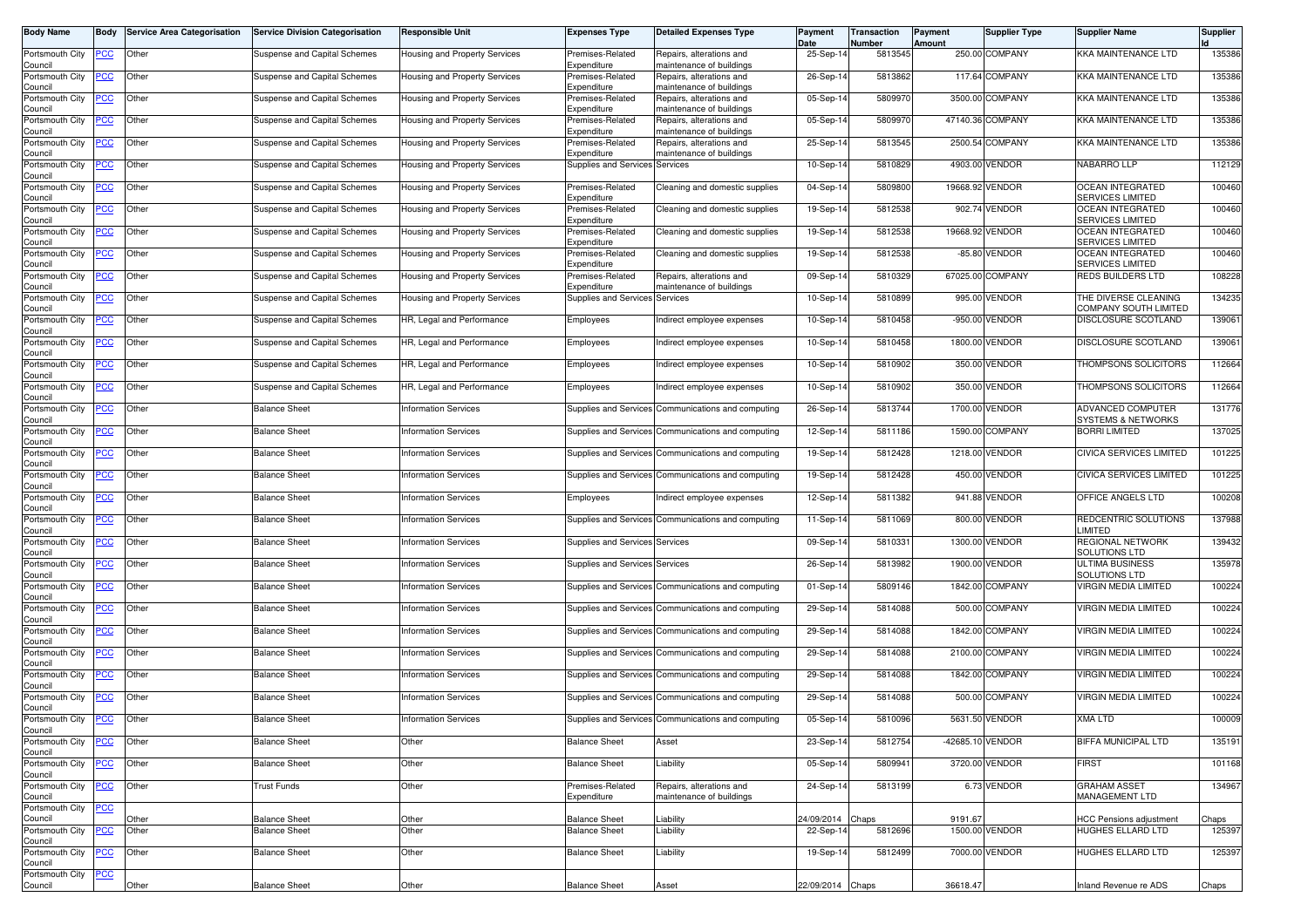| <b>Body Name</b>           | Body           | <b>Service Area Categorisation</b> | <b>Service Division Categorisation</b>       | Responsible Unit                 | <b>Expenses Type</b>                         | <b>Detailed Expenses Type</b>                        | Payment<br>Date         | <b>Transaction</b><br>Number | Payment<br><b>Amount</b> | <b>Supplier Type</b> | <b>Supplier Name</b>                        | <b>Supplier</b><br>ld |
|----------------------------|----------------|------------------------------------|----------------------------------------------|----------------------------------|----------------------------------------------|------------------------------------------------------|-------------------------|------------------------------|--------------------------|----------------------|---------------------------------------------|-----------------------|
| Portsmouth City<br>Council | <u>PCC</u>     | Other                              | <b>Balance Sheet</b>                         | Other                            | <b>Balance Sheet</b>                         | Asset                                                | 22/09/2014              | Chaps                        | 41239.50                 |                      | nland Revenue re ADS                        | Chaps                 |
| Portsmouth City<br>Council | <u>PCC</u>     | Other                              | <b>Balance Sheet</b>                         | Other                            | <b>Balance Sheet</b>                         | Asset                                                | 22/09/2014              | Chaps                        | 9397.04                  |                      | nland Revenue re CPA                        | Chaps                 |
| Portsmouth City<br>Council | <u>PCC</u>     | Other                              | <b>Balance Sheet</b>                         | Other                            | <b>Balance Sheet</b>                         | Asset                                                | 22/09/2014              | Chaps                        | 10514.98                 |                      | Inland Revenue re CPA                       | Chaps                 |
| Portsmouth City<br>Council | <u>CC</u>      | Other                              | <b>Balance Sheet</b>                         | Other                            | <b>Balance Sheet</b>                         | iability.                                            | 22/09/2014              | Chaps                        | 995.40                   |                      | nland Revenue re Elections                  | Chaps                 |
| Portsmouth City<br>Council | <b>PCC</b>     | Other                              | <b>Balance Sheet</b>                         | Other                            | <b>Balance Sheet</b>                         | Asset                                                | 22/09/2014              | Chaps                        | 14283.84                 |                      | Inland Revenue re FBA                       | Chaps                 |
| Portsmouth City<br>Council | <b>PCC</b>     | Other                              | <b>Balance Sheet</b>                         | Other                            | <b>Balance Sheet</b>                         | Asset                                                | 22/09/2014              | Chaps                        | 15745.31                 |                      | nland Revenue re FBA                        | Chaps                 |
| Portsmouth City<br>Council | <b>PCC</b>     | Other                              | <b>Balance Sheet</b>                         | Other                            | <b>Balance Sheet</b>                         | Asset                                                | 22/09/2014              | Chaps                        | 20794.68                 |                      | nland Revenue re MRA                        | Chaps                 |
| Portsmouth City<br>Council | <u>PCC</u>     | Other                              | <b>Balance Sheet</b>                         | Other                            | <b>Balance Sheet</b>                         | Asset                                                | 22/09/2014              | Chaps                        | 21651.48                 |                      | nland Revenue re MRA                        | Chaps                 |
| Portsmouth City<br>Council | <b>CC</b>      | Other                              | <b>Balance Sheet</b>                         | Other                            | <b>Balance Sheet</b>                         | Asset                                                | 22/09/2014              | Chaps                        | 30395.69                 |                      | nland Revenue re PAG                        | Chaps                 |
| Portsmouth City            | <u>PCC</u>     |                                    |                                              |                                  |                                              |                                                      |                         |                              |                          |                      | LGA Re Bonds Agency Equity                  |                       |
| Council<br>Portsmouth City | <u>PCC</u>     | Other<br>Other                     | <b>Balance Sheet</b><br><b>Balance Sheet</b> | Other<br>Other                   | <b>Balance Sheet</b><br><b>Balance Sheet</b> | Asset<br>iability.                                   | 30/09/2014<br>23-Sep-14 | Chaps<br>5812820             | 60000.00                 | 29400.00 COMPANY     | <b>Holding Account</b><br>NCC ESSEX LTD T/A | Chaps<br>139250       |
| Council<br>Portsmouth City | <u>PCC</u>     | Other                              | <b>Balance Sheet</b>                         | Other                            | <b>Balance Sheet</b>                         | Liability                                            | 19-Sep-14               | 5812552                      |                          | 2093.00 VENDOR       | NATIONAL COLD STORE<br>PORTAKABIN LTD       | 103355                |
| Council<br>Portsmouth City | <u>PCC</u>     |                                    |                                              |                                  |                                              |                                                      |                         |                              |                          |                      |                                             |                       |
| Council<br>Portsmouth City |                | Other                              | <b>Balance Sheet</b>                         | Other                            | <b>Balance Sheet</b>                         | Asset                                                | 29/09/2014              | Chaps                        | 25129.20                 |                      | <b>Prepaid Financial Services</b>           | Chaps                 |
| Council                    | <u>PCC</u>     | Other                              | <b>Balance Sheet</b>                         | Other                            | <b>Balance Sheet</b>                         | Asset                                                | 29/09/2014              | Chaps                        | 8101.04                  |                      | <b>Prepaid Financial Services</b>           | Chaps                 |
| Portsmouth City<br>Council | <u>PCC</u>     | Other                              | <b>Balance Sheet</b>                         | Other                            | <b>Balance Sheet</b>                         | Asset                                                | 29/09/2014              | Chaps                        | 4816.55                  |                      | <b>Prepaid Financial Services</b>           | Chaps                 |
| Portsmouth City<br>Council | <u>CC</u>      | Other                              | <b>Balance Sheet</b>                         | Other                            | <b>Balance Sheet</b>                         | Asset                                                | 30-Sep-14               | 5814222                      |                          | 1000.00 VENDOR       | PRUDENTIAL                                  | 10706                 |
| Portsmouth City<br>Council | <u>PCC</u>     | Other                              | <b>Balance Sheet</b>                         | Other                            | <b>Balance Sheet</b>                         | Liability                                            | 05-Sep-14               | 5810035                      |                          | 20.00 VENDOR         | ROSS & ROBERTS LIMITED                      | 120552                |
| Portsmouth City<br>Council | <b>PCC</b>     | Other                              | <b>Balance Sheet</b>                         | Other                            | <b>Balance Sheet</b>                         | Liability                                            | 12-Sep-14               | 5811422                      |                          | 2.50 VENDOR          | ROSS & ROBERTS LIMITED                      | 120552                |
| Portsmouth City<br>Council | <b>PCC</b>     | Other                              | <b>Balance Sheet</b>                         | Other                            | <b>Balance Sheet</b>                         | iability_                                            | 19-Sep-14               | 5812570                      |                          | 35.00 VENDOR         | ROSS & ROBERTS LIMITED                      | 120552                |
| Portsmouth City<br>Council | <u>PCC</u>     | Other                              | <b>Balance Sheet</b>                         | Other                            | <b>Balance Sheet</b>                         | Liability                                            | 19-Sep-14               | 581257                       |                          | 5.00 VENDOR          | ROSS & ROBERTS LIMITED                      | 120552                |
| Portsmouth City<br>Council | <b>PCC</b>     | Other                              | Trust Funds                                  | Other                            | Premises-Related<br>Expenditure              | Repairs, alterations and<br>maintenance of buildings | 10-Sep-14               | 581091                       |                          | 13.00 COMPANY        | VIRGIN MEDIA LIMITED                        | 100224                |
| Portsmouth City<br>Council | <u>PCC</u>     | Other                              | Trust Funds                                  | Other                            | Premises-Related<br>Expenditure              | Repairs, alterations and<br>naintenance of buildings | 10-Sep-14               | 581091                       |                          | 2.60 COMPANY         | VIRGIN MEDIA LIMITED                        | 100224                |
| Portsmouth City<br>Council | <u>PCC</u>     | Other                              | <b>Balance Sheet</b>                         | Other                            | <b>Balance Sheet</b>                         | iability.                                            | 22-Sep-14               | 5812746                      |                          | 17467.50 COMPANY     | WICKENS ENGINEERING<br>TD.                  | 139239                |
| Portsmouth City<br>Council | <u>CC</u>      | Other                              | <b>Balance Sheet</b>                         | Other                            | <b>Balance Sheet</b>                         | Liability                                            | 05-Sep-14               | 5810095                      |                          | 1659.80 VENDOR       | WIGHTLINK LIMITED                           | 103123                |
| Portsmouth City<br>Council | <u>PCC</u>     | Other                              | <b>Balance Sheet</b>                         | Other                            | <b>Balance Sheet</b>                         | Liability                                            | 19-Sep-14               | 5812645                      |                          | 1659.80 VENDOR       | WIGHTLINK LIMITED                           | 103123                |
| Portsmouth City<br>Council | <u>PCC</u>     | Other                              | <b>Balance Sheet</b>                         | Other                            | <b>Balance Sheet</b>                         | Liability                                            | 26-Sep-14               | 5813767                      |                          | 10229.30 VENDOR      | <b>(BLAKE LAPTHORN</b>                      | 102004                |
| Portsmouth City<br>Council | PCC            | Other                              | Suspense and Capital Schemes                 | <b>Transport and Environment</b> | Supplies and Services Services               |                                                      | 12-Sep-14               | 5811133                      |                          | 5284.00 VENDOR       | <b>AHR LONDON LIMITED</b>                   | 139600                |
| Portsmouth City<br>Council | <b>PCC</b>     | Other                              | Suspense and Capital Schemes                 | <b>Transport and Environment</b> | Supplies and Services Services               |                                                      | 12-Sep-14               | 5811163                      |                          | 10843.73 VENDOR      | ATKINS LIMITED                              | 108809                |
| Portsmouth City<br>Council | <u>PCC</u>     | Other                              | Suspense and Capital Schemes                 | <b>Transport and Environment</b> | Supplies and Services Services               |                                                      | 12-Sep-14               | 5811163                      | 14346.96 VENDOR          |                      | <b>ATKINS LIMITED</b>                       | 108809                |
| Portsmouth City<br>Council | <b>PCC</b>     | Other                              | Suspense and Capital Schemes                 | <b>Transport and Environment</b> | Supplies and Services Services               |                                                      | 12-Sep-14               | 5811163                      |                          | 3468.53 VENDOR       | <b>ATKINS LIMITED</b>                       | 108809                |
| Portsmouth City<br>Council |                | Other                              | Suspense and Capital Schemes                 | <b>Transport and Environment</b> | Supplies and Services Services               |                                                      | 24-Sep-14               | 5812859                      |                          | 10006.78 VENDOR      | <b>ATKINS LIMITED</b>                       | 108809                |
| Portsmouth City<br>Council | <b>CC</b>      | Other                              | <b>Suspense and Capital Schemes</b>          | <b>Transport and Environment</b> | Supplies and Services Services               |                                                      | 10-Sep-14               | 5810382                      |                          | 766.32 VENDOR        | ATKINS LIMITED                              | 108809                |
| Portsmouth City<br>Council | <u>PCC</u>     | Other                              | Suspense and Capital Schemes                 | <b>Transport and Environment</b> | Supplies and Services Services               |                                                      | 10-Sep-14               | 5810382                      |                          | 49.32 VENDOR         | <b>ATKINS LIMITED</b>                       | 108809                |
| Portsmouth City<br>Council | $\overline{C}$ | Other                              | Suspense and Capital Schemes                 | <b>Transport and Environment</b> | Supplies and Services Services               |                                                      | 10-Sep-14               | 5810382                      |                          | 1775.52 VENDOR       | ATKINS LIMITED                              | 108809                |
| Portsmouth City<br>Council | <u>PCC</u>     | Other                              | Suspense and Capital Schemes                 | <b>Transport and Environment</b> | <b>Third Party Payments</b>                  | Private contractors                                  | 04-Sep-14               | 279962                       |                          | 1110.00 VENDOR       | SOUTHERN CO-OPERATIVE<br>LIMITED            | 102901                |
| Portsmouth City<br>Council | <b>PCC</b>     | Other                              | Suspense and Capital Schemes                 | <b>Transport and Environment</b> | <b>Third Party Payments</b>                  | Private contractors                                  | 26-Sep-14               | 290560                       |                          | 1110.00 VENDOR       | SOUTHERN CO-OPERATIVE<br>LIMITED            | 102901                |
| Portsmouth City<br>Council | <u>PCC</u>     | Other                              | Suspense and Capital Schemes                 | <b>Transport and Environment</b> | Premises-Related<br>Expenditure              | Repairs, alterations and<br>maintenance of buildings | 19-Sep-14               | 5812630                      |                          | 1443.00 SOLETRADER   | <b>TJC FENCING</b>                          | 101327                |
| Portsmouth City<br>Council | <b>PCC</b>     | Other                              | Suspense and Capital Schemes                 | <b>Transport and Environment</b> | Premises-Related<br>Expenditure              | Repairs, alterations and<br>maintenance of buildings | 03-Sep-14               | 5809295                      |                          | 3268.87 COMPANY      | ENSIGN HIGHWAYS LTD                         | 116063                |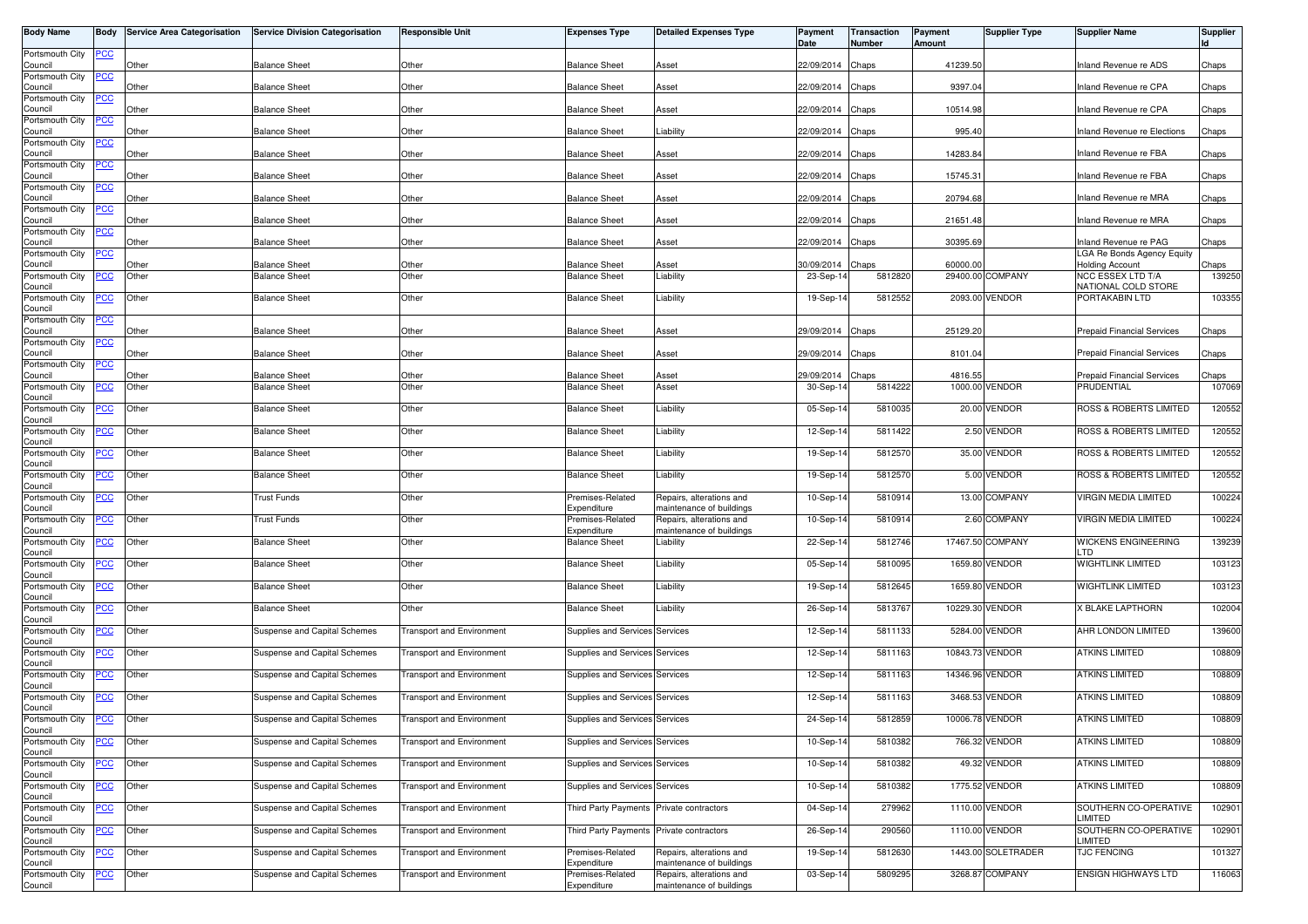| <b>Body Name</b>                      | Body           | <b>Service Area Categorisation</b> | <b>Service Division Categorisation</b> | <b>Responsible Unit</b>                | <b>Expenses Type</b>                          | <b>Detailed Expenses Type</b>                                  | Payment<br>Date | <b>Transaction</b><br>Number | Payment<br>Amount | <b>Supplier Type</b>                    | <b>Supplier Name</b>                 | <b>Supplier</b> |
|---------------------------------------|----------------|------------------------------------|----------------------------------------|----------------------------------------|-----------------------------------------------|----------------------------------------------------------------|-----------------|------------------------------|-------------------|-----------------------------------------|--------------------------------------|-----------------|
| Portsmouth City<br>Council            | <u>PCC</u>     | Other                              | Suspense and Capital Schemes           | <b>Transport and Environment</b>       | Premises-Related<br>Expenditure               | Fixtures and fittings                                          | 05-Sep-14       | 5809931                      |                   | 344.68 COMPANY                          | <b>ENSIGN HIGHWAYS LTD</b>           | 116063          |
| Portsmouth City<br>Council            | <u>CC</u>      | Other                              | Suspense and Capital Schemes           | <b>Transport and Environment</b>       | Premises-Related<br>Expenditure               | Repairs, alterations and<br>maintenance of buildings           | 18-Sep-1        | 5812283                      |                   | 25433.20 COMPANY                        | <b>ENSIGN HIGHWAYS LTD</b>           | 116063          |
| Portsmouth City<br>Council            | <u>'CC</u>     | Other                              | Suspense and Capital Schemes           | <b>Transport and Environment</b>       | Premises-Related<br>Expenditure               | Repairs, alterations and<br>naintenance of buildings           | 18-Sep-14       | 5812283                      |                   | 35000.00 COMPANY                        | <b>ENSIGN HIGHWAYS LTD</b>           | 116063          |
| Portsmouth City<br>Council            | <u>'CC</u>     | Other                              | Suspense and Capital Schemes           | <b>Transport and Environment</b>       | <b>Third Party Payments</b>                   | Private contractors                                            | 03-Sep-14       | 5809591                      |                   | 35264.27 COMPANY                        | GEOFFREY OSBORNE LTD                 | 105968          |
| Portsmouth City                       | <u>CC</u>      | Other                              | Suspense and Capital Schemes           | <b>Transport and Environment</b>       | Premises-Related<br>Expenditure               | Repairs, alterations and                                       | 11-Sep-14       | 5811021                      | 444.90            | <b>/ENDOR</b>                           | <b>HAMPSHIRE</b><br>CONSTABULARY     | 112493          |
| Council<br>Portsmouth City            | <u>'CC</u>     | Other                              | Suspense and Capital Schemes           | <b>Transport and Environment</b>       | Third Party Payments                          | maintenance of buildings<br>Private contractors                | 11-Sep-14       | 5811021                      |                   | 780.00 VENDOR                           | <b>HAMPSHIRE</b><br>CONSTABULARY     | 112493          |
| Council<br>Portsmouth City<br>Council | <u>CC</u>      | Other                              | Suspense and Capital Schemes           | <b>Transport and Environment</b>       | Supplies and Services Services                |                                                                | 05-Sep-14       | 5809950                      |                   | 2500.00 OTHER LOCAL<br><b>AUTHORITY</b> | HAMPSHIRE COUNTY<br><b>COUNCIL</b>   | 100030          |
| Portsmouth City                       | <u>PCC</u>     | Other                              | Suspense and Capital Schemes           | <b>Transport and Environment</b>       |                                               | Supplies and Services Equipment, furniture and materials       | $05-Sep-1$      | 5809988                      |                   | 575.00 VENDOR                           | <b>NAL LTD</b>                       | 139531          |
| Council<br>Portsmouth City            | <u>'CC</u>     | Other                              | Suspense and Capital Schemes           | <b>Transport and Environment</b>       |                                               | Supplies and Services Printing, stationery and general         | 05-Sep-14       | 5809988                      |                   | 45.00 VENDOR                            | <b>NAL LTD</b>                       | 139531          |
| Council<br>Portsmouth City            | <u>'CC</u>     | Other                              | Suspense and Capital Schemes           | <b>Transport and Environment</b>       | Premises-Related                              | office expenses<br>Repairs, alterations and                    | 18-Sep-14       | 5812332                      |                   | 344.00 VENDOR                           | RITHERDON & CO LTD                   | 139484          |
| Council<br>Portsmouth City            | <u>CC</u>      | Other                              | Suspense and Capital Schemes           | <b>Transport and Environment</b>       | Expenditure<br>Premises-Related               | maintenance of buildings<br>Repairs, alterations and           | 18-Sep-14       | 5812332                      |                   | 2419.95 VENDOR                          | RITHERDON & CO LTD                   | 139484          |
| Council<br>Portsmouth City            | <u>'СС</u>     | Other                              | Suspense and Capital Schemes           | <b>Transport and Environment</b>       | Expenditure<br><b>Supplies and Services</b>   | maintenance of buildings<br>Equipment, furniture and materials | 10-Sep-14       | 5810876                      |                   | 775.00 COMPANY                          | <b>SIEMENS PLC</b>                   | 106546          |
| Council<br>Portsmouth City            | <u>CC</u>      | Other                              | Suspense and Capital Schemes           | <b>Transport and Environment</b>       | Third Party Payments Private contractors      |                                                                | 19-Sep-14       | 5812588                      |                   | 605.00 COMPANY                          | SIEMENS PLC                          | 106546          |
| Council<br>Portsmouth City            | <u>'CC</u>     | Other                              | Suspense and Capital Schemes           | <b>Transport and Environment</b>       |                                               | Supplies and Services Equipment, furniture and materials       | 26-Sep-14       | 5813948                      |                   | 954.43 COMPANY                          | <b>SIEMENS PLC</b>                   | 106546          |
| Council<br>Portsmouth City            | <u>'CC</u>     | Other                              | Suspense and Capital Schemes           | <b>Transport and Environment</b>       |                                               | Supplies and Services Equipment, furniture and materials       | 26-Sep-14       | 5813948                      |                   | 477.00 COMPANY                          | <b>SIEMENS PLC</b>                   | 106546          |
| Council<br>Portsmouth City            | <u>CC</u>      | Other                              | Suspense and Capital Schemes           | <b>Transport and Environment</b>       |                                               | Supplies and Services Printing, stationery and general         | 09-Sep-14       | 581035                       |                   | 146.30 VENDOR                           | <b>UNIVERSITY OF</b>                 | 100269          |
| Council<br>Portsmouth City            | <u>'СС</u>     | Other                              | Suspense and Capital Schemes           | <b>Transport and Environment</b>       | Supplies and Services Services                | office expenses                                                | 01-Sep-14       | 5808990                      |                   | 8990.50 VENDOR                          | PORTSMOUTH<br>X AEDAS ARCHITECTS LTD | 138908          |
| Council<br>Portsmouth City            | <u>'CC</u>     | <b>Other Services</b>              | <b>Other Services</b>                  | Finance                                | Premises-Related                              | Repairs, alterations and                                       | 05-Sep-14       | 580997                       |                   | 2500.00 COMPANY                         | <b>KKA MAINTENANCE LTD</b>           | 135386          |
| Council<br>Portsmouth City            | <u>'CC</u>     | <b>Other Services</b>              | Other Services                         | Finance                                | Expenditure<br>Premises-Related               | maintenance of buildings<br>Repairs, alterations and           | 30-Sep-14       | 5814177                      |                   | 1000.00 COMPANY                         | <b>KKA MAINTENANCE LTD</b>           | 135386          |
| Council<br>Portsmouth City            | <u>'CC</u>     | <b>Other Services</b>              | <b>Other Services</b>                  | Finance                                | Expenditure<br>Supplies and Services Services | maintenance of buildings                                       | 29-Sep-14       | 5814040                      |                   | 1900.00 VENDOR                          | <b>LEWIS SILKIN LLP</b>              | 137880          |
| Council<br>Portsmouth City            | <u>'CC</u>     | Other Services                     | <b>Other Services</b>                  | Finance                                | Supplies and Services Services                |                                                                | 29-Sep-14       | 5814040                      | 456.50            | <b>/ENDOR</b>                           | LEWIS SILKIN LLP                     | 137880          |
| Council<br>Portsmouth City<br>Council | <u>'CC</u>     | <b>Other Services</b>              | <b>Other Services</b>                  | Finance                                | Supplies and Services Services                |                                                                | 29-Sep-14       | 5814040                      |                   | 1499.00 VENDOR                          | <b>LEWIS SILKIN LLP</b>              | 137880          |
| Portsmouth City<br>Council            | сC             | Other Services                     | Other Services                         | Finance                                | Supplies and Services Services                |                                                                | 29-Sep-1        | 5814040                      |                   | 350.00 VENDOR                           | LEWIS SILKIN LLP                     | 137880          |
| Portsmouth City<br>Council            | <u>'CC</u>     | Other Services                     | <b>Other Services</b>                  | Finance                                | Supplies and Services Services                |                                                                | 29-Sep-14       | 5814040                      |                   | 220.00 VENDOR                           | LEWIS SILKIN LLP                     | 137880          |
| Portsmouth City<br>Council            | сC             | <b>Other Services</b>              | Other Services                         | Finance                                | Premises-Related<br>Expenditure               | Cleaning and domestic supplies                                 | 26-Sep-14       | 5813972                      |                   | 1435.00 VENDOR                          | THE ABSEILERS LIMITED                | 137714          |
| Portsmouth City<br>Council            | <u>CC</u>      | <b>Planning Services</b>           | <b>Community Development</b>           | <b>Adult Social Care</b>               |                                               | Supplies and Services Grants and subscriptions                 | 01-Sep-14       | 5809138                      |                   | 25000.00 VENDOR                         | THE YOU TRUST                        | 101215          |
| Portsmouth City<br>Council            | <u>'CC</u>     | <b>Planning Services</b>           | <b>Building Control</b>                | City Development and Cultural Services | Employees                                     | Direct employee expenses                                       | 10-Sep-14       | 5810395                      |                   | 1417.50 VENDOR                          | <b>BRG INTERIM SOLUTIONS</b><br>. TD | 138478          |
| Portsmouth City<br>Council            | <u>сс</u>      | <b>Planning Services</b>           | <b>Building Control</b>                | City Development and Cultural Services | Employees                                     | Direct employee expenses                                       | 15-Sep-14       | 5811529                      |                   | 1137.50 VENDOR                          | <b>BRG INTERIM SOLUTIONS</b><br>_TD  | 138478          |
| Portsmouth City<br>Council            | <u>CC </u>     | <b>Planning Services</b>           | <b>Building Control</b>                | City Development and Cultural Services | Employees                                     | Direct employee expenses                                       | 15-Sep-14       | 5811529                      |                   | 61.20 VENDOR                            | <b>BRG INTERIM SOLUTIONS</b><br>. TD | 138478          |
| Portsmouth City<br>Council            | <u>PCC</u>     | <b>Planning Services</b>           | <b>Building Control</b>                | City Development and Cultural Services | Employees                                     | Direct employee expenses                                       | 22-Sep-14       | 5812667                      |                   | 1295.00 VENDOR                          | <b>BRG INTERIM SOLUTIONS</b><br>LTD  | 138478          |
| Portsmouth City<br>Council            |                | <b>PCC</b> Planning Services       | <b>Business support</b>                | City Development and Cultural Services |                                               | Supplies and Services Miscellaneous expenses                   | 05-Sep-14       | 5809885                      |                   | 250.00 VENDOR                           | <b>BUSINESS SOUTH LTD</b>            | 126997          |
| Portsmouth City<br>Council            | <u>CC</u>      | <b>Planning Services</b>           | <b>Business support</b>                | City Development and Cultural Services |                                               | Supplies and Services Miscellaneous expenses                   | 05-Sep-14       | 5809885                      |                   | 680.00 VENDOR                           | <b>BUSINESS SOUTH LTD</b>            | 126997          |
| Portsmouth City<br>Council            | <u>CC</u>      | <b>Planning Services</b>           | <b>Business support</b>                | City Development and Cultural Services | Supplies and Services Services                |                                                                | 19-Sep-14       | 5812461                      |                   | 500.00 VENDOR                           | <b>DEYTON BELL LTD</b>               | 139148          |
| Portsmouth City<br>Council            | $\overline{C}$ | <b>Planning Services</b>           | Business support                       | City Development and Cultural Services | Premises-Related<br>Expenditure               | Energy costs                                                   | 09-Sep-14       | 5810327                      |                   | 284.13 VENDOR                           | PROFILE PRODUCTIONS                  | 123963          |
| Portsmouth City<br>Council            | <u>CC</u>      | <b>Planning Services</b>           | <b>Business support</b>                | City Development and Cultural Services | Premises-Related<br>Expenditure               | Energy costs                                                   | 09-Sep-14       | 5810327                      |                   | 0.06 VENDOR                             | PROFILE PRODUCTIONS                  | 123963          |
| Portsmouth City<br>Council            | <u>'CC</u>     | <b>Planning Services</b>           | <b>Business support</b>                | City Development and Cultural Services |                                               | Supplies and Services Miscellaneous expenses                   | 09-Sep-14       | 5810327                      |                   | 2732.00 VENDOR                          | PROFILE PRODUCTIONS                  | 123963          |
| Portsmouth City<br>Council            | <u>'CC</u>     | <b>Planning Services</b>           | <b>Business support</b>                | City Development and Cultural Services | Third Party Payments                          | Private contractors                                            | 01-Sep-14       | 5809132                      |                   | 4000.00 VENDOR                          | STRONG ISLAND LTD                    | 137315          |
| Portsmouth City<br>Council            | <u>'CC</u>     | <b>Planning Services</b>           | <b>Building Control</b>                | City Development and Cultural Services |                                               | Supplies and Services Communications and computing             | 10-Sep-14       | 5810894                      |                   | 11.55 VENDOR                            | T MOBILE (UK) LIMITED                | 100085          |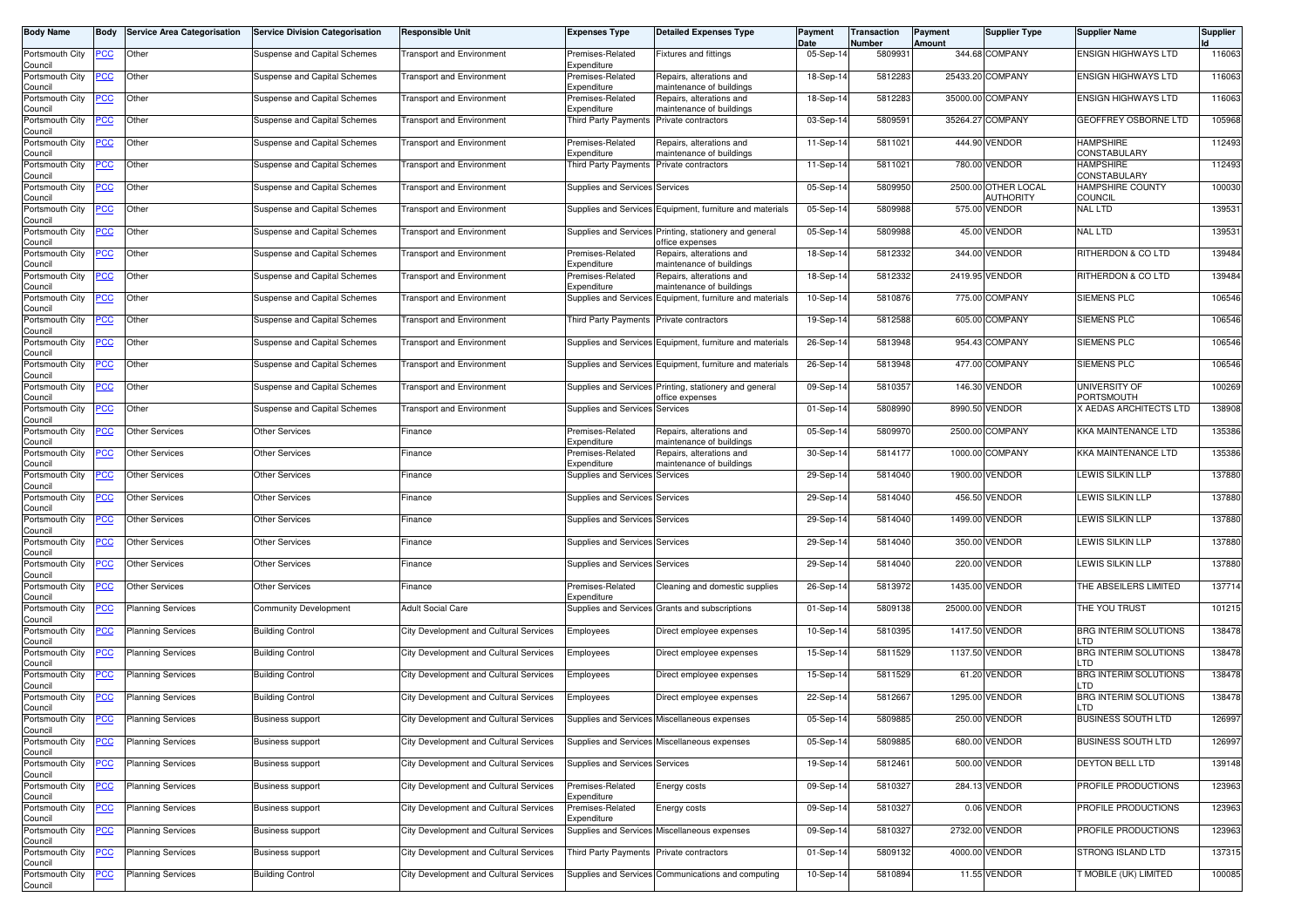| Body Name                  | Body           | <b>Service Area Categorisation</b>           | <b>Service Division Categorisation</b> | Responsible Unit                                   | <b>Expenses Type</b>            | <b>Detailed Expenses Type</b>                            | Payment<br>Date | Transaction<br>Number | Payment<br>Amount | <b>Supplier Type</b> | <b>Supplier Name</b>                         | Supplier |
|----------------------------|----------------|----------------------------------------------|----------------------------------------|----------------------------------------------------|---------------------------------|----------------------------------------------------------|-----------------|-----------------------|-------------------|----------------------|----------------------------------------------|----------|
| Portsmouth City<br>Council | <u>'СС</u>     | <b>Planning Services</b>                     | <b>Business support</b>                | Corporate Assets, Business and<br>Standards        |                                 | Supplies and Services Equipment, furniture and materials | 17-Sep-14       | 5811777               |                   | 1540.00 VENDOR       | ASD LTD                                      | 104859   |
| Portsmouth City<br>Council | <u>'CC</u>     | <b>Planning Services</b>                     | <b>Business support</b>                | Corporate Assets, Business and<br>Standards        |                                 | Supplies and Services Equipment, furniture and materials | 17-Sep-14       | 5811777               |                   | 130.00 VENDOR        | ASD LTD                                      | 104859   |
| Portsmouth City<br>Council | <u>'СС</u>     | <b>Planning Services</b>                     | <b>Business support</b>                | Corporate Assets, Business and<br>Standards        |                                 | Supplies and Services Equipment, furniture and materials | 17-Sep-1        | 5811777               | 500.00            | VENDOR               | ASD LTD                                      | 104859   |
| Portsmouth City<br>Council | <u>'CC</u>     | <b>Planning Services</b>                     | <b>Business support</b>                | Corporate Assets, Business and<br>Standards        |                                 | Supplies and Services Equipment, furniture and materials | 19-Sep-14       | 5812386               |                   | 262.50 VENDOR        | ASD LTD                                      | 104859   |
| Portsmouth City<br>Council | <u>'CC</u>     | <b>Planning Services</b>                     | <b>Business support</b>                | Corporate Assets, Business and<br>Standards        |                                 | Supplies and Services Equipment, furniture and materials | 19-Sep-14       | 5812386               | 217.50            | <b>VENDOR</b>        | <b>ASD LTD</b>                               | 104859   |
| Portsmouth City<br>Council | <u>'CC</u>     | <b>Planning Services</b>                     | <b>Business support</b>                | Corporate Assets, Business and<br>Standards        |                                 | Supplies and Services Equipment, furniture and materials | 19-Sep-14       | 5812386               |                   | 25.00 VENDOR         | ASD LTD                                      | 104859   |
| Portsmouth City<br>Council | <u>CC</u>      | Planning Services                            | Business support                       | Corporate Assets, Business and<br>Standards        | Supplies and Services           | Miscellaneous expenses                                   | 12-Sep-14       | 581117                |                   | 3840.00 VENDOR       | <b>BAY MEDIA LIMITED</b>                     | 125900   |
| Portsmouth City<br>Council | <u>'CC</u>     | <b>Planning Services</b>                     | <b>Business support</b>                | Corporate Assets, Business and<br>Standards        | <b>Supplies and Services</b>    | Communications and computing                             | 05-Sep-14       | 5809882               |                   | 37.89 COMPANY        | <b>BRITISH</b><br>TELECOMMUNICATIONS PLO     | 100132   |
| Portsmouth City<br>Council | <u>'CC</u>     | <b>Planning Services</b>                     | <b>Business support</b>                | Corporate Assets, Business and<br>Standards        | Supplies and Services           | Communications and computing                             | 05-Sep-14       | 5809882               |                   | 9.00 COMPANY         | <b>BRITISH</b><br>TELECOMMUNICATIONS PLO     | 100132   |
| Portsmouth City<br>Council | <u>CC</u>      | <b>Planning Services</b>                     | <b>Business support</b>                | Corporate Assets, Business and<br>Standards        |                                 | Supplies and Services Communications and computing       | 05-Sep-14       | 5809882               |                   | 0.23 COMPANY         | <b>BRITISH</b><br>TELECOMMUNICATIONS PLC     | 100132   |
| Portsmouth City<br>Council | <u>'СС</u>     | <b>Planning Services</b>                     | <b>Business support</b>                | Corporate Assets, Business and<br>Standards        |                                 | Supplies and Services Communications and computing       | 09-Sep-14       | 581024                |                   | 205.77 COMPANY       | <b>BRITISH</b><br>TELECOMMUNICATIONS PLC     | 100132   |
| Portsmouth City<br>Council | <u>'CC</u>     | <b>Planning Services</b>                     | <b>Business support</b>                | Corporate Assets, Business and<br>Standards        | Premises-Related<br>Expenditure | Cleaning and domestic supplies                           | 12-Sep-14       | 5811219               |                   | 95.70 VENDOR         | CJS PORTSMOUTH LTD                           | 100139   |
| Portsmouth City<br>Council | <u>'СС</u>     | <b>Planning Services</b>                     | Business support                       | Corporate Assets, Business and<br>Standards        | Third Party Payments            | Private contractors                                      | 05-Sep-14       | 5809946               |                   | 1617.30 SOLETRADER   | <b>GILL HEIGHINGTON</b><br>TRAINING SERVICES | 138883   |
| ortsmouth City<br>Council  | <u>'СС</u>     | <b>Planning Services</b>                     | Business support                       | Corporate Assets, Business and<br>Standards        | Third Party Payments            | Private contractors                                      | 16-Sep-14       | 5811699               |                   | 1060.00 VENDOR       | LOVE WHAT WE DO                              | 139607   |
| Portsmouth City<br>Council | <u>PCC</u>     | <b>Planning Services</b>                     | <b>Business support</b>                | Corporate Assets, Business and<br><b>Standards</b> | Premises-Related<br>Expenditure | Repairs, alterations and<br>maintenance of buildings     | 12-Sep-14       | 5811507               |                   | 610.00 SOLETRADER    | <b>WILKINSON ELECTRICAL</b><br>CONTRACTORS   | 133464   |
| Portsmouth City<br>Council | <u>'CC</u>     | <b>Planning Services</b>                     | <b>Business support</b>                | Corporate Assets, Business and<br>Standards        | Premises-Related<br>Expenditure | Repairs, alterations and<br>maintenance of buildings     | 12-Sep-14       | 581150                |                   | 1450.00 SOLETRADER   | <b>WILKINSON ELECTRICAL</b><br>CONTRACTORS   | 133464   |
| Portsmouth City<br>Council | <u>cc</u>      | <b>Planning Services</b>                     | Business support                       | Corporate Assets, Business and<br>Standards        | Supplies and Service:           | Equipment, furniture and materials                       | 29-Sep-14       | 5814043               |                   | 350.00 SOLETRADER    | <b>MACRO SERVICES</b>                        | 139636   |
| Portsmouth City<br>Council | <u>'CC</u>     | <b>Planning Services</b>                     | <b>Business support</b>                | Corporate Assets, Business and<br>Standards        |                                 | Supplies and Services Equipment, furniture and materials | 29-Sep-14       | 5814043               |                   | 160.00 SOLETRADER    | <b>MACRO SERVICES</b>                        | 139636   |
| Portsmouth City<br>Council | <u>'CC</u>     | <b>Planning Services</b>                     | Business support                       | Corporate Assets, Business and<br>Standards        | Premises-Related<br>Expenditure | Energy costs                                             | 03-Sep-14       | 5809646               |                   | 20.17 COMPANY        | SCOTTISH AND SOUTHERN<br><b>ENERGY PLC</b>   | 100303   |
| Portsmouth City<br>Council | <u>CC</u>      | <b>Planning Services</b>                     | <b>Business support</b>                | Corporate Assets, Business and<br>Standards        | Premises-Related<br>Expenditure | Energy costs                                             | 03-Sep-14       | 5809646               |                   | 39.26 COMPANY        | SCOTTISH AND SOUTHERN<br><b>ENERGY PLC</b>   | 100303   |
| Portsmouth City<br>Council | <u>'СС</u>     | <b>Planning Services</b>                     | <b>Business support</b>                | Corporate Assets, Business and<br>Standards        | Premises-Related<br>Expenditure | Energy costs                                             | 03-Sep-14       | 5809646               |                   | 74.04 COMPANY        | SCOTTISH AND SOUTHERN<br><b>ENERGY PLC</b>   | 100303   |
| Portsmouth City<br>Council | <u>cc</u>      | <b>Planning Services</b>                     | <b>Business support</b>                | Corporate Assets, Business and<br>Standards        | Premises-Related<br>Expenditure | Energy costs                                             | 03-Sep-14       | 5809646               |                   | 80.46 COMPANY        | SCOTTISH AND SOUTHERN<br><b>ENERGY PLC</b>   | 100303   |
| Portsmouth City<br>Council | <u>'CC</u>     | <b>Planning Services</b>                     | <b>Business support</b>                | Corporate Assets, Business and<br>Standards        | Premises-Related<br>Expenditure | <b>Energy costs</b>                                      | 03-Sep-14       | 5809646               |                   | 48.05 COMPANY        | SCOTTISH AND SOUTHERN<br><b>ENERGY PLC</b>   | 100303   |
| Portsmouth City<br>Council | <u>'СС</u>     | <b>Planning Services</b>                     | Business support                       | Corporate Assets, Business and<br>Standards        | Premises-Related<br>Expenditure | Energy costs                                             | 03-Sep-14       | 5809646               | $-366.67$         | COMPANY              | SCOTTISH AND SOUTHERN<br><b>ENERGY PLC</b>   | 100303   |
| Portsmouth City<br>Council | <u>'СС</u>     | <b>Planning Services</b>                     | <b>Business support</b>                | Corporate Assets, Business and<br>Standards        | Premises-Related<br>Expenditure | Energy costs                                             | 03-Sep-14       | 5809646               |                   | 20.17 COMPANY        | SCOTTISH AND SOUTHERN<br><b>ENERGY PLC</b>   | 100303   |
| Portsmouth City<br>Council | <u>PCC</u>     | <b>Planning Services</b>                     | <b>Business support</b>                | Corporate Assets, Business and<br>Standards        | Premises-Related<br>Expenditure | Energy costs                                             | 03-Sep-14       | 5809646               | 20.27             | <b>COMPANY</b>       | SCOTTISH AND SOUTHERN<br><b>ENERGY PLC</b>   | 100303   |
| Portsmouth City<br>Council | <u>'CC</u>     | <b>Planning Services</b>                     | <b>Business support</b>                | Corporate Assets, Business and<br>Standards        | Premises-Related<br>Expenditure | Energy costs                                             | 03-Sep-14       | 5809646               |                   | 20.17 COMPANY        | SCOTTISH AND SOUTHERN<br><b>ENERGY PLC</b>   | 100303   |
| Portsmouth City<br>Council | <u>CC</u>      | <b>Planning Services</b>                     | <b>Business support</b>                | Corporate Assets, Business and<br>Standards        | Premises-Related<br>Expenditure | Energy costs                                             | 03-Sep-14       | 5809646               |                   | 287.04 COMPANY       | SCOTTISH AND SOUTHERN<br><b>ENERGY PLC</b>   | 100303   |
| Portsmouth City<br>Council | <u>'СС</u>     | <b>Planning Services</b>                     | <b>Business support</b>                | Corporate Assets, Business and<br>Standards        | Premises-Related<br>Expenditure | Energy costs                                             | 03-Sep-14       | 5809646               |                   | 523.10 COMPANY       | SCOTTISH AND SOUTHERN<br><b>ENERGY PLC</b>   | 100303   |
| Portsmouth City<br>Council | <u>'СС</u>     | <b>Planning Services</b>                     | Business support                       | Corporate Assets, Business and<br>Standards        | Premises-Related<br>Expenditure | Energy costs                                             | 03-Sep-14       | 5809646               |                   | 45.50 COMPANY        | SCOTTISH AND SOUTHERN<br><b>ENERGY PLC</b>   | 100303   |
| Council                    |                | Portsmouth City <b>PCC</b> Planning Services | <b>Business support</b>                | Corporate Assets, Business and<br>Standards        | Premises-Related<br>Expenditure | Energy costs                                             | 03-Sep-14       | 5809646               |                   | 61.74 COMPANY        | SCOTTISH AND SOUTHERN<br><b>ENERGY PLC</b>   | 100303   |
| Portsmouth City<br>Council | <b>CC</b>      | <b>Planning Services</b>                     | <b>Business support</b>                | Corporate Assets, Business and<br>Standards        | Premises-Related<br>Expenditure | Energy costs                                             | 03-Sep-14       | 5809646               |                   | 148.22 COMPANY       | SCOTTISH AND SOUTHERN<br><b>ENERGY PLC</b>   | 100303   |
| Portsmouth City<br>Council | <u>'CC</u>     | <b>Planning Services</b>                     | <b>Business support</b>                | Corporate Assets, Business and<br><b>Standards</b> | Premises-Related<br>Expenditure | Energy costs                                             | 03-Sep-14       | 5809646               |                   | 96.34 COMPANY        | SCOTTISH AND SOUTHERN<br><b>ENERGY PLC</b>   | 100303   |
| Portsmouth City<br>Council | $\overline{C}$ | <b>Planning Services</b>                     | <b>Business support</b>                | Corporate Assets, Business and<br>Standards        | Premises-Related<br>Expenditure | Energy costs                                             | 03-Sep-14       | 5809646               |                   | 39.26 COMPANY        | SCOTTISH AND SOUTHERN<br><b>ENERGY PLC</b>   | 100303   |
| Portsmouth City<br>Council | <u>CC</u>      | <b>Planning Services</b>                     | <b>Business support</b>                | Corporate Assets, Business and<br>Standards        | Premises-Related<br>Expenditure | Energy costs                                             | 03-Sep-14       | 5809646               |                   | 60.52 COMPANY        | SCOTTISH AND SOUTHERN<br><b>ENERGY PLC</b>   | 100303   |
| Portsmouth City<br>Council | <u>CC</u>      | <b>Planning Services</b>                     | <b>Business support</b>                | Corporate Assets, Business and<br>Standards        | Premises-Related<br>Expenditure | Rents                                                    | 05-Sep-14       | 5809914               |                   | 2181.00 VENDOR       | <b>CURCHOD &amp; CO</b>                      | 121260   |
| Portsmouth City<br>Council | <u>'CC</u>     | <b>Planning Services</b>                     | <b>Business support</b>                | Corporate Assets, Business and<br>Standards        | Premises-Related<br>Expenditure | Rents                                                    | 05-Sep-14       | 5809914               |                   | 6406.00 VENDOR       | <b>CURCHOD &amp; CO</b>                      | 121260   |
| Portsmouth City<br>Council | <u>'CC</u>     | <b>Planning Services</b>                     | <b>Business support</b>                | Corporate Assets, Business and<br>Standards        | Premises-Related<br>Expenditure | Rents                                                    | 05-Sep-14       | 5809914               |                   | 1463.00 VENDOR       | CURCHOD & CO                                 | 121260   |
|                            |                |                                              |                                        |                                                    |                                 |                                                          |                 |                       |                   |                      |                                              |          |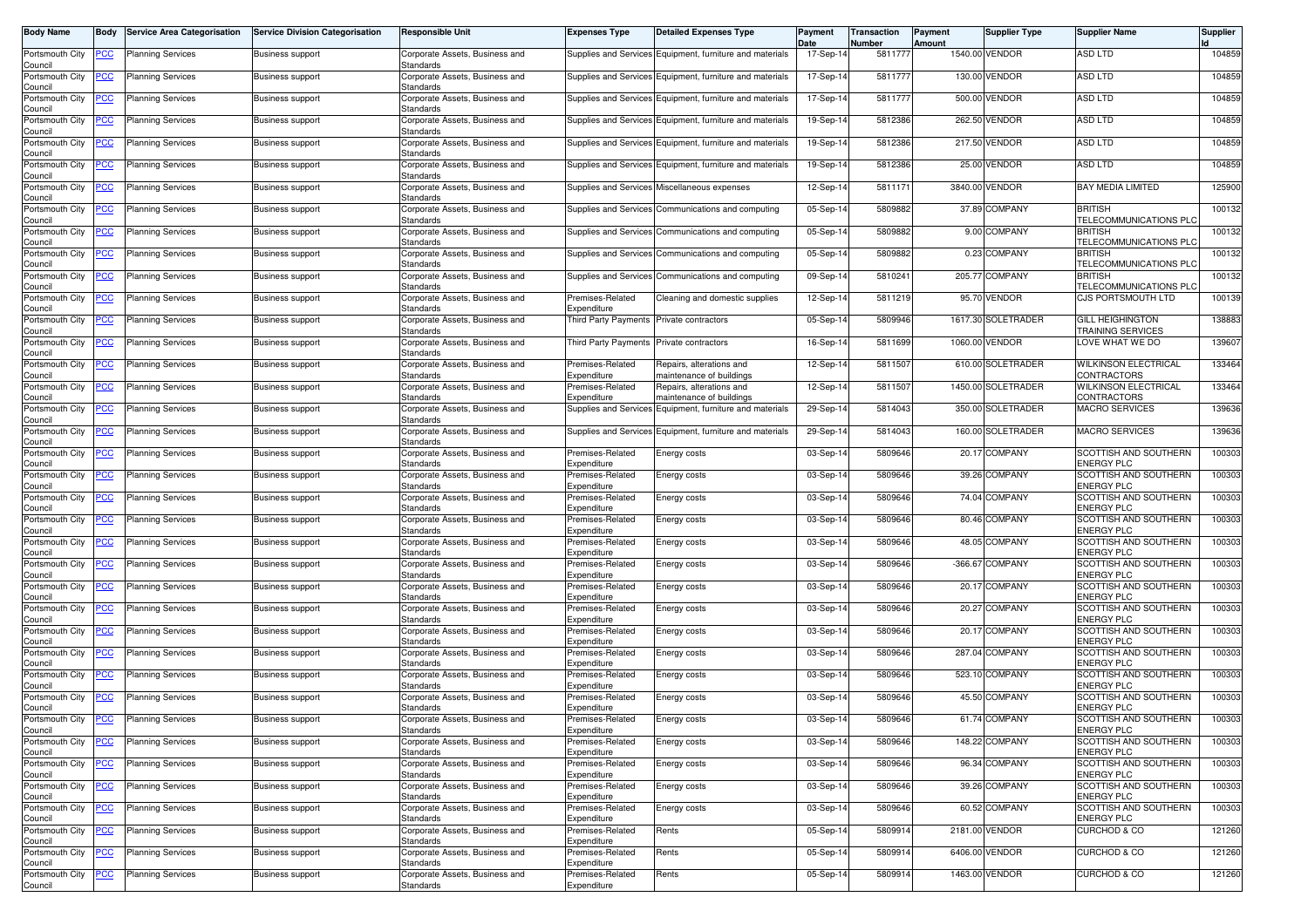| <b>Body Name</b>                      | Body           | <b>Service Area Categorisation</b>           | <b>Service Division Categorisation</b> | Responsible Unit                                   | <b>Expenses Type</b>                | <b>Detailed Expenses Type</b>                            | Payment<br>Date | Transaction<br>Number | Payment<br>Amount | <b>Supplier Type</b> | <b>Supplier Name</b>                     | Supplier |
|---------------------------------------|----------------|----------------------------------------------|----------------------------------------|----------------------------------------------------|-------------------------------------|----------------------------------------------------------|-----------------|-----------------------|-------------------|----------------------|------------------------------------------|----------|
| Portsmouth City<br>Council            | <u>'СС</u>     | <b>Planning Services</b>                     | <b>Business support</b>                | Corporate Assets, Business and<br>Standards        | Premises-Related<br>Expenditure     | Rents                                                    | 05-Sep-14       | 580991                |                   | 4357.00 VENDOR       | <b>CURCHOD &amp; CO</b>                  | 121260   |
| Portsmouth City<br>Council            | <u>CC</u>      | <b>Planning Services</b>                     | <b>Business support</b>                | Corporate Assets, Business and<br>Standards        | Premises-Related<br>Expenditure     | Repairs, alterations and<br>maintenance of buildings     | 09-Sep-14       | 5810294               |                   | 105.00 COMPANY       | <b>ENSIGN HIGHWAYS LTD</b>               | 116063   |
| Portsmouth City<br>Council            | <u>'СС</u>     | <b>Planning Services</b>                     | <b>Business support</b>                | Corporate Assets, Business and<br>Standards        |                                     | Supplies and Services Equipment, furniture and materials | 05-Sep-14       | 5809984               | 287.00            | <b>VENDOR</b>        | METAMARK (UK) LTD                        | 104573   |
| Portsmouth City<br>Council            | <u>'CC</u>     | <b>Planning Services</b>                     | <b>Business support</b>                | Corporate Assets, Business and<br>Standards        |                                     | Supplies and Services Equipment, furniture and materials | 05-Sep-14       | 5809984               |                   | 41.86 VENDOR         | METAMARK (UK) LTD                        | 104573   |
| Portsmouth City<br>Council            | <u>'CC</u>     | <b>Planning Services</b>                     | <b>Business support</b>                | Corporate Assets, Business and<br>Standards        |                                     | Supplies and Services Equipment, furniture and materials | 05-Sep-14       | 5809984               |                   | 193.50 VENDOR        | METAMARK (UK) LTD                        | 104573   |
| Portsmouth City<br>Council            | <u>'CC</u>     | <b>Planning Services</b>                     | <b>Business support</b>                | Corporate Assets, Business and<br>Standards        |                                     | Supplies and Services Equipment, furniture and materials | 05-Sep-14       | 5809984               |                   | 224.20 VENDOR        | METAMARK (UK) LTD                        | 104573   |
| Portsmouth City<br>Council            | <u>'CC</u>     | Planning Services                            | <b>Business support</b>                | Corporate Assets, Business and<br>Standards        |                                     | Supplies and Services Equipment, furniture and materials | 05-Sep-14       | 580998                |                   | 177.45 VENDOR        | METAMARK (UK) LTD                        | 104573   |
| Portsmouth City<br>Council            | <u>'CC</u>     | <b>Planning Services</b>                     | <b>Business support</b>                | Corporate Assets, Business and<br>Standards        |                                     | Supplies and Services Equipment, furniture and materials | 05-Sep-14       | 5809984               |                   | 0.60 VENDOR          | METAMARK (UK) LTD                        | 104573   |
| Portsmouth City<br>Council            | <u>'CC</u>     | <b>Planning Services</b>                     | <b>Business support</b>                | Corporate Assets, Business and<br>Standards        | Premises-Related<br>Expenditure     | Energy costs                                             | 05-Sep-14       | 5809994               | 2886.83           | VENDOR               | <b>NPOWER</b>                            | 104871   |
| Portsmouth City<br>Council            | <u>'CC</u>     | <b>Planning Services</b>                     | <b>Business support</b>                | Corporate Assets, Business and<br>Standards        | Premises-Related<br>Expenditure     | Energy costs                                             | 05-Sep-14       | 5809994               |                   | 2664.55 VENDOR       | <b>NPOWER</b>                            | 104871   |
| Portsmouth City                       | <u>'СС</u>     | <b>Planning Services</b>                     | Business support                       | Corporate Assets, Business and<br>Standards        | Premises-Related<br>Expenditure     | Energy costs                                             | 19-Sep-14       | 5812535               | 567.96            | <b>VENDOR</b>        | <b>NPOWER</b>                            | 104871   |
| Council<br>Portsmouth City<br>Council | <u>'CC</u>     | <b>Planning Services</b>                     | <b>Business support</b>                | Corporate Assets, Business and<br>Standards        | Premises-Related<br>Expenditure     | Energy costs                                             | 19-Sep-14       | 5812535               |                   | 814.19 VENDOR        | <b>NPOWER</b>                            | 104871   |
| Portsmouth City                       | <u>'СС</u>     | <b>Planning Services</b>                     | Business support                       | Corporate Assets, Business and                     |                                     | Supplies and Services Equipment, furniture and materials | 29-Sep-14       | 5814072               |                   | 175.00 VENDOR        | <b>RECOGNITION EXPRESS</b><br>SOUTHERN)  | 101478   |
| Council<br>ortsmouth City             | <u>'СС</u>     | <b>Planning Services</b>                     | <b>Business support</b>                | Standards<br>Corporate Assets, Business and        |                                     | Supplies and Services Equipment, furniture and materials | 29-Sep-14       | 5814072               |                   | 500.00 VENDOR        | <b>RECOGNITION EXPRESS</b><br>(SOUTHERN) | 101478   |
| Council<br>Portsmouth City            | <u>PCC</u>     | <b>Planning Services</b>                     | <b>Business support</b>                | Standards<br>Corporate Assets, Business and        |                                     | Supplies and Services Equipment, furniture and materials | 29-Sep-14       | 5814072               |                   | 42.00 VENDOR         | <b>RECOGNITION EXPRESS</b>               | 101478   |
| Council<br>Portsmouth City            | <u>'CC</u>     | <b>Planning Services</b>                     | Business support                       | Standards<br>Corporate Assets, Business and        | Third Party Payments                | Private contractors                                      | 03-Sep-14       | 5809650               | 144.77            | <b>VENDOR</b>        | (SOUTHERN)<br>SITA UK LTD                | 102673   |
| Council<br>Portsmouth City            | <u>cc</u>      | <b>Planning Services</b>                     | Business support                       | <b>Standards</b><br>Corporate Assets, Business and | <b>Third Party Payments</b>         | Private contractors                                      | 03-Sep-14       | 5809650               |                   | 334.75 VENDOR        | <b>SITA UK LTD</b>                       | 102673   |
| Council<br>Portsmouth City            | <u>'CC</u>     | <b>Planning Services</b>                     | <b>Business support</b>                | Standards<br>Corporate Assets, Business and        | Premises-Related                    | Cleaning and domestic supplies                           | 12-Sep-14       | 581144                | 578.80            | <b>VENDOR</b>        | SITA UK LTD                              | 102673   |
| Council<br>Portsmouth City            | <u>'CC</u>     | <b>Planning Services</b>                     | Business support                       | Standards<br>Corporate Assets, Business and        | Expenditure<br>Premises-Related     | Cleaning and domestic supplies                           | 23-Sep-14       | 5812837               | 434.31            | VENDOR               | <b>SITA UK LTD</b>                       | 102673   |
| Council<br>Portsmouth City            | <u>CC</u>      | <b>Planning Services</b>                     | <b>Business support</b>                | Standards<br>Corporate Assets, Business and        | Expenditure<br>Premises-Related     | Cleaning and domestic supplies                           | 05-Sep-14       | 5810047               | 434.31            | <b>/ENDOR</b>        | SITA UK LTD                              | 102673   |
| Council<br>Portsmouth City            | <u>'СС</u>     | <b>Planning Services</b>                     | <b>Business support</b>                | Standards<br>Corporate Assets, Business and        | Expenditure<br>Third Party Payments | Private contractors                                      | 03-Sep-14       | 5809650               | 289.53            | VENDOR               | SITA UK LTD                              | 102673   |
| Council<br>Portsmouth City            | <u>cc</u>      | <b>Planning Services</b>                     | Business support                       | Standards<br>Corporate Assets, Business and        | Third Party Payments                | Private contractors                                      | 03-Sep-14       | 5809650               | 334.75            | <b>VENDOR</b>        | <b>SITA UK LTD</b>                       | 102673   |
| Council<br>Portsmouth City            | <u>'CC</u>     | <b>Planning Services</b>                     | <b>Business support</b>                | Standards<br>Corporate Assets, Business and        | Premises-Related                    | Cleaning and domestic supplies                           | 05-Sep-14       | 581004                |                   | 1758.33 VENDOR       | <b>SITA UK LTD</b>                       | 102673   |
| Council<br>Portsmouth City            | <u>'СС</u>     | <b>Planning Services</b>                     | Business support                       | Standards<br>Corporate Assets, Business and        | Expenditure<br>Premises-Related     | Cleaning and domestic supplies                           | 05-Sep-14       | 581004                | 219.94            | <b>/ENDOR</b>        | <b>SITA UK LTD</b>                       | 102673   |
| Council<br>Portsmouth City            | <u>'СС</u>     | <b>Planning Services</b>                     | <b>Business support</b>                | <b>Standards</b><br>Corporate Assets, Business and | Expenditure<br>Premises-Related     | Cleaning and domestic supplies                           | 05-Sep-14       | 581004                |                   | 578.80 VENDOR        | <b>SITA UK LTD</b>                       | 102673   |
| Council<br>Portsmouth City            | <u>PCC</u>     | <b>Planning Services</b>                     | <b>Business support</b>                | Standards<br>Corporate Assets, Business and        | Expenditure                         | Supplies and Services Equipment, furniture and materials | 11-Sep-14       | 5811094               | 212.22            | <b>VENDOR</b>        | <b>SPANDEX LIMITED</b>                   | 100163   |
| Council<br>Portsmouth City            | <u>'CC</u>     | <b>Planning Services</b>                     | <b>Business support</b>                | Standards<br>Corporate Assets, Business and        |                                     | Supplies and Services Equipment, furniture and materials | 11-Sep-14       | 5811094               |                   | 448.80 VENDOR        | <b>SPANDEX LIMITED</b>                   | 100163   |
| Council<br>Portsmouth City            | <u>CC</u>      | <b>Planning Services</b>                     | <b>Business support</b>                | Standards<br>Corporate Assets, Business and        |                                     | Supplies and Services Equipment, furniture and materials | $11-Sep-1$      | 5811094               |                   | 1.39 VENDOR          | SPANDEX LIMITED                          | 100163   |
| Council<br>Portsmouth City            | <u>'CC</u>     | <b>Planning Services</b>                     | <b>Business support</b>                | Standards<br>Corporate Assets, Business and        |                                     | Supplies and Services Equipment, furniture and materials | 25-Sep-14       | 5813682               |                   | 61.68 VENDOR         | <b>SPANDEX LIMITED</b>                   | 100163   |
| Council<br>Portsmouth City            | <u>'СС</u>     | <b>Planning Services</b>                     | Business support                       | Standards<br>Corporate Assets, Business and        |                                     | Supplies and Services Equipment, furniture and materials | 25-Sep-14       | 5813682               |                   | 1.39 VENDOR          | <b>SPANDEX LIMITED</b>                   | 100163   |
| Council                               |                | Portsmouth City <b>PCC</b> Planning Services | <b>Business support</b>                | Standards<br>Corporate Assets, Business and        |                                     | Supplies and Services Equipment, furniture and materials | 25-Sep-14       | 5813682               |                   | 147.20 VENDOR        | SPANDEX LIMITED                          | 100163   |
| Council<br>Portsmouth City            | <b>CC</b>      | <b>Planning Services</b>                     | <b>Business support</b>                | Standards<br>Corporate Assets, Business and        |                                     | Supplies and Services Equipment, furniture and materials | 29-Sep-14       | 5814080               |                   | 1.39 VENDOR          | SPANDEX LIMITED                          | 100163   |
| Council<br>Portsmouth City            | <u>'CC</u>     | <b>Planning Services</b>                     | <b>Business support</b>                | Standards<br>Corporate Assets, Business and        |                                     | Supplies and Services Equipment, furniture and materials | 29-Sep-14       | 5814080               |                   | 418.34 VENDOR        | <b>SPANDEX LIMITED</b>                   | 100163   |
| Council<br>Portsmouth City            | $\overline{C}$ | <b>Planning Services</b>                     | <b>Business support</b>                | Standards<br>Corporate Assets, Business and        |                                     | Supplies and Services Equipment, furniture and materials | 29-Sep-14       | 5814080               |                   | 282.96 VENDOR        | SPANDEX LIMITED                          | 100163   |
| Council<br>Portsmouth City            | <u>CC</u>      | <b>Planning Services</b>                     | <b>Business support</b>                | <b>Standards</b><br>Corporate Assets, Business and |                                     | Supplies and Services Equipment, furniture and materials | 29-Sep-14       | 5814080               |                   | 316.89 VENDOR        | <b>SPANDEX LIMITED</b>                   | 100163   |
| Council<br>Portsmouth City            | <u>CC</u>      | <b>Planning Services</b>                     | <b>Business support</b>                | Standards<br>Corporate Assets, Business and        |                                     | Supplies and Services Equipment, furniture and materials | 29-Sep-14       | 5814080               |                   | 316.89 VENDOR        | SPANDEX LIMITED                          | 100163   |
| Council<br>Portsmouth City            | <u>'CC</u>     | <b>Planning Services</b>                     | <b>Business support</b>                | Standards<br>Corporate Assets, Business and        |                                     | Supplies and Services Equipment, furniture and materials | 29-Sep-14       | 5814080               |                   | 316.89 VENDOR        | <b>SPANDEX LIMITED</b>                   | 100163   |
| Council<br>Portsmouth City            | <b>CC</b>      | <b>Planning Services</b>                     | <b>Business support</b>                | Standards<br>Corporate Assets, Business and        |                                     | Supplies and Services Equipment, furniture and materials | 11-Sep-14       | 5811094               |                   | -212.22 VENDOR       | <b>SPANDEX LIMITED</b>                   | 100163   |
| Council                               |                |                                              |                                        | Standards                                          |                                     |                                                          |                 |                       |                   |                      |                                          |          |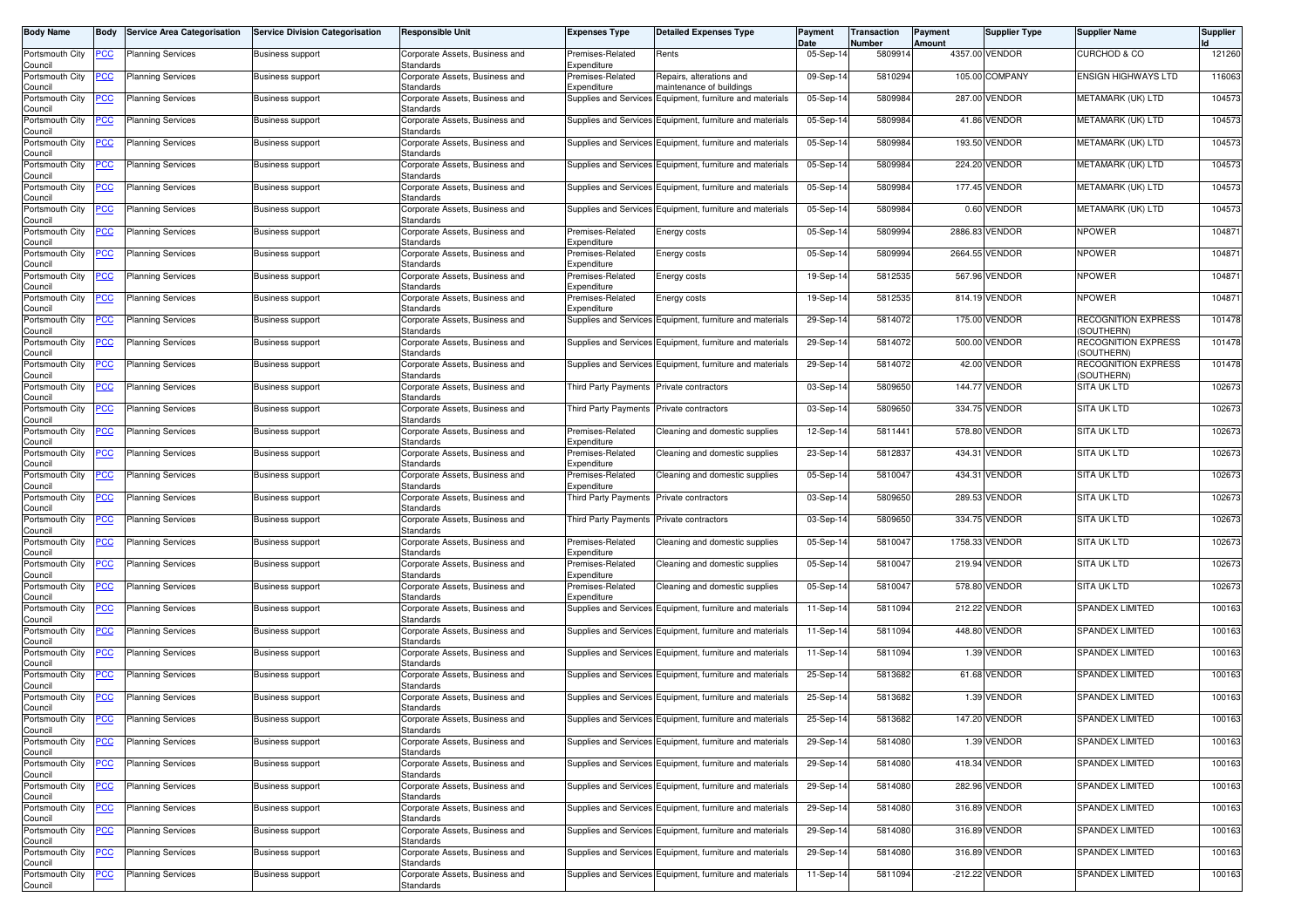| <b>Body Name</b>           | <b>Body</b> | <b>Service Area Categorisation</b> | <b>Service Division Categorisation</b> | <b>Responsible Unit</b>                        | <b>Expenses Type</b>            | <b>Detailed Expenses Type</b>                            | Payment<br>Date | Transaction<br>Number | Payment<br>Amount | Supplier Type   | <b>Supplier Name</b>               | Supplier |
|----------------------------|-------------|------------------------------------|----------------------------------------|------------------------------------------------|---------------------------------|----------------------------------------------------------|-----------------|-----------------------|-------------------|-----------------|------------------------------------|----------|
| Portsmouth City<br>Council | <u>PCC</u>  | <b>Planning Services</b>           | <b>Business support</b>                | Corporate Assets, Business and<br>Standards    | Third Party Payments            | Private contractors                                      | 16-Sep-14       | 5811747               |                   | 900.00 VENDOR   | SURECLOUD LIMITED                  | 135700   |
| Portsmouth City<br>Council | <u>PCC</u>  | <b>Planning Services</b>           | <b>Business support</b>                | Corporate Assets, Business and<br>Standards    | <b>Third Party Payments</b>     | Private contractors                                      | 16-Sep-14       | 5811747               |                   | 300.00 VENDOR   | SURECLOUD LIMITED                  | 135700   |
| Portsmouth City<br>Council | <u>PCC</u>  | <b>Planning Services</b>           | <b>Business support</b>                | Corporate Assets, Business and<br>Standards    | Third Party Payments            | Private contractors                                      | 16-Sep-14       | 5811747               |                   | 300.00 VENDOR   | SURECLOUD LIMITED                  | 135700   |
| Portsmouth City<br>Council | <u>PCC</u>  | <b>Planning Services</b>           | Business support                       | Corporate Assets, Business and<br>Standards    | Third Party Payments            | Private contractors                                      | 16-Sep-14       | 5811747               |                   | 700.00 VENDOR   | SURECLOUD LIMITED                  | 135700   |
| Portsmouth City<br>Council | <u>CC</u>   | <b>Planning Services</b>           | <b>Business support</b>                | Corporate Assets, Business and<br>Standards    | <b>Third Party Payments</b>     | Private contractors                                      | 16-Sep-14       | 5811747               | 350.00            | <b>VENDOR</b>   | SURECLOUD LIMITED                  | 135700   |
| Portsmouth City<br>Council | <b>PCC</b>  | <b>Planning Services</b>           | <b>Business support</b>                | Corporate Assets, Business and<br>Standards    | Third Party Payments            | Private contractors                                      | 16-Sep-14       | 5811747               |                   | 700.00 VENDOR   | SURECLOUD LIMITED                  | 135700   |
| Portsmouth City<br>Council | <u>CC</u>   | <b>Planning Services</b>           | Business support                       | Corporate Assets, Business and<br>Standards    | <b>Third Party Payments</b>     | Private contractors                                      | 16-Sep-14       | 5811747               |                   | 174.00 VENDOR   | SURECLOUD LIMITED                  | 135700   |
| Portsmouth City<br>Council | <u>'CC</u>  | <b>Planning Services</b>           | <b>Business support</b>                | Corporate Assets, Business and<br>Standards    | <b>Supplies and Services</b>    | Communications and computing                             | 12-Sep-14       | 5811470               |                   | 0.19 VENDOR     | MOBILE (UK) LIMITED                | 100085   |
| Portsmouth City<br>Council | сC          | <b>Planning Services</b>           | <b>Business support</b>                | Corporate Assets, Business and<br>Standards    |                                 | Supplies and Services Communications and computing       | 10-Sep-14       | 5810894               |                   | 0.03 VENDOR     | MOBILE (UK) LIMITED                | 100085   |
| Portsmouth City<br>Council | <b>PCC</b>  | <b>Planning Services</b>           | <b>Business support</b>                | Corporate Assets, Business and<br>Standards    |                                 | Supplies and Services Communications and computing       | 10-Sep-14       | 5810894               |                   | 0.04 VENDOR     | MOBILE (UK) LIMITED                | 100085   |
| Portsmouth City<br>Council | сC          | <b>Planning Services</b>           | <b>Business support</b>                | Corporate Assets, Business and<br>Standards    |                                 | Supplies and Services Communications and computing       | 10-Sep-14       | 5810894               |                   | 0.56 VENDOR     | MOBILE (UK) LIMITED                | 100085   |
| Portsmouth City<br>Council | <u>PCC</u>  | <b>Planning Services</b>           | Business support                       | Corporate Assets, Business and<br>Standards    |                                 | Supplies and Services Communications and computing       | 10-Sep-14       | 5810894               |                   | 0.03 VENDOR     | MOBILE (UK) LIMITED                | 100085   |
| Portsmouth City<br>Council | <u>'СС</u>  | <b>Planning Services</b>           | <b>Business support</b>                | Corporate Assets, Business and<br>Standards    |                                 | Supplies and Services Communications and computing       | 10-Sep-14       | 5810894               |                   | 20.38 VENDOR    | MOBILE (UK) LIMITED                | 100085   |
| Portsmouth City<br>Council | <u>PCC</u>  | <b>Planning Services</b>           | <b>Business support</b>                | Corporate Assets, Business and<br>Standards    |                                 | Supplies and Services Communications and computing       | 10-Sep-14       | 5810894               |                   | 1.32 VENDOR     | MOBILE (UK) LIMITED                | 100085   |
| Portsmouth City<br>Council | <u>PCC</u>  | <b>Planning Services</b>           | <b>Business support</b>                | Corporate Assets, Business and<br>Standards    |                                 | Supplies and Services Communications and computing       | 10-Sep-14       | 5810894               | 23.41             | VENDOR          | MOBILE (UK) LIMITED                | 100085   |
| Portsmouth City<br>Council | <u>PCC</u>  | <b>Planning Services</b>           | <b>Business support</b>                | Corporate Assets, Business and<br>Standards    |                                 | Supplies and Services Communications and computing       | 10-Sep-14       | 5810894               | 41.01             | <b>VENDOR</b>   | MOBILE (UK) LIMITED                | 100085   |
| Portsmouth City<br>Council | <u>'CC</u>  | <b>Planning Services</b>           | Business support                       | Corporate Assets, Business and<br>Standards    | <b>Supplies and Services</b>    | Communications and computing                             | 10-Sep-14       | 5810894               |                   | 1.70 VENDOR     | MOBILE (UK) LIMITED                | 100085   |
| Portsmouth City<br>Council | <u>PCC</u>  | <b>Planning Services</b>           | <b>Business support</b>                | Corporate Assets, Business and<br>Standards    |                                 | Supplies and Services Communications and computing       | 10-Sep-14       | 5810894               |                   | 3.58 VENDOR     | MOBILE (UK) LIMITED                | 100085   |
| Portsmouth City<br>Council | <u>CC</u>   | <b>Planning Services</b>           | Business support                       | Corporate Assets, Business and<br>Standards    |                                 | Supplies and Services Communications and computing       | 10-Sep-14       | 5810894               | 0.01              | VENDOR          | Г MOBILE (UK) LIMITED              | 100085   |
| Portsmouth City<br>Council |             | <b>Planning Services</b>           | <b>Business support</b>                | Corporate Assets, Business and<br>Standards    |                                 | Supplies and Services Miscellaneous expenses             | 24-Sep-14       | 5813294               | 1000.00           | <b>VENDOR</b>   | THE KINGS THEATRE TRUST<br>.IMITED | 108776   |
| Portsmouth City<br>Council | <u>PCC</u>  | <b>Planning Services</b>           | <b>Business support</b>                | Corporate Assets, Business and<br>Standards    | Premises-Related<br>Expenditure | Energy costs                                             | 02-Sep-14       | 580924                | $-541.83$         | <b>VENDOR</b>   | <b>TOTAL GAS &amp; POWER LTD</b>   | 133467   |
| Portsmouth City<br>Council | <u>PCC</u>  | <b>Planning Services</b>           | <b>Business support</b>                | Corporate Assets, Business and<br>Standards    | Premises-Related<br>Expenditure | Energy costs                                             | 02-Sep-14       | 5809241               |                   | 1017.75 VENDOR  | TOTAL GAS & POWER LTD              | 133467   |
| Portsmouth City<br>Council | <b>PCC</b>  | <b>Planning Services</b>           | <b>Business support</b>                | Corporate Assets, Business and<br>Standards    | Premises-Related<br>Expenditure | Energy costs                                             | 30-Sep-14       | 5814257               |                   | -1017.75 VENDOR | TOTAL GAS & POWER LTD              | 133467   |
| Portsmouth City<br>Council | <u>PCC</u>  | <b>Planning Services</b>           | <b>Business support</b>                | Corporate Assets, Business and<br>Standards    | Premises-Related<br>Expenditure | Energy costs                                             | 02-Sep-14       | 580924                |                   | 568.88 VENDOR   | <b>FOTAL GAS &amp; POWER LTD</b>   | 133467   |
| Portsmouth City<br>Council | сc          | <b>Planning Services</b>           | <b>Business support</b>                | Corporate Assets, Business and<br>Standards    | Premises-Related<br>Expenditure | Energy costs                                             | 02-Sep-14       | 580924                | 302.79            | <b>VENDOR</b>   | <b>FOTAL GAS &amp; POWER LTD</b>   | 133467   |
| Portsmouth City<br>Council | <u>CC</u>   | <b>Planning Services</b>           | <b>Business support</b>                | Corporate Assets, Business and<br>Standards    | Premises-Related<br>Expenditure | Energy costs                                             | 30-Sep-14       | 5814257               |                   | -302.79 VENDOR  | <b>FOTAL GAS &amp; POWER LTD</b>   | 133467   |
| Portsmouth City<br>Council | <b>PCC</b>  | <b>Planning Services</b>           | <b>Business support</b>                | Corporate Assets, Business and<br>Standards    | Premises-Related<br>Expenditure | Energy costs                                             | 30-Sep-14       | 5814257               | 521.34            | <b>VENDOR</b>   | TOTAL GAS & POWER LTD              | 133467   |
| Portsmouth City<br>Council | <u>CC</u>   | <b>Planning Services</b>           | Business support                       | Corporate Assets, Business and<br>Standards    | Premises-Related<br>Expenditure | Energy costs                                             | 30-Sep-14       | 5814257               |                   | 581.48 VENDOR   | <b>FOTAL GAS &amp; POWER LTD</b>   | 133467   |
| Portsmouth City<br>Council | <u>PCC</u>  | <b>Planning Services</b>           | <b>Business support</b>                | Corporate Assets, Business and<br>Standards    | Premises-Related<br>Expenditure | Energy costs                                             | 30-Sep-14       | 5814257               |                   | 1504.79 VENDOR  | <b>FOTAL GAS &amp; POWER LTD</b>   | 133467   |
| Portsmouth City<br>Council | <u>PCC</u>  | <b>Planning Services</b>           | Business support                       | Corporate Assets, Business and<br>Standards    |                                 | Supplies and Services Equipment, furniture and materials | 12-Sep-14       | 5811493               | 2190.00           | <b>VENDOR</b>   | ULTIMA DISPLAYS LIMITED            | 139207   |
| Portsmouth City<br>Council | PCC         | <b>Planning Services</b>           | <b>Business support</b>                | Corporate Assets, Business and<br>Standards    |                                 | Supplies and Services Equipment, furniture and materials | 12-Sep-14       | 5811493               |                   | 37.25 VENDOR    | ULTIMA DISPLAYS LIMITED            | 139207   |
| Portsmouth City<br>Council | <b>PCC</b>  | <b>Planning Services</b>           | <b>Business support</b>                | Corporate Assets, Business and<br>Standards    |                                 | Supplies and Services Communications and computing       | 29-Sep-14       | 5814088               |                   | 145.00 COMPANY  | VIRGIN MEDIA LIMITED               | 100224   |
| Portsmouth City<br>Council | <b>PCC</b>  | <b>Planning Services</b>           | <b>Business support</b>                | Corporate Assets, Business and<br>Standards    |                                 | Supplies and Services Communications and computing       | 29-Sep-14       | 5814088               |                   | 5265.53 COMPANY | <b>VIRGIN MEDIA LIMITED</b>        | 100224   |
| Portsmouth City<br>Council | <u>CC</u>   | <b>Planning Services</b>           | <b>Business support</b>                | Corporate Assets, Business and<br>Standards    |                                 | Supplies and Services Communications and computing       | 10-Sep-14       | 5810914               |                   | 29.50 COMPANY   | VIRGIN MEDIA LIMITED               | 100224   |
| Portsmouth City<br>Council | <b>PCC</b>  | <b>Planning Services</b>           | <b>Business support</b>                | Corporate Assets, Business and<br>Standards    |                                 | Supplies and Services Communications and computing       | 10-Sep-14       | 5810914               |                   | 29.50 COMPANY   | VIRGIN MEDIA LIMITED               | 100224   |
| Portsmouth City<br>Council | <b>PCC</b>  | <b>Planning Services</b>           | <b>Community Development</b>           | Customer, Community and Democratic<br>Services |                                 | Supplies and Services Miscellaneous expenses             | 12-Sep-14       | 5811353               |                   | -446.25 VENDOR  | LEARNING LINKS<br>SOUTHERN) LTD    | 100954   |
| Portsmouth City<br>Council | <u>PCC</u>  | <b>Planning Services</b>           | Economic Development                   | Other                                          |                                 | Supplies and Services Miscellaneous expenses             | 17-Sep-14       | 5811792               |                   | 1500.00 VENDOR  | CARSWELL GOULD LLP                 | 138247   |
| Portsmouth City<br>Council | <u>CC</u>   | <b>Planning Services</b>           | Economic Development                   | Other                                          |                                 | Supplies and Services Miscellaneous expenses             | 17-Sep-14       | 5811792               |                   | 128.00 VENDOR   | CARSWELL GOULD LLP                 | 138247   |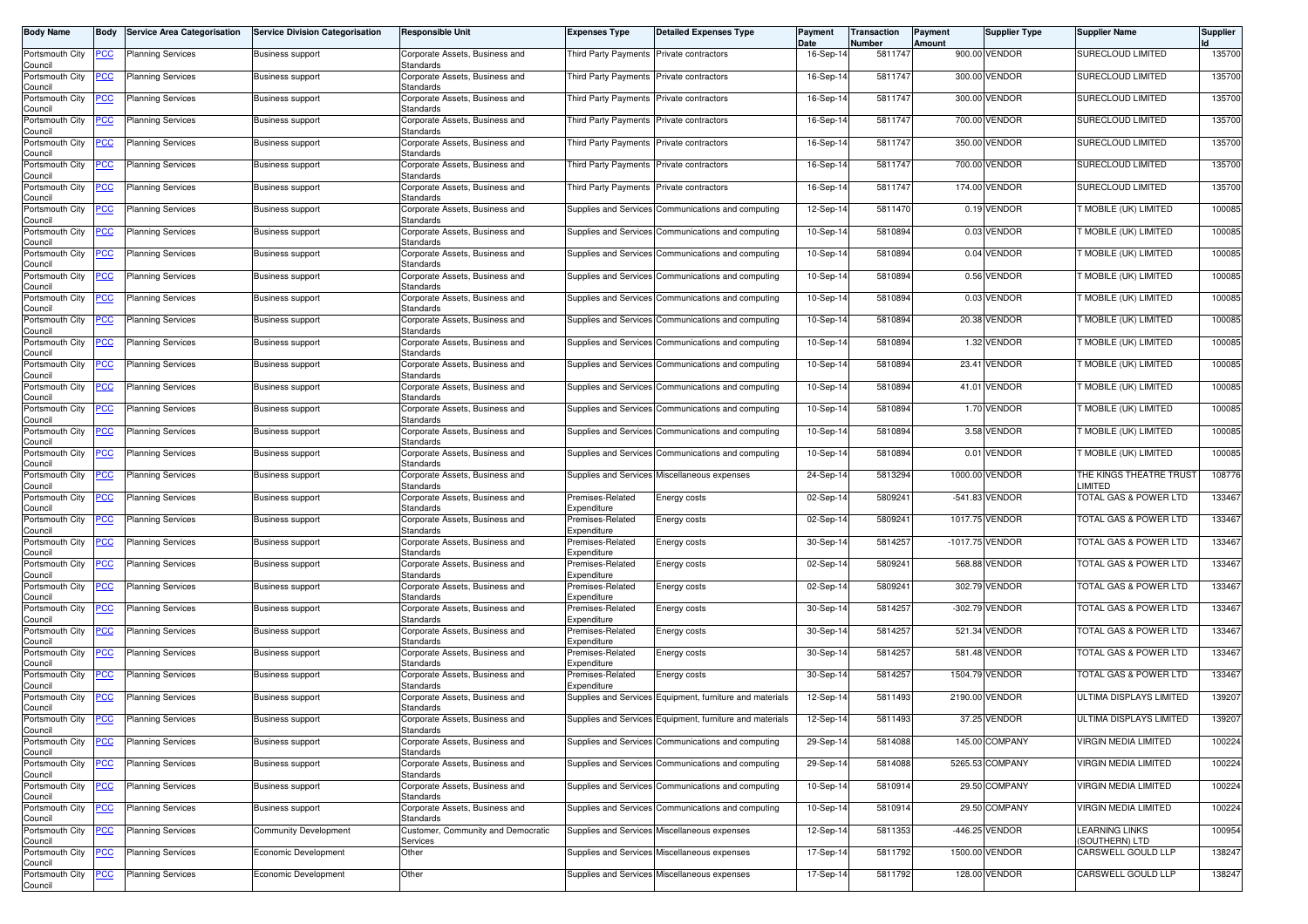| <b>Body Name</b>                      | Body       | <b>Service Area Categorisation</b>                             | <b>Service Division Categorisation</b> | <b>Responsible Unit</b>                     | <b>Expenses Type</b>                      | <b>Detailed Expenses Type</b>                  | Payment<br>Date | Transaction<br>Number | Payment<br>Amount | Supplier Type                     | <b>Supplier Name</b>                                               | Supplier |
|---------------------------------------|------------|----------------------------------------------------------------|----------------------------------------|---------------------------------------------|-------------------------------------------|------------------------------------------------|-----------------|-----------------------|-------------------|-----------------------------------|--------------------------------------------------------------------|----------|
| Portsmouth City<br>Council            | <b>PCC</b> | <b>Planning Services</b>                                       | Economic Development                   | Other                                       |                                           | Supplies and Services Miscellaneous expenses   | 25-Sep-14       | 5813537               |                   | 704.00 VENDOR                     | JOHNSTON PUBLISHING LTD                                            | 100088   |
| Portsmouth City<br>Council            |            | <b>Planning Services</b>                                       | Economic Development                   | Other                                       | Premises-Related<br>Expenditure           | Rents                                          | 23-Sep-14       | 5812814               |                   | 1367.50 VENDOR                    | <b>MARRIOTT HOTEL</b>                                              | 100890   |
| Portsmouth City<br>Council            | <u>PCC</u> | <b>Planning Services</b>                                       | Economic Development                   | Other                                       | Employees                                 | Direct employee expenses                       | 16-Sep-14       | 581167                |                   | 3333.33 VENDOR                    | <b>DEYTON BELL LTD</b>                                             | 139148   |
| Portsmouth City<br>Council            | <u>PCC</u> | <b>Planning Services</b>                                       | Economic Development                   | Other                                       | <b>Third Party Payments</b>               | Private contractors                            | 11-Sep-14       | 5811012               |                   | 3000.00 VENDOR                    | FLUENT TECHNOLOGY LTD                                              | 138521   |
| Portsmouth City<br>Council            | <u>PCC</u> | <b>Planning Services</b>                                       | Economic Development                   | Other                                       | Third Party Payments Private contractors  |                                                | 11-Sep-14       | 5811012               |                   | 9500.00 VENDOR                    | FLUENT TECHNOLOGY LTD                                              | 138521   |
| Portsmouth City<br>Council            | <u>PCC</u> | <b>Planning Services</b>                                       | Economic Development                   | Other                                       | Supplies and Services Services            |                                                | 10-Sep-14       | 5810835               |                   | 10500.00 VENDOR                   | OXFORD ECONOMICS LTD                                               | 139032   |
| Portsmouth City<br>Council            | <u>PCC</u> | <b>Planning Services</b>                                       | Economic Development                   | Other                                       | Premises-Related<br>Expenditure           | Rents                                          | 30-Sep-14       | 5814226               |                   | 1369.00 VENDOR                    | REGUS MANAGEMENT UK<br><b>IMITED</b>                               | 130428   |
| Portsmouth City<br>Council            | <u>CC </u> | <b>Planning Services</b>                                       | Economic Development                   | Other                                       | Premises-Related<br>Expenditure           | Rents                                          | 30-Sep-14       | 5814226               |                   | 6123.02 VENDOR                    | REGUS MANAGEMENT UK<br>LIMITED                                     | 130428   |
| Portsmouth City<br>Council            | <u>PCC</u> | <b>Planning Services</b>                                       | <b>Business support</b>                | <b>Transport and Environment</b>            | Supplies and Services Services            |                                                | 17-Sep-14       | 5811766               |                   | 2469.23 VENDOR                    | <b>ADAMS HENDRY</b><br>CONSULTING LIMITED                          | 137411   |
| Portsmouth City<br>Council            | <u>PCC</u> | <b>Planning Services</b>                                       | <b>Business support</b>                | <b>Transport and Environment</b>            | <b>Supplies and Services Services</b>     |                                                | 17-Sep-14       | 5811766               |                   | 292.50 VENDOR                     | <b>ADAMS HENDRY</b><br>CONSULTING LIMITED                          | 137411   |
| Portsmouth City<br>Council            | <u>PCC</u> | <b>Planning Services</b>                                       | <b>Business support</b>                | <b>Transport and Environment</b>            | Supplies and Services Services            |                                                | 12-Sep-14       | 5811163               |                   | 4969.52 VENDOR                    | <b>ATKINS LIMITED</b>                                              | 108809   |
| Portsmouth City<br>Council            | сc         | <b>Planning Services</b>                                       | Business support                       | Fransport and Environment                   |                                           | Supplies and Services Miscellaneous expenses   | 29-Sep-14       | 5814038               |                   | -107.13 VENDOR                    | JOHNSTON PUBLISHING LTD                                            | 100088   |
| Portsmouth City<br>Council            | <u>PCC</u> | <b>Planning Services</b>                                       | <b>Business support</b>                | <b>Transport and Environment</b>            |                                           | Supplies and Services Miscellaneous expenses   | 29-Sep-14       | 5814038               |                   | 952.47 VENDOR                     | JOHNSTON PUBLISHING LTD                                            | 100088   |
| Portsmouth City<br>Council            | <b>PCC</b> | <b>Planning Services</b>                                       | Business support                       | <b>Transport and Environment</b>            | Third Party Payments Private contractors  |                                                | 16-Sep-14       | 5811676               |                   | 1812.13 COMPANY                   | <b>ENSIGN HIGHWAYS LTD</b>                                         | 116063   |
| Portsmouth City<br>Council            | <u>PCC</u> | <b>Planning Services</b>                                       | <b>Business support</b>                | <b>Transport and Environment</b>            | <b>Third Party Payments</b>               | Private contractors                            | 16-Sep-14       | 5811676               |                   | 4384.94 COMPANY                   | <b>ENSIGN HIGHWAYS LTD</b>                                         | 116063   |
| Portsmouth City<br>Council            | <u>PCC</u> | <b>Planning Services</b>                                       | <b>Business support</b>                | <b>Transport and Environment</b>            | <b>Third Party Payments</b>               | Private contractors                            | 16-Sep-14       | 5811676               |                   | 10000.00 COMPANY                  | <b>ENSIGN HIGHWAYS LTD</b>                                         | 116063   |
| Portsmouth City<br>Council            | <u>'CC</u> | <b>Planning Services</b>                                       | Business support                       | <b>Transport and Environment</b>            | Third Party Payments                      | Private contractors                            | 23-Sep-14       | 5812798               |                   | 41628.87 COMPANY                  | <b>ENSIGN HIGHWAYS LTD</b>                                         | 116063   |
| Portsmouth City<br>Council            | <b>PCC</b> | <b>Planning Services</b>                                       | <b>Business support</b>                | <b>Transport and Environment</b>            | Third Party Payments Private contractors  |                                                | 23-Sep-14       | 5812798               |                   | 73514.42 COMPANY                  | <b>ENSIGN HIGHWAYS LTD</b>                                         | 116063   |
| Portsmouth City<br>Council            | <u>'CC</u> | <b>Planning Services</b>                                       | <b>Business support</b>                | <b>Transport and Environment</b>            | Supplies and Services Services            |                                                | 02-Sep-14       | 5809196               |                   | 4040.00 VENDOR                    | <b>ISLAND HIGHWAY &amp;</b><br>TRANSPORT CONSULTANTS               | 138720   |
| Portsmouth City<br>Council            | <u>PCC</u> | <b>Planning Services</b>                                       | <b>Business support</b>                | <b>Fransport and Environment</b>            | <b>Third Party Payments</b>               | Private contractors                            | 26-Sep-14       | 5813948               |                   | 2325.00 COMPANY                   | SIEMENS PLC                                                        | 106546   |
| Portsmouth City<br>Council            | <u>CC</u>  | <b>Planning Services</b>                                       | <b>Business support</b>                | <b>Transport and Environment</b>            | Third Party Payments                      | Private contractors                            | 26-Sep-14       | 5813948               |                   | 4075.00 COMPANY                   | SIEMENS PLC                                                        | 106546   |
| Portsmouth City<br>Council            | <b>PCC</b> | Public Health                                                  | Miscellaneous Public Services          | Health, Safety and Licensing                |                                           | Supplies and Services Miscellaneous expenses   | 18-Sep-14       | 5812233               |                   | 900.00 VENDOR                     | <b>CACTUS CLOTHING</b><br><b>COMPANY LTD</b>                       | 139644   |
| Portsmouth City<br>Council            | <u>CC</u>  | <b>Public Health</b>                                           | Substance Misuse                       | Health, Safety and Licensing                | <b>Third Party Payments</b>               | Private contractors                            | 05-Sep-14       | 5810052               |                   | 4141.74 VENDOR                    | SOUTH CENTRAL<br>AMBULANCE SERVICES                                | 100843   |
| Portsmouth City<br>Council            | <u>PCC</u> | Public Health                                                  | Miscellaneous Public Services          | Health, Safety and Licensing                | Third Party Payments Other establishments |                                                | 11-Sep-14       | 5811092               |                   | 37572.75 OTHER LOCAL<br>AUTHORITY | SOUTHAMPTON CITY<br><b>COUNCIL</b>                                 | 100422   |
| Portsmouth City<br>Council            | PCC.       | Public Health                                                  | Substance Misuse                       | Health, Safety and Licensing                |                                           | Supplies and Services Grants and subscriptions | 19-Sep-14       | 5812612               |                   | 15000.00 VENDOR                   | <b>STREET PASTORS</b><br>(PORTSMOUTH)                              | 123261   |
| Portsmouth City<br>Council            | <b>PCC</b> | Public Health                                                  | NHS Health Check Programme             | <b>Public Health</b>                        |                                           | Third Party Payments Other establishments      | 03-Sep-14       | 5809254               |                   | 4687.50 VENDOR                    | ADVANCED MANAGEMENT<br>SERVICES LTD                                | 138188   |
| Portsmouth City<br>Council            | <u>PCC</u> | Public Health                                                  | Substance Misuse                       | Public Health                               | Third Party Payments                      | Other establishments                           | 16-Sep-14       | 5811643               |                   | 1800.00 VENDOR                    | ANA TREATMENT CENTRES<br>_TD                                       | 101963   |
| Portsmouth City<br>Council            | <u>PCC</u> | <b>Public Health</b>                                           | Substance Misuse                       | <b>Public Health</b>                        | Third Party Payments Other establishments |                                                | 16-Sep-14       | 5811643               |                   | 720.00 VENDOR                     | ANA TREATMENT CENTRES<br>. TD                                      | 101963   |
| Portsmouth City<br>Council            | <u>PCC</u> | Public Health                                                  | Substance Misuse                       | Public Health                               | <b>Third Party Payments</b>               | Other establishments                           | 12-Sep-14       | 5811149               | 978.57            | VENDOR                            | ANA TREATMENT CENTRES<br>. TD                                      | 101963   |
| Portsmouth City<br>Council            | <b>PCC</b> | <b>Public Health</b>                                           | Substance Misuse                       | <b>Public Health</b>                        | Third Party Payments Other establishments |                                                | 12-Sep-14       | 5811149               |                   | 1200.00 VENDOR                    | ANA TREATMENT CENTRES<br><b>TD</b>                                 | 101963   |
| Portsmouth City                       | <b>PCC</b> | Public Health                                                  | <b>Substance Misuse</b>                | <b>Public Health</b>                        | Third Party Payments Other establishments |                                                | 12-Sep-14       | 5811149               |                   | 720.00 VENDOR                     | ANA TREATMENT CENTRES<br>LTD                                       | 101963   |
| Council<br>Portsmouth City<br>Council | <b>PCC</b> | Public Health                                                  | NHS Health Check Programme             | <b>Public Health</b>                        | Third Party Payments Other establishments |                                                | 05-Sep-14       | 5809991               |                   |                                   | 10945.50 GOVERNMENT DEPT NHS PORTSMOUTH CCG                        | 138190   |
| Portsmouth City<br>Council            | <b>PCC</b> | Public Health                                                  | Substance Misuse                       | Public Health                               | Third Party Payments Other establishments |                                                | 15-Sep-14       | 5811613               |                   | 1300.00 VENDOR                    | RAVENSCOURT TRUST                                                  | 102740   |
| Portsmouth City<br>Council            | <b>PCC</b> | Public Health                                                  | Substance Misuse                       | Public Health                               | Third Party Payments Other establishments |                                                | 15-Sep-14       | 5811613               |                   | 780.00 VENDOR                     | RAVENSCOURT TRUST                                                  | 102740   |
| Portsmouth City<br>Council            | <b>PCC</b> | Public Health                                                  | Obesity                                | Public Health                               | Third Party Payments Other establishments |                                                | 05-Sep-14       | 5810039               |                   | 154.50 VENDOR                     | SAFESTORE PORTSMOUTH                                               | 110760   |
| Portsmouth City<br>Council            | <b>PCC</b> | Public Health                                                  | Smoking and Tobacco                    | Public Health                               | Third Party Payments Other establishments |                                                | 26-Sep-14       | 5813956               |                   | 35620.00 VENDOR                   | SOLUTIONS 4 HEALTH LTD                                             | 138310   |
| Portsmouth City<br>Council            | <b>PCC</b> | Support Service / Transparency AMS<br><b>Costs Unallocated</b> |                                        | Corporate Assets, Business and<br>Standards |                                           | Supplies and Services Grants and subscriptions | 04-Sep-14       | 5809715               |                   | 1395.00 VENDOR                    | CHARTERED INSTITUTE OF<br>PUBLIC FINANCE AND<br><b>ACCOUNTANCY</b> | 100049   |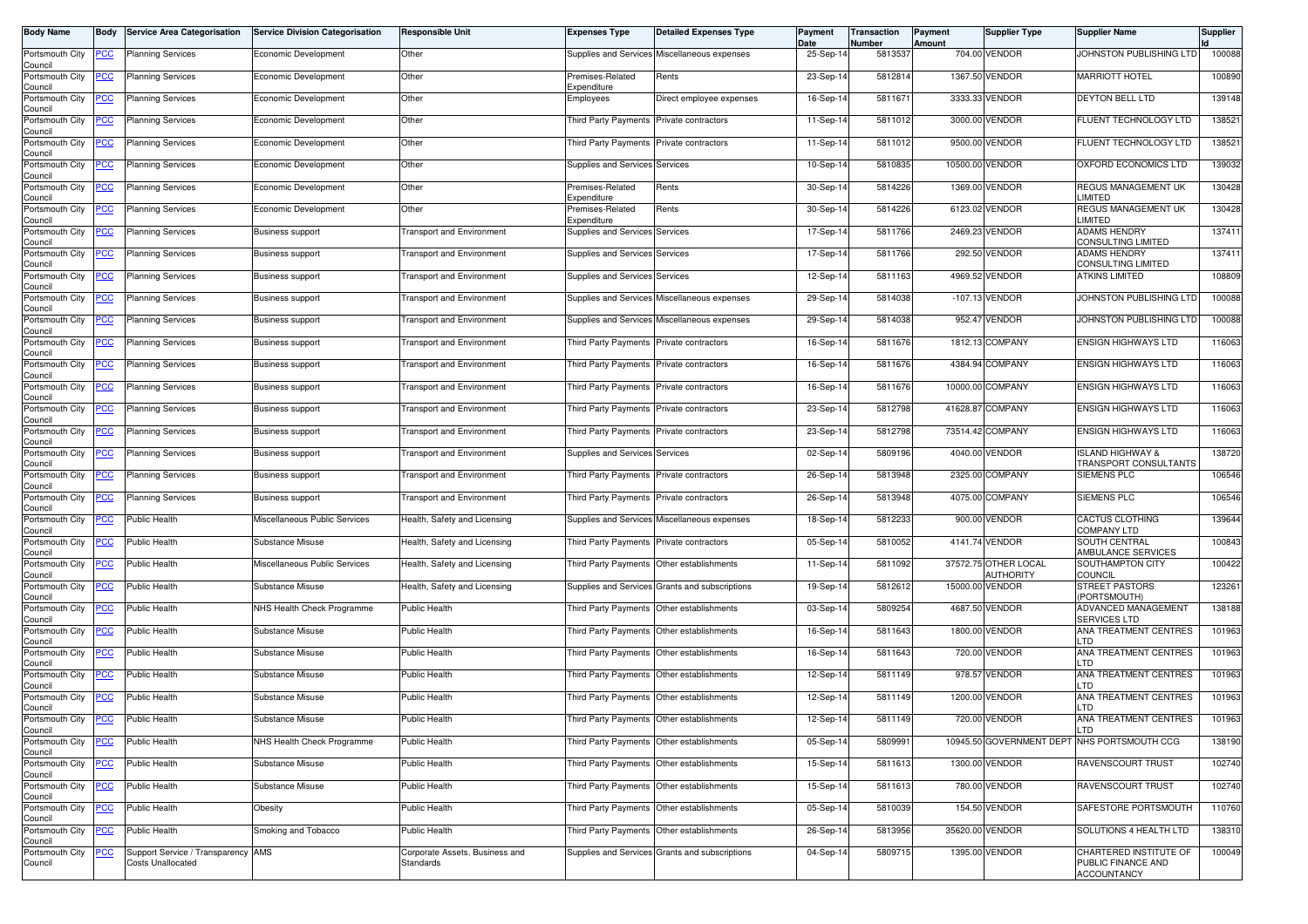| <b>Body Name</b>           | <b>Body</b>     | <b>Service Area Categorisation</b>                                              | <b>Service Division Categorisation</b> | <b>Responsible Unit</b>                     | <b>Expenses Type</b> | <b>Detailed Expenses Type</b>                      | Payment<br>Date | Transaction<br>Number | Payment<br>Amount | <b>Supplier Type</b> | <b>Supplier Name</b>                     | <b>Supplier</b> |
|----------------------------|-----------------|---------------------------------------------------------------------------------|----------------------------------------|---------------------------------------------|----------------------|----------------------------------------------------|-----------------|-----------------------|-------------------|----------------------|------------------------------------------|-----------------|
| Portsmouth City<br>Council | <u>PCC</u>      | Support Service / Transparency AMS<br><b>Costs Unallocated</b>                  |                                        | Corporate Assets, Business and<br>Standards |                      | Supplies and Services Communications and computing | 10-Sep-14       | 5810894               |                   | 85.21 VENDOR         | MOBILE (UK) LIMITED                      | 100085          |
| Portsmouth City<br>Council | <u>PCC</u>      | Support Service / Transparency Financial Services<br><b>Costs Unallocated</b>   |                                        | Finance                                     | Employees            | Indirect employee expenses                         | $10-Sep-1$      | 5810388               |                   | 480.00 VENDOR        | <b>BABCOCK 4S LTD</b>                    | 117109          |
| Portsmouth City<br>Council | <b>PCC</b>      | Support Service / Transparency   Financial Services<br><b>Costs Unallocated</b> |                                        | Finance                                     |                      | Supplies and Services Communications and computing | 12-Sep-1        | 5811194               |                   | 47.81 COMPANY        | <b>BRITISH</b><br>TELECOMMUNICATIONS PLC | 100132          |
| Portsmouth City<br>Council | <b>PCC</b>      | Support Service / Transparency Financial Services<br><b>Costs Unallocated</b>   |                                        | Finance                                     |                      | Supplies and Services Communications and computing | $11-Sep-1$      | 5810940               |                   | 37.89 COMPANY        | <b>BRITISH</b><br>TELECOMMUNICATIONS PLC | 100132          |
| Portsmouth City<br>Council | <b>PCC</b>      | Support Service / Transparency   Financial Services<br><b>Costs Unallocated</b> |                                        | Finance                                     |                      | Supplies and Services Communications and computing | 05-Sep-14       | 5809895               |                   | 801.42 VENDOR        | <b>CIVICA SERVICES LIMITED</b>           | 101225          |
| Portsmouth City<br>Council | $\overline{CC}$ | Support Service / Transparency Financial Services<br><b>Costs Unallocated</b>   |                                        | Finance                                     |                      | Supplies and Services Communications and computing | 03-Sep-14       | 5809276               |                   | 302.50 VENDOR        | <b>CIVICA UK LTD</b>                     | 104001          |
| Portsmouth City<br>Council | <u>PCC</u>      | Support Service / Transparency Financial Services<br><b>Costs Unallocated</b>   |                                        | Finance                                     |                      | Supplies and Services Communications and computing | 03-Sep-14       | 5809276               | 114.64            | <b>VENDOR</b>        | <b>CIVICA UK LTD</b>                     | 104001          |
| Portsmouth City<br>Council | <b>PCC</b>      | Support Service / Transparency Financial Services<br>Costs Unallocated          |                                        | Finance                                     |                      | Supplies and Services Communications and computing | 03-Sep-14       | 5809276               |                   | 125.00 VENDOR        | <b>CIVICA UK LTD</b>                     | 104001          |
| Portsmouth City<br>Council | <b>PCC</b>      | Support Service / Transparency Financial Services<br><b>Costs Unallocated</b>   |                                        | Finance                                     |                      | Supplies and Services Communications and computing | 03-Sep-14       | 5809276               |                   | 95.36 VENDOR         | <b>CIVICA UK LTD</b>                     | 104001          |
| Portsmouth City<br>Council | <u>PCC</u>      | Support Service / Transparency   Financial Services<br><b>Costs Unallocated</b> |                                        | Finance                                     |                      | Supplies and Services Communications and computing | 12-Sep-14       | 5811218               |                   | 47.50 VENDOR         | <b>CIVICA UK LTD</b>                     | 104001          |
| Portsmouth City<br>Council | $\overline{C}$  | Support Service / Transparency Financial Services<br><b>Costs Unallocated</b>   |                                        | Finance                                     |                      | Supplies and Services Communications and computing | 12-Sep-1        | 5811218               |                   | 43.75 VENDOR         | <b>CIVICA UK LTD</b>                     | 104001          |
| Portsmouth City<br>Council | <b>PCC</b>      | Support Service / Transparency Financial Services<br><b>Costs Unallocated</b>   |                                        | Finance                                     |                      | Supplies and Services Communications and computing | 12-Sep-14       | 5811218               |                   | 393.75 VENDOR        | <b>CIVICA UK LTD</b>                     | 104001          |
| Portsmouth City<br>Council | <b>PCC</b>      | Support Service / Transparency Financial Services<br><b>Costs Unallocated</b>   |                                        | Finance                                     |                      | Supplies and Services Communications and computing | 12-Sep-14       | 5811218               |                   | 397.50 VENDOR        | <b>CIVICA UK LTD</b>                     | 104001          |
| Portsmouth City<br>Council | <u>PCC</u>      | Support Service / Transparency Financial Services<br><b>Costs Unallocated</b>   |                                        | Finance                                     |                      | Supplies and Services Communications and computing | 12-Sep-14       | 5811218               |                   | 150.00 VENDOR        | <b>CIVICA UK LTD</b>                     | 104001          |
| Portsmouth City<br>Council | <b>PCC</b>      | Support Service / Transparency Financial Services<br><b>Costs Unallocated</b>   |                                        | Finance                                     |                      | Supplies and Services Communications and computing | 12-Sep-1        | 5811218               |                   | 87.50 VENDOR         | <b>CIVICA UK LTD</b>                     | 104001          |
| Portsmouth City<br>Council | <u>PCC</u>      | Support Service / Transparency Financial Services<br><b>Costs Unallocated</b>   |                                        | Finance                                     |                      | Supplies and Services Communications and computing | 12-Sep-14       | 5811218               |                   | 47.50 VENDOR         | <b>CIVICA UK LTD</b>                     | 104001          |
| Portsmouth City<br>Council | <b>PCC</b>      | Support Service / Transparency Financial Services<br>Costs Unallocated          |                                        | Finance                                     |                      | Supplies and Services Communications and computing | 09-Sep-14       | 5810247               |                   | 251.56 VENDOR        | <b>CIVICA UK LTD</b>                     | 104001          |
| Portsmouth City<br>Council | <b>PCC</b>      | Support Service / Transparency Financial Services<br><b>Costs Unallocated</b>   |                                        | Finance                                     |                      | Supplies and Services Communications and computing | 09-Sep-14       | 5810247               |                   | 224.30 VENDOR        | <b>CIVICA UK LTD</b>                     | 104001          |
| Portsmouth City<br>Council | <u>PCC</u>      | Support Service / Transparency   Financial Services<br><b>Costs Unallocated</b> |                                        | Finance                                     |                      | Supplies and Services Communications and computing | 09-Sep-1        | 5810247               |                   | 219.68 VENDOR        | <b>CIVICA UK LTD</b>                     | 104001          |
| Portsmouth City<br>Council | <b>PCC</b>      | Support Service / Transparency Financial Services<br><b>Costs Unallocated</b>   |                                        | Finance                                     |                      | Supplies and Services Communications and computing | 09-Sep-14       | 5810247               |                   | 207.11 VENDOR        | <b>CIVICA UK LTD</b>                     | 104001          |
| Portsmouth City<br>Council | <b>PCC</b>      | Support Service / Transparency Financial Services<br>Costs Unallocated          |                                        | Finance                                     |                      | Supplies and Services Communications and computing | 09-Sep-14       | 5810247               |                   | 307.52 VENDOR        | <b>CIVICA UK LTD</b>                     | 104001          |
| Portsmouth City<br>Council | <u>PCC</u>      | Support Service / Transparency Financial Services<br><b>Costs Unallocated</b>   |                                        | Finance                                     |                      | Supplies and Services Communications and computing | 09-Sep-14       | 5810247               |                   | 13.26 VENDOR         | <b>CIVICA UK LTD</b>                     | 104001          |
| Portsmouth City<br>Council | <u>PCC</u>      | Support Service / Transparency Financial Services<br><b>Costs Unallocated</b>   |                                        | Finance                                     |                      | Supplies and Services Communications and computing | 09-Sep-14       | 5810247               |                   | 23.33 VENDOR         | <b>CIVICA UK LTD</b>                     | 104001          |
| Portsmouth City<br>Council | <b>PCC</b>      | Support Service / Transparency Financial Services<br><b>Costs Unallocated</b>   |                                        | Finance                                     |                      | Supplies and Services Communications and computing | 09-Sep-14       | 5810247               |                   | 977.88 VENDOR        | <b>CIVICA UK LTD</b>                     | 104001          |
| Portsmouth City<br>Council | <u>PCC</u>      | Support Service / Transparency Financial Services<br><b>Costs Unallocated</b>   |                                        | Finance                                     |                      | Supplies and Services Communications and computing | 09-Sep-14       | 5810247               |                   | 68.04 VENDOR         | <b>CIVICA UK LTD</b>                     | 104001          |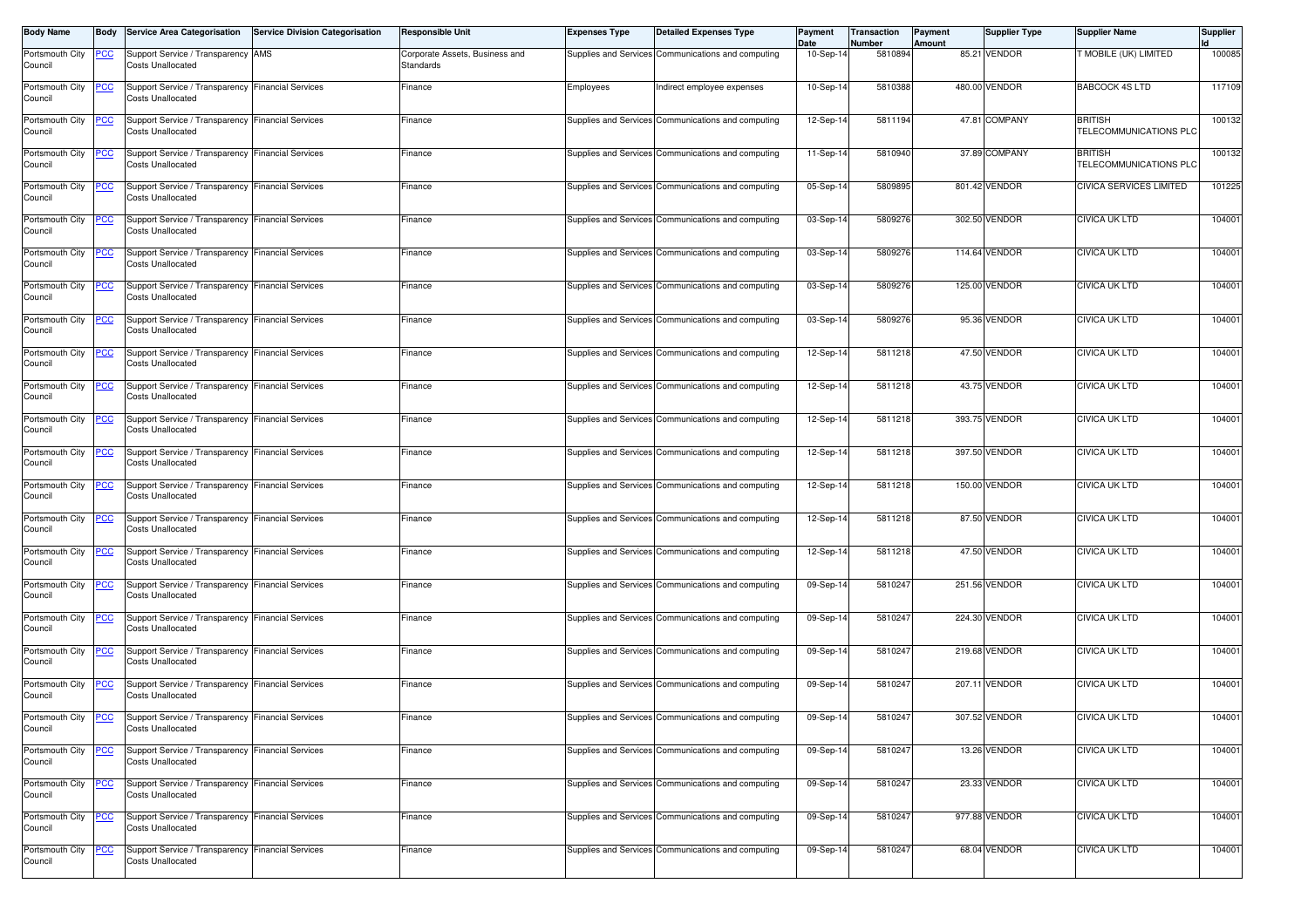| <b>Body Name</b>           | <b>Body</b>     | <b>Service Area Categorisation</b>                                              | <b>Service Division Categorisation</b> | <b>Responsible Unit</b> | <b>Expenses Type</b> | <b>Detailed Expenses Type</b>                      | Payment<br>Date | Transaction<br>Number | Payment<br>Amount | <b>Supplier Type</b> | <b>Supplier Name</b>                     | Supplier |
|----------------------------|-----------------|---------------------------------------------------------------------------------|----------------------------------------|-------------------------|----------------------|----------------------------------------------------|-----------------|-----------------------|-------------------|----------------------|------------------------------------------|----------|
| Portsmouth City<br>Council | <b>PCC</b>      | Support Service / Transparency   Financial Services<br><b>Costs Unallocated</b> |                                        | Finance                 |                      | Supplies and Services Communications and computing | 09-Sep-14       | 5810247               |                   | 28.92 VENDOR         | <b>CIVICA UK LTD</b>                     | 104001   |
| Portsmouth City<br>Council | <u>PCC</u>      | Support Service / Transparency Financial Services<br><b>Costs Unallocated</b>   |                                        | Finance                 |                      | Supplies and Services Communications and computing | 09-Sep-1        | 5810247               |                   | 91.42 VENDOR         | <b>CIVICA UK LTD</b>                     | 104001   |
| Portsmouth City<br>Council | <b>PCC</b>      | Support Service / Transparency   Financial Services<br><b>Costs Unallocated</b> |                                        | Finance                 |                      | Supplies and Services Communications and computing | 09-Sep-14       | 5810247               |                   | 104.96 VENDOR        | <b>CIVICA UK LTD</b>                     | 104001   |
| Portsmouth City<br>Council | <b>PCC</b>      | Support Service / Transparency Financial Services<br><b>Costs Unallocated</b>   |                                        | Finance                 |                      | Supplies and Services Communications and computing | 09-Sep-14       | 5810247               |                   | 28.62 VENDOR         | <b>CIVICA UK LTD</b>                     | 104001   |
| Portsmouth City<br>Council | <b>PCC</b>      | Support Service / Transparency Financial Services<br><b>Costs Unallocated</b>   |                                        | Finance                 |                      | Supplies and Services Communications and computing | 09-Sep-14       | 5810247               |                   | 156.26 VENDOR        | <b>CIVICA UK LTD</b>                     | 104001   |
| Portsmouth City<br>Council | $\overline{CC}$ | Support Service / Transparency Financial Services<br><b>Costs Unallocated</b>   |                                        | Finance                 |                      | Supplies and Services Communications and computing | 09-Sep-14       | 5810247               |                   | 49.86 VENDOR         | <b>CIVICA UK LTD</b>                     | 104001   |
| Portsmouth City<br>Council | <u>PCC</u>      | Support Service / Transparency Financial Services<br><b>Costs Unallocated</b>   |                                        | Finance                 |                      | Supplies and Services Communications and computing | 09-Sep-14       | 5810247               |                   | 101.35 VENDOR        | <b>CIVICA UK LTD</b>                     | 104001   |
| Portsmouth City<br>Council | <b>PCC</b>      | Support Service / Transparency Financial Services<br>Costs Unallocated          |                                        | Finance                 |                      | Supplies and Services Communications and computing | 09-Sep-14       | 5810247               |                   | 210.29 VENDOR        | <b>CIVICA UK LTD</b>                     | 104001   |
| Portsmouth City<br>Council | <b>PCC</b>      | Support Service / Transparency Financial Services<br><b>Costs Unallocated</b>   |                                        | Finance                 |                      | Supplies and Services Communications and computing | 09-Sep-14       | 5810247               |                   | 10.22 VENDOR         | <b>CIVICA UK LTD</b>                     | 104001   |
| Portsmouth City<br>Council | <u>PCC</u>      | Support Service / Transparency Financial Services<br><b>Costs Unallocated</b>   |                                        | Finance                 |                      | Supplies and Services Communications and computing | 09-Sep-14       | 5810247               |                   | 125.65 VENDOR        | <b>CIVICA UK LTD</b>                     | 104001   |
| Portsmouth City<br>Council | $\overline{C}$  | Support Service / Transparency Financial Services<br><b>Costs Unallocated</b>   |                                        | Finance                 |                      | Supplies and Services Communications and computing | 09-Sep-1        | 5810247               |                   | 14.02 VENDOR         | <b>CIVICA UK LTD</b>                     | 104001   |
| Portsmouth City<br>Council | <b>PCC</b>      | Support Service / Transparency Financial Services<br><b>Costs Unallocated</b>   |                                        | Finance                 |                      | Supplies and Services Communications and computing | 09-Sep-14       | 5810247               |                   | 39.38 VENDOR         | <b>CIVICA UK LTD</b>                     | 104001   |
| Portsmouth City<br>Council | <b>PCC</b>      | Support Service / Transparency Financial Services<br><b>Costs Unallocated</b>   |                                        | Finance                 |                      | Supplies and Services Communications and computing | 09-Sep-14       | 5810247               |                   | 45.37 VENDOR         | <b>CIVICA UK LTD</b>                     | 104001   |
| Portsmouth City<br>Council | <u>PCC</u>      | Support Service / Transparency Financial Services<br><b>Costs Unallocated</b>   |                                        | Finance                 |                      | Supplies and Services Communications and computing | 09-Sep-14       | 5810247               |                   | 55.52 VENDOR         | <b>CIVICA UK LTD</b>                     | 104001   |
| Portsmouth City<br>Council | <u>PCC</u>      | Support Service / Transparency Financial Services<br><b>Costs Unallocated</b>   |                                        | Finance                 |                      | Supplies and Services Communications and computing | 09-Sep-1        | 5810247               |                   | 123.31 VENDOR        | <b>CIVICA UK LTD</b>                     | 104001   |
| Portsmouth City<br>Council | <u>PCC</u>      | Support Service / Transparency Financial Services<br><b>Costs Unallocated</b>   |                                        | Finance                 |                      | Supplies and Services Communications and computing | 09-Sep-14       | 5810247               |                   | 66.18 VENDOR         | <b>CIVICA UK LTD</b>                     | 104001   |
| Portsmouth City<br>Council | <b>PCC</b>      | Support Service / Transparency Financial Services<br>Costs Unallocated          |                                        | Finance                 |                      | Supplies and Services Communications and computing | 09-Sep-14       | 5810247               |                   | 30.59 VENDOR         | <b>CIVICA UK LTD</b>                     | 104001   |
| Portsmouth City<br>Council | <b>PCC</b>      | Support Service / Transparency Financial Services<br><b>Costs Unallocated</b>   |                                        | Finance                 |                      | Supplies and Services Communications and computing | 09-Sep-14       | 5810247               |                   | 103.59 VENDOR        | <b>CIVICA UK LTD</b>                     | 104001   |
| Portsmouth City<br>Council | <u>PCC</u>      | Support Service / Transparency   Financial Services<br><b>Costs Unallocated</b> |                                        | Finance                 |                      | Supplies and Services Communications and computing | 09-Sep-1        | 5810247               |                   | 68.37 VENDOR         | <b>CIVICA UK LTD</b>                     | 104001   |
| Portsmouth City<br>Council | <b>PCC</b>      | Support Service / Transparency Financial Services<br><b>Costs Unallocated</b>   |                                        | Finance                 |                      | Supplies and Services Communications and computing | 09-Sep-14       | 5810247               |                   | 168.53 VENDOR        | <b>CIVICA UK LTD</b>                     | 104001   |
| Portsmouth City<br>Council | <b>PCC</b>      | Support Service / Transparency Financial Services<br>Costs Unallocated          |                                        | Finance                 |                      | Supplies and Services Communications and computing | 09-Sep-14       | 5810247               |                   | 13.73 VENDOR         | <b>CIVICA UK LTD</b>                     | 104001   |
| Portsmouth City<br>Council | <u>PCC</u>      | Support Service / Transparency Financial Services<br><b>Costs Unallocated</b>   |                                        | Finance                 |                      | Supplies and Services Communications and computing | 09-Sep-14       | 5810247               |                   | 68.65 VENDOR         | <b>CIVICA UK LTD</b>                     | 104001   |
| Portsmouth City<br>Council | <u>PCC</u>      | Support Service / Transparency Financial Services<br><b>Costs Unallocated</b>   |                                        | Finance                 |                      | Supplies and Services Communications and computing | 09-Sep-14       | 5810247               |                   | 407.00 VENDOR        | <b>CIVICA UK LTD</b>                     | 104001   |
| Portsmouth City<br>Council | <b>PCC</b>      | Support Service / Transparency Financial Services<br><b>Costs Unallocated</b>   |                                        | Finance                 |                      | Supplies and Services Communications and computing | 25-Sep-14       | 5813380               |                   | 25.36 VENDOR         | <b>CIVICA UK LTD</b>                     | 104001   |
| Portsmouth City<br>Council | <u>PCC</u>      | Support Service / Transparency Financial Services<br><b>Costs Unallocated</b>   |                                        | Finance                 |                      | Supplies and Services Miscellaneous expenses       | 15-Sep-14       | 5811632               |                   | 1187.84 VENDOR       | <b>TEACHERS PENSION</b><br><b>AGENCY</b> | 108240   |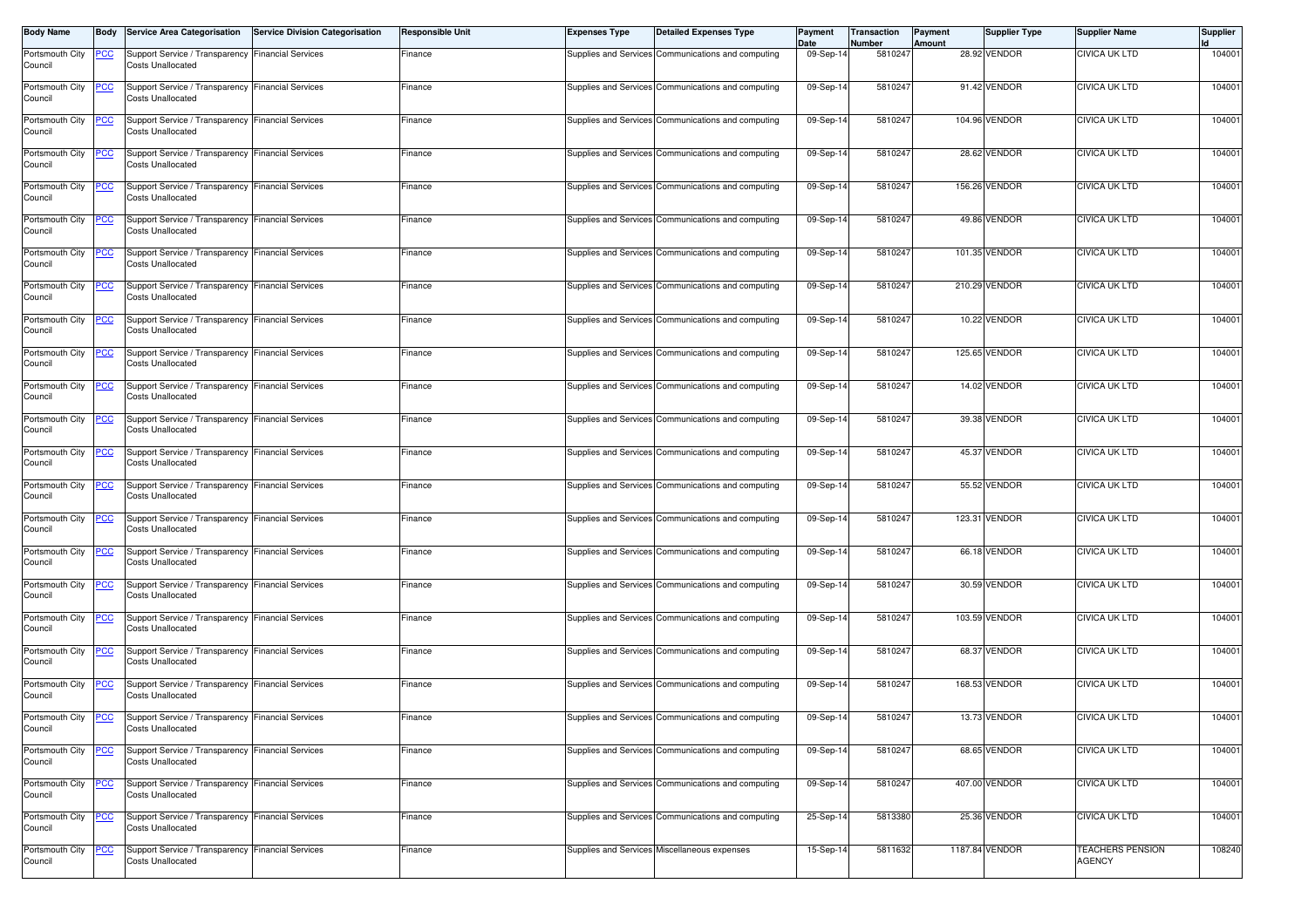| <b>Body Name</b>           | <b>Body</b>     | <b>Service Area Categorisation</b>                                              | <b>Service Division Categorisation</b> | <b>Responsible Unit</b>       | <b>Expenses Type</b>            | <b>Detailed Expenses Type</b>                                             | Payment<br>Date | Transaction<br>Number | Payment<br>Amount | <b>Supplier Type</b> | <b>Supplier Name</b>                                                     | <b>Supplier</b> |
|----------------------------|-----------------|---------------------------------------------------------------------------------|----------------------------------------|-------------------------------|---------------------------------|---------------------------------------------------------------------------|-----------------|-----------------------|-------------------|----------------------|--------------------------------------------------------------------------|-----------------|
| Portsmouth City<br>Council | <u>PCC</u>      | Support Service / Transparency   Financial Services<br><b>Costs Unallocated</b> |                                        | Finance                       |                                 | Supplies and Services Miscellaneous expenses                              | 15-Sep-14       | 5811632               |                   | 1090.38 VENDOR       | <b>TEACHERS PENSION</b><br><b>AGENCY</b>                                 | 108240          |
| Portsmouth City<br>Council | <u>PCC</u>      | Support Service / Transparency Financial Services<br><b>Costs Unallocated</b>   |                                        | Finance                       |                                 | Supplies and Services Printing, stationery and general<br>office expenses | 02-Sep-1        | 5809221               |                   | 14.00 VENDOR         | <b>ROYAL MAIL</b>                                                        | 100182          |
| Portsmouth City<br>Council | <b>PCC</b>      | Support Service / Transparency   Financial Services<br><b>Costs Unallocated</b> |                                        | Finance                       |                                 | Supplies and Services Printing, stationery and general<br>office expenses | 25-Sep-1        | 5813655               |                   | 136.50 VENDOR        | <b>ROYAL MAIL</b>                                                        | 100182          |
| Portsmouth City<br>Council | <b>PCC</b>      | Support Service / Transparency Financial Services<br><b>Costs Unallocated</b>   |                                        | Finance                       | Employees                       | Direct employee expenses                                                  | 11-Sep-14       | 5810951               |                   | 7405.14 VENDOR       | <b>CMA FINANCIAL</b><br><b>RECRUITMENT LTD</b>                           | 101372          |
| Portsmouth City<br>Council | <b>PCC</b>      | Support Service / Transparency   Financial Services<br><b>Costs Unallocated</b> |                                        | Finance                       | Employees                       | Direct employee expenses                                                  | 26-Sep-14       | 5813797               |                   | 383.70 VENDOR        | <b>CMA FINANCIAL</b><br><b>RECRUITMENT LTD</b>                           | 101372          |
| Portsmouth City<br>Council | $\overline{CC}$ | Support Service / Transparency Financial Services<br><b>Costs Unallocated</b>   |                                        | Finance                       | Employees                       | Direct employee expenses                                                  | 26-Sep-14       | 5813797               |                   | 1454.99 VENDOR       | <b>CMA FINANCIAL</b><br>RECRUITMENT LTD                                  | 101372          |
| Portsmouth City<br>Council | <u>PCC</u>      | Support Service / Transparency Financial Services<br><b>Costs Unallocated</b>   |                                        | Finance                       | Employees                       | Direct employee expenses                                                  | 26-Sep-14       | 5813797               |                   | 4622.92 VENDOR       | <b>CMA FINANCIAL</b><br>RECRUITMENT LTD                                  | 101372          |
| Portsmouth City<br>Council | <b>PCC</b>      | Support Service / Transparency Financial Services<br>Costs Unallocated          |                                        | Finance                       | Employees                       | Direct employee expenses                                                  | 26-Sep-14       | 5813797               |                   | 992.25 VENDOR        | <b>CMA FINANCIAL</b><br><b>RECRUITMENT LTD</b>                           | 101372          |
| Portsmouth City<br>Council | <b>PCC</b>      | Support Service / Transparency Financial Services<br><b>Costs Unallocated</b>   |                                        | Finance                       | Employees                       | Direct employee expenses                                                  | 26-Sep-14       | 5813797               |                   | 3747.48 VENDOR       | <b>CMA FINANCIAL</b><br><b>RECRUITMENT LTD</b>                           | 101372          |
| Portsmouth City<br>Council | <u>PCC</u>      | Support Service / Transparency Financial Services<br><b>Costs Unallocated</b>   |                                        | Finance                       | Employees                       | Direct employee expenses                                                  | 04-Sep-14       | 5809719               |                   | 1816.18 VENDOR       | <b>CMA FINANCIAL</b><br><b>RECRUITMENT LTD</b>                           | 101372          |
| Portsmouth City<br>Council | $\overline{C}$  | Support Service / Transparency Financial Services<br><b>Costs Unallocated</b>   |                                        | Finance                       | Employees                       | Direct employee expenses                                                  | 25-Sep-1        | 5813383               |                   | 389.07 VENDOR        | <b>CMA FINANCIAL</b><br><b>RECRUITMENT LTD</b>                           | 101372          |
| Portsmouth City<br>Council | <b>PCC</b>      | Support Service / Transparency Financial Services<br><b>Costs Unallocated</b>   |                                        | Finance                       | Employees                       | Direct employee expenses                                                  | 25-Sep-14       | 5813383               |                   | 567.41 VENDOR        | <b>CMA FINANCIAL</b><br><b>RECRUITMENT LTD</b>                           | 101372          |
| Portsmouth City<br>Council | <b>PCC</b>      | Support Service / Transparency Financial Services<br><b>Costs Unallocated</b>   |                                        | Finance                       | Employees                       | Direct employee expenses                                                  | 18-Sep-14       | 5812276               |                   | 18700.00 VENDOR      | E-RESOLVE LIMITED                                                        | 138879          |
| Portsmouth City<br>Council | <u>PCC</u>      | Support Service / Transparency Financial Services<br><b>Costs Unallocated</b>   |                                        | Finance                       | Employees                       | Direct employee expenses                                                  | 11-Sep-14       | 5810998               |                   | 16800.00 VENDOR      | E-RESOLVE LIMITED                                                        | 138879          |
| Portsmouth City<br>Council | <b>PCC</b>      | Support Service / Transparency Financial Services<br><b>Costs Unallocated</b>   |                                        | Finance                       | ncome                           | Customer and client receipts                                              | 30-Sep-14       | 5814156               |                   | -22.25 VENDOR        | <b>GMB NATIONAL</b><br>ADMINISTRATION UNIT                               | 107070          |
| Portsmouth City<br>Council | <b>PCC</b>      | Support Service / Transparency Financial Services<br><b>Costs Unallocated</b>   |                                        | Finance                       |                                 | Supplies and Services Communications and computing                        | 19-Sep-14       | 5812542               |                   | 1705.93 VENDOR       | ORACLE CORPORATION UK<br>LTD                                             | 100470          |
| Portsmouth City<br>Council | <b>PCC</b>      | Support Service / Transparency Financial Services<br><b>Costs Unallocated</b>   |                                        | Finance                       |                                 | Supplies and Services Communications and computing                        | 19-Sep-14       | 5812542               |                   | 13214.43 VENDOR      | ORACLE CORPORATION UK<br>LTD.                                            | 100470          |
| Portsmouth City<br>Council | <b>PCC</b>      | Support Service / Transparency Financial Services<br><b>Costs Unallocated</b>   |                                        | Finance                       |                                 | Supplies and Services Miscellaneous expenses                              | 02-Sep-14       | 5809212               |                   | 5096.00 VENDOR       | PARK RETAIL T/A LOVE 2<br><b>REWARD</b>                                  | 130717          |
| Portsmouth City<br>Council | <u>PCC</u>      | Support Service / Transparency   Financial Services<br><b>Costs Unallocated</b> |                                        | Finance                       | Premises-Related<br>Expenditure | Cleaning and domestic supplies                                            | $10-Sep-1$      | 5810877               |                   | 248.26 VENDOR        | <b>SITA UK LTD</b>                                                       | 102673          |
| Portsmouth City<br>Council | <b>PCC</b>      | Support Service / Transparency Financial Services<br><b>Costs Unallocated</b>   |                                        | Finance                       | Employees                       | Indirect employee expenses                                                | 19-Sep-14       | 5812627               |                   | 1829.00 VENDOR       | THE SOUTH DOWNS<br>COLLEGE                                               | 100317          |
| Portsmouth City<br>Council | <b>PCC</b>      | Support Service / Transparency Financial Services<br>Costs Unallocated          |                                        | Finance                       | Income                          | Customer and client receipts                                              | 30-Sep-14       | 5814262               |                   | $-122.81$ VENDOR     | TRANSPORT AND GENERAL<br><b>WORKERS UNION</b>                            | 100072          |
| Portsmouth City<br>Council | <u>PCC</u>      | Support Service / Transparency Financial Services<br><b>Costs Unallocated</b>   |                                        | Finance                       | ncome                           | Customer and client receipts                                              | 30-Sep-14       | 5814279               |                   | -11.09 VENDOR        | <b>UNISON</b>                                                            | 100210          |
| Portsmouth City<br>Council | <u>CC </u>      | Support Service / Transparency Financial Services<br><b>Costs Unallocated</b>   |                                        | Finance                       | Income                          | Customer and client receipts                                              | 30-Sep-14       | 5814272               |                   | -137.91 VENDOR       | <b>UNISON</b>                                                            | 100210          |
| Portsmouth City<br>Council | <b>PCC</b>      | Support Service / Transparency AMS<br><b>Costs Unallocated</b>                  |                                        | Housing and Property Services | Premises-Related<br>Expenditure | Cleaning and domestic supplies                                            | 26-Sep-14       | 5813738               |                   | 988.00 VENDOR        | <b>1ST CHOICE HIGH LEVEL</b><br>CLEANING & MAINTENANCE<br><b>LIMITED</b> | 101385          |
| Portsmouth City<br>Council | <u>PCC</u>      | Support Service / Transparency LLM<br><b>Costs Unallocated</b>                  |                                        | Housing and Property Services | Premises-Related<br>Expenditure | Repairs, alterations and<br>maintenance of buildings                      | 19-Sep-14       | 5812378               |                   | 550.00 VENDOR        | ALL HOURS DRAINS AND<br>PLUMBING SERVICES LTD                            | 100704          |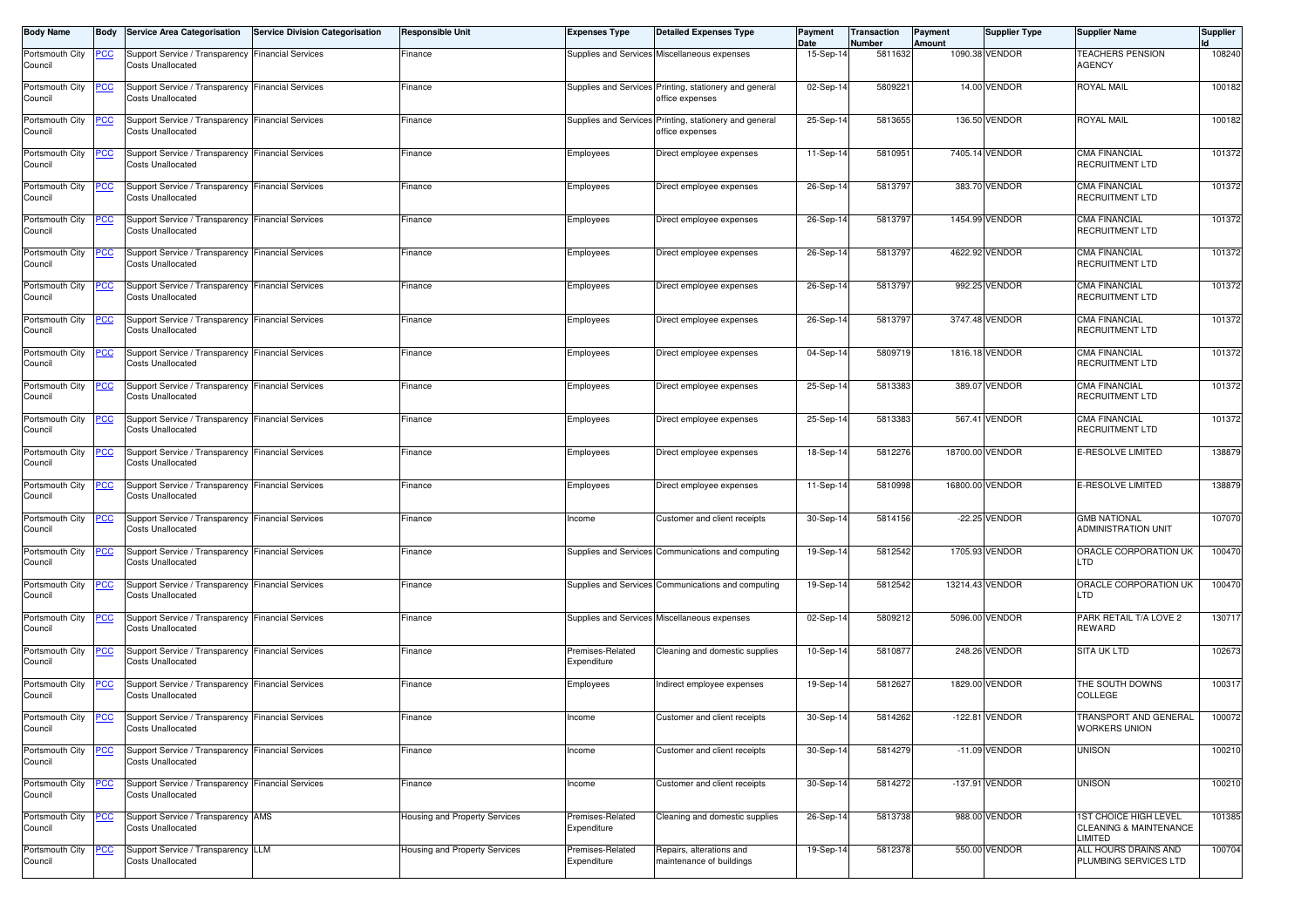| <b>Body Name</b>           | Body       | <b>Service Area Categorisation</b>                             | <b>Service Division Categorisation</b> | <b>Responsible Unit</b>              | <b>Expenses Type</b>            | <b>Detailed Expenses Type</b>                            | Payment<br>Date | Transaction<br>Number | <b>Payment</b><br>Amount | <b>Supplier Type</b> | <b>Supplier Name</b>                                              | <b>Supplier</b> |
|----------------------------|------------|----------------------------------------------------------------|----------------------------------------|--------------------------------------|---------------------------------|----------------------------------------------------------|-----------------|-----------------------|--------------------------|----------------------|-------------------------------------------------------------------|-----------------|
| Portsmouth City<br>Council | <u>PCC</u> | Support Service / Transparency AMS<br><b>Costs Unallocated</b> |                                        | Housing and Property Services        |                                 | Supplies and Services Communications and computing       | 19-Sep-1        | 5812414               |                          | 46.89 COMPANY        | <b>BRITISH</b><br>TELECOMMUNICATIONS PLO                          | 100132          |
| Portsmouth City<br>Council | <u>PCC</u> | Support Service / Transparency AMS<br><b>Costs Unallocated</b> |                                        | Housing and Property Services        | Employees                       | Direct employee expenses                                 | 03-Sep-1        | 580927                |                          | 842.69 VENDOR        | <b>CAPITA BUSINESS</b><br><b>SERVICES LIMITED</b>                 | 100205          |
| Portsmouth City<br>Council | <u>PCC</u> | Support Service / Transparency AMS<br><b>Costs Unallocated</b> |                                        | Housing and Property Services        | Employees                       | Direct employee expenses                                 | 26-Sep-14       | 5813781               |                          | 1224.94 VENDOR       | <b>CAPITA BUSINESS</b><br><b>SERVICES LIMITED</b>                 | 100205          |
| Portsmouth City<br>Council | <b>PCC</b> | Support Service / Transparency AMS<br><b>Costs Unallocated</b> |                                        | Housing and Property Services        |                                 | Supplies and Services Equipment, furniture and materials | 29-Sep-14       | 581404                |                          | 801.87 VENDOR        | <b>NEOPOST</b>                                                    | 102893          |
| Portsmouth City<br>Council | <u>PCC</u> | Support Service / Transparency LLM<br><b>Costs Unallocated</b> |                                        | Housing and Property Services        | Premises-Related<br>Expenditure | Repairs, alterations and<br>maintenance of buildings     | 05-Sep-14       | 580989                |                          | 7981.20 COMPANY      | <b>COMPREHENSIVE</b><br><b>ELEVATOR SERVICES</b><br><b>IMITED</b> | 134354          |
| Portsmouth City<br>Council | <b>PCC</b> | Support Service / Transparency LLM<br><b>Costs Unallocated</b> |                                        | Housing and Property Services        | Premises-Related<br>Expenditure | Repairs, alterations and<br>maintenance of buildings     | 05-Sep-14       | 5809899               |                          | 49.06 COMPANY        | <b>COMPREHENSIVE</b><br><b>ELEVATOR SERVICES</b><br><b>IMITED</b> | 134354          |
| Portsmouth City<br>Council | <u>PCC</u> | Support Service / Transparency LLM<br><b>Costs Unallocated</b> |                                        | <b>Housing and Property Services</b> | Premises-Related<br>Expenditure | Repairs, alterations and<br>maintenance of buildings     | 05-Sep-14       | 5809899               |                          | 108.03 COMPANY       | <b>COMPREHENSIVE</b><br><b>ELEVATOR SERVICES</b><br><b>IMITED</b> | 134354          |
| Portsmouth City<br>Council | <u>PCC</u> | Support Service / Transparency LLM<br><b>Costs Unallocated</b> |                                        | Housing and Property Services        | Premises-Related<br>Expenditure | Repairs, alterations and<br>naintenance of buildings     | 05-Sep-14       | 5809899               |                          | 377.97 COMPANY       | <b>COMPREHENSIVE</b><br><b>ELEVATOR SERVICES</b><br><b>IMITED</b> | 134354          |
| Portsmouth City<br>Council | <b>PCC</b> | Support Service / Transparency LLM<br><b>Costs Unallocated</b> |                                        | Housing and Property Services        | Premises-Related<br>Expenditure | Repairs, alterations and<br>naintenance of buildings     | 05-Sep-1        | 580989                |                          | 98.12 COMPANY        | <b>COMPREHENSIVE</b><br><b>ELEVATOR SERVICES</b><br><b>IMITED</b> | 134354          |
| Portsmouth City<br>Council | <u>PCC</u> | Support Service / Transparency LLM<br><b>Costs Unallocated</b> |                                        | Housing and Property Services        | Premises-Related<br>Expenditure | Repairs, alterations and<br>maintenance of buildings     | 05-Sep-1        | 5809899               |                          | 98.12 COMPANY        | <b>COMPREHENSIVE</b><br><b>ELEVATOR SERVICES</b><br>LIMITED       | 134354          |
| Portsmouth City<br>Council | <u>PCC</u> | Support Service / Transparency LLM<br><b>Costs Unallocated</b> |                                        | <b>Housing and Property Services</b> | Premises-Related<br>Expenditure | Repairs, alterations and<br>maintenance of buildings     | 05-Sep-14       | 5809899               |                          | 220.77 COMPANY       | <b>COMPREHENSIVE</b><br><b>ELEVATOR SERVICES</b><br><b>IMITED</b> | 134354          |
| Portsmouth City<br>Council | <u>PCC</u> | Support Service / Transparency LLM<br><b>Costs Unallocated</b> |                                        | Housing and Property Services        | Premises-Related<br>Expenditure | Repairs, alterations and<br>maintenance of buildings     | 05-Sep-14       | 5809899               |                          | 1423.45 COMPANY      | <b>COMPREHENSIVE</b><br><b>ELEVATOR SERVICES</b><br>LIMITED       | 134354          |
| Portsmouth City<br>Council | <b>PCC</b> | Support Service / Transparency LLM<br><b>Costs Unallocated</b> |                                        | Housing and Property Services        | Premises-Related<br>Expenditure | Repairs, alterations and<br>maintenance of buildings     | 05-Sep-14       | 580989                |                          | 192.33 COMPANY       | <b>COMPREHENSIVE</b><br><b>ELEVATOR SERVICES</b><br><b>IMITED</b> | 134354          |
| Portsmouth City<br>Council | <u>CC</u>  | Support Service / Transparency LLM<br><b>Costs Unallocated</b> |                                        | Housing and Property Services        | Premises-Related<br>Expenditure | Repairs, alterations and<br>maintenance of buildings     | 05-Sep-14       | 5809899               |                          | 49.06 COMPANY        | <b>COMPREHENSIVE</b><br><b>ELEVATOR SERVICES</b><br><b>IMITED</b> | 134354          |
| Portsmouth City<br>Council | <u>PCC</u> | Support Service / Transparency LLM<br><b>Costs Unallocated</b> |                                        | Housing and Property Services        | Premises-Related<br>Expenditure | Repairs, alterations and<br>maintenance of buildings     | 05-Sep-1        | 580989                |                          | 49.06 COMPANY        | <b>COMPREHENSIVE</b><br><b>ELEVATOR SERVICES</b><br><b>IMITED</b> | 134354          |
| Portsmouth City<br>Council | <u>PCC</u> | Support Service / Transparency LLM<br><b>Costs Unallocated</b> |                                        | Housing and Property Services        | Premises-Related<br>Expenditure | Repairs, alterations and<br>maintenance of buildings     | 05-Sep-14       | 5809899               |                          | 75.93 COMPANY        | <b>COMPREHENSIVE</b><br>ELEVATOR SERVICES<br><b>IMITED</b>        | 134354          |
| Portsmouth City<br>Council | <u>PCC</u> | Support Service / Transparency LLM<br><b>Costs Unallocated</b> |                                        | Housing and Property Services        | Premises-Related<br>Expenditure | Repairs, alterations and<br>naintenance of buildings     | 05-Sep-1        | 5809899               |                          | 558.00 COMPANY       | <b>COMPREHENSIVE</b><br><b>ELEVATOR SERVICES</b><br><b>IMITED</b> | 134354          |
| Portsmouth City<br>Council | <b>PCC</b> | Support Service / Transparency LLM<br><b>Costs Unallocated</b> |                                        | Housing and Property Services        | Premises-Related<br>Expenditure | Repairs, alterations and<br>naintenance of buildings     | 05-Sep-1        | 5809899               |                          | 1924.09 COMPANY      | <b>COMPREHENSIVE</b><br>ELEVATOR SERVICES<br><b>IMITED</b>        | 134354          |
| Portsmouth City<br>Council | <u>PCC</u> | Support Service / Transparency LLM<br><b>Costs Unallocated</b> |                                        | Housing and Property Services        | Premises-Related<br>Expenditure | Repairs, alterations and<br>maintenance of buildings     | 05-Sep-14       | 5809899               |                          | 50.62 COMPANY        | <b>COMPREHENSIVE</b><br>ELEVATOR SERVICES<br><b>IMITED</b>        | 134354          |
| Portsmouth City<br>Council | <b>PCC</b> | Support Service / Transparency LLM<br><b>Costs Unallocated</b> |                                        | Housing and Property Services        | Premises-Related<br>Expenditure | Repairs, alterations and<br>maintenance of buildings     | 05-Sep-14       | 580989                |                          | 72.02 COMPANY        | <b>COMPREHENSIVE</b><br><b>ELEVATOR SERVICES</b><br><b>IMITED</b> | 134354          |
| Portsmouth City<br>Council | <u>PCC</u> | Support Service / Transparency LLM<br><b>Costs Unallocated</b> |                                        | Housing and Property Services        | Premises-Related<br>Expenditure | Repairs, alterations and<br>maintenance of buildings     | 05-Sep-14       | 5809899               |                          | 882.64 COMPANY       | <b>COMPREHENSIVE</b><br><b>ELEVATOR SERVICES</b><br>LIMITED       | 134354          |
| Portsmouth City<br>Council | <b>PCC</b> | Support Service / Transparency LLM<br><b>Costs Unallocated</b> |                                        | Housing and Property Services        | Premises-Related<br>Expenditure | Repairs, alterations and<br>maintenance of buildings     | 05-Sep-14       | 5809899               |                          | 50.62 COMPANY        | <b>COMPREHENSIVE</b><br><b>ELEVATOR SERVICES</b><br><b>IMITED</b> | 134354          |
| Portsmouth City<br>Council | <u>PCC</u> | Support Service / Transparency AMS<br><b>Costs Unallocated</b> |                                        | Housing and Property Services        |                                 | Supplies and Services Communications and computing       | 04-Sep-14       | 5809722               |                          | 2033.60 VENDOR       | <b>COMPUTER AND DESIGN</b><br><b>SERVICES LIMITED</b>             | 117809          |
| Portsmouth City<br>Council | <u>PCC</u> | Support Service / Transparency AMS<br><b>Costs Unallocated</b> |                                        | Housing and Property Services        | Premises-Related<br>Expenditure | Repairs, alterations and<br>maintenance of buildings     | 01-Sep-14       | 580901                |                          | 5999.60 COMPANY      | CORE BUILDING SERVICES<br>LIMITED                                 | 116923          |
| Portsmouth City<br>Council | <b>PCC</b> | Support Service / Transparency LLM<br><b>Costs Unallocated</b> |                                        | lousing and Property Services        | Premises-Related<br>Expenditure | Repairs, alterations and<br>maintenance of buildings     | 12-Sep-14       | 5811236               |                          | 542.24 COMPANY       | CORRIGENDA LIMITED T/A<br><b>CHURCHES</b>                         | 102100          |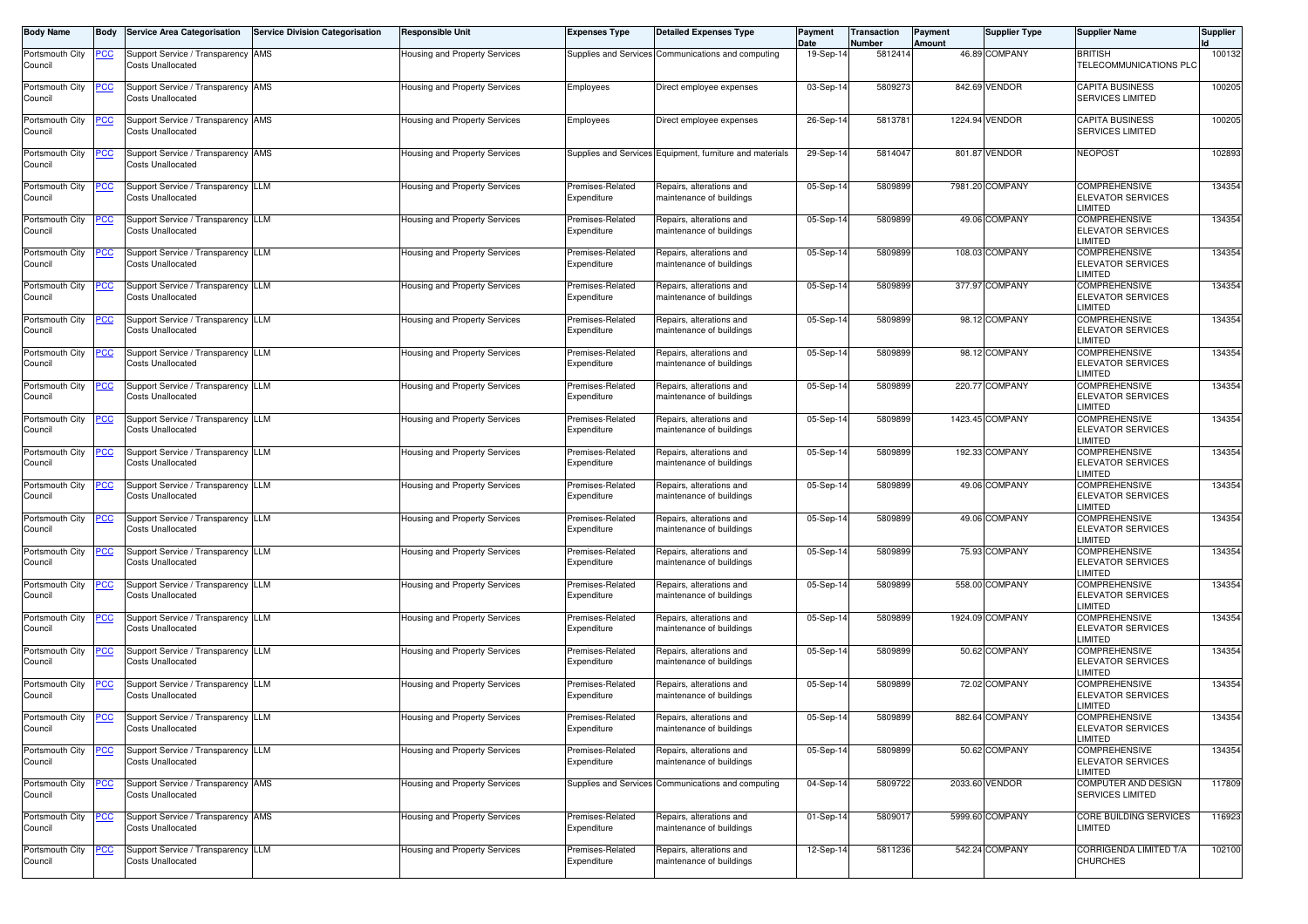| <b>Body Name</b>           | Body             | <b>Service Area Categorisation</b>                             | <b>Service Division Categorisation</b> | <b>Responsible Unit</b>              | <b>Expenses Type</b>            | <b>Detailed Expenses Type</b>                        | Payment<br>Date | Transaction<br>Number | Payment<br>Amount | <b>Supplier Type</b> | <b>Supplier Name</b>                             | <b>Supplier</b> |
|----------------------------|------------------|----------------------------------------------------------------|----------------------------------------|--------------------------------------|---------------------------------|------------------------------------------------------|-----------------|-----------------------|-------------------|----------------------|--------------------------------------------------|-----------------|
| Portsmouth City<br>Council | <u>PCC</u>       | Support Service / Transparency LLM<br><b>Costs Unallocated</b> |                                        | Housing and Property Services        | Premises-Related<br>Expenditure | Repairs, alterations and<br>naintenance of buildings | 09-Sep-1        | 5810253               |                   | 1034.00 COMPANY      | <b>CORRIGENDA LIMITED T/A</b><br><b>CHURCHES</b> | 102100          |
| Portsmouth City<br>Council | <u>PCC</u>       | Support Service / Transparency LLM<br><b>Costs Unallocated</b> |                                        | Housing and Property Services        | Premises-Related<br>Expenditure | Repairs, alterations and<br>maintenance of buildings | 12-Sep-1        | 5811236               |                   | -542.24 COMPANY      | CORRIGENDA LIMITED T/A<br><b>CHURCHES</b>        | 102100          |
| Portsmouth City<br>Council | <u>PCC</u>       | Support Service / Transparency LLM<br><b>Costs Unallocated</b> |                                        | Housing and Property Services        | Premises-Related<br>Expenditure | Repairs, alterations and<br>maintenance of buildings | 12-Sep-14       | 5811236               |                   | -1034.00 COMPANY     | CORRIGENDA LIMITED T/A<br><b>CHURCHES</b>        | 102100          |
| Portsmouth City<br>Council | <u>PCC</u>       | Support Service / Transparency LLM<br><b>Costs Unallocated</b> |                                        | Housing and Property Services        | Premises-Related<br>Expenditure | Repairs, alterations and<br>maintenance of buildings | 15-Sep-14       | 5811538               |                   | 1034.00 COMPANY      | CORRIGENDA LIMITED T/A<br><b>CHURCHES</b>        | 102100          |
| Portsmouth City<br>Council | <u>PCC</u>       | Support Service / Transparency LLM<br><b>Costs Unallocated</b> |                                        | <b>Housing and Property Services</b> | Premises-Related<br>Expenditure | Repairs, alterations and<br>maintenance of buildings | 15-Sep-14       | 5811538               |                   | 2.00 COMPANY         | CORRIGENDA LIMITED T/A<br><b>CHURCHES</b>        | 102100          |
| Portsmouth City<br>Council | <b>PCC</b>       | Support Service / Transparency LLM<br><b>Costs Unallocated</b> |                                        | Housing and Property Services        | Premises-Related<br>Expenditure | Repairs, alterations and<br>maintenance of buildings | 12-Sep-1        | 5811236               |                   | -1034.00 COMPANY     | CORRIGENDA LIMITED T/A<br><b>CHURCHES</b>        | 102100          |
| Portsmouth City<br>Council | <u>PCC</u>       | Support Service / Transparency LLM<br><b>Costs Unallocated</b> |                                        | Housing and Property Services        | Premises-Related<br>Expenditure | Repairs, alterations and<br>maintenance of buildings | 26-Sep-14       | 5813804               |                   | 1224.21 COMPANY      | CORRIGENDA LIMITED T/A<br><b>CHURCHES</b>        | 102100          |
| Portsmouth City<br>Council | <u>PCC</u>       | Support Service / Transparency LLM<br><b>Costs Unallocated</b> |                                        | Housing and Property Services        | Premises-Related<br>Expenditure | Repairs, alterations and<br>naintenance of buildings | 10-Sep-14       | 5810419               |                   | 0.42 COMPANY         | CORRIGENDA LIMITED T/A<br><b>CHURCHES</b>        | 102100          |
| Portsmouth City<br>Council | <b>PCC</b>       | Support Service / Transparency LLM<br><b>Costs Unallocated</b> |                                        | Housing and Property Services        | Premises-Related<br>Expenditure | Repairs, alterations and<br>maintenance of buildings | 10-Sep-14       | 5810419               |                   | 3440.00 COMPANY      | CORRIGENDA LIMITED T/A<br><b>CHURCHES</b>        | 102100          |
| Portsmouth City<br>Council | <u>PCC</u>       | Support Service / Transparency LLM<br><b>Costs Unallocated</b> |                                        | Housing and Property Services        | Premises-Related<br>Expenditure | Repairs, alterations and<br>maintenance of buildings | 10-Sep-1        | 5810419               |                   | 46.74 COMPANY        | CORRIGENDA LIMITED T/A<br><b>CHURCHES</b>        | 102100          |
| Portsmouth City<br>Council | $\overline{PCC}$ | Support Service / Transparency LLM<br><b>Costs Unallocated</b> |                                        | Housing and Property Services        | Premises-Related<br>Expenditure | Repairs, alterations and<br>maintenance of buildings | 10-Sep-14       | 5810419               |                   | 54.54 COMPANY        | <b>CORRIGENDA LIMITED T/A</b><br><b>CHURCHES</b> | 102100          |
| Portsmouth City<br>Council | <u>PCC</u>       | Support Service / Transparency LLM<br><b>Costs Unallocated</b> |                                        | Housing and Property Services        | Premises-Related<br>Expenditure | Repairs, alterations and<br>maintenance of buildings | 10-Sep-14       | 5810419               |                   | 5.19 COMPANY         | CORRIGENDA LIMITED T/A<br><b>CHURCHES</b>        | 102100          |
| Portsmouth City<br>Council | <b>PCC</b>       | Support Service / Transparency LLM<br><b>Costs Unallocated</b> |                                        | Housing and Property Services        | Premises-Related<br>Expenditure | Repairs, alterations and<br>maintenance of buildings | 10-Sep-14       | 5810419               |                   | 71.41 COMPANY        | CORRIGENDA LIMITED T/A<br><b>CHURCHES</b>        | 102100          |
| Portsmouth City<br>Council | <u>PCC</u>       | Support Service / Transparency LLM<br><b>Costs Unallocated</b> |                                        | Housing and Property Services        | Premises-Related<br>Expenditure | Repairs, alterations and<br>maintenance of buildings | 10-Sep-14       | 5810419               |                   | 747.50 COMPANY       | CORRIGENDA LIMITED T/A<br><b>CHURCHES</b>        | 102100          |
| Portsmouth City<br>Council | <u>PCC</u>       | Support Service / Transparency LLM<br><b>Costs Unallocated</b> |                                        | Housing and Property Services        | Premises-Related<br>Expenditure | Repairs, alterations and<br>maintenance of buildings | 12-Sep-14       | 5811235               |                   | 46.74 COMPANY        | CORRIGENDA LIMITED T/A<br><b>CHURCHES</b>        | 102100          |
| Portsmouth City<br>Council | <u>PCC</u>       | Support Service / Transparency LLM<br><b>Costs Unallocated</b> |                                        | Housing and Property Services        | Premises-Related<br>Expenditure | Repairs, alterations and<br>maintenance of buildings | 12-Sep-14       | 5811235               |                   | 54.54 COMPANY        | CORRIGENDA LIMITED T/A<br><b>CHURCHES</b>        | 102100          |
| Portsmouth City<br>Council | <u>PCC</u>       | Support Service / Transparency LLM<br><b>Costs Unallocated</b> |                                        | Housing and Property Services        | Premises-Related<br>Expenditure | Repairs, alterations and<br>naintenance of buildings | 12-Sep-14       | 5811235               |                   | 62.32 COMPANY        | CORRIGENDA LIMITED T/A<br><b>CHURCHES</b>        | 102100          |
| Portsmouth City<br>Council | <b>PCC</b>       | Support Service / Transparency LLM<br><b>Costs Unallocated</b> |                                        | Housing and Property Services        | Premises-Related<br>Expenditure | Repairs, alterations and<br>maintenance of buildings | 12-Sep-1        | 5811235               |                   | 62.33 COMPANY        | CORRIGENDA LIMITED T/A<br><b>CHURCHES</b>        | 102100          |
| Portsmouth City<br>Council | <u>PCC</u>       | Support Service / Transparency LLM<br><b>Costs Unallocated</b> |                                        | Housing and Property Services        | Premises-Related<br>Expenditure | Repairs, alterations and<br>maintenance of buildings | 12-Sep-14       | 5811235               |                   | 2.60 COMPANY         | <b>CORRIGENDA LIMITED T/A</b><br><b>CHURCHES</b> | 102100          |
| Portsmouth City<br>Council | <b>PCC</b>       | Support Service / Transparency LLM<br><b>Costs Unallocated</b> |                                        | Housing and Property Services        | Premises-Related<br>Expenditure | Repairs, alterations and<br>maintenance of buildings | 12-Sep-14       | 5811235               |                   | 54.54 COMPANY        | CORRIGENDA LIMITED T/A<br><b>CHURCHES</b>        | 102100          |
| Portsmouth City<br>Council | <u>PCC</u>       | Support Service / Transparency LLM<br><b>Costs Unallocated</b> |                                        | Housing and Property Services        | Premises-Related<br>Expenditure | Repairs, alterations and<br>maintenance of buildings | 12-Sep-14       | 5811237               |                   | 93.49 COMPANY        | <b>CORRIGENDA LIMITED T/A</b><br><b>CHURCHES</b> | 102100          |
| Portsmouth City<br>Council | <b>PCC</b>       | Support Service / Transparency LLM<br><b>Costs Unallocated</b> |                                        | Housing and Property Services        | Premises-Related<br>Expenditure | Repairs, alterations and<br>maintenance of buildings | 12-Sep-14       | 5811237               |                   | 109.07 COMPANY       | CORRIGENDA LIMITED T/A<br><b>CHURCHES</b>        | 102100          |
| Portsmouth City<br>Council | <u>PCC</u>       | Support Service / Transparency LLM<br><b>Costs Unallocated</b> |                                        | <b>Housing and Property Services</b> | Premises-Related<br>Expenditure | Repairs, alterations and<br>maintenance of buildings | 12-Sep-14       | 5811237               |                   | 70.11 COMPANY        | CORRIGENDA LIMITED T/A<br><b>CHURCHES</b>        | 102100          |
| Portsmouth City<br>Council | <u>PCC</u>       | Support Service / Transparency LLM<br><b>Costs Unallocated</b> |                                        | <b>Housing and Property Services</b> | Premises-Related<br>Expenditure | Repairs, alterations and<br>maintenance of buildings | 12-Sep-14       | 5811237               |                   | 20.77 COMPANY        | CORRIGENDA LIMITED T/A<br><b>CHURCHES</b>        | 102100          |
| Portsmouth City<br>Council | <b>PCC</b>       | Support Service / Transparency LLM<br><b>Costs Unallocated</b> |                                        | <b>Housing and Property Services</b> | Premises-Related<br>Expenditure | Repairs, alterations and<br>maintenance of buildings | 12-Sep-14       | 5811237               |                   | 148.03 COMPANY       | CORRIGENDA LIMITED T/A<br><b>CHURCHES</b>        | 102100          |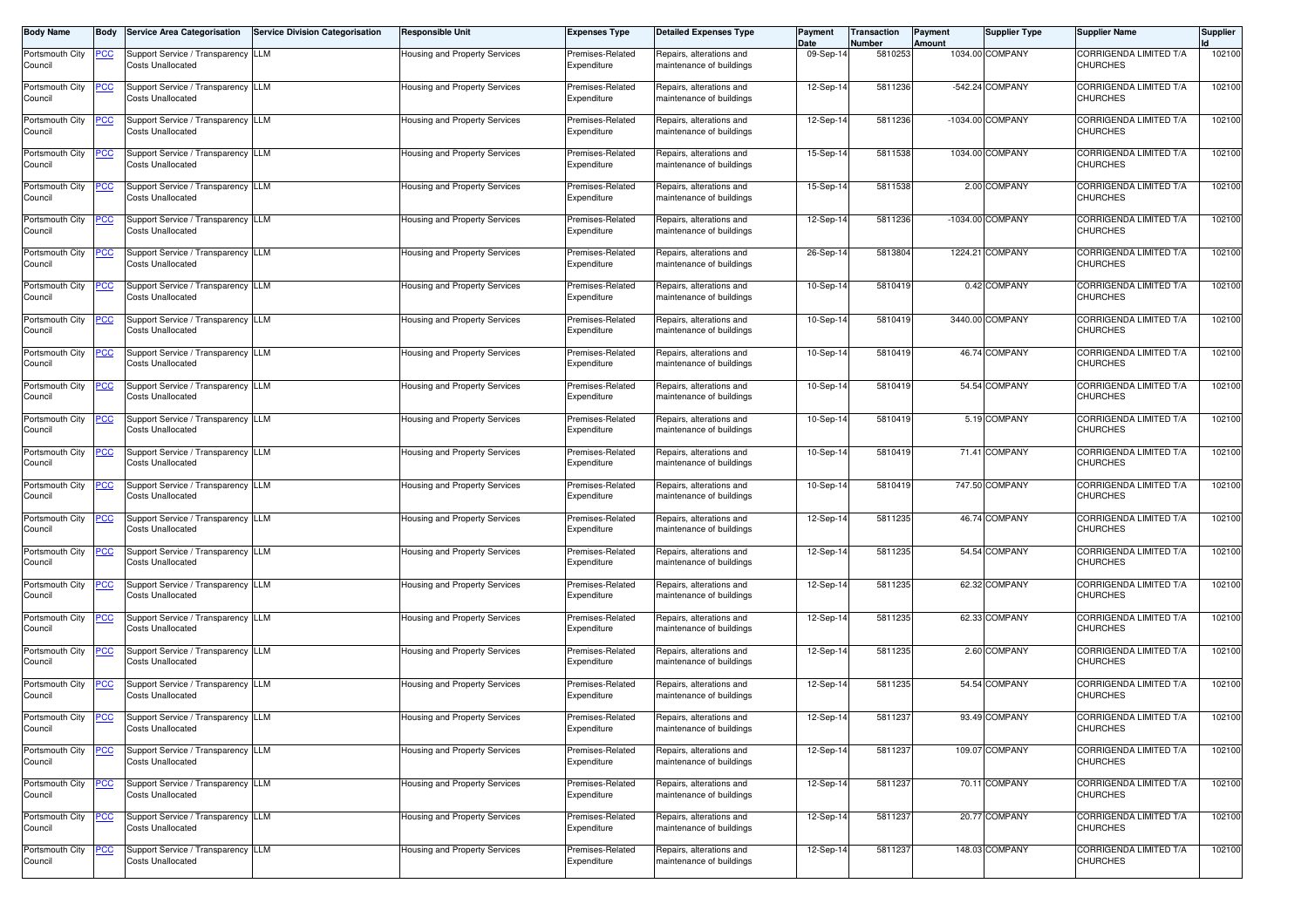| <b>Body Name</b>           |                | <b>Service Area Categorisation</b>                             | <b>Service Division Categorisation</b> | Responsible Unit                     | <b>Expenses Type</b>            | <b>Detailed Expenses Type</b>                        | Payment<br>Date | Transaction<br><b>Number</b> | Payment<br>Amount | <b>Supplier Type</b> | <b>Supplier Name</b>                             | <b>Supplier</b> |
|----------------------------|----------------|----------------------------------------------------------------|----------------------------------------|--------------------------------------|---------------------------------|------------------------------------------------------|-----------------|------------------------------|-------------------|----------------------|--------------------------------------------------|-----------------|
| Portsmouth City<br>Council | <u>PCC</u>     | Support Service / Transparency LLM<br><b>Costs Unallocated</b> |                                        | Housing and Property Services        | Premises-Related<br>Expenditure | Repairs, alterations and<br>naintenance of buildings | 12-Sep-1        | 5811237                      |                   | 264.89 COMPANY       | <b>CORRIGENDA LIMITED T/A</b><br><b>CHURCHES</b> | 102100          |
| Portsmouth City<br>Council | <u>PCC</u>     | Support Service / Transparency LLM<br><b>Costs Unallocated</b> |                                        | Housing and Property Services        | Premises-Related<br>Expenditure | Repairs, alterations and<br>maintenance of buildings | 12-Sep-1        | 5811237                      |                   | 186.98 COMPANY       | <b>CORRIGENDA LIMITED T/A</b><br><b>CHURCHES</b> | 102100          |
| Portsmouth City<br>Council | <u>PCC</u>     | Support Service / Transparency LLM<br><b>Costs Unallocated</b> |                                        | Housing and Property Services        | Premises-Related<br>Expenditure | Repairs, alterations and<br>naintenance of buildings | 12-Sep-1        | 5811237                      |                   | 54.54 COMPANY        | CORRIGENDA LIMITED T/A<br><b>CHURCHES</b>        | 102100          |
| Portsmouth City<br>Council | $\overline{C}$ | Support Service / Transparency LLM<br><b>Costs Unallocated</b> |                                        | Housing and Property Services        | Premises-Related<br>Expenditure | Repairs, alterations and<br>maintenance of buildings | 12-Sep-1        | 5811237                      |                   | 62.33 COMPANY        | CORRIGENDA LIMITED T/A<br><b>CHURCHES</b>        | 102100          |
| Portsmouth City<br>Council | <u>PCC</u>     | Support Service / Transparency LLM<br><b>Costs Unallocated</b> |                                        | Housing and Property Services        | Premises-Related<br>Expenditure | Repairs, alterations and<br>maintenance of buildings | 12-Sep-14       | 5811237                      |                   | 311.63 COMPANY       | CORRIGENDA LIMITED T/A<br><b>CHURCHES</b>        | 102100          |
| Portsmouth City<br>Council | <b>PCC</b>     | Support Service / Transparency LLM<br><b>Costs Unallocated</b> |                                        | Housing and Property Services        | Premises-Related<br>Expenditure | Repairs, alterations and<br>maintenance of buildings | 12-Sep-14       | 5811237                      |                   | 18.18 COMPANY        | CORRIGENDA LIMITED T/A<br><b>CHURCHES</b>        | 102100          |
| Portsmouth City<br>Council | <u>PCC</u>     | Support Service / Transparency LLM<br><b>Costs Unallocated</b> |                                        | Housing and Property Services        | Premises-Related<br>Expenditure | Repairs, alterations and<br>maintenance of buildings | 12-Sep-14       | 5811237                      |                   | 167.50 COMPANY       | CORRIGENDA LIMITED T/A<br><b>CHURCHES</b>        | 102100          |
| Portsmouth City<br>Council | <u>PCC </u>    | Support Service / Transparency LLM<br><b>Costs Unallocated</b> |                                        | Housing and Property Services        | Premises-Related<br>Expenditure | Repairs, alterations and<br>naintenance of buildings | 12-Sep-1        | 5811237                      |                   | 218.14 COMPANY       | CORRIGENDA LIMITED T/A<br><b>CHURCHES</b>        | 102100          |
| Portsmouth City<br>Council | <u>PCC</u>     | Support Service / Transparency LLM<br><b>Costs Unallocated</b> |                                        | Housing and Property Services        | Premises-Related<br>Expenditure | Repairs, alterations and<br>naintenance of buildings | 12-Sep-14       | 5811235                      |                   | 93.49 COMPANY        | CORRIGENDA LIMITED T/A<br><b>CHURCHES</b>        | 102100          |
| Portsmouth City<br>Council | <b>PCC</b>     | Support Service / Transparency LLM<br><b>Costs Unallocated</b> |                                        | Housing and Property Services        | Premises-Related<br>Expenditure | Repairs, alterations and<br>naintenance of buildings | 12-Sep-1        | 5811235                      |                   | 140.23 COMPANY       | CORRIGENDA LIMITED T/A<br><b>CHURCHES</b>        | 102100          |
| Portsmouth City<br>Council | <b>PCC</b>     | Support Service / Transparency LLM<br><b>Costs Unallocated</b> |                                        | Housing and Property Services        | Premises-Related<br>Expenditure | Repairs, alterations and<br>maintenance of buildings | 12-Sep-1        | 5811235                      |                   | 186.98 COMPANY       | CORRIGENDA LIMITED T/A<br><b>CHURCHES</b>        | 102100          |
| Portsmouth City<br>Council | <u>PCC </u>    | Support Service / Transparency LLM<br><b>Costs Unallocated</b> |                                        | Housing and Property Services        | Premises-Related<br>Expenditure | Repairs, alterations and<br>maintenance of buildings | 12-Sep-14       | 5811235                      |                   | 28.56 COMPANY        | CORRIGENDA LIMITED T/A<br><b>CHURCHES</b>        | 102100          |
| Portsmouth City<br>Council | <u>PCC</u>     | Support Service / Transparency LLM<br><b>Costs Unallocated</b> |                                        | Housing and Property Services        | Premises-Related<br>Expenditure | Repairs, alterations and<br>maintenance of buildings | 12-Sep-14       | 5811235                      |                   | 2.60 COMPANY         | <b>CORRIGENDA LIMITED T/A</b><br><b>CHURCHES</b> | 102100          |
| Portsmouth City<br>Council | <u>PCC</u>     | Support Service / Transparency LLM<br><b>Costs Unallocated</b> |                                        | Housing and Property Services        | Premises-Related<br>Expenditure | Repairs, alterations and<br>maintenance of buildings | 12-Sep-14       | 5811235                      |                   | 93.49 COMPANY        | CORRIGENDA LIMITED T/A<br><b>CHURCHES</b>        | 102100          |
| Portsmouth City<br>Council | <u>PCC</u>     | Support Service / Transparency LLM<br><b>Costs Unallocated</b> |                                        | Housing and Property Services        | Premises-Related<br>Expenditure | Repairs, alterations and<br>maintenance of buildings | 12-Sep-1        | 5811235                      |                   | 54.54 COMPANY        | CORRIGENDA LIMITED T/A<br><b>CHURCHES</b>        | 102100          |
| Portsmouth City<br>Council | <u>PCC</u>     | Support Service / Transparency LLM<br><b>Costs Unallocated</b> |                                        | Housing and Property Services        | Premises-Related<br>Expenditure | Repairs, alterations and<br>maintenance of buildings | 12-Sep-14       | 5811235                      |                   | 7.79 COMPANY         | CORRIGENDA LIMITED T/A<br><b>CHURCHES</b>        | 102100          |
| Portsmouth City<br>Council | <u>PCC</u>     | Support Service / Transparency LLM<br><b>Costs Unallocated</b> |                                        | Housing and Property Services        | Premises-Related<br>Expenditure | Repairs, alterations and<br>naintenance of buildings | 12-Sep-14       | 5811235                      |                   | 151.92 COMPANY       | CORRIGENDA LIMITED T/A<br><b>CHURCHES</b>        | 102100          |
| Portsmouth City<br>Council | <u>PCC</u>     | Support Service / Transparency LLM<br><b>Costs Unallocated</b> |                                        | Housing and Property Services        | Premises-Related<br>Expenditure | Repairs, alterations and<br>naintenance of buildings | 12-Sep-1        | 5811235                      |                   | 218.14 COMPANY       | CORRIGENDA LIMITED T/A<br><b>CHURCHES</b>        | 102100          |
| Portsmouth City<br>Council | <b>PCC</b>     | Support Service / Transparency LLM<br><b>Costs Unallocated</b> |                                        | Housing and Property Services        | Premises-Related<br>Expenditure | Repairs, alterations and<br>naintenance of buildings | 12-Sep-1        | 5811235                      |                   | 62.33 COMPANY        | CORRIGENDA LIMITED T/A<br><b>CHURCHES</b>        | 102100          |
| Portsmouth City<br>Council | <u>PCC</u>     | Support Service / Transparency LLM<br><b>Costs Unallocated</b> |                                        | Housing and Property Services        | Premises-Related<br>Expenditure | Repairs, alterations and<br>maintenance of buildings | 12-Sep-1        | 5811235                      |                   | 280.46 COMPANY       | <b>CORRIGENDA LIMITED T/A</b><br><b>CHURCHES</b> | 102100          |
| Portsmouth City<br>Council | <u>PCC</u>     | Support Service / Transparency LLM<br><b>Costs Unallocated</b> |                                        | Housing and Property Services        | Premises-Related<br>Expenditure | Repairs, alterations and<br>maintenance of buildings | 12-Sep-14       | 5811235                      |                   | 163.61 COMPANY       | CORRIGENDA LIMITED T/A<br><b>CHURCHES</b>        | 102100          |
| Portsmouth City<br>Council | <u>PCC</u>     | Support Service / Transparency LLM<br><b>Costs Unallocated</b> |                                        | Housing and Property Services        | Premises-Related<br>Expenditure | Repairs, alterations and<br>maintenance of buildings | 12-Sep-14       | 5811235                      |                   | 46.74 COMPANY        | CORRIGENDA LIMITED T/A<br><b>CHURCHES</b>        | 102100          |
| Portsmouth City<br>Council | <u>PCC</u>     | Support Service / Transparency LLM<br><b>Costs Unallocated</b> |                                        | Housing and Property Services        | Premises-Related<br>Expenditure | Repairs, alterations and<br>maintenance of buildings | 12-Sep-14       | 5811235                      |                   | 31.17 COMPANY        | CORRIGENDA LIMITED T/A<br><b>CHURCHES</b>        | 102100          |
| Portsmouth City<br>Council | <u>PCC</u>     | Support Service / Transparency LLM<br><b>Costs Unallocated</b> |                                        | <b>Housing and Property Services</b> | Premises-Related<br>Expenditure | Repairs, alterations and<br>maintenance of buildings | 12-Sep-14       | 5811235                      |                   | 298.65 COMPANY       | CORRIGENDA LIMITED T/A<br><b>CHURCHES</b>        | 102100          |
| Portsmouth City<br>Council | <u>PCC</u>     | Support Service / Transparency LLM<br><b>Costs Unallocated</b> |                                        | Housing and Property Services        | Premises-Related<br>Expenditure | Repairs, alterations and<br>maintenance of buildings | 12-Sep-14       | 5811235                      |                   | 109.07 COMPANY       | CORRIGENDA LIMITED T/A<br><b>CHURCHES</b>        | 102100          |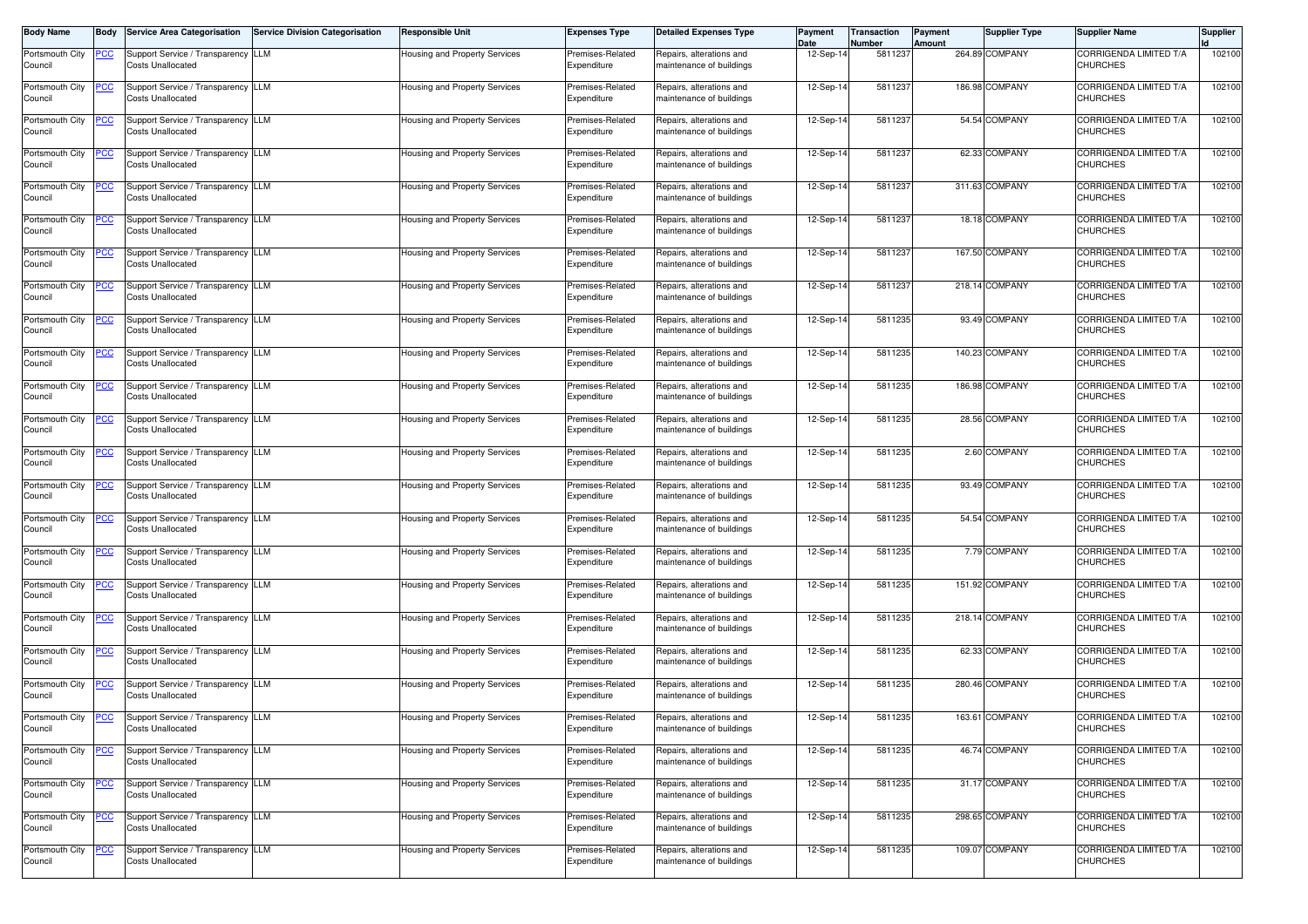| <b>Body Name</b>           | <b>Body</b> | <b>Service Area Categorisation</b>                             | <b>Service Division Categorisation</b> | Responsible Unit                     | <b>Expenses Type</b>            | <b>Detailed Expenses Type</b>                        | Payment<br>Date | Transaction<br>Number | Payment<br>Amount | <b>Supplier Type</b> | <b>Supplier Name</b>                             | <b>Supplier</b> |
|----------------------------|-------------|----------------------------------------------------------------|----------------------------------------|--------------------------------------|---------------------------------|------------------------------------------------------|-----------------|-----------------------|-------------------|----------------------|--------------------------------------------------|-----------------|
| Portsmouth City<br>Council | <u>PCC</u>  | Support Service / Transparency LLM<br><b>Costs Unallocated</b> |                                        | Housing and Property Services        | Premises-Related<br>Expenditure | Repairs, alterations and<br>naintenance of buildings | 12-Sep-1        | 5811235               |                   | 186.98 COMPANY       | CORRIGENDA LIMITED T/A<br><b>CHURCHES</b>        | 102100          |
| Portsmouth City<br>Council | <u>PCC</u>  | Support Service / Transparency LLM<br><b>Costs Unallocated</b> |                                        | Housing and Property Services        | Premises-Related<br>Expenditure | Repairs, alterations and<br>maintenance of buildings | 12-Sep-1        | 5811235               |                   | 54.54 COMPANY        | CORRIGENDA LIMITED T/A<br><b>CHURCHES</b>        | 102100          |
| Portsmouth City<br>Council | <u>PCC</u>  | Support Service / Transparency LLM<br><b>Costs Unallocated</b> |                                        | Housing and Property Services        | Premises-Related<br>Expenditure | Repairs, alterations and<br>maintenance of buildings | 12-Sep-14       | 5811235               |                   | 20.77 COMPANY        | CORRIGENDA LIMITED T/A<br><b>CHURCHES</b>        | 102100          |
| Portsmouth City<br>Council | <u>PCC</u>  | Support Service / Transparency LLM<br><b>Costs Unallocated</b> |                                        | Housing and Property Services        | Premises-Related<br>Expenditure | Repairs, alterations and<br>maintenance of buildings | 12-Sep-14       | 5811235               |                   | 204.02 COMPANY       | CORRIGENDA LIMITED T/A<br><b>CHURCHES</b>        | 102100          |
| Portsmouth City<br>Council | <b>PCC</b>  | Support Service / Transparency LLM<br><b>Costs Unallocated</b> |                                        | Housing and Property Services        | Premises-Related<br>Expenditure | Repairs, alterations and<br>maintenance of buildings | 12-Sep-14       | 5811235               |                   | 112.96 COMPANY       | CORRIGENDA LIMITED T/A<br><b>CHURCHES</b>        | 102100          |
| Portsmouth City<br>Council | <u>PCC</u>  | Support Service / Transparency LLM<br><b>Costs Unallocated</b> |                                        | Housing and Property Services        | Premises-Related<br>Expenditure | Repairs, alterations and<br>maintenance of buildings | 12-Sep-14       | 5811235               |                   | 1698.39 COMPANY      | CORRIGENDA LIMITED T/A<br><b>CHURCHES</b>        | 102100          |
| Portsmouth City<br>Council | <u>PCC</u>  | Support Service / Transparency LLM<br><b>Costs Unallocated</b> |                                        | Housing and Property Services        | Premises-Related<br>Expenditure | Repairs, alterations and<br>maintenance of buildings | 12-Sep-14       | 5811235               |                   | 342.79 COMPANY       | CORRIGENDA LIMITED T/A<br><b>CHURCHES</b>        | 102100          |
| Portsmouth City<br>Council | <u>PCC</u>  | Support Service / Transparency LLM<br><b>Costs Unallocated</b> |                                        | Housing and Property Services        | Premises-Related<br>Expenditure | Repairs, alterations and<br>naintenance of buildings | 12-Sep-14       | 5811235               |                   | 46.74 COMPANY        | CORRIGENDA LIMITED T/A<br><b>CHURCHES</b>        | 102100          |
| Portsmouth City<br>Council | <u>PCC</u>  | Support Service / Transparency LLM<br><b>Costs Unallocated</b> |                                        | Housing and Property Services        | Premises-Related<br>Expenditure | Repairs, alterations and<br>naintenance of buildings | 12-Sep-1        | 5811235               |                   | 54.54 COMPANY        | CORRIGENDA LIMITED T/A<br><b>CHURCHES</b>        | 102100          |
| Portsmouth City<br>Council | <u>PCC </u> | Support Service / Transparency LLM<br><b>Costs Unallocated</b> |                                        | Housing and Property Services        | Premises-Related<br>Expenditure | Repairs, alterations and<br>maintenance of buildings | 12-Sep-1        | 5811235               |                   | 62.33 COMPANY        | CORRIGENDA LIMITED T/A<br><b>CHURCHES</b>        | 102100          |
| Portsmouth City<br>Council | <u>PCC</u>  | Support Service / Transparency LLM<br><b>Costs Unallocated</b> |                                        | Housing and Property Services        | Premises-Related<br>Expenditure | Repairs, alterations and<br>maintenance of buildings | 12-Sep-14       | 5811235               |                   | 15.58 COMPANY        | CORRIGENDA LIMITED T/A<br><b>CHURCHES</b>        | 102100          |
| Portsmouth City<br>Council | <u>PCC </u> | Support Service / Transparency LLM<br><b>Costs Unallocated</b> |                                        | Housing and Property Services        | Premises-Related<br>Expenditure | Repairs, alterations and<br>maintenance of buildings | 12-Sep-14       | 5811235               |                   | 7.79 COMPANY         | CORRIGENDA LIMITED T/A<br><b>CHURCHES</b>        | 102100          |
| Portsmouth City<br>Council | <b>PCC</b>  | Support Service / Transparency LLM<br><b>Costs Unallocated</b> |                                        | Housing and Property Services        | Premises-Related<br>Expenditure | Repairs, alterations and<br>maintenance of buildings | 12-Sep-14       | 5811235               |                   | 123.35 COMPANY       | <b>CORRIGENDA LIMITED T/A</b><br><b>CHURCHES</b> | 102100          |
| Portsmouth City<br>Council | <u>PCC</u>  | Support Service / Transparency LLM<br><b>Costs Unallocated</b> |                                        | Housing and Property Services        | Premises-Related<br>Expenditure | Repairs, alterations and<br>maintenance of buildings | 12-Sep-14       | 5811235               |                   | 186.98 COMPANY       | CORRIGENDA LIMITED T/A<br><b>CHURCHES</b>        | 102100          |
| Portsmouth City<br>Council | <u>PCC</u>  | Support Service / Transparency LLM<br><b>Costs Unallocated</b> |                                        | Housing and Property Services        | Premises-Related<br>Expenditure | Repairs, alterations and<br>maintenance of buildings | 12-Sep-1        | 5811235               |                   | 175.00 COMPANY       | CORRIGENDA LIMITED T/A<br><b>CHURCHES</b>        | 102100          |
| Portsmouth City<br>Council | <u>PCC</u>  | Support Service / Transparency LLM<br><b>Costs Unallocated</b> |                                        | lousing and Property Services        | Premises-Related<br>Expenditure | Repairs, alterations and<br>maintenance of buildings | 12-Sep-14       | 5811235               |                   | 230.00 COMPANY       | CORRIGENDA LIMITED T/A<br><b>CHURCHES</b>        | 102100          |
| Portsmouth City<br>Council | <u>PCC</u>  | Support Service / Transparency LLM<br><b>Costs Unallocated</b> |                                        | Housing and Property Services        | Premises-Related<br>Expenditure | Repairs, alterations and<br>naintenance of buildings | 12-Sep-1        | 5811235               |                   | 118.43 COMPANY       | CORRIGENDA LIMITED T/A<br><b>CHURCHES</b>        | 102100          |
| Portsmouth City<br>Council | <u>PCC</u>  | Support Service / Transparency LLM<br><b>Costs Unallocated</b> |                                        | Housing and Property Services        | Premises-Related<br>Expenditure | Repairs, alterations and<br>naintenance of buildings | 12-Sep-1        | 5811237               |                   | 460.00 COMPANY       | CORRIGENDA LIMITED T/A<br><b>CHURCHES</b>        | 102100          |
| Portsmouth City<br>Council | <u>PCC</u>  | Support Service / Transparency LLM<br><b>Costs Unallocated</b> |                                        | Housing and Property Services        | Premises-Related<br>Expenditure | Repairs, alterations and<br>maintenance of buildings | 12-Sep-14       | 5811235               |                   | 604.00 COMPANY       | <b>CORRIGENDA LIMITED T/A</b><br><b>CHURCHES</b> | 102100          |
| Portsmouth City<br>Council | <b>PCC</b>  | Support Service / Transparency LLM<br><b>Costs Unallocated</b> |                                        | Housing and Property Services        | Premises-Related<br>Expenditure | Repairs, alterations and<br>maintenance of buildings | 12-Sep-14       | 5811237               |                   | 67.00 COMPANY        | CORRIGENDA LIMITED T/A<br><b>CHURCHES</b>        | 102100          |
| Portsmouth City<br>Council | <u>PCC</u>  | Support Service / Transparency LLM<br><b>Costs Unallocated</b> |                                        | <b>Housing and Property Services</b> | Premises-Related<br>Expenditure | Repairs, alterations and<br>maintenance of buildings | 12-Sep-14       | 5811237               |                   | 443.69 COMPANY       | <b>CORRIGENDA LIMITED T/A</b><br><b>CHURCHES</b> | 102100          |
| Portsmouth City<br>Council | <u>PCC</u>  | Support Service / Transparency LLM<br><b>Costs Unallocated</b> |                                        | Housing and Property Services        | Premises-Related<br>Expenditure | Repairs, alterations and<br>naintenance of buildings | 12-Sep-14       | 5811237               |                   | 70.00 COMPANY        | CORRIGENDA LIMITED T/A<br><b>CHURCHES</b>        | 102100          |
| Portsmouth City<br>Council | <u>PCC</u>  | Support Service / Transparency LLM<br><b>Costs Unallocated</b> |                                        | Housing and Property Services        | Premises-Related<br>Expenditure | Repairs, alterations and<br>maintenance of buildings | 12-Sep-14       | 5811237               |                   | 697.00 COMPANY       | CORRIGENDA LIMITED T/A<br><b>CHURCHES</b>        | 102100          |
| Portsmouth City<br>Council | <u>PCC</u>  | Support Service / Transparency LLM<br><b>Costs Unallocated</b> |                                        | Housing and Property Services        | Premises-Related<br>Expenditure | Repairs, alterations and<br>maintenance of buildings | 12-Sep-14       | 5811237               |                   | 73.65 COMPANY        | CORRIGENDA LIMITED T/A<br><b>CHURCHES</b>        | 102100          |
| Portsmouth City<br>Council | <b>PCC</b>  | Support Service / Transparency LLM<br><b>Costs Unallocated</b> |                                        | Housing and Property Services        | Premises-Related<br>Expenditure | Repairs, alterations and<br>maintenance of buildings | 12-Sep-14       | 5811237               |                   | 155.18 COMPANY       | CORRIGENDA LIMITED T/A<br><b>CHURCHES</b>        | 102100          |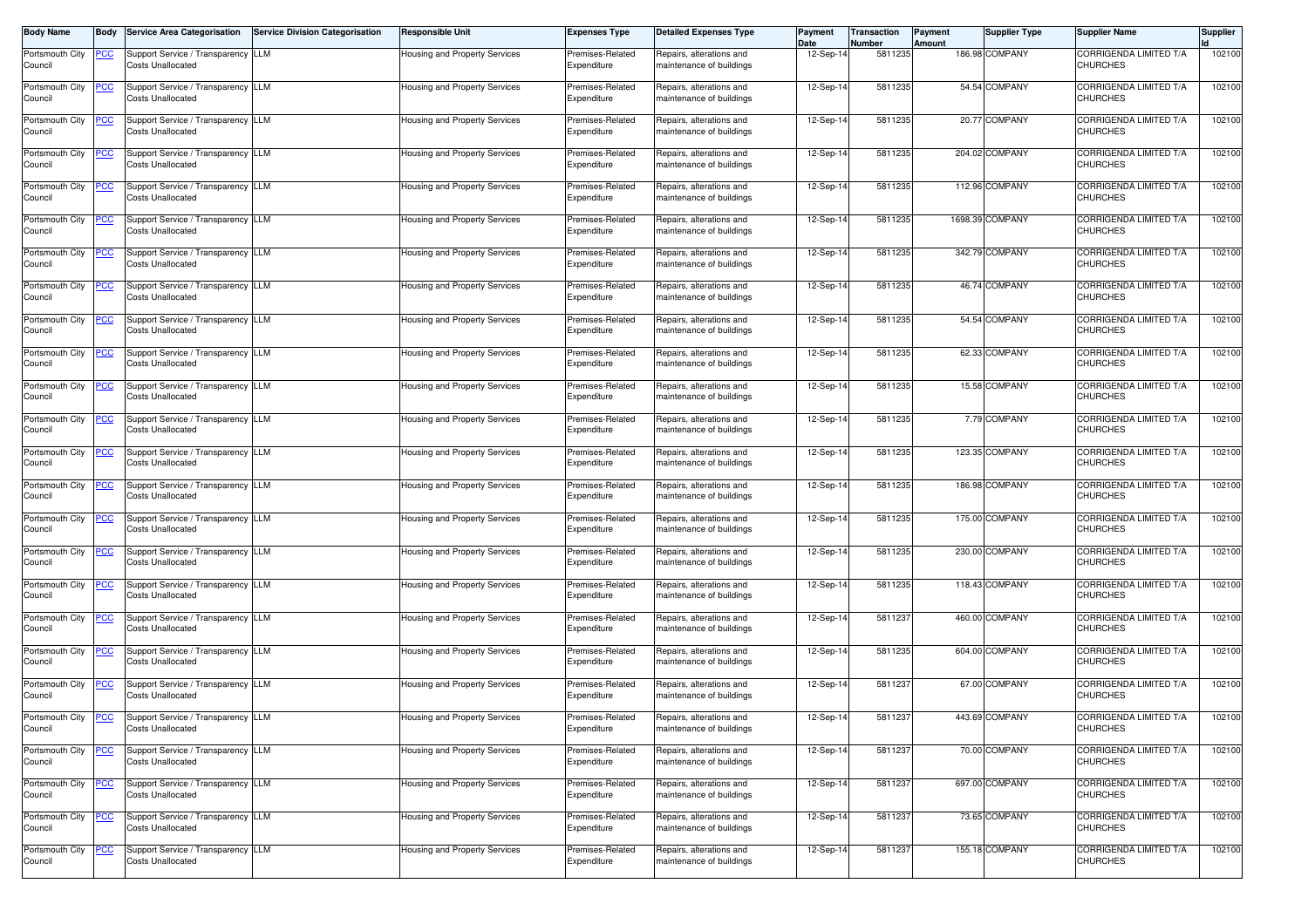| <b>Body Name</b>           | <b>Body</b> | <b>Service Area Categorisation</b>                             | <b>Service Division Categorisation</b> | Responsible Unit                     | <b>Expenses Type</b>            | <b>Detailed Expenses Type</b>                        | Payment<br>Date | Transaction<br>Number | Payment<br>Amount | <b>Supplier Type</b> | <b>Supplier Name</b>                             | <b>Supplier</b> |
|----------------------------|-------------|----------------------------------------------------------------|----------------------------------------|--------------------------------------|---------------------------------|------------------------------------------------------|-----------------|-----------------------|-------------------|----------------------|--------------------------------------------------|-----------------|
| Portsmouth City<br>Council | <u>PCC</u>  | Support Service / Transparency LLM<br><b>Costs Unallocated</b> |                                        | Housing and Property Services        | Premises-Related<br>Expenditure | Repairs, alterations and<br>naintenance of buildings | 12-Sep-1        | 5811237               |                   | 58.25 COMPANY        | CORRIGENDA LIMITED T/A<br><b>CHURCHES</b>        | 102100          |
| Portsmouth City<br>Council | <u>PCC</u>  | Support Service / Transparency LLM<br><b>Costs Unallocated</b> |                                        | lousing and Property Services        | Premises-Related<br>Expenditure | Repairs, alterations and<br>maintenance of buildings | 12-Sep-1        | 5811237               |                   | 84.50 COMPANY        | CORRIGENDA LIMITED T/A<br><b>CHURCHES</b>        | 102100          |
| Portsmouth City<br>Council | <u>PCC</u>  | Support Service / Transparency LLM<br><b>Costs Unallocated</b> |                                        | Housing and Property Services        | Premises-Related<br>Expenditure | Repairs, alterations and<br>maintenance of buildings | 12-Sep-14       | 5811237               |                   | 49.50 COMPANY        | CORRIGENDA LIMITED T/A<br><b>CHURCHES</b>        | 102100          |
| Portsmouth City<br>Council | <u>PCC</u>  | Support Service / Transparency LLM<br><b>Costs Unallocated</b> |                                        | Housing and Property Services        | Premises-Related<br>Expenditure | Repairs, alterations and<br>maintenance of buildings | 12-Sep-14       | 5811237               |                   | 280.00 COMPANY       | CORRIGENDA LIMITED T/A<br><b>CHURCHES</b>        | 102100          |
| Portsmouth City<br>Council | <u>PCC</u>  | Support Service / Transparency LLM<br><b>Costs Unallocated</b> |                                        | Housing and Property Services        | Premises-Related<br>Expenditure | Repairs, alterations and<br>maintenance of buildings | 12-Sep-14       | 5811237               |                   | 87.50 COMPANY        | CORRIGENDA LIMITED T/A<br><b>CHURCHES</b>        | 102100          |
| Portsmouth City<br>Council | <u>PCC</u>  | Support Service / Transparency LLM<br><b>Costs Unallocated</b> |                                        | Housing and Property Services        | Premises-Related<br>Expenditure | Repairs, alterations and<br>maintenance of buildings | 12-Sep-14       | 5811237               |                   | 52.50 COMPANY        | CORRIGENDA LIMITED T/A<br><b>CHURCHES</b>        | 102100          |
| Portsmouth City<br>Council | <u>PCC</u>  | Support Service / Transparency LLM<br><b>Costs Unallocated</b> |                                        | Housing and Property Services        | Premises-Related<br>Expenditure | Repairs, alterations and<br>maintenance of buildings | 12-Sep-14       | 5811237               |                   | 70.00 COMPANY        | CORRIGENDA LIMITED T/A<br><b>CHURCHES</b>        | 102100          |
| Portsmouth City<br>Council | <u>PCC</u>  | Support Service / Transparency LLM<br><b>Costs Unallocated</b> |                                        | Housing and Property Services        | Premises-Related<br>Expenditure | Repairs, alterations and<br>naintenance of buildings | 12-Sep-14       | 5811237               |                   | 676.54 COMPANY       | CORRIGENDA LIMITED T/A<br><b>CHURCHES</b>        | 102100          |
| Portsmouth City<br>Council | <u>PCC</u>  | Support Service / Transparency LLM<br><b>Costs Unallocated</b> |                                        | Housing and Property Services        | Premises-Related<br>Expenditure | Repairs, alterations and<br>naintenance of buildings | 18-Sep-14       | 5812248               |                   | 94.53 COMPANY        | CORRIGENDA LIMITED T/A<br><b>CHURCHES</b>        | 102100          |
| Portsmouth City<br>Council | <u>PCC </u> | Support Service / Transparency LLM<br><b>Costs Unallocated</b> |                                        | Housing and Property Services        | Premises-Related<br>Expenditure | Fixtures and fittings                                | 18-Sep-1        | 5812248               |                   | 102.00 COMPANY       | CORRIGENDA LIMITED T/A<br><b>CHURCHES</b>        | 102100          |
| Portsmouth City<br>Council | <u>PCC</u>  | Support Service / Transparency LLM<br><b>Costs Unallocated</b> |                                        | Housing and Property Services        | Premises-Related<br>Expenditure | Fixtures and fittings                                | 18-Sep-14       | 5812248               |                   | 86.38 COMPANY        | CORRIGENDA LIMITED T/A<br><b>CHURCHES</b>        | 102100          |
| Portsmouth City<br>Council | <u>PCC </u> | Support Service / Transparency LLM<br><b>Costs Unallocated</b> |                                        | Housing and Property Services        | Premises-Related<br>Expenditure | Fixtures and fittings                                | 18-Sep-14       | 5812248               |                   | 154.45 COMPANY       | CORRIGENDA LIMITED T/A<br><b>CHURCHES</b>        | 102100          |
| Portsmouth City<br>Council | <u>PCC</u>  | Support Service / Transparency LLM<br><b>Costs Unallocated</b> |                                        | Housing and Property Services        | Premises-Related<br>Expenditure | Fixtures and fittings                                | 18-Sep-14       | 5812248               |                   | 75.75 COMPANY        | <b>CORRIGENDA LIMITED T/A</b><br><b>CHURCHES</b> | 102100          |
| Portsmouth City<br>Council | <u>PCC</u>  | Support Service / Transparency LLM<br><b>Costs Unallocated</b> |                                        | Housing and Property Services        | Premises-Related<br>Expenditure | Fixtures and fittings                                | 18-Sep-14       | 5812248               |                   | 49.50 COMPANY        | CORRIGENDA LIMITED T/A<br><b>CHURCHES</b>        | 102100          |
| Portsmouth City<br>Council | <u>PCC</u>  | Support Service / Transparency LLM<br><b>Costs Unallocated</b> |                                        | Housing and Property Services        | Premises-Related<br>Expenditure | Fixtures and fittings                                | 18-Sep-1        | 5812248               |                   | 110.75 COMPANY       | CORRIGENDA LIMITED T/A<br><b>CHURCHES</b>        | 102100          |
| Portsmouth City<br>Council | <u>PCC</u>  | Support Service / Transparency LLM<br><b>Costs Unallocated</b> |                                        | lousing and Property Services        | Premises-Related<br>Expenditure | Fixtures and fittings                                | 18-Sep-14       | 5812248               |                   | 75.75 COMPANY        | CORRIGENDA LIMITED T/A<br><b>CHURCHES</b>        | 102100          |
| Portsmouth City<br>Council | <u>PCC</u>  | Support Service / Transparency LLM<br><b>Costs Unallocated</b> |                                        | Housing and Property Services        | Premises-Related<br>Expenditure | <b>Fixtures and fittings</b>                         | 18-Sep-1        | 5812248               |                   | 265.60 COMPANY       | CORRIGENDA LIMITED T/A<br><b>CHURCHES</b>        | 102100          |
| Portsmouth City<br>Council | <u>PCC</u>  | Support Service / Transparency LLM<br><b>Costs Unallocated</b> |                                        | Housing and Property Services        | Premises-Related<br>Expenditure | Fixtures and fittings                                | 18-Sep-1        | 5812248               |                   | 151.33 COMPANY       | CORRIGENDA LIMITED T/A<br><b>CHURCHES</b>        | 102100          |
| Portsmouth City<br>Council | <u>PCC</u>  | Support Service / Transparency LLM<br><b>Costs Unallocated</b> |                                        | Housing and Property Services        | Premises-Related<br>Expenditure | Fixtures and fittings                                | 18-Sep-14       | 5812248               |                   | 56.11 COMPANY        | <b>CORRIGENDA LIMITED T/A</b><br><b>CHURCHES</b> | 102100          |
| Portsmouth City<br>Council | <b>PCC</b>  | Support Service / Transparency LLM<br><b>Costs Unallocated</b> |                                        | Housing and Property Services        | Premises-Related<br>Expenditure | Fixtures and fittings                                | 18-Sep-14       | 5812248               |                   | 84.50 COMPANY        | CORRIGENDA LIMITED T/A<br><b>CHURCHES</b>        | 102100          |
| Portsmouth City<br>Council | <u>PCC</u>  | Support Service / Transparency LLM<br><b>Costs Unallocated</b> |                                        | <b>Housing and Property Services</b> | Premises-Related<br>Expenditure | Fixtures and fittings                                | 18-Sep-14       | 5812248               |                   | 49.50 COMPANY        | <b>CORRIGENDA LIMITED T/A</b><br><b>CHURCHES</b> | 102100          |
| Portsmouth City<br>Council | <u>PCC</u>  | Support Service / Transparency LLM<br><b>Costs Unallocated</b> |                                        | Housing and Property Services        | Premises-Related<br>Expenditure | Fixtures and fittings                                | 18-Sep-14       | 5812248               |                   | 49.50 COMPANY        | CORRIGENDA LIMITED T/A<br><b>CHURCHES</b>        | 102100          |
| Portsmouth City<br>Council | <u>PCC</u>  | Support Service / Transparency LLM<br><b>Costs Unallocated</b> |                                        | Housing and Property Services        | Premises-Related<br>Expenditure | Fixtures and fittings                                | 18-Sep-14       | 5812248               |                   | 49.50 COMPANY        | CORRIGENDA LIMITED T/A<br><b>CHURCHES</b>        | 102100          |
| Portsmouth City<br>Council | <u>PCC</u>  | Support Service / Transparency LLM<br><b>Costs Unallocated</b> |                                        | Housing and Property Services        | Premises-Related<br>Expenditure | Fixtures and fittings                                | 18-Sep-14       | 5812248               |                   | 139.20 COMPANY       | CORRIGENDA LIMITED T/A<br><b>CHURCHES</b>        | 102100          |
| Portsmouth City<br>Council | <b>PCC</b>  | Support Service / Transparency LLM<br><b>Costs Unallocated</b> |                                        | Housing and Property Services        | Premises-Related<br>Expenditure | Fixtures and fittings                                | 18-Sep-14       | 5812248               |                   | 93.25 COMPANY        | CORRIGENDA LIMITED T/A<br><b>CHURCHES</b>        | 102100          |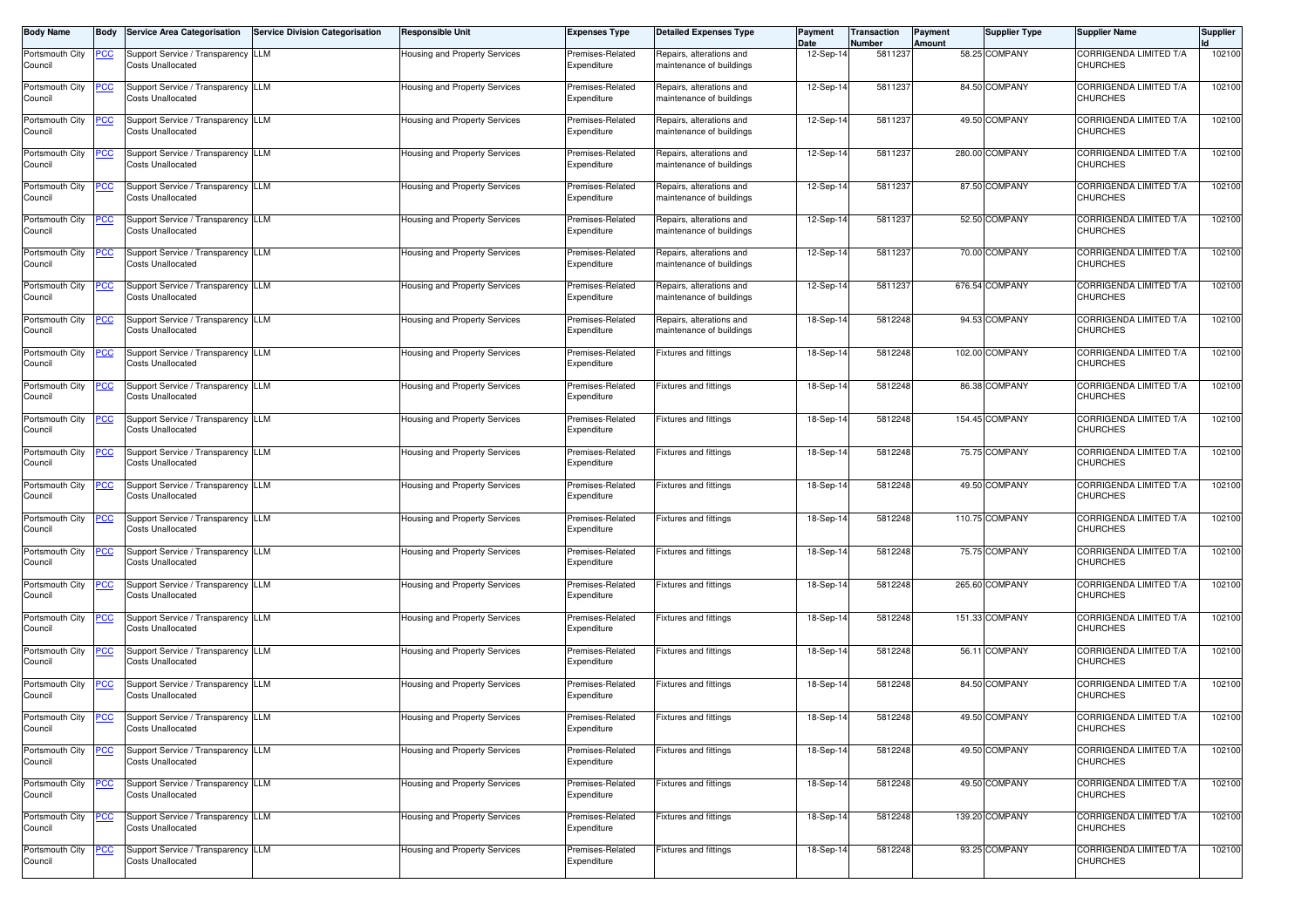| <b>Body Name</b>           | <b>Body</b>    | <b>Service Area Categorisation</b>                             | <b>Service Division Categorisation</b> | Responsible Unit                     | <b>Expenses Type</b>            | <b>Detailed Expenses Type</b>                        | Payment<br>Date | Transaction<br><b>Number</b> | Payment<br>Amount | <b>Supplier Type</b> | <b>Supplier Name</b>                             | <b>Supplier</b> |
|----------------------------|----------------|----------------------------------------------------------------|----------------------------------------|--------------------------------------|---------------------------------|------------------------------------------------------|-----------------|------------------------------|-------------------|----------------------|--------------------------------------------------|-----------------|
| Portsmouth City            | <u>PCC</u>     | Support Service / Transparency LLM                             |                                        | Housing and Property Services        | Premises-Related                | <b>Fixtures and fittings</b>                         | 18-Sep-1        | 5812248                      |                   | 67.00 COMPANY        | CORRIGENDA LIMITED T/A                           | 102100          |
| Council                    |                | <b>Costs Unallocated</b>                                       |                                        |                                      | Expenditure                     |                                                      |                 |                              |                   |                      | <b>CHURCHES</b>                                  |                 |
| Portsmouth City<br>Council | <u>PCC</u>     | Support Service / Transparency LLM<br><b>Costs Unallocated</b> |                                        | Housing and Property Services        | Premises-Related<br>Expenditure | <b>Fixtures and fittings</b>                         | 18-Sep-1        | 5812248                      |                   | 209.17 COMPANY       | CORRIGENDA LIMITED T/A<br><b>CHURCHES</b>        | 102100          |
| Portsmouth City<br>Council | <u>PCC</u>     | Support Service / Transparency LLM<br><b>Costs Unallocated</b> |                                        | Housing and Property Services        | Premises-Related<br>Expenditure | Fixtures and fittings                                | 18-Sep-1        | 5812248                      |                   | 90.78 COMPANY        | CORRIGENDA LIMITED T/A<br><b>CHURCHES</b>        | 102100          |
| Portsmouth City<br>Council | $\overline{C}$ | Support Service / Transparency LLM<br><b>Costs Unallocated</b> |                                        | Housing and Property Services        | Premises-Related<br>Expenditure | Fixtures and fittings                                | 18-Sep-1        | 5812248                      |                   | 67.00 COMPANY        | CORRIGENDA LIMITED T/A<br><b>CHURCHES</b>        | 102100          |
| Portsmouth City<br>Council | <u>PCC</u>     | Support Service / Transparency LLM<br><b>Costs Unallocated</b> |                                        | Housing and Property Services        | Premises-Related<br>Expenditure | <b>Fixtures and fittings</b>                         | 18-Sep-14       | 5812248                      |                   | 90.25 COMPANY        | CORRIGENDA LIMITED T/A<br><b>CHURCHES</b>        | 102100          |
| Portsmouth City<br>Council | <u>PCC</u>     | Support Service / Transparency LLM<br><b>Costs Unallocated</b> |                                        | Housing and Property Services        | Premises-Related<br>Expenditure | Fixtures and fittings                                | 18-Sep-14       | 5812248                      |                   | 102.00 COMPANY       | CORRIGENDA LIMITED T/A<br><b>CHURCHES</b>        | 102100          |
| Portsmouth City<br>Council | <u>PCC</u>     | Support Service / Transparency LLM<br><b>Costs Unallocated</b> |                                        | Housing and Property Services        | Premises-Related<br>Expenditure | Fixtures and fittings                                | 19-Sep-14       | 5812435                      | 230.61            | COMPANY              | CORRIGENDA LIMITED T/A<br><b>CHURCHES</b>        | 102100          |
| Portsmouth City<br>Council | <u>PCC </u>    | Support Service / Transparency LLM<br>Costs Unallocated        |                                        | Housing and Property Services        | Premises-Related<br>Expenditure | <b>Fixtures and fittings</b>                         | 19-Sep-1        | 5812435                      |                   | 456.55 COMPANY       | CORRIGENDA LIMITED T/A<br><b>CHURCHES</b>        | 102100          |
| Portsmouth City<br>Council | <u>PCC</u>     | Support Service / Transparency LLM<br><b>Costs Unallocated</b> |                                        | Housing and Property Services        | Premises-Related<br>Expenditure | Fixtures and fittings                                | 19-Sep-14       | 5812435                      |                   | 262.00 COMPANY       | CORRIGENDA LIMITED T/A<br><b>CHURCHES</b>        | 102100          |
| Portsmouth City<br>Council | <b>PCC</b>     | Support Service / Transparency LLM<br><b>Costs Unallocated</b> |                                        | Housing and Property Services        | Premises-Related<br>Expenditure | <b>Fixtures and fittings</b>                         | 19-Sep-1        | 5812435                      |                   | 298.00 COMPANY       | CORRIGENDA LIMITED T/A<br><b>CHURCHES</b>        | 102100          |
| Portsmouth City<br>Council | <b>PCC</b>     | Support Service / Transparency LLM<br><b>Costs Unallocated</b> |                                        | Housing and Property Services        | Premises-Related<br>Expenditure | Fixtures and fittings                                | 19-Sep-1        | 5812435                      |                   | 308.00 COMPANY       | CORRIGENDA LIMITED T/A<br><b>CHURCHES</b>        | 102100          |
| Portsmouth City<br>Council | <u>PCC </u>    | Support Service / Transparency LLM<br><b>Costs Unallocated</b> |                                        | Housing and Property Services        | Premises-Related<br>Expenditure | Fixtures and fittings                                | 19-Sep-14       | 5812435                      |                   | 288.00 COMPANY       | CORRIGENDA LIMITED T/A<br><b>CHURCHES</b>        | 102100          |
| Portsmouth City<br>Council | <u>PCC</u>     | Support Service / Transparency LLM<br><b>Costs Unallocated</b> |                                        | Housing and Property Services        | Premises-Related<br>Expenditure | Fixtures and fittings                                | 19-Sep-14       | 5812435                      |                   | 184.00 COMPANY       | <b>CORRIGENDA LIMITED T/A</b><br><b>CHURCHES</b> | 102100          |
| Portsmouth City<br>Council | <u>PCC</u>     | Support Service / Transparency LLM<br><b>Costs Unallocated</b> |                                        | Housing and Property Services        | Premises-Related<br>Expenditure | Fixtures and fittings                                | 19-Sep-14       | 5812435                      |                   | 49.50 COMPANY        | CORRIGENDA LIMITED T/A<br><b>CHURCHES</b>        | 102100          |
| Portsmouth City<br>Council | <u>PCC</u>     | Support Service / Transparency LLM<br><b>Costs Unallocated</b> |                                        | Housing and Property Services        | Premises-Related<br>Expenditure | Repairs, alterations and<br>maintenance of buildings | 19-Sep-1        | 5812436                      |                   | 4700.00 COMPANY      | CORRIGENDA LIMITED T/A<br><b>CHURCHES</b>        | 102100          |
| Portsmouth City<br>Council | <u>PCC</u>     | Support Service / Transparency LLM<br><b>Costs Unallocated</b> |                                        | Housing and Property Services        | Premises-Related<br>Expenditure | Repairs, alterations and<br>maintenance of buildings | 26-Sep-14       | 5813804                      |                   | 2493.00 COMPANY      | CORRIGENDA LIMITED T/A<br><b>CHURCHES</b>        | 102100          |
| Portsmouth City<br>Council | <u>PCC</u>     | Support Service / Transparency LLM<br><b>Costs Unallocated</b> |                                        | Housing and Property Services        | Premises-Related<br>Expenditure | Repairs, alterations and<br>naintenance of buildings | 26-Sep-14       | 5813804                      |                   | 0.26 COMPANY         | <b>CORRIGENDA LIMITED T/A</b><br><b>CHURCHES</b> | 102100          |
| Portsmouth City<br>Council |                | Support Service / Transparency LLM<br><b>Costs Unallocated</b> |                                        | Housing and Property Services        | Premises-Related<br>Expenditure | Repairs, alterations and<br>naintenance of buildings | 26-Sep-1        | 5813804                      |                   | 672.00 COMPANY       | CORRIGENDA LIMITED T/A<br><b>CHURCHES</b>        | 102100          |
| Portsmouth City<br>Council | <b>PCC</b>     | Support Service / Transparency LLM<br><b>Costs Unallocated</b> |                                        | Housing and Property Services        | Premises-Related<br>Expenditure | Repairs, alterations and<br>naintenance of buildings | 26-Sep-1        | 5813804                      |                   | 281.75 COMPANY       | CORRIGENDA LIMITED T/A<br><b>CHURCHES</b>        | 102100          |
| Portsmouth City<br>Council | <u>PCC</u>     | Support Service / Transparency LLM<br><b>Costs Unallocated</b> |                                        | Housing and Property Services        | Premises-Related<br>Expenditure | Repairs, alterations and<br>maintenance of buildings | 26-Sep-14       | 5813804                      |                   | 379.50 COMPANY       | CORRIGENDA LIMITED T/A<br><b>CHURCHES</b>        | 102100          |
| Portsmouth City<br>Council | <u>PCC</u>     | Support Service / Transparency LLM<br><b>Costs Unallocated</b> |                                        | <b>Housing and Property Services</b> | Premises-Related<br>Expenditure | Repairs, alterations and<br>maintenance of buildings | 26-Sep-14       | 5813804                      |                   | 212.75 COMPANY       | CORRIGENDA LIMITED T/A<br><b>CHURCHES</b>        | 102100          |
| Portsmouth City<br>Council | <u>PCC</u>     | Support Service / Transparency LLM<br><b>Costs Unallocated</b> |                                        | Housing and Property Services        | Premises-Related<br>Expenditure | Repairs, alterations and<br>maintenance of buildings | 26-Sep-14       | 5813804                      |                   | 2238.10 COMPANY      | CORRIGENDA LIMITED T/A<br><b>CHURCHES</b>        | 102100          |
| Portsmouth City<br>Council | <u>PCC</u>     | Support Service / Transparency LLM<br><b>Costs Unallocated</b> |                                        | Housing and Property Services        | Premises-Related<br>Expenditure | Repairs, alterations and<br>maintenance of buildings | 12-Sep-14       | 5811235                      |                   | 1034.00 COMPANY      | CORRIGENDA LIMITED T/A<br><b>CHURCHES</b>        | 102100          |
| Portsmouth City<br>Council | <u>PCC</u>     | Support Service / Transparency AMS<br><b>Costs Unallocated</b> |                                        | Housing and Property Services        | Premises-Related<br>Expenditure | Repairs, alterations and<br>maintenance of buildings | 05-Sep-14       | 5809916                      |                   | 210.00 COMPANY       | D KELLEHER FLOORING LTD                          | 100717          |
| Portsmouth City<br>Council | <u>PCC</u>     | Support Service / Transparency AMS<br><b>Costs Unallocated</b> |                                        | Housing and Property Services        | Premises-Related<br>Expenditure | Repairs, alterations and<br>maintenance of buildings | 05-Sep-14       | 5809916                      |                   | 2992.78 COMPANY      | D KELLEHER FLOORING LTD                          | 100717          |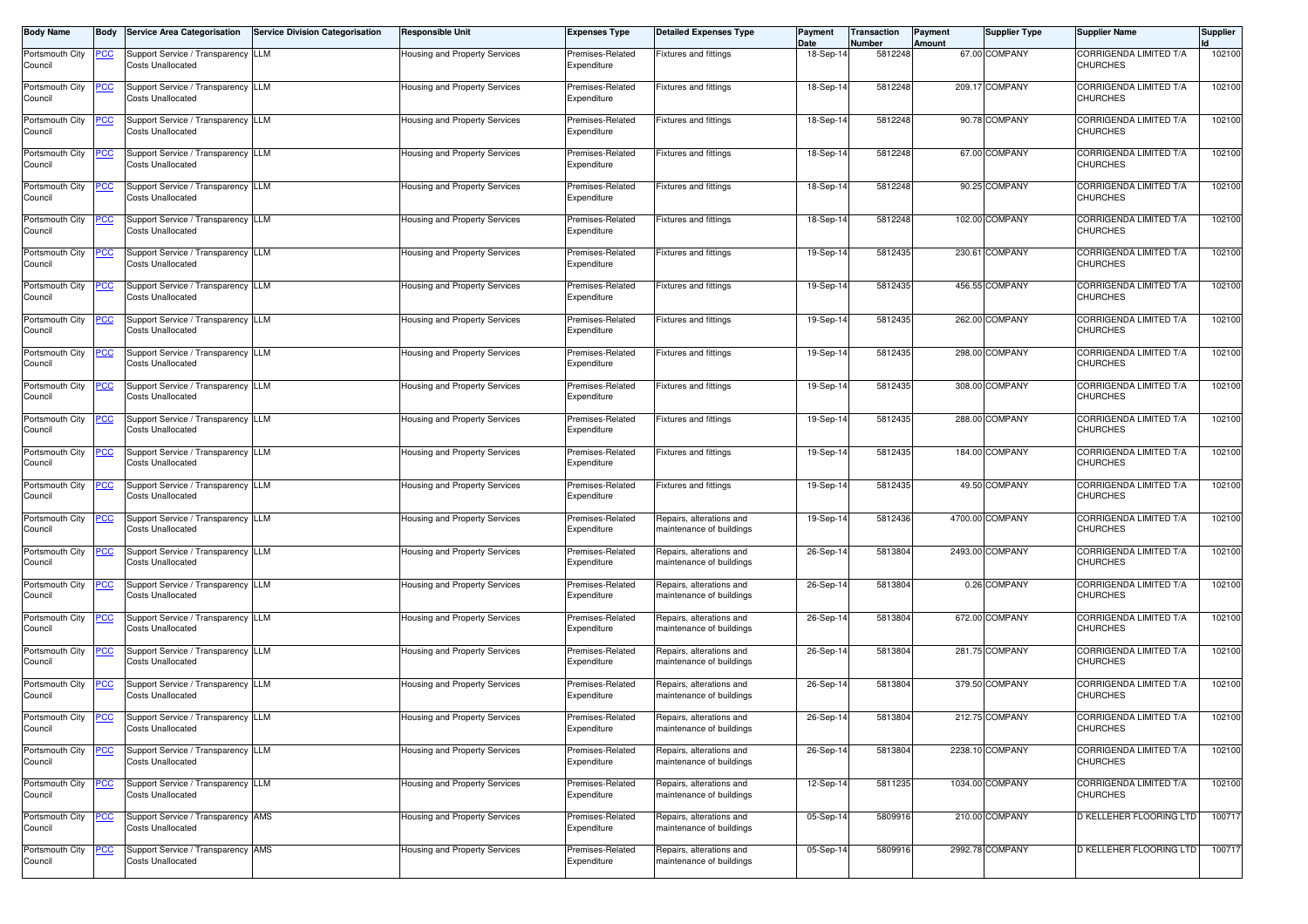| <b>Body Name</b>           | Body             | <b>Service Area Categorisation</b>                             | <b>Service Division Categorisation</b> | <b>Responsible Unit</b>              | <b>Expenses Type</b>            | <b>Detailed Expenses Type</b>                        | Payment<br>Date | Transaction<br>Number | <b>Payment</b><br>Amount | <b>Supplier Type</b> | <b>Supplier Name</b>                                     | <b>Supplier</b> |
|----------------------------|------------------|----------------------------------------------------------------|----------------------------------------|--------------------------------------|---------------------------------|------------------------------------------------------|-----------------|-----------------------|--------------------------|----------------------|----------------------------------------------------------|-----------------|
| Portsmouth City<br>Council | <u>PCC</u>       | Support Service / Transparency AMS<br><b>Costs Unallocated</b> |                                        | Housing and Property Services        | Premises-Related<br>Expenditure | Repairs, alterations and<br>naintenance of buildings | 05-Sep-1        | 580991                |                          | 553.52 COMPANY       | D KELLEHER FLOORING LTD                                  | 100717          |
| Portsmouth City<br>Council | <u>PCC</u>       | Support Service / Transparency AMS<br><b>Costs Unallocated</b> |                                        | Housing and Property Services        | Premises-Related<br>Expenditure | Repairs, alterations and<br>maintenance of buildings | 05-Sep-1        | 580991                |                          | 6566.04 COMPANY      | D KELLEHER FLOORING LTD                                  | 100717          |
| Portsmouth City<br>Council | <u>PCC</u>       | Support Service / Transparency AMS<br><b>Costs Unallocated</b> |                                        | Housing and Property Services        | Premises-Related<br>Expenditure | Repairs, alterations and<br>maintenance of buildings | 05-Sep-14       | 5809916               |                          | 1135.53 COMPANY      | D KELLEHER FLOORING LTD                                  | 100717          |
| Portsmouth City<br>Council | <b>PCC</b>       | Support Service / Transparency LLM<br><b>Costs Unallocated</b> |                                        | Housing and Property Services        | Premises-Related<br>Expenditure | Repairs, alterations and<br>maintenance of buildings | 19-Sep-14       | 5812460               |                          | 146.00 VENDOR        | <b>DETECT FIRE AND</b><br><b>SECURITY LTD</b>            | 126216          |
| Portsmouth City<br>Council | <u>PCC</u>       | Support Service / Transparency LLM<br><b>Costs Unallocated</b> |                                        | Housing and Property Services        | Premises-Related<br>Expenditure | Repairs, alterations and<br>maintenance of buildings | 19-Sep-14       | 5812460               |                          | 492.00 VENDOR        | DETECT FIRE AND<br><b>SECURITY LTD</b>                   | 126216          |
| Portsmouth City<br>Council | <b>PCC</b>       | Support Service / Transparency LLM<br><b>Costs Unallocated</b> |                                        | Housing and Property Services        | Premises-Related<br>Expenditure | Repairs, alterations and<br>maintenance of buildings | 19-Sep-14       | 5812460               |                          | 287.00 VENDOR        | DETECT FIRE AND<br><b>SECURITY LTD</b>                   | 126216          |
| Portsmouth City<br>Council | <u>PCC</u>       | Support Service / Transparency LLM<br><b>Costs Unallocated</b> |                                        | Housing and Property Services        | Premises-Related<br>Expenditure | Repairs, alterations and<br>maintenance of buildings | 10-Sep-14       | 5810470               |                          | 500.00 VENDOR        | ENVIROCHEM ANALYTICAL<br><b>LABORATORIES LTD</b>         | 112265          |
| Portsmouth City<br>Council | <u>PCC</u>       | Support Service / Transparency AMS<br><b>Costs Unallocated</b> |                                        | Housing and Property Services        | Premises-Related<br>Expenditure | Repairs, alterations and<br>naintenance of buildings | 05-Sep-14       | 5809942               |                          | 5200.00 COMPANY      | <b>G &amp; T DOOR ACCESS</b><br><b>SOLUTIONS LIMITED</b> | 132984          |
| Portsmouth City<br>Council | <b>PCC</b>       | Support Service / Transparency LLM<br><b>Costs Unallocated</b> |                                        | Housing and Property Services        | Premises-Related<br>Expenditure | Repairs, alterations and<br>maintenance of buildings | 24-Sep-1        | 5813199               |                          | 10.00 VENDOR         | <b>GRAHAM ASSET</b><br><b>MANAGEMENT LTD</b>             | 134967          |
| Portsmouth City<br>Council | <u>PCC</u>       | Support Service / Transparency LLM<br><b>Costs Unallocated</b> |                                        | Housing and Property Services        | Premises-Related<br>Expenditure | Repairs, alterations and<br>maintenance of buildings | 24-Sep-1        | 5813199               |                          | 7.67 VENDOR          | <b>GRAHAM ASSET</b><br><b>MANAGEMENT LTD</b>             | 134967          |
| Portsmouth City<br>Council | $\overline{PCC}$ | Support Service / Transparency LLM<br><b>Costs Unallocated</b> |                                        | Housing and Property Services        | Premises-Related<br>Expenditure | Repairs, alterations and<br>maintenance of buildings | 24-Sep-14       | 5813199               |                          | 2.67 VENDOR          | <b>GRAHAM ASSET</b><br><b>MANAGEMENT LTD</b>             | 134967          |
| Portsmouth City<br>Council | <u>PCC</u>       | Support Service / Transparency LLM<br><b>Costs Unallocated</b> |                                        | Housing and Property Services        | Premises-Related<br>Expenditure | Repairs, alterations and<br>maintenance of buildings | 24-Sep-14       | 5813199               |                          | 51.09 VENDOR         | <b>GRAHAM ASSET</b><br><b>MANAGEMENT LTD</b>             | 134967          |
| Portsmouth City<br>Council | <b>PCC</b>       | Support Service / Transparency LLM<br><b>Costs Unallocated</b> |                                        | Housing and Property Services        | Premises-Related<br>Expenditure | Repairs, alterations and<br>maintenance of buildings | 24-Sep-14       | 5813199               |                          | 4.33 VENDOR          | <b>GRAHAM ASSET</b><br>MANAGEMENT LTD                    | 134967          |
| Portsmouth City<br>Council | <u>CC</u>        | Support Service / Transparency LLM<br><b>Costs Unallocated</b> |                                        | Housing and Property Services        | Premises-Related<br>Expenditure | Repairs, alterations and<br>maintenance of buildings | 24-Sep-14       | 5813199               |                          | 18.00 VENDOR         | <b>GRAHAM ASSET</b><br><b>MANAGEMENT LTD</b>             | 134967          |
| Portsmouth City<br>Council | <u>PCC</u>       | Support Service / Transparency LLM<br><b>Costs Unallocated</b> |                                        | Housing and Property Services        | Premises-Related<br>Expenditure | Repairs, alterations and<br>maintenance of buildings | 24-Sep-1        | 5813199               |                          | 129.54 VENDOR        | <b>GRAHAM ASSET</b><br><b>MANAGEMENT LTD</b>             | 134967          |
| Portsmouth City<br>Council | <u>PCC</u>       | Support Service / Transparency LLM<br><b>Costs Unallocated</b> |                                        | Housing and Property Services        | Premises-Related<br>Expenditure | Repairs, alterations and<br>maintenance of buildings | 24-Sep-14       | 5813199               |                          | 11.30 VENDOR         | <b>GRAHAM ASSET</b><br>MANAGEMENT LTD                    | 134967          |
| Portsmouth City<br>Council | <u>PCC</u>       | Support Service / Transparency LLM<br><b>Costs Unallocated</b> |                                        | Housing and Property Services        | Premises-Related<br>Expenditure | Repairs, alterations and<br>naintenance of buildings | 24-Sep-1        | 581319                |                          | 7.67 VENDOR          | <b>GRAHAM ASSET</b><br>MANAGEMENT LTD                    | 134967          |
| Portsmouth City<br>Council | <b>PCC</b>       | Support Service / Transparency LLM<br><b>Costs Unallocated</b> |                                        | Housing and Property Services        | Premises-Related<br>Expenditure | Repairs, alterations and<br>naintenance of buildings | 24-Sep-1        | 5813199               |                          | 6.07 VENDOR          | <b>GRAHAM ASSET</b><br><b>MANAGEMENT LTD</b>             | 134967          |
| Portsmouth City<br>Council | <u>PCC</u>       | Support Service / Transparency LLM<br><b>Costs Unallocated</b> |                                        | Housing and Property Services        | Premises-Related<br>Expenditure | Repairs, alterations and<br>maintenance of buildings | 24-Sep-14       | 5813199               |                          | 21.20 VENDOR         | <b>GRAHAM ASSET</b><br><b>MANAGEMENT LTD</b>             | 134967          |
| Portsmouth City<br>Council | <b>PCC</b>       | Support Service / Transparency LLM<br><b>Costs Unallocated</b> |                                        | Housing and Property Services        | Premises-Related<br>Expenditure | Repairs, alterations and<br>maintenance of buildings | 24-Sep-14       | 5813199               |                          | 13.07 VENDOR         | <b>GRAHAM ASSET</b><br><b>MANAGEMENT LTD</b>             | 134967          |
| Portsmouth City<br>Council | <u>PCC</u>       | Support Service / Transparency LLM<br><b>Costs Unallocated</b> |                                        | Housing and Property Services        | Premises-Related<br>Expenditure | Repairs, alterations and<br>maintenance of buildings | 24-Sep-14       | 5813199               |                          | 29.00 VENDOR         | <b>GRAHAM ASSET</b><br>MANAGEMENT LTD                    | 134967          |
| Portsmouth City<br>Council | <b>PCC</b>       | Support Service / Transparency LLM<br><b>Costs Unallocated</b> |                                        | <b>Housing and Property Services</b> | Premises-Related<br>Expenditure | Repairs, alterations and<br>naintenance of buildings | 24-Sep-14       | 5813199               |                          | 20.60 VENDOR         | <b>GRAHAM ASSET</b><br><b>MANAGEMENT LTD</b>             | 134967          |
| Portsmouth City<br>Council | <u>PCC</u>       | Support Service / Transparency LLM<br><b>Costs Unallocated</b> |                                        | Housing and Property Services        | Premises-Related<br>Expenditure | Repairs, alterations and<br>maintenance of buildings | 24-Sep-14       | 5813199               |                          | 37.20 VENDOR         | <b>GRAHAM ASSET</b><br>MANAGEMENT LTD                    | 134967          |
| Portsmouth City<br>Council | <u>PCC</u>       | Support Service / Transparency LLM<br><b>Costs Unallocated</b> |                                        | Housing and Property Services        | Premises-Related<br>Expenditure | Repairs, alterations and<br>maintenance of buildings | 24-Sep-14       | 5813199               |                          | 30.33 VENDOR         | <b>GRAHAM ASSET</b><br>MANAGEMENT LTD                    | 134967          |
| Portsmouth City<br>Council | <b>PCC</b>       | Support Service / Transparency LLM<br><b>Costs Unallocated</b> |                                        | <b>Housing and Property Services</b> | Premises-Related<br>Expenditure | Repairs, alterations and<br>maintenance of buildings | 24-Sep-14       | 5813199               |                          | 20.13 VENDOR         | <b>GRAHAM ASSET</b><br><b>MANAGEMENT LTD</b>             | 134967          |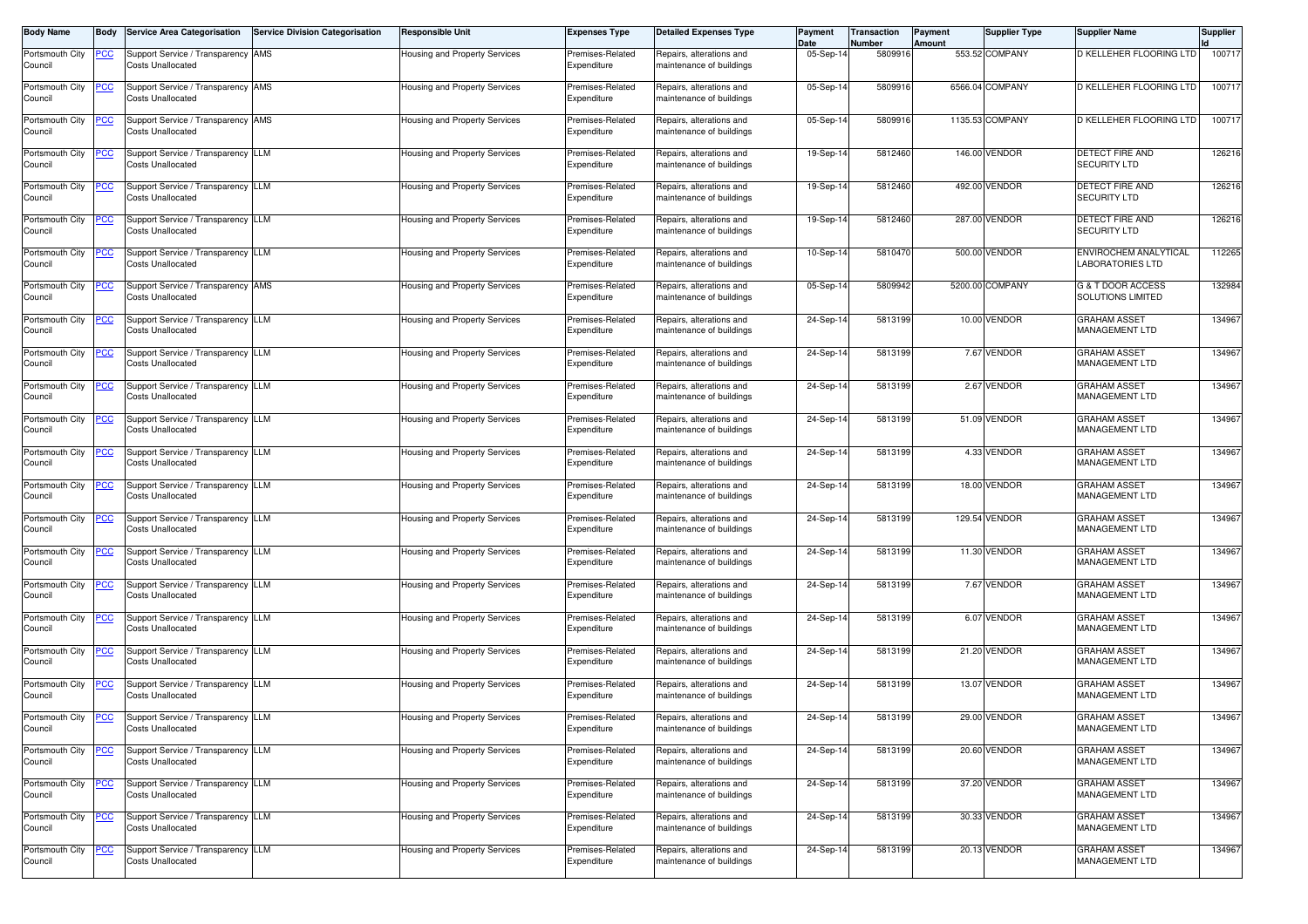| <b>Body Name</b>           | <b>Body</b>    | <b>Service Area Categorisation</b>                             | Service Division Categorisation | <b>Responsible Unit</b>              | <b>Expenses Type</b>            | <b>Detailed Expenses Type</b>                        | Payment<br>Date | Transaction<br>Number | Payment<br>Amount | <b>Supplier Type</b> | <b>Supplier Name</b>                         | <b>Supplier</b> |
|----------------------------|----------------|----------------------------------------------------------------|---------------------------------|--------------------------------------|---------------------------------|------------------------------------------------------|-----------------|-----------------------|-------------------|----------------------|----------------------------------------------|-----------------|
| Portsmouth City<br>Council | <u>PCC</u>     | Support Service / Transparency LLM<br><b>Costs Unallocated</b> |                                 | <b>Housing and Property Services</b> | Premises-Related<br>Expenditure | Repairs, alterations and<br>maintenance of buildings | 24-Sep-1        | 5813199               |                   | 7.13 VENDOR          | <b>GRAHAM ASSET</b><br>MANAGEMENT LTD        | 134967          |
| Portsmouth City<br>Council | <u>PCC</u>     | Support Service / Transparency LLM<br><b>Costs Unallocated</b> |                                 | Housing and Property Services        | Premises-Related<br>Expenditure | Repairs, alterations and<br>maintenance of buildings | 24-Sep-14       | 5813199               |                   | 8.13 VENDOR          | <b>GRAHAM ASSET</b><br>MANAGEMENT LTD        | 134967          |
| Portsmouth City<br>Council | <u>PCC</u>     | Support Service / Transparency LLM<br><b>Costs Unallocated</b> |                                 | Housing and Property Services        | Premises-Related<br>Expenditure | Repairs, alterations and<br>maintenance of buildings | 24-Sep-14       | 5813199               |                   | 28.80 VENDOR         | <b>GRAHAM ASSET</b><br>MANAGEMENT LTD        | 134967          |
| Portsmouth City<br>Council | <u>PCC</u>     | Support Service / Transparency LLM<br><b>Costs Unallocated</b> |                                 | Housing and Property Services        | Premises-Related<br>Expenditure | Repairs, alterations and<br>maintenance of buildings | 24-Sep-14       | 5813199               |                   | 37.37 VENDOR         | <b>GRAHAM ASSET</b><br>MANAGEMENT LTD        | 134967          |
| Portsmouth City<br>Council | <b>PCC</b>     | Support Service / Transparency LLM<br><b>Costs Unallocated</b> |                                 | Housing and Property Services        | Premises-Related<br>Expenditure | Repairs, alterations and<br>maintenance of buildings | 24-Sep-14       | 5813199               |                   | 36.03 VENDOR         | <b>GRAHAM ASSET</b><br>MANAGEMENT LTD        | 134967          |
| Portsmouth City<br>Council | <u>PCC</u>     | Support Service / Transparency LLM<br><b>Costs Unallocated</b> |                                 | Housing and Property Services        | Premises-Related<br>Expenditure | Repairs, alterations and<br>maintenance of buildings | 24-Sep-14       | 5813199               |                   | 4.07 VENDOR          | <b>GRAHAM ASSET</b><br>MANAGEMENT LTD        | 134967          |
| Portsmouth City<br>Council | <u>PCC</u>     | Support Service / Transparency LLM<br><b>Costs Unallocated</b> |                                 | Housing and Property Services        | Premises-Related<br>Expenditure | Repairs, alterations and<br>maintenance of buildings | 24-Sep-14       | 5813199               |                   | 12.99 VENDOR         | <b>GRAHAM ASSET</b><br>MANAGEMENT LTD        | 134967          |
| Portsmouth City<br>Council | <u>PCC</u>     | Support Service / Transparency LLM<br><b>Costs Unallocated</b> |                                 | <b>Housing and Property Services</b> | Premises-Related<br>Expenditure | Repairs, alterations and<br>maintenance of buildings | 24-Sep-14       | 5813199               |                   | 186.07 VENDOR        | <b>GRAHAM ASSET</b><br>MANAGEMENT LTD        | 134967          |
| Portsmouth City<br>Council | <u>PCC</u>     | Support Service / Transparency LLM<br><b>Costs Unallocated</b> |                                 | Housing and Property Services        | Premises-Related<br>Expenditure | Repairs, alterations and<br>maintenance of buildings | 24-Sep-14       | 5813199               |                   | 1.67 VENDOR          | <b>GRAHAM ASSET</b><br>MANAGEMENT LTD        | 134967          |
| Portsmouth City<br>Council | <u>PCC </u>    | Support Service / Transparency LLM<br><b>Costs Unallocated</b> |                                 | Housing and Property Services        | Premises-Related<br>Expenditure | Repairs, alterations and<br>maintenance of buildings | 24-Sep-14       | 5813199               |                   | 2.00 VENDOR          | <b>GRAHAM ASSET</b><br><b>MANAGEMENT LTD</b> | 134967          |
| Portsmouth City<br>Council | $\overline{C}$ | Support Service / Transparency LLM<br><b>Costs Unallocated</b> |                                 | Housing and Property Services        | Premises-Related<br>Expenditure | Repairs, alterations and<br>maintenance of buildings | 24-Sep-14       | 5813199               |                   | 2.00 VENDOR          | <b>GRAHAM ASSET</b><br><b>MANAGEMENT LTD</b> | 134967          |
| Portsmouth City<br>Council | <u>PCC </u>    | Support Service / Transparency LLM<br><b>Costs Unallocated</b> |                                 | Housing and Property Services        | Premises-Related<br>Expenditure | Repairs, alterations and<br>maintenance of buildings | 24-Sep-14       | 5813199               |                   | 9.67 VENDOR          | <b>GRAHAM ASSET</b><br>MANAGEMENT LTD        | 134967          |
| Portsmouth City<br>Council | <b>PCC</b>     | Support Service / Transparency LLM<br><b>Costs Unallocated</b> |                                 | Housing and Property Services        | Premises-Related<br>Expenditure | Repairs, alterations and<br>maintenance of buildings | 24-Sep-14       | 5813199               |                   | 2.00 VENDOR          | <b>GRAHAM ASSET</b><br>MANAGEMENT LTD        | 134967          |
| Portsmouth City<br>Council | <u>PCC</u>     | Support Service / Transparency LLM<br><b>Costs Unallocated</b> |                                 | <b>Housing and Property Services</b> | Premises-Related<br>Expenditure | Repairs, alterations and<br>maintenance of buildings | 24-Sep-14       | 5813199               |                   | 2.00 VENDOR          | <b>GRAHAM ASSET</b><br>MANAGEMENT LTD        | 134967          |
| Portsmouth City<br>Council | <u>PCC</u>     | Support Service / Transparency LLM<br><b>Costs Unallocated</b> |                                 | Housing and Property Services        | Premises-Related<br>Expenditure | Repairs, alterations and<br>maintenance of buildings | 24-Sep-14       | 5813199               |                   | 2.00 VENDOR          | <b>GRAHAM ASSET</b><br>MANAGEMENT LTD        | 134967          |
| Portsmouth City<br>Council | <u>PCC</u>     | Support Service / Transparency LLM<br><b>Costs Unallocated</b> |                                 | Housing and Property Services        | Premises-Related<br>Expenditure | Repairs, alterations and<br>maintenance of buildings | 24-Sep-14       | 5813199               |                   | 1.00 VENDOR          | <b>GRAHAM ASSET</b><br>MANAGEMENT LTD        | 134967          |
| Portsmouth City<br>Council | <u>PCC</u>     | Support Service / Transparency LLM<br><b>Costs Unallocated</b> |                                 | <b>Housing and Property Services</b> | Premises-Related<br>Expenditure | Repairs, alterations and<br>maintenance of buildings | 24-Sep-14       | 5813199               |                   | 2.33 VENDOR          | <b>GRAHAM ASSET</b><br>MANAGEMENT LTD        | 134967          |
| Portsmouth City<br>Council | <u>PCC</u>     | Support Service / Transparency LLM<br><b>Costs Unallocated</b> |                                 | Housing and Property Services        | Premises-Related<br>Expenditure | Repairs, alterations and<br>maintenance of buildings | 24-Sep-14       | 5813199               |                   | 1.00 VENDOR          | <b>GRAHAM ASSET</b><br>MANAGEMENT LTD        | 134967          |
| Portsmouth City<br>Council | <u>PCC</u>     | Support Service / Transparency LLM<br><b>Costs Unallocated</b> |                                 | Housing and Property Services        | Premises-Related<br>Expenditure | Repairs, alterations and<br>maintenance of buildings | 24-Sep-14       | 5813199               |                   | 1.00 VENDOR          | <b>GRAHAM ASSET</b><br><b>MANAGEMENT LTD</b> | 134967          |
| Portsmouth City<br>Council | <b>PCC</b>     | Support Service / Transparency LLM<br><b>Costs Unallocated</b> |                                 | Housing and Property Services        | Premises-Related<br>Expenditure | Repairs, alterations and<br>maintenance of buildings | 24-Sep-14       | 5813199               |                   | 2.00 VENDOR          | <b>GRAHAM ASSET</b><br><b>MANAGEMENT LTD</b> | 134967          |
| Portsmouth City<br>Council | <u>PCC</u>     | Support Service / Transparency LLM<br><b>Costs Unallocated</b> |                                 | Housing and Property Services        | Premises-Related<br>Expenditure | Repairs, alterations and<br>maintenance of buildings | 24-Sep-14       | 5813199               |                   | 4.00 VENDOR          | <b>GRAHAM ASSET</b><br>MANAGEMENT LTD        | 134967          |
| Portsmouth City<br>Council | <u>PCC</u>     | Support Service / Transparency LLM<br><b>Costs Unallocated</b> |                                 | Housing and Property Services        | Premises-Related<br>Expenditure | Repairs, alterations and<br>maintenance of buildings | 24-Sep-14       | 5813199               |                   | 7.33 VENDOR          | <b>GRAHAM ASSET</b><br><b>MANAGEMENT LTD</b> | 134967          |
| Portsmouth City<br>Council | <u>PCC</u>     | Support Service / Transparency LLM<br><b>Costs Unallocated</b> |                                 | Housing and Property Services        | Premises-Related<br>Expenditure | Repairs, alterations and<br>maintenance of buildings | 24-Sep-14       | 5813199               |                   | 3.00 VENDOR          | <b>GRAHAM ASSET</b><br>MANAGEMENT LTD        | 134967          |
| Portsmouth City<br>Council | <u>PCC</u>     | Support Service / Transparency LLM<br><b>Costs Unallocated</b> |                                 | Housing and Property Services        | Premises-Related<br>Expenditure | Repairs, alterations and<br>maintenance of buildings | 24-Sep-14       | 5813199               |                   | 13.47 VENDOR         | <b>GRAHAM ASSET</b><br>MANAGEMENT LTD        | 134967          |
| Portsmouth City<br>Council | <b>PCC</b>     | Support Service / Transparency LLM<br><b>Costs Unallocated</b> |                                 | <b>Housing and Property Services</b> | Premises-Related<br>Expenditure | Repairs, alterations and<br>maintenance of buildings | 24-Sep-14       | 5813199               |                   | 63.92 VENDOR         | <b>GRAHAM ASSET</b><br><b>MANAGEMENT LTD</b> | 134967          |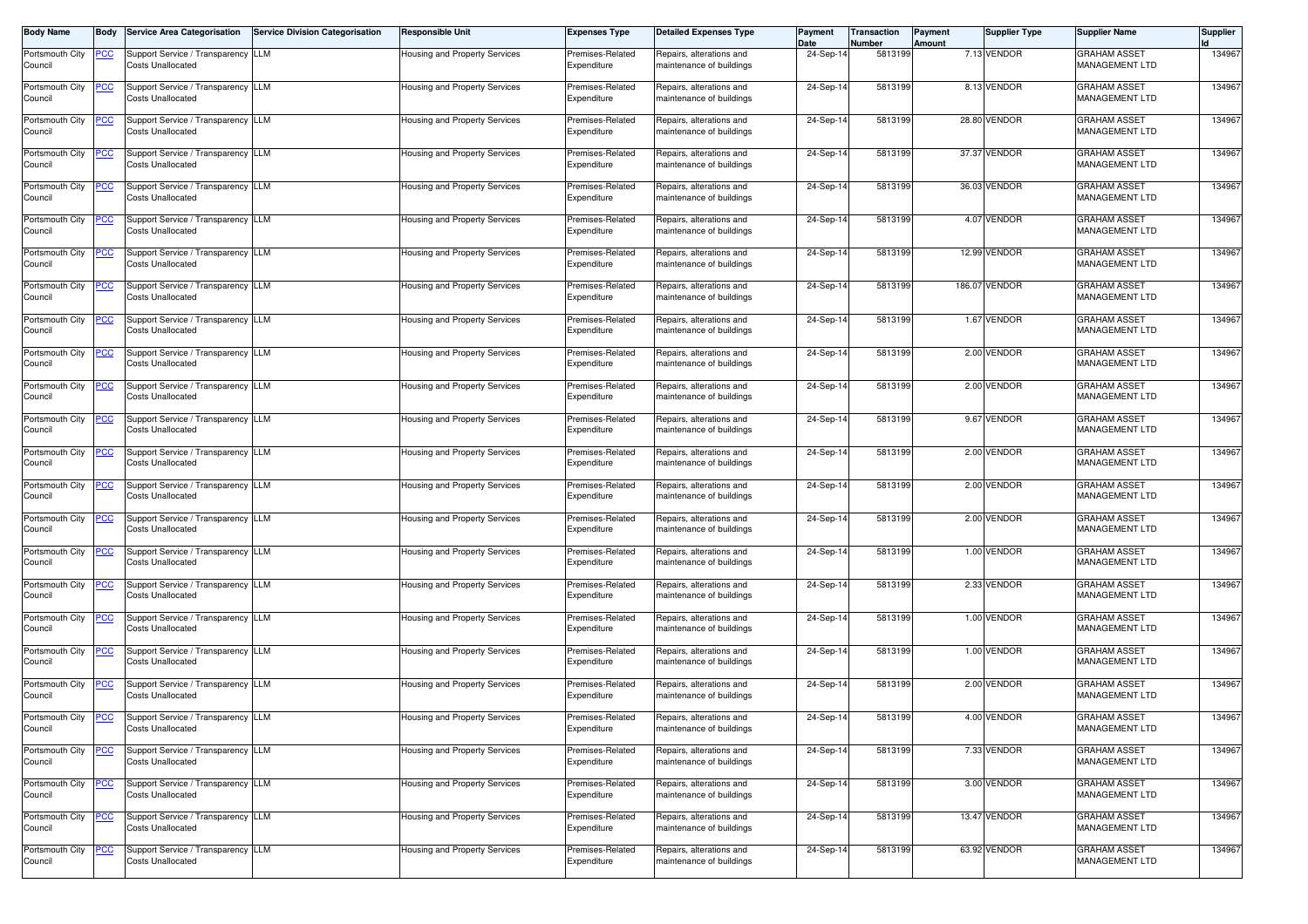| <b>Body Name</b>           | <b>Body</b>    | <b>Service Area Categorisation</b>                             | Service Division Categorisation | <b>Responsible Unit</b>              | <b>Expenses Type</b>            | <b>Detailed Expenses Type</b>                        | Payment<br>Date | Transaction<br>Number | Payment<br>Amount | <b>Supplier Type</b> | <b>Supplier Name</b>                         | <b>Supplier</b> |
|----------------------------|----------------|----------------------------------------------------------------|---------------------------------|--------------------------------------|---------------------------------|------------------------------------------------------|-----------------|-----------------------|-------------------|----------------------|----------------------------------------------|-----------------|
| Portsmouth City<br>Council | <u>PCC</u>     | Support Service / Transparency LLM<br><b>Costs Unallocated</b> |                                 | Housing and Property Services        | Premises-Related<br>Expenditure | Repairs, alterations and<br>maintenance of buildings | 24-Sep-1        | 5813199               |                   | 81.36 VENDOR         | <b>GRAHAM ASSET</b><br>MANAGEMENT LTD        | 134967          |
| Portsmouth City<br>Council | <u>PCC</u>     | Support Service / Transparency LLM<br><b>Costs Unallocated</b> |                                 | Housing and Property Services        | Premises-Related<br>Expenditure | Repairs, alterations and<br>maintenance of buildings | 24-Sep-14       | 5813199               |                   | 23.11 VENDOR         | <b>GRAHAM ASSET</b><br>MANAGEMENT LTD        | 134967          |
| Portsmouth City<br>Council | <u>PCC</u>     | Support Service / Transparency LLM<br><b>Costs Unallocated</b> |                                 | Housing and Property Services        | Premises-Related<br>Expenditure | Repairs, alterations and<br>maintenance of buildings | 24-Sep-14       | 5813199               |                   | 12.13 VENDOR         | <b>GRAHAM ASSET</b><br>MANAGEMENT LTD        | 134967          |
| Portsmouth City<br>Council | <u>PCC</u>     | Support Service / Transparency LLM<br><b>Costs Unallocated</b> |                                 | Housing and Property Services        | Premises-Related<br>Expenditure | Repairs, alterations and<br>maintenance of buildings | 24-Sep-14       | 5813199               |                   | 27.89 VENDOR         | <b>GRAHAM ASSET</b><br>MANAGEMENT LTD        | 134967          |
| Portsmouth City<br>Council | <b>PCC</b>     | Support Service / Transparency LLM<br><b>Costs Unallocated</b> |                                 | Housing and Property Services        | Premises-Related<br>Expenditure | Repairs, alterations and<br>maintenance of buildings | 24-Sep-14       | 5813199               |                   | 3.00 VENDOR          | <b>GRAHAM ASSET</b><br>MANAGEMENT LTD        | 134967          |
| Portsmouth City<br>Council | <u>PCC</u>     | Support Service / Transparency LLM<br><b>Costs Unallocated</b> |                                 | Housing and Property Services        | Premises-Related<br>Expenditure | Repairs, alterations and<br>maintenance of buildings | 24-Sep-14       | 5813199               |                   | 3.00 VENDOR          | <b>GRAHAM ASSET</b><br>MANAGEMENT LTD        | 134967          |
| Portsmouth City<br>Council | <u>PCC</u>     | Support Service / Transparency LLM<br><b>Costs Unallocated</b> |                                 | Housing and Property Services        | Premises-Related<br>Expenditure | Repairs, alterations and<br>maintenance of buildings | 24-Sep-14       | 5813199               |                   | 19.62 VENDOR         | <b>GRAHAM ASSET</b><br>MANAGEMENT LTD        | 134967          |
| Portsmouth City<br>Council | <u>PCC</u>     | Support Service / Transparency LLM<br><b>Costs Unallocated</b> |                                 | <b>Housing and Property Services</b> | Premises-Related<br>Expenditure | Repairs, alterations and<br>maintenance of buildings | 24-Sep-14       | 5813199               |                   | 2.00 VENDOR          | <b>GRAHAM ASSET</b><br>MANAGEMENT LTD        | 134967          |
| Portsmouth City<br>Council | <u>PCC</u>     | Support Service / Transparency LLM<br><b>Costs Unallocated</b> |                                 | Housing and Property Services        | Premises-Related<br>Expenditure | Repairs, alterations and<br>maintenance of buildings | 24-Sep-14       | 5813199               |                   | 8.00 VENDOR          | <b>GRAHAM ASSET</b><br>MANAGEMENT LTD        | 134967          |
| Portsmouth City<br>Council | <u>PCC </u>    | Support Service / Transparency LLM<br><b>Costs Unallocated</b> |                                 | Housing and Property Services        | Premises-Related<br>Expenditure | Repairs, alterations and<br>maintenance of buildings | 24-Sep-14       | 5813199               |                   | 2.00 VENDOR          | <b>GRAHAM ASSET</b><br><b>MANAGEMENT LTD</b> | 134967          |
| Portsmouth City<br>Council | $\overline{C}$ | Support Service / Transparency LLM<br><b>Costs Unallocated</b> |                                 | Housing and Property Services        | Premises-Related<br>Expenditure | Repairs, alterations and<br>maintenance of buildings | 24-Sep-14       | 5813199               |                   | 2.00 VENDOR          | <b>GRAHAM ASSET</b><br>MANAGEMENT LTD        | 134967          |
| Portsmouth City<br>Council | <u>PCC </u>    | Support Service / Transparency LLM<br><b>Costs Unallocated</b> |                                 | Housing and Property Services        | Premises-Related<br>Expenditure | Repairs, alterations and<br>maintenance of buildings | 24-Sep-14       | 5813199               |                   | 11.46 VENDOR         | <b>GRAHAM ASSET</b><br>MANAGEMENT LTD        | 134967          |
| Portsmouth City<br>Council | <b>PCC</b>     | Support Service / Transparency LLM<br><b>Costs Unallocated</b> |                                 | <b>Housing and Property Services</b> | Premises-Related<br>Expenditure | Repairs, alterations and<br>maintenance of buildings | 24-Sep-14       | 5813199               |                   | 20.69 VENDOR         | <b>GRAHAM ASSET</b><br>MANAGEMENT LTD        | 134967          |
| Portsmouth City<br>Council | <u>PCC</u>     | Support Service / Transparency LLM<br><b>Costs Unallocated</b> |                                 | <b>Housing and Property Services</b> | Premises-Related<br>Expenditure | Repairs, alterations and<br>maintenance of buildings | 24-Sep-14       | 5813199               |                   | 3.00 VENDOR          | <b>GRAHAM ASSET</b><br>MANAGEMENT LTD        | 134967          |
| Portsmouth City<br>Council | <u>PCC</u>     | Support Service / Transparency LLM<br><b>Costs Unallocated</b> |                                 | Housing and Property Services        | Premises-Related<br>Expenditure | Repairs, alterations and<br>maintenance of buildings | 24-Sep-14       | 5813199               |                   | 10.87 VENDOR         | <b>GRAHAM ASSET</b><br>MANAGEMENT LTD        | 134967          |
| Portsmouth City<br>Council | <u>PCC</u>     | Support Service / Transparency LLM<br><b>Costs Unallocated</b> |                                 | Housing and Property Services        | Premises-Related<br>Expenditure | Repairs, alterations and<br>maintenance of buildings | 24-Sep-14       | 5813199               |                   | 27.80 VENDOR         | <b>GRAHAM ASSET</b><br>MANAGEMENT LTD        | 134967          |
| Portsmouth City<br>Council | <u>PCC</u>     | Support Service / Transparency LLM<br><b>Costs Unallocated</b> |                                 | Housing and Property Services        | Premises-Related<br>Expenditure | Repairs, alterations and<br>maintenance of buildings | 24-Sep-14       | 5813199               |                   | 19.63 VENDOR         | <b>GRAHAM ASSET</b><br>MANAGEMENT LTD        | 134967          |
| Portsmouth City<br>Council | <u>PCC</u>     | Support Service / Transparency LLM<br><b>Costs Unallocated</b> |                                 | Housing and Property Services        | Premises-Related<br>Expenditure | Repairs, alterations and<br>maintenance of buildings | 24-Sep-14       | 5813199               |                   | 18.40 VENDOR         | <b>GRAHAM ASSET</b><br>MANAGEMENT LTD        | 134967          |
| Portsmouth City<br>Council | <u>PCC</u>     | Support Service / Transparency LLM<br><b>Costs Unallocated</b> |                                 | Housing and Property Services        | Premises-Related<br>Expenditure | Repairs, alterations and<br>maintenance of buildings | 24-Sep-14       | 5813199               |                   | 21.20 VENDOR         | <b>GRAHAM ASSET</b><br><b>MANAGEMENT LTD</b> | 134967          |
| Portsmouth City<br>Council | <b>PCC</b>     | Support Service / Transparency LLM<br><b>Costs Unallocated</b> |                                 | Housing and Property Services        | Premises-Related<br>Expenditure | Repairs, alterations and<br>maintenance of buildings | 24-Sep-14       | 5813199               |                   | 7.93 VENDOR          | <b>GRAHAM ASSET</b><br><b>MANAGEMENT LTD</b> | 134967          |
| Portsmouth City<br>Council | <u>PCC</u>     | Support Service / Transparency LLM<br><b>Costs Unallocated</b> |                                 | Housing and Property Services        | Premises-Related<br>Expenditure | Repairs, alterations and<br>maintenance of buildings | 24-Sep-14       | 5813199               |                   | 17.73 VENDOR         | <b>GRAHAM ASSET</b><br>MANAGEMENT LTD        | 134967          |
| Portsmouth City<br>Council | <u>PCC</u>     | Support Service / Transparency LLM<br><b>Costs Unallocated</b> |                                 | Housing and Property Services        | Premises-Related<br>Expenditure | Repairs, alterations and<br>maintenance of buildings | 24-Sep-14       | 5813199               |                   | 12.44 VENDOR         | <b>GRAHAM ASSET</b><br><b>MANAGEMENT LTD</b> | 134967          |
| Portsmouth City<br>Council | <u>PCC</u>     | Support Service / Transparency LLM<br><b>Costs Unallocated</b> |                                 | Housing and Property Services        | Premises-Related<br>Expenditure | Repairs, alterations and<br>maintenance of buildings | 24-Sep-14       | 5813199               |                   | 21.20 VENDOR         | <b>GRAHAM ASSET</b><br>MANAGEMENT LTD        | 134967          |
| Portsmouth City<br>Council | <u>PCC</u>     | Support Service / Transparency LLM<br><b>Costs Unallocated</b> |                                 | Housing and Property Services        | Premises-Related<br>Expenditure | Repairs, alterations and<br>maintenance of buildings | 24-Sep-14       | 5813199               |                   | 53.31 VENDOR         | <b>GRAHAM ASSET</b><br>MANAGEMENT LTD        | 134967          |
| Portsmouth City<br>Council | <b>PCC</b>     | Support Service / Transparency LLM<br><b>Costs Unallocated</b> |                                 | Housing and Property Services        | Premises-Related<br>Expenditure | Repairs, alterations and<br>maintenance of buildings | 24-Sep-14       | 5813199               |                   | 19.63 VENDOR         | <b>GRAHAM ASSET</b><br><b>MANAGEMENT LTD</b> | 134967          |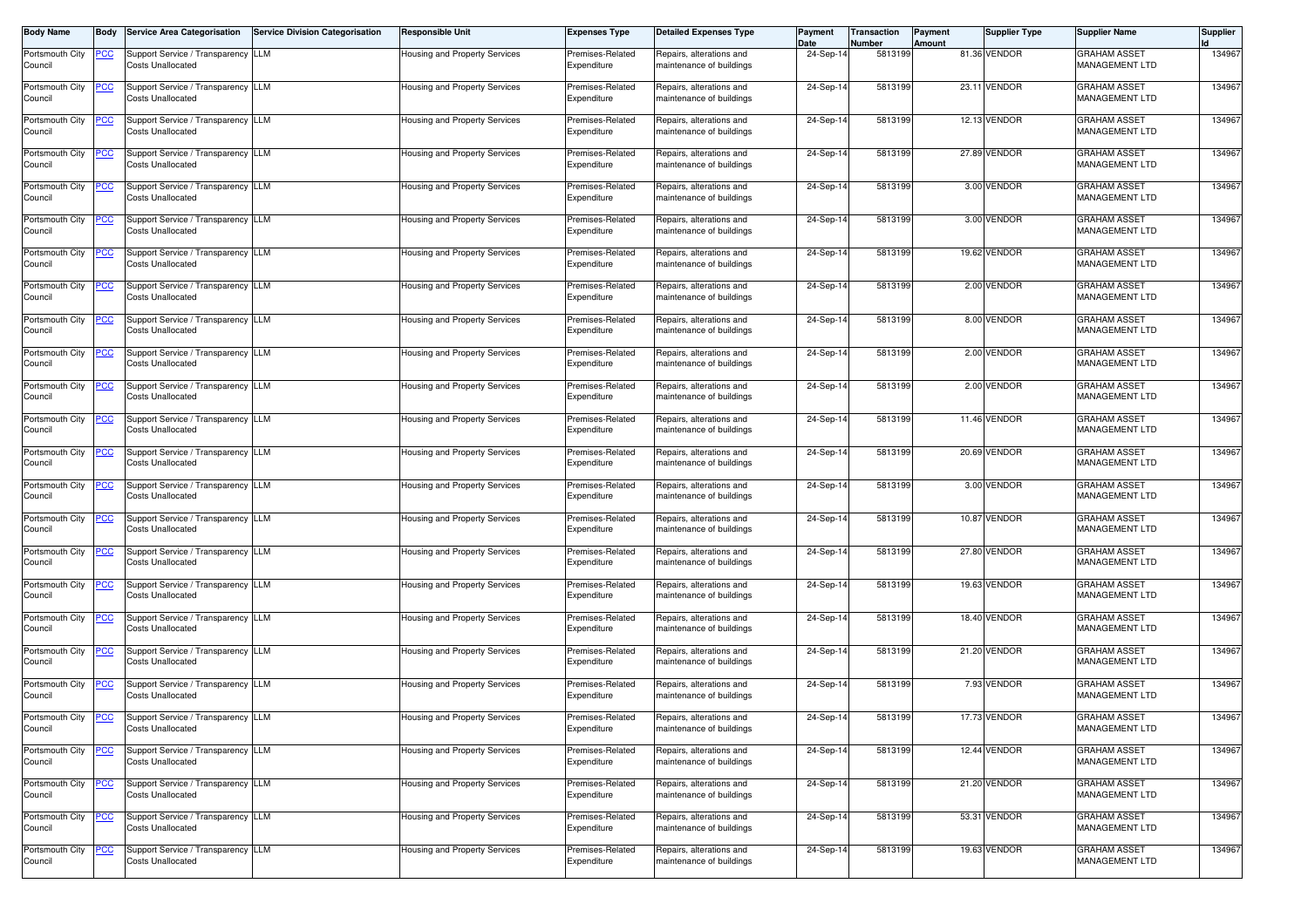| <b>Body Name</b>           | <b>Body</b>    | <b>Service Area Categorisation</b>                             | Service Division Categorisation | <b>Responsible Unit</b>              | <b>Expenses Type</b>            | <b>Detailed Expenses Type</b>                        | Payment<br>Date | Transaction<br>Number | Payment<br>Amount | <b>Supplier Type</b> | <b>Supplier Name</b>                         | <b>Supplier</b> |
|----------------------------|----------------|----------------------------------------------------------------|---------------------------------|--------------------------------------|---------------------------------|------------------------------------------------------|-----------------|-----------------------|-------------------|----------------------|----------------------------------------------|-----------------|
| Portsmouth City<br>Council | <u>PCC</u>     | Support Service / Transparency LLM<br><b>Costs Unallocated</b> |                                 | Housing and Property Services        | Premises-Related<br>Expenditure | Repairs, alterations and<br>maintenance of buildings | 24-Sep-1        | 5813199               |                   | 5.67 VENDOR          | <b>GRAHAM ASSET</b><br>MANAGEMENT LTD        | 134967          |
| Portsmouth City<br>Council | <u>PCC</u>     | Support Service / Transparency LLM<br><b>Costs Unallocated</b> |                                 | Housing and Property Services        | Premises-Related<br>Expenditure | Repairs, alterations and<br>maintenance of buildings | 24-Sep-14       | 5813199               |                   | 10.40 VENDOR         | <b>GRAHAM ASSET</b><br>MANAGEMENT LTD        | 134967          |
| Portsmouth City<br>Council | <u>PCC</u>     | Support Service / Transparency LLM<br><b>Costs Unallocated</b> |                                 | Housing and Property Services        | Premises-Related<br>Expenditure | Repairs, alterations and<br>maintenance of buildings | 24-Sep-14       | 5813199               |                   | 8.87 VENDOR          | <b>GRAHAM ASSET</b><br>MANAGEMENT LTD        | 134967          |
| Portsmouth City<br>Council | <u>PCC</u>     | Support Service / Transparency LLM<br><b>Costs Unallocated</b> |                                 | Housing and Property Services        | Premises-Related<br>Expenditure | Repairs, alterations and<br>maintenance of buildings | 24-Sep-14       | 5813199               |                   | 7.00 VENDOR          | <b>GRAHAM ASSET</b><br>MANAGEMENT LTD        | 134967          |
| Portsmouth City<br>Council | <b>PCC</b>     | Support Service / Transparency LLM<br><b>Costs Unallocated</b> |                                 | Housing and Property Services        | Premises-Related<br>Expenditure | Repairs, alterations and<br>maintenance of buildings | 24-Sep-14       | 5813199               |                   | 3.00 VENDOR          | <b>GRAHAM ASSET</b><br>MANAGEMENT LTD        | 134967          |
| Portsmouth City<br>Council | <u>PCC</u>     | Support Service / Transparency LLM<br><b>Costs Unallocated</b> |                                 | Housing and Property Services        | Premises-Related<br>Expenditure | Repairs, alterations and<br>maintenance of buildings | 24-Sep-14       | 5813199               |                   | 48.65 VENDOR         | <b>GRAHAM ASSET</b><br>MANAGEMENT LTD        | 134967          |
| Portsmouth City<br>Council | <u>PCC</u>     | Support Service / Transparency LLM<br><b>Costs Unallocated</b> |                                 | Housing and Property Services        | Premises-Related<br>Expenditure | Repairs, alterations and<br>maintenance of buildings | 24-Sep-14       | 5813199               |                   | 6.47 VENDOR          | <b>GRAHAM ASSET</b><br>MANAGEMENT LTD        | 134967          |
| Portsmouth City<br>Council | <u>PCC</u>     | Support Service / Transparency LLM<br><b>Costs Unallocated</b> |                                 | <b>Housing and Property Services</b> | Premises-Related<br>Expenditure | Repairs, alterations and<br>maintenance of buildings | 24-Sep-14       | 5813199               |                   | 5.67 VENDOR          | <b>GRAHAM ASSET</b><br>MANAGEMENT LTD        | 134967          |
| Portsmouth City<br>Council | <b>PCC</b>     | Support Service / Transparency LLM<br><b>Costs Unallocated</b> |                                 | Housing and Property Services        | Premises-Related<br>Expenditure | Repairs, alterations and<br>maintenance of buildings | 24-Sep-14       | 5813199               |                   | 9.33 VENDOR          | <b>GRAHAM ASSET</b><br>MANAGEMENT LTD        | 134967          |
| Portsmouth City<br>Council | <u>PCC </u>    | Support Service / Transparency LLM<br><b>Costs Unallocated</b> |                                 | Housing and Property Services        | Premises-Related<br>Expenditure | Repairs, alterations and<br>maintenance of buildings | 24-Sep-14       | 5813199               |                   | 3.67 VENDOR          | <b>GRAHAM ASSET</b><br><b>MANAGEMENT LTD</b> | 134967          |
| Portsmouth City<br>Council | $\overline{C}$ | Support Service / Transparency LLM<br><b>Costs Unallocated</b> |                                 | Housing and Property Services        | Premises-Related<br>Expenditure | Repairs, alterations and<br>maintenance of buildings | 24-Sep-14       | 5813199               |                   | 7.75 VENDOR          | <b>GRAHAM ASSET</b><br>MANAGEMENT LTD        | 134967          |
| Portsmouth City<br>Council | <u>PCC </u>    | Support Service / Transparency LLM<br><b>Costs Unallocated</b> |                                 | Housing and Property Services        | Premises-Related<br>Expenditure | Repairs, alterations and<br>maintenance of buildings | 24-Sep-14       | 5813199               |                   | 5.00 VENDOR          | <b>GRAHAM ASSET</b><br><b>MANAGEMENT LTD</b> | 134967          |
| Portsmouth City<br>Council | <b>PCC</b>     | Support Service / Transparency LLM<br><b>Costs Unallocated</b> |                                 | Housing and Property Services        | Premises-Related<br>Expenditure | Repairs, alterations and<br>maintenance of buildings | 24-Sep-14       | 5813199               |                   | 23.07 VENDOR         | <b>GRAHAM ASSET</b><br><b>MANAGEMENT LTD</b> | 134967          |
| Portsmouth City<br>Council | <u>PCC</u>     | Support Service / Transparency LLM<br><b>Costs Unallocated</b> |                                 | <b>Housing and Property Services</b> | Premises-Related<br>Expenditure | Repairs, alterations and<br>maintenance of buildings | 24-Sep-14       | 5813199               |                   | 4.33 VENDOR          | <b>GRAHAM ASSET</b><br>MANAGEMENT LTD        | 134967          |
| Portsmouth City<br>Council | <u>PCC</u>     | Support Service / Transparency LLM<br><b>Costs Unallocated</b> |                                 | Housing and Property Services        | Premises-Related<br>Expenditure | Repairs, alterations and<br>maintenance of buildings | 24-Sep-14       | 5813199               |                   | 18.33 VENDOR         | <b>GRAHAM ASSET</b><br>MANAGEMENT LTD        | 134967          |
| Portsmouth City<br>Council | <u>PCC</u>     | Support Service / Transparency LLM<br><b>Costs Unallocated</b> |                                 | Housing and Property Services        | Premises-Related<br>Expenditure | Repairs, alterations and<br>maintenance of buildings | 24-Sep-14       | 5813199               |                   | 21.20 VENDOR         | <b>GRAHAM ASSET</b><br>MANAGEMENT LTD        | 134967          |
| Portsmouth City<br>Council | <u>PCC</u>     | Support Service / Transparency LLM<br><b>Costs Unallocated</b> |                                 | Housing and Property Services        | Premises-Related<br>Expenditure | Repairs, alterations and<br>maintenance of buildings | 24-Sep-14       | 5813199               |                   | 23.50 VENDOR         | <b>GRAHAM ASSET</b><br>MANAGEMENT LTD        | 134967          |
| Portsmouth City<br>Council | <u>PCC</u>     | Support Service / Transparency LLM<br><b>Costs Unallocated</b> |                                 | Housing and Property Services        | Premises-Related<br>Expenditure | Repairs, alterations and<br>maintenance of buildings | 24-Sep-14       | 5813199               |                   | 9.67 VENDOR          | <b>GRAHAM ASSET</b><br>MANAGEMENT LTD        | 134967          |
| Portsmouth City<br>Council | <u>PCC</u>     | Support Service / Transparency LLM<br><b>Costs Unallocated</b> |                                 | <b>Housing and Property Services</b> | Premises-Related<br>Expenditure | Repairs, alterations and<br>maintenance of buildings | 24-Sep-14       | 5813199               |                   | 4.67 VENDOR          | <b>GRAHAM ASSET</b><br><b>MANAGEMENT LTD</b> | 134967          |
| Portsmouth City<br>Council | <b>PCC</b>     | Support Service / Transparency LLM<br><b>Costs Unallocated</b> |                                 | Housing and Property Services        | Premises-Related<br>Expenditure | Repairs, alterations and<br>maintenance of buildings | 24-Sep-14       | 5813199               |                   | 27.22 VENDOR         | <b>GRAHAM ASSET</b><br><b>MANAGEMENT LTD</b> | 134967          |
| Portsmouth City<br>Council | <u>PCC</u>     | Support Service / Transparency LLM<br><b>Costs Unallocated</b> |                                 | Housing and Property Services        | Premises-Related<br>Expenditure | Repairs, alterations and<br>maintenance of buildings | 24-Sep-14       | 5813199               |                   | 12.87 VENDOR         | <b>GRAHAM ASSET</b><br>MANAGEMENT LTD        | 134967          |
| Portsmouth City<br>Council | <u>PCC</u>     | Support Service / Transparency LLM<br><b>Costs Unallocated</b> |                                 | Housing and Property Services        | Premises-Related<br>Expenditure | Repairs, alterations and<br>maintenance of buildings | 24-Sep-14       | 5813199               |                   | 21.33 VENDOR         | <b>GRAHAM ASSET</b><br><b>MANAGEMENT LTD</b> | 134967          |
| Portsmouth City<br>Council | <u>PCC</u>     | Support Service / Transparency LLM<br><b>Costs Unallocated</b> |                                 | Housing and Property Services        | Premises-Related<br>Expenditure | Repairs, alterations and<br>maintenance of buildings | 24-Sep-14       | 5813199               |                   | 32.48 VENDOR         | <b>GRAHAM ASSET</b><br>MANAGEMENT LTD        | 134967          |
| Portsmouth City<br>Council | <u>PCC</u>     | Support Service / Transparency LLM<br><b>Costs Unallocated</b> |                                 | <b>Housing and Property Services</b> | Premises-Related<br>Expenditure | Repairs, alterations and<br>maintenance of buildings | 24-Sep-14       | 5813199               |                   | 40.78 VENDOR         | <b>GRAHAM ASSET</b><br>MANAGEMENT LTD        | 134967          |
| Portsmouth City<br>Council | <b>PCC</b>     | Support Service / Transparency LLM<br><b>Costs Unallocated</b> |                                 | <b>Housing and Property Services</b> | Premises-Related<br>Expenditure | Repairs, alterations and<br>maintenance of buildings | 24-Sep-14       | 5813199               |                   | 4.67 VENDOR          | <b>GRAHAM ASSET</b><br><b>MANAGEMENT LTD</b> | 134967          |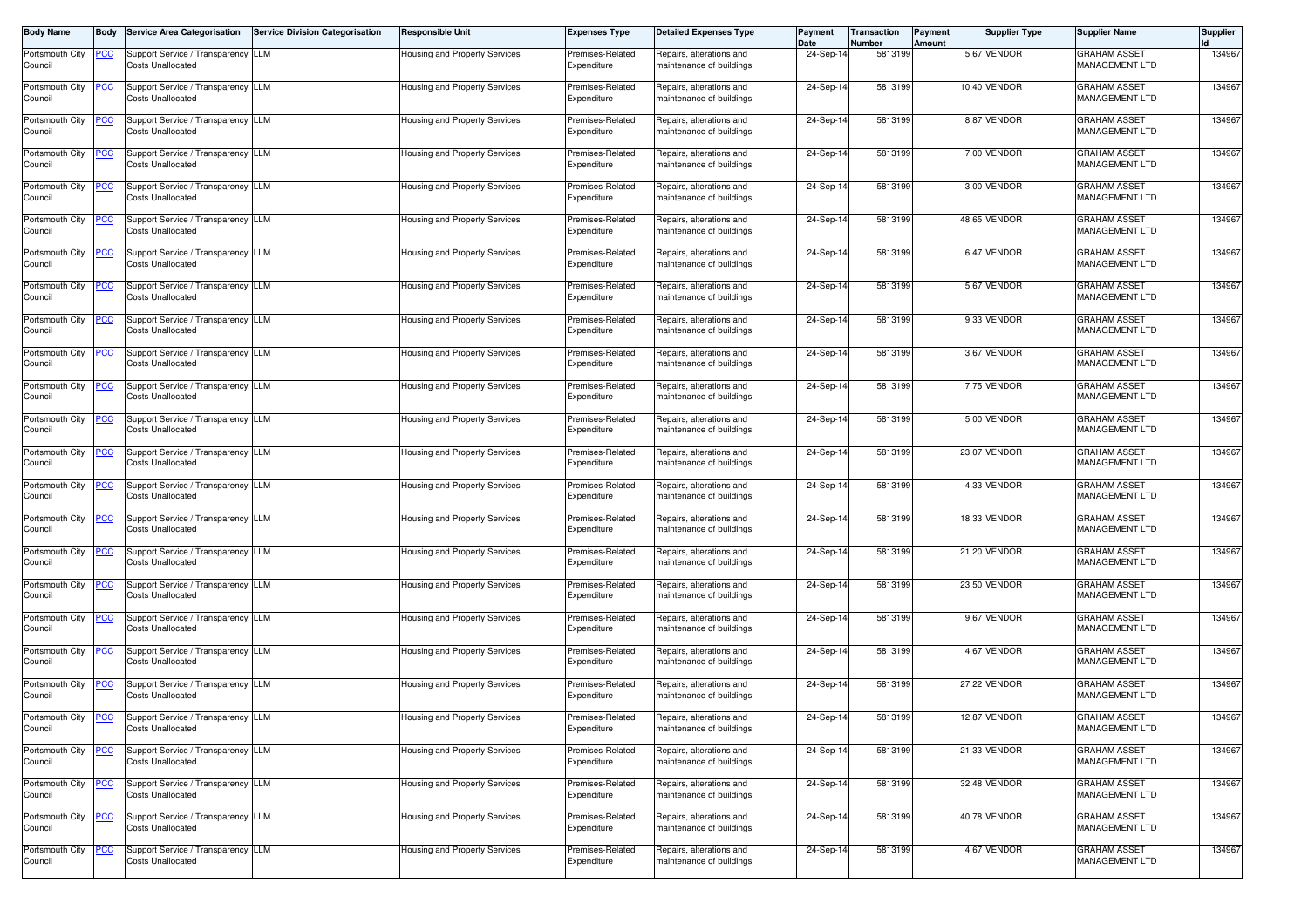| <b>Body Name</b>           | <b>Body</b>    | <b>Service Area Categorisation</b>                             | Service Division Categorisation | <b>Responsible Unit</b>              | <b>Expenses Type</b>            | <b>Detailed Expenses Type</b>                        | Payment<br>Date | Transaction<br>Number | Payment<br>Amount | <b>Supplier Type</b> | <b>Supplier Name</b>                         | <b>Supplier</b> |
|----------------------------|----------------|----------------------------------------------------------------|---------------------------------|--------------------------------------|---------------------------------|------------------------------------------------------|-----------------|-----------------------|-------------------|----------------------|----------------------------------------------|-----------------|
| Portsmouth City<br>Council | <u>PCC</u>     | Support Service / Transparency LLM<br><b>Costs Unallocated</b> |                                 | Housing and Property Services        | Premises-Related<br>Expenditure | Repairs, alterations and<br>maintenance of buildings | 24-Sep-1        | 5813199               |                   | 11.40 VENDOR         | <b>GRAHAM ASSET</b><br>MANAGEMENT LTD        | 134967          |
| Portsmouth City<br>Council | <u>PCC</u>     | Support Service / Transparency LLM<br><b>Costs Unallocated</b> |                                 | Housing and Property Services        | Premises-Related<br>Expenditure | Repairs, alterations and<br>maintenance of buildings | 24-Sep-14       | 5813199               |                   | 8.16 VENDOR          | <b>GRAHAM ASSET</b><br>MANAGEMENT LTD        | 134967          |
| Portsmouth City<br>Council | <u>PCC</u>     | Support Service / Transparency LLM<br><b>Costs Unallocated</b> |                                 | Housing and Property Services        | Premises-Related<br>Expenditure | Repairs, alterations and<br>maintenance of buildings | 24-Sep-14       | 5813199               |                   | 94.35 VENDOR         | <b>GRAHAM ASSET</b><br>MANAGEMENT LTD        | 134967          |
| Portsmouth City<br>Council | <u>PCC</u>     | Support Service / Transparency LLM<br><b>Costs Unallocated</b> |                                 | Housing and Property Services        | Premises-Related<br>Expenditure | Repairs, alterations and<br>maintenance of buildings | 24-Sep-14       | 5813199               |                   | 97.85 VENDOR         | <b>GRAHAM ASSET</b><br>MANAGEMENT LTD        | 134967          |
| Portsmouth City<br>Council | <b>PCC</b>     | Support Service / Transparency LLM<br><b>Costs Unallocated</b> |                                 | Housing and Property Services        | Premises-Related<br>Expenditure | Repairs, alterations and<br>maintenance of buildings | 24-Sep-14       | 5813199               |                   | 193.40 VENDOR        | <b>GRAHAM ASSET</b><br>MANAGEMENT LTD        | 134967          |
| Portsmouth City<br>Council | <u>PCC</u>     | Support Service / Transparency LLM<br><b>Costs Unallocated</b> |                                 | Housing and Property Services        | Premises-Related<br>Expenditure | Repairs, alterations and<br>maintenance of buildings | 24-Sep-14       | 5813199               |                   | 110.23 VENDOR        | <b>GRAHAM ASSET</b><br>MANAGEMENT LTD        | 134967          |
| Portsmouth City<br>Council | <u>PCC</u>     | Support Service / Transparency LLM<br><b>Costs Unallocated</b> |                                 | Housing and Property Services        | Premises-Related<br>Expenditure | Repairs, alterations and<br>maintenance of buildings | 24-Sep-14       | 5813199               |                   | 5.67 VENDOR          | <b>GRAHAM ASSET</b><br>MANAGEMENT LTD        | 134967          |
| Portsmouth City<br>Council | <u>PCC</u>     | Support Service / Transparency LLM<br><b>Costs Unallocated</b> |                                 | <b>Housing and Property Services</b> | Premises-Related<br>Expenditure | Repairs, alterations and<br>maintenance of buildings | 24-Sep-14       | 5813199               |                   | 23.40 VENDOR         | <b>GRAHAM ASSET</b><br>MANAGEMENT LTD        | 134967          |
| Portsmouth City<br>Council | <u>PCC</u>     | Support Service / Transparency LLM<br><b>Costs Unallocated</b> |                                 | Housing and Property Services        | Premises-Related<br>Expenditure | Repairs, alterations and<br>maintenance of buildings | 24-Sep-14       | 5813199               |                   | 7.33 VENDOR          | <b>GRAHAM ASSET</b><br>MANAGEMENT LTD        | 134967          |
| Portsmouth City<br>Council | <u>PCC </u>    | Support Service / Transparency LLM<br><b>Costs Unallocated</b> |                                 | Housing and Property Services        | Premises-Related<br>Expenditure | Repairs, alterations and<br>maintenance of buildings | 24-Sep-14       | 5813199               |                   | 36.63 VENDOR         | <b>GRAHAM ASSET</b><br><b>MANAGEMENT LTD</b> | 134967          |
| Portsmouth City<br>Council | $\overline{C}$ | Support Service / Transparency LLM<br><b>Costs Unallocated</b> |                                 | Housing and Property Services        | Premises-Related<br>Expenditure | Repairs, alterations and<br>maintenance of buildings | 24-Sep-14       | 5813199               |                   | 29.83 VENDOR         | <b>GRAHAM ASSET</b><br>MANAGEMENT LTD        | 134967          |
| Portsmouth City<br>Council | <u>PCC </u>    | Support Service / Transparency LLM<br><b>Costs Unallocated</b> |                                 | Housing and Property Services        | Premises-Related<br>Expenditure | Repairs, alterations and<br>maintenance of buildings | 24-Sep-14       | 5813199               |                   | 12.20 VENDOR         | <b>GRAHAM ASSET</b><br>MANAGEMENT LTD        | 134967          |
| Portsmouth City<br>Council | <b>PCC</b>     | Support Service / Transparency LLM<br><b>Costs Unallocated</b> |                                 | Housing and Property Services        | Premises-Related<br>Expenditure | Repairs, alterations and<br>maintenance of buildings | 05-Sep-14       | 5809949               |                   | 48.75 VENDOR         | <b>GRAHAM ASSET</b><br>MANAGEMENT LTD        | 134967          |
| Portsmouth City<br>Council | <u>PCC</u>     | Support Service / Transparency LLM<br><b>Costs Unallocated</b> |                                 | <b>Housing and Property Services</b> | Premises-Related<br>Expenditure | Repairs, alterations and<br>maintenance of buildings | 05-Sep-14       | 5809949               |                   | 48.75 VENDOR         | <b>GRAHAM ASSET</b><br>MANAGEMENT LTD        | 134967          |
| Portsmouth City<br>Council | <u>PCC</u>     | Support Service / Transparency LLM<br><b>Costs Unallocated</b> |                                 | Housing and Property Services        | Premises-Related<br>Expenditure | Repairs, alterations and<br>maintenance of buildings | 05-Sep-14       | 5809949               |                   | 48.75 VENDOR         | <b>GRAHAM ASSET</b><br>MANAGEMENT LTD        | 134967          |
| Portsmouth City<br>Council | <u>PCC</u>     | Support Service / Transparency LLM<br><b>Costs Unallocated</b> |                                 | Housing and Property Services        | Premises-Related<br>Expenditure | Repairs, alterations and<br>maintenance of buildings | 05-Sep-14       | 5809949               |                   | 48.75 VENDOR         | <b>GRAHAM ASSET</b><br>MANAGEMENT LTD        | 134967          |
| Portsmouth City<br>Council | <u>PCC</u>     | Support Service / Transparency LLM<br><b>Costs Unallocated</b> |                                 | <b>Housing and Property Services</b> | Premises-Related<br>Expenditure | Repairs, alterations and<br>maintenance of buildings | 05-Sep-14       | 5809949               |                   | 48.75 VENDOR         | <b>GRAHAM ASSET</b><br>MANAGEMENT LTD        | 134967          |
| Portsmouth City<br>Council | <u>PCC</u>     | Support Service / Transparency LLM<br><b>Costs Unallocated</b> |                                 | Housing and Property Services        | Premises-Related<br>Expenditure | Repairs, alterations and<br>maintenance of buildings | 05-Sep-14       | 5809949               |                   | 48.75 VENDOR         | <b>GRAHAM ASSET</b><br>MANAGEMENT LTD        | 134967          |
| Portsmouth City<br>Council | <u>PCC</u>     | Support Service / Transparency LLM<br><b>Costs Unallocated</b> |                                 | Housing and Property Services        | Premises-Related<br>Expenditure | Repairs, alterations and<br>maintenance of buildings | 05-Sep-14       | 5809949               |                   | 48.75 VENDOR         | <b>GRAHAM ASSET</b><br><b>MANAGEMENT LTD</b> | 134967          |
| Portsmouth City<br>Council | <b>PCC</b>     | Support Service / Transparency LLM<br><b>Costs Unallocated</b> |                                 | Housing and Property Services        | Premises-Related<br>Expenditure | Repairs, alterations and<br>maintenance of buildings | 05-Sep-14       | 5809949               |                   | 48.75 VENDOR         | <b>GRAHAM ASSET</b><br><b>MANAGEMENT LTD</b> | 134967          |
| Portsmouth City<br>Council | <u>PCC</u>     | Support Service / Transparency LLM<br><b>Costs Unallocated</b> |                                 | Housing and Property Services        | Premises-Related<br>Expenditure | Repairs, alterations and<br>maintenance of buildings | 05-Sep-14       | 5809949               |                   | 48.75 VENDOR         | <b>GRAHAM ASSET</b><br>MANAGEMENT LTD        | 134967          |
| Portsmouth City<br>Council | <u>PCC</u>     | Support Service / Transparency LLM<br><b>Costs Unallocated</b> |                                 | Housing and Property Services        | Premises-Related<br>Expenditure | Repairs, alterations and<br>maintenance of buildings | 05-Sep-14       | 5809949               |                   | 48.75 VENDOR         | <b>GRAHAM ASSET</b><br><b>MANAGEMENT LTD</b> | 134967          |
| Portsmouth City<br>Council | <u>PCC</u>     | Support Service / Transparency LLM<br><b>Costs Unallocated</b> |                                 | Housing and Property Services        | Premises-Related<br>Expenditure | Repairs, alterations and<br>maintenance of buildings | 05-Sep-14       | 5809949               |                   | 48.75 VENDOR         | <b>GRAHAM ASSET</b><br>MANAGEMENT LTD        | 134967          |
| Portsmouth City<br>Council | <u>PCC</u>     | Support Service / Transparency LLM<br><b>Costs Unallocated</b> |                                 | Housing and Property Services        | Premises-Related<br>Expenditure | Repairs, alterations and<br>maintenance of buildings | 05-Sep-14       | 5809949               |                   | 48.75 VENDOR         | <b>GRAHAM ASSET</b><br>MANAGEMENT LTD        | 134967          |
| Portsmouth City<br>Council | <b>PCC</b>     | Support Service / Transparency LLM<br><b>Costs Unallocated</b> |                                 | Housing and Property Services        | Premises-Related<br>Expenditure | Repairs, alterations and<br>maintenance of buildings | 05-Sep-14       | 5809949               |                   | 75.00 VENDOR         | <b>GRAHAM ASSET</b><br><b>MANAGEMENT LTD</b> | 134967          |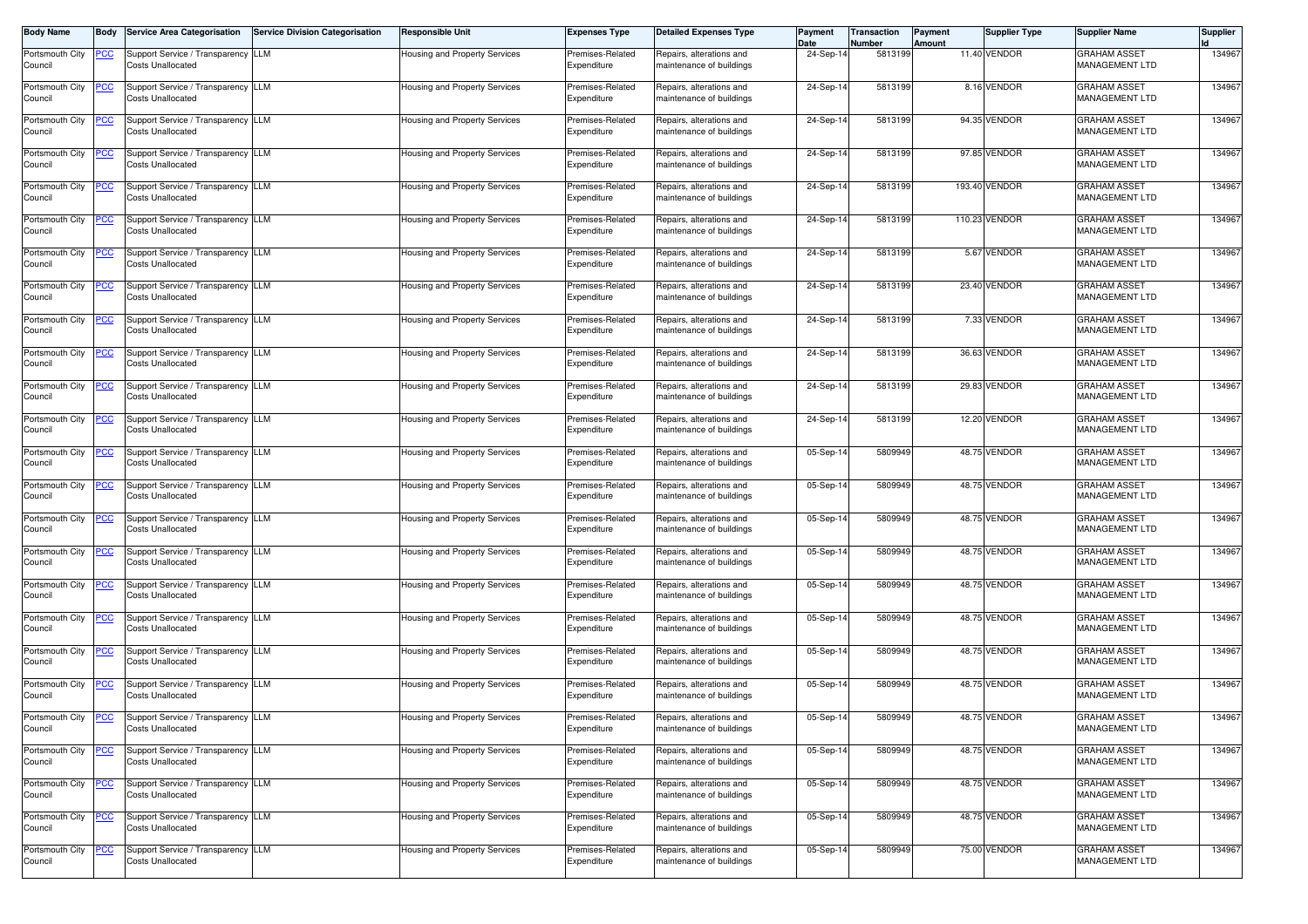| <b>Body Name</b>           | <b>Body</b> | <b>Service Area Categorisation</b>                             | <b>Service Division Categorisation</b> | <b>Responsible Unit</b>              | <b>Expenses Type</b>            | <b>Detailed Expenses Type</b>                        | Payment<br>Date | Transaction<br><b>Number</b> | Payment<br>Amount | <b>Supplier Type</b> | <b>Supplier Name</b>                         | <b>Supplier</b> |
|----------------------------|-------------|----------------------------------------------------------------|----------------------------------------|--------------------------------------|---------------------------------|------------------------------------------------------|-----------------|------------------------------|-------------------|----------------------|----------------------------------------------|-----------------|
| Portsmouth City<br>Council | <u>PCC</u>  | Support Service / Transparency LLM<br><b>Costs Unallocated</b> |                                        | <b>Housing and Property Services</b> | Premises-Related<br>Expenditure | Repairs, alterations and<br>maintenance of buildings | 05-Sep-14       | 5809949                      |                   | 75.00 VENDOR         | <b>GRAHAM ASSET</b><br>MANAGEMENT LTD        | 134967          |
| Portsmouth City<br>Council | <u>PCC</u>  | Support Service / Transparency LLM<br><b>Costs Unallocated</b> |                                        | Housing and Property Services        | Premises-Related<br>Expenditure | Repairs, alterations and<br>maintenance of buildings | 12-Sep-14       | 5811313                      |                   | 35.00 VENDOR         | <b>GRAHAM ASSET</b><br><b>MANAGEMENT LTD</b> | 134967          |
| Portsmouth City<br>Council | <u>PCC</u>  | Support Service / Transparency LLM<br><b>Costs Unallocated</b> |                                        | Housing and Property Services        | Premises-Related<br>Expenditure | Repairs, alterations and<br>maintenance of buildings | 12-Sep-14       | 5811313                      |                   | 225.00 VENDOR        | <b>GRAHAM ASSET</b><br><b>MANAGEMENT LTD</b> | 134967          |
| Portsmouth City<br>Council | <u>PCC</u>  | Support Service / Transparency LLM<br><b>Costs Unallocated</b> |                                        | Housing and Property Services        | Premises-Related<br>Expenditure | Repairs, alterations and<br>maintenance of buildings | 12-Sep-14       | 5811313                      |                   | 35.00 VENDOR         | <b>GRAHAM ASSET</b><br>MANAGEMENT LTD        | 134967          |
| Portsmouth City<br>Council | <u>PCC</u>  | Support Service / Transparency LLM<br><b>Costs Unallocated</b> |                                        | <b>Housing and Property Services</b> | Premises-Related<br>Expenditure | Repairs, alterations and<br>maintenance of buildings | 12-Sep-14       | 5811313                      |                   | 105.00 VENDOR        | <b>GRAHAM ASSET</b><br>MANAGEMENT LTD        | 134967          |
| Portsmouth City<br>Council | <u>PCC</u>  | Support Service / Transparency LLM<br>Costs Unallocated        |                                        | Housing and Property Services        | Premises-Related<br>Expenditure | Repairs, alterations and<br>maintenance of buildings | 12-Sep-14       | 5811313                      |                   | 35.00 VENDOR         | <b>GRAHAM ASSET</b><br>MANAGEMENT LTD        | 134967          |
| Portsmouth City<br>Council | <u>PCC</u>  | Support Service / Transparency LLM<br><b>Costs Unallocated</b> |                                        | Housing and Property Services        | Premises-Related<br>Expenditure | Repairs, alterations and<br>maintenance of buildings | 12-Sep-14       | 5811313                      |                   | 70.00 VENDOR         | <b>GRAHAM ASSET</b><br>MANAGEMENT LTD        | 134967          |
| Portsmouth City<br>Council | <u>PCC</u>  | Support Service / Transparency LLM<br><b>Costs Unallocated</b> |                                        | <b>Housing and Property Services</b> | Premises-Related<br>Expenditure | Repairs, alterations and<br>maintenance of buildings | 12-Sep-14       | 5811313                      |                   | 35.00 VENDOR         | <b>GRAHAM ASSET</b><br>MANAGEMENT LTD        | 134967          |
| Portsmouth City<br>Council | <u>PCC </u> | Support Service / Transparency LLM<br><b>Costs Unallocated</b> |                                        | Housing and Property Services        | Premises-Related<br>Expenditure | Repairs, alterations and<br>maintenance of buildings | 12-Sep-14       | 5811313                      |                   | 35.00 VENDOR         | <b>GRAHAM ASSET</b><br><b>MANAGEMENT LTD</b> | 134967          |
| Portsmouth City<br>Council | <u>PCC </u> | Support Service / Transparency LLM<br><b>Costs Unallocated</b> |                                        | Housing and Property Services        | Premises-Related<br>Expenditure | Repairs, alterations and<br>maintenance of buildings | 05-Sep-14       | 5809949                      |                   | 46.00 VENDOR         | <b>GRAHAM ASSET</b><br><b>MANAGEMENT LTD</b> | 134967          |
| Portsmouth City<br>Council | <u>PCC</u>  | Support Service / Transparency LLM<br><b>Costs Unallocated</b> |                                        | Housing and Property Services        | Premises-Related<br>Expenditure | Repairs, alterations and<br>maintenance of buildings | 05-Sep-14       | 5809949                      |                   | 46.00 VENDOR         | <b>GRAHAM ASSET</b><br>MANAGEMENT LTD        | 134967          |
| Portsmouth City<br>Council | <u>PCC</u>  | Support Service / Transparency LLM<br><b>Costs Unallocated</b> |                                        | Housing and Property Services        | Premises-Related<br>Expenditure | Repairs, alterations and<br>maintenance of buildings | 05-Sep-14       | 5809949                      |                   | 46.00 VENDOR         | <b>GRAHAM ASSET</b><br>MANAGEMENT LTD        | 134967          |
| Portsmouth City<br>Council | <u>PCC</u>  | Support Service / Transparency LLM<br><b>Costs Unallocated</b> |                                        | Housing and Property Services        | Premises-Related<br>Expenditure | Repairs, alterations and<br>maintenance of buildings | 05-Sep-14       | 5809949                      |                   | 46.00 VENDOR         | <b>GRAHAM ASSET</b><br>MANAGEMENT LTD        | 134967          |
| Portsmouth City<br>Council | <u>PCC</u>  | Support Service / Transparency LLM<br><b>Costs Unallocated</b> |                                        | <b>Housing and Property Services</b> | Premises-Related<br>Expenditure | Repairs, alterations and<br>maintenance of buildings | 05-Sep-14       | 5809949                      |                   | 46.00 VENDOR         | <b>GRAHAM ASSET</b><br>MANAGEMENT LTD        | 134967          |
| Portsmouth City<br>Council | <u>PCC</u>  | Support Service / Transparency LLM<br>Costs Unallocated        |                                        | <b>Housing and Property Services</b> | Premises-Related<br>Expenditure | Repairs, alterations and<br>maintenance of buildings | 05-Sep-14       | 5809949                      |                   | 46.00 VENDOR         | <b>GRAHAM ASSET</b><br>MANAGEMENT LTD        | 134967          |
| Portsmouth City<br>Council | <b>PCC</b>  | Support Service / Transparency LLM<br><b>Costs Unallocated</b> |                                        | Housing and Property Services        | Premises-Related<br>Expenditure | Repairs, alterations and<br>maintenance of buildings | 05-Sep-14       | 5809949                      |                   | 46.00 VENDOR         | <b>GRAHAM ASSET</b><br>MANAGEMENT LTD        | 134967          |
| Portsmouth City<br>Council | <u>PCC</u>  | Support Service / Transparency LLM<br><b>Costs Unallocated</b> |                                        | Housing and Property Services        | Premises-Related<br>Expenditure | Repairs, alterations and<br>maintenance of buildings | 05-Sep-14       | 5809949                      |                   | 46.00 VENDOR         | <b>GRAHAM ASSET</b><br>MANAGEMENT LTD        | 134967          |
| Portsmouth City<br>Council | <u>PCC</u>  | Support Service / Transparency LLM<br><b>Costs Unallocated</b> |                                        | Housing and Property Services        | Premises-Related<br>Expenditure | Repairs, alterations and<br>maintenance of buildings | 05-Sep-14       | 5809949                      |                   | 46.00 VENDOR         | <b>GRAHAM ASSET</b><br><b>MANAGEMENT LTD</b> | 134967          |
| Portsmouth City<br>Council | <u>PCC</u>  | Support Service / Transparency LLM<br><b>Costs Unallocated</b> |                                        | Housing and Property Services        | Premises-Related<br>Expenditure | Repairs, alterations and<br>maintenance of buildings | 05-Sep-14       | 5809949                      |                   | 46.00 VENDOR         | <b>GRAHAM ASSET</b><br><b>MANAGEMENT LTD</b> | 134967          |
| Portsmouth City<br>Council | <b>PCC</b>  | Support Service / Transparency LLM<br><b>Costs Unallocated</b> |                                        | Housing and Property Services        | Premises-Related<br>Expenditure | Repairs, alterations and<br>maintenance of buildings | 05-Sep-14       | 5809949                      |                   | 46.00 VENDOR         | GRAHAM ASSET<br>MANAGEMENT LTD               | 134967          |
| Portsmouth City<br>Council | <b>PCC</b>  | Support Service / Transparency LLM<br><b>Costs Unallocated</b> |                                        | Housing and Property Services        | Premises-Related<br>Expenditure | Repairs, alterations and<br>maintenance of buildings | 05-Sep-14       | 5809949                      |                   | 46.00 VENDOR         | <b>GRAHAM ASSET</b><br>MANAGEMENT LTD        | 134967          |
| Portsmouth City<br>Council | <u>PCC</u>  | Support Service / Transparency LLM<br><b>Costs Unallocated</b> |                                        | Housing and Property Services        | Premises-Related<br>Expenditure | Repairs, alterations and<br>maintenance of buildings | 05-Sep-14       | 5809949                      |                   | 46.00 VENDOR         | <b>GRAHAM ASSET</b><br>MANAGEMENT LTD        | 134967          |
| Portsmouth City<br>Council | <u>PCC</u>  | Support Service / Transparency LLM<br><b>Costs Unallocated</b> |                                        | Housing and Property Services        | Premises-Related<br>Expenditure | Repairs, alterations and<br>maintenance of buildings | 05-Sep-14       | 5809949                      |                   | 46.00 VENDOR         | <b>GRAHAM ASSET</b><br>MANAGEMENT LTD        | 134967          |
| Portsmouth City<br>Council | <u>PCC</u>  | Support Service / Transparency LLM<br><b>Costs Unallocated</b> |                                        | Housing and Property Services        | Premises-Related<br>Expenditure | Repairs, alterations and<br>maintenance of buildings | 05-Sep-14       | 5809949                      |                   | -138.00 VENDOR       | <b>GRAHAM ASSET</b><br>MANAGEMENT LTD        | 134967          |
| Portsmouth City<br>Council | <u>PCC</u>  | Support Service / Transparency LLM<br><b>Costs Unallocated</b> |                                        | Housing and Property Services        | Premises-Related<br>Expenditure | Repairs, alterations and<br>maintenance of buildings | 05-Sep-14       | 5809949                      |                   | 184.00 VENDOR        | <b>GRAHAM ASSET</b><br><b>MANAGEMENT LTD</b> | 134967          |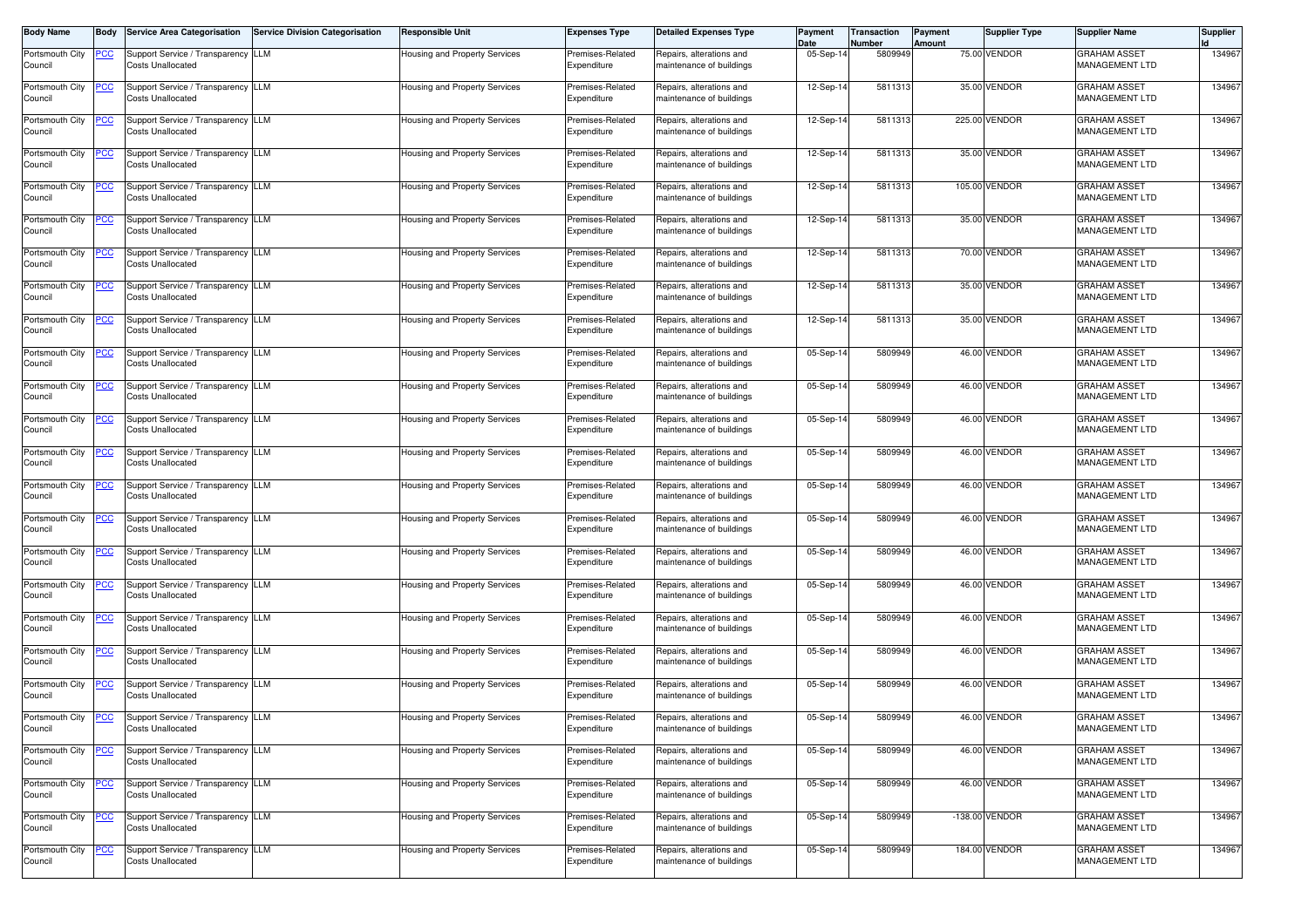| <b>Body Name</b>           | <b>Body</b>    | <b>Service Area Categorisation</b>                             | Service Division Categorisation | <b>Responsible Unit</b>              | <b>Expenses Type</b>            | <b>Detailed Expenses Type</b>                        | Payment<br>Date | Transaction<br>Number | Payment<br>Amount | <b>Supplier Type</b> | <b>Supplier Name</b>                         | <b>Supplier</b> |
|----------------------------|----------------|----------------------------------------------------------------|---------------------------------|--------------------------------------|---------------------------------|------------------------------------------------------|-----------------|-----------------------|-------------------|----------------------|----------------------------------------------|-----------------|
| Portsmouth City<br>Council | <u>PCC</u>     | Support Service / Transparency LLM<br><b>Costs Unallocated</b> |                                 | <b>Housing and Property Services</b> | Premises-Related<br>Expenditure | Repairs, alterations and<br>maintenance of buildings | 05-Sep-1        | 5809949               |                   | 11.73 VENDOR         | <b>GRAHAM ASSET</b><br>MANAGEMENT LTD        | 134967          |
| Portsmouth City<br>Council | <u>PCC</u>     | Support Service / Transparency LLM<br><b>Costs Unallocated</b> |                                 | Housing and Property Services        | Premises-Related<br>Expenditure | Repairs, alterations and<br>maintenance of buildings | 05-Sep-14       | 5809949               |                   | 53.42 VENDOR         | <b>GRAHAM ASSET</b><br>MANAGEMENT LTD        | 134967          |
| Portsmouth City<br>Council | <u>PCC</u>     | Support Service / Transparency LLM<br><b>Costs Unallocated</b> |                                 | Housing and Property Services        | Premises-Related<br>Expenditure | Repairs, alterations and<br>maintenance of buildings | 12-Sep-14       | 5811313               |                   | 58.00 VENDOR         | <b>GRAHAM ASSET</b><br>MANAGEMENT LTD        | 134967          |
| Portsmouth City<br>Council | <u>PCC</u>     | Support Service / Transparency LLM<br><b>Costs Unallocated</b> |                                 | Housing and Property Services        | Premises-Related<br>Expenditure | Repairs, alterations and<br>maintenance of buildings | 12-Sep-14       | 5811313               |                   | 81.87 VENDOR         | <b>GRAHAM ASSET</b><br>MANAGEMENT LTD        | 134967          |
| Portsmouth City<br>Council | <u>PCC</u>     | Support Service / Transparency LLM<br><b>Costs Unallocated</b> |                                 | Housing and Property Services        | Premises-Related<br>Expenditure | Repairs, alterations and<br>maintenance of buildings | 12-Sep-14       | 5811313               |                   | 48.63 VENDOR         | <b>GRAHAM ASSET</b><br>MANAGEMENT LTD        | 134967          |
| Portsmouth City<br>Council | <u>PCC</u>     | Support Service / Transparency LLM<br><b>Costs Unallocated</b> |                                 | Housing and Property Services        | Premises-Related<br>Expenditure | Repairs, alterations and<br>maintenance of buildings | 12-Sep-14       | 5811313               |                   | 188.50 VENDOR        | <b>GRAHAM ASSET</b><br>MANAGEMENT LTD        | 134967          |
| Portsmouth City<br>Council | <u>PCC</u>     | Support Service / Transparency LLM<br><b>Costs Unallocated</b> |                                 | Housing and Property Services        | Premises-Related<br>Expenditure | Repairs, alterations and<br>maintenance of buildings | 12-Sep-14       | 5811313               |                   | 29.00 VENDOR         | <b>GRAHAM ASSET</b><br>MANAGEMENT LTD        | 134967          |
| Portsmouth City<br>Council | <u>PCC</u>     | Support Service / Transparency LLM<br><b>Costs Unallocated</b> |                                 | <b>Housing and Property Services</b> | Premises-Related<br>Expenditure | Repairs, alterations and<br>maintenance of buildings | 12-Sep-14       | 5811313               |                   | 116.00 VENDOR        | <b>GRAHAM ASSET</b><br>MANAGEMENT LTD        | 134967          |
| Portsmouth City<br>Council | <u>PCC</u>     | Support Service / Transparency LLM<br><b>Costs Unallocated</b> |                                 | Housing and Property Services        | Premises-Related<br>Expenditure | Repairs, alterations and<br>maintenance of buildings | 12-Sep-14       | 5811313               |                   | 14.50 VENDOR         | <b>GRAHAM ASSET</b><br>MANAGEMENT LTD        | 134967          |
| Portsmouth City<br>Council | <u>PCC </u>    | Support Service / Transparency LLM<br><b>Costs Unallocated</b> |                                 | Housing and Property Services        | Premises-Related<br>Expenditure | Repairs, alterations and<br>maintenance of buildings | 12-Sep-14       | 5811313               |                   | 174.00 VENDOR        | <b>GRAHAM ASSET</b><br><b>MANAGEMENT LTD</b> | 134967          |
| Portsmouth City<br>Council | $\overline{C}$ | Support Service / Transparency LLM<br><b>Costs Unallocated</b> |                                 | Housing and Property Services        | Premises-Related<br>Expenditure | Repairs, alterations and<br>maintenance of buildings | 12-Sep-14       | 5811313               |                   | 101.50 VENDOR        | <b>GRAHAM ASSET</b><br>MANAGEMENT LTD        | 134967          |
| Portsmouth City<br>Council | <u>PCC </u>    | Support Service / Transparency LLM<br><b>Costs Unallocated</b> |                                 | Housing and Property Services        | Premises-Related<br>Expenditure | Repairs, alterations and<br>maintenance of buildings | 12-Sep-14       | 5811313               |                   | 188.50 VENDOR        | <b>GRAHAM ASSET</b><br>MANAGEMENT LTD        | 134967          |
| Portsmouth City<br>Council | <u>PCC</u>     | Support Service / Transparency LLM<br><b>Costs Unallocated</b> |                                 | Housing and Property Services        | Premises-Related<br>Expenditure | Repairs, alterations and<br>maintenance of buildings | 12-Sep-14       | 5811313               |                   | 733.00 VENDOR        | <b>GRAHAM ASSET</b><br>MANAGEMENT LTD        | 134967          |
| Portsmouth City<br>Council | <u>PCC</u>     | Support Service / Transparency LLM<br><b>Costs Unallocated</b> |                                 | <b>Housing and Property Services</b> | Premises-Related<br>Expenditure | Repairs, alterations and<br>maintenance of buildings | 12-Sep-14       | 5811313               |                   | 406.00 VENDOR        | <b>GRAHAM ASSET</b><br>MANAGEMENT LTD        | 134967          |
| Portsmouth City<br>Council | <u>PCC</u>     | Support Service / Transparency LLM<br><b>Costs Unallocated</b> |                                 | Housing and Property Services        | Premises-Related<br>Expenditure | Repairs, alterations and<br>maintenance of buildings | 12-Sep-14       | 5811313               |                   | 428.00 VENDOR        | <b>GRAHAM ASSET</b><br>MANAGEMENT LTD        | 134967          |
| Portsmouth City<br>Council | <u>PCC</u>     | Support Service / Transparency LLM<br><b>Costs Unallocated</b> |                                 | Housing and Property Services        | Premises-Related<br>Expenditure | Repairs, alterations and<br>maintenance of buildings | 12-Sep-14       | 5811313               |                   | 188.50 VENDOR        | <b>GRAHAM ASSET</b><br>MANAGEMENT LTD        | 134967          |
| Portsmouth City<br>Council | <u>PCC</u>     | Support Service / Transparency LLM<br><b>Costs Unallocated</b> |                                 | <b>Housing and Property Services</b> | Premises-Related<br>Expenditure | Repairs, alterations and<br>maintenance of buildings | 12-Sep-14       | 5811313               |                   | 58.00 VENDOR         | <b>GRAHAM ASSET</b><br>MANAGEMENT LTD        | 134967          |
| Portsmouth City<br>Council | <u>PCC</u>     | Support Service / Transparency LLM<br><b>Costs Unallocated</b> |                                 | Housing and Property Services        | Premises-Related<br>Expenditure | Repairs, alterations and<br>maintenance of buildings | 12-Sep-14       | 5811313               |                   | 203.00 VENDOR        | <b>GRAHAM ASSET</b><br>MANAGEMENT LTD        | 134967          |
| Portsmouth City<br>Council | <u>PCC</u>     | Support Service / Transparency LLM<br><b>Costs Unallocated</b> |                                 | Housing and Property Services        | Premises-Related<br>Expenditure | Repairs, alterations and<br>maintenance of buildings | 12-Sep-14       | 5811313               |                   | 209.00 VENDOR        | <b>GRAHAM ASSET</b><br><b>MANAGEMENT LTD</b> | 134967          |
| Portsmouth City<br>Council | <b>PCC</b>     | Support Service / Transparency LLM<br><b>Costs Unallocated</b> |                                 | Housing and Property Services        | Premises-Related<br>Expenditure | Repairs, alterations and<br>maintenance of buildings | 05-Sep-14       | 5809949               |                   | 48.75 VENDOR         | <b>GRAHAM ASSET</b><br><b>MANAGEMENT LTD</b> | 134967          |
| Portsmouth City<br>Council | <u>PCC</u>     | Support Service / Transparency LLM<br><b>Costs Unallocated</b> |                                 | Housing and Property Services        | Premises-Related<br>Expenditure | Repairs, alterations and<br>maintenance of buildings | 05-Sep-14       | 5809949               |                   | 48.75 VENDOR         | <b>GRAHAM ASSET</b><br>MANAGEMENT LTD        | 134967          |
| Portsmouth City<br>Council | <u>PCC</u>     | Support Service / Transparency LLM<br><b>Costs Unallocated</b> |                                 | Housing and Property Services        | Premises-Related<br>Expenditure | Repairs, alterations and<br>maintenance of buildings | 05-Sep-14       | 5809949               |                   | 48.75 VENDOR         | <b>GRAHAM ASSET</b><br><b>MANAGEMENT LTD</b> | 134967          |
| Portsmouth City<br>Council | <u>PCC</u>     | Support Service / Transparency LLM<br><b>Costs Unallocated</b> |                                 | Housing and Property Services        | Premises-Related<br>Expenditure | Repairs, alterations and<br>maintenance of buildings | 05-Sep-14       | 5809949               |                   | 48.75 VENDOR         | <b>GRAHAM ASSET</b><br>MANAGEMENT LTD        | 134967          |
| Portsmouth City<br>Council | <u>PCC</u>     | Support Service / Transparency LLM<br><b>Costs Unallocated</b> |                                 | <b>Housing and Property Services</b> | Premises-Related<br>Expenditure | Repairs, alterations and<br>maintenance of buildings | 05-Sep-14       | 5809949               |                   | 48.75 VENDOR         | <b>GRAHAM ASSET</b><br>MANAGEMENT LTD        | 134967          |
| Portsmouth City<br>Council | <b>PCC</b>     | Support Service / Transparency LLM<br><b>Costs Unallocated</b> |                                 | Housing and Property Services        | Premises-Related<br>Expenditure | Repairs, alterations and<br>maintenance of buildings | 05-Sep-14       | 5809949               |                   | 48.75 VENDOR         | <b>GRAHAM ASSET</b><br><b>MANAGEMENT LTD</b> | 134967          |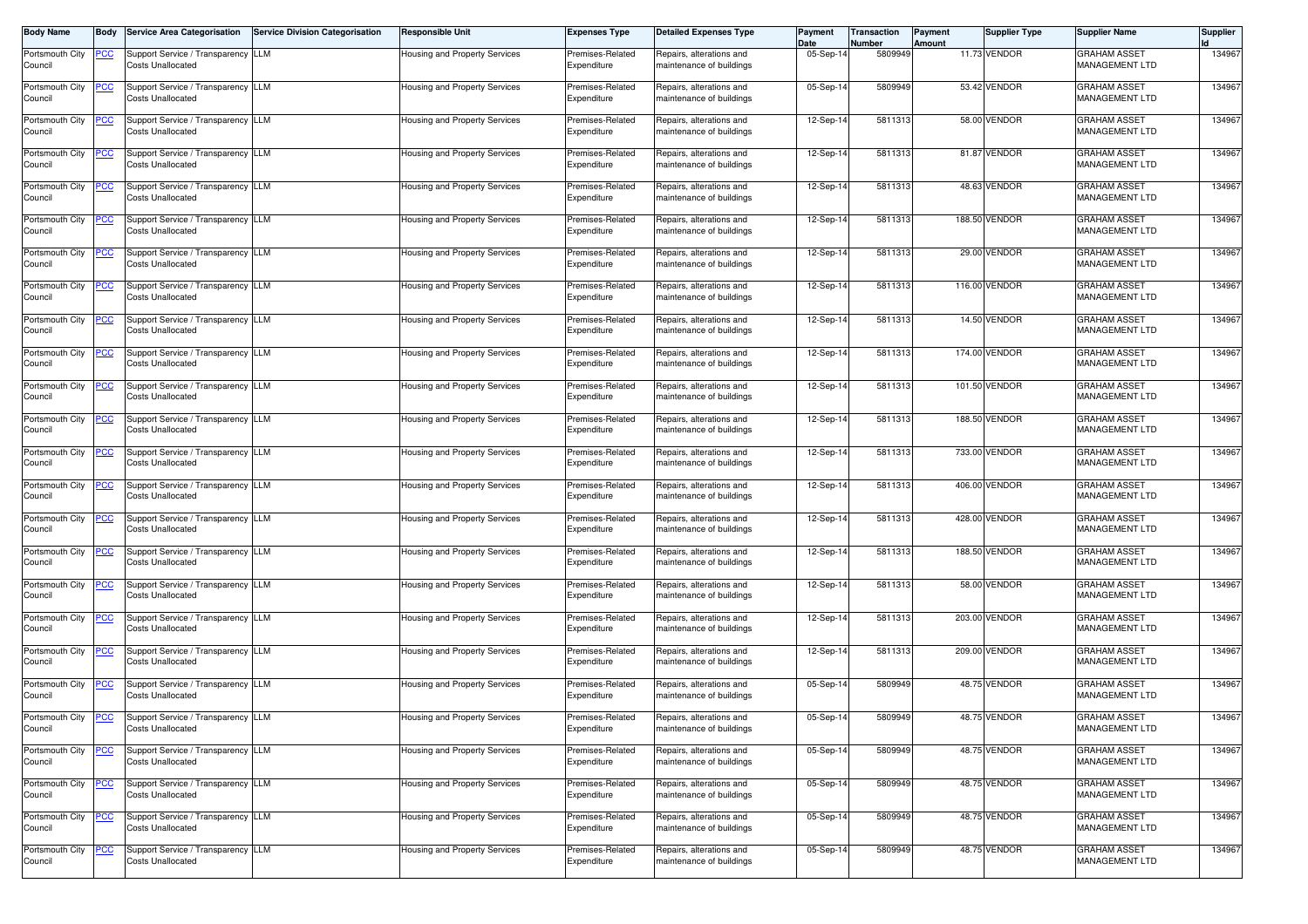| <b>Body Name</b>           | <b>Body</b>    | <b>Service Area Categorisation</b>                             | Service Division Categorisation | <b>Responsible Unit</b>              | <b>Expenses Type</b>            | <b>Detailed Expenses Type</b>                        | Payment<br>Date | Transaction<br>Number | Payment<br>Amount | <b>Supplier Type</b> | <b>Supplier Name</b>                         | <b>Supplier</b> |
|----------------------------|----------------|----------------------------------------------------------------|---------------------------------|--------------------------------------|---------------------------------|------------------------------------------------------|-----------------|-----------------------|-------------------|----------------------|----------------------------------------------|-----------------|
| Portsmouth City<br>Council | <u>PCC</u>     | Support Service / Transparency LLM<br><b>Costs Unallocated</b> |                                 | <b>Housing and Property Services</b> | Premises-Related<br>Expenditure | Repairs, alterations and<br>maintenance of buildings | 05-Sep-1        | 5809949               |                   | 48.75 VENDOR         | <b>GRAHAM ASSET</b><br>MANAGEMENT LTD        | 134967          |
| Portsmouth City<br>Council | <u>PCC</u>     | Support Service / Transparency LLM<br><b>Costs Unallocated</b> |                                 | Housing and Property Services        | Premises-Related<br>Expenditure | Repairs, alterations and<br>maintenance of buildings | 05-Sep-14       | 5809949               |                   | 48.75 VENDOR         | <b>GRAHAM ASSET</b><br>MANAGEMENT LTD        | 134967          |
| Portsmouth City<br>Council | <u>PCC</u>     | Support Service / Transparency LLM<br><b>Costs Unallocated</b> |                                 | Housing and Property Services        | Premises-Related<br>Expenditure | Repairs, alterations and<br>maintenance of buildings | 05-Sep-14       | 5809949               |                   | 48.75 VENDOR         | <b>GRAHAM ASSET</b><br><b>MANAGEMENT LTD</b> | 134967          |
| Portsmouth City<br>Council | <u>PCC</u>     | Support Service / Transparency LLM<br><b>Costs Unallocated</b> |                                 | Housing and Property Services        | Premises-Related<br>Expenditure | Repairs, alterations and<br>maintenance of buildings | 05-Sep-14       | 5809949               |                   | 48.75 VENDOR         | <b>GRAHAM ASSET</b><br>MANAGEMENT LTD        | 134967          |
| Portsmouth City<br>Council | <u>PCC</u>     | Support Service / Transparency LLM<br><b>Costs Unallocated</b> |                                 | Housing and Property Services        | Premises-Related<br>Expenditure | Repairs, alterations and<br>maintenance of buildings | 05-Sep-14       | 5809949               |                   | 48.75 VENDOR         | <b>GRAHAM ASSET</b><br>MANAGEMENT LTD        | 134967          |
| Portsmouth City<br>Council | <u>PCC</u>     | Support Service / Transparency LLM<br><b>Costs Unallocated</b> |                                 | Housing and Property Services        | Premises-Related<br>Expenditure | Repairs, alterations and<br>maintenance of buildings | 05-Sep-14       | 5809949               |                   | 48.75 VENDOR         | <b>GRAHAM ASSET</b><br>MANAGEMENT LTD        | 134967          |
| Portsmouth City<br>Council | <u>PCC</u>     | Support Service / Transparency LLM<br><b>Costs Unallocated</b> |                                 | Housing and Property Services        | Premises-Related<br>Expenditure | Repairs, alterations and<br>maintenance of buildings | 05-Sep-14       | 5809949               |                   | 48.75 VENDOR         | <b>GRAHAM ASSET</b><br>MANAGEMENT LTD        | 134967          |
| Portsmouth City<br>Council | <u>PCC</u>     | Support Service / Transparency LLM<br><b>Costs Unallocated</b> |                                 | <b>Housing and Property Services</b> | Premises-Related<br>Expenditure | Repairs, alterations and<br>maintenance of buildings | 05-Sep-14       | 5809949               |                   | 48.75 VENDOR         | <b>GRAHAM ASSET</b><br>MANAGEMENT LTD        | 134967          |
| Portsmouth City<br>Council | <u>PCC</u>     | Support Service / Transparency LLM<br><b>Costs Unallocated</b> |                                 | Housing and Property Services        | Premises-Related<br>Expenditure | Repairs, alterations and<br>maintenance of buildings | 05-Sep-14       | 5809949               |                   | 75.00 VENDOR         | <b>GRAHAM ASSET</b><br>MANAGEMENT LTD        | 134967          |
| Portsmouth City<br>Council | <u>PCC </u>    | Support Service / Transparency LLM<br><b>Costs Unallocated</b> |                                 | Housing and Property Services        | Premises-Related<br>Expenditure | Repairs, alterations and<br>maintenance of buildings | 05-Sep-14       | 5809949               |                   | 75.00 VENDOR         | <b>GRAHAM ASSET</b><br><b>MANAGEMENT LTD</b> | 134967          |
| Portsmouth City<br>Council | $\overline{C}$ | Support Service / Transparency LLM<br><b>Costs Unallocated</b> |                                 | Housing and Property Services        | Premises-Related<br>Expenditure | Repairs, alterations and<br>maintenance of buildings | 05-Sep-14       | 5809949               |                   | 48.75 VENDOR         | <b>GRAHAM ASSET</b><br>MANAGEMENT LTD        | 134967          |
| Portsmouth City<br>Council | <u>PCC </u>    | Support Service / Transparency LLM<br><b>Costs Unallocated</b> |                                 | Housing and Property Services        | Premises-Related<br>Expenditure | Repairs, alterations and<br>maintenance of buildings | 05-Sep-14       | 5809949               |                   | 46.00 VENDOR         | <b>GRAHAM ASSET</b><br>MANAGEMENT LTD        | 134967          |
| Portsmouth City<br>Council | <u>PCC</u>     | Support Service / Transparency LLM<br><b>Costs Unallocated</b> |                                 | Housing and Property Services        | Premises-Related<br>Expenditure | Repairs, alterations and<br>maintenance of buildings | 05-Sep-14       | 5809949               |                   | 46.00 VENDOR         | <b>GRAHAM ASSET</b><br>MANAGEMENT LTD        | 134967          |
| Portsmouth City<br>Council | <u>PCC</u>     | Support Service / Transparency LLM<br><b>Costs Unallocated</b> |                                 | <b>Housing and Property Services</b> | Premises-Related<br>Expenditure | Repairs, alterations and<br>maintenance of buildings | 05-Sep-14       | 5809949               |                   | 46.00 VENDOR         | <b>GRAHAM ASSET</b><br>MANAGEMENT LTD        | 134967          |
| Portsmouth City<br>Council | <u>PCC</u>     | Support Service / Transparency LLM<br><b>Costs Unallocated</b> |                                 | Housing and Property Services        | Premises-Related<br>Expenditure | Repairs, alterations and<br>maintenance of buildings | 05-Sep-14       | 5809949               |                   | 46.00 VENDOR         | <b>GRAHAM ASSET</b><br>MANAGEMENT LTD        | 134967          |
| Portsmouth City<br>Council | <u>PCC</u>     | Support Service / Transparency LLM<br><b>Costs Unallocated</b> |                                 | Housing and Property Services        | Premises-Related<br>Expenditure | Repairs, alterations and<br>maintenance of buildings | 05-Sep-14       | 5809949               |                   | 46.00 VENDOR         | <b>GRAHAM ASSET</b><br>MANAGEMENT LTD        | 134967          |
| Portsmouth City<br>Council | <u>PCC</u>     | Support Service / Transparency LLM<br><b>Costs Unallocated</b> |                                 | <b>Housing and Property Services</b> | Premises-Related<br>Expenditure | Repairs, alterations and<br>maintenance of buildings | 05-Sep-14       | 5809949               |                   | 46.00 VENDOR         | <b>GRAHAM ASSET</b><br>MANAGEMENT LTD        | 134967          |
| Portsmouth City<br>Council | <u>PCC</u>     | Support Service / Transparency LLM<br><b>Costs Unallocated</b> |                                 | Housing and Property Services        | Premises-Related<br>Expenditure | Repairs, alterations and<br>maintenance of buildings | 05-Sep-14       | 5809949               |                   | 46.00 VENDOR         | <b>GRAHAM ASSET</b><br>MANAGEMENT LTD        | 134967          |
| Portsmouth City<br>Council | <u>PCC</u>     | Support Service / Transparency LLM<br><b>Costs Unallocated</b> |                                 | Housing and Property Services        | Premises-Related<br>Expenditure | Repairs, alterations and<br>maintenance of buildings | 05-Sep-14       | 5809949               |                   | 46.00 VENDOR         | <b>GRAHAM ASSET</b><br><b>MANAGEMENT LTD</b> | 134967          |
| Portsmouth City<br>Council | <b>PCC</b>     | Support Service / Transparency LLM<br><b>Costs Unallocated</b> |                                 | Housing and Property Services        | Premises-Related<br>Expenditure | Repairs, alterations and<br>maintenance of buildings | 05-Sep-14       | 5809949               |                   | 46.00 VENDOR         | <b>GRAHAM ASSET</b><br>MANAGEMENT LTD        | 134967          |
| Portsmouth City<br>Council | <u>PCC</u>     | Support Service / Transparency LLM<br><b>Costs Unallocated</b> |                                 | Housing and Property Services        | Premises-Related<br>Expenditure | Repairs, alterations and<br>maintenance of buildings | 05-Sep-14       | 5809949               |                   | 46.00 VENDOR         | <b>GRAHAM ASSET</b><br>MANAGEMENT LTD        | 134967          |
| Portsmouth City<br>Council | <u>PCC</u>     | Support Service / Transparency LLM<br><b>Costs Unallocated</b> |                                 | Housing and Property Services        | Premises-Related<br>Expenditure | Repairs, alterations and<br>maintenance of buildings | 05-Sep-14       | 5809949               |                   | 46.00 VENDOR         | <b>GRAHAM ASSET</b><br><b>MANAGEMENT LTD</b> | 134967          |
| Portsmouth City<br>Council | <u>PCC</u>     | Support Service / Transparency LLM<br><b>Costs Unallocated</b> |                                 | Housing and Property Services        | Premises-Related<br>Expenditure | Repairs, alterations and<br>maintenance of buildings | 05-Sep-14       | 5809949               |                   | 46.00 VENDOR         | <b>GRAHAM ASSET</b><br>MANAGEMENT LTD        | 134967          |
| Portsmouth City<br>Council | <u>PCC</u>     | Support Service / Transparency LLM<br><b>Costs Unallocated</b> |                                 | <b>Housing and Property Services</b> | Premises-Related<br>Expenditure | Repairs, alterations and<br>maintenance of buildings | 05-Sep-14       | 5809949               |                   | 46.00 VENDOR         | <b>GRAHAM ASSET</b><br>MANAGEMENT LTD        | 134967          |
| Portsmouth City<br>Council | <b>PCC</b>     | Support Service / Transparency LLM<br><b>Costs Unallocated</b> |                                 | Housing and Property Services        | Premises-Related<br>Expenditure | Repairs, alterations and<br>maintenance of buildings | 05-Sep-14       | 5809949               |                   | 46.00 VENDOR         | <b>GRAHAM ASSET</b><br><b>MANAGEMENT LTD</b> | 134967          |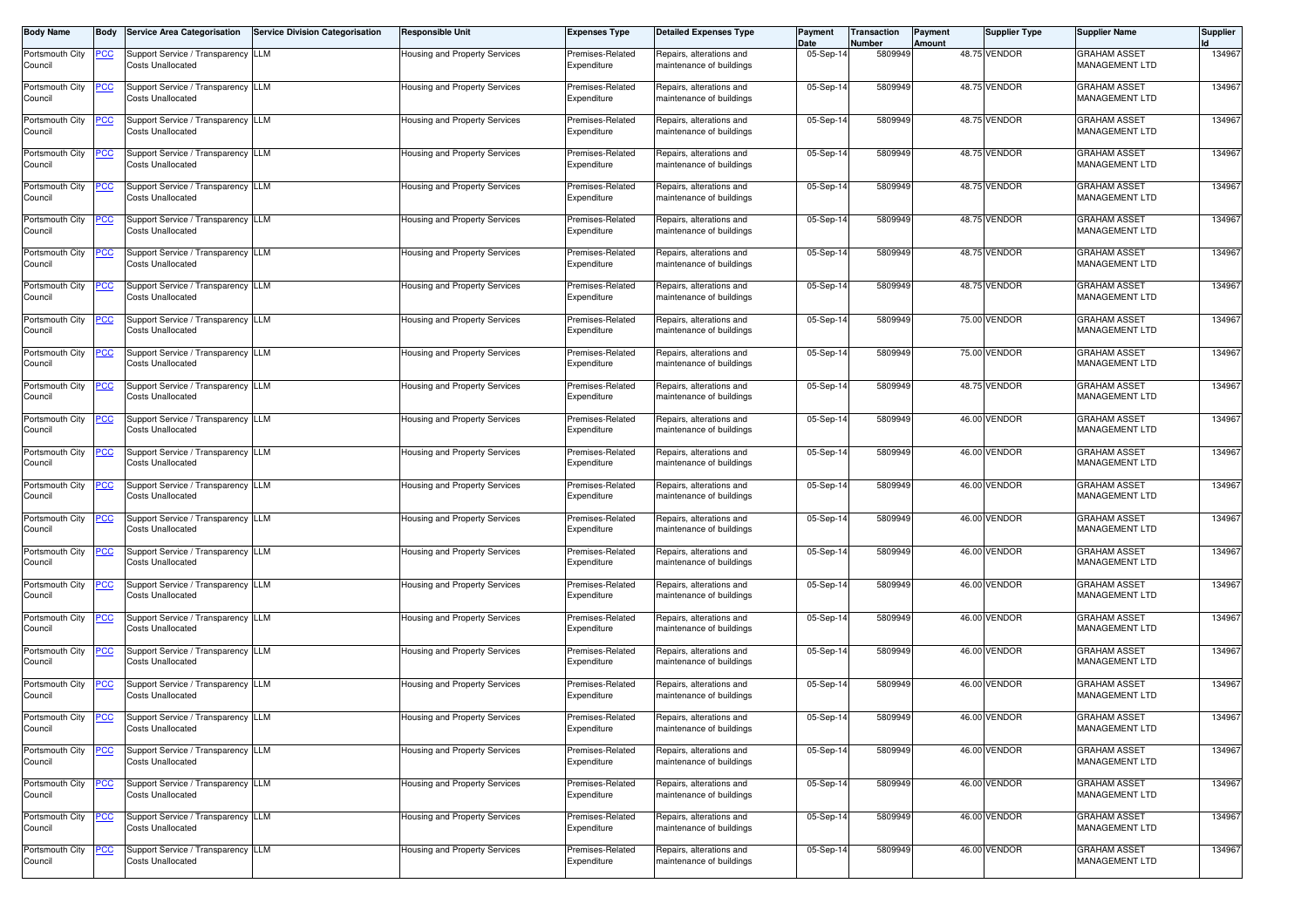| <b>Body Name</b>           | <b>Body</b> | <b>Service Area Categorisation</b>                             | <b>Service Division Categorisation</b> | Responsible Unit              | <b>Expenses Type</b>            | <b>Detailed Expenses Type</b>                        | Payment<br>Date | Transaction<br>Number | Payment<br>Amount | <b>Supplier Type</b> | <b>Supplier Name</b>                         | <b>Supplier</b> |
|----------------------------|-------------|----------------------------------------------------------------|----------------------------------------|-------------------------------|---------------------------------|------------------------------------------------------|-----------------|-----------------------|-------------------|----------------------|----------------------------------------------|-----------------|
| Portsmouth City<br>Council |             | Support Service / Transparency LLM<br><b>Costs Unallocated</b> |                                        | Housing and Property Services | Premises-Related<br>Expenditure | Repairs, alterations and<br>naintenance of buildings | 05-Sep-1        | 5809949               |                   | 46.00 VENDOR         | <b>GRAHAM ASSET</b><br>MANAGEMENT LTD        | 134967          |
| Portsmouth City<br>Council | <u>PCC</u>  | Support Service / Transparency LLM<br><b>Costs Unallocated</b> |                                        | lousing and Property Services | Premises-Related<br>Expenditure | Repairs, alterations and<br>maintenance of buildings | 05-Sep-1        | 5809949               |                   | 46.00 VENDOR         | <b>GRAHAM ASSET</b><br>MANAGEMENT LTD        | 134967          |
| Portsmouth City<br>Council | <u>PCC</u>  | Support Service / Transparency LLM<br><b>Costs Unallocated</b> |                                        | Housing and Property Services | Premises-Related<br>Expenditure | Repairs, alterations and<br>maintenance of buildings | 05-Sep-14       | 5809949               |                   | 46.00 VENDOR         | <b>GRAHAM ASSET</b><br><b>MANAGEMENT LTD</b> | 134967          |
| Portsmouth City<br>Council | <u>PCC</u>  | Support Service / Transparency LLM<br><b>Costs Unallocated</b> |                                        | Housing and Property Services | Premises-Related<br>Expenditure | Repairs, alterations and<br>maintenance of buildings | 05-Sep-14       | 5809949               |                   | 46.00 VENDOR         | <b>GRAHAM ASSET</b><br>MANAGEMENT LTD        | 134967          |
| Portsmouth City<br>Council | <u>PCC</u>  | Support Service / Transparency LLM<br><b>Costs Unallocated</b> |                                        | Housing and Property Services | Premises-Related<br>Expenditure | Repairs, alterations and<br>maintenance of buildings | 05-Sep-14       | 5809949               |                   | 46.00 VENDOR         | <b>GRAHAM ASSET</b><br>MANAGEMENT LTD        | 134967          |
| Portsmouth City<br>Council | <u>PCC</u>  | Support Service / Transparency LLM<br><b>Costs Unallocated</b> |                                        | Housing and Property Services | Premises-Related<br>Expenditure | Repairs, alterations and<br>maintenance of buildings | 05-Sep-14       | 5809949               |                   | 46.00 VENDOR         | <b>GRAHAM ASSET</b><br>MANAGEMENT LTD        | 134967          |
| Portsmouth City<br>Council | <u>PCC</u>  | Support Service / Transparency LLM<br><b>Costs Unallocated</b> |                                        | Housing and Property Services | Premises-Related<br>Expenditure | Repairs, alterations and<br>maintenance of buildings | 05-Sep-14       | 5809949               |                   | 46.00 VENDOR         | <b>GRAHAM ASSET</b><br>MANAGEMENT LTD        | 134967          |
| Portsmouth City<br>Council | <u>PCC</u>  | Support Service / Transparency LLM<br><b>Costs Unallocated</b> |                                        | Housing and Property Services | Premises-Related<br>Expenditure | Repairs, alterations and<br>naintenance of buildings | 26-Sep-14       | 5813862               |                   | 1420.00 COMPANY      | KKA MAINTENANCE LTD                          | 135386          |
| Portsmouth City<br>Council | <u>PCC</u>  | Support Service / Transparency LLM<br><b>Costs Unallocated</b> |                                        | Housing and Property Services | Premises-Related<br>Expenditure | Repairs, alterations and<br>naintenance of buildings | 26-Sep-1        | 5813862               |                   | 2837.88 COMPANY      | KKA MAINTENANCE LTD                          | 135386          |
| Portsmouth City<br>Council | <u>PCC </u> | Support Service / Transparency LLM<br><b>Costs Unallocated</b> |                                        | Housing and Property Services | Premises-Related<br>Expenditure | Repairs, alterations and<br>maintenance of buildings | $01-Sep-1$      | 5809074               |                   | 1.20 COMPANY         | KKA MAINTENANCE LTD                          | 135386          |
| Portsmouth City<br>Council | <u>PCC</u>  | Support Service / Transparency LLM<br><b>Costs Unallocated</b> |                                        | Housing and Property Services | Premises-Related<br>Expenditure | Repairs, alterations and<br>maintenance of buildings | 01-Sep-14       | 5809074               |                   | 3579.00 COMPANY      | KKA MAINTENANCE LTD                          | 135386          |
| Portsmouth City<br>Council | <u>PCC </u> | Support Service / Transparency LLM<br><b>Costs Unallocated</b> |                                        | Housing and Property Services | Premises-Related<br>Expenditure | Repairs, alterations and<br>maintenance of buildings | 01-Sep-14       | 5809074               |                   | 1201.30 COMPANY      | KKA MAINTENANCE LTD                          | 135386          |
| Portsmouth City<br>Council | <u>PCC</u>  | Support Service / Transparency LLM<br><b>Costs Unallocated</b> |                                        | Housing and Property Services | Premises-Related<br>Expenditure | Repairs, alterations and<br>maintenance of buildings | 05-Sep-14       | 5809970               |                   | 485.00 COMPANY       | KKA MAINTENANCE LTD                          | 135386          |
| Portsmouth City<br>Council | <u>PCC</u>  | Support Service / Transparency LLM<br><b>Costs Unallocated</b> |                                        | Housing and Property Services | Premises-Related<br>Expenditure | Repairs, alterations and<br>maintenance of buildings | 05-Sep-14       | 5809970               |                   | 1400.00 COMPANY      | KKA MAINTENANCE LTD                          | 135386          |
| Portsmouth City<br>Council | <u>PCC</u>  | Support Service / Transparency LLM<br><b>Costs Unallocated</b> |                                        | Housing and Property Services | Premises-Related<br>Expenditure | Repairs, alterations and<br>maintenance of buildings | 05-Sep-1        | 5809970               |                   | 1000.00 COMPANY      | KKA MAINTENANCE LTD                          | 135386          |
| Portsmouth City<br>Council | <u>PCC</u>  | Support Service / Transparency AMS<br><b>Costs Unallocated</b> |                                        | lousing and Property Services | Premises-Related<br>Expenditure | Repairs, alterations and<br>maintenance of buildings | 05-Sep-14       | 5809970               |                   | 200.00 COMPANY       | KKA MAINTENANCE LTD                          | 135386          |
| Portsmouth City<br>Council | <u>PCC</u>  | Support Service / Transparency LLM<br><b>Costs Unallocated</b> |                                        | Housing and Property Services | Premises-Related<br>Expenditure | Repairs, alterations and<br>naintenance of buildings | 05-Sep-1        | 5809970               |                   | 250.00 COMPANY       | KKA MAINTENANCE LTD                          | 135386          |
| Portsmouth City<br>Council | <u>PCC</u>  | Support Service / Transparency AMS<br><b>Costs Unallocated</b> |                                        | Housing and Property Services | Premises-Related<br>Expenditure | Repairs, alterations and<br>naintenance of buildings | 11-Sep-1        | 5811036               |                   | 85.00 COMPANY        | KKA MAINTENANCE LTD                          | 135386          |
| Portsmouth City<br>Council | <u>PCC</u>  | Support Service / Transparency LLM<br><b>Costs Unallocated</b> |                                        | Housing and Property Services | Premises-Related<br>Expenditure | Repairs, alterations and<br>maintenance of buildings | 11-Sep-14       | 5811036               |                   | 75.00 COMPANY        | KKA MAINTENANCE LTD                          | 135386          |
| Portsmouth City<br>Council | <b>PCC</b>  | Support Service / Transparency LLM<br><b>Costs Unallocated</b> |                                        | Housing and Property Services | Premises-Related<br>Expenditure | Repairs, alterations and<br>maintenance of buildings | 11-Sep-14       | 5811036               |                   | 35.00 COMPANY        | <b>KKA MAINTENANCE LTD</b>                   | 135386          |
| Portsmouth City<br>Council | <u>PCC</u>  | Support Service / Transparency LLM<br><b>Costs Unallocated</b> |                                        | Housing and Property Services | Premises-Related<br>Expenditure | Repairs, alterations and<br>maintenance of buildings | 11-Sep-14       | 5811036               |                   | 304.87 COMPANY       | <b>KKA MAINTENANCE LTD</b>                   | 135386          |
| Portsmouth City<br>Council | <u>PCC</u>  | Support Service / Transparency LLM<br><b>Costs Unallocated</b> |                                        | Housing and Property Services | Premises-Related<br>Expenditure | Repairs, alterations and<br>maintenance of buildings | 11-Sep-14       | 5811036               |                   | 53.08 COMPANY        | KKA MAINTENANCE LTD                          | 135386          |
| Portsmouth City<br>Council | <u>PCC</u>  | Support Service / Transparency LLM<br><b>Costs Unallocated</b> |                                        | Housing and Property Services | Premises-Related<br>Expenditure | Repairs, alterations and<br>maintenance of buildings | 11-Sep-14       | 5811036               |                   | 35.00 COMPANY        | KKA MAINTENANCE LTD                          | 135386          |
| Portsmouth City<br>Council | <u>PCC</u>  | Support Service / Transparency LLM<br><b>Costs Unallocated</b> |                                        | Housing and Property Services | Premises-Related<br>Expenditure | Repairs, alterations and<br>maintenance of buildings | 11-Sep-14       | 5811036               |                   | 35.00 COMPANY        | KKA MAINTENANCE LTD                          | 135386          |
| Portsmouth City<br>Council | <u>PCC</u>  | Support Service / Transparency LLM<br><b>Costs Unallocated</b> |                                        | Housing and Property Services | Premises-Related<br>Expenditure | Repairs, alterations and<br>maintenance of buildings | 11-Sep-14       | 5811036               |                   | 85.00 COMPANY        | <b>KKA MAINTENANCE LTD</b>                   | 135386          |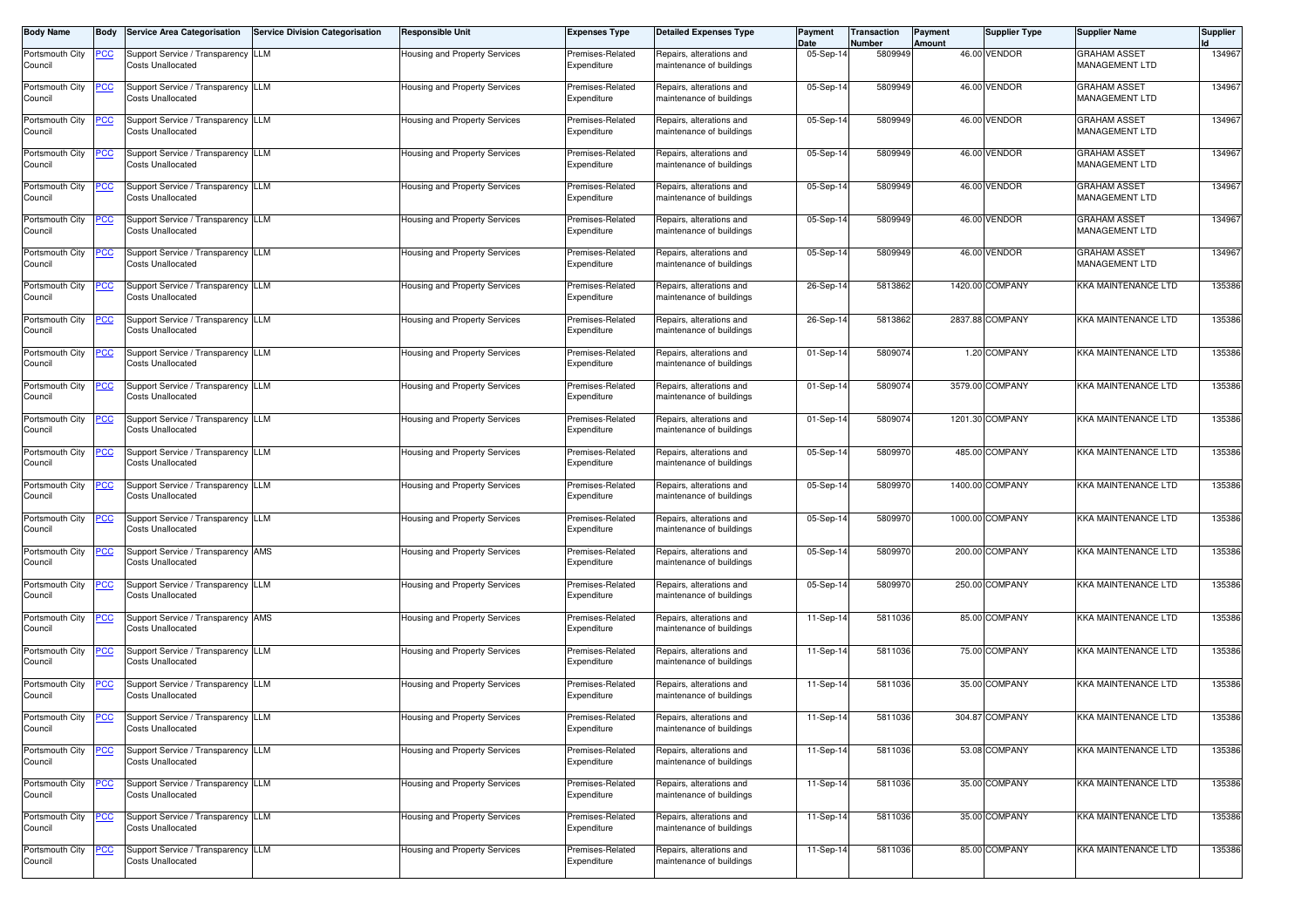| <b>Body Name</b>           | Body       | <b>Service Area Categorisation</b>                             | <b>Service Division Categorisation</b> | <b>Responsible Unit</b>              | <b>Expenses Type</b>            | <b>Detailed Expenses Type</b>                        | Payment<br>Date | Transaction<br>Number | Payment<br>Amount | <b>Supplier Type</b> | <b>Supplier Name</b>       | <b>Supplier</b> |
|----------------------------|------------|----------------------------------------------------------------|----------------------------------------|--------------------------------------|---------------------------------|------------------------------------------------------|-----------------|-----------------------|-------------------|----------------------|----------------------------|-----------------|
| Portsmouth City<br>Council |            | Support Service / Transparency LLM<br><b>Costs Unallocated</b> |                                        | Housing and Property Services        | Premises-Related<br>Expenditure | Repairs, alterations and<br>maintenance of buildings | 11-Sep-14       | 5811036               |                   | 35.00 COMPANY        | KKA MAINTENANCE LTD        | 135386          |
| Portsmouth City<br>Council |            | Support Service / Transparency LLM<br><b>Costs Unallocated</b> |                                        | Housing and Property Services        | Premises-Related<br>Expenditure | Repairs, alterations and<br>maintenance of buildings | 11-Sep-14       | 5811036               |                   | 35.00 COMPANY        | KKA MAINTENANCE LTD        | 135386          |
| Portsmouth City<br>Council | <u>PCC</u> | Support Service / Transparency LLM<br><b>Costs Unallocated</b> |                                        | <b>Housing and Property Services</b> | Premises-Related<br>Expenditure | Repairs, alterations and<br>maintenance of buildings | 11-Sep-14       | 5811036               |                   | 61.56 COMPANY        | KKA MAINTENANCE LTD        | 135386          |
| Portsmouth City<br>Council | <u>PCC</u> | Support Service / Transparency LLM<br><b>Costs Unallocated</b> |                                        | Housing and Property Services        | Premises-Related<br>Expenditure | Repairs, alterations and<br>maintenance of buildings | 11-Sep-14       | 5811036               |                   | 35.00 COMPANY        | KKA MAINTENANCE LTD        | 135386          |
| Portsmouth City<br>Council | <u>CC</u>  | Support Service / Transparency LLM<br><b>Costs Unallocated</b> |                                        | Housing and Property Services        | Premises-Related<br>Expenditure | Repairs, alterations and<br>maintenance of buildings | 11-Sep-14       | 5811036               |                   | 35.00 COMPANY        | <b>KKA MAINTENANCE LTD</b> | 135386          |
| Portsmouth City<br>Council | <u>PCC</u> | Support Service / Transparency LLM<br><b>Costs Unallocated</b> |                                        | Housing and Property Services        | Premises-Related<br>Expenditure | Repairs, alterations and<br>maintenance of buildings | 11-Sep-14       | 5811036               |                   | 35.00 COMPANY        | KKA MAINTENANCE LTD        | 135386          |
| Portsmouth City<br>Council | <u>PCC</u> | Support Service / Transparency LLM<br><b>Costs Unallocated</b> |                                        | Housing and Property Services        | Premises-Related<br>Expenditure | Repairs, alterations and<br>maintenance of buildings | 11-Sep-14       | 5811036               |                   | 450.00 COMPANY       | <b>KKA MAINTENANCE LTD</b> | 135386          |
| Portsmouth City<br>Council |            | Support Service / Transparency LLM<br><b>Costs Unallocated</b> |                                        | Housing and Property Services        | Premises-Related<br>Expenditure | Repairs, alterations and<br>maintenance of buildings | 11-Sep-14       | 5811036               |                   | 110.00 COMPANY       | KKA MAINTENANCE LTD        | 135386          |
| Portsmouth City<br>Council | <u>CC</u>  | Support Service / Transparency LLM<br><b>Costs Unallocated</b> |                                        | Housing and Property Services        | Premises-Related<br>Expenditure | Repairs, alterations and<br>maintenance of buildings | 11-Sep-14       | 5811036               |                   | 35.00 COMPANY        | KKA MAINTENANCE LTD        | 135386          |
| Portsmouth City<br>Council | <u>PCC</u> | Support Service / Transparency LLM<br><b>Costs Unallocated</b> |                                        | Housing and Property Services        | Premises-Related<br>Expenditure | Repairs, alterations and<br>maintenance of buildings | 11-Sep-14       | 5811036               |                   | 35.00 COMPANY        | <b>KKA MAINTENANCE LTD</b> | 135386          |
| Portsmouth City<br>Council | <u>PCC</u> | Support Service / Transparency LLM<br><b>Costs Unallocated</b> |                                        | Housing and Property Services        | Premises-Related<br>Expenditure | Repairs, alterations and<br>maintenance of buildings | 30-Sep-14       | 5814177               |                   | 200.00 COMPANY       | KKA MAINTENANCE LTD        | 135386          |
| Portsmouth City<br>Council | <u>PCC</u> | Support Service / Transparency LLM<br><b>Costs Unallocated</b> |                                        | Housing and Property Services        | Premises-Related<br>Expenditure | Repairs, alterations and<br>maintenance of buildings | 30-Sep-14       | 5814177               |                   | 150.00 COMPANY       | <b>KKA MAINTENANCE LTD</b> | 135386          |
| Portsmouth City<br>Council | <u>PCC</u> | Support Service / Transparency LLM<br><b>Costs Unallocated</b> |                                        | Housing and Property Services        | Premises-Related<br>Expenditure | Repairs, alterations and<br>maintenance of buildings | 26-Sep-14       | 5813862               |                   | 275.00 COMPANY       | <b>KKA MAINTENANCE LTD</b> | 135386          |
| Portsmouth City<br>Council | <u>PCC</u> | Support Service / Transparency LLM<br><b>Costs Unallocated</b> |                                        | Housing and Property Services        | Premises-Related<br>Expenditure | Repairs, alterations and<br>maintenance of buildings | 18-Sep-14       | 5812305               |                   | 100.00 COMPANY       | KKA MAINTENANCE LTD        | 135386          |
| Portsmouth City<br>Council | <u>PCC</u> | Support Service / Transparency LLM<br><b>Costs Unallocated</b> |                                        | Housing and Property Services        | Premises-Related<br>Expenditure | Repairs, alterations and<br>maintenance of buildings | 18-Sep-14       | 5812305               |                   | 125.00 COMPANY       | KKA MAINTENANCE LTD        | 135386          |
| Portsmouth City<br>Council | <u>PCC</u> | Support Service / Transparency LLM<br><b>Costs Unallocated</b> |                                        | Housing and Property Services        | Premises-Related<br>Expenditure | Repairs, alterations and<br>maintenance of buildings | 18-Sep-14       | 5812305               |                   | 1200.00 COMPANY      | KKA MAINTENANCE LTD        | 135386          |
| Portsmouth City<br>Council | <b>PCC</b> | Support Service / Transparency LLM<br><b>Costs Unallocated</b> |                                        | Housing and Property Services        | Premises-Related<br>Expenditure | Repairs, alterations and<br>maintenance of buildings | 18-Sep-14       | 5812305               |                   | 500.00 COMPANY       | <b>KKA MAINTENANCE LTD</b> | 135386          |
| Portsmouth City<br>Council | <u>PCC</u> | Support Service / Transparency LLM<br><b>Costs Unallocated</b> |                                        | Housing and Property Services        | Premises-Related<br>Expenditure | Repairs, alterations and<br>maintenance of buildings | 18-Sep-14       | 5812305               |                   | 1205.00 COMPANY      | KKA MAINTENANCE LTD        | 135386          |
| Portsmouth City<br>Council | <u>PCC</u> | Support Service / Transparency LLM<br><b>Costs Unallocated</b> |                                        | <b>Housing and Property Services</b> | Premises-Related<br>Expenditure | Repairs, alterations and<br>maintenance of buildings | 18-Sep-14       | 5812305               |                   | 200.00 COMPANY       | <b>KKA MAINTENANCE LTD</b> | 135386          |
| Portsmouth City<br>Council | <u>PCC</u> | Support Service / Transparency LLM<br><b>Costs Unallocated</b> |                                        | Housing and Property Services        | Premises-Related<br>Expenditure | Repairs, alterations and<br>maintenance of buildings | 26-Sep-14       | 5813862               |                   | 335.00 COMPANY       | KKA MAINTENANCE LTD        | 135386          |
| Portsmouth City<br>Council | <b>PCC</b> | Support Service / Transparency LLM<br><b>Costs Unallocated</b> |                                        | <b>Housing and Property Services</b> | Premises-Related<br>Expenditure | Repairs, alterations and<br>maintenance of buildings | 25-Sep-14       | 5813545               |                   | 410.00 COMPANY       | <b>KKA MAINTENANCE LTD</b> | 135386          |
| Portsmouth City<br>Council | <b>PCC</b> | Support Service / Transparency LLM<br><b>Costs Unallocated</b> |                                        | Housing and Property Services        | Premises-Related<br>Expenditure | Repairs, alterations and<br>maintenance of buildings | 25-Sep-14       | 5813545               |                   | 100.00 COMPANY       | <b>KKA MAINTENANCE LTD</b> | 135386          |
| Portsmouth City<br>Council | <u>PCC</u> | Support Service / Transparency LLM<br><b>Costs Unallocated</b> |                                        | Housing and Property Services        | Premises-Related<br>Expenditure | Repairs, alterations and<br>maintenance of buildings | 26-Sep-14       | 5813862               |                   | 111.53 COMPANY       | KKA MAINTENANCE LTD        | 135386          |
| Portsmouth City<br>Council | <u>PCC</u> | Support Service / Transparency LLM<br><b>Costs Unallocated</b> |                                        | Housing and Property Services        | Premises-Related<br>Expenditure | Repairs, alterations and<br>maintenance of buildings | 26-Sep-14       | 5813862               |                   | 35.00 COMPANY        | KKA MAINTENANCE LTD        | 135386          |
| Portsmouth City<br>Council | <u>PCC</u> | Support Service / Transparency LLM<br><b>Costs Unallocated</b> |                                        | Housing and Property Services        | Premises-Related<br>Expenditure | Repairs, alterations and<br>maintenance of buildings | 26-Sep-14       | 5813862               |                   | 35.00 COMPANY        | KKA MAINTENANCE LTD        | 135386          |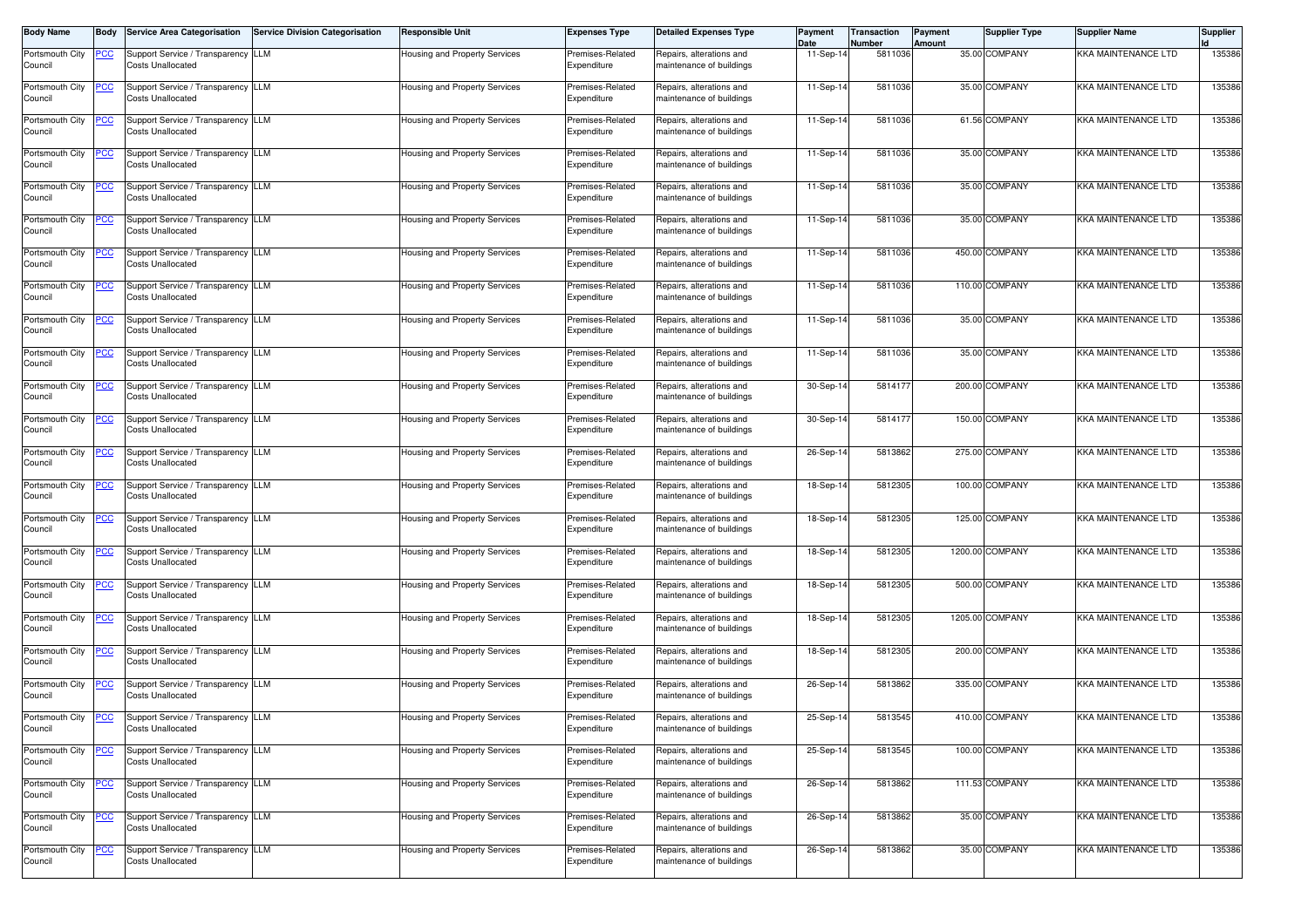| <b>Body Name</b>           | Body           | <b>Service Area Categorisation</b>                             | <b>Service Division Categorisation</b> | <b>Responsible Unit</b>              | <b>Expenses Type</b>            | <b>Detailed Expenses Type</b>                            | Payment<br>Date         | <b>Transaction</b><br>Number | Payment<br>Amount | <b>Supplier Type</b> | <b>Supplier Name</b>          | <b>Supplier</b> |
|----------------------------|----------------|----------------------------------------------------------------|----------------------------------------|--------------------------------------|---------------------------------|----------------------------------------------------------|-------------------------|------------------------------|-------------------|----------------------|-------------------------------|-----------------|
| Portsmouth City            | <u>PCC</u>     | Support Service / Transparency LLM                             |                                        | Housing and Property Services        | Premises-Related                | Repairs, alterations and                                 | 26-Sep-14               | 5813862                      |                   | 168.23 COMPANY       | KKA MAINTENANCE LTD           | 135386          |
| Council                    |                | <b>Costs Unallocated</b>                                       |                                        |                                      | Expenditure                     | maintenance of buildings                                 |                         |                              |                   |                      |                               |                 |
|                            |                |                                                                |                                        |                                      |                                 |                                                          |                         |                              |                   |                      |                               |                 |
| Portsmouth City<br>Council | <u>PCC</u>     | Support Service / Transparency LLM<br><b>Costs Unallocated</b> |                                        | Housing and Property Services        | Premises-Related<br>Expenditure | Repairs, alterations and<br>maintenance of buildings     | 26-Sep-14               | 5813862                      |                   | 35.00 COMPANY        | KKA MAINTENANCE LTD           | 135386          |
|                            |                |                                                                |                                        |                                      |                                 |                                                          |                         |                              |                   |                      |                               |                 |
| Portsmouth City            | <u>PCC</u>     | Support Service / Transparency LLM                             |                                        | Housing and Property Services        | Premises-Related                | Repairs, alterations and                                 | 26-Sep-14               | 5813862                      |                   | 85.00 COMPANY        | <b>KKA MAINTENANCE LTD</b>    | 135386          |
| Council                    |                | <b>Costs Unallocated</b>                                       |                                        |                                      | Expenditure                     | maintenance of buildings                                 |                         |                              |                   |                      |                               |                 |
| Portsmouth City            | <u>PCC</u>     | Support Service / Transparency LLM                             |                                        | Housing and Property Services        | Premises-Related                | Repairs, alterations and                                 | 26-Sep-14               | 5813862                      |                   | 35.00 COMPANY        | KKA MAINTENANCE LTD           | 135386          |
| Council                    |                | <b>Costs Unallocated</b>                                       |                                        |                                      | Expenditure                     | maintenance of buildings                                 |                         |                              |                   |                      |                               |                 |
|                            |                |                                                                |                                        |                                      |                                 |                                                          |                         |                              |                   |                      |                               |                 |
| Portsmouth City<br>Council | <u>PCC</u>     | Support Service / Transparency LLM<br><b>Costs Unallocated</b> |                                        | Housing and Property Services        | Premises-Related<br>Expenditure | Repairs, alterations and<br>maintenance of buildings     | 26-Sep-14               | 5813862                      |                   | 60.00 COMPANY        | KKA MAINTENANCE LTD           | 135386          |
|                            |                |                                                                |                                        |                                      |                                 |                                                          |                         |                              |                   |                      |                               |                 |
| Portsmouth City            | <u>PCC</u>     | Support Service / Transparency LLM                             |                                        | Housing and Property Services        | Premises-Related                | Repairs, alterations and                                 | 26-Sep-14               | 5813862                      |                   | 35.00 COMPANY        | KKA MAINTENANCE LTD           | 135386          |
| Council                    |                | <b>Costs Unallocated</b>                                       |                                        |                                      | Expenditure                     | maintenance of buildings                                 |                         |                              |                   |                      |                               |                 |
| Portsmouth City            | <u>PCC</u>     | Support Service / Transparency LLM                             |                                        | Housing and Property Services        | Premises-Related                | Repairs, alterations and                                 | 26-Sep-14               | 5813862                      |                   | 145.00 COMPANY       | <b>KKA MAINTENANCE LTD</b>    | 135386          |
| Council                    |                | <b>Costs Unallocated</b>                                       |                                        |                                      | Expenditure                     | maintenance of buildings                                 |                         |                              |                   |                      |                               |                 |
|                            |                |                                                                |                                        |                                      |                                 |                                                          |                         |                              |                   |                      |                               |                 |
| Portsmouth City            | <u>PCC</u>     | Support Service / Transparency LLM                             |                                        | Housing and Property Services        | Premises-Related                | Repairs, alterations and                                 | 26-Sep-14               | 5813862                      |                   | 35.00 COMPANY        | KKA MAINTENANCE LTD           | 135386          |
| Council                    |                | <b>Costs Unallocated</b>                                       |                                        |                                      | Expenditure                     | maintenance of buildings                                 |                         |                              |                   |                      |                               |                 |
| Portsmouth City            | <u>PCC</u>     | Support Service / Transparency LLM                             |                                        | Housing and Property Services        | Premises-Related                | Repairs, alterations and                                 | 26-Sep-14               | 5813862                      |                   | 44.63 COMPANY        | KKA MAINTENANCE LTD           | 135386          |
| Council                    |                | <b>Costs Unallocated</b>                                       |                                        |                                      | Expenditure                     | maintenance of buildings                                 |                         |                              |                   |                      |                               |                 |
| Portsmouth City            | <u>PCC</u>     | Support Service / Transparency LLM                             |                                        | Housing and Property Services        | Premises-Related                | Repairs, alterations and                                 | 26-Sep-14               | 5813862                      |                   | 35.00 COMPANY        | KKA MAINTENANCE LTD           | 135386          |
| Council                    |                | <b>Costs Unallocated</b>                                       |                                        |                                      | Expenditure                     | maintenance of buildings                                 |                         |                              |                   |                      |                               |                 |
|                            |                |                                                                |                                        |                                      |                                 |                                                          |                         |                              |                   |                      |                               |                 |
| Portsmouth City            | $\overline{C}$ | Support Service / Transparency LLM                             |                                        | Housing and Property Services        | Premises-Related                | Repairs, alterations and                                 | 26-Sep-14               | 5813862                      |                   | 35.00 COMPANY        | KKA MAINTENANCE LTD           | 135386          |
| Council                    |                | <b>Costs Unallocated</b>                                       |                                        |                                      | Expenditure                     | maintenance of buildings                                 |                         |                              |                   |                      |                               |                 |
| Portsmouth City            | <u>CC</u>      | Support Service / Transparency LLM                             |                                        | Housing and Property Services        | Premises-Related                | Repairs, alterations and                                 | $\overline{0}$ 1-Sep-14 | 5809074                      |                   | 4999.99 COMPANY      | KKA MAINTENANCE LTD           | 135386          |
| Council                    |                | <b>Costs Unallocated</b>                                       |                                        |                                      | Expenditure                     | maintenance of buildings                                 |                         |                              |                   |                      |                               |                 |
| Portsmouth City            | <u>PCC</u>     | Support Service / Transparency LLM                             |                                        | Housing and Property Services        | Premises-Related                | Repairs, alterations and                                 | 01-Sep-14               | 5809074                      |                   | 0.01 COMPANY         | KKA MAINTENANCE LTD           | 135386          |
| Council                    |                | <b>Costs Unallocated</b>                                       |                                        |                                      | Expenditure                     | maintenance of buildings                                 |                         |                              |                   |                      |                               |                 |
|                            |                |                                                                |                                        |                                      |                                 |                                                          |                         |                              |                   |                      |                               |                 |
| Portsmouth City            | <u>PCC</u>     | Support Service / Transparency LLM                             |                                        | <b>Housing and Property Services</b> | Premises-Related                | Repairs, alterations and                                 | 25-Sep-14               | 5813545                      |                   | 8345.49 COMPANY      | KKA MAINTENANCE LTD           | 135386          |
| Council                    |                | <b>Costs Unallocated</b>                                       |                                        |                                      | Expenditure                     | maintenance of buildings                                 |                         |                              |                   |                      |                               |                 |
| Portsmouth City            | <u>PCC</u>     | Support Service / Transparency AMS                             |                                        | Housing and Property Services        | Premises-Related                | Repairs, alterations and                                 | 26-Sep-14               | 5813886                      |                   | 2160.90 VENDOR       | <b>NETWORK SECURITY &amp;</b> | 129167          |
| Council                    |                | <b>Costs Unallocated</b>                                       |                                        |                                      | Expenditure                     | maintenance of buildings                                 |                         |                              |                   |                      | <b>ALARMS LTD</b>             |                 |
| Portsmouth City            | <b>PCC</b>     | Support Service / Transparency AMS                             |                                        | Housing and Property Services        | Premises-Related                | Energy costs                                             | 05-Sep-14               | 5809994                      |                   | 39091.42 VENDOR      | NPOWER                        | 104871          |
| Council                    |                | <b>Costs Unallocated</b>                                       |                                        |                                      | Expenditure                     |                                                          |                         |                              |                   |                      |                               |                 |
|                            |                |                                                                |                                        |                                      |                                 |                                                          |                         |                              |                   |                      |                               |                 |
| Portsmouth City<br>Council | <u>PCC</u>     | Support Service / Transparency AMS<br><b>Costs Unallocated</b> |                                        | Housing and Property Services        | Supplies and Services           | Printing, stationery and general<br>office expenses      | 05-Sep-14               | 5809995                      |                   | 700.00 VENDOR        | NSR MANAGEMENT LTD            | 107171          |
|                            |                |                                                                |                                        |                                      |                                 |                                                          |                         |                              |                   |                      |                               |                 |
| Portsmouth City            | <u>PCC</u>     | Support Service / Transparency LLM                             |                                        | Housing and Property Services        | Premises-Related                | Repairs, alterations and                                 | 04-Sep-14               | 5809808                      |                   | 49.40 COMPANY        | PHS COMPLIANCE                | 125161          |
| Council                    |                | <b>Costs Unallocated</b>                                       |                                        |                                      | Expenditure                     | maintenance of buildings                                 |                         |                              |                   |                      |                               |                 |
| Portsmouth City            | <u>PCC</u>     | Support Service / Transparency LLM                             |                                        | Housing and Property Services        | Premises-Related                | Repairs, alterations and                                 | 10-Sep-14               | 5810849                      |                   | 446.17 COMPANY       | PHS COMPLIANCE                | 125161          |
| Council                    |                | <b>Costs Unallocated</b>                                       |                                        |                                      | Expenditure                     | maintenance of buildings                                 |                         |                              |                   |                      |                               |                 |
|                            |                |                                                                |                                        |                                      |                                 |                                                          |                         |                              |                   |                      |                               |                 |
| Portsmouth City<br>Council | <b>PCC</b>     | Support Service / Transparency LLM<br><b>Costs Unallocated</b> |                                        | Housing and Property Services        | Premises-Related<br>Expenditure | Repairs, alterations and<br>maintenance of buildings     | 04-Sep-14               | 5809808                      |                   | 248.95 COMPANY       | PHS COMPLIANCE                | 125161          |
|                            |                |                                                                |                                        |                                      |                                 |                                                          |                         |                              |                   |                      |                               |                 |
| Portsmouth City            | <u>PCC</u>     | Support Service / Transparency LLM                             |                                        | Housing and Property Services        | Premises-Related                | Repairs, alterations and                                 | 04-Sep-14               | 5809808                      |                   | 378.30 COMPANY       | PHS COMPLIANCE                | 125161          |
| Council                    |                | <b>Costs Unallocated</b>                                       |                                        |                                      | Expenditure                     | maintenance of buildings                                 |                         |                              |                   |                      |                               |                 |
| Portsmouth City            | <u>PCC</u>     | Support Service / Transparency AMS                             |                                        | <b>Housing and Property Services</b> | Premises-Related                | Cleaning and domestic supplies                           | 26-Sep-14               | 5813917                      |                   | 181.08 COMPANY       | PHS GROUP LTD                 | 100082          |
| Council                    |                | <b>Costs Unallocated</b>                                       |                                        |                                      | Expenditure                     |                                                          |                         |                              |                   |                      |                               |                 |
| Portsmouth City            | <u>PCC</u>     | Support Service / Transparency AMS                             |                                        | Housing and Property Services        | Premises-Related                | Cleaning and domestic supplies                           | 26-Sep-14               | 5813917                      |                   | 488.58 COMPANY       | PHS GROUP LTD                 | 100082          |
| Council                    |                | <b>Costs Unallocated</b>                                       |                                        |                                      | Expenditure                     |                                                          |                         |                              |                   |                      |                               |                 |
|                            |                |                                                                |                                        |                                      |                                 |                                                          |                         |                              |                   |                      |                               |                 |
| Portsmouth City            | <b>PCC</b>     | Support Service / Transparency AMS<br><b>Costs Unallocated</b> |                                        | Housing and Property Services        |                                 | Supplies and Services Equipment, furniture and materials | 05-Sep-14               | 5810021                      |                   | 738.00 VENDOR        | PORTSDOWN OFFICE LTD          | 100059          |
| Council                    |                |                                                                |                                        |                                      |                                 |                                                          |                         |                              |                   |                      |                               |                 |
| Portsmouth City            | <u>PCC</u>     | Support Service / Transparency AMS                             |                                        | Housing and Property Services        |                                 | Supplies and Services Equipment, furniture and materials | 19-Sep-14               | 5812553                      |                   | 2569.81 VENDOR       | PORTSDOWN OFFICE LTD          | 100059          |
| Council                    |                | <b>Costs Unallocated</b>                                       |                                        |                                      |                                 |                                                          |                         |                              |                   |                      |                               |                 |
|                            |                |                                                                |                                        |                                      |                                 |                                                          |                         |                              |                   |                      |                               |                 |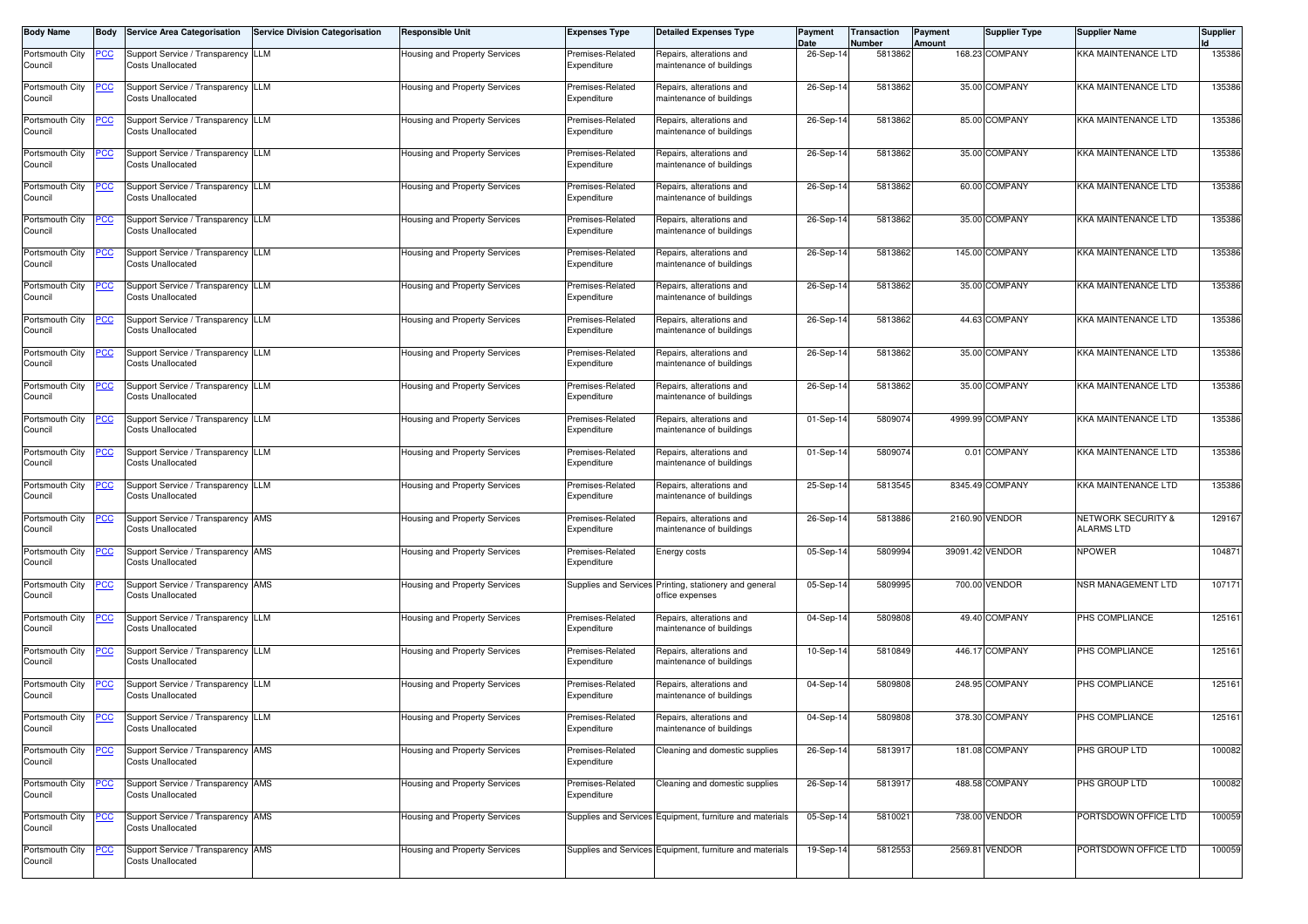| <b>Body Name</b>           | <b>Body</b> | <b>Service Area Categorisation</b>                             | <b>Service Division Categorisation</b> | <b>Responsible Unit</b>              | <b>Expenses Type</b>            | <b>Detailed Expenses Type</b>                        | Payment<br>Date | Transaction<br>Number | Payment<br>Amount | <b>Supplier Type</b> | <b>Supplier Name</b>                              | <b>Supplier</b> |
|----------------------------|-------------|----------------------------------------------------------------|----------------------------------------|--------------------------------------|---------------------------------|------------------------------------------------------|-----------------|-----------------------|-------------------|----------------------|---------------------------------------------------|-----------------|
| Portsmouth City<br>Council | <u>PCC</u>  | Support Service / Transparency AMS<br><b>Costs Unallocated</b> |                                        | Housing and Property Services        | <b>Third Party Payments</b>     | Private contractors                                  | 19-Sep-1        | 5812554               |                   | 17000.00 VENDOR      | PORTSMOUTH CULTURAL<br>TRUST                      | 134492          |
| Portsmouth City<br>Council | <u>PCC</u>  | Support Service / Transparency AMS<br><b>Costs Unallocated</b> |                                        | Housing and Property Services        | Employees                       | Indirect employee expenses                           | 05-Sep-1        | 5810028               |                   | 500.00 VENDOR        | REDACTIVE MEDIA SALES<br>LIMITED                  | 113792          |
| Portsmouth City<br>Council | <u>PCC</u>  | Support Service / Transparency AMS<br><b>Costs Unallocated</b> |                                        | Housing and Property Services        | Premises-Related<br>Expenditure | Cleaning and domestic supplies                       | 05-Sep-14       | 5810047               |                   | 28.16 VENDOR         | <b>SITA UK LTD</b>                                | 102673          |
| Portsmouth City<br>Council | <b>PCC</b>  | Support Service / Transparency AMS<br><b>Costs Unallocated</b> |                                        | Housing and Property Services        | Premises-Related<br>Expenditure | Cleaning and domestic supplies                       | 05-Sep-14       | 581004                |                   | 1132.32 VENDOR       | <b>SITA UK LTD</b>                                | 102673          |
| Portsmouth City<br>Council | <b>CC</b>   | Support Service / Transparency AMS<br><b>Costs Unallocated</b> |                                        | Housing and Property Services        | Premises-Related<br>Expenditure | Cleaning and domestic supplies                       | 05-Sep-14       | 5810047               | 1390.40           | <b>VENDOR</b>        | <b>SITA UK LTD</b>                                | 102673          |
| Portsmouth City<br>Council | <b>PCC</b>  | Support Service / Transparency AMS<br><b>Costs Unallocated</b> |                                        | Housing and Property Services        | Premises-Related<br>Expenditure | Cleaning and domestic supplies                       | 05-Sep-1        | 5810047               |                   | 427.75 VENDOR        | <b>SITA UK LTD</b>                                | 102673          |
| Portsmouth City<br>Council | <u>PCC</u>  | Support Service / Transparency AMS<br><b>Costs Unallocated</b> |                                        | Housing and Property Services        | Premises-Related<br>Expenditure | Cleaning and domestic supplies                       | 11-Sep-14       | 5811088               |                   | 435.00 VENDOR        | <b>SITA UK LTD</b>                                | 102673          |
| Portsmouth City<br>Council | <u>PCC</u>  | Support Service / Transparency AMS<br><b>Costs Unallocated</b> |                                        | <b>Housing and Property Services</b> | Premises-Related<br>Expenditure | Cleaning and domestic supplies                       | 05-Sep-14       | 581004                |                   | 14.08 VENDOR         | <b>SITA UK LTD</b>                                | 102673          |
| Portsmouth City<br>Council | <b>PCC</b>  | Support Service / Transparency AMS<br><b>Costs Unallocated</b> |                                        | Housing and Property Services        | Premises-Related<br>Expenditure | Cleaning and domestic supplies                       | 05-Sep-1        | 5810047               |                   | 1240.16 VENDOR       | <b>SITA UK LTD</b>                                | 102673          |
| Portsmouth City<br>Council | <u>PCC</u>  | Support Service / Transparency AMS<br><b>Costs Unallocated</b> |                                        | Housing and Property Services        | Premises-Related<br>Expenditure | Cleaning and domestic supplies                       | 05-Sep-1        | 581004                |                   | 726.80 VENDOR        | <b>SITA UK LTD</b>                                | 102673          |
| Portsmouth City<br>Council | <u>PCC</u>  | Support Service / Transparency AMS<br><b>Costs Unallocated</b> |                                        | Housing and Property Services        | Premises-Related<br>Expenditure | Cleaning and domestic supplies                       | 05-Sep-14       | 581004                |                   | 838.10 VENDOR        | <b>SITA UK LTD</b>                                | 102673          |
| Portsmouth City<br>Council | <u>PCC</u>  | Support Service / Transparency LLM<br><b>Costs Unallocated</b> |                                        | Housing and Property Services        | Premises-Related<br>Expenditure | Repairs, alterations and<br>maintenance of buildings | 12-Sep-14       | 5811443               |                   | 57.48 VENDOR         | SIX DEGREES UNIFIED<br><b>COMMS (KAM) LIMITED</b> | 137034          |
| Portsmouth City<br>Council | <b>CC</b>   | Support Service / Transparency LLM<br><b>Costs Unallocated</b> |                                        | Housing and Property Services        | Premises-Related<br>Expenditure | Repairs, alterations and<br>maintenance of buildings | 12-Sep-14       | 5811443               |                   | 40.35 VENDOR         | SIX DEGREES UNIFIED<br><b>COMMS (KAM) LIMITED</b> | 137034          |
| Portsmouth City<br>Council | <u>PCC</u>  | Support Service / Transparency LLM<br><b>Costs Unallocated</b> |                                        | Housing and Property Services        | Premises-Related<br>Expenditure | Repairs, alterations and<br>maintenance of buildings | 12-Sep-14       | 5811443               |                   | 20.16 VENDOR         | SIX DEGREES UNIFIED<br>COMMS (KAM) LIMITED        | 137034          |
| Portsmouth City<br>Council | <u>PCC</u>  | Support Service / Transparency LLM<br><b>Costs Unallocated</b> |                                        | <b>Housing and Property Services</b> | Premises-Related<br>Expenditure | Repairs, alterations and<br>maintenance of buildings | 12-Sep-1        | 5811443               |                   | 20.16 VENDOR         | <b>SIX DEGREES UNIFIED</b><br>COMMS (KAM) LIMITED | 137034          |
| Portsmouth City<br>Council | <u>PCC</u>  | Support Service / Transparency LLM<br><b>Costs Unallocated</b> |                                        | Housing and Property Services        | Premises-Related<br>Expenditure | Repairs, alterations and<br>maintenance of buildings | 12-Sep-14       | 5811443               |                   | 20.17 VENDOR         | SIX DEGREES UNIFIED<br>COMMS (KAM) LIMITED        | 137034          |
| Portsmouth City<br>Council | <u>PCC</u>  | Support Service / Transparency LLM<br><b>Costs Unallocated</b> |                                        | Housing and Property Services        | Premises-Related<br>Expenditure | Repairs, alterations and<br>maintenance of buildings | 12-Sep-1        | 5811443               |                   | 20.16 VENDOR         | <b>SIX DEGREES UNIFIED</b><br>COMMS (KAM) LIMITED | 137034          |
| Portsmouth City<br>Council | <b>PCC</b>  | Support Service / Transparency LLM<br><b>Costs Unallocated</b> |                                        | Housing and Property Services        | Premises-Related<br>Expenditure | Repairs, alterations and<br>maintenance of buildings | 12-Sep-1        | 5811443               |                   | 18.66 VENDOR         | SIX DEGREES UNIFIED<br>COMMS (KAM) LIMITED        | 137034          |
| Portsmouth City<br>Council | <u>PCC</u>  | Support Service / Transparency LLM<br><b>Costs Unallocated</b> |                                        | Housing and Property Services        | Premises-Related<br>Expenditure | Repairs, alterations and<br>maintenance of buildings | 12-Sep-14       | 5811443               |                   | 18.66 VENDOR         | SIX DEGREES UNIFIED<br>COMMS (KAM) LIMITED        | 137034          |
| Portsmouth City<br>Council | <u>PCC</u>  | Support Service / Transparency LLM<br><b>Costs Unallocated</b> |                                        | Housing and Property Services        | Premises-Related<br>Expenditure | Repairs, alterations and<br>maintenance of buildings | 12-Sep-14       | 5811443               |                   | 1.80 VENDOR          | SIX DEGREES UNIFIED<br>COMMS (KAM) LIMITED        | 137034          |
| Portsmouth City<br>Council | <u>PCC</u>  | Support Service / Transparency AMS<br><b>Costs Unallocated</b> |                                        | <b>Housing and Property Services</b> | Premises-Related<br>Expenditure | Energy costs                                         | 02-Sep-14       | 5809241               |                   | -5138.13 VENDOR      | TOTAL GAS & POWER LTD                             | 133467          |
| Portsmouth City<br>Council | <b>PCC</b>  | Support Service / Transparency AMS<br><b>Costs Unallocated</b> |                                        | Housing and Property Services        | Premises-Related<br>Expenditure | Energy costs                                         | 02-Sep-14       | 5809241               |                   | 5864.53 VENDOR       | <b>FOTAL GAS &amp; POWER LTD</b>                  | 133467          |
| Portsmouth City<br>Council | <u>PCC</u>  | Support Service / Transparency AMS<br><b>Costs Unallocated</b> |                                        | <b>Housing and Property Services</b> | Premises-Related<br>Expenditure | Energy costs                                         | 30-Sep-14       | 5814257               |                   | 1905.97 VENDOR       | <b>TOTAL GAS &amp; POWER LTD</b>                  | 133467          |
| Portsmouth City<br>Council | <u>PCC</u>  | Support Service / Transparency LLM<br><b>Costs Unallocated</b> |                                        | Housing and Property Services        | Premises-Related<br>Expenditure | Repairs, alterations and<br>maintenance of buildings | 30-Sep-14       | 5814283               |                   | 2702.50 COMPANY      | VALE BUILDERS SOUTHERN<br>LTD                     | 108299          |
| Portsmouth City<br>Council | <u>PCC</u>  | Support Service / Transparency LLM<br><b>Costs Unallocated</b> |                                        | Housing and Property Services        | Premises-Related<br>Expenditure | Repairs, alterations and<br>maintenance of buildings | 10-Sep-14       | 5810914               |                   | 13.00 COMPANY        | VIRGIN MEDIA LIMITED                              | 100224          |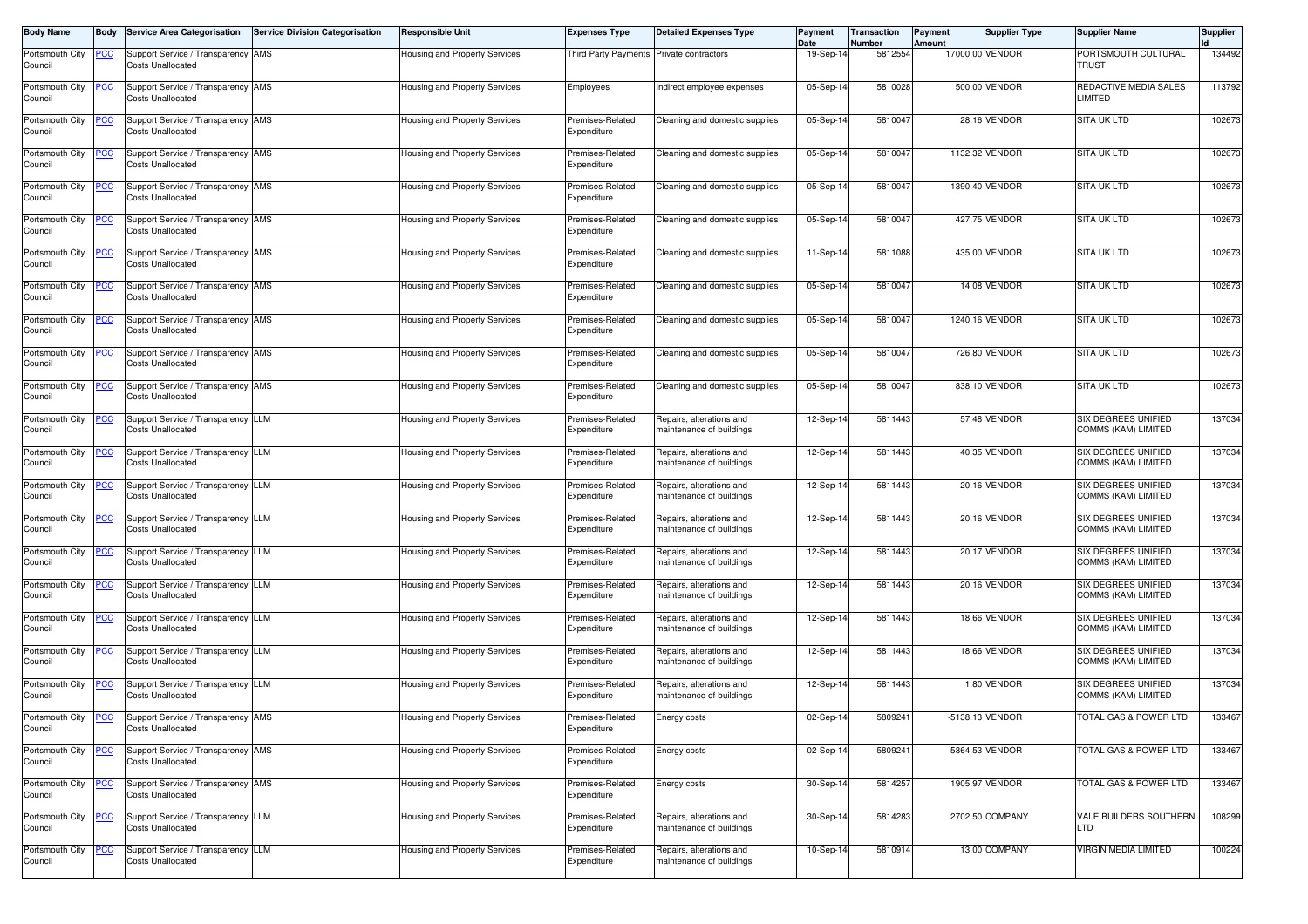| <b>Body Name</b>           | Body        | <b>Service Area Categorisation</b>                                   | <b>Service Division Categorisation</b> | <b>Responsible Unit</b>              | <b>Expenses Type</b>            | <b>Detailed Expenses Type</b>                        | Payment<br>Date | <b>Transaction</b><br>Number | Payment<br>Amount | <b>Supplier Type</b> | <b>Supplier Name</b>                                 | <b>Supplier</b> |
|----------------------------|-------------|----------------------------------------------------------------------|----------------------------------------|--------------------------------------|---------------------------------|------------------------------------------------------|-----------------|------------------------------|-------------------|----------------------|------------------------------------------------------|-----------------|
| Portsmouth City<br>Council | <u>PCC</u>  | Support Service / Transparency LLM<br><b>Costs Unallocated</b>       |                                        | Housing and Property Services        | Premises-Related<br>Expenditure | Repairs, alterations and<br>maintenance of buildings | 10-Sep-14       | 5810914                      |                   | 13.00 COMPANY        | VIRGIN MEDIA LIMITED                                 | 100224          |
| Portsmouth City<br>Council | <u>PCC</u>  | Support Service / Transparency LLM<br><b>Costs Unallocated</b>       |                                        | lousing and Property Services        | Premises-Related<br>Expenditure | Repairs, alterations and<br>maintenance of buildings | 10-Sep-14       | 5810914                      |                   | 13.00 COMPANY        | VIRGIN MEDIA LIMITED                                 | 100224          |
| Portsmouth City<br>Council | <u>PCC </u> | Support Service / Transparency LLM<br><b>Costs Unallocated</b>       |                                        | Housing and Property Services        | Premises-Related<br>Expenditure | Repairs, alterations and<br>maintenance of buildings | 10-Sep-14       | 5810914                      |                   | 13.00 COMPANY        | <b>VIRGIN MEDIA LIMITED</b>                          | 100224          |
| Portsmouth City<br>Council | <u>PCC</u>  | Support Service / Transparency LLM<br><b>Costs Unallocated</b>       |                                        | Housing and Property Services        | Premises-Related<br>Expenditure | Repairs, alterations and<br>maintenance of buildings | 10-Sep-14       | 5810914                      |                   | 39.00 COMPANY        | VIRGIN MEDIA LIMITED                                 | 100224          |
| Portsmouth City<br>Council | <u>PCC</u>  | Support Service / Transparency LLM<br><b>Costs Unallocated</b>       |                                        | <b>Housing and Property Services</b> | Premises-Related<br>Expenditure | Repairs, alterations and<br>maintenance of buildings | 10-Sep-14       | 5810914                      |                   | 26.00 COMPANY        | VIRGIN MEDIA LIMITED                                 | 100224          |
| Portsmouth City<br>Council | <u>PCC</u>  | Support Service / Transparency LLM<br><b>Costs Unallocated</b>       |                                        | Housing and Property Services        | Premises-Related<br>Expenditure | Repairs, alterations and<br>naintenance of buildings | $10-Sep-1$      | 5810914                      |                   | 13.00 COMPANY        | VIRGIN MEDIA LIMITED                                 | 100224          |
| Portsmouth City<br>Council | <u>PCC</u>  | Support Service / Transparency LLM<br><b>Costs Unallocated</b>       |                                        | Housing and Property Services        | Premises-Related<br>Expenditure | Repairs, alterations and<br>naintenance of buildings | 10-Sep-14       | 5810914                      |                   | 13.00 COMPANY        | <b>VIRGIN MEDIA LIMITED</b>                          | 100224          |
| Portsmouth City<br>Council | <u>PCC</u>  | Support Service / Transparency LLM<br><b>Costs Unallocated</b>       |                                        | Housing and Property Services        | Premises-Related<br>Expenditure | Repairs, alterations and<br>naintenance of buildings | $10-Sep-1$      | 5810914                      |                   | 13.00 COMPANY        | VIRGIN MEDIA LIMITED                                 | 100224          |
| Portsmouth City<br>Council | <u>PCC </u> | Support Service / Transparency Personnel<br><b>Costs Unallocated</b> |                                        | HR, Legal and Performance            | Employees                       | Direct employee expenses                             | 05-Sep-1        | 5809866                      |                   | 5225.00 VENDOR       | APPS IT LIMITED                                      | 138735          |
| Portsmouth City<br>Council | <u>PCC </u> | Support Service / Transparency Personnel<br><b>Costs Unallocated</b> |                                        | HR, Legal and Performance            | Employees                       | Direct employee expenses                             | 05-Sep-14       | 5809866                      |                   | 5700.00 VENDOR       | <b>APPS IT LIMITED</b>                               | 138735          |
| Portsmouth City<br>Council | <u>PCC</u>  | Support Service / Transparency Personnel<br><b>Costs Unallocated</b> |                                        | HR, Legal and Performance            | Employees                       | Direct employee expenses                             | 26-Sep-14       | 5813749                      |                   | 7600.00 VENDOR       | <b>APPS IT LIMITED</b>                               | 138735          |
| Portsmouth City<br>Council | <u>PCC</u>  | Support Service / Transparency Personnel<br><b>Costs Unallocated</b> |                                        | HR, Legal and Performance            | Employees                       | Direct employee expenses                             | 12-Sep-14       | 5811195                      |                   | 488.72 VENDOR        | <b>BROOK STREET (UK) LTD</b>                         | 102033          |
| Portsmouth City<br>Council | <u>PCC </u> | Support Service / Transparency Personnel<br><b>Costs Unallocated</b> |                                        | HR, Legal and Performance            | Employees                       | Direct employee expenses                             | 12-Sep-1        | 5811195                      |                   | 362.97 VENDOR        | <b>BROOK STREET (UK) LTD</b>                         | 102033          |
| Portsmouth City<br>Council |             | Support Service / Transparency Personnel<br><b>Costs Unallocated</b> |                                        | HR, Legal and Performance            | Employees                       | Direct employee expenses                             | 26-Sep-14       | 5813775                      |                   | 475.60 VENDOR        | <b>BROOK STREET (UK) LTD</b>                         | 102033          |
| Portsmouth City<br>Council | <u>PCC</u>  | Support Service / Transparency Personnel<br><b>Costs Unallocated</b> |                                        | HR, Legal and Performance            | Employees                       | Direct employee expenses                             | 04-Sep-14       | 5809768                      |                   | 360.77 COMPANY       | <b>HAYS SPECIALIST</b><br>RECRUITMENT LIMITED        | 100045          |
| Portsmouth City<br>Council | <u>PCC</u>  | Support Service / Transparency Personnel<br><b>Costs Unallocated</b> |                                        | HR, Legal and Performance            | Employees                       | Direct employee expenses                             | 04-Sep-1        | 5809768                      |                   | 360.77 COMPANY       | <b>HAYS SPECIALIST</b><br>RECRUITMENT LIMITED        | 100045          |
| Portsmouth City<br>Council | <u>PCC</u>  | Support Service / Transparency Personnel<br><b>Costs Unallocated</b> |                                        | HR, Legal and Performance            | Employees                       | Direct employee expenses                             | 04-Sep-14       | 5809768                      |                   | 765.00 COMPANY       | <b>HAYS SPECIALIST</b><br>RECRUITMENT LIMITED        | 100045          |
| Portsmouth City<br>Council | <u>PCC</u>  | Support Service / Transparency Personnel<br><b>Costs Unallocated</b> |                                        | HR, Legal and Performance            | Employees                       | Direct employee expenses                             | 04-Sep-14       | 5809768                      |                   | 3.20 COMPANY         | <b>HAYS SPECIALIST</b><br>RECRUITMENT LIMITED        | 100045          |
| Portsmouth City<br>Council | <u>PCC</u>  | Support Service / Transparency Personnel<br><b>Costs Unallocated</b> |                                        | HR, Legal and Performance            | Employees                       | Direct employee expenses                             | 04-Sep-14       | 5809768                      |                   | 765.00 COMPANY       | <b>HAYS SPECIALIST</b><br>RECRUITMENT LIMITED        | 100045          |
| Portsmouth City<br>Council | <b>PCC</b>  | Support Service / Transparency Personnel<br><b>Costs Unallocated</b> |                                        | IR, Legal and Performance            | Employees                       | Direct employee expenses                             | 04-Sep-14       | 5809768                      |                   | 360.77 COMPANY       | <b>HAYS SPECIALIST</b><br><b>RECRUITMENT LIMITED</b> | 100045          |
| Portsmouth City<br>Council | <b>PCC</b>  | Support Service / Transparency Personnel<br><b>Costs Unallocated</b> |                                        | HR, Legal and Performance            | Employees                       | Direct employee expenses                             | $04-Sep-14$     | 5809768                      |                   | 997.52 COMPANY       | <b>HAYS SPECIALIST</b><br>RECRUITMENT LIMITED        | 100045          |
| Portsmouth City<br>Council | <u>PCC</u>  | Support Service / Transparency Personnel<br><b>Costs Unallocated</b> |                                        | HR, Legal and Performance            | Employees                       | Direct employee expenses                             | 04-Sep-14       | 5809768                      |                   | 565.08 COMPANY       | <b>HAYS SPECIALIST</b><br>RECRUITMENT LIMITED        | 100045          |
| Portsmouth City<br>Council | <u>PCC</u>  | Support Service / Transparency Personnel<br><b>Costs Unallocated</b> |                                        | HR, Legal and Performance            | Employees                       | Direct employee expenses                             | 04-Sep-14       | 5809768                      |                   | 577.94 COMPANY       | <b>HAYS SPECIALIST</b><br>RECRUITMENT LIMITED        | 100045          |
| Portsmouth City<br>Council | <u>PCC</u>  | Support Service / Transparency Personnel<br><b>Costs Unallocated</b> |                                        | HR, Legal and Performance            | Employees                       | Direct employee expenses                             | 19-Sep-14       | 5812494                      |                   | 765.00 COMPANY       | <b>HAYS SPECIALIST</b><br>RECRUITMENT LIMITED        | 100045          |
| Portsmouth City<br>Council | <u>PCC</u>  | Support Service / Transparency Personnel<br><b>Costs Unallocated</b> |                                        | HR, Legal and Performance            | Employees                       | Direct employee expenses                             | 05-Sep-1        | 5809955                      |                   | 40.50 COMPANY        | <b>HAYS SPECIALIST</b><br><b>RECRUITMENT LIMITED</b> | 100045          |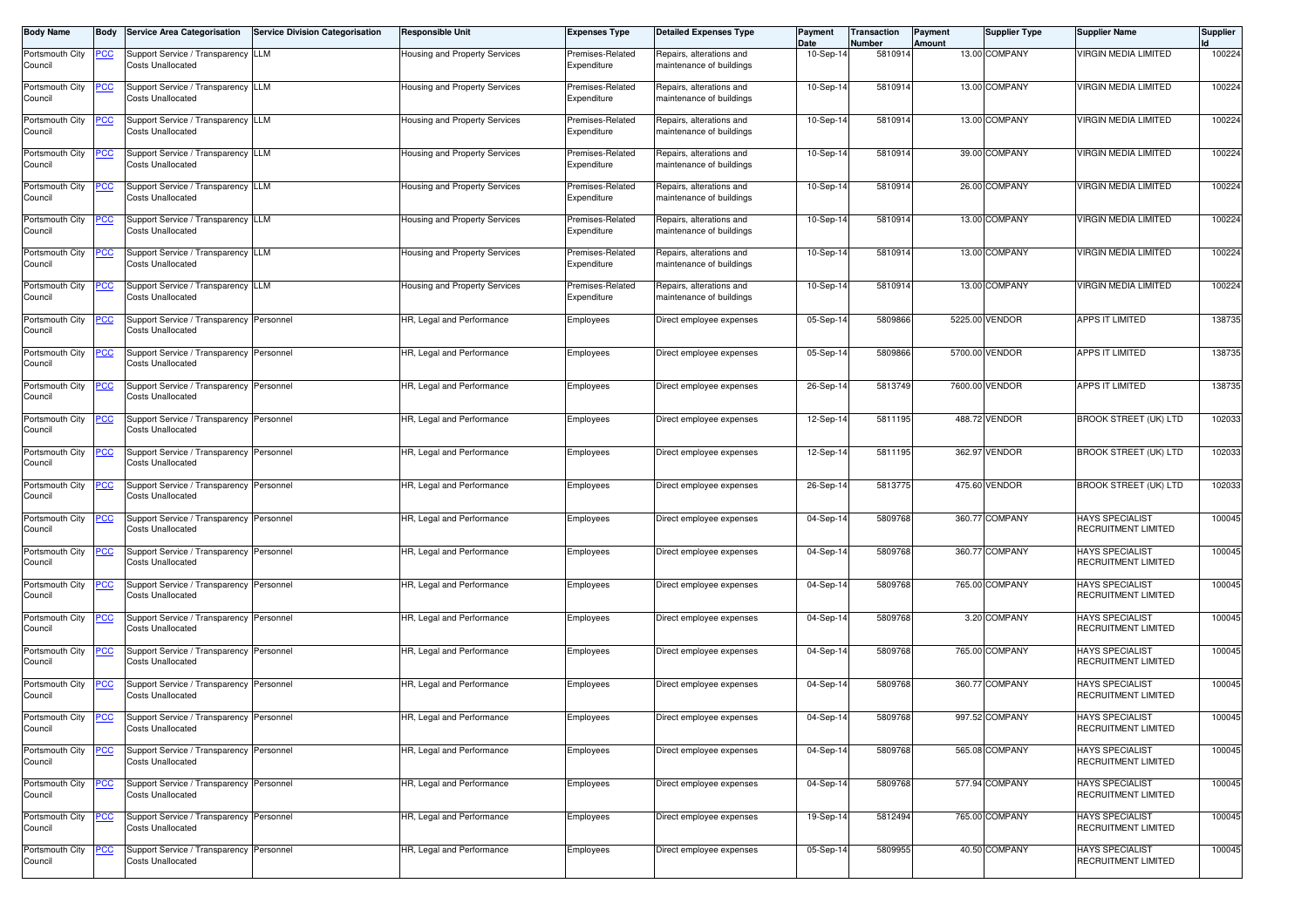| <b>Body Name</b>           | <b>Body</b> | <b>Service Area Categorisation</b>                                   | <b>Service Division Categorisation</b> | <b>Responsible Unit</b>   | <b>Expenses Type</b> | <b>Detailed Expenses Type</b> | Payment<br>Date | Transaction<br>Number | <b>Payment</b><br>Amount | <b>Supplier Type</b> | <b>Supplier Name</b>                                 | <b>Supplier</b> |
|----------------------------|-------------|----------------------------------------------------------------------|----------------------------------------|---------------------------|----------------------|-------------------------------|-----------------|-----------------------|--------------------------|----------------------|------------------------------------------------------|-----------------|
| Portsmouth City<br>Council | <u>PCC</u>  | Support Service / Transparency Personnel<br><b>Costs Unallocated</b> |                                        | HR, Legal and Performance | Employees            | Direct employee expenses      | $05-Sep-1$      | 5809955               |                          | 1001.96 COMPANY      | <b>HAYS SPECIALIST</b><br>RECRUITMENT LIMITED        | 100045          |
| Portsmouth City<br>Council | <u>PCC</u>  | Support Service / Transparency Personnel<br><b>Costs Unallocated</b> |                                        | HR, Legal and Performance | Employees            | Direct employee expenses      | 05-Sep-1        | 5809955               |                          | 360.75 COMPANY       | <b>HAYS SPECIALIST</b><br>RECRUITMENT LIMITED        | 100045          |
| Portsmouth City<br>Council | <u>PCC</u>  | Support Service / Transparency Personnel<br><b>Costs Unallocated</b> |                                        | HR, Legal and Performance | Employees            | Direct employee expenses      | 19-Sep-14       | 5812495               |                          | 360.77 COMPANY       | <b>HAYS SPECIALIST</b><br>RECRUITMENT LIMITED        | 100045          |
| Portsmouth City<br>Council | <b>PCC</b>  | Support Service / Transparency Personnel<br><b>Costs Unallocated</b> |                                        | HR, Legal and Performance | Employees            | Direct employee expenses      | 05-Sep-14       | 5809955               |                          | 994.19 COMPANY       | <b>HAYS SPECIALIST</b><br>RECRUITMENT LIMITED        | 100045          |
| Portsmouth City<br>Council | <u>PCC</u>  | Support Service / Transparency Personnel<br><b>Costs Unallocated</b> |                                        | HR, Legal and Performance | Employees            | Direct employee expenses      | 05-Sep-14       | 5809955               |                          | 560.25 COMPANY       | <b>HAYS SPECIALIST</b><br>RECRUITMENT LIMITED        | 100045          |
| Portsmouth City<br>Council | <b>PCC</b>  | Support Service / Transparency Personnel<br><b>Costs Unallocated</b> |                                        | HR, Legal and Performance | Employees            | Direct employee expenses      | 05-Sep-14       | 5809955               |                          | 19.35 COMPANY        | <b>HAYS SPECIALIST</b><br>RECRUITMENT LIMITED        | 100045          |
| Portsmouth City<br>Council | <u>PCC</u>  | Support Service / Transparency Personnel<br><b>Costs Unallocated</b> |                                        | HR, Legal and Performance | Employees            | Direct employee expenses      | 26-Sep-14       | 5813845               |                          | 0.80 COMPANY         | <b>HAYS SPECIALIST</b><br>RECRUITMENT LIMITED        | 100045          |
| Portsmouth City<br>Council | <u>PCC</u>  | Support Service / Transparency Personnel<br><b>Costs Unallocated</b> |                                        | HR, Legal and Performance | Employees            | Direct employee expenses      | 19-Sep-14       | 5812494               |                          | 34.40 COMPANY        | <b>HAYS SPECIALIST</b><br>RECRUITMENT LIMITED        | 100045          |
| Portsmouth City<br>Council | <b>PCC</b>  | Support Service / Transparency Personnel<br><b>Costs Unallocated</b> |                                        | HR, Legal and Performance | Employees            | Direct employee expenses      | 11-Sep-1        | 5811026               |                          | 800.64 COMPANY       | <b>HAYS SPECIALIST</b><br><b>RECRUITMENT LIMITED</b> | 100045          |
| Portsmouth City<br>Council | <u>PCC</u>  | Support Service / Transparency Personnel<br><b>Costs Unallocated</b> |                                        | HR, Legal and Performance | Employees            | Direct employee expenses      | 10-Sep-14       | 581078                |                          | 468.60 COMPANY       | <b>HAYS SPECIALIST</b><br><b>RECRUITMENT LIMITED</b> | 100045          |
| Portsmouth City<br>Council | <u>PCC</u>  | Support Service / Transparency Personnel<br><b>Costs Unallocated</b> |                                        | HR, Legal and Performance | Employees            | Direct employee expenses      | 10-Sep-14       | 581078                |                          | 731.28 COMPANY       | <b>HAYS SPECIALIST</b><br>RECRUITMENT LIMITED        | 100045          |
| Portsmouth City<br>Council | <u>PCC</u>  | Support Service / Transparency Personnel<br><b>Costs Unallocated</b> |                                        | HR, Legal and Performance | Employees            | Direct employee expenses      | 26-Sep-14       | 5813845               |                          | 680.00 COMPANY       | <b>HAYS SPECIALIST</b><br>RECRUITMENT LIMITED        | 100045          |
| Portsmouth City<br>Council | <b>PCC</b>  | Support Service / Transparency Personnel<br><b>Costs Unallocated</b> |                                        | HR, Legal and Performance | Employees            | Direct employee expenses      | 26-Sep-14       | 5813845               |                          | 85.00 COMPANY        | <b>HAYS SPECIALIST</b><br><b>RECRUITMENT LIMITED</b> | 100045          |
| Portsmouth City<br>Council | <u>CC </u>  | Support Service / Transparency Personnel<br><b>Costs Unallocated</b> |                                        | HR, Legal and Performance | Employees            | Direct employee expenses      | 12-Sep-14       | 5811324               |                          | 31.95 COMPANY        | <b>HAYS SPECIALIST</b><br>RECRUITMENT LIMITED        | 100045          |
| Portsmouth City<br>Council | <u>PCC</u>  | Support Service / Transparency Personnel<br><b>Costs Unallocated</b> |                                        | HR, Legal and Performance | Employees            | Direct employee expenses      | 12-Sep-1        | 5811324               |                          | 1001.96 COMPANY      | <b>HAYS SPECIALIST</b><br>RECRUITMENT LIMITED        | 100045          |
| Portsmouth City<br>Council | <u>PCC</u>  | Support Service / Transparency Personnel<br><b>Costs Unallocated</b> |                                        | HR, Legal and Performance | Employees            | Direct employee expenses      | 12-Sep-14       | 5811324               |                          | 800.64 COMPANY       | <b>HAYS SPECIALIST</b><br>RECRUITMENT LIMITED        | 100045          |
| Portsmouth City<br>Council | <u>PCC</u>  | Support Service / Transparency Personnel<br><b>Costs Unallocated</b> |                                        | HR, Legal and Performance | Employees            | Direct employee expenses      | 12-Sep-1        | 5811324               |                          | 6.75 COMPANY         | <b>HAYS SPECIALIST</b><br>RECRUITMENT LIMITED        | 100045          |
| Portsmouth City<br>Council | <u>PCC</u>  | Support Service / Transparency Personnel<br><b>Costs Unallocated</b> |                                        | HR, Legal and Performance | Employees            | Direct employee expenses      | 12-Sep-1        | 5811324               |                          | 1181.05 COMPANY      | <b>HAYS SPECIALIST</b><br>RECRUITMENT LIMITED        | 100045          |
| Portsmouth City<br>Council | <u>PCC</u>  | Support Service / Transparency Personnel<br><b>Costs Unallocated</b> |                                        | HR, Legal and Performance | Employees            | Direct employee expenses      | 12-Sep-14       | 5811324               |                          | 933.75 COMPANY       | <b>HAYS SPECIALIST</b><br>RECRUITMENT LIMITED        | 100045          |
| Portsmouth City<br>Council | <u>PCC</u>  | Support Service / Transparency Personnel<br><b>Costs Unallocated</b> |                                        | HR, Legal and Performance | Employees            | Direct employee expenses      | 12-Sep-14       | 5811324               |                          | 29.25 COMPANY        | <b>HAYS SPECIALIST</b><br>RECRUITMENT LIMITED        | 100045          |
| Portsmouth City<br>Council | <u>PCC</u>  | Support Service / Transparency Personnel<br><b>Costs Unallocated</b> |                                        | HR, Legal and Performance | Employees            | Direct employee expenses      | 12-Sep-14       | 5811324               |                          | 360.77 COMPANY       | <b>HAYS SPECIALIST</b><br>RECRUITMENT LIMITED        | 100045          |
| Portsmouth City<br>Council | <u>PCC</u>  | Support Service / Transparency Personnel<br><b>Costs Unallocated</b> |                                        | HR, Legal and Performance | Employees            | Direct employee expenses      | 19-Sep-14       | 5812495               |                          | 360.77 COMPANY       | <b>HAYS SPECIALIST</b><br>RECRUITMENT LIMITED        | 100045          |
| Portsmouth City<br>Council | <u>PCC</u>  | Support Service / Transparency Personnel<br><b>Costs Unallocated</b> |                                        | HR, Legal and Performance | Employees            | Direct employee expenses      | 26-Sep-14       | 5813845               |                          | 510.00 COMPANY       | <b>HAYS SPECIALIST</b><br>RECRUITMENT LIMITED        | 100045          |
| Portsmouth City<br>Council | <u>PCC</u>  | Support Service / Transparency Personnel<br><b>Costs Unallocated</b> |                                        | HR, Legal and Performance | Employees            | Direct employee expenses      | 26-Sep-14       | 5813845               |                          | 52.80 COMPANY        | <b>HAYS SPECIALIST</b><br>RECRUITMENT LIMITED        | 100045          |
| Portsmouth City<br>Council | <u>PCC</u>  | Support Service / Transparency Personnel<br><b>Costs Unallocated</b> |                                        | HR, Legal and Performance | Employees            | Direct employee expenses      | 19-Sep-14       | 5812494               |                          | 614.94 COMPANY       | <b>HAYS SPECIALIST</b><br>RECRUITMENT LIMITED        | 100045          |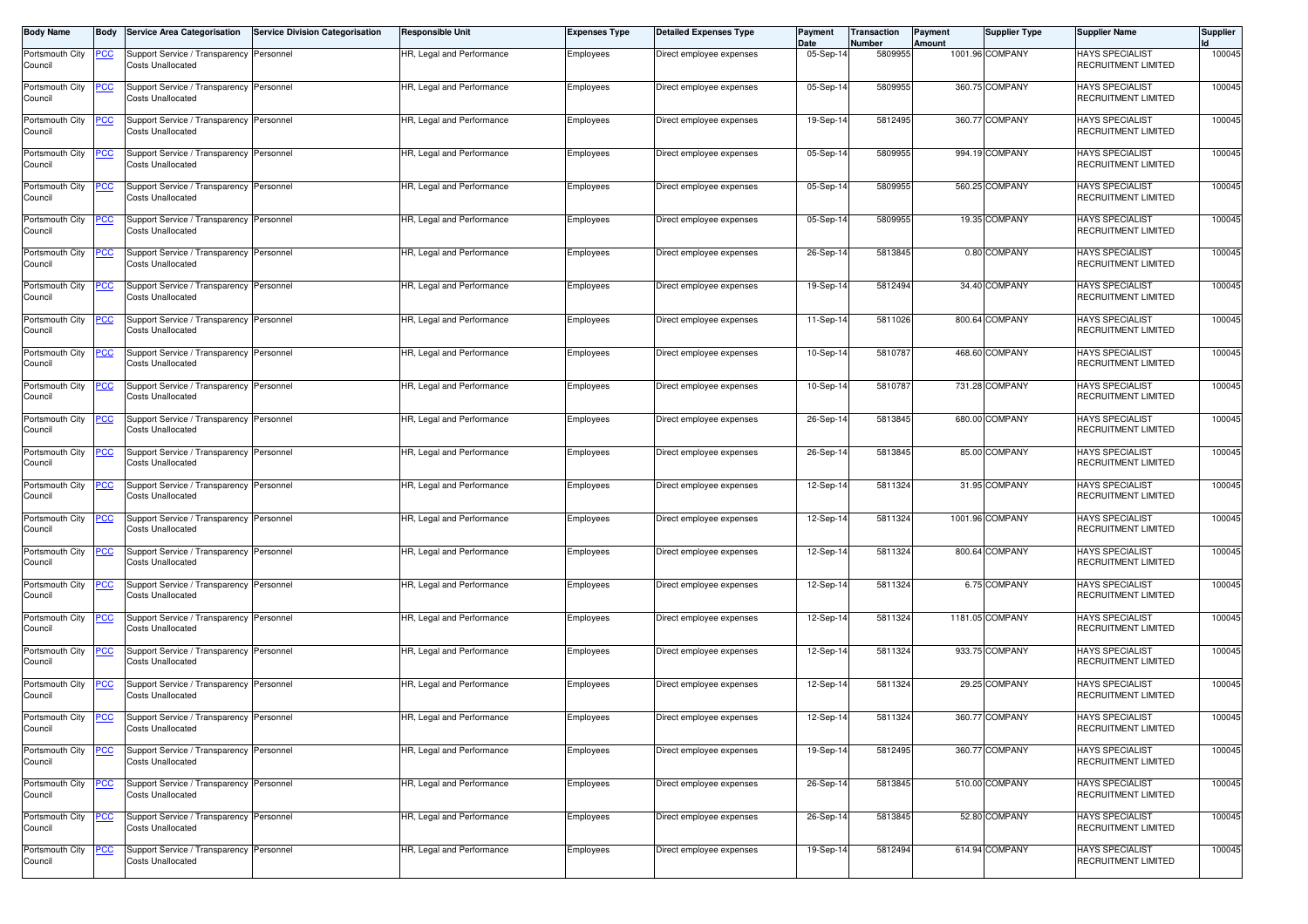| <b>Body Name</b>           |            | <b>Service Area Categorisation</b>                                        | <b>Service Division Categorisation</b> | <b>Responsible Unit</b>   | <b>Expenses Type</b>           | <b>Detailed Expenses Type</b>                                             | Payment<br>Date | Transaction<br>Number | <b>Payment</b><br>Amount | <b>Supplier Type</b> | <b>Supplier Name</b>                                                   | <b>Supplier</b> |
|----------------------------|------------|---------------------------------------------------------------------------|----------------------------------------|---------------------------|--------------------------------|---------------------------------------------------------------------------|-----------------|-----------------------|--------------------------|----------------------|------------------------------------------------------------------------|-----------------|
| Portsmouth City<br>Council | <u>PCC</u> | Support Service / Transparency Personnel<br><b>Costs Unallocated</b>      |                                        | HR, Legal and Performance | Employees                      | Direct employee expenses                                                  | 19-Sep-1        | 5812494               |                          | 484.22 COMPANY       | <b>HAYS SPECIALIST</b><br>RECRUITMENT LIMITED                          | 100045          |
| Portsmouth City<br>Council | <u>PCC</u> | Support Service / Transparency Personnel<br><b>Costs Unallocated</b>      |                                        | HR, Legal and Performance | Employees                      | Direct employee expenses                                                  | 19-Sep-1        | 5812495               |                          | 986.71 COMPANY       | <b>HAYS SPECIALIST</b><br>RECRUITMENT LIMITED                          | 100045          |
| Portsmouth City<br>Council | <u>PCC</u> | Support Service / Transparency Personnel<br><b>Costs Unallocated</b>      |                                        | HR, Legal and Performance | Employees                      | Direct employee expenses                                                  | 19-Sep-14       | 5812495               |                          | 871.50 COMPANY       | <b>HAYS SPECIALIST</b><br>RECRUITMENT LIMITED                          | 100045          |
| Portsmouth City<br>Council | <u>PCC</u> | Support Service / Transparency Personnel<br><b>Costs Unallocated</b>      |                                        | HR, Legal and Performance | Employees                      | Direct employee expenses                                                  | 19-Sep-1        | 5812495               |                          | 22.95 COMPANY        | <b>HAYS SPECIALIST</b><br>RECRUITMENT LIMITED                          | 100045          |
| Portsmouth City<br>Council | <u>PCC</u> | Support Service / Transparency Personnel<br><b>Costs Unallocated</b>      |                                        | HR, Legal and Performance | Employees                      | Direct employee expenses                                                  | 19-Sep-14       | 5812495               |                          | 360.77 COMPANY       | <b>HAYS SPECIALIST</b><br>RECRUITMENT LIMITED                          | 100045          |
| Portsmouth City<br>Council | <b>CC</b>  | Support Service / Transparency Personnel<br><b>Costs Unallocated</b>      |                                        | HR, Legal and Performance | Employees                      | Direct employee expenses                                                  | 19-Sep-14       | 5812495               |                          | 28.80 COMPANY        | <b>HAYS SPECIALIST</b><br>RECRUITMENT LIMITED                          | 100045          |
| Portsmouth City<br>Council | <u>PCC</u> | Support Service / Transparency Personnel<br><b>Costs Unallocated</b>      |                                        | HR, Legal and Performance | Employees                      | Direct employee expenses                                                  | 19-Sep-14       | 5812495               |                          | 1001.96 COMPANY      | <b>HAYS SPECIALIST</b><br>RECRUITMENT LIMITED                          | 100045          |
| Portsmouth City<br>Council | <u>PCC</u> | Support Service / Transparency Personnel<br><b>Costs Unallocated</b>      |                                        | HR, Legal and Performance | Employees                      | Direct employee expenses                                                  | 19-Sep-1        | 5812495               |                          | 787.51 COMPANY       | <b>HAYS SPECIALIST</b><br>RECRUITMENT LIMITED                          | 100045          |
| Portsmouth City<br>Council | <u>PCC</u> | Support Service / Transparency Personnel<br><b>Costs Unallocated</b>      |                                        | HR, Legal and Performance | Employees                      | Direct employee expenses                                                  | 19-Sep-14       | 5812494               |                          | -7500.00 COMPANY     | <b>HAYS SPECIALIST</b><br>RECRUITMENT LIMITED                          | 100045          |
| Portsmouth City<br>Council | <u>PCC</u> | Support Service / Transparency Personnel<br><b>Costs Unallocated</b>      |                                        | HR, Legal and Performance | Employees                      | Direct employee expenses                                                  | 25-Sep-1        | 5813505               |                          | 614.94 COMPANY       | <b>HAYS SPECIALIST</b><br>RECRUITMENT LIMITED                          | 100045          |
| Portsmouth City<br>Council | <b>PCC</b> | Support Service / Transparency Personnel<br><b>Costs Unallocated</b>      |                                        | HR, Legal and Performance | Employees                      | Direct employee expenses                                                  | 25-Sep-1        | 5813505               |                          | 360.77 COMPANY       | <b>HAYS SPECIALIST</b><br>RECRUITMENT LIMITED                          | 100045          |
| Portsmouth City<br>Council | <u>PCC</u> | Support Service / Transparency Personnel<br><b>Costs Unallocated</b>      |                                        | HR, Legal and Performance | Employees                      | Direct employee expenses                                                  | 26-Sep-14       | 5813845               |                          | 984.39 COMPANY       | <b>HAYS SPECIALIST</b><br>RECRUITMENT LIMITED                          | 100045          |
| Portsmouth City<br>Council | <b>PCC</b> | Support Service / Transparency Personnel<br><b>Costs Unallocated</b>      |                                        | HR, Legal and Performance | Employees                      | Direct employee expenses                                                  | 26-Sep-14       | 5813845               |                          | 867.10 COMPANY       | <b>HAYS SPECIALIST</b><br>RECRUITMENT LIMITED                          | 100045          |
| Portsmouth City<br>Council | <u>PCC</u> | Support Service / Transparency Personnel<br><b>Costs Unallocated</b>      |                                        | HR, Legal and Performance | Employees                      | Direct employee expenses                                                  | 26-Sep-14       | 5813845               |                          | 336.38 COMPANY       | <b>HAYS SPECIALIST</b><br>RECRUITMENT LIMITED                          | 100045          |
| Portsmouth City<br>Council | <b>PCC</b> | Support Service / Transparency Personnel<br><b>Costs Unallocated</b>      |                                        | HR, Legal and Performance | Employees                      | Direct employee expenses                                                  | 26-Sep-14       | 5813845               |                          | 593.56 COMPANY       | <b>HAYS SPECIALIST</b><br>RECRUITMENT LIMITED                          | 100045          |
| Portsmouth City<br>Council | <u>PCC</u> | Support Service / Transparency Personnel<br><b>Costs Unallocated</b>      |                                        | HR, Legal and Performance |                                | Supplies and Services Printing, stationery and general<br>office expenses | 25-Sep-14       | 5813655               |                          | 992.22 VENDOR        | ROYAL MAIL                                                             | 100182          |
| Portsmouth City<br>Council | <u>PCC</u> | Support Service / Transparency Legal Services<br><b>Costs Unallocated</b> |                                        | HR, Legal and Performance | Supplies and Services Services |                                                                           | 04-Sep-14       | 5809798               |                          | 500.00 SOLETRADER    | NOTHER D (COLLEGE<br>CHAMBERS)                                         | 118150          |
| Portsmouth City<br>Council | <u>PCC</u> | Support Service / Transparency Personnel<br><b>Costs Unallocated</b>      |                                        | HR, Legal and Performance | Employees                      | Direct employee expenses                                                  | 08-Sep-1        | 5810224               |                          | 1404.00 VENDOR       | VIVID RESOURCING LTD                                                   | 134551          |
| Portsmouth City<br>Council | <u>PCC</u> | Support Service / Transparency Legal Services<br><b>Costs Unallocated</b> |                                        | HR, Legal and Performance | Supplies and Services Services |                                                                           | 25-Sep-14       | 5813579               |                          | 450.00 SOLETRADER    | Classified as 'personal data'<br>(under the Data Protection Act<br>998 | 139657          |
| Portsmouth City<br>Council | <u>PCC</u> | Support Service / Transparency Personnel<br><b>Costs Unallocated</b>      |                                        | HR, Legal and Performance | Employees                      | Direct employee expenses                                                  | 17-Sep-14       | 5812204               |                          | 1368.00 VENDOR       | VIVID RESOURCING LTD                                                   | 134551          |
| Portsmouth City<br>Council | <u>PCC</u> | Support Service / Transparency Personnel<br><b>Costs Unallocated</b>      |                                        | HR, Legal and Performance | Employees                      | Direct employee expenses                                                  | 29-Sep-14       | 5814014               |                          | 1517.00 VENDOR       | <b>CAPITA BUSINESS</b><br>SERVICES LIMITED                             | 100205          |
| Portsmouth City<br>Council | <b>PCC</b> | Support Service / Transparency Personnel<br><b>Costs Unallocated</b>      |                                        | HR, Legal and Performance | Employees                      | Direct employee expenses                                                  | 29-Sep-14       | 5814014               |                          | 1517.00 VENDOR       | <b>CAPITA BUSINESS</b><br><b>SERVICES LIMITED</b>                      | 100205          |
| Portsmouth City<br>Council | <u>PCC</u> | Support Service / Transparency Personnel<br><b>Costs Unallocated</b>      |                                        | HR, Legal and Performance | Employees                      | Direct employee expenses                                                  | 03-Sep-14       | 5809272               |                          | 1591.00 VENDOR       | <b>CAPITA BUSINESS</b><br><b>SERVICES LIMITED</b>                      | 100205          |
| Portsmouth City<br>Council | <u>PCC</u> | Support Service / Transparency Personnel<br><b>Costs Unallocated</b>      |                                        | HR, Legal and Performance | Employees                      | Direct employee expenses                                                  | 29-Sep-14       | 5814014               |                          | 881.50 VENDOR        | <b>CAPITA BUSINESS</b><br><b>SERVICES LIMITED</b>                      | 100205          |
| Portsmouth City<br>Council | <u>PCC</u> | Support Service / Transparency Personnel<br><b>Costs Unallocated</b>      |                                        | HR, Legal and Performance | Employees                      | Direct employee expenses                                                  | 29-Sep-14       | 5814014               |                          | 635.50 VENDOR        | <b>CAPITA BUSINESS</b><br><b>SERVICES LIMITED</b>                      | 100205          |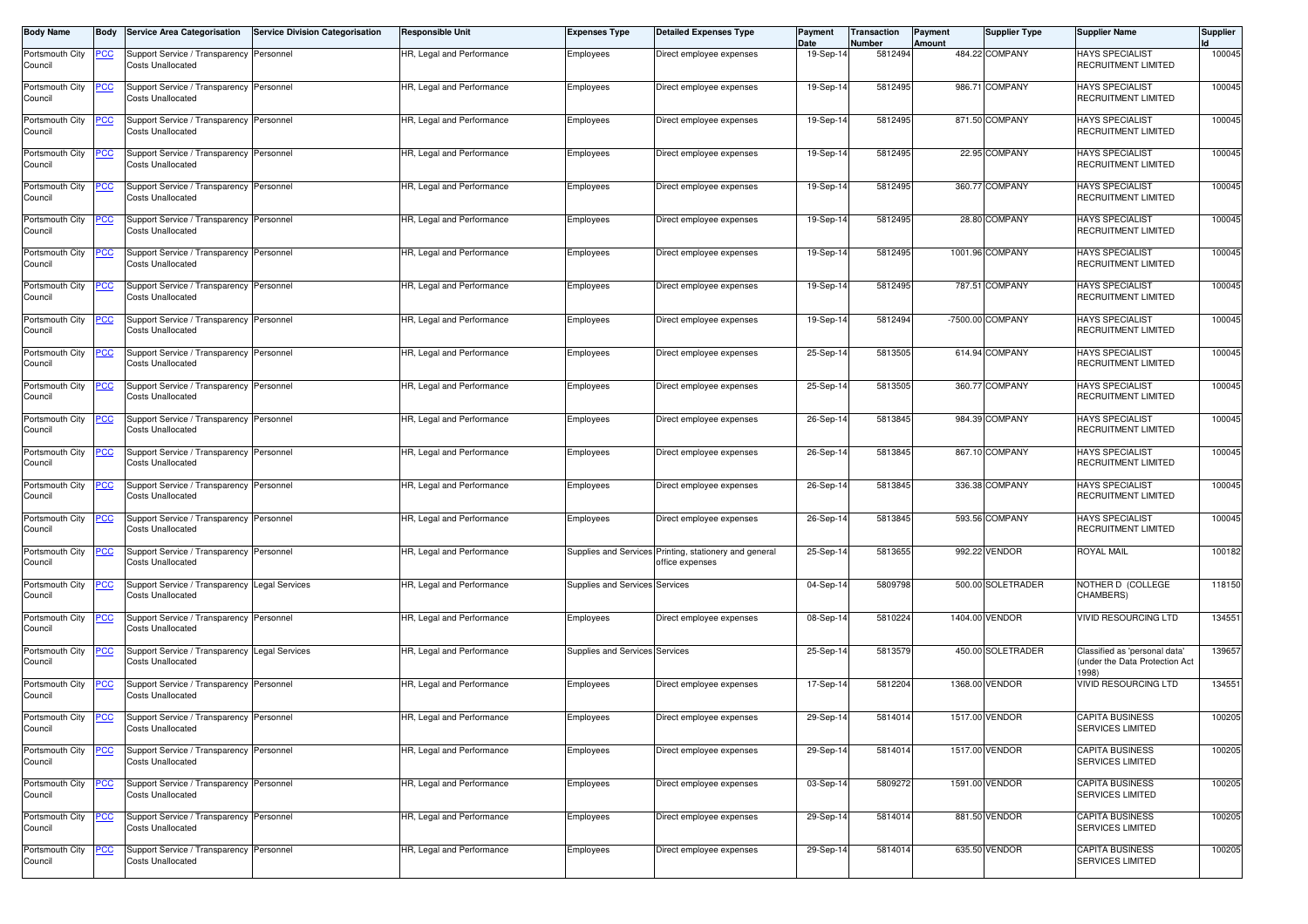| <b>Body Name</b>           | Body        | <b>Service Area Categorisation</b>                                     | <b>Service Division Categorisation</b> | Responsible Unit          | <b>Expenses Type</b> | <b>Detailed Expenses Type</b> | Payment<br>Date | Transaction<br><b>Number</b> | Payment<br>Amount | <b>Supplier Type</b>                    | <b>Supplier Name</b>                              | <b>Supplier</b> |
|----------------------------|-------------|------------------------------------------------------------------------|----------------------------------------|---------------------------|----------------------|-------------------------------|-----------------|------------------------------|-------------------|-----------------------------------------|---------------------------------------------------|-----------------|
| Portsmouth City<br>Council | <u>PCC</u>  | Support Service / Transparency Personnel<br><b>Costs Unallocated</b>   |                                        | HR, Legal and Performance | Employees            | Direct employee expenses      | 10-Sep-14       | 5810399                      |                   | 1591.00 VENDOR                          | <b>CAPITA BUSINESS</b><br>SERVICES LIMITED        | 100205          |
| Portsmouth City<br>Council |             | Support Service / Transparency Personnel<br><b>Costs Unallocated</b>   |                                        | HR, Legal and Performance | Employees            | Direct employee expenses      | 29-Sep-1        | 5814014                      |                   | 1517.00 VENDOR                          | <b>CAPITA BUSINESS</b><br><b>SERVICES LIMITED</b> | 100205          |
| Portsmouth City<br>Council |             | Support Service / Transparency Personnel<br><b>Costs Unallocated</b>   |                                        | HR, Legal and Performance | Employees            | Direct employee expenses      | 29-Sep-1        | 5814014                      |                   | 1517.00 VENDOR                          | <b>CAPITA BUSINESS</b><br><b>SERVICES LIMITED</b> | 100205          |
| Portsmouth City<br>Council | <u>PCC</u>  | Support Service / Transparency Personnel<br><b>Costs Unallocated</b>   |                                        | HR, Legal and Performance | Employees            | Direct employee expenses      | 29-Sep-1        | 5814014                      |                   | 1517.00 VENDOR                          | <b>CAPITA BUSINESS</b><br><b>SERVICES LIMITED</b> | 100205          |
| Portsmouth City<br>Council | <u>PCC </u> | Support Service / Transparency Personnel<br><b>Costs Unallocated</b>   |                                        | HR, Legal and Performance | Employees            | Direct employee expenses      | 08-Sep-14       | 5810104                      |                   | 1665.00 VENDOR                          | AIR SOCIAL CARE                                   | 131613          |
| Portsmouth City<br>Council | <u>PCC</u>  | Support Service / Transparency Personnel<br><b>Costs Unallocated</b>   |                                        | IR, Legal and Performance | Employees            | Direct employee expenses      | 08-Sep-14       | 5810104                      |                   | 26.55 VENDOR                            | AIR SOCIAL CARE                                   | 131613          |
| Portsmouth City<br>Council | <u>PCC</u>  | Support Service / Transparency Personnel<br><b>Costs Unallocated</b>   |                                        | HR, Legal and Performance | Employees            | Direct employee expenses      | 08-Sep-14       | 5810104                      |                   | 1575.00 VENDOR                          | AIR SOCIAL CARE                                   | 131613          |
| Portsmouth City<br>Council | <u>PCC</u>  | Support Service / Transparency Personnel<br>Costs Unallocated          |                                        | HR, Legal and Performance | Employees            | Direct employee expenses      | 08-Sep-14       | 5810104                      |                   | 1665.00 VENDOR                          | <b>AIR SOCIAL CARE</b>                            | 131613          |
| Portsmouth City<br>Council | <u>PCC</u>  | Support Service / Transparency Personnel<br><b>Costs Unallocated</b>   |                                        | HR, Legal and Performance | Employees            | Direct employee expenses      | 12-Sep-14       | 5811134                      |                   | 131.30 VENDOR                           | AIR SOCIAL CARE                                   | 131613          |
| Portsmouth City<br>Council | <u>PCC</u>  | Support Service / Transparency Personnel<br><b>Costs Unallocated</b>   |                                        | HR, Legal and Performance | Employees            | Direct employee expenses      | 12-Sep-14       | 5811134                      |                   | 1665.00 VENDOR                          | AIR SOCIAL CARE                                   | 131613          |
| Portsmouth City<br>Council |             | Support Service / Transparency Personnel<br><b>Costs Unallocated</b>   |                                        | HR, Legal and Performance | Employees            | Direct employee expenses      | 12-Sep-1        | 5811134                      |                   | 17.55 VENDOR                            | AIR SOCIAL CARE                                   | 131613          |
| Portsmouth City<br>Council | <u>PCC </u> | Support Service / Transparency Personnel<br><b>Costs Unallocated</b>   |                                        | HR, Legal and Performance | Employees            | Direct employee expenses      | 12-Sep-14       | 5811134                      |                   | 1665.00 VENDOR                          | AIR SOCIAL CARE                                   | 131613          |
| Portsmouth City<br>Council | <u>PCC </u> | Support Service / Transparency Personnel<br><b>Costs Unallocated</b>   |                                        | HR, Legal and Performance | Employees            | Direct employee expenses      | 19-Sep-14       | 5812376                      |                   | 39.35 VENDOR                            | AIR SOCIAL CARE                                   | 131613          |
| Portsmouth City<br>Council | <u>PCC</u>  | Support Service / Transparency Personnel<br><b>Costs Unallocated</b>   |                                        | HR, Legal and Performance | Employees            | Direct employee expenses      | 19-Sep-14       | 5812376                      |                   | 1665.00 VENDOR                          | AIR SOCIAL CARE                                   | 131613          |
| Portsmouth City<br>Council | <u>PCC</u>  | Support Service / Transparency Personnel<br><b>Costs Unallocated</b>   |                                        | HR, Legal and Performance | Employees            | Direct employee expenses      | 19-Sep-1        | 5812376                      |                   | 25.00 VENDOR                            | AIR SOCIAL CARE                                   | 131613          |
| Portsmouth City<br>Council |             | Support Service / Transparency Personnel<br><b>Costs Unallocated</b>   |                                        | HR, Legal and Performance | Employees            | Direct employee expenses      | 19-Sep-14       | 5812376                      |                   | 21.15 VENDOR                            | AIR SOCIAL CARE                                   | 131613          |
| Portsmouth City<br>Council | <u>PCC</u>  | Support Service / Transparency Personnel<br>Costs Unallocated          |                                        | HR, Legal and Performance | Employees            | Direct employee expenses      | 19-Sep-14       | 5812376                      |                   | 1665.00 VENDOR                          | <b>AIR SOCIAL CARE</b>                            | 131613          |
| Portsmouth City<br>Council | <u>PCC</u>  | Support Service / Transparency Personnel<br><b>Costs Unallocated</b>   |                                        | HR, Legal and Performance | Employees            | Direct employee expenses      | 26-Sep-14       | 5813746                      |                   | 15.05 VENDOR                            | AIR SOCIAL CARE                                   | 131613          |
| Portsmouth City<br>Council | <u>PCC</u>  | Support Service / Transparency Personnel<br><b>Costs Unallocated</b>   |                                        | HR, Legal and Performance | Employees            | Direct employee expenses      | 26-Sep-14       | 5813746                      |                   | 1665.00 VENDOR                          | <b>AIR SOCIAL CARE</b>                            | 131613          |
| Portsmouth City<br>Council | <u>PCC</u>  | Support Service / Transparency Personnel<br><b>Costs Unallocated</b>   |                                        | HR, Legal and Performance | Employees            | Direct employee expenses      | 26-Sep-14       | 5813746                      |                   | 1665.00 VENDOR                          | AIR SOCIAL CARE                                   | 131613          |
| Portsmouth City<br>Council | <u>PCC</u>  | Support Service / Transparency Personnel<br><b>Costs Unallocated</b>   |                                        | HR, Legal and Performance | Employees            | Direct employee expenses      | 26-Sep-14       | 5813746                      |                   | 27.00 VENDOR                            | AIR SOCIAL CARE                                   | 131613          |
| Portsmouth City<br>Council | <u>PCC</u>  | Support Service / Transparency Personnel<br><b>Costs Unallocated</b>   |                                        | HR, Legal and Performance | Employees            | Direct employee expenses      | 26-Sep-14       | 5813746                      |                   | 7.20 VENDOR                             | AIR SOCIAL CARE                                   | 131613          |
| Portsmouth City<br>Council | <u>PCC</u>  | Support Service / Transparency Personnel<br><b>Costs Unallocated</b>   |                                        | HR, Legal and Performance | Employees            | Direct employee expenses      | 26-Sep-14       | 5813746                      |                   | 1665.00 VENDOR                          | AIR SOCIAL CARE                                   | 131613          |
| Portsmouth City<br>Council | <u>PCC</u>  | Support Service / Transparency Procurement<br><b>Costs Unallocated</b> |                                        | HR, Legal and Performance | Employees            | Indirect employee expenses    | 01-Sep-14       | 5809066                      |                   | 4340.76 OTHER LOCAL<br><b>AUTHORITY</b> | <b>HAMPSHIRE COUNTY</b><br><b>COUNCIL</b>         | 100030          |
| Portsmouth City<br>Council | <u>PCC</u>  | Support Service / Transparency Personnel<br><b>Costs Unallocated</b>   |                                        | HR, Legal and Performance | Employees            | Direct employee expenses      | 05-Sep-14       | 5809982                      |                   | 1620.00 VENDOR                          | MATCHTECH GROUP PLC                               | 100353          |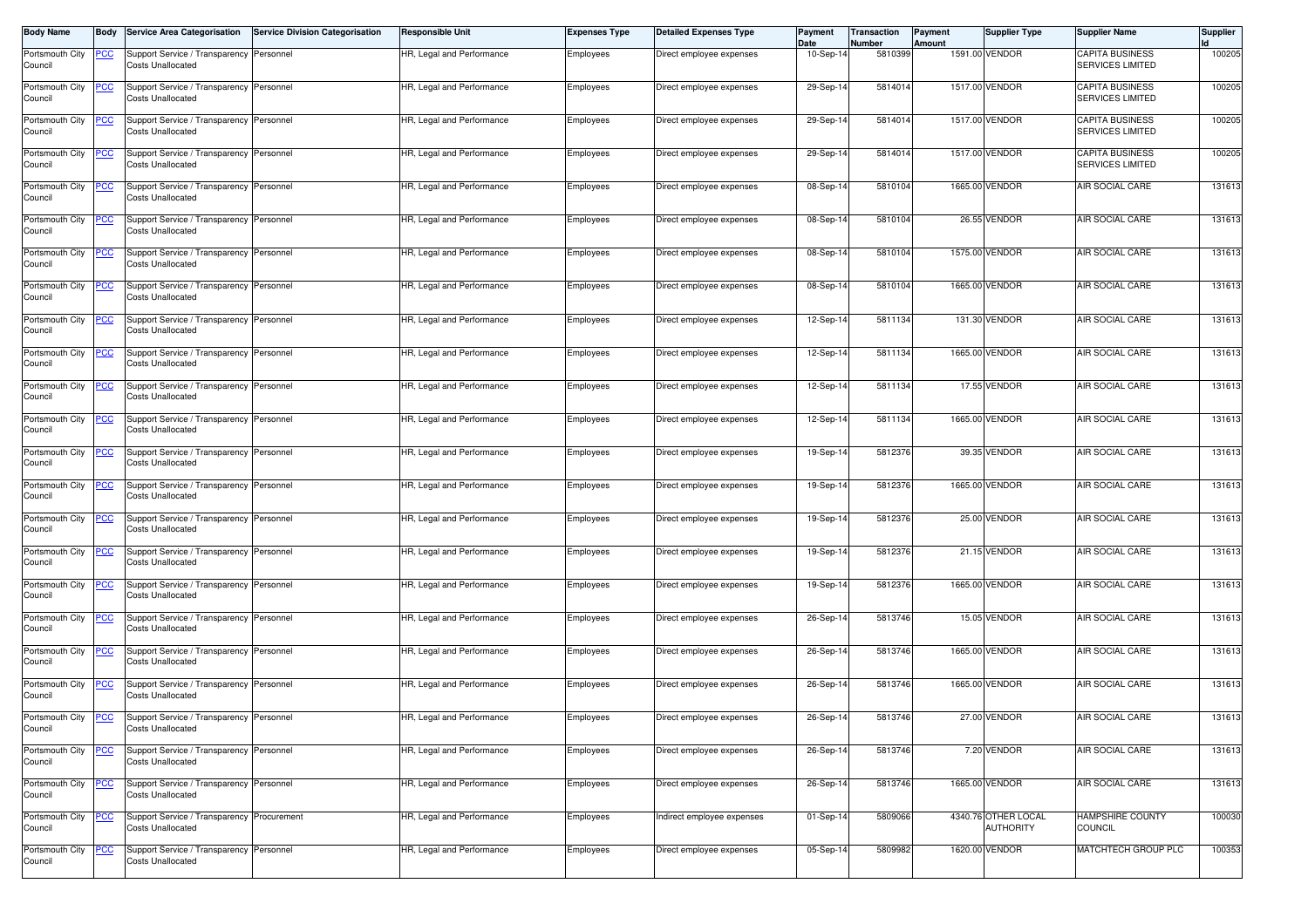| <b>Body Name</b>           | Body        | <b>Service Area Categorisation</b>                                            | <b>Service Division Categorisation</b> | <b>Responsible Unit</b>   | <b>Expenses Type</b> | <b>Detailed Expenses Type</b> | Payment<br>Date | Transaction<br>Number | Payment<br>Amount | <b>Supplier Type</b> | <b>Supplier Name</b>                           | <b>Supplier</b> |
|----------------------------|-------------|-------------------------------------------------------------------------------|----------------------------------------|---------------------------|----------------------|-------------------------------|-----------------|-----------------------|-------------------|----------------------|------------------------------------------------|-----------------|
| Portsmouth City<br>Council | <u>PCC</u>  | Support Service / Transparency Personnel<br><b>Costs Unallocated</b>          |                                        | HR, Legal and Performance | Employees            | Direct employee expenses      | 05-Sep-14       | 5809982               |                   | 1620.00 VENDOR       | MATCHTECH GROUP PLC                            | 100353          |
| Portsmouth City<br>Council | <u>PCC</u>  | Support Service / Transparency Personnel<br><b>Costs Unallocated</b>          |                                        | HR, Legal and Performance | Employees            | Direct employee expenses      | 05-Sep-14       | 5809982               |                   | 1620.00 VENDOR       | MATCHTECH GROUP PLC                            | 100353          |
| Portsmouth City<br>Council | <u>PCC</u>  | Support Service / Transparency Personnel<br><b>Costs Unallocated</b>          |                                        | HR, Legal and Performance | Employees            | Direct employee expenses      | 12-Sep-14       | 5811373               |                   | 3240.00 VENDOR       | MATCHTECH GROUP PLC                            | 100353          |
| Portsmouth City<br>Council | <u>PCC</u>  | Support Service / Transparency Personnel<br><b>Costs Unallocated</b>          |                                        | HR, Legal and Performance | Employees            | Direct employee expenses      | 12-Sep-14       | 5811412               |                   | 1050.00 VENDOR       | RANDSTAD EDUCATION<br>LIMITED                  | 103044          |
| Portsmouth City<br>Council | <u>PCC</u>  | Support Service / Transparency Personnel<br><b>Costs Unallocated</b>          |                                        | HR, Legal and Performance | Employees            | Direct employee expenses      | 12-Sep-14       | 5811412               |                   | 1110.00 VENDOR       | RANDSTAD EDUCATION<br><b>LIMITED</b>           | 103044          |
| Portsmouth City<br>Council | <b>CC</b>   | Support Service / Transparency Personnel<br><b>Costs Unallocated</b>          |                                        | HR, Legal and Performance | Employees            | Direct employee expenses      | 19-Sep-14       | 5812561               |                   | 1050.00 VENDOR       | RANDSTAD EDUCATION<br>LIMITED                  | 103044          |
| Portsmouth City<br>Council | <u>PCC</u>  | Support Service / Transparency Personnel<br><b>Costs Unallocated</b>          |                                        | HR, Legal and Performance | Employees            | Direct employee expenses      | 03-Sep-14       | 5809290               |                   | 909.56 VENDOR        | <b>EDEN BROWN LTD</b>                          | 109127          |
| Portsmouth City<br>Council | <u>PCC</u>  | Support Service / Transparency Personnel<br><b>Costs Unallocated</b>          |                                        | HR, Legal and Performance | Employees            | Direct employee expenses      | 17-Sep-14       | 5811812               |                   | 934.31 VENDOR        | <b>EDEN BROWN LTD</b>                          | 109127          |
| Portsmouth City<br>Council | <u>PCC</u>  | Support Service / Transparency Personnel<br><b>Costs Unallocated</b>          |                                        | HR, Legal and Performance | Employees            | Direct employee expenses      | 18-Sep-14       | 5812279               |                   | 952.88 VENDOR        | <b>EDEN BROWN LTD</b>                          | 109127          |
| Portsmouth City<br>Council | <u>PCC</u>  | Support Service / Transparency Personnel<br><b>Costs Unallocated</b>          |                                        | HR, Legal and Performance | Employees            | Direct employee expenses      | 11-Sep-1        | 5810951               |                   | 5373.83 VENDOR       | <b>CMA FINANCIAL</b><br>RECRUITMENT LTD        | 101372          |
| Portsmouth City<br>Council | <u>PCC</u>  | Support Service / Transparency Personnel<br><b>Costs Unallocated</b>          |                                        | HR, Legal and Performance | Employees            | Direct employee expenses      | 11-Sep-1        | 5810951               |                   | 3694.60 VENDOR       | <b>CMA FINANCIAL</b><br>RECRUITMENT LTD        | 101372          |
| Portsmouth City<br>Council | <u>PCC</u>  | Support Service / Transparency Personnel<br><b>Costs Unallocated</b>          |                                        | HR, Legal and Performance | Employees            | Direct employee expenses      | 11-Sep-14       | 5810951               |                   | 4180.85 VENDOR       | <b>CMA FINANCIAL</b><br>RECRUITMENT LTD        | 101372          |
| Portsmouth City<br>Council | <b>PCC</b>  | Support Service / Transparency Personnel<br><b>Costs Unallocated</b>          |                                        | HR, Legal and Performance | Employees            | Direct employee expenses      | 26-Sep-14       | 5813797               |                   | 2947.26 VENDOR       | <b>CMA FINANCIAL</b><br><b>RECRUITMENT LTD</b> | 101372          |
| Portsmouth City<br>Council | <u>PCC</u>  | Support Service / Transparency Personnel<br><b>Costs Unallocated</b>          |                                        | HR, Legal and Performance | Employees            | Direct employee expenses      | 26-Sep-14       | 5813797               |                   | 2930.15 VENDOR       | <b>CMA FINANCIAL</b><br><b>RECRUITMENT LTD</b> | 101372          |
| Portsmouth City<br>Council | <b>PCC</b>  | Support Service / Transparency Financial Services<br><b>Costs Unallocated</b> |                                        | HR, Legal and Performance | Employees            | Indirect employee expenses    | 03-Sep-14       | 5809603               |                   | 546.67 VENDOR        | KAPLAN FINANCIAL LIMITED                       | 118874          |
| Portsmouth City<br>Council | <u>PCC </u> | Support Service / Transparency Financial Services<br><b>Costs Unallocated</b> |                                        | HR, Legal and Performance | Employees            | Indirect employee expenses    | 03-Sep-14       | 5809603               |                   | 720.00 VENDOR        | KAPLAN FINANCIAL LIMITED                       | 118874          |
| Portsmouth City<br>Council | <u>PCC</u>  | Support Service / Transparency Personnel<br><b>Costs Unallocated</b>          |                                        | HR, Legal and Performance | Employees            | Direct employee expenses      | 05-Sep-14       | 5809974               |                   | 1061.34 VENDOR       | LIQUID PERSONNEL LIMITED                       | 133012          |
| Portsmouth City<br>Council | <u>PCC</u>  | Support Service / Transparency Personnel<br><b>Costs Unallocated</b>          |                                        | HR, Legal and Performance | Employees            | Direct employee expenses      | 12-Sep-14       | 5811358               |                   | 54.15 VENDOR         | LIQUID PERSONNEL LIMITED                       | 133012          |
| Portsmouth City<br>Council | <u>PCC</u>  | Support Service / Transparency Personnel<br><b>Costs Unallocated</b>          |                                        | HR, Legal and Performance | Employees            | Direct employee expenses      | 12-Sep-14       | 5811358               |                   | 1310.43 VENDOR       | LIQUID PERSONNEL LIMITED                       | 133012          |
| Portsmouth City<br>Council | <u>PCC</u>  | Support Service / Transparency Personnel<br><b>Costs Unallocated</b>          |                                        | HR, Legal and Performance | Employees            | Direct employee expenses      | 19-Sep-14       | 5812516               |                   | 1321.26 VENDOR       | LIQUID PERSONNEL LIMITED                       | 133012          |
| Portsmouth City<br>Council | <u>PCC</u>  | Support Service / Transparency Personnel<br><b>Costs Unallocated</b>          |                                        | HR, Legal and Performance | Employees            | Direct employee expenses      | 26-Sep-14       | 5813868               |                   | 996.36 VENDOR        | LIQUID PERSONNEL LIMITED                       | 133012          |
| Portsmouth City<br>Council | <b>PCC</b>  | Support Service / Transparency Personnel<br><b>Costs Unallocated</b>          |                                        | HR, Legal and Performance | Employees            | Direct employee expenses      | 26-Sep-14       | 5813874               |                   | 130.75 VENDOR        | MANPOWER UK LTD                                | 101290          |
| Portsmouth City<br>Council | <u>PCC</u>  | Support Service / Transparency Personnel<br><b>Costs Unallocated</b>          |                                        | HR, Legal and Performance | Employees            | Direct employee expenses      | 05-Sep-14       | 5809981               |                   | 392.25 VENDOR        | MANPOWER UK LTD                                | 101290          |
| Portsmouth City<br>Council | <u>PCC</u>  | Support Service / Transparency Personnel<br><b>Costs Unallocated</b>          |                                        | HR, Legal and Performance | Employees            | Direct employee expenses      | 05-Sep-14       | 5809981               |                   | 564.84 VENDOR        | MANPOWER UK LTD                                | 101290          |
| Portsmouth City<br>Council | <u>PCC</u>  | Support Service / Transparency Personnel<br><b>Costs Unallocated</b>          |                                        | HR, Legal and Performance | Employees            | Direct employee expenses      | 05-Sep-14       | 5809981               |                   | 447.90 VENDOR        | MANPOWER UK LTD                                | 101290          |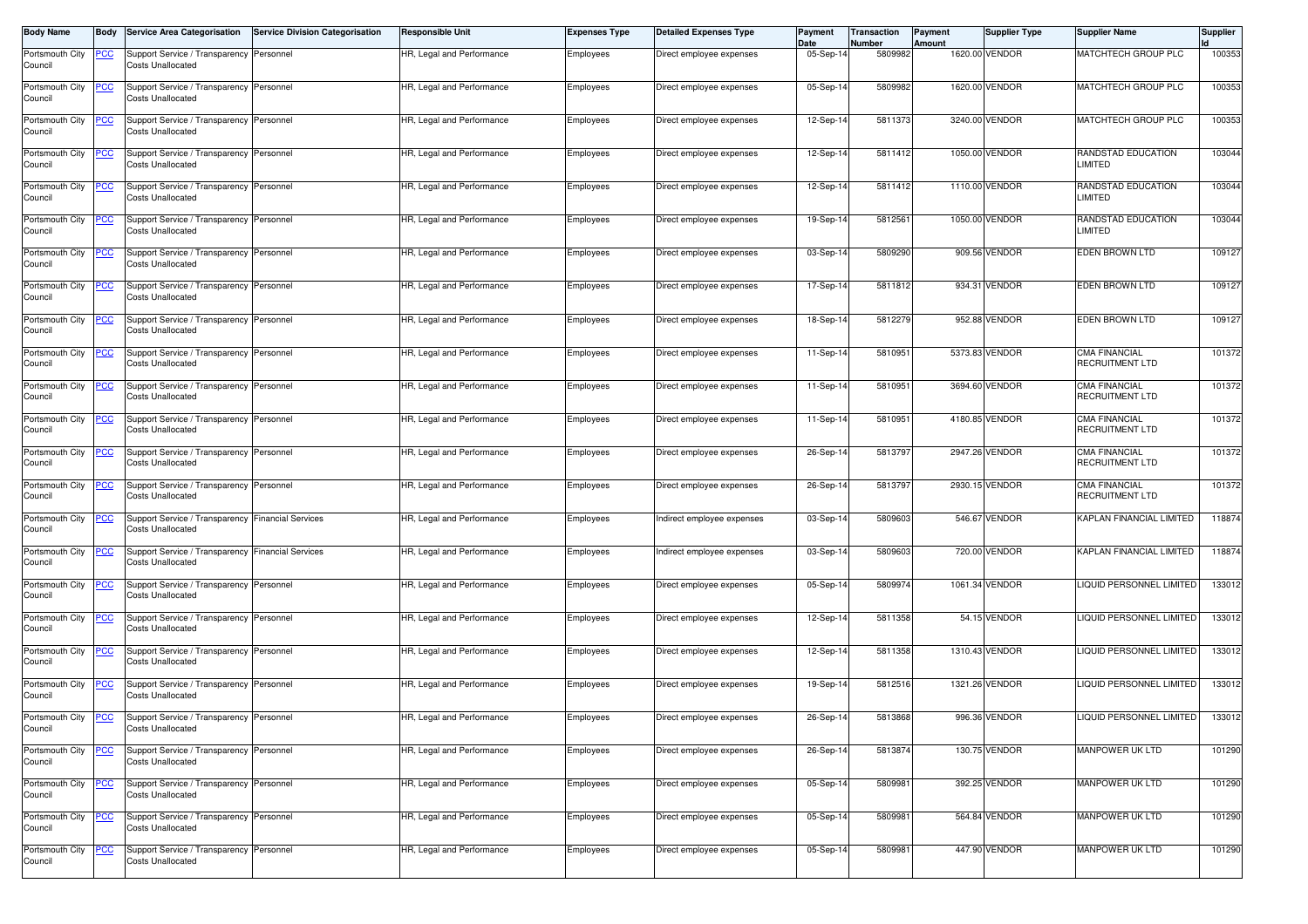| <b>Body Name</b>           | Body       | <b>Service Area Categorisation</b>                                   | <b>Service Division Categorisation</b> | <b>Responsible Unit</b>   | <b>Expenses Type</b> | <b>Detailed Expenses Type</b> | Payment<br>Date | Transaction<br>Number | <b>Payment</b><br>Amount | <b>Supplier Type</b> | <b>Supplier Name</b>   | <b>Supplier</b> |
|----------------------------|------------|----------------------------------------------------------------------|----------------------------------------|---------------------------|----------------------|-------------------------------|-----------------|-----------------------|--------------------------|----------------------|------------------------|-----------------|
| Portsmouth City<br>Council | <u>PCC</u> | Support Service / Transparency Personnel<br><b>Costs Unallocated</b> |                                        | HR, Legal and Performance | Employees            | Direct employee expenses      | 17-Sep-14       | 5812140               |                          | 308.57 VENDOR        | MANPOWER UK LTD        | 101290          |
| Portsmouth City<br>Council | <u>PCC</u> | Support Service / Transparency Personnel<br><b>Costs Unallocated</b> |                                        | HR, Legal and Performance | Employees            | Direct employee expenses      | 12-Sep-14       | 5811367               |                          | 575.30 VENDOR        | <b>MANPOWER UK LTD</b> | 101290          |
| Portsmouth City<br>Council | <u>PCC</u> | Support Service / Transparency Personnel<br><b>Costs Unallocated</b> |                                        | HR, Legal and Performance | Employees            | Direct employee expenses      | 29-Sep-14       | 5814044               |                          | 768.40 VENDOR        | MANPOWER UK LTD        | 101290          |
| Portsmouth City<br>Council | <b>PCC</b> | Support Service / Transparency Personnel<br><b>Costs Unallocated</b> |                                        | HR, Legal and Performance | Employees            | Direct employee expenses      | 17-Sep-14       | 5812140               |                          | 236.34 VENDOR        | MANPOWER UK LTD        | 101290          |
| Portsmouth City<br>Council | <b>CC</b>  | Support Service / Transparency Personnel<br><b>Costs Unallocated</b> |                                        | HR, Legal and Performance | Employees            | Direct employee expenses      | 19-Sep-14       | 5812523               |                          | 387.02 VENDOR        | MANPOWER UK LTD        | 101290          |
| Portsmouth City<br>Council | <b>PCC</b> | Support Service / Transparency Personnel<br><b>Costs Unallocated</b> |                                        | HR, Legal and Performance | Employees            | Direct employee expenses      | 19-Sep-14       | 5812523               |                          | 94.14 VENDOR         | MANPOWER UK LTD        | 101290          |
| Portsmouth City<br>Council |            | Support Service / Transparency Personnel<br><b>Costs Unallocated</b> |                                        | HR, Legal and Performance | Employees            | Direct employee expenses      | 19-Sep-14       | 5812523               |                          | 352.56 VENDOR        | MANPOWER UK LTD        | 101290          |
| Portsmouth City<br>Council | <u>PCC</u> | Support Service / Transparency Personnel<br><b>Costs Unallocated</b> |                                        | HR, Legal and Performance | Employees            | Direct employee expenses      | 26-Sep-14       | 5813874               |                          | 559.88 VENDOR        | <b>MANPOWER UK LTD</b> | 101290          |
| Portsmouth City<br>Council | <b>PCC</b> | Support Service / Transparency Personnel<br><b>Costs Unallocated</b> |                                        | HR, Legal and Performance | Employees            | Direct employee expenses      | 26-Sep-14       | 5813874               |                          | 308.57 VENDOR        | MANPOWER UK LTD        | 101290          |
| Portsmouth City<br>Council | <u>PCC</u> | Support Service / Transparency Personnel<br><b>Costs Unallocated</b> |                                        | HR, Legal and Performance | Employees            | Direct employee expenses      | 26-Sep-14       | 5813874               |                          | 552.41 VENDOR        | MANPOWER UK LTD        | 101290          |
| Portsmouth City<br>Council | <u>PCC</u> | Support Service / Transparency Personnel<br><b>Costs Unallocated</b> |                                        | HR, Legal and Performance | Employees            | Direct employee expenses      | 24-Sep-14       | 5813228               |                          | 54.92 VENDOR         | MANPOWER UK LTD        | 101290          |
| Portsmouth City<br>Council | <u>PCC</u> | Support Service / Transparency Personnel<br><b>Costs Unallocated</b> |                                        | HR, Legal and Performance | Employees            | Direct employee expenses      | 24-Sep-14       | 5813228               |                          | 162.13 VENDOR        | MANPOWER UK LTD        | 101290          |
| Portsmouth City<br>Council | <b>PCC</b> | Support Service / Transparency Personnel<br><b>Costs Unallocated</b> |                                        | HR, Legal and Performance | Employees            | Direct employee expenses      | 24-Sep-14       | 5813228               |                          | 292.88 VENDOR        | MANPOWER UK LTD        | 101290          |
| Portsmouth City<br>Council | <u>CC </u> | Support Service / Transparency Personnel<br><b>Costs Unallocated</b> |                                        | HR, Legal and Performance | Employees            | Direct employee expenses      | 11-Sep-14       | 5811046               |                          | 1214.91 VENDOR       | MATCHTECH GROUP PLC    | 100353          |
| Portsmouth City<br>Council | <u>PCC</u> | Support Service / Transparency Personnel<br><b>Costs Unallocated</b> |                                        | HR, Legal and Performance | Employees            | Direct employee expenses      | 11-Sep-14       | 5811046               |                          | 5725.00 VENDOR       | MATCHTECH GROUP PLC    | 100353          |
| Portsmouth City<br>Council | <u>PCC</u> | Support Service / Transparency Personnel<br><b>Costs Unallocated</b> |                                        | HR, Legal and Performance | Employees            | Direct employee expenses      | 12-Sep-14       | 5811382               |                          | 689.33 VENDOR        | OFFICE ANGELS LTD      | 100208          |
| Portsmouth City<br>Council | <u>PCC</u> | Support Service / Transparency Personnel<br><b>Costs Unallocated</b> |                                        | HR, Legal and Performance | Employees            | Direct employee expenses      | 12-Sep-14       | 5811382               |                          | 1631.50 VENDOR       | OFFICE ANGELS LTD      | 100208          |
| Portsmouth City<br>Council | <b>PCC</b> | Support Service / Transparency Personnel<br><b>Costs Unallocated</b> |                                        | HR, Legal and Performance | Employees            | Direct employee expenses      | 12-Sep-1        | 5811382               |                          | 1736.40 VENDOR       | OFFICE ANGELS LTD      | 100208          |
| Portsmouth City<br>Council | <u>PCC</u> | Support Service / Transparency Personnel<br><b>Costs Unallocated</b> |                                        | HR, Legal and Performance | Employees            | Direct employee expenses      | 12-Sep-14       | 5811382               |                          | 1792.25 VENDOR       | OFFICE ANGELS LTD      | 100208          |
| Portsmouth City<br>Council | <u>PCC</u> | Support Service / Transparency Personnel<br><b>Costs Unallocated</b> |                                        | HR, Legal and Performance | Employees            | Direct employee expenses      | 02-Sep-14       | 5809216               |                          | 955.50 VENDOR        | RANDSTAD CARE LIMITED  | 104245          |
| Portsmouth City<br>Council | <u>PCC</u> | Support Service / Transparency Personnel<br><b>Costs Unallocated</b> |                                        | HR, Legal and Performance | Employees            | Direct employee expenses      | 03-Sep-14       | 5809638               |                          | 1193.25 VENDOR       | RANDSTAD CARE LIMITED  | 104245          |
| Portsmouth City<br>Council | <u>PCC</u> | Support Service / Transparency Personnel<br><b>Costs Unallocated</b> |                                        | HR, Legal and Performance | Employees            | Direct employee expenses      | 03-Sep-14       | 5809638               |                          | 816.00 VENDOR        | RANDSTAD CARE LIMITED  | 104245          |
| Portsmouth City<br>Council | <u>PCC</u> | Support Service / Transparency Personnel<br><b>Costs Unallocated</b> |                                        | HR, Legal and Performance | Employees            | Direct employee expenses      | 03-Sep-14       | 5809638               |                          | 1122.00 VENDOR       | RANDSTAD CARE LIMITED  | 104245          |
| Portsmouth City<br>Council | <u>PCC</u> | Support Service / Transparency Personnel<br><b>Costs Unallocated</b> |                                        | HR, Legal and Performance | Employees            | Direct employee expenses      | 03-Sep-14       | 5809638               |                          | 1088.00 VENDOR       | RANDSTAD CARE LIMITED  | 104245          |
| Portsmouth City<br>Council | <u>PCC</u> | Support Service / Transparency Personnel<br><b>Costs Unallocated</b> |                                        | HR, Legal and Performance | Employees            | Direct employee expenses      | 03-Sep-14       | 5809638               |                          | 713.70 VENDOR        | RANDSTAD CARE LIMITED  | 104245          |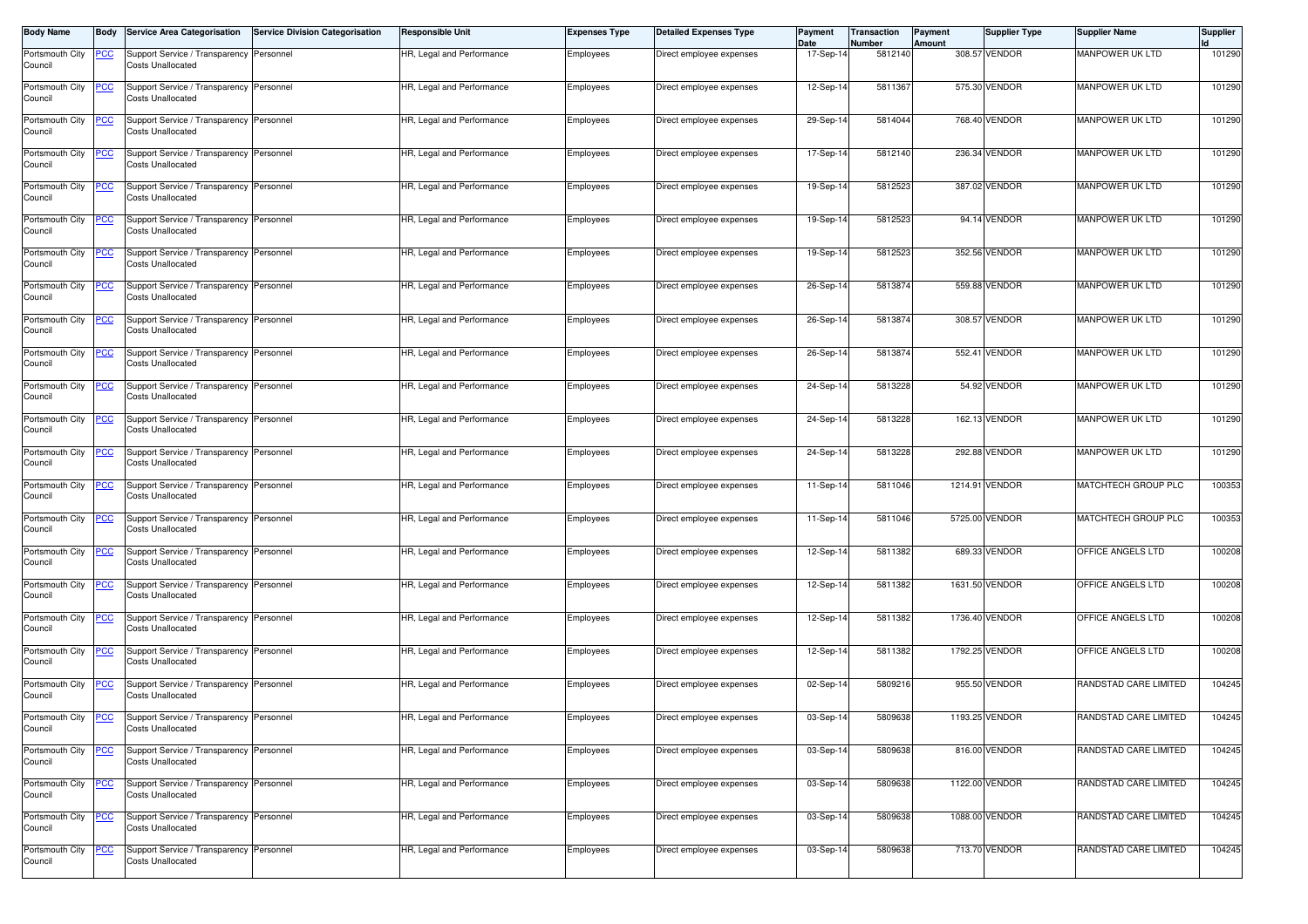| <b>Body Name</b>           | Body       | <b>Service Area Categorisation</b>                                   | <b>Service Division Categorisation</b> | <b>Responsible Unit</b>   | <b>Expenses Type</b> | <b>Detailed Expenses Type</b> | Payment<br>Date | Transaction<br>Number | Payment<br>Amount | <b>Supplier Type</b> | <b>Supplier Name</b>                 | <b>Supplier</b> |
|----------------------------|------------|----------------------------------------------------------------------|----------------------------------------|---------------------------|----------------------|-------------------------------|-----------------|-----------------------|-------------------|----------------------|--------------------------------------|-----------------|
| Portsmouth City<br>Council | <u>PCC</u> | Support Service / Transparency Personnel<br><b>Costs Unallocated</b> |                                        | HR, Legal and Performance | Employees            | Direct employee expenses      | 03-Sep-14       | 5809638               |                   | 787.50 VENDOR        | RANDSTAD CARE LIMITED                | 104245          |
| Portsmouth City<br>Council | <u>PCC</u> | Support Service / Transparency Personnel<br><b>Costs Unallocated</b> |                                        | HR, Legal and Performance | Employees            | Direct employee expenses      | 03-Sep-14       | 5809638               |                   | 56.25 VENDOR         | RANDSTAD CARE LIMITED                | 104245          |
| Portsmouth City<br>Council | <u>PCC</u> | Support Service / Transparency Personnel<br><b>Costs Unallocated</b> |                                        | HR, Legal and Performance | Employees            | Direct employee expenses      | 03-Sep-14       | 5809638               |                   | 9.90 VENDOR          | RANDSTAD CARE LIMITED                | 104245          |
| Portsmouth City<br>Council | <u>PCC</u> | Support Service / Transparency Personnel<br><b>Costs Unallocated</b> |                                        | HR, Legal and Performance | Employees            | Direct employee expenses      | 03-Sep-14       | 5809638               |                   | 2.25 VENDOR          | RANDSTAD CARE LIMITED                | 104245          |
| Portsmouth City<br>Council | <u>PCC</u> | Support Service / Transparency Personnel<br><b>Costs Unallocated</b> |                                        | HR, Legal and Performance | Employees            | Direct employee expenses      | 10-Sep-14       | 5810865               |                   | 723.45 VENDOR        | RANDSTAD CARE LIMITED                | 104245          |
| Portsmouth City<br>Council | <u>PCC</u> | Support Service / Transparency Personnel<br><b>Costs Unallocated</b> |                                        | HR, Legal and Performance | Employees            | Direct employee expenses      | 10-Sep-14       | 5810865               |                   | 1219.98 VENDOR       | RANDSTAD CARE LIMITED                | 104245          |
| Portsmouth City<br>Council | <u>PCC</u> | Support Service / Transparency Personnel<br><b>Costs Unallocated</b> |                                        | HR, Legal and Performance | Employees            | Direct employee expenses      | 10-Sep-14       | 5810865               |                   | 23.18 VENDOR         | RANDSTAD CARE LIMITED                | 104245          |
| Portsmouth City<br>Council | <u>PCC</u> | Support Service / Transparency Personnel<br><b>Costs Unallocated</b> |                                        | HR, Legal and Performance | Employees            | Direct employee expenses      | 10-Sep-14       | 5810865               |                   | 1.44 VENDOR          | RANDSTAD CARE LIMITED                | 104245          |
| Portsmouth City<br>Council | <u>PCC</u> | Support Service / Transparency Personnel<br><b>Costs Unallocated</b> |                                        | HR, Legal and Performance | Employees            | Direct employee expenses      | 18-Sep-14       | 5812330               |                   | 672.75 VENDOR        | RANDSTAD CARE LIMITED                | 104245          |
| Portsmouth City<br>Council | <u>PCC</u> | Support Service / Transparency Personnel<br><b>Costs Unallocated</b> |                                        | HR, Legal and Performance | Employees            | Direct employee expenses      | 18-Sep-14       | 5812330               |                   | 897.00 VENDOR        | RANDSTAD CARE LIMITED                | 104245          |
| Portsmouth City<br>Council | <u>PCC</u> | Support Service / Transparency Personnel<br><b>Costs Unallocated</b> |                                        | HR, Legal and Performance | Employees            | Direct employee expenses      | 18-Sep-14       | 5812330               |                   | 1202.80 VENDOR       | RANDSTAD CARE LIMITED                | 104245          |
| Portsmouth City<br>Council | <u>PCC</u> | Support Service / Transparency Personnel<br><b>Costs Unallocated</b> |                                        | HR, Legal and Performance | Employees            | Direct employee expenses      | 18-Sep-14       | 5812330               |                   | 1014.00 VENDOR       | RANDSTAD CARE LIMITED                | 104245          |
| Portsmouth City<br>Council | <u>PCC</u> | Support Service / Transparency Personnel<br><b>Costs Unallocated</b> |                                        | HR, Legal and Performance | Employees            | Direct employee expenses      | 18-Sep-14       | 5812330               |                   | 787.50 VENDOR        | RANDSTAD CARE LIMITED                | 104245          |
| Portsmouth City<br>Council | <u>PCC</u> | Support Service / Transparency Personnel<br><b>Costs Unallocated</b> |                                        | HR, Legal and Performance | Employees            | Direct employee expenses      | 26-Sep-14       | 5813935               |                   | 882.05 VENDOR        | RANDSTAD CARE LIMITED                | 104245          |
| Portsmouth City<br>Council | <u>PCC</u> | Support Service / Transparency Personnel<br><b>Costs Unallocated</b> |                                        | HR, Legal and Performance | Employees            | Direct employee expenses      | 26-Sep-14       | 5813935               |                   | 1002.33 VENDOR       | RANDSTAD CARE LIMITED                | 104245          |
| Portsmouth City<br>Council | <u>PCC</u> | Support Service / Transparency Personnel<br><b>Costs Unallocated</b> |                                        | HR, Legal and Performance | Employees            | Direct employee expenses      | 26-Sep-14       | 5813935               |                   | 832.50 VENDOR        | RANDSTAD CARE LIMITED                | 104245          |
| Portsmouth City<br>Council | <u>PCC</u> | Support Service / Transparency Personnel<br><b>Costs Unallocated</b> |                                        | HR, Legal and Performance | Employees            | Direct employee expenses      | 26-Sep-14       | 5813935               |                   | 35.62 VENDOR         | RANDSTAD CARE LIMITED                | 104245          |
| Portsmouth City<br>Council | <u>PCC</u> | Support Service / Transparency Personnel<br><b>Costs Unallocated</b> |                                        | HR, Legal and Performance | Employees            | Direct employee expenses      | 18-Sep-14       | 5812330               |                   | -713.70 VENDOR       | RANDSTAD CARE LIMITED                | 104245          |
| Portsmouth City<br>Council | <u>PCC</u> | Support Service / Transparency Personnel<br><b>Costs Unallocated</b> |                                        | HR, Legal and Performance | Employees            | Direct employee expenses      | 05-Sep-14       | 5810029               |                   | 1056.72 VENDOR       | REED                                 | 123073          |
| Portsmouth City<br>Council | <u>PCC</u> | Support Service / Transparency Personnel<br><b>Costs Unallocated</b> |                                        | HR, Legal and Performance | Employees            | Direct employee expenses      | 05-Sep-14       | 5810029               |                   | 1113.84 VENDOR       | REED                                 | 123073          |
| Portsmouth City<br>Council | <u>PCC</u> | Support Service / Transparency Personnel<br><b>Costs Unallocated</b> |                                        | HR, Legal and Performance | Employees            | Direct employee expenses      | $05-Sep-14$     | 5810029               |                   | 1028.16 VENDOR       | REED                                 | 123073          |
| Portsmouth City<br>Council | <u>PCC</u> | Support Service / Transparency Personnel<br><b>Costs Unallocated</b> |                                        | HR, Legal and Performance | Employees            | Direct employee expenses      | 05-Sep-14       | 5810029               |                   | 1163.82 VENDOR       | REED                                 | 123073          |
| Portsmouth City<br>Council | <u>PCC</u> | Support Service / Transparency Personnel<br><b>Costs Unallocated</b> |                                        | HR, Legal and Performance | Employees            | Direct employee expenses      | 26-Sep-14       | 5813938               |                   | 4141.20 VENDOR       | REED                                 | 123073          |
| Portsmouth City<br>Council | <u>PCC</u> | Support Service / Transparency Personnel<br><b>Costs Unallocated</b> |                                        | HR, Legal and Performance | Employees            | Direct employee expenses      | 26-Sep-14       | 5813942               |                   | 1350.00 VENDOR       | SANCTUARY PERSONNEL<br>LIMITED       | 122490          |
| Portsmouth City<br>Council | <u>PCC</u> | Support Service / Transparency Personnel<br><b>Costs Unallocated</b> |                                        | HR, Legal and Performance | Employees            | Direct employee expenses      | 26-Sep-14       | 5813942               |                   | 1665.00 VENDOR       | SANCTUARY PERSONNEL<br><b>IMITED</b> | 122490          |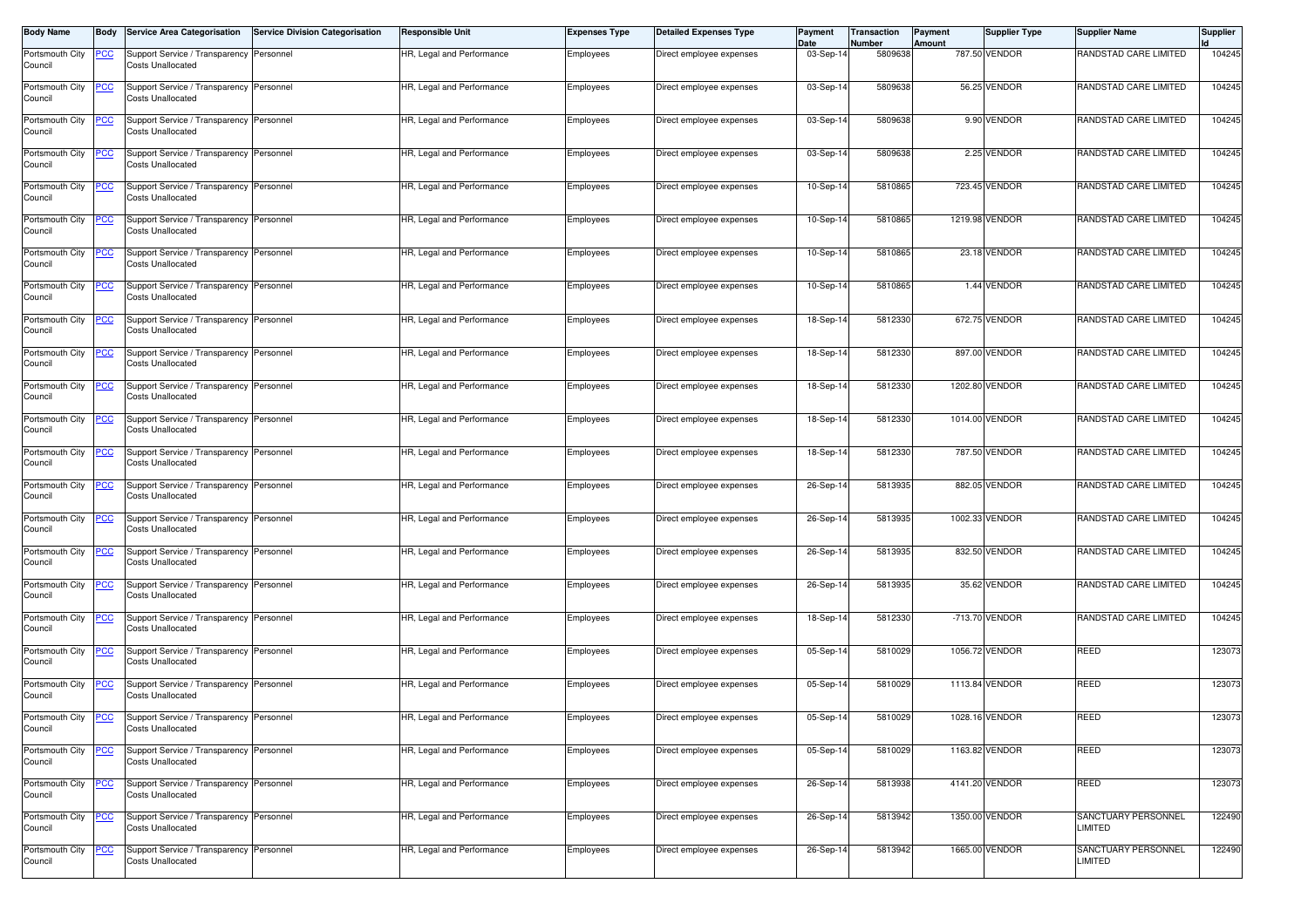| <b>Body Name</b>           | Body       | <b>Service Area Categorisation</b>                                   | <b>Service Division Categorisation</b> | <b>Responsible Unit</b>   | <b>Expenses Type</b> | <b>Detailed Expenses Type</b> | Payment<br>Date | Transaction<br>Number | Payment<br>Amount | <b>Supplier Type</b> | <b>Supplier Name</b>                         | <b>Supplier</b> |
|----------------------------|------------|----------------------------------------------------------------------|----------------------------------------|---------------------------|----------------------|-------------------------------|-----------------|-----------------------|-------------------|----------------------|----------------------------------------------|-----------------|
| Portsmouth City<br>Council | <u>PCC</u> | Support Service / Transparency Personnel<br><b>Costs Unallocated</b> |                                        | HR, Legal and Performance | Employees            | Direct employee expenses      | 05-Sep-14       | 5810040               |                   | 1330.00 VENDOR       | SANCTUARY PERSONNEL<br>LIMITED               | 122490          |
| Portsmouth City<br>Council | <u>PCC</u> | Support Service / Transparency Personnel<br><b>Costs Unallocated</b> |                                        | HR, Legal and Performance | Employees            | Direct employee expenses      | 05-Sep-1        | 5810040               |                   | 1591.00 VENDOR       | SANCTUARY PERSONNEL<br>LIMITED               | 122490          |
| Portsmouth City<br>Council | <u>PCC</u> | Support Service / Transparency Personnel<br><b>Costs Unallocated</b> |                                        | HR, Legal and Performance | Employees            | Direct employee expenses      | 05-Sep-14       | 5810040               |                   | 1369.00 VENDOR       | SANCTUARY PERSONNEL<br><b>LIMITED</b>        | 122490          |
| Portsmouth City<br>Council | <u>PCC</u> | Support Service / Transparency Personnel<br><b>Costs Unallocated</b> |                                        | HR, Legal and Performance | Employees            | Direct employee expenses      | 05-Sep-14       | 5810040               |                   | 80.10 VENDOR         | SANCTUARY PERSONNEL<br><b>LIMITED</b>        | 122490          |
| Portsmouth City<br>Council | <u>PCC</u> | Support Service / Transparency Personnel<br><b>Costs Unallocated</b> |                                        | HR, Legal and Performance | Employees            | Direct employee expenses      | 05-Sep-14       | 5810040               |                   | 36.45 VENDOR         | SANCTUARY PERSONNEL<br><b>LIMITED</b>        | 122490          |
| Portsmouth City<br>Council | <b>CC</b>  | Support Service / Transparency Personnel<br><b>Costs Unallocated</b> |                                        | HR, Legal and Performance | Employees            | Direct employee expenses      | 05-Sep-14       | 5810040               |                   | 969.00 VENDOR        | SANCTUARY PERSONNEL<br>LIMITED               | 122490          |
| Portsmouth City<br>Council | <u>PCC</u> | Support Service / Transparency Personnel<br><b>Costs Unallocated</b> |                                        | HR, Legal and Performance | Employees            | Direct employee expenses      | 05-Sep-14       | 5810040               |                   | 306.00 VENDOR        | SANCTUARY PERSONNEL<br>LIMITED               | 122490          |
| Portsmouth City<br>Council | <u>PCC</u> | Support Service / Transparency Personnel<br><b>Costs Unallocated</b> |                                        | HR, Legal and Performance | Employees            | Direct employee expenses      | 05-Sep-14       | 5810040               |                   | 4.10 VENDOR          | SANCTUARY PERSONNEL<br>LIMITED               | 122490          |
| Portsmouth City<br>Council | <u>PCC</u> | Support Service / Transparency Personnel<br><b>Costs Unallocated</b> |                                        | HR, Legal and Performance | Employees            | Direct employee expenses      | 09-Sep-14       | 5810336               |                   | 1482.00 VENDOR       | SANCTUARY PERSONNEL<br><b>LIMITED</b>        | 122490          |
| Portsmouth City<br>Council | <u>PCC</u> | Support Service / Transparency Personnel<br><b>Costs Unallocated</b> |                                        | HR, Legal and Performance | Employees            | Direct employee expenses      | 09-Sep-14       | 5810336               |                   | 76.00 VENDOR         | SANCTUARY PERSONNEL<br><b>LIMITED</b>        | 122490          |
| Portsmouth City<br>Council | <u>PCC</u> | Support Service / Transparency Personnel<br><b>Costs Unallocated</b> |                                        | HR, Legal and Performance | Employees            | Direct employee expenses      | 17-Sep-1        | 5812179               |                   | 1332.00 VENDOR       | SANCTUARY PERSONNEL<br>LIMITED               | 122490          |
| Portsmouth City<br>Council | <u>PCC</u> | Support Service / Transparency Personnel<br><b>Costs Unallocated</b> |                                        | HR, Legal and Performance | Employees            | Direct employee expenses      | 09-Sep-14       | 5810336               |                   | 15.99 VENDOR         | <b>SANCTUARY PERSONNEL</b><br><b>LIMITED</b> | 122490          |
| Portsmouth City<br>Council | <u>PCC</u> | Support Service / Transparency Personnel<br><b>Costs Unallocated</b> |                                        | HR, Legal and Performance | Employees            | Direct employee expenses      | 09-Sep-14       | 5810336               |                   | 1207.00 VENDOR       | <b>SANCTUARY PERSONNEL</b><br><b>LIMITED</b> | 122490          |
| Portsmouth City<br>Council | <u>PCC</u> | Support Service / Transparency Personnel<br><b>Costs Unallocated</b> |                                        | HR, Legal and Performance | Employees            | Direct employee expenses      | 09-Sep-14       | 5810336               |                   | 1591.00 VENDOR       | SANCTUARY PERSONNEL<br><b>LIMITED</b>        | 122490          |
| Portsmouth City<br>Council | <b>PCC</b> | Support Service / Transparency Personnel<br><b>Costs Unallocated</b> |                                        | HR, Legal and Performance | Employees            | Direct employee expenses      | 09-Sep-1        | 5810336               |                   | 1369.00 VENDOR       | SANCTUARY PERSONNEL<br>LIMITED               | 122490          |
| Portsmouth City<br>Council | <u>PCC</u> | Support Service / Transparency Personnel<br><b>Costs Unallocated</b> |                                        | HR, Legal and Performance | Employees            | Direct employee expenses      | 26-Sep-14       | 5813942               |                   | 24.19 VENDOR         | SANCTUARY PERSONNEL<br>LIMITED               | 122490          |
| Portsmouth City<br>Council | <u>PCC</u> | Support Service / Transparency Personnel<br><b>Costs Unallocated</b> |                                        | HR, Legal and Performance | Employees            | Direct employee expenses      | 26-Sep-14       | 5813942               |                   | 1258.00 VENDOR       | SANCTUARY PERSONNEL<br>LIMITED               | 122490          |
| Portsmouth City<br>Council | <u>PCC</u> | Support Service / Transparency Personnel<br><b>Costs Unallocated</b> |                                        | HR, Legal and Performance | Employees            | Direct employee expenses      | 26-Sep-14       | 5813942               |                   | 1591.00 VENDOR       | SANCTUARY PERSONNEL<br><b>LIMITED</b>        | 122490          |
| Portsmouth City<br>Council | <u>PCC</u> | Support Service / Transparency Personnel<br><b>Costs Unallocated</b> |                                        | HR, Legal and Performance | Employees            | Direct employee expenses      | 26-Sep-14       | 5813942               |                   | 1332.00 VENDOR       | SANCTUARY PERSONNEL<br><b>LIMITED</b>        | 122490          |
| Portsmouth City<br>Council | <u>PCC</u> | Support Service / Transparency Personnel<br><b>Costs Unallocated</b> |                                        | HR, Legal and Performance | Employees            | Direct employee expenses      | 26-Sep-14       | 5813942               |                   | 1406.00 VENDOR       | SANCTUARY PERSONNEL<br>LIMITED               | 122490          |
| Portsmouth City<br>Council | <u>PCC</u> | Support Service / Transparency Personnel<br><b>Costs Unallocated</b> |                                        | HR, Legal and Performance | Employees            | Direct employee expenses      | 26-Sep-14       | 5813942               |                   | 1406.00 VENDOR       | SANCTUARY PERSONNEL<br>LIMITED               | 122490          |
| Portsmouth City<br>Council | <b>PCC</b> | Support Service / Transparency Personnel<br><b>Costs Unallocated</b> |                                        | HR, Legal and Performance | Employees            | Direct employee expenses      | 26-Sep-14       | 5813942               |                   | 1591.00 VENDOR       | SANCTUARY PERSONNEL<br>LIMITED               | 122490          |
| Portsmouth City<br>Council | <u>PCC</u> | Support Service / Transparency Personnel<br><b>Costs Unallocated</b> |                                        | HR, Legal and Performance | Employees            | Direct employee expenses      | 26-Sep-14       | 5813942               |                   | 45.70 VENDOR         | SANCTUARY PERSONNEL<br>LIMITED               | 122490          |
| Portsmouth City<br>Council | <u>PCC</u> | Support Service / Transparency Personnel<br><b>Costs Unallocated</b> |                                        | HR, Legal and Performance | Employees            | Direct employee expenses      | 26-Sep-14       | 5813942               |                   | 1332.00 VENDOR       | SANCTUARY PERSONNEL<br><b>LIMITED</b>        | 122490          |
| Portsmouth City<br>Council | <u>PCC</u> | Support Service / Transparency Personnel<br><b>Costs Unallocated</b> |                                        | HR, Legal and Performance | Employees            | Direct employee expenses      | 19-Sep-14       | 5812579               |                   | 1065.06 VENDOR       | SANCTUARY PERSONNEL<br>LIMITED               | 122490          |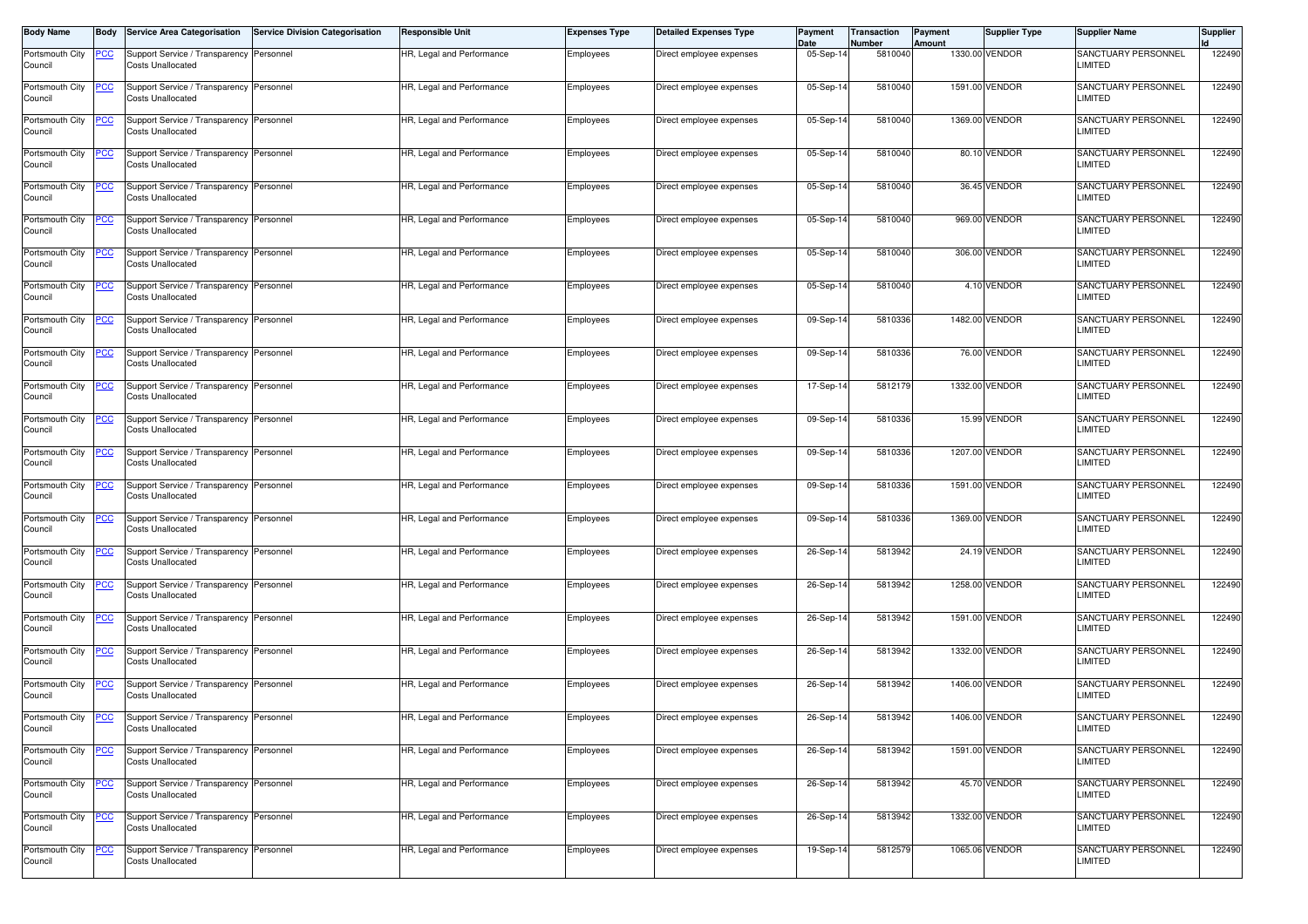| <b>Body Name</b>           |            | <b>Service Area Categorisation</b>                                              | <b>Service Division Categorisation</b> | <b>Responsible Unit</b>     | <b>Expenses Type</b>             | <b>Detailed Expenses Type</b>                                             | Payment<br>Date | Transaction<br>Number | Payment<br>Amount | <b>Supplier Type</b> | <b>Supplier Name</b>                                      | Supplier |
|----------------------------|------------|---------------------------------------------------------------------------------|----------------------------------------|-----------------------------|----------------------------------|---------------------------------------------------------------------------|-----------------|-----------------------|-------------------|----------------------|-----------------------------------------------------------|----------|
| Portsmouth City<br>Council | <u>PCC</u> | Support Service / Transparency Personnel<br><b>Costs Unallocated</b>            |                                        | HR, Legal and Performance   | Employees                        | Direct employee expenses                                                  | 19-Sep-1        | 5812579               |                   | 1239.66 VENDOR       | SANCTUARY PERSONNEL<br>LIMITED                            | 122490   |
| Portsmouth City<br>Council | <u>PCC</u> | Support Service / Transparency Personnel<br><b>Costs Unallocated</b>            |                                        | HR, Legal and Performance   | Employees                        | Direct employee expenses                                                  | 24-Sep-1        | 5813272               |                   | 4662.00 VENDOR       | SEVEN SOCIAL CARE<br>LIMITED                              | 136705   |
| Portsmouth City<br>Council | <u>PCC</u> | Support Service / Transparency Personnel<br><b>Costs Unallocated</b>            |                                        | HR, Legal and Performance   | Employees                        | Direct employee expenses                                                  | 19-Sep-1        | 5812587               |                   | 987.00 VENDOR        | SEVEN SOCIAL CARE<br>LIMITED                              | 136705   |
| Portsmouth City<br>Council | <u>PCC</u> | Support Service / Transparency Procurement<br><b>Costs Unallocated</b>          |                                        | HR, Legal and Performance   | Supplies and Services Services   |                                                                           | 30-Sep-1        | 5814242               |                   | 1500.00 VENDOR       | STRADIA LTD                                               | 139064   |
| Portsmouth City<br>Council | <u>PCC</u> | Support Service / Transparency Procurement<br><b>Costs Unallocated</b>          |                                        | HR, Legal and Performance   | Supplies and Services Services   |                                                                           | 30-Sep-14       | 5814242               |                   | 607.30 VENDOR        | <b>STRADIA LTD</b>                                        | 139064   |
| Portsmouth City<br>Council | <b>CC</b>  | Support Service / Transparency Legal Services<br><b>Costs Unallocated</b>       |                                        | HR, Legal and Performance   |                                  | Supplies and Services Communications and computing                        | 10-Sep-14       | 5810894               |                   | 1.43 VENDOR          | MOBILE (UK) LIMITED                                       | 100085   |
| Portsmouth City<br>Council | <u>PCC</u> | Support Service / Transparency Information Services<br><b>Costs Unallocated</b> |                                        | <b>Information Services</b> |                                  | Supplies and Services Miscellaneous expenses                              | 26-Sep-14       | 5813741               |                   | 434.40 VENDOR        | A & J LAWRENCE                                            | 104559   |
| Portsmouth City<br>Council | <u>PCC</u> | Support Service / Transparency<br><b>Costs Unallocated</b>                      | <b>Information Services</b>            | <b>Information Services</b> |                                  | Supplies and Services Communications and computing                        | 12-Sep-14       | 5811132               |                   | 610.52 VENDOR        | <b>ADVANCED COMPUTER</b><br><b>SYSTEMS &amp; NETWORKS</b> | 131776   |
| Portsmouth City<br>Council | <u>PCC</u> | Support Service / Transparency Information Services<br><b>Costs Unallocated</b> |                                        | <b>Information Services</b> | Transport-Related<br>Expenditure | Public transport                                                          | 05-Sep-14       | 580986                |                   | 221.20 VENDOR        | <b>AQUA CARS LIMITED</b>                                  | 100011   |
| Portsmouth City<br>Council | <u>PCC</u> | Support Service / Transparency Information Services<br><b>Costs Unallocated</b> |                                        | <b>Information Services</b> | Fransport-Related<br>Expenditure | Public transport                                                          | 05-Sep-1        | 580986                |                   | 60.30 VENDOR         | <b>AQUA CARS LIMITED</b>                                  | 10001    |
| Portsmouth City<br>Council | <u>PCC</u> | Support Service / Transparency Information Services<br><b>Costs Unallocated</b> |                                        | <b>Information Services</b> | Transport-Related<br>Expenditure | Public transport                                                          | 05-Sep-1        | 580986                |                   | 270.50 VENDOR        | AQUA CARS LIMITED                                         | 10001    |
| Portsmouth City<br>Council | <u>PCC</u> | Support Service / Transparency Information Services<br><b>Costs Unallocated</b> |                                        | <b>Information Services</b> | Fransport-Related<br>Expenditure | Public transport                                                          | 05-Sep-14       | 5809867               |                   | 28.50 VENDOR         | <b>AQUA CARS LIMITED</b>                                  | 10001    |
| Portsmouth City<br>Council | <b>PCC</b> | Support Service / Transparency Information Services<br><b>Costs Unallocated</b> |                                        | <b>Information Services</b> | Transport-Related<br>Expenditure | Public transport                                                          | 05-Sep-14       | 580986                |                   | 19.00 VENDOR         | <b>AQUA CARS LIMITED</b>                                  | 100011   |
| Portsmouth City<br>Council | <u>PCC</u> | Support Service / Transparency Information Services<br><b>Costs Unallocated</b> |                                        | <b>Information Services</b> |                                  | Supplies and Services Communications and computing                        | 12-Sep-14       | 5811194               |                   | 2.57 COMPANY         | <b>BRITISH</b><br>TELECOMMUNICATIONS PLC                  | 100132   |
| Portsmouth City<br>Council | <b>PCC</b> | Support Service / Transparency Information Services<br><b>Costs Unallocated</b> |                                        | <b>Information Services</b> |                                  | Supplies and Services Communications and computing                        | 12-Sep-1        | 5811194               |                   | 85.80 COMPANY        | <b>BRITISH</b><br>TELECOMMUNICATIONS PLC                  | 100132   |
| Portsmouth City<br>Council | <u>PCC</u> | Support Service / Transparency Information Services<br><b>Costs Unallocated</b> |                                        | <b>Information Services</b> |                                  | Supplies and Services Communications and computing                        | 12-Sep-14       | 5811194               |                   | 9.00 COMPANY         | <b>BRITISH</b><br><b><i>FELECOMMUNICATIONS PLC</i></b>    | 100132   |
| Portsmouth City<br>Council | <u>PCC</u> | Support Service / Transparency Information Services<br><b>Costs Unallocated</b> |                                        | <b>Information Services</b> |                                  | Supplies and Services Communications and computing                        | 11-Sep-14       | 5810940               |                   | 177.50 COMPANY       | <b>BRITISH</b><br>TELECOMMUNICATIONS PLC                  | 100132   |
| Portsmouth City<br>Council | <u>PCC</u> | Support Service / Transparency<br><b>Costs Unallocated</b>                      | <b>Information Services</b>            | <b>Information Services</b> |                                  | Supplies and Services Communications and computing                        | 05-Sep-1        | 5809888               |                   | 3769.24 VENDOR       | CANON (UK) LTD                                            | 102842   |
| Portsmouth City<br>Council | <u>PCC</u> | Support Service / Transparency Information Services<br><b>Costs Unallocated</b> |                                        | <b>Information Services</b> |                                  | Supplies and Services Printing, stationery and general<br>office expenses | 12-Sep-1        | 5811202               |                   | 931.20 VENDOR        | CANON (UK) LTD                                            | 102842   |
| Portsmouth City<br>Council | <u>PCC</u> | Support Service / Transparency Information Services<br><b>Costs Unallocated</b> |                                        | <b>Information Services</b> |                                  | Supplies and Services Equipment, furniture and materials                  | 02-Sep-14       | 5809163               |                   | 418.64 VENDOR        | <b>BNP PARIBAS LEASE</b><br><b>GROUP</b>                  | 119247   |
| Portsmouth City<br>Council | <u>PCC</u> | Support Service / Transparency Information Services<br><b>Costs Unallocated</b> |                                        | <b>Information Services</b> |                                  | Supplies and Services Communications and computing                        | 05-Sep-14       | 5809992               |                   | 1000.00 VENDOR       | NORTHGATE INFORMATION<br>SOLUTIONS GROUPUK LTD            | 114063   |
| Portsmouth City<br>Council | <u>PCC</u> | Support Service / Transparency Information Services<br><b>Costs Unallocated</b> |                                        | <b>Information Services</b> |                                  | Supplies and Services Communications and computing                        | 19-Sep-14       | 5812541               |                   | 8630.79 VENDOR       | OPEN TEXT UK LIMITED                                      | 126402   |
| Portsmouth City<br>Council | <u>PCC</u> | Support Service / Transparency Information Services<br><b>Costs Unallocated</b> |                                        | <b>Information Services</b> |                                  | Supplies and Services Communications and computing                        | 10-Sep-14       | 290147                |                   | 160.58 VENDOR        | REDCENTRIC SOLUTIONS<br>LIMITED                           | 137988   |
| Portsmouth City<br>Council | <u>PCC</u> | Support Service / Transparency Information Services<br><b>Costs Unallocated</b> |                                        | <b>Information Services</b> |                                  | Supplies and Services Communications and computing                        | 10-Sep-14       | 290147                |                   | 3681.21 VENDOR       | REDCENTRIC SOLUTIONS<br><b>LIMITED</b>                    | 137988   |
| Portsmouth City<br>Council | <u>PCC</u> | Support Service / Transparency Information Services<br><b>Costs Unallocated</b> |                                        | <b>Information Services</b> |                                  | Supplies and Services Communications and computing                        | 10-Sep-14       | 290147                |                   | 15.00 VENDOR         | REDCENTRIC SOLUTIONS<br>LIMITED                           | 137988   |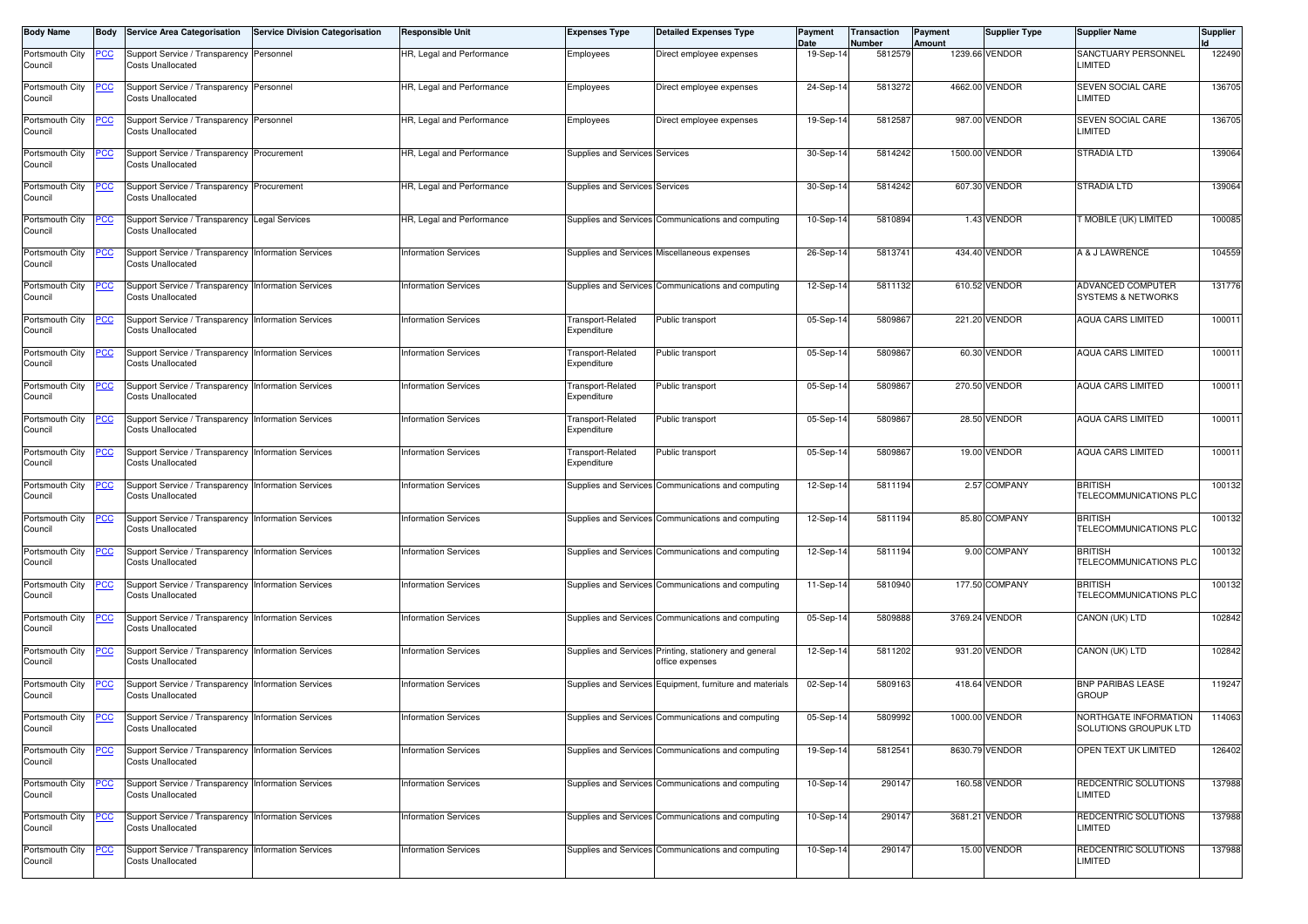| <b>Body Name</b>           | <b>Body</b> | Service Area Categorisation                                                     | <b>Service Division Categorisation</b> | <b>Responsible Unit</b>     | <b>Expenses Type</b> | <b>Detailed Expenses Type</b>                                             | Payment<br>Date | Transaction<br>Number | Payment<br>Amount | <b>Supplier Type</b> | <b>Supplier Name</b>         | <b>Supplier</b> |
|----------------------------|-------------|---------------------------------------------------------------------------------|----------------------------------------|-----------------------------|----------------------|---------------------------------------------------------------------------|-----------------|-----------------------|-------------------|----------------------|------------------------------|-----------------|
| Portsmouth City            | <b>PCC</b>  | Support Service / Transparency Information Services                             |                                        | <b>Information Services</b> |                      | Supplies and Services Communications and computing                        | 10-Sep-1        | 290147                |                   | 400.00 VENDOR        | REDCENTRIC SOLUTIONS         | 137988          |
| Council                    |             | Costs Unallocated                                                               |                                        |                             |                      |                                                                           |                 |                       |                   |                      | <b>IMITED</b>                |                 |
| Portsmouth City            | <b>PCC</b>  | Support Service / Transparency Information Services                             |                                        | <b>Information Services</b> |                      | Supplies and Services Communications and computing                        | 10-Sep-14       | 29014                 |                   | 1848.35 VENDOR       | REDCENTRIC SOLUTIONS         | 137988          |
| Council                    |             | <b>Costs Unallocated</b>                                                        |                                        |                             |                      |                                                                           |                 |                       |                   |                      | <b>IMITED</b>                |                 |
| Portsmouth City            | <b>PCC</b>  | Support Service / Transparency Information Services                             |                                        | <b>Information Services</b> |                      | Supplies and Services Communications and computing                        | 10-Sep-14       | 290147                |                   | 600.00 VENDOR        | REDCENTRIC SOLUTIONS         | 137988          |
| Council                    |             | <b>Costs Unallocated</b>                                                        |                                        |                             |                      |                                                                           |                 |                       |                   |                      | <b>IMITED</b>                |                 |
| Portsmouth City            | <b>PCC</b>  | Support Service / Transparency Information Services                             |                                        | <b>Information Services</b> |                      | Supplies and Services Equipment, furniture and materials                  | $05-Sep-1$      | 5810033               |                   | 2684.44 VENDOR       | RICOH UK LIMITED             | 100220          |
| Council                    |             | <b>Costs Unallocated</b>                                                        |                                        |                             |                      |                                                                           |                 |                       |                   |                      |                              |                 |
|                            |             |                                                                                 |                                        |                             |                      |                                                                           |                 |                       |                   |                      |                              |                 |
| Portsmouth City<br>Council | <b>PCC</b>  | Support Service / Transparency Information Services<br><b>Costs Unallocated</b> |                                        | <b>Information Services</b> |                      | Supplies and Services Printing, stationery and general<br>office expenses | 05-Sep-14       | 5810033               |                   | 6021.78 VENDOR       | RICOH UK LIMITED             | 100220          |
|                            |             |                                                                                 |                                        |                             |                      |                                                                           |                 |                       |                   |                      |                              |                 |
| Portsmouth City<br>Council | <u>CC</u>   | Support Service / Transparency Information Services<br><b>Costs Unallocated</b> |                                        | <b>Information Services</b> |                      | Supplies and Services Communications and computing                        | $01-Sep-1$      | 5809114               |                   | 4327.75 VENDOR       | SELECTION SERVICES LTD       | 137248          |
|                            |             |                                                                                 |                                        |                             |                      |                                                                           |                 |                       |                   |                      |                              |                 |
| Portsmouth City            | <u>CC </u>  | Support Service / Transparency Information Services                             |                                        | Information Services        | Third Party Payments | Private contractors                                                       | 03-Sep-14       | 5809647               |                   | 1785.05 VENDOR       | SERVERHOUSE LTD              | 137357          |
| Council                    |             | <b>Costs Unallocated</b>                                                        |                                        |                             |                      |                                                                           |                 |                       |                   |                      |                              |                 |
| Portsmouth City            | <b>PCC</b>  | Support Service / Transparency Information Services                             |                                        | nformation Services         |                      | Supplies and Services Printing, stationery and general                    | 05-Sep-14       | 5810065               |                   | 138.96 VENDOR        | SUPPLIES TEAM LIMITED        | 103101          |
| Council                    |             | Costs Unallocated                                                               |                                        |                             |                      | office expenses                                                           |                 |                       |                   |                      |                              |                 |
| Portsmouth City            | <u>PCC</u>  | Support Service / Transparency Information Services                             |                                        | <b>Information Services</b> |                      | Supplies and Services Printing, stationery and general                    | 05-Sep-14       | 5810065               |                   | 197.56 VENDOR        | <b>SUPPLIES TEAM LIMITED</b> | 103101          |
| Council                    |             | <b>Costs Unallocated</b>                                                        |                                        |                             |                      | office expenses                                                           |                 |                       |                   |                      |                              |                 |
| Portsmouth City            | <u>PCC</u>  | Support Service / Transparency Information Services                             |                                        | <b>Information Services</b> |                      | Supplies and Services Printing, stationery and general                    | 05-Sep-1        | 5810065               |                   | 197.56 VENDOR        | SUPPLIES TEAM LIMITED        | 103101          |
| Council                    |             | <b>Costs Unallocated</b>                                                        |                                        |                             |                      | office expenses                                                           |                 |                       |                   |                      |                              |                 |
| Portsmouth City            | <b>CC</b>   | Support Service / Transparency Information Services                             |                                        | Information Services        |                      | Supplies and Services Printing, stationery and general                    | 05-Sep-1        | 5810065               |                   | 197.56 VENDOR        | SUPPLIES TEAM LIMITED        | 103101          |
| Council                    |             | <b>Costs Unallocated</b>                                                        |                                        |                             |                      | office expenses                                                           |                 |                       |                   |                      |                              |                 |
|                            |             |                                                                                 |                                        |                             |                      |                                                                           |                 |                       |                   |                      |                              |                 |
| Portsmouth City<br>Council | <b>PCC</b>  | Support Service / Transparency Information Services<br><b>Costs Unallocated</b> |                                        | <b>Information Services</b> |                      | Supplies and Services Printing, stationery and general<br>office expenses | 05-Sep-14       | 5810065               |                   | 288.39 VENDOR        | <b>SUPPLIES TEAM LIMITED</b> | 103101          |
|                            |             |                                                                                 |                                        |                             |                      |                                                                           |                 |                       |                   |                      |                              |                 |
| Portsmouth City<br>Council | <u>PCC</u>  | Support Service / Transparency Information Services<br><b>Costs Unallocated</b> |                                        | <b>Information Services</b> |                      | Supplies and Services Printing, stationery and general<br>office expenses | 05-Sep-14       | 5810065               |                   | 130.70 VENDOR        | SUPPLIES TEAM LIMITED        | 103101          |
|                            |             |                                                                                 |                                        |                             |                      |                                                                           |                 |                       |                   |                      |                              |                 |
| Portsmouth City            | <u>CC </u>  | Support Service / Transparency Information Services                             |                                        | <b>Information Services</b> |                      | Supplies and Services Printing, stationery and general                    | $05-Sep-14$     | 5810065               |                   | 130.70 VENDOR        | SUPPLIES TEAM LIMITED        | 103101          |
| Council                    |             | <b>Costs Unallocated</b>                                                        |                                        |                             |                      | office expenses                                                           |                 |                       |                   |                      |                              |                 |
| Portsmouth City            | <u>PCC</u>  | Support Service / Transparency Information Services                             |                                        | Information Services        |                      | Supplies and Services Printing, stationery and general                    | 05-Sep-14       | 5810065               |                   | 130.70 VENDOR        | SUPPLIES TEAM LIMITED        | 103101          |
| Council                    |             | Costs Unallocated                                                               |                                        |                             |                      | office expenses                                                           |                 |                       |                   |                      |                              |                 |
| Portsmouth City            | <u>PCC</u>  | Support Service / Transparency Information Services                             |                                        | nformation Services         |                      | Supplies and Services Printing, stationery and general                    | 12-Sep-14       | 5811467               |                   | 1523.20 VENDOR       | SUPPLIES TEAM LIMITED        | 103101          |
| Council                    |             | <b>Costs Unallocated</b>                                                        |                                        |                             |                      | office expenses                                                           |                 |                       |                   |                      |                              |                 |
| Portsmouth City            | <u>PCC</u>  | Support Service / Transparency Information Services                             |                                        | <b>Information Services</b> |                      | Supplies and Services Printing, stationery and general                    | 12-Sep-14       | 5811467               |                   | 229.78 VENDOR        | <b>SUPPLIES TEAM LIMITED</b> | 103101          |
| Council                    |             | <b>Costs Unallocated</b>                                                        |                                        |                             |                      | office expenses                                                           |                 |                       |                   |                      |                              |                 |
| Portsmouth City            | <u>CC</u>   | Support Service / Transparency Information Services                             |                                        | <b>Information Services</b> |                      | Supplies and Services Communications and computing                        | 10-Sep-14       | 5810894               |                   | 32.04 VENDOR         | <b>F MOBILE (UK) LIMITED</b> | 100085          |
| Council                    |             | <b>Costs Unallocated</b>                                                        |                                        |                             |                      |                                                                           |                 |                       |                   |                      |                              |                 |
|                            |             |                                                                                 |                                        |                             |                      |                                                                           |                 |                       |                   |                      |                              |                 |
| Portsmouth City<br>Council | <u>PCC</u>  | Support Service / Transparency Information Services<br>Costs Unallocated        |                                        | <b>Information Services</b> |                      | Supplies and Services Communications and computing                        | 05-Sep-14       | 5810066               |                   | 10797.29 VENDOR      | <b>MOBILE (UK) LIMITED</b>   | 100085          |
|                            |             |                                                                                 |                                        |                             |                      |                                                                           |                 |                       |                   |                      |                              |                 |
| Portsmouth City<br>Council | <b>PCC</b>  | Support Service / Transparency Information Services<br><b>Costs Unallocated</b> |                                        | <b>Information Services</b> |                      | Supplies and Services Communications and computing                        | $10-Sep-1$      | 5810894               |                   | 1409.78 VENDOR       | <b>MOBILE (UK) LIMITED</b>   | 100085          |
|                            |             |                                                                                 |                                        |                             |                      |                                                                           |                 |                       |                   |                      |                              |                 |
| Portsmouth City            | <b>PCC</b>  | Support Service / Transparency Information Services                             |                                        | <b>Information Services</b> |                      | Supplies and Services Communications and computing                        | 26-Sep-14       | 5813987               |                   | 356.02 COMPANY       | <b>VIRGIN MEDIA LIMITED</b>  | 100224          |
| Council                    |             | Costs Unallocated                                                               |                                        |                             |                      |                                                                           |                 |                       |                   |                      |                              |                 |
| Portsmouth City            | <b>PCC</b>  | Support Service / Transparency Information Services                             |                                        | <b>Information Services</b> |                      | Supplies and Services Communications and computing                        | 26-Sep-14       | 5813987               |                   | 830.26 COMPANY       | VIRGIN MEDIA LIMITED         | 100224          |
| Council                    |             | <b>Costs Unallocated</b>                                                        |                                        |                             |                      |                                                                           |                 |                       |                   |                      |                              |                 |
| Portsmouth City            | <u>PCC</u>  | Support Service / Transparency Information Services                             |                                        | <b>Information Services</b> |                      | Supplies and Services Communications and computing                        | 26-Sep-14       | 5813987               |                   | 770.92 COMPANY       | VIRGIN MEDIA LIMITED         | 100224          |
| Council                    |             | <b>Costs Unallocated</b>                                                        |                                        |                             |                      |                                                                           |                 |                       |                   |                      |                              |                 |
| Portsmouth City            | <b>PCC</b>  | Support Service / Transparency Information Services                             |                                        | <b>Information Services</b> |                      | Supplies and Services Communications and computing                        | 29-Sep-14       | 5814088               |                   | 356.02 COMPANY       | VIRGIN MEDIA LIMITED         | 100224          |
| Council                    |             | <b>Costs Unallocated</b>                                                        |                                        |                             |                      |                                                                           |                 |                       |                   |                      |                              |                 |
| Portsmouth City            | <u>PCC</u>  | Support Service / Transparency Information Services                             |                                        | <b>Information Services</b> |                      | Supplies and Services Communications and computing                        | 29-Sep-14       | 5814088               |                   | 830.26 COMPANY       | VIRGIN MEDIA LIMITED         | 100224          |
| Council                    |             | <b>Costs Unallocated</b>                                                        |                                        |                             |                      |                                                                           |                 |                       |                   |                      |                              |                 |
|                            |             |                                                                                 |                                        |                             |                      |                                                                           |                 |                       |                   |                      |                              |                 |